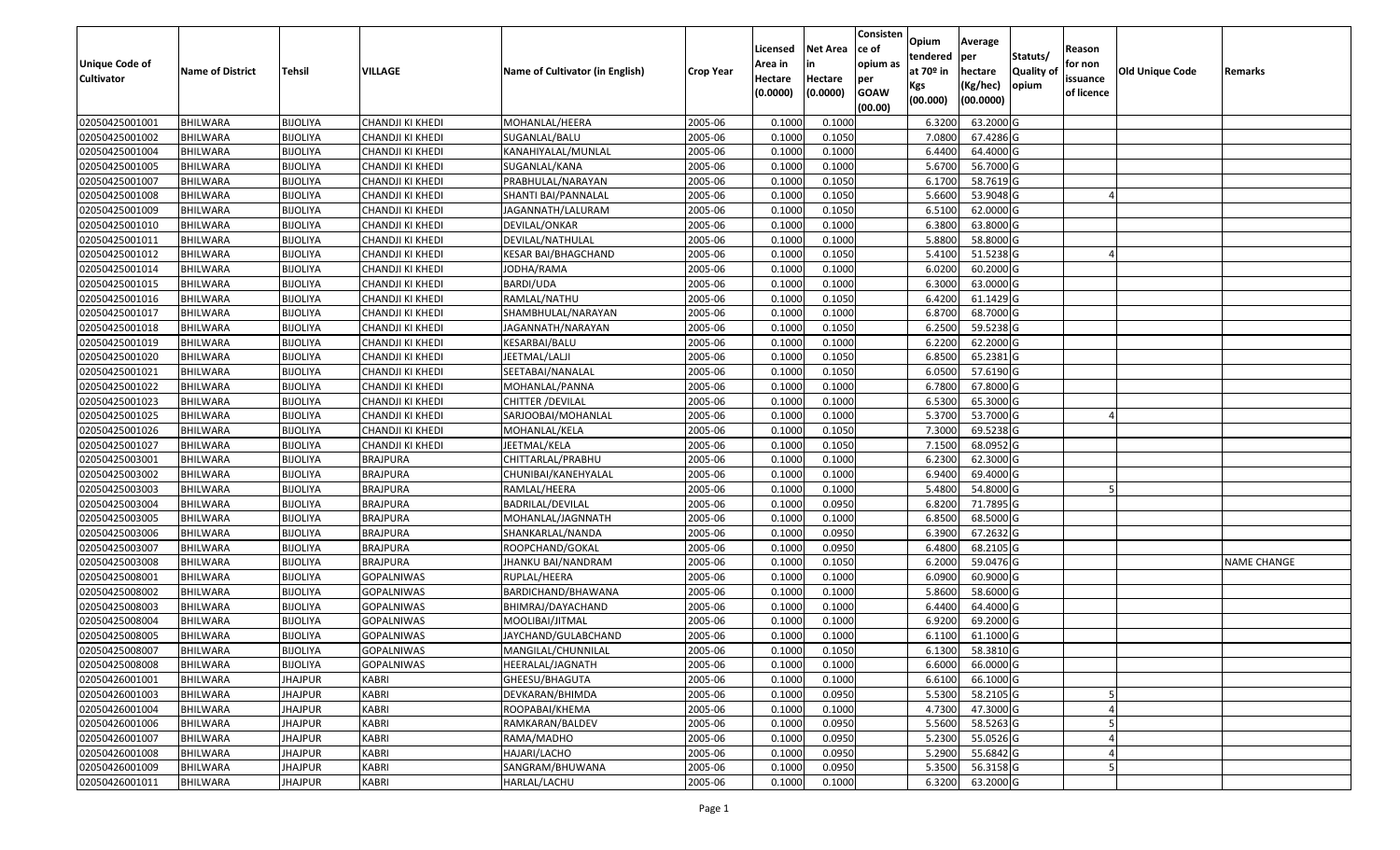| <b>Unique Code of</b> | <b>Name of District</b> | Tehsil         | VILLAGE      | Name of Cultivator (in English) | <b>Crop Year</b> | Licensed<br>Area in | <b>Net Area</b><br>in | Consisten<br>ce of<br>opium as | Opium<br>tendered<br>at 70º in | Average<br>per<br>hectare | Statuts/<br>Quality of | Reason<br>for non      | Old Unique Code | Remarks                      |
|-----------------------|-------------------------|----------------|--------------|---------------------------------|------------------|---------------------|-----------------------|--------------------------------|--------------------------------|---------------------------|------------------------|------------------------|-----------------|------------------------------|
| Cultivator            |                         |                |              |                                 |                  | Hectare<br>(0.0000) | Hectare<br>(0.0000)   | per<br><b>GOAW</b><br>(00.00)  | Kgs<br>(00.000)                | (Kg/hec)<br>(00.0000)     | opium                  | issuance<br>of licence |                 |                              |
| 02050426001015        | <b>BHILWARA</b>         | <b>JHAJPUR</b> | <b>KABRI</b> | MOHAN/UDA                       | 2005-06          | 0.1000              | 0.0950                |                                | 7.0000                         | 73.6842 G                 |                        |                        |                 |                              |
| 02050426001017        | <b>BHILWARA</b>         | <b>JHAJPUR</b> | <b>KABRI</b> | NANA/CHANDRA                    | 2005-06          | 0.1000              | 0.1000                |                                | 6.6300                         | 66.3000 G                 |                        |                        |                 |                              |
| 02050426001019        | BHILWARA                | <b>JHAJPUR</b> | <b>KABRI</b> | PREM/BHERU                      | 2005-06          | 0.1000              | 0.0950                |                                | 5.3100                         | 55.8947 G                 |                        |                        |                 |                              |
| 02050426001020        | <b>BHILWARA</b>         | <b>JHAJPUR</b> | <b>KABRI</b> | KANA/DEVA                       | 2005-06          | 0.1000              | 0.0950                |                                | 6.1500                         | 64.7368 G                 |                        |                        |                 |                              |
| 02050426001022        | <b>BHILWARA</b>         | <b>JHAJPUR</b> | <b>KABRI</b> | <b>GATTU BAI/KALU</b>           | 2005-06          | 0.1000              | 0.1000                |                                | 6.0800                         | 60.8000 G                 |                        |                        |                 |                              |
| 02050426001023        | <b>BHILWARA</b>         | <b>JHAJPUR</b> | <b>KABRI</b> | TEJSINGH/BUDDH SINGH            | 2005-06          | 0.1000              | 0.1000                |                                | 6.1000                         | 61.0000 G                 |                        |                        |                 |                              |
| 02050426001025        | BHILWARA                | <b>JHAJPUR</b> | <b>KABRI</b> | ISHWER/HERDEV                   | 2005-06          | 0.1000              | 0.1000                |                                | 4.0800                         | 40.8000 G                 |                        |                        |                 |                              |
| 02050426001026        | <b>BHILWARA</b>         | <b>JHAJPUR</b> | <b>KABRI</b> | UDA/KAJOD                       | 2005-06          | 0.1000              | 0.0950                |                                | 5.9700                         | 62.8421 G                 |                        |                        |                 |                              |
| 02050426001027        | BHILWARA                | <b>JHAJPUR</b> | <b>KABRI</b> | SHANKAR SINGH/CHETAN SINGH      | 2005-06          | 0.1000              | 0.1000                |                                | 6.2400                         | 62.4000 G                 |                        |                        |                 |                              |
| 02050426001028        | <b>BHILWARA</b>         | <b>JHAJPUR</b> | <b>KABRI</b> | MANWER DEVI/KANALAL             | 2005-06          | 0.1000              | 0.1000                |                                | 4.2600                         | 42.6000 G                 |                        |                        |                 |                              |
| 02050426001035        | <b>BHILWARA</b>         | <b>JHAJPUR</b> | <b>KABRI</b> | JAMNADAS/RAMSUKHDAS             | 2005-06          | 0.1000              | 0.0950                |                                | 3.6600                         | 38.5263 G                 |                        |                        |                 |                              |
| 02050426001036        | <b>BHILWARA</b>         | <b>JHAJPUR</b> | <b>KABRI</b> | HAJARI/RUPA                     | 2005-06          | 0.1000              | 0.0950                |                                | 5.1700                         | 54.4211 G                 |                        |                        |                 |                              |
| 02050426001037        | <b>BHILWARA</b>         | <b>JHAJPUR</b> | <b>KABRI</b> | UDA/RAJU                        | 2005-06          | 0.1000              | 0.1000                |                                | 3.2400                         | 32.4000 G                 |                        |                        |                 |                              |
| 02050426001038        | <b>BHILWARA</b>         | <b>JHAJPUR</b> | <b>KABRI</b> | CHITTERLAL/SHRAVANLAL           | 2005-06          | 0.1000              | 0.1000                |                                | 1.6300                         | 16.3000                   |                        |                        |                 |                              |
| 02050426001039        | BHILWARA                | <b>JHAJPUR</b> | <b>KABRI</b> | BHURA/KALYAN                    | 2005-06          | 0.1000              | 0.0950                |                                | 5.2500                         | 55.2632 G                 |                        |                        |                 |                              |
| 02050426001040        | <b>BHILWARA</b>         | <b>JHAJPUR</b> | <b>KABRI</b> | CHAGNA/SAWAIRAM                 | 2005-06          | 0.1000              | 0.1000                |                                | 5.5700                         | 55.7000 G                 |                        |                        |                 |                              |
| 02050426001041        | <b>BHILWARA</b>         | <b>JHAJPUR</b> | <b>KABRI</b> | NARAYAN/BHAGWAN                 | 2005-06          | 0.1000              | 0.0950                |                                | 4.0500                         | 42.6316 G                 |                        |                        |                 |                              |
| 02050426001042        | <b>BHILWARA</b>         | <b>JHAJPUR</b> | <b>KABRI</b> | NARAYAN/KALU                    | 2005-06          | 0.1000              | 0.1000                |                                | 3.7200                         | 37.2000 G                 |                        |                        |                 |                              |
| 02050426001043        | BHILWARA                | <b>JHAJPUR</b> | <b>KABRI</b> | HATHIDA/DEVA                    | 2005-06          | 0.1000              | 0.1000                |                                | 3.6100                         | 36.1000 G                 |                        |                        |                 |                              |
| 02050426001044        | <b>BHILWARA</b>         | <b>JHAJPUR</b> | <b>KABRI</b> | BHERU/KALYAN                    | 2005-06          | 0.1000              | 0.1050                |                                | 3.8600                         | 36.7619 G                 |                        |                        |                 |                              |
| 02050426001045        | <b>BHILWARA</b>         | <b>JHAJPUR</b> | <b>KABRI</b> | MANGILAL/LALU                   | 2005-06          | 0.1000              | 0.1000                |                                | 4.2400                         | 42.4000 G                 |                        |                        |                 |                              |
| 02050426002004        | BHILWARA                | <b>JHAJPUR</b> | HANSEDA      | HAJARI/PRATAP                   | 2005-06          | 0.1000              | 0.1000                |                                | 6.1300                         | 61.3000 G                 |                        |                        |                 | TRANSFER / BHAGUNAGAR        |
| 02050426002007        | <b>BHILWARA</b>         | <b>JHAJPUR</b> | HANSEDA      | BALU/DOLLA                      | 2005-06          | 0.1000              | 0.0950                |                                | 4.2500                         | 44.7368 G                 |                        |                        |                 |                              |
| 02050426002009        | BHILWARA                | <b>JHAJPUR</b> | HANSEDA      | KALYAN/NATHU                    | 2005-06          | 0.1000              | 0.0900                |                                | 5.3900                         | 59.8889 G                 |                        |                        |                 | TRANSFER/ BHAGUNAGAR         |
| 02050426002020        | BHILWARA                | <b>JHAJPUR</b> | HANSEDA      | NARAYANSINGH/SETANSINGH         | 2005-06          | 0.1000              | 0.1000                |                                | 6.3900                         | 63.9000 G                 |                        |                        |                 | TRANSFER / BHAGUNAGAR        |
| 02050426002022        | <b>BHILWARA</b>         | <b>JHAJPUR</b> | HANSEDA      | TEJPAL/VEERMA                   | 2005-06          | 0.1000              | 0.1000                |                                | 6.0100                         | 60.1000 G                 |                        |                        |                 | <b>TRANSFER / BHAGUNAGAR</b> |
| 02050426002023        | <b>BHILWARA</b>         | <b>JHAJPUR</b> | HANSEDA      | NAVALSINGH/MOHANSINGH           | 2005-06          | 0.1000              | 0.0950                |                                | 5.3700                         | 56.5263 G                 |                        |                        |                 |                              |
| 02050426002026        | BHILWARA                | <b>JHAJPUR</b> | HANSEDA      | SATYANARAYAN/RUPA               | 2005-06          | 0.1000              | 0.1000                |                                | 5.6900                         | 56.9000 G                 |                        |                        |                 |                              |
| 02050426003002        | <b>BHILWARA</b>         | <b>JHAJPUR</b> | BHAGGUNAGAR  | JAVANA/BHERU                    | 2005-06          | 0.1000              | 0.1000                |                                | 5.9000                         | 59.0000 G                 |                        |                        |                 |                              |
| 02050426003009        | <b>BHILWARA</b>         | <b>JHAJPUR</b> | BHAGGUNAGAR  | FIFA BAI/NARAYAN                | 2005-06          | 0.1000              | 0.1000                |                                | 5.9500                         | 59.5000 G                 |                        |                        |                 |                              |
| 02050426003011        | BHILWARA                | <b>JHAJPUR</b> | BHAGGUNAGAR  | GANGABAI/HEERA                  | 2005-06          | 0.1000              | 0.0950                |                                | 4.7400                         | 49.8947 G                 |                        |                        |                 |                              |
| 02050426003012        | <b>BHILWARA</b>         | <b>JHAJPUR</b> | BHAGGUNAGAR  | BHOPAL/GANGA                    | 2005-06          | 0.1000              | 0.1000                |                                | 6.1900                         | 61.9000 G                 |                        |                        |                 |                              |
| 02050426003019        | BHILWARA                | <b>JHAJPUR</b> | BHAGGUNAGAR  | KANA/BALU                       | 2005-06          | 0.1000              | 0.1000                |                                | 4.8000                         | 48.0000 G                 |                        |                        |                 |                              |
| 02050426003023        | <b>BHILWARA</b>         | <b>JHAJPUR</b> | BHAGGUNAGAR  | HEERA/BHEEMA                    | 2005-06          | 0.1000              | 0.0950                |                                | 6.1000                         | 64.2105 G                 |                        |                        |                 |                              |
| 02050426003027        | <b>BHILWARA</b>         | <b>JHAJPUR</b> | BHAGGUNAGAR  | GOPI/KISNA                      | 2005-06          | 0.1000              | 0.1000                |                                | 5.1000                         | 51.0000 G                 |                        |                        |                 |                              |
| 02050426003030        | <b>BHILWARA</b>         | <b>JHAJPUR</b> | BHAGGUNAGAR  | CHOGA/UDA                       | 2005-06          | 0.1000              | 0.1000                |                                | 5.6500                         | 56.5000 G                 |                        |                        |                 |                              |
| 02050426003031        | <b>BHILWARA</b>         | <b>JHAJPUR</b> | BHAGGUNAGAR  | NANDA/RAMA                      | 2005-06          | 0.1000              | 0.1000                |                                | 5.7000                         | 57.0000 G                 |                        |                        |                 |                              |
| 02050426003036        | <b>BHILWARA</b>         | <b>JHAJPUR</b> | BHAGGUNAGAR  | KALYAN/KISNA                    | 2005-06          | 0.1000              | 0.1000                |                                | 5.9400                         | 59.4000 G                 |                        |                        |                 |                              |
| 02050426003047        | <b>BHILWARA</b>         | <b>JHAJPUR</b> | BHAGGUNAGAR  | MATHARALAL/HAJARILAL            | 2005-06          | 0.1000              | 0.0950                |                                | 5.8600                         | 61.6842 G                 |                        |                        |                 |                              |
| 02050426003050        | <b>BHILWARA</b>         | <b>JHAJPUR</b> | BHAGGUNAGAR  | KHANI DEVI/JAGANNATH            | 2005-06          | 0.1000              | 0.0900                |                                | 5.5700                         | 61.8889 G                 |                        |                        |                 | NAME CHANGE                  |
| 02050426003055        | <b>BHILWARA</b>         | <b>JHAJPUR</b> | BHAGGUNAGAR  | ALOLBAI/CHOTTU                  | 2005-06          | 0.1000              | 0.1000                |                                | 5.8500                         | 58.5000 G                 |                        |                        |                 |                              |
| 02050426003059        | BHILWARA                | <b>JHAJPUR</b> | BHAGGUNAGAR  | FUMABAI/BHUWANA                 | 2005-06          | 0.1000              | 0.0950                |                                | 4.4200                         | 46.5263 G                 |                        |                        |                 |                              |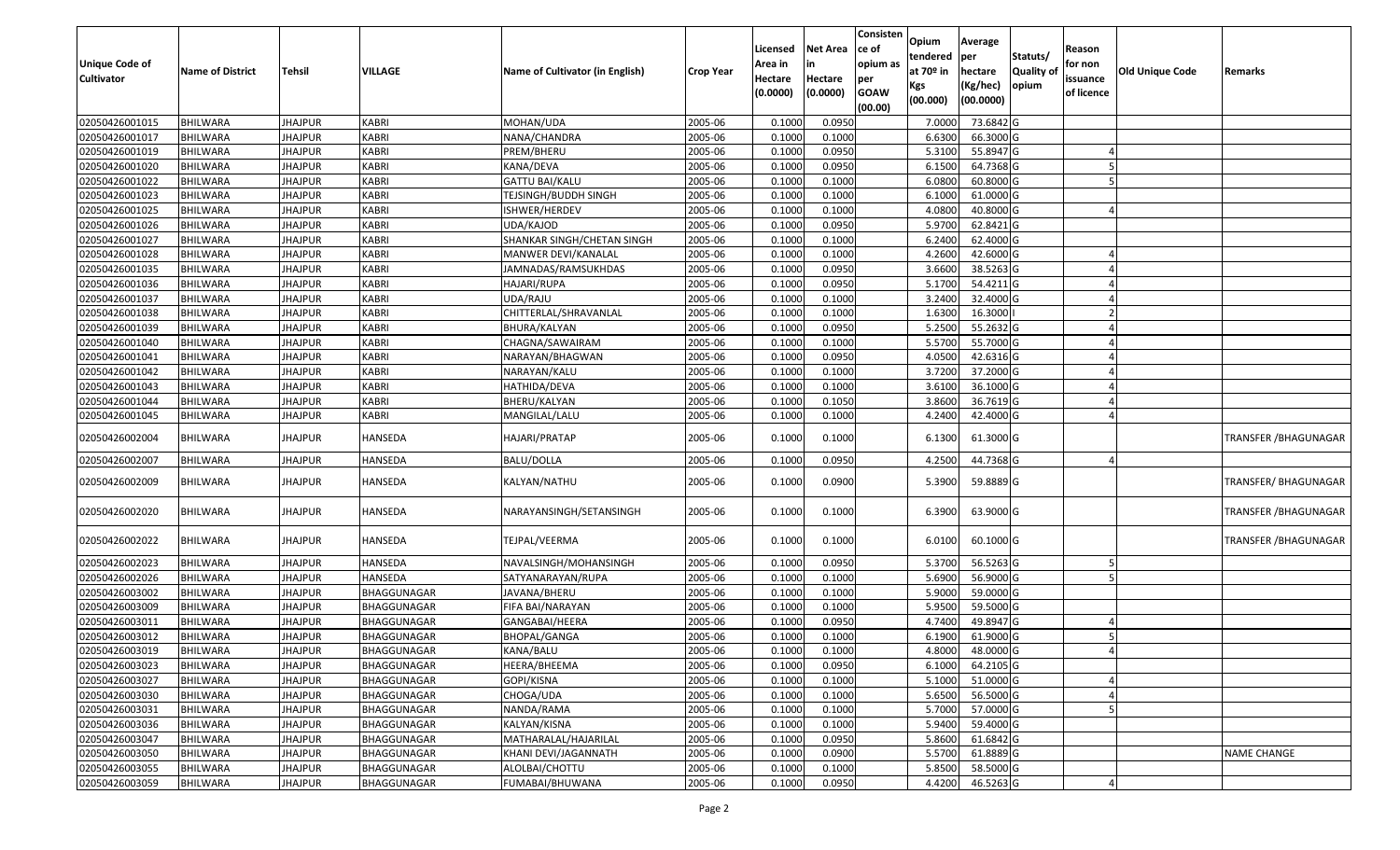| <b>Unique Code of</b><br><b>Cultivator</b> | <b>Name of District</b>            | Tehsil                   | VILLAGE                                  | Name of Cultivator (in English) | <b>Crop Year</b>   | Licensed<br>Area in<br>Hectare<br>(0.0000) | Net Area<br>in<br>Hectare<br>(0.0000) | Consisten<br>ce of<br>opium as<br>per<br><b>GOAW</b><br>(00.00) | Opium<br>tendered<br>at 70º in<br>Kgs<br>(00.000) | Average<br>per<br>hectare<br>(Kg/hec)<br>(00.0000) | Statuts/<br><b>Quality of</b><br>opium | Reason<br>for non<br>issuance<br>of licence | Old Unique Code | Remarks          |
|--------------------------------------------|------------------------------------|--------------------------|------------------------------------------|---------------------------------|--------------------|--------------------------------------------|---------------------------------------|-----------------------------------------------------------------|---------------------------------------------------|----------------------------------------------------|----------------------------------------|---------------------------------------------|-----------------|------------------|
| 02050426003063                             | <b>BHILWARA</b>                    | <b>JHAJPUR</b>           | BHAGGUNAGAR                              | RUPADEVI/JAGANNATH              | 2005-06            | 0.1000                                     | 0.0950                                |                                                                 | 5.6000                                            | 58.9474 G                                          |                                        |                                             |                 |                  |
| 02050426003064                             | <b>BHILWARA</b>                    | <b>JHAJPUR</b>           | BHAGGUNAGAR                              | RUPA/SANGRAM                    | 2005-06            | 0.1000                                     | 0.0900                                |                                                                 | 5.2600                                            | 58.4444 G                                          |                                        |                                             |                 |                  |
| 02050426004001                             | BHILWARA                           | JHAJPUR                  | JAWANPURA                                | RAMKARAN/NARAYAN                | 2005-06            | 0.1000                                     | 0.1000                                |                                                                 | 5.4600                                            | 54.6000 G                                          |                                        |                                             |                 |                  |
| 02050426004002                             | <b>BHILWARA</b>                    | <b>JHAJPUR</b>           | <b>JAWANPURA</b>                         | KAJOD/UDA                       | 2005-06            | 0.1000                                     | 0.1000                                |                                                                 | 5.4700                                            | 54.7000 G                                          |                                        |                                             |                 |                  |
| 02050426004003                             | BHILWARA                           | <b>JHAJPUR</b>           | JAWANPURA                                | SITARAM/KALYAN                  | 2005-06            | 0.1000                                     | 0.0000                                |                                                                 | 0.0000                                            | $0.0000$ F                                         |                                        |                                             |                 |                  |
| 02050426004005                             | <b>BHILWARA</b>                    | <b>JHAJPUR</b>           | <b>JAWANPURA</b>                         | GOPAL/SITARAM                   | 2005-06            | 0.1000                                     | 0.1000                                |                                                                 | 6.4700                                            | 64.7000 G                                          |                                        |                                             |                 |                  |
| 02050426004008                             | <b>BHILWARA</b>                    | <b>JHAJPUR</b>           | <b>JAWANPURA</b>                         | CHAUBAI/JAGNNATH                | 2005-06            | 0.1000                                     | 0.0950                                |                                                                 | 5.5000                                            | 57.8947 G                                          |                                        |                                             |                 |                  |
| 02050426004009                             | <b>BHILWARA</b>                    | <b>JHAJPUR</b>           | <b>JAWANPURA</b>                         | BHURA/CHOTU                     | 2005-06            | 0.1000                                     | 0.1000                                |                                                                 | 5.5800                                            | 55.8000 G                                          |                                        |                                             |                 |                  |
| 02050426004011                             | <b>BHILWARA</b>                    | <b>JHAJPUR</b>           | JAWANPURA                                | HAJARI/KAJOD                    | 2005-06            | 0.1000                                     | 0.1000                                |                                                                 | 5.5600                                            | 55.6000 G                                          |                                        |                                             |                 |                  |
| 02050426004016                             | <b>BHILWARA</b>                    | <b>JHAJPUR</b>           | <b>JAWANPURA</b>                         | HERLAL/BHAGIRAT                 | 2005-06            | 0.1000                                     | 0.0950                                |                                                                 | 1.8000                                            | 18.9474 G                                          |                                        |                                             |                 |                  |
| 02050426004017                             | <b>BHILWARA</b>                    | <b>JHAJPUR</b>           | JAWANPURA                                | SUDIBAI/BHERU                   | 2005-06            | 0.1000                                     | 0.1000                                |                                                                 | 5.2200                                            | 52.2000 G                                          |                                        |                                             |                 |                  |
| 02050426004020                             | <b>BHILWARA</b>                    | <b>JHAJPUR</b>           | <b>JAWANPURA</b>                         | BHURA/NARAYAN                   | 2005-06            | 0.1000                                     | 0.0950                                |                                                                 | 5.6900                                            | 59.8947 G                                          |                                        |                                             |                 |                  |
| 02050426004024                             | <b>BHILWARA</b>                    | <b>JHAJPUR</b>           | <b>JAWANPURA</b>                         | NANDUBAI/MAGNA                  | 2005-06            | 0.1000                                     | 0.1000                                |                                                                 | 5.4900                                            | 54.9000 G                                          |                                        |                                             |                 |                  |
| 02050426004028                             | <b>BHILWARA</b>                    | <b>JHAJPUR</b>           | JAWANPURA                                | CHOTI/BALU                      | 2005-06            | 0.1000                                     | 0.0950                                |                                                                 | 5.7800                                            | 60.8421 G                                          |                                        |                                             |                 |                  |
| 02050426004030                             | <b>BHILWARA</b>                    | JHAJPUR                  | JAWANPURA                                | JAGURAP/KALYAN                  | 2005-06            | 0.1000                                     | 0.0900                                |                                                                 | 5.2600                                            | 58.4444 G                                          |                                        |                                             |                 |                  |
| 02050426004031                             | <b>BHILWARA</b>                    | JHAJPUR                  | JAWANPURA                                | MOTI/KELA                       | 2005-06            | 0.1000                                     | 0.1000                                |                                                                 | 4.6400                                            | 46.4000 G                                          |                                        |                                             |                 |                  |
| 02050426004032                             | <b>BHILWARA</b>                    | <b>JHAJPUR</b>           | JAWANPURA                                | RAGHUNATH SINGH/PRATAP SINGH    | 2005-06            | 0.1000                                     | 0.1000                                |                                                                 | 6.9200                                            | 69.2000 G                                          |                                        |                                             |                 |                  |
| 02050426004034                             | <b>BHILWARA</b>                    | <b>JHAJPUR</b>           | JAWANPURA                                | NARAYAN SINGH/DUNGAR SINGH      | 2005-06            | 0.1000                                     | 0.1000                                |                                                                 | 6.7800                                            | 67.8000 G                                          |                                        |                                             |                 |                  |
| 02050426007002                             | BHILWARA                           | <b>JHAJPUR</b>           | ROPA                                     | KANA/BHAWANA                    | 2005-06            | 0.1000                                     | 0.1000                                |                                                                 | 5.8900                                            | 58.9000 G                                          |                                        |                                             |                 |                  |
| 02050426007004                             | <b>BHILWARA</b>                    | <b>JHAJPUR</b>           | <b>ROPA</b>                              | RAMLAL/GANGARAM                 | 2005-06            | 0.1000                                     | 0.0950                                |                                                                 | 5.7300                                            | 60.3158 G                                          |                                        |                                             |                 |                  |
| 02050426007005                             | <b>BHILWARA</b>                    | <b>JHAJPUR</b>           | <b>ROPA</b>                              | DEVILAL/MANGILAL                | 2005-06            | 0.1000                                     | 0.0950                                |                                                                 | 5.5600                                            | 58.5263 G                                          |                                        |                                             |                 |                  |
| 02050426007008                             | <b>BHILWARA</b>                    | <b>JHAJPUR</b>           | <b>ROPA</b>                              | SHANKAR/HARDEV                  | 2005-06            | 0.1000                                     | 0.0950                                |                                                                 | 6.6500                                            | 70.0000 G                                          |                                        |                                             |                 |                  |
| 02050426007009                             | BHILWARA                           | JHAJPUR                  | <b>ROPA</b>                              | AKBARKHA/BUREKHA                | 2005-06            | 0.1000                                     | 0.1000                                |                                                                 | 5.6300                                            | 56.3000 G                                          |                                        |                                             |                 |                  |
| 02050426007013                             | <b>BHILWARA</b>                    | <b>JHAJPUR</b>           | <b>ROPA</b>                              | SAWAIRAM/KALU                   | 2005-06            | 0.1000                                     | 0.0950                                |                                                                 | 5.6800                                            | 59.7895 G                                          |                                        |                                             |                 |                  |
| 02050426025006                             | <b>BHILWARA</b>                    | <b>JHAJPUR</b>           | AMARGARH                                 | BALU/UDA                        | 2005-06            | 0.1000                                     | 0.1000                                |                                                                 | 4.9200                                            | 49.2000 G                                          |                                        |                                             |                 |                  |
| 02050426025007                             | <b>BHILWARA</b>                    | <b>JHAJPUR</b>           | AMARGARH                                 | <b>GEETA DEVI/NANDKISHORE</b>   | 2005-06            | 0.1000                                     | 0.1050                                |                                                                 | 5.3600                                            | 51.0476 G                                          |                                        |                                             |                 |                  |
| 02050426025019                             | BHILWARA                           | <b>JHAJPUR</b>           | AMARGARH                                 | NATHULAL/DEVILAL                | 2005-06            | 0.1000                                     | 0.0900                                |                                                                 | 5.8800                                            | 65.3333 G                                          |                                        |                                             |                 | TRANSFER / KABRI |
| 02050426025021                             | <b>BHILWARA</b>                    | <b>JHAJPUR</b>           | AMARGARH                                 | BHURA/KAJOD                     | 2005-06            | 0.1000                                     | 0.0000                                |                                                                 | 0.0000                                            | $0.0000$ F                                         |                                        |                                             |                 | TRANSFER/KABRI   |
| 02050426025027                             | <b>BHILWARA</b>                    | <b>JHAJPUR</b>           | AMARGARH                                 | NARENDRA SINGH/SAJJANSINGH      | 2005-06            | 0.1000                                     | 0.1000                                |                                                                 | 1.8100                                            | 18.1000 G                                          |                                        |                                             |                 |                  |
| 02050426025028                             | <b>BHILWARA</b>                    | <b>JHAJPUR</b>           | AMARGARH                                 | MANGILAL/NANDA                  | 2005-06            | 0.1000                                     | 0.1000                                |                                                                 | 3.7200                                            | 37.2000 G                                          |                                        |                                             |                 |                  |
| 02050427001001                             | <b>BHILWARA</b>                    | MANDALGARH               | VITTHALPURA                              | KALYANA/BHURA                   | 2005-06            | 0.1000                                     | 0.1000                                |                                                                 | 6.4800                                            | 64.8000 G                                          |                                        |                                             |                 |                  |
| 02050427001003                             | <b>BHILWARA</b>                    | MANDALGARH               | <b>VITTHALPURA</b>                       | FEPPIBAI/LAXMAN                 | 2005-06            | 0.1000                                     | 0.1000                                |                                                                 | 6.1800                                            | 61.8000 G                                          |                                        |                                             |                 |                  |
| 02050427001007                             | <b>BHILWARA</b>                    | MANDALGARH               | <b>VITTHALPURA</b>                       | BHURA/MATHURA                   | 2005-06            | 0.1000                                     | 0.1000                                |                                                                 | 6.2500                                            | 62.5000 G                                          |                                        |                                             |                 |                  |
| 02050427001008                             | <b>BHILWARA</b>                    | MANDALGARH               | VITTHALPURA                              | GHEESA/GOKAL                    | 2005-06            | 0.1000                                     | 0.1000                                |                                                                 | 6.1400                                            | 61.4000 G                                          |                                        |                                             |                 |                  |
| 02050427001009                             | <b>BHILWARA</b>                    | MANDALGARH               | VITTHALPURA                              | BADRI/HEERA                     | 2005-06            | 0.1000                                     | 0.1000                                |                                                                 | 6.0100                                            | 60.1000 G                                          |                                        |                                             |                 |                  |
| 02050427001011                             | <b>BHILWARA</b>                    | MANDALGARH VITTHALPURA   |                                          | JAGANNATH/HEMA BALAI            | 2005-06            | 0.1000                                     | 0.1000                                |                                                                 | 0.7500                                            | 7.5000 G                                           |                                        |                                             |                 |                  |
| 02050427001012                             | <b>BHILWARA</b>                    | MANDALGARH               | VITTHALPURA                              | HAJRI/PRATAP                    | 2005-06            | 0.1000                                     | 0.1000                                |                                                                 | 6.3100                                            | 63.1000 G                                          |                                        |                                             |                 |                  |
| 02050427001014                             | <b>BHILWARA</b>                    | MANDALGARH               | <b>VITTHALPURA</b>                       | DHAPUBAI/BAKATAVAR              | 2005-06            | 0.1000                                     | 0.1000                                |                                                                 | 6.5800                                            | 65.8000 G                                          |                                        |                                             |                 |                  |
| 02050427001015                             | <b>BHILWARA</b>                    | MANDALGARH               | <b>VITTHALPURA</b>                       | BALU/JALAM                      | 2005-06            | 0.1000                                     | 0.1000                                |                                                                 | 5.9800                                            | 59.8000 G                                          |                                        |                                             |                 |                  |
| 02050427001016                             | <b>BHILWARA</b>                    | MANDALGARH               | <b>VITTHALPURA</b>                       | GORIBAI/MANGILAL                | 2005-06            | 0.1000                                     | 0.1000<br>0.1000                      |                                                                 | 5.7100                                            | 57.1000 G                                          |                                        |                                             |                 |                  |
| 02050427001017<br>02050427001018           | <b>BHILWARA</b><br><b>BHILWARA</b> | MANDALGARH<br>MANDALGARH | <b>VITTHALPURA</b><br><b>VITTHALPURA</b> | KANA/HAJARI<br>MADHO/GOPAL      | 2005-06            | 0.1000<br>0.1000                           | 0.1050                                |                                                                 | 6.2300<br>6.5800                                  | 62.3000 G<br>62.6667 G                             |                                        |                                             |                 |                  |
| 02050427001019                             | <b>BHILWARA</b>                    | MANDALGARH               | VITTHALPURA                              | RAMLAL/HEERA                    | 2005-06<br>2005-06 | 0.1000                                     | 0.1000                                |                                                                 | 6.7700                                            | 67.7000 G                                          |                                        |                                             |                 |                  |
| 02050427001022                             | <b>BHILWARA</b>                    | MANDALGARH               | VITTHALPURA                              | GOTU/KAJOD                      | 2005-06            | 0.1000                                     | 0.0950                                |                                                                 | 7.5600                                            | 79.5789 G                                          |                                        |                                             |                 |                  |
| 02050427001023                             | <b>BHILWARA</b>                    | MANDALGARH               | <b>VITTHALPURA</b>                       | NANDU/BALU                      | 2005-06            | 0.1000                                     | 0.1000                                |                                                                 |                                                   | 5.1000 51.0000 G                                   |                                        |                                             |                 |                  |
|                                            |                                    |                          |                                          |                                 |                    |                                            |                                       |                                                                 |                                                   |                                                    |                                        |                                             |                 |                  |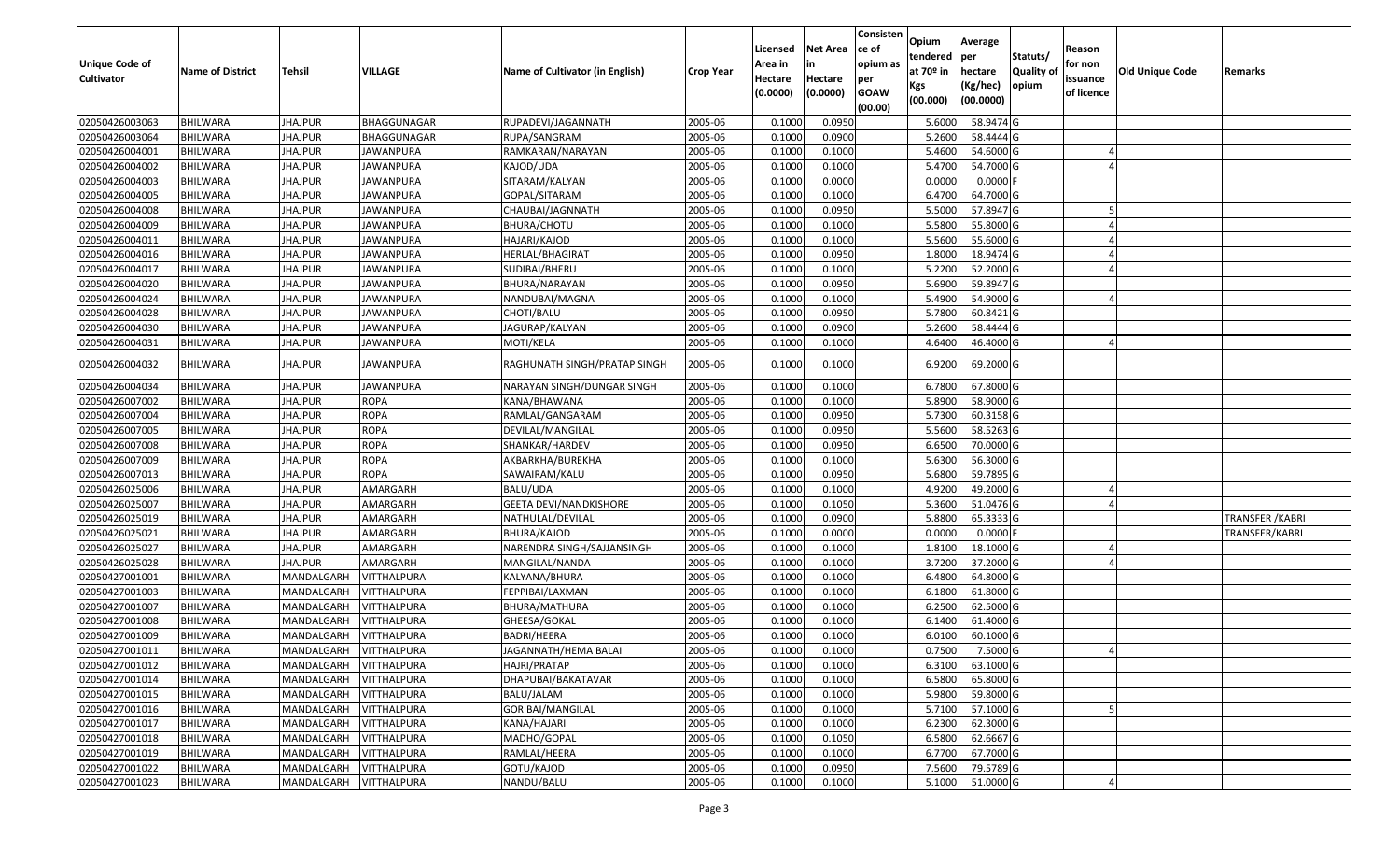| <b>Unique Code of</b><br><b>Cultivator</b> | <b>Name of District</b> | Tehsil     | <b>VILLAGE</b> | Name of Cultivator (in English) | <b>Crop Year</b> | Licensed<br>Area in<br>Hectare<br>(0.0000) | <b>Net Area</b><br>Hectare<br>(0.0000) | Consisten<br>ce of<br>opium as<br>per<br><b>GOAW</b><br>(00.00) | Opium<br>tendered<br>at 70 <sup>o</sup> in<br>Kgs<br>(00.000) | Average<br>per<br>hectare<br>(Kg/hec)<br>(00.0000) | Statuts/<br>Quality of<br>opium | Reason<br>for non<br>issuance<br>of licence | <b>Old Unique Code</b> | Remarks                        |
|--------------------------------------------|-------------------------|------------|----------------|---------------------------------|------------------|--------------------------------------------|----------------------------------------|-----------------------------------------------------------------|---------------------------------------------------------------|----------------------------------------------------|---------------------------------|---------------------------------------------|------------------------|--------------------------------|
| 02050427001026                             | <b>BHILWARA</b>         | MANDALGARH | VITTHALPURA    | DEVI/NANDRAM                    | 2005-06          | 0.100                                      | 0.1000                                 |                                                                 | 6.1900                                                        | 61.9000 G                                          |                                 |                                             |                        |                                |
| 02050427001027                             | <b>BHILWARA</b>         | MANDALGARH | VITTHALPURA    | RAMESHWER/NANDA                 | 2005-06          | 0.1000                                     | 0.1000                                 |                                                                 | 6.3600                                                        | 63.6000 G                                          |                                 |                                             |                        |                                |
| 02050427001032                             | <b>BHILWARA</b>         | MANDALGARH | VITTHALPURA    | BABULAL/KAJOD                   | 2005-06          | 0.1000                                     | 0.1050                                 |                                                                 | 0.590                                                         | $5.6190$ G                                         |                                 |                                             | 02050427041006         | <b>TRANSFER</b>                |
| 02050427001033                             | <b>BHILWARA</b>         | MANDALGARH | VITTHALPURA    | DHANNA/KAJOD                    | 2005-06          | 0.1000                                     | 0.1000                                 |                                                                 | 5.6800                                                        | 56.8000 G                                          |                                 |                                             | 502050427012012        | <b>TRANSFER</b>                |
| 02050427001034                             | <b>BHILWARA</b>         | MANDALGARH | VITTHALPURA    | HEERA/SAWAIRAM                  | 2005-06          | 0.1000                                     | 0.1000                                 |                                                                 | 5.9600                                                        | 59.6000 G                                          |                                 |                                             | 02050427021002         | TRANSFER /<br>TRANSFER/KHAJINA |
| 02050427002005                             | <b>BHILWARA</b>         | MANDALGARH | BHAWANIPURA    | MANGU/MOTI                      | 2005-06          | 0.1000                                     | 0.1000                                 |                                                                 | 5.010                                                         | 50.1000 G                                          |                                 |                                             |                        |                                |
| 02050427002006                             | <b>BHILWARA</b>         | MANDALGARH | BHAWANIPURA    | KAJOD/MOHAN                     | 2005-06          | 0.1000                                     | 0.0950                                 |                                                                 | 5.4000                                                        | 56.8421 G                                          |                                 |                                             |                        |                                |
| 02050427002009                             | <b>BHILWARA</b>         | MANDALGARH | BHAWANIPURA    | NANDA/BHOLA                     | 2005-06          | 0.1000                                     | 0.1000                                 |                                                                 | 6.2800                                                        | 62.8000 G                                          |                                 |                                             |                        | TRANSFER / DHAKADKHEDI         |
| 02050427002010                             | <b>BHILWARA</b>         | MANDALGARH | BHAWANIPURA    | RATNA/NANDA                     | 2005-06          | 0.1000                                     | 0.1000                                 |                                                                 | 4.6400                                                        | 46.4000 G                                          |                                 |                                             |                        |                                |
| 02050427002012                             | <b>BHILWARA</b>         | MANDALGARH | BHAWANIPURA    | CHATURBHUJ/NAVLA                | 2005-06          | 0.1000                                     | 0.1000                                 |                                                                 | 5.8400                                                        | 58.4000                                            |                                 |                                             |                        |                                |
| 02050427002013                             | <b>BHILWARA</b>         | MANDALGARH | BHAWANIPURA    | BHAWAR/BARDHA                   | 2005-06          | 0.1000                                     | 0.1000                                 |                                                                 | 6.0800                                                        | 60.8000 G                                          |                                 |                                             |                        | <b>TRANSFER / DHAKADKHEDI</b>  |
| 02050427002014                             | <b>BHILWARA</b>         | MANDALGARH | BHAWANIPURA    | CHOGA/NANDA                     | 2005-06          | 0.1000                                     | 0.0950                                 |                                                                 | 5.690                                                         | 59.8947                                            |                                 |                                             |                        |                                |
| 02050427002016                             | <b>BHILWARA</b>         | MANDALGARH | BHAWANIPURA    | KALU/NARAYAV                    | 2005-06          | 0.1000                                     | 0.1000                                 |                                                                 | 5.9300                                                        | 59.3000                                            |                                 |                                             |                        |                                |
| 02050427002017                             | <b>BHILWARA</b>         | MANDALGARH | BHAWANIPURA    | NARAYAN/HEERA                   | 2005-06          | 0.1000                                     | 0.0950                                 |                                                                 | 6.5100                                                        | 68.5263 G                                          |                                 |                                             |                        | <b>TRANSFER / DHAKADKHEDI</b>  |
| 02050427002018                             | <b>BHILWARA</b>         | MANDALGARH | BHAWANIPURA    | GHEESA/HEERA                    | 2005-06          | 0.1000                                     | 0.1050                                 |                                                                 | 5.6300                                                        | 53.6190 G                                          |                                 |                                             |                        |                                |
| 02050427002019                             | <b>BHILWARA</b>         | MANDALGARH | BHAWANIPURA    | HAJARI/LAXMAN                   | 2005-06          | 0.1000                                     | 0.0950                                 |                                                                 | 5.7100                                                        | 60.1053                                            |                                 |                                             |                        |                                |
| 02050427002020                             | <b>BHILWARA</b>         | MANDALGARH | BHAWANIPURA    | CHATURBHUJ/BHUWANA              | 2005-06          | 0.1000                                     | 0.0950                                 |                                                                 | 5.3800                                                        | 56.6316 G                                          |                                 |                                             | 502050427024011        | <b>TRANSFER</b>                |
| 02050427002021                             | <b>BHILWARA</b>         | MANDALGARH | BHAWANIPURA    | HEERA/CHOGA                     | 2005-06          | 0.1000                                     | 0.0950                                 |                                                                 | 1.6700                                                        | 17.5789 G                                          |                                 |                                             | 02050427022003         | <b>TRANSFER</b>                |
| 02050427002022                             | <b>BHILWARA</b>         | MANDALGARH | BHAWANIPURA    | <b>BALDEV/RUPA</b>              | 2005-06          | 0.1000                                     | 0.1000                                 |                                                                 | 0.9100                                                        | 9.1000                                             |                                 |                                             | 02050427022004         | TRANSFER                       |
| 02050427003003                             | <b>BHILWARA</b>         | MANDALGARH | PIPALDA        | NARAYAN/RUGGA                   | 2005-06          | 0.1000                                     | 0.0950                                 |                                                                 | 4.3600                                                        | 45.8947 G                                          |                                 |                                             | 02050427051023         | TRANSFER                       |
| 02050427003005                             | <b>BHILWARA</b>         | MANDALGARH | PIPALDA        | <b>GORI/JITA</b>                | 2005-06          | 0.1000                                     | 0.1000                                 |                                                                 | 5.0000                                                        | 50.0000G                                           |                                 |                                             |                        |                                |
| 02050427003006                             | <b>BHILWARA</b>         | MANDALGARH | PIPALDA        | RAMKISHAN/BHOLA                 | 2005-06          | 0.1000                                     | 0.1000                                 |                                                                 | 6.160                                                         | 61.6000 G                                          |                                 |                                             |                        |                                |
| 02050427003008                             | <b>BHILWARA</b>         | MANDALGARH | PIPALDA        | LALU/KAJOD                      | 2005-06          | 0.1000                                     | 0.0900                                 |                                                                 | 5.4600                                                        | 60.6667 G                                          |                                 |                                             |                        |                                |
| 02050427003010                             | <b>BHILWARA</b>         | MANDALGARH | PIPALDA        | TULSI/KISHOR                    | 2005-06          | 0.1000                                     | 0.0950                                 |                                                                 | 6.0000                                                        | 63.1579 G                                          |                                 |                                             |                        |                                |
| 02050427003011                             | <b>BHILWARA</b>         | MANDALGARH | PIPALDA        | LADHU/UGHAMA                    | 2005-06          | 0.1000                                     | 0.1000                                 |                                                                 | 4.5500                                                        | 45.5000 G                                          |                                 |                                             |                        |                                |
| 02050427003012                             | <b>BHILWARA</b>         | MANDALGARH | PIPALDA        | GEESA/DEVA                      | 2005-06          | 0.1000                                     | 0.0950                                 |                                                                 | 5.6100                                                        | 59.0526 G                                          |                                 |                                             |                        |                                |
| 02050427003013                             | <b>BHILWARA</b>         | MANDALGARH | PIPALDA        | <b>BHURA/KISHOR</b>             | 2005-06          | 0.1000                                     | 0.0900                                 |                                                                 | 5.6300                                                        | 62.5556 G                                          |                                 |                                             | 02050427051024         | <b>TRANSFER</b>                |
| 02050427003016                             | <b>BHILWARA</b>         | MANDALGARH | PIPALDA        | DHAPUBAI/LALA                   | 2005-06          | 0.1000                                     | 0.0900                                 |                                                                 | 5.4000                                                        | 60.0000 G                                          |                                 |                                             | 02050427012003         | <b>TRANSFER</b>                |
| 02050427003019                             | <b>BHILWARA</b>         | MANDALGARH | PIPALDA        | DHANNA/DEEPA                    | 2005-06          | 0.1000                                     | 0.1000                                 |                                                                 | 5.6700                                                        | 56.7000 G                                          |                                 |                                             | 02050427051005         | TRANSFER                       |
| 02050427003020                             | <b>BHILWARA</b>         | MANDALGARH | PIPALDA        | RUKMANI BAI/ MOTI               | 2005-06          | 0.1000                                     | 0.1000                                 |                                                                 | 0.0000                                                        | 0.0000                                             |                                 |                                             | 202050427051007        | <b>TRANSFER</b>                |
| 02050427003021                             | <b>BHILWARA</b>         | MANDALGARH | PIPALDA        | SOHANLAL/KALU                   | 2005-06          | 0.1000                                     | 0.1000                                 |                                                                 | 5.640                                                         | 56.4000 G                                          |                                 |                                             | 02050427051011         | TRANSFER                       |
| 02050427003022                             | <b>BHILWARA</b>         | MANDALGARH | PIPALDA        | JAGDISH/MOTI                    | 2005-06          | 0.1000                                     | 0.1000                                 |                                                                 | 5.8500                                                        | 58.5000 G                                          |                                 |                                             | 02050427051016         | <b>TRANSFER</b>                |
| 02050427003023                             | <b>BHILWARA</b>         | MANDALGARH | <b>PIPALDA</b> | MANGU/NANDA                     | 2005-06          | 0.1000                                     | 0.0950                                 |                                                                 | 5.5900                                                        | 58.8421 G                                          |                                 |                                             | 02050427043015         | <b>TRANSFER</b>                |
| 02050427004001                             | <b>BHILWARA</b>         | MANDALGARH | SARANA         | GOPAL/MADHAV                    | 2005-06          | 0.1000                                     | 0.1000                                 |                                                                 | 7.0300                                                        | 70.3000 G                                          |                                 |                                             |                        |                                |
| 02050427004003                             | <b>BHILWARA</b>         | MANDALGARH | SARANA         | KALU/DAYACHAND                  | 2005-06          | 0.1000                                     | 0.1000                                 |                                                                 | 6.3300                                                        | 63.3000 G                                          |                                 |                                             |                        |                                |
| 02050427004004                             | <b>BHILWARA</b>         | MANDALGARH | SARANA         | <b>GULAAB BAI/KHANIYALAL</b>    | 2005-06          | 0.1000                                     | 0.1000                                 |                                                                 | 6.0000                                                        | 60.0000G                                           |                                 |                                             |                        |                                |
| 02050427004006                             | <b>BHILWARA</b>         | MANDALGARH | SARANA         | BALU/RUGNATH                    | 2005-06          | 0.1000                                     | 0.1000                                 |                                                                 | 6.6800                                                        | 66.8000 G                                          |                                 |                                             |                        |                                |
| 02050427004007                             | <b>BHILWARA</b>         | MANDALGARH | SARANA         | RAMSHWER/ONKAR                  | 2005-06          | 0.1000                                     | 0.1000                                 |                                                                 | 6.6200                                                        | 66.2000 G                                          |                                 |                                             |                        |                                |
| 02050427004008                             | <b>BHILWARA</b>         | MANDALGARH | SARANA         | <b>FULIBAI/HEERA</b>            | 2005-06          | 0.1000                                     | 0.1000                                 |                                                                 | 6.1200                                                        | 61.2000 G                                          |                                 |                                             |                        |                                |
| 02050427004009                             | <b>BHILWARA</b>         | MANDALGARH | SARANA         | DEVI/JITA                       | 2005-06          | 0.1000                                     | 0.0950                                 |                                                                 | 6.1900                                                        | 65.1579 G                                          |                                 |                                             |                        |                                |
| 02050427004010                             | <b>BHILWARA</b>         | MANDALGARH | SARANA         | MANGIBAI/GOPI                   | 2005-06          | 0.1000                                     | 0.1000                                 |                                                                 | 6.6100                                                        | 66.1000 G                                          |                                 |                                             |                        |                                |
| 02050427004011                             | <b>BHILWARA</b>         | MANDALGARH | SARANA         | MADHAV/DEVI                     | 2005-06          | 0.1000                                     | 0.1000                                 |                                                                 | 6.7700                                                        | 67.7000 G                                          |                                 |                                             |                        |                                |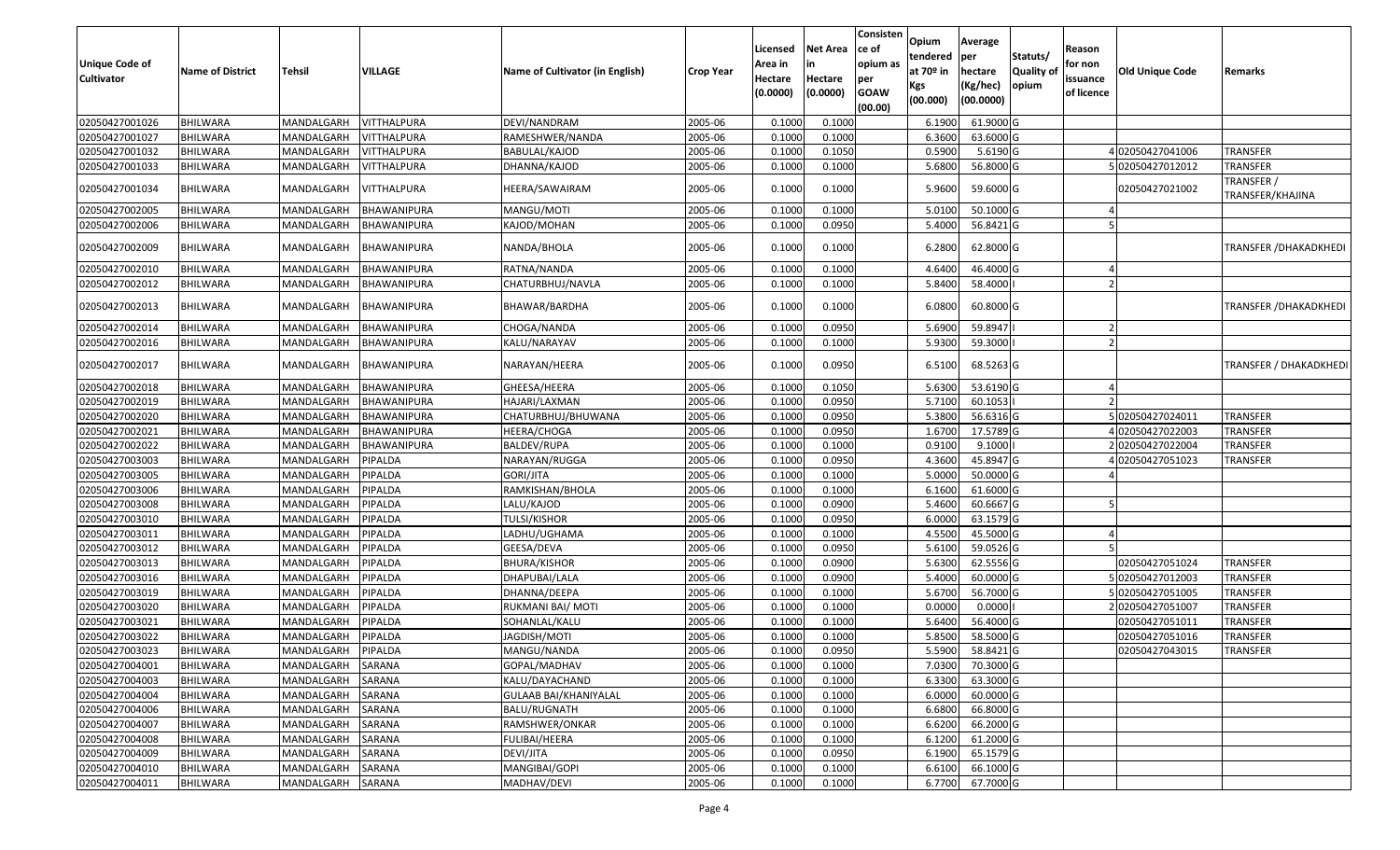| Unique Code of<br><b>Cultivator</b> | <b>Name of District</b> | Tehsil     | <b>VILLAGE</b> | Name of Cultivator (in English) | <b>Crop Year</b> | Licensed<br>Area in<br>Hectare<br>(0.0000) | Net Area<br>Hectare<br>(0.0000) | Consisten<br>ce of<br>opium as<br>per<br><b>GOAW</b><br>(00.00) | Opium<br>tendered<br>at 70º in<br>Kgs<br>(00.000) | Average<br>per<br>hectare<br>(Kg/hec)<br>(00.0000) | Statuts/<br>Quality of<br>opium | Reason<br>for non<br>issuance<br>of licence | Old Unique Code | Remarks            |
|-------------------------------------|-------------------------|------------|----------------|---------------------------------|------------------|--------------------------------------------|---------------------------------|-----------------------------------------------------------------|---------------------------------------------------|----------------------------------------------------|---------------------------------|---------------------------------------------|-----------------|--------------------|
| 02050427004012                      | <b>BHILWARA</b>         | MANDALGARH | SARANA         | RAMSHWER/GODHU                  | 2005-06          | 0.1000                                     | 0.1000                          |                                                                 | 6.4300                                            | 64.3000 G                                          |                                 |                                             |                 |                    |
| 02050427004014                      | <b>BHILWARA</b>         | MANDALGARH | SARANA         | SANTOK BAI/PYARCHAND            | 2005-06          | 0.1000                                     | 0.1000                          |                                                                 | 6.9800                                            | 69.8000 G                                          |                                 |                                             |                 | <b>NAME CHANGE</b> |
| 02050427004016                      | <b>BHILWARA</b>         | MANDALGARH | SARANA         | SORTI BAI/DHULA                 | 2005-06          | 0.1000                                     | 0.1050                          |                                                                 | 6.8400                                            | 65.1429 G                                          |                                 |                                             |                 |                    |
| 02050427004017                      | <b>BHILWARA</b>         | MANDALGARH | <b>SARANA</b>  | LADHU/MATHURA                   | 2005-06          | 0.1000                                     | 0.1000                          |                                                                 | 6.0000                                            | 60.0000 G                                          |                                 |                                             |                 |                    |
| 02050427004018                      | <b>BHILWARA</b>         | MANDALGARH | SARANA         | MOTI/CHOGA JAT                  | 2005-06          | 0.1000                                     | 0.1000                          |                                                                 | 6.6200                                            | 66.2000 G                                          |                                 |                                             |                 |                    |
| 02050427004019                      | <b>BHILWARA</b>         | MANDALGARH | <b>SARANA</b>  | GOTU/CHOGA JAT                  | 2005-06          | 0.1000                                     | 0.1000                          |                                                                 | 6.6400                                            | 66.4000 G                                          |                                 |                                             |                 |                    |
| 02050427004020                      | <b>BHILWARA</b>         | MANDALGARH | SARANA         | AMRA/BAKTAVAR                   | 2005-06          | 0.1000                                     | 0.1000                          |                                                                 | 5.9200                                            | 59.2000 G                                          |                                 |                                             |                 |                    |
| 02050427004023                      | <b>BHILWARA</b>         | MANDALGARH | SARANA         | LADIDEVI/MAGNA                  | 2005-06          | 0.1000                                     | 0.1000                          |                                                                 | 7.4400                                            | 74.4000 G                                          |                                 |                                             |                 |                    |
| 02050427004025                      | <b>BHILWARA</b>         | MANDALGARH | SARANA         | KALU/MATHURA                    | 2005-06          | 0.1000                                     | 0.1000                          |                                                                 | 6.0200                                            | 60.2000 G                                          |                                 |                                             |                 |                    |
| 02050427004026                      | <b>BHILWARA</b>         | MANDALGARH | SARANA         | MODU/BHAJJA                     | 2005-06          | 0.1000                                     | 0.1000                          |                                                                 | 7.2600                                            | 72.6000 G                                          |                                 |                                             |                 |                    |
| 02050427004027                      | <b>BHILWARA</b>         | MANDALGARH | SARANA         | NANDA/HEERA                     | 2005-06          | 0.1000                                     | 0.1000                          |                                                                 | 6.1500                                            | 61.5000 G                                          |                                 |                                             |                 |                    |
| 02050427004028                      | <b>BHILWARA</b>         | MANDALGARH | SARANA         | DALA/DYACHAND                   | 2005-06          | 0.1000                                     | 0.0950                          |                                                                 | 6.4700                                            | 68.1053 G                                          |                                 |                                             |                 |                    |
| 02050427004030                      | <b>BHILWARA</b>         | MANDALGARH | SARANA         | <b>BHOJA/MATHURA</b>            | 2005-06          | 0.1000                                     | 0.1000                          |                                                                 | 6.5300                                            | 65.3000 G                                          |                                 |                                             |                 |                    |
| 02050427004031                      | <b>BHILWARA</b>         | MANDALGARH | SARANA         | DHNNA/MATHURA                   | 2005-06          | 0.1000                                     | 0.1000                          |                                                                 | 6.5700                                            | 65.7000 G                                          |                                 |                                             |                 |                    |
| 02050427004032                      | <b>BHILWARA</b>         | MANDALGARH | SARANA         | MATHURA/DALU                    | 2005-06          | 0.1000                                     | 0.1000                          |                                                                 | 6.9900                                            | 69.9000 G                                          |                                 |                                             |                 |                    |
| 02050427004033                      | <b>BHILWARA</b>         | MANDALGARH | SARANA         | DEVI/DALU KUMAVAT               | 2005-06          | 0.1000                                     | 0.1050                          |                                                                 | 6.7400                                            | 64.1905 G                                          |                                 |                                             |                 |                    |
| 02050427004034                      | <b>BHILWARA</b>         | MANDALGARH | SARANA         | NARAYAN/ONKAR                   | 2005-06          | 0.1000                                     | 0.1000                          |                                                                 | 6.4100                                            | 64.1000 G                                          |                                 |                                             |                 |                    |
| 02050427004036                      | <b>BHILWARA</b>         | MANDALGARH | SARANA         | DHAPUBAI/SHANKER                | 2005-06          | 0.1000                                     | 0.1000                          |                                                                 | 6.7100                                            | 67.1000 G                                          |                                 |                                             |                 |                    |
| 02050427004041                      | <b>BHILWARA</b>         | MANDALGARH | SARANA         | DEVI/RAMA                       | 2005-06          | 0.1000                                     | 0.1000                          |                                                                 | 6.5400                                            | 65.4000 G                                          |                                 |                                             |                 |                    |
| 02050427004043                      | <b>BHILWARA</b>         | MANDALGARH | SARANA         | <b>BHERU/UDA</b>                | 2005-06          | 0.1000                                     | 0.1000                          |                                                                 | 6.4700                                            | 64.7000 G                                          |                                 |                                             |                 |                    |
| 02050427004044                      | <b>BHILWARA</b>         | MANDALGARH | SARANA         | SHANKER LAL/JITA                | 2005-06          | 0.1000                                     | 0.0950                          |                                                                 | 6.3000                                            | 66.3158 G                                          |                                 |                                             |                 |                    |
| 02050427004045                      | <b>BHILWARA</b>         | MANDALGARH | SARANA         | RAMPRASAD/MADHVA                | 2005-06          | 0.1000                                     | 0.1000                          |                                                                 | 6.9400                                            | 69.4000 G                                          |                                 |                                             |                 |                    |
| 02050427004046                      | <b>BHILWARA</b>         | MANDALGARH | SARANA         | HEERA/NARAYAN                   | 2005-06          | 0.1000                                     | 0.1000                          |                                                                 | 7.2700                                            | 72.7000 G                                          |                                 |                                             |                 |                    |
| 02050427004048                      | <b>BHILWARA</b>         | MANDALGARH | SARANA         | KANAHIYA/SUKHA                  | 2005-06          | 0.1000                                     | 0.1000                          |                                                                 | 8.3000                                            | 83.0000 G                                          |                                 |                                             |                 |                    |
| 02050427004049                      | <b>BHILWARA</b>         | MANDALGARH | <b>SARANA</b>  | RAMESHWAR/CHOGA                 | 2005-06          | 0.1000                                     | 0.1000                          |                                                                 | 6.6000                                            | 66.0000 G                                          |                                 |                                             |                 |                    |
| 02050427004052                      | <b>BHILWARA</b>         | MANDALGARH | SARANA         | MAGANLAL/SUKA                   | 2005-06          | 0.1000                                     | 0.1000                          |                                                                 | 7.0200                                            | 70.2000 G                                          |                                 |                                             |                 |                    |
| 02050427004054                      | <b>BHILWARA</b>         | MANDALGARH | <b>SARANA</b>  | EKLING/MADAV                    | 2005-06          | 0.1000                                     | 0.1000                          |                                                                 | 6.6300                                            | 66.3000 G                                          |                                 |                                             |                 |                    |
| 02050427004055                      | <b>BHILWARA</b>         | MANDALGARH | SARANA         | RAMCHANDAR/MAGNA                | 2005-06          | 0.1000                                     | 0.1000                          |                                                                 | 6.2200                                            | 62.2000 G                                          |                                 |                                             |                 |                    |
| 02050427004056                      | <b>BHILWARA</b>         | MANDALGARH | <b>SARANA</b>  | LADURAM/NANDRAM                 | 2005-06          | 0.1000                                     | 0.1000                          |                                                                 | 5.9900                                            | 59.9000 G                                          |                                 |                                             |                 |                    |
| 02050427004057                      | <b>BHILWARA</b>         | MANDALGARH | SARANA         | SAJNI BAI/MATHURA               | 2005-06          | 0.1000                                     | 0.1000                          |                                                                 | 6.1400                                            | 61.4000 G                                          |                                 |                                             |                 |                    |
| 02050427004058                      | <b>BHILWARA</b>         | MANDALGARH | SARANA         | DALLA/BHAKTAVAR                 | 2005-06          | 0.1000                                     | 0.1000                          |                                                                 | 6.0900                                            | 60.9000 G                                          |                                 |                                             |                 |                    |
| 02050427004059                      | <b>BHILWARA</b>         | MANDALGARH | SARANA         | BHOLU/RUPA                      | 2005-06          | 0.1000                                     | 0.1000                          |                                                                 | 7.0200                                            | 70.2000 G                                          |                                 |                                             |                 |                    |
| 02050427004062                      | <b>BHILWARA</b>         | MANDALGARH | SARANA         | RAMSUKH/MATHURA                 | 2005-06          | 0.1000                                     | 0.1000                          |                                                                 | 6.4900                                            | 64.9000 G                                          |                                 |                                             |                 |                    |
| 02050427004063                      | <b>BHILWARA</b>         | MANDALGARH | SARANA         | MOTI/CHATURBHUJ                 | 2005-06          | 0.1000                                     | 0.1050                          |                                                                 | 7.3400                                            | 69.9048 G                                          |                                 |                                             |                 |                    |
| 02050427004064                      | <b>BHILWARA</b>         | MANDALGARH | SARANA         | KANA/NARAYAN                    | 2005-06          | 0.1000                                     | 0.1000                          |                                                                 | 6.2900                                            | 62.9000 G                                          |                                 |                                             |                 |                    |
| 02050427004068                      | <b>BHILWARA</b>         | MANDALGARH | SARANA         | GORU/SANGRAM                    | 2005-06          | 0.1000                                     | 0.0950                          |                                                                 | 3.8200                                            | 40.2105 G                                          |                                 |                                             |                 |                    |
| 02050427004069                      | BHILWARA                | MANDALGARH | SARANA         | SAMBHUSINGH/SHYAMSINGH          | 2005-06          | 0.1000                                     | 0.1000                          |                                                                 | 5.8900                                            | 58.9000 G                                          |                                 |                                             |                 |                    |
| 02050427004070                      | <b>BHILWARA</b>         | MANDALGARH | SARANA         | NARAYAN/BHURA                   | 2005-06          | 0.1000                                     | 0.1050                          |                                                                 | 6.8600                                            | 65.3333 G                                          |                                 |                                             |                 |                    |
| 02050427004071                      | <b>BHILWARA</b>         | MANDALGARH | SARANA         | RUPA/KALU                       | 2005-06          | 0.1000                                     | 0.1000                          |                                                                 | 6.0400                                            | 60.4000 G                                          |                                 |                                             |                 |                    |
| 02050427004077                      | <b>BHILWARA</b>         | MANDALGARH | SARANA         | KANA/DALU                       | 2005-06          | 0.1000                                     | 0.1000                          |                                                                 | 6.2400                                            | 62.4000G                                           |                                 |                                             |                 |                    |
| 02050427004083                      | <b>BHILWARA</b>         | MANDALGARH | SARANA         | RADHESHYAM/PYARCHAND            | 2005-06          | 0.1000                                     | 0.1050                          |                                                                 | 7.0100                                            | 66.7619 G                                          |                                 |                                             |                 |                    |
| 02050427004085                      | <b>BHILWARA</b>         | MANDALGARH | SARANA         | <b>BALIBAI/SUKHLAL</b>          | 2005-06          | 0.1000                                     | 0.1000                          |                                                                 | 6.7100                                            | 67.1000 G                                          |                                 |                                             |                 |                    |
| 02050427004086                      | <b>BHILWARA</b>         | MANDALGARH | SARANA         | RATANLAL/HEMRAJ                 | 2005-06          | 0.1000                                     | 0.1000                          |                                                                 | 5.7200                                            | 57.2000 G                                          |                                 |                                             |                 |                    |
| 02050427004088                      | <b>BHILWARA</b>         | MANDALGARH | SARANA         | SARJOO BAI/NANDA                | 2005-06          | 0.1000                                     | 0.1000                          |                                                                 | 6.7300                                            | 67.3000 G                                          |                                 |                                             |                 |                    |
| 02050427004089                      | <b>BHILWARA</b>         | MANDALGARH | SARANA         | RATIRAM/MANGU                   | 2005-06          | 0.1000                                     | 0.1000                          |                                                                 | 5.1000                                            | 51.0000 G                                          |                                 |                                             |                 |                    |
| 02050427004093                      | BHILWARA                | MANDALGARH | SARANA         | JAGDISH/RAMNATH                 | 2005-06          | 0.1000                                     | 0.1000                          |                                                                 | 7.5500                                            | 75.5000G                                           |                                 |                                             |                 |                    |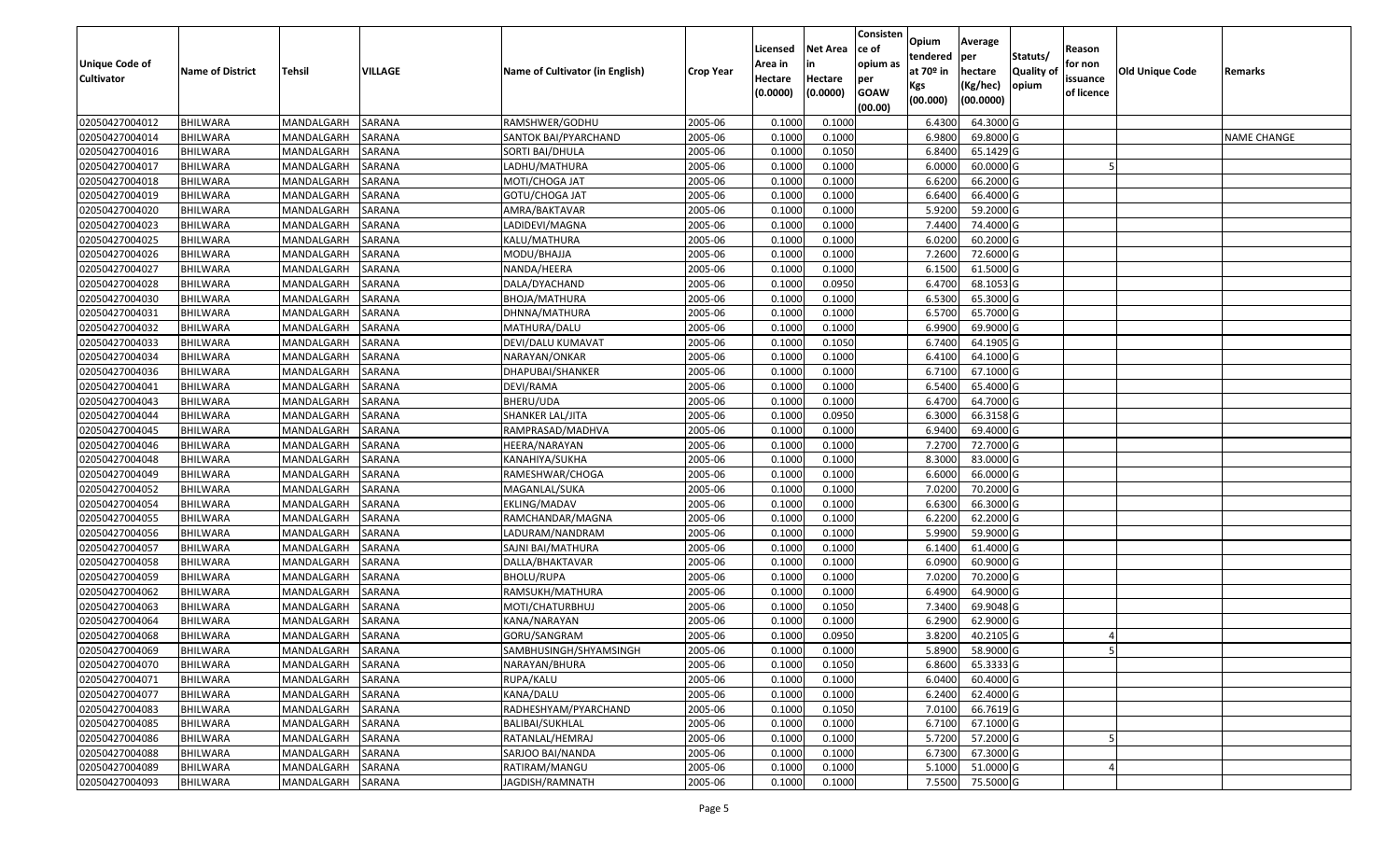| Unique Code of<br><b>Cultivator</b> | <b>Name of District</b> | <b>Tehsil</b>    | VILLAGE      | Name of Cultivator (in English) | Crop Year | Licensed<br>Area in<br>Hectare<br>(0.0000) | <b>Net Area</b><br>in<br>Hectare<br>(0.0000) | Consisten<br>lce of<br>opium as<br>per<br><b>GOAW</b><br>(00.00) | Opium<br>tendered<br>at $70°$ in<br>Kgs<br>(00.000) | Average<br>per<br>hectare<br>(Kg/hec)<br>(00.0000) | Statuts/<br>Quality of<br>opium | Reason<br>for non<br>issuance<br>of licence | <b>Old Unique Code</b> | Remarks            |
|-------------------------------------|-------------------------|------------------|--------------|---------------------------------|-----------|--------------------------------------------|----------------------------------------------|------------------------------------------------------------------|-----------------------------------------------------|----------------------------------------------------|---------------------------------|---------------------------------------------|------------------------|--------------------|
| 02050427004094                      | <b>BHILWARA</b>         | MANDALGARH       | SARANA       | MOHANLAL/BIHARILAL              | 2005-06   | 0.1000                                     | 0.1000                                       |                                                                  | 5.8400                                              | 58.4000 G                                          |                                 |                                             |                        |                    |
| 02050427004095                      | <b>BHILWARA</b>         | MANDALGARH       | SARANA       | SOHANI BAI/MANGU                | 2005-06   | 0.1000                                     | 0.1000                                       |                                                                  | 6.3900                                              | 63.9000 G                                          |                                 |                                             | 02050427012010         | TRANSFER           |
| 02050427004096                      | <b>BHILWARA</b>         | MANDALGARH       | SARANA       | GULABI BAI/GIRDHARI             | 2005-06   | 0.1000                                     | 0.1000                                       |                                                                  | 5.1600                                              | 51.6000 G                                          |                                 |                                             | 402050427022001        | TRANSFER           |
| 02050427004097                      | <b>BHILWARA</b>         | MANDALGARH       | SARANA       | MATHURA/JAWANA                  | 2005-06   | 0.1000                                     | 0.1000                                       |                                                                  | 6.5000                                              | 65.0000 G                                          |                                 |                                             | 02050427021005         | TRANSFER           |
| 02050427004098                      | BHILWARA                | MANDALGARH       | SARANA       | RAGHUNATH / KALU                | 2005-06   | 0.1000                                     | 0.1000                                       |                                                                  | 6.4000                                              | 64.0000 G                                          |                                 |                                             | 02050427021007         | TRANSFER           |
| 02050427004099                      | <b>BHILWARA</b>         | MANDALGARH       | SARANA       | BHURA/JAWANA                    | 2005-06   | 0.1000                                     | 0.1000                                       |                                                                  | 5.6800                                              | 56.8000 G                                          |                                 |                                             | 02050427021009         | TRANSFER           |
| 02050427004100                      | <b>BHILWARA</b>         | MANDALGARH       | SARANA       | DHAPU BAI/BALU                  | 2005-06   | 0.1000                                     | 0.1000                                       |                                                                  | 6.6900                                              | 66.9000 G                                          |                                 |                                             | 02050427012001         | TRANSFER           |
| 02050427005003                      | <b>BHILWARA</b>         | MANDALGARH       | <b>SURAS</b> | EJANBAI/HEERA                   | 2005-06   | 0.1000                                     | 0.0950                                       |                                                                  | 6.5300                                              | 68.7368 G                                          |                                 |                                             |                        | <b>NAME CHANGE</b> |
| 02050427005004                      | <b>BHILWARA</b>         | MANDALGARH       | <b>SURAS</b> | GOKAL/NANDA                     | 2005-06   | 0.1000                                     | 0.0950                                       |                                                                  | 6.9100                                              | 72.7368 G                                          |                                 |                                             |                        |                    |
| 02050427005005                      | <b>BHILWARA</b>         | MANDALGARH       | <b>SURAS</b> | KANA/BHUWANA                    | 2005-06   | 0.1000                                     | 0.0950                                       |                                                                  | 6.7100                                              | 70.6316 G                                          |                                 |                                             |                        |                    |
| 02050427005008                      | <b>BHILWARA</b>         | MANDALGARH       | <b>SURAS</b> | DEVI/RAJYA                      | 2005-06   | 0.1000                                     | 0.1000                                       |                                                                  | 6.5900                                              | 65.9000 G                                          |                                 |                                             |                        |                    |
| 02050427005009                      | <b>BHILWARA</b>         | MANDALGARH       | <b>SURAS</b> | HERLAL/HEERA                    | 2005-06   | 0.1000                                     | 0.1000                                       |                                                                  | 5.8900                                              | 58.9000 G                                          |                                 |                                             |                        |                    |
| 02050427005010                      | <b>BHILWARA</b>         | MANDALGARH       | <b>SURAS</b> | KANA/KALU                       | 2005-06   | 0.1000                                     | 0.1050                                       |                                                                  | 6.1600                                              | 58.6667                                            |                                 |                                             |                        |                    |
| 02050427005011                      | <b>BHILWARA</b>         | MANDALGARH       | <b>SURAS</b> | CHOGA/MOHAN                     | 2005-06   | 0.1000                                     | 0.0950                                       |                                                                  | 6.3800                                              | 67.1579 G                                          |                                 |                                             |                        |                    |
| 02050427005012                      | <b>BHILWARA</b>         | MANDALGARH       | <b>SURAS</b> | MEGA/KANA                       | 2005-06   | 0.1000                                     | 0.1000                                       |                                                                  | 4.5900                                              | 45.9000 G                                          |                                 |                                             |                        |                    |
| 02050427005013                      | <b>BHILWARA</b>         | MANDALGARH       | <b>SURAS</b> | HOKAM/NANDA                     | 2005-06   | 0.1000                                     | 0.1000                                       |                                                                  | 5.8400                                              | 58.4000 G                                          |                                 |                                             |                        |                    |
| 02050427005014                      | <b>BHILWARA</b>         | MANDALGARH       | <b>SURAS</b> | NANIBAI/RATNA                   | 2005-06   | 0.1000                                     | 0.0950                                       |                                                                  | 6.1200                                              | 64.4211 G                                          |                                 |                                             |                        |                    |
| 02050427005016                      | <b>BHILWARA</b>         | MANDALGARH       | <b>SURAS</b> | MANGILAL/GHEESA                 | 2005-06   | 0.1000                                     | 0.1000                                       |                                                                  | 5.9600                                              | 59.6000 G                                          |                                 |                                             |                        |                    |
| 02050427005017                      | <b>BHILWARA</b>         | MANDALGARH       | <b>SURAS</b> | PYARA/UDA                       | 2005-06   | 0.1000                                     | 0.1000                                       |                                                                  | 5.6800                                              | 56.8000 G                                          |                                 |                                             |                        |                    |
| 02050427005018                      | <b>BHILWARA</b>         | MANDALGARH       | <b>SURAS</b> | KISNA/BHOLA                     | 2005-06   | 0.1000                                     | 0.0950                                       |                                                                  | 6.0400                                              | 63.5789 G                                          |                                 |                                             |                        |                    |
| 02050427005019                      | <b>BHILWARA</b>         | MANDALGARH       | <b>SURAS</b> | DHANNA/MODA                     | 2005-06   | 0.1000                                     | 0.1000                                       |                                                                  | 5.8900                                              | 58.9000 G                                          |                                 |                                             |                        |                    |
| 02050427005021                      | <b>BHILWARA</b>         | MANDALGARH       | <b>SURAS</b> | BHAGIRAT/KALU                   | 2005-06   | 0.1000                                     | 0.1000                                       |                                                                  | 6.2100                                              | 62.1000 G                                          |                                 |                                             |                        |                    |
| 02050427005022                      | <b>BHILWARA</b>         | MANDALGARH       | <b>SURAS</b> | BHERU/DEVA                      | 2005-06   | 0.1000                                     | 0.0950                                       |                                                                  | 5.4700                                              | 57.5789 G                                          |                                 |                                             |                        |                    |
| 02050427005023                      | <b>BHILWARA</b>         | MANDALGARH       | <b>SURAS</b> | DEVILAL/MOTI                    | 2005-06   | 0.1000                                     | 0.1000                                       |                                                                  | 5.7000                                              | 57.0000 G                                          |                                 |                                             |                        |                    |
| 02050427005024                      | <b>BHILWARA</b>         | MANDALGARH       | <b>SURAS</b> | PYARA/HERLAL                    | 2005-06   | 0.1000                                     | 0.1000                                       |                                                                  | 6.2900                                              | 62.9000 G                                          |                                 |                                             |                        |                    |
| 02050427005026                      | <b>BHILWARA</b>         | MANDALGARH       | <b>SURAS</b> | HAKDAS/GANGADAS                 | 2005-06   | 0.1000                                     | 0.1000                                       |                                                                  | 5.8900                                              | 58.9000 G                                          |                                 |                                             |                        |                    |
| 02050427005027                      | <b>BHILWARA</b>         | MANDALGARH       | <b>SURAS</b> | MANGILAL/BHUVANA                | 2005-06   | 0.1000                                     | 0.1000                                       |                                                                  | 6.0400                                              | 60.4000 G                                          |                                 |                                             |                        |                    |
| 02050427005030                      | <b>BHILWARA</b>         | MANDALGARH       | <b>SURAS</b> | LALA/PRATAP                     | 2005-06   | 0.1000                                     | 0.1050                                       |                                                                  | 6.2700                                              | 59.7143 G                                          |                                 |                                             |                        |                    |
| 02050427005038                      | <b>BHILWARA</b>         | MANDALGARH       | <b>SURAS</b> | GHEESA/MOHAN DHAKAR             | 2005-06   | 0.1000                                     | 0.1000                                       |                                                                  | 6.9600                                              | 69.6000 G                                          |                                 |                                             |                        |                    |
| 02050427005039                      | <b>BHILWARA</b>         | MANDALGARH       | <b>SURAS</b> | HAJARI/KALU                     | 2005-06   | 0.1000                                     | 0.0950                                       |                                                                  | 6.5900                                              | 69.3684 G                                          |                                 |                                             |                        |                    |
| 02050427005041                      | <b>BHILWARA</b>         | MANDALGARH       | <b>SURAS</b> | BHANWARLAL/BHERU                | 2005-06   | 0.1000                                     | 0.1000                                       |                                                                  | 4.7700                                              | 47.7000 G                                          |                                 |                                             |                        |                    |
| 02050427005042                      | <b>BHILWARA</b>         | MANDALGARH       | <b>SURAS</b> | DEEPA/PRATAP                    | 2005-06   | 0.1000                                     | 0.1050                                       |                                                                  | 6.3000                                              | 60.0000 G                                          |                                 |                                             |                        |                    |
| 02050427005044                      | <b>BHILWARA</b>         | MANDALGARH       | <b>SURAS</b> | BALU/BHERU                      | 2005-06   | 0.1000                                     | 0.0950                                       |                                                                  | 5.8900                                              | 62.0000G                                           |                                 |                                             |                        |                    |
| 02050427005045                      | BHILWARA                | MANDALGARH       | <b>SURAS</b> | GIRDHARI/RAMA                   | 2005-06   | 0.1000                                     | 0.1000                                       |                                                                  | 5.1800                                              | 51.8000 G                                          |                                 |                                             |                        |                    |
| 02050427005046                      | <b>BHILWARA</b>         | MANDALGARH       | <b>SURAS</b> | MAGNA/BHERU                     | 2005-06   | 0.1000                                     | 0.1000                                       |                                                                  | 5.1100                                              | 51.1000 G                                          |                                 |                                             |                        |                    |
| 02050427005048                      | <b>BHILWARA</b>         | MANDALGARH       | <b>SURAS</b> | MOHAN/GHEESA                    | 2005-06   | 0.1000                                     | 0.0950                                       |                                                                  | 6.1600                                              | 64.8421 G                                          |                                 |                                             |                        |                    |
| 02050427005049                      | <b>BHILWARA</b>         | MANDALGARH SURAS |              | <b>KEMRAJ/RAMLAL</b>            | 2005-06   | 0.1000                                     | 0.1000                                       |                                                                  | 6.3300                                              | 63.3000 G                                          |                                 |                                             |                        |                    |
| 02050427005050                      | <b>BHILWARA</b>         | MANDALGARH SURAS |              | BALU/BHUWANA                    | 2005-06   | 0.1000                                     | 0.1000                                       |                                                                  | 5.6700                                              | 56.7000 G                                          |                                 | 5                                           |                        |                    |
| 02050427005052                      | <b>BHILWARA</b>         | MANDALGARH       | <b>SURAS</b> | DEVA/KANA                       | 2005-06   | 0.1000                                     | 0.1000                                       |                                                                  | 6.2400                                              | 62.4000 G                                          |                                 |                                             |                        |                    |
| 02050427005055                      | <b>BHILWARA</b>         | MANDALGARH       | <b>SURAS</b> | MANGILAL/KANA                   | 2005-06   | 0.1000                                     | 0.0950                                       |                                                                  | 5.4000                                              | 56.8421 G                                          |                                 |                                             |                        |                    |
| 02050427005056                      | <b>BHILWARA</b>         | MANDALGARH       | <b>SURAS</b> | HOKMA/KASHIRAM                  | 2005-06   | 0.1000                                     | 0.1000                                       |                                                                  | 6.9500                                              | 69.5000 G                                          |                                 |                                             |                        |                    |
| 02050427005058                      | <b>BHILWARA</b>         | MANDALGARH       | <b>SURAS</b> | KHEMA/PARTHA                    | 2005-06   | 0.1000                                     | 0.1000                                       |                                                                  | 5.9500                                              | 59.5000 G                                          |                                 |                                             |                        |                    |
| 02050427005059                      | <b>BHILWARA</b>         | MANDALGARH       | <b>SURAS</b> | URJAN/RODA                      | 2005-06   | 0.1000                                     | 0.0950                                       |                                                                  | 5.8500                                              | 61.5789 G                                          |                                 |                                             |                        |                    |
| 02050427005060                      | <b>BHILWARA</b>         | MANDALGARH       | <b>SURAS</b> | KHEMA/BHURA                     | 2005-06   | 0.1000                                     | 0.0000                                       |                                                                  | 0.0000                                              | $0.0000$ N                                         |                                 |                                             |                        |                    |
| 02050427005061                      | <b>BHILWARA</b>         | MANDALGARH       | <b>SURAS</b> | UDA/BHAJJA                      | 2005-06   | 0.1000                                     | 0.1050                                       |                                                                  | 4.3600                                              | 41.5238 G                                          |                                 |                                             |                        |                    |
| 02050427005062                      | <b>BHILWARA</b>         | MANDALGARH       | <b>SURAS</b> | RAJIBAI/BALU                    | 2005-06   | 0.1000                                     | 0.1050                                       |                                                                  | 6.3900                                              | 60.8571 G                                          |                                 |                                             | 02050427026002         | <b>TRANSFER</b>    |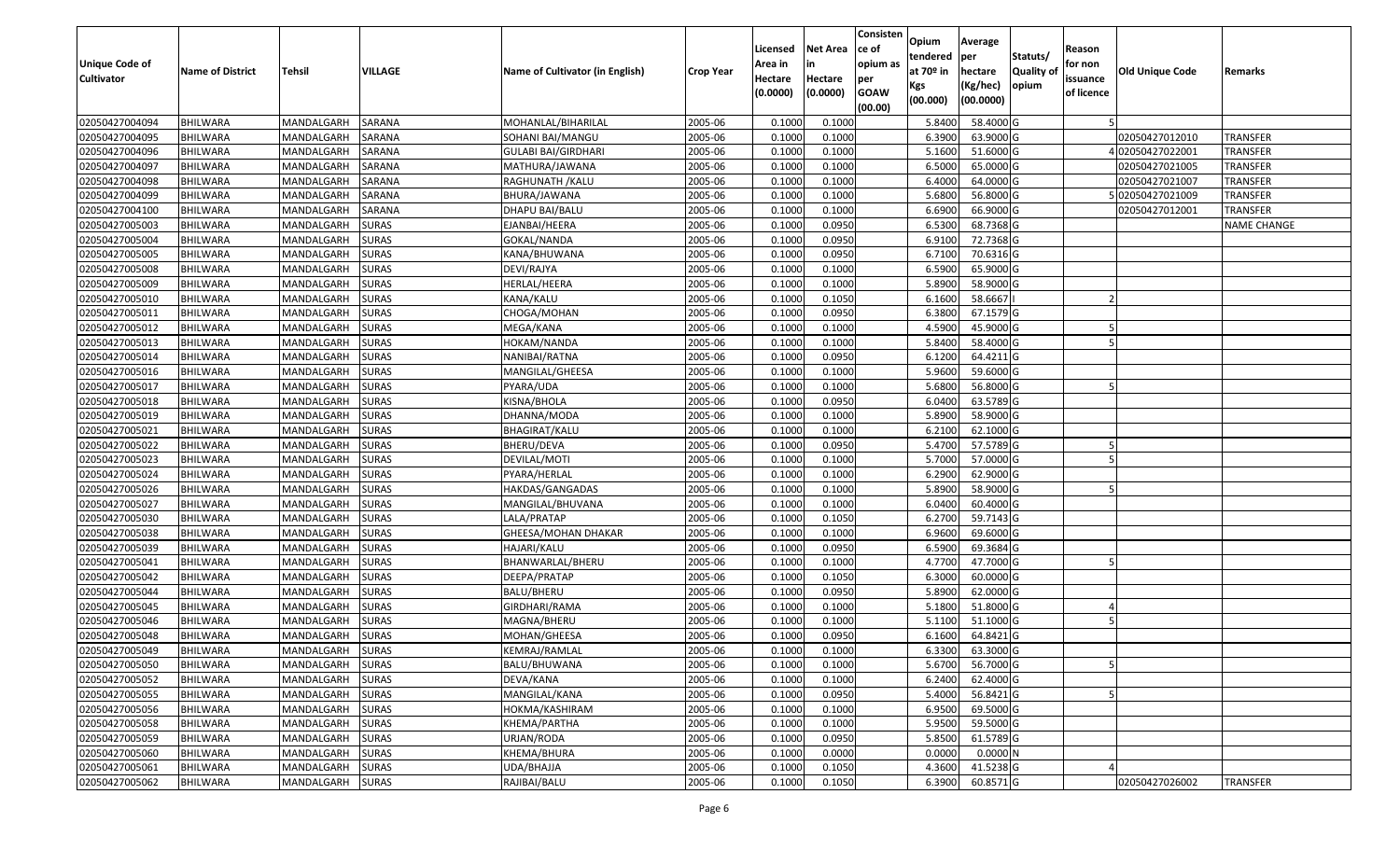| <b>Unique Code of</b><br><b>Cultivator</b> | <b>Name of District</b> | <b>Tehsil</b>       | VILLAGE      | <b>Name of Cultivator (in English)</b> | <b>Crop Year</b> | Licensed<br>Area in<br>Hectare<br>(0.0000) | <b>Net Area</b><br>in<br>Hectare<br>(0.0000) | Consisten<br>lce of<br>opium as<br>per<br><b>GOAW</b><br>(00.00) | Opium<br>tendered<br>at $70°$ in<br>Kgs<br>(00.000) | Average<br>per<br>hectare<br>(Kg/hec)<br>(00.0000) | Statuts/<br><b>Quality of</b><br>opium | Reason<br>for non<br>issuance<br>of licence | Old Unique Code | Remarks                        |
|--------------------------------------------|-------------------------|---------------------|--------------|----------------------------------------|------------------|--------------------------------------------|----------------------------------------------|------------------------------------------------------------------|-----------------------------------------------------|----------------------------------------------------|----------------------------------------|---------------------------------------------|-----------------|--------------------------------|
| 02050427006001                             | <b>BHILWARA</b>         | MANDALGARH          | LODHIYANA    | HARLAL/RUPA KUMAWAT                    | 2005-06          | 0.1000                                     | 0.1000                                       |                                                                  | 5.7300                                              | 57.3000 G                                          |                                        |                                             |                 |                                |
| 02050427006005                             | <b>BHILWARA</b>         | MANDALGARH          | LODHIYANA    | DHANNA/MEGHA                           | 2005-06          | 0.1000                                     | 0.1000                                       |                                                                  | 5.7500                                              | 57.5000 G                                          |                                        |                                             | 02050427001029  | TRANSFER                       |
| 02050427006006                             | <b>BHILWARA</b>         | MANDALGARH          | LODHIYANA    | KANA/MEGHA                             | 2005-06          | 0.1000                                     | 0.1000                                       |                                                                  | 6.1400                                              | 61.4000 G                                          |                                        |                                             | 02050427001030  | TRANSFER                       |
| 02050427006007                             | <b>BHILWARA</b>         | MANDALGARH          | LODHIYANA    | MANGU/GANESH                           | 2005-06          | 0.1000                                     | 0.1000                                       |                                                                  | 5.7100                                              | 57.1000 G                                          |                                        |                                             |                 |                                |
| 02050427006008                             | <b>BHILWARA</b>         | MANDALGARH          | LODHIYANA    | RUPA/GULAB                             | 2005-06          | 0.1000                                     | 0.1000                                       |                                                                  | 6.1100                                              | 61.1000 G                                          |                                        |                                             |                 |                                |
| 02050427006013                             | <b>BHILWARA</b>         | MANDALGARH          | LODHIYANA    | KELIBAI/UDA                            | 2005-06          | 0.1000                                     | 0.0950                                       |                                                                  | 5.9900                                              | 63.0526 G                                          |                                        |                                             |                 |                                |
| 02050427006017                             | <b>BHILWARA</b>         | MANDALGARH          | LODHIYANA    | MAGANLAL/UDA                           | 2005-06          | 0.1000                                     | 0.1000                                       |                                                                  | 5.7500                                              | 57.5000 G                                          |                                        |                                             |                 |                                |
| 02050427006020                             | <b>BHILWARA</b>         | MANDALGARH          | LODHIYANA    | MANGILAL/RUPA                          | 2005-06          | 0.1000                                     | 0.0950                                       |                                                                  | 7.2300                                              | 76.1053 G                                          |                                        |                                             |                 |                                |
| 02050427007001                             | <b>BHILWARA</b>         | MANDALGARH          | RANIKHEDA    | SUVALAL/CHANDA                         | 2005-06          | 0.1000                                     | 0.0950                                       |                                                                  | 5.5500                                              | 58.4211 G                                          |                                        |                                             | 02050427004090  | TRANSFER                       |
| 02050427007002                             | <b>BHILWARA</b>         | MANDALGARH          | RANIKHEDA    | BANNA/AMBALAL                          | 2005-06          | 0.1000                                     | 0.0950                                       |                                                                  | 5.6500                                              | 59.4737 G                                          |                                        |                                             | 02050427004091  | TRANSFER                       |
| 02050427007004                             | <b>BHILWARA</b>         | MANDALGARH          | RANIKHEDA    | AEJAN BAI/KISHAN                       | 2005-06          | 0.1000                                     | 0.1000                                       |                                                                  | 5.8200                                              | 58.2000 G                                          |                                        |                                             |                 |                                |
| 02050427007007                             | <b>BHILWARA</b>         | MANDALGARH          | RANIKHEDA    | DHANNA/MANGILAL                        | 2005-06          | 0.1000                                     | 0.1000                                       |                                                                  | 5.8100                                              | 58.1000 G                                          |                                        |                                             |                 |                                |
| 02050427007008                             | <b>BHILWARA</b>         | MANDALGARH          | RANIKHEDA    | GOKUL/MANGILAL                         | 2005-06          | 0.1000                                     | 0.1000                                       |                                                                  | 5.8400                                              | 58.4000 G                                          |                                        |                                             |                 |                                |
| 02050427007013                             | <b>BHILWARA</b>         | MANDALGARH          | RANIKHEDA    | LAXMAN/RAMSINGH                        | 2005-06          | 0.1000                                     | 0.0950                                       |                                                                  | 6.2800                                              | 66.1053 G                                          |                                        |                                             |                 |                                |
| 02050427007014                             | <b>BHILWARA</b>         | MANDALGARH          | RANIKHEDA    | GORI BAI/MANGU                         | 2005-06          | 0.1000                                     | 0.1000                                       |                                                                  | 5.8300                                              | 58.3000 G                                          |                                        |                                             | 02050427004092  | TRANSFER                       |
| 02050427007018                             | <b>BHILWARA</b>         | MANDALGARH          | RANIKHEDA    | DALI BAI/GANGARAM                      | 2005-06          | 0.1000                                     | 0.1000                                       |                                                                  | 5.8300                                              | 58.3000 G                                          |                                        |                                             | 02050427014003  | <b>TRANSFER</b>                |
| 02050427007019                             | <b>BHILWARA</b>         | MANDALGARH          | RANIKHEDA    | KHEMA/BHURA                            | 2005-06          | 0.1000                                     | 0.1000                                       |                                                                  | 5.8500                                              | 58.5000 G                                          |                                        |                                             | 02050427014004  | <b>TRANSFER</b>                |
| 02050427007020                             | <b>BHILWARA</b>         | MANDALGARH          | RANIKHEDA    | KANA/RAMA                              | 2005-06          | 0.1000                                     | 0.1000                                       |                                                                  | 5.7900                                              | 57.9000 G                                          |                                        |                                             | 02050427049001  | TRANSFER /<br>TRANSFER/KHAJINA |
| 02050427008009                             | <b>BHILWARA</b>         | MANDALGARH          | <b>BIGOD</b> | KESAR BAI/BHURA                        | 2005-06          | 0.1000                                     | 0.0950                                       |                                                                  | 4.7900                                              | 50.4211                                            |                                        |                                             |                 |                                |
| 02050427008010                             | <b>BHILWARA</b>         | MANDALGARH          | <b>BIGOD</b> | SAJJANLAL/BANSILAL                     | 2005-06          | 0.1000                                     | 0.1000                                       |                                                                  | 6.0400                                              | 60.4000 G                                          |                                        |                                             |                 |                                |
| 02050427008011                             | <b>BHILWARA</b>         | MANDALGARH          | <b>BIGOD</b> | LADULAL/KALU                           | 2005-06          | 0.1000                                     | 0.1000                                       |                                                                  | 6.1500                                              | 61.5000 G                                          |                                        |                                             |                 |                                |
| 02050427008012                             | <b>BHILWARA</b>         | MANDALGARH          | <b>BIGOD</b> | KANCHAN DEVI/SOBHAG SINGH              | 2005-06          | 0.1000                                     | 0.0950                                       |                                                                  | 5.7100                                              | 60.1053 G                                          |                                        |                                             |                 | <b>NAME CHANGE</b>             |
| 02050427008015                             | <b>BHILWARA</b>         | MANDALGARH          | <b>BIGOD</b> | OMPRAKASH/RAMESHWAR                    | 2005-06          | 0.1000                                     | 0.1000                                       |                                                                  | 6.1000                                              | 61.0000 G                                          |                                        |                                             |                 |                                |
| 02050427008020                             | <b>BHILWARA</b>         | MANDALGARH          | <b>BIGOD</b> | RAMCHAND/LAXMAN                        | 2005-06          | 0.1000                                     | 0.0950                                       |                                                                  | 6.3700                                              | 67.0526 G                                          |                                        |                                             |                 |                                |
| 02050427008021                             | <b>BHILWARA</b>         | MANDALGARH          | <b>BIGOD</b> | UDA/AMBHALAL                           | 2005-06          | 0.1000                                     | 0.1000                                       |                                                                  | 6.5100                                              | 65.1000 G                                          |                                        |                                             |                 |                                |
| 02050427008022                             | <b>BHILWARA</b>         | MANDALGARH          | <b>BIGOD</b> | BAKTAWAR/LAXMAN                        | 2005-06          | 0.1000                                     | 0.1000                                       |                                                                  | 6.3200                                              | 63.2000 G                                          |                                        |                                             |                 |                                |
| 02050427008029                             | <b>BHILWARA</b>         | MANDALGARH          | <b>BIGOD</b> | BALULAL/KALULAL                        | 2005-06          | 0.1000                                     | 0.0950                                       |                                                                  | 4.3800                                              | 46.1053 G                                          |                                        |                                             |                 |                                |
| 02050427008030                             | <b>BHILWARA</b>         | MANDALGARH          | <b>BIGOD</b> | RAMKUNWWER/BADRILAL                    | 2005-06          | 0.1000                                     | 0.1000                                       |                                                                  | 5.9000                                              | 59.0000 G                                          |                                        |                                             | 02050427013001  | TRANSFER                       |
| 02050427008031                             | <b>BHILWARA</b>         | MANDALGARH          | <b>BIGOD</b> | BALU/NARAYAN                           | 2005-06          | 0.1000                                     | 0.1000                                       |                                                                  | 5.7900                                              | 57.9000 G                                          |                                        |                                             | 502050427013003 | <b>TRANSFER</b>                |
| 02050427008032                             | <b>BHILWARA</b>         | MANDALGARH          | <b>BIGOD</b> | RAMA/NANDA                             | 2005-06          | 0.1000                                     | 0.0950                                       |                                                                  | 5.0400                                              | 53.0526 G                                          |                                        |                                             | 02050427013008  | <b>TRANSFER</b>                |
| 02050427008033                             | <b>BHILWARA</b>         | MANDALGARH          | <b>BIGOD</b> | BHERU/SAKHAMAL                         | 2005-06          | 0.1000                                     | 0.1000                                       |                                                                  | 5.7900                                              | 57.9000 G                                          |                                        |                                             | 02050427013007  | TRANSFER                       |
| 02050427008034                             | <b>BHILWARA</b>         | MANDALGARH          | <b>BIGOD</b> | BARDA/NANA                             | 2005-06          | 0.1000                                     | 0.0950                                       |                                                                  | 5.5600                                              | 58.5263 G                                          |                                        |                                             | 502050427033007 | <b>TRANSFER</b>                |
| 02050427008035                             | <b>BHILWARA</b>         | MANDALGARH          | <b>BIGOD</b> | DEVI/GIRDHARI                          | 2005-06          | 0.1000                                     | 0.0950                                       |                                                                  | 4.7600                                              | 50.1053 G                                          |                                        |                                             | 502050427032004 | <b>TRANSFER</b>                |
| 02050427009002                             | <b>BHILWARA</b>         | MANDALGARH          | JOJVA-A      | BHAWANA/CHATRA                         | 2005-06          | 0.1000                                     | 0.1000                                       |                                                                  | 5.1100                                              | 51.1000 G                                          |                                        |                                             |                 |                                |
| 02050427009003                             | <b>BHILWARA</b>         | MANDALGARH          | JOJVA-A      | NANDRAM/MEGHA                          | 2005-06          | 0.1000                                     | 0.1050                                       |                                                                  | 6.5300                                              | 62.1905 G                                          |                                        |                                             |                 |                                |
| 02050427009004                             | <b>BHILWARA</b>         | MANDALGARH JOJVA- A |              | SHANKAR/GHEESA                         | 2005-06          | 0.1000                                     | 0.1000                                       |                                                                  | 6.0700                                              | $60.7000$ G                                        |                                        |                                             |                 |                                |
| 02050427009009                             | <b>BHILWARA</b>         | MANDALGARH          | JOJVA- A     | GHEESA/KISNA                           | 2005-06          | 0.1000                                     | 0.1000                                       |                                                                  | 4.9700                                              | 49.7000 G                                          |                                        |                                             |                 |                                |
| 02050427009011                             | <b>BHILWARA</b>         | MANDALGARH          | JOJVA-A      | BHERU/MOTI                             | 2005-06          | 0.1000                                     | 0.1000                                       |                                                                  | 6.0800                                              | 60.8000 G                                          |                                        |                                             |                 |                                |
| 02050427009012                             | <b>BHILWARA</b>         | MANDALGARH          | JOJVA-A      | MADHO/CHOGA                            | 2005-06          | 0.1000                                     | 0.0950                                       |                                                                  | 5.9000                                              | 62.1053 G                                          |                                        |                                             |                 |                                |
| 02050427009014                             | <b>BHILWARA</b>         | MANDALGARH          | JOJVA-A      | PYARCHAND/SURAJMAL                     | 2005-06          | 0.1000                                     | 0.1000                                       |                                                                  | 6.0600                                              | 60.6000 G                                          |                                        |                                             |                 |                                |
| 02050427009016                             | <b>BHILWARA</b>         | MANDALGARH          | JOJVA-A      | MODA/GOKAL                             | 2005-06          | 0.1000                                     | 0.1000                                       |                                                                  | 7.1500                                              | 71.5000 G                                          |                                        |                                             |                 |                                |
| 02050427009021                             | <b>BHILWARA</b>         | MANDALGARH          | JOJVA-A      | HAJARI/JAGHA                           | 2005-06          | 0.1000                                     | 0.1000                                       |                                                                  | 6.4500                                              | 64.5000 G                                          |                                        |                                             |                 |                                |
| 02050427009024                             | <b>BHILWARA</b>         | MANDALGARH          | JOJVA-A      | KELIBAI/HAJARI                         | 2005-06          | 0.1000                                     | 0.1000                                       |                                                                  | 6.0900                                              | 60.9000 G                                          |                                        |                                             |                 |                                |
| 02050427009025                             | <b>BHILWARA</b>         | MANDALGARH          | JOJVA-B      | RAMA/PRATAP JAT                        | 2005-06          | 0.1000                                     | 0.1000                                       |                                                                  | 7.3800                                              | 73.8000 G                                          |                                        |                                             |                 |                                |
| 02050427009026                             | <b>BHILWARA</b>         | MANDALGARH          | JOJVA-B      | MOHANLAL/KANWARLAL                     | 2005-06          | 0.1000                                     | 0.0950                                       |                                                                  | 6.3900                                              | 67.2632 G                                          |                                        |                                             |                 | <b>NAME CHANGE</b>             |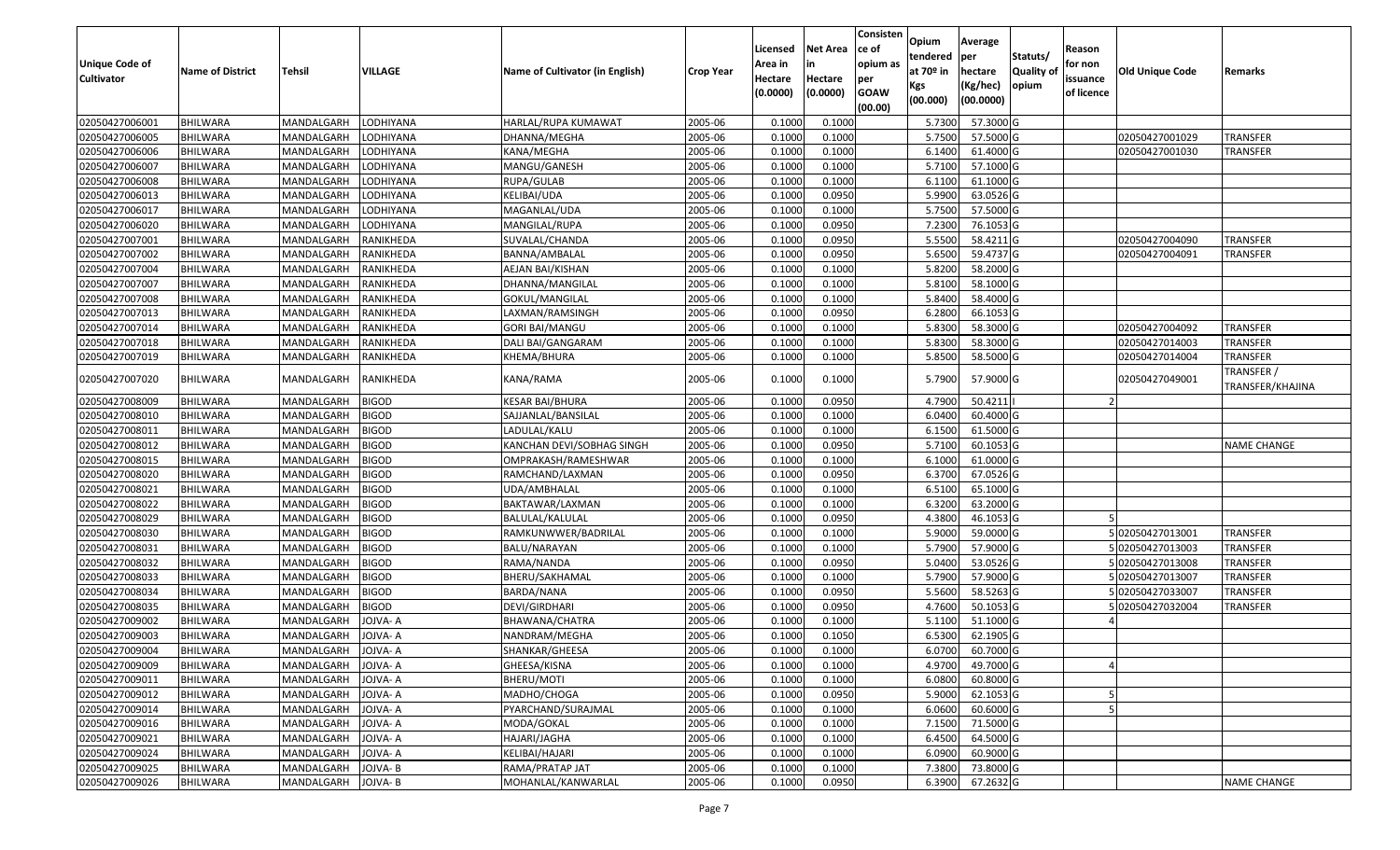| Unique Code of<br>Cultivator | <b>Name of District</b> | Tehsil     | VILLAGE                               | Name of Cultivator (in English) | <b>Crop Year</b> | Licensed<br>Area in<br>Hectare<br>(0.0000) | Net Area<br>Hectare<br>(0.0000) | Consisten<br>ce of<br>opium as<br>per<br><b>GOAW</b><br>(00.00) | Opium<br>tendered<br>at 70º in<br>Kgs<br>(00.000) | Average<br>per<br>hectare<br>(Kg/hec)<br>(00.0000) | Statuts/<br>Quality of<br>opium | Reason<br>for non<br>issuance<br>of licence | <b>Old Unique Code</b> | Remarks                                   |
|------------------------------|-------------------------|------------|---------------------------------------|---------------------------------|------------------|--------------------------------------------|---------------------------------|-----------------------------------------------------------------|---------------------------------------------------|----------------------------------------------------|---------------------------------|---------------------------------------------|------------------------|-------------------------------------------|
| 02050427009030               | <b>BHILWARA</b>         | MANDALGARH | JOJVA- B                              | CHANDMAL/BADRI                  | 2005-06          | 0.1000                                     | 0.1000                          |                                                                 | 3.6500                                            | 36.5000 G                                          |                                 |                                             |                        |                                           |
| 02050427009031               | <b>BHILWARA</b>         | MANDALGARH | JOJVA- B                              | BHURI BAI/BARDA                 | 2005-06          | 0.1000                                     | 0.1000                          |                                                                 | 5.0900                                            | 50.9000 G                                          |                                 |                                             |                        |                                           |
| 02050427009038               | BHILWARA                | MANDALGARH | JOJVA- B                              | KANHIYALAL/BHURA                | 2005-06          | 0.1000                                     | 0.1000                          |                                                                 | 6.1700                                            | 61.7000 G                                          |                                 |                                             |                        |                                           |
| 02050427009040               | <b>BHILWARA</b>         | MANDALGARH | JOJVA- B                              | RUPA/BHAWANA                    | 2005-06          | 0.1000                                     | 0.1000                          |                                                                 | 5.7400                                            | 57.4000 G                                          |                                 |                                             |                        |                                           |
| 02050427009043               | <b>BHILWARA</b>         | MANDALGARH | JOJVA- B                              | DEVA/RUPA                       | 2005-06          | 0.1000                                     | 0.1000                          |                                                                 | 4.6400                                            | 46.4000 G                                          |                                 |                                             |                        |                                           |
| 02050427009045               | BHILWARA                | MANDALGARH | JOJVA- B                              | MATHURA/KANA/UDA DHAKAR         | 2005-06          | 0.1000                                     | 0.1000                          |                                                                 | 4.3600                                            | 43.6000 G                                          |                                 |                                             |                        |                                           |
| 02050427009048               | BHILWARA                | MANDALGARH | JOJVA- B                              | CHUNILAL/KELA                   | 2005-06          | 0.1000                                     | 0.1050                          |                                                                 | 6.1900                                            | 58.9524 G                                          |                                 |                                             |                        |                                           |
| 02050427009050               | <b>BHILWARA</b>         | MANDALGARH | JOJVA-B                               | TAJ MO./NUR MO.                 | 2005-06          | 0.1000                                     | 0.1000                          |                                                                 | 4.8000                                            | 48.0000 G                                          |                                 |                                             |                        |                                           |
| 02050427009052               | BHILWARA                | MANDALGARH | JOJVA- B                              | MANGILAL/EKLING                 | 2005-06          | 0.1000                                     | 0.1000                          |                                                                 | 5.7500                                            | 57.5000 G                                          |                                 |                                             |                        |                                           |
| 02050427009056               | <b>BHILWARA</b>         | MANDALGARH | JOJVA-B                               | <b>BHOLIBAI/BARDILAL</b>        | 2005-06          | 0.1000                                     | 0.1000                          |                                                                 | 6.4400                                            | 64.4000 G                                          |                                 |                                             |                        |                                           |
| 02050427010001               | <b>BHILWARA</b>         | MANDALGARH | RAISINGHPURA                          | CHITTAR/CHOGALAL                | 2005-06          | 0.1000                                     | 0.1000                          |                                                                 | 6.1000                                            | 61.0000 G                                          |                                 |                                             |                        |                                           |
| 02050427010005               | <b>BHILWARA</b>         | MANDALGARH | RAISINGHPURA                          | HUKMA/CHOGHA                    | 2005-06          | 0.1000                                     | 0.1000                          |                                                                 | 5.8000                                            | 58.0000 G                                          |                                 |                                             |                        |                                           |
| 02050427010006               | <b>BHILWARA</b>         | MANDALGARH | RAISINGHPURA                          | BHERU/UGMA                      | 2005-06          | 0.1000                                     | 0.1000                          |                                                                 | 5.8400                                            | 58.4000 G                                          |                                 |                                             |                        |                                           |
| 02050427010007               | <b>BHILWARA</b>         | MANDALGARH | RAISINGHPURA                          | JADAV BAI/BALU                  | 2005-06          | 0.1000                                     | 0.1000                          |                                                                 | 5.9600                                            | 59.6000 G                                          |                                 |                                             |                        | <b>NAME CHANGE</b>                        |
| 02050427010010               | <b>BHILWARA</b>         | MANDALGARH | RAISINGHPURA                          | BALU/BAKTAVAR                   | 2005-06          | 0.1000                                     | 0.1000                          |                                                                 | 6.1900                                            | 61.9000 G                                          |                                 |                                             |                        |                                           |
| 02050427010011               | <b>BHILWARA</b>         | MANDALGARH | RAISINGHPURA                          | NANA/HAJARI                     | 2005-06          | 0.1000                                     | 0.1000                          |                                                                 | 5.8400                                            | 58.4000 G                                          |                                 |                                             |                        |                                           |
| 02050427010012               | <b>BHILWARA</b>         | MANDALGARH | RAISINGHPURA                          | RAMCHANDAR/JAGRUP               | 2005-06          | 0.1000                                     | 0.1000                          |                                                                 | 6.4900                                            | 64.9000 G                                          |                                 |                                             |                        |                                           |
| 02050427010015               | <b>BHILWARA</b>         | MANDALGARH | RAISINGHPURA                          | BALU/CHAGNA JAT                 | 2005-06          | 0.1000                                     | 0.1000                          |                                                                 | 5.900                                             | 59.0000 G                                          |                                 |                                             |                        |                                           |
| 02050427010016               | BHILWARA                | MANDALGARH | RAISINGHPURA                          | BHAWANA/MODA                    | 2005-06          | 0.1000                                     | 0.1000                          |                                                                 | 5.8400                                            | 58.4000 G                                          |                                 |                                             |                        |                                           |
| 02050427011001               | <b>BHILWARA</b>         | MANDALGARH | SHYAMGARH PHOOL JI KI<br>KHEDI        | RAMESHWAR/HUKMICHAND            | 2005-06          | 0.1000                                     | 0.1000                          |                                                                 | 5.4400                                            | 54.4000 G                                          |                                 |                                             |                        |                                           |
| 02050427011002               | BHILWARA                | MANDALGARH | SHYAMGARH PHOOL JI KI<br>KHEDI        | NATHU/ONKAR                     | 2005-06          | 0.1000                                     | 0.0950                          |                                                                 | 5.7400                                            | 60.4211 G                                          |                                 |                                             |                        |                                           |
| 02050427011003               | BHILWARA                | MANDALGARH | SHYAMGARH PHOOL JI KI<br>KHEDI        | DALIBAI/GOPI                    | 2005-06          | 0.1000                                     | 0.0950                          |                                                                 | 6.1600                                            | 64.8421 G                                          |                                 |                                             |                        | TRANSFER / MEGHNIWAS                      |
| 02050427011004               | <b>BHILWARA</b>         | MANDALGARH | SHYAMGARH PHOOL JI KI<br><b>KHEDI</b> | RAMA/NARAYAN                    | 2005-06          | 0.1000                                     | 0.0950                          |                                                                 | 5.5800                                            | 58.7368 G                                          |                                 |                                             |                        |                                           |
| 02050427011005               | BHILWARA                | MANDALGARH | SHYAMGARH PHOOL JI KI<br>KHEDI        | DUDHA/HERLAL                    | 2005-06          | 0.1000                                     | 0.1000                          |                                                                 | 5.7000                                            | 57.0000 G                                          |                                 |                                             |                        |                                           |
| 02050427011006               | <b>BHILWARA</b>         | MANDALGARH | SHYAMGARH PHOOL JI KI<br>KHEDI        | HEERA/MANGU                     | 2005-06          | 0.1000                                     | 0.1000                          |                                                                 | 5.6800                                            | 56.8000 G                                          |                                 |                                             |                        |                                           |
| 02050427011007               | <b>BHILWARA</b>         | MANDALGARH | SHYAMGARH PHOOL JI KI<br>KHEDI        | MOHAN/DHANNA                    | 2005-06          | 0.1000                                     | 0.0950                          |                                                                 | 6.5500                                            | 68.9474 G                                          |                                 |                                             |                        | TRANSFER / GOVINDPURA                     |
| 02050427011008               | BHILWARA                | MANDALGARH | SHYAMGARH PHOOL JI KI<br>KHEDI        | GOPI/RUPA                       | 2005-06          | 0.1000                                     | 0.0950                          |                                                                 | 6.2600                                            | 65.8947 G                                          |                                 |                                             |                        | <b>TRANSFER /GOVINDPURA</b>               |
| 02050427011009               | BHILWARA                | MANDALGARH | SHYAMGARH PHOOL JI KI<br>KHEDI        | NARAYAN/GOPI                    | 2005-06          | 0.1000                                     | 0.0950                          |                                                                 | 6.1700                                            | 64.9474 G                                          |                                 |                                             | 02050427056001         | <b>TRANSFER / TRANSFER</b><br>/GOVINDPURA |
| 02050427018001               | <b>BHILWARA</b>         | MANDALGARH | <b>DHAMANGATTI</b>                    | NANDA/KAJOD                     | 2005-06          | 0.1000                                     | 0.0950                          |                                                                 | 6.2200                                            | 65.4737 G                                          |                                 |                                             |                        |                                           |
| 02050427018002               | <b>BHILWARA</b>         | MANDALGARH | <b>DHAMANGATTI</b>                    | HEERA/RUPA                      | 2005-06          | 0.1000                                     | 0.0950                          |                                                                 | 5.9500                                            | 62.6316 G                                          |                                 |                                             |                        | <b>NAME CHANGE</b>                        |
| 02050427018004               | <b>BHILWARA</b>         | MANDALGARH | DHAMANGATTI                           | PYARIBAI/BALULAL                | 2005-06          | 0.1000                                     | 0.0950                          |                                                                 | 5.6300                                            | 59.2632 G                                          |                                 |                                             |                        |                                           |
| 02050427018005               | <b>BHILWARA</b>         | MANDALGARH | <b>DHAMANGATTI</b>                    | HEERA/KAJOD                     | 2005-06          | 0.1000                                     | 0.0950                          |                                                                 | 5.8500                                            | 61.5789 G                                          |                                 |                                             |                        |                                           |
| 02050427018006               | <b>BHILWARA</b>         | MANDALGARH | <b>DHAMANGATTI</b>                    | MANGYA/MAYARAM                  | 2005-06          | 0.1000                                     | 0.0950                          |                                                                 | 5.8800                                            | 61.8947 G                                          |                                 |                                             |                        |                                           |
| 02050427018007               | <b>BHILWARA</b>         | MANDALGARH | <b>DHAMANGATTI</b>                    | HEERA/KALU                      | 2005-06          | 0.1000                                     | 0.1000                          |                                                                 | 6.2600                                            | $62.6000$ G                                        |                                 |                                             |                        |                                           |
| 02050427019001               | <b>BHILWARA</b>         | MANDALGARH | <b>GOVTA</b>                          | LADULAL/RAMCHANDRA              | 2005-06          | 0.1000                                     | 0.0950                          |                                                                 | 6.4300                                            | 67.6842 G                                          |                                 |                                             |                        | TRANSFER/SARANA                           |
| 02050427019003               | <b>BHILWARA</b>         | MANDALGARH | <b>GOVTA</b>                          | PANNIBAI/BALU                   | 2005-06          | 0.1000                                     | 0.0900                          |                                                                 | 5.4600                                            | 60.6667 G                                          |                                 |                                             |                        | TRANSFER/SARANA                           |
| 02050427019005               | BHILWARA                | MANDALGARH | <b>GOVTA</b>                          | GANGABAI/GHEESU                 | 2005-06          | 0.1000                                     | 0.0950                          |                                                                 | 5.6900                                            | 59.8947 G                                          |                                 |                                             |                        | TRANSFER/SURAS                            |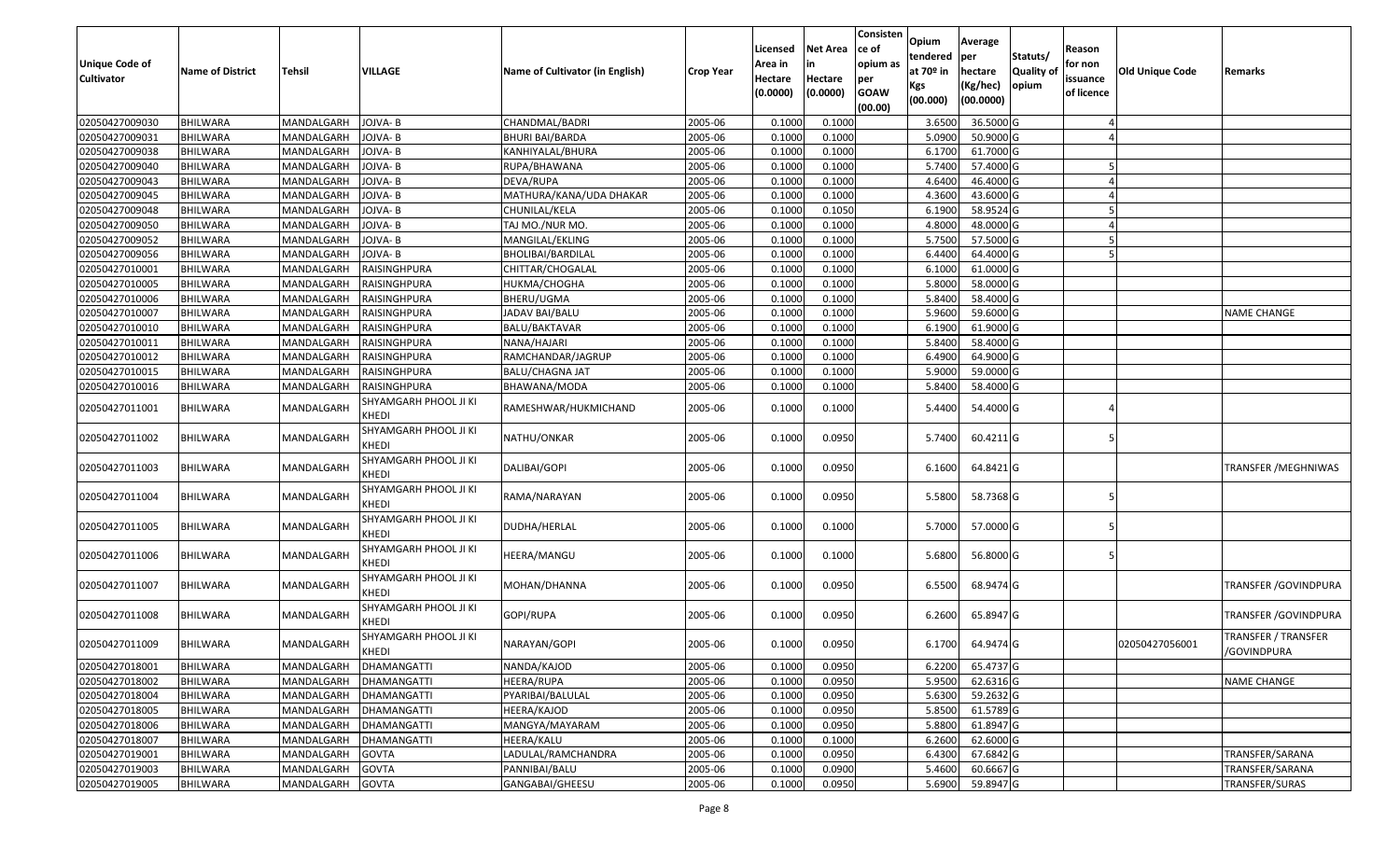| <b>Unique Code of</b><br><b>Cultivator</b> | <b>Name of District</b> | <b>Tehsil</b>      | VILLAGE            | Name of Cultivator (in English) | <b>Crop Year</b> | Licensed<br>Area in<br>Hectare<br>(0.0000) | <b>Net Area</b><br>in<br>Hectare<br>(0.0000) | Consisten<br>ce of<br>opium as<br>per<br><b>GOAW</b><br>(00.00) | Opium<br>tendered<br>at $70°$ in<br>Kgs<br>(00.000) | Average<br>per<br>hectare<br>(Kg/hec)<br>(00.0000) | Statuts/<br>Quality of<br>opium | Reason<br>for non<br>issuance<br>of licence | <b>Old Unique Code</b> | Remarks                  |
|--------------------------------------------|-------------------------|--------------------|--------------------|---------------------------------|------------------|--------------------------------------------|----------------------------------------------|-----------------------------------------------------------------|-----------------------------------------------------|----------------------------------------------------|---------------------------------|---------------------------------------------|------------------------|--------------------------|
| 02050427019006                             | <b>BHILWARA</b>         | MANDALGARH         | <b>GOVTA</b>       | PYARA/MODA                      | 2005-06          | 0.1000                                     | 0.095                                        |                                                                 | 6.3700                                              | 67.0526 G                                          |                                 |                                             |                        | TRANSFER/SURAS           |
| 02050427019008                             | <b>BHILWARA</b>         | MANDALGARH         | <b>GOVTA</b>       | MOHANLAL/BHUWANA                | 2005-06          | 0.1000                                     | 0.1000                                       |                                                                 | 5.9600                                              | 59.6000 G                                          |                                 |                                             |                        | TRANSFER/GOVINDPURA      |
| 02050427019010                             | <b>BHILWARA</b>         | MANDALGARH         | <b>GOVTA</b>       | NANDUBAI/MODA                   | 2005-06          | 0.1000                                     | 0.1000                                       |                                                                 | 5.1200                                              | 51.2000 G                                          |                                 |                                             |                        |                          |
| 02050427019013                             | BHILWARA                | MANDALGARH         | <b>GOVTA</b>       | PANNA/BHOLLA                    | 2005-06          | 0.1000                                     | 0.1000                                       |                                                                 | 5.6900                                              | 56.9000 G                                          |                                 |                                             |                        | TRANSFER/SARANA          |
| 02050427019014                             | <b>BHILWARA</b>         | MANDALGARH         | <b>GOVTA</b>       | NARAYAN/HEERA                   | 2005-06          | 0.1000                                     | 0.1000                                       |                                                                 | 5.9000                                              | 59.0000G                                           |                                 |                                             |                        | TRANSFER/SURAS           |
| 02050427023001                             | BHILWARA                | MANDALGARH         | DHAKADKHEDI        | CHAMNA/GHOKAL                   | 2005-06          | 0.1000                                     | 0.0950                                       |                                                                 | 5.8700                                              | 61.7895 G                                          |                                 |                                             |                        |                          |
| 02050427023009                             | <b>BHILWARA</b>         | MANDALGARH         | <b>DHAKADKHEDI</b> | HEERA/MODA                      | 2005-06          | 0.1000                                     | 0.1000                                       |                                                                 | 6.5200                                              | 65.2000 G                                          |                                 |                                             |                        |                          |
| 02050427023011                             | <b>BHILWARA</b>         | MANDALGARH         | DHAKADKHEDI        | BILLUBAI/RAMA                   | 2005-06          | 0.1000                                     | 0.0950                                       |                                                                 | 5.6700                                              | 59.6842 G                                          |                                 |                                             |                        |                          |
| 02050427023024                             | <b>BHILWARA</b>         | MANDALGARH         | DHAKADKHEDI        | LALIBAI/GHEESA                  | 2005-06          | 0.1000                                     | 0.0950                                       |                                                                 | 5.4900                                              | 57.7895 G                                          |                                 |                                             |                        |                          |
| 02050427023025                             | BHILWARA                | MANDALGARH         | DHAKADKHEDI        | JRJANLAL/BHERULAL               | 2005-06          | 0.1000                                     | 0.0950                                       |                                                                 | 5.4600                                              | 57.4737 G                                          |                                 |                                             |                        |                          |
| 02050427023026                             | <b>BHILWARA</b>         | MANDALGARH         | DHAKADKHEDI        | JDAYLAL/LAXMAN                  | 2005-06          | 0.1000                                     | 0.1000                                       |                                                                 | 6.1400                                              | 61.4000 G                                          |                                 |                                             |                        |                          |
| 02050427023027                             | <b>BHILWARA</b>         | MANDALGARH         | DHAKADKHEDI        | ONKAR/KALU                      | 2005-06          | 0.1000                                     | 0.1050                                       |                                                                 | 4.3400                                              | 41.3333 G                                          |                                 |                                             |                        |                          |
| 02050427023035                             | <b>BHILWARA</b>         | MANDALGARH         | DHAKADKHEDI        | UDA/KANA                        | 2005-06          | 0.1000                                     | 0.1000                                       |                                                                 | 5.0200                                              | 50.2000 G                                          |                                 |                                             | 02050427024004         | TRANSFER                 |
| 02050427023036                             | BHILWARA                | MANDALGARH         | DHAKADKHEDI        | MANGI BAI/ SHORAM               | 2005-06          | 0.1000                                     | 0.1000                                       |                                                                 | 5.6200                                              | 56.2000G                                           |                                 |                                             | 502050427022005        | TRANSFER                 |
| 02050427031001                             | <b>BHILWARA</b>         | MANDALGARH         | <b>KHATWADA</b>    | MATHRA/MAGNA                    | 2005-06          | 0.1000                                     | 0.0950                                       |                                                                 | 4.7600                                              | 50.1053 G                                          |                                 |                                             |                        |                          |
| 02050427031002                             | <b>BHILWARA</b>         | MANDALGARH         | KHATWADA           | KESARBAI/MAGNA                  | 2005-06          | 0.1000                                     | 0.1000                                       |                                                                 | 5.1700                                              | 51.7000 G                                          |                                 |                                             |                        |                          |
| 02050427031004                             | <b>BHILWARA</b>         | MANDALGARH         | <b>KHATWADA</b>    | MOHAN/BHUWANA                   | 2005-06          | 0.1000                                     | 0.0950                                       |                                                                 | 6.900                                               | 72.6316 G                                          |                                 |                                             |                        |                          |
| 02050427031005                             | BHILWARA                | MANDALGARH         | KHATWADA           | NANI BAI/GOPILAL                | 2005-06          | 0.1000                                     | 0.1000                                       |                                                                 | 4.2800                                              | 42.8000 G                                          |                                 |                                             |                        |                          |
| 02050427031008                             | <b>BHILWARA</b>         | MANDALGARH         | KHATWADA           | DHANNA/KAJOD                    | 2005-06          | 0.1000                                     | 0.1000                                       |                                                                 | 6.2300                                              | 62.3000 G                                          |                                 |                                             |                        |                          |
| 02050427031009                             | <b>BHILWARA</b>         | MANDALGARH         | <b>KHATWADA</b>    | PRABHULAL/MAGNA                 | 2005-06          | 0.1000                                     | 0.0000                                       |                                                                 | 0.0000                                              | $0.0000$ F                                         |                                 |                                             |                        |                          |
| 02050427031010                             | <b>BHILWARA</b>         | MANDALGARH         | <b>KHATWADA</b>    | MANGILAL/BALU                   | 2005-06          | 0.1000                                     | 0.1000                                       |                                                                 | 0.7800                                              | 7.8000 G                                           |                                 |                                             |                        |                          |
| 02050427031011                             | BHILWARA                | MANDALGARH         | <b>KHATWADA</b>    | GHEESA/KAJOD                    | 2005-06          | 0.1000                                     | 0.0950                                       |                                                                 | 5.6000                                              | 58.9474 G                                          |                                 |                                             |                        |                          |
| 02050427031014                             | <b>BHILWARA</b>         | MANDALGARH         | KHATWADA           | LADU/KISHAN                     | 2005-06          | 0.1000                                     | 0.1050                                       |                                                                 | 5.0400                                              | 48.0000 G                                          |                                 |                                             |                        |                          |
| 02050427031016                             | <b>BHILWARA</b>         | MANDALGARH         | <b>KHATWADA</b>    | HEERA/LAXMAN                    | 2005-06          | 0.100                                      | 0.1000                                       |                                                                 | 6.5000                                              | 65.0000G                                           |                                 |                                             |                        |                          |
| 02050427031022                             | BHILWARA                | MANDALGARH         | KHATWADA           | HAJARI/MANGILAL                 | 2005-06          | 0.1000                                     | 0.1050                                       |                                                                 | 6.4000                                              | 60.9524 G                                          |                                 |                                             |                        |                          |
| 02050427031023                             | <b>BHILWARA</b>         | MANDALGARH         | KHATWADA           | JAIRAM/JAGNNATH                 | 2005-06          | 0.1000                                     | 0.1000                                       |                                                                 | 6.3900                                              | 63.9000 G                                          |                                 |                                             |                        |                          |
| 02050427031035                             | <b>BHILWARA</b>         | MANDALGARH         | KHATWADA           | SHRI RAM/RAMCHANDRA             | 2005-06          | 0.1000                                     | 0.0950                                       |                                                                 | 5.2000                                              | 54.7368 G                                          |                                 |                                             |                        |                          |
| 02050427031036                             | <b>BHILWARA</b>         | MANDALGARH         | <b>KHATWADA</b>    | BALU/SAWAIRAM                   | 2005-06          | 0.1000                                     | 0.1000                                       |                                                                 | 6.8300                                              | 68.3000 G                                          |                                 |                                             |                        |                          |
| 02050427031051                             | BHILWARA                | MANDALGARH         | <b>KHATWADA</b>    | PRABHULAL/KHANA                 | 2005-06          | 0.1000                                     | 0.1000                                       |                                                                 | 6.1600                                              | 61.6000G                                           |                                 |                                             |                        | <b>NAME CHANGE</b>       |
| 02050427031054                             | <b>BHILWARA</b>         | MANDALGARH         | <b>KHATWADA</b>    | SHYAMA/KALYAN NAI               | 2005-06          | 0.1000                                     | 0.1000                                       |                                                                 | 4.9900                                              | 49.9000 G                                          |                                 |                                             |                        |                          |
| 02050427031060                             | BHILWARA                | MANDALGARH         | KHATWADA           | CHANDARAM/UGMA                  | 2005-06          | 0.1000                                     | 0.1000                                       |                                                                 | 6.2400                                              | 62.4000 G                                          |                                 |                                             |                        |                          |
| 02050427031061                             | <b>BHILWARA</b>         | MANDALGARH         | <b>KHATWADA</b>    | DAULA/KANA                      | 2005-06          | 0.1000                                     | 0.1000                                       |                                                                 | 6.0300                                              | 60.3000 G                                          |                                 |                                             |                        |                          |
| 02050427042001                             | <b>BHILWARA</b>         | MANDALGARH         | <b>JAGPURA</b>     | GOPAL/RAJU                      | 2005-06          | 0.1000                                     | 0.0950                                       |                                                                 | 5.6600                                              | 59.5789 G                                          |                                 |                                             |                        | <b>TRANSFER/KHAJON B</b> |
| 02050427042008                             | <b>BHILWARA</b>         | MANDALGARH         | <b>JAGPURA</b>     | MADANLAL/NARAYAN                | 2005-06          | 0.1000                                     | 0.0950                                       |                                                                 | 4.8200                                              | 50.7368 G                                          |                                 |                                             |                        |                          |
| 02050427042032                             | BHILWARA                | MANDALGARH         | <b>JAGPURA</b>     | BHOLU/KHANA                     | 2005-06          | 0.1000                                     | 0.0950                                       |                                                                 | 6.5500                                              | 68.9474 G                                          |                                 |                                             |                        | TRANSFER/KHAJEENA        |
| 02050427042040                             | <b>BHILWARA</b>         | MANDALGARH JAGPURA |                    | UDA/KANA                        | 2005-06          | 0.1000                                     | 0.0900                                       |                                                                 | 3.5800                                              | 39.7778 G                                          |                                 |                                             | 5 02050427040004       | <b>TRANSFER</b>          |
| 02050427042041                             | <b>BHILWARA</b>         | MANDALGARH         | <b>JAGPURA</b>     | MADHO/KALYAN                    | 2005-06          | 0.1000                                     | 0.1000                                       |                                                                 | 5.1400                                              | 51.4000 G                                          |                                 |                                             | 502050427040003        | <b>TRANSFER</b>          |
| 02050427042042                             | <b>BHILWARA</b>         | MANDALGARH         | <b>JAGPURA</b>     | <b>BHOLI BAI/MOTI</b>           | 2005-06          | 0.1000                                     | 0.0950                                       |                                                                 | 4.4700                                              | 47.0526 G                                          |                                 |                                             | 4 02050427046001       | <b>TRANSFER</b>          |
| 02050427042043                             | <b>BHILWARA</b>         | MANDALGARH         | <b>JAGPURA</b>     | FULI BAI/SURAJMAL               | 2005-06          | 0.1000                                     | 0.0950                                       |                                                                 | 3.5400                                              | 37.2632 G                                          |                                 |                                             | 402050427046001        | <b>TRANSFER</b>          |
| 02050427055001                             | <b>BHILWARA</b>         | MANDALGARH         | <b>GOVINDPURA</b>  | PRATAP/DEVA                     | 2005-06          | 0.1000                                     | 0.1000                                       |                                                                 | 6.8300                                              | 68.3000 G                                          |                                 |                                             |                        |                          |
| 02050427055002                             | <b>BHILWARA</b>         | MANDALGARH         | <b>GOVINDPURA</b>  | SAMBHU/GANAGARAM                | 2005-06          | 0.1000                                     | 0.1050                                       |                                                                 | 6.9300                                              | 66.0000 G                                          |                                 |                                             |                        |                          |
| 02050427055004                             | BHILWARA                | MANDALGARH         | <b>GOVINDPURA</b>  | SOHAN/VENA                      | 2005-06          | 0.1000                                     | 0.1000                                       |                                                                 | 5.8000                                              | 58.0000 G                                          |                                 |                                             |                        |                          |
| 02050427055005                             | <b>BHILWARA</b>         | MANDALGARH         | <b>GOVINDPURA</b>  | HOKAMLAL/DUNGA                  | 2005-06          | 0.1000                                     | 0.1000                                       |                                                                 | 5.5200                                              | 55.2000 G                                          |                                 |                                             |                        | TRANSFER / SHYAMGAR      |
| 02050427055008                             | <b>BHILWARA</b>         | MANDALGARH         | <b>GOVINDPURA</b>  | KANA/MODA                       | 2005-06          | 0.1000                                     | 0.1000                                       |                                                                 | 5.9200                                              | 59.2000 G                                          |                                 |                                             |                        |                          |
| 02050427055009                             | <b>BHILWARA</b>         | MANDALGARH         | <b>GOVINDPURA</b>  | HEERA/LALU                      | 2005-06          | 0.1000                                     | 0.1000                                       |                                                                 | 6.3200                                              | 63.2000 G                                          |                                 |                                             |                        |                          |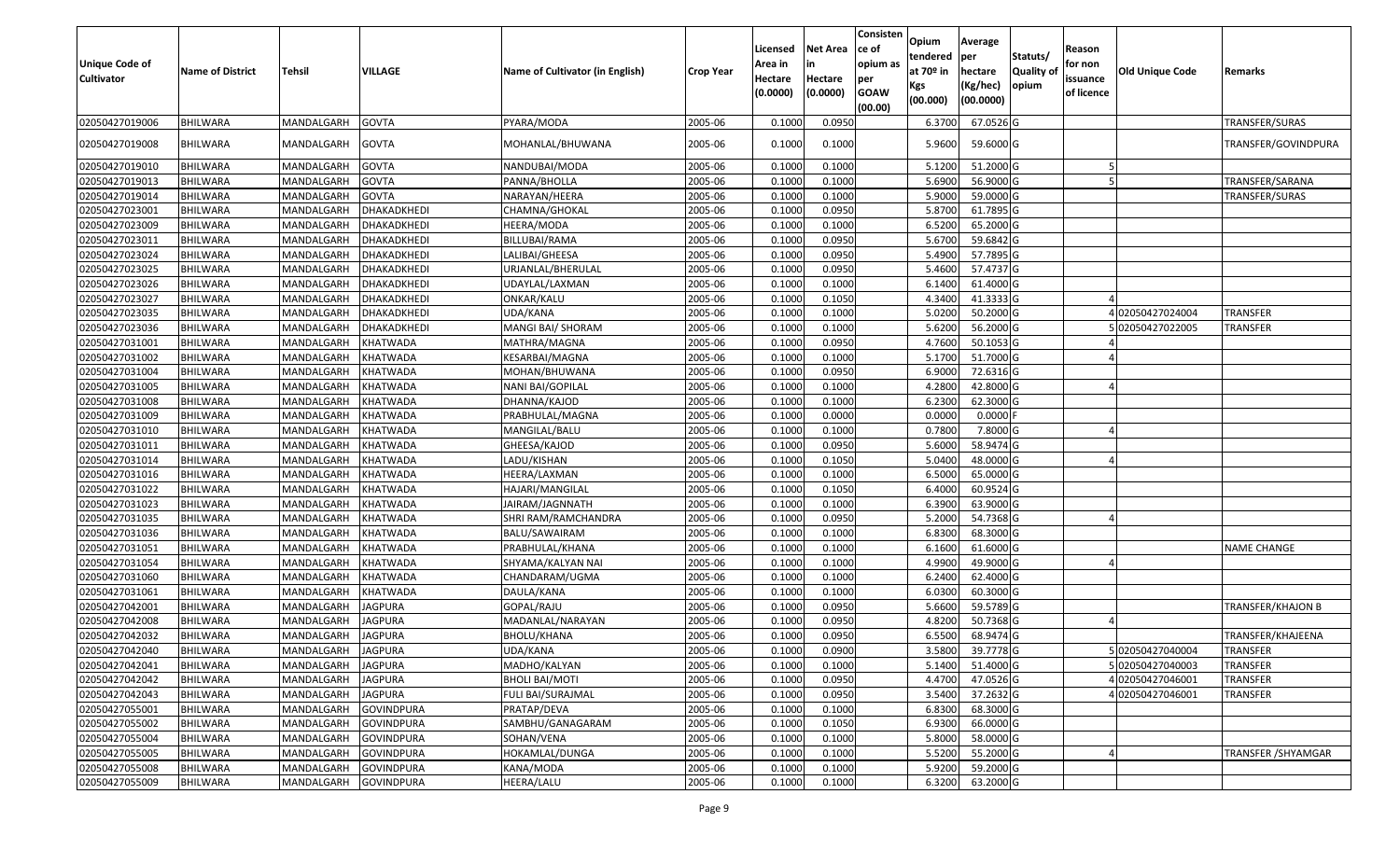| <b>Unique Code of</b><br><b>Cultivator</b> | <b>Name of District</b> | Tehsil            | VILLAGE           | Name of Cultivator (in English) | <b>Crop Year</b> | Licensed<br>Area in<br>Hectare<br>(0.0000) | <b>Net Area</b><br>in<br>Hectare<br>(0.0000) | Consisten<br>ce of<br>opium as<br>per<br><b>GOAW</b><br>(00.00) | Opium<br>tendered<br>at $70°$ in<br>Kgs<br>(00.000) | Average<br>per<br>hectare<br>(Kg/hec)<br>(00.0000) | Statuts/<br>Quality of<br>opium | Reason<br>for non<br>issuance<br>of licence | <b>Old Unique Code</b> | Remarks                                      |
|--------------------------------------------|-------------------------|-------------------|-------------------|---------------------------------|------------------|--------------------------------------------|----------------------------------------------|-----------------------------------------------------------------|-----------------------------------------------------|----------------------------------------------------|---------------------------------|---------------------------------------------|------------------------|----------------------------------------------|
| 02050427055012                             | <b>BHILWARA</b>         | MANDALGARH        | <b>GOVINDPURA</b> | DALU/RAMA                       | 2005-06          | 0.1000                                     | 0.1000                                       |                                                                 | 6.5500                                              | 65.5000G                                           |                                 |                                             |                        |                                              |
| 02050427061001                             | BHILWARA                | MANDALGARH        | NAHARGARH JAGPURA | GOKAL/JALAM                     | 2005-06          | 0.1000                                     | 0.0950                                       |                                                                 | 6.2000                                              | 65.2632 G                                          |                                 |                                             |                        | TRANSFER /JOJWA                              |
| 02050427061005                             | BHILWARA                | MANDALGARH        | NAHARGARH JAGPURA | SOHANI DEVI/MOTI                | 2005-06          | 0.1000                                     | 0.0950                                       |                                                                 | 3.1100                                              | 32.7368 G                                          |                                 |                                             |                        |                                              |
| 02050427061009                             | BHILWARA                | MANDALGARH        | NAHARGARH JAGPURA | RAMCHANDRA/JALAM                | 2005-06          | 0.1000                                     | 0.0950                                       |                                                                 | 6.9600                                              | 73.2632 G                                          |                                 |                                             | 02050427042034         | TRANSFER / TRANSSFER /<br><b>BHITTALPURA</b> |
| 02050427061010                             | <b>BHILWARA</b>         | MANDALGARH        | NAHARGARH JAGPURA | KALU/HEERA                      | 2005-06          | 0.1000                                     | 0.0950                                       |                                                                 | 6.1300                                              | 64.5263 G                                          |                                 |                                             |                        | TRANSFER / BHITHALPURA                       |
| 02050427061013                             | <b>BHILWARA</b>         | MANDALGARH        | NAHARGARH JAGPURA | KHEMA/CHOGA                     | 2005-06          | 0.1000                                     | 0.1000                                       |                                                                 | 5.9500                                              | 59.5000 G                                          |                                 |                                             | 502050427015004        | TRANSFER / TRANSFER<br>/BITHALPURA           |
| 02050427061014                             | BHILWARA                | MANDALGARH        | NAHARGARH JAGPURA | BHURA/HERLAL                    | 2005-06          | 0.1000                                     | 0.0950                                       |                                                                 | 5.9800                                              | 62.9474 G                                          |                                 |                                             | 02050427015001         | TRANSFER / TRANSFER /<br>KHAJEENA(KOTARI)    |
| 02050427061015                             | BHILWARA                | MANDALGARH        | NAHARGARH JAGPURA | NATHIBAI/NANDA                  | 2005-06          | 0.1000                                     | 0.1000                                       |                                                                 | 4.0400                                              | 40.4000 G                                          |                                 |                                             | 402050427015002        | <b>TRANSFER</b>                              |
| 02050427061016                             | <b>BHILWARA</b>         | MANDALGARH        | NAHARGARH JAGPURA | PANNA/GOKUL                     | 2005-06          | 0.1000                                     | 0.1000                                       |                                                                 | 4.4300                                              | 44.3000 G                                          |                                 |                                             | 402050427015006        | <b>TRANSFER</b>                              |
| 02050427061017                             | BHILWARA                | MANDALGARH        | NAHARGARH JAGPURA | BAGTI /DEVI                     | 2005-06          | 0.1000                                     |                                              |                                                                 | 0.0000                                              | 0.0000                                             |                                 |                                             | 2 02050427040002       | <b>TRANSFER</b>                              |
| 02050427061018                             | <b>BHILWARA</b>         | MANDALGARH        | NAHARGARH JAGPURA | MADHO/CHATRA                    | 2005-06          | 0.1000                                     | 0.1000                                       |                                                                 | 4.9300                                              | 49.3000 G                                          |                                 |                                             | 5 02050427040005       | <b>TRANSFER</b>                              |
| 02050427061019                             | <b>BHILWARA</b>         | MANDALGARH        | NAHARGARH JAGPURA | <b>HERLI BAI/KHEMA</b>          | 2005-06          | 0.1000                                     | 0.1000                                       |                                                                 | 4.7500                                              | 47.5000G                                           |                                 |                                             | 402050427040007        | <b>TRANSFER</b>                              |
| 02050427061020                             | <b>BHILWARA</b>         | MANDALGARH        | NAHARGARH JAGPURA | BHOJA/URJA                      | 2005-06          | 0.1000                                     | 0.0950                                       |                                                                 | 4.5300                                              | 47.6842 G                                          |                                 |                                             | 402050427041030        | <b>TRANSFER</b>                              |
| 02050427061021                             | BHILWARA                | MANDALGARH        | NAHARGARH JAGPURA | MANGU/URJAN                     | 2005-06          | 0.1000                                     | 0.0950                                       |                                                                 | 4.6400                                              | 48.8421 G                                          |                                 |                                             | 402050427041029        | <b>TRANSFER</b>                              |
| 02050427061022                             | BHILWARA                | MANDALGARH        | NAHARGARH JAGPURA | ROOPLAL/NANDRAM                 | 2005-06          | 0.1000                                     | 0.1000                                       |                                                                 | 3.3900                                              | 33.9000 G                                          |                                 |                                             | 4 02050427041024       | <b>TRANSFER</b>                              |
| 02050427061023                             | <b>BHILWARA</b>         | <b>MANDALGARH</b> | NAHARGARH JAGPURA | NANDA/CHOGA                     | 2005-06          | 0.1000                                     | 0.0950                                       |                                                                 | 4.7500                                              | 50.0000 G                                          |                                 |                                             | 402050427042021        | TRANSFER / TRANSFER /<br>JAL KA KHERA        |
| 02050428001001                             | BHILWARA                | <b>KOTRI</b>      | SAWAIPUR          | SHAYAMLAL/RAMESHWAR             | 2005-06          | 0.1000                                     | 0.1000                                       |                                                                 | 7.2100                                              | 72.1000 G                                          |                                 |                                             |                        |                                              |
| 02050428001003                             | BHILWARA                | <b>KOTRI</b>      | SAWAIPUR          | CHUNNIBAI/MANGU                 | 2005-06          | 0.1000                                     | 0.1000                                       |                                                                 | 6.9600                                              | 69.6000 G                                          |                                 |                                             |                        |                                              |
| 02050428001004                             | <b>BHILWARA</b>         | <b>KOTRI</b>      | SAWAIPUR          | MOHAN/MAGANA MALI               | 2005-06          | 0.1000                                     | 0.1000                                       |                                                                 | 5.7900                                              | 57.9000 G                                          |                                 |                                             |                        |                                              |
| 02050428001009                             | <b>BHILWARA</b>         | <b>KOTRI</b>      | SAWAIPUR          | MOHAN/MAGNA SUTHAR              | 2005-06          | 0.1000                                     | 0.1000                                       |                                                                 | 6.8000                                              | 68.0000G                                           |                                 |                                             |                        |                                              |
| 02050428001018                             | <b>BHILWARA</b>         | <b>KOTRI</b>      | SAWAIPUR          | GIRDHARI/MOHANDAS               | 2005-06          | 0.100                                      | 0.1000                                       |                                                                 | 6.4400                                              | 64.4000 G                                          |                                 |                                             |                        |                                              |
| 02050428001022                             | BHILWARA                | <b>KOTRI</b>      | SAWAIPUR          | DHAPUDEVI/HAZARI                | 2005-06          | 0.1000                                     | 0.1000                                       |                                                                 | 7.0200                                              | 70.2000 G                                          |                                 |                                             |                        |                                              |
| 02050428001034                             | <b>BHILWARA</b>         | <b>KOTRI</b>      | SAWAIPUR          | THAMUBAI/BHAGIRATH              | 2005-06          | 0.1000                                     | 0.1050                                       |                                                                 | 6.2000                                              | 59.0476 G                                          |                                 |                                             |                        |                                              |
| 02050428001035                             | BHILWARA                | <b>KOTRI</b>      | SAWAIPUR          | SUKHDEO/LALU KUMAWAT            | 2005-06          | 0.1000                                     | 0.1000                                       |                                                                 | 7.0700                                              | 70.7000G                                           |                                 |                                             |                        |                                              |
| 02050428001039                             | <b>BHILWARA</b>         | <b>KOTRI</b>      | SAWAIPUR          | SAWAIRAM/NARAYAN JAT            | 2005-06          | 0.1000                                     | 0.1000                                       |                                                                 | 5.7500                                              | 57.5000G                                           |                                 |                                             |                        |                                              |
| 02050428001045                             | BHILWARA                | <b>KOTRI</b>      | SAWAIPUR          | GOPAL/BANSHILAL SROTRIYA        | 2005-06          | 0.1000                                     | 0.1050                                       |                                                                 | 7.2500                                              | 69.0476 G                                          |                                 |                                             |                        |                                              |
| 02050428001051                             | <b>BHILWARA</b>         | <b>KOTRI</b>      | SAWAIPUR          | RAMLAL/BAKTAVAR JAT             | 2005-06          | 0.1000                                     | 0.1000                                       |                                                                 | 6.9400                                              | 69.4000 G                                          |                                 |                                             |                        |                                              |
| 02050428001054                             | BHILWARA                | <b>KOTRI</b>      | SAWAIPUR          | <b>BALU/RUGNATH JAT</b>         | 2005-06          | 0.1000                                     | 0.1000                                       |                                                                 | 6.100                                               | 61.0000G                                           |                                 |                                             |                        |                                              |
| 02050428001068                             | <b>BHILWARA</b>         | <b>KOTRI</b>      | SAWAIPUR          | MATHURA/CHHOGA JAT              | 2005-06          | 0.1000                                     | 0.1000                                       |                                                                 | 6.2300                                              | 62.3000G                                           |                                 |                                             |                        |                                              |
| 02050428001080                             | BHILWARA                | <b>KOTRI</b>      | SAWAIPUR          | HAZARI/THAKRI JAT               | 2005-06          | 0.1000                                     | 0.1000                                       |                                                                 | 5.9400                                              | 59.4000 G                                          |                                 |                                             |                        |                                              |
| 02050428001085                             | <b>BHILWARA</b>         | <b>KOTRI</b>      | SAWAIPUR          | JADAVBAI/BANSHILAL GADRI        | 2005-06          | 0.1000                                     | 0.1050                                       |                                                                 | 6.3000                                              | 60.0000 G                                          |                                 |                                             |                        |                                              |
| 02050428001088                             | <b>BHILWARA</b>         | <b>KOTRI</b>      | SAWAIPUR          | BANSHI/MAGNA SUTHAR             | 2005-06          | 0.1000                                     | 0.1000                                       |                                                                 | 6.9400                                              | 69.4000 G                                          |                                 |                                             |                        |                                              |
| 02050428001094                             | <b>BHILWARA</b>         | <b>KOTRI</b>      | SAWAIPUR          | DHANNA/KAJOD MALI               | 2005-06          | 0.1000                                     | 0.1000                                       |                                                                 | 6.7500                                              | 67.5000 G                                          |                                 |                                             |                        |                                              |
| 02050428001095                             | <b>BHILWARA</b>         | <b>KOTRI</b>      | SAWAIPUR          | GHEESA/CHHITAR TELI             | 2005-06          | 0.1000                                     | 0.1050                                       |                                                                 | 5.7500                                              | 54.7619 G                                          |                                 |                                             |                        |                                              |
| 02050428001096                             | <b>BHILWARA</b>         | <b>KOTRI</b>      | SAWAIPUR          | BADRI/HAMEERA JAT               | 2005-06          | 0.1000                                     | 0.1000                                       |                                                                 | 6.0200                                              | 60.2000 G                                          |                                 |                                             |                        |                                              |
| 02050428001098                             | <b>BHILWARA</b>         | <b>KOTRI</b>      | SAWAIPUR          | RAMSHUKH/MAHARAM JAT            | 2005-06          | 0.1000                                     | 0.1000                                       |                                                                 | 7.2200                                              | 72.2000 G                                          |                                 |                                             |                        |                                              |
| 02050428001100                             | <b>BHILWARA</b>         | <b>KOTRI</b>      | SAWAIPUR          | MATHURA/BALU                    | 2005-06          | 0.1000                                     | 0.1000                                       |                                                                 | 6.1400                                              | 61.4000 G                                          |                                 |                                             |                        |                                              |
| 02050428001102                             | <b>BHILWARA</b>         | <b>KOTRI</b>      | SAWAIPUR          | MANGUGIR/HEERA GIR              | 2005-06          | 0.1000                                     | 0.1000                                       |                                                                 | 5.8300                                              | 58.3000 G                                          |                                 |                                             |                        |                                              |
| 02050428001103                             | <b>BHILWARA</b>         | <b>KOTRI</b>      | SAWAIPUR          | CHUNA/MONA MALI                 | 2005-06          | 0.1000                                     | 0.1000                                       |                                                                 | 5.9700                                              | 59.7000 G                                          |                                 |                                             |                        |                                              |
| 02050428001107                             | <b>BHILWARA</b>         | <b>KOTRI</b>      | SAWAIPUR          | BHERU/LALU JAT                  | 2005-06          | 0.1000                                     | 0.0950                                       |                                                                 | 6.5200                                              | 68.6316 G                                          |                                 |                                             |                        |                                              |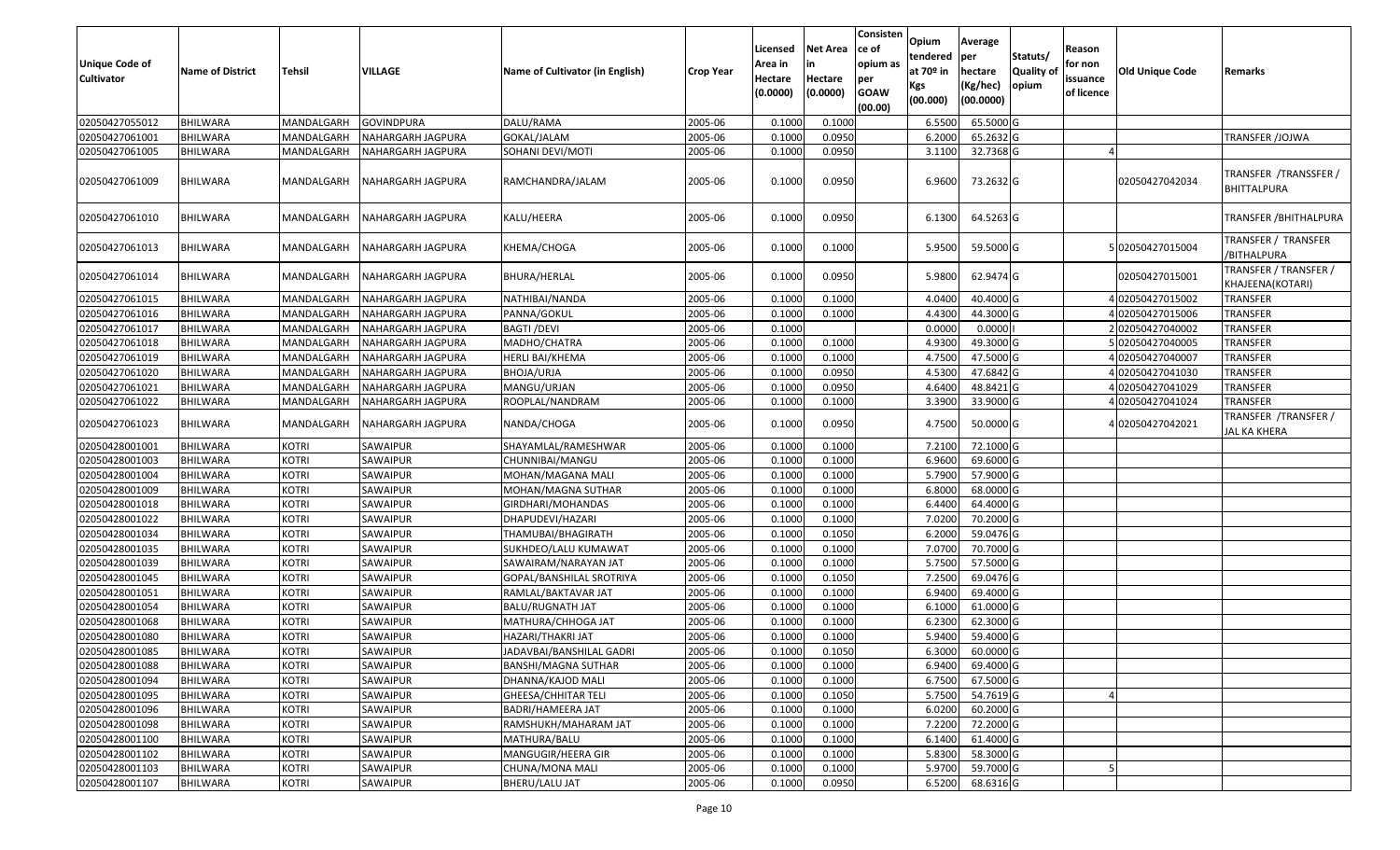| Unique Code of<br><b>Cultivator</b> | <b>Name of District</b> | Tehsil       | VILLAGE      | Name of Cultivator (in English) | <b>Crop Year</b> | Licensed<br>Area in<br>Hectare<br>(0.0000) | <b>Net Area</b><br>in<br>Hectare<br>(0.0000) | Consisten<br>ce of<br>opium as<br>per<br><b>GOAW</b><br>(00.00) | Opium<br>tendered<br>at $70°$ in<br>Kgs<br>(00.000) | Average<br>per<br>hectare<br>(Kg/hec)<br>(00.0000) | Statuts/<br><b>Quality o</b><br>opium | Reason<br>for non<br>issuance<br>of licence | Old Unique Code | Remarks         |
|-------------------------------------|-------------------------|--------------|--------------|---------------------------------|------------------|--------------------------------------------|----------------------------------------------|-----------------------------------------------------------------|-----------------------------------------------------|----------------------------------------------------|---------------------------------------|---------------------------------------------|-----------------|-----------------|
| 02050428001109                      | <b>BHILWARA</b>         | <b>KOTRI</b> | SAWAIPUR     | <b>BALU/BAKTAWAR</b>            | 2005-06          | 0.1000                                     | 0.1000                                       |                                                                 | 6.2400                                              | 62.4000 G                                          |                                       |                                             |                 |                 |
| 02050428001111                      | <b>BHILWARA</b>         | <b>KOTRI</b> | SAWAIPUR     | SAWAIRAM/NANDA JAT              | 2005-06          | 0.1000                                     | 0.1000                                       |                                                                 | 7.0000                                              | 70.0000G                                           |                                       |                                             |                 |                 |
| 02050428001112                      | BHILWARA                | <b>KOTRI</b> | SAWAIPUR     | RAMSUKH/NAULA JAT               | 2005-06          | 0.1000                                     | 0.1000                                       |                                                                 | 6.0900                                              | 60.9000 G                                          |                                       |                                             |                 |                 |
| 02050428001116                      | <b>BHILWARA</b>         | <b>KOTRI</b> | SAWAIPUR     | NATHUDAS/MOHANDAS               | 2005-06          | 0.1000                                     | 0.1050                                       |                                                                 | 6.8700                                              | 65.4286 G                                          |                                       |                                             |                 |                 |
| 02050428001118                      | BHILWARA                | <b>KOTRI</b> | SAWAIPUR     | LADU/MODA BALAI                 | 2005-06          | 0.1000                                     | 0.1000                                       |                                                                 | 6.2700                                              | 62.7000 G                                          |                                       |                                             |                 |                 |
| 02050428001120                      | BHILWARA                | <b>KOTRI</b> | SAWAIPUR     | CHANDA/MAGNA GADRI              | 2005-06          | 0.1000                                     | 0.1000                                       |                                                                 | 6.6500                                              | 66.5000 G                                          |                                       |                                             |                 |                 |
| 02050428001125                      | BHILWARA                | <b>KOTRI</b> | SAWAIPUR     | HARDEVA/KUKA JAT                | 2005-06          | 0.1000                                     | 0.1000                                       |                                                                 | 6.4500                                              | 64.5000 G                                          |                                       |                                             |                 |                 |
| 02050428001127                      | <b>BHILWARA</b>         | <b>KOTRI</b> | SAWAIPUR     | JUGRAJ/SHOBHALAL JAIN           | 2005-06          | 0.1000                                     | 0.1000                                       |                                                                 | 6.7000                                              | 67.0000G                                           |                                       |                                             |                 |                 |
| 02050428001128                      | BHILWARA                | <b>KOTRI</b> | SAWAIPUR     | KANA/KAJOD MALI                 | 2005-06          | 0.1000                                     | 0.1000                                       |                                                                 | 6.9800                                              | 69.8000 G                                          |                                       |                                             |                 |                 |
| 02050428001132                      | <b>BHILWARA</b>         | <b>KOTRI</b> | SAWAIPUR     | MEGHA/NAWLA JAT                 | 2005-06          | 0.1000                                     | 0.1000                                       |                                                                 | 6.7800                                              | 67.8000 G                                          |                                       |                                             |                 |                 |
| 02050428001137                      | BHILWARA                | <b>KOTRI</b> | SAWAIPUR     | RAMLAL/KAJOD MALI               | 2005-06          | 0.1000                                     | 0.1000                                       |                                                                 | 6.9200                                              | 69.2000 G                                          |                                       |                                             |                 |                 |
| 02050428001138                      | <b>BHILWARA</b>         | <b>KOTRI</b> | SAWAIPUR     | MANGU/HAJARI JAT                | 2005-06          | 0.1000                                     | 0.1000                                       |                                                                 | 7.3700                                              | 73.7000G                                           |                                       |                                             |                 |                 |
| 02050428001140                      | <b>BHILWARA</b>         | <b>KOTRI</b> | SAWAIPUR     | NANALAL/HEERA                   | 2005-06          | 0.1000                                     | 0.1050                                       |                                                                 | 6.8400                                              | 65.1429 G                                          |                                       |                                             | 02050428011015  | <b>TRANSFER</b> |
| 02050428001141                      | <b>BHILWARA</b>         | <b>KOTRI</b> | SAWAIPUR     | ISHWER SINGH/BHOPAL SINGH       | 2005-06          | 0.100                                      | 0.1000                                       |                                                                 | 5.9400                                              | 59.4000 G                                          |                                       |                                             | 02050428016002  | <b>TRANSFER</b> |
| 02050428001142                      | BHILWARA                | <b>KOTRI</b> | SAWAIPUR     | RUPA/JODHA                      | 2005-06          | 0.1000                                     | 0.1000                                       |                                                                 | 6.5600                                              | 65.6000G                                           |                                       |                                             | 02050428016001  | <b>TRANSFER</b> |
| 02050428001143                      | <b>BHILWARA</b>         | <b>KOTRI</b> | SAWAIPUR     | SOHANLAL/KALYANMAL              | 2005-06          | 0.1000                                     | 0.1050                                       |                                                                 | 7.1700                                              | 68.2857 G                                          |                                       |                                             | 02050428010007  | <b>TRANSFER</b> |
| 02050428002003                      | <b>BHILWARA</b>         | <b>KOTRI</b> | <b>BADLA</b> | LADULAL/GANGARAM                | 2005-06          | 0.100                                      | 0.1000                                       |                                                                 | 6.6800                                              | 66.8000 G                                          |                                       |                                             |                 |                 |
| 02050428002007                      | BHILWARA                | <b>KOTRI</b> | <b>BADLA</b> | JAGDISH/RAMA                    | 2005-06          | 0.1000                                     | 0.1000                                       |                                                                 | 6.4500                                              | 64.5000 G                                          |                                       |                                             |                 |                 |
| 02050428002008                      | <b>BHILWARA</b>         | <b>KOTRI</b> | <b>BADLA</b> | KELI DEVI/BALU                  | 2005-06          | 0.1000                                     | 0.1000                                       |                                                                 | 6.8200                                              | 68.2000 G                                          |                                       |                                             |                 |                 |
| 02050428002009                      | BHILWARA                | <b>KOTRI</b> | <b>BADLA</b> | LADHU/NANDA                     | 2005-06          | 0.1000                                     | 0.1000                                       |                                                                 | 6.1700                                              | 61.7000G                                           |                                       |                                             |                 |                 |
| 02050428002012                      | <b>BHILWARA</b>         | <b>KOTRI</b> | <b>BADLA</b> | NANDA/NARAYAN                   | 2005-06          | 0.100                                      | 0.1000                                       |                                                                 | 6.0700                                              | 60.7000 G                                          |                                       |                                             |                 |                 |
| 02050428002013                      | BHILWARA                | <b>KOTRI</b> | <b>BADLA</b> | SUKA/POKHAR                     | 2005-06          | 0.100                                      | 0.1000                                       |                                                                 | 6.030                                               | 60.3000 G                                          |                                       |                                             |                 |                 |
| 02050428002019                      | <b>BHILWARA</b>         | <b>KOTRI</b> | <b>BADLA</b> | BALIBAI/BHAVANISHANKAR          | 2005-06          | 0.1000                                     | 0.0950                                       |                                                                 | 6.0400                                              | 63.5789 G                                          |                                       |                                             |                 |                 |
| 02050428002022                      | BHILWARA                | <b>KOTRI</b> | <b>BADLA</b> | GOPALSINGH/BAHADURSINGH         | 2005-06          | 0.100                                      | 0.0950                                       |                                                                 | 5.3800                                              | 56.6316 G                                          |                                       |                                             |                 |                 |
| 02050428002024                      | <b>BHILWARA</b>         | <b>KOTRI</b> | <b>BADLA</b> | SARVANSINGH/RAMSINGH            | 2005-06          | 0.1000                                     | 0.0950                                       |                                                                 | 7.2100                                              | 75.8947 G                                          |                                       |                                             |                 |                 |
| 02050428002026                      | BHILWARA                | <b>KOTRI</b> | <b>BADLA</b> | SAMBHUGHIR/HARIGHIR             | 2005-06          | 0.1000                                     | 0.0950                                       |                                                                 | 6.1300                                              | 64.5263 G                                          |                                       |                                             |                 |                 |
| 02050428002027                      | <b>BHILWARA</b>         | <b>KOTRI</b> | <b>BADLA</b> | RAMLAL/MANGHULAL JAT            | 2005-06          | 0.1000                                     | 0.0950                                       |                                                                 | 7.6400                                              | 80.4211G                                           |                                       |                                             |                 |                 |
| 02050428002031                      | BHILWARA                | <b>KOTRI</b> | <b>BADLA</b> | DHANSINGH/MADANSINGH            | 2005-06          | 0.1000                                     | 0.0950                                       |                                                                 | 7.2700                                              | 76.5263 G                                          |                                       |                                             |                 |                 |
| 02050428002032                      | <b>BHILWARA</b>         | <b>KOTRI</b> | <b>BADLA</b> | KANHAIYALAL/LADHU               | 2005-06          | 0.1000                                     | 0.1000                                       |                                                                 | 6.4300                                              | 64.3000 G                                          |                                       |                                             |                 |                 |
| 02050428002034                      | <b>BHILWARA</b>         | <b>KOTRI</b> | <b>BADLA</b> | NANDA/MANGULAL (CHOTA)          | 2005-06          | 0.1000                                     | 0.1000                                       |                                                                 | 6.7800                                              | 67.8000 G                                          |                                       |                                             |                 |                 |
| 02050428002037                      | BHILWARA                | <b>KOTRI</b> | <b>BADLA</b> | BHANWARLAL/RAMA                 | 2005-06          | 0.100                                      | 0.1000                                       |                                                                 | 7.1700                                              | 71.7000G                                           |                                       |                                             |                 |                 |
| 02050428002039                      | BHILWARA                | <b>KOTRI</b> | <b>BADLA</b> | LAKHMA/KASHI JI                 | 2005-06          | 0.1000                                     | 0.1000                                       |                                                                 | 6.7600                                              | 67.6000 G                                          |                                       |                                             |                 |                 |
| 02050428002040                      | <b>BHILWARA</b>         | <b>KOTRI</b> | <b>BADLA</b> | MODIRAM/RAMLAL                  | 2005-06          | 0.100                                      | 0.1000                                       |                                                                 | 7.4000                                              | 74.0000G                                           |                                       |                                             |                 |                 |
| 02050428002045                      | BHILWARA                | <b>KOTRI</b> | <b>BADLA</b> | KANAHIYALAL/DEVILAL             | 2005-06          | 0.1000                                     | 0.0950                                       |                                                                 | 5.8300                                              | 61.3684 G                                          |                                       |                                             |                 |                 |
| 02050428002049                      | BHILWARA                | <b>KOTRI</b> | <b>BADLA</b> | KANAHIYALAL/BHURA JAT           | 2005-06          | 0.1000                                     | 0.1000                                       |                                                                 | 6.6800                                              | 66.8000 G                                          |                                       |                                             |                 |                 |
| 02050428002051                      | BHILWARA                | <b>KOTRI</b> | <b>BADLA</b> | RAMESHWAR/HARDEV                | 2005-06          | 0.1000                                     | 0.1000                                       |                                                                 | 5.9800                                              | 59.8000 G                                          |                                       |                                             |                 |                 |
| 02050428002053                      | <b>BHILWARA</b>         | <b>KOTRI</b> | <b>BADLA</b> | CHANDU/BALA                     | 2005-06          | 0.1000                                     | 0.1000                                       |                                                                 | 6.6500                                              | 66.5000 G                                          |                                       |                                             |                 |                 |
| 02050428002060                      | <b>BHILWARA</b>         | <b>KOTRI</b> | <b>BADLA</b> | RAMCHANDAR/BHURA                | 2005-06          | 0.1000                                     | 0.1000                                       |                                                                 | 6.2900                                              | 62.9000 G                                          |                                       |                                             |                 |                 |
| 02050428002061                      | <b>BHILWARA</b>         | <b>KOTRI</b> | <b>BADLA</b> | KANA/CHAGANA JAT                | 2005-06          | 0.1000                                     | 0.1000                                       |                                                                 | 6.0800                                              | 60.8000 G                                          |                                       |                                             |                 |                 |
| 02050428002062                      | <b>BHILWARA</b>         | <b>KOTRI</b> | <b>BADLA</b> | BHERU/NARAYAN                   | 2005-06          | 0.1000                                     | 0.1000                                       |                                                                 | 6.5000                                              | 65.0000 G                                          |                                       |                                             |                 |                 |
| 02050428002063                      | <b>BHILWARA</b>         | <b>KOTRI</b> | <b>BADLA</b> | MANGHU/BHAGIRAT                 | 2005-06          | 0.1000                                     | 0.1000                                       |                                                                 | 6.5200                                              | 65.2000 G                                          |                                       |                                             |                 |                 |
| 02050428002064                      | <b>BHILWARA</b>         | <b>KOTRI</b> | <b>BADLA</b> | MULA/RUPA GADRI                 | 2005-06          | 0.1000                                     | 0.1000                                       |                                                                 | 6.1300                                              | 61.3000 G                                          |                                       |                                             |                 |                 |
| 02050428002068                      | <b>BHILWARA</b>         | <b>KOTRI</b> | <b>BADLA</b> | SOHANLAL/HEERA NATH             | 2005-06          | 0.1000                                     | 0.1000                                       |                                                                 | 5.7000                                              | 57.0000 G                                          |                                       |                                             |                 |                 |
| 02050428002069                      | <b>BHILWARA</b>         | <b>KOTRI</b> | <b>BADLA</b> | LADHU NATH/KANA NATH            | 2005-06          | 0.1000                                     | 0.1000                                       |                                                                 | 6.1800                                              | 61.8000 G                                          |                                       |                                             |                 |                 |
| 02050428002070                      | <b>BHILWARA</b>         | <b>KOTRI</b> | <b>BADLA</b> | DEVI/RUPA                       | 2005-06          | 0.1000                                     | 0.0950                                       |                                                                 | 6.3700                                              | 67.0526 G                                          |                                       |                                             |                 |                 |
| 02050428002074                      | <b>BHILWARA</b>         | <b>KOTRI</b> | <b>BADLA</b> | JADAVBAI/PEMA                   | 2005-06          | 0.1000                                     | 0.1000                                       |                                                                 | 5.9200                                              | 59.2000 G                                          |                                       |                                             |                 |                 |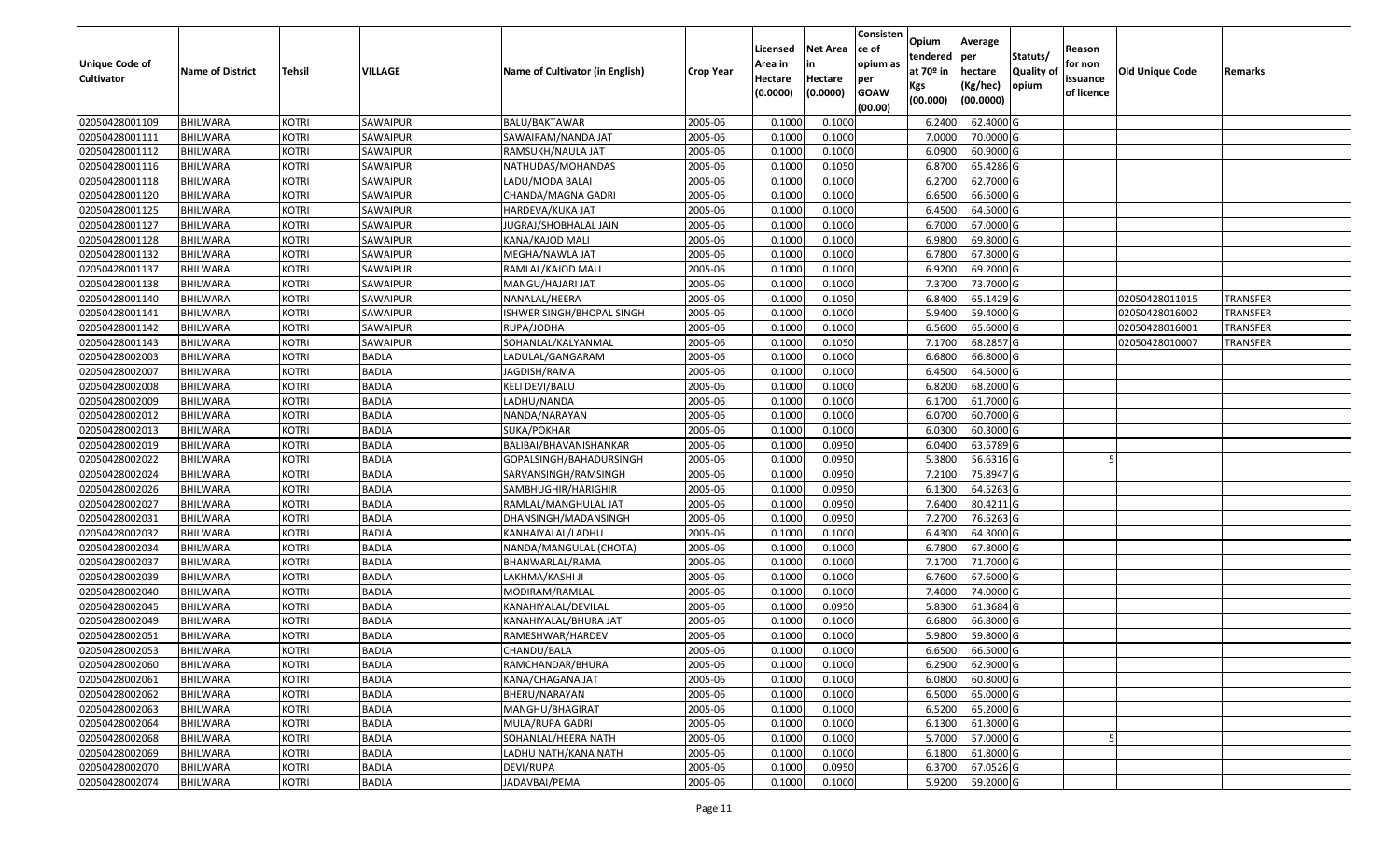| Unique Code of<br><b>Cultivator</b> | <b>Name of District</b> | <b>Tehsil</b> | VILLAGE      | Name of Cultivator (in English) | <b>Crop Year</b> | Licensed<br>Area in<br>Hectare<br>(0.0000) | <b>Net Area</b><br>in<br>Hectare<br>(0.0000) | Consisten<br>ce of<br>opium as<br>per<br><b>GOAW</b><br>(00.00) | Opium<br>tendered<br>at 70º in<br>Kgs<br>(00.000) | Average<br>per<br>hectare<br>(Kg/hec)<br>(00.0000) | Statuts/<br>Quality of<br>opium | Reason<br>for non<br>issuance<br>of licence | <b>Old Unique Code</b> | Remarks         |
|-------------------------------------|-------------------------|---------------|--------------|---------------------------------|------------------|--------------------------------------------|----------------------------------------------|-----------------------------------------------------------------|---------------------------------------------------|----------------------------------------------------|---------------------------------|---------------------------------------------|------------------------|-----------------|
| 02050428002077                      | BHILWARA                | <b>KOTRI</b>  | <b>BADLA</b> | DAYARAM/MAGHNA                  | 2005-06          | 0.1000                                     | 0.1000                                       |                                                                 | 7.0700                                            | 70.7000 G                                          |                                 |                                             |                        |                 |
| 02050428002081                      | <b>BHILWARA</b>         | <b>KOTRI</b>  | <b>BADLA</b> | HEERA/DHALLA                    | 2005-06          | 0.1000                                     | 0.1000                                       |                                                                 | 6.3100                                            | 63.1000 G                                          |                                 |                                             |                        |                 |
| 02050428002084                      | BHILWARA                | <b>KOTRI</b>  | <b>BADLA</b> | JDAILAL/PRATAP                  | 2005-06          | 0.1000                                     | 0.1000                                       |                                                                 | 7.1600                                            | 71.6000 G                                          |                                 |                                             |                        |                 |
| 02050428002086                      | <b>BHILWARA</b>         | <b>KOTRI</b>  | <b>BADLA</b> | RAMESHWAR/MANGILAL              | 2005-06          | 0.1000                                     | 0.1000                                       |                                                                 | 7.0600                                            | 70.6000G                                           |                                 |                                             |                        |                 |
| 02050428002087                      | <b>BHILWARA</b>         | <b>KOTRI</b>  | <b>BADLA</b> | UDA/MAGNA                       | 2005-06          | 0.1000                                     | 0.1000                                       |                                                                 | 6.6300                                            | 66.3000 G                                          |                                 |                                             |                        |                 |
| 02050428002088                      | BHILWARA                | <b>KOTRI</b>  | <b>BADLA</b> | BANSI/HAJARI JAT                | 2005-06          | 0.1000                                     | 0.1000                                       |                                                                 | 0.6100                                            | 6.1000                                             |                                 |                                             |                        |                 |
| 02050428002089                      | <b>BHILWARA</b>         | <b>KOTRI</b>  | <b>BADLA</b> | SAJANA DEVI/DEVILAL             | 2005-06          | 0.1000                                     | 0.1000                                       |                                                                 | 6.5500                                            | 65.5000G                                           |                                 |                                             |                        |                 |
| 02050428002091                      | <b>BHILWARA</b>         | <b>KOTRI</b>  | <b>BADLA</b> | MAGNA/MANGU JAT                 | 2005-06          | 0.1000                                     | 0.1000                                       |                                                                 | 7.1000                                            | 71.0000 G                                          |                                 |                                             |                        |                 |
| 02050428002094                      | <b>BHILWARA</b>         | <b>KOTRI</b>  | <b>BADLA</b> | KAILASH/MITTHU                  | 2005-06          | 0.1000                                     | 0.0950                                       |                                                                 | 6.2000                                            | 65.2632 G                                          |                                 |                                             |                        |                 |
| 02050428002095                      | <b>BHILWARA</b>         | <b>KOTRI</b>  | <b>BADLA</b> | LADUGIRI/KASHI GIRI             | 2005-06          | 0.1000                                     | 0.0950                                       |                                                                 | 7.0500                                            | 74.2105 G                                          |                                 |                                             |                        |                 |
| 02050428002097                      | <b>BHILWARA</b>         | <b>KOTRI</b>  | <b>BADLA</b> | BHERUSINGH/RAMSINGH             | 2005-06          | 0.1000                                     | 0.1000                                       |                                                                 | 6.9800                                            | 69.8000 G                                          |                                 |                                             |                        |                 |
| 02050428002098                      | <b>BHILWARA</b>         | <b>KOTRI</b>  | <b>BADLA</b> | GOPAL/HAJARI JAT                | 2005-06          | 0.1000                                     | 0.1000                                       |                                                                 | 7.2200                                            | 72.2000 G                                          |                                 |                                             |                        |                 |
| 02050428002100                      | <b>BHILWARA</b>         | <b>KOTRI</b>  | <b>BADLA</b> | PYARI/LALA JAT                  | 2005-06          | 0.1000                                     | 0.1000                                       |                                                                 | 7.3900                                            | 73.9000 G                                          |                                 |                                             |                        |                 |
| 02050428002108                      | <b>BHILWARA</b>         | <b>KOTRI</b>  | <b>BADLA</b> | MATHURA/NANDA                   | 2005-06          | 0.1000                                     | 0.1000                                       |                                                                 | 6.5900                                            | 65.9000 G                                          |                                 |                                             |                        |                 |
| 02050428002111                      | BHILWARA                | <b>KOTRI</b>  | <b>BADLA</b> | KISHOR/GOKAL                    | 2005-06          | 0.1000                                     | 0.1000                                       |                                                                 | 6.8800                                            | 68.8000 G                                          |                                 |                                             |                        |                 |
| 02050428002112                      | <b>BHILWARA</b>         | <b>KOTRI</b>  | <b>BADLA</b> | IAMNALAL/RAMSUKH                | 2005-06          | 0.1000                                     | 0.1000                                       |                                                                 | 6.5400                                            | 65.4000 G                                          |                                 |                                             |                        |                 |
| 02050428002114                      | <b>BHILWARA</b>         | <b>KOTRI</b>  | <b>BADLA</b> | KANHAIYALAL/RAMA                | 2005-06          | 0.1000                                     | 0.0950                                       |                                                                 | 7.2400                                            | 76.2105 G                                          |                                 |                                             |                        |                 |
| 02050428002115                      | <b>BHILWARA</b>         | <b>KOTRI</b>  | <b>BADLA</b> | BALU/HARDEV                     | 2005-06          | 0.1000                                     | 0.0950                                       |                                                                 | 6.8300                                            | 71.8947 G                                          |                                 |                                             |                        |                 |
| 02050428002120                      | BHILWARA                | <b>KOTRI</b>  | <b>BADLA</b> | URJAN/HAJARI                    | 2005-06          | 0.1000                                     | 0.1000                                       |                                                                 | 6.8700                                            | 68.7000 G                                          |                                 |                                             |                        |                 |
| 02050428002122                      | <b>BHILWARA</b>         | <b>KOTRI</b>  | <b>BADLA</b> | HEERA/KAJOD                     | 2005-06          | 0.1000                                     | 0.1000                                       |                                                                 | 5.8600                                            | 58.6000 G                                          |                                 |                                             |                        |                 |
| 02050428002123                      | <b>BHILWARA</b>         | <b>KOTRI</b>  | <b>BADLA</b> | RAMNATH/BHURANATH               | 2005-06          | 0.1000                                     | 0.1000                                       |                                                                 | 6.4900                                            | 64.9000 G                                          |                                 |                                             |                        |                 |
| 02050428002125                      | <b>BHILWARA</b>         | <b>KOTRI</b>  | <b>BADLA</b> | BHERULAL/MODA                   | 2005-06          | 0.1000                                     | 0.1000                                       |                                                                 | 6.7000                                            | 67.0000 G                                          |                                 |                                             |                        |                 |
| 02050428002150                      | BHILWARA                | <b>KOTRI</b>  | <b>BADLA</b> | SHIVNATH/HEERANATH              | 2005-06          | 0.1000                                     | 0.1000                                       |                                                                 | 6.8700                                            | 68.7000 G                                          |                                 |                                             |                        |                 |
| 02050428002151                      | <b>BHILWARA</b>         | <b>KOTRI</b>  | <b>BADLA</b> | BALU/RAMA                       | 2005-06          | 0.1000                                     | 0.1000                                       |                                                                 | 7.0700                                            | 70.7000 G                                          |                                 |                                             |                        |                 |
| 02050428002156                      | <b>BHILWARA</b>         | <b>KOTRI</b>  | <b>BADLA</b> | FUMABAI/PYARCHAND               | 2005-06          | 0.1000                                     | 0.1000                                       |                                                                 | 7.0500                                            | 70.5000 G                                          |                                 |                                             |                        |                 |
| 02050428002158                      | <b>BHILWARA</b>         | <b>KOTRI</b>  | <b>BADLA</b> | GANESH/KALU DOULI               | 2005-06          | 0.1000                                     | 0.1000                                       |                                                                 | 6.6300                                            | 66.3000G                                           |                                 |                                             |                        |                 |
| 02050428002159                      | <b>BHILWARA</b>         | <b>KOTRI</b>  | <b>BADLA</b> | SUKKHA/DHOKAL                   | 2005-06          | 0.100                                      | 0.0950                                       |                                                                 | 5.9000                                            | 62.1053 G                                          |                                 |                                             |                        |                 |
| 02050428002160                      | BHILWARA                | <b>KOTRI</b>  | <b>BADLA</b> | RAMKUNWARDAS/BHAGIRATHDAS       | 2005-06          | 0.1000                                     | 0.0950                                       |                                                                 | 7.5400                                            | 79.3684 G                                          |                                 |                                             |                        |                 |
| 02050428002162                      | <b>BHILWARA</b>         | <b>KOTRI</b>  | <b>BADLA</b> | MANGU/KHANA NAYAK               | 2005-06          | 0.1000                                     | 0.1000                                       |                                                                 | 5.9700                                            | 59.7000G                                           |                                 |                                             |                        |                 |
| 02050428002183                      | <b>BHILWARA</b>         | <b>KOTRI</b>  | <b>BADLA</b> | PYRANATH/HEERANATH              | 2005-06          | 0.1000                                     | 0.1000                                       |                                                                 | 6.4800                                            | $\overline{64.8000}$ G                             |                                 |                                             |                        |                 |
| 02050428002191                      | <b>BHILWARA</b>         | <b>KOTRI</b>  | <b>BADLA</b> | RUKMA/KANA BALAI                | 2005-06          | 0.1000                                     | 0.1000                                       |                                                                 | 6.3800                                            | 63.8000 G                                          |                                 |                                             |                        |                 |
| 02050428002192                      | BHILWARA                | <b>KOTRI</b>  | <b>BADLA</b> | RAMESHWAR/MANGU                 | 2005-06          | 0.1000                                     | 0.1050                                       |                                                                 | 6.6000                                            | 62.8571 G                                          |                                 |                                             |                        |                 |
| 02050428002194                      | <b>BHILWARA</b>         | <b>KOTRI</b>  | <b>BADLA</b> | BALU/HARDEV                     | 2005-06          | 0.1000                                     | 0.1000                                       |                                                                 | 6.8900                                            | 68.9000 G                                          |                                 |                                             |                        |                 |
| 02050428002209                      | <b>BHILWARA</b>         | <b>KOTRI</b>  | <b>BADLA</b> | ANOP BAI/HAJARI                 | 2005-06          | 0.1000                                     | 0.1000                                       |                                                                 | 6.3400                                            | 63.4000 G                                          |                                 |                                             |                        |                 |
| 02050428002210                      | <b>BHILWARA</b>         | <b>KOTRI</b>  | <b>BADLA</b> | KAMLA BAI/NAGINA RAM            | 2005-06          | 0.1000                                     | 0.1000                                       |                                                                 | 6.6500                                            | 66.5000 G                                          |                                 |                                             |                        |                 |
| 02050428002211                      | <b>BHILWARA</b>         | <b>KOTRI</b>  | <b>BADLA</b> | MANGU/MODA                      | 2005-06          | 0.1000                                     | 0.1000                                       |                                                                 | 1.9400                                            | 19.4000                                            |                                 |                                             | 202050427035005        | <b>TRANSFER</b> |
| 02050428002212                      | <b>BHILWARA</b>         | <b>KOTRI</b>  | <b>BADLA</b> | JWARA/PRATAP                    | 2005-06          | 0.1000                                     | 0.1000                                       |                                                                 | 6.1300                                            | 61.3000 G                                          |                                 |                                             | 02050427034002         | <b>TRANSFER</b> |
| 02050428002213                      | <b>BHILWARA</b>         | <b>KOTRI</b>  | <b>BADLA</b> | MOHANKANWER/DOULAT SINGH        | 2005-06          | 0.1000                                     | 0.1000                                       |                                                                 | 6.1800                                            | 61.8000 G                                          |                                 |                                             | 02050427032001         | <b>TRANSFER</b> |
| 02050428002214                      | <b>BHILWARA</b>         | <b>KOTRI</b>  | <b>BADLA</b> | NAND SINGH/DAUL SINGH           | 2005-06          | 0.1000                                     | 0.1000                                       |                                                                 | 5.5200                                            | 55.2000 G                                          |                                 |                                             | 402050427032002        | <b>TRANSFER</b> |
| 02050428002215                      | BHILWARA                | <b>KOTRI</b>  | <b>BADLA</b> | <b>JAMNI BAI/SURTA</b>          | 2005-06          | 0.1000                                     | 0.1000                                       |                                                                 | 5.2600                                            | 52.6000 G                                          |                                 |                                             | 502050427035013        | TRANSFER        |
| 02050428003001                      | <b>BHILWARA</b>         | <b>KOTRI</b>  | KHAJINA      | SURAJMAL/RAMSUKH                | 2005-06          | 0.1000                                     | 0.1000                                       |                                                                 | 6.9500                                            | 69.5000 G                                          |                                 |                                             |                        |                 |
| 02050428003003                      | <b>BHILWARA</b>         | <b>KOTRI</b>  | KHAJINA      | MOTI/HARLAL                     | 2005-06          | 0.1000                                     | 0.1000                                       |                                                                 | 7.6100                                            | 76.1000 G                                          |                                 |                                             |                        |                 |
| 02050428003004                      | <b>BHILWARA</b>         | <b>KOTRI</b>  | KHAJINA      | RAMLAL/BALU                     | 2005-06          | 0.1000                                     | 0.0950                                       |                                                                 | 6.6100                                            | 69.5789 G                                          |                                 |                                             |                        |                 |
| 02050428003005                      | <b>BHILWARA</b>         | <b>KOTRI</b>  | KHAJINA      | BALU/RAMBAKSH JAT               | 2005-06          | 0.1000                                     | 0.1000                                       |                                                                 | 7.9200                                            | 79.2000 G                                          |                                 |                                             |                        |                 |
| 02050428003006                      | <b>BHILWARA</b>         | <b>KOTRI</b>  | KHAJINA      | GOKAL/NARAYAN                   | 2005-06          | 0.1000                                     | 0.1050                                       |                                                                 | 7.1600                                            | 68.1905 G                                          |                                 |                                             |                        |                 |
| 02050428003007                      | <b>BHILWARA</b>         | <b>KOTRI</b>  | KHAJINA      | BALU/NARAYAN                    | 2005-06          | 0.1000                                     | 0.1050                                       |                                                                 | 7.4700                                            | 71.1429 G                                          |                                 |                                             |                        |                 |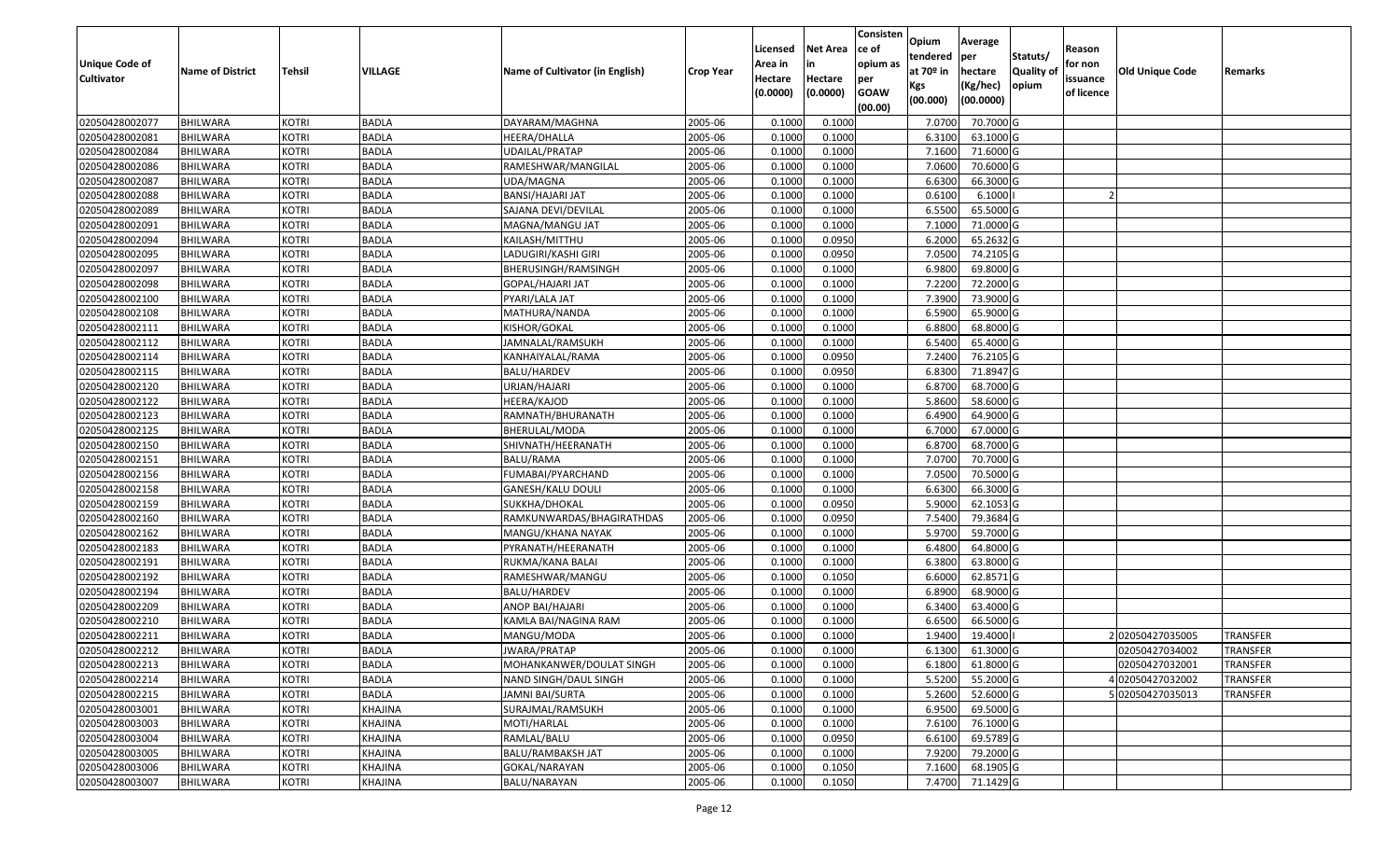| Unique Code of<br><b>Cultivator</b> | <b>Name of District</b> | <b>Tehsil</b> | VILLAGE        | Name of Cultivator (in English) | <b>Crop Year</b> | Licensed<br>Area in<br>Hectare<br>(0.0000) | <b>Net Area</b><br>in<br>Hectare<br>(0.0000) | Consisten<br>ce of<br>opium as<br>per<br><b>GOAW</b><br>(00.00) | Opium<br>tendered<br>at $70°$ in<br>Kgs<br>(00.000) | Average<br>per<br>hectare<br>(Kg/hec)<br>(00.0000) | Statuts/<br>Quality of<br>opium | Reason<br>for non<br>issuance<br>of licence | <b>Old Unique Code</b> | Remarks            |
|-------------------------------------|-------------------------|---------------|----------------|---------------------------------|------------------|--------------------------------------------|----------------------------------------------|-----------------------------------------------------------------|-----------------------------------------------------|----------------------------------------------------|---------------------------------|---------------------------------------------|------------------------|--------------------|
| 02050428003010                      | BHILWARA                | <b>KOTRI</b>  | KHAJINA        | LADULAL/CHHAGNA                 | 2005-06          | 0.1000                                     | 0.0950                                       |                                                                 | 6.8900                                              | 72.5263 G                                          |                                 |                                             |                        |                    |
| 02050428003012                      | <b>BHILWARA</b>         | <b>KOTRI</b>  | KHAJINA        | BHERULAL/MAHADEV                | 2005-06          | 0.1000                                     | 0.1000                                       |                                                                 | 5.6800                                              | 56.8000 G                                          |                                 |                                             |                        |                    |
| 02050428003013                      | BHILWARA                | <b>KOTRI</b>  | KHAJINA        | SURAJMAL/RAMA                   | 2005-06          | 0.1000                                     | 0.1000                                       |                                                                 | 6.9100                                              | 69.1000G                                           |                                 |                                             |                        |                    |
| 02050428003015                      | <b>BHILWARA</b>         | <b>KOTRI</b>  | KHAJINA        | VERMA/JAGGA                     | 2005-06          | 0.1000                                     | 0.1050                                       |                                                                 | 7.5800                                              | 72.1905 G                                          |                                 |                                             |                        |                    |
| 02050428003016                      | <b>BHILWARA</b>         | <b>KOTRI</b>  | KHAJINA        | NATHU/BHERU                     | 2005-06          | 0.1000                                     | 0.1000                                       |                                                                 | 6.7600                                              | 67.6000 G                                          |                                 |                                             |                        |                    |
| 02050428003018                      | BHILWARA                | <b>KOTRI</b>  | KHAJINA        | HARDEV/JAGNATH                  | 2005-06          | 0.1000                                     | 0.1000                                       |                                                                 | 6.5800                                              | 65.8000 G                                          |                                 |                                             |                        |                    |
| 02050428003019                      | <b>BHILWARA</b>         | <b>KOTRI</b>  | KHAJINA        | ONKARLAL/KISHNA                 | 2005-06          | 0.1000                                     | 0.1000                                       |                                                                 | 7.1800                                              | 71.8000 G                                          |                                 |                                             |                        |                    |
| 02050428003021                      | <b>BHILWARA</b>         | <b>KOTRI</b>  | KHAJINA        | <b>BADRILAL/RUPA</b>            | 2005-06          | 0.1000                                     | 0.1000                                       |                                                                 | 6.7500                                              | 67.5000 G                                          |                                 |                                             |                        |                    |
| 02050428003022                      | <b>BHILWARA</b>         | <b>KOTRI</b>  | KHAJINA        | DEVILAL/LAKSHMAN                | 2005-06          | 0.1000                                     | 0.0950                                       |                                                                 | 7.5900                                              | 79.8947 G                                          |                                 |                                             |                        |                    |
| 02050428003024                      | <b>BHILWARA</b>         | <b>KOTRI</b>  | KHAJINA        | KALYAN/PRATAP                   | 2005-06          | 0.1000                                     | 0.1000                                       |                                                                 | 6.7900                                              | 67.9000 G                                          |                                 |                                             |                        |                    |
| 02050428003025                      | BHILWARA                | <b>KOTRI</b>  | KHAJINA        | PREMA/RAMA                      | 2005-06          | 0.1000                                     | 0.1000                                       |                                                                 | 6.9300                                              | 69.3000G                                           |                                 |                                             |                        |                    |
| 02050428003026                      | <b>BHILWARA</b>         | <b>KOTRI</b>  | KHAJINA        | HARKUBAI/RAMA                   | 2005-06          | 0.1000                                     | 0.1000                                       |                                                                 | 5.9200                                              | 59.2000 G                                          |                                 |                                             |                        |                    |
| 02050428003029                      | <b>BHILWARA</b>         | <b>KOTRI</b>  | KHAJINA        | RAMESHWARLAL/RAMSUKH            | 2005-06          | 0.1000                                     | 0.1000                                       |                                                                 | 6.6900                                              | 66.9000 G                                          |                                 |                                             |                        |                    |
| 02050428003035                      | <b>BHILWARA</b>         | <b>KOTRI</b>  | KHAJINA        | LADULAL/MAGNARAM                | 2005-06          | 0.1000                                     | 0.1000                                       |                                                                 | 5.8100                                              | 58.1000 G                                          |                                 |                                             |                        |                    |
| 02050428003037                      | BHILWARA                | <b>KOTRI</b>  | KHAJINA        | NARSINGH/RAMAJI                 | 2005-06          | 0.1000                                     | 0.1000                                       |                                                                 | 7.0500                                              | 70.5000G                                           |                                 |                                             |                        |                    |
| 02050428003038                      | <b>BHILWARA</b>         | <b>KOTRI</b>  | KHAJINA        | GOPILAL/BALUJI                  | 2005-06          | 0.1000                                     | 0.1000                                       |                                                                 | 6.5900                                              | 65.9000 G                                          |                                 |                                             |                        |                    |
| 02050428003040                      | <b>BHILWARA</b>         | <b>KOTRI</b>  | KHAJINA        | LAXMAN/RUPA                     | 2005-06          | 0.1000                                     | 0.1000                                       |                                                                 | 6.5900                                              | 65.9000 G                                          |                                 |                                             |                        |                    |
| 02050428003041                      | <b>BHILWARA</b>         | <b>KOTRI</b>  | KHAJINA        | KESHARBAI/LAXMAN                | 2005-06          | 0.1000                                     | 0.1000                                       |                                                                 | 6.1200                                              | 61.2000 G                                          |                                 |                                             |                        |                    |
| 02050428003042                      | BHILWARA                | <b>KOTRI</b>  | KHAJINA        | BADRI/RAMBAKSH                  | 2005-06          | 0.1000                                     | 0.1000                                       |                                                                 | 6.9500                                              | 69.5000G                                           |                                 |                                             |                        |                    |
| 02050428003043                      | <b>BHILWARA</b>         | <b>KOTRI</b>  | KHAJINA        | KALU/BALU JAT                   | 2005-06          | 0.1000                                     | 0.1000                                       |                                                                 | 6.4300                                              | 64.3000 G                                          |                                 |                                             |                        |                    |
| 02050428003044                      | <b>BHILWARA</b>         | <b>KOTRI</b>  | KHAJINA        | MODA/CHHITAR                    | 2005-06          | 0.1000                                     | 0.1000                                       |                                                                 | 6.8200                                              | 68.2000 G                                          |                                 |                                             |                        |                    |
| 02050428003046                      | <b>BHILWARA</b>         | <b>KOTRI</b>  | KHAJINA        | UDAILAL/RAMSUKH                 | 2005-06          | 0.1000                                     | 0.1000                                       |                                                                 | 6.3600                                              | 63.6000 G                                          |                                 |                                             |                        |                    |
| 02050428003047                      | BHILWARA                | <b>KOTRI</b>  | KHAJINA        | CHHAGNA/CHHOGAJI                | 2005-06          | 0.1000                                     | 0.1000                                       |                                                                 | 7.3500                                              | 73.5000G                                           |                                 |                                             |                        |                    |
| 02050428003048                      | BHILWARA                | <b>KOTRI</b>  | KHAJINA        | BRAHMA/RAMAJI JAT               | 2005-06          | 0.1000                                     | 0.1000                                       |                                                                 | 5.6700                                              | 56.7000 G                                          |                                 |                                             |                        |                    |
| 02050428003049                      | <b>BHILWARA</b>         | <b>KOTRI</b>  | KHAJINA        | LADULAL/BALULAL                 | 2005-06          | 0.1000                                     | 0.1000                                       |                                                                 | 6.2000                                              | 62.0000G                                           |                                 |                                             |                        |                    |
| 02050428003050                      | BHILWARA                | <b>KOTRI</b>  | KHAJINA        | PRABHULAL/RAMA JAT              | 2005-06          | 0.1000                                     | 0.1000                                       |                                                                 | 7.2200                                              | 72.2000G                                           |                                 |                                             |                        |                    |
| 02050428003051                      | <b>BHILWARA</b>         | <b>KOTRI</b>  | KHAJINA        | RAMPAL/UDA                      | 2005-06          | 0.1000                                     | 0.1000                                       |                                                                 | 7.1400                                              | 71.4000 G                                          |                                 |                                             |                        |                    |
| 02050428003052                      | BHILWARA                | <b>KOTRI</b>  | KHAJINA        | RAMKUMAR/UDAJI JAT              | 2005-06          | 0.1000                                     | 0.1000                                       |                                                                 | 7.1200                                              | 71.2000 G                                          |                                 |                                             |                        |                    |
| 02050428003055                      | <b>BHILWARA</b>         | <b>KOTRI</b>  | KHAJINA        | JYOTI SWAROOP/JAGGA JAT         | 2005-06          | 0.1000                                     | 0.1000                                       |                                                                 | 6.9700                                              | 69.7000 G                                          |                                 |                                             |                        |                    |
| 02050428003057                      | BHILWARA                | <b>KOTRI</b>  | KHAJINA        | UDAYLAL/RAMLAL JAT              | 2005-06          | 0.1000                                     | 0.1000                                       |                                                                 | 5.8900                                              | 58.9000 G                                          |                                 |                                             |                        |                    |
| 02050428003059                      | <b>BHILWARA</b>         | <b>KOTRI</b>  | KHAJINA        | RAIMAL/SRIRAM JAT               | 2005-06          | 0.1000                                     | 0.1000                                       |                                                                 | 6.4400                                              | 64.4000 G                                          |                                 |                                             |                        |                    |
| 02050428003060                      | BHILWARA                | <b>KOTRI</b>  | KHAJINA        | BALU/HAZARI JAT                 | 2005-06          | 0.1000                                     | 0.1000                                       |                                                                 | 6.7300                                              | 67.3000 G                                          |                                 |                                             |                        |                    |
| 02050428003061                      | <b>BHILWARA</b>         | <b>KOTRI</b>  | KHAJINA        | HARILAL/UDA                     | 2005-06          | 0.1000                                     | 0.1000                                       |                                                                 | 6.9300                                              | 69.3000 G                                          |                                 |                                             |                        |                    |
| 02050428003063                      | BHILWARA                | <b>KOTRI</b>  | KHAJINA        | SHANKERLAL/ONKAR                | 2005-06          | 0.1000                                     | 0.1000                                       |                                                                 | 7.2700                                              | 72.7000 G                                          |                                 |                                             |                        |                    |
| 02050428003064                      | <b>BHILWARA</b>         | <b>KOTRI</b>  | <b>KHAJINA</b> | JDA/JWARA                       | 2005-06          | 0.1000                                     | 0.1000                                       |                                                                 | 6.8300                                              | 68.3000G                                           |                                 |                                             |                        |                    |
| 02050428003065                      | <b>BHILWARA</b>         | <b>KOTRI</b>  | KHAJINA        | GHEESI BAI//MANGILAL            | 2005-06          | 0.1000                                     | 0.1000                                       |                                                                 | 6.9000                                              | 69.0000G                                           |                                 |                                             |                        |                    |
| 02050428003066                      | <b>BHILWARA</b>         | <b>KOTRI</b>  | KHAJINA        | MANGU/NANDA                     | 2005-06          | 0.1000                                     | 0.1000                                       |                                                                 | 6.9500                                              | 69.5000 G                                          |                                 |                                             |                        |                    |
| 02050428003068                      | <b>BHILWARA</b>         | <b>KOTRI</b>  | KHAJINA        | NANDA/BHUWANA                   | 2005-06          | 0.1000                                     | 0.1000                                       |                                                                 | 7.3300                                              | 73.3000 G                                          |                                 |                                             |                        |                    |
| 02050428003070                      | <b>BHILWARA</b>         | <b>KOTRI</b>  | KHAJINA        | LAXMAN/RAMSUKH                  | 2005-06          | 0.1000                                     | 0.1000                                       |                                                                 | 6.3100                                              | 63.1000 G                                          |                                 |                                             |                        | <b>NAME CHANGE</b> |
| 02050428003071                      | BHILWARA                | <b>KOTRI</b>  | KHAJINA        | RAMESHWAR/NANDA                 | 2005-06          | 0.1000                                     | 0.1050                                       |                                                                 | 6.6900                                              | 63.7143 G                                          |                                 |                                             |                        |                    |
| 02050428003072                      | <b>BHILWARA</b>         | <b>KOTRI</b>  | KHAJINA        | BHURALAL/BHOLA                  | 2005-06          | 0.1000                                     | 0.1000                                       |                                                                 | 6.4100                                              | 64.1000 G                                          |                                 |                                             |                        |                    |
| 02050428003075                      | <b>BHILWARA</b>         | <b>KOTRI</b>  | KHAJINA        | DEVI/NANDA                      | 2005-06          | 0.1000                                     | 0.1000                                       |                                                                 | 5.9400                                              | 59.4000 G                                          |                                 |                                             |                        |                    |
| 02050428003077                      | <b>BHILWARA</b>         | <b>KOTRI</b>  | KHAJINA        | GANESH/RAMCHANDRA               | 2005-06          | 0.1000                                     | 0.1000                                       |                                                                 | 7.0100                                              | 70.1000 G                                          |                                 |                                             |                        |                    |
| 02050428003078                      | <b>BHILWARA</b>         | <b>KOTRI</b>  | KHAJINA        | SHIVNARAYAN/MANGILAL            | 2005-06          | 0.1000                                     | 0.1000                                       |                                                                 | 5.9200                                              | 59.2000 G                                          |                                 |                                             |                        |                    |
| 02050428003085                      | <b>BHILWARA</b>         | <b>KOTRI</b>  | KHAJINA        | DEVILAL/SRIRAM                  | 2005-06          | 0.1000                                     | 0.1000                                       |                                                                 | 6.9200                                              | 69.2000 G                                          |                                 |                                             |                        |                    |
| 02050428003086                      | <b>BHILWARA</b>         | <b>KOTRI</b>  | KHAJINA        | DEVILAL/RAMSUKH                 | 2005-06          | 0.1000                                     | 0.1000                                       |                                                                 | 6.3300                                              | 63.3000 G                                          |                                 |                                             |                        |                    |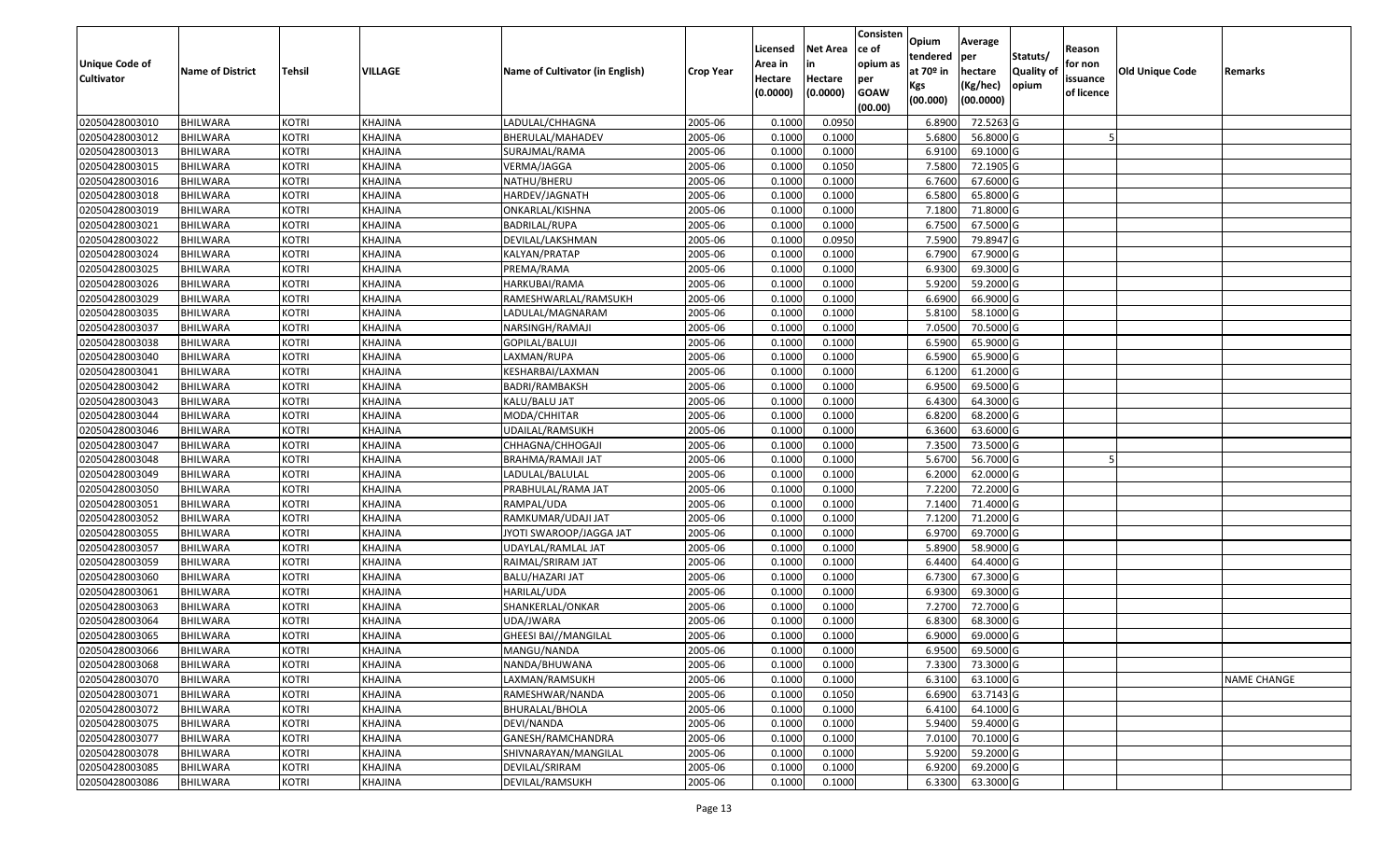| <b>Unique Code of</b> |                         |               |                     |                                 |                  | Licensed<br>Area in | <b>Net Area</b><br>in | Consisten<br>ce of<br>opium as | Opium<br>tendered              | Average<br>per                   | Statuts/                  | Reason<br>for non      |                        |                    |
|-----------------------|-------------------------|---------------|---------------------|---------------------------------|------------------|---------------------|-----------------------|--------------------------------|--------------------------------|----------------------------------|---------------------------|------------------------|------------------------|--------------------|
| <b>Cultivator</b>     | <b>Name of District</b> | <b>Tehsil</b> | <b>VILLAGE</b>      | Name of Cultivator (in English) | <b>Crop Year</b> | Hectare<br>(0.0000) | Hectare<br>(0.0000)   | per<br><b>GOAW</b><br>(00.00)  | at $70°$ in<br>Kgs<br>(00.000) | hectare<br>(Kg/hec)<br>(00.0000) | <b>Quality o</b><br>opium | issuance<br>of licence | <b>Old Unique Code</b> | Remarks            |
| 02050428003087        | <b>BHILWARA</b>         | <b>KOTRI</b>  | KHAJINA             | RAMESHWAR/GOPI                  | 2005-06          | 0.1000              | 0.1000                |                                | 7.2900                         | 72.9000 G                        |                           |                        |                        |                    |
| 02050428003089        | <b>BHILWARA</b>         | <b>KOTRI</b>  | KHAJINA             | DEVILAL/NARAYAN                 | 2005-06          | 0.1000              | 0.1000                |                                | 7.3500                         | 73.5000G                         |                           |                        |                        |                    |
| 02050428003090        | BHILWARA                | <b>KOTRI</b>  | KHAJINA             | KALYAN/DAYARAM                  | 2005-06          | 0.1000              | 0.1000                |                                | 5.8500                         | 58.5000 G                        |                           |                        |                        |                    |
| 02050428003092        | <b>BHILWARA</b>         | <b>KOTRI</b>  | KHAJINA             | KAILASH/MAHADEV                 | 2005-06          | 0.1000              | 0.1000                |                                | 6.0400                         | 60.4000 G                        |                           |                        |                        |                    |
| 02050428003097        | BHILWARA                | <b>KOTRI</b>  | KHAJINA             | PRATAP/KAJOD                    | 2005-06          | 0.1000              | 0.1000                |                                | 6.9800                         | 69.8000 G                        |                           |                        |                        |                    |
| 02050428003098        | <b>BHILWARA</b>         | <b>KOTRI</b>  | KHAJINA             | GITA/LALU LAL                   | 2005-06          | 0.1000              | 0.0950                |                                | 6.8600                         | 72.2105 G                        |                           |                        |                        |                    |
| 02050428003099        | BHILWARA                | <b>KOTRI</b>  | KHAJINA             | BHERULAL/RAMLAL                 | 2005-06          | 0.1000              | 0.1000                |                                | 6.2700                         | 62.7000 G                        |                           |                        |                        |                    |
| 02050428003100        | <b>BHILWARA</b>         | <b>KOTRI</b>  | <b>KHAJINA</b>      | UDA/SRIRAM                      | 2005-06          | 0.1000              | 0.1000                |                                | 9.4100                         | 94.1000 G                        |                           |                        |                        |                    |
| 02050428003103        | <b>BHILWARA</b>         | <b>KOTRI</b>  | KHAJINA             | HAJARI/KALYAN                   | 2005-06          | 0.1000              | 0.1000                |                                | 6.3000                         | 63.0000G                         |                           |                        |                        |                    |
| 02050428003109        | <b>BHILWARA</b>         | <b>KOTRI</b>  | KHAJINA             | RAMCHANDRA/PRATAP               | 2005-06          | 0.1000              | 0.1000                |                                | 6.6000                         | 66.0000G                         |                           |                        |                        |                    |
| 02050428003110        | BHILWARA                | <b>KOTRI</b>  | KHAJINA             | BHERU/MAGNA                     | 2005-06          | 0.1000              | 0.1000                |                                | 6.1900                         | 61.9000 G                        |                           |                        |                        |                    |
| 02050428003111        | <b>BHILWARA</b>         | <b>KOTRI</b>  | KHAJINA             | MATHURA/RAMA                    | 2005-06          | 0.1000              | 0.1000                |                                | 6.0000                         | 60.0000G                         |                           |                        |                        |                    |
| 02050428003112        | <b>BHILWARA</b>         | <b>KOTRI</b>  | KHAJINA             | PREM BAI/NARAYAN                | 2005-06          | 0.1000              | 0.1000                |                                | 6.7600                         | 67.6000 G                        |                           |                        |                        | <b>NAME CHANGE</b> |
| 02050428003113        | <b>BHILWARA</b>         | <b>KOTRI</b>  | KHAJINA             | KALU/GOKAL                      | 2005-06          | 0.1000              | 0.1000                |                                | 6.2900                         | 62.9000 G                        |                           |                        |                        |                    |
| 02050428003114        | BHILWARA                | <b>KOTRI</b>  | KHAJINA             | JYANI BAI/CHATRA                | 2005-06          | 0.1000              | 0.1000                |                                | 6.6800                         | 66.8000 G                        |                           |                        |                        | <b>NAME CHANGE</b> |
| 02050428003116        | <b>BHILWARA</b>         | <b>KOTRI</b>  | KHAJINA             | CHANDU/HARLAL                   | 2005-06          | 0.1000              | 0.1000                |                                | 6.7300                         | 67.3000 G                        |                           |                        |                        |                    |
| 02050428003118        | <b>BHILWARA</b>         | <b>KOTRI</b>  | KHAJINA             | NARSINGH/HAJARI                 | 2005-06          | 0.1000              | 0.1000                |                                | 7.0400                         | 70.4000 G                        |                           |                        |                        |                    |
| 02050428003120        | <b>BHILWARA</b>         | <b>KOTRI</b>  | KHAJINA             | BANNA/DHULA                     | 2005-06          | 0.1000              | 0.1050                |                                | 7.0300                         | 66.9524 G                        |                           |                        |                        |                    |
| 02050428003121        | <b>BHILWARA</b>         | <b>KOTRI</b>  | KHAJINA             | PRAVEEN/MOHAN                   | 2005-06          | 0.1000              | 0.1000                |                                | 5.9700                         | 59.7000G                         |                           |                        |                        |                    |
| 02050428003122        | BHILWARA                | <b>KOTRI</b>  | KHAJINA             | BHANWARLAL/RAMESHWAR            | 2005-06          | 0.1000              | 0.1000                |                                | 6.0700                         | 60.7000 G                        |                           |                        |                        |                    |
| 02050428003125        | <b>BHILWARA</b>         | <b>KOTRI</b>  | KHAJINA             | UDAYLAL/BHERU                   | 2005-06          | 0.1000              | 0.0950                |                                | 6.4100                         | 67.4737 G                        |                           |                        |                        |                    |
| 02050428003126        | BHILWARA                | <b>KOTRI</b>  | KHAJINA             | HEERA/BHERU                     | 2005-06          | 0.1000              | 0.1000                |                                | 6.6200                         | 66.2000 G                        |                           |                        |                        |                    |
| 02050428003127        | <b>BHILWARA</b>         | <b>KOTRI</b>  | KHAJINA             | BRAHMA/MANGILAL                 | 2005-06          | 0.1000              | 0.1000                |                                | 6.0500                         | 60.5000 G                        |                           |                        |                        |                    |
| 02050428003131        | BHILWARA                | <b>KOTRI</b>  | KHAJINA             | RAMESHWER/DEVI                  | 2005-06          | 0.1000              | 0.1000                |                                | 6.4100                         | 64.1000 G                        |                           |                        |                        |                    |
| 02050428003133        | <b>BHILWARA</b>         | <b>KOTRI</b>  | <b>KHAJINA</b>      | DHANNA/MISHRI                   | 2005-06          | 0.1000              | 0.1000                |                                | 6.5100                         | 65.1000 G                        |                           |                        |                        |                    |
| 02050428003134        | BHILWARA                | <b>KOTRI</b>  | KHAJINA             | KANA/MAGNA                      | 2005-06          | 0.1000              | 0.1000                |                                | 6.5200                         | 65.2000 G                        |                           |                        | 02050428002002         | <b>TRANSFER</b>    |
| 02050428003135        | <b>BHILWARA</b>         | <b>KOTRI</b>  | KHAJINA             | MISHRI/BADRI                    | 2005-06          | 0.1000              | 0.1050                |                                | 6.7600                         | 64.3810 G                        |                           |                        | 02050428011007         | <b>TRANSFER</b>    |
| 02050428003136        | <b>BHILWARA</b>         | <b>KOTRI</b>  | KHAJINA             | UDA/MANGILAL                    | 2005-06          | 0.1000              | 0.1000                |                                | 7.0900                         | 70.9000 G                        |                           |                        | 02050428002001         | <b>TRANSFER</b>    |
| 02050428003137        | <b>BHILWARA</b>         | <b>KOTRI</b>  | KHAJINA             | UDA/RAMA                        | 2005-06          | 0.1000              | 0.1000                |                                | 6.6200                         | 66.2000 G                        |                           |                        | 02050428002003         | <b>TRANSFER</b>    |
| 02050428004003        | BHILWARA                | <b>KOTRI</b>  | <b>BAN KA KHEDA</b> | JAMNA/NARAYAN                   | 2005-06          | 0.1000              | 0.1050                |                                | 6.6200                         | 63.0476 G                        |                           |                        |                        | <b>NAME CHANGE</b> |
| 02050428004010        | <b>BHILWARA</b>         | <b>KOTRI</b>  | <b>BAN KA KHEDA</b> | BHERULAL/HAZARI                 | 2005-06          | 0.1000              | 0.1000                |                                | 6.0300                         | 60.3000 G                        |                           |                        |                        |                    |
| 02050428004015        | BHILWARA                | <b>KOTRI</b>  | <b>BAN KA KHEDA</b> | CHHOTU/DEVILAL                  | 2005-06          | 0.1000              | 0.1000                |                                | 6.2500                         | 62.5000G                         |                           |                        |                        |                    |
| 02050428004019        | <b>BHILWARA</b>         | <b>KOTRI</b>  | <b>BAN KA KHEDA</b> | GOPAL LAL/BARDA JAT             | 2005-06          | 0.1000              | 0.0950                |                                | 6.6000                         | 69.4737 G                        |                           |                        |                        |                    |
| 02050428004021        | <b>BHILWARA</b>         | <b>KOTRI</b>  | <b>BAN KA KHEDA</b> | AMBA/BHERU                      | 2005-06          | 0.1000              | 0.0950                |                                | 7.3200                         | 77.0526 G                        |                           |                        |                        |                    |
| 02050428004023        | <b>BHILWARA</b>         | <b>KOTRI</b>  | <b>BAN KA KHEDA</b> | SHAYAR BAI/BADRILAL             | 2005-06          | 0.1000              | 0.1000                |                                | 0.6700                         | 6.7000                           |                           |                        |                        | <b>NAME CHANGE</b> |
| 02050428004027        | <b>BHILWARA</b>         | <b>KOTRI</b>  | <b>BAN KA KHEDA</b> | NARAYAN/LALUJI                  | 2005-06          | 0.1000              | 0.1050                |                                | 7.0400                         | 67.0476 G                        |                           |                        |                        |                    |
| 02050428004031        | <b>BHILWARA</b>         | <b>KOTRI</b>  | <b>BAN KA KHEDA</b> | RAMCHANDRA/CHAGNA               | 2005-06          | 0.1000              | 0.1000                |                                | 6.1800                         | 61.8000 G                        |                           |                        |                        |                    |
| 02050428004032        | <b>BHILWARA</b>         | <b>KOTRI</b>  | <b>BAN KA KHEDA</b> | ARJUN LAL/DHULA                 | 2005-06          | 0.1000              | 0.0950                |                                | 7.2800                         | 76.6316 G                        |                           |                        |                        |                    |
| 02050428004034        | <b>BHILWARA</b>         | <b>KOTRI</b>  | <b>BAN KA KHEDA</b> | LALIBAI/BADRI                   | 2005-06          | 0.1000              | 0.1050                |                                | 6.4000                         | 60.9524 G                        |                           |                        |                        |                    |
| 02050428004037        | <b>BHILWARA</b>         | <b>KOTRI</b>  | <b>BAN KA KHEDA</b> | HARDEV/LALU                     | 2005-06          | 0.1000              | 0.1000                |                                | 6.1200                         | 61.2000 G                        |                           |                        |                        |                    |
| 02050428004038        | <b>BHILWARA</b>         | <b>KOTRI</b>  | <b>BAN KA KHEDA</b> | BHAGWANA/CHHOGA                 | 2005-06          | 0.1000              | 0.1000                |                                | 4.1400                         | 41.4000 G                        |                           |                        |                        |                    |
| 02050428004039        | <b>BHILWARA</b>         | <b>KOTRI</b>  | <b>BAN KA KHEDA</b> | DEV BAKSHA/UDA                  | 2005-06          | 0.1000              | 0.1000                |                                | 6.0700                         | 60.7000 G                        |                           |                        |                        |                    |
| 02050428004041        | <b>BHILWARA</b>         | <b>KOTRI</b>  | <b>BAN KA KHEDA</b> | MANGILAL/SUKHA                  | 2005-06          | 0.1000              | 0.1000                |                                | 6.0500                         | 60.5000 G                        |                           |                        |                        | <b>NAME CHANGE</b> |
| 02050428006002        | <b>BHILWARA</b>         | <b>KOTRI</b>  | <b>REN</b>          | JAMNA/BHURA MALI                | 2005-06          | 0.1000              | 0.1000                |                                | 5.9800                         | 59.8000 G                        |                           |                        |                        |                    |
| 02050428006003        | <b>BHILWARA</b>         | <b>KOTRI</b>  | <b>REN</b>          | BANSHI/HAJARI                   | 2005-06          | 0.1000              | 0.1000                |                                | 7.0700                         | 70.7000 G                        |                           |                        |                        |                    |
| 02050428006004        | <b>BHILWARA</b>         | <b>KOTRI</b>  | <b>REN</b>          | JANKI LAL/ LAL DAS              | 2005-06          | 0.1000              | 0.1050                |                                | 6.9600                         | 66.2857 G                        |                           |                        |                        |                    |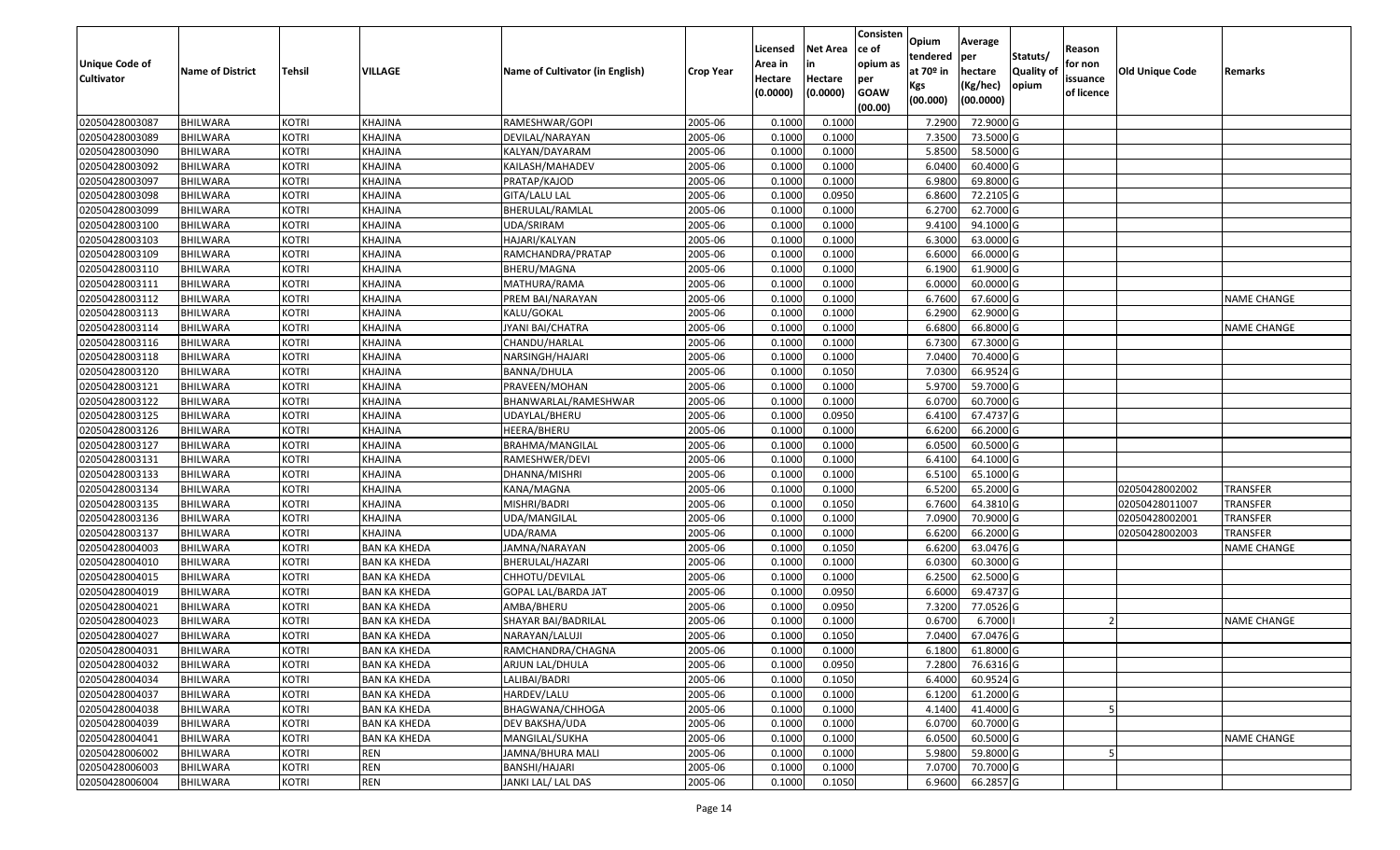| Unique Code of<br>Cultivator | <b>Name of District</b> | Tehsil         | VILLAGE          | Name of Cultivator (in English) | <b>Crop Year</b> | Licensed<br>Area in<br>Hectare<br>(0.0000) | Net Area<br>Hectare<br>(0.0000) | Consisten<br>ce of<br>opium as<br>per<br><b>GOAW</b><br>(00.00) | Opium<br>tendered<br>at 70º in<br>Kgs<br>(00.000) | Average<br>per<br>hectare<br>(Kg/hec)<br>(00.0000) | Statuts/<br>Quality of<br>opium | Reason<br>for non<br>issuance<br>of licence | <b>Old Unique Code</b> | Remarks                   |
|------------------------------|-------------------------|----------------|------------------|---------------------------------|------------------|--------------------------------------------|---------------------------------|-----------------------------------------------------------------|---------------------------------------------------|----------------------------------------------------|---------------------------------|---------------------------------------------|------------------------|---------------------------|
| 02050428006016               | <b>BHILWARA</b>         | <b>KOTRI</b>   | <b>REN</b>       | PREM SINGH/VACHAN SINGH         | 2005-06          | 0.1000                                     | 0.1000                          |                                                                 | 6.020                                             | 60.2000 G                                          |                                 |                                             |                        |                           |
| 02050428006021               | <b>BHILWARA</b>         | <b>KOTRI</b>   | <b>REN</b>       | GANGA/JODHA                     | 2005-06          | 0.1000                                     | 0.1000                          |                                                                 | 5.9600                                            | 59.6000 G                                          |                                 |                                             |                        |                           |
| 02050428006027               | BHILWARA                | <b>KOTRI</b>   | <b>REN</b>       | BALU/HAZARI KHATIK              | 2005-06          | 0.1000                                     | 0.0950                          |                                                                 | 6.2200                                            | 65.4737 G                                          |                                 |                                             |                        |                           |
| 02050428006032               | <b>BHILWARA</b>         | <b>KOTRI</b>   | <b>REN</b>       | MOHAN/SAMBHOO NATH              | 2005-06          | 0.1000                                     | 0.1000                          |                                                                 | 5.9700                                            | 59.7000 G                                          |                                 |                                             |                        |                           |
| 02050428006035               | <b>BHILWARA</b>         | <b>KOTRI</b>   | REN              | BHERU/DEVI                      | 2005-06          | 0.1000                                     | 0.1000                          |                                                                 | 6.010                                             | 60.1000 G                                          |                                 |                                             |                        |                           |
| 02050428008001               | <b>BHILWARA</b>         | <b>KOTRI</b>   | <b>JAWAL</b>     | BHERULAL/LAXMAN                 | 2005-06          | 0.1000                                     | 0.0950                          |                                                                 | 5.7300                                            | 60.3158 G                                          |                                 |                                             |                        | TRANSFER/KHAJINA          |
| 02050428008003               | BHILWARA                | <b>KOTRI</b>   | <b>JAWAL</b>     | HEERA/NARAYAN                   | 2005-06          | 0.1000                                     | 0.1000                          |                                                                 | 5.210                                             | 52.1000 G                                          |                                 |                                             | 502050428001139        | TRANSFER                  |
| 02050428008004               | BHILWARA                | <b>KOTRI</b>   | <b>JAWAL</b>     | BALU/LAXMAN                     | 2005-06          | 0.1000                                     | 0.0950                          |                                                                 | 5.8600                                            | 61.6842 G                                          |                                 |                                             |                        |                           |
| 02050428008013               | BHILWARA                | <b>KOTRI</b>   | <b>JAWAL</b>     | BADRILAL/UDA                    | 2005-06          | 0.1000                                     | 0.0950                          |                                                                 | 6.000                                             | 63.1579 G                                          |                                 |                                             |                        |                           |
| 02050428008014               | <b>BHILWARA</b>         | <b>KOTRI</b>   | <b>JAWAL</b>     | HEERA/CHAGNA                    | 2005-06          | 0.1000                                     | 0.1000                          |                                                                 | 5.9700                                            | 59.7000 G                                          |                                 |                                             |                        |                           |
| 02050428008015               | BHILWARA                | <b>KOTRI</b>   | <b>JAWAL</b>     | CHUNNILAL/BARDA                 | 2005-06          | 0.1000                                     | 0.1000                          |                                                                 | 6.0000                                            | 60.0000 G                                          |                                 |                                             |                        |                           |
| 02050428008017               | <b>BHILWARA</b>         | <b>KOTRI</b>   | <b>JAWAL</b>     | MADHO/KAJOD                     | 2005-06          | 0.1000                                     | 0.1000                          |                                                                 | 6.1200                                            | 61.2000 G                                          |                                 |                                             |                        |                           |
| 02050428008018               | <b>BHILWARA</b>         | <b>KOTRI</b>   | <b>JAWAL</b>     | MADHO/BAKTAVAR                  | 2005-06          | 0.1000                                     | 0.1000                          |                                                                 | 6.010                                             | 60.1000 G                                          |                                 |                                             | 02050428009003         | <b>TRANSFER</b>           |
| 02050428009001               | <b>BHILWARA</b>         | <b>KOTRI</b>   | KISHANGARH       | RAMESHWAR/NARAYAN               | 2005-06          | 0.1000                                     | 0.0950                          |                                                                 | 6.0200                                            | 63.3684 G                                          |                                 |                                             |                        | TRANSFER/SAWAIPUR         |
| 02050428009004               | BHILWARA                | <b>KOTRI</b>   | KISHANGARH       | MATHURALAL/HARDEV JAT           | 2005-06          | 0.1000                                     | 0.0950                          |                                                                 | 4.7000                                            | 49.4737 G                                          |                                 |                                             |                        |                           |
| 02050428009005               | <b>BHILWARA</b>         | <b>KOTRI</b>   | KISHANGARH       | RAM NIWAS/MANGNA                | 2005-06          | 0.1000                                     | 0.1000                          |                                                                 | 4.6500                                            | 46.5000 G                                          |                                 |                                             |                        |                           |
| 02050428009009               | <b>BHILWARA</b>         | <b>KOTRI</b>   | KISHANGARH       | KALYAN/GODHA                    | 2005-06          | 0.1000                                     | 0.1000                          |                                                                 | 5.3900                                            | 53.9000 G                                          |                                 |                                             |                        |                           |
| 02050428009011               | <b>BHILWARA</b>         | <b>KOTRI</b>   | KISHANGARH       | DEVILAL/GUBAL                   | 2005-06          | 0.1000                                     | 0.0950                          |                                                                 | 5.6900                                            | 59.8947 G                                          |                                 |                                             |                        | <b>TRANSFER / SAWIPUR</b> |
| 02050428009012               | <b>BHILWARA</b>         | <b>KOTRI</b>   | KISHANGARH       | RAMSUKH/KAJOD                   | 2005-06          | 0.1000                                     | 0.1000                          |                                                                 | 6.0000                                            | 60.0000 G                                          |                                 |                                             |                        | TRANSFER/SARANA           |
| 02050428009014               | <b>BHILWARA</b>         | <b>KOTRI</b>   | KISHANGARH       | VALI D/O CHAUBAI W/O CHITTAR    | 2005-06          | 0.1000                                     | 0.0900                          |                                                                 | 5.3900                                            | 59.8889 G                                          |                                 |                                             |                        | TRANSFER / JAWAL          |
| 02050428009015               | <b>BHILWARA</b>         | <b>KOTRI</b>   | KISHANGARH       | PEMA /HEERA                     | 2005-06          | 0.1000                                     | 0.0950                          |                                                                 | 5.6700                                            | 59.6842 G                                          |                                 |                                             |                        | TRANSFER / JAWAL          |
| 02050428014001               | <b>BHILWARA</b>         | <b>KOTRI</b>   | SHOPURA          | <b>BADRI/MODI RAM</b>           | 2005-06          | 0.1000                                     | 0.1000                          |                                                                 | 6.0600                                            | 60.6000 G                                          |                                 |                                             |                        | TRANSFER / AKOLA          |
| 02050428014002               | <b>BHILWARA</b>         | <b>KOTRI</b>   | <b>SHOPURA</b>   | SUKHU/NANDA BALAI               | 2005-06          | 0.1000                                     | 0.0950                          |                                                                 | 6.7000                                            | 70.5263 G                                          |                                 |                                             |                        | TRANSFER / BADLA          |
| 02050428014003               | <b>BHILWARA</b>         | <b>KOTRI</b>   | SHOPURA          | JAGNATH/NANDA                   | 2005-06          | 0.1000                                     | 0.1000                          |                                                                 | 5.9400                                            | 59.4000 G                                          |                                 |                                             |                        | TRANSFER / AKOLA          |
| 02050428014005               | <b>BHILWARA</b>         | <b>KOTRI</b>   | <b>SHOPURA</b>   | RAMCHANDRA/BALU                 | 2005-06          | 0.1000                                     | 0.1000                          |                                                                 | 6.2200                                            | 62.2000 G                                          |                                 |                                             |                        | TRANSFER / KHAJINA        |
| 02050428014007               | <b>BHILWARA</b>         | <b>KOTRI</b>   | SHOPURA          | RAMA/KALU                       | 2005-06          | 0.1000                                     | 0.1000                          |                                                                 | 4.9500                                            | 49.5000 G                                          |                                 |                                             |                        |                           |
| 02050428014008               | <b>BHILWARA</b>         | <b>KOTRI</b>   | <b>SHOPURA</b>   | DEVI/NARU                       | 2005-06          | 0.1000                                     | 0.1000                          |                                                                 | 6.3800                                            | 63.8000 G                                          |                                 |                                             |                        | TRANSFER / KHAJINA        |
| 02050521001001               | CHITTORGARH             | GANGRAR        | TUMBADIYA        | UDAI LAL/ GOPI LAL              | 2005-06          | 0.1000                                     | 0.0950                          |                                                                 | 6.0800                                            | 64.0000 G                                          |                                 |                                             |                        |                           |
| 02050521001002               | CHITTORGARH             | GANGRAR        | TUMBADIYA        | SEVA LAL/ MOTI LAL              | 2005-06          | 0.1000                                     | 0.0950                          |                                                                 | 5.4900                                            | 57.7895 G                                          |                                 |                                             |                        |                           |
| 02050521001003               | CHITTORGARH             | GANGRAR        | TUMBADIYA        | <b>BHANWAR LAL/ NATHU</b>       | 2005-06          | 0.1000                                     | 0.1000                          |                                                                 | 5.6900                                            | 56.9000 G                                          |                                 |                                             |                        |                           |
| 02050521001004               | CHITTORGARH             | GANGRAR        | <b>TUMBADIYA</b> | PRAKASHCHANDRA/BAGTA            | 2005-06          | 0.1000                                     | 0.1000                          |                                                                 | 6.3200                                            | 63.2000 G                                          |                                 |                                             |                        | <b>NAME CHANGE</b>        |
| 02050521001005               | CHITTORGARH             | GANGRAR        | TUMBADIYA        | BHERU LAL/ MANGI LAL            | 2005-06          | 0.1000                                     | 0.0900                          |                                                                 | 5.8300                                            | 64.7778 G                                          |                                 |                                             |                        |                           |
| 02050521001006               | CHITTORGARH             | GANGRAR        | TUMBADIYA        | SUKHA/DEVA                      | 2005-06          | 0.1000                                     | 0.1000                          |                                                                 | 6.7800                                            | 67.8000 G                                          |                                 |                                             |                        |                           |
| 02050521001008               | CHITTORGARH             | GANGRAR        | TUMBADIYA        | RAMLAL/HEERA                    | 2005-06          | 0.1000                                     | 0.0950                          |                                                                 | 6.5500                                            | 68.9474 G                                          |                                 |                                             |                        |                           |
| 02050521001009               | CHITTORGARH             | <b>GANGRAR</b> | TUMBADIYA        | NANDLAL/KALU                    | 2005-06          | 0.1000                                     | 0.0950                          |                                                                 | 5.4900                                            | 57.7895 G                                          |                                 |                                             |                        |                           |
| 02050521001015               | CHITTORGARH             | GANGRAR        | TUMBADIYA        | EJANBAI/BADRILAL DHAKER         | 2005-06          | 0.1000                                     | 0.0950                          |                                                                 | 6.0300                                            | 63.4737 G                                          |                                 |                                             |                        |                           |
| 02050521001016               | <b>CHITTORGARH</b>      | GANGRAR        | TUMBADIYA        | KELURAM/DEVAJI DHAKER           | 2005-06          | 0.1000                                     | 0.0950                          |                                                                 |                                                   | 5.4300 57.1579 G                                   |                                 |                                             |                        |                           |
| 02050521001017               | <b>CHITTORGARH</b>      | <b>GANGRAR</b> | TUMBADIYA        | DALU/ MOHAN                     | 2005-06          | 0.1000                                     | 0.0950                          |                                                                 | 5.9800                                            | 62.9474 G                                          |                                 |                                             |                        |                           |
| 02050521001018               | <b>CHITTORGARH</b>      | GANGRAR        | TUMBADIYA        | RAMCHANDRA/GHEESA               | 2005-06          | 0.1000                                     | 0.0950                          |                                                                 | 5.9400                                            | 62.5263 G                                          |                                 |                                             |                        |                           |
| 02050521001019               | <b>CHITTORGARH</b>      | <b>GANGRAR</b> | TUMBADIYA        | CHANDIBAI/MANGILAL              | 2005-06          | 0.1000                                     | 0.0950                          |                                                                 | 5.8800                                            | 61.8947 G                                          |                                 |                                             |                        | <b>NAME CHANGE</b>        |
| 02050521001022               | <b>CHITTORGARH</b>      | GANGRAR        | TUMBADIYA        | NARAYAN / MOTI DHAKAR           | 2005-06          | 0.1000                                     | 0.0950                          |                                                                 | 6.1200                                            | 64.4211 G                                          |                                 |                                             |                        |                           |
| 02050521001024               | <b>CHITTORGARH</b>      | <b>GANGRAR</b> | TUMBADIYA        | KISHNA /JAYRAM                  | 2005-06          | 0.1000                                     | 0.0950                          |                                                                 | 6.3200                                            | 66.5263                                            |                                 |                                             | 02050521017002         | <b>TRANSFER</b>           |
| 02050521001025               | <b>CHITTORGARH</b>      | GANGRAR        | TUMBADIYA        | KAJODI BAI/MOHANLAL             | 2005-06          | 0.1000                                     | 0.0950                          |                                                                 | 5.3700                                            | 56.5263 G                                          |                                 |                                             | 02050521017004         | <b>TRANSFER</b>           |
| 02050521001026               | <b>CHITTORGARH</b>      | <b>GANGRAR</b> | TUMBADIYA        | BHERU/NARAYAN                   | 2005-06          | 0.1000                                     | 0.0950                          |                                                                 | 6.2800                                            | 66.1053 G                                          |                                 |                                             | 02050521017005         | <b>TRANSFER</b>           |
| 02050521001027               | <b>CHITTORGARH</b>      | <b>GANGRAR</b> | TUMBADIYA        | GOPI/JAYKISHAN                  | 2005-06          | 0.1000                                     | 0.0950                          |                                                                 | 6.0000                                            | 63.1579 G                                          |                                 |                                             | 02050521009001         | <b>TRANSFER</b>           |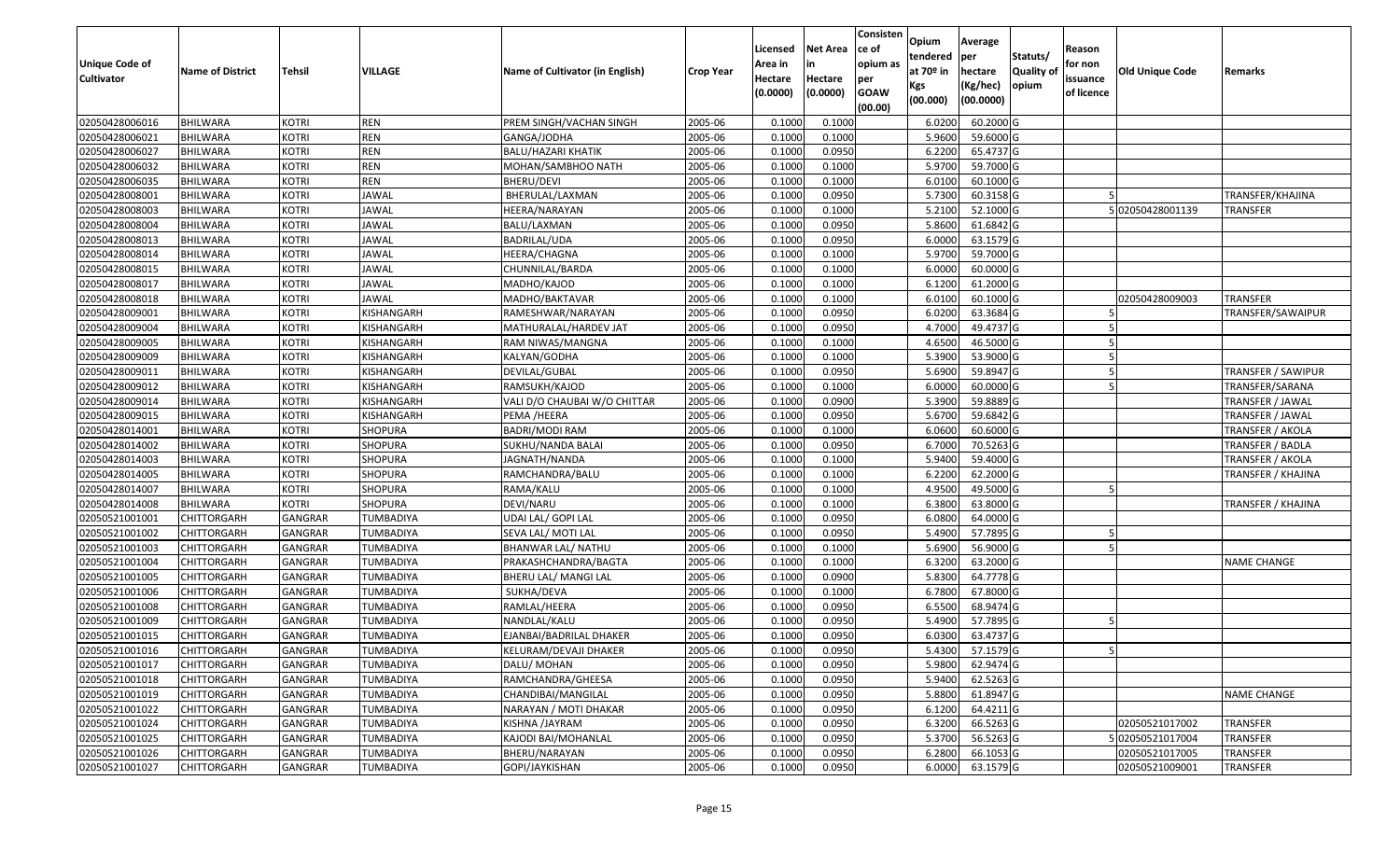| <b>Unique Code of</b><br><b>Cultivator</b> | <b>Name of District</b> | Tehsil         | VILLAGE          | <b>Name of Cultivator (in English)</b> | <b>Crop Year</b> | Licensed<br>Area in<br>Hectare<br>(0.0000) | <b>Net Area</b><br>in<br>Hectare<br>(0.0000) | Consisten<br>ce of<br>opium as<br>per<br><b>GOAW</b><br>(00.00) | Opium<br>tendered<br>at $70°$ in<br>Kgs<br>(00.000) | Average<br> per<br>hectare<br>(Kg/hec)<br>(00.0000) | Statuts/<br>Quality of<br>opium | Reason<br>for non<br>issuance<br>of licence | Old Unique Code  | Remarks                                         |
|--------------------------------------------|-------------------------|----------------|------------------|----------------------------------------|------------------|--------------------------------------------|----------------------------------------------|-----------------------------------------------------------------|-----------------------------------------------------|-----------------------------------------------------|---------------------------------|---------------------------------------------|------------------|-------------------------------------------------|
| 02050521001028                             | <b>CHITTORGARH</b>      | GANGRAR        | TUMBADIYA        | NANALAL/SUKHLAL                        | 2005-06          | 0.1000                                     | 0.1000                                       |                                                                 | 5.8700                                              | 58.7000 G                                           |                                 |                                             | 5 02050521009004 | TRANSFER / TRANSFER /<br>JAISINGHPURA (GANGRAR) |
| 02050521001029                             | <b>CHITTORGARH</b>      | GANGRAR        | TUMBADIYA        | UDAYRAM/GOPI                           | 2005-06          | 0.1000                                     | 0.0950                                       |                                                                 | 6.3800                                              | 67.1579 G                                           |                                 |                                             | 02050521009009   | TRANSFER                                        |
| 02050521001030                             | <b>CHITTORGARH</b>      | GANGRAR        | <b>TUMBADIYA</b> | BALIBAI/HEMRAJ                         | 2005-06          | 0.1000                                     | 0.1000                                       |                                                                 | 6.8000                                              | 68.0000 G                                           |                                 |                                             | 02050521009003   | TRANSFER                                        |
| 02050521002001                             | <b>CHITTORGARH</b>      | GANGRAR        | CHOGAWADI        | BADAMI BAI / RATAN LAL                 | 2005-06          | 0.1000                                     | 0.1000                                       |                                                                 | 6.1500                                              | 61.5000 G                                           |                                 |                                             |                  |                                                 |
| 02050521002003                             | <b>CHITTORGARH</b>      | <b>GANGRAR</b> | CHOGAWADI        | NARAYAN / BHERU LAL                    | 2005-06          | 0.1000                                     | 0.1000                                       |                                                                 | 5.6900                                              | 56.9000 G                                           |                                 |                                             |                  |                                                 |
| 02050521002007                             | <b>CHITTORGARH</b>      | GANGRAR        | CHOGAWADI        | NARAYAN / HAJARI                       | 2005-06          | 0.1000                                     | 0.1000                                       |                                                                 | 6.2500                                              | 62.5000 G                                           |                                 |                                             |                  |                                                 |
| 02050521002009                             | <b>CHITTORGARH</b>      | GANGRAR        | CHOGAWADI        | NANDRAM/KHURAJ JAT                     | 2005-06          | 0.1000                                     | 0.0950                                       |                                                                 | 5.7400                                              | 60.4211 G                                           |                                 |                                             |                  |                                                 |
| 02050521002010                             | <b>CHITTORGARH</b>      | GANGRAR        | CHOGAWADI        | <b>BHURA/GODA JAT</b>                  | 2005-06          | 0.1000                                     | 0.1000                                       |                                                                 | 6.1500                                              | 61.5000 G                                           |                                 |                                             |                  |                                                 |
| 02050521002011                             | CHITTORGARH             | GANGRAR        | CHOGAWADI        | MADHU / GOKAL                          | 2005-06          | 0.1000                                     | 0.0950                                       |                                                                 | 5.9300                                              | 62.4211 G                                           |                                 |                                             |                  |                                                 |
| 02050521002012                             | <b>CHITTORGARH</b>      | <b>GANGRAR</b> | CHOGAWADI        | KISHNA/BHERU                           | 2005-06          | 0.1000                                     | 0.1000                                       |                                                                 | 6.1500                                              | 61.5000 G                                           |                                 |                                             |                  |                                                 |
| 02050521002013                             | <b>CHITTORGARH</b>      | GANGRAR        | CHOGAWADI        | RAYCHAND/POKHAR(BHATIJA)               | 2005-06          | 0.1000                                     | 0.0950                                       |                                                                 | 6.0900                                              | 64.1053 G                                           |                                 |                                             |                  | <b>NAME CHANGE</b>                              |
| 02050521002014                             | <b>CHITTORGARH</b>      | GANGRAR        | CHOGAWADI        | LAHRI BAI/MATHURALAL                   | 2005-06          | 0.1000                                     | 0.1000                                       |                                                                 | 6.1300                                              | 61.3000 G                                           |                                 |                                             |                  |                                                 |
| 02050521002015                             | <b>CHITTORGARH</b>      | GANGRAR        | CHOGAWADI        | BHAWANI/EKLING                         | 2005-06          | 0.1000                                     | 0.1000                                       |                                                                 | 6.3500                                              | 63.5000 G                                           |                                 |                                             |                  |                                                 |
| 02050521002016                             | <b>CHITTORGARH</b>      | <b>GANGRAR</b> | CHOGAWADI        | CHAMPALAL/KHURAJ                       | 2005-06          | 0.1000                                     | 0.0950                                       |                                                                 | 5.7700                                              | 60.7368 G                                           |                                 |                                             |                  |                                                 |
| 02050521002018                             | <b>CHITTORGARH</b>      | <b>GANGRAR</b> | CHOGAWADI        | DALU/LALU                              | 2005-06          | 0.1000                                     | 0.1000                                       |                                                                 | 6.0500                                              | 60.5000 G                                           |                                 |                                             |                  |                                                 |
| 02050521002019                             | <b>CHITTORGARH</b>      | GANGRAR        | CHOGAWADI        | LADULAL/PRATAP                         | 2005-06          | 0.1000                                     | 0.1000                                       |                                                                 | 5.9200                                              | 59.2000 G                                           |                                 |                                             |                  |                                                 |
| 02050521002020                             | <b>CHITTORGARH</b>      | GANGRAR        | CHOGAWADI        | LAHARULAL/JETA                         | 2005-06          | 0.1000                                     | 0.0950                                       |                                                                 | 5.9000                                              | 62.1053 G                                           |                                 |                                             |                  |                                                 |
| 02050521002022                             | <b>CHITTORGARH</b>      | GANGRAR        | CHOGAWADI        | DALU/JAGNNATH                          | 2005-06          | 0.1000                                     | 0.1000                                       |                                                                 | 6.7300                                              | 67.3000 G                                           |                                 |                                             |                  |                                                 |
| 02050521002023                             | <b>CHITTORGARH</b>      | <b>GANGRAR</b> | CHOGAWADI        | RATANLAL/GOPI                          | 2005-06          | 0.1000                                     | 0.1000                                       |                                                                 | 6.1400                                              | 61.4000 G                                           |                                 |                                             |                  |                                                 |
| 02050521002024                             | <b>CHITTORGARH</b>      | GANGRAR        | CHOGAWADI        | SOSAR BAI/PRABHULAL                    | 2005-06          | 0.1000                                     | 0.0950                                       |                                                                 | 5.7000                                              | 60.0000 G                                           |                                 |                                             |                  |                                                 |
| 02050521002028                             | <b>CHITTORGARH</b>      | GANGRAR        | CHOGAWADI        | SHANKARLAL/MANGILAL                    | 2005-06          | 0.1000                                     | 0.0950                                       |                                                                 | 5.9700                                              | 62.8421 G                                           |                                 |                                             |                  |                                                 |
| 02050521002029                             | <b>CHITTORGARH</b>      | GANGRAR        | CHOGAWADI        | MADAN KANVAR/EKLING                    | 2005-06          | 0.1000                                     | 0.0950                                       |                                                                 | 6.3700                                              | 67.0526 G                                           |                                 |                                             |                  |                                                 |
| 02050521002031                             | <b>CHITTORGARH</b>      | GANGRAR        | CHOGAWADI        | KAMLA BAI/MOHANLAL                     | 2005-06          | 0.1000                                     | 0.0950                                       |                                                                 | 6.4600                                              | 68.0000 G                                           |                                 |                                             |                  |                                                 |
| 02050521002032                             | <b>CHITTORGARH</b>      | GANGRAR        | CHOGAWADI        | CHHOGALAL/JETAJI                       | 2005-06          | 0.1000                                     | 0.1000                                       |                                                                 | 6.2200                                              | 62.2000 G                                           |                                 |                                             |                  |                                                 |
| 02050521002033                             | <b>CHITTORGARH</b>      | GANGRAR        | CHOGAWADI        | UDAYLAL/SURAJMAL                       | 2005-06          | 0.1000                                     | 0.1000                                       |                                                                 | 5.8700                                              | 58.7000                                             |                                 |                                             |                  |                                                 |
| 02050521002034                             | <b>CHITTORGARH</b>      | GANGRAR        | CHOGAWADI        | MANGILAL/GODA                          | 2005-06          | 0.1000                                     | 0.0950                                       |                                                                 | 5.5100                                              | 58.0000                                             |                                 |                                             |                  |                                                 |
| 02050521002035                             | <b>CHITTORGARH</b>      | <b>GANGRAR</b> | CHOGAWADI        | PYARA/SUKHDEV                          | 2005-06          | 0.1000                                     | 0.1000                                       |                                                                 | 5.9000                                              | 59.0000                                             |                                 |                                             |                  |                                                 |
| 02050521002036                             | <b>CHITTORGARH</b>      | GANGRAR        | CHOGAWADI        | CHATARBHUJ/HAZARI                      | 2005-06          | 0.1000                                     | 0.1000                                       |                                                                 | 6.2900                                              | 62.9000 G                                           |                                 |                                             |                  |                                                 |
| 02050521002038                             | <b>CHITTORGARH</b>      | GANGRAR        | CHOGAWADI        | DURGA SINGH/HIMMAT SINGH               | 2005-06          | 0.1000                                     | 0.0950                                       |                                                                 | 6.2500                                              | 65.7895 G                                           |                                 |                                             |                  |                                                 |
| 02050521002039                             | <b>CHITTORGARH</b>      | GANGRAR        | CHOGAWADI        | RAMLAL/HAZARI                          | 2005-06          | 0.1000                                     | 0.1000                                       |                                                                 | 6.7900                                              | 67.9000 G                                           |                                 |                                             |                  |                                                 |
| 02050521002040                             | <b>CHITTORGARH</b>      | GANGRAR        | CHOGAWADI        | PARBHU/MEGA                            | 2005-06          | 0.1000                                     | 0.1000                                       |                                                                 | 6.2000                                              | 62.0000 G                                           |                                 |                                             |                  |                                                 |
| 02050521002041                             | <b>CHITTORGARH</b>      | GANGRAR        | CHOGAWADI        | KALI BAI/KHANA                         | 2005-06          | 0.1000                                     | 0.0950                                       |                                                                 | 5.6600                                              | 59.5789                                             |                                 |                                             |                  |                                                 |
| 02050521002043                             | CHITTORGARH             | GANGRAR        | CHOGAWADI        | MADHU/MEGA                             | 2005-06          | 0.1000                                     | 0.0950                                       |                                                                 | 5.9400                                              | 62.5263 G                                           |                                 |                                             |                  |                                                 |
| 02050521002044                             | <b>CHITTORGARH</b>      | GANGRAR        | CHOGAWADI        | RAMLAL/NARAYAN                         | 2005-06          | 0.1000                                     | 0.1000                                       |                                                                 | 7.5600                                              | 75.6000 G                                           |                                 |                                             |                  |                                                 |
| 02050521002048                             | <b>CHITTORGARH</b>      | GANGRAR        | CHOGAWADI        | DALU/GOPIJI                            | 2005-06          | 0.1000                                     | 0.1000                                       |                                                                 | 6.8000                                              | 68.0000 G                                           |                                 |                                             |                  |                                                 |
| 02050521002049                             | <b>CHITTORGARH</b>      | GANGRAR        | CHOGAWADI        | MANGILAL/CHUNNILAL                     | 2005-06          | 0.1000                                     | 0.1050                                       |                                                                 | 6.2500                                              | 59.5238 G                                           |                                 |                                             |                  |                                                 |
| 02050521002050                             | <b>CHITTORGARH</b>      | GANGRAR        | CHOGAWADI        | SHAMBHUGIRI/NARAYAN GIRI               | 2005-06          | 0.1000                                     | 0.1000                                       |                                                                 | 5.7000                                              | 57.0000 G                                           |                                 |                                             |                  |                                                 |
| 02050521002054                             | <b>CHITTORGARH</b>      | <b>GANGRAR</b> | CHOGAWADI        | VENIRAM/HAZARI JAT                     | 2005-06          | 0.1000                                     | 0.1050                                       |                                                                 | 6.9800                                              | 66.4762 G                                           |                                 |                                             |                  |                                                 |
| 02050521002057                             | <b>CHITTORGARH</b>      | GANGRAR        | CHOGAWADI        | LAHARULAL/HARLAL                       | 2005-06          | 0.1000                                     | 0.1000                                       |                                                                 | 6.1900                                              | 61.9000 G                                           |                                 |                                             |                  |                                                 |
| 02050521002058                             | <b>CHITTORGARH</b>      | GANGRAR        | CHOGAWADI        | DALCHAND/HARLAL                        | 2005-06          | 0.1000                                     | 0.1000                                       |                                                                 | 5.7700                                              | 57.7000 G                                           |                                 |                                             |                  |                                                 |
| 02050521002062                             | <b>CHITTORGARH</b>      | GANGRAR        | CHOGAWADI        | BHERU/KALU                             | 2005-06          | 0.1000                                     | 0.1000                                       |                                                                 | 6.0100                                              | 60.1000 G                                           |                                 |                                             |                  |                                                 |
| 02050521002063                             | <b>CHITTORGARH</b>      | GANGRAR        | CHOGAWADI        | UDI BAI/KALU                           | 2005-06          | 0.1000                                     | 0.0950                                       |                                                                 | 1.2900                                              | 13.5789 G                                           |                                 |                                             |                  | <b>NAME CHANGE</b>                              |
| 02050521002065                             | <b>CHITTORGARH</b>      | GANGRAR        | CHOGAWADI        | RATANI BAI/JEETU                       | 2005-06          | 0.1000                                     | 0.1000                                       |                                                                 | 5.7500                                              | 57.5000 G                                           |                                 |                                             | 02050521010003   | <b>TRANSFER</b>                                 |
| 02050521002066                             | <b>CHITTORGARH</b>      | GANGRAR        | CHOGAWADI        | BHERU/KELA                             | 2005-06          | 0.1000                                     | 0.1000                                       |                                                                 | 5.7700                                              | 57.7000 G                                           |                                 |                                             | 02050521010006   | <b>TRANSFER</b>                                 |
|                                            |                         |                |                  |                                        |                  |                                            |                                              |                                                                 |                                                     |                                                     |                                 |                                             |                  |                                                 |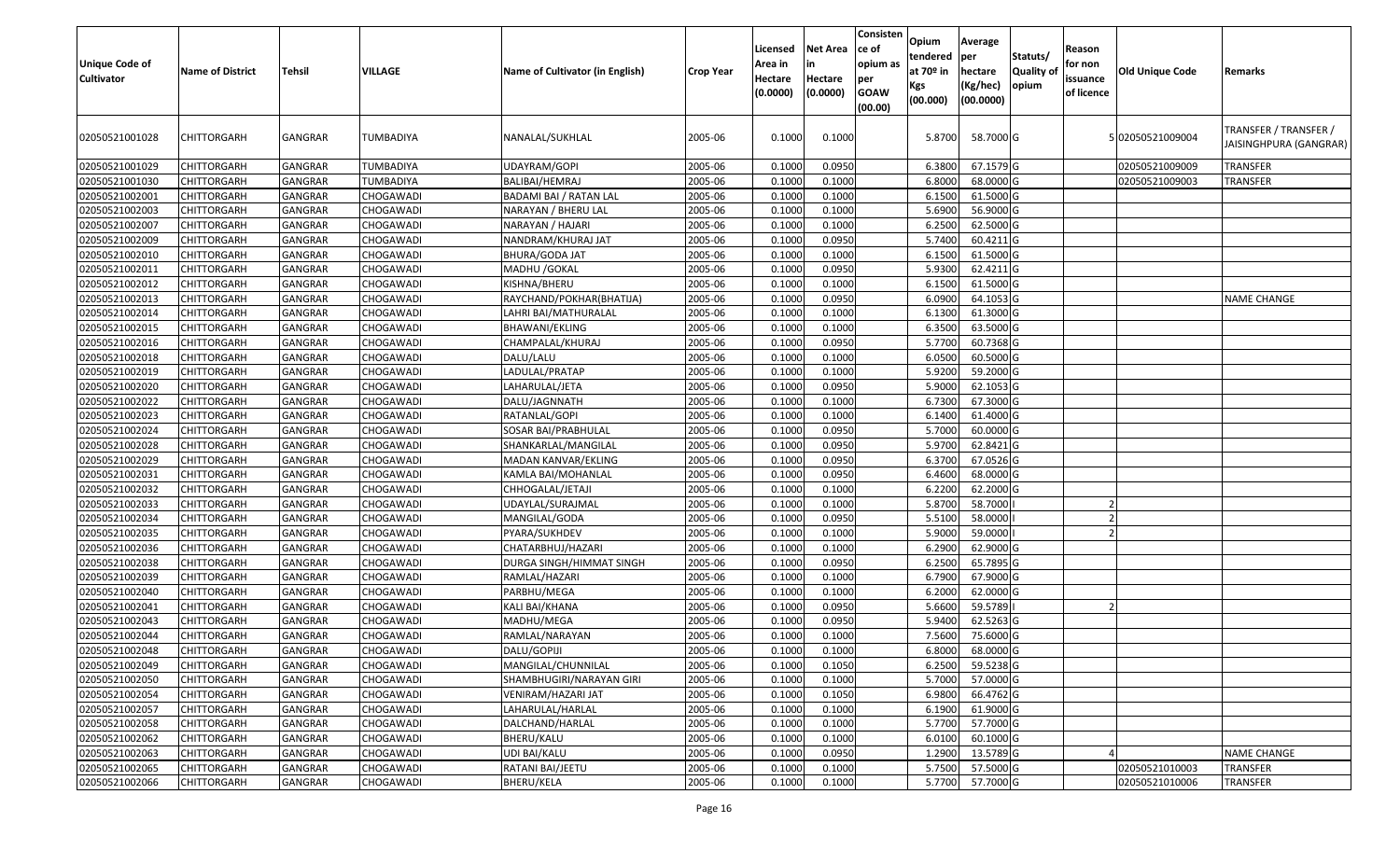| <b>Unique Code of</b><br><b>Cultivator</b> | <b>Name of District</b> | <b>Tehsil</b>  | <b>VILLAGE</b>         | Name of Cultivator (in English) | <b>Crop Year</b> | Licensed<br>Area in<br>Hectare<br>(0.0000) | <b>Net Area</b><br>in<br>Hectare<br>(0.0000) | Consisten<br>ce of<br>opium as<br>per<br><b>GOAW</b><br>(00.00) | Opium<br>tendered<br>at $70°$ in<br>Kgs<br>(00.000) | Average<br>per<br>hectare<br>(Kg/hec)<br>(00.0000) | Statuts/<br>Quality of<br>opium | Reason<br>for non<br>issuance<br>of licence | Old Unique Code | Remarks            |
|--------------------------------------------|-------------------------|----------------|------------------------|---------------------------------|------------------|--------------------------------------------|----------------------------------------------|-----------------------------------------------------------------|-----------------------------------------------------|----------------------------------------------------|---------------------------------|---------------------------------------------|-----------------|--------------------|
| 02050521002067                             | <b>CHITTORGARH</b>      | GANGRAR        | <b>CHOGAWADI</b>       | NARAYAN/UDA                     | 2005-06          | 0.1000                                     | 0.1000                                       |                                                                 | 5.6500                                              | 56.5000 G                                          |                                 |                                             | 02050521010009  | <b>TRANSFER</b>    |
| 02050521003001                             | CHITTORGARH             | GANGRAR        | <b>BHATAWARA KALAN</b> | LAL SINGH/ PAHAD SINGH          | 2005-06          | 0.1000                                     | 0.0950                                       |                                                                 | 5.8100                                              | 61.1579 G                                          |                                 |                                             |                 |                    |
| 02050521003004                             | <b>CHITTORGARH</b>      | GANGRAR        | BHATAWARA KALAN        | MANGI LAL / HIRA LAL            | 2005-06          | 0.1000                                     | 0.1000                                       |                                                                 | 5.5700                                              | 55.7000 G                                          |                                 |                                             |                 |                    |
| 02050521003005                             | <b>CHITTORGARH</b>      | <b>GANGRAR</b> | <b>BHATAWARA KALAN</b> | MADHU LAL / GULAB               | 2005-06          | 0.1000                                     | 0.1000                                       |                                                                 | 5.9100                                              | 59.1000 G                                          |                                 |                                             |                 |                    |
| 02050521003006                             | <b>CHITTORGARH</b>      | GANGRAR        | <b>BHATAWARA KALAN</b> | <b>BAL CHAND/ MOHAN LAL</b>     | 2005-06          | 0.1000                                     | 0.1000                                       |                                                                 | 6.1900                                              | 61.9000 G                                          |                                 |                                             |                 |                    |
| 02050521003007                             | CHITTORGARH             | <b>GANGRAR</b> | <b>BHATAWARA KALAN</b> | SHIV LAL/ HARI SHANKAR          | 2005-06          | 0.1000                                     | 0.0000                                       |                                                                 | 0.0000                                              | $0.0000$ F                                         |                                 |                                             |                 |                    |
| 02050521003008                             | CHITTORGARH             | GANGRAR        | BHATAWARA KALAN        | GOPAL / CHAMPA LAL              | 2005-06          | 0.1000                                     | 0.0950                                       |                                                                 | 5.4900                                              | 57.7895 G                                          |                                 |                                             |                 |                    |
| 02050521003010                             | <b>CHITTORGARH</b>      | <b>GANGRAR</b> | <b>BHATAWARA KALAN</b> | PAHAD SINGH / JALAM SINGH       | 2005-06          | 0.1000                                     | 0.0950                                       |                                                                 | 5.9500                                              | 62.6316 G                                          |                                 |                                             |                 |                    |
| 02050521003012                             | <b>CHITTORGARH</b>      | <b>GANGRAR</b> | <b>BHATAWARA KALAN</b> | KAILASH CHANDAR / CHHOGA LAL    | 2005-06          | 0.1000                                     | 0.1000                                       |                                                                 | 5.8100                                              | 58.1000 G                                          |                                 |                                             |                 |                    |
| 02050521003013                             | CHITTORGARH             | <b>GANGRAR</b> | BHATAWARA KALAN        | SATYNARAYAN / CHHOGA LAL        | 2005-06          | 0.1000                                     | 0.1000                                       |                                                                 | 5.7300                                              | 57.3000 G                                          |                                 |                                             |                 |                    |
| 02050521003015                             | <b>CHITTORGARH</b>      | GANGRAR        | <b>BHATAWARA KALAN</b> | TULSI / PYARA                   | 2005-06          | 0.1000                                     | 0.1000                                       |                                                                 | 5.9700                                              | 59.7000 G                                          |                                 |                                             |                 |                    |
| 02050521003018                             | <b>CHITTORGARH</b>      | <b>GANGRAR</b> | <b>BHATAWARA KALAN</b> | RATANLAL / SOHAN LAL            | 2005-06          | 0.1000                                     | 0.1000                                       |                                                                 | 5.7000                                              | 57.0000 G                                          |                                 |                                             |                 |                    |
| 02050521004003                             | CHITTORGARH             | <b>GANGRAR</b> | <b>BOLO KA SANWATA</b> | CHHOGA / NARAYAN                | 2005-06          | 0.1000                                     | 0.0950                                       |                                                                 | 6.0900                                              | 64.1053 G                                          |                                 |                                             |                 |                    |
| 02050521004004                             | <b>CHITTORGARH</b>      | GANGRAR        | <b>BOLO KA SANWATA</b> | UDAY RAM / HAJARI               | 2005-06          | 0.1000                                     | 0.1000                                       |                                                                 | 6.2000                                              | 62.0000 G                                          |                                 |                                             |                 |                    |
| 02050521004005                             | <b>CHITTORGARH</b>      | GANGRAR        | <b>BOLO KA SANWATA</b> | KALURAM/BALDEV                  | 2005-06          | 0.1000                                     | 0.0900                                       |                                                                 | 6.8000                                              | 75.5556 G                                          |                                 |                                             |                 |                    |
| 02050521004006                             | <b>CHITTORGARH</b>      | <b>GANGRAR</b> | <b>BOLO KA SANWATA</b> | MAGNI BAI/PANNA                 | 2005-06          | 0.1000                                     | 0.0950                                       |                                                                 | 5.9800                                              | 62.9474 G                                          |                                 |                                             |                 | NAME CHANGE        |
| 02050521004008                             | <b>CHITTORGARH</b>      | GANGRAR        | <b>BOLO KA SANWATA</b> | PYARI BAI/RAMA                  | 2005-06          | 0.1000                                     | 0.0900                                       |                                                                 | 6.5400                                              | 72.6667 G                                          |                                 |                                             |                 |                    |
| 02050521004009                             | <b>CHITTORGARH</b>      | GANGRAR        | <b>BOLO KA SANWATA</b> | KALURAM/BALU JAT                | 2005-06          | 0.1000                                     | 0.0950                                       |                                                                 | 6.8100                                              | 71.6842 G                                          |                                 |                                             |                 |                    |
| 02050521004010                             | <b>CHITTORGARH</b>      | GANGRAR        | <b>BOLO KA SANWATA</b> | AMARA /RAMCHANDRA JAT           | 2005-06          | 0.1000                                     | 0.0950                                       |                                                                 | 6.3500                                              | 66.8421 G                                          |                                 |                                             |                 |                    |
| 02050521004012                             | <b>CHITTORGARH</b>      | GANGRAR        | <b>BOLO KA SANWATA</b> | CHANDI BAI /MADHU               | 2005-06          | 0.1000                                     | 0.1000                                       |                                                                 | 6.3200                                              | 63.2000 G                                          |                                 |                                             |                 |                    |
| 02050521004013                             | <b>CHITTORGARH</b>      | GANGRAR        | <b>BOLO KA SANWATA</b> | BHERU/JAGNNATH                  | 2005-06          | 0.1000                                     | 0.1000                                       |                                                                 | 6.7800                                              | 67.8000 G                                          |                                 |                                             |                 |                    |
| 02050521004014                             | <b>CHITTORGARH</b>      | GANGRAR        | <b>BOLO KA SANWATA</b> | MANGU/DHOKAL                    | 2005-06          | 0.1000                                     | 0.1000                                       |                                                                 | 6.8500                                              | 68.5000 G                                          |                                 |                                             |                 |                    |
| 02050521004015                             | CHITTORGARH             | GANGRAR        | <b>BOLO KA SANWATA</b> | BADRILAL/ONKAR                  | 2005-06          | 0.1000                                     | 0.1000                                       |                                                                 | 6.1200                                              | 61.2000 G                                          |                                 |                                             |                 |                    |
| 02050521004016                             | <b>CHITTORGARH</b>      | GANGRAR        | <b>BOLO KA SANWATA</b> | BARJI BAI/KALURAM               | 2005-06          | 0.1000                                     | 0.1000                                       |                                                                 | 7.0200                                              | 70.2000 G                                          |                                 |                                             |                 | NAME CHANGE        |
| 02050521004018                             | <b>CHITTORGARH</b>      | <b>GANGRAR</b> | <b>BOLO KA SANWATA</b> | <b>BHURA /JETA</b>              | 2005-06          | 0.1000                                     | 0.1000                                       |                                                                 | 6.6800                                              | 66.8000 G                                          |                                 |                                             |                 |                    |
| 02050521004019                             | <b>CHITTORGARH</b>      | GANGRAR        | <b>BOLO KA SANWATA</b> | HANSU/NANU JAT                  | 2005-06          | 0.1000                                     | 0.0950                                       |                                                                 | 5.8600                                              | 61.6842 G                                          |                                 |                                             |                 |                    |
| 02050521004021                             | <b>CHITTORGARH</b>      | GANGRAR        | <b>BOLO KA SANWATA</b> | MOHANLAL/JAGNATH                | 2005-06          | 0.1000                                     | 0.1000                                       |                                                                 | 6.6600                                              | 66.6000 G                                          |                                 |                                             |                 |                    |
| 02050521004022                             | <b>CHITTORGARH</b>      | GANGRAR        | <b>BOLO KA SANWATA</b> | RATANLAL/MADHU JAT              | 2005-06          | 0.1000                                     | 0.0900                                       |                                                                 | 6.2300                                              | 69.22221                                           |                                 |                                             |                 |                    |
| 02050521004024                             | <b>CHITTORGARH</b>      | <b>GANGRAR</b> | <b>BOLO KA SANWATA</b> | SHOBHA/BHAGU                    | 2005-06          | 0.1000                                     | 0.0950                                       |                                                                 | 6.5900                                              | 69.3684 G                                          |                                 |                                             |                 |                    |
| 02050521004030                             | <b>CHITTORGARH</b>      | <b>GANGRAR</b> | <b>BOLO KA SANWATA</b> | BHAGWANI BAI/LAXMAN             | 2005-06          | 0.1000                                     | 0.0900                                       |                                                                 | 5.9700                                              | $\overline{66.3333}$ G                             |                                 |                                             |                 |                    |
| 02050521004033                             | <b>CHITTORGARH</b>      | GANGRAR        | <b>BOLO KA SANWATA</b> | KESAR BAI/BHURA                 | 2005-06          | 0.100                                      | 0.0950                                       |                                                                 | 6.6000                                              | 69.4737 G                                          |                                 |                                             |                 | <b>NAME CHANGE</b> |
| 02050521004034                             | CHITTORGARH             | GANGRAR        | BOLO KA SANWATA        | DHUKAL/KISHNA GURJAR            | 2005-06          | 0.100                                      | 0.0950                                       |                                                                 | 6.4500                                              | 67.8947 G                                          |                                 |                                             |                 |                    |
| 02050521004037                             | <b>CHITTORGARH</b>      | <b>GANGRAR</b> | <b>BOLO KA SANWATA</b> | RAMLAL/JAGNATH JAT              | 2005-06          | 0.1000                                     | 0.0900                                       |                                                                 | 6.2300                                              | 69.2222 G                                          |                                 |                                             |                 |                    |
| 02050521004039                             | <b>CHITTORGARH</b>      | GANGRAR        | <b>BOLO KA SANWATA</b> | CHAMPALAL/HAZARI JAT            | 2005-06          | 0.100                                      | 0.0950                                       |                                                                 | 6.6700                                              | 70.2105 G                                          |                                 |                                             |                 |                    |
| 02050521004040                             | CHITTORGARH             | GANGRAR        | <b>BOLO KA SANWATA</b> | MADHU/NARAYAN JAT               | 2005-06          | 0.1000                                     | 0.0950                                       |                                                                 | 6.4500                                              | 67.8947                                            |                                 |                                             |                 |                    |
| 02050521004041                             | <b>CHITTORGARH</b>      | GANGRAR        | <b>BOLO KA SANWATA</b> | DAL CHAND/LAXMI CHAND           | 2005-06          | 0.1000                                     | 0.1050                                       |                                                                 | 6.8000                                              | 64.7619 G                                          |                                 |                                             |                 |                    |
| 02050521004042                             | <b>CHITTORGARH</b>      | GANGRAR        | <b>BOLO KA SANWATA</b> | UDI BAI JIVA                    | 2005-06          | 0.1000                                     | 0.1000                                       |                                                                 | 6.4200                                              | 64.2000 G                                          |                                 |                                             |                 |                    |
| 02050521004043                             | CHITTORGARH             | <b>GANGRAR</b> | <b>BOLO KA SANWATA</b> | <b>GAMER / AANSU</b>            | 2005-06          | 0.1000                                     | 0.1000                                       |                                                                 | 6.4300                                              | 64.3000 G                                          |                                 |                                             |                 |                    |
| 02050521004044                             | <b>CHITTORGARH</b>      | GANGRAR        | <b>BOLO KA SANWATA</b> | AMARCHAND/GOPAL GURJAR          | 2005-06          | 0.1000                                     | 0.1000                                       |                                                                 | 6.4200                                              | 64.2000 G                                          |                                 |                                             |                 |                    |
| 02050521004047                             | <b>CHITTORGARH</b>      | <b>GANGRAR</b> | <b>BOLO KA SANWATA</b> | BHERULAL/HAZARI                 | 2005-06          | 0.1000                                     | 0.1000                                       |                                                                 | 6.5800                                              | 65.8000 G                                          |                                 |                                             |                 |                    |
| 02050521004049                             | <b>CHITTORGARH</b>      | <b>GANGRAR</b> | <b>BOLO KA SANWATA</b> | NARAYAN/BHEEMA REGAR            | 2005-06          | 0.1000                                     | 0.1000                                       |                                                                 | 6.4600                                              | 64.6000 G                                          |                                 |                                             |                 |                    |
| 02050521004050                             | <b>CHITTORGARH</b>      | <b>GANGRAR</b> | <b>BOLO KA SANWATA</b> | MANGU / GANESH REGAR            | 2005-06          | 0.1000                                     | 0.1000                                       |                                                                 | 7.2200                                              | 72.2000                                            |                                 |                                             |                 |                    |
| 02050521004051                             | <b>CHITTORGARH</b>      | GANGRAR        | <b>BOLO KA SANWATA</b> | MANGILAL/MODA REGAR             | 2005-06          | 0.1000                                     | 0.1050                                       |                                                                 | 6.1200                                              | 58.2857 G                                          |                                 |                                             |                 |                    |
| 02050521004052                             | <b>CHITTORGARH</b>      | GANGRAR        | <b>BOLO KA SANWATA</b> | NATHULAL/GOKAL REGAR            | 2005-06          | 0.1000                                     | 0.1000                                       |                                                                 | 6.4800                                              | 64.8000 G                                          |                                 |                                             |                 |                    |
| 02050521004055                             | <b>CHITTORGARH</b>      | GANGRAR        | <b>BOLO KA SANWATA</b> | <b>BHERU/NATHU REGAR</b>        | 2005-06          | 0.1000                                     | 0.1050                                       |                                                                 | 7.0500                                              | 67.1429 G                                          |                                 |                                             |                 |                    |
| 02050521004057                             | <b>CHITTORGARH</b>      | GANGRAR        | <b>BOLO KA SANWATA</b> | ROOPLAL/JETA REGAR              | 2005-06          | 0.1000                                     | 0.1000                                       |                                                                 | 5.9400                                              | 59.4000 G                                          |                                 |                                             |                 |                    |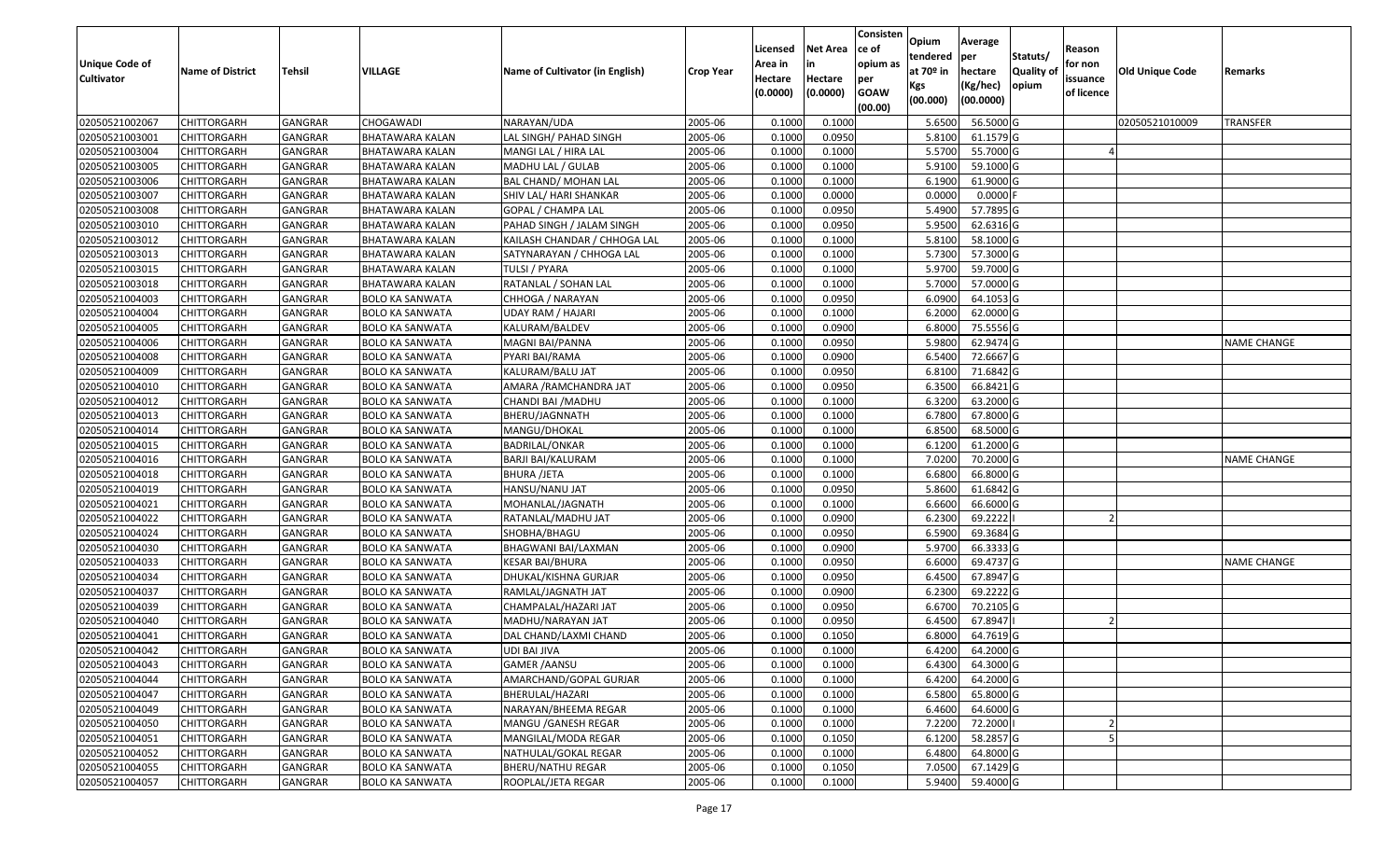| <b>Unique Code of</b><br><b>Cultivator</b> | <b>Name of District</b> | <b>Tehsil</b>  | VILLAGE                | Name of Cultivator (in English)          | <b>Crop Year</b> | Licensed<br>Area in<br>Hectare<br>(0.0000) | <b>Net Area</b><br>in<br>Hectare<br>(0.0000) | Consisten<br>ce of<br>opium as<br>per<br><b>GOAW</b><br>(00.00) | Opium<br>tendered<br>at $70°$ in<br>Kgs<br>(00.000) | Average<br>per<br>hectare<br>(Kg/hec)<br>(00.0000) | Statuts/<br>Quality of<br>opium | Reason<br>for non<br>issuance<br>of licence | <b>Old Unique Code</b> | Remarks            |
|--------------------------------------------|-------------------------|----------------|------------------------|------------------------------------------|------------------|--------------------------------------------|----------------------------------------------|-----------------------------------------------------------------|-----------------------------------------------------|----------------------------------------------------|---------------------------------|---------------------------------------------|------------------------|--------------------|
| 02050521004058                             | <b>CHITTORGARH</b>      | <b>GANGRAR</b> | <b>BOLO KA SANWATA</b> | BHAGWANLAL/NATHU REGAR                   | 2005-06          | 0.1000                                     | 0.1000                                       |                                                                 | 6.3900                                              | 63.9000 G                                          |                                 |                                             |                        |                    |
| 02050521004059                             | CHITTORGARH             | <b>GANGRAR</b> | <b>BOLO KA SANWATA</b> | NANURAM/NATHU REGAR                      | 2005-06          | 0.1000                                     | 0.1050                                       |                                                                 | 7.0100                                              | 66.7619 G                                          |                                 |                                             |                        |                    |
| 02050521004060                             | CHITTORGARH             | GANGRAR        | BOLO KA SANWATA        | NANJI /BHURA REGAR                       | 2005-06          | 0.1000                                     | 0.1050                                       |                                                                 | 6.1500                                              | 58.5714 G                                          |                                 |                                             |                        |                    |
| 02050521004062                             | <b>CHITTORGARH</b>      | <b>GANGRAR</b> | <b>BOLO KA SANWATA</b> | MANGILAL/GEESHA                          | 2005-06          | 0.1000                                     | 0.1050                                       |                                                                 | 6.3700                                              | 60.6667 G                                          |                                 |                                             |                        |                    |
| 02050521004063                             | <b>CHITTORGARH</b>      | <b>GANGRAR</b> | <b>BOLO KA SANWATA</b> | DALCHAND/MANGU REGAR                     | 2005-06          | 0.1000                                     | 0.1000                                       |                                                                 | 6.8500                                              | 68.5000 G                                          |                                 |                                             |                        |                    |
| 02050521004065                             | <b>CHITTORGARH</b>      | <b>GANGRAR</b> | <b>BOLO KA SANWATA</b> | NANDA/MEGA REGAR                         | 2005-06          | 0.100                                      | 0.1000                                       |                                                                 | 6.0900                                              | 60.9000 G                                          |                                 |                                             |                        |                    |
| 02050521004069                             | CHITTORGARH             | GANGRAR        | <b>BOLO KA SANWATA</b> | <b>BANSI /JAGNATH</b>                    | 2005-06          | 0.1000                                     | 0.0950                                       |                                                                 | 6.2700                                              | 66.0000 G                                          |                                 |                                             |                        |                    |
| 02050521004071                             | CHITTORGARH             | <b>GANGRAR</b> | <b>BOLO KA SANWATA</b> | PAPPU URF SUDHIR DASHORA/SHIVLAL 2005-06 |                  | 0.1000                                     | 0.0900                                       |                                                                 | 6.2100                                              | 69.0000 G                                          |                                 |                                             |                        |                    |
| 02050521005001                             | CHITTORGARH             | <b>GANGRAR</b> | KACHANARIYA            | MADAN LAL / MITHU                        | 2005-06          | 0.100                                      | 0.0900                                       |                                                                 | 6.4100                                              | 71.2222                                            |                                 |                                             |                        |                    |
| 02050521005004                             | CHITTORGARH             | GANGRAR        | KACHANARIYA            | DEVJI/MANGILAL                           | 2005-06          | 0.100                                      | 0.1000                                       |                                                                 | 6.0300                                              | 60.3000 G                                          |                                 |                                             |                        |                    |
| 02050521005007                             | CHITTORGARH             | <b>GANGRAR</b> | KACHANARIYA            | MANGU / NATHU JAT                        | 2005-06          | 0.1000                                     | 0.0950                                       |                                                                 | 6.7100                                              | 70.6316 G                                          |                                 |                                             |                        |                    |
| 02050521005008                             | CHITTORGARH             | <b>GANGRAR</b> | KACHANARIYA            | LADU LAL/ LEHARU JAT                     | 2005-06          | 0.1000                                     | 0.0950                                       |                                                                 | 6.3900                                              | 67.2632 G                                          |                                 |                                             |                        |                    |
| 02050521005009                             | CHITTORGARH             | GANGRAR        | KACHANARIYA            | PITHA / HAJARI JAT                       | 2005-06          | 0.1000                                     | 0.0950                                       |                                                                 | 5.5300                                              | 58.2105 G                                          |                                 |                                             |                        |                    |
| 02050521005010                             | CHITTORGARH             | GANGRAR        | KACHANARIYA            | UDAYT RAM / RAM REGAR                    | 2005-06          | 0.100                                      | 0.1000                                       |                                                                 | 5.8000                                              | 58.0000G                                           |                                 |                                             |                        |                    |
| 02050521005011                             | <b>CHITTORGARH</b>      | <b>GANGRAR</b> | KACHANARIYA            | MANGU LAL/ DHULA                         | 2005-06          | 0.1000                                     | 0.0900                                       |                                                                 | 5.5400                                              | 61.5556                                            |                                 |                                             |                        |                    |
| 02050521005013                             | CHITTORGARH             | <b>GANGRAR</b> | KACHANARIYA            | KISHNA / CHHOGA                          | 2005-06          | 0.1000                                     | 0.1000                                       |                                                                 | 6.0300                                              | 60.3000G                                           |                                 |                                             |                        |                    |
| 02050521005014                             | CHITTORGARH             | GANGRAR        | KACHANARIYA            | KALU / BHERA GURJAR                      | 2005-06          | 0.100                                      | 0.1000                                       |                                                                 | 5.8100                                              | 58.1000G                                           |                                 |                                             |                        |                    |
| 02050521005015                             | CHITTORGARH             | <b>GANGRAR</b> | KACHANARIYA            | BHERU LAL/ AMBA LAL                      | 2005-06          | 0.1000                                     | 0.0950                                       |                                                                 | 6.0200                                              | 63.3684 G                                          |                                 |                                             |                        |                    |
| 02050521005016                             | CHITTORGARH             | GANGRAR        | KACHANARIYA            | RAMA / CHHOGA                            | 2005-06          | 0.1000                                     | 0.1000                                       |                                                                 | 5.8000                                              | 58.0000G                                           |                                 |                                             |                        |                    |
| 02050521005017                             | <b>CHITTORGARH</b>      | <b>GANGRAR</b> | KACHANARIYA            | MITHU LAL / SHOBHA JI                    | 2005-06          | 0.1000                                     | 0.0900                                       |                                                                 | 5.7400                                              | 63.7778                                            |                                 |                                             |                        |                    |
| 02050521005018                             | CHITTORGARH             | GANGRAR        | KACHANARIYA            | <b>BHURI BAI/NANDRAM</b>                 | 2005-06          | 0.1000                                     | 0.0950                                       |                                                                 | 6.4000                                              | 67.3684 G                                          |                                 |                                             |                        |                    |
| 02050521005019                             | CHITTORGARH             | <b>GANGRAR</b> | KACHANARIYA            | SHANKAR / MADHU                          | 2005-06          | 0.1000                                     | 0.0000                                       |                                                                 | 0.0000                                              | $0.0000$ F                                         |                                 |                                             |                        |                    |
| 02050521005021                             | CHITTORGARH             | GANGRAR        | KACHANARIYA            | BHERA / ROADA CHAMAR                     | 2005-06          | 0.1000                                     | 0.1000                                       |                                                                 | 7.2300                                              | 72.3000G                                           |                                 |                                             |                        |                    |
| 02050521005022                             | CHITTORGARH             | <b>GANGRAR</b> | KACHANARIYA            | UDAYA RAM / ONKAR                        | 2005-06          | 0.1000                                     | 0.0900                                       |                                                                 | 6.2600                                              | 69.5556 G                                          |                                 |                                             |                        |                    |
| 02050521005027                             | CHITTORGARH             | <b>GANGRAR</b> | KACHANARIYA            | CHANDI BAI / BHERU                       | 2005-06          | 0.1000                                     | 0.1000                                       |                                                                 | 5.8300                                              | 58.3000 G                                          |                                 |                                             |                        | <b>NAME CHANGE</b> |
| 02050521005028                             | CHITTORGARH             | <b>GANGRAR</b> | KACHANARIYA            | RATAN LAL / GIRDHARI GURAJR              | 2005-06          | 0.1000                                     | 0.0950                                       |                                                                 | 6.5500                                              | 68.9474 G                                          |                                 |                                             |                        |                    |
| 02050521005029                             | <b>CHITTORGARH</b>      | GANGRAR        | KACHANARIYA            | BHERU LAL / NARAYAN JAT                  | 2005-06          | 0.1000                                     | 0.0950                                       |                                                                 | 6.4700                                              | 68.1053 G                                          |                                 |                                             |                        |                    |
| 02050521005030                             | <b>CHITTORGARH</b>      | <b>GANGRAR</b> | KACHANARIYA            | SHYAM LAL / CHAMPA LAL GUJAR             | 2005-06          | 0.1000                                     | 0.0950                                       |                                                                 | 5.5100                                              | 58.0000G                                           |                                 |                                             |                        |                    |
| 02050521005031                             | <b>CHITTORGARH</b>      | <b>GANGRAR</b> | KACHANARIYA            | HEERA/ BHURA                             | 2005-06          | 0.1000                                     | 0.1000                                       |                                                                 | 7.0500                                              | 70.5000G                                           |                                 |                                             |                        |                    |
| 02050521005032                             | <b>CHITTORGARH</b>      | GANGRAR        | KACHANARIYA            | KALU RAM / DEVI LAL                      | 2005-06          | 0.1000                                     | 0.0950                                       |                                                                 | 6.4200                                              | 67.5789 G                                          |                                 |                                             |                        |                    |
| 02050521005033                             | CHITTORGARH             | GANGRAR        | KACHANARIYA            | LAXMAN /DEV JI JAT                       | 2005-06          | 0.1000                                     | 0.0900                                       |                                                                 | 6.6200                                              | 73.5556 G                                          |                                 |                                             |                        |                    |
| 02050521005034                             | CHITTORGARH             | <b>GANGRAR</b> | KACHANARIYA            | GOGA BAI / MITHU JAT                     | 2005-06          | 0.1000                                     | 0.0950                                       |                                                                 | 6.2300                                              | 65.5789                                            |                                 |                                             |                        |                    |
| 02050521005035                             | <b>CHITTORGARH</b>      | <b>GANGRAR</b> | KACHANARIYA            | LEHRU / GISHA BALAI                      | 2005-06          | 0.1000                                     | 0.1000                                       |                                                                 | 5.9800                                              | 59.8000 G                                          |                                 |                                             |                        |                    |
| 02050521005036                             | CHITTORGARH             | GANGRAR        | KACHANARIYA            | HAJARI / GOKAL BALAI                     | 2005-06          | 0.1000                                     | 0.0950                                       |                                                                 | 6.3700                                              | 67.0526 G                                          |                                 |                                             |                        |                    |
| 02050521005037                             | CHITTORGARH             | <b>GANGRAR</b> | KACHANARIYA            | MANGI LAL/ BHERU GUJAR                   | 2005-06          | 0.1000                                     | 0.1000                                       |                                                                 | 6.2200                                              | 62.2000 G                                          |                                 |                                             |                        |                    |
| 02050521005038                             | <b>CHITTORGARH</b>      | GANGRAR        | KACHANARIYA            | LAHRI BAI/NANDRAM                        | 2005-06          | 0.1000                                     | 0.1000                                       |                                                                 | 5.9800                                              | 59.8000 G                                          |                                 |                                             |                        |                    |
| 02050521005039                             | <b>CHITTORGARH</b>      | <b>GANGRAR</b> | KACHANARIYA            | BHERU LAL/ MOHAN LAL SUTHAR              | 2005-06          | 0.1000                                     | 0.0950                                       |                                                                 | 5.7900                                              | 60.9474 G                                          |                                 |                                             |                        |                    |
| 02050521005040                             | <b>CHITTORGARH</b>      | <b>GANGRAR</b> | KACHANARIYA            | GIRDHARI / TULCHHA JAT                   | 2005-06          | 0.1000                                     | 0.0900                                       |                                                                 | 5.3600                                              | 59.5556 G                                          |                                 |                                             |                        |                    |
| 02050521005042                             | <b>CHITTORGARH</b>      | <b>GANGRAR</b> | KACHANARIYA            | NARU LAL/ BHONA CHAMAR                   | 2005-06          | 0.1000                                     | 0.1000                                       |                                                                 | 6.0500                                              | 60.5000 G                                          |                                 |                                             |                        |                    |
| 02050521005043                             | <b>CHITTORGARH</b>      | <b>GANGRAR</b> | KACHANARIYA            | DEV JI / BHAGWAN JAT                     | 2005-06          | 0.1000                                     | 0.0950                                       |                                                                 | 5.6000                                              | 58.9474 G                                          |                                 |                                             |                        |                    |
| 02050521005045                             | <b>CHITTORGARH</b>      | <b>GANGRAR</b> | KACHANARIYA            | SHANKAR LAL/ RANGLAL GUJAR               | 2005-06          | 0.1000                                     | 0.1000                                       |                                                                 | 7.0500                                              | 70.5000 G                                          |                                 |                                             |                        |                    |
| 02050521005046                             | <b>CHITTORGARH</b>      | <b>GANGRAR</b> | KACHANARIYA            | NARAYAN / TEKA GUJAR                     | 2005-06          | 0.1000                                     | 0.0950                                       |                                                                 | 6.6900                                              | 70.4211 G                                          |                                 |                                             |                        |                    |
| 02050521005047                             | <b>CHITTORGARH</b>      | <b>GANGRAR</b> | KACHANARIYA            | <b>BHERU / DHANNA GUJAR</b>              | 2005-06          | 0.1000                                     | 0.0950                                       |                                                                 | 6.8100                                              | 71.6842 G                                          |                                 |                                             |                        |                    |
| 02050521005051                             | CHITTORGARH             | <b>GANGRAR</b> | KACHANARIYA            | SHANKAR LAL / MOHAN SUTHAR               | 2005-06          | 0.1000                                     | 0.1000                                       |                                                                 | 6.7900                                              | 67.9000 G                                          |                                 |                                             |                        |                    |
| 02050521005052                             | <b>CHITTORGARH</b>      | <b>GANGRAR</b> | KACHANARIYA            | GIRDHARI/ GOKAL GUJAR                    | 2005-06          | 0.1000                                     | 0.0950                                       |                                                                 | 6.2700                                              | 66.0000 G                                          |                                 |                                             |                        |                    |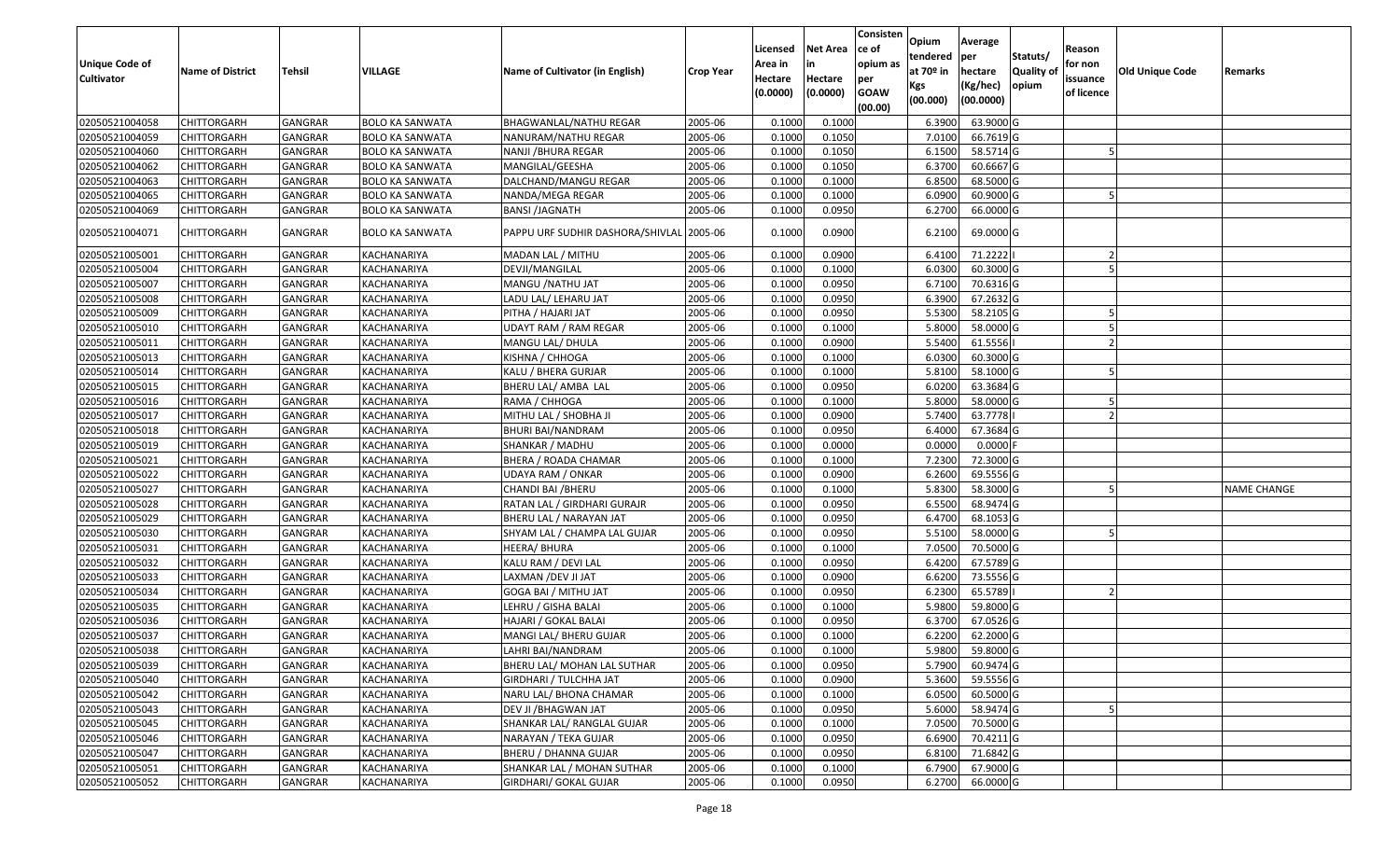| <b>Unique Code of</b><br><b>Cultivator</b> | <b>Name of District</b> | <b>Tehsil</b>  | VILLAGE            | Name of Cultivator (in English) | Crop Year | Licensed<br>Area in<br>Hectare<br>(0.0000) | <b>Net Area</b><br>in<br>Hectare<br>(0.0000) | Consisten<br>ce of<br>opium as<br>per<br><b>GOAW</b><br>(00.00) | Opium<br>tendered<br>at $70°$ in<br>Kgs<br>(00.000) | Average<br>per<br>hectare<br>(Kg/hec)<br>(00.0000) | Statuts/<br>Quality of<br>opium | Reason<br>for non<br>issuance<br>of licence | <b>Old Unique Code</b> | Remarks         |
|--------------------------------------------|-------------------------|----------------|--------------------|---------------------------------|-----------|--------------------------------------------|----------------------------------------------|-----------------------------------------------------------------|-----------------------------------------------------|----------------------------------------------------|---------------------------------|---------------------------------------------|------------------------|-----------------|
| 02050521005053                             | <b>CHITTORGARH</b>      | GANGRAR        | KACHANARIYA        | NATHU LAL/ MANGI LAL            | 2005-06   | 0.1000                                     | 0.0850                                       |                                                                 | 5.6800                                              | 66.8235                                            |                                 |                                             |                        |                 |
| 02050521005054                             | CHITTORGARH             | GANGRAR        | KACHANARIYA        | MATHURA DAS/ UDAY DAS           | 2005-06   | 0.1000                                     | 0.0950                                       |                                                                 | 6.2900                                              | 66.2105 G                                          |                                 |                                             |                        |                 |
| 02050521005055                             | <b>CHITTORGARH</b>      | GANGRAR        | KACHANARIYA        | NARAYAN / HEERA JAT             | 2005-06   | 0.1000                                     | 0.1000                                       |                                                                 | 6.3100                                              | 63.1000 G                                          |                                 |                                             |                        |                 |
| 02050521005056                             | <b>CHITTORGARH</b>      | <b>GANGRAR</b> | KACHANARIYA        | MANGU / NANDA GUJAR             | 2005-06   | 0.1000                                     | 0.1000                                       |                                                                 | 6.5100                                              | 65.1000                                            |                                 |                                             |                        |                 |
| 02050521005060                             | <b>CHITTORGARH</b>      | GANGRAR        | KACHANARIYA        | CHAMPA / GOPI CHAMAR            | 2005-06   | 0.1000                                     | 0.0950                                       |                                                                 | 5.5100                                              | 58.0000 G                                          |                                 |                                             |                        |                 |
| 02050521005062                             | CHITTORGARH             | <b>GANGRAR</b> | KACHANARIYA        | DALU / KISNA GUJAR              | 2005-06   | 0.1000                                     | 0.1050                                       |                                                                 | 6.3400                                              | 60.3810                                            |                                 |                                             |                        |                 |
| 02050521005066                             | CHITTORGARH             | GANGRAR        | KACHANARIYA        | NATHU LAL/ KALU RAM JAT         | 2005-06   | 0.1000                                     | 0.0950                                       |                                                                 | 6.6400                                              | 69.8947 G                                          |                                 |                                             |                        |                 |
| 02050521005067                             | <b>CHITTORGARH</b>      | <b>GANGRAR</b> | KACHANARIYA        | PARTHU / RODA CHAMAR            | 2005-06   | 0.1000                                     | 0.0950                                       |                                                                 | 5.6100                                              | 59.0526 G                                          |                                 |                                             |                        |                 |
| 02050521005069                             | <b>CHITTORGARH</b>      | GANGRAR        | KACHANARIYA        | CHUNNI/ HAJARI                  | 2005-06   | 0.1000                                     | 0.1050                                       |                                                                 | 6.5800                                              | 62.6667                                            |                                 |                                             |                        |                 |
| 02050521005071                             | <b>CHITTORGARH</b>      | <b>GANGRAR</b> | KACHANARIYA        | NARAYAN / GOPI GUJAR            | 2005-06   | 0.1000                                     | 0.0950                                       |                                                                 | 6.4700                                              | 68.1053 G                                          |                                 |                                             |                        |                 |
| 02050521005073                             | <b>CHITTORGARH</b>      | GANGRAR        | KACHANARIYA        | POKHAR/GHEESA                   | 2005-06   | 0.1000                                     | 0.1000                                       |                                                                 | 6.3200                                              | 63.2000 G                                          |                                 |                                             |                        |                 |
| 02050521005074                             | <b>CHITTORGARH</b>      | <b>GANGRAR</b> | <b>KACHANARIYA</b> | NANURAM/GHEESA                  | 2005-06   | 0.1000                                     | 0.1000                                       |                                                                 | 6.2700                                              | 62.7000                                            |                                 |                                             |                        |                 |
| 02050521005076                             | CHITTORGARH             | <b>GANGRAR</b> | <b>KACHANARIYA</b> | BHAGWAN/GHEESA                  | 2005-06   | 0.1000                                     | 0.1000                                       |                                                                 | 5.7700                                              | 57.7000 G                                          |                                 |                                             |                        |                 |
| 02050521005077                             | <b>CHITTORGARH</b>      | GANGRAR        | KACHANARIYA        | MADHO/TULSIRAM                  | 2005-06   | 0.1000                                     | 0.1000                                       |                                                                 | 6.4800                                              | 64.8000 G                                          |                                 |                                             |                        |                 |
| 02050521005078                             | <b>CHITTORGARH</b>      | GANGRAR        | KACHANARIYA        | DAKHI BAI/BHERU LAL             | 2005-06   | 0.1000                                     | 0.1000                                       |                                                                 | 5.7700                                              | 57.7000 G                                          |                                 |                                             |                        |                 |
| 02050521006002                             | <b>CHITTORGARH</b>      | <b>GANGRAR</b> | SUWANIYA           | MAGNI RAM / MOTI LAL            | 2005-06   | 0.1000                                     | 0.0950                                       |                                                                 | 5.4500                                              | 57.3684 G                                          |                                 |                                             |                        |                 |
| 02050521006003                             | <b>CHITTORGARH</b>      | GANGRAR        | SUWANIYA           | KESARIMAL / LAXMICHAND          | 2005-06   | 0.1000                                     | 0.1000                                       |                                                                 | 5.0000                                              | 50.0000 G                                          |                                 |                                             |                        |                 |
| 02050521006005                             | <b>CHITTORGARH</b>      | GANGRAR        | SUWANIYA           | KALU/ BHERA GADRI               | 2005-06   | 0.1000                                     | 0.1000                                       |                                                                 | 5.8100                                              | 58.1000 G                                          |                                 |                                             |                        |                 |
| 02050521006007                             | CHITTORGARH             | GANGRAR        | SUWANIYA           | HAJARI/ GOPAL                   | 2005-06   | 0.1000                                     | 0.0950                                       |                                                                 | 4.5600                                              | 48.0000 G                                          |                                 |                                             |                        |                 |
| 02050521006008                             | <b>CHITTORGARH</b>      | GANGRAR        | SUWANIYA           | PYAR CHAND / CHUNNI LAL         | 2005-06   | 0.1000                                     | 0.1000                                       |                                                                 | 5.1300                                              | 51.3000 G                                          |                                 |                                             |                        |                 |
| 02050521006009                             | <b>CHITTORGARH</b>      | GANGRAR        | SUWANIYA           | RAMCHANDAR / SUNDAR LAL         | 2005-06   | 0.1000                                     | 0.1000                                       |                                                                 | 5.9200                                              | 59.2000 G                                          |                                 |                                             |                        |                 |
| 02050521006010                             | <b>CHITTORGARH</b>      | GANGRAR        | SUWANIYA           | NAND RAM / HEERA LAL            | 2005-06   | 0.1000                                     | 0.1000                                       |                                                                 | 5.5700                                              | 55.7000 G                                          |                                 |                                             |                        |                 |
| 02050521006011                             | CHITTORGARH             | GANGRAR        | SUWANIYA           | <b>BHERU LAL/ ONKAR</b>         | 2005-06   | 0.1000                                     | 0.1000                                       |                                                                 | 5.6200                                              | 56.2000 G                                          |                                 |                                             |                        |                 |
| 02050521006012                             | <b>CHITTORGARH</b>      | GANGRAR        | SUWANIYA           | GISHI BAI / BHERU LAL           | 2005-06   | 0.1000                                     | 0.1000                                       |                                                                 | 5.7900                                              | 57.9000 G                                          |                                 |                                             |                        |                 |
| 02050521006013                             | <b>CHITTORGARH</b>      | <b>GANGRAR</b> | SUWANIYA           | SONI BAI/ MAGNI RAM             | 2005-06   | 0.1000                                     | 0.1000                                       |                                                                 | 6.1800                                              | 61.8000 G                                          |                                 |                                             |                        |                 |
| 02050521006016                             | <b>CHITTORGARH</b>      | GANGRAR        | SUWANIYA           | MANGI LAL/ TOLI RAM             | 2005-06   | 0.1000                                     | 0.1000                                       |                                                                 | 5.3800                                              | 53.8000 G                                          |                                 |                                             |                        |                 |
| 02050521006017                             | <b>CHITTORGARH</b>      | GANGRAR        | SUWANIYA           | VARDA / RAMA                    | 2005-06   | 0.1000                                     | 0.0950                                       |                                                                 | 4.4900                                              | 47.2632 G                                          |                                 |                                             |                        |                 |
| 02050521006022                             | <b>CHITTORGARH</b>      | GANGRAR        | SUWANIYA           | NATHU/ RAMA                     | 2005-06   | 0.1000                                     | 0.0950                                       |                                                                 | 5.5100                                              | 58.0000 G                                          |                                 |                                             |                        |                 |
| 02050521006023                             | <b>CHITTORGARH</b>      | <b>GANGRAR</b> | SUWANIYA           | DULI CHAND/ CHUNNI LAL          | 2005-06   | 0.1000                                     | 0.1000                                       |                                                                 | 5.2100                                              | 52.1000 G                                          |                                 |                                             |                        |                 |
| 02050521006024                             | <b>CHITTORGARH</b>      | <b>GANGRAR</b> | SUWANIYA           | PYAR CHAND / MADHO LAL          | 2005-06   | 0.1000                                     | 0.1000                                       |                                                                 | 5.6800                                              | 56.8000 G                                          |                                 |                                             |                        |                 |
| 02050521006026                             | <b>CHITTORGARH</b>      | GANGRAR        | SUWANIYA           | GANPAT LAL/ SHANKAR LAL         | 2005-06   | 0.1000                                     | 0.1000                                       |                                                                 | 4.2400                                              | 42.4000 G                                          |                                 |                                             |                        |                 |
| 02050521006027                             | CHITTORGARH             | GANGRAR        | SUWANIYA           | RATAN/ KALU BALU                | 2005-06   | 0.1000                                     | 0.0950                                       |                                                                 | 4.4200                                              | 46.5263 G                                          |                                 |                                             |                        |                 |
| 02050521006028                             | <b>CHITTORGARH</b>      | <b>GANGRAR</b> | SUWANIYA           | LOBHU / BHERU GADRI             | 2005-06   | 0.1000                                     | 0.1000                                       |                                                                 | 5.7900                                              | 57.9000 G                                          |                                 |                                             |                        |                 |
| 02050521006029                             | <b>CHITTORGARH</b>      | GANGRAR        | SUWANIYA           | HIRA LAL/ TEKCHAND              | 2005-06   | 0.100                                      | 0.1000                                       |                                                                 | 6.2700                                              | 62.7000 G                                          |                                 |                                             |                        |                 |
| 02050521006030                             | CHITTORGARH             | GANGRAR        | SUWANIYA           | MANGI LAL / MAGNI RAM           | 2005-06   | 0.1000                                     | 0.1000                                       |                                                                 | 4.3800                                              | 43.8000 G                                          |                                 |                                             |                        |                 |
| 02050521006031                             | <b>CHITTORGARH</b>      | GANGRAR        | SUWANIYA           | RADHA BAI /SUKHLAL              | 2005-06   | 0.1000                                     | 0.1000                                       |                                                                 | 5.8400                                              | 58.4000 G                                          |                                 |                                             |                        |                 |
| 02050521006032                             | <b>CHITTORGARH</b>      | GANGRAR        | SUWANIYA           | BHANWARLAL/LALCHAND             | 2005-06   | 0.1000                                     | 0.1000                                       |                                                                 | 4.2400                                              | 42.4000 G                                          |                                 |                                             |                        |                 |
| 02050521006034                             | <b>CHITTORGARH</b>      | <b>GANGRAR</b> | SUWANIYA           | DHANNA/NARUJI BAIRVA            | 2005-06   | 0.1000                                     | 0.1000                                       |                                                                 | 5.6200                                              | 56.2000 G                                          |                                 |                                             | 02050521010008         | <b>TRANSFER</b> |
| 02050521007001                             | <b>CHITTORGARH</b>      | GANGRAR        | KHARKHANDA         | NATHULAL/LOBHU JAT              | 2005-06   | 0.1000                                     | 0.1000                                       |                                                                 | 6.4000                                              | 64.0000 G                                          |                                 |                                             |                        |                 |
| 02050521007002                             | <b>CHITTORGARH</b>      | <b>GANGRAR</b> | KHARKHANDA         | BARJI BAI / RAMESHWAR           | 2005-06   | 0.1000                                     | 0.0950                                       |                                                                 | 6.3600                                              | 66.9474 G                                          |                                 |                                             |                        |                 |
| 02050521007003                             | CHITTORGARH             | <b>GANGRAR</b> | KHARKHANDA         | RATANLAL/MADHO JAT              | 2005-06   | 0.1000                                     | 0.0950                                       |                                                                 | 6.3900                                              | 67.2632 G                                          |                                 |                                             |                        |                 |
| 02050521007004                             | <b>CHITTORGARH</b>      | <b>GANGRAR</b> | KHARKHANDA         | BHERULAL/RAMLAL                 | 2005-06   | 0.1000                                     | 0.0950                                       |                                                                 | 6.4700                                              | 68.1053 G                                          |                                 |                                             |                        |                 |
| 02050521007006                             | <b>CHITTORGARH</b>      | GANGRAR        | KHARKHANDA         | MEMA BAI/BHUWANA                | 2005-06   | 0.1000                                     | 0.1000                                       |                                                                 | 6.2500                                              | 62.5000 G                                          |                                 |                                             |                        |                 |
| 02050521007007                             | <b>CHITTORGARH</b>      | GANGRAR        | KHARKHANDA         | NANURAM/MAGNA                   | 2005-06   | 0.1000                                     | 0.0950                                       |                                                                 | 6.3300                                              | 66.6316 G                                          |                                 |                                             |                        |                 |
| 02050521007008                             | <b>CHITTORGARH</b>      | GANGRAR        | KHARKHANDA         | RUPA/DHOKAL                     | 2005-06   | 0.1000                                     | 0.0900                                       |                                                                 | 6.0500                                              | 67.2222 G                                          |                                 |                                             |                        |                 |
| 02050521007009                             | <b>CHITTORGARH</b>      | GANGRAR        | KHARKHANDA         | UDAYRAM/SAWAIRAM                | 2005-06   | 0.1000                                     | 0.0950                                       |                                                                 | 6.3100                                              | 66.4211 G                                          |                                 |                                             |                        |                 |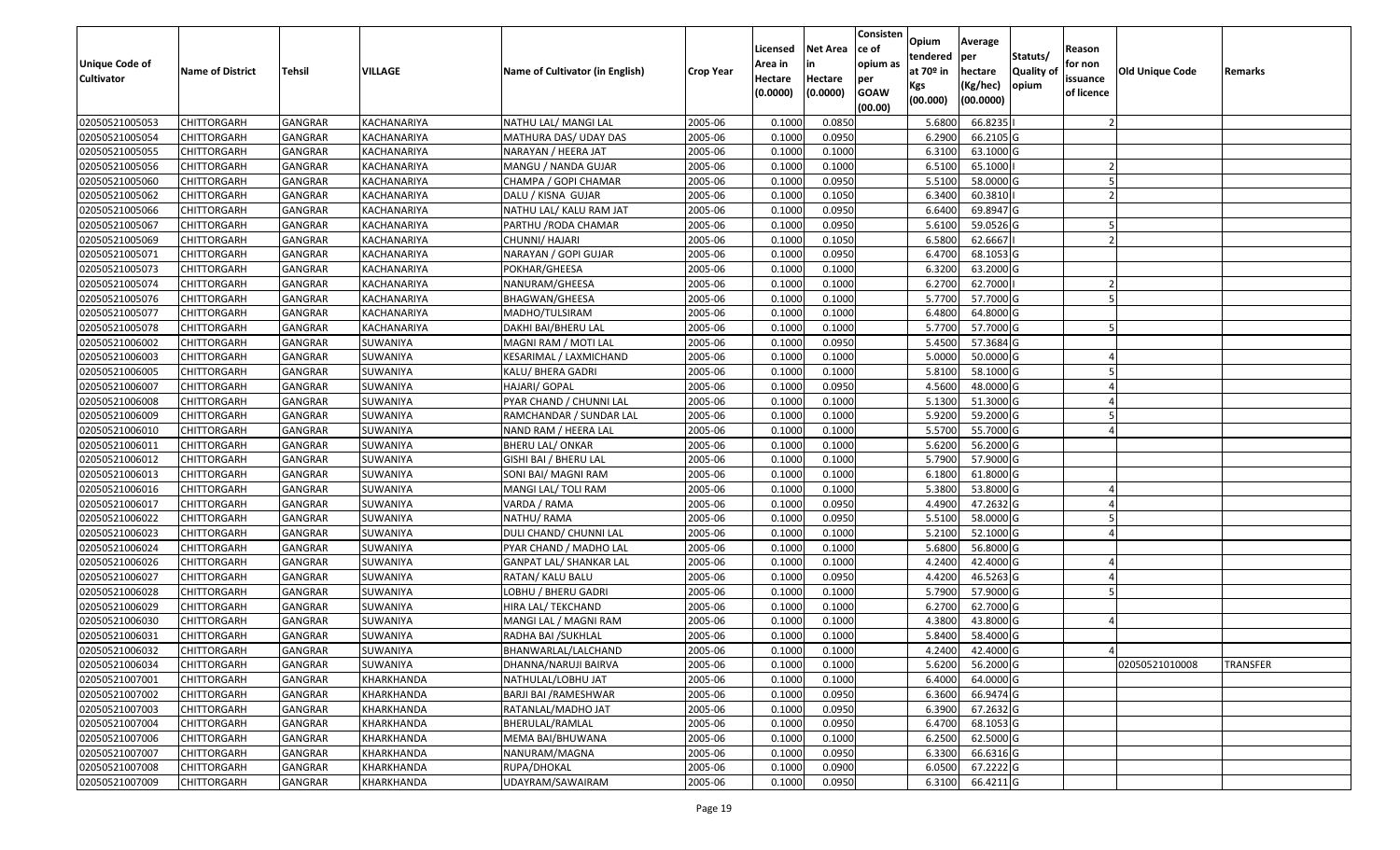| <b>Unique Code of</b><br><b>Cultivator</b> | <b>Name of District</b> | <b>Tehsil</b>  | VILLAGE    | Name of Cultivator (in English) | <b>Crop Year</b> | Licensed<br>Area in<br>Hectare<br>(0.0000) | <b>Net Area</b><br>in<br>Hectare<br>(0.0000) | Consisten<br>lce of<br>opium as<br>per<br><b>GOAW</b> | Opium<br>tendered<br>at 70º in<br>Kgs | Average<br>per<br>hectare<br>(Kg/hec) | Statuts/<br>Quality of<br>opium | Reason<br>for non<br>issuance<br>of licence | Old Unique Code | Remarks |
|--------------------------------------------|-------------------------|----------------|------------|---------------------------------|------------------|--------------------------------------------|----------------------------------------------|-------------------------------------------------------|---------------------------------------|---------------------------------------|---------------------------------|---------------------------------------------|-----------------|---------|
|                                            |                         |                |            |                                 |                  |                                            |                                              | (00.00)                                               | (00.000)                              | (00.0000)                             |                                 |                                             |                 |         |
| 02050521007010                             | <b>CHITTORGARH</b>      | GANGRAR        | KHARKHANDA | UDHA/GOMA                       | 2005-06          | 0.1000                                     | 0.1000                                       |                                                       | 6.5000                                | 65.0000 G                             |                                 |                                             |                 |         |
| 02050521007011                             | <b>CHITTORGARH</b>      | GANGRAR        | KHARKHANDA | PIRU/BHERU                      | 2005-06          | 0.1000                                     | 0.0950                                       |                                                       | 6.6000                                | 69.4737 G                             |                                 |                                             |                 |         |
| 02050521007012                             | <b>CHITTORGARH</b>      | GANGRAR        | KHARKHANDA | DEVJI/SHRICHAND                 | 2005-06          | 0.1000                                     | 0.0950                                       |                                                       | 6.2600                                | 65.8947 G                             |                                 |                                             |                 |         |
| 02050521007013                             | <b>CHITTORGARH</b>      | <b>GANGRAR</b> | KHARKHANDA | <b>KUSUMI / ONKAR</b>           | 2005-06          | 0.1000                                     | 0.1000                                       |                                                       | 6.4900                                | 64.9000 G                             |                                 |                                             |                 |         |
| 02050521007014                             | <b>CHITTORGARH</b>      | GANGRAR        | KHARKHANDA | ONKAR/KALUGADRY                 | 2005-06          | 0.1000                                     | 0.0900                                       |                                                       | 6.6200                                | 73.5556 G                             |                                 |                                             |                 |         |
| 02050521007015                             | <b>CHITTORGARH</b>      | <b>GANGRAR</b> | KHARKHANDA | RAJIBAI/NANURAM                 | 2005-06          | 0.1000                                     | 0.1000                                       |                                                       | 6.3200                                | 63.2000 G                             |                                 |                                             |                 |         |
| 02050521007016                             | CHITTORGARH             | GANGRAR        | KHARKHANDA | NAHARSIGNH/PHOOLSINGH           | 2005-06          | 0.1000                                     | 0.0950                                       |                                                       | 5.6200                                | 59.1579 G                             |                                 |                                             |                 |         |
| 02050521007017                             | <b>CHITTORGARH</b>      | GANGRAR        | KHARKHANDA | GASHI/TEJA                      | 2005-06          | 0.1000                                     | 0.0950                                       |                                                       | 6.3200                                | 66.5263 G                             |                                 |                                             |                 |         |
| 02050521007018                             | <b>CHITTORGARH</b>      | GANGRAR        | KHARKHANDA | MOHAN/MAGNA                     | 2005-06          | 0.1000                                     | 0.0950                                       |                                                       | 5.6700                                | 59.6842 G                             |                                 |                                             |                 |         |
| 02050521007019                             | <b>CHITTORGARH</b>      | GANGRAR        | KHARKHANDA | NARU/MAGNA KUMHAR               | 2005-06          | 0.1000                                     | 0.0950                                       |                                                       | 6.1800                                | 65.0526 G                             |                                 |                                             |                 |         |
| 02050521007020                             | <b>CHITTORGARH</b>      | GANGRAR        | KHARKHANDA | NANURAM/BHERU JAT               | 2005-06          | 0.1000                                     | 0.0950                                       |                                                       | 6.4400                                | 67.7895 G                             |                                 |                                             |                 |         |
| 02050521007021                             | <b>CHITTORGARH</b>      | GANGRAR        | KHARKHANDA | NANDA/GANESH SHARMA             | 2005-06          | 0.1000                                     | 0.0950                                       |                                                       | 6.6200                                | 69.6842 G                             |                                 |                                             |                 |         |
| 02050521007022                             | <b>CHITTORGARH</b>      | GANGRAR        | KHARKHANDA | CHANDI BAI/KHUMA                | 2005-06          | 0.1000                                     | 0.0950                                       |                                                       | 5.9800                                | 62.9474 G                             |                                 |                                             |                 |         |
| 02050521007023                             | <b>CHITTORGARH</b>      | GANGRAR        | KHARKHANDA | NANDU BAI/BHUWANA               | 2005-06          | 0.1000                                     | 0.0950                                       |                                                       | 6.3200                                | 66.5263 G                             |                                 |                                             |                 |         |
| 02050521007025                             | CHITTORGARH             | GANGRAR        | KHARKHANDA | SHRVANI BAI /RAMLAL             | 2005-06          | 0.1000                                     | 0.0950                                       |                                                       | 6.4100                                | 67.4737 G                             |                                 |                                             |                 |         |
| 02050521007026                             | <b>CHITTORGARH</b>      | GANGRAR        | KHARKHANDA | KESHURAM/MAGNA                  | 2005-06          | 0.1000                                     | 0.0950                                       |                                                       | 6.1100                                | 64.3158 G                             |                                 |                                             |                 |         |
| 02050521007027                             | <b>CHITTORGARH</b>      | GANGRAR        | KHARKHANDA | CHOGA/ UDHA BALAI               | 2005-06          | 0.1000                                     | 0.0950                                       |                                                       | 6.0500                                | 63.6842 G                             |                                 |                                             |                 |         |
| 02050521007029                             | <b>CHITTORGARH</b>      | GANGRAR        | KHARKHANDA | MADHO/BHURA                     | 2005-06          | 0.1000                                     | 0.1000                                       |                                                       | 5.8400                                | 58.4000 G                             |                                 |                                             |                 |         |
| 02050521007030                             | <b>CHITTORGARH</b>      | GANGRAR        | KHARKHANDA | BHAWANI/KALU                    | 2005-06          | 0.1000                                     | 0.1000                                       |                                                       | 6.0000                                | 60.0000 G                             |                                 |                                             |                 |         |
| 02050521007031                             | <b>CHITTORGARH</b>      | GANGRAR        | KHARKHANDA | BHERU/NATHU CHANDALIYA          | 2005-06          | 0.1000                                     | 0.0950                                       |                                                       | 5.9800                                | 62.9474 G                             |                                 |                                             |                 |         |
| 02050521007032                             | <b>CHITTORGARH</b>      | GANGRAR        | KHARKHANDA | HARLAL/CHATRA                   | 2005-06          | 0.1000                                     | 0.0950                                       |                                                       | 6.3700                                | 67.0526 G                             |                                 |                                             |                 |         |
| 02050521007033                             | <b>CHITTORGARH</b>      | GANGRAR        | KHARKHANDA | DEBILAL/MANGILAL NAI            | 2005-06          | 0.1000                                     | 0.0900                                       |                                                       | 5.4400                                | 60.4444 G                             |                                 |                                             |                 |         |
| 02050521007034                             | <b>CHITTORGARH</b>      | GANGRAR        | KHARKHANDA | MITTHULAL/HARILAL JAT           | 2005-06          | 0.1000                                     | 0.0950                                       |                                                       | 6.4100                                | 67.4737 G                             |                                 |                                             |                 |         |
| 02050521007035                             | <b>CHITTORGARH</b>      | GANGRAR        | KHARKHANDA | NANURAM/ BHERULAL JAT           | 2005-06          | 0.1000                                     | 0.1000                                       |                                                       | 5.9700                                | 59.7000 G                             |                                 |                                             |                 |         |
| 02050521007036                             | <b>CHITTORGARH</b>      | GANGRAR        | KHARKHANDA | JANKILAL/NANDRAM                | 2005-06          | 0.1000                                     | 0.1000                                       |                                                       | 6.3200                                | 63.2000 G                             |                                 |                                             |                 |         |
| 02050521007037                             | <b>CHITTORGARH</b>      | GANGRAR        | KHARKHANDA | NANDU BAI / GANESH              | 2005-06          | 0.1000                                     | 0.0950                                       |                                                       | 5.7900                                | 60.9474 G                             |                                 |                                             |                 |         |
| 02050521007038                             | <b>CHITTORGARH</b>      | <b>GANGRAR</b> | KHARKHANDA | BADRILAL/BHAWANI RAM            | 2005-06          | 0.1000                                     | 0.0950                                       |                                                       | 6.1600                                | 64.8421 G                             |                                 |                                             |                 |         |
| 02050521007039                             | <b>CHITTORGARH</b>      | GANGRAR        | KHARKHANDA | AMBALAL/KAJODI                  | 2005-06          | 0.1000                                     | 0.0950                                       |                                                       | 5.9800                                | 62.9474 G                             |                                 |                                             |                 |         |
| 02050521007040                             | <b>CHITTORGARH</b>      | <b>GANGRAR</b> | KHARKHANDA | MADANLAL/MITHULAL SHARMA        | 2005-06          | 0.1000                                     | 0.0950                                       |                                                       | 6.5100                                | 68.5263 G                             |                                 |                                             |                 |         |
| 02050521007042                             | <b>CHITTORGARH</b>      | <b>GANGRAR</b> | KHARKHANDA | BHAWANIRAM GASHI JAT            | 2005-06          | 0.1000                                     | 0.0950                                       |                                                       | 6.5300                                | 68.7368 G                             |                                 |                                             |                 |         |
| 02050521007043                             | <b>CHITTORGARH</b>      | GANGRAR        | KHARKHANDA | BALU/ PARBHU                    | 2005-06          | 0.1000                                     | 0.0950                                       |                                                       | 5.6700                                | 59.6842 G                             |                                 |                                             |                 |         |
| 02050521007046                             | CHITTORGARH             | GANGRAR        | KHARKHANDA | LAHRULAL/DHANRAJ BRAHMAN        | 2005-06          | 0.1000                                     | 0.1000                                       |                                                       | 6.2300                                | 62.3000 G                             |                                 |                                             |                 |         |
| 02050521007047                             | <b>CHITTORGARH</b>      | GANGRAR        | KHARKHANDA | IITU/HANSRAJ JAT                | 2005-06          | 0.1000                                     | 0.1000                                       |                                                       | 7.0800                                | 70.8000 G                             |                                 |                                             |                 |         |
| 02050521007048                             | <b>CHITTORGARH</b>      | GANGRAR        | KHARKHANDA | HASU/RAMLAL                     | 2005-06          | 0.1000                                     | 0.0950                                       |                                                       | 6.6400                                | 69.8947 G                             |                                 |                                             |                 |         |
| 02050521007050                             | CHITTORGARH             | GANGRAR        | KHARKHANDA | CHANDI BAI/ LEHRU               | 2005-06          | 0.1000                                     | 0.0950                                       |                                                       | 6.0100                                | 63.2632 G                             |                                 |                                             |                 |         |
| 02050521007051                             | <b>CHITTORGARH</b>      | GANGRAR        | KHARKHANDA | RAMIBAI MAGNA                   | 2005-06          | 0.1000                                     | 0.1000                                       |                                                       | 6.6800                                | 66.8000 G                             |                                 |                                             |                 |         |
| 02050521007052                             | <b>CHITTORGARH</b>      | GANGRAR        | KHARKHANDA | PRABHU JI/AMBA                  | 2005-06          | 0.1000                                     | 0.1000                                       |                                                       | 6.2900                                | 62.9000G                              |                                 |                                             |                 |         |
| 02050521007053                             | <b>CHITTORGARH</b>      | <b>GANGRAR</b> | KHARKHANDA | LEHRU/BHAWANA--2ND              | 2005-06          | 0.1000                                     | 0.1000                                       |                                                       | 6.0400                                | 60.4000 G                             |                                 |                                             |                 |         |
| 02050521007054                             | CHITTORGARH             | GANGRAR        | KHARKHANDA | GOMA/KAJOD                      | 2005-06          | 0.1000                                     | 0.0900                                       |                                                       | 6.1200                                | 68.0000 G                             |                                 |                                             |                 |         |
| 02050521007055                             | <b>CHITTORGARH</b>      | GANGRAR        | KHARKHANDA | DALU/DHANNA                     | 2005-06          | 0.1000                                     | 0.1000                                       |                                                       | 6.4700                                | 64.7000 G                             |                                 |                                             |                 |         |
| 02050521007056                             | <b>CHITTORGARH</b>      | GANGRAR        | KHARKHANDA | DHAPUBAI / GIRDHARI             | 2005-06          | 0.1000                                     | 0.1000                                       |                                                       | 6.9300                                | 69.3000 G                             |                                 |                                             |                 |         |
| 02050521007057                             | <b>CHITTORGARH</b>      | <b>GANGRAR</b> | KHARKHANDA | NANDUBAI/NATHUPURI              | 2005-06          | 0.1000                                     | 0.0950                                       |                                                       | 5.6800                                | 59.7895 G                             |                                 |                                             |                 |         |
| 02050521007059                             | <b>CHITTORGARH</b>      | GANGRAR        | KHARKHANDA | LADULAL/NANURAM                 | 2005-06          | 0.1000                                     | 0.0950                                       |                                                       | 7.0700                                | 74.4211 G                             |                                 |                                             |                 |         |
| 02050521007060                             | <b>CHITTORGARH</b>      | GANGRAR        | KHARKHANDA | JAMNALAL/MADHO JAT              | 2005-06          | 0.1000                                     | 0.0950                                       |                                                       | 6.4100                                | 67.4737 G                             |                                 |                                             |                 |         |
| 02050521007062                             | <b>CHITTORGARH</b>      | GANGRAR        | KHARKHANDA | SHANKARLAL/CHAMNA               | 2005-06          | 0.1000                                     | 0.0950                                       |                                                       | 5.8700                                | 61.7895 G                             |                                 |                                             |                 |         |
| 02050521007063                             | <b>CHITTORGARH</b>      | GANGRAR        | KHARKHANDA | MAGNA/GOKAL RAGAR               | 2005-06          | 0.1000                                     | 0.1000                                       |                                                       | 6.4600                                | 64.6000 G                             |                                 |                                             |                 |         |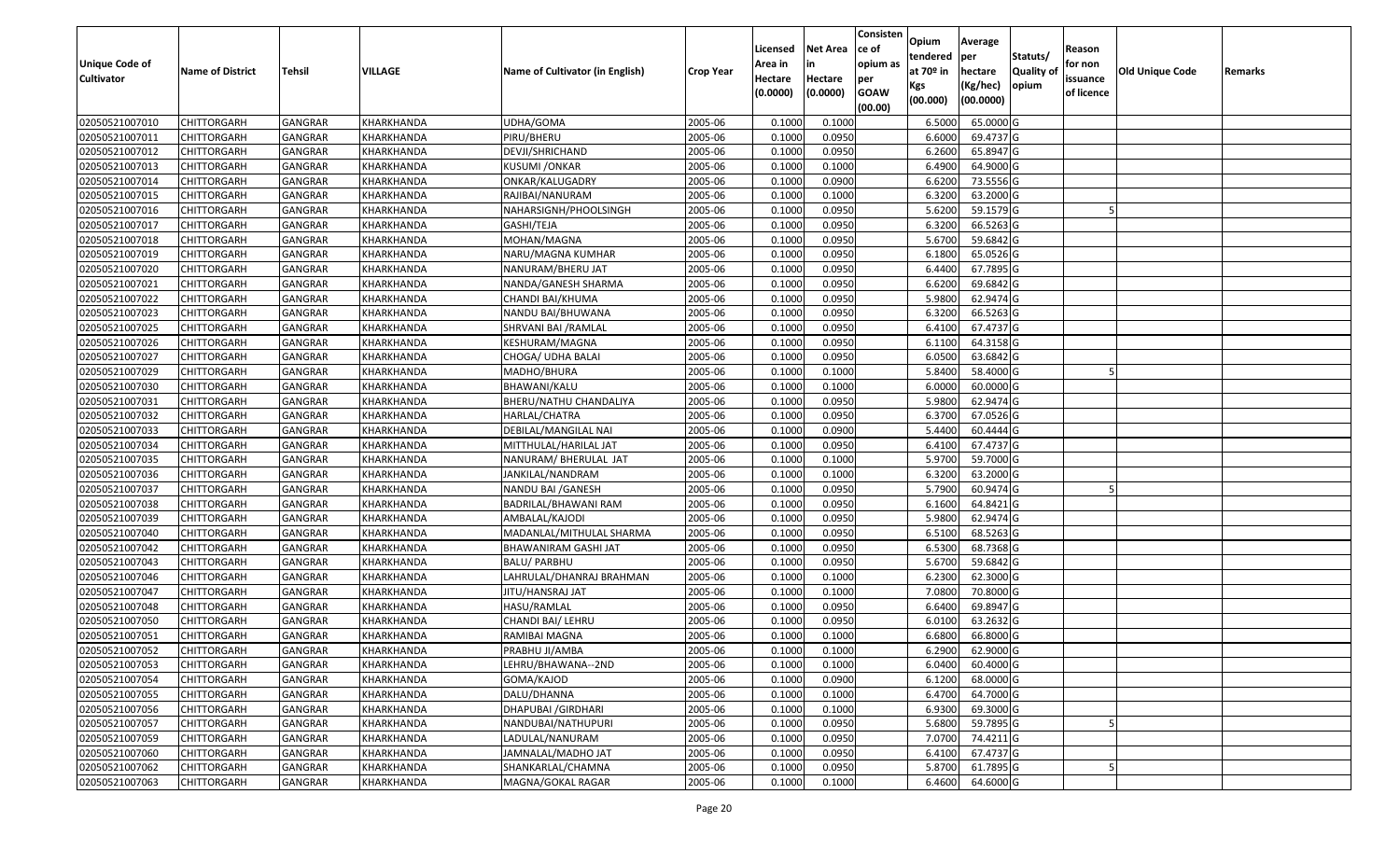| Unique Code of    |                         |                |                   |                                 |                  | Licensed<br>Area in | <b>Net Area</b><br>in | Consisten<br>ce of<br>opium as | Opium<br>tendered | Average<br>per        | Statuts/         | Reason<br>for non |                 |         |
|-------------------|-------------------------|----------------|-------------------|---------------------------------|------------------|---------------------|-----------------------|--------------------------------|-------------------|-----------------------|------------------|-------------------|-----------------|---------|
| <b>Cultivator</b> | <b>Name of District</b> | Tehsil         | VILLAGE           | Name of Cultivator (in English) | <b>Crop Year</b> | Hectare             | Hectare               | per                            | at $70°$ in       | hectare               | <b>Quality o</b> | issuance          | Old Unique Code | Remarks |
|                   |                         |                |                   |                                 |                  | (0.0000)            | (0.0000)              | <b>GOAW</b><br>(00.00)         | Kgs<br>(00.000)   | (Kg/hec)<br>(00.0000) | opium            | of licence        |                 |         |
| 02050521007064    | CHITTORGARH             | GANGRAR        | KHARKHANDA        | GOVINDRAM/NAGJIRAM              | 2005-06          | 0.1000              | 0.1000                |                                | 6.5300            | 65.3000G              |                  |                   |                 |         |
| 02050521007068    | CHITTORGARH             | GANGRAR        | KHARKHANDA        | SHOBHA/MADHU JAT                | 2005-06          | 0.1000              | 0.0950                |                                | 6.6100            | 69.5789 G             |                  |                   |                 |         |
| 02050521007071    | CHITTORGARH             | GANGRAR        | KHARKHANDA        | PARTHU/MADHU                    | 2005-06          | 0.1000              | 0.1000                |                                | 6.1600            | 61.6000G              |                  |                   |                 |         |
| 02050521007073    | <b>CHITTORGARH</b>      | <b>GANGRAR</b> | KHARKHANDA        | CHUNA/KHEMA                     | 2005-06          | 0.1000              | 0.0950                |                                | 6.0300            | 63.4737 G             |                  |                   |                 |         |
| 02050521007074    | CHITTORGARH             | GANGRAR        | KHARKHANDA        | NANI BAI/UDAYRAM                | 2005-06          | 0.1000              | 0.0900                |                                | 6.0000            | 66.6667 G             |                  |                   |                 |         |
| 02050521007077    | <b>CHITTORGARH</b>      | <b>GANGRAR</b> | KHARKHANDA        | GOPI/BHURA                      | 2005-06          | 0.1000              | 0.0950                |                                | 5.8400            | 61.4737 G             |                  |                   |                 |         |
| 02050521007078    | CHITTORGARH             | GANGRAR        | KHARKHANDA        | VERDA/BHURA                     | 2005-06          | 0.1000              | 0.0950                |                                | 5.9600            | 62.7368 G             |                  |                   |                 |         |
| 02050521007080    | <b>CHITTORGARH</b>      | <b>GANGRAR</b> | KHARKHANDA        | SHOBHALAL/LAHARUJI              | 2005-06          | 0.1000              | 0.1000                |                                | 6.7300            | 67.3000 G             |                  |                   |                 |         |
| 02050521007081    | CHITTORGARH             | GANGRAR        | KHARKHANDA        | NANU/BHURA                      | 2005-06          | 0.1000              | 0.0950                |                                | 6.2900            | 66.2105 G             |                  |                   |                 |         |
| 02050521007084    | <b>CHITTORGARH</b>      | <b>GANGRAR</b> | KHARKHANDA        | MADHU/DEVJI JAT                 | 2005-06          | 0.1000              | 0.1000                |                                | 6.6200            | 66.2000 G             |                  |                   |                 |         |
| 02050521007085    | CHITTORGARH             | <b>GANGRAR</b> | KHARKHANDA        | BHERU/MAGNAJI JAT               | 2005-06          | 0.1000              | 0.1000                |                                | 6.6900            | 66.9000 G             |                  |                   |                 |         |
| 02050521007086    | <b>CHITTORGARH</b>      | <b>GANGRAR</b> | KHARKHANDA        | BALURAM/BARDA JI JAT            | 2005-06          | 0.1000              | 0.0950                |                                | 6.0000            | 63.1579 G             |                  |                   |                 |         |
| 02050521007087    | <b>CHITTORGARH</b>      | <b>GANGRAR</b> | KHARKHANDA        | <b>GERVI BAI/ BHUWANA JAT</b>   | 2005-06          | 0.1000              | 0.1000                |                                | 5.9500            | 59.5000 G             |                  |                   |                 |         |
| 02050521007088    | <b>CHITTORGARH</b>      | GANGRAR        | KHARKHANDA        | UDAYRAM/TULSIRAM JAT            | 2005-06          | 0.1000              | 0.0900                |                                | 5.8900            | 65.4444 G             |                  |                   |                 |         |
| 02050521007090    | <b>CHITTORGARH</b>      | <b>GANGRAR</b> | KHARKHANDA        | HEERALAL/HAZARI LAL             | 2005-06          | 0.1000              | 0.0900                |                                | 5.5000            | 61.1111 G             |                  |                   |                 |         |
| 02050521007091    | <b>CHITTORGARH</b>      | <b>GANGRAR</b> | KHARKHANDA        | SHANKARLAL/LAHARU               | 2005-06          | 0.1000              | 0.0950                |                                | 6.2200            | 65.4737 G             |                  |                   |                 |         |
| 02050521007092    | <b>CHITTORGARH</b>      | <b>GANGRAR</b> | KHARKHANDA        | MITULAL/LAHARU JAT              | 2005-06          | 0.1000              | 0.0950                |                                | 7.0200            | 73.8947 G             |                  |                   |                 |         |
| 02050521007095    | CHITTORGARH             | GANGRAR        | KHARKHANDA        | BAKSU/NANU RAM BALAI            | 2005-06          | 0.1000              | 0.0900                |                                | 6.4400            | 71.5556               |                  |                   |                 |         |
| 02050521007097    | CHITTORGARH             | <b>GANGRAR</b> | KHARKHANDA        | NANU/MADHU BHIL                 | 2005-06          | 0.1000              | 0.0950                |                                | 6.1500            | 64.7368 G             |                  |                   |                 |         |
| 02050521007099    | CHITTORGARH             | GANGRAR        | KHARKHANDA        | DHANNA/LAHARU JAT               | 2005-06          | 0.1000              | 0.0950                |                                | 6.1000            | 64.2105 G             |                  |                   |                 |         |
| 02050521007100    | CHITTORGARH             | <b>GANGRAR</b> | KHARKHANDA        | RAMESHAR/LAHARU JAT             | 2005-06          | 0.1000              | 0.0950                |                                | 6.1000            | 64.2105 G             |                  |                   |                 |         |
| 02050521007101    | CHITTORGARH             | GANGRAR        | KHARKHANDA        | RAMESHAR/NATHU JAT              | 2005-06          | 0.1000              | 0.1000                |                                | 6.4000            | 64.0000G              |                  |                   |                 |         |
| 02050521007102    | CHITTORGARH             | GANGRAR        | KHARKHANDA        | KISHNA/GOPI JAT                 | 2005-06          | 0.1000              | 0.1000                |                                | 5.9600            | 59.6000 G             |                  |                   |                 |         |
| 02050521007103    | <b>CHITTORGARH</b>      | <b>GANGRAR</b> | KHARKHANDA        | KISHNA/NANDRAM BHRAMAN          | 2005-06          | 0.1000              | 0.1000                |                                | 7.1900            | 71.9000G              |                  |                   |                 |         |
| 02050521007104    | <b>CHITTORGARH</b>      | <b>GANGRAR</b> | KHARKHANDA        | RAMI BAI/DALU                   | 2005-06          | 0.1000              | 0.0900                |                                | 6.1300            | 68.1111 G             |                  |                   |                 |         |
| 02050521007105    | CHITTORGARH             | GANGRAR        | KHARKHANDA        | CHOGA/HANSU JAT                 | 2005-06          | 0.1000              | 0.0950                |                                | 6.4300            | 67.6842 G             |                  |                   |                 |         |
| 02050521007106    | CHITTORGARH             | GANGRAR        | KHARKHANDA        | DHANNA/RAMLAL JAT               | 2005-06          | 0.1000              | 0.0900                |                                | 6.6300            | 73.6667 G             |                  |                   |                 |         |
| 02050521007107    | CHITTORGARH             | GANGRAR        | KHARKHANDA        | BHERU LAL/KISHNA                | 2005-06          | 0.1000              | 0.1000                |                                | 6.0800            | 60.8000 G             |                  |                   |                 |         |
| 02050521007108    | CHITTORGARH             | <b>GANGRAR</b> | KHARKHANDA        | TULSIRAM/JAWARMAL               | 2005-06          | 0.1000              | 0.0950                |                                | 6.0100            | 63.2632 G             |                  |                   |                 |         |
| 02050521007109    | CHITTORGARH             | <b>GANGRAR</b> | KHARKHANDA        | SHNAKAR/HAZARI                  | 2005-06          | 0.1000              | 0.0900                |                                | 6.3700            | 70.7778 G             |                  |                   |                 |         |
| 02050521007110    | CHITTORGARH             | <b>GANGRAR</b> | KHARKHANDA        | CHANDI BAI/LEHARIBAI            | 2005-06          | 0.1000              | 0.1000                |                                | 6.0300            | 60.3000 G             |                  |                   |                 |         |
| 02050521007111    | CHITTORGARH             | GANGRAR        | KHARKHANDA        | NANU/MEGAJI                     | 2005-06          | 0.1000              | 0.0900                |                                | 6.2600            | 69.5556 G             |                  |                   |                 |         |
| 02050521007112    | CHITTORGARH             | <b>GANGRAR</b> | KHARKHANDA        | <b>BHURA/GIRDHARI</b>           | 2005-06          | 0.1000              | 0.1000                |                                | 6.3700            | 63.7000 G             |                  |                   |                 |         |
| 02050521007113    | <b>CHITTORGARH</b>      | GANGRAR        | KHARKHANDA        | AMBALAL/KAJOD NAI               | 2005-06          | 0.1000              | 0.0950                |                                | 5.8000            | 61.0526 G             |                  |                   |                 |         |
| 02050521007114    | CHITTORGARH             | <b>GANGRAR</b> | KHARKHANDA        | BHAGWANA/RATAN TELI             | 2005-06          | 0.1000              | 0.0900                |                                | 5.8900            | 65.4444 G             |                  |                   |                 |         |
| 02050521007116    | CHITTORGARH             | GANGRAR        | KHARKHANDA        | SHAMBHULAL/DHANAJI              | 2005-06          | 0.1000              | 0.0950                |                                | 6.7800            | 71.3684 G             |                  |                   |                 |         |
| 02050521007119    | <b>CHITTORGARH</b>      | <b>GANGRAR</b> | KHARKHANDA        | PARTHVISINGH/KESHARSING         | 2005-06          | 0.1000              | 0.0950                |                                | 5.9100            | 62.2105 G             |                  |                   |                 |         |
| 02050521007120    | <b>CHITTORGARH</b>      | <b>GANGRAR</b> | KHARKHANDA        | RUPA/GOPI                       | 2005-06          | 0.1000              | 0.0950                |                                | 6.2400            | 65.6842 G             |                  |                   |                 |         |
| 02050521007121    | <b>CHITTORGARH</b>      | <b>GANGRAR</b> | KHARKHANDA        | DEVILAL/KESURAM                 | 2005-06          | 0.1000              | 0.1000                |                                | 6.2600            | 62.6000 G             |                  |                   |                 |         |
| 02050521007122    | <b>CHITTORGARH</b>      | <b>GANGRAR</b> | KHARKHANDA        | KAJOD/GOKAL                     | 2005-06          | 0.1000              | 0.0950                |                                | 6.4700            | 68.1053 G             |                  |                   |                 |         |
| 02050521007125    | CHITTORGARH             | <b>GANGRAR</b> | KHARKHANDA        | MANOHARSINGH/POKARSINGH         | 2005-06          | 0.1000              | 0.0950                |                                | 6.1600            | 64.8421 G             |                  |                   |                 |         |
| 02050521007127    | <b>CHITTORGARH</b>      | <b>GANGRAR</b> | <b>KHARKHANDA</b> | LAXMAN/GANESH                   | 2005-06          | 0.1000              | 0.1000                |                                | 6.3400            | 63.4000 G             |                  |                   |                 |         |
| 02050521007128    | <b>CHITTORGARH</b>      | <b>GANGRAR</b> | KHARKHANDA        | CHAMPALAL/DALU                  | 2005-06          | 0.1000              | 0.0900                |                                | 6.0900            | 67.6667 G             |                  |                   |                 |         |
| 02050521007129    | <b>CHITTORGARH</b>      | <b>GANGRAR</b> | KHARKHANDA        | VINODKUMAR/AMBALAL              | 2005-06          | 0.1000              | 0.1000                |                                | 6.0900            | 60.9000 G             |                  |                   |                 |         |
| 02050521007130    | <b>CHITTORGARH</b>      | <b>GANGRAR</b> | KHARKHANDA        | RAJENDARKUMAR/AMBALAL           | 2005-06          | 0.1000              | 0.0950                |                                | 5.9900            | 63.0526 G             |                  |                   |                 |         |
| 02050521007132    | <b>CHITTORGARH</b>      | <b>GANGRAR</b> | KHARKHANDA        | RAMA/KAJOD                      | 2005-06          | 0.1000              | 0.1000                |                                | 6.3800            | 63.8000 G             |                  |                   |                 |         |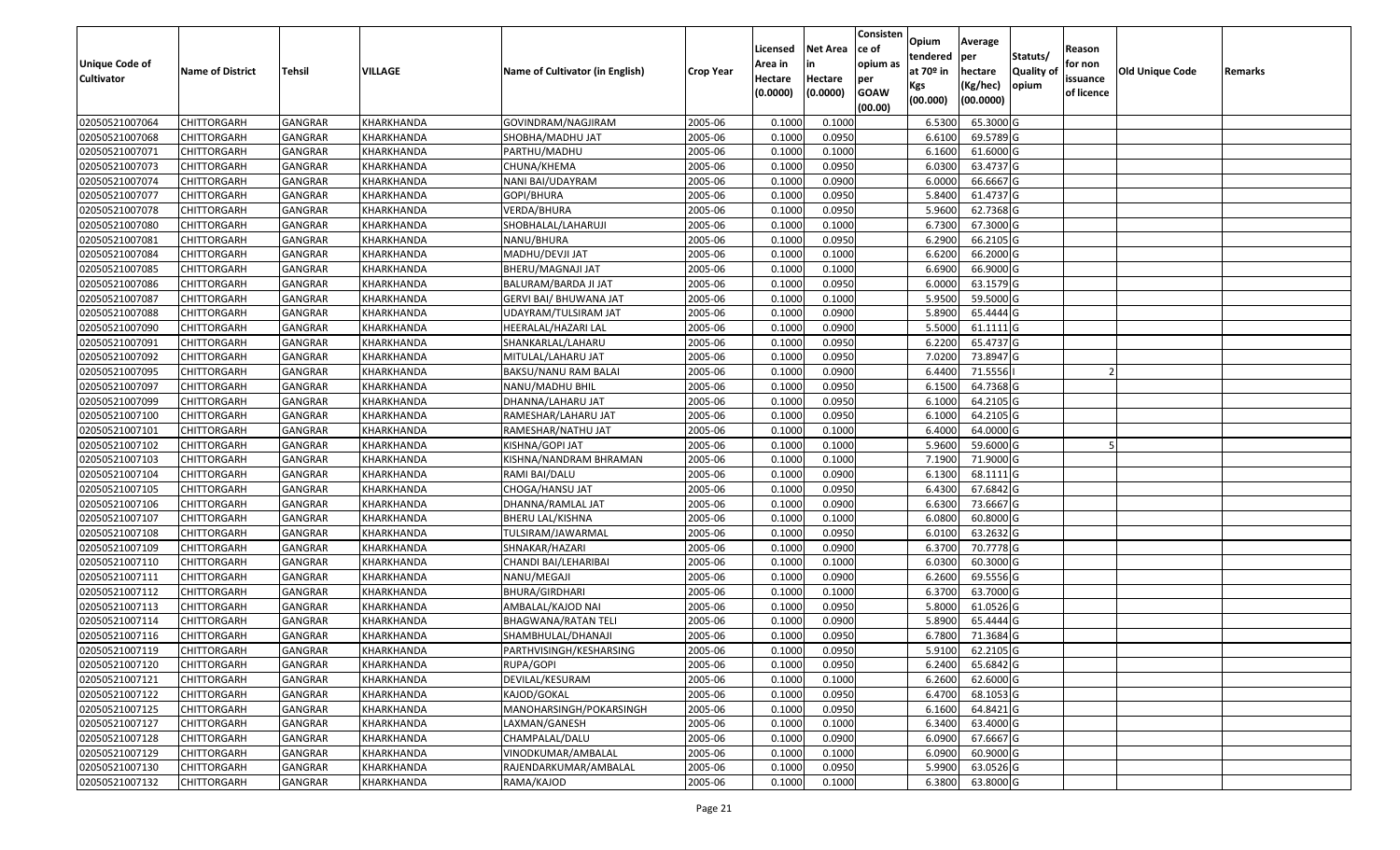| Unique Code of    |                         |                |            |                                 |                  | Licensed<br>Area in | <b>Net Area</b><br>in | Consisten<br>ce of<br>opium as | Opium<br>tendered | Average<br>per        | Statuts/         | Reason<br>for non |                 |         |
|-------------------|-------------------------|----------------|------------|---------------------------------|------------------|---------------------|-----------------------|--------------------------------|-------------------|-----------------------|------------------|-------------------|-----------------|---------|
| <b>Cultivator</b> | <b>Name of District</b> | Tehsil         | VILLAGE    | Name of Cultivator (in English) | <b>Crop Year</b> | Hectare             | Hectare               | per                            | at $70°$ in       | hectare               | <b>Quality o</b> | issuance          | Old Unique Code | Remarks |
|                   |                         |                |            |                                 |                  | (0.0000)            | (0.0000)              | <b>GOAW</b><br>(00.00)         | Kgs<br>(00.000)   | (Kg/hec)<br>(00.0000) | opium            | of licence        |                 |         |
| 02050521007133    | CHITTORGARH             | GANGRAR        | KHARKHANDA | GOPALLAL/JAMUNALAL              | 2005-06          | 0.1000              | 0.0900                |                                | 5.8100            | 64.5556 G             |                  |                   |                 |         |
| 02050521007134    | CHITTORGARH             | GANGRAR        | KHARKHANDA | BHERULAL/DALU                   | 2005-06          | 0.1000              | 0.0900                |                                | 5.9100            | 65.6667 G             |                  |                   |                 |         |
| 02050521007136    | CHITTORGARH             | GANGRAR        | KHARKHANDA | IITU/RAMAJI                     | 2005-06          | 0.1000              | 0.0950                |                                | 5.8900            | 62.0000G              |                  |                   |                 |         |
| 02050521007137    | <b>CHITTORGARH</b>      | <b>GANGRAR</b> | KHARKHANDA | <b>GULAB/ONKAR</b>              | 2005-06          | 0.1000              | 0.0950                |                                | 6.2900            | 66.2105 G             |                  |                   |                 |         |
| 02050521007138    | CHITTORGARH             | GANGRAR        | KHARKHANDA | RUPA/UDA                        | 2005-06          | 0.1000              | 0.0950                |                                | 6.1700            | 64.9474 G             |                  |                   |                 |         |
| 02050521007139    | <b>CHITTORGARH</b>      | <b>GANGRAR</b> | KHARKHANDA | LAHARU/LALU BALAI               | 2005-06          | 0.1000              | 0.0950                |                                | 6.1200            | 64.4211G              |                  |                   |                 |         |
| 02050521007141    | CHITTORGARH             | GANGRAR        | KHARKHANDA | SITARAM/NANURAM                 | 2005-06          | 0.1000              | 0.0950                |                                | 6.1000            | 64.2105 G             |                  |                   |                 |         |
| 02050521007142    | <b>CHITTORGARH</b>      | <b>GANGRAR</b> | KHARKHANDA | RATANLAL/DHANNA                 | 2005-06          | 0.1000              | 0.0900                |                                | 5.7800            | 64.2222 G             |                  |                   |                 |         |
| 02050521007143    | CHITTORGARH             | <b>GANGRAR</b> | KHARKHANDA | <b>BAKSU/DHOKAL TELI</b>        | 2005-06          | 0.1000              | 0.0900                |                                | 6.2700            | 69.6667 G             |                  |                   |                 |         |
| 02050521007144    | <b>CHITTORGARH</b>      | <b>GANGRAR</b> | KHARKHANDA | ONKAR/BHAGIRATH                 | 2005-06          | 0.1000              | 0.0900                |                                | 5.5500            | 61.6667 G             |                  |                   |                 |         |
| 02050521007145    | CHITTORGARH             | <b>GANGRAR</b> | KHARKHANDA | DALLA/DHOKAL                    | 2005-06          | 0.1000              | 0.0950                |                                | 6.1900            | 65.1579 G             |                  |                   |                 |         |
| 02050521007146    | <b>CHITTORGARH</b>      | <b>GANGRAR</b> | KHARKHANDA | RAMESHAR/MITTU                  | 2005-06          | 0.1000              | 0.0950                |                                | 6.0700            | 63.8947 G             |                  |                   |                 |         |
| 02050521007148    | <b>CHITTORGARH</b>      | <b>GANGRAR</b> | KHARKHANDA | RATAN/VARDA                     | 2005-06          | 0.1000              | 0.0950                |                                | 5.6700            | 59.6842 G             |                  |                   |                 |         |
| 02050521007151    | <b>CHITTORGARH</b>      | GANGRAR        | KHARKHANDA | GOPAL/MOHAN JAT                 | 2005-06          | 0.1000              | 0.0950                |                                | 5.9500            | 62.6316 G             |                  |                   |                 |         |
| 02050521007153    | CHITTORGARH             | <b>GANGRAR</b> | KHARKHANDA | SATAYNARAYAN/GIRDHARI           | 2005-06          | 0.1000              | 0.1000                |                                | 6.5700            | 65.7000 G             |                  |                   |                 |         |
| 02050521007154    | <b>CHITTORGARH</b>      | <b>GANGRAR</b> | KHARKHANDA | HANSU/MITTU                     | 2005-06          | 0.1000              | 0.0950                |                                | 6.8200            | 71.7895 G             |                  |                   |                 |         |
| 02050521007155    | <b>CHITTORGARH</b>      | <b>GANGRAR</b> | KHARKHANDA | RATANLAL/ONKARLAL               | 2005-06          | 0.1000              | 0.0950                |                                | 5.9000            | 62.1053 G             |                  |                   |                 |         |
| 02050521007156    | CHITTORGARH             | <b>GANGRAR</b> | KHARKHANDA | RATANLAL/BHAWANIRAM             | 2005-06          | 0.1000              | 0.0950                |                                | 6.0200            | 63.3684 G             |                  |                   |                 |         |
| 02050521007159    | CHITTORGARH             | <b>GANGRAR</b> | KHARKHANDA | SHOBHA LAL/KHEMAJI              | 2005-06          | 0.1000              | 0.0950                |                                | 6.2700            | 66.0000G              |                  |                   |                 |         |
| 02050521007161    | CHITTORGARH             | GANGRAR        | KHARKHANDA | LAHARU/JODHA                    | 2005-06          | 0.1000              | 0.1000                |                                | 6.4400            | 64.4000 G             |                  |                   |                 |         |
| 02050521007164    | CHITTORGARH             | <b>GANGRAR</b> | KHARKHANDA | HEERA/DUDHA                     | 2005-06          | 0.1000              | 0.0950                |                                | 6.3200            | 66.5260 G             |                  |                   |                 |         |
| 02050521007165    | CHITTORGARH             | GANGRAR        | KHARKHANDA | MANI BAI/LOBHUJI                | 2005-06          | 0.1000              | 0.1000                |                                | 5.8000            | 58.0000G              |                  |                   |                 |         |
| 02050521007166    | CHITTORGARH             | GANGRAR        | KHARKHANDA | NARULAL/BHURAJI                 | 2005-06          | 0.1000              | 0.0950                |                                | 5.7100            | 60.1053 G             |                  |                   |                 |         |
| 02050521007167    | CHITTORGARH             | <b>GANGRAR</b> | KHARKHANDA | LALU/NATHUJI                    | 2005-06          | 0.1000              | 0.1000                |                                | 6.4300            | 64.3000 G             |                  |                   |                 |         |
| 02050521007171    | <b>CHITTORGARH</b>      | <b>GANGRAR</b> | KHARKHANDA | <b>BHERU/GOKAL</b>              | 2005-06          | 0.1000              | 0.1000                |                                | 6.5600            | 65.6000 G             |                  |                   |                 |         |
| 02050521007172    | CHITTORGARH             | GANGRAR        | KHARKHANDA | SHOBHALAL/MADHUJI               | 2005-06          | 0.1000              | 0.1000                |                                | 6.3300            | 63.3000 G             |                  |                   |                 |         |
| 02050521007174    | CHITTORGARH             | GANGRAR        | KHARKHANDA | JAMUNA LAL/UDAYLAL              | 2005-06          | 0.1000              | 0.0900                |                                | 5.7900            | 64.3333 G             |                  |                   |                 |         |
| 02050521007175    | CHITTORGARH             | GANGRAR        | KHARKHANDA | <b>BHURALAL/KAJOD TELI</b>      | 2005-06          | 0.1000              | 0.0950                |                                | 6.3700            | 67.0526 G             |                  |                   |                 |         |
| 02050521007176    | <b>CHITTORGARH</b>      | <b>GANGRAR</b> | KHARKHANDA | TEJRAM/MEGAJI                   | 2005-06          | 0.1000              | 0.1000                |                                | 6.5500            | 65.5000 G             |                  |                   |                 |         |
| 02050521007177    | CHITTORGARH             | <b>GANGRAR</b> | KHARKHANDA | CHANDIBAI/BHAGIRATH             | 2005-06          | 0.1000              | 0.0950                |                                | 6.2600            | 65.8947 G             |                  |                   |                 |         |
| 02050521007178    | CHITTORGARH             | <b>GANGRAR</b> | KHARKHANDA | MADHOLAL/JATU                   | 2005-06          | 0.1000              | 0.0950                |                                | 5.6600            | 59.5789 G             |                  |                   |                 |         |
| 02050521007180    | CHITTORGARH             | GANGRAR        | KHARKHANDA | RAMESHARLAL/BHERULAL            | 2005-06          | 0.1000              | 0.0950                |                                | 6.5600            | 69.0526 G             |                  |                   |                 |         |
| 02050521007181    | CHITTORGARH             | <b>GANGRAR</b> | KHARKHANDA | GOPALLAL/MOHANLAL SHARMA        | 2005-06          | 0.1000              | 0.1000                |                                | 5.9600            | 59.6000G              |                  |                   |                 |         |
| 02050521007183    | CHITTORGARH             | GANGRAR        | KHARKHANDA | PRABHULAL/HARJI                 | 2005-06          | 0.1000              | 0.0950                |                                | 6.1100            | 64.3158 G             |                  |                   |                 |         |
| 02050521007185    | CHITTORGARH             | <b>GANGRAR</b> | KHARKHANDA | NATHULAL/DHANNA                 | 2005-06          | 0.1000              | 0.0900                |                                | 6.5000            | 72.2222 G             |                  |                   |                 |         |
| 02050521007186    | CHITTORGARH             | GANGRAR        | KHARKHANDA | ONKAR/JITU                      | 2005-06          | 0.1000              | 0.0950                |                                | 5.9800            | 62.9474 G             |                  |                   |                 |         |
| 02050521007187    | <b>CHITTORGARH</b>      | GANGRAR        | KHARKHANDA | GIRDHARI/LAHARU                 | 2005-06          | 0.1000              | 0.0950                |                                | 6.5100            | 68.5263 G             |                  |                   |                 |         |
| 02050521007190    | <b>CHITTORGARH</b>      | <b>GANGRAR</b> | KHARKHANDA | CHOGALAL/RUPALAL                | 2005-06          | 0.1000              | 0.1050                |                                | 5.9300            | 56.4762 G             |                  |                   |                 |         |
| 02050521007191    | <b>CHITTORGARH</b>      | <b>GANGRAR</b> | KHARKHANDA | NARU/GOPI                       | 2005-06          | 0.1000              | 0.0900                |                                | 5.6800            | 63.1111 G             |                  |                   |                 |         |
| 02050521007192    | <b>CHITTORGARH</b>      | <b>GANGRAR</b> | KHARKHANDA | RAMCHANDRA/NATHULAL             | 2005-06          | 0.1000              | 0.0950                |                                | 6.0000            | 63.1579 G             |                  |                   |                 |         |
| 02050521007193    | <b>CHITTORGARH</b>      | <b>GANGRAR</b> | KHARKHANDA | UDHA/NAGJI                      | 2005-06          | 0.1000              | 0.0950                |                                | 6.6800            | 70.3158 G             |                  |                   |                 |         |
| 02050521007195    | <b>CHITTORGARH</b>      | <b>GANGRAR</b> | KHARKHANDA | MOHANLAL/MADHAVLAL              | 2005-06          | 0.1000              | 0.0950                |                                | 5.7500            | 60.5263 G             |                  |                   |                 |         |
| 02050521007196    | <b>CHITTORGARH</b>      | <b>GANGRAR</b> | KHARKHANDA | DALUCHAND/HAZARI                | 2005-06          | 0.1000              | 0.0950                |                                | 6.5400            | 68.8421 G             |                  |                   |                 |         |
| 02050521007199    | <b>CHITTORGARH</b>      | <b>GANGRAR</b> | KHARKHANDA | <b>BARJI BAI/ BHAGIRATH</b>     | 2005-06          | 0.1000              | 0.0950                |                                | 5.9200            | 62.3158 G             |                  |                   |                 |         |
| 02050521007200    | <b>CHITTORGARH</b>      | <b>GANGRAR</b> | KHARKHANDA | KESHARSINGH/DEVISINGH           | 2005-06          | 0.1000              | 0.0950                |                                | 5.7100            | 60.1053 G             |                  |                   |                 |         |
| 02050521007201    | <b>CHITTORGARH</b>      | <b>GANGRAR</b> | KHARKHANDA | VENIRAM/NAGJIRAM                | 2005-06          | 0.1000              | 0.0950                |                                | 6.2800            | 66.1053 G             |                  |                   |                 |         |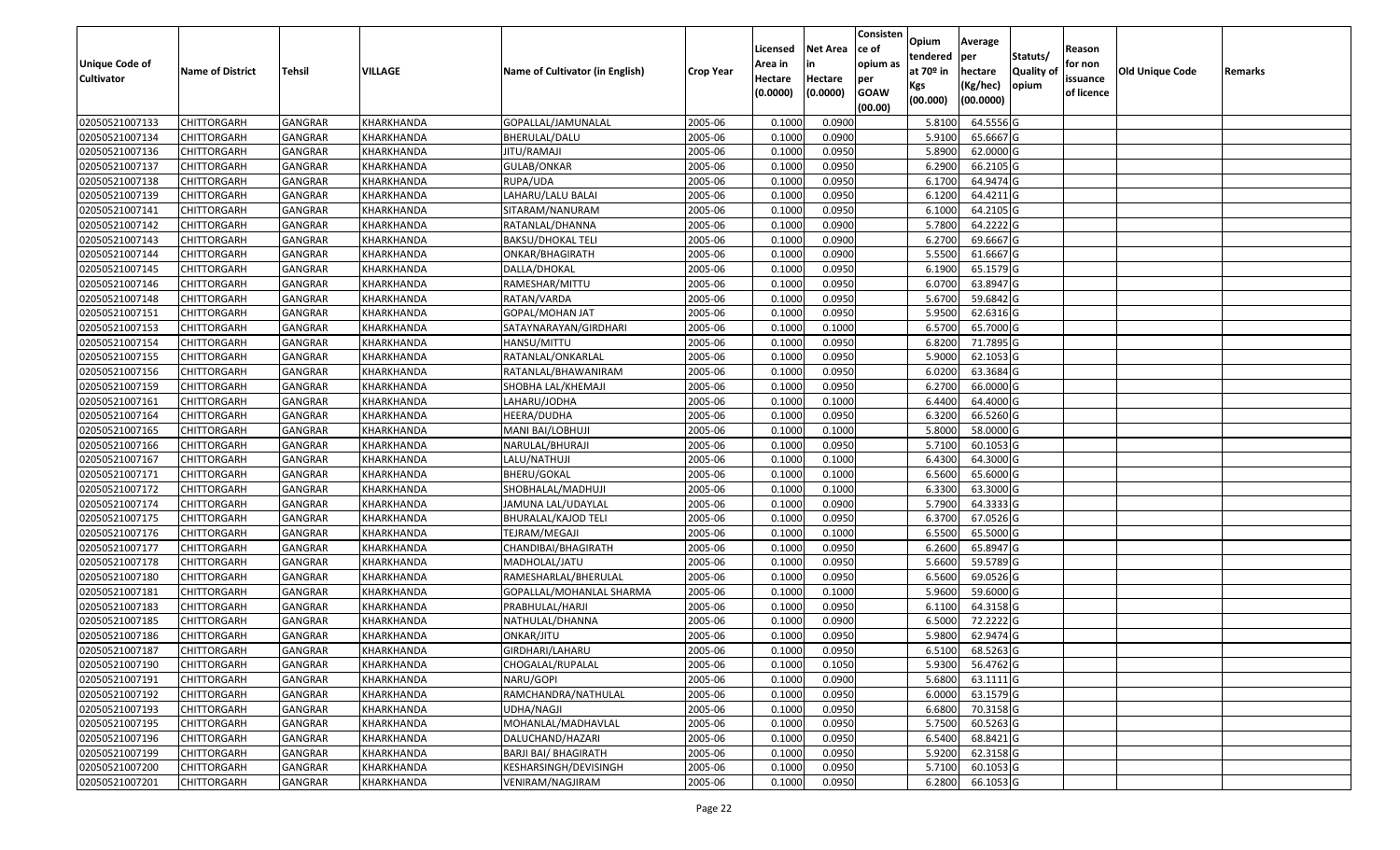| Unique Code of    |                         |                |            |                                 |                  | Licensed<br>Area in | <b>Net Area</b><br>in | Consisten<br>ce of<br>opium as | Opium<br>tendered              | Average<br>per                   | Statuts/                  | Reason<br>for non      |                        |                    |
|-------------------|-------------------------|----------------|------------|---------------------------------|------------------|---------------------|-----------------------|--------------------------------|--------------------------------|----------------------------------|---------------------------|------------------------|------------------------|--------------------|
| <b>Cultivator</b> | <b>Name of District</b> | Tehsil         | VILLAGE    | Name of Cultivator (in English) | <b>Crop Year</b> | Hectare<br>(0.0000) | Hectare<br>(0.0000)   | per<br><b>GOAW</b><br>(00.00)  | at $70°$ in<br>Kgs<br>(00.000) | hectare<br>(Kg/hec)<br>(00.0000) | <b>Quality o</b><br>opium | issuance<br>of licence | <b>Old Unique Code</b> | Remarks            |
| 02050521007203    | <b>CHITTORGARH</b>      | GANGRAR        | KHARKHANDA | NARU/CHAMPALAL                  | 2005-06          | 0.1000              | 0.1000                |                                | 6.5000                         | 65.0000G                         |                           |                        |                        |                    |
| 02050521007204    | CHITTORGARH             | GANGRAR        | KHARKHANDA | GAHRULAL/BHUWANA                | 2005-06          | 0.1000              | 0.0950                |                                | 5.7400                         | 60.4211 G                        |                           |                        |                        |                    |
| 02050521007205    | CHITTORGARH             | GANGRAR        | KHARKHANDA | HANSRAJ/CHAMPALAL               | 2005-06          | 0.1000              | 0.1000                |                                | 5.7500                         | 57.5000 G                        |                           |                        |                        |                    |
| 02050521007206    | <b>CHITTORGARH</b>      | <b>GANGRAR</b> | KHARKHANDA | UDAYRAM/DALUJI                  | 2005-06          | 0.1000              | 0.0900                |                                | 6.6600                         | 74.0000 G                        |                           |                        |                        |                    |
| 02050521007208    | CHITTORGARH             | GANGRAR        | KHARKHANDA | MOHAN LAL/ONKAR                 | 2005-06          | 0.1000              | 0.1000                |                                | 6.1100                         | 61.1000G                         |                           |                        |                        |                    |
| 02050521007209    | <b>CHITTORGARH</b>      | <b>GANGRAR</b> | KHARKHANDA | GIRDHARI/CHOGAJI                | 2005-06          | 0.1000              | 0.0950                |                                | 6.9500                         | 73.1579 G                        |                           |                        |                        |                    |
| 02050521007210    | CHITTORGARH             | GANGRAR        | KHARKHANDA | BHANWARLAL/GORDHAN              | 2005-06          | 0.1000              | 0.0950                |                                | 5.7100                         | 60.1053 G                        |                           |                        |                        |                    |
| 02050521007211    | <b>CHITTORGARH</b>      | <b>GANGRAR</b> | KHARKHANDA | HARJU BAI/HAZARI BHIL           | 2005-06          | 0.1000              | 0.1000                |                                | 6.1300                         | 61.3000G                         |                           |                        |                        | <b>NAME CHANGE</b> |
| 02050521007213    | CHITTORGARH             | <b>GANGRAR</b> | KHARKHANDA | LAHARU/RAMCHANDRA               | 2005-06          | 0.1000              | 0.0950                |                                | 5.9500                         | 62.6316 G                        |                           |                        |                        |                    |
| 02050521007216    | <b>CHITTORGARH</b>      | <b>GANGRAR</b> | KHARKHANDA | CHAMPALAL/UDAYRAM               | 2005-06          | 0.1000              | 0.1000                |                                | 6.4400                         | 64.4000 G                        |                           |                        |                        |                    |
| 02050521007217    | <b>CHITTORGARH</b>      | <b>GANGRAR</b> | KHARKHANDA | RATAN/JODHA                     | 2005-06          | 0.1000              | 0.1000                |                                | 6.2800                         | 62.8000 G                        |                           |                        |                        |                    |
| 02050521007218    | <b>CHITTORGARH</b>      | <b>GANGRAR</b> | KHARKHANDA | SHUKHA/KALU                     | 2005-06          | 0.1000              | 0.0950                |                                | 6.2400                         | 65.6842 G                        |                           |                        |                        |                    |
| 02050521007219    | <b>CHITTORGARH</b>      | <b>GANGRAR</b> | KHARKHANDA | BHERU/HAZARI PURBIYA            | 2005-06          | 0.1000              | 0.0950                |                                | 6.2500                         | 65.7895 G                        |                           |                        |                        |                    |
| 02050521007220    | <b>CHITTORGARH</b>      | GANGRAR        | KHARKHANDA | MANGU/GIRDHARI                  | 2005-06          | 0.1000              | 0.0950                |                                | 6.1100                         | 64.3158 G                        |                           |                        |                        |                    |
| 02050521007222    | <b>CHITTORGARH</b>      | <b>GANGRAR</b> | KHARKHANDA | SOHANLAL/LELAJI                 | 2005-06          | 0.1000              | 0.0950                |                                | 5.9000                         | 62.1053 G                        |                           |                        |                        |                    |
| 02050521007223    | <b>CHITTORGARH</b>      | <b>GANGRAR</b> | KHARKHANDA | SHANKARLAL/PYARCHAND            | 2005-06          | 0.1000              | 0.1000                |                                | 6.6500                         | 66.5000 G                        |                           |                        |                        |                    |
| 02050521007224    | CHITTORGARH             | <b>GANGRAR</b> | KHARKHANDA | TULSIRAM/HARLAL                 | 2005-06          | 0.1000              | 0.1000                |                                | 6.0900                         | 60.9000 G                        |                           |                        |                        |                    |
| 02050521007225    | CHITTORGARH             | <b>GANGRAR</b> | KHARKHANDA | SURESHKUMAR/RAMSHVRUP           | 2005-06          | 0.1000              | 0.0950                |                                | 6.7800                         | 71.3684 G                        |                           |                        |                        |                    |
| 02050521007226    | CHITTORGARH             | <b>GANGRAR</b> | KHARKHANDA | SHAMBHULAL/GOPILAL              | 2005-06          | 0.100               | 0.0950                |                                | 5.8800                         | 61.8947 G                        |                           |                        |                        |                    |
| 02050521007229    | CHITTORGARH             | GANGRAR        | KHARKHANDA | HANSU/MEGA                      | 2005-06          | 0.1000              | 0.1000                |                                | 6.6000                         | 66.0000 G                        |                           |                        |                        |                    |
| 02050521007230    | CHITTORGARH             | <b>GANGRAR</b> | KHARKHANDA | MADHU(MADHAVLAL)/HEERALAL       | 2005-06          | 0.1000              | 0.0950                |                                | 6.2800                         | 66.1053 G                        |                           |                        |                        |                    |
| 02050521007231    | CHITTORGARH             | GANGRAR        | KHARKHANDA | BHERU/MADHULUHAR                | 2005-06          | 0.1000              | 0.0900                |                                | 5.7700                         | $64.1111$ G                      |                           |                        |                        |                    |
| 02050521007232    | CHITTORGARH             | GANGRAR        | KHARKHANDA | KHEMRAJ/DALUJI                  | 2005-06          | 0.1000              | 0.0900                |                                | 5.8000                         | 64.4444 G                        |                           |                        |                        |                    |
| 02050521007233    | <b>CHITTORGARH</b>      | <b>GANGRAR</b> | KHARKHANDA | KISNA/KALU                      | 2005-06          | 0.1000              | 0.0950                |                                | 6.0900                         | 64.1053 G                        |                           |                        |                        |                    |
| 02050521007234    | <b>CHITTORGARH</b>      | <b>GANGRAR</b> | KHARKHANDA | LAHRU/CHAMPA                    | 2005-06          | 0.1000              | 0.1000                |                                | 7.2200                         | 72.2000                          |                           |                        |                        |                    |
| 02050521007240    | CHITTORGARH             | GANGRAR        | KHARKHANDA | NANURAM/VARDA JI                | 2005-06          | 0.1000              | 0.1000                |                                | 5.8000                         | 58.0000G                         |                           |                        |                        |                    |
| 02050521007241    | <b>CHITTORGARH</b>      | GANGRAR        | KHARKHANDA | BHERULAL/VARDAJI JAT            | 2005-06          | 0.1000              | 0.1000                |                                | 5.9300                         | 59.3000G                         |                           |                        |                        |                    |
| 02050521007242    | CHITTORGARH             | GANGRAR        | KHARKHANDA | CHAMPALAL/MITHUJI JAT           | 2005-06          | 0.1000              | 0.1000                |                                | 6.6100                         | 66.1000G                         |                           |                        |                        |                    |
| 02050521007243    | <b>CHITTORGARH</b>      | <b>GANGRAR</b> | KHARKHANDA | ARJUN/PRATAP                    | 2005-06          | 0.1000              | 0.0900                |                                | 5.9600                         | 66.2222 G                        |                           |                        |                        |                    |
| 02050521007244    | <b>CHITTORGARH</b>      | GANGRAR        | KHARKHANDA | SHANKARLAL/CHAMPALAL            | 2005-06          | 0.1000              | 0.1000                |                                | 6.1100                         | 61.1000G                         |                           |                        |                        |                    |
| 02050521007250    | CHITTORGARH             | GANGRAR        | KHARKHANDA | DEVILAL/MADHU                   | 2005-06          | 0.1000              | 0.1000                |                                | 6.4300                         | 64.3000 G                        |                           |                        |                        |                    |
| 02050521007251    | CHITTORGARH             | GANGRAR        | KHARKHANDA | RAMI BAI/GOMA--2ND              | 2005-06          | 0.1000              | 0.1000                |                                | 5.7500                         | 57.5000 G                        |                           |                        |                        | <b>NAME CHANGE</b> |
| 02050521007253    | CHITTORGARH             | <b>GANGRAR</b> | KHARKHANDA | SHYAMLAL/HAZARI                 | 2005-06          | 0.1000              | 0.0950                |                                | 5.9400                         | 62.5263 G                        |                           |                        |                        |                    |
| 02050521007255    | <b>CHITTORGARH</b>      | GANGRAR        | KHARKHANDA | KALU/KAJOD PURBIYA              | 2005-06          | 0.1000              | 0.1000                |                                | 6.7300                         | 67.3000 G                        |                           |                        |                        |                    |
| 02050521007256    | CHITTORGARH             | GANGRAR        | KHARKHANDA | ANACHHI BAI/ GOPI               | 2005-06          | 0.1000              | 0.1000                |                                | 6.1400                         | 61.4000G                         |                           |                        |                        | <b>NAME CHANGE</b> |
| 02050521007258    | CHITTORGARH             | GANGRAR        | KHARKHANDA | SOHAN/VENA PURBIYA              | 2005-06          | 0.1000              | 0.0950                |                                | 5.4800                         | 57.6842 G                        |                           |                        |                        |                    |
| 02050521007260    | <b>CHITTORGARH</b>      | GANGRAR        | KHARKHANDA | JAWAHARMAL/KUKA PURBIYA         | 2005-06          | 0.1000              | 0.0950                |                                | 6.0500                         | 63.6842 G                        |                           |                        |                        |                    |
| 02050521007265    | <b>CHITTORGARH</b>      | <b>GANGRAR</b> | KHARKHANDA | BHERULAL/KUKAJI TELI            | 2005-06          | 0.1000              | 0.0950                |                                | 6.0900                         | 64.1053 G                        |                           |                        |                        |                    |
| 02050521007267    | <b>CHITTORGARH</b>      | <b>GANGRAR</b> | KHARKHANDA | SHANKARLAL/CHHOGA JAT           | 2005-06          | 0.1000              | 0.0950                |                                | 6.2800                         | 66.1053 G                        |                           |                        |                        |                    |
| 02050521007268    | <b>CHITTORGARH</b>      | <b>GANGRAR</b> | KHARKHANDA | DEVILAL/UDAYRAM                 | 2005-06          | 0.1000              | 0.0900                |                                | 5.5400                         | 61.5556 G                        |                           |                        |                        |                    |
| 02050521007270    | <b>CHITTORGARH</b>      | <b>GANGRAR</b> | KHARKHANDA | GOPILAL/DHANNA SHARMA           | 2005-06          | 0.1000              | 0.1050                |                                | 6.0300                         | 57.4286 G                        |                           |                        |                        |                    |
| 02050521007272    | <b>CHITTORGARH</b>      | <b>GANGRAR</b> | KHARKHANDA | RATTA/KAJOD                     | 2005-06          | 0.1000              | 0.1000                |                                | 5.9500                         | 59.5000 G                        |                           |                        |                        |                    |
| 02050521007273    | <b>CHITTORGARH</b>      | <b>GANGRAR</b> | KHARKHANDA | NANU / JAYRAM BHIL              | 2005-06          | 0.1000              | 0.0900                |                                | 5.8300                         | 64.7778 G                        |                           |                        |                        |                    |
| 02050521007274    | <b>CHITTORGARH</b>      | <b>GANGRAR</b> | KHARKHANDA | <b>BHERU / JEETA BHIL</b>       | 2005-06          | 0.1000              | 0.1000                |                                | 6.0000                         | 60.0000                          |                           |                        |                        |                    |
| 02050521007276    | <b>CHITTORGARH</b>      | <b>GANGRAR</b> | KHARKHANDA | NARU LAL/ HIRA LAL JAT          | 2005-06          | 0.1000              | 0.0950                |                                | 6.0000                         | 63.1579 G                        |                           |                        |                        |                    |
| 02050521007281    | <b>CHITTORGARH</b>      | <b>GANGRAR</b> | KHARKHANDA | KAMLABAI / ONKAR                | 2005-06          | 0.1000              | 0.1000                |                                | 6.5000                         | 65.0000 G                        |                           |                        |                        |                    |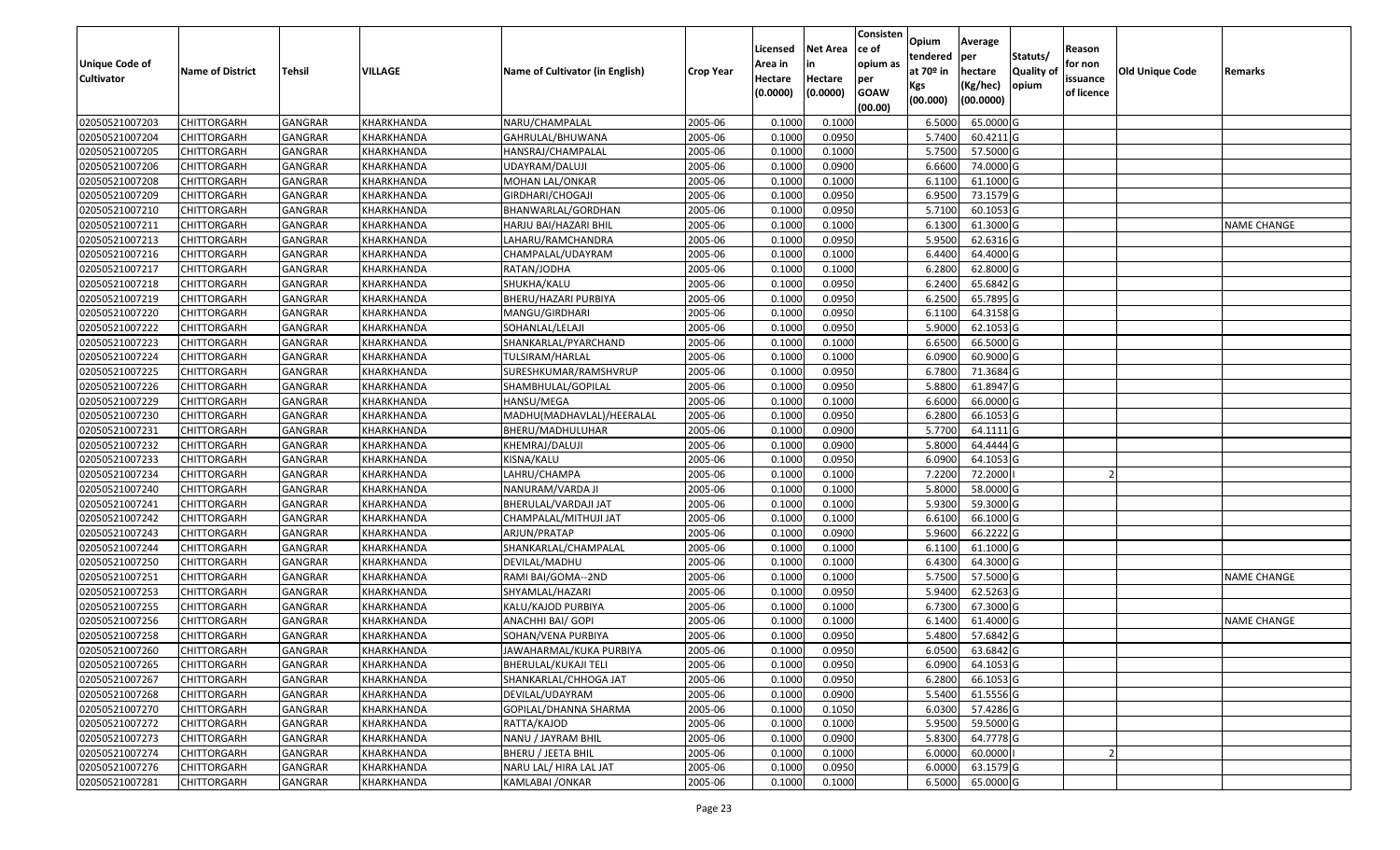| <b>Unique Code of</b><br><b>Cultivator</b> | <b>Name of District</b> | <b>Tehsil</b>  | VILLAGE               | Name of Cultivator (in English) | <b>Crop Year</b> | Licensed<br>Area in<br>Hectare<br>(0.0000) | <b>Net Area</b><br>in<br>Hectare<br>(0.0000) | Consisten<br>ce of<br>opium as<br>per<br><b>GOAW</b><br>(00.00) | Opium<br>tendered<br>at $70°$ in<br>Kgs<br>(00.000) | Average<br>per<br>hectare<br>(Kg/hec)<br>(00.0000) | Statuts/<br><b>Quality o</b><br>opium | Reason<br>for non<br>issuance<br>of licence | <b>Old Unique Code</b> | Remarks            |
|--------------------------------------------|-------------------------|----------------|-----------------------|---------------------------------|------------------|--------------------------------------------|----------------------------------------------|-----------------------------------------------------------------|-----------------------------------------------------|----------------------------------------------------|---------------------------------------|---------------------------------------------|------------------------|--------------------|
| 02050521007282                             | CHITTORGARH             | GANGRAR        | KHARKHANDA            | SHAMBHU / BHUWANA               | 2005-06          | 0.1000                                     | 0.1000                                       |                                                                 | 6.4100                                              | 64.1000 G                                          |                                       |                                             |                        |                    |
| 02050521007283                             | CHITTORGARH             | GANGRAR        | KHARKHANDA            | SHYAM LAL/ MEGHA                | 2005-06          | 0.1000                                     | 0.0950                                       |                                                                 | 5.9600                                              | 62.7368 G                                          |                                       |                                             |                        |                    |
| 02050521007289                             | CHITTORGARH             | GANGRAR        | KHARKHANDA            | MAGNA / HAJARI                  | 2005-06          | 0.1000                                     | 0.0950                                       |                                                                 | 6.0400                                              | 63.5780 G                                          |                                       |                                             |                        |                    |
| 02050521007291                             | <b>CHITTORGARH</b>      | <b>GANGRAR</b> | KHARKHANDA            | <b>BADAMI BAI/ BHUWANI</b>      | 2005-06          | 0.1000                                     | 0.0950                                       |                                                                 | 6.1900                                              | 65.1579 G                                          |                                       |                                             |                        |                    |
| 02050521007292                             | CHITTORGARH             | GANGRAR        | KHARKHANDA            | SHELANDAR KUMAR/ BANSHI LAL     | 2005-06          | 0.1000                                     | 0.0900                                       |                                                                 | 5.7500                                              | 63.8889 G                                          |                                       |                                             |                        |                    |
| 02050521007294                             | <b>CHITTORGARH</b>      | GANGRAR        | KHARKHANDA            | KISHANLAL/RATTAJI               | 2005-06          | 0.1000                                     | 0.1000                                       |                                                                 | 6.5100                                              | 65.1000G                                           |                                       |                                             |                        |                    |
| 02050521007295                             | CHITTORGARH             | GANGRAR        | KHARKHANDA            | NATHULAL/NANURAM BALAI          | 2005-06          | 0.1000                                     | 0.1000                                       |                                                                 | 5.9000                                              | 59.0000G                                           |                                       |                                             |                        |                    |
| 02050521007296                             | CHITTORGARH             | <b>GANGRAR</b> | KHARKHANDA            | DALU/BHERU                      | 2005-06          | 0.1000                                     | 0.1000                                       |                                                                 | 6.0300                                              | 60.3000 G                                          |                                       |                                             |                        |                    |
| 02050521007297                             | CHITTORGARH             | <b>GANGRAR</b> | KHARKHANDA            | DALU/BARDA TELI                 | 2005-06          | 0.1000                                     | 0.1000                                       |                                                                 | 6.0700                                              | 60.7000 G                                          |                                       |                                             |                        |                    |
| 02050521007298                             | <b>CHITTORGARH</b>      | GANGRAR        | KHARKHANDA            | NANU/BARDA                      | 2005-06          | 0.1000                                     | 0.1000                                       |                                                                 | 6.4800                                              | 64.8000 G                                          |                                       |                                             |                        |                    |
| 02050521007303                             | CHITTORGARH             | GANGRAR        | KHARKHANDA            | RATANLAL/MADHUJI                | 2005-06          | 0.1000                                     | 0.0900                                       |                                                                 | 5.7600                                              | 64.0000G                                           |                                       |                                             |                        |                    |
| 02050521007304                             | <b>CHITTORGARH</b>      | <b>GANGRAR</b> | KHARKHANDA            | HAJARI/MODA PURBIYA             | 2005-06          | 0.1000                                     | 0.0900                                       |                                                                 | 6.2000                                              | 68.8889 G                                          |                                       |                                             |                        |                    |
| 02050521007306                             | <b>CHITTORGARH</b>      | <b>GANGRAR</b> | KHARKHANDA            | KHURAJ/DEVA                     | 2005-06          | 0.1000                                     | 0.1000                                       |                                                                 | 6.1900                                              | 61.9000G                                           |                                       |                                             |                        |                    |
| 02050521007309                             | CHITTORGARH             | GANGRAR        | KHARKHANDA            | SHANKARLAL/MADHULAL             | 2005-06          | 0.1000                                     | 0.0900                                       |                                                                 | 5.9700                                              | 66.3333 G                                          |                                       |                                             |                        |                    |
| 02050521007311                             | <b>CHITTORGARH</b>      | <b>GANGRAR</b> | KHARKHANDA            | TULSI BAI / NARU                | 2005-06          | 0.1000                                     | 0.1000                                       |                                                                 | 5.8700                                              | 58.7000 G                                          |                                       |                                             |                        |                    |
| 02050521007315                             | <b>CHITTORGARH</b>      | <b>GANGRAR</b> | KHARKHANDA            | PRABHU/KALU BHIL                | 2005-06          | 0.1000                                     | 0.0950                                       |                                                                 | 6.2300                                              | 65.5789 G                                          |                                       |                                             |                        |                    |
| 02050521007317                             | <b>CHITTORGARH</b>      | <b>GANGRAR</b> | KHARKHANDA            | <b>BANSILAL/GASHI</b>           | 2005-06          | 0.1000                                     | 0.0950                                       |                                                                 | 5.9100                                              | 62.2105 G                                          |                                       |                                             |                        |                    |
| 02050521007319                             | CHITTORGARH             | <b>GANGRAR</b> | KHARKHANDA            | LALITA BAI /LAXMICHAND          | 2005-06          | 0.1000                                     | 0.0950                                       |                                                                 | 5.5700                                              | 58.6316 G                                          |                                       |                                             |                        |                    |
| 02050521007320                             | CHITTORGARH             | <b>GANGRAR</b> | KHARKHANDA            | LADUPURI/BHAGWANPURI            | 2005-06          | 0.1000                                     | 0.0950                                       |                                                                 | 5.6300                                              | 59.2632 G                                          |                                       |                                             |                        |                    |
| 02050521007323                             | CHITTORGARH             | GANGRAR        | KHARKHANDA            | SHOBHALAL/LAHARULAL--2          | 2005-06          | 0.1000                                     | 0.1000                                       |                                                                 | 6.3700                                              | 63.7000 G                                          |                                       |                                             |                        |                    |
| 02050521007324                             | CHITTORGARH             | <b>GANGRAR</b> | KHARKHANDA            | <b>BHURI BAI/BHERULAL</b>       | 2005-06          | 0.1000                                     | 0.0950                                       |                                                                 | 5.6500                                              | 59.4737 G                                          |                                       |                                             |                        |                    |
| 02050521007325                             | CHITTORGARH             | GANGRAR        | KHARKHANDA            | GULAB BAI/PARSAA                | 2005-06          | 0.1000                                     | 0.1050                                       |                                                                 | 6.4900                                              | 61.8095 G                                          |                                       |                                             |                        |                    |
| 02050521007326                             | CHITTORGARH             | GANGRAR        | KHARKHANDA            | NATHI BAI /CHAMPALAL            | 2005-06          | 0.1000                                     | 0.1000                                       |                                                                 | 6.2000                                              | 62.0000G                                           |                                       |                                             |                        | <b>NAME CHANGE</b> |
| 02050521007329                             | <b>CHITTORGARH</b>      | <b>GANGRAR</b> | KHARKHANDA            | <b>BARDI BAI / DEVILAL</b>      | 2005-06          | 0.1000                                     | 0.1000                                       |                                                                 | 5.8800                                              | 58.8000 G                                          |                                       |                                             |                        |                    |
| 02050521007330                             | <b>CHITTORGARH</b>      | <b>GANGRAR</b> | KHARKHANDA            | MAGNA/KALU                      | 2005-06          | 0.1000                                     | 0.0950                                       |                                                                 | 6.4300                                              | 67.6842 G                                          |                                       |                                             |                        |                    |
| 02050521007331                             | CHITTORGARH             | GANGRAR        | KHARKHANDA            | SHAMBHULAL/GANESH               | 2005-06          | 0.1000                                     | 0.0950                                       |                                                                 | 6.1900                                              | 65.1579 G                                          |                                       |                                             |                        |                    |
| 02050521008002                             | <b>CHITTORGARH</b>      | GANGRAR        | AAVALHERA             | DEVIBAI/JAGNATH                 | 2005-06          | 0.1000                                     | 0.1000                                       |                                                                 | 7.2500                                              | 72.5000 G                                          |                                       |                                             |                        |                    |
| 02050521008003                             | CHITTORGARH             | GANGRAR        | AAVALHERA             | DEBILAL/MANGILAL                | 2005-06          | 0.1000                                     | 0.1000                                       |                                                                 | 6.6100                                              | 66.1000G                                           |                                       |                                             |                        |                    |
| 02050521008010                             | <b>CHITTORGARH</b>      | <b>GANGRAR</b> | AAVALHERA             | MAGANIRAM/GOKAL                 | 2005-06          | 0.1000                                     | 0.1050                                       |                                                                 | 7.7700                                              | 74.0000G                                           |                                       |                                             |                        |                    |
| 02050521008013                             | <b>CHITTORGARH</b>      | <b>GANGRAR</b> | AAVALHERA             | DEVA/GANGARAM                   | 2005-06          | 0.1000                                     | 0.0950                                       |                                                                 | 6.4900                                              | 68.3158 G                                          |                                       |                                             |                        |                    |
| 02050521008015                             | CHITTORGARH             | <b>GANGRAR</b> | AAVALHERA             | KHEMRAJ/PRATHVIRAJ              | 2005-06          | 0.1000                                     | 0.1000                                       |                                                                 | 6.9400                                              | 69.4000 G                                          |                                       |                                             |                        |                    |
| 02050521008016                             | CHITTORGARH             | GANGRAR        | AAVALHERA             | BHURIBAI/PYARA                  | 2005-06          | 0.1000                                     | 0.1000                                       |                                                                 | 6.4000                                              | 64.0000G                                           |                                       |                                             |                        |                    |
| 02050521008017                             | CHITTORGARH             | <b>GANGRAR</b> | AAVALHERA             | HEERA DAS / KAJOD DAS           | 2005-06          | 0.1000                                     | 0.1000                                       |                                                                 | 7.1200                                              | 71.2000 G                                          |                                       |                                             |                        |                    |
| 02050521011001                             | CHITTORGARH             | GANGRAR        | BHANAPI               | LAXMINARAYAN/RAGHUNATH PAREEK   | 2005-06          | 0.1000                                     | 0.0950                                       |                                                                 | 7.5200                                              | 79.1579                                            |                                       |                                             |                        |                    |
| 02050521011004                             | CHITTORGARH             | <b>GANGRAR</b> | BHANAPI               | MANGILAL/UDAYLAL                | 2005-06          | 0.1000                                     | 0.0950                                       |                                                                 | 7.4000                                              | 77.8947                                            |                                       |                                             |                        |                    |
| 02050521011011                             | <b>CHITTORGARH</b>      | GANGRAR        | <b>BHANAPI</b>        | KANA/HAZARI                     | 2005-06          | 0.1000                                     | 0.0950                                       |                                                                 | 6.9100                                              | 72.7368 G                                          |                                       |                                             |                        |                    |
| 02050521011012                             | <b>CHITTORGARH</b>      | <b>GANGRAR</b> | BHANAPI               | HEERU BAI /RAMCHANDRA           | 2005-06          | 0.1000                                     | 0.1000                                       |                                                                 | 6.4000                                              | 64.0000 G                                          |                                       |                                             |                        |                    |
| 02050521011013                             | <b>CHITTORGARH</b>      | <b>GANGRAR</b> | BHANAPI               | MANA/PRATAP                     | 2005-06          | 0.1000                                     | 0.1000                                       |                                                                 | 0.0000                                              | 0.0000                                             |                                       |                                             |                        |                    |
| 02050521011014                             | <b>CHITTORGARH</b>      | <b>GANGRAR</b> | BHANAPI               | CHANDRA PRAKASH/BHERU SHANKAR   | 2005-06          | 0.1000                                     | 0.0950                                       |                                                                 | 7.2600                                              | 76.4211 G                                          |                                       |                                             |                        |                    |
| 02050521011015                             | <b>CHITTORGARH</b>      | <b>GANGRAR</b> | <b>BHANAPI</b>        | BHAWANIRAM/GHISA                | 2005-06          | 0.1000                                     | 0.0950                                       |                                                                 | 6.6500                                              | 70.0000 G                                          |                                       |                                             |                        |                    |
| 02050521011025                             | <b>CHITTORGARH</b>      | <b>GANGRAR</b> | BHANAPI               | KALUDAS/BANSIDAS                | 2005-06          | 0.1000                                     | 0.1000                                       |                                                                 | 6.8200                                              | 68.2000 G                                          |                                       |                                             |                        |                    |
| 02050521011028                             | <b>CHITTORGARH</b>      | <b>GANGRAR</b> | BHANAPI               | LALU/CHHOGA                     | 2005-06          | 0.1000                                     | 0.1000                                       |                                                                 | 6.5500                                              | 65.5000 G                                          |                                       |                                             |                        |                    |
| 02050521011030                             | <b>CHITTORGARH</b>      | <b>GANGRAR</b> | BHANAPI               | ANCHHI BAI/BHURA                | 2005-06          | 0.1000                                     | 0.1000                                       |                                                                 | 7.0300                                              | 70.3000 G                                          |                                       |                                             |                        |                    |
| 02050521012001                             | <b>CHITTORGARH</b>      | <b>GANGRAR</b> | <b>BHATWADA KHURD</b> | JEETMAL/MEGHA                   | 2005-06          | 0.1000                                     | 0.0950                                       |                                                                 | 5.8800                                              | 61.8947 G                                          |                                       |                                             |                        |                    |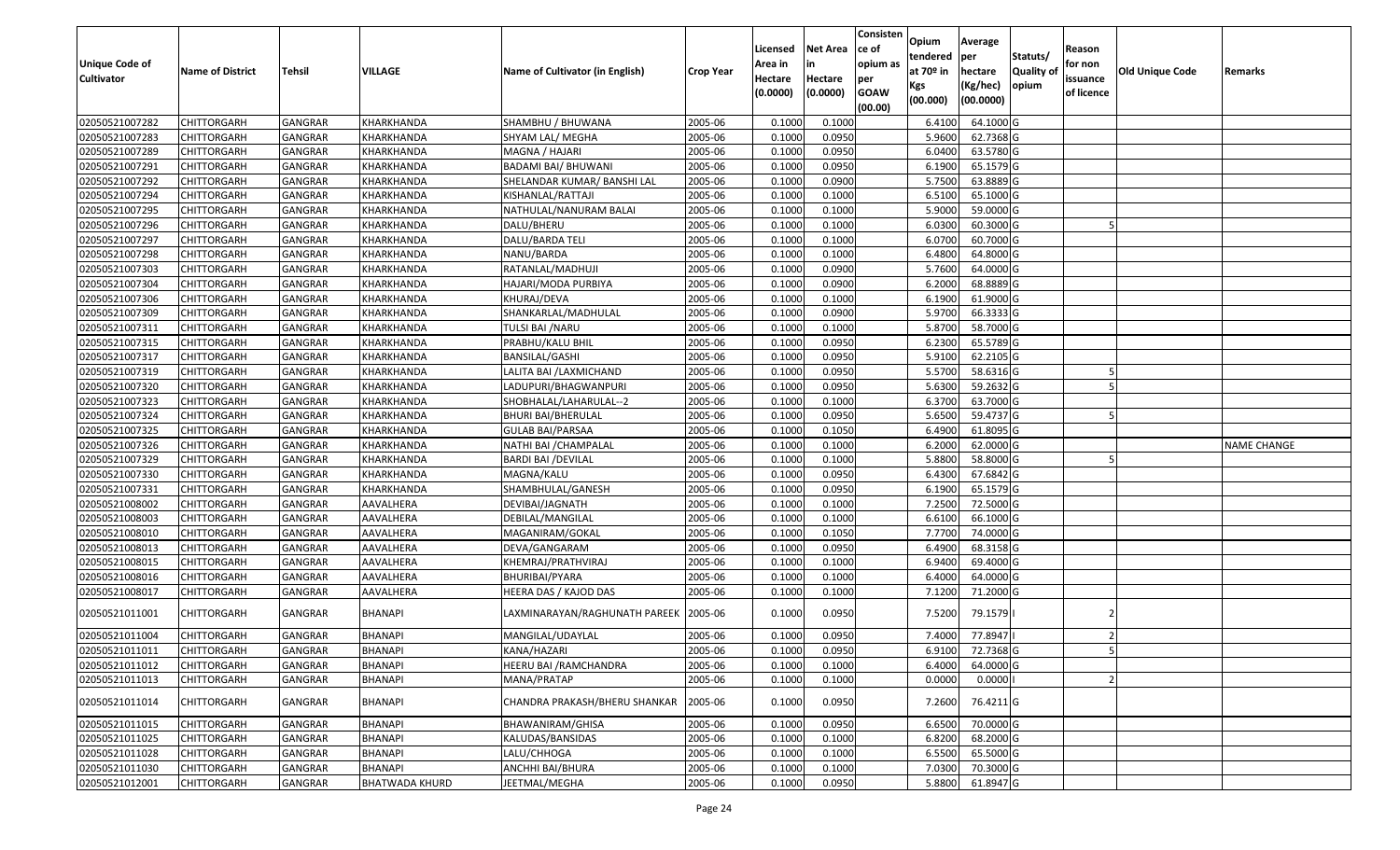| <b>Unique Code of</b> | <b>Name of District</b> | Tehsil         | <b>VILLAGE</b>        | Name of Cultivator (in English) | <b>Crop Year</b> | Licensed<br>Area in | <b>Net Area</b><br>in | Consisten<br>ce of<br>opium as | Opium<br>tendered<br>at $70°$ in | Average<br>per<br>hectare | Statuts/<br>Quality o | Reason<br>for non      | <b>Old Unique Code</b> | Remarks |
|-----------------------|-------------------------|----------------|-----------------------|---------------------------------|------------------|---------------------|-----------------------|--------------------------------|----------------------------------|---------------------------|-----------------------|------------------------|------------------------|---------|
| <b>Cultivator</b>     |                         |                |                       |                                 |                  | Hectare<br>(0.0000) | Hectare<br>(0.0000)   | per<br><b>GOAW</b><br>(00.00)  | Kgs<br>(00.000)                  | (Kg/hec)<br>(00.0000)     | opium                 | issuance<br>of licence |                        |         |
| 02050521012003        | <b>CHITTORGARH</b>      | GANGRAR        | <b>BHATWADA KHURD</b> | <b>BALURAM/BHERU AHIR</b>       | 2005-06          | 0.1000              | 0.0950                |                                | 5.8400                           | 61.4737 G                 |                       |                        |                        |         |
| 02050521012005        | CHITTORGARH             | <b>GANGRAR</b> | <b>BHATWADA KHURD</b> | LAXMAN LAL/ UDAI LAL            | 2005-06          | 0.1000              | 0.1000                |                                | 5.8300                           | 58.3000 G                 |                       |                        |                        |         |
| 02050521012007        | CHITTORGARH             | <b>GANGRAR</b> | <b>BHATWADA KHURD</b> | BHERULAL/DEVA                   | 2005-06          | 0.1000              | 0.1000                |                                | 5.7000                           | 57.0000 G                 |                       |                        |                        |         |
| 02050521012008        | <b>CHITTORGARH</b>      | <b>GANGRAR</b> | <b>BHATWADA KHURD</b> | SITARAM/MODIRAM                 | 2005-06          | 0.1000              | 0.1050                |                                | 6.1300                           | 58.3810 G                 |                       |                        |                        |         |
| 02050521012009        | CHITTORGARH             | GANGRAR        | <b>BHATWADA KHURD</b> | UDI BAI/ MEGA                   | 2005-06          | 0.1000              | 0.1000                |                                | 5.8900                           | 58.9000 G                 |                       |                        |                        |         |
| 02050521012010        | CHITTORGARH             | <b>GANGRAR</b> | <b>BHATWADA KHURD</b> | JAGNATHI BAI/ NATHU             | 2005-06          | 0.1000              | 0.1000                |                                | 5.9300                           | 59.3000 G                 |                       |                        |                        |         |
| 02050521012014        | CHITTORGARH             | GANGRAR        | BHATWADA KHURD        | DALICHAND/HAZARI                | 2005-06          | 0.1000              | 0.1000                |                                | 5.6900                           | 56.9000 G                 |                       |                        |                        |         |
| 02050521012015        | <b>CHITTORGARH</b>      | <b>GANGRAR</b> | <b>BHATWADA KHURD</b> | KISHORE SINGH/HIMMAT SINGH      | 2005-06          | 0.1000              | 0.1000                |                                | 5.7800                           | 57.8000 G                 |                       |                        |                        |         |
| 02050521012016        | <b>CHITTORGARH</b>      | <b>GANGRAR</b> | <b>BHATWADA KHURD</b> | UDA/CHHOGA                      | 2005-06          | 0.1000              | 0.1000                |                                | 6.0200                           | 60.2000 G                 |                       |                        |                        |         |
| 02050522001001        | CHITTORGARH             | RASHMI         | BHEEMGARH             | SHANKERLAL/LALU JAT             | 2005-06          | 0.1000              | 0.1000                |                                | 7.7000                           | 77.0000 G                 |                       |                        |                        |         |
| 02050522001002        | CHITTORGARH             | RASHMI         | BHEEMGARH             | NANDA/MANA SUTHAR               | 2005-06          | 0.1000              | 0.0950                |                                | 6.3700                           | 67.0526 G                 |                       |                        |                        |         |
| 02050522001003        | <b>CHITTORGARH</b>      | RASHMI         | BHEEMGARH             | BHERU LAL/ HEERA LAL            | 2005-06          | 0.1000              | 0.0950                |                                | 6.2400                           | 65.6842 G                 |                       |                        |                        |         |
| 02050522001004        | <b>CHITTORGARH</b>      | RASHMI         | BHEEMGARH             | MANGILAL/BHARMAL                | 2005-06          | 0.1000              | 0.1000                |                                | 6.6500                           | 66.5000G                  |                       |                        |                        |         |
| 02050522001005        | <b>CHITTORGARH</b>      | RASHMI         | BHEEMGARH             | CHANDMAL/CHHOGALAL              | 2005-06          | 0.1000              | 0.0950                |                                | 5.8900                           | 62.0000 G                 |                       |                        |                        |         |
| 02050522001006        | CHITTORGARH             | RASHMI         | BHEEMGARH             | NANU/PEAMA                      | 2005-06          | 0.1000              | 0.0950                |                                | 5.6500                           | 59.4737 G                 |                       |                        |                        |         |
| 02050522001008        | <b>CHITTORGARH</b>      | RASHMI         | BHEEMGARH             | RAMCHANDRA/UDA SUTHAR           | 2005-06          | 0.1000              | 0.0950                |                                | 5.8600                           | 61.6842 G                 |                       |                        |                        |         |
| 02050522001009        | CHITTORGARH             | RASHMI         | BHEEMGARH             | SHANKARLAL/DALCHAND SINGHWI     | 2005-06          | 0.1000              | 0.0950                |                                | 6.1300                           | 64.5263 G                 |                       |                        |                        |         |
| 02050522001012        | CHITTORGARH             | RASHMI         | BHEEMGARH             | <b>BALU/GOPI JAT</b>            | 2005-06          | 0.1000              | 0.0900                |                                | 5.2200                           | 58.0000 G                 |                       |                        |                        |         |
| 02050522001013        | CHITTORGARH             | RASHMI         | BHEEMGARH             | BILASI/UDAIRAM SUTHAR           | 2005-06          | 0.1000              | 0.0950                |                                | 6.1800                           | 65.0526 G                 |                       |                        |                        |         |
| 02050522001014        | CHITTORGARH             | RASHMI         | BHEEMGARH             | DHANRAJ/SURAJMAL PURBIYA        | 2005-06          | 0.1000              | 0.1000                |                                | 6.6400                           | 66.4000 G                 |                       |                        |                        |         |
| 02050522001016        | CHITTORGARH             | RASHMI         | BHEEMGARH             | GHEESA/DAULA TELI               | 2005-06          | 0.1000              | 0.1000                |                                | 6.5800                           | 65.8000 G                 |                       |                        |                        |         |
| 02050522001017        | CHITTORGARH             | RASHMI         | BHEEMGARH             | SHANKERLAL/BENIRAM JAT          | 2005-06          | 0.1000              | 0.0950                |                                | 6.3300                           | 66.6316 G                 |                       |                        |                        |         |
| 02050522001019        | <b>CHITTORGARH</b>      | RASHMI         | BHEEMGARH             | KALURAM/BHERU JAT               | 2005-06          | 0.100               | 0.1000                |                                | 6.3800                           | 63.8000 G                 |                       |                        |                        |         |
| 02050522001020        | CHITTORGARH             | RASHMI         | BHEEMGARH             | NATHU LAL/LALU JAT              | 2005-06          | 0.1000              | 0.1000                |                                | 5.7500                           | 57.5000G                  |                       |                        |                        |         |
| 02050522001021        | CHITTORGARH             | RASHMI         | BHEEMGARH             | PYARA/SURAJMAL PURBIA           | 2005-06          | 0.1000              | 0.1000                |                                | 6.3800                           | 63.8000 G                 |                       |                        |                        |         |
| 02050522001022        | CHITTORGARH             | RASHMI         | BHEEMGARH             | CHHOGA/KHEMA PURBIA             | 2005-06          | 0.1000              | 0.1000                |                                | 6.8600                           | 68.6000 G                 |                       |                        |                        |         |
| 02050522001023        | CHITTORGARH             | RASHMI         | BHEEMGARH             | SHANTILAL/DHOOLCHAND MAHAJAN    | 2005-06          | 0.1000              | 0.0950                |                                | 6.6800                           | 70.3158 G                 |                       |                        |                        |         |
| 02050522001024        | CHITTORGARH             | RASHMI         | BHEEMGARH             | UDAIRAM/HAZARIMAL JAT (KHAROD)  | 2005-06          | 0.1000              | 0.1000                |                                | 6.2700                           | 62.7000 G                 |                       |                        |                        |         |
| 02050522001025        | <b>CHITTORGARH</b>      | RASHMI         | BHEEMGARH             | LAXMAN/KISHNA PURBIA            | 2005-06          | 0.1000              | 0.1000                |                                | 5.8100                           | 58.1000 G                 |                       |                        |                        |         |
| 02050522001026        | <b>CHITTORGARH</b>      | RASHMI         | BHEEMGARH             | MANGILAL/NARU PURBIA            | 2005-06          | 0.1000              | 0.0950                |                                | 6.4300                           | 67.6842 G                 |                       |                        |                        |         |
| 02050522001027        | <b>CHITTORGARH</b>      | RASHMI         | BHEEMGARH             | MAGNIDAS/BALU DAS               | 2005-06          | 0.1000              | 0.0950                |                                | 6.3300                           | 66.6316 G                 |                       |                        |                        |         |
| 02050522001028        | CHITTORGARH             | RASHMI         | BHEEMGARH             | KANHAILAL/MODIRAM SUWALKA       | 2005-06          | 0.100               | 0.0900                |                                | 5.5900                           | $62.1111$ G               |                       |                        |                        |         |
| 02050522001029        | CHITTORGARH             | RASHMI         | BHEEMGARH             | DEVILAL/SURAJMAL PURABIA        | 2005-06          | 0.1000              | 0.1000                |                                | 6.8400                           | 68.4000 G                 |                       |                        |                        |         |
| 02050522001030        | <b>CHITTORGARH</b>      | RASHMI         | BHEEMGARH             | RAMLAL/GOPILAL JAT (SILGAON)    | 2005-06          | 0.1000              | 0.1000                |                                | 7.0900                           | 70.9000 G                 |                       |                        |                        |         |
| 02050522001032        | <b>CHITTORGARH</b>      | RASHMI         | BHEEMGARH             | BHERULAL/SURAJMAL BALAI         | 2005-06          | 0.1000              | 0.1000                |                                | 6.5800                           | 65.8000 G                 |                       |                        |                        |         |
| 02050522001033        | <b>CHITTORGARH</b>      | RASHMI         | BHEEMGARH             | HEERALAL/MOHANLAL PURABIA       | 2005-06          | 0.1000              | 0.0950                |                                | 6.3900                           | 67.2632 G                 |                       |                        |                        |         |
| 02050522001034        | <b>CHITTORGARH</b>      | RASHMI         | BHEEMGARH             | GANGA BAI/ BALU RAM             | 2005-06          | 0.1000              | 0.1000                |                                | 5.8700                           | 58.7000 G                 |                       |                        |                        |         |
| 02050522001035        | <b>CHITTORGARH</b>      | RASHMI         | BHEEMGARH             | BHERU/KASHI JAT                 | 2005-06          | 0.1000              | 0.0950                |                                | 6.2000                           | 65.2632 G                 |                       |                        |                        |         |
| 02050522001037        | <b>CHITTORGARH</b>      | RASHMI         | BHEEMGARH             | HEERALAL/KALU PURABIA           | 2005-06          | 0.1000              | 0.1000                |                                | 6.0000                           | 60.0000 G                 |                       |                        |                        |         |
| 02050522001038        | <b>CHITTORGARH</b>      | RASHMI         | BHEEMGARH             | LALU/NAWALA BALAI               | 2005-06          | 0.1000              | 0.1000                |                                | 6.5900                           | 65.9000 G                 |                       |                        |                        |         |
| 02050522001040        | <b>CHITTORGARH</b>      | RASHMI         | BHEEMGARH             | PRITHWIRAJ/JEETMAL JAT          | 2005-06          | 0.1000              | 0.1050                |                                | 7.4700                           | 71.1429 G                 |                       |                        |                        |         |
| 02050522001041        | CHITTORGARH             | RASHMI         | BHEEMGARH             | BALURAM/JAICHAND PURABIA        | 2005-06          | 0.1000              | 0.1000                |                                | 7.9000                           | 79.0000                   |                       |                        |                        |         |
| 02050522001042        | <b>CHITTORGARH</b>      | RASHMI         | BHEEMGARH             | HARJIBAI/GANESH TELI            | 2005-06          | 0.1000              | 0.0950                |                                | 5.6400                           | 59.3684 G                 |                       |                        |                        |         |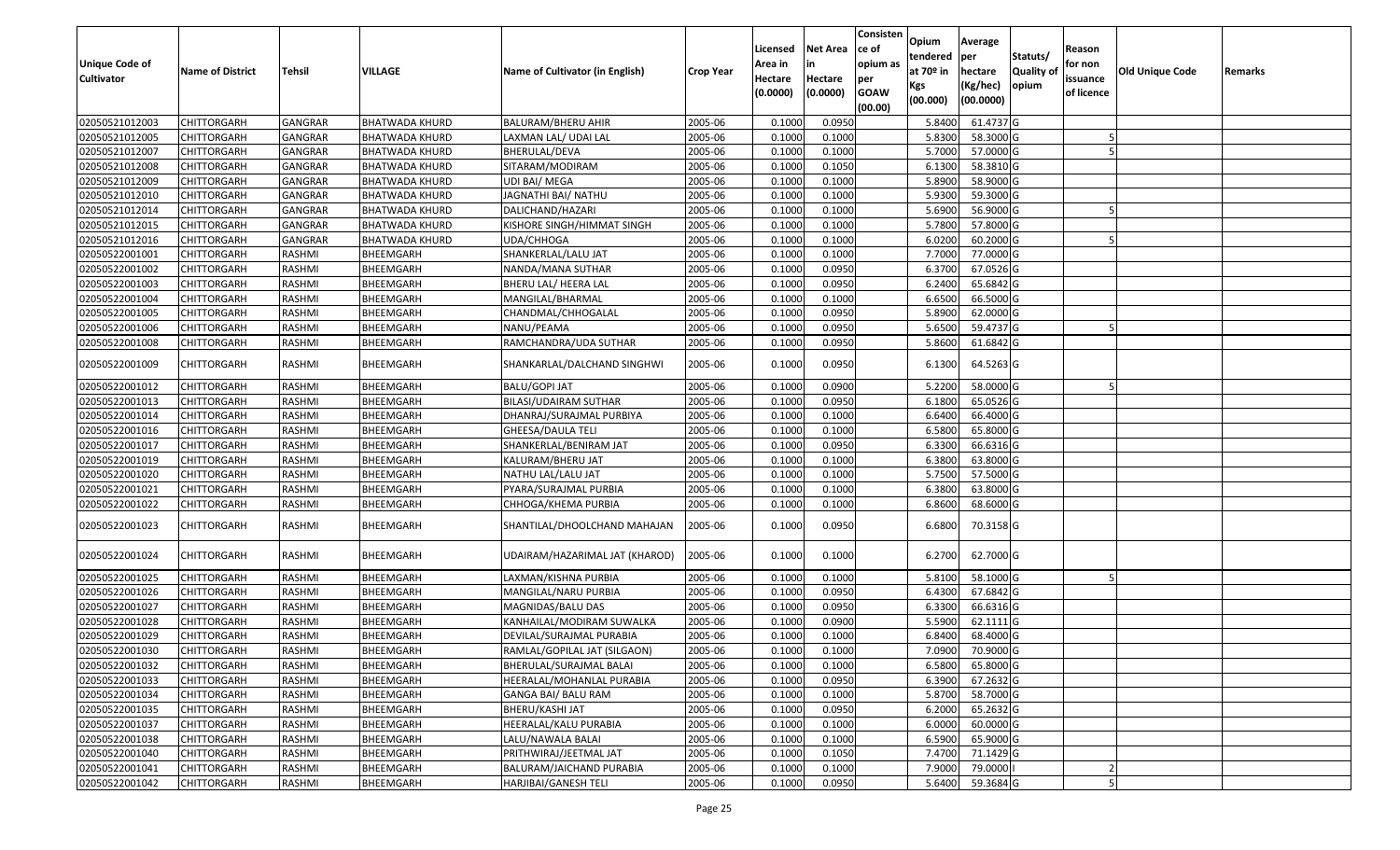| <b>Unique Code of</b><br><b>Cultivator</b> | <b>Name of District</b> | Tehsil        | VILLAGE          | Name of Cultivator (in English)          | <b>Crop Year</b> | Licensed<br>Area in<br>Hectare<br>(0.0000) | Net Area<br>in<br>Hectare<br>(0.0000) | Consisten<br>ce of<br>opium as<br>per<br><b>GOAW</b><br>(00.00) | Opium<br>tendered<br>at $70°$ in<br>Kgs<br>(00.000) | Average<br> per<br>hectare<br>(Kg/hec)<br>(00.0000) | Statuts/<br><b>Quality of</b><br>opium | Reason<br>for non<br>issuance<br>of licence | <b>Old Unique Code</b> | Remarks         |
|--------------------------------------------|-------------------------|---------------|------------------|------------------------------------------|------------------|--------------------------------------------|---------------------------------------|-----------------------------------------------------------------|-----------------------------------------------------|-----------------------------------------------------|----------------------------------------|---------------------------------------------|------------------------|-----------------|
| 02050522001043                             | <b>CHITTORGARH</b>      | RASHMI        | BHEEMGARH        | <b>UDAIRAM/HEERA LAL SUTHAR</b>          | 2005-06          | 0.1000                                     | 0.0950                                |                                                                 | 6.6500                                              | 70.0000 G                                           |                                        |                                             |                        |                 |
| 02050522001044                             | CHITTORGARH             | RASHMI        | BHEEMGARH        | MANGILAL/BIRDHA SUTHAR                   | 2005-06          | 0.1000                                     | 0.0950                                |                                                                 | 5.7800                                              | 60.8421 G                                           |                                        |                                             |                        |                 |
| 02050522001045                             | CHITTORGARH             | RASHMI        | BHEEMGARH        | KANCHANBAI/BALU GIRI                     | 2005-06          | 0.1000                                     | 0.1000                                |                                                                 | 6.4200                                              | 64.2000 G                                           |                                        |                                             |                        |                 |
| 02050522001046                             | CHITTORGARH             | RASHMI        | BHEEMGARH        | MOHAN/UDA SUTHAR                         | 2005-06          | 0.1000                                     | 0.0950                                |                                                                 | 6.5400                                              | 68.8421 G                                           |                                        |                                             |                        |                 |
| 02050522001047                             | CHITTORGARH             | RASHMI        | BHEEMGARH        | DURGA SHANKER/BHAWANIRAM<br><b>NAYAK</b> | 2005-06          | 0.1000                                     | 0.0950                                |                                                                 | 5.9000                                              | 62.1053 G                                           |                                        |                                             |                        |                 |
| 02050522001050                             | CHITTORGARH             | RASHMI        | BHEEMGARH        | CHAMPA/BALU SUTHAR                       | 2005-06          | 0.1000                                     | 0.0950                                |                                                                 | 6.3100                                              | 66.4211 G                                           |                                        |                                             |                        |                 |
| 02050522001051                             | <b>CHITTORGARH</b>      | RASHMI        | BHEEMGARH        | GHEESIBAI/BALU PURI                      | 2005-06          | 0.1000                                     | 0.0950                                |                                                                 | 5.8100                                              | 61.1579 G                                           |                                        |                                             |                        |                 |
| 02050522001053                             | <b>CHITTORGARH</b>      | RASHMI        | BHEEMGARH        | SAMPATRAM/UDAIRAM VYAS                   | 2005-06          | 0.1000                                     | 0.1050                                |                                                                 | 6.2400                                              | 59.4286 G                                           |                                        |                                             |                        |                 |
| 02050522001054                             | CHITTORGARH             | RASHMI        | BHEEMGARH        | LAXMINARAYAN/NAWALRAM<br>SUKHWAL         | 2005-06          | 0.1000                                     | 0.0950                                |                                                                 | 6.4200                                              | 67.5789 G                                           |                                        |                                             |                        |                 |
| 02050522001055                             | <b>CHITTORGARH</b>      | RASHMI        | BHEEMGARH        | DHANRAJ/KHEMRAJ BALAI                    | 2005-06          | 0.1000                                     | 0.0950                                |                                                                 | 5.6300                                              | 59.2632 G                                           |                                        |                                             |                        |                 |
| 02050522001056                             | CHITTORGARH             | RASHMI        | BHEEMGARH        | NANI BAI/ RAM CHANDAR                    | 2005-06          | 0.1000                                     | 0.0950                                |                                                                 | 6.1500                                              | 64.7368 G                                           |                                        |                                             |                        |                 |
| 02050522001058                             | <b>CHITTORGARH</b>      | RASHMI        | BHEEMGARH        | KISHANLAL/UDAILAL SUKHWAL                | 2005-06          | 0.1000                                     | 0.1000                                |                                                                 | 6.2700                                              | 62.7000 G                                           |                                        |                                             |                        |                 |
| 02050522001059                             | <b>CHITTORGARH</b>      | RASHMI        | BHEEMGARH        | NANURAM/GHEESA PURABIA                   | 2005-06          | 0.1000                                     | 0.1000                                |                                                                 | 5.9900                                              | 59.9000 G                                           |                                        |                                             |                        |                 |
| 02050522001060                             | CHITTORGARH             | RASHMI        | BHEEMGARH        | LALU/MOHAN PURABIA                       | 2005-06          | 0.1000                                     | 0.1000                                |                                                                 | 6.5600                                              | 65.6000 G                                           |                                        |                                             |                        |                 |
| 02050522001061                             | CHITTORGARH             | RASHMI        | <b>BHEEMGARH</b> | DEVJIRAM/DOLA JAT (KHAROD)               | 2005-06          | 0.1000                                     | 0.1000                                |                                                                 | 6.3700                                              | 63.7000 G                                           |                                        |                                             |                        |                 |
| 02050522001065                             | CHITTORGARH             | RASHMI        | BHEEMGARH        | ONKAR/DOLA PURABIA                       | 2005-06          | 0.1000                                     | 0.1000                                |                                                                 | 6.7700                                              | 67.7000 G                                           |                                        |                                             |                        |                 |
| 02050522001066                             | CHITTORGARH             | RASHMI        | BHEEMGARH        | DEU BAI / NANDA GARG                     | 2005-06          | 0.1000                                     | 0.1000                                |                                                                 | 6.3000                                              | 63.0000 G                                           |                                        |                                             |                        |                 |
| 02050522001067                             | CHITTORGARH             | RASHMI        | BHEEMGARH        | RAMLAL/JAWAHAR MAL                       | 2005-06          | 0.1000                                     | 0.1000                                |                                                                 | 6.1300                                              | 61.3000 G                                           |                                        |                                             |                        |                 |
| 02050522001068                             | <b>CHITTORGARH</b>      | RASHMI        | BHEEMGARH        | BHERULAL/JEETMAL                         | 2005-06          | 0.1000                                     | 0.1000                                |                                                                 | 5.8400                                              | 58.4000 G                                           |                                        |                                             |                        |                 |
| 02050522001070                             | CHITTORGARH             | RASHMI        | BHEEMGARH        | KISHAN GIRI/DALU GIRI                    | 2005-06          | 0.1000                                     | 0.1000                                |                                                                 | 6.4700                                              | 64.7000 G                                           |                                        |                                             |                        |                 |
| 02050522001072                             | CHITTORGARH             | RASHMI        | BHEEMGARH        | DHAPUBAI/RATTA CHAMAR                    | 2005-06          | 0.1000                                     | 0.0950                                |                                                                 | 5.4200                                              | 57.0526 G                                           |                                        |                                             |                        |                 |
| 02050522001075                             | CHITTORGARH             | RASHMI        | BHEEMGARH        | AMEERDIN/ALLANUR                         | 2005-06          | 0.1000                                     | 0.0950                                |                                                                 | 6.1100                                              | 64.3158 G                                           |                                        |                                             |                        |                 |
| 02050522001076                             | <b>CHITTORGARH</b>      | RASHMI        | BHEEMGARH        | HAZARIMAL/GIRDHARI                       | 2005-06          | 0.1000                                     | 0.1000                                |                                                                 | 6.5700                                              | 65.7000 G                                           |                                        |                                             |                        |                 |
| 02050522001077                             | <b>CHITTORGARH</b>      | RASHMI        | BHEEMGARH        | LAHRI BAI/GAMBHEERMAL                    | 2005-06          | 0.1000                                     | 0.1000                                |                                                                 | 5.9600                                              | 59.6000 G                                           |                                        |                                             |                        |                 |
| 02050522001078                             | <b>CHITTORGARH</b>      | RASHMI        | BHEEMGARH        | KISHAN LAL/ PYARA                        | 2005-06          | 0.1000                                     | 0.1000                                |                                                                 | 5.9500                                              | 59.5000 G                                           |                                        |                                             |                        |                 |
| 02050522001079                             | CHITTORGARH             | RASHMI        | BHEEMGARH        | NANDRAM/MANA TELI                        | 2005-06          | 0.1000                                     | 0.0950                                |                                                                 | 6.0100                                              | 63.2632 G                                           |                                        |                                             |                        |                 |
| 02050522001080                             | <b>CHITTORGARH</b>      | RASHMI        | BHEEMGARH        | BALURAM/MEGHA PURABIA                    | 2005-06          | 0.1000                                     | 0.1050                                |                                                                 | 6.4400                                              | 61.3333 G                                           |                                        |                                             |                        |                 |
| 02050522001081                             | <b>CHITTORGARH</b>      | RASHMI        | BHEEMGARH        | SHIVLAL/DECHANDRA GARG                   | 2005-06          | 0.1000                                     | 0.1000                                |                                                                 | 6.2600                                              | 62.6000 G                                           |                                        |                                             |                        |                 |
| 02050522001082                             | CHITTORGARH             | RASHMI        | BHEEMGARH        | <b>GANESH DAS/EKLING DAS</b>             | 2005-06          | 0.1000                                     | 0.0950                                |                                                                 | 6.1600                                              | 64.8421 G                                           |                                        |                                             |                        |                 |
| 02050522001084                             | CHITTORGARH             | RASHMI        | BHEEMGARH        | UDAILAL/GIRDHARI SUNAR                   | 2005-06          | 0.1000                                     | 0.1000                                |                                                                 | 6.3600                                              | 63.6000 G                                           |                                        |                                             |                        |                 |
| 02050522001085                             | CHITTORGARH             | RASHMI        | BHEEMGARH        | RATANLAL/KANHAIYALAL                     | 2005-06          | 0.1000                                     | 0.1000                                |                                                                 | 6.1500                                              | 61.5000 G                                           |                                        |                                             |                        |                 |
| 02050522001086                             | CHITTORGARH             | RASHMI        | BHEEMGARH        | ONKARLAL/DHUKAL                          | 2005-06          | 0.1000                                     | 0.1000                                |                                                                 | 6.6100                                              | 66.1000 G                                           |                                        |                                             |                        |                 |
| 02050522001088                             | CHITTORGARH             | RASHMI        | BHEEMGARH        | DEVILAL/CHHOGALAL KALAL                  | 2005-06          | 0.1000                                     | 0.1000                                |                                                                 | 6.4500                                              | 64.5000                                             |                                        |                                             |                        |                 |
| 02050522001089                             | CHITTORGARH             | RASHMI        | BHEEMGARH        | NARAYANLAL/RAMCHANDRA JAT                | 2005-06          | 0.1000                                     | 0.0950                                |                                                                 | 6.7000                                              | 70.5263 G                                           |                                        |                                             |                        |                 |
| 02050522001090                             | CHITTORGARH             | <b>RASHMI</b> | BHEEMGARH        | KAILASHCHANDRA/MANGILAL                  | 2005-06          | 0.1000                                     | 0.1000                                |                                                                 |                                                     | 5.9900 59.9000 G                                    |                                        |                                             |                        |                 |
| 02050522001091                             | <b>CHITTORGARH</b>      | RASHMI        | BHEEMGARH        | PURANMAL/MANGILAL                        | 2005-06          | 0.1000                                     | 0.0950                                |                                                                 | 6.3800                                              | 67.1579 G                                           |                                        |                                             |                        |                 |
| 02050522001092                             | <b>CHITTORGARH</b>      | RASHMI        | BHEEMGARH        | CHAMPALAL/DHOKAL                         | 2005-06          | 0.1000                                     | 0.0950                                |                                                                 | 5.8400                                              | 61.4737 G                                           |                                        |                                             |                        |                 |
| 02050522001093                             | <b>CHITTORGARH</b>      | RASHMI        | BHEEMGARH        | DALURAM/TODU RAM                         | 2005-06          | 0.1000                                     | 0.1000                                |                                                                 | 6.4800                                              | 64.8000 G                                           |                                        |                                             |                        |                 |
| 02050522001094                             | <b>CHITTORGARH</b>      | RASHMI        | BHEEMGARH        | GOPILAL / NANA LAL SONI                  | 2005-06          | 0.1000                                     | 0.0900                                |                                                                 | 6.0400                                              | 67.1111                                             |                                        |                                             |                        | TRANSFER/PAWALI |
| 02050522001095                             | <b>CHITTORGARH</b>      | RASHMI        | BHEEMGARH        | KAILASHCHANDRA/JODHRAJ                   | 2005-06          | 0.1000                                     | 0.0950                                |                                                                 | 6.3600                                              | 66.9474 G                                           |                                        |                                             |                        |                 |
| 02050522001096                             | <b>CHITTORGARH</b>      | RASHMI        | BHEEMGARH        | NARAYANLAL/GOPILAL                       | 2005-06          | 0.1000                                     | 0.1000                                |                                                                 | 5.7800                                              | 57.8000 G                                           |                                        |                                             |                        |                 |
| 02050522001099                             | <b>CHITTORGARH</b>      | RASHMI        | BHEEMGARH        | BALURAM/MOTIJI PAYAK                     | 2005-06          | 0.1000                                     | 0.1000                                |                                                                 | 5.8000                                              | 58.0000 G                                           |                                        |                                             |                        |                 |
| 02050522001100                             | CHITTORGARH             | RASHMI        | BHEEMGARH        | SOHANLAL/NANURAM PAYAK                   | 2005-06          | 0.1000                                     | 0.1000                                |                                                                 | 6.4200                                              | 64.2000 G                                           |                                        |                                             |                        |                 |
| 02050522001101                             | <b>CHITTORGARH</b>      | RASHMI        | BHEEMGARH        | RAMESHWARLAL/LAXMINARAYAN                | 2005-06          | 0.1000                                     | 0.0950                                |                                                                 | 6.3100                                              | 66.4211 G                                           |                                        |                                             |                        |                 |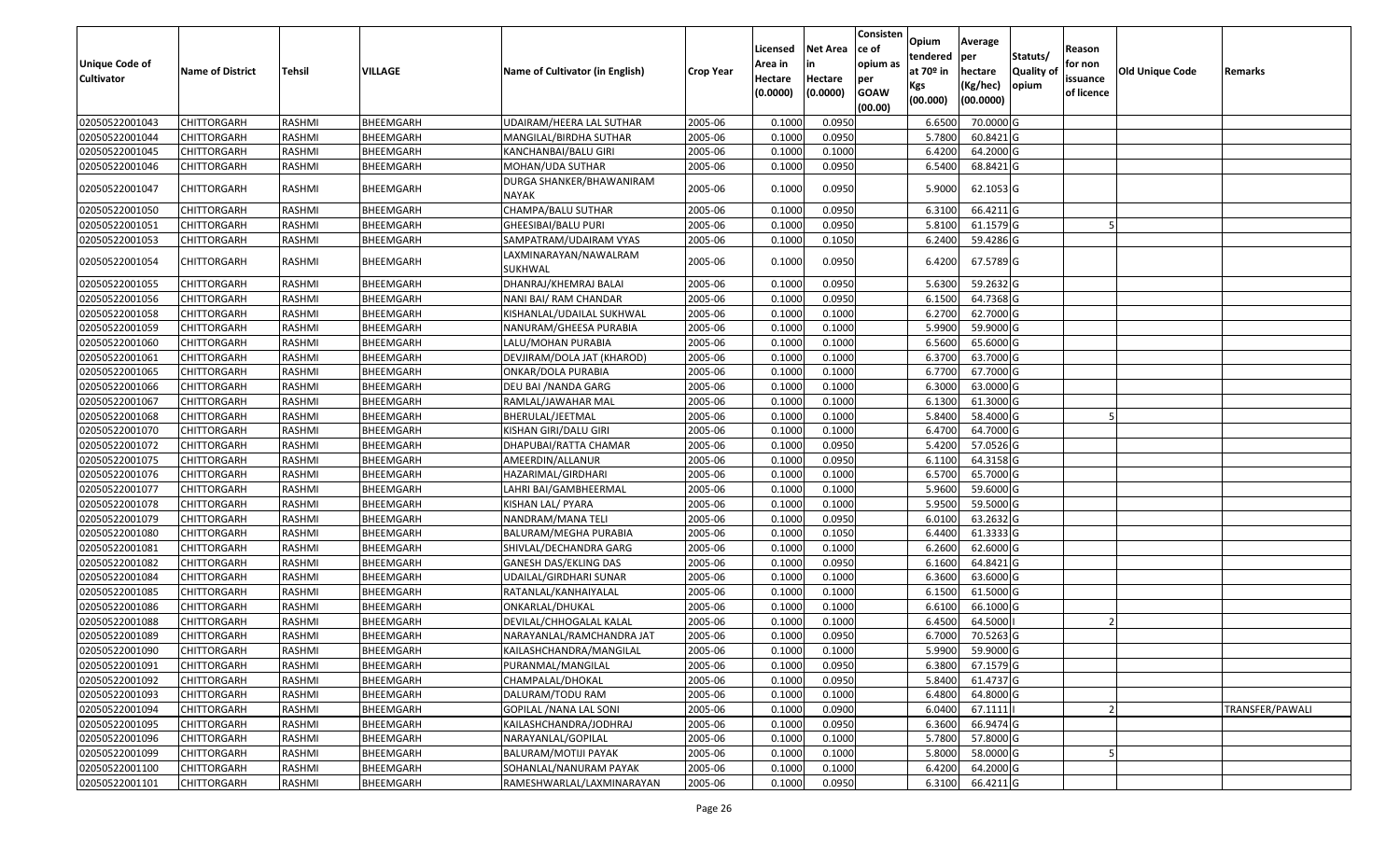| <b>Unique Code of</b><br><b>Cultivator</b> | <b>Name of District</b> | <b>Tehsil</b> | VILLAGE   | Name of Cultivator (in English)        | <b>Crop Year</b> | Licensed<br>Area in<br>Hectare<br>(0.0000) | <b>Net Area</b><br>in<br>Hectare<br>(0.0000) | Consisten<br>ce of<br>opium as<br>per<br><b>GOAW</b><br>(00.00) | Opium<br>tendered<br>at $70°$ in<br>Kgs<br>(00.000) | Average<br>per<br>hectare<br>(Kg/hec)<br>(00.0000) | Statuts/<br>Quality of<br>opium | Reason<br>for non<br>issuance<br>of licence | <b>Old Unique Code</b> | Remarks |
|--------------------------------------------|-------------------------|---------------|-----------|----------------------------------------|------------------|--------------------------------------------|----------------------------------------------|-----------------------------------------------------------------|-----------------------------------------------------|----------------------------------------------------|---------------------------------|---------------------------------------------|------------------------|---------|
| 02050522001103                             | CHITTORGARH             | RASHMI        | BHEEMGARH | PRAKASHCHANDRA/BHERULAL GANDHI 2005-06 |                  | 0.1000                                     | 0.1000                                       |                                                                 | 6.3700                                              | 63.7000 G                                          |                                 |                                             |                        |         |
| 02050522001104                             | <b>CHITTORGARH</b>      | RASHMI        | BHEEMGARH | MOTILAL/NANURAM                        | 2005-06          | 0.1000                                     | 0.1000                                       |                                                                 | 5.9300                                              | 59.3000 G                                          |                                 |                                             |                        |         |
| 02050522001105                             | <b>CHITTORGARH</b>      | RASHMI        | BHEEMGARH | LEHRU/LOBHCHAND                        | 2005-06          | 0.1000                                     | 0.1000                                       |                                                                 | 6.3100                                              | 63.1000 G                                          |                                 |                                             |                        |         |
| 02050522001108                             | <b>CHITTORGARH</b>      | RASHMI        | BHEEMGARH | DALCHAND/LOBHCHAND JAT                 | 2005-06          | 0.1000                                     | 0.0950                                       |                                                                 | 6.1900                                              | 65.1579 G                                          |                                 |                                             |                        |         |
| 02050522001109                             | <b>CHITTORGARH</b>      | RASHMI        | BHEEMGARH | GANESH/MODA                            | 2005-06          | 0.1000                                     | 0.1050                                       |                                                                 | 6.4600                                              | 61.5238 G                                          |                                 |                                             |                        |         |
| 02050522001110                             | <b>CHITTORGARH</b>      | RASHMI        | BHEEMGARH | SUNDERDEVI/MANGILAL                    | 2005-06          | 0.1000                                     | 0.1000                                       |                                                                 | 6.4000                                              | 64.0000G                                           |                                 |                                             |                        |         |
| 02050522001111                             | <b>CHITTORGARH</b>      | RASHMI        | BHEEMGARH | NARAYANLAL/BHURALAL                    | 2005-06          | 0.1000                                     | 0.0950                                       |                                                                 | 5.6100                                              | 59.0526 G                                          |                                 |                                             |                        |         |
| 02050522001113                             | CHITTORGARH             | RASHMI        | BHEEMGARH | SHYAM LAL SHARMA / SOHAN LAL<br>SHARMA | 2005-06          | 0.1000                                     | 0.1000                                       |                                                                 | 6.5700                                              | 65.7000 G                                          |                                 |                                             |                        |         |
| 02050522001114                             | CHITTORGARH             | RASHMI        | BHEEMGARH | SHANKERLAL/HEERALAL                    | 2005-06          | 0.100                                      | 0.1000                                       |                                                                 | 7.0800                                              | 70.8000 G                                          |                                 |                                             |                        |         |
| 02050522001116                             | CHITTORGARH             | RASHMI        | BHEEMGARH | SHANTILAL/UDAILAL GANDHI               | 2005-06          | 0.1000                                     | 0.1000                                       |                                                                 | 5.7500                                              | 57.5000 G                                          |                                 |                                             |                        |         |
| 02050522001117                             | <b>CHITTORGARH</b>      | RASHMI        | BHEEMGARH | <b>BALI BAI/ ROOP LAL</b>              | 2005-06          | 0.1000                                     | 0.0950                                       |                                                                 | 5.6800                                              | 59.7895 G                                          |                                 |                                             |                        |         |
| 02050522001120                             | <b>CHITTORGARH</b>      | RASHMI        | BHEEMGARH | NANDU BAI/GOVARDHAN                    | 2005-06          | 0.1000                                     | 0.1000                                       |                                                                 | 6.7200                                              | 67.2000 G                                          |                                 |                                             |                        |         |
| 02050522001122                             | <b>CHITTORGARH</b>      | RASHMI        | BHEEMGARH | MANGILAL/UDAIRAM                       | 2005-06          | 0.1000                                     | 0.1000                                       |                                                                 | 6.4500                                              | 64.5000 G                                          |                                 |                                             |                        |         |
| 02050522001124                             | CHITTORGARH             | RASHMI        | BHEEMGARH | NATHULAL/CHAMPALAL                     | 2005-06          | 0.1000                                     | 0.1000                                       |                                                                 | 5.9800                                              | 59.8000 G                                          |                                 |                                             |                        |         |
| 02050522001125                             | CHITTORGARH             | RASHMI        | BHEEMGARH | BHOORALAL/MANGILAL                     | 2005-06          | 0.1000                                     | 0.1000                                       |                                                                 | 7.1000                                              | 71.0000 G                                          |                                 |                                             |                        |         |
| 02050522001126                             | CHITTORGARH             | RASHMI        | BHEEMGARH | BHANWARLAL/SOHANLAL                    | 2005-06          | 0.1000                                     | 0.0950                                       |                                                                 | 6.3800                                              | 67.1579 G                                          |                                 |                                             |                        |         |
| 02050522001127                             | CHITTORGARH             | RASHMI        | BHEEMGARH | BHURALAL/HARLAL                        | 2005-06          | 0.1000                                     | 0.0950                                       |                                                                 | 6.0200                                              | 63.3684 G                                          |                                 |                                             |                        |         |
| 02050522001128                             | CHITTORGARH             | RASHMI        | BHEEMGARH | DALU/DOLA                              | 2005-06          | 0.1000                                     | 0.0950                                       |                                                                 | 6.4400                                              | 67.7895 G                                          |                                 |                                             |                        |         |
| 02050522001130                             | <b>CHITTORGARH</b>      | RASHMI        | BHEEMGARH | HEERALAL/RAMLAL                        | 2005-06          | 0.1000                                     | 0.1000                                       |                                                                 | 5.7000                                              | 57.0000 G                                          |                                 |                                             |                        |         |
| 02050522001131                             | CHITTORGARH             | RASHMI        | BHEEMGARH | KALURAM/DAULA                          | 2005-06          | 0.1000                                     | 0.0950                                       |                                                                 | 6.1100                                              | 64.3158 G                                          |                                 |                                             |                        |         |
| 02050522001132                             | CHITTORGARH             | RASHMI        | BHEEMGARH | HEERALAL/DAULA                         | 2005-06          | 0.1000                                     | 0.1000                                       |                                                                 | 6.2500                                              | 62.5000 G                                          |                                 |                                             |                        |         |
| 02050522001134                             | CHITTORGARH             | RASHMI        | BHEEMGARH | NANURAM/GANGARAM                       | 2005-06          | 0.1000                                     | 0.1000                                       |                                                                 | 6.0000                                              | 60.0000G                                           |                                 |                                             |                        |         |
| 02050522001135                             | <b>CHITTORGARH</b>      | RASHMI        | BHEEMGARH | MOHAN/GHEESHA KUMHAR                   | 2005-06          | 0.1000                                     | 0.1000                                       |                                                                 | 6.1000                                              | 61.0000G                                           |                                 |                                             |                        |         |
| 02050522001136                             | <b>CHITTORGARH</b>      | RASHMI        | BHEEMGARH | <b>BALU/GHEESA</b>                     | 2005-06          | 0.1000                                     | 0.1000                                       |                                                                 | 6.3300                                              | 63.3000 G                                          |                                 |                                             |                        |         |
| 02050522001137                             | <b>CHITTORGARH</b>      | RASHMI        | BHEEMGARH | JITENDRA KUMAR/SHANTILAL               | 2005-06          | 0.1000                                     | 0.0950                                       |                                                                 | 6.5700                                              | 69.1579 G                                          |                                 |                                             |                        |         |
| 02050522001138                             | <b>CHITTORGARH</b>      | RASHMI        | BHEEMGARH | NARAYAN/DALU                           | 2005-06          | 0.1000                                     | 0.1000                                       |                                                                 | 6.1700                                              | 61.7000G                                           |                                 |                                             |                        |         |
| 02050522001139                             | <b>CHITTORGARH</b>      | RASHMI        | BHEEMGARH | SHAMBHOOLAL/HEERALAL                   | 2005-06          | 0.1000                                     | 0.1000                                       |                                                                 | 6.2600                                              | 62.6000G                                           |                                 |                                             |                        |         |
| 02050522001140                             | <b>CHITTORGARH</b>      | RASHMI        | BHEEMGARH | DALCHAND/SURAJMAL                      | 2005-06          | 0.1000                                     | 0.1000                                       |                                                                 | 6.4200                                              | 64.2000 G                                          |                                 |                                             |                        |         |
| 02050522001141                             | CHITTORGARH             | RASHMI        | BHEEMGARH | CHHAGANLAL/GULAB                       | 2005-06          | 0.1000                                     | 0.1000                                       |                                                                 | 6.0800                                              | 60.8000 G                                          |                                 |                                             |                        |         |
| 02050522001142                             | <b>CHITTORGARH</b>      | RASHMI        | BHEEMGARH | HEERALAL/CHHOGALAL                     | 2005-06          | 0.100                                      | 0.0950                                       |                                                                 | 5.7300                                              | 60.3158 G                                          |                                 |                                             |                        |         |
| 02050522001144                             | CHITTORGARH             | RASHMI        | BHEEMGARH | HAZARIMAL/NANURAM                      | 2005-06          | 0.100                                      | 0.1000                                       |                                                                 | 6.2700                                              | 62.7000 G                                          |                                 |                                             |                        |         |
| 02050522001145                             | CHITTORGARH             | RASHMI        | BHEEMGARH | JEETMAL/NANURAM                        | 2005-06          | 0.100                                      | 0.0950                                       |                                                                 | 6.2700                                              | 66.0000G                                           |                                 |                                             |                        |         |
| 02050522001146                             | CHITTORGARH             | RASHMI        | BHEEMGARH | SHANKERLAL/BHERU TELI                  | 2005-06          | 0.1000                                     | 0.0950                                       |                                                                 | 6.0700                                              | 63.8947 G                                          |                                 |                                             |                        |         |
| 02050522001147                             | CHITTORGARH             | RASHMI        | BHEEMGARH | BHANWARLAL/MANGILAL NAYAK              | 2005-06          | 0.100                                      | 0.0950                                       |                                                                 | 6.2800                                              | 66.1053 G                                          |                                 |                                             |                        |         |
| 02050522001148                             | <b>CHITTORGARH</b>      | RASHMI        | BHEEMGARH | CHHAGANLAL/MOHANLAL                    | 2005-06          | 0.1000                                     | 0.1000                                       |                                                                 | 6.1600                                              | 61.6000 G                                          |                                 |                                             |                        |         |
| 02050522001149                             | <b>CHITTORGARH</b>      | RASHMI        | BHEEMGARH | MEHATHABI / LAHERU JAT                 | 2005-06          | 0.1000                                     | 0.1000                                       |                                                                 | 6.1600                                              | 61.6000 G                                          |                                 |                                             |                        |         |
| 02050522001150                             | <b>CHITTORGARH</b>      | RASHMI        | BHEEMGARH | MANGILAL/JAICHAND                      | 2005-06          | 0.1000                                     | 0.1000                                       |                                                                 | 6.5000                                              | 65.0000 G                                          |                                 |                                             |                        |         |
| 02050522001151                             | <b>CHITTORGARH</b>      | RASHMI        | BHEEMGARH | PYARA/RATTA KUMHAR                     | 2005-06          | 0.1000                                     | 0.1000                                       |                                                                 | 6.1300                                              | 61.3000 G                                          |                                 |                                             |                        |         |
| 02050522001152                             | <b>CHITTORGARH</b>      | RASHMI        | BHEEMGARH | LALURAM/HEERA JAT                      | 2005-06          | 0.1000                                     | 0.0950                                       |                                                                 | 6.1800                                              | 65.0526 G                                          |                                 |                                             |                        |         |
| 02050522001153                             | <b>CHITTORGARH</b>      | RASHMI        | BHEEMGARH | RATTA/KAJOD NAYAK                      | 2005-06          | 0.1000                                     | 0.1000                                       |                                                                 | 6.8600                                              | 68.6000                                            |                                 |                                             |                        |         |
| 02050522001154                             | <b>CHITTORGARH</b>      | RASHMI        | BHEEMGARH | MITHULAL/PYARCHAND                     | 2005-06          | 0.1000                                     | 0.0950                                       |                                                                 | 6.4800                                              | 68.2105 G                                          |                                 |                                             |                        |         |
| 02050522001155                             | <b>CHITTORGARH</b>      | RASHMI        | BHEEMGARH | DOLA/EKLING                            | 2005-06          | 0.1000                                     | 0.1000                                       |                                                                 | 6.4300                                              | 64.3000 G                                          |                                 |                                             |                        |         |
| 02050522001156                             | CHITTORGARH             | RASHMI        | BHEEMGARH | KISHANPURI/NARAYANPURI                 | 2005-06          | 0.1000                                     | 0.0950                                       |                                                                 | 6.4500                                              | 67.8947 G                                          |                                 |                                             |                        |         |
| 02050522001157                             | CHITTORGARH             | RASHMI        | BHEEMGARH | LAXMANPURI/GOPIPURI                    | 2005-06          | 0.1000                                     | 0.0950                                       |                                                                 | 6.3200                                              | 66.5263 G                                          |                                 |                                             |                        |         |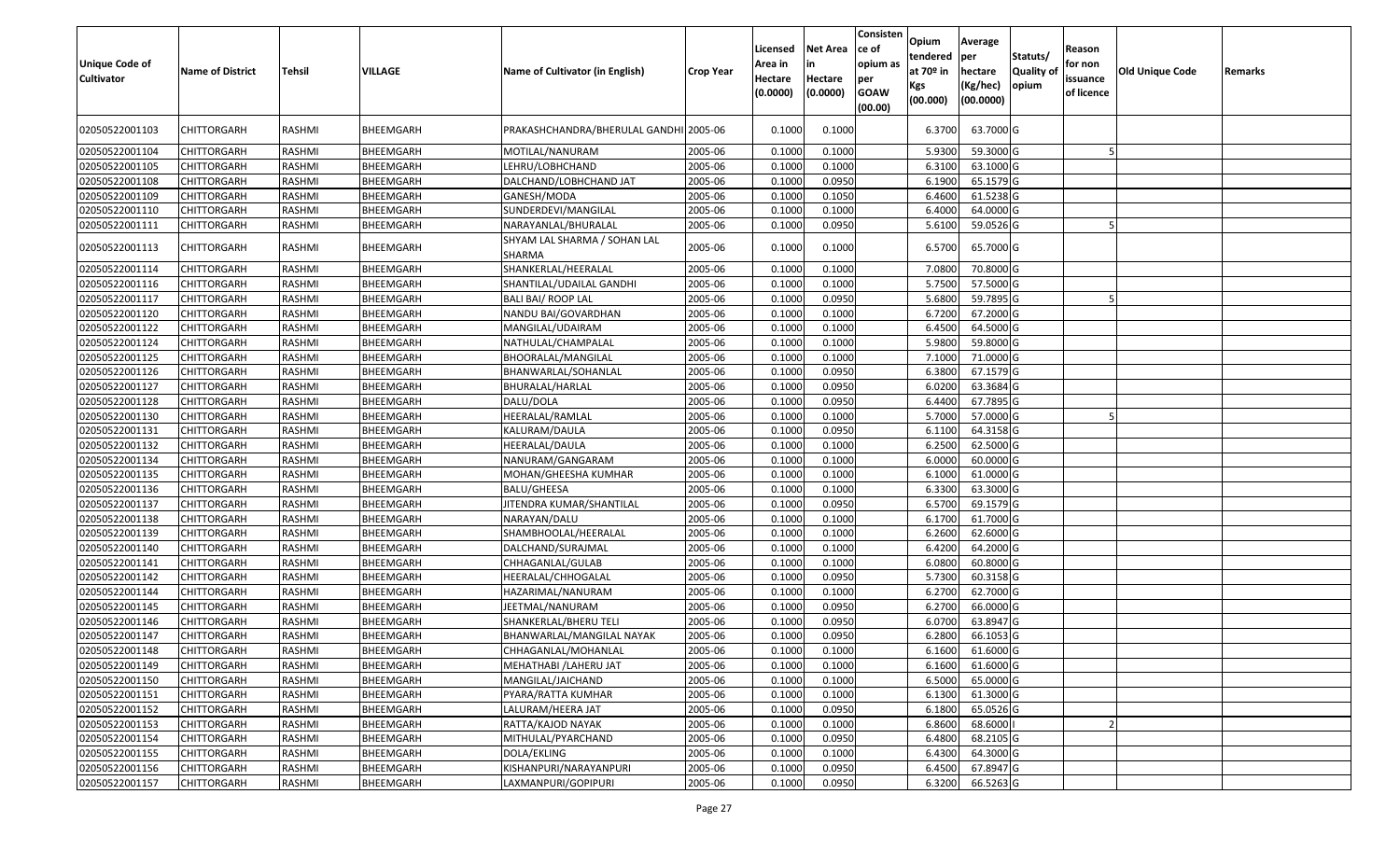| Unique Code of                   |                         |        |           |                                     |                  | Licensed<br>Area in | <b>Net Area</b><br>in | Consisten<br>ce of<br>opium as | Opium<br>tendered              | Average<br>per                   | Statuts/                  | Reason<br>for non      |                        |                    |
|----------------------------------|-------------------------|--------|-----------|-------------------------------------|------------------|---------------------|-----------------------|--------------------------------|--------------------------------|----------------------------------|---------------------------|------------------------|------------------------|--------------------|
| <b>Cultivator</b>                | <b>Name of District</b> | Tehsil | VILLAGE   | Name of Cultivator (in English)     | <b>Crop Year</b> | Hectare<br>(0.0000) | Hectare<br>(0.0000)   | per<br><b>GOAW</b>             | at $70°$ in<br>Kgs<br>(00.000) | hectare<br>(Kg/hec)<br>(00.0000) | <b>Quality o</b><br>opium | issuance<br>of licence | <b>Old Unique Code</b> | Remarks            |
|                                  |                         |        |           |                                     |                  |                     |                       | (00.00)                        |                                |                                  |                           |                        |                        |                    |
| 02050522001159                   | <b>CHITTORGARH</b>      | RASHMI | BHEEMGARH | RATANLAL/KISHANA                    | 2005-06          | 0.1000              | 0.1000                |                                | 6.5900                         | 65.9000 G                        |                           |                        |                        |                    |
| 02050522001162                   | CHITTORGARH             | RASHMI | BHEEMGARH | PARTHU/GOKAL                        | 2005-06          | 0.1000              | 0.0950                |                                | 5.9500                         | 62.6316 G                        |                           |                        |                        |                    |
| 02050522001163                   | CHITTORGARH             | RASHMI | BHEEMGARH | BHERUPUR/PREMPURI                   | 2005-06          | 0.1000              | 0.1050                |                                | 6.2400                         | 59.4286 G                        |                           |                        |                        |                    |
| 02050522001166                   | <b>CHITTORGARH</b>      | RASHMI | BHEEMGARH | CHUNNILAL/TULCHHA                   | 2005-06          | 0.1000              | 0.1000                |                                | 6.8200                         | 68.2000 G                        |                           |                        |                        |                    |
| 02050522001168<br>02050522001170 | CHITTORGARH             | RASHMI | BHEEMGARH | SHYAMLAL/LOBHCHAND                  | 2005-06          | 0.1000              | 0.1000                |                                | 6.0300                         | 60.3000 G<br>$65.7895$ G         |                           |                        |                        |                    |
|                                  | CHITTORGARH             | RASHMI | BHEEMGARH | SHANTIDEVI/SOHANLAL                 | 2005-06          | 0.1000              | 0.0950                |                                | 6.2500                         |                                  |                           |                        |                        |                    |
| 02050522001171                   | CHITTORGARH             | RASHMI | BHEEMGARH | SHANKERLAL/GULAB                    | 2005-06          | 0.1000              | 0.0900                |                                | 6.7100                         | 74.5556 G                        |                           |                        |                        |                    |
| 02050522001172                   | <b>CHITTORGARH</b>      | RASHMI | BHEEMGARH | BHURBAI/CHAMPALAL                   | 2005-06          | 0.1000              | 0.1000                |                                | 6.4000                         | 64.0000G                         |                           |                        |                        |                    |
| 02050522001174                   | CHITTORGARH             | RASHMI | BHEEMGARH | NANIBAI/NARU JAT                    | 2005-06          | 0.1000              | 0.0950                |                                | 6.3500                         | 66.8421 G                        |                           |                        |                        |                    |
| 02050522001175                   | CHITTORGARH             | RASHMI | BHEEMGARH | HAZARI/KUSHAL PURABIA               | 2005-06          | 0.1000              | 0.1000                |                                | 6.9200                         | 69.2000                          |                           |                        |                        |                    |
| 02050522001176                   | CHITTORGARH             | RASHMI | BHEEMGARH | BHANWARLAL/HEERALAL SUWALKA         | 2005-06          | 0.1000              | 0.0950                |                                | 6.2800                         | 66.1053 G                        |                           |                        |                        |                    |
| 02050522001177                   | <b>CHITTORGARH</b>      | RASHMI | BHEEMGARH | MOHANLAL/DALCHAND                   | 2005-06          | 0.1000              | 0.0950                |                                | 5.8900                         | 62.0000G                         |                           |                        |                        |                    |
| 02050522001178                   | <b>CHITTORGARH</b>      | RASHMI | BHEEMGARH | PYARELAL/BHURA NAI                  | 2005-06          | 0.1000              | 0.0950                |                                | 6.2900                         | 66.2105 G                        |                           |                        |                        |                    |
| 02050522001179                   | CHITTORGARH             | RASHMI | BHEEMGARH | CHHAGANLAL/GHEESA                   | 2005-06          | 0.1000              | 0.1000                |                                | 6.5200                         | 65.2000 G                        |                           |                        |                        |                    |
| 02050522001181                   | CHITTORGARH             | RASHMI | BHEEMGARH | RUPA/CHUNNI KHAROD                  | 2005-06          | 0.100               | 0.1000                |                                | 6.1800                         | 61.8000G                         |                           |                        |                        |                    |
| 02050522001183                   | CHITTORGARH             | RASHMI | BHEEMGARH | DEVILAL/NARAYAN KUMHAR              | 2005-06          | 0.100               | 0.1000                |                                | 6.5500                         | 65.5000G                         |                           |                        |                        |                    |
| 02050522001186                   | CHITTORGARH             | RASHMI | BHEEMGARH | GOPILAL/BHURALAL NAI                | 2005-06          | 0.100               | 0.1000                |                                | 6.0200                         | 60.2000 G                        |                           |                        |                        |                    |
| 02050522001187                   | CHITTORGARH             | RASHMI | BHEEMGARH | PRABHU/KALURAM REGAR                | 2005-06          | 0.100               | 0.0950                |                                | 6.1400                         | 64.6316 G                        |                           |                        |                        |                    |
| 02050522001191                   | CHITTORGARH             | RASHMI | BHEEMGARH | SHANKARLAL/KALU TELI                | 2005-06          | 0.1000              | 0.1000                |                                | 6.9100                         | 69.1000G                         |                           |                        |                        |                    |
| 02050522001192                   | CHITTORGARH             | RASHMI | BHEEMGARH | GOPI/SURATRAM SUTHAR                | 2005-06          | 0.1000              | 0.0950                |                                | 6.4100                         | 67.4737 G                        |                           |                        |                        |                    |
| 02050522001194                   | CHITTORGARH             | RASHMI | BHEEMGARH | NARAYAN LAL/ GOPILAL JI             | 2005-06          | 0.1000              | 0.1000                |                                | 6.7500                         | 67.5000                          |                           |                        |                        |                    |
| 02050522001196                   | CHITTORGARH             | RASHMI | BHEEMGARH | SHANKERLAL/BHERU GANDHI             | 2005-06          | 0.1000              | 0.0950                |                                | 6.0700                         | 63.8947 G                        |                           |                        |                        |                    |
| 02050522001197                   | CHITTORGARH             | RASHMI | BHEEMGARH | LEHERI /KAJOD                       | 2005-06          | 0.1000              | 0.0950                |                                | 6.3700                         | 67.0526                          |                           |                        |                        |                    |
| 02050522001199                   | CHITTORGARH             | RASHMI | BHEEMGARH | MOHAN/RAMA                          | 2005-06          | 0.1000              | 0.1000                |                                | 6.1700                         | 61.7000G                         |                           |                        |                        |                    |
| 02050522001200                   | CHITTORGARH             | RASHMI | BHEEMGARH | NANALAL/MOTILAL SUKHWAL             | 2005-06          | 0.1000              | 0.1000                |                                | 6.0900                         | 60.9000 G                        |                           |                        |                        |                    |
| 02050522001203                   | CHITTORGARH             | RASHMI | BHEEMGARH | ANCHHI BAI/SHANKARLAL               | 2005-06          | 0.1000              | 0.1000                |                                | 6.1900                         | 61.9000 G                        |                           |                        |                        |                    |
| 02050522001206                   | <b>CHITTORGARH</b>      | RASHMI | BHEEMGARH | SUVALAL/MODA KALAL                  | 2005-06          | 0.1000              | 0.0950                |                                | 5.7200                         | 60.2105 G                        |                           |                        |                        |                    |
| 02050522001207                   | CHITTORGARH             | RASHMI | BHEEMGARH | PYARA/GASHI JAT                     | 2005-06          | 0.1000              | 0.1000                |                                | 6.5000                         | 65.0000G                         |                           |                        |                        |                    |
| 02050522001208                   | CHITTORGARH             | RASHMI | BHEEMGARH | HEERALAL/KALURAM REGAR              | 2005-06          | 0.1000              | 0.0950                |                                | 6.0600                         | 63.7895 G                        |                           |                        |                        |                    |
| 02050522001209                   | CHITTORGARH             | RASHMI | BHEEMGARH | KESU/DHULA PURBIYA                  | 2005-06          | 0.1000              | 0.1000                |                                | 6.8700                         | 68.7000 G                        |                           |                        |                        |                    |
| 02050522001211                   | CHITTORGARH             | RASHMI | BHEEMGARH | SUKHLAL/CHAMPALAL                   | 2005-06          | 0.1000              | 0.1000                |                                | 5.9900                         | 59.9000G                         |                           |                        |                        |                    |
| 02050522001215                   | <b>CHITTORGARH</b>      | RASHMI | BHEEMGARH | KISHAN/GANGARAM REGAR               | 2005-06          | 0.1000              | 0.0950                |                                | 6.2500                         | 65.7895 G                        |                           |                        |                        |                    |
| 02050522001216                   | <b>CHITTORGARH</b>      | RASHMI | BHEEMGARH | NANIBAI/GANESHLAL                   | 2005-06          | 0.1000              | 0.1050                |                                | 6.6300                         | 63.1429 G                        |                           |                        |                        | <b>NAME CHANGE</b> |
| 02050522001217                   | CHITTORGARH             | RASHMI | BHEEMGARH | GOVARDHANLAL/KALU                   | 2005-06          | 0.1000              | 0.1000                |                                | 6.1800                         | 61.8000G                         |                           |                        |                        | <b>NAME CHANGE</b> |
| 02050522001218                   | CHITTORGARH             | RASHMI | BHEEMGARH | BALURAM /BHERULAL                   | 2005-06          | 0.1000              | 0.1050                |                                | 6.6800                         | 63.6190 G                        |                           |                        |                        |                    |
| 02050522001219                   | <b>CHITTORGARH</b>      | RASHMI | BHEEMGARH | MANGILAL/LOBHCHAND JAT              | 2005-06          | 0.1000              | 0.0950                |                                | 5.9800                         | 62.9474 G                        |                           |                        |                        |                    |
| 02050522001222                   | <b>CHITTORGARH</b>      | RASHMI | BHEEMGARH | KISHANLAL/MITHULAL SONI             | 2005-06          | 0.1000              | 0.1000                |                                | 6.3200                         | 63.2000 G                        |                           |                        |                        |                    |
| 02050522001223                   | <b>CHITTORGARH</b>      | RASHMI | BHEEMGARH | SATYANARAYAN/BANSILAL SONI          | 2005-06          | 0.1000              | 0.1000                |                                | 6.6000                         | 66.0000 G                        |                           |                        |                        |                    |
| 02050522001231                   | CHITTORGARH             | RASHMI | BHEEMGARH | KISHANLAL/LAKSHMINARAYAN<br>SUKHWAL | 2005-06          | 0.1000              | 0.0950                |                                | 5.8900                         | 62.0000 G                        |                           |                        |                        |                    |
| 02050522001232                   | <b>CHITTORGARH</b>      | RASHMI | BHEEMGARH | NARMADASHANKAR/BHAWANISHANK<br>AR   | 2005-06          | 0.1000              | 0.0950                |                                | 6.4200                         | 67.5789 G                        |                           |                        |                        |                    |
| 02050522001233                   | CHITTORGARH             | RASHMI | BHEEMGARH | NANDRAM / PRITHVIRAJ JAT            | 2005-06          | 0.1000              | 0.1050                |                                | 6.4800                         | 61.7143 G                        |                           |                        |                        |                    |
| 02050522001234                   | CHITTORGARH             | RASHMI | BHEEMGARH | LAHARU/PRITHVIRAJ                   | 2005-06          | 0.1000              | 0.1000                |                                | 6.3600                         | 63.6000 G                        |                           |                        |                        |                    |
| 02050522001235                   | <b>CHITTORGARH</b>      | RASHMI | BHEEMGARH | DAULATRAM / JAWAHAR JAT             | 2005-06          | 0.1000              | 0.1000                |                                | 6.5700                         | 65.7000 G                        |                           |                        |                        |                    |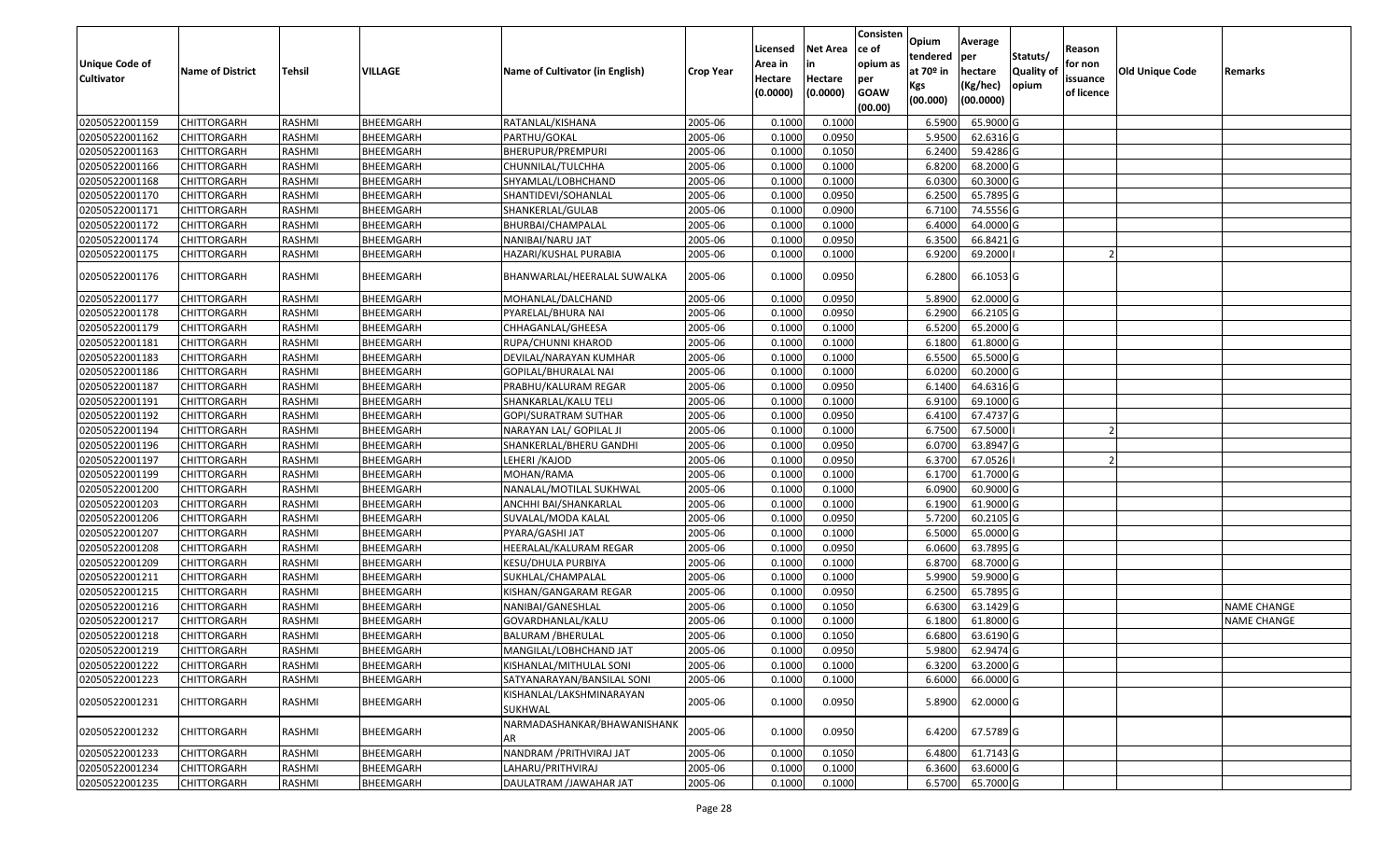| <b>Unique Code of</b> | <b>Name of District</b> | Tehsil        | VILLAGE   | Name of Cultivator (in English) | <b>Crop Year</b> | Licensed<br>Area in | <b>Net Area</b><br>in | Consisten<br>ce of<br>opium as | Opium<br>tendered<br>at $70°$ in | Average<br>per<br>hectare | Statuts/<br><b>Quality o</b> | Reason<br>for non      | <b>Old Unique Code</b> | Remarks |
|-----------------------|-------------------------|---------------|-----------|---------------------------------|------------------|---------------------|-----------------------|--------------------------------|----------------------------------|---------------------------|------------------------------|------------------------|------------------------|---------|
| <b>Cultivator</b>     |                         |               |           |                                 |                  | Hectare<br>(0.0000) | Hectare<br>(0.0000)   | per<br><b>GOAW</b><br>(00.00)  | Kgs<br>(00.000)                  | (Kg/hec)<br>(00.0000)     | opium                        | issuance<br>of licence |                        |         |
| 02050522001236        | CHITTORGARH             | RASHMI        | BHEEMGARH | NANURAM/CHOGA JAT               | 2005-06          | 0.1000              | 0.1000                |                                | 6.9900                           | 69.9000 G                 |                              |                        |                        |         |
| 02050522001237        | CHITTORGARH             | RASHMI        | BHEEMGARH | GOPIDAS/BIHARIDAS               | 2005-06          | 0.1000              | 0.1000                |                                | 6.4400                           | 64.4000 G                 |                              |                        |                        |         |
| 02050522001238        | CHITTORGARH             | RASHMI        | BHEEMGARH | GANGARAM /GOPI JAT              | 2005-06          | 0.1000              | 0.0950                |                                | 5.9200                           | 62.3158 G                 |                              |                        |                        |         |
| 02050522001239        | <b>CHITTORGARH</b>      | RASHMI        | BHEEMGARH | NATHU/GULAB PURBIYA             | 2005-06          | 0.1000              | 0.1000                |                                | 6.2600                           | 62.6000G                  |                              |                        |                        |         |
| 02050522001240        | CHITTORGARH             | RASHMI        | BHEEMGARH | KASIRAM / HAZARI LAUHAR         | 2005-06          | 0.1000              | 0.1000                |                                | 6.4000                           | 64.0000                   |                              |                        |                        |         |
| 02050522001241        | CHITTORGARH             | RASHMI        | BHEEMGARH | GANESHLAL/BHERU JAT             | 2005-06          | 0.1000              | 0.0950                |                                | 6.1500                           | 64.7368 G                 |                              |                        |                        |         |
| 02050522001243        | CHITTORGARH             | RASHMI        | BHEEMGARH | KISHANLAL/GOKAL LUHAR           | 2005-06          | 0.1000              | 0.1000                |                                | 6.6200                           | 66.2000 G                 |                              |                        |                        |         |
| 02050522001244        | CHITTORGARH             | <b>RASHMI</b> | BHEEMGARH | GOKAL /DHULA PURBIYA            | 2005-06          | 0.1000              | 0.1000                |                                | 6.2600                           | 62.6000G                  |                              |                        |                        |         |
| 02050522001246        | CHITTORGARH             | RASHMI        | BHEEMGARH | NATHU/HAZARI JAT                | 2005-06          | 0.1000              | 0.1000                |                                | 6.4900                           | 64.9000 G                 |                              |                        |                        |         |
| 02050522001247        | CHITTORGARH             | RASHMI        | BHEEMGARH | UDAYRAM / MOTI LUHAR            | 2005-06          | 0.1000              | 0.1000                |                                | 6.4600                           | 64.6000 G                 |                              |                        |                        |         |
| 02050522001249        | CHITTORGARH             | RASHMI        | BHEEMGARH | HAZARI/DEVA PURBIYA             | 2005-06          | 0.1000              | 0.1000                |                                | 6.2800                           | 62.8000 G                 |                              |                        |                        |         |
| 02050522001250        | <b>CHITTORGARH</b>      | RASHMI        | BHEEMGARH | BAKTAWAR / PANAA REGAR          | 2005-06          | 0.1000              | 0.0900                |                                | 6.3200                           | 70.2222 G                 |                              |                        |                        |         |
| 02050522001252        | <b>CHITTORGARH</b>      | RASHMI        | BHEEMGARH | NARAYAN/RAMCHANDRA GURJAR       | 2005-06          | 0.1000              | 0.1000                |                                | 6.2600                           | 62.6000G                  |                              |                        |                        |         |
| 02050522001253        | <b>CHITTORGARH</b>      | RASHMI        | BHEEMGARH | KISHANLAL/RADHESHYAM VYAS       | 2005-06          | 0.100               | 0.1000                |                                | 6.5600                           | 65.6000G                  |                              |                        |                        |         |
| 02050522001254        | CHITTORGARH             | RASHMI        | BHEEMGARH | RUPA/NANURAM JAT                | 2005-06          | 0.1000              | 0.1000                |                                | 6.7800                           | 67.8000                   |                              |                        |                        |         |
| 02050522001257        | <b>CHITTORGARH</b>      | RASHMI        | BHEEMGARH | DEUBAI / CHHOGA                 | 2005-06          | 0.1000              | 0.1000                |                                | 6.7700                           | 67.7000 G                 |                              |                        |                        |         |
| 02050522001259        | CHITTORGARH             | RASHMI        | BHEEMGARH | NARAYAN/UDAYRAM SUTHAR          | 2005-06          | 0.1000              | 0.0950                |                                | 5.9500                           | 62.6316 G                 |                              |                        |                        |         |
| 02050522001260        | CHITTORGARH             | RASHMI        | BHEEMGARH | MAGANA/RAMA PURBIYA             | 2005-06          | 0.1000              | 0.0950                |                                | 6.2500                           | 65.7895 G                 |                              |                        |                        |         |
| 02050522001261        | CHITTORGARH             | RASHMI        | BHEEMGARH | GOVARDAN/NATHU JAT              | 2005-06          | 0.100               | 0.0950                |                                | 5.9000                           | 62.1053 G                 |                              |                        |                        |         |
| 02050522001262        | CHITTORGARH             | RASHMI        | BHEEMGARH | JAMKU /KANIRAM JAT              | 2005-06          | 0.1000              | 0.0950                |                                | 6.3400                           | 66.7368 G                 |                              |                        |                        |         |
| 02050522001263        | CHITTORGARH             | RASHMI        | BHEEMGARH | NARAYAN/UDAYRAM JAT             | 2005-06          | 0.100               | 0.0950                |                                | 6.1000                           | 64.2105 G                 |                              |                        |                        |         |
| 02050522001264        | CHITTORGARH             | RASHMI        | BHEEMGARH | BHANWARLAL/NANURAM JAT          | 2005-06          | 0.100               | 0.0950                |                                | 6.4500                           | 67.8947 G                 |                              |                        |                        |         |
| 02050522001265        | CHITTORGARH             | RASHMI        | BHEEMGARH | SHIVLAL/RAMCHANDRA SONI         | 2005-06          | 0.1000              | 0.1000                |                                | 6.3100                           | 63.1000G                  |                              |                        |                        |         |
| 02050522001267        | <b>CHITTORGARH</b>      | RASHMI        | BHEEMGARH | <b>BASHIR /ALLADIN</b>          | 2005-06          | 0.1000              | 0.1000                |                                | 6.2600                           | 62.6000G                  |                              |                        |                        |         |
| 02050522001268        | CHITTORGARH             | RASHMI        | BHEEMGARH | JEETU/HAZARI JAT                | 2005-06          | 0.1000              | 0.1000                |                                | 6.0400                           | 60.4000 G                 |                              |                        |                        |         |
| 02050522001270        | CHITTORGARH             | RASHMI        | BHEEMGARH | BALU/HEERA PURBIYA              | 2005-06          | 0.1000              | 0.1000                |                                | 6.4400                           | 64.4000 G                 |                              |                        |                        |         |
| 02050522001271        | CHITTORGARH             | RASHMI        | BHEEMGARH | BHERU/RAMA                      | 2005-06          | 0.1000              | 0.1000                |                                | 6.3600                           | 63.6000 G                 |                              |                        |                        |         |
| 02050522001272        | CHITTORGARH             | RASHMI        | BHEEMGARH | SHANTILAL/SHUKHLAL              | 2005-06          | 0.1000              | 0.1000                |                                | 6.0300                           | 60.3000 G                 |                              |                        |                        |         |
| 02050522001273        | CHITTORGARH             | RASHMI        | BHEEMGARH | MAGANIRAM/DAULA BALAI           | 2005-06          | 0.1000              | 0.0950                |                                | 4.4300                           | 46.6310                   |                              |                        |                        |         |
| 02050522001274        | CHITTORGARH             | RASHMI        | BHEEMGARH | RAMESHWAR/VENIRAM JAT           | 2005-06          | 0.1000              | 0.0950                |                                | 6.5800                           | 69.2632 G                 |                              |                        |                        |         |
| 02050522001275        | CHITTORGARH             | RASHMI        | BHEEMGARH | SURAJMAL / MOTI KHATIK          | 2005-06          | 0.1000              | 0.1050                |                                | 6.2100                           | 59.1429 G                 |                              |                        |                        |         |
| 02050522001276        | CHITTORGARH             | RASHMI        | BHEEMGARH | BHURA /DEVJI PURBIYA            | 2005-06          | 0.1000              | 0.1000                |                                | 6.5300                           | 65.3000G                  |                              |                        |                        |         |
| 02050522001277        | CHITTORGARH             | RASHMI        | BHEEMGARH | SOHAN/DALLA PURBIYA             | 2005-06          | 0.1000              | 0.1000                |                                | 6.2400                           | 62.4000 G                 |                              |                        |                        |         |
| 02050522001278        | CHITTORGARH             | RASHMI        | BHEEMGARH | JODHRAJ /KHEMA PURBIYA          | 2005-06          | 0.1000              | 0.1000                |                                | 6.4300                           | 64.3000 G                 |                              |                        |                        |         |
| 02050522001280        | CHITTORGARH             | RASHMI        | BHEEMGARH | SHANKARLAL/BARDICHAND PURBIYA   | 2005-06          | 0.1000              | 0.1000                |                                | 6.6900                           | 66.9000 G                 |                              |                        |                        |         |
| 02050522001282        | <b>CHITTORGARH</b>      | RASHMI        | BHEEMGARH | NAGJIRAM / NARAYAN PURBIYA      | 2005-06          | 0.1000              | 0.1000                |                                | 6.2600                           | 62.6000 G                 |                              |                        |                        |         |
| 02050522001283        | <b>CHITTORGARH</b>      | RASHMI        | BHEEMGARH | NARAYANLAL/BHERU JAT            | 2005-06          | 0.1000              | 0.1000                |                                | 6.3500                           | 63.5000 G                 |                              |                        |                        |         |
| 02050522001284        | <b>CHITTORGARH</b>      | RASHMI        | BHEEMGARH | NANDA/KHEMA PURBIYA             | 2005-06          | 0.1000              | 0.1000                |                                | 6.3600                           | 63.6000 G                 |                              |                        |                        |         |
| 02050522001285        | <b>CHITTORGARH</b>      | RASHMI        | BHEEMGARH | NANDARAM / BALU TELI            | 2005-06          | 0.1000              | 0.1000                |                                | 6.0400                           | 60.4000 G                 |                              |                        |                        |         |
| 02050522001286        | CHITTORGARH             | RASHMI        | BHEEMGARH | BADRILAL/NANURAM JAT            | 2005-06          | 0.1000              | 0.1000                |                                | 6.9600                           | 69.6000 G                 |                              |                        |                        |         |
| 02050522001287        | <b>CHITTORGARH</b>      | RASHMI        | BHEEMGARH | PARTHU / NARAYAN                | 2005-06          | 0.1000              | 0.1000                |                                | 6.2200                           | 62.2000 G                 |                              |                        |                        |         |
| 02050522001289        | <b>CHITTORGARH</b>      | RASHMI        | BHEEMGARH | KISHAN/KHEMRAJ PURBIYA          | 2005-06          | 0.1000              | 0.1000                |                                | 6.8000                           | 68.0000 G                 |                              |                        |                        |         |
| 02050522001290        | CHITTORGARH             | RASHMI        | BHEEMGARH | GOPI/HAZARI JAT                 | 2005-06          | 0.1000              | 0.1000                |                                | 4.4300                           | 44.3000 G                 |                              |                        |                        |         |
| 02050522001291        | <b>CHITTORGARH</b>      | RASHMI        | BHEEMGARH | RAMA/ KALU PURBIYA              | 2005-06          | 0.1000              | 0.0950                |                                | 6.3000                           | 66.3158 G                 |                              |                        |                        |         |
| 02050522001292        | <b>CHITTORGARH</b>      | RASHMI        | BHEEMGARH | GOVARDAN / NAGJIRAM SUTHAR      | 2005-06          | 0.1000              | 0.0950                |                                | 5.8600                           | 61.6842 G                 |                              |                        |                        |         |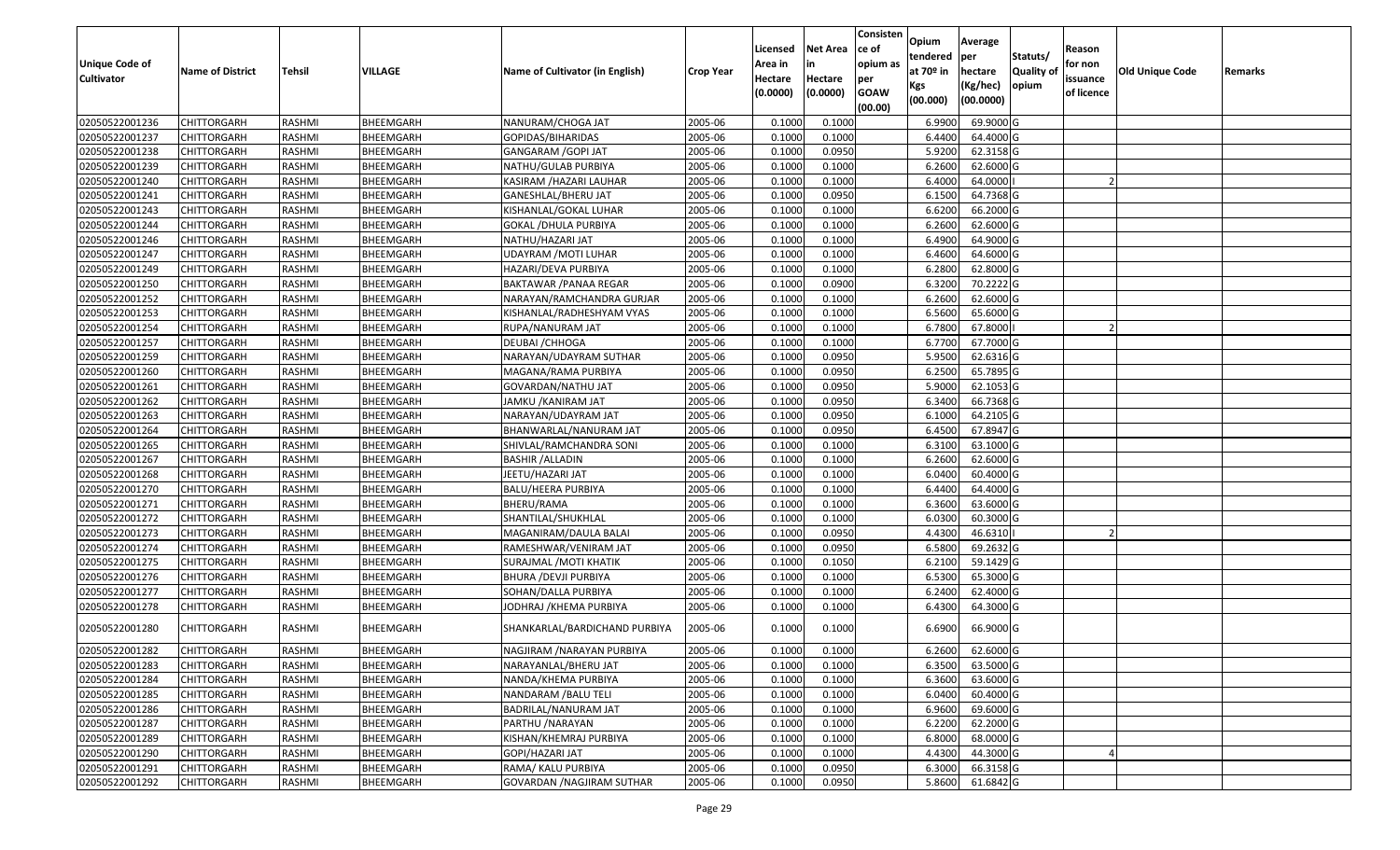| <b>Unique Code of</b><br><b>Cultivator</b> | <b>Name of District</b> | Tehsil | VILLAGE   | Name of Cultivator (in English) | <b>Crop Year</b> | Licensed<br>Area in<br>Hectare<br>(0.0000) | <b>Net Area</b><br>in<br>Hectare<br>(0.0000) | Consisten<br>ce of<br>opium as<br>per<br><b>GOAW</b><br>(00.00) | Opium<br>tendered<br>at $70°$ in<br>Kgs<br>(00.000) | Average<br>per<br>hectare<br>(Kg/hec)<br>(00.0000) | Statuts/<br>Quality of<br>opium | Reason<br>for non<br>issuance<br>of licence | <b>Old Unique Code</b> | Remarks |
|--------------------------------------------|-------------------------|--------|-----------|---------------------------------|------------------|--------------------------------------------|----------------------------------------------|-----------------------------------------------------------------|-----------------------------------------------------|----------------------------------------------------|---------------------------------|---------------------------------------------|------------------------|---------|
| 02050522001293                             | <b>CHITTORGARH</b>      | RASHMI | BHEEMGARH | <b>GHISHA/TRILOK KUMHAR</b>     | 2005-06          | 0.1000                                     | 0.1000                                       |                                                                 | 5.7200                                              | 57.2000 G                                          |                                 |                                             |                        |         |
| 02050522001294                             | CHITTORGARH             | RASHMI | BHEEMGARH | SANWARMAL RAMCHNDRA SONI        | 2005-06          | 0.1000                                     | 0.1000                                       |                                                                 | 5.9000                                              | 59.0000G                                           |                                 |                                             |                        |         |
| 02050522001295                             | CHITTORGARH             | RASHMI | BHEEMGARH | CHHITARMAL/KISHAN               | 2005-06          | 0.1000                                     | 0.1000                                       |                                                                 | 6.0400                                              | 60.4000 G                                          |                                 |                                             |                        |         |
| 02050522001296                             | <b>CHITTORGARH</b>      | RASHMI | BHEEMGARH | DAULA/DEVJI PURBIYA             | 2005-06          | 0.1000                                     | 0.1000                                       |                                                                 | 6.4200                                              | 64.2000 G                                          |                                 |                                             |                        |         |
| 02050522001297                             | <b>CHITTORGARH</b>      | RASHMI | BHEEMGARH | KISHAN / UMASHANKAR SUKHWAL     | 2005-06          | 0.1000                                     | 0.1000                                       |                                                                 | 6.5100                                              | 65.1000G                                           |                                 |                                             |                        |         |
| 02050522001299                             | <b>CHITTORGARH</b>      | RASHMI | BHEEMGARH | BHERU/MANGILAL SUKHWAL          | 2005-06          | 0.1000                                     | 0.1000                                       |                                                                 | 5.8900                                              | 58.9000G                                           |                                 |                                             |                        |         |
| 02050522001300                             | <b>CHITTORGARH</b>      | RASHMI | BHEEMGARH | NARAYAN/CHHOGA JAT              | 2005-06          | 0.1000                                     | 0.1000                                       |                                                                 | 6.9300                                              | 69.3000                                            |                                 | - 2                                         |                        |         |
| 02050522001301                             | <b>CHITTORGARH</b>      | RASHMI | BHEEMGARH | ONKAR/BAGA JAT                  | 2005-06          | 0.1000                                     | 0.1050                                       |                                                                 | 7.0700                                              | 67.3333                                            |                                 |                                             |                        |         |
| 02050522001302                             | <b>CHITTORGARH</b>      | RASHMI | BHEEMGARH | GANESH/UDAYRAM SUTHAR           | 2005-06          | 0.1000                                     | 0.0950                                       |                                                                 | 6.6300                                              | 69.7895 G                                          |                                 |                                             |                        |         |
| 02050522001303                             | CHITTORGARH             | RASHMI | BHEEMGARH | LALU/GOPI SUKHWAL               | 2005-06          | 0.1000                                     | 0.1000                                       |                                                                 | 6.9800                                              | 69.8000 G                                          |                                 |                                             |                        |         |
| 02050522001304                             | <b>CHITTORGARH</b>      | RASHMI | BHEEMGARH | SURESH / DEVJI KUMHAR           | 2005-06          | 0.1000                                     | 0.1000                                       |                                                                 | 6.4700                                              | 64.7000 G                                          |                                 |                                             |                        |         |
| 02050522001305                             | CHITTORGARH             | RASHMI | BHEEMGARH | ONKAR LAHRU JAT                 | 2005-06          | 0.1000                                     | 0.1000                                       |                                                                 | 6.0400                                              | 60.4000 G                                          |                                 |                                             |                        |         |
| 02050522001306                             | CHITTORGARH             | RASHMI | BHEEMGARH | SHOBHA LAL/SHREEKISHAN SUTHAR   | 2005-06          | 0.1000                                     | 0.1000                                       |                                                                 | 6.4500                                              | 64.5000 G                                          |                                 |                                             |                        |         |
| 02050522001307                             | CHITTORGARH             | RASHMI | BHEEMGARH | MITHULAL /RAMCHANDRA SUKHWAL    | 2005-06          | 0.1000                                     | 0.0950                                       |                                                                 | 6.1400                                              | 64.6316                                            |                                 |                                             |                        |         |
| 02050522001308                             | CHITTORGARH             | RASHMI | BHEEMGARH | SHANKAR/SURATRAM SUTHAR         | 2005-06          | 0.1000                                     | 0.0950                                       |                                                                 | 6.2100                                              | 65.3684 G                                          |                                 |                                             |                        |         |
| 02050522001309                             | CHITTORGARH             | RASHMI | BHEEMGARH | HAZARI / UDAYRAM KHAROD         | 2005-06          | 0.1000                                     | 0.1000                                       |                                                                 | 6.4400                                              | 64.4000 G                                          |                                 |                                             |                        |         |
| 02050522001310                             | CHITTORGARH             | RASHMI | BHEEMGARH | MOHAN/NANURAM JAT               | 2005-06          | 0.1000                                     | 0.1000                                       |                                                                 | 6.1800                                              | 61.8000 G                                          |                                 |                                             |                        |         |
| 02050522001313                             | CHITTORGARH             | RASHMI | BHEEMGARH | JEETU/MADHO JAT                 | 2005-06          | 0.1000                                     | 0.1000                                       |                                                                 | 6.3100                                              | 63.1000G                                           |                                 |                                             |                        |         |
| 02050522001314                             | CHITTORGARH             | RASHMI | BHEEMGARH | SHYAMLAL/RUPLAL PURBIYA         | 2005-06          | 0.1000                                     | 0.1000                                       |                                                                 | 5.7400                                              | 57.4000 G                                          |                                 |                                             |                        |         |
| 02050522001315                             | CHITTORGARH             | RASHMI | BHEEMGARH | MANGILAL/KHUMA PURBIYA          | 2005-06          | 0.1000                                     | 0.1000                                       |                                                                 | 6.3300                                              | 63.3000 G                                          |                                 |                                             |                        |         |
| 02050522001316                             | CHITTORGARH             | RASHMI | BHEEMGARH | SHATYANARAYAN/LAKSHMINARAYAN    | 2005-06          | 0.1000                                     | 0.0950                                       |                                                                 | 6.5200                                              | 68.6316 G                                          |                                 |                                             |                        |         |
| 02050522001317                             | CHITTORGARH             | RASHMI | BHEEMGARH | TEKUBAI/BHAWANA                 | 2005-06          | 0.1000                                     | 0.1050                                       |                                                                 | 5.9800                                              | 56.9524 G                                          |                                 |                                             |                        |         |
| 02050522001318                             | <b>CHITTORGARH</b>      | RASHMI | BHEEMGARH | BHERU/KISHNA KAROD              | 2005-06          | 0.1000                                     | 0.1000                                       |                                                                 | 6.1200                                              | 61.2000 G                                          |                                 |                                             |                        |         |
| 02050522001319                             | CHITTORGARH             | RASHMI | BHEEMGARH | AMEERDEEN/EMAMBAKSH             | 2005-06          | 0.1000                                     | 0.1000                                       |                                                                 | 6.2900                                              | 62.9000 G                                          |                                 |                                             |                        |         |
| 02050522001320                             | <b>CHITTORGARH</b>      | RASHMI | BHEEMGARH | MADHU/GULAB JAT                 | 2005-06          | 0.1000                                     | 0.1000                                       |                                                                 | 6.9600                                              | 69.6000 G                                          |                                 |                                             |                        |         |
| 02050522001321                             | CHITTORGARH             | RASHMI | BHEEMGARH | NOJI/RAMA TELI                  | 2005-06          | 0.1000                                     | 0.1000                                       |                                                                 | 6.2200                                              | 62.2000 G                                          |                                 |                                             |                        |         |
| 02050522001324                             | <b>CHITTORGARH</b>      | RASHMI | BHEEMGARH | NAGJI/DEVJI PURBIYA             | 2005-06          | 0.1000                                     | 0.1000                                       |                                                                 | 6.0200                                              | 60.2000 G                                          |                                 |                                             |                        |         |
| 02050522001325                             | CHITTORGARH             | RASHMI | BHEEMGARH | SHANKAR/GOPI JAT ----1ST        | 2005-06          | 0.1000                                     | 0.0950                                       |                                                                 | 6.6600                                              | 70.1053 G                                          |                                 |                                             |                        |         |
| 02050522001327                             | CHITTORGARH             | RASHMI | BHEEMGARH | SHANKARLAL/NARU JAT             | 2005-06          | 0.1000                                     | 0.1000                                       |                                                                 | 5.7900                                              | 57.9000 G                                          |                                 |                                             |                        |         |
| 02050522001328                             | CHITTORGARH             | RASHMI | BHEEMGARH | BHERULAL/BALURAM JAT            | 2005-06          | 0.1000                                     | 0.1000                                       |                                                                 | 5.9300                                              | 59.3000G                                           |                                 |                                             |                        |         |
| 02050522001330                             | CHITTORGARH             | RASHMI | BHEEMGARH | HEERALAL / GOPILAL JAT          | 2005-06          | 0.1000                                     | 0.1000                                       |                                                                 | 6.2500                                              | 62.5000G                                           |                                 |                                             |                        |         |
| 02050522001331                             | CHITTORGARH             | RASHMI | BHEEMGARH | SHANKARLAL/GOPILAL JAT----2ND   | 2005-06          | 0.1000                                     | 0.0950                                       |                                                                 | 6.0200                                              | 63.3684 G                                          |                                 |                                             |                        |         |
| 02050522001332                             | <b>CHITTORGARH</b>      | RASHMI | BHEEMGARH | SHANKARLAL/MANGILAL NAYAK       | 2005-06          | 0.1000                                     | 0.1000                                       |                                                                 | 6.6300                                              | 66.3000 G                                          |                                 |                                             |                        |         |
| 02050522001333                             | <b>CHITTORGARH</b>      | RASHMI | BHEEMGARH | KISHANALAL/BALURAM SONI         | 2005-06          | 0.1000                                     | 0.1000                                       |                                                                 | 6.5400                                              | 65.4000 G                                          |                                 |                                             |                        |         |
| 02050522001334                             | <b>CHITTORGARH</b>      | RASHMI | BHEEMGARH | ISMAILE/CHAND MO.               | 2005-06          | 0.1000                                     | 0.1000                                       |                                                                 | 6.0600                                              | 60.6000 G                                          |                                 |                                             |                        |         |
| 02050522001337                             | <b>CHITTORGARH</b>      | RASHMI | BHEEMGARH | MADHULAL/CHATURBHUJ             | 2005-06          | 0.1000                                     | 0.1000                                       |                                                                 | 6.0900                                              | 60.9000 G                                          |                                 |                                             |                        |         |
| 02050522001341                             | <b>CHITTORGARH</b>      | RASHMI | BHEEMGARH | VENIRAM/UDAYRAM REGAR           | 2005-06          | 0.1000                                     | 0.1000                                       |                                                                 | 6.3800                                              | 63.8000 G                                          |                                 |                                             |                        |         |
| 02050522001342                             | CHITTORGARH             | RASHMI | BHEEMGARH | BHANWARLAL/PANNALAL             | 2005-06          | 0.1000                                     | 0.0950                                       |                                                                 | 6.2800                                              | 66.1053 G                                          |                                 |                                             |                        |         |
| 02050522001343                             | CHITTORGARH             | RASHMI | BHEEMGARH | MANGILAL/RAMLAL VYAS            | 2005-06          | 0.1000                                     | 0.1000                                       |                                                                 | 5.9900                                              | 59.9000G                                           |                                 |                                             |                        |         |
| 02050522001345                             | <b>CHITTORGARH</b>      | RASHMI | BHEEMGARH | MADHAVLAL/CHHOGALAL PURBIYA     | 2005-06          | 0.1000                                     | 0.1000                                       |                                                                 | 6.6500                                              | 66.5000G                                           |                                 |                                             |                        |         |
| 02050522001346                             | <b>CHITTORGARH</b>      | RASHMI | BHEEMGARH | CHHAGANLAL/DEVJIRAM             | 2005-06          | 0.1000                                     | 0.0950                                       |                                                                 | 6.4000                                              | 67.3684 G                                          |                                 |                                             |                        |         |
| 02050522001347                             | CHITTORGARH             | RASHMI | BHEEMGARH | LAHARULAL/MOHAN PURBIYA         | 2005-06          | 0.1000                                     | 0.1000                                       |                                                                 | 6.4900                                              | 64.9000 G                                          |                                 |                                             |                        |         |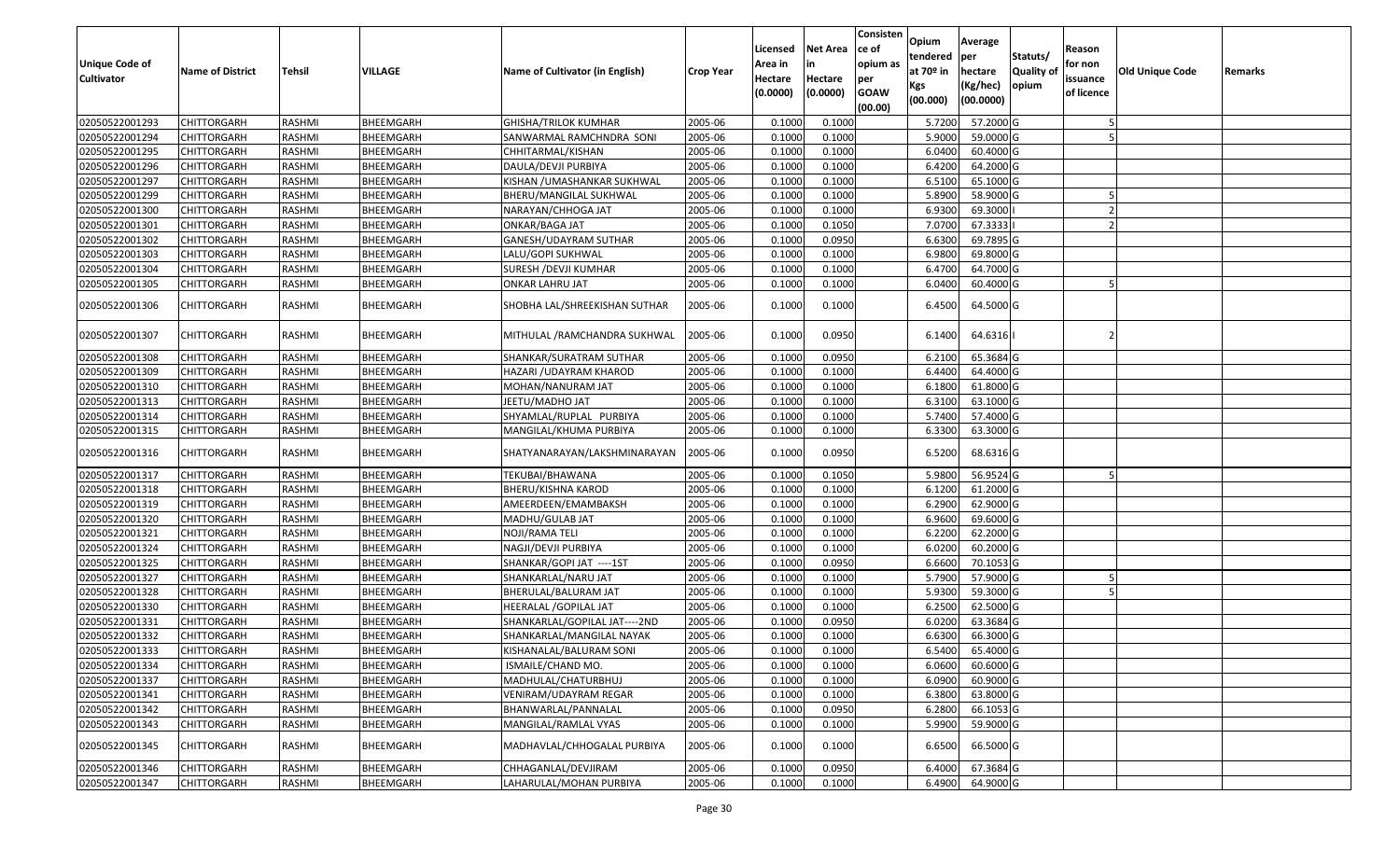| Unique Code of<br><b>Cultivator</b> | <b>Name of District</b> | Tehsil        | VILLAGE   | Name of Cultivator (in English) | <b>Crop Year</b> | Licensed<br>Area in<br>Hectare | <b>Net Area</b><br>in<br>Hectare | Consisten<br>ce of<br>opium as<br>per | Opium<br>tendered<br>at $70°$ in<br>Kgs | Average<br>per<br>hectare<br>(Kg/hec) | Statuts/<br><b>Quality o</b><br>opium | Reason<br>for non<br>issuance | Old Unique Code | Remarks |
|-------------------------------------|-------------------------|---------------|-----------|---------------------------------|------------------|--------------------------------|----------------------------------|---------------------------------------|-----------------------------------------|---------------------------------------|---------------------------------------|-------------------------------|-----------------|---------|
|                                     |                         |               |           |                                 |                  | (0.0000)                       | (0.0000)                         | <b>GOAW</b><br>(00.00)                | (00.000)                                | (00.0000)                             |                                       | of licence                    |                 |         |
| 02050522001350                      | CHITTORGARH             | RASHMI        | BHEEMGARH | CHAMPALAL/LOBHCHAND SUTHAR      | 2005-06          | 0.1000                         | 0.1000                           |                                       | 6.9700                                  | 69.7000                               |                                       |                               |                 |         |
| 02050522001351                      | CHITTORGARH             | RASHMI        | BHEEMGARH | MUBARIK /TAAZ MO.               | 2005-06          | 0.1000                         | 0.0950                           |                                       | 6.0000                                  | 63.1579 G                             |                                       |                               |                 |         |
| 02050522001352                      | CHITTORGARH             | RASHMI        | BHEEMGARH | KISHANLAL BHERULAL              | 2005-06          | 0.1000                         | 0.0950                           |                                       | 6.1100                                  | 64.3158 G                             |                                       |                               |                 |         |
| 02050522001353                      | <b>CHITTORGARH</b>      | RASHMI        | BHEEMGARH | NANDRAM /BHERULAL               | 2005-06          | 0.1000                         | 0.1000                           |                                       | 5.7300                                  | 57.3000G                              |                                       |                               |                 |         |
| 02050522001354                      | CHITTORGARH             | RASHMI        | BHEEMGARH | RAMLAL/GOPILAL PURBIYA          | 2005-06          | 0.1000                         | 0.1000                           |                                       | 6.0200                                  | 60.2000 G                             |                                       |                               |                 |         |
| 02050522001355                      | CHITTORGARH             | RASHMI        | BHEEMGARH | SUKHALAL / PARTHULAL            | 2005-06          | 0.1000                         | 0.1000                           |                                       | 6.9000                                  | 69.0000 G                             |                                       |                               |                 |         |
| 02050522001356                      | CHITTORGARH             | RASHMI        | BHEEMGARH | NARU/RAMCHANDRA                 | 2005-06          | 0.1000                         | 0.0950                           |                                       | 5.8300                                  | 61.3684 G                             |                                       |                               |                 |         |
| 02050522001357                      | CHITTORGARH             | <b>RASHMI</b> | BHEEMGARH | JDAYRAM/NANU                    | 2005-06          | 0.1000                         | 0.1000                           |                                       | 6.5300                                  | 65.3000G                              |                                       |                               |                 |         |
| 02050522001360                      | CHITTORGARH             | RASHMI        | BHEEMGARH | SHANKARLAL/SAWAIRAM             | 2005-06          | 0.1000                         | 0.1000                           |                                       | 6.4000                                  | 64.0000G                              |                                       |                               |                 |         |
| 02050522001361                      | CHITTORGARH             | RASHMI        | BHEEMGARH | UDAYRAM/NAULA                   | 2005-06          | 0.1000                         | 0.1000                           |                                       | 6.2300                                  | 62.3000 G                             |                                       |                               |                 |         |
| 02050522001362                      | CHITTORGARH             | RASHMI        | BHEEMGARH | HEERALAL/MADHO JI               | 2005-06          | 0.1000                         | 0.1000                           |                                       | 6.4500                                  | 64.5000 G                             |                                       |                               |                 |         |
| 02050522001365                      | <b>CHITTORGARH</b>      | RASHMI        | BHEEMGARH | <b>BADAM BAI/ SOHAN LAL</b>     | 2005-06          | 0.1000                         | 0.1000                           |                                       | 6.1500                                  | 61.5000 G                             |                                       |                               |                 |         |
| 02050522001366                      | <b>CHITTORGARH</b>      | RASHMI        | BHEEMGARH | GANESHLAL/MOHANLAL              | 2005-06          | 0.1000                         | 0.1000                           |                                       | 6.0400                                  | 60.4000 G                             |                                       |                               |                 |         |
| 02050522001367                      | <b>CHITTORGARH</b>      | RASHMI        | BHEEMGARH | BHULI BAI/ BHERU LAL            | 2005-06          | 0.1000                         | 0.1000                           |                                       | 5.8900                                  | 58.9000 G                             |                                       |                               |                 |         |
| 02050522001368                      | <b>CHITTORGARH</b>      | RASHMI        | BHEEMGARH | MOHANLAL/HEMA                   | 2005-06          | 0.1000                         | 0.1000                           |                                       | 6.4400                                  | 64.4000 G                             |                                       |                               |                 |         |
| 02050522001369                      | <b>CHITTORGARH</b>      | RASHMI        | BHEEMGARH | GANESHLAL/MEGHRAJ               | 2005-06          | 0.1000                         | 0.1000                           |                                       | 5.7300                                  | 57.3000G                              |                                       |                               |                 |         |
| 02050522001370                      | <b>CHITTORGARH</b>      | RASHMI        | BHEEMGARH | SAMPATLAL/GOPILAL               | 2005-06          | 0.1000                         | 0.0950                           |                                       | 6.0700                                  | 63.8947                               |                                       |                               |                 |         |
| 02050522001371                      | CHITTORGARH             | RASHMI        | BHEEMGARH | CHAND MOHAMMAD/MOHAMMAD         | 2005-06          | 0.1000                         | 0.1000                           |                                       | 5.8400                                  | 58.4000 G                             |                                       |                               |                 |         |
| 02050522001373                      | <b>CHITTORGARH</b>      | RASHMI        | BHEEMGARH | NARAYANLAL/DUNGA                | 2005-06          | 0.1000                         | 0.1050                           |                                       | 5.5700                                  | 53.0476 G                             |                                       |                               |                 |         |
| 02050522001374                      | CHITTORGARH             | RASHMI        | BHEEMGARH | NAGJIRAM/DAULARAM               | 2005-06          | 0.1000                         | 0.1000                           |                                       | 6.8500                                  | 68.5000 G                             |                                       |                               |                 |         |
| 02050522001375                      | CHITTORGARH             | RASHMI        | BHEEMGARH | HANSU/UDAURAM JAT               | 2005-06          | 0.1000                         | 0.0950                           |                                       | 6.1800                                  | 65.0526 G                             |                                       |                               |                 |         |
| 02050522001376                      | CHITTORGARH             | RASHMI        | BHEEMGARH | RUPIBAI/LALURAM                 | 2005-06          | 0.1000                         | 0.1000                           |                                       | 6.6900                                  | 66.9000 G                             |                                       |                               |                 |         |
| 02050522001378                      | CHITTORGARH             | RASHMI        | BHEEMGARH | KAMRUDIN/ALLANOOR               | 2005-06          | 0.1000                         | 0.0950                           |                                       | 6.3400                                  | 66.7368 G                             |                                       |                               |                 |         |
| 02050522001379                      | <b>CHITTORGARH</b>      | RASHMI        | BHEEMGARH | ROSHANLAL/MANGILAL              | 2005-06          | 0.1000                         | 0.1000                           |                                       | 6.4000                                  | 64.0000G                              |                                       |                               |                 |         |
| 02050522001380                      | CHITTORGARH             | RASHMI        | BHEEMGARH | MADHULAL/MANGILAL               | 2005-06          | 0.1000                         | 0.0950                           |                                       | 6.0200                                  | 63.3684 G                             |                                       |                               |                 |         |
| 02050522001382                      | CHITTORGARH             | RASHMI        | BHEEMGARH | MOHANLAL/RATA                   | 2005-06          | 0.1000                         | 0.1000                           |                                       | 6.3600                                  | 63.6000 G                             |                                       |                               |                 |         |
| 02050522001385                      | CHITTORGARH             | RASHMI        | BHEEMGARH | RAMDAS/BIHARIDAS                | 2005-06          | 0.1000                         | 0.1000                           |                                       | 5.6800                                  | 56.8000 G                             |                                       |                               |                 |         |
| 02050522001386                      | CHITTORGARH             | <b>RASHMI</b> | BHEEMGARH | SHOBHALAL/BHAJJA                | 2005-06          | 0.1000                         | 0.1000                           |                                       | 6.7700                                  | 67.7000 G                             |                                       |                               |                 |         |
| 02050522001390                      | CHITTORGARH             | RASHMI        | BHEEMGARH | BHERULAL/MOTILAL GARG           | 2005-06          | 0.1000                         | 0.0900                           |                                       | 5.2900                                  | 58.7778 G                             |                                       |                               |                 |         |
| 02050522001391                      | CHITTORGARH             | RASHMI        | BHEEMGARH | ROSHAN / SUKHLAL                | 2005-06          | 0.1000                         | 0.1000                           |                                       | 6.5600                                  | 65.6000G                              |                                       |                               |                 |         |
| 02050522001393                      | CHITTORGARH             | RASHMI        | BHEEMGARH | KISHANLAL/SUKKHA                | 2005-06          | 0.1000                         | 0.0950                           |                                       | 6.1900                                  | 65.1579 G                             |                                       |                               |                 |         |
| 02050522001395                      | CHITTORGARH             | RASHMI        | BHEEMGARH | BADRILAL/RAMLAL                 | 2005-06          | 0.1000                         | 0.1000                           |                                       | 5.8200                                  | 58.2000 G                             |                                       |                               |                 |         |
| 02050522001398                      | <b>CHITTORGARH</b>      | RASHMI        | BHEEMGARH | NANUDIN/MOHMMAD NILGAR          | 2005-06          | 0.1000                         | 0.1000                           |                                       | 6.5400                                  | 65.4000 G                             |                                       |                               |                 |         |
| 02050522001399                      | CHITTORGARH             | RASHMI        | BHEEMGARH | UDAYRAM/SAWAILAL BAIRVA         | 2005-06          | 0.100                          | 0.1000                           |                                       | 6.8200                                  | 68.2000 G                             |                                       |                               |                 |         |
| 02050522001400                      | CHITTORGARH             | RASHMI        | BHEEMGARH | ANWAR HUSAIN/ALLANOOR           | 2005-06          | 0.1000                         | 0.0950                           |                                       | 5.7400                                  | 60.4211G                              |                                       |                               |                 |         |
| 02050522001401                      | <b>CHITTORGARH</b>      | RASHMI        | BHEEMGARH | KISHANLAL/MOHAN JI              | 2005-06          | 0.1000                         | 0.0950                           |                                       | 5.9700                                  | 62.8421 G                             |                                       |                               |                 |         |
| 02050522001402                      | <b>CHITTORGARH</b>      | RASHMI        | BHEEMGARH | HEERALAL/LUNA JI                | 2005-06          | 0.1000                         | 0.1000                           |                                       | 5.9700                                  | 59.7000 G                             |                                       |                               |                 |         |
| 02050522001404                      | <b>CHITTORGARH</b>      | RASHMI        | BHEEMGARH | LAHRU/UDAYRAM                   | 2005-06          | 0.1000                         | 0.0950                           |                                       | 6.4900                                  | 68.3158 G                             |                                       |                               |                 |         |
| 02050522001406                      | <b>CHITTORGARH</b>      | RASHMI        | BHEEMGARH | BHERULAL/BHAJJA                 | 2005-06          | 0.1000                         | 0.1000                           |                                       | 6.7300                                  | 67.3000 G                             |                                       |                               |                 |         |
| 02050522001407                      | CHITTORGARH             | RASHMI        | BHEEMGARH | BHANWARLAL/LALCHAND             | 2005-06          | 0.1000                         | 0.0950                           |                                       | 5.6300                                  | 59.2632 G                             |                                       |                               |                 |         |
| 02050522001408                      | <b>CHITTORGARH</b>      | RASHMI        | BHEEMGARH | BHERULAL/DHOOLCHAND             | 2005-06          | 0.1000                         | 0.1050                           |                                       | 6.3200                                  | 60.1905 G                             |                                       |                               |                 |         |
| 02050522001409                      | <b>CHITTORGARH</b>      | RASHMI        | BHEEMGARH | NANDRAM/CHATURBHUJ              | 2005-06          | 0.1000                         | 0.1050                           |                                       | 6.4900                                  | 61.8095 G                             |                                       |                               |                 |         |
| 02050522001410                      | CHITTORGARH             | RASHMI        | BHEEMGARH | PYARA/EKLING                    | 2005-06          | 0.1000                         | 0.1000                           |                                       | 6.8100                                  | $68.1000$ G                           |                                       |                               |                 |         |
| 02050522001411                      | CHITTORGARH             | RASHMI        | BHEEMGARH | SOHANLAL/VENIRAM                | 2005-06          | 0.1000                         | 0.1000                           |                                       | 6.4900                                  | 64.9000 G                             |                                       |                               |                 |         |
| 02050522001412                      | <b>CHITTORGARH</b>      | RASHMI        | BHEEMGARH | SHANKARLAL/MANGILAL NAYAK       | 2005-06          | 0.1000                         | 0.1000                           |                                       | 6.5700                                  | 65.7000 G                             |                                       |                               |                 |         |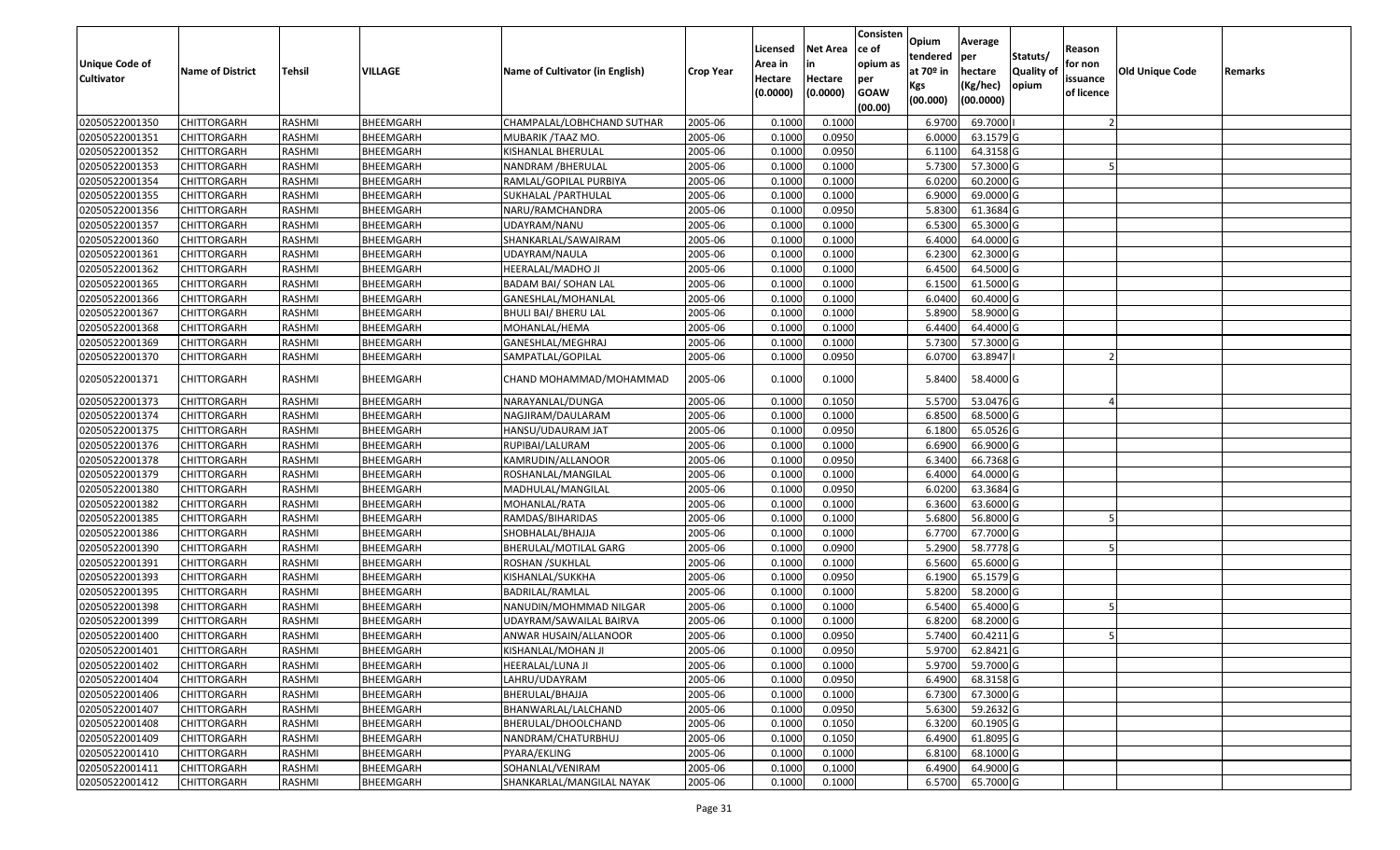| Unique Code of    | <b>Name of District</b> | Tehsil        | VILLAGE          | Name of Cultivator (in English) | <b>Crop Year</b> | Licensed<br>Area in | <b>Net Area</b><br>in | Consisten<br>ce of<br>opium as | Opium<br>tendered<br>at $70°$ in | Average<br>per<br>hectare | Statuts/<br><b>Quality o</b> | Reason<br>for non      | Old Unique Code | Remarks |
|-------------------|-------------------------|---------------|------------------|---------------------------------|------------------|---------------------|-----------------------|--------------------------------|----------------------------------|---------------------------|------------------------------|------------------------|-----------------|---------|
| <b>Cultivator</b> |                         |               |                  |                                 |                  | Hectare<br>(0.0000) | Hectare<br>(0.0000)   | per<br><b>GOAW</b><br>(00.00)  | Kgs<br>(00.000)                  | (Kg/hec)<br>(00.0000)     | opium                        | issuance<br>of licence |                 |         |
| 02050522001413    | CHITTORGARH             | RASHMI        | BHEEMGARH        | KALI BAI/CHHOTE KHAN            | 2005-06          | 0.1000              | 0.1000                |                                | 5.9900                           | 59.9000G                  |                              |                        |                 |         |
| 02050522001414    | CHITTORGARH             | RASHMI        | BHEEMGARH        | GANESHLAL/GANGARAM              | 2005-06          | 0.1000              | 0.0950                |                                | 6.2800                           | 66.1053                   |                              |                        |                 |         |
| 02050522001416    | CHITTORGARH             | RASHMI        | BHEEMGARH        | HEERALAL/BALURAM                | 2005-06          | 0.1000              | 0.1000                |                                | 5.9900                           | 59.9000G                  |                              |                        |                 |         |
| 02050522001417    | <b>CHITTORGARH</b>      | RASHMI        | BHEEMGARH        | KISHANLAL/MADHU                 | 2005-06          | 0.1000              | 0.1000                |                                | 6.7700                           | 67.7000 G                 |                              |                        |                 |         |
| 02050522001420    | CHITTORGARH             | RASHMI        | BHEEMGARH        | DUDHARAM / MANGU                | 2005-06          | 0.1000              | 0.0950                |                                | 6.1800                           | 65.0526 G                 |                              |                        |                 |         |
| 02050522001422    | CHITTORGARH             | RASHMI        | <b>BHEEMGARH</b> | KALURAM/BHERULAL                | 2005-06          | 0.1000              | 0.1000                |                                | 6.1800                           | 61.8000 G                 |                              |                        |                 |         |
| 02050522001423    | CHITTORGARH             | RASHMI        | BHEEMGARH        | MEMA BAI /AJEEMBAKSH            | 2005-06          | 0.1000              | 0.1000                |                                | 6.1300                           | 61.3000G                  |                              |                        |                 |         |
| 02050522001425    | CHITTORGARH             | <b>RASHMI</b> | BHEEMGARH        | JEETMAL/KHEMA                   | 2005-06          | 0.1000              | 0.1000                |                                | 6.2300                           | 62.3000G                  |                              |                        |                 |         |
| 02050522001426    | CHITTORGARH             | RASHMI        | BHEEMGARH--2     | RAMCHANDRA/SURAJMAL JAT         | 2005-06          | 0.1000              | 0.0950                |                                | 6.7800                           | 71.3684 G                 |                              |                        |                 |         |
| 02050522001427    | CHITTORGARH             | RASHMI        | BHEEMGARH--2     | MANGIBAI/RADESHYAM VYAS         | 2005-06          | 0.1000              | 0.1000                |                                | 6.9200                           | 69.2000 G                 |                              |                        |                 |         |
| 02050522001429    | CHITTORGARH             | RASHMI        | BHEEMGARH--2     | BHERU/NARU JAT                  | 2005-06          | 0.1000              | 0.1000                |                                | 6.3600                           | 63.6000 G                 |                              |                        |                 |         |
| 02050522001430    | CHITTORGARH             | RASHMI        | BHEEMGARH--2     | CHAMANA/DHOKAL JAT              | 2005-06          | 0.1000              | 0.1000                |                                | 6.6400                           | 66.4000 G                 |                              |                        |                 |         |
| 02050522001431    | <b>CHITTORGARH</b>      | RASHMI        | BHEEMGARH--2     | MOHAN/KISHANA                   | 2005-06          | 0.1000              | 0.0950                |                                | 6.3300                           | 66.6316 G                 |                              |                        |                 |         |
| 02050522001433    | CHITTORGARH             | RASHMI        | BHEEMGARH--2     | CHUNNILAL/PYARCHAND SUKHWAL     | 2005-06          | 0.1000              | 0.1000                |                                | 6.4100                           | 64.1000 G                 |                              |                        |                 |         |
| 02050522001434    | <b>CHITTORGARH</b>      | RASHMI        | BHEEMGARH--2     | UDAYRAM/BHULA                   | 2005-06          | 0.1000              | 0.1000                |                                | 6.8400                           | 68.4000                   |                              |                        |                 |         |
| 02050522001435    | CHITTORGARH             | RASHMI        | BHEEMGARH--2     | RAMLAL/HARLAL                   | 2005-06          | 0.1000              | 0.1000                |                                | 6.8000                           | 68.0000G                  |                              |                        |                 |         |
| 02050522001436    | CHITTORGARH             | RASHMI        | BHEEMGARH--2     | HANSU/HARLAL                    | 2005-06          | 0.1000              | 0.0950                |                                | 5.6900                           | 59.8947 G                 |                              |                        |                 |         |
| 02050522001437    | CHITTORGARH             | RASHMI        | BHEEMGARH--2     | NARAYANLAL/HEERA                | 2005-06          | 0.1000              | 0.1000                |                                | 4.2900                           | 42.9000G                  |                              |                        |                 |         |
| 02050522001438    | CHITTORGARH             | RASHMI        | BHEEMGARH--2     | UDA/BHAWANA CHAMAR              | 2005-06          | 0.1000              | 0.1000                |                                | 6.4200                           | 64.2000 G                 |                              |                        |                 |         |
| 02050522001439    | CHITTORGARH             | RASHMI        | BHEEMGARH--2     | JODHRAJ/DHOKAL                  | 2005-06          | 0.1000              | 0.0950                |                                | 6.7100                           | 70.6316 G                 |                              |                        |                 |         |
| 02050522001440    | CHITTORGARH             | RASHMI        | BHEEMGARH--2     | DALCHAND/DHANNA                 | 2005-06          | 0.1000              | 0.0950                |                                | 6.8100                           | 71.6842 G                 |                              |                        |                 |         |
| 02050522001441    | CHITTORGARH             | RASHMI        | BHEEMGARH--2     | BAKTAVAR/HEERALAL               | 2005-06          | 0.1000              | 0.0950                |                                | 6.0800                           | 64.0000G                  |                              |                        |                 |         |
| 02050522001442    | CHITTORGARH             | RASHMI        | BHEEMGARH--2     | CHANDI BAI/CHHOGA               | 2005-06          | 0.1000              | 0.1000                |                                | 6.4300                           | 64.3000 G                 |                              |                        |                 |         |
| 02050522001443    | CHITTORGARH             | RASHMI        | BHEEMGARH--2     | SHOBHA/CHAMPALAL                | 2005-06          | 0.1000              | 0.1000                |                                | 5.8900                           | 58.9000 G                 |                              |                        |                 |         |
| 02050522001447    | CHITTORGARH             | RASHMI        | BHEEMGARH--2     | MANGILAL/SHRILAL                | 2005-06          | 0.1000              | 0.1050                |                                | 6.2400                           | 59.4286 G                 |                              |                        |                 |         |
| 02050522001448    | CHITTORGARH             | RASHMI        | BHEEMGARH--2     | CHANDMAL/BHERULAL               | 2005-06          | 0.1000              | 0.1000                |                                | 5.7400                           | 57.4000                   |                              |                        |                 |         |
| 02050522001449    | CHITTORGARH             | RASHMI        | BHEEMGARH--2     | ONKAR/DAULA                     | 2005-06          | 0.1000              | 0.1000                |                                | 5.7100                           | 57.1000 G                 |                              |                        |                 |         |
| 02050522001450    | <b>CHITTORGARH</b>      | <b>RASHMI</b> | BHEEMGARH--2     | NARAYAN/BHERU                   | 2005-06          | 0.1000              | 0.0950                |                                | 5.9000                           | 62.1053 G                 |                              |                        |                 |         |
| 02050522001451    | CHITTORGARH             | RASHMI        | BHEEMGARH--2     | KELASHPURI/NARAYANPURI          | 2005-06          | 0.1000              | 0.0950                |                                | 5.9200                           | 62.3158 G                 |                              |                        |                 |         |
| 02050522001452    | CHITTORGARH             | RASHMI        | BHEEMGARH--2     | NARANIBAI/MOHANPURI             | 2005-06          | 0.1000              | 0.0950                |                                | 6.2500                           | 65.7895 G                 |                              |                        |                 |         |
| 02050522001453    | CHITTORGARH             | RASHMI        | BHEEMGARH--2     | MANGILAL/NANURAM                | 2005-06          | 0.1000              | 0.1000                |                                | 6.4900                           | 64.9000 G                 |                              |                        |                 |         |
| 02050522001454    | CHITTORGARH             | RASHMI        | BHEEMGARH--2     | AMRITLAL/BHERULAL               | 2005-06          | 0.1000              | 0.1000                |                                | 5.8300                           | 58.3000 G                 |                              |                        |                 |         |
| 02050522001455    | <b>CHITTORGARH</b>      | RASHMI        | BHEEMGARH--2     | CHANDI BAI/PANNA                | 2005-06          | 0.1000              | 0.1000                |                                | 6.1600                           | 61.6000 G                 |                              |                        |                 |         |
| 02050522001456    | CHITTORGARH             | RASHMI        | BHEEMGARH--2     | SHANKARLAL BHURALAL             | 2005-06          | 0.1000              | 0.1000                |                                | 5.9900                           | 59.9000G                  |                              |                        |                 |         |
| 02050522001457    | CHITTORGARH             | RASHMI        | BHEEMGARH--2     | SATYANARAYAN/DEBILAL            | 2005-06          | 0.1000              | 0.0950                |                                | 5.5100                           | 58.0000G                  |                              |                        |                 |         |
| 02050522001458    | <b>CHITTORGARH</b>      | RASHMI        | BHEEMGARH--2     | KHARAKBAI/SOHANLAL              | 2005-06          | 0.1000              | 0.0950                |                                | 6.1600                           | 64.8421 G                 |                              |                        |                 |         |
| 02050522001459    | <b>CHITTORGARH</b>      | RASHMI        | BHEEMGARH--2     | NOUJIBAI/MAGIRAM                | 2005-06          | 0.1000              | 0.1000                |                                | 6.3600                           | 63.6000 G                 |                              |                        |                 |         |
| 02050522001460    | <b>CHITTORGARH</b>      | RASHMI        | BHEEMGARH--2     | HAJARIMAL /JAWAHARMAL           | 2005-06          | 0.1000              | 0.0950                |                                | 5.8300                           | 61.3684 G                 |                              |                        |                 |         |
| 02050522001463    | <b>CHITTORGARH</b>      | RASHMI        | BHEEMGARH--2     | SAMPATLAL /MANGILAL             | 2005-06          | 0.1000              | 0.0950                |                                | 5.6500                           | 59.4737 G                 |                              |                        |                 |         |
| 02050522001464    | <b>CHITTORGARH</b>      | RASHMI        | BHEEMGARH--2     | MOHAN/MODA KALAL                | 2005-06          | 0.1000              | 0.0950                |                                | 6.1200                           | 64.4211 G                 |                              |                        |                 |         |
| 02050522001465    | <b>CHITTORGARH</b>      | RASHMI        | BHEEMGARH--2     | RANGLAL/BHERULAL                | 2005-06          | 0.1000              | 0.1000                |                                | 6.1400                           | 61.4000 G                 |                              |                        |                 |         |
| 02050522001469    | <b>CHITTORGARH</b>      | RASHMI        | BHEEMGARH--2     | GANESHLAL /JODHRAJ              | 2005-06          | 0.1000              | 0.0950                |                                | 6.2000                           | 65.2632 G                 |                              |                        |                 |         |
| 02050522001471    | CHITTORGARH             | RASHMI        | BHEEMGARH--2     | SHANKARLAL/NATHULAL GARG        | 2005-06          | 0.1000              | 0.1000                |                                | 6.5000                           | 65.0000 G                 |                              |                        |                 |         |
| 02050522001473    | <b>CHITTORGARH</b>      | RASHMI        | BHEEMGARH--2     | KHEMA/GANGA BHIL                | 2005-06          | 0.1000              | 0.1000                |                                | 7.0100                           | 70.1000                   |                              |                        |                 |         |
| 02050522001474    | <b>CHITTORGARH</b>      | RASHMI        | BHEEMGARH--2     | MAGNIRAM/UDAYRAM                | 2005-06          | 0.1000              | 0.1000                |                                | 6.9700                           | 69.7000 G                 |                              |                        |                 |         |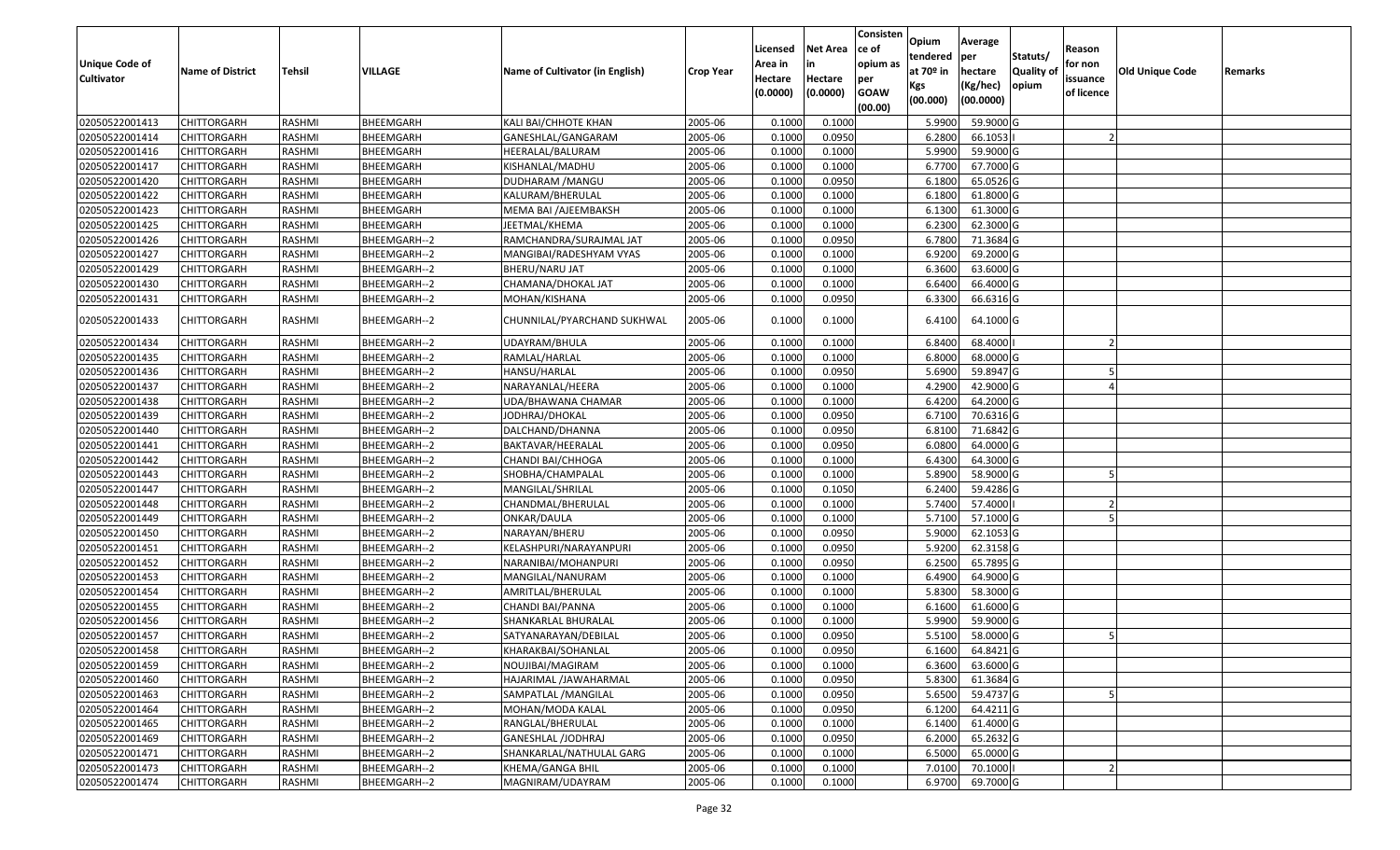| Unique Code of    | <b>Name of District</b> | Tehsil        | VILLAGE      | Name of Cultivator (in English) | <b>Crop Year</b> | Licensed<br>Area in | <b>Net Area</b><br>in | Consisten<br>ce of<br>opium as | Opium<br>tendered<br>at $70°$ in | Average<br>per<br>hectare | Statuts/<br><b>Quality o</b> | Reason<br>for non      | Old Unique Code | Remarks            |
|-------------------|-------------------------|---------------|--------------|---------------------------------|------------------|---------------------|-----------------------|--------------------------------|----------------------------------|---------------------------|------------------------------|------------------------|-----------------|--------------------|
| <b>Cultivator</b> |                         |               |              |                                 |                  | Hectare<br>(0.0000) | Hectare<br>(0.0000)   | per<br><b>GOAW</b><br>(00.00)  | Kgs<br>(00.000)                  | (Kg/hec)<br>(00.0000)     | opium                        | issuance<br>of licence |                 |                    |
| 02050522001476    | CHITTORGARH             | RASHMI        | BHEEMGARH--2 | BADRILAL/PRITVIRAJ              | 2005-06          | 0.1000              | 0.1000                |                                | 6.8900                           | 68.9000 G                 |                              |                        |                 |                    |
| 02050522001477    | CHITTORGARH             | RASHMI        | BHEEMGARH--2 | BALURAM/DEVJI NAYAK             | 2005-06          | 0.1000              | 0.1000                |                                | 7.0100                           | 70.1000                   |                              |                        |                 |                    |
| 02050522001479    | CHITTORGARH             | RASHMI        | BHEEMGARH--2 | LAHRULAL/JODHRAJ KHATIK         | 2005-06          | 0.1000              | 0.1000                |                                | 5.8800                           | 58.8000 G                 |                              |                        |                 |                    |
| 02050522001480    | <b>CHITTORGARH</b>      | RASHMI        | BHEEMGARH--2 | SOHANLAL/GOPILAL DEVRA          | 2005-06          | 0.1000              | 0.1000                |                                | 5.7800                           | 57.8000 G                 |                              |                        |                 |                    |
| 02050522001482    | CHITTORGARH             | RASHMI        | BHEEMGARH--2 | SOHANI/UDA GADRI                | 2005-06          | 0.1000              | 0.1000                |                                | 4.7500                           | 47.5000                   |                              |                        |                 |                    |
| 02050522001483    | CHITTORGARH             | RASHMI        | BHEEMGARH--2 | BHERUPURI/BALUPURI              | 2005-06          | 0.1000              | 0.0950                |                                | 5.9500                           | 62.6316 G                 |                              |                        |                 |                    |
| 02050522001484    | CHITTORGARH             | RASHMI        | BHEEMGARH--2 | SURESHKUMAR/SOHANLAL GANDHI     | 2005-06          | 0.1000              | 0.0950                |                                | 6.4100                           | 67.4737 G                 |                              |                        |                 |                    |
| 02050522001485    | <b>CHITTORGARH</b>      | RASHMI        | BHEEMGARH--2 | DILIP KUMAR/SHANTILAL           | 2005-06          | 0.1000              | 0.1000                |                                | 6.4400                           | 64.4000 G                 |                              |                        |                 |                    |
| 02050522001486    | <b>CHITTORGARH</b>      | RASHMI        | BHEEMGARH--2 | BHERU/BHAWANA                   | 2005-06          | 0.1000              | 0.1000                |                                | 5.6600                           | 56.6000 G                 |                              |                        |                 |                    |
| 02050522002001    | <b>CHITTORGARH</b>      | RASHMI        | <b>BARU</b>  | BENIRAM/DUNGA                   | 2005-06          | 0.1000              | 0.0950                |                                | 6.4100                           | 67.4737 G                 |                              |                        |                 |                    |
| 02050522002002    | CHITTORGARH             | RASHMI        | <b>BARU</b>  | KHEMA/SHOBHA GAYARI             | 2005-06          | 0.1000              | 0.1000                |                                | 6.3000                           | 63.0000G                  |                              |                        |                 |                    |
| 02050522002004    | <b>CHITTORGARH</b>      | RASHMI        | <b>BARU</b>  | MADHO/UDAIRAM                   | 2005-06          | 0.1000              | 0.1000                |                                | 6.0100                           | 60.1000 G                 |                              |                        |                 |                    |
| 02050522002006    | CHITTORGARH             | RASHMI        | <b>BARU</b>  | BHURIBAI/DHANNA JAT             | 2005-06          | 0.1000              | 0.0950                |                                | 5.9900                           | 63.0526 G                 |                              |                        |                 |                    |
| 02050522002007    | CHITTORGARH             | RASHMI        | <b>BARU</b>  | RUPLAL/DHOKAL                   | 2005-06          | 0.1000              | 0.1000                |                                | 6.3500                           | 63.5000G                  |                              |                        |                 |                    |
| 02050522002008    | CHITTORGARH             | RASHMI        | <b>BARU</b>  | GANESH/CHAMANA                  | 2005-06          | 0.1000              | 0.1000                |                                | 6.4800                           | 64.8000 G                 |                              |                        |                 |                    |
| 02050522002009    | CHITTORGARH             | RASHMI        | <b>BARU</b>  | MANGIBAI/PARTHU                 | 2005-06          | 0.100               | 0.0950                |                                | 6.2200                           | 65.4737 G                 |                              |                        |                 |                    |
| 02050522002010    | CHITTORGARH             | RASHMI        | <b>BARU</b>  | FEFIBAI/RAMLAL                  | 2005-06          | 0.1000              | 0.1000                |                                | 6.3200                           | 63.2000 G                 |                              |                        |                 |                    |
| 02050522002011    | CHITTORGARH             | RASHMI        | <b>BARU</b>  | KAJOD/RAMA                      | 2005-06          | 0.1000              | 0.1000                |                                | 6.5400                           | 65.4000 G                 |                              |                        |                 |                    |
| 02050522002012    | CHITTORGARH             | RASHMI        | <b>BARU</b>  | GANESH/PANNA                    | 2005-06          | 0.1000              | 0.1000                |                                | 6.0400                           | 60.4000 G                 |                              |                        |                 |                    |
| 02050522002013    | CHITTORGARH             | RASHMI        | <b>BARU</b>  | KALU/PRITHVIRAJ                 | 2005-06          | 0.1000              | 0.0950                |                                | 6.7100                           | 70.6316 G                 |                              |                        |                 |                    |
| 02050522002014    | CHITTORGARH             | RASHMI        | <b>BARU</b>  | MADHU/GHEESA                    | 2005-06          | 0.1000              | 0.1000                |                                | 5.6400                           | 56.4000 G                 |                              |                        |                 |                    |
| 02050522002015    | CHITTORGARH             | RASHMI        | <b>BARU</b>  | CHANDIBAI/BHOORA                | 2005-06          | 0.1000              | 0.0950                |                                | 6.3700                           | 67.0526 G                 |                              |                        |                 |                    |
| 02050522002016    | CHITTORGARH             | RASHMI        | <b>BARU</b>  | LOBHU/HAZARI                    | 2005-06          | 0.1000              | 0.1000                |                                | 6.0400                           | 60.4000 G                 |                              |                        |                 |                    |
| 02050522002018    | <b>CHITTORGARH</b>      | RASHMI        | <b>BARU</b>  | CHUNA/SURAJA SALVI              | 2005-06          | 0.1000              | 0.1000                |                                | 5.7400                           | 57.4000 G                 |                              |                        |                 |                    |
| 02050522002020    | CHITTORGARH             | RASHMI        | <b>BARU</b>  | KISHANLAL/PYARCHAND             | 2005-06          | 0.1000              | 0.1000                |                                | 5.9300                           | 59.3000G                  |                              |                        |                 |                    |
| 02050522002021    | CHITTORGARH             | RASHMI        | <b>BARU</b>  | ONKAR/HEERA DHOLI               | 2005-06          | 0.1000              | 0.1000                |                                | 6.6200                           | 66.2000 G                 |                              |                        |                 |                    |
| 02050522002022    | CHITTORGARH             | RASHMI        | <b>BARU</b>  | DHANNI BAI /RUPA                | 2005-06          | 0.1000              | 0.1000                |                                | 6.6600                           | 66.6000                   |                              |                        |                 |                    |
| 02050522002023    | <b>CHITTORGARH</b>      | <b>RASHMI</b> | <b>BARU</b>  | SHANKERLAL/NATHU JAT            | 2005-06          | 0.1000              | 0.0950                |                                | 7.8900                           | 83.0526                   |                              |                        |                 |                    |
| 02050522002024    | CHITTORGARH             | RASHMI        | <b>BARU</b>  | BALURAM/LOBHCHAND               | 2005-06          | 0.1000              | 0.1000                |                                | 9.5200                           | 95.2000                   |                              |                        |                 |                    |
| 02050522002029    | CHITTORGARH             | RASHMI        | <b>BARU</b>  | SHANKERLAL/RUGHNATH             | 2005-06          | 0.1000              | 0.0950                |                                | 6.1300                           | 64.5263 G                 |                              |                        |                 |                    |
| 02050522002030    | CHITTORGARH             | RASHMI        | <b>BARU</b>  | MADANLAL/PRITHVIRAJ             | 2005-06          | 0.1000              | 0.1000                |                                | 6.6400                           | 66.4000 G                 |                              |                        |                 |                    |
| 02050522002031    | CHITTORGARH             | RASHMI        | <b>BARU</b>  | BHERU/NATHU                     | 2005-06          | 0.1000              | 0.1000                |                                | 7.0100                           | 70.1000G                  |                              |                        |                 |                    |
| 02050522002032    | <b>CHITTORGARH</b>      | RASHMI        | <b>BARU</b>  | UDIBAI/NARU                     | 2005-06          | 0.1000              | 0.0950                |                                | 6.8900                           | 72.5263                   |                              |                        |                 | <b>NAME CHANGE</b> |
| 02050522002033    | CHITTORGARH             | RASHMI        | <b>BARU</b>  | BARDU/CHAMPALAL                 | 2005-06          | 0.1000              | 0.0950                |                                | 6.0400                           | 63.5789 G                 |                              |                        |                 |                    |
| 02050522002034    | CHITTORGARH             | RASHMI        | <b>BARU</b>  | SOHANLAL/CHUNA TELI             | 2005-06          | 0.1000              | 0.0950                |                                | 6.1800                           | 65.0526 G                 |                              |                        |                 |                    |
| 02050522002035    | <b>CHITTORGARH</b>      | RASHMI        | <b>BARU</b>  | BHERU/BARDA                     | 2005-06          | 0.1000              | 0.0950                |                                | 6.6500                           | 70.0000G                  |                              |                        |                 |                    |
| 02050522002038    | <b>CHITTORGARH</b>      | RASHMI        | <b>BARU</b>  | NANDRAM/RUPAJI                  | 2005-06          | 0.1000              | 0.1000                |                                | 6.6400                           | 66.4000 G                 |                              |                        |                 |                    |
| 02050522002039    | <b>CHITTORGARH</b>      | RASHMI        | <b>BARU</b>  | RATTU/MOTI BHEEL                | 2005-06          | 0.1000              | 0.1000                |                                | 6.4700                           | 64.7000 G                 |                              |                        |                 |                    |
| 02050522002040    | <b>CHITTORGARH</b>      | RASHMI        | <b>BARU</b>  | NATHULAL/PARTHU JAT             | 2005-06          | 0.1000              | 0.0950                |                                | 6.1600                           | 64.8421 G                 |                              |                        |                 |                    |
| 02050522002041    | <b>CHITTORGARH</b>      | RASHMI        | <b>BARU</b>  | KANKUBAI/GOPI                   | 2005-06          | 0.1000              | 0.1000                |                                | 6.8400                           | 68.4000 G                 |                              |                        |                 |                    |
| 02050522002042    | <b>CHITTORGARH</b>      | RASHMI        | <b>BARU</b>  | RAMLAL/DUNGA JAT                | 2005-06          | 0.1000              | 0.0950                |                                | 6.2100                           | 65.3684 G                 |                              |                        |                 |                    |
| 02050522002043    | <b>CHITTORGARH</b>      | RASHMI        | <b>BARU</b>  | FEFIBAI/HAZARI                  | 2005-06          | 0.1000              | 0.0950                |                                | 5.9600                           | 62.7368 G                 |                              |                        |                 |                    |
| 02050522002045    | CHITTORGARH             | RASHMI        | <b>BARU</b>  | DUNGA/KALU                      | 2005-06          | 0.1000              | 0.1000                |                                | 5.8400                           | 58.4000 G                 |                              |                        |                 |                    |
| 02050522002046    | CHITTORGARH             | RASHMI        | <b>BARU</b>  | MANGILAL/SURAJMAL               | 2005-06          | 0.1000              | 0.0950                |                                | 7.0300                           | 74.0000 G                 |                              |                        |                 |                    |
| 02050522002047    | <b>CHITTORGARH</b>      | RASHMI        | <b>BARU</b>  | BHERULAL/MADHOLAL               | 2005-06          | 0.1000              | 0.1000                |                                | 6.0900                           | 60.9000 G                 |                              |                        |                 |                    |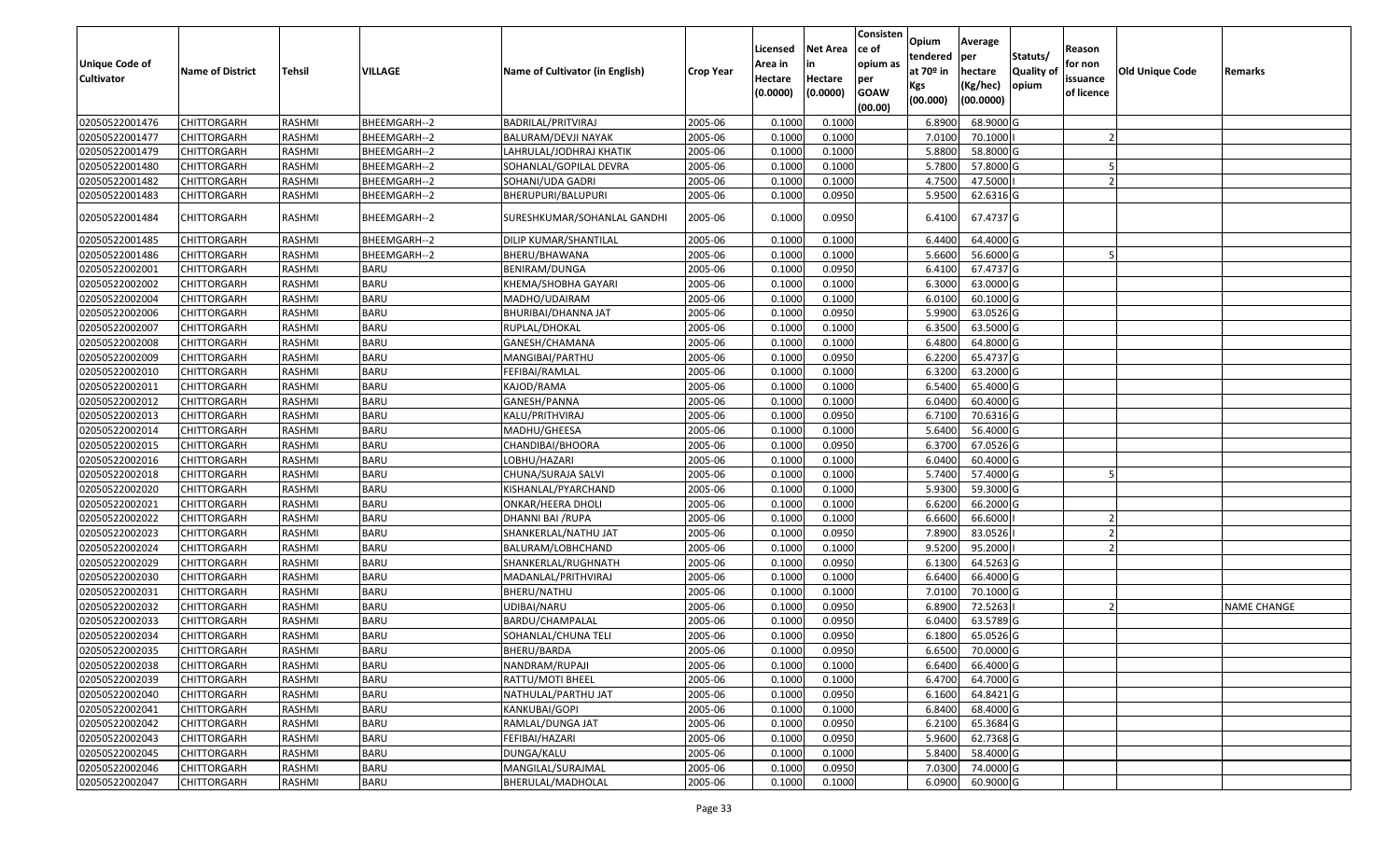| Unique Code of    |                         |               |             |                                 |                  | Licensed<br>Area in | <b>Net Area</b><br>in | Consisten<br>ce of<br>opium as | Opium<br>tendered              | Average<br>per                   | Statuts/                  | Reason<br>for non      |                 |         |
|-------------------|-------------------------|---------------|-------------|---------------------------------|------------------|---------------------|-----------------------|--------------------------------|--------------------------------|----------------------------------|---------------------------|------------------------|-----------------|---------|
| <b>Cultivator</b> | <b>Name of District</b> | Tehsil        | VILLAGE     | Name of Cultivator (in English) | <b>Crop Year</b> | Hectare<br>(0.0000) | Hectare<br>(0.0000)   | per<br><b>GOAW</b><br>(00.00)  | at $70°$ in<br>Kgs<br>(00.000) | hectare<br>(Kg/hec)<br>(00.0000) | <b>Quality o</b><br>opium | issuance<br>of licence | Old Unique Code | Remarks |
| 02050522002048    | CHITTORGARH             | RASHMI        | <b>BARU</b> | JHAMKUBAI/HEERALAL              | 2005-06          | 0.1000              | 0.0950                |                                | 5.9000                         | 62.1053 G                        |                           |                        |                 |         |
| 02050522002049    | CHITTORGARH             | RASHMI        | <b>BARU</b> | DEVIKISHAN/GOKAL                | 2005-06          | 0.1000              | 0.1050                |                                | 6.4300                         | $61.2381$ G                      |                           |                        |                 |         |
| 02050522002051    | CHITTORGARH             | RASHMI        | <b>BARU</b> | KAMLA DEVI/KACHHALAL            | 2005-06          | 0.1000              | 0.0950                |                                | 6.1200                         | 64.4211G                         |                           |                        |                 |         |
| 02050522002052    | <b>CHITTORGARH</b>      | RASHMI        | <b>BARU</b> | PRAKASHCHAND/PYARCHAND          | 2005-06          | 0.1000              | 0.1000                |                                | 6.0100                         | 60.1000 G                        |                           |                        |                 |         |
| 02050522002054    | CHITTORGARH             | RASHMI        | <b>BARU</b> | BHAWANIRAM/MADHO JAT            | 2005-06          | 0.1000              | 0.0950                |                                | 6.0100                         | 63.2632 G                        |                           |                        |                 |         |
| 02050522002055    | CHITTORGARH             | RASHMI        | <b>BARU</b> | CHHOGA/LOBHU                    | 2005-06          | 0.1000              | 0.1000                |                                | 6.2700                         | 62.7000 G                        |                           |                        |                 |         |
| 02050522002056    | CHITTORGARH             | RASHMI        | <b>BARU</b> | GOPIBAI/PYARCHAND               | 2005-06          | 0.1000              | 0.1000                |                                | 6.4300                         | 64.3000 G                        |                           |                        |                 |         |
| 02050522002057    | CHITTORGARH             | <b>RASHMI</b> | <b>BARU</b> | MADHU/BHEEMA                    | 2005-06          | 0.1000              | 0.1000                |                                | 6.4200                         | 64.2000 G                        |                           |                        |                 |         |
| 02050522002059    | CHITTORGARH             | RASHMI        | <b>BARU</b> | NARAYAN/HAZARI                  | 2005-06          | 0.1000              | 0.1000                |                                | 6.1100                         | 61.1000 G                        |                           |                        |                 |         |
| 02050522002060    | CHITTORGARH             | RASHMI        | <b>BARU</b> | AMBALAL/DALCHAND                | 2005-06          | 0.1000              | 0.1000                |                                | 7.1300                         | 71.3000 G                        |                           |                        |                 |         |
| 02050522002061    | CHITTORGARH             | RASHMI        | <b>BARU</b> | KANMAL/CHATURBHUJ               | 2005-06          | 0.1000              | 0.0950                |                                | 5.9800                         | 62.9474 G                        |                           |                        |                 |         |
| 02050522002064    | CHITTORGARH             | RASHMI        | <b>BARU</b> | MANGU/DEEPA BAIRWA              | 2005-06          | 0.1000              | 0.1000                |                                | 6.4100                         | 64.1000 G                        |                           |                        |                 |         |
| 02050522002067    | <b>CHITTORGARH</b>      | RASHMI        | <b>BARU</b> | <b>BALU/RAMA</b>                | 2005-06          | 0.1000              | 0.1000                |                                | 7.1500                         | 71.5000 G                        |                           |                        |                 |         |
| 02050522002068    | <b>CHITTORGARH</b>      | RASHMI        | <b>BARU</b> | NAUJIBAI/LOBHU                  | 2005-06          | 0.1000              | 0.0950                |                                | 6.5700                         | 69.1579 G                        |                           |                        |                 |         |
| 02050522002069    | <b>CHITTORGARH</b>      | RASHMI        | <b>BARU</b> | BHERU/DALU                      | 2005-06          | 0.1000              | 0.1000                |                                | 6.5500                         | 65.5000G                         |                           |                        |                 |         |
| 02050522002071    | CHITTORGARH             | RASHMI        | <b>BARU</b> | SHANKER/PYARJI                  | 2005-06          | 0.1000              | 0.1050                |                                | 6.6800                         | 63.6190 G                        |                           |                        |                 |         |
| 02050522002073    | CHITTORGARH             | RASHMI        | <b>BARU</b> | KISHNA/PRITHVIRAJ               | 2005-06          | 0.1000              | 0.1000                |                                | 6.3600                         | 63.6000 G                        |                           |                        |                 |         |
| 02050522002077    | CHITTORGARH             | RASHMI        | <b>BARU</b> | UDAIRAM/RAMLAL                  | 2005-06          | 0.1000              | 0.0900                |                                | 6.2000                         | 68.8889 G                        |                           |                        |                 |         |
| 02050522002079    | CHITTORGARH             | RASHMI        | <b>BARU</b> | TULSIBAI/KISHNA                 | 2005-06          | 0.1000              | 0.0950                |                                | 6.0500                         | 63.6842 G                        |                           |                        |                 |         |
| 02050522002080    | CHITTORGARH             | RASHMI        | <b>BARU</b> | BHAGWANLAL/PYARA                | 2005-06          | 0.1000              | 0.0950                |                                | 5.4800                         | 57.6842 G                        |                           |                        |                 |         |
| 02050522002081    | CHITTORGARH             | RASHMI        | <b>BARU</b> | PAPPURAM/UDAYRAM GAYRI          | 2005-06          | 0.1000              | 0.0800                |                                | 5.2400                         | 65.5000G                         |                           |                        |                 |         |
| 02050522002082    | CHITTORGARH             | RASHMI        | <b>BARU</b> | BHAWANISHANKER/BHAWARLAL        | 2005-06          | 0.1000              | 0.1000                |                                | 6.0300                         | 60.3000 G                        |                           |                        |                 |         |
| 02050522002083    | CHITTORGARH             | RASHMI        | <b>BARU</b> | LAXMAN/FATTA                    | 2005-06          | 0.1000              | 0.1000                |                                | 6.0600                         | 60.6000 G                        |                           |                        |                 |         |
| 02050522002084    | CHITTORGARH             | RASHMI        | <b>BARU</b> | BHERULAL/MODU BAIRWA            | 2005-06          | 0.1000              | 0.0950                |                                | 6.7000                         | 70.5263                          |                           |                        |                 |         |
| 02050522002085    | <b>CHITTORGARH</b>      | RASHMI        | <b>BARU</b> | BHAGWANLAL/MADHULAL             | 2005-06          | 0.1000              | 0.0950                |                                | 6.5800                         | 69.2632 G                        |                           |                        |                 |         |
| 02050522002086    | CHITTORGARH             | <b>RASHMI</b> | <b>BARU</b> | KABERIBAI/KALULAL               | 2005-06          | 0.1000              | 0.1000                |                                | 6.0300                         | 60.3000 G                        |                           |                        |                 |         |
| 02050522002090    | CHITTORGARH             | RASHMI        | <b>BARU</b> | BHERULAL/MAGNA                  | 2005-06          | 0.1000              | 0.1000                |                                | 6.2900                         | 62.9000 G                        |                           |                        |                 |         |
| 02050522002091    | CHITTORGARH             | RASHMI        | <b>BARU</b> | KALU/MODAJI BAIRAWA             | 2005-06          | 0.1000              | 0.1000                |                                | 6.0600                         | 60.6000 G                        |                           |                        |                 |         |
| 02050522002094    | CHITTORGARH             | RASHMI        | <b>BARU</b> | NARU/BHURA CHAMAR               | 2005-06          | 0.1000              | 0.1000                |                                | 6.9100                         | 69.1000 G                        |                           |                        |                 |         |
| 02050522002095    | CHITTORGARH             | RASHMI        | <b>BARU</b> | EIMANA BEGAM/MITHHU KHAN        | 2005-06          | 0.1000              | 0.0950                |                                | 6.6800                         | 70.3158 G                        |                           |                        |                 |         |
| 02050522002096    | CHITTORGARH             | RASHMI        | <b>BARU</b> | NANALAL/BALU TELI               | 2005-06          | 0.1000              | 0.0950                |                                | 6.6400                         | 69.8947 G                        |                           |                        |                 |         |
| 02050522002097    | CHITTORGARH             | RASHMI        | <b>BARU</b> | BHERULAL/HAZARI JAT             | 2005-06          | 0.1000              | 0.0950                |                                | 5.6900                         | 59.8947 G                        |                           |                        |                 |         |
| 02050522002101    | CHITTORGARH             | <b>RASHMI</b> | <b>BARU</b> | MOHANLAL/BHERULAL               | 2005-06          | 0.1000              | 0.0950                |                                | 6.1000                         | 64.2105 G                        |                           |                        |                 |         |
| 02050522002103    | <b>CHITTORGARH</b>      | RASHMI        | BARU        | LAXMAN/KALU                     | 2005-06          | 0.1000              | 0.1000                |                                | 6.1300                         | 61.3000 G                        |                           |                        |                 |         |
| 02050522002104    | CHITTORGARH             | RASHMI        | <b>BARU</b> | ANACHI BAI/HOKMA                | 2005-06          | 0.1000              | 0.1000                |                                | 6.4400                         | 64.4000 G                        |                           |                        |                 |         |
| 02050522002107    | CHITTORGARH             | RASHMI        | <b>BARU</b> | NURDEEN/PYARE BAKSH             | 2005-06          | 0.1000              | 0.1000                |                                | 5.7400                         | 57.4000 G                        |                           |                        |                 |         |
| 02050522002108    | <b>CHITTORGARH</b>      | RASHMI        | <b>BARU</b> | SOHANIBAI/CHHOGA                | 2005-06          | 0.1000              | 0.0950                |                                | 6.1800                         | 65.0526 G                        |                           |                        |                 |         |
| 02050522002109    | <b>CHITTORGARH</b>      | RASHMI        | <b>BARU</b> | BHERULAL/PYARA                  | 2005-06          | 0.1000              | 0.0950                |                                | 5.7600                         | 60.6316 G                        |                           |                        |                 |         |
| 02050522002110    | <b>CHITTORGARH</b>      | RASHMI        | <b>BARU</b> | RAMCHANDRA/DHOKAL               | 2005-06          | 0.1000              | 0.1000                |                                | 6.3900                         | 63.9000 G                        |                           |                        |                 |         |
| 02050522002111    | <b>CHITTORGARH</b>      | RASHMI        | <b>BARU</b> | LAXMANLAL/DEVKISHAN             | 2005-06          | 0.1000              | 0.1000                |                                | 6.5600                         | 65.6000 G                        |                           |                        |                 |         |
| 02050522002112    | <b>CHITTORGARH</b>      | RASHMI        | <b>BARU</b> | RUPALAL/GHASI NAI               | 2005-06          | 0.1000              | 0.0950                |                                | 5.6100                         | 59.0526 G                        |                           |                        |                 |         |
| 02050522002113    | <b>CHITTORGARH</b>      | RASHMI        | <b>BARU</b> | RATANLAL/DHANNA JAT             | 2005-06          | 0.1000              | 0.0950                |                                | 6.0500                         | 63.6842 G                        |                           |                        |                 |         |
| 02050522002115    | <b>CHITTORGARH</b>      | RASHMI        | <b>BARU</b> | PARTHU/NANDA                    | 2005-06          | 0.1000              | 0.0950                |                                | 6.1400                         | 64.6316 G                        |                           |                        |                 |         |
| 02050522002117    | <b>CHITTORGARH</b>      | RASHMI        | <b>BARU</b> | BHANWARLAL/CHAMANAJI            | 2005-06          | 0.1000              | 0.0950                |                                | 5.6000                         | 58.9474 G                        |                           |                        |                 |         |
| 02050522002118    | <b>CHITTORGARH</b>      | RASHMI        | <b>BARU</b> | GANESHLAL/KAJODILAL             | 2005-06          | 0.1000              | 0.1000                |                                | 6.1000                         | 61.0000 G                        |                           |                        |                 |         |
| 02050522002126    | <b>CHITTORGARH</b>      | RASHMI        | <b>BARU</b> | <b>BALU/KALU JAT</b>            | 2005-06          | 0.1000              | 0.1000                |                                | 5.9400                         | 59.4000 G                        |                           |                        |                 |         |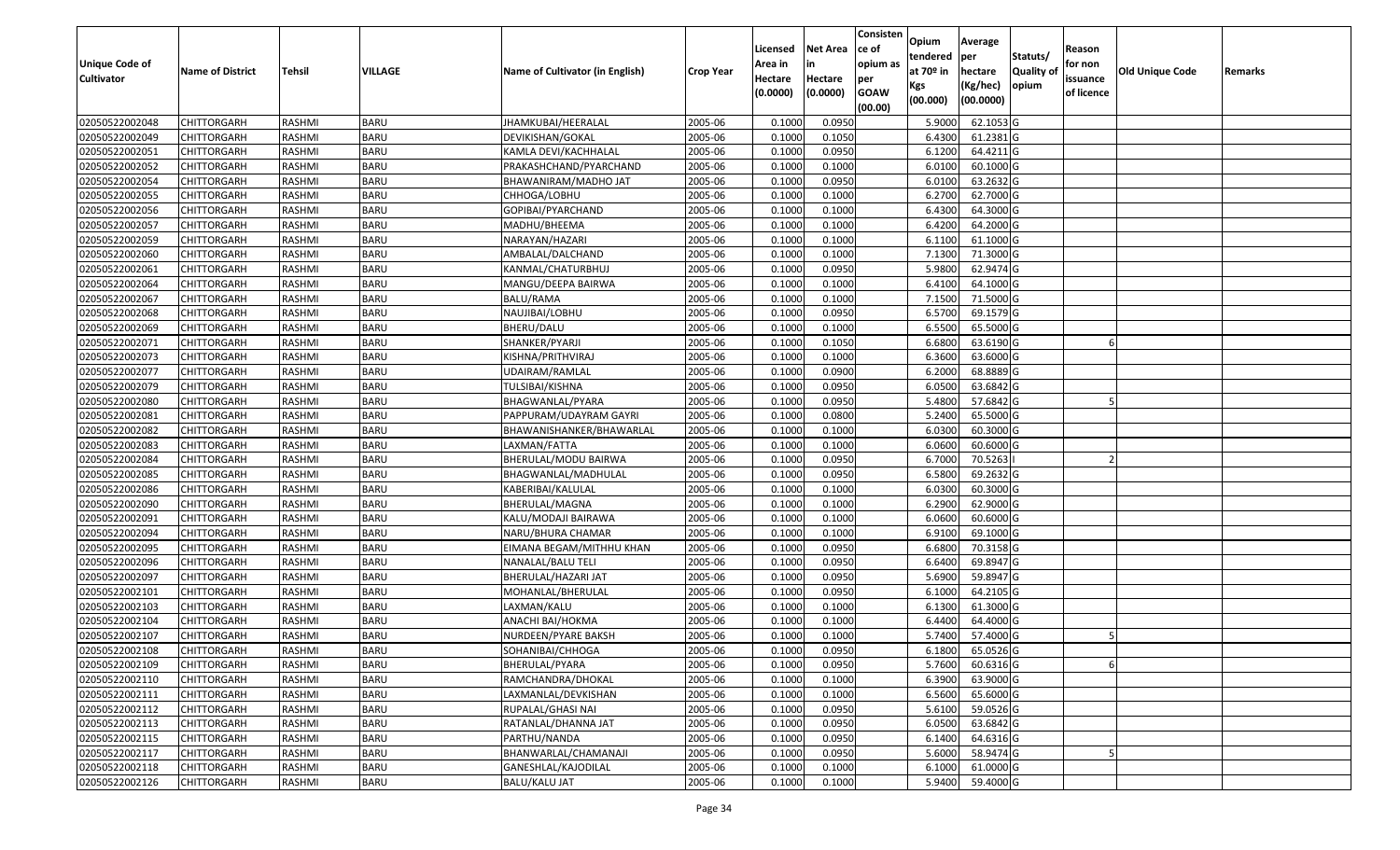| <b>Unique Code of</b><br><b>Cultivator</b> | <b>Name of District</b> | Tehsil        | <b>VILLAGE</b> | Name of Cultivator (in English) | <b>Crop Year</b> | Licensed<br>Area in<br>Hectare<br>(0.0000) | <b>Net Area</b><br>in<br>Hectare<br>(0.0000) | Consisten<br>ce of<br>opium as<br>per<br><b>GOAW</b><br>(00.00) | Opium<br>tendered<br>at 70 <sup>o</sup> in<br>Kgs<br>(00.000) | Average<br>per<br>hectare<br>(Kg/hec)<br>(00.0000) | Statuts/<br><b>Quality of</b><br>opium | Reason<br>for non<br>issuance<br>of licence | Old Unique Code | Remarks                     |
|--------------------------------------------|-------------------------|---------------|----------------|---------------------------------|------------------|--------------------------------------------|----------------------------------------------|-----------------------------------------------------------------|---------------------------------------------------------------|----------------------------------------------------|----------------------------------------|---------------------------------------------|-----------------|-----------------------------|
| 02050522002127                             | <b>CHITTORGARH</b>      | <b>RASHMI</b> | <b>BARU</b>    | BHURALAL/CHAMPALAL              | 2005-06          | 0.100                                      | 0.1000                                       |                                                                 | 6.6700                                                        | 66.7000 G                                          |                                        |                                             |                 |                             |
| 02050522002129                             | CHITTORGARH             | <b>RASHMI</b> | <b>BARU</b>    | BHAGWANLAL/RUPLAL               | 2005-06          | 0.1000                                     | 0.1000                                       |                                                                 | 6.4300                                                        | 64.3000 G                                          |                                        |                                             |                 |                             |
| 02050522002130                             | CHITTORGARH             | RASHMI        | <b>BARU</b>    | SHIVLAL/BHERULAL                | 2005-06          | 0.1000                                     | 0.0950                                       |                                                                 | 6.3600                                                        | 66.9474 G                                          |                                        |                                             |                 |                             |
| 02050522002131                             | <b>CHITTORGARH</b>      | <b>RASHMI</b> | <b>BARU</b>    | OMPRAKASH/RUPLAL                | 2005-06          | 0.1000                                     | 0.0950                                       |                                                                 | 6.3600                                                        | 66.9474 G                                          |                                        |                                             |                 |                             |
| 02050522002133                             | CHITTORGARH             | RASHMI        | <b>BARU</b>    | UDA/DEVA BHEEL                  | 2005-06          | 0.1000                                     | 0.1000                                       |                                                                 | 5.6400                                                        | 56.4000 G                                          |                                        |                                             |                 |                             |
| 02050522002134                             | CHITTORGARH             | RASHMI        | BARU           | CHUNNILAL/RAMA                  | 2005-06          | 0.1000                                     | 0.1000                                       |                                                                 | 6.3100                                                        | 63.1000 G                                          |                                        |                                             |                 | TRANSFER/DHANGLOKAKH<br>EDA |
| 02050522002135                             | CHITTORGARH             | RASHMI        | <b>BARU</b>    | GOVARDHAN/RAMA PRAJAPAT         | 2005-06          | 0.1000                                     | 0.1000                                       |                                                                 | 6.5100                                                        | 65.1000 G                                          |                                        |                                             |                 | TRANSFER/DHANGLOKAKH<br>EDA |
| 02050522002136                             | CHITTORGARH             | RASHMI        | BARU           | PARTHU/RAMA PRAJAPAT            | 2005-06          | 0.1000                                     | 0.1000                                       |                                                                 | 6.6900                                                        | 66.9000 G                                          |                                        |                                             |                 | TRANSFER/DHANGLOKAKH<br>EDA |
| 02050522002137                             | <b>CHITTORGARH</b>      | RASHMI        | <b>BARU</b>    | BANSHILAL/KAJODIMAL             | 2005-06          | 0.1000                                     | 0.0950                                       |                                                                 | 7.4400                                                        | 78.3158 G                                          |                                        |                                             |                 |                             |
| 02050522002139                             | CHITTORGARH             | RASHMI        | <b>BARU</b>    | HAZARI/BHEEMA JAT               | 2005-06          | 0.1000                                     | 0.0900                                       |                                                                 | 6.0200                                                        | 66.8889 G                                          |                                        |                                             |                 |                             |
| 02050522002142                             | <b>CHITTORGARH</b>      | RASHMI        | <b>BARU</b>    | GAURIBAI/HAZARI                 | 2005-06          | 0.1000                                     | 0.1000                                       |                                                                 | 5.7900                                                        | 57.9000 G                                          |                                        |                                             |                 |                             |
| 02050522002143                             | CHITTORGARH             | RASHMI        | <b>BARU</b>    | MADHULAL/GOKAL JAT              | 2005-06          | 0.1000                                     | 0.0950                                       |                                                                 | 5.5400                                                        | 58.3158 G                                          |                                        |                                             |                 |                             |
| 02050522002145                             | CHITTORGARH             | RASHMI        | <b>BARU</b>    | CHHOGA/HEERA BHEEL              | 2005-06          | 0.1000                                     | 0.0950                                       |                                                                 | 5.3000                                                        | 55.7895 G                                          |                                        |                                             |                 |                             |
| 02050522002147                             | <b>CHITTORGARH</b>      | <b>RASHMI</b> | <b>BARU</b>    | KHURAJ/KAJOD TELI               | 2005-06          | 0.1000                                     | 0.0950                                       |                                                                 | 6.350                                                         | 66.8421 G                                          |                                        |                                             |                 |                             |
| 02050522002149                             | CHITTORGARH             | <b>RASHMI</b> | <b>BARU</b>    | BAKTAVAR/CHHOGA GURJAR          | 2005-06          | 0.1000                                     | 0.1000                                       |                                                                 | 5.2200                                                        | 52.2000 G                                          |                                        |                                             |                 |                             |
| 02050522002150                             | <b>CHITTORGARH</b>      | RASHMI        | <b>BARU</b>    | GIRDHARI/BARDA BHEEL            | 2005-06          | 0.1000                                     | 0.1000                                       |                                                                 | 5.9800                                                        | 59.8000 G                                          |                                        |                                             |                 |                             |
| 02050522002151                             | <b>CHITTORGARH</b>      | RASHMI        | <b>BARU</b>    | SHOSHARBAI/BHERULAL             | 2005-06          | 0.1000                                     | 0.0950                                       |                                                                 | 6.170                                                         | 64.9474 G                                          |                                        |                                             |                 |                             |
| 02050522002152                             | <b>CHITTORGARH</b>      | <b>RASHMI</b> | <b>BARU</b>    | NARAYAN/SOWAN                   | 2005-06          | 0.1000                                     | 0.0950                                       |                                                                 | 6.170                                                         | 64.9474 G                                          |                                        |                                             |                 |                             |
| 02050522002153                             | <b>CHITTORGARH</b>      | RASHMI        | <b>BARU</b>    | DEVIKISHAN/KALU TELI            | 2005-06          | 0.1000                                     | 0.1000                                       |                                                                 | 6.1500                                                        | 61.5000 G                                          |                                        |                                             |                 |                             |
| 02050522002154                             | <b>CHITTORGARH</b>      | RASHMI        | <b>BARU</b>    | MANGU/KALU NAYAK                | 2005-06          | 0.1000                                     | 0.0850                                       |                                                                 | 6.0300                                                        | 70.9412 G                                          |                                        |                                             |                 |                             |
| 02050522002155                             | CHITTORGARH             | RASHMI        | <b>BARU</b>    | KAMRUDDIN/GHASI KHAN            | 2005-06          | 0.1000                                     | 0.1000                                       |                                                                 | 6.4200                                                        | 64.2000 G                                          |                                        |                                             |                 |                             |
| 02050522002157                             | <b>CHITTORGARH</b>      | RASHMI        | <b>BARU</b>    | LOBU/RUPAJI                     | 2005-06          | 0.100                                      | 0.1000                                       |                                                                 | 6.0400                                                        | 60.4000 G                                          |                                        |                                             |                 |                             |
| 02050522002161                             | <b>CHITTORGARH</b>      | <b>RASHMI</b> | <b>BARU</b>    | HUSSAIN BAKSH/GHASI KHAN        | 2005-06          | 0.1000                                     | 0.1000                                       |                                                                 | 6.4600                                                        | 64.6000 G                                          |                                        |                                             |                 |                             |
| 02050522002162                             | <b>CHITTORGARH</b>      | RASHMI        | <b>BARU</b>    | MANGILAL/BHURALAL SUKHWAL       | 2005-06          | 0.1000                                     | 0.1050                                       |                                                                 | 6.0600                                                        | 57.7143 G                                          |                                        |                                             |                 |                             |
| 02050522002163                             | <b>CHITTORGARH</b>      | RASHMI        | <b>BARU</b>    | JADAV BAI/KANA CHAMAR           | 2005-06          | 0.1000                                     | 0.1000                                       |                                                                 | 6.4900                                                        | 64.9000 G                                          |                                        |                                             |                 |                             |
| 02050522002165                             | <b>CHITTORGARH</b>      | RASHMI        | <b>BARU</b>    | GOPI/LALURAM BAIRWA             | 2005-06          | 0.1000                                     | 0.0950                                       |                                                                 | 6.1200                                                        | 64.4211 G                                          |                                        |                                             |                 |                             |
| 02050522002167                             | <b>CHITTORGARH</b>      | RASHMI        | <b>BARU</b>    | TAMU/HARLAL/GOKUL BALAI         | 2005-06          | 0.1000                                     | 0.1000                                       |                                                                 | 5.9900                                                        | 59.9000 G                                          |                                        |                                             |                 |                             |
| 02050522002168                             | <b>CHITTORGARH</b>      | RASHMI        | <b>BARU</b>    | RATANLAL/BHURA BALAI            | 2005-06          | 0.100                                      | 0.1000                                       |                                                                 | 6.5600                                                        | 65.6000 G                                          |                                        |                                             |                 |                             |
| 02050522002171                             | CHITTORGARH             | RASHMI        | <b>BARU</b>    | BHAWANISHANKAR/KALURAM          | 2005-06          | 0.1000                                     | 0.0950                                       |                                                                 | 5.4800                                                        | 57.6842 G                                          |                                        |                                             |                 |                             |
| 02050522002173                             | CHITTORGARH             | RASHMI        | BARU           | DEVU BAI/ONKAR JI               | 2005-06          | 0.100                                      | 0.1000                                       |                                                                 | 6.7800                                                        | 67.8000 G                                          |                                        |                                             |                 |                             |
| 02050522002174                             | CHITTORGARH             | RASHMI        | BARU           | NANURAM/BARDAJI                 | 2005-06          | 0.1000                                     | 0.1000                                       |                                                                 | 6.2100                                                        | 62.1000 G                                          |                                        |                                             |                 | TRANSFER/DHANGLOKAKH<br>EDA |
| 02050522002175                             | CHITTORGARH             | RASHMI        | BARU           | JEETU/HAZARI JAT                | 2005-06          | 0.1000                                     | 0.0950                                       |                                                                 | 5.9700                                                        | 62.8421 G                                          |                                        |                                             |                 |                             |
| 02050522002177                             | <b>CHITTORGARH</b>      | RASHMI        | BARU           | SHOBHALAL/HEERAJI               | 2005-06          | 0.1000                                     | 0.0950                                       |                                                                 | 5.9500                                                        | 62.6316 G                                          |                                        |                                             |                 |                             |
| 02050522002178                             | <b>CHITTORGARH</b>      | RASHMI        | <b>BARU</b>    | KESHARBAI/NARAYAN               | 2005-06          | 0.1000                                     | 0.1000                                       |                                                                 | 6.0500                                                        | 60.5000 G                                          |                                        |                                             |                 |                             |
| 02050522002179                             | <b>CHITTORGARH</b>      | RASHMI        | <b>BARU</b>    | RATANLAL/SHOBHALAL              | 2005-06          | 0.1000                                     | 0.0950                                       |                                                                 | 6.4400                                                        | 67.7895 G                                          |                                        |                                             |                 |                             |
| 02050522002181                             | <b>CHITTORGARH</b>      | RASHMI        | <b>BARU</b>    | NATHULAL/PRITHVIRAJ             | 2005-06          | 0.1000                                     | 0.1000                                       |                                                                 | 5.7100                                                        | 57.1000 G                                          |                                        |                                             |                 |                             |
| 02050522002182                             | <b>CHITTORGARH</b>      | RASHMI        | <b>BARU</b>    | MANGU/PYARBAKSH                 | 2005-06          | 0.1000                                     | 0.1000                                       |                                                                 | 6.3500                                                        | 63.5000 G                                          |                                        |                                             |                 |                             |
| 02050522002183                             | <b>CHITTORGARH</b>      | RASHMI        | <b>BARU</b>    | MADANGAR/NANUUGAR               | 2005-06          | 0.1000                                     | 0.0900                                       |                                                                 | 5.1800                                                        | 57.5556 G                                          |                                        |                                             |                 |                             |
| 02050522002187                             | <b>CHITTORGARH</b>      | RASHMI        | <b>BARU</b>    | RAJIBAI/MADHU                   | 2005-06          | 0.1000                                     | 0.1000                                       |                                                                 | 6.2100                                                        | 62.1000 G                                          |                                        |                                             |                 |                             |
| 02050522002188                             | <b>CHITTORGARH</b>      | RASHMI        | <b>BARU</b>    | NARAYAN/GOPI SALVI              | 2005-06          | 0.1000                                     | 0.1000                                       |                                                                 | 6.6100                                                        | 66.1000 G                                          |                                        |                                             |                 |                             |
| 02050522002191                             | CHITTORGARH             | RASHMI        | BARU           | SATYANARAYAN/KAJOD              | 2005-06          | 0.1000                                     | 0.0950                                       |                                                                 | 6.1900                                                        | 65.1579 G                                          |                                        |                                             |                 |                             |
| 02050522002192                             | <b>CHITTORGARH</b>      | RASHMI        | <b>BARU</b>    | BADRILAL/BODHUJI                | 2005-06          | 0.1000                                     | 0.0950                                       |                                                                 | 4.5100                                                        | 47.4737 G                                          |                                        |                                             |                 |                             |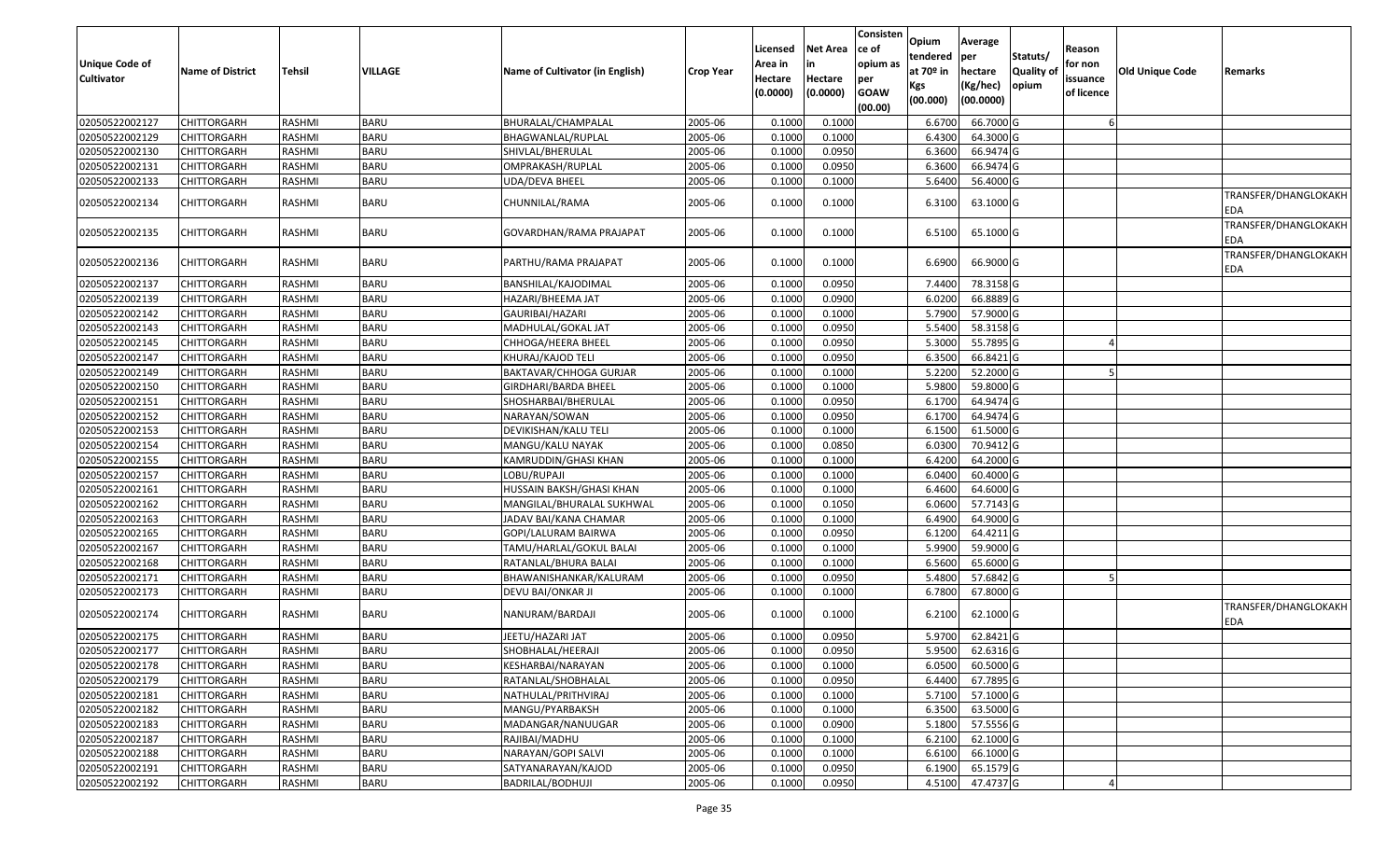| <b>Unique Code of</b> |                         |               | VILLAGE     |                                 |                  | Licensed<br>Area in | <b>Net Area</b><br>in | Consisten<br>ce of<br>opium as | Opium<br>tendered<br>at $70°$ in | Average<br>per                   | Statuts/<br><b>Quality o</b> | Reason<br>for non      | Old Unique Code |         |
|-----------------------|-------------------------|---------------|-------------|---------------------------------|------------------|---------------------|-----------------------|--------------------------------|----------------------------------|----------------------------------|------------------------------|------------------------|-----------------|---------|
| <b>Cultivator</b>     | <b>Name of District</b> | Tehsil        |             | Name of Cultivator (in English) | <b>Crop Year</b> | Hectare<br>(0.0000) | Hectare<br>(0.0000)   | per<br><b>GOAW</b><br>(00.00)  | Kgs<br>(00.000)                  | hectare<br>(Kg/hec)<br>(00.0000) | opium                        | issuance<br>of licence |                 | Remarks |
| 02050522002194        | CHITTORGARH             | RASHMI        | <b>BARU</b> | MATHARI/BALU                    | 2005-06          | 0.1000              | 0.1000                |                                | 5.8300                           | 58.3000 G                        |                              |                        |                 |         |
| 02050522002196        | CHITTORGARH             | RASHMI        | <b>BARU</b> | RAGHUNATH/GOPI                  | 2005-06          | 0.1000              | 0.1000                |                                | 6.1900                           | 61.9000 G                        |                              |                        |                 |         |
| 02050522002197        | CHITTORGARH             | RASHMI        | <b>BARU</b> | AMBALAL/BALU CHAMAR             | 2005-06          | 0.1000              | 0.0950                |                                | 6.4800                           | 68.2105 G                        |                              |                        |                 |         |
| 02050522002199        | <b>CHITTORGARH</b>      | RASHMI        | <b>BARU</b> | DALCHAND/HAZARI                 | 2005-06          | 0.1000              | 0.1000                |                                | 6.6200                           | 66.2000 G                        |                              |                        |                 |         |
| 02050522002200        | CHITTORGARH             | RASHMI        | <b>BARU</b> | SHOLA/DEVA                      | 2005-06          | 0.1000              | 0.1000                |                                | 6.2700                           | 62.7000 G                        |                              |                        |                 |         |
| 02050522002201        | CHITTORGARH             | RASHMI        | <b>BARU</b> | HEERA/NARU                      | 2005-06          | 0.1000              | 0.0950                |                                | 6.2400                           | $65.6842$ G                      |                              |                        |                 |         |
| 02050522002204        | CHITTORGARH             | RASHMI        | <b>BARU</b> | KESHARBAI D/O MOHANLAL          | 2005-06          | 0.1000              | 0.1000                |                                | 6.2300                           | 62.3000G                         |                              |                        |                 |         |
| 02050522002207        | CHITTORGARH             | <b>RASHMI</b> | <b>BARU</b> | ALLADIN/JAMALDDIN MANSURI       | 2005-06          | 0.1000              | 0.1000                |                                | 6.0400                           | 60.4000 G                        |                              |                        |                 |         |
| 02050522002208        | CHITTORGARH             | RASHMI        | <b>BARU</b> | CHAND KHAN/GHASI KHAN           | 2005-06          | 0.1000              | 0.1000                |                                | 6.1000                           | 61.0000G                         |                              |                        |                 |         |
| 02050522002209        | CHITTORGARH             | RASHMI        | <b>BARU</b> | NATHULAL/GOPI LUHAR             | 2005-06          | 0.1000              | 0.0950                |                                | 6.2600                           | 65.8947 G                        |                              |                        |                 |         |
| 02050522002211        | CHITTORGARH             | RASHMI        | <b>BARU</b> | PRABHULAL/RATTU BHEEL           | 2005-06          | 0.1000              | 0.1000                |                                | 5.8200                           | 58.2000 G                        |                              |                        |                 |         |
| 02050522002213        | <b>CHITTORGARH</b>      | RASHMI        | <b>BARU</b> | DALU/TULCHHA BALAI              | 2005-06          | 0.1000              | 0.1000                |                                | 5.7700                           | 57.7000 G                        |                              |                        |                 |         |
| 02050522002214        | <b>CHITTORGARH</b>      | RASHMI        | <b>BARU</b> | SHYAMLAL/LOBHCHAND              | 2005-06          | 0.1000              | 0.1000                |                                | 6.4100                           | 64.1000 G                        |                              |                        |                 |         |
| 02050522002215        | CHITTORGARH             | RASHMI        | <b>BARU</b> | LAHRU/RAMLAL                    | 2005-06          | 0.100               | 0.1050                |                                | 6.2100                           | 59.1429 G                        |                              |                        |                 |         |
| 02050522002216        | <b>CHITTORGARH</b>      | RASHMI        | <b>BARU</b> | DHANNA/NATHU JAT                | 2005-06          | 0.1000              | 0.1000                |                                | 6.6300                           | 66.3000 G                        |                              |                        |                 |         |
| 02050522002217        | CHITTORGARH             | RASHMI        | <b>BARU</b> | MANGU/MOTI TELI                 | 2005-06          | 0.1000              | 0.1000                |                                | 6.8700                           | 68.7000 G                        |                              |                        |                 |         |
| 02050522002218        | CHITTORGARH             | RASHMI        | <b>BARU</b> | HAZARI/MOTI                     | 2005-06          | 0.100               | 0.1000                |                                | 5.7200                           | 57.2000 G                        |                              |                        |                 |         |
| 02050522002221        | CHITTORGARH             | RASHMI        | <b>BARU</b> | UDAIRAM/NARU                    | 2005-06          | 0.100               | 0.1000                |                                | 6.3300                           | 63.3000G                         |                              |                        |                 |         |
| 02050522002225        | CHITTORGARH             | RASHMI        | <b>BARU</b> | GULAB/HEERA BHEEL               | 2005-06          | 0.100               | 0.0950                |                                | 5.9800                           | 62.9474 G                        |                              |                        |                 |         |
| 02050522002229        | CHITTORGARH             | RASHMI        | <b>BARU</b> | BANU/ISMAIL KHAN                | 2005-06          | 0.1000              | 0.1000                |                                | 6.6900                           | 66.9000 G                        |                              |                        |                 |         |
| 02050522002232        | CHITTORGARH             | RASHMI        | <b>BARU</b> | GOPAL LAL/BHERULAL VYAS         | 2005-06          | 0.100               | 0.0950                |                                | 6.3400                           | 66.7368 G                        |                              |                        |                 |         |
| 02050522002233        | CHITTORGARH             | RASHMI        | <b>BARU</b> | SHANKER/LEHRU                   | 2005-06          | 0.100               | 0.1000                |                                | 6.6800                           | 66.8000 G                        |                              |                        |                 |         |
| 02050522002234        | CHITTORGARH             | RASHMI        | <b>BARU</b> | LEHRULAL/BHURALAL               | 2005-06          | 0.1000              | 0.1000                |                                | 5.9600                           | 59.6000 G                        |                              |                        |                 |         |
| 02050522002236        | CHITTORGARH             | RASHMI        | <b>BARU</b> | NARUGIR/MADHUGIR                | 2005-06          | 0.100               | 0.0900                |                                | 5.5800                           | 62.0000 G                        |                              |                        |                 |         |
| 02050522002237        | <b>CHITTORGARH</b>      | RASHMI        | <b>BARU</b> | RAMLAL/GOKUL SUTHAR             | 2005-06          | 0.100               | 0.1000                |                                | 5.5800                           | 55.8000 G                        |                              |                        |                 |         |
| 02050522002238        | CHITTORGARH             | <b>RASHMI</b> | <b>BARU</b> | NATHU/MOTI NAYAK                | 2005-06          | 0.1000              | 0.1000                |                                | 6.1100                           | 61.1000 G                        |                              |                        |                 |         |
| 02050522002240        | CHITTORGARH             | RASHMI        | <b>BARU</b> | MADANLAL/BAKTAVAR SONI          | 2005-06          | 0.1000              | 0.1000                |                                | 5.8600                           | 58.6000 G                        |                              |                        |                 |         |
| 02050522002241        | CHITTORGARH             | RASHMI        | <b>BARU</b> | KALURAM/MOHANLAL PANDIT         | 2005-06          | 0.1000              | 0.1000                |                                | 5.7500                           | 57.5000 G                        |                              |                        |                 |         |
| 02050522002242        | CHITTORGARH             | RASHMI        | <b>BARU</b> | BADRILAL/HEERALAL               | 2005-06          | 0.1000              | 0.1000                |                                | 6.0900                           | 60.9000 G                        |                              |                        |                 |         |
| 02050522002244        | CHITTORGARH             | RASHMI        | <b>BARU</b> | PEERU/PYAR BAKSH                | 2005-06          | 0.1000              | 0.1000                |                                | 6.3400                           | 63.4000 G                        |                              |                        |                 |         |
| 02050522002245        | CHITTORGARH             | RASHMI        | <b>BARU</b> | KHAJU KHAN/RAHEEM BAKSH         | 2005-06          | 0.100               | 0.1000                |                                | 6.7200                           | 67.2000 G                        |                              |                        |                 |         |
| 02050522002247        | CHITTORGARH             | RASHMI        | <b>BARU</b> | TULSIRAM/BHERAJI                | 2005-06          | 0.1000              | 0.1000                |                                | 6.6800                           | 66.8000 G                        |                              |                        |                 |         |
| 02050522002249        | CHITTORGARH             | <b>RASHMI</b> | <b>BARU</b> | BALURAM/MOHANJI                 | 2005-06          | 0.100               | 0.1000                |                                | 5.8000                           | 58.0000G                         |                              |                        |                 |         |
| 02050522002250        | <b>CHITTORGARH</b>      | RASHMI        | BARU        | BHERULAL/MAGNILAL SUKHWAL       | 2005-06          | 0.1000              | 0.1050                |                                | 6.5300                           | 62.1905 G                        |                              |                        |                 |         |
| 02050522002252        | CHITTORGARH             | RASHMI        | <b>BARU</b> | BHUR KHAN/KARIM KHAN            | 2005-06          | 0.1000              | 0.1000                |                                | 6.8600                           | 68.6000 G                        |                              |                        |                 |         |
| 02050522002255        | CHITTORGARH             | RASHMI        | <b>BARU</b> | LAXMICHAND/GOPAL LAL            | 2005-06          | 0.1000              | 0.0950                |                                | 5.8300                           | 61.3684 G                        |                              |                        |                 |         |
| 02050522002256        | <b>CHITTORGARH</b>      | RASHMI        | <b>BARU</b> | RATANLAL/NARU JAT               | 2005-06          | 0.1000              | 0.0950                |                                |                                  | 6.6500 70.0000 G                 |                              |                        |                 |         |
| 02050522002257        | <b>CHITTORGARH</b>      | RASHMI        | <b>BARU</b> | CHANDI BAI/MADHU                | 2005-06          | 0.1000              | 0.1000                |                                | 5.8100                           | 58.1000 G                        |                              |                        |                 |         |
| 02050522002258        | <b>CHITTORGARH</b>      | RASHMI        | <b>BARU</b> | BANSIDAS/GHASIDAS               | 2005-06          | 0.1000              | 0.1000                |                                | 6.1200                           | 61.2000 G                        |                              |                        |                 |         |
| 02050522002260        | <b>CHITTORGARH</b>      | RASHMI        | <b>BARU</b> | KISHNIBAI/EKLING RAM            | 2005-06          | 0.1000              | 0.0950                |                                | 6.0300                           | 63.4737 G                        |                              |                        |                 |         |
| 02050522002261        | <b>CHITTORGARH</b>      | RASHMI        | <b>BARU</b> | NOJIBAI/HEERA VYAS              | 2005-06          | 0.1000              | 0.0950                |                                | 6.3800                           | 67.1579 G                        |                              |                        |                 |         |
| 02050522002262        | <b>CHITTORGARH</b>      | RASHMI        | <b>BARU</b> | KANKUBAI/HARIKISHAN             | 2005-06          | 0.1000              | 0.0950                |                                | 6.2900                           | 66.2105 G                        |                              |                        |                 |         |
| 02050522002266        | <b>CHITTORGARH</b>      | RASHMI        | <b>BARU</b> | RUPA/KALU                       | 2005-06          | 0.1000              | 0.1000                |                                | 6.6900                           | 66.9000 G                        |                              |                        |                 |         |
| 02050522002268        | CHITTORGARH             | RASHMI        | <b>BARU</b> | MOHANLAL/GIRDHARI               | 2005-06          | 0.1000              | 0.1000                |                                | 6.4300                           | 64.3000 G                        |                              |                        |                 |         |
| 02050522002273        | <b>CHITTORGARH</b>      | RASHMI        | <b>BARU</b> | RAMA/BHANA BANJARA              | 2005-06          | 0.1000              | 0.1000                |                                | 5.6600                           | 56.6000 G                        |                              |                        |                 |         |
| 02050522002274        | <b>CHITTORGARH</b>      | RASHMI        | <b>BARU</b> | MANGU/LALA                      | 2005-06          | 0.1000              | 0.0950                |                                | 5.8100                           | 61.1579 G                        |                              |                        |                 |         |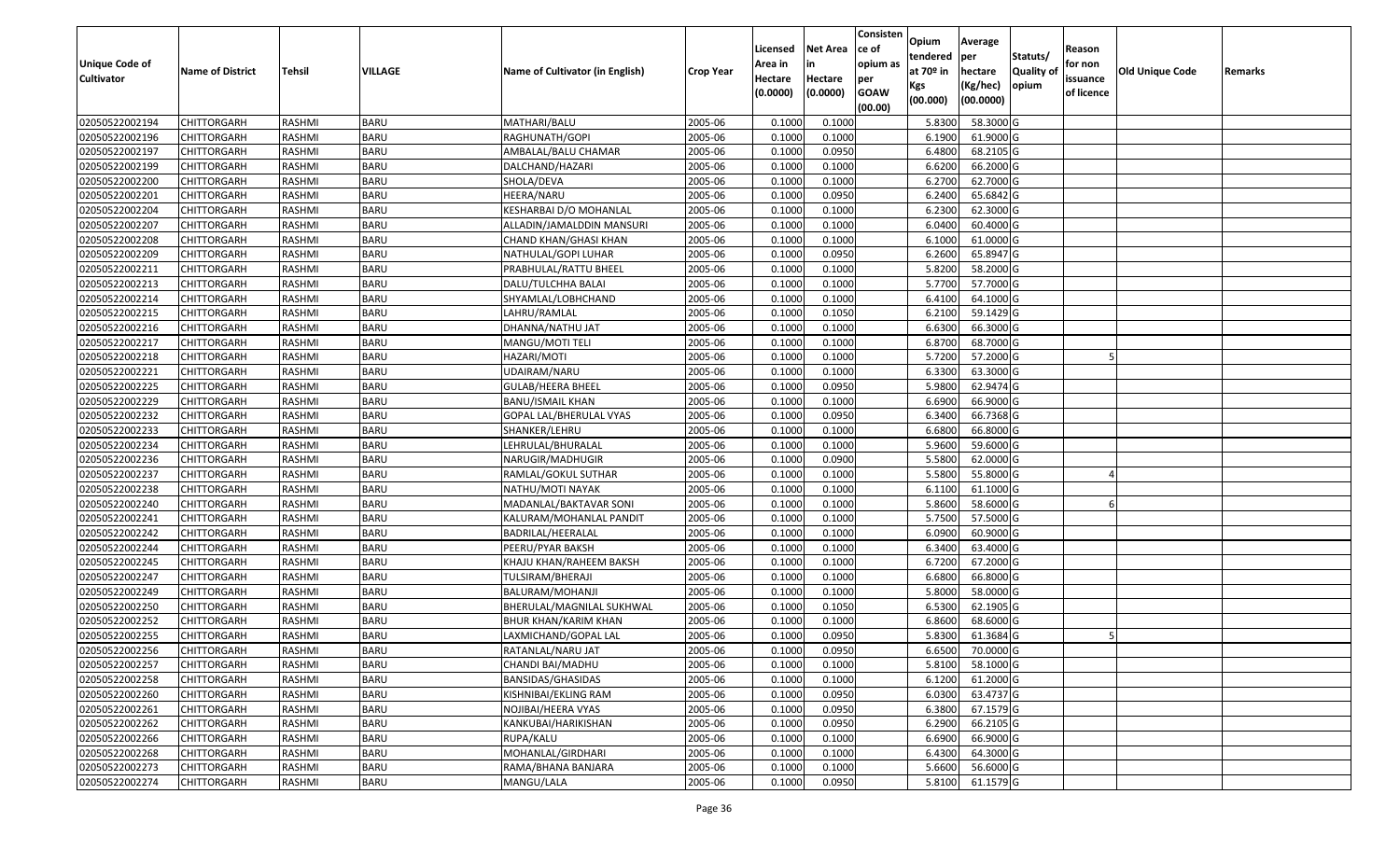| Unique Code of<br><b>Cultivator</b> | <b>Name of District</b> | Tehsil        | VILLAGE     | Name of Cultivator (in English) | Crop Year | Licensed<br>Area in<br>Hectare<br>(0.0000) | Net Area<br>in<br>Hectare<br>(0.0000) | Consisten<br>ce of<br>opium as<br>per<br><b>GOAW</b><br>(00.00) | Opium<br>tendered<br>at 70º in<br>Kgs<br>(00.000) | Average<br>per<br>hectare<br>(Kg/hec)<br>(00.0000) | Statuts/<br><b>Quality of</b><br>opium | Reason<br>for non<br>issuance<br>of licence | <b>Old Unique Code</b> | Remarks                     |
|-------------------------------------|-------------------------|---------------|-------------|---------------------------------|-----------|--------------------------------------------|---------------------------------------|-----------------------------------------------------------------|---------------------------------------------------|----------------------------------------------------|----------------------------------------|---------------------------------------------|------------------------|-----------------------------|
| 02050522002275                      | <b>CHITTORGARH</b>      | RASHMI        | <b>BARU</b> | BHAGGA/MEGHA BANJARA            | 2005-06   | 0.1000                                     | 0.0950                                |                                                                 | 5.8300                                            | 61.3684 G                                          |                                        |                                             |                        |                             |
| 02050522002277                      | CHITTORGARH             | RASHMI        | <b>BARU</b> | SHANTILAL/RATANLAL              | 2005-06   | 0.1000                                     | 0.1000                                |                                                                 | 6.5300                                            | 65.3000 G                                          |                                        |                                             |                        |                             |
| 02050522002278                      | CHITTORGARH             | RASHMI        | <b>BARU</b> | MADHOLAL/SUKHLAL BRAHMAN        | 2005-06   | 0.1000                                     | 0.1000                                |                                                                 | 6.4200                                            | 64.2000 G                                          |                                        |                                             |                        |                             |
| 02050522002279                      | <b>CHITTORGARH</b>      | RASHMI        | <b>BARU</b> | BADRILAL/LOBHCHAND              | 2005-06   | 0.1000                                     | 0.0950                                |                                                                 | 6.2700                                            | 66.0000 G                                          |                                        |                                             |                        |                             |
| 02050522002280                      | CHITTORGARH             | RASHMI        | <b>BARU</b> | ROSHANLAL/SUGANJI BOHRA         | 2005-06   | 0.1000                                     | 0.1000                                |                                                                 | 6.8500                                            | 68.5000 G                                          |                                        |                                             |                        |                             |
| 02050522002281                      | <b>CHITTORGARH</b>      | RASHMI        | <b>BARU</b> | PRABHUDAYAL/BANSHILAL           | 2005-06   | 0.1000                                     | 0.0950                                |                                                                 | 5.9200                                            | 62.3158 G                                          |                                        |                                             |                        |                             |
| 02050522002282                      | CHITTORGARH             | RASHMI        | <b>BARU</b> | GOPI/RAMA                       | 2005-06   | 0.1000                                     | 0.0900                                |                                                                 | 5.1000                                            | 56.6667 G                                          |                                        |                                             |                        |                             |
| 02050522002285                      | <b>CHITTORGARH</b>      | <b>RASHMI</b> | <b>BARU</b> | CHANDRESH/SOHANLAL SUKHWAL      | 2005-06   | 0.1000                                     | 0.0950                                |                                                                 | 5.7600                                            | 60.6316 G                                          |                                        |                                             |                        |                             |
| 02050522002286                      | CHITTORGARH             | RASHMI        | <b>BARU</b> | PRAHLAD/MOHANLAL SAMRANI        | 2005-06   | 0.1000                                     | 0.0950                                |                                                                 | 6.0300                                            | 63.4737 G                                          |                                        |                                             |                        | TRANSFER/DHANGLOKAKH<br>EDA |
| 02050522002289                      | <b>CHITTORGARH</b>      | RASHMI        | <b>BARU</b> | SOSAR/KISHNA                    | 2005-06   | 0.1000                                     | 0.1000                                |                                                                 | 6.4500                                            | 64.5000 G                                          |                                        |                                             |                        |                             |
| 02050522002290                      | <b>CHITTORGARH</b>      | RASHMI        | <b>BARU</b> | RAMLAL/GULAB CHAND SUKHWAL      | 2005-06   | 0.1000                                     | 0.0950                                |                                                                 | 7.0200                                            | 73.8947 G                                          |                                        |                                             |                        |                             |
| 02050522002291                      | <b>CHITTORGARH</b>      | RASHMI        | <b>BARU</b> | RATANLAL/RAMLAL SUKHWAL         | 2005-06   | 0.1000                                     | 0.1000                                |                                                                 | 5.7800                                            | 57.8000 G                                          |                                        |                                             |                        |                             |
| 02050522002292                      | <b>CHITTORGARH</b>      | RASHMI        | <b>BARU</b> | MAGANIRAM/BENA BRAHMAN          | 2005-06   | 0.1000                                     | 0.1050                                |                                                                 | 6.7000                                            | 63.8095 G                                          |                                        |                                             |                        |                             |
| 02050522002294                      | CHITTORGARH             | RASHMI        | <b>BARU</b> | GOVARDHAN/MADHO JAT             | 2005-06   | 0.1000                                     | 0.1000                                |                                                                 | 5.9700                                            | 59.7000 G                                          |                                        |                                             |                        |                             |
| 02050522002297                      | CHITTORGARH             | RASHMI        | <b>BARU</b> | PRABHULAL/KALU                  | 2005-06   | 0.1000                                     | 0.1000                                |                                                                 | 6.4200                                            | 64.2000 G                                          |                                        |                                             |                        |                             |
| 02050522002299                      | CHITTORGARH             | RASHMI        | <b>BARU</b> | BHERULAL/GOVIND DAS             | 2005-06   | 0.1000                                     | 0.1000                                |                                                                 | 6.3200                                            | 63.2000 G                                          |                                        |                                             |                        |                             |
| 02050522002300                      | CHITTORGARH             | RASHMI        | <b>BARU</b> | GOPILAL/CHHOGA SUKHWAL          | 2005-06   | 0.1000                                     | 0.1000                                |                                                                 | 7.0300                                            | 70.3000 G                                          |                                        |                                             |                        |                             |
| 02050522002301                      | CHITTORGARH             | RASHMI        | <b>BARU</b> | SHANKERLAL/MADHO                | 2005-06   | 0.1000                                     | 0.0950                                |                                                                 | 6.1900                                            | 65.1579 G                                          |                                        |                                             |                        |                             |
| 02050522002302                      | CHITTORGARH             | RASHMI        | <b>BARU</b> | MANGILAL/MADHO JAT              | 2005-06   | 0.1000                                     | 0.1000                                |                                                                 | 6.6500                                            | 66.5000 G                                          |                                        |                                             |                        |                             |
| 02050522002303                      | <b>CHITTORGARH</b>      | RASHMI        | <b>BARU</b> | RATANLAL/RUPA                   | 2005-06   | 0.1000                                     | 0.0950                                |                                                                 | 7.2100                                            | 75.8947 G                                          |                                        |                                             |                        |                             |
| 02050522002304                      | CHITTORGARH             | RASHMI        | <b>BARU</b> | SHOBHALAL/RAGHUNATH             | 2005-06   | 0.1000                                     | 0.0950                                |                                                                 | 6.6000                                            | 69.4737 G                                          |                                        |                                             |                        |                             |
| 02050522002305                      | CHITTORGARH             | RASHMI        | <b>BARU</b> | SHANKERLAL/RUPA                 | 2005-06   | 0.1000                                     | 0.1000                                |                                                                 | 6.4800                                            | 64.8000 G                                          |                                        |                                             |                        |                             |
| 02050522002306                      | CHITTORGARH             | RASHMI        | <b>BARU</b> | BALURAM/GANESH JAT              | 2005-06   | 0.1000                                     | 0.1000                                |                                                                 | 6.2500                                            | 62.5000 G                                          |                                        |                                             |                        |                             |
| 02050522002309                      | <b>CHITTORGARH</b>      | RASHMI        | <b>BARU</b> | SUNDERBAI/MANOHAR LAL           | 2005-06   | 0.1000                                     | 0.0950                                |                                                                 | 5.6100                                            | 59.0526 G                                          |                                        |                                             |                        |                             |
| 02050522002310                      | CHITTORGARH             | RASHMI        | <b>BARU</b> | KANHA/BARDA KUMHAR              | 2005-06   | 0.1000                                     | 0.1000                                |                                                                 | 6.0000                                            | 60.0000 G                                          |                                        |                                             |                        | TRANSFER/DHANGLOKAKH<br>EDA |
| 02050522002311                      | CHITTORGARH             | RASHMI        | <b>BARU</b> | CHANDRA /HEERA JESWAL           | 2005-06   | 0.1000                                     | 0.1000                                |                                                                 | 6.6700                                            | 66.7000 G                                          |                                        |                                             |                        |                             |
| 02050522002312                      | <b>CHITTORGARH</b>      | RASHMI        | <b>BARU</b> | <b>BHERU/DALU BHEEL</b>         | 2005-06   | 0.1000                                     | 0.1000                                |                                                                 | 6.5700                                            | 65.7000 G                                          |                                        |                                             |                        |                             |
| 02050522002314                      | CHITTORGARH             | RASHMI        | <b>BARU</b> | BALURAM/PANNALAL                | 2005-06   | 0.1000                                     | 0.1050                                |                                                                 | 7.0700                                            | 67.3333 G                                          |                                        |                                             |                        |                             |
| 02050522002315                      | CHITTORGARH             | RASHMI        | <b>BARU</b> | RAMPAL/KHURAJ                   | 2005-06   | 0.1000                                     | 0.1000                                |                                                                 | 6.3300                                            | 63.3000 G                                          |                                        |                                             |                        |                             |
| 02050522002317                      | CHITTORGARH             | RASHMI        | <b>BARU</b> | PRABHU/RATTU BALAI              | 2005-06   | 0.1000                                     | 0.1000                                |                                                                 | 6.5400                                            | 65.4000 G                                          |                                        |                                             |                        |                             |
| 02050522002318                      | <b>CHITTORGARH</b>      | RASHMI        | <b>BARU</b> | UDAYRAM/GOKAL SUTHAR            | 2005-06   | 0.1000                                     | 0.1050                                |                                                                 | 6.5900                                            | 62.7619 G                                          |                                        |                                             |                        |                             |
| 02050522002319                      | <b>CHITTORGARH</b>      | RASHMI        | <b>BARU</b> | KALULAL/SUGAN CHAND             | 2005-06   | 0.1000                                     | 0.1050                                |                                                                 | 6.4400                                            | 61.3333 G                                          |                                        |                                             |                        |                             |
| 02050522002320                      | CHITTORGARH             | RASHMI        | <b>BARU</b> | PANNALAL/RUPA                   | 2005-06   | 0.1000                                     | 0.0950                                |                                                                 | 5.5800                                            | 58.7368 G                                          |                                        |                                             |                        |                             |
| 02050522002321                      | CHITTORGARH             | RASHMI        | <b>BARU</b> | MOTILAL/UDAIRAM                 | 2005-06   | 0.1000                                     | 0.0950                                |                                                                 | 6.1800                                            | 65.0526 G                                          |                                        |                                             |                        |                             |
| 02050522002323                      | <b>CHITTORGARH</b>      | RASHMI        | <b>BARU</b> | MANGILAL/MOTI SALVI             | 2005-06   | 0.1000                                     | 0.1000                                |                                                                 | 5.8600                                            | 58.6000 G                                          |                                        |                                             |                        |                             |
| 02050522002324                      | <b>CHITTORGARH</b>      | RASHMI        | <b>BARU</b> | NARAYANLAL/LALURAM BERWA        | 2005-06   | 0.1000                                     | 0.1050                                |                                                                 | 6.5100                                            | 62.0000 G                                          |                                        |                                             |                        |                             |
| 02050522002325                      | <b>CHITTORGARH</b>      | RASHMI        | <b>BARU</b> | CHHOGA/CHUNA TELI               | 2005-06   | 0.1000                                     | 0.0950                                |                                                                 | 6.6200                                            | 69.6842 G                                          |                                        |                                             |                        |                             |
| 02050522002326                      | <b>CHITTORGARH</b>      | RASHMI        | <b>BARU</b> | <b>GANESH LEHRU NAYAK</b>       | 2005-06   | 0.1000                                     | 0.1000                                |                                                                 | 6.7300                                            | 67.3000 G                                          |                                        |                                             |                        |                             |
| 02050522002327                      | <b>CHITTORGARH</b>      | RASHMI        | <b>BARU</b> | CHHOGA/MADHU JAT                | 2005-06   | 0.1000                                     | 0.0950                                |                                                                 | 6.0800                                            | 64.0000 G                                          |                                        |                                             |                        |                             |
| 02050522002328                      | <b>CHITTORGARH</b>      | RASHMI        | <b>BARU</b> | NATHU/CHUNA TELI                | 2005-06   | 0.1000                                     | 0.0950                                |                                                                 | 6.7300                                            | 70.8421G                                           |                                        |                                             |                        |                             |
| 02050522002329                      | <b>CHITTORGARH</b>      | RASHMI        | <b>BARU</b> | BHERULAL/CHAMPALAL SHARMA       | 2005-06   | 0.1000                                     | 0.1000                                |                                                                 | 5.9000                                            | 59.0000 G                                          |                                        |                                             |                        |                             |
| 02050522002330                      | <b>CHITTORGARH</b>      | RASHMI        | <b>BARU</b> | HAZARI/NATHU GURJAR             | 2005-06   | 0.1000                                     | 0.0950                                |                                                                 | 5.7900                                            | 60.9470 G                                          |                                        |                                             |                        |                             |
| 02050522002331                      | <b>CHITTORGARH</b>      | RASHMI        | <b>BARU</b> | SHOBHU/NATHU GURJAR             | 2005-06   | 0.1000                                     | 0.1000                                |                                                                 | 5.8300                                            | 58.3000 G                                          |                                        |                                             |                        |                             |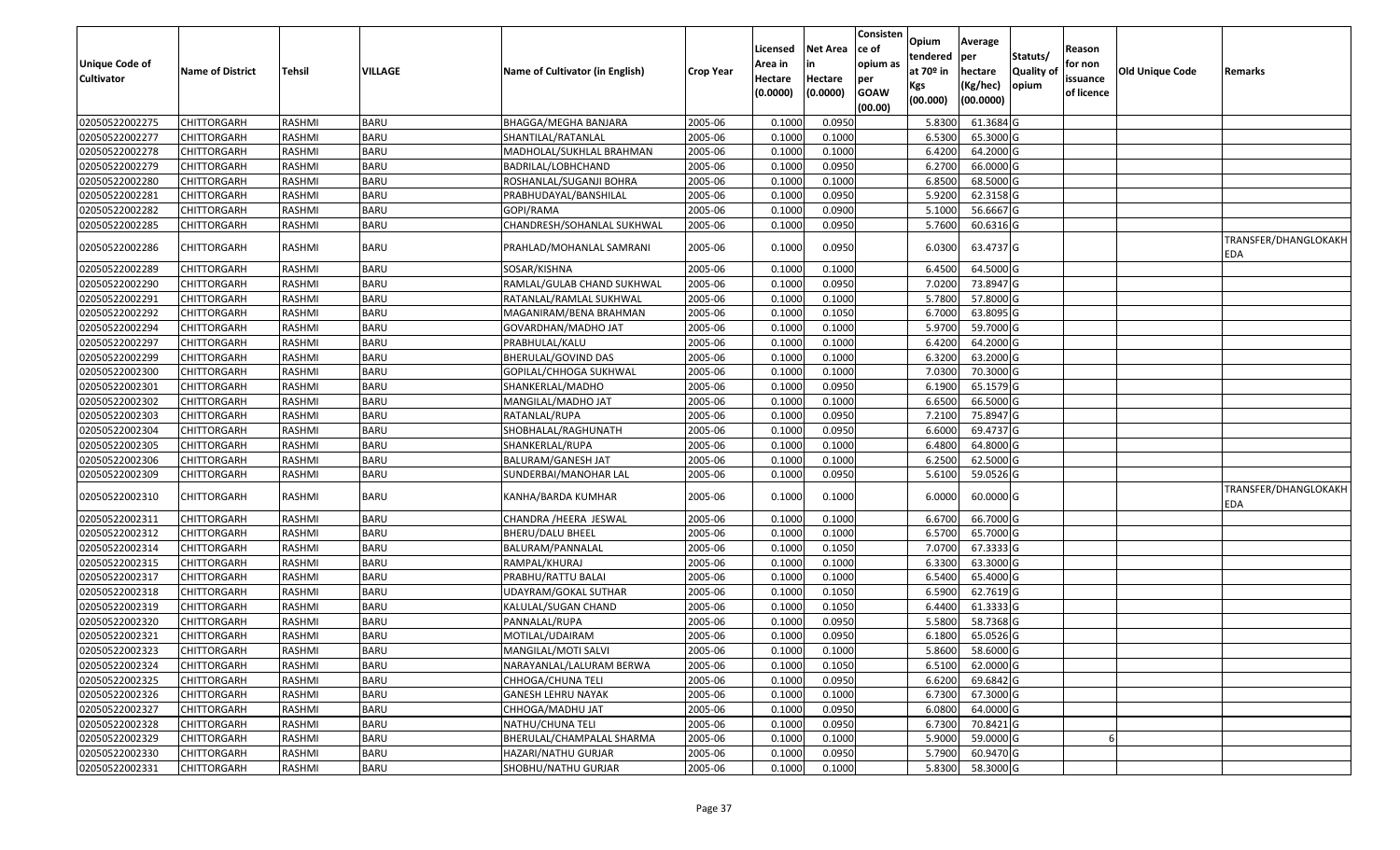| Unique Code of<br><b>Cultivator</b> | <b>Name of District</b> | <b>Tehsil</b> | VILLAGE                 | Name of Cultivator (in English) | <b>Crop Year</b> | Licensed<br>Area in<br>Hectare<br>(0.0000) | <b>Net Area</b><br>in<br>Hectare<br>(0.0000) | Consisten<br>ce of<br>opium as<br>per<br><b>GOAW</b><br>(00.00) | Opium<br>tendered<br>at $70°$ in<br>Kgs<br>(00.000) | Average<br>per<br>hectare<br>(Kg/hec)<br>(00.0000) | Statuts/<br><b>Quality o</b><br>opium | Reason<br>for non<br>issuance<br>of licence | <b>Old Unique Code</b> | Remarks            |
|-------------------------------------|-------------------------|---------------|-------------------------|---------------------------------|------------------|--------------------------------------------|----------------------------------------------|-----------------------------------------------------------------|-----------------------------------------------------|----------------------------------------------------|---------------------------------------|---------------------------------------------|------------------------|--------------------|
| 02050522002332                      | CHITTORGARH             | RASHMI        | <b>BARU</b>             | GAFFAR BHAI MANSUR/ALLAHBAKSH   | 2005-06          | 0.1000                                     | 0.1000                                       |                                                                 | 6.4100                                              | 64.1000 G                                          |                                       |                                             |                        |                    |
| 02050522003001                      | CHITTORGARH             | RASHMI        | CHATAVATI               | KANKU BAI/RAMLAL                | 2005-06          | 0.1000                                     | 0.1000                                       |                                                                 | 6.9100                                              | 69.1000G                                           |                                       |                                             |                        |                    |
| 02050522003002                      | <b>CHITTORGARH</b>      | RASHMI        | CHATAVATI               | <b>BHOPAL SINGH/NAHAR SINGH</b> | 2005-06          | 0.1000                                     | 0.0950                                       |                                                                 | 6.0400                                              | 63.5789 G                                          |                                       |                                             |                        |                    |
| 02050522003005                      | <b>CHITTORGARH</b>      | RASHMI        | CHATAVATI               | <b>BARJI BAI/UDAYLAL</b>        | 2005-06          | 0.1000                                     | 0.0900                                       |                                                                 | 5.3600                                              | 59.5556 G                                          |                                       |                                             |                        | <b>NAME CHANGE</b> |
| 02050522003007                      | CHITTORGARH             | RASHMI        | CHATAVATI               | LEHRU/GOKAL                     | 2005-06          | 0.1000                                     | 0.1000                                       |                                                                 | 6.4200                                              | 64.2000 G                                          |                                       |                                             |                        |                    |
| 02050522003008                      | CHITTORGARH             | RASHMI        | CHATAVATI               | SHANKER SINGH/MOTI SINGH        | 2005-06          | 0.1000                                     | 0.1000                                       |                                                                 | 6.4300                                              | 64.3000 G                                          |                                       |                                             |                        |                    |
| 02050522003010                      | <b>CHITTORGARH</b>      | <b>RASHMI</b> | CHATAVATI               | MITHU/PYARA                     | 2005-06          | 0.1000                                     | 0.0950                                       |                                                                 | 6.2200                                              | 65.4737 G                                          |                                       |                                             |                        |                    |
| 02050522003012                      | <b>CHITTORGARH</b>      | RASHMI        | CHATAVATI               | UDAIRAM/KALU LUHAR              | 2005-06          | 0.1000                                     | 0.1000                                       |                                                                 | 6.2200                                              | 62.2000 G                                          |                                       |                                             |                        |                    |
| 02050522003015                      | <b>CHITTORGARH</b>      | RASHMI        | CHATAVATI               | NARAYAN/GULAB                   | 2005-06          | 0.1000                                     | 0.1000                                       |                                                                 | 6.1400                                              | 61.4000 G                                          |                                       |                                             |                        |                    |
| 02050522003016                      | CHITTORGARH             | RASHMI        | CHATAVATI               | LAL SINGH/GOPAL SINGH           | 2005-06          | 0.1000                                     | 0.1000                                       |                                                                 | 5.4200                                              | 54.2000 G                                          |                                       |                                             |                        |                    |
| 02050522003017                      | <b>CHITTORGARH</b>      | RASHMI        | CHATAVATI               | SAYAR KANWAR/ BHAWANI SINGH     | 2005-06          | 0.1000                                     | 0.1000                                       |                                                                 | 6.0900                                              | 60.9000 G                                          |                                       |                                             |                        |                    |
| 02050522003018                      | <b>CHITTORGARH</b>      | RASHMI        | <b>CHATAVATI</b>        | NARAYAN/GAMER SINGH             | 2005-06          | 0.1000                                     | 0.1000                                       |                                                                 | 6.0900                                              | 60.9000 G                                          |                                       |                                             |                        |                    |
| 02050522003019                      | CHITTORGARH             | RASHMI        | CHATAVATI               | BABULAL/MANGI LAL               | 2005-06          | 0.100                                      | 0.0950                                       |                                                                 | 6.1000                                              | 64.2105 G                                          |                                       |                                             |                        |                    |
| 02050522003020                      | CHITTORGARH             | RASHMI        | CHATAVATI               | MITHU SINGH/ BHOPAL SINGH       | 2005-06          | 0.1000                                     | 0.1000                                       |                                                                 | 5.4700                                              | 54.7000 G                                          |                                       |                                             |                        |                    |
| 02050522003021                      | CHITTORGARH             | RASHMI        | CHATAVATI               | NAHAR SINGH/ ARJUN SINGH        | 2005-06          | 0.1000                                     | 0.0950                                       |                                                                 | 5.8800                                              | 61.8947 G                                          |                                       |                                             |                        |                    |
| 02050522003022                      | CHITTORGARH             | RASHMI        | CHATAVATI               | PYARA/KHEMA                     | 2005-06          | 0.1000                                     | 0.1000                                       |                                                                 | 5.8300                                              | 58.3000 G                                          |                                       |                                             |                        |                    |
| 02050522004001                      | CHITTORGARH             | RASHMI        | KHADITARA               | DAYARAM/MOTI                    | 2005-06          | 0.100                                      | 0.0900                                       |                                                                 | 5.1900                                              | 57.6667 G                                          |                                       |                                             |                        |                    |
| 02050522004002                      | CHITTORGARH             | RASHMI        | KHADITARA               | GORI SHANKER/MOHAN REGAR        | 2005-06          | 0.1000                                     | 0.1000                                       |                                                                 | 6.2700                                              | 62.7000 G                                          |                                       |                                             |                        |                    |
| 02050522004003                      | CHITTORGARH             | RASHMI        | <b>KHADITARA</b>        | HAZARI/PRABHU JAT               | 2005-06          | 0.1000                                     | 0.0950                                       |                                                                 | 5.4700                                              | 57.5789 G                                          |                                       |                                             |                        |                    |
| 02050522004005                      | CHITTORGARH             | RASHMI        | <b>KHADITARA</b>        | HEERALAL/CHHOGA LAL             | 2005-06          | 0.1000                                     | 0.0950                                       |                                                                 | 5.6600                                              | 59.5789 G                                          |                                       |                                             |                        |                    |
| 02050522004006                      | CHITTORGARH             | RASHMI        | <b>KHADITARA</b>        | KAMLABAI/BADRILAL               | 2005-06          | 0.1000                                     | 0.0950                                       |                                                                 | 6.2200                                              | 65.4737 G                                          |                                       |                                             |                        |                    |
| 02050522004007                      | CHITTORGARH             | RASHMI        | <b>KHADITARA</b>        | RAJIBAI/KALU                    | 2005-06          | 0.1000                                     | 0.1000                                       |                                                                 | 6.2200                                              | 62.2000 G                                          |                                       |                                             |                        |                    |
| 02050522004008                      | CHITTORGARH             | RASHMI        | KHADITARA               | JDAYRAM/RUGNATH                 | 2005-06          | 0.1000                                     | 0.0900                                       |                                                                 | 5.8600                                              | $65.1111$ G                                        |                                       |                                             |                        |                    |
| 02050522004009                      | <b>CHITTORGARH</b>      | RASHMI        | <b>KHADITARA</b>        | KISHNA/MOTI                     | 2005-06          | 0.1000                                     | 0.1000                                       |                                                                 | 5.7500                                              | 57.5000 G                                          |                                       |                                             |                        |                    |
| 02050522004010                      | CHITTORGARH             | <b>RASHMI</b> | <b>KHADITARA</b>        | LEHRU/RATTA                     | 2005-06          | 0.1000                                     | 0.1000                                       |                                                                 | 6.1900                                              | 61.9000G                                           |                                       |                                             |                        |                    |
| 02050522004011                      | <b>CHITTORGARH</b>      | RASHMI        | <b>KHADITARA</b>        | NANI BAI/RAMA                   | 2005-06          | 0.1000                                     | 0.1000                                       |                                                                 | 6.1900                                              | 61.9000G                                           |                                       |                                             |                        |                    |
| 02050522004012                      | CHITTORGARH             | RASHMI        | KHADITARA               | BHAJJA/NANDA                    | 2005-06          | 0.1000                                     | 0.0950                                       |                                                                 | 6.0000                                              | 63.1579 G                                          |                                       |                                             |                        |                    |
| 02050522004013                      | <b>CHITTORGARH</b>      | <b>RASHMI</b> | <b>KHADITARA</b>        | SHANKER/MOTI                    | 2005-06          | 0.1000                                     | 0.0950                                       |                                                                 | 5.4100                                              | 56.9474 G                                          |                                       |                                             |                        |                    |
| 02050522004017                      | <b>CHITTORGARH</b>      | RASHMI        | KHADITARA               | SHANKER/DALLA                   | 2005-06          | 0.1000                                     | 0.0000                                       |                                                                 | 0.0000                                              | $0.0000$ F                                         |                                       |                                             |                        |                    |
| 02050522004018                      | CHITTORGARH             | RASHMI        | KHADITARA               | MOHANLAL/RUPLAL REGAR           | 2005-06          | 0.1000                                     | 0.1000                                       |                                                                 | 5.6800                                              | 56.8000 G                                          |                                       |                                             |                        |                    |
| 02050522005001                      | <b>CHITTORGARH</b>      | RASHMI        | DHAGLON KA KHEDA        | SHIVSHANKER/MOHANLAL            | 2005-06          | 0.1000                                     | 0.0950                                       |                                                                 | 6.1000                                              | 64.2105 G                                          |                                       |                                             |                        |                    |
| 02050522005002                      | <b>CHITTORGARH</b>      | RASHMI        | DHAGLON KA KHEDA        | MADHO/GOPI                      | 2005-06          | 0.1000                                     | 0.1000                                       |                                                                 | 7.3900                                              | 73.9000 G                                          |                                       |                                             |                        |                    |
| 02050522005003                      | <b>CHITTORGARH</b>      | RASHMI        | DHAGLON KA KHEDA        | GIRDHARI/GOPI                   | 2005-06          | 0.1000                                     | 0.0950                                       |                                                                 | 6.3200                                              | 66.5263 G                                          |                                       |                                             |                        |                    |
| 02050522005004                      | CHITTORGARH             | RASHMI        | DHAGLON KA KHEDA        | HANGAMI/MANING                  | 2005-06          | 0.1000                                     | 0.0950                                       |                                                                 | 6.2500                                              | 65.7895 G                                          |                                       |                                             |                        |                    |
| 02050522005005                      | CHITTORGARH             | RASHMI        | DHAGLON KA KHEDA        | KISHORI BAI/RAMLAL              | 2005-06          | 0.1000                                     | 0.1000                                       |                                                                 | 6.4200                                              | 64.2000 G                                          |                                       |                                             |                        | <b>NAME CHANGE</b> |
| 02050522005006                      | <b>CHITTORGARH</b>      | RASHMI        | <b>DHAGLON KA KHEDA</b> | KESHARBAI/DALLA                 | 2005-06          | 0.1000                                     | 0.1000                                       |                                                                 | 6.2700                                              | 62.7000G                                           |                                       |                                             |                        |                    |
| 02050522005008                      | <b>CHITTORGARH</b>      | RASHMI        | DHAGLON KA KHEDA        | EJANBAI/BHERU                   | 2005-06          | 0.1000                                     | 0.0000                                       |                                                                 | 0.0000                                              | $0.0000$ F                                         |                                       |                                             |                        |                    |
| 02050522005009                      | <b>CHITTORGARH</b>      | RASHMI        | DHAGLON KA KHEDA        | UDAIRAM/LAXMAN                  | 2005-06          | 0.1000                                     | 0.1000                                       |                                                                 | 5.4500                                              | 54.5000 G                                          |                                       |                                             |                        |                    |
| 02050522005010                      | <b>CHITTORGARH</b>      | RASHMI        | DHAGLON KA KHEDA        | LOBHU/HAZARI                    | 2005-06          | 0.1000                                     | 0.0950                                       |                                                                 | 6.0100                                              | 63.2632 G                                          |                                       |                                             |                        |                    |
| 02050522005011                      | <b>CHITTORGARH</b>      | RASHMI        | DHAGLON KA KHEDA        | NANI BAI / LAHRU                | 2005-06          | 0.1000                                     | 0.0950                                       |                                                                 | 6.7300                                              | 70.8421 G                                          |                                       |                                             |                        |                    |
| 02050522005013                      | <b>CHITTORGARH</b>      | RASHMI        | DHAGLON KA KHEDA        | DEU/MANGU                       | 2005-06          | 0.1000                                     | 0.1000                                       |                                                                 | 6.4600                                              | 64.6000 G                                          |                                       |                                             |                        |                    |
| 02050522005014                      | <b>CHITTORGARH</b>      | RASHMI        | DHAGLON KA KHEDA        | MULI BAI/ RAMSUKH               | 2005-06          | 0.1000                                     | 0.1000                                       |                                                                 | 6.6500                                              | 66.5000 G                                          |                                       |                                             |                        |                    |
| 02050522005015                      | CHITTORGARH             | RASHMI        | DHAGLON KA KHEDA        | RATAN/GIRDHARI                  | 2005-06          | 0.1000                                     | 0.1000                                       |                                                                 | 6.0300                                              | $\overline{60.3000}$ G                             |                                       |                                             |                        |                    |
| 02050522005016                      | <b>CHITTORGARH</b>      | RASHMI        | DHAGLON KA KHEDA        | MATHURA DAS/BALU DS             | 2005-06          | 0.1000                                     | 0.1000                                       |                                                                 | 5.6900                                              | 56.9000 G                                          |                                       |                                             |                        |                    |
| 02050522005017                      | <b>CHITTORGARH</b>      | RASHMI        | DHAGLON KA KHEDA        | SOSAR/GEHRU                     | 2005-06          | 0.1000                                     | 0.1000                                       |                                                                 | 5.8000                                              | 58.0000 G                                          |                                       |                                             |                        |                    |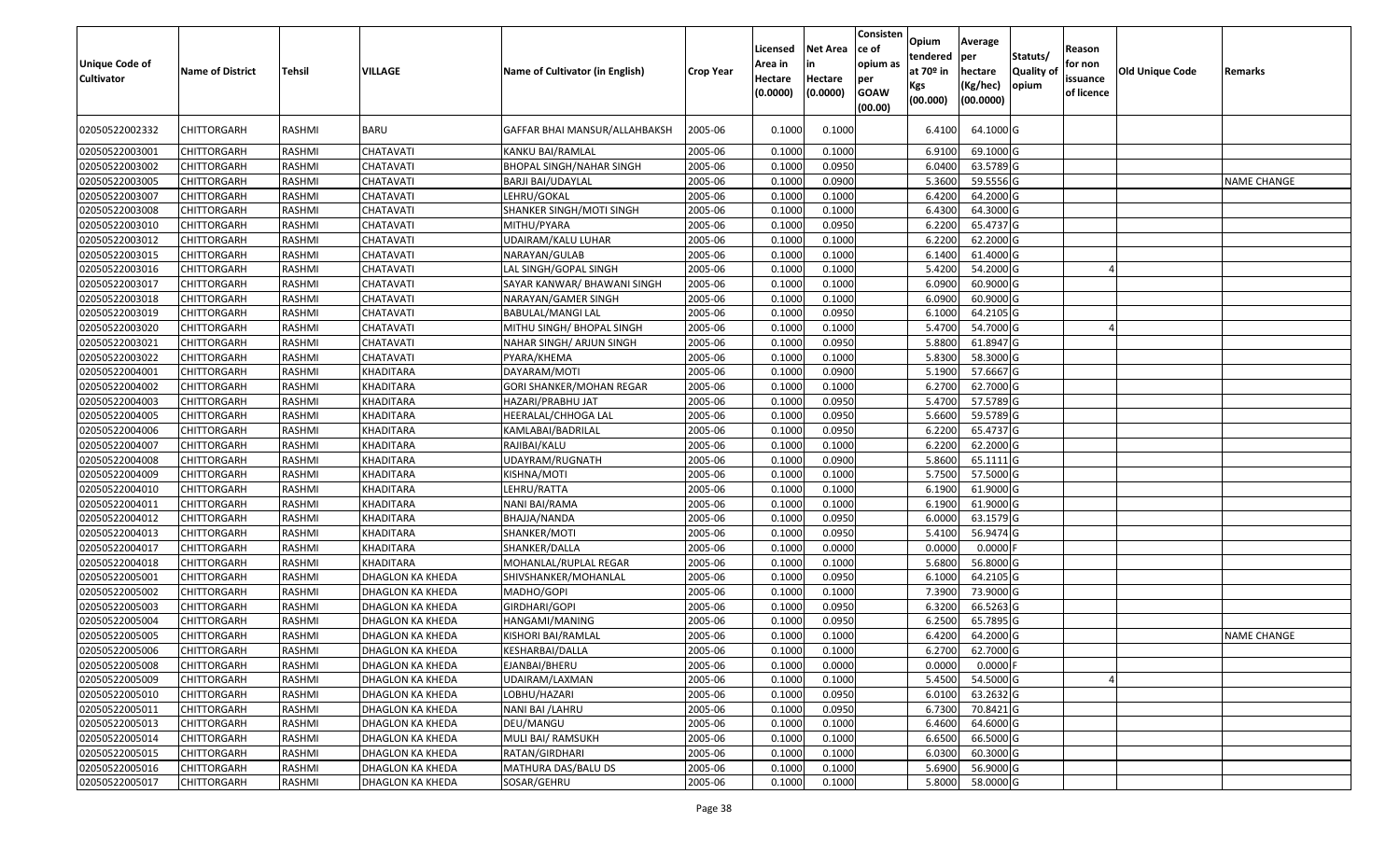| Unique Code of    | <b>Name of District</b> | Tehsil        | VILLAGE                 | Name of Cultivator (in English) | <b>Crop Year</b> | Licensed<br>Area in | <b>Net Area</b><br>in | Consisten<br>ce of<br>opium as | Opium<br>tendered<br>at $70°$ in | Average<br>per<br>hectare | Statuts/<br><b>Quality o</b> | Reason<br>for non      | Old Unique Code | Remarks |
|-------------------|-------------------------|---------------|-------------------------|---------------------------------|------------------|---------------------|-----------------------|--------------------------------|----------------------------------|---------------------------|------------------------------|------------------------|-----------------|---------|
| <b>Cultivator</b> |                         |               |                         |                                 |                  | Hectare<br>(0.0000) | Hectare<br>(0.0000)   | per<br><b>GOAW</b><br>(00.00)  | Kgs<br>(00.000)                  | (Kg/hec)<br>(00.0000)     | opium                        | issuance<br>of licence |                 |         |
| 02050522005018    | CHITTORGARH             | RASHMI        | DHAGLON KA KHEDA        | UDAIRAM/MADHU                   | 2005-06          | 0.1000              | 0.1000                |                                | 5.4800                           | 54.8000 G                 |                              |                        |                 |         |
| 02050522005019    | CHITTORGARH             | RASHMI        | DHAGLON KA KHEDA        | SUGANCHAND/BHOORALAL            | 2005-06          | 0.1000              | 0.1050                |                                | 6.4500                           | 61.4286 G                 |                              |                        |                 |         |
| 02050522005020    | CHITTORGARH             | RASHMI        | DHAGLON KA KHEDA        | LAXMAN/GOKAL                    | 2005-06          | 0.1000              | 0.1000                |                                | 6.2200                           | 62.2000 G                 |                              |                        |                 |         |
| 02050522005022    | <b>CHITTORGARH</b>      | RASHMI        | <b>DHAGLON KA KHEDA</b> | SHOBHA/DALLA                    | 2005-06          | 0.1000              | 0.0950                |                                | 5.8800                           | 61.8947 G                 |                              |                        |                 |         |
| 02050522005023    | CHITTORGARH             | RASHMI        | DHAGLON KA KHEDA        | GOTU/MOHAN                      | 2005-06          | 0.1000              | 0.1000                |                                | 6.0300                           | 60.3000 G                 |                              |                        |                 |         |
| 02050522005024    | <b>CHITTORGARH</b>      | RASHMI        | DHAGLON KA KHEDA        | BHERULAL/RAMLAL                 | 2005-06          | 0.1000              | 0.1000                |                                | 6.3600                           | 63.6000 G                 |                              |                        |                 |         |
| 02050522005026    | CHITTORGARH             | RASHMI        | DHAGLON KA KHEDA        | RADHEYSHYAM/CHAMPALAL           | 2005-06          | 0.1000              | 0.1000                |                                | 6.4500                           | 64.5000 G                 |                              |                        |                 |         |
| 02050522005027    | CHITTORGARH             | <b>RASHMI</b> | DHAGLON KA KHEDA        | RATANLAL/MOHANLAL GUSAIN II     | 2005-06          | 0.1000              | 0.1000                |                                | 6.1200                           | 61.2000G                  |                              |                        |                 |         |
| 02050522005028    | CHITTORGARH             | RASHMI        | DHAGLON KA KHEDA        | RUPI BAI/LAHRU                  | 2005-06          | 0.1000              | 0.1000                |                                | 6.4800                           | 64.8000 G                 |                              |                        |                 |         |
| 02050522005032    | CHITTORGARH             | RASHMI        | DHAGLON KA KHEDA        | SHANKAR/DALLA                   | 2005-06          | 0.1000              | 0.1000                |                                | 5.6100                           | 56.1000G                  |                              |                        |                 |         |
| 02050522005034    | CHITTORGARH             | RASHMI        | DHAGLON KA KHEDA        | RATAN / LAXMAN/BHAJJA           | 2005-06          | 0.1000              | 0.1000                |                                | 6.5000                           | 65.0000G                  |                              |                        |                 |         |
| 02050522006001    | <b>CHITTORGARH</b>      | RASHMI        | RUD-A                   | RAMESHCHANDRA/NATHULAL          | 2005-06          | 0.1000              | 0.0950                |                                | 6.8600                           | 72.2105 G                 |                              |                        |                 |         |
| 02050522006002    | <b>CHITTORGARH</b>      | RASHMI        | RUD-A                   | JEETU/GOPI                      | 2005-06          | 0.1000              | 0.1000                |                                | 6.9500                           | 69.5000G                  |                              |                        |                 |         |
| 02050522006003    | <b>CHITTORGARH</b>      | RASHMI        | RUD-A                   | PRABHU/UDAIRAM                  | 2005-06          | 0.1000              | 0.1000                |                                | 6.5400                           | 65.4000 G                 |                              |                        |                 |         |
| 02050522006004    | <b>CHITTORGARH</b>      | RASHMI        | RUD-A                   | BALURAM/MANGUJEE                | 2005-06          | 0.1000              | 0.1050                |                                | 6.7700                           | 64.4762 G                 |                              |                        |                 |         |
| 02050522006005    | CHITTORGARH             | RASHMI        | RUD-A                   | NANIBAI/MANGU                   | 2005-06          | 0.1000              | 0.1000                |                                | 6.4300                           | 64.3000 G                 |                              |                        |                 |         |
| 02050522006006    | CHITTORGARH             | RASHMI        | RUD-A                   | DEEPLAL/KHOOBCHAND              | 2005-06          | 0.1000              | 0.1050                |                                | 6.9100                           | 65.8095 G                 |                              |                        |                 |         |
| 02050522006007    | CHITTORGARH             | RASHMI        | RUD-A                   | LEHRU/MADHO TELI                | 2005-06          | 0.1000              | 0.1000                |                                | 6.9200                           | 69.2000 G                 |                              |                        |                 |         |
| 02050522006008    | CHITTORGARH             | RASHMI        | RUD-A                   | <b>BANSHILAL/HEERA TELI</b>     | 2005-06          | 0.1000              | 0.1050                |                                | 6.1700                           | 58.7619 G                 |                              |                        |                 |         |
| 02050522006009    | CHITTORGARH             | RASHMI        | RUD-A                   | MANA/BHERU TELI                 | 2005-06          | 0.1000              | 0.1000                |                                | 6.5300                           | 65.3000G                  |                              |                        |                 |         |
| 02050522006010    | CHITTORGARH             | RASHMI        | RUD-A                   | <b>GANESH/CHUNNA TELI</b>       | 2005-06          | 0.1000              | 0.1000                |                                | 6.1700                           | 61.7000 G                 |                              |                        |                 |         |
| 02050522006011    | CHITTORGARH             | RASHMI        | RUD-A                   | MANGILAL/RAMA NAI               | 2005-06          | 0.1000              | 0.0950                |                                | 5.8500                           | 61.5789 G                 |                              |                        |                 |         |
| 02050522006012    | CHITTORGARH             | RASHMI        | RUD-A                   | HANSU RAM/NAGJI RAM LAKARA      | 2005-06          | 0.1000              | 0.0950                |                                | 5.8800                           | 61.8947 G                 |                              |                        |                 |         |
| 02050522006014    | CHITTORGARH             | RASHMI        | RUD-A                   | SHRIRAM/GORDHAN                 | 2005-06          | 0.1000              | 0.1000                |                                | 6.8000                           | 68.0000 G                 |                              |                        |                 |         |
| 02050522006015    | <b>CHITTORGARH</b>      | RASHMI        | RUD-A                   | RATANLAL/HAZARI                 | 2005-06          | 0.1000              | 0.1000                |                                | 6.6100                           | 66.1000G                  |                              |                        |                 |         |
| 02050522006016    | CHITTORGARH             | RASHMI        | RUD-A                   | BHAGWAN/GULAB                   | 2005-06          | 0.1000              | 0.1000                |                                | 6.0300                           | 60.3000 G                 |                              |                        |                 |         |
| 02050522006018    | CHITTORGARH             | RASHMI        | RUD-A                   | CHHOGA/GOPI                     | 2005-06          | 0.1000              | 0.1000                |                                | 6.4600                           | 64.6000 G                 |                              |                        |                 |         |
| 02050522006019    | CHITTORGARH             | RASHMI        | RUD-A                   | BHAGWANIBAI/MANGIDAS            | 2005-06          | 0.1000              | 0.1000                |                                | 6.1500                           | 61.5000 G                 |                              |                        |                 |         |
| 02050522006020    | CHITTORGARH             | RASHMI        | RUD-A                   | JAMNALAL/GOPILAL                | 2005-06          | 0.1000              | 0.1000                |                                | 5.9700                           | 59.7000 G                 |                              |                        |                 |         |
| 02050522006021    | CHITTORGARH             | RASHMI        | RUD-A                   | HEERALAL/LALOORAM               | 2005-06          | 0.1000              | 0.1000                |                                | 6.6300                           | 66.3000 G                 |                              |                        |                 |         |
| 02050522006022    | CHITTORGARH             | RASHMI        | RUD-A                   | CHANDIBAI/MAGNA                 | 2005-06          | 0.1000              | 0.0950                |                                | 5.6500                           | 59.4737 G                 |                              |                        |                 |         |
| 02050522006023    | CHITTORGARH             | RASHMI        | RUD-A                   | KESIBAI/BALLURAM                | 2005-06          | 0.1000              | 0.1000                |                                | 6.6500                           | 66.5000G                  |                              |                        |                 |         |
| 02050522006024    | CHITTORGARH             | <b>RASHMI</b> | RUD-A                   | NARAYAN/HEMA                    | 2005-06          | 0.1000              | 0.1000                |                                | 5.8900                           | 58.9000G                  |                              |                        |                 |         |
| 02050522006025    | <b>CHITTORGARH</b>      | RASHMI        | RUD-A                   | GASHI/DEVICHAND                 | 2005-06          | 0.1000              | 0.1000                |                                | 5.4100                           | 54.1000 G                 |                              |                        |                 |         |
| 02050522006026    | CHITTORGARH             | RASHMI        | RUD-A                   | MANGILAL/RAMA BHEEL             | 2005-06          | 0.1000              | 0.1000                |                                | 6.2500                           | 62.5000 G                 |                              |                        |                 |         |
| 02050522006027    | CHITTORGARH             | RASHMI        | RUD-A                   | NATHULAL/HARLAL                 | 2005-06          | 0.1000              | 0.1000                |                                | 6.1700                           | 61.7000G                  |                              |                        |                 |         |
| 02050522006028    | <b>CHITTORGARH</b>      | RASHMI        | RUD-A                   | MAGNIBAI/BALOORAM               | 2005-06          | 0.1000              | 0.1000                |                                | 5.9200                           | 59.2000 G                 |                              |                        |                 |         |
| 02050522006030    | <b>CHITTORGARH</b>      | RASHMI        | RUD-A                   | OMPRAKASH/MOHANLAL JASHI        | 2005-06          | 0.1000              | 0.1000                |                                | 6.3200                           | 63.2000 G                 |                              |                        |                 |         |
| 02050522006031    | <b>CHITTORGARH</b>      | RASHMI        | RUD-A                   | DINESHCHANDRA/JAMNA LAL         | 2005-06          | 0.1000              | 0.1000                |                                | 6.9000                           | 69.0000 G                 |                              |                        |                 |         |
| 02050522006032    | <b>CHITTORGARH</b>      | RASHMI        | RUD-A                   | HANSRAJ/MADHO JAT               | 2005-06          | 0.1000              | 0.0950                |                                | 7.5400                           | 79.3684 G                 |                              |                        |                 |         |
| 02050522006033    | <b>CHITTORGARH</b>      | RASHMI        | RUD-A                   | SHANKER/GULAB                   | 2005-06          | 0.1000              | 0.1050                |                                | 6.2700                           | 59.7143 G                 |                              |                        |                 |         |
| 02050522006034    | <b>CHITTORGARH</b>      | RASHMI        | RUD-A                   | PRABHOOLAL/PANNALAL             | 2005-06          | 0.1000              | 0.0950                |                                | 6.3000                           | 66.3158 G                 |                              |                        |                 |         |
| 02050522006035    | <b>CHITTORGARH</b>      | RASHMI        | RUD-A                   | MOHAN/GOKAL                     | 2005-06          | 0.1000              | 0.1000                |                                | 6.2400                           | 62.4000 G                 |                              |                        |                 |         |
| 02050522006036    | CHITTORGARH             | RASHMI        | RUD-A                   | MOHANLAL/DALCHAND SUKHWAL       | 2005-06          | 0.1000              | 0.1000                |                                | 6.8900                           | 68.9000 G                 |                              |                        |                 |         |
| 02050522006037    | <b>CHITTORGARH</b>      | RASHMI        | RUD-A                   | MOHANLAL/PANNALAL               | 2005-06          | 0.1000              | 0.1000                |                                | 6.8800                           | 68.8000 G                 |                              |                        |                 |         |
| 02050522006038    | <b>CHITTORGARH</b>      | RASHMI        | RUD-A                   | GOVERDHAN/ONKAR                 | 2005-06          | 0.1000              | 0.1000                |                                | 6.3000                           | 63.0000 G                 |                              |                        |                 |         |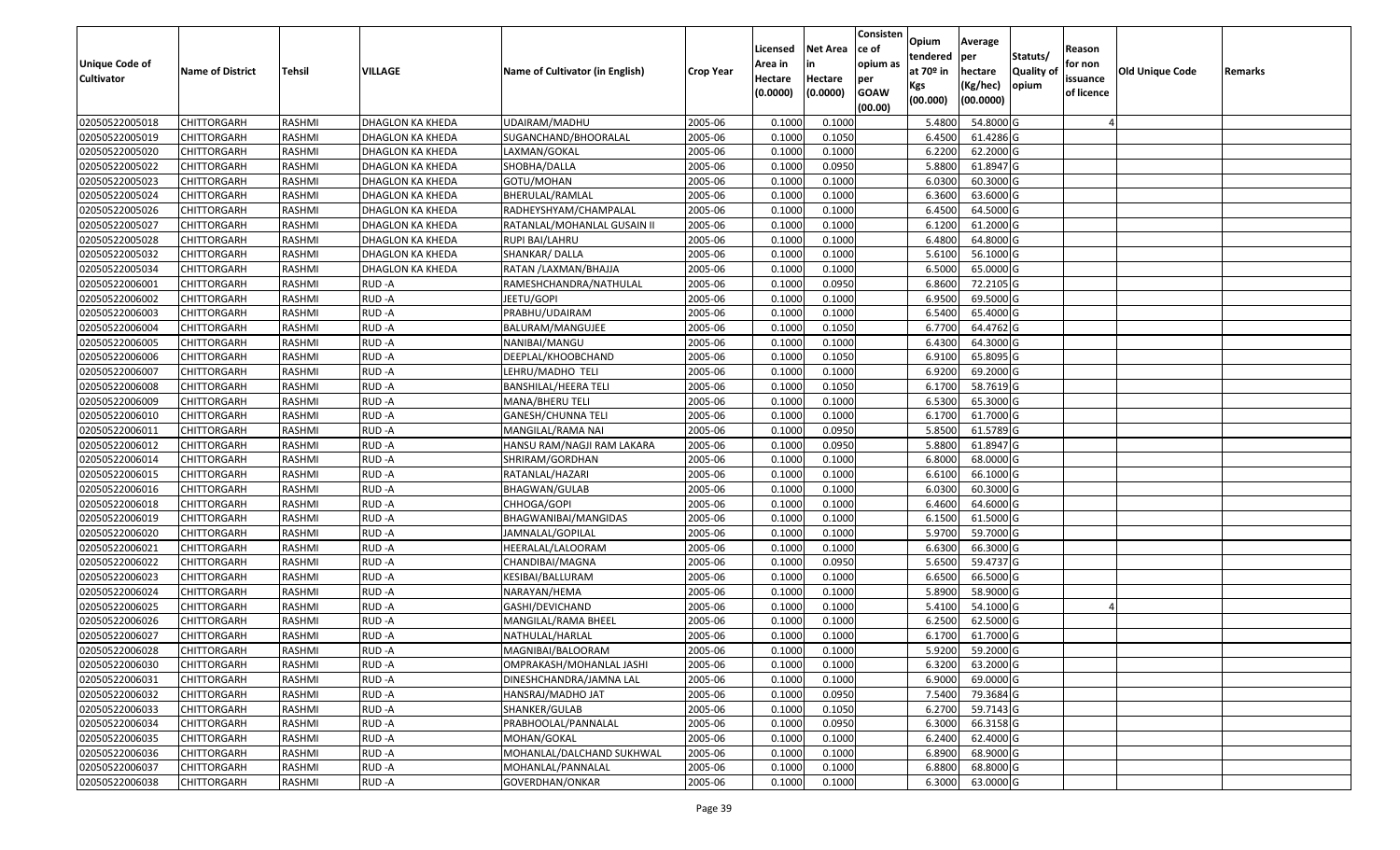| <b>Unique Code of</b><br><b>Cultivator</b> | <b>Name of District</b> | Tehsil        | VILLAGE | Name of Cultivator (in English) | Crop Year | Licensed<br>Area in<br>Hectare<br>(0.0000) | Net Area<br>in<br>Hectare<br>(0.0000) | Consisten<br>ce of<br>opium as<br>per<br><b>GOAW</b><br>(00.00) | Opium<br>tendered<br>at 70º in<br>Kgs<br>(00.000) | Average<br>per<br>hectare<br>(Kg/hec)<br>(00.0000) | Statuts/<br><b>Quality of</b><br>opium | Reason<br>for non<br>issuance<br>of licence | Old Unique Code | Remarks |
|--------------------------------------------|-------------------------|---------------|---------|---------------------------------|-----------|--------------------------------------------|---------------------------------------|-----------------------------------------------------------------|---------------------------------------------------|----------------------------------------------------|----------------------------------------|---------------------------------------------|-----------------|---------|
| 02050522006039                             | <b>CHITTORGARH</b>      | RASHMI        | RUD-A   | BANSHILAL/PHOOLCHAND VYAS       | 2005-06   | 0.1000                                     | 0.1000                                |                                                                 | 7.0700                                            | 70.7000 G                                          |                                        |                                             |                 |         |
| 02050522006040                             | CHITTORGARH             | RASHMI        | RUD-A   | GIRDHARI/KALU                   | 2005-06   | 0.1000                                     | 0.1000                                |                                                                 | 6.8000                                            | 68.0000 G                                          |                                        |                                             |                 |         |
| 02050522006041                             | CHITTORGARH             | RASHMI        | RUD-A   | RAMESHWAR/PHOOLCHAND            | 2005-06   | 0.1000                                     | 0.0950                                |                                                                 | 6.1200                                            | 64.4211 G                                          |                                        |                                             |                 |         |
| 02050522006042                             | <b>CHITTORGARH</b>      | RASHMI        | RUD-A   | GOPAL/MOHAN                     | 2005-06   | 0.1000                                     | 0.1000                                |                                                                 | 5.9200                                            | 59.2000 G                                          |                                        |                                             |                 |         |
| 02050522006043                             | CHITTORGARH             | RASHMI        | RUD -A  | KAILASHCHANDRA/RAMESHWARLAL     | 2005-06   | 0.1000                                     | 0.1000                                |                                                                 | 5.9200                                            | 59.2000 G                                          |                                        |                                             |                 |         |
| 02050522006044                             | CHITTORGARH             | RASHMI        | RUD-A   | HARLAL/JAIRAM                   | 2005-06   | 0.1000                                     | 0.1000                                |                                                                 | 6.6600                                            | 66.6000 G                                          |                                        |                                             |                 |         |
| 02050522006045                             | <b>CHITTORGARH</b>      | <b>RASHMI</b> | RUD-A   | SHANKERLAL/PYARCHAND            | 2005-06   | 0.1000                                     | 0.1000                                |                                                                 | 6.1900                                            | 61.9000 G                                          |                                        |                                             |                 |         |
| 02050522006046                             | <b>CHITTORGARH</b>      | RASHMI        | RUD-A   | NATHULAL/MAGNA                  | 2005-06   | 0.1000                                     | 0.1000                                |                                                                 | 6.2900                                            | 62.9000 G                                          |                                        |                                             |                 |         |
| 02050522006047                             | CHITTORGARH             | RASHMI        | RUD-A   | BARDA/MAGNA JAT                 | 2005-06   | 0.1000                                     | 0.1050                                |                                                                 | 6.8100                                            | 64.8571 G                                          |                                        |                                             |                 |         |
| 02050522006048                             | CHITTORGARH             | RASHMI        | RUD-A   | MOHANLAL/GULABCHAND             | 2005-06   | 0.1000                                     | 0.1000                                |                                                                 | 7.1000                                            | 71.0000 G                                          |                                        |                                             |                 |         |
| 02050522006049                             | <b>CHITTORGARH</b>      | <b>RASHMI</b> | RUD-A   | LOBHU/GULABCHAND                | 2005-06   | 0.1000                                     | 0.0950                                |                                                                 | 5.9800                                            | 62.9474 G                                          |                                        |                                             |                 |         |
| 02050522006050                             | <b>CHITTORGARH</b>      | RASHMI        | RUD-A   | PRITHVIRAJ/LALU                 | 2005-06   | 0.1000                                     | 0.0950                                |                                                                 | 6.5100                                            | 68.5263 G                                          |                                        |                                             |                 |         |
| 02050522006051                             | <b>CHITTORGARH</b>      | RASHMI        | RUD-A   | SHANKERLAL/PANNA                | 2005-06   | 0.1000                                     | 0.1000                                |                                                                 | 6.2600                                            | 62.6000 G                                          |                                        |                                             |                 |         |
| 02050522006052                             | CHITTORGARH             | RASHMI        | RUD-A   | DHAPUBAI/BOTH LAL               | 2005-06   | 0.1000                                     | 0.1000                                |                                                                 | 6.3300                                            | 63.3000 G                                          |                                        |                                             |                 |         |
| 02050522006054                             | CHITTORGARH             | RASHMI        | RUD-A   | RAMCHANDRA/PHOOLCHAND           | 2005-06   | 0.1000                                     | 0.1000                                |                                                                 | 6.3000                                            | 63.0000 G                                          |                                        |                                             |                 |         |
| 02050522006055                             | CHITTORGARH             | RASHMI        | RUD-A   | CHANDIBAI/PRABHULAL             | 2005-06   | 0.1000                                     | 0.0900                                |                                                                 | 5.1700                                            | 57.4444 G                                          |                                        |                                             |                 |         |
| 02050522006056                             | CHITTORGARH             | RASHMI        | RUD-A   | JAMNALAL/BILASIRAM              | 2005-06   | 0.1000                                     | 0.1000                                |                                                                 | 6.0100                                            | 60.1000 G                                          |                                        |                                             |                 |         |
| 02050522006057                             | CHITTORGARH             | RASHMI        | RUD-A   | BHERULAL/RAMCHANDRA             | 2005-06   | 0.1000                                     | 0.0950                                |                                                                 | 6.8600                                            | 72.2105 G                                          |                                        |                                             |                 |         |
| 02050522006059                             | CHITTORGARH             | RASHMI        | RUD-A   | BHAGIRATH/HAZARI NAYAK          | 2005-06   | 0.1000                                     | 0.0950                                |                                                                 | 6.0400                                            | 63.5789 G                                          |                                        |                                             |                 |         |
| 02050522006061                             | <b>CHITTORGARH</b>      | RASHMI        | RUD-A   | CHHOGALAL/KISHAN                | 2005-06   | 0.1000                                     | 0.1000                                |                                                                 | 5.7700                                            | 57.7000 G                                          |                                        |                                             |                 |         |
| 02050522006062                             | <b>CHITTORGARH</b>      | RASHMI        | RUD-A   | <b>BHAGWAN/DALU BHEEL</b>       | 2005-06   | 0.1000                                     | 0.1000                                |                                                                 | 6.0400                                            | 60.4000 G                                          |                                        |                                             |                 |         |
| 02050522006063                             | CHITTORGARH             | RASHMI        | RUD-A   | SHANKERLAL/SHOBHALAL            | 2005-06   | 0.1000                                     | 0.1000                                |                                                                 | 6.6100                                            | 66.1000 G                                          |                                        |                                             |                 |         |
| 02050522006064                             | CHITTORGARH             | RASHMI        | RUD-A   | HAZARI/GULAB                    | 2005-06   | 0.1000                                     | 0.1000                                |                                                                 | 6.6900                                            | 66.9000 G                                          |                                        |                                             |                 |         |
| 02050522006065                             | <b>CHITTORGARH</b>      | RASHMI        | RUD-A   | HARCHAND/BHOORA GURJAR          | 2005-06   | 0.1000                                     | 0.1000                                |                                                                 | 6.8400                                            | 68.4000 G                                          |                                        |                                             |                 |         |
| 02050522006067                             | CHITTORGARH             | RASHMI        | RUD-A   | NATHULAL/LALURAM                | 2005-06   | 0.1000                                     | 0.0950                                |                                                                 | 6.7900                                            | 71.4737 G                                          |                                        |                                             |                 |         |
| 02050522006069                             | CHITTORGARH             | RASHMI        | RUD-A   | BHERULAL/RAIMAL MALI            | 2005-06   | 0.1000                                     | 0.1000                                |                                                                 | 6.3200                                            | 63.2000 G                                          |                                        |                                             |                 |         |
| 02050522006070                             | CHITTORGARH             | RASHMI        | RUD-A   | BALU/JEETMAL                    | 2005-06   | 0.1000                                     | 0.1000                                |                                                                 | 6.2100                                            | 62.1000 G                                          |                                        |                                             |                 |         |
| 02050522006071                             | <b>CHITTORGARH</b>      | <b>RASHMI</b> | RUD-A   | MAGNA/KALURAM JAT               | 2005-06   | 0.1000                                     | 0.1000                                |                                                                 | 6.3600                                            | 63.6000 G                                          |                                        |                                             |                 |         |
| 02050522006072                             | CHITTORGARH             | RASHMI        | RUD-A   | <b>GEETA DEVI/RAMCHANDRA</b>    | 2005-06   | 0.1000                                     | 0.1000                                |                                                                 | 6.5400                                            | 65.4000 G                                          |                                        |                                             |                 |         |
| 02050522006073                             | CHITTORGARH             | RASHMI        | RUD-A   | SHANKERLAL/HARLAL               | 2005-06   | 0.1000                                     | 0.1000                                |                                                                 | 6.2600                                            | 62.6000 G                                          |                                        |                                             |                 |         |
| 02050522006074                             | CHITTORGARH             | RASHMI        | RUD-A   | PRABHULAL/MOHANLAL              | 2005-06   | 0.1000                                     | 0.1000                                |                                                                 | 6.7800                                            | 67.8000 G                                          |                                        |                                             |                 |         |
| 02050522006075                             | <b>CHITTORGARH</b>      | RASHMI        | RUD-A   | KAMLABAI/BHERULAL               | 2005-06   | 0.1000                                     | 0.0950                                |                                                                 | 6.4300                                            | 67.6842 G                                          |                                        |                                             |                 |         |
| 02050522006076                             | <b>CHITTORGARH</b>      | RASHMI        | RUD-A   | DHANNA/NAGAJI SUTHAR            | 2005-06   | 0.1000                                     | 0.1000                                |                                                                 | 6.7500                                            | 67.5000 G                                          |                                        |                                             |                 |         |
| 02050522006077                             | CHITTORGARH             | RASHMI        | RUD-A   | DHOKAL/KISHANLAL                | 2005-06   | 0.1000                                     | 0.1000                                |                                                                 | 5.6600                                            | 56.6000 G                                          |                                        |                                             |                 |         |
| 02050522006078                             | CHITTORGARH             | RASHMI        | RUD-A   | MANGILAL/BARDICHAND             | 2005-06   | 0.1000                                     | 0.1000                                |                                                                 | 6.8400                                            | 68.4000 G                                          |                                        |                                             |                 |         |
| 02050522006079                             | <b>CHITTORGARH</b>      | RASHMI        | RUD-A   | RATANLAL/HEERA LAL              | 2005-06   | 0.1000                                     | 0.1000                                |                                                                 | 6.9000                                            | 69.0000 G                                          |                                        |                                             |                 |         |
| 02050522006080                             | <b>CHITTORGARH</b>      | RASHMI        | RUD-A   | RAJMAL/DALCHAND                 | 2005-06   | 0.1000                                     | 0.1000                                |                                                                 | 6.9600                                            | 69.6000 G                                          |                                        |                                             |                 |         |
| 02050522006081                             | <b>CHITTORGARH</b>      | RASHMI        | RUD-A   | ALLAHNUR/IBRAHIM                | 2005-06   | 0.1000                                     | 0.1000                                |                                                                 | 6.0200                                            | 60.2000 G                                          |                                        |                                             |                 |         |
| 02050522006082                             | <b>CHITTORGARH</b>      | RASHMI        | RUD-A   | <b>GEETA BAI/BHANWARLAL</b>     | 2005-06   | 0.1000                                     | 0.1000                                |                                                                 | 6.6500                                            | 66.5000 G                                          |                                        |                                             |                 |         |
| 02050522006083                             | <b>CHITTORGARH</b>      | RASHMI        | RUD-A   | BALURAM/CHUNA TELI              | 2005-06   | 0.1000                                     | 0.1000                                |                                                                 | 6.7600                                            | 67.6000 G                                          |                                        |                                             |                 |         |
| 02050522006084                             | <b>CHITTORGARH</b>      | RASHMI        | RUD-A   | SHANTILAL/MANGILAL              | 2005-06   | 0.1000                                     | 0.0000                                |                                                                 | 0.0000                                            | $0.0000$ F                                         |                                        |                                             |                 |         |
| 02050522006088                             | <b>CHITTORGARH</b>      | RASHMI        | RUD-A   | SHANKERLAL/BHURALAL             | 2005-06   | 0.1000                                     | 0.1050                                |                                                                 | 6.0200                                            | 57.3333 G                                          |                                        |                                             |                 |         |
| 02050522006089                             | <b>CHITTORGARH</b>      | RASHMI        | RUD-A   | MITHHU SINGH/KAN SINGH          | 2005-06   | 0.1000                                     | 0.1050                                |                                                                 | 6.8000                                            | 64.7619 G                                          |                                        |                                             |                 |         |
| 02050522006090                             | <b>CHITTORGARH</b>      | RASHMI        | RUD-A   | SHANKERLAL/JEETMAL              | 2005-06   | 0.1000                                     | 0.1000                                |                                                                 | 6.5000                                            | 65.0000 G                                          |                                        |                                             |                 |         |
| 02050522006091                             | <b>CHITTORGARH</b>      | RASHMI        | RUD-A   | MANGILAL/HAZARI                 | 2005-06   | 0.1000                                     | 0.1000                                |                                                                 | 5.8100                                            | 58.1000 G                                          |                                        |                                             |                 |         |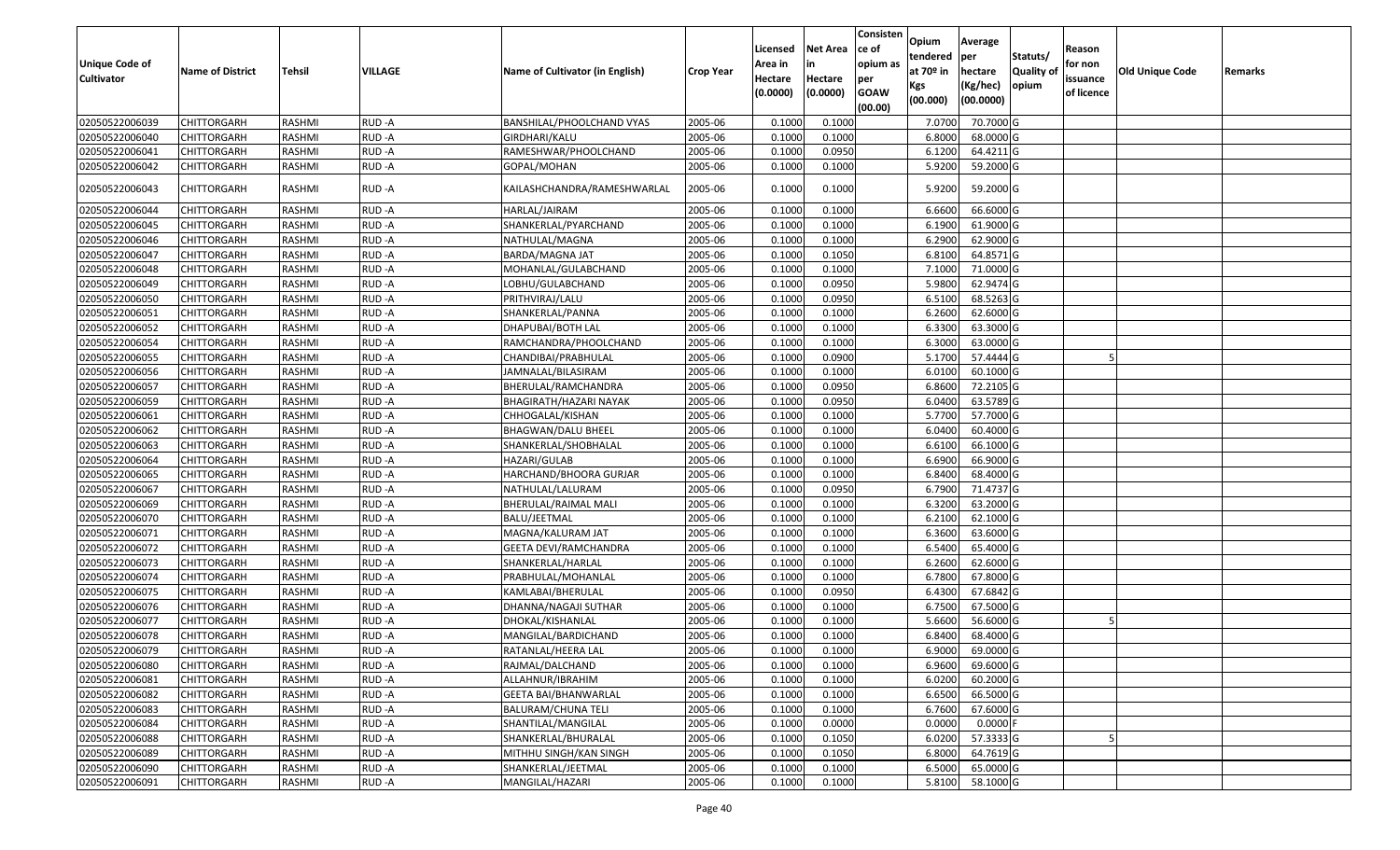| Unique Code of<br><b>Cultivator</b> | <b>Name of District</b> | Tehsil        | VILLAGE | Name of Cultivator (in English) | <b>Crop Year</b> | Licensed<br>Area in<br>Hectare<br>(0.0000) | Net Area<br>in<br>Hectare<br>(0.0000) | Consisten<br>ce of<br>opium as<br>per<br><b>GOAW</b><br>(00.00) | Opium<br>tendered<br>at 70º in<br>Kgs<br>(00.000) | Average<br> per<br>hectare<br>(Kg/hec)<br>(00.0000) | Statuts/<br><b>Quality of</b><br>opium | Reason<br>for non<br>issuance<br>of licence | <b>Old Unique Code</b> | Remarks     |
|-------------------------------------|-------------------------|---------------|---------|---------------------------------|------------------|--------------------------------------------|---------------------------------------|-----------------------------------------------------------------|---------------------------------------------------|-----------------------------------------------------|----------------------------------------|---------------------------------------------|------------------------|-------------|
| 02050522006092                      | <b>CHITTORGARH</b>      | RASHMI        | RUD-A   | DEVA/KELA BHEEL                 | 2005-06          | 0.1000                                     | 0.1000                                |                                                                 | 6.9200                                            | 69.2000 G                                           |                                        |                                             |                        |             |
| 02050522006094                      | CHITTORGARH             | RASHMI        | RUD-A   | MADANLAL/GIRDHARILAL SUKHWAL    | 2005-06          | 0.1000                                     | 0.1000                                |                                                                 | 7.0100                                            | 70.1000 G                                           |                                        |                                             |                        |             |
| 02050522006095                      | <b>CHITTORGARH</b>      | RASHMI        | RUD-A   | BHERULAL/GHASI SUTHAR           | 2005-06          | 0.1000                                     | 0.1000                                |                                                                 | 5.9600                                            | 59.6000 G                                           |                                        |                                             |                        |             |
| 02050522006096                      | <b>CHITTORGARH</b>      | RASHMI        | RUD-A   | RAMESHWARLAL/BARDA JAT          | 2005-06          | 0.1000                                     | 0.1000                                |                                                                 | 6.4800                                            | 64.8000 G                                           |                                        |                                             |                        |             |
| 02050522006097                      | <b>CHITTORGARH</b>      | RASHMI        | RUD-A   | BHANWARLAL/MOHAN JAT            | 2005-06          | 0.1000                                     | 0.1000                                |                                                                 | 5.8300                                            | 58.3000 G                                           |                                        |                                             |                        |             |
| 02050522006098                      | CHITTORGARH             | RASHMI        | RUD-A   | GANESHLAL/BANSHILAL SUKHWAL     | 2005-06          | 0.1000                                     | 0.1000                                |                                                                 | 5.7600                                            | 57.6000 G                                           |                                        |                                             |                        |             |
| 02050522006099                      | <b>CHITTORGARH</b>      | RASHMI        | RUD-A   | MUKESH KUMAR/ SHANKER SUKHWAL   | 2005-06          | 0.1000                                     | 0.0950                                |                                                                 | 6.2500                                            | 65.7895 G                                           |                                        |                                             |                        |             |
| 02050522006101                      | CHITTORGARH             | RASHMI        | RUD-A   | MADHU/KESHU RAM REGAR           | 2005-06          | 0.1000                                     | 0.1050                                |                                                                 | 6.8600                                            | 65.3333 G                                           |                                        |                                             |                        |             |
| 02050522006102                      | CHITTORGARH             | RASHMI        | RUD-A   | NARAYANLAL/BHANWAR LAL TELI     | 2005-06          | 0.1000                                     | 0.1000                                |                                                                 | 6.1400                                            | 61.4000 G                                           |                                        |                                             |                        |             |
| 02050522006104                      | <b>CHITTORGARH</b>      | RASHMI        | RUD-A   | MANJU BAI/LADULAL NAI           | 2005-06          | 0.1000                                     | 0.0950                                |                                                                 | 5.4000                                            | 56.8421 G                                           |                                        |                                             |                        | NAME CHANGE |
| 02050522006107                      | <b>CHITTORGARH</b>      | RASHMI        | RUD-A   | SHANKERLAL/MAGANIRAM NAI        | 2005-06          | 0.1000                                     | 0.1000                                |                                                                 | 5.7200                                            | 57.2000 G                                           |                                        |                                             |                        |             |
| 02050522006111                      | <b>CHITTORGARH</b>      | RASHMI        | RUD-A   | MOHANLAL/MANGU SUTHAR           | 2005-06          | 0.1000                                     | 0.1000                                |                                                                 | 5.9800                                            | 59.8000 G                                           |                                        |                                             |                        |             |
| 02050522006113                      | CHITTORGARH             | RASHMI        | RUD-A   | BHERULAL/MAGANIRAM GURJAR       | 2005-06          | 0.1000                                     | 0.0950                                |                                                                 | 6.0800                                            | 64.0000 G                                           |                                        |                                             |                        |             |
| 02050522006114                      | <b>CHITTORGARH</b>      | RASHMI        | RUD-A   | BOTHU/MOHANLAL SUKHWAL          | 2005-06          | 0.1000                                     | 0.1000                                |                                                                 | 6.0500                                            | 60.5000 G                                           |                                        |                                             |                        |             |
| 02050522006115                      | <b>CHITTORGARH</b>      | RASHMI        | RUD-A   | KASHIRAM/MITTU                  | 2005-06          | 0.1000                                     | 0.0950                                |                                                                 | 6.0000                                            | 63.1579 G                                           |                                        |                                             |                        |             |
| 02050522006116                      | <b>CHITTORGARH</b>      | RASHMI        | RUD-A   | SATYANARAYAN / MOHAN            | 2005-06          | 0.1000                                     | 0.1000                                |                                                                 | 5.9500                                            | 59.5000 G                                           |                                        |                                             | 02050522007029         | TRANSFER    |
| 02050522006118                      | CHITTORGARH             | RASHMI        | RUD-B   | SOHANLAL/FOOLCHAND              | 2005-06          | 0.1000                                     | 0.1000                                |                                                                 | 7.3800                                            | 73.8000 G                                           |                                        |                                             |                        |             |
| 02050522006119                      | CHITTORGARH             | RASHMI        | RUD-B   | <b>BHERU/GOKAL</b>              | 2005-06          | 0.1000                                     | 0.1000                                |                                                                 | 6.9300                                            | 69.3000 G                                           |                                        |                                             |                        |             |
| 02050522006120                      | CHITTORGARH             | RASHMI        | RUD-B   | BHERU/KALU LUHAR                | 2005-06          | 0.1000                                     | 0.1000                                |                                                                 | 7.4900                                            | 74.9000 G                                           |                                        |                                             |                        |             |
| 02050522006121                      | CHITTORGARH             | RASHMI        | RUD-B   | MANGILAL/HARCHAND GURJAR        | 2005-06          | 0.1000                                     | 0.0950                                |                                                                 | 5.7300                                            | 60.3158 G                                           |                                        |                                             |                        |             |
| 02050522006122                      | CHITTORGARH             | RASHMI        | RUD-B   | JAMKUBAI/KALURAM                | 2005-06          | 0.1000                                     | 0.0950                                |                                                                 | 6.4800                                            | 68.2105 G                                           |                                        |                                             |                        |             |
| 02050522006123                      | CHITTORGARH             | RASHMI        | RUD-B   | NARULAL/ONKAR                   | 2005-06          | 0.1000                                     | 0.1000                                |                                                                 | 6.5400                                            | 65.4000 G                                           |                                        |                                             |                        |             |
| 02050522006124                      | CHITTORGARH             | RASHMI        | RUD-B   | LAHRU/KALU                      | 2005-06          | 0.1000                                     | 0.0950                                |                                                                 | 6.0500                                            | 63.6842 G                                           |                                        |                                             |                        |             |
| 02050522006126                      | <b>CHITTORGARH</b>      | RASHMI        | RUD-B   | KISHANLAL/LAHRU                 | 2005-06          | 0.1000                                     | 0.1050                                |                                                                 | 6.5100                                            | 62.0000 G                                           |                                        |                                             |                        |             |
| 02050522006127                      | CHITTORGARH             | RASHMI        | RUD-B   | KISHANLAL/HAZAARI               | 2005-06          | 0.1000                                     | 0.0950                                |                                                                 | 6.4800                                            | 68.2105 G                                           |                                        |                                             |                        |             |
| 02050522006129                      | CHITTORGARH             | RASHMI        | RUD-B   | AMARCHAND/BHERULAL              | 2005-06          | 0.1000                                     | 0.1000                                |                                                                 | 7.0900                                            | 70.9000 G                                           |                                        |                                             |                        |             |
| 02050522006130                      | <b>CHITTORGARH</b>      | RASHMI        | RUD-B   | CHHOGALAL/ NATHULAL             | 2005-06          | 0.1000                                     | 0.0950                                |                                                                 | 5.7700                                            | 60.7368 G                                           |                                        |                                             |                        |             |
| 02050522006131                      | CHITTORGARH             | RASHMI        | RUD-B   | GANESH/ONKAR                    | 2005-06          | 0.1000                                     | 0.1000                                |                                                                 | 6.2900                                            | 62.9000 G                                           |                                        |                                             |                        |             |
| 02050522006132                      | CHITTORGARH             | RASHMI        | RUD-B   | LALU/DEVJI                      | 2005-06          | 0.1000                                     | 0.1000                                |                                                                 | 5.7900                                            | 57.9000 G                                           |                                        |                                             |                        |             |
| 02050522006133                      | CHITTORGARH             | RASHMI        | RUD-B   | LADU/KALURAM                    | 2005-06          | 0.1000                                     | 0.1000                                |                                                                 | 6.7800                                            | 67.8000 G                                           |                                        |                                             |                        |             |
| 02050522006134                      | <b>CHITTORGARH</b>      | <b>RASHMI</b> | RUD-B   | BHAWANA/MAGANA                  | 2005-06          | 0.1000                                     | 0.0950                                |                                                                 | 6.5000                                            | 68.4211 G                                           |                                        |                                             |                        |             |
| 02050522006135                      | CHITTORGARH             | RASHMI        | RUD-B   | SHANKARLAL/SURAJMAL             | 2005-06          | 0.1000                                     | 0.1000                                |                                                                 | 5.8900                                            | 58.9000 G                                           |                                        |                                             |                        |             |
| 02050522006136                      | CHITTORGARH             | RASHMI        | RUD-B   | DHAPU BAI/RAMCHANDRA            | 2005-06          | 0.1000                                     | 0.1000                                |                                                                 | 6.4000                                            | 64.0000 G                                           |                                        |                                             |                        |             |
| 02050522006137                      | CHITTORGARH             | RASHMI        | RUD-B   | RAMSINGH/UDAYSINGH              | 2005-06          | 0.1000                                     | 0.1000                                |                                                                 | 6.4800                                            | 64.8000 G                                           |                                        |                                             |                        |             |
| 02050522006138                      | CHITTORGARH             | RASHMI        | RUD-B   | SHOBHALAL/KISHANLAL             | 2005-06          | 0.1000                                     | 0.1000                                |                                                                 |                                                   | 6.2200 62.2000 G                                    |                                        |                                             |                        |             |
| 02050522006139                      | <b>CHITTORGARH</b>      | RASHMI        | RUD-B   | SHANKARLAL/PYARA                | 2005-06          | 0.1000                                     | 0.1000                                |                                                                 | 6.1600                                            | 61.6000 G                                           |                                        |                                             |                        |             |
| 02050522006140                      | <b>CHITTORGARH</b>      | RASHMI        | RUD-B   | BANSILAAL/MATHURALAL            | 2005-06          | 0.1000                                     | 0.1000                                |                                                                 | 6.1000                                            | 61.0000G                                            |                                        |                                             |                        |             |
| 02050522006142                      | <b>CHITTORGARH</b>      | RASHMI        | RUD-B   | KAILASHCHANDRA/DALU             | 2005-06          | 0.1000                                     | 0.1000                                |                                                                 | 5.9100                                            | 59.1000 G                                           |                                        |                                             |                        |             |
| 02050522006143                      | <b>CHITTORGARH</b>      | RASHMI        | RUD-B   | MOHAANLAL/GOPILAL               | 2005-06          | 0.1000                                     | 0.1000                                |                                                                 | 6.2200                                            | 62.2000 G                                           |                                        |                                             |                        |             |
| 02050522006144                      | <b>CHITTORGARH</b>      | RASHMI        | RUD-B   | MANGILAL/SHRIRAM JAT            | 2005-06          | 0.1000                                     | 0.1000                                |                                                                 | 7.6000                                            | 76.0000 G                                           |                                        |                                             |                        |             |
| 02050522006145                      | <b>CHITTORGARH</b>      | RASHMI        | RUD-B   | MAGNI BAI/BHANWARLAL            | 2005-06          | 0.1000                                     | 0.1000                                |                                                                 | 6.2400                                            | 62.4000 G                                           |                                        |                                             |                        |             |
| 02050522006146                      | <b>CHITTORGARH</b>      | RASHMI        | RUD-B   | NARENDRASINGH/ENDRASINGH        | 2005-06          | 0.1000                                     | 0.1000                                |                                                                 | 7.1900                                            | 71.9000 G                                           |                                        |                                             |                        |             |
| 02050522006147                      | <b>CHITTORGARH</b>      | RASHMI        | RUD-B   | PARBHULAL/CHATURBHUJ            | 2005-06          | 0.1000                                     | 0.1000                                |                                                                 | 6.9700                                            | 69.7000 G                                           |                                        |                                             |                        |             |
| 02050522006148                      | <b>CHITTORGARH</b>      | RASHMI        | RUD-B   | NOJI BAI/CHATRU                 | 2005-06          | 0.1000                                     | 0.1000                                |                                                                 |                                                   | 6.5300 65.3000 G                                    |                                        |                                             |                        |             |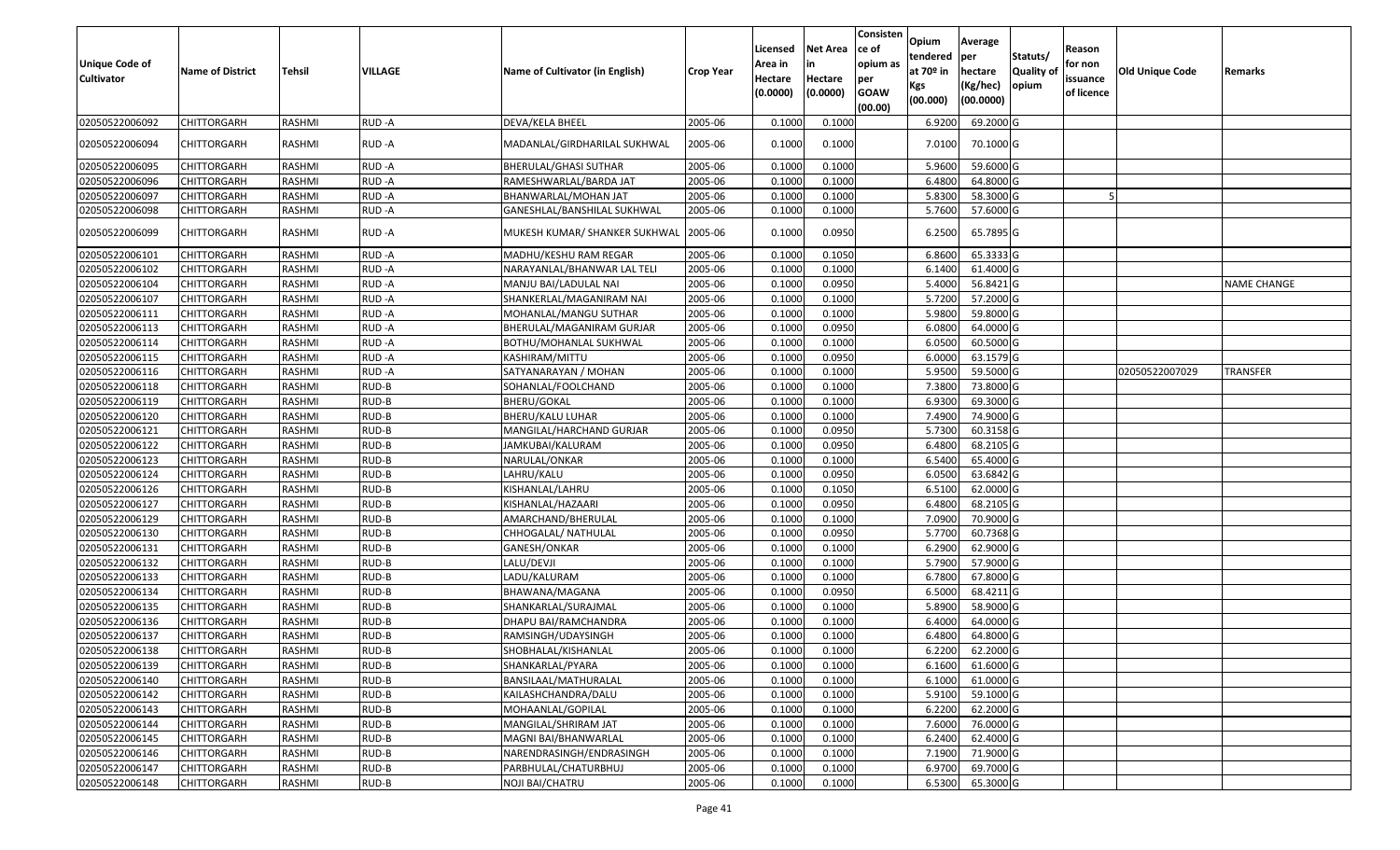| Unique Code of<br><b>Cultivator</b> | <b>Name of District</b> | Tehsil        | VILLAGE | Name of Cultivator (in English) | Crop Year | Licensed<br>Area in<br>Hectare<br>(0.0000) | Net Area<br>in<br>Hectare<br>(0.0000) | Consisten<br>ce of<br>opium as<br>per<br><b>GOAW</b><br>(00.00) | Opium<br>tendered<br>at 70º in<br>Kgs<br>(00.000) | Average<br>per<br>hectare<br>(Kg/hec)<br>(00.0000) | Statuts/<br><b>Quality of</b><br>opium | Reason<br>for non<br>issuance<br>of licence | <b>Old Unique Code</b> | Remarks              |
|-------------------------------------|-------------------------|---------------|---------|---------------------------------|-----------|--------------------------------------------|---------------------------------------|-----------------------------------------------------------------|---------------------------------------------------|----------------------------------------------------|----------------------------------------|---------------------------------------------|------------------------|----------------------|
| 02050522006149                      | <b>CHITTORGARH</b>      | RASHMI        | RUD-B   | SURESHCHANDRA/GOPILAL           | 2005-06   | 0.1000                                     | 0.1000                                |                                                                 | 6.8600                                            | 68.6000 G                                          |                                        |                                             |                        |                      |
| 02050522006150                      | CHITTORGARH             | RASHMI        | RUD-B   | GOPI/FOOLCHAND                  | 2005-06   | 0.1000                                     | 0.1000                                |                                                                 | 6.6800                                            | 66.8000 G                                          |                                        |                                             |                        |                      |
| 02050522006151                      | CHITTORGARH             | RASHMI        | RUD-B   | MADHO/HAZARI                    | 2005-06   | 0.1000                                     | 0.1000                                |                                                                 | 6.6300                                            | 66.3000 G                                          |                                        |                                             |                        |                      |
| 02050522006152                      | <b>CHITTORGARH</b>      | RASHMI        | RUD-B   | SAMPATLAL/KHOOBCHAND            | 2005-06   | 0.1000                                     | 0.0950                                |                                                                 | 5.6400                                            | 59.3684 G                                          |                                        |                                             |                        |                      |
| 02050522006153                      | CHITTORGARH             | RASHMI        | RUD-B   | RATANLAL/CHUNNILAL              | 2005-06   | 0.1000                                     | 0.1000                                |                                                                 | 6.0600                                            | 60.6000 G                                          |                                        |                                             |                        |                      |
| 02050522006154                      | <b>CHITTORGARH</b>      | RASHMI        | RUD-B   | LAKSHMILAL/SAGARMAL             | 2005-06   | 0.1000                                     | 0.1000                                |                                                                 | 6.5500                                            | 65.5000 G                                          |                                        |                                             |                        |                      |
| 02050522006155                      | CHITTORGARH             | RASHMI        | RUD-B   | MOHANLAL/PYARA                  | 2005-06   | 0.1000                                     | 0.1000                                |                                                                 | 6.8100                                            | 68.1000 G                                          |                                        |                                             |                        |                      |
| 02050522006156                      | <b>CHITTORGARH</b>      | <b>RASHMI</b> | RUD-B   | MITHULAL/KHOOBCHAND             | 2005-06   | 0.1000                                     | 0.0950                                |                                                                 | 6.3400                                            | 66.7368 G                                          |                                        |                                             |                        |                      |
| 02050522006158                      | CHITTORGARH             | RASHMI        | RUD-B   | MANGU/NANDA                     | 2005-06   | 0.1000                                     | 0.1000                                |                                                                 | 6.1200                                            | 61.2000 G                                          |                                        |                                             |                        |                      |
| 02050522006160                      | CHITTORGARH             | RASHMI        | RUD-B   | MOHANLAL/LAKSHMAN               | 2005-06   | 0.1000                                     | 0.0950                                |                                                                 | 5.7200                                            | 60.2105 G                                          |                                        |                                             |                        |                      |
| 02050522006161                      | CHITTORGARH             | RASHMI        | RUD-B   | BHURA/BHERU                     | 2005-06   | 0.1000                                     | 0.1050                                |                                                                 | 6.4000                                            | 60.9524 G                                          |                                        |                                             |                        |                      |
| 02050522006162                      | <b>CHITTORGARH</b>      | RASHMI        | RUD-B   | BHERULAL/RAMCHANRA              | 2005-06   | 0.1000                                     | 0.1000                                |                                                                 | 6.5900                                            | 65.9000 G                                          |                                        |                                             |                        |                      |
| 02050522006163                      | <b>CHITTORGARH</b>      | RASHMI        | RUD-B   | RAMESHCHANDRA/MANGU             | 2005-06   | 0.1000                                     | 0.1000                                |                                                                 | 6.9100                                            | 69.1000 G                                          |                                        |                                             |                        |                      |
| 02050522006164                      | <b>CHITTORGARH</b>      | RASHMI        | RUD-B   | MOHANI BAI/HAZARI               | 2005-06   | 0.1000                                     | 0.0950                                |                                                                 | 6.5200                                            | 68.6316 G                                          |                                        |                                             |                        |                      |
| 02050522006165                      | CHITTORGARH             | RASHMI        | RUD-B   | PYARA/UDA                       | 2005-06   | 0.1000                                     | 0.1050                                |                                                                 | 6.9200                                            | 65.9048 G                                          |                                        |                                             |                        |                      |
| 02050522006166                      | CHITTORGARH             | RASHMI        | RUD-B   | JANKILAL/KALURAM                | 2005-06   | 0.1000                                     | 0.1000                                |                                                                 | 5.9200                                            | 59.2000 G                                          |                                        |                                             |                        |                      |
| 02050522006167                      | CHITTORGARH             | RASHMI        | RUD-B   | BHANWARLAL/MOHANLAL MUNDRA      | 2005-06   | 0.1000                                     | 0.1000                                |                                                                 | 7.3800                                            | 73.8000 G                                          |                                        |                                             |                        |                      |
| 02050522006169                      | CHITTORGARH             | RASHMI        | RUD-B   | SHOBHADEVI/HEMRAJ               | 2005-06   | 0.1000                                     | 0.0950                                |                                                                 | 5.6400                                            | 59.3684 G                                          |                                        |                                             |                        |                      |
| 02050522006171                      | CHITTORGARH             | RASHMI        | RUD-B   | MADHO/MEGA                      | 2005-06   | 0.1000                                     | 0.1050                                |                                                                 | 6.5300                                            | 62.1905 G                                          |                                        |                                             |                        |                      |
| 02050522006172                      | <b>CHITTORGARH</b>      | RASHMI        | RUD-B   | JAMNA/HEERALAL                  | 2005-06   | 0.1000                                     | 0.1000                                |                                                                 | 6.0400                                            | 60.4000 G                                          |                                        |                                             |                        |                      |
| 02050522006173                      | <b>CHITTORGARH</b>      | RASHMI        | RUD-B   | SUKHI BAI/KANHAIYALAL           | 2005-06   | 0.1000                                     | 0.1000                                |                                                                 | 6.6400                                            | 66.4000 G                                          |                                        |                                             |                        |                      |
| 02050522006175                      | CHITTORGARH             | RASHMI        | RUD-B   | JAMNA/JAGNATH                   | 2005-06   | 0.1000                                     | 0.1000                                |                                                                 | 5.8500                                            | 58.5000 G                                          |                                        |                                             |                        |                      |
| 02050522006176                      | CHITTORGARH             | RASHMI        | RUD-B   | RAMLAL/NANURAM                  | 2005-06   | 0.1000                                     | 0.1000                                |                                                                 | 7.5200                                            | 75.2000 G                                          |                                        |                                             |                        |                      |
| 02050522006177                      | CHITTORGARH             | RASHMI        | RUD-B   | GANSHYAMSINGH/INDER SINGH       | 2005-06   | 0.1000                                     | 0.0950                                |                                                                 | 6.9600                                            | 73.2632 G                                          |                                        |                                             |                        |                      |
| 02050522006178                      | CHITTORGARH             | RASHMI        | RUD-B   | PARVATSINGH/INDRASINGH          | 2005-06   | 0.1000                                     | 0.1000                                |                                                                 | 6.4800                                            | 64.8000 G                                          |                                        |                                             |                        | TRANSFER/NARAYANPURA |
| 02050522006182                      | CHITTORGARH             | RASHMI        | RUD-B   | RATANLAL/GODHU PUROHIT          | 2005-06   | 0.1000                                     | 0.1000                                |                                                                 | 6.2200                                            | 62.2000 G                                          |                                        |                                             |                        |                      |
| 02050522006183                      | <b>CHITTORGARH</b>      | RASHMI        | RUD-B   | MITHULAL/RAMCHANDRA             | 2005-06   | 0.1000                                     | 0.1000                                |                                                                 | 6.6400                                            | 66.4000 G                                          |                                        |                                             |                        |                      |
| 02050522006184                      | CHITTORGARH             | RASHMI        | RUD-B   | BHANWARLAL/BHAGVANLAL GURJAR    | 2005-06   | 0.1000                                     | 0.1000                                |                                                                 | 6.5000                                            | 65.0000 G                                          |                                        |                                             |                        |                      |
| 02050522006185                      | CHITTORGARH             | RASHMI        | RUD-B   | BHAGWANLAL/GANESH TELI          | 2005-06   | 0.1000                                     | 0.1000                                |                                                                 | 6.6000                                            | 66.0000 G                                          |                                        |                                             |                        |                      |
| 02050522006187                      | CHITTORGARH             | RASHMI        | RUD-B   | GOPALLAL/MOHANLAL               | 2005-06   | 0.1000                                     | 0.0950                                |                                                                 | 7.1800                                            | 75.5789 G                                          |                                        |                                             |                        |                      |
| 02050522006188                      | CHITTORGARH             | RASHMI        | RUD-B   | LAD KANVAR/LAXMAN SINGH         | 2005-06   | 0.1000                                     | 0.1050                                |                                                                 | 6.7800                                            | 64.5712 G                                          |                                        |                                             |                        |                      |
| 02050522006190                      | CHITTORGARH             | RASHMI        | RUD-B   | RAMCHANDRA/BHERU                | 2005-06   | 0.1000                                     | 0.0950                                |                                                                 | 6.4300                                            | 67.6842 G                                          |                                        |                                             |                        |                      |
| 02050522006191                      | <b>CHITTORGARH</b>      | RASHMI        | RUD-B   | RAMESHWARLAL/PARBHULAL          | 2005-06   | 0.1000                                     | 0.0950                                |                                                                 | 6.6200                                            | 69.6842 G                                          |                                        |                                             |                        |                      |
| 02050522006192                      | <b>CHITTORGARH</b>      | RASHMI        | RUD-B   | JAMANALAL/RAGUNATH              | 2005-06   | 0.1000                                     | 0.0950                                |                                                                 | 6.7200                                            | 70.7368 G                                          |                                        |                                             |                        |                      |
| 02050522006193                      | <b>CHITTORGARH</b>      | RASHMI        | RUD-B   | KISHANLAL/MOHANLAL              | 2005-06   | 0.1000                                     | 0.1000                                |                                                                 | 6.9100                                            | 69.1000 G                                          |                                        |                                             |                        |                      |
| 02050522006195                      | <b>CHITTORGARH</b>      | RASHMI        | RUD-B   | BADRILAL/NANDRAM                | 2005-06   | 0.1000                                     | 0.1050                                |                                                                 | 6.4900                                            | 61.8095 G                                          |                                        |                                             |                        |                      |
| 02050522006196                      | <b>CHITTORGARH</b>      | RASHMI        | RUD-B   | SURENDAR PRATAP / VIJAY PRATP   | 2005-06   | 0.1000                                     | 0.0950                                |                                                                 | 6.6100                                            | 69.5789 G                                          |                                        |                                             |                        |                      |
| 02050522006197                      | CHITTORGARH             | RASHMI        | RUD-B   | NILESH KUMAR / SOHAN LAL        | 2005-06   | 0.1000                                     | 0.1000                                |                                                                 | 6.7200                                            | 67.2000 G                                          |                                        |                                             |                        |                      |
| 02050522006198                      | <b>CHITTORGARH</b>      | RASHMI        | RUD-B   | MAHIPAL SINGH / GANSHYAM SINGH  | 2005-06   | 0.1000                                     | 0.0950                                |                                                                 | 7.8800                                            | 82.9474 G                                          |                                        |                                             |                        |                      |
| 02050522006199                      | CHITTORGARH             | RASHMI        | RUD-B   | <b>BANISHI LAL / KHUB CHAND</b> | 2005-06   | 0.1000                                     | 0.1000                                |                                                                 | 6.6300                                            | 66.3000 G                                          |                                        |                                             |                        |                      |
| 02050522006200                      | CHITTORGARH             | RASHMI        | RUD-B   | <b>BALU RAM/ DHANNA</b>         | 2005-06   | 0.1000                                     | 0.1000                                |                                                                 | 6.5700                                            | 65.7000 G                                          |                                        |                                             |                        |                      |
| 02050522006202                      | <b>CHITTORGARH</b>      | RASHMI        | RUD-B   | PRABHU LAL/ MAGNI RAM           | 2005-06   | 0.1000                                     | 0.1000                                |                                                                 | 7.6100                                            | 76.1000 G                                          |                                        |                                             |                        |                      |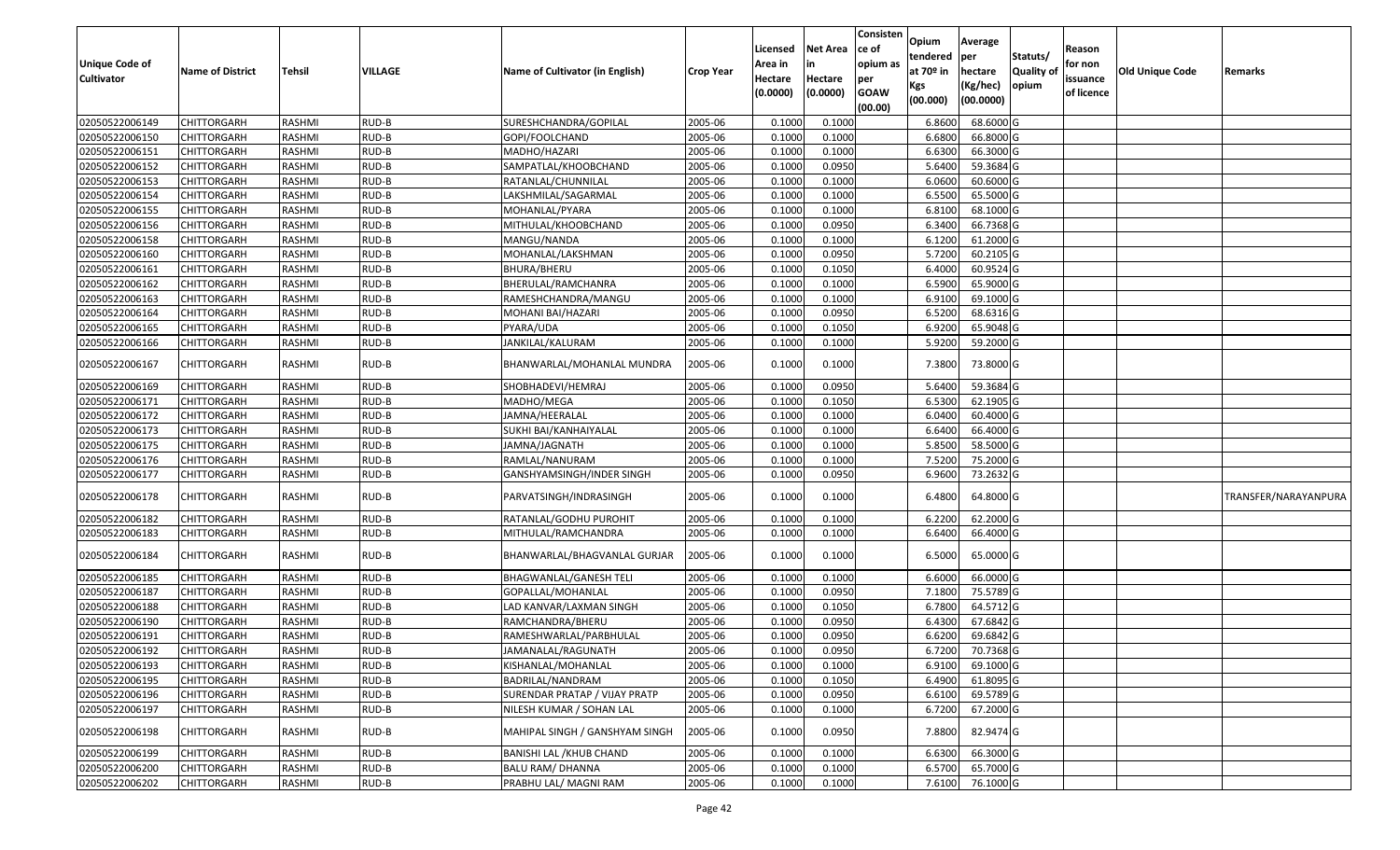| Unique Code of    | <b>Name of District</b> | Tehsil | VILLAGE | Name of Cultivator (in English) |                  | Licensed<br>Area in | <b>Net Area</b><br>in | Consisten<br>ce of<br>opium as | Opium<br>tendered<br>at $70°$ in | Average<br>per<br>hectare | Statuts/<br>Quality o | Reason<br>for non      | Old Unique Code |         |
|-------------------|-------------------------|--------|---------|---------------------------------|------------------|---------------------|-----------------------|--------------------------------|----------------------------------|---------------------------|-----------------------|------------------------|-----------------|---------|
| <b>Cultivator</b> |                         |        |         |                                 | <b>Crop Year</b> | Hectare<br>(0.0000) | Hectare<br>(0.0000)   | per<br><b>GOAW</b><br>(00.00)  | Kgs<br>(00.000)                  | (Kg/hec)<br>(00.0000)     | opium                 | issuance<br>of licence |                 | Remarks |
| 02050522006205    | CHITTORGARH             | RASHMI | RUD-B   | SHANKAR LAL/ MOHAN LAL          | 2005-06          | 0.1000              | 0.1000                |                                | 6.2500                           | 62.5000G                  |                       |                        |                 |         |
| 02050522006209    | CHITTORGARH             | RASHMI | RUD-B   | BHURA/ KISHAN                   | 2005-06          | 0.1000              | 0.1000                |                                | 5.9300                           | 59.3000 G                 |                       |                        |                 |         |
| 02050522006210    | CHITTORGARH             | RASHMI | RUD-B   | PRABHU LAL / MAGNI RAM          | 2005-06          | 0.1000              | 0.1000                |                                | 5.9600                           | 59.6000 G                 |                       |                        |                 |         |
| 02050522006212    | <b>CHITTORGARH</b>      | RASHMI | RUD-B   | JAMNA LAL/ KALU                 | 2005-06          | 0.1000              | 0.1000                |                                | 6.0400                           | 60.4000 G                 |                       |                        |                 |         |
| 02050522006214    | CHITTORGARH             | RASHMI | RUD-B   | CHANDMAL / DALCHAND             | 2005-06          | 0.1000              | 0.1000                |                                | 6.3900                           | 63.9000 G                 |                       |                        |                 |         |
| 02050522006216    | <b>CHITTORGARH</b>      | RASHMI | RUD-B   | LADULALA/ BHERU JI              | 2005-06          | 0.1000              | 0.1000                |                                | 6.3600                           | 63.6000 G                 |                       |                        |                 |         |
| 02050522006218    | CHITTORGARH             | RASHMI | RUD-B   | GISHI BAI/ KELA RAM             | 2005-06          | 0.1000              | 0.1000                |                                | 5.8700                           | 58.7000 G                 |                       |                        |                 |         |
| 02050522006220    | <b>CHITTORGARH</b>      | RASHMI | RUD-C   | NANA/ BHAGWAN LAL               | 2005-06          | 0.1000              | 0.1000                |                                | 6.3300                           | 63.3000G                  |                       |                        |                 |         |
| 02050522006221    | CHITTORGARH             | RASHMI | RUD-C   | SOHAN LAL/ KALU                 | 2005-06          | 0.1000              | 0.1000                |                                | 6.2900                           | 62.9000G                  |                       |                        |                 |         |
| 02050522006227    | CHITTORGARH             | RASHMI | RUD-C   | MADAN / MOHANLAL MALI           | 2005-06          | 0.1000              | 0.1000                |                                | 6.6300                           | 66.3000 G                 |                       |                        |                 |         |
| 02050522006228    | CHITTORGARH             | RASHMI | RUD-C   | LADU LAL/ NARU LAL              | 2005-06          | 0.1000              | 0.1000                |                                | 5.7600                           | 57.6000 G                 |                       |                        |                 |         |
| 02050522006230    | <b>CHITTORGARH</b>      | RASHMI | RUD-C   | LAXMAN LAL / GANGA RAM          | 2005-06          | 0.1000              | 0.1050                |                                | 6.2000                           | 59.0476 G                 |                       |                        |                 |         |
| 02050522006231    | <b>CHITTORGARH</b>      | RASHMI | RUD-C   | HAJARI LAL/ BHURA               | 2005-06          | 0.1000              | 0.0950                |                                | 6.3800                           | 67.1579 G                 |                       |                        |                 |         |
| 02050522006232    | <b>CHITTORGARH</b>      | RASHMI | RUD-C   | UDAY RAM /MOHAN LAL             | 2005-06          | 0.1000              | 0.1050                |                                | 6.9600                           | 66.2857 G                 |                       |                        |                 |         |
| 02050522006233    | <b>CHITTORGARH</b>      | RASHMI | RUD-C   | DALU/ ONKAR                     | 2005-06          | 0.1000              | 0.1000                |                                | 6.7100                           | 67.1000G                  |                       |                        |                 |         |
| 02050522006235    | <b>CHITTORGARH</b>      | RASHMI | RUD-C   | BANSHI LAL/ NOLA RAM            | 2005-06          | 0.1000              | 0.1050                |                                | 6.9300                           | 66.0000G                  |                       |                        |                 |         |
| 02050522006236    | CHITTORGARH             | RASHMI | RUD-C   | MADHAV LAL/ MAGNA               | 2005-06          | 0.1000              | 0.1000                |                                | 6.5500                           | 65.5000G                  |                       |                        |                 |         |
| 02050522006238    | CHITTORGARH             | RASHMI | RUD-C   | SUKHI BAI/ MADAN LAL            | 2005-06          | 0.1000              | 0.0950                |                                | 6.5300                           | 68.7368 G                 |                       |                        |                 |         |
| 02050522006240    | CHITTORGARH             | RASHMI | RUD-C   | MADHU / RUPA BALAI              | 2005-06          | 0.1000              | 0.1000                |                                | 6.6400                           | 66.4000 G                 |                       |                        |                 |         |
| 02050522006242    | CHITTORGARH             | RASHMI | RUD-C   | RAMESHWAR / BHERU               | 2005-06          | 0.1000              | 0.1050                |                                | 6.3200                           | 60.1905 G                 |                       |                        |                 |         |
| 02050522006243    | CHITTORGARH             | RASHMI | RUD-C   | GOPI/NARU                       | 2005-06          | 0.1000              | 0.1000                |                                | 5.9500                           | 59.5000 G                 |                       |                        |                 |         |
| 02050522006244    | CHITTORGARH             | RASHMI | RUD-C   | SHANKAR LAL/ GOPILAL TELI       | 2005-06          | 0.1000              | 0.1050                |                                | 7.0300                           | 66.9524 G                 |                       |                        |                 |         |
| 02050522006245    | CHITTORGARH             | RASHMI | RUD-C   | KISHAN LAL/ GANESH TELI         | 2005-06          | 0.1000              | 0.1000                |                                | 6.9900                           | 69.9000 G                 |                       |                        |                 |         |
| 02050522006246    | <b>CHITTORGARH</b>      | RASHMI | RUD-C   | <b>BALU RAM/ GOPI TELI</b>      | 2005-06          | 0.1000              | 0.1000                |                                | 6.2400                           | 62.4000 G                 |                       |                        |                 |         |
| 02050522006247    | <b>CHITTORGARH</b>      | RASHMI | RUD-C   | RAKESH KUMAR/ SOHAN LAL         | 2005-06          | 0.1000              | 0.1000                |                                | 6.6700                           | 66.7000 G                 |                       |                        |                 |         |
| 02050522006248    | CHITTORGARH             | RASHMI | RUD-C   | KALYAN SINGH / MITHU SINGH      | 2005-06          | 0.1000              | 0.0950                |                                | 6.9900                           | 73.5789 G                 |                       |                        |                 |         |
| 02050522006249    | CHITTORGARH             | RASHMI | RUD-C   | NATHU LAL/ MITHU LAL            | 2005-06          | 0.1000              | 0.1000                |                                | 5.8800                           | 58.8000 G                 |                       |                        |                 |         |
| 02050522006251    | CHITTORGARH             | RASHMI | RUD-C   | BADRI LAL/ NANURAM              | 2005-06          | 0.1000              | 0.1050                |                                | 7.1600                           | 68.1905 G                 |                       |                        |                 |         |
| 02050522006252    | CHITTORGARH             | RASHMI | RUD-C   | NIRU KANWAR/PREMSINGH           | 2005-06          | 0.1000              | 0.0950                |                                | 6.5200                           | 68.6316 G                 |                       |                        |                 |         |
| 02050522006255    | CHITTORGARH             | RASHMI | RUD-C   | BHAGWAN LAL/ NANU RAM           | 2005-06          | 0.1000              | 0.0950                |                                | 6.1400                           | $64.6316$ G               |                       |                        |                 |         |
| 02050522006257    | CHITTORGARH             | RASHMI | RUD-C   | NANA LAL/ CHOGA LAL             | 2005-06          | 0.1000              | 0.1000                |                                | 7.9200                           | 79.2000 G                 |                       |                        |                 |         |
| 02050522006259    | CHITTORGARH             | RASHMI | RUD-C   | MADAN LAL/ MATHURA LAL          | 2005-06          | 0.1000              | 0.1000                |                                | 6.3900                           | 63.9000 G                 |                       |                        |                 |         |
| 02050522006260    | CHITTORGARH             | RASHMI | RUD-C   | NANDRAM/ BALU RAM               | 2005-06          | 0.1000              | 0.1000                |                                | 6.5800                           | 65.8000 G                 |                       |                        |                 |         |
| 02050522006262    | <b>CHITTORGARH</b>      | RASHMI | RUD-C   | PRABHU LAL/ PYAR CHAND          | 2005-06          | 0.1000              | 0.1000                |                                | 6.9200                           | 69.2000 G                 |                       |                        |                 |         |
| 02050522006263    | CHITTORGARH             | RASHMI | RUD-C   | MADAN LAL/ GANESH TELI          | 2005-06          | 0.1000              | 0.0950                |                                | 6.5800                           | 69.2632 G                 |                       |                        |                 |         |
| 02050522006265    | CHITTORGARH             | RASHMI | RUD-C   | NANA LAL/ RAMESHWAR             | 2005-06          | 0.1000              | 0.1000                |                                | 5.9800                           | 59.8000 G                 |                       |                        |                 |         |
| 02050522006267    | <b>CHITTORGARH</b>      | RASHMI | RUD-C   | SATYNARAYAN/ RAMA               | 2005-06          | 0.1000              | 0.1000                |                                | 6.5400                           | 65.4000 G                 |                       |                        |                 |         |
| 02050522006268    | <b>CHITTORGARH</b>      | RASHMI | RUD-C   | PRABHU LAL / HARIKISHAN         | 2005-06          | 0.1000              | 0.1000                |                                | 6.6400                           | 66.4000 G                 |                       |                        |                 |         |
| 02050522006269    | <b>CHITTORGARH</b>      | RASHMI | RUD-C   | PRATAP SINGH / INDAR SINGH      | 2005-06          | 0.1000              | 0.0950                |                                | 9.0300                           | 95.0526 G                 |                       |                        |                 |         |
| 02050522006270    | <b>CHITTORGARH</b>      | RASHMI | RUD-C   | BHERU SINGH / BHURA SINGH       | 2005-06          | 0.1000              | 0.1000                |                                | 6.4500                           | 64.5000 G                 |                       |                        |                 |         |
| 02050522006271    | CHITTORGARH             | RASHMI | RUD-C   | GIRDHARI / ONKAR                | 2005-06          | 0.1000              | 0.1000                |                                | 6.1500                           | 61.5000 G                 |                       |                        |                 |         |
| 02050522006272    | <b>CHITTORGARH</b>      | RASHMI | RUD-C   | RATAN LAL/ BALU RAM             | 2005-06          | 0.1000              | 0.1000                |                                | 6.6800                           | 66.8000 G                 |                       |                        |                 |         |
| 02050522006273    | <b>CHITTORGARH</b>      | RASHMI | RUD-C   | BARDU / GANGA RAM               | 2005-06          | 0.1000              | 0.1050                |                                | 6.1500                           | 58.5714 G                 |                       |                        |                 |         |
| 02050522006274    | <b>CHITTORGARH</b>      | RASHMI | RUD-C   | BHERU LAL/ RAM CHANDAR          | 2005-06          | 0.1000              | 0.1000                |                                | 6.2600                           | 62.6000 G                 |                       |                        |                 |         |
| 02050522006275    | <b>CHITTORGARH</b>      | RASHMI | RUD-C   | BALU RAM/ HEERA LAL             | 2005-06          | 0.1000              | 0.1000                |                                | 6.2400                           | 62.4000 G                 |                       |                        |                 |         |
| 02050522006276    | <b>CHITTORGARH</b>      | RASHMI | RUD-C   | BANSHI LAL/ NANU RAM            | 2005-06          | 0.1000              | 0.1000                |                                | 6.2300                           | 62.3000 G                 |                       |                        |                 |         |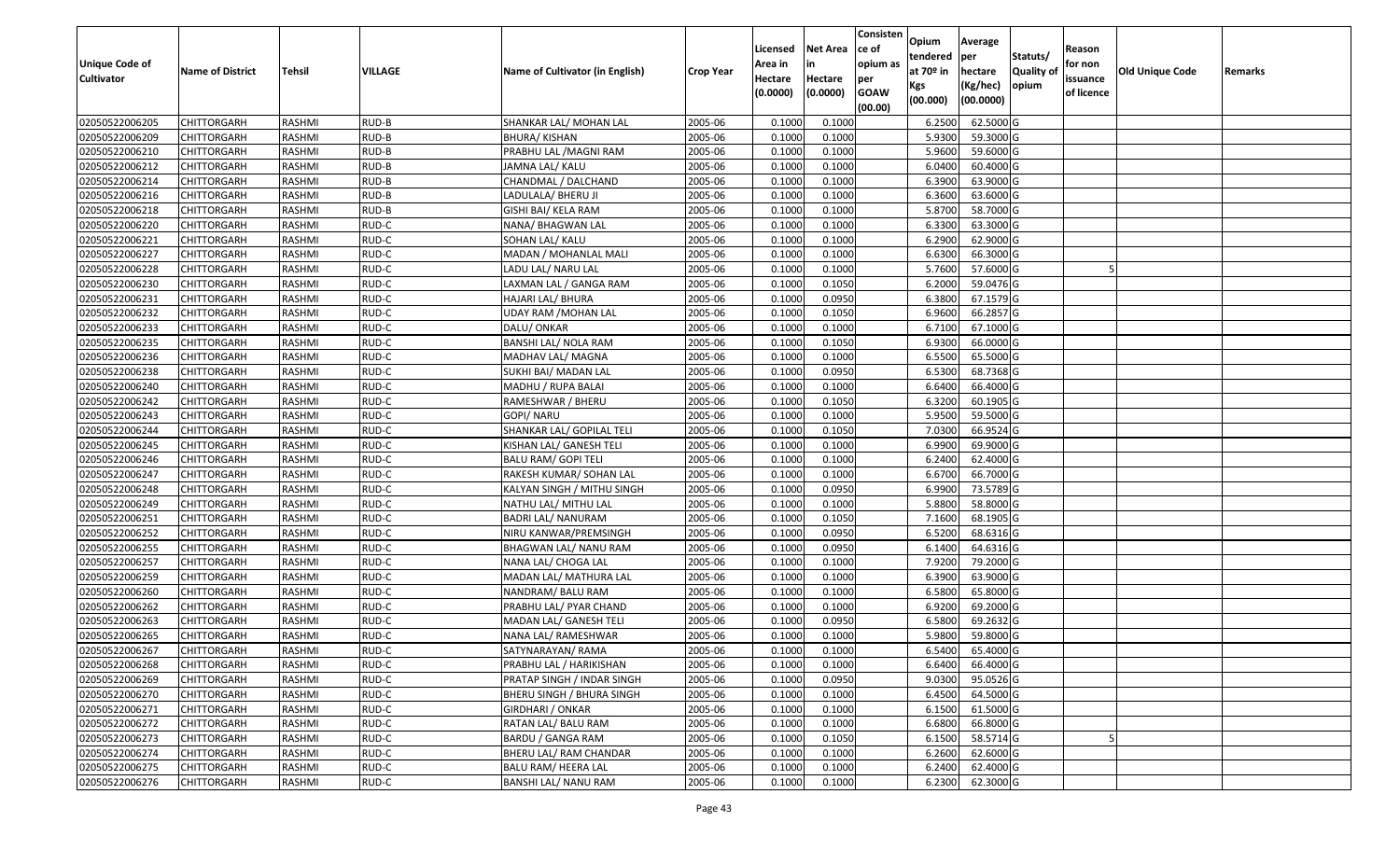| Unique Code of<br><b>Cultivator</b> | <b>Name of District</b> | Tehsil        | VILLAGE | Name of Cultivator (in English) | Crop Year | Licensed<br>Area in<br>Hectare<br>(0.0000) | Net Area<br>in<br>Hectare<br>(0.0000) | Consisten<br>ce of<br>opium as<br>per<br><b>GOAW</b><br>(00.00) | Opium<br>tendered<br>at 70º in<br>Kgs<br>(00.000) | Average<br>per<br>hectare<br>(Kg/hec)<br>(00.0000) | Statuts/<br><b>Quality of</b><br>opium | Reason<br>for non<br>issuance<br>of licence | <b>Old Unique Code</b> | Remarks     |
|-------------------------------------|-------------------------|---------------|---------|---------------------------------|-----------|--------------------------------------------|---------------------------------------|-----------------------------------------------------------------|---------------------------------------------------|----------------------------------------------------|----------------------------------------|---------------------------------------------|------------------------|-------------|
| 02050522006277                      | <b>CHITTORGARH</b>      | RASHMI        | RUD-C   | HANSU/MOTI                      | 2005-06   | 0.1000                                     | 0.1000                                |                                                                 | 6.0400                                            | 60.4000 G                                          |                                        |                                             |                        |             |
| 02050522006278                      | CHITTORGARH             | RASHMI        | RUD-C   | MULCHAND/MOTI                   | 2005-06   | 0.1000                                     | 0.0950                                |                                                                 | 5.8900                                            | 62.0000 G                                          |                                        |                                             |                        |             |
| 02050522006280                      | CHITTORGARH             | RASHMI        | RUD-C   | KHYALI DAS/ MAGAN DAS           | 2005-06   | 0.1000                                     | 0.1000                                |                                                                 | 6.1700                                            | 61.7000 G                                          |                                        |                                             |                        |             |
| 02050522006281                      | <b>CHITTORGARH</b>      | RASHMI        | RUD-C   | <b>GASHIRAM / HAJARI</b>        | 2005-06   | 0.1000                                     | 0.1000                                |                                                                 | 6.4100                                            | 64.1000 G                                          |                                        |                                             |                        |             |
| 02050522006282                      | CHITTORGARH             | RASHMI        | RUD-C   | JAYKISHAN/ NARAYAN GUJAR        | 2005-06   | 0.1000                                     | 0.0950                                |                                                                 | 6.7400                                            | 70.9474 G                                          |                                        |                                             |                        |             |
| 02050522006283                      | CHITTORGARH             | RASHMI        | RUD-C   | MADAN LAL/ HAJARI               | 2005-06   | 0.1000                                     | 0.1000                                |                                                                 | 6.8600                                            | 68.6000 G                                          |                                        |                                             |                        |             |
| 02050522006284                      | CHITTORGARH             | RASHMI        | RUD-C   | RATAN LAL/ LADU LAL             | 2005-06   | 0.1000                                     | 0.1000                                |                                                                 | 6.7700                                            | 67.7000 G                                          |                                        |                                             |                        |             |
| 02050522006285                      | <b>CHITTORGARH</b>      | <b>RASHMI</b> | RUD-C   | BHURA LAL/ NANDRAM              | 2005-06   | 0.1000                                     | 0.1050                                |                                                                 | 6.3100                                            | 60.0952 G                                          |                                        |                                             |                        |             |
| 02050522006287                      | CHITTORGARH             | RASHMI        | RUD-C   | CHATRU/ UDA                     | 2005-06   | 0.1000                                     | 0.1000                                |                                                                 | 6.2000                                            | 62.0000 G                                          |                                        |                                             |                        |             |
| 02050522006288                      | CHITTORGARH             | RASHMI        | RUD-C   | LADU LAL/ MOHAN LAL             | 2005-06   | 0.1000                                     | 0.1000                                |                                                                 | 6.1000                                            | 61.0000 G                                          |                                        |                                             |                        |             |
| 02050522006289                      | CHITTORGARH             | RASHMI        | RUD-C   | RADHESHYAM/ PYAR CHAND          | 2005-06   | 0.1000                                     | 0.1050                                |                                                                 | 6.3500                                            | 60.4762 G                                          |                                        |                                             |                        |             |
| 02050522006290                      | <b>CHITTORGARH</b>      | RASHMI        | RUD-C   | MITHU LAL/ PYAR CHAND           | 2005-06   | 0.1000                                     | 0.1000                                |                                                                 | 6.9600                                            | 69.6000 G                                          |                                        |                                             |                        |             |
| 02050522006292                      | <b>CHITTORGARH</b>      | RASHMI        | RUD-C   | HEERA LAL/ RAMLAL (MANGILAL)    | 2005-06   | 0.1000                                     | 0.1000                                |                                                                 | 6.6400                                            | 66.4000 G                                          |                                        |                                             |                        |             |
| 02050522006293                      | <b>CHITTORGARH</b>      | RASHMI        | RUD-C   | NANDA / HARA                    | 2005-06   | 0.1000                                     | 0.1000                                |                                                                 | 5.6400                                            | 56.4000 G                                          |                                        |                                             |                        |             |
| 02050522006302                      | CHITTORGARH             | RASHMI        | RUD-C   | NARAYAN LAL/ UDAY RAM           | 2005-06   | 0.1000                                     | 0.1000                                |                                                                 | 7.0700                                            | 70.7000 G                                          |                                        |                                             |                        |             |
| 02050522006303                      | <b>CHITTORGARH</b>      | RASHMI        | RUD-C   | MUKESH KUMAR / SOHA LAL         | 2005-06   | 0.1000                                     | 0.1000                                |                                                                 | 6.6700                                            | 66.7000 G                                          |                                        |                                             |                        |             |
| 02050522006309                      | <b>CHITTORGARH</b>      | RASHMI        | RUD-C   | SHYAM LAL/ MOHAN LAL            | 2005-06   | 0.1000                                     | 0.1000                                |                                                                 | 6.8500                                            | 68.5000 G                                          |                                        |                                             |                        |             |
| 02050522006310                      | CHITTORGARH             | RASHMI        | RUD-C   | OM PRAKASH / AMAR CHAND         | 2005-06   | 0.1000                                     | 0.1000                                |                                                                 | 7.1900                                            | 71.9000 G                                          |                                        |                                             |                        |             |
| 02050522006311                      | CHITTORGARH             | RASHMI        | RUD-C   | PRABHU DAS/ BHURA DAS           | 2005-06   | 0.1000                                     | 0.0950                                |                                                                 | 7.2900                                            | 76.7368 G                                          |                                        |                                             |                        |             |
| 02050522006312                      | CHITTORGARH             | RASHMI        | RUD-C   | ANCHIBAI/ NARAYAN               | 2005-06   | 0.1000                                     | 0.0950                                |                                                                 | 6.4600                                            | 68.0000 G                                          |                                        |                                             |                        |             |
| 02050522006313                      | CHITTORGARH             | RASHMI        | RUD-C   | SOHAN LAL/ BANSHI LAL           | 2005-06   | 0.1000                                     | 0.1000                                |                                                                 | 6.2500                                            | 62.5000 G                                          |                                        |                                             |                        |             |
| 02050522006314                      | CHITTORGARH             | RASHMI        | RUD-C   | CHANDIBAI/MADHU                 | 2005-06   | 0.1000                                     | 0.1000                                |                                                                 | 7.0200                                            | 70.2000 G                                          |                                        |                                             |                        | NAME CHANGE |
| 02050522006315                      | CHITTORGARH             | RASHMI        | RUD-C   | BHERU / KELA                    | 2005-06   | 0.1000                                     | 0.0950                                |                                                                 | 6.1800                                            | 65.0526 G                                          |                                        |                                             |                        |             |
| 02050522006316                      | CHITTORGARH             | RASHMI        | RUD-C   | MADHO SINGH/ DEVI SINGH         | 2005-06   | 0.1000                                     | 0.1000                                |                                                                 | 6.6900                                            | 66.9000 G                                          |                                        |                                             |                        |             |
| 02050522006318                      | <b>CHITTORGARH</b>      | RASHMI        | RUD-C   | PRABHU LAL / MANGI LAL          | 2005-06   | 0.1000                                     | 0.1000                                |                                                                 | 6.3700                                            | 63.7000 G                                          |                                        |                                             |                        |             |
| 02050522006319                      | CHITTORGARH             | RASHMI        | RUD-C   | KANKU BAI/BANSHILAL             | 2005-06   | 0.1000                                     | 0.1000                                |                                                                 | 6.3000                                            | 63.0000 G                                          |                                        |                                             |                        |             |
| 02050522006320                      | CHITTORGARH             | RASHMI        | RUD-C   | UDAY LAL/ MANGILAL              | 2005-06   | 0.1000                                     | 0.1050                                |                                                                 | 7.3400                                            | 69.9048 G                                          |                                        |                                             |                        |             |
| 02050522006323                      | CHITTORGARH             | RASHMI        | RUD-C   | UGMI BAI/ NANU RAM              | 2005-06   | 0.1000                                     | 0.0950                                |                                                                 | 6.3400                                            | 66.7368 G                                          |                                        |                                             |                        |             |
| 02050522006324                      | CHITTORGARH             | RASHMI        | RUD-C   | MOHAN LAL/ GANGA RAM            | 2005-06   | 0.1000                                     | 0.1050                                |                                                                 | 5.9700                                            | 56.8571 G                                          |                                        |                                             |                        |             |
| 02050522006327                      | CHITTORGARH             | RASHMI        | RUD-C   | PRATHVI RAJ/ONKAR               | 2005-06   | 0.1000                                     | 0.1000                                |                                                                 | 5.5500                                            | 55.5000 G                                          |                                        |                                             |                        |             |
| 02050522006328                      | CHITTORGARH             | RASHMI        | RUD-C   | BANSHI LAL/ RAMA                | 2005-06   | 0.1000                                     | 0.1000                                |                                                                 | 6.4200                                            | 64.2000 G                                          |                                        |                                             |                        |             |
| 02050522006330                      | CHITTORGARH             | RASHMI        | RUD-C   | HEERA LAL/ UDA                  | 2005-06   | 0.1000                                     | 0.1000                                |                                                                 | 6.8600                                            | 68.6000 G                                          |                                        |                                             |                        |             |
| 02050522006333                      | <b>CHITTORGARH</b>      | <b>RASHMI</b> | RUD-C   | CHUNA / BHERA                   | 2005-06   | 0.1000                                     | 0.1000                                |                                                                 | 6.5800                                            | 65.8000 G                                          |                                        |                                             |                        |             |
| 02050522006336                      | CHITTORGARH             | RASHMI        | RUD-C   | SHANU BAI/UDAYLAL               | 2005-06   | 0.1000                                     | 0.1000                                |                                                                 | 6.2500                                            | 62.5000 G                                          |                                        |                                             |                        |             |
| 02050522006337                      | CHITTORGARH             | RASHMI        | RUD-C   | SHANKAR LAL/ NATHU LAL          | 2005-06   | 0.1000                                     | 0.1000                                |                                                                 | 6.8200                                            | 68.2000 G                                          |                                        |                                             |                        |             |
| 02050522006338                      | CHITTORGARH             | RASHMI        | RUD-C   | SHYAMA DEVI/ RATAN LAL SUKHWAL  | 2005-06   | 0.1000                                     | 0.1000                                |                                                                 | 6.7100                                            | 67.1000 G                                          |                                        |                                             |                        |             |
| 02050522006339                      | <b>CHITTORGARH</b>      | RASHMI        | RUD-C   | KARAN SINGH / MADAN SINGH       | 2005-06   | 0.1000                                     | 0.1000                                |                                                                 | 5.8700                                            | 58.7000 G                                          |                                        |                                             |                        |             |
| 02050522006340                      | <b>CHITTORGARH</b>      | RASHMI        | RUD-D   | AMAR CHAND/ LALU                | 2005-06   | 0.1000                                     | 0.1050                                |                                                                 | 6.8700                                            | 65.4286 G                                          |                                        |                                             |                        |             |
| 02050522006341                      | <b>CHITTORGARH</b>      | RASHMI        | RUD-D   | BHERU LAL/ RAM LAL              | 2005-06   | 0.1000                                     | 0.1000                                |                                                                 | 6.4500                                            | 64.5000 G                                          |                                        |                                             |                        |             |
| 02050522006342                      | <b>CHITTORGARH</b>      | RASHMI        | RUD-D   | HEMRAJ / GOPI                   | 2005-06   | 0.1000                                     | 0.1050                                |                                                                 | 6.5100                                            | 62.0000 G                                          |                                        |                                             |                        |             |
| 02050522006343                      | <b>CHITTORGARH</b>      | RASHMI        | RUD-D   | SURESH CHANDRA/ UDAI RAM        | 2005-06   | 0.1000                                     | 0.1000                                |                                                                 | 6.0800                                            | 60.8000 G                                          |                                        |                                             |                        |             |
| 02050522006344                      | <b>CHITTORGARH</b>      | RASHMI        | RUD-D   | RATAN DAS/ GANESH               | 2005-06   | 0.1000                                     | 0.1000                                |                                                                 | 6.0700                                            | 60.7000 G                                          |                                        |                                             |                        |             |
| 02050522006345                      | <b>CHITTORGARH</b>      | RASHMI        | RUD-D   | <b>GIRDHARI/ NATHU</b>          | 2005-06   | 0.1000                                     | 0.1050                                |                                                                 | 7.0200                                            | 66.8571 G                                          |                                        |                                             |                        |             |
| 02050522006346                      | <b>CHITTORGARH</b>      | RASHMI        | RUD-D   | UDI BAI/BHAWANIDAS              | 2005-06   | 0.1000                                     | 0.1000                                |                                                                 | 6.5800                                            | 65.8000 G                                          |                                        |                                             |                        |             |
| 02050522006347                      | <b>CHITTORGARH</b>      | RASHMI        | RUD-D   | <b>BARJI BAI/ GOPI</b>          | 2005-06   | 0.1000                                     | 0.1000                                |                                                                 | 5.8800                                            | 58.8000 G                                          |                                        |                                             |                        |             |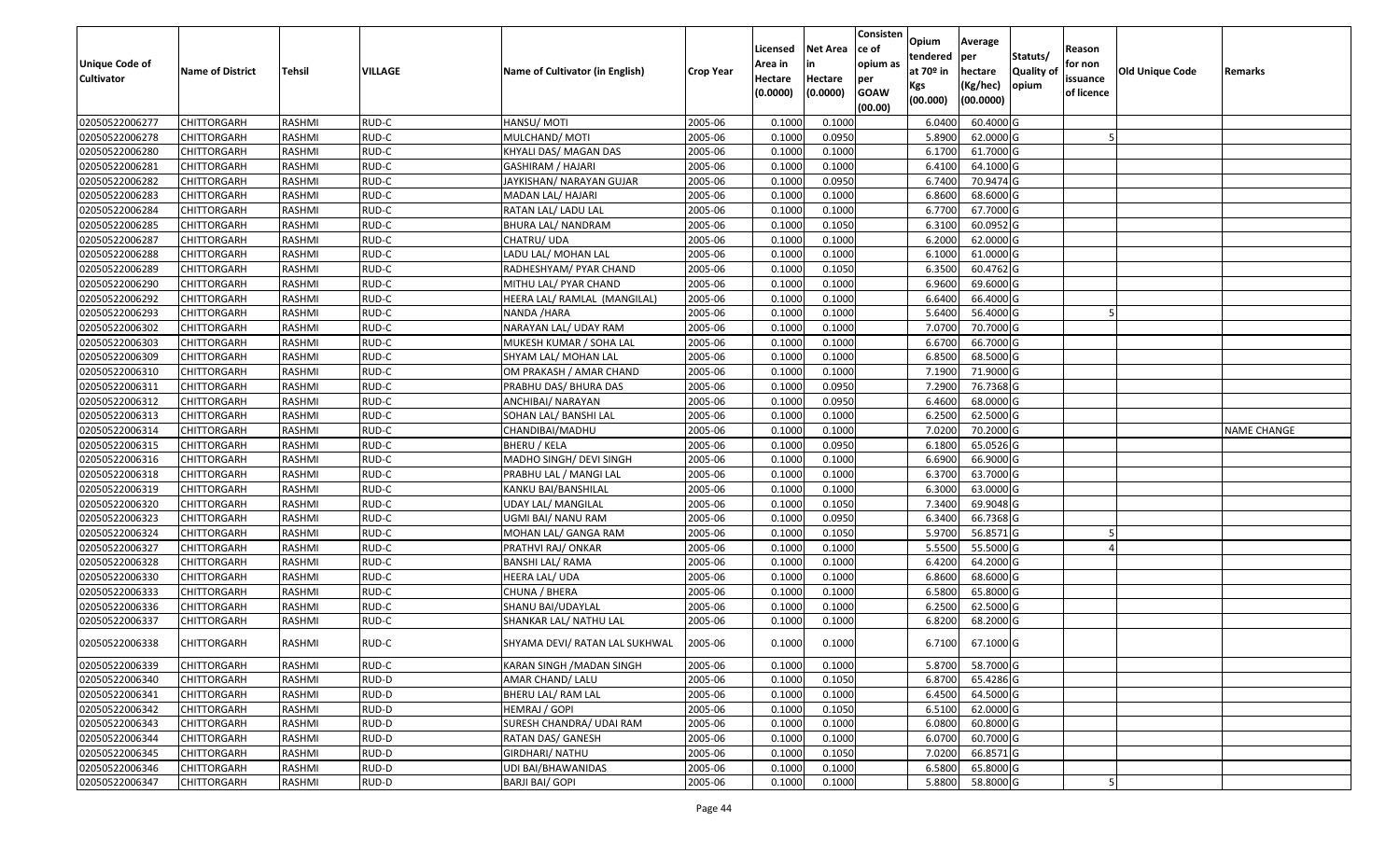| <b>Unique Code of</b><br><b>Cultivator</b> | <b>Name of District</b> | Tehsil        | <b>VILLAGE</b> | Name of Cultivator (in English)          | <b>Crop Year</b> | Licensed<br>Area in<br>Hectare | <b>Net Area</b><br>in<br>Hectare | Consisten<br>ce of<br>opium as<br>per | Opium<br>tendered<br>at $70°$ in | Average<br>per<br>hectare | Statuts/<br>Quality o | Reason<br>for non<br>issuance | Old Unique Code | Remarks |
|--------------------------------------------|-------------------------|---------------|----------------|------------------------------------------|------------------|--------------------------------|----------------------------------|---------------------------------------|----------------------------------|---------------------------|-----------------------|-------------------------------|-----------------|---------|
|                                            |                         |               |                |                                          |                  | (0.0000)                       | (0.0000)                         | <b>GOAW</b><br>(00.00)                | Kgs<br>(00.000)                  | (Kg/hec)<br>(00.0000)     | opium                 | of licence                    |                 |         |
| 02050522006348                             | CHITTORGARH             | RASHMI        | RUD-D          | TULSI BAI/ GHIRDHARI                     | 2005-06          | 0.1000                         | 0.0950                           |                                       | 6.4400                           | 67.7895 G                 |                       |                               |                 |         |
| 02050522006349                             | CHITTORGARH             | RASHMI        | RUD-D          | JAGANATH/ GOKAL                          | 2005-06          | 0.1000                         | 0.1000                           |                                       | 6.3800                           | 63.8000 G                 |                       |                               |                 |         |
| 02050522006351                             | CHITTORGARH             | RASHMI        | RUD-D          | JITU / DEV JI                            | 2005-06          | 0.1000                         | 0.0950                           |                                       | 6.8100                           | 71.6842 G                 |                       |                               |                 |         |
| 02050522006352                             | <b>CHITTORGARH</b>      | RASHMI        | RUD-D          | MITHU / CHAMNA                           | 2005-06          | 0.1000                         | 0.0950                           |                                       | 6.4900                           | 68.3158 G                 |                       |                               |                 |         |
| 02050522006354                             | CHITTORGARH             | RASHMI        | RUD-D          | RAMI BAI/ HAR LAL                        | 2005-06          | 0.1000                         | 0.1000                           |                                       | 6.0100                           | 60.1000 G                 |                       |                               |                 |         |
| 02050522006355                             | CHITTORGARH             | RASHMI        | RUD-D          | KALYAN SINGH/SOHAN SINGH                 | 2005-06          | 0.1000                         | 0.1000                           |                                       | 6.2800                           | 62.8000 G                 |                       |                               |                 |         |
| 02050522006356                             | CHITTORGARH             | RASHMI        | RUD-D          | DEU BAI/ CHAMPA LAL                      | 2005-06          | 0.1000                         | 0.1000                           |                                       | 6.2200                           | 62.2000 G                 |                       |                               |                 |         |
| 02050522006357                             | CHITTORGARH             | <b>RASHMI</b> | RUD-D          | ONKAR/ CHENA                             | 2005-06          | 0.1000                         | 0.1000                           |                                       | 5.6600                           | 56.6000 G                 |                       |                               |                 |         |
| 02050522006358                             | CHITTORGARH             | RASHMI        | RUD-D          | SUDI BAI/ MANGU                          | 2005-06          | 0.1000                         | 0.1000                           |                                       | 6.3800                           | 63.8000 G                 |                       |                               |                 |         |
| 02050522006359                             | CHITTORGARH             | RASHMI        | RUD-D          | LOBHU/ JAYKISHAN                         | 2005-06          | 0.1000                         | 0.0950                           |                                       | 5.9300                           | 62.4211 G                 |                       |                               |                 |         |
| 02050522006360                             | CHITTORGARH             | RASHMI        | RUD-D          | CHAMNA BAI/ RAMA                         | 2005-06          | 0.1000                         | 0.1050                           |                                       | 6.3800                           | 60.7619 G                 |                       |                               |                 |         |
| 02050522006361                             | <b>CHITTORGARH</b>      | RASHMI        | RUD-D          | GOKAL/ UDA                               | 2005-06          | 0.1000                         | 0.1000                           |                                       | 6.6700                           | 66.7000 G                 |                       |                               |                 |         |
| 02050522006362                             | <b>CHITTORGARH</b>      | RASHMI        | RUD-D          | RATAN LAL/ MANGU                         | 2005-06          | 0.1000                         | 0.1000                           |                                       | 6.1200                           | 61.2000 G                 |                       |                               |                 |         |
| 02050522006363                             | <b>CHITTORGARH</b>      | RASHMI        | RUD-D          | NANI BAI/ BARDI CHAND                    | 2005-06          | 0.1000                         | 0.1000                           |                                       | 6.5100                           | 65.1000 G                 |                       |                               |                 |         |
| 02050522006364                             | <b>CHITTORGARH</b>      | RASHMI        | RUD-D          | SUKHI BAI/ RUGNATH                       | 2005-06          | 0.1000                         | 0.0950                           |                                       | 7.7900                           | 82.0000G                  |                       |                               |                 |         |
| 02050522006366                             | <b>CHITTORGARH</b>      | RASHMI        | RUD-D          | RATAN LAL/ HARIKISHAN                    | 2005-06          | 0.1000                         | 0.1000                           |                                       | 7.1000                           | 71.0000G                  |                       |                               |                 |         |
| 02050522006367                             | CHITTORGARH             | RASHMI        | RUD-D          | SHANKAR/ CHOGA                           | 2005-06          | 0.1000                         | 0.1000                           |                                       | 6.5700                           | 65.7000 G                 |                       |                               |                 |         |
| 02050522006368                             | CHITTORGARH             | RASHMI        | RUD-D          | MANOHAR SINGH/ UDAY SINGH                | 2005-06          | 0.1000                         | 0.1000                           |                                       | 6.8900                           | 68.9000G                  |                       |                               |                 |         |
| 02050522006369                             | CHITTORGARH             | RASHMI        | RUD-D          | BHAWANA / UDAY RAM                       | 2005-06          | 0.1000                         | 0.1000                           |                                       | 6.2400                           | 62.4000 G                 |                       |                               |                 |         |
| 02050522006370                             | CHITTORGARH             | RASHMI        | RUD-D          | <b>BHERA/ CHATRA</b>                     | 2005-06          | 0.1000                         | 0.1000                           |                                       | 6.1900                           | 61.9000G                  |                       |                               |                 |         |
| 02050522006373                             | CHITTORGARH             | RASHMI        | RUD-D          | NATHU/ GOPI                              | 2005-06          | 0.1000                         | 0.1000                           |                                       | 6.2500                           | 62.5000G                  |                       |                               |                 |         |
| 02050522006374                             | CHITTORGARH             | RASHMI        | RUD-D          | RAM LAL/ HARLAL                          | 2005-06          | 0.1000                         | 0.1000                           |                                       | 6.3200                           | 63.2000 G                 |                       |                               |                 |         |
| 02050522006375                             | CHITTORGARH             | RASHMI        | RUD-D          | AMAR CHAND / PANNA LAL                   | 2005-06          | 0.1000                         | 0.1000                           |                                       | 6.4000                           | 64.0000G                  |                       |                               |                 |         |
| 02050522006376                             | <b>CHITTORGARH</b>      | RASHMI        | RUD-D          | PRATHVI RAJ/ BHURA SUTHAR                | 2005-06          | 0.1000                         | 0.0950                           |                                       | 5.5500                           | 58.4211G                  |                       |                               |                 |         |
| 02050522006377                             | <b>CHITTORGARH</b>      | RASHMI        | RUD-D          | BALU RAM / MATHURA LAL                   | 2005-06          | 0.1000                         | 0.1000                           |                                       | 5.9300                           | 59.3000G                  |                       |                               |                 |         |
| 02050522006378                             | CHITTORGARH             | RASHMI        | RUD-D          | RAMESHWAR/ LALU RAM                      | 2005-06          | 0.1000                         | 0.1000                           |                                       | 7.0700                           | 70.7000G                  |                       |                               |                 |         |
| 02050522006379                             | CHITTORGARH             | RASHMI        | RUD-D          | NANDRAM/ MADHU JAT                       | 2005-06          | 0.1000                         | 0.1050                           |                                       | 6.3900                           | 60.8571 G                 |                       |                               |                 |         |
| 02050522006380                             | CHITTORGARH             | RASHMI        | RUD-D          | NARAYAN LAL/ EKLING DHOBI                | 2005-06          | 0.1000                         | 0.1000                           |                                       | 6.0900                           | 60.9000 G                 |                       |                               |                 |         |
| 02050522006381                             | CHITTORGARH             | RASHMI        | RUD-D          | JAGDISH CHANDAR/ RAMESHWAR LAL<br>SHARMA | 2005-06          | 0.1000                         | 0.1000                           |                                       | 5.8200                           | 58.2000 G                 |                       |                               |                 |         |
| 02050522006382                             | CHITTORGARH             | RASHMI        | RUD-D          | SURESH CHADRA/ RAM CHANDRA<br>JOSHI      | 2005-06          | 0.1000                         | 0.1000                           |                                       | 5.8000                           | 58.0000 G                 |                       |                               |                 |         |
| 02050522006383                             | CHITTORGARH             | RASHMI        | RUD-D          | BHANWAR LAL/ RAM CHANDAR                 | 2005-06          | 0.1000                         | 0.1000                           |                                       | 6.2500                           | 62.5000 G                 |                       |                               |                 |         |
| 02050522006387                             | <b>CHITTORGARH</b>      | RASHMI        | RUD-D          | MADHU / LALU JAT                         | 2005-06          | 0.1000                         | 0.0950                           |                                       | 5.9300                           | $62.4211$ G               |                       |                               |                 |         |
| 02050522006388                             | CHITTORGARH             | RASHMI        | RUD-D          | RATAN LAL/ VENA BALAI                    | 2005-06          | 0.100                          | 0.1050                           |                                       | 6.1100                           | 58.1905 G                 |                       |                               |                 |         |
| 02050522006389                             | CHITTORGARH             | RASHMI        | RUD-D          | GISHI BAI/ MITHU LAL                     | 2005-06          | 0.1000                         | 0.1000                           |                                       | 6.6700                           | 66.7000 G                 |                       |                               |                 |         |
| 02050522006390                             | <b>CHITTORGARH</b>      | RASHMI        | RUD-D          | UDA / LAXMAN                             | 2005-06          | 0.1000                         | 0.1000                           |                                       | 5.8800                           | 58.8000G                  |                       |                               |                 |         |
| 02050522006391                             | <b>CHITTORGARH</b>      | RASHMI        | RUD-D          | HARLAL/ PEMA GUJAR                       | 2005-06          | 0.1000                         | 0.0950                           |                                       | 6.1200                           | 64.4211 G                 |                       |                               |                 |         |
| 02050522006392                             | <b>CHITTORGARH</b>      | RASHMI        | RUD-D          | PRABHULAL / ONKAR                        | 2005-06          | 0.1000                         | 0.1050                           |                                       | 6.9800                           | 66.4762 G                 |                       |                               |                 |         |
| 02050522006393                             | <b>CHITTORGARH</b>      | RASHMI        | RUD-D          | <b>GOPI LAL/ KISHOR</b>                  | 2005-06          | 0.1000                         | 0.1000                           |                                       | 6.5500                           | 65.5000 G                 |                       |                               |                 |         |
| 02050522006394                             | <b>CHITTORGARH</b>      | RASHMI        | RUD-D          | SHANGARI BAI/ NANDA                      | 2005-06          | 0.1000                         | 0.1000                           |                                       | 7.0200                           | 70.2000 G                 |                       |                               |                 |         |
| 02050522006395                             | <b>CHITTORGARH</b>      | RASHMI        | RUD-D          | DALU / MADHU                             | 2005-06          | 0.1000                         | 0.1050                           |                                       | 7.1200                           | 67.8095 G                 |                       |                               |                 |         |
| 02050522006396                             | <b>CHITTORGARH</b>      | RASHMI        | RUD-D          | RAM LAL/ DEV JI                          | 2005-06          | 0.1000                         | 0.1000                           |                                       | 5.0700                           | 50.7000 G                 |                       |                               |                 |         |
| 02050522006398                             | <b>CHITTORGARH</b>      | RASHMI        | RUD-D          | HABUDA/DOLA                              | 2005-06          | 0.1000                         | 0.0950                           |                                       | 6.1400                           | 64.6316 G                 |                       |                               |                 |         |
| 02050522006400                             | <b>CHITTORGARH</b>      | RASHMI        | RUD-D          | GOVIND LAL/ DEVI LAL                     | 2005-06          | 0.1000                         | 0.1000                           |                                       | 5.5300                           | 55.3000 G                 |                       |                               |                 |         |
| 02050522006401                             | <b>CHITTORGARH</b>      | RASHMI        | RUD-D          | NARAYAN LAL/ MITHU                       | 2005-06          | 0.1000                         | 0.1000                           |                                       | 6.5200                           | 65.2000 G                 |                       |                               |                 |         |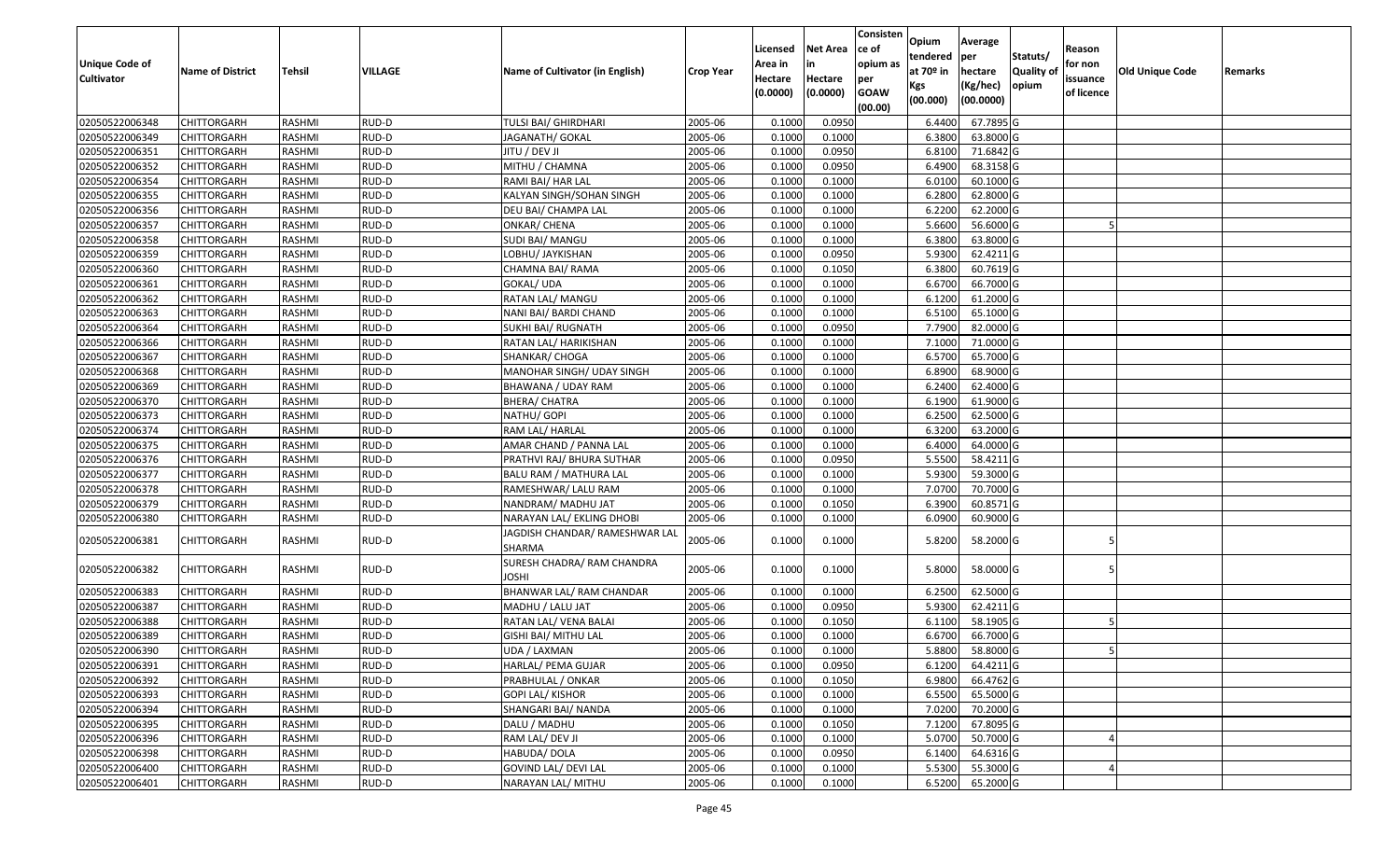| Unique Code of<br><b>Cultivator</b> | <b>Name of District</b> | Tehsil        | VILLAGE | Name of Cultivator (in English)             | Crop Year | Licensed<br>Area in<br>Hectare<br>(0.0000) | Net Area<br>in<br>Hectare<br>(0.0000) | Consisten<br>ce of<br>opium as<br>per<br><b>GOAW</b><br>(00.00) | Opium<br>tendered<br>at 70º in<br>Kgs<br>(00.000) | Average<br>per<br>hectare<br>(Kg/hec)<br>(00.0000) | Statuts/<br><b>Quality of</b><br>opium | Reason<br>for non<br>issuance<br>of licence | <b>Old Unique Code</b> | Remarks |
|-------------------------------------|-------------------------|---------------|---------|---------------------------------------------|-----------|--------------------------------------------|---------------------------------------|-----------------------------------------------------------------|---------------------------------------------------|----------------------------------------------------|----------------------------------------|---------------------------------------------|------------------------|---------|
| 02050522006403                      | <b>CHITTORGARH</b>      | RASHMI        | RUD-D   | MOHAN LAL/ DAL CHAND                        | 2005-06   | 0.1000                                     | 0.0950                                |                                                                 | 5.7500                                            | 60.5263 G                                          |                                        |                                             |                        |         |
| 02050522006404                      | CHITTORGARH             | RASHMI        | RUD-D   | MOHAN / BANSI LAL                           | 2005-06   | 0.1000                                     | 0.1050                                |                                                                 | 7.2300                                            | 68.8571 G                                          |                                        |                                             |                        |         |
| 02050522006405                      | CHITTORGARH             | RASHMI        | RUD-D   | RATAN LAL/ GOPI JAT                         | 2005-06   | 0.1000                                     | 0.0950                                |                                                                 | 6.4100                                            | 67.4737 G                                          |                                        |                                             |                        |         |
| 02050522006406                      | <b>CHITTORGARH</b>      | RASHMI        | RUD-D   | PRATHVIRAJ/ GIRDHARI                        | 2005-06   | 0.1000                                     | 0.1000                                |                                                                 | 6.0100                                            | 60.1000 G                                          |                                        |                                             |                        |         |
| 02050522006407                      | CHITTORGARH             | RASHMI        | RUD-D   | <b>BALU/ GANESH</b>                         | 2005-06   | 0.1000                                     | 0.1000                                |                                                                 | 5.8300                                            | 58.3000 G                                          |                                        |                                             |                        |         |
| 02050522006408                      | <b>CHITTORGARH</b>      | RASHMI        | RUD-D   | <b>BANSHI/ KISHOR BALAI</b>                 | 2005-06   | 0.1000                                     | 0.1000                                |                                                                 | 6.2200                                            | 62.2000 G                                          |                                        |                                             |                        |         |
| 02050522006409                      | CHITTORGARH             | RASHMI        | RUD-D   | DHANRAJ / BHUWANA JAT                       | 2005-06   | 0.1000                                     | 0.1000                                |                                                                 | 6.6900                                            | 66.9000 G                                          |                                        |                                             |                        |         |
| 02050522006410                      | <b>CHITTORGARH</b>      | <b>RASHMI</b> | RUD-D   | NAND RAM/ GOPI                              | 2005-06   | 0.1000                                     | 0.1000                                |                                                                 | 6.0900                                            | 60.9000 G                                          |                                        |                                             |                        |         |
| 02050522006411                      | CHITTORGARH             | RASHMI        | RUD-D   | BALURAM/ BHAGU @ BHAGIRATH<br><b>PARIKH</b> | 2005-06   | 0.1000                                     | 0.1050                                |                                                                 | 6.0800                                            | 57.9048 G                                          |                                        |                                             |                        |         |
| 02050522006413                      | CHITTORGARH             | RASHMI        | RUD-D   | SHANKAR LAL/ BALURAM                        | 2005-06   | 0.1000                                     | 0.1000                                |                                                                 | 6.7800                                            | 67.8000 G                                          |                                        |                                             |                        |         |
| 02050522006414                      | <b>CHITTORGARH</b>      | RASHMI        | RUD-D   | DHAPU BAI/ PRATAP                           | 2005-06   | 0.1000                                     | 0.1000                                |                                                                 | 6.6500                                            | 66.5000 G                                          |                                        |                                             |                        |         |
| 02050522006415                      | <b>CHITTORGARH</b>      | RASHMI        | RUD-D   | NARAYAN / GISHA                             | 2005-06   | 0.1000                                     | 0.1000                                |                                                                 | 6.4900                                            | 64.9000 G                                          |                                        |                                             |                        |         |
| 02050522006416                      | <b>CHITTORGARH</b>      | RASHMI        | RUD-D   | MADHU/ MATHURA                              | 2005-06   | 0.1000                                     | 0.1000                                |                                                                 | 5.5400                                            | 55.4000 G                                          |                                        |                                             |                        |         |
| 02050522006417                      | CHITTORGARH             | RASHMI        | RUD-D   | BHERU LAL/ RAM CHANDRA                      | 2005-06   | 0.1000                                     | 0.1050                                |                                                                 | 5.9700                                            | 56.8571 G                                          |                                        |                                             |                        |         |
| 02050522006419                      | CHITTORGARH             | <b>RASHMI</b> | RUD-D   | CHAMPA/ MEGA                                | 2005-06   | 0.1000                                     | 0.1000                                |                                                                 | 6.0900                                            | 60.9000 G                                          |                                        |                                             |                        |         |
| 02050522006420                      | CHITTORGARH             | RASHMI        | RUD-D   | SOSAR BAI/BANSHILAL                         | 2005-06   | 0.1000                                     | 0.1000                                |                                                                 | 5.9700                                            | 59.7000 G                                          |                                        |                                             |                        |         |
| 02050522006421                      | CHITTORGARH             | RASHMI        | RUD-D   | SOBHAG / PYARA                              | 2005-06   | 0.1000                                     | 0.0950                                |                                                                 | 5.7400                                            | 60.4211 G                                          |                                        |                                             |                        |         |
| 02050522006422                      | CHITTORGARH             | RASHMI        | RUD-D   | JAGANATH/ PYARA                             | 2005-06   | 0.1000                                     | 0.1050                                |                                                                 | 6.4100                                            | 61.0476 G                                          |                                        |                                             |                        |         |
| 02050522006425                      | CHITTORGARH             | RASHMI        | RUD-D   | BHERU LAL/ RUPA                             | 2005-06   | 0.1000                                     | 0.1000                                |                                                                 | 6.3000                                            | 63.0000 G                                          |                                        |                                             |                        |         |
| 02050522006426                      | <b>CHITTORGARH</b>      | RASHMI        | RUD-D   | MANGI LAL/ DEVA GUJAR                       | 2005-06   | 0.1000                                     | 0.1000                                |                                                                 | 6.4000                                            | 64.0000 G                                          |                                        |                                             |                        |         |
| 02050522006427                      | CHITTORGARH             | RASHMI        | RUD-D   | SHANKAR LAL/RAM CHANDAR                     | 2005-06   | 0.1000                                     | 0.1000                                |                                                                 | 5.8300                                            | 58.3000 G                                          |                                        |                                             |                        |         |
| 02050522006428                      | CHITTORGARH             | RASHMI        | RUD-D   | NANU RAM/ HARKU NAI                         | 2005-06   | 0.1000                                     | 0.1050                                |                                                                 | 7.1200                                            | 67.8095 G                                          |                                        |                                             |                        |         |
| 02050522006430                      | CHITTORGARH             | RASHMI        | RUD-D   | LEHARU LAL/ MANGI LAL GUJAR                 | 2005-06   | 0.1000                                     | 0.1000                                |                                                                 | 6.0900                                            | 60.9000 G                                          |                                        |                                             |                        |         |
| 02050522006432                      | <b>CHITTORGARH</b>      | RASHMI        | RUD-D   | DHAPU BAI/ MAGNA BALAI                      | 2005-06   | 0.1000                                     | 0.1000                                |                                                                 | 6.3500                                            | 63.5000 G                                          |                                        |                                             |                        |         |
| 02050522006434                      | CHITTORGARH             | RASHMI        | RUD-D   | MANGI LAL/ PYAR CHAND-1                     | 2005-06   | 0.1000                                     | 0.1000                                |                                                                 | 6.5200                                            | 65.2000 G                                          |                                        |                                             |                        |         |
| 02050522006435                      | CHITTORGARH             | RASHMI        | RUD-D   | MANGI LAL/ PYAR CHAND-2                     | 2005-06   | 0.1000                                     | 0.1000                                |                                                                 | 6.2900                                            | 62.9000 G                                          |                                        |                                             |                        |         |
| 02050522006436                      | CHITTORGARH             | RASHMI        | RUD-D   | GANSHYAM/UDAYLAL                            | 2005-06   | 0.1000                                     | 0.1000                                |                                                                 | 6.5500                                            | 65.5000 G                                          |                                        |                                             |                        |         |
| 02050522006437                      | <b>CHITTORGARH</b>      | <b>RASHMI</b> | RUD-D   | NARAYAN/BARDA                               | 2005-06   | 0.1000                                     | 0.1000                                |                                                                 | 6.0100                                            | 60.1000 G                                          |                                        |                                             |                        |         |
| 02050522006438                      | CHITTORGARH             | RASHMI        | RUD-D   | SAMPATLAL / SHANKAR LAL                     | 2005-06   | 0.1000                                     | 0.1000                                |                                                                 | 6.0200                                            | 60.2000 G                                          |                                        |                                             |                        |         |
| 02050522006439                      | CHITTORGARH             | RASHMI        | RUD-D   | NATHU / MAGNA NAI                           | 2005-06   | 0.1000                                     | 0.0950                                |                                                                 | 5.8100                                            | 61.1579 G                                          |                                        |                                             |                        |         |
| 02050522006441                      | CHITTORGARH             | RASHMI        | RUD-D   | RATAN LAL/ GIRDHARI SUTHAR                  | 2005-06   | 0.1000                                     | 0.1000                                |                                                                 | 6.2200                                            | 62.2000 G                                          |                                        |                                             |                        |         |
| 02050522006442                      | <b>CHITTORGARH</b>      | RASHMI        | RUD-D   | MADHU/ HAJARI BHIL                          | 2005-06   | 0.1000                                     | 0.1000                                |                                                                 | 6.0200                                            | 60.2000 G                                          |                                        |                                             |                        |         |
| 02050522006443                      | <b>CHITTORGARH</b>      | RASHMI        | RUD-D   | NARAYANI BAI/MOHAN LAL                      | 2005-06   | 0.1000                                     | 0.1000                                |                                                                 | 6.1900                                            | 61.9000 G                                          |                                        |                                             |                        |         |
| 02050522006444                      | CHITTORGARH             | RASHMI        | RUD-D   | CHATRU/BALU RAM                             | 2005-06   | 0.1000                                     | 0.1000                                |                                                                 | 5.6400                                            | 56.4000 G                                          |                                        |                                             |                        |         |
| 02050522006446                      | <b>CHITTORGARH</b>      | RASHMI        | RUD-D   | KESAR BAI/ KISHNA JAT                       | 2005-06   | 0.1000                                     | 0.0950                                |                                                                 | 6.5900                                            | 69.3684 G                                          |                                        |                                             |                        |         |
| 02050522006447                      | <b>CHITTORGARH</b>      | RASHMI        | RUD-D   | HIRA LAL/ UDA RAM VYAS                      | 2005-06   | 0.1000                                     | 0.1000                                |                                                                 | 6.8600                                            | 68.6000 G                                          |                                        |                                             |                        |         |
| 02050522006448                      | <b>CHITTORGARH</b>      | RASHMI        | RUD-D   | GOPAL LAL/ BALU RAM                         | 2005-06   | 0.1000                                     | 0.1000                                |                                                                 | 6.4100                                            | 64.1000 G                                          |                                        |                                             |                        |         |
| 02050522006449                      | <b>CHITTORGARH</b>      | RASHMI        | RUD-D   | BANSHIA LAL/ NANDLAL DAROGA                 | 2005-06   | 0.1000                                     | 0.1000                                |                                                                 | 5.8200                                            | 58.2000                                            |                                        |                                             |                        |         |
| 02050522006451                      | <b>CHITTORGARH</b>      | RASHMI        | RUD-D   | UDAYRAM/ KALU                               | 2005-06   | 0.1000                                     | 0.1050                                |                                                                 | 6.6000                                            | 62.8571 G                                          |                                        |                                             |                        |         |
| 02050522006452                      | <b>CHITTORGARH</b>      | RASHMI        | RUD-D   | SHANKAR LAL/ NANURAM                        | 2005-06   | 0.1000                                     | 0.1000                                |                                                                 | 6.1800                                            | 61.8000 G                                          |                                        |                                             |                        |         |
| 02050522006453                      | <b>CHITTORGARH</b>      | RASHMI        | RUD-D   | KALU RAM/ MITHURAM                          | 2005-06   | 0.1000                                     | 0.0950                                |                                                                 | 6.7000                                            | 70.5263                                            |                                        |                                             |                        |         |
| 02050522006454                      | <b>CHITTORGARH</b>      | RASHMI        | RUD-D   | HAJARI LAL/ NANURAM                         | 2005-06   | 0.1000                                     | 0.1000                                |                                                                 | 6.3800                                            | $63.8000$ G                                        |                                        |                                             |                        |         |
| 02050522006455                      | <b>CHITTORGARH</b>      | RASHMI        | RUD-D   | BHURA LAL/ LOBHU JAT                        | 2005-06   | 0.1000                                     | 0.0950                                |                                                                 | 6.4200                                            | 67.5789 G                                          |                                        |                                             |                        |         |
| 02050522006456                      | <b>CHITTORGARH</b>      | RASHMI        | RUD-D   | CHAMPALAL/ KALU RAM                         | 2005-06   | 0.1000                                     | 0.1000                                |                                                                 | 6.2800                                            | 62.8000 G                                          |                                        |                                             |                        |         |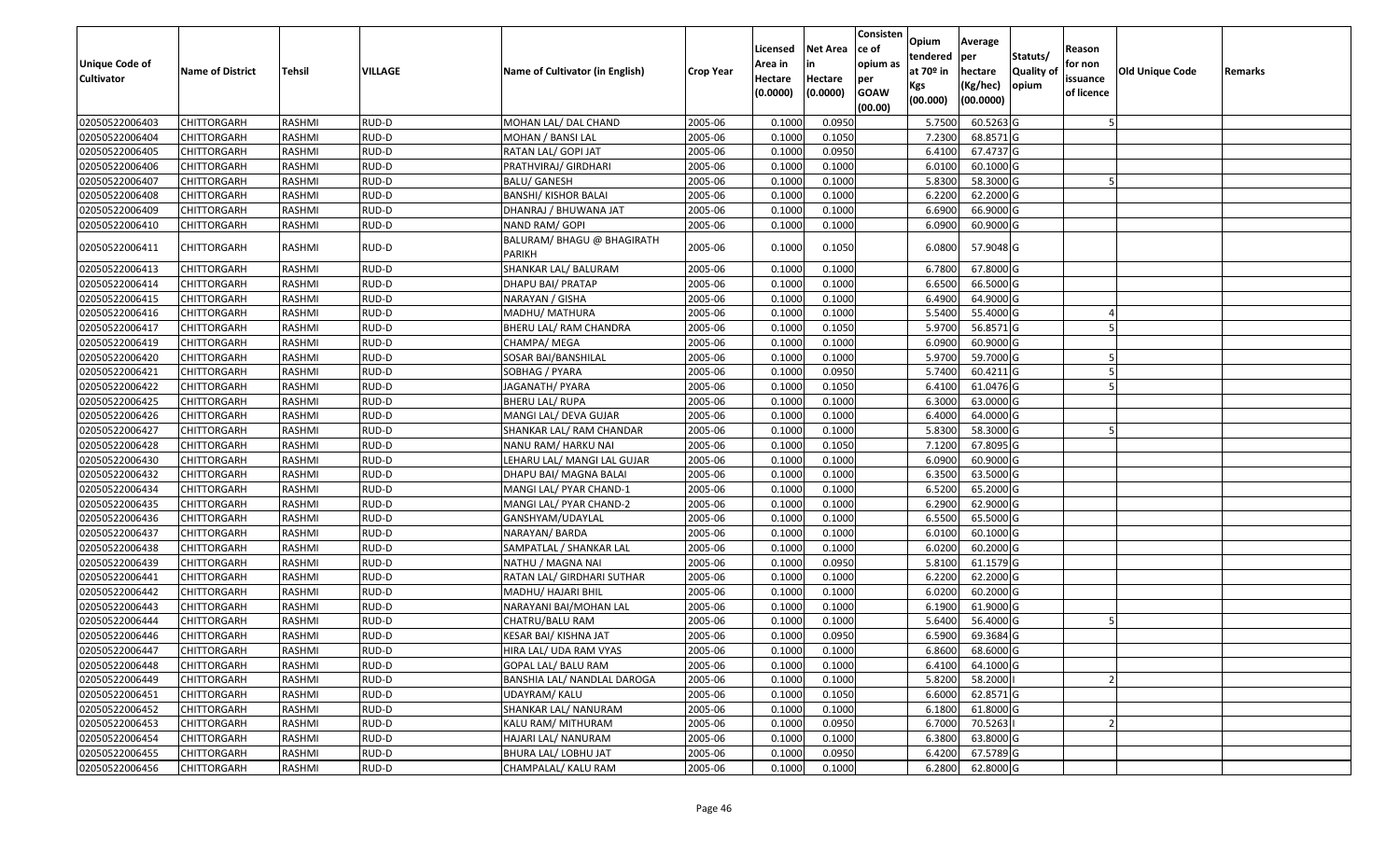| Unique Code of<br><b>Cultivator</b> | <b>Name of District</b> | Tehsil        | VILLAGE     | Name of Cultivator (in English) | <b>Crop Year</b> | Licensed<br>Area in<br>Hectare<br>(0.0000) | <b>Net Area</b><br>in<br>Hectare<br>(0.0000) | Consisten<br>ce of<br>opium as<br>per<br><b>GOAW</b><br>(00.00) | Opium<br>tendered<br>at $70°$ in<br>Kgs<br>(00.000) | Average<br>per<br>hectare<br>(Kg/hec)<br>(00.0000) | Statuts/<br>Quality o<br>opium | Reason<br>for non<br>issuance<br>of licence | Old Unique Code | Remarks |
|-------------------------------------|-------------------------|---------------|-------------|---------------------------------|------------------|--------------------------------------------|----------------------------------------------|-----------------------------------------------------------------|-----------------------------------------------------|----------------------------------------------------|--------------------------------|---------------------------------------------|-----------------|---------|
| 02050522006457                      | CHITTORGARH             | RASHMI        | RUD-D       | BHAGWAN LAL/ UDAYRAM SUKHWAL    | 2005-06          | 0.1000                                     | 0.1050                                       |                                                                 | 6.9600                                              | 66.2857 G                                          |                                |                                             |                 |         |
| 02050522006458                      | CHITTORGARH             | RASHMI        | RUD-D       | LAL CHAND/ NARU LAL             | 2005-06          | 0.1000                                     | 0.1000                                       |                                                                 | 6.7500                                              | 67.5000G                                           |                                |                                             |                 |         |
| 02050522006460                      | CHITTORGARH             | RASHMI        | RUD-D       | MANGI LAL/ NANDA                | 2005-06          | 0.1000                                     | 0.1000                                       |                                                                 | 5.8600                                              | 58.6000 G                                          |                                |                                             |                 |         |
| 02050522006462                      | <b>CHITTORGARH</b>      | RASHMI        | RUD-D       | RATAN LAL/ HEERA LAL            | 2005-06          | 0.1000                                     | 0.1000                                       |                                                                 | 6.3600                                              | 63.6000 G                                          |                                |                                             |                 |         |
| 02050522006463                      | CHITTORGARH             | RASHMI        | RUD-D       | MANGI LAL / KALU                | 2005-06          | 0.1000                                     | 0.1000                                       |                                                                 | 6.1900                                              | 61.9000G                                           |                                |                                             |                 |         |
| 02050522006464                      | CHITTORGARH             | RASHMI        | RUD-D       | SURESH CHANDAR/ CHAMPA LAL      | 2005-06          | 0.1000                                     | 0.0950                                       |                                                                 | 5.8600                                              | 61.6842 G                                          |                                |                                             |                 |         |
| 02050522006465                      | <b>CHITTORGARH</b>      | <b>RASHMI</b> | RUD-D       | JAMNA LAL/ CHOGALAL             | 2005-06          | 0.1000                                     | 0.1000                                       |                                                                 | 6.3400                                              | 63.4000 G                                          |                                |                                             |                 |         |
| 02050522006466                      | <b>CHITTORGARH</b>      | RASHMI        | RUD-D       | <b>BADRI LAL/ CHOGALAL</b>      | 2005-06          | 0.1000                                     | 0.1000                                       |                                                                 | 7.1600                                              | 71.6000 G                                          |                                |                                             |                 |         |
| 02050522006468                      | CHITTORGARH             | RASHMI        | RUD-D       | RAM PRASAD/ CHAMPA LAL          | 2005-06          | 0.1000                                     | 0.1000                                       |                                                                 | 6.7900                                              | 67.9000 G                                          |                                |                                             |                 |         |
| 02050522006469                      | <b>CHITTORGARH</b>      | RASHMI        | RUD-D       | NANA LAL/ PYAR CHAND            | 2005-06          | 0.1000                                     | 0.0950                                       |                                                                 | 6.1200                                              | 64.4211G                                           |                                |                                             |                 |         |
| 02050522006470                      | <b>CHITTORGARH</b>      | RASHMI        | RUD-D       | BANSHI LAL/ CHUNNI LAL          | 2005-06          | 0.1000                                     | 0.0950                                       |                                                                 | 6.5000                                              | 68.4211 G                                          |                                |                                             |                 |         |
| 02050522006471                      | <b>CHITTORGARH</b>      | RASHMI        | RUD-D       | DAL CHAND/ MOHAN LAL            | 2005-06          | 0.1000                                     | 0.1050                                       |                                                                 | 6.3100                                              | 60.0952 G                                          |                                |                                             |                 |         |
| 02050522006472                      | CHITTORGARH             | RASHMI        | RUD-D       | RAMESHWAR LAL/ PYAR CHAND       | 2005-06          | 0.1000                                     | 0.0950                                       |                                                                 | 6.1800                                              | 65.0526 G                                          |                                |                                             |                 |         |
| 02050522006476                      | CHITTORGARH             | RASHMI        | RUD-D       | BHANWAR LAL/ CHAMPA LAL         | 2005-06          | 0.1000                                     | 0.1000                                       |                                                                 | 6.4300                                              | 64.3000 G                                          |                                |                                             |                 |         |
| 02050522006477                      | CHITTORGARH             | RASHMI        | RUD-D       | SAMPAT LAL/ BARDI CHAND SUKHWAL | 2005-06          | 0.1000                                     | 0.1000                                       |                                                                 | 6.3400                                              | 63.4000 G                                          |                                |                                             |                 |         |
| 02050522006479                      | CHITTORGARH             | RASHMI        | RUD-D       | <b>GANGA RAM/ CHUNNI LAL</b>    | 2005-06          | 0.1000                                     | 0.1000                                       |                                                                 | 5.1000                                              | 51.0000G                                           |                                |                                             |                 |         |
| 02050522006481                      | CHITTORGARH             | RASHMI        | RUD-D       | PARSURAM / RAGUNATH             | 2005-06          | 0.1000                                     | 0.0950                                       |                                                                 | 6.6900                                              | 70.4211G                                           |                                |                                             |                 |         |
| 02050522006482                      | CHITTORGARH             | RASHMI        | RUD-D       | UDAIRAM/ PYRACHAND              | 2005-06          | 0.1000                                     | 0.1000                                       |                                                                 | 6.2400                                              | 62.4000 G                                          |                                |                                             |                 |         |
| 02050522006483                      | <b>CHITTORGARH</b>      | RASHMI        | RUD-D       | KALU/ SUKKHA                    | 2005-06          | 0.1000                                     | 0.1000                                       |                                                                 | 6.0500                                              | 60.5000 G                                          |                                |                                             |                 |         |
| 02050522006484                      | CHITTORGARH             | RASHMI        | RUD-D       | DHAPU/ NARU                     | 2005-06          | 0.1000                                     | 0.1000                                       |                                                                 | 6.2100                                              | 62.1000G                                           |                                |                                             |                 |         |
| 02050522006485                      | CHITTORGARH             | RASHMI        | RUD-D       | DALCHAND/ KHUBCHAND             | 2005-06          | 0.1000                                     | 0.1000                                       |                                                                 | 6.2500                                              | 62.5000 G                                          |                                |                                             |                 |         |
| 02050522006486                      | CHITTORGARH             | RASHMI        | RUD-D       | KANKUBAI/ MADHO                 | 2005-06          | 0.1000                                     | 0.1000                                       |                                                                 | 6.6900                                              | 66.9000 G                                          |                                |                                             |                 |         |
| 02050522007002                      | CHITTORGARH             | RASHMI        | NARAYANPURA | TEJMAL/ PRATAP                  | 2005-06          | 0.1000                                     | 0.1000                                       |                                                                 | 6.2200                                              | 62.2000 G                                          |                                |                                             |                 |         |
| 02050522007003                      | CHITTORGARH             | RASHMI        | NARAYANPURA | UDAIRAM / BHAWANI RAM           | 2005-06          | 0.1000                                     | 0.1000                                       |                                                                 | 6.9800                                              | 69.8000 G                                          |                                |                                             |                 |         |
| 02050522007004                      | CHITTORGARH             | RASHMI        | NARAYANPURA | BARDI BAI/ SOHAN                | 2005-06          | 0.1000                                     | 0.1000                                       |                                                                 | 6.3700                                              | 63.7000 G                                          |                                |                                             |                 |         |
| 02050522007005                      | CHITTORGARH             | RASHMI        | NARAYANPURA | TULCHHI BAI / MANGU             | 2005-06          | 0.1000                                     | 0.1000                                       |                                                                 | 6.3000                                              | 63.0000G                                           |                                |                                             |                 |         |
| 02050522007006                      | CHITTORGARH             | <b>RASHMI</b> | NARAYANPURA | DAKHI BAI/ DHOKAL               | 2005-06          | 0.1000                                     | 0.1000                                       |                                                                 | 6.3100                                              | 63.1000G                                           |                                |                                             |                 |         |
| 02050522007007                      | CHITTORGARH             | RASHMI        | NARAYANPURA | MADHU / HAJARI                  | 2005-06          | 0.1000                                     | 0.1000                                       |                                                                 | 6.3000                                              | 63.0000G                                           |                                |                                             |                 |         |
| 02050522007008                      | CHITTORGARH             | RASHMI        | NARAYANPURA | RAM CHANDAR/ DEVI LAL           | 2005-06          | 0.1000                                     | 0.1000                                       |                                                                 | 6.1700                                              | 61.7000 G                                          |                                |                                             |                 |         |
| 02050522007009                      | <b>CHITTORGARH</b>      | RASHMI        | NARAYANPURA | SHANKAR LAL/ JAGANNATH          | 2005-06          | 0.1000                                     | 0.1000                                       |                                                                 | 6.2200                                              | 62.2000G                                           |                                |                                             |                 |         |
| 02050522007010                      | <b>CHITTORGARH</b>      | RASHMI        | NARAYANPURA | <b>BHAGIRATH/ KELA</b>          | 2005-06          | 0.1000                                     | 0.0950                                       |                                                                 | 5.9900                                              | 63.0526 G                                          |                                |                                             |                 |         |
| 02050522007011                      | <b>CHITTORGARH</b>      | RASHMI        | NARAYANPURA | CHAMPA BAI/ GOPI                | 2005-06          | 0.1000                                     | 0.1000                                       |                                                                 | 6.3700                                              | 63.7000 G                                          |                                |                                             |                 |         |
| 02050522007012                      | CHITTORGARH             | RASHMI        | NARAYANPURA | HEERA / KHURAJ                  | 2005-06          | 0.1000                                     | 0.1000                                       |                                                                 | 6.9600                                              | 69.6000 G                                          |                                |                                             |                 |         |
| 02050522007013                      | CHITTORGARH             | RASHMI        | NARAYANPURA | KAILASHGIR/ KESHUGIR            | 2005-06          | 0.1000                                     | 0.1050                                       |                                                                 | 6.3900                                              | 60.8571G                                           |                                |                                             |                 |         |
| 02050522007014                      | <b>CHITTORGARH</b>      | RASHMI        | NARAYANPURA | BHURALAL/DEVILAL                | 2005-06          | 0.1000                                     | 0.0950                                       |                                                                 | 6.5400                                              | 68.8421 G                                          |                                |                                             |                 |         |
| 02050522007015                      | <b>CHITTORGARH</b>      | RASHMI        | NARAYANPURA | <b>BHERU LAL/ PRATAP</b>        | 2005-06          | 0.1000                                     | 0.1000                                       |                                                                 | 6.2300                                              | 62.3000 G                                          |                                |                                             |                 |         |
| 02050522007016                      | <b>CHITTORGARH</b>      | RASHMI        | NARAYANPURA | PRABHU LAL/ DALU JAT            | 2005-06          | 0.1000                                     | 0.0950                                       |                                                                 | 6.5300                                              | 68.7368 G                                          |                                |                                             |                 |         |
| 02050522007018                      | <b>CHITTORGARH</b>      | RASHMI        | NARAYANPURA | DAL CHAND/ BALURAM              | 2005-06          | 0.1000                                     | 0.1000                                       |                                                                 | 6.5500                                              | 65.5000 G                                          |                                |                                             |                 |         |
| 02050522007019                      | <b>CHITTORGARH</b>      | RASHMI        | NARAYANPURA | AMBA LAL/ GANESH                | 2005-06          | 0.1000                                     | 0.1000                                       |                                                                 | 6.2200                                              | 62.2000 G                                          |                                |                                             |                 |         |
| 02050522007020                      | <b>CHITTORGARH</b>      | RASHMI        | NARAYANPURA | HEERA LAL/ JAWAHAR              | 2005-06          | 0.1000                                     | 0.0950                                       |                                                                 | 6.3400                                              | 66.7368 G                                          |                                |                                             |                 |         |
| 02050522007021                      | <b>CHITTORGARH</b>      | RASHMI        | NARAYANPURA | UDAY LAL/ DEVI LAL              | 2005-06          | 0.1000                                     | 0.1000                                       |                                                                 | 6.3400                                              | 63.4000 G                                          |                                |                                             |                 |         |
| 02050522007022                      | <b>CHITTORGARH</b>      | RASHMI        | NARAYANPURA | NANA LAL/ DEVI LAL              | 2005-06          | 0.1000                                     | 0.0950                                       |                                                                 | 6.2400                                              | 65.6842 G                                          |                                |                                             |                 |         |
| 02050522007023                      | <b>CHITTORGARH</b>      | RASHMI        | NARAYANPURA | <b>BANSI LAL/ NARAYAN</b>       | 2005-06          | 0.1000                                     | 0.1000                                       |                                                                 | 6.5900                                              | 65.9000 G                                          |                                |                                             |                 |         |
| 02050522007024                      | <b>CHITTORGARH</b>      | RASHMI        | NARAYANPURA | <b>BAKSHU / GULAB</b>           | 2005-06          | 0.1000                                     | 0.1000                                       |                                                                 | 6.3900                                              | 63.9000 G                                          |                                |                                             |                 |         |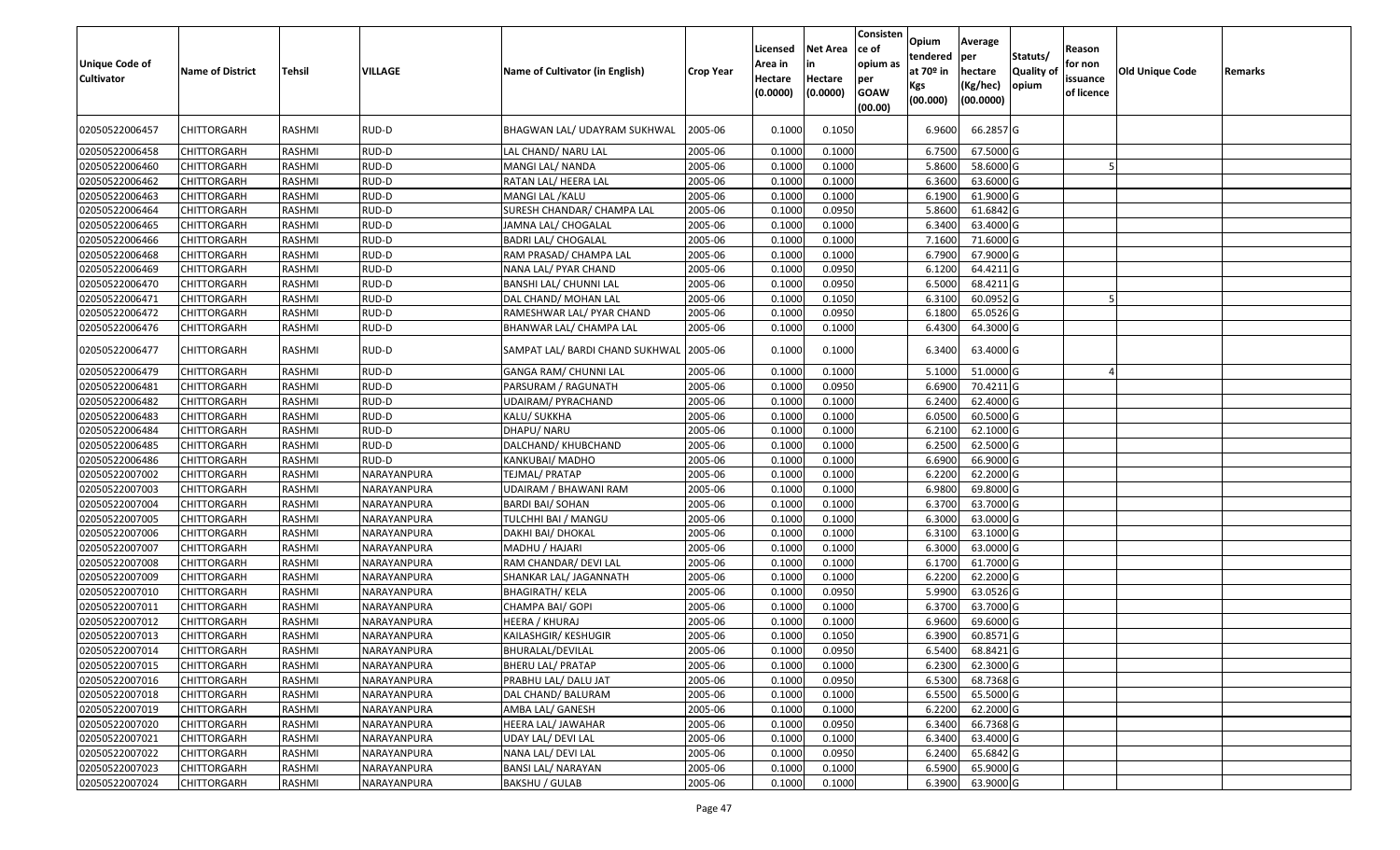| <b>Unique Code of</b><br><b>Cultivator</b> | <b>Name of District</b> | <b>Tehsil</b> | VILLAGE     | Name of Cultivator (in English) | <b>Crop Year</b> | Licensed<br>Area in<br>Hectare<br>(0.0000) | <b>Net Area</b><br>in<br>Hectare<br>(0.0000) | Consisten<br>ce of<br>opium as<br>per<br><b>GOAW</b><br>(00.00) | Opium<br>tendered<br>at $70°$ in<br>Kgs<br>(00.000) | Average<br>per<br>hectare<br>(Kg/hec)<br>(00.0000) | Statuts/<br>Quality of<br>opium | Reason<br>for non<br>issuance<br>of licence | <b>Old Unique Code</b> | Remarks            |
|--------------------------------------------|-------------------------|---------------|-------------|---------------------------------|------------------|--------------------------------------------|----------------------------------------------|-----------------------------------------------------------------|-----------------------------------------------------|----------------------------------------------------|---------------------------------|---------------------------------------------|------------------------|--------------------|
| 02050522007026                             | <b>CHITTORGARH</b>      | RASHMI        | NARAYANPURA | MADHO LAL/ JAWAHAR              | 2005-06          | 0.1000                                     | 0.1000                                       |                                                                 | 6.4500                                              | 64.5000 G                                          |                                 |                                             |                        |                    |
| 02050522007028                             | CHITTORGARH             | RASHMI        | NARAYANPURA | SOHANI BAI /PRABHULAL           | 2005-06          | 0.1000                                     | 0.1050                                       |                                                                 | 6.5500                                              | 62.3810 G                                          |                                 |                                             |                        |                    |
| 02050522007030                             | CHITTORGARH             | RASHMI        | NARAYANPURA | GANESHI BAI/RAM LAL             | 2005-06          | 0.1000                                     | 0.1000                                       |                                                                 | 6.5500                                              | 65.5000G                                           |                                 |                                             |                        | NAME CHANGE        |
| 02050522007031                             | <b>CHITTORGARH</b>      | RASHMI        | NARAYANPURA | BHABHUT / DHOKAL NAYAK          | 2005-06          | 0.1000                                     | 0.1000                                       |                                                                 | 6.1200                                              | 61.2000 G                                          |                                 |                                             |                        |                    |
| 02050522007032                             | <b>CHITTORGARH</b>      | RASHMI        | NARAYANPURA | NAGJI/ HAJARI                   | 2005-06          | 0.1000                                     | 0.1000                                       |                                                                 | 6.8800                                              | 68.8000 G                                          |                                 |                                             |                        |                    |
| 02050522007035                             | <b>CHITTORGARH</b>      | RASHMI        | NARAYANPURA | NANDRAM/ BHAWANI RAM            | 2005-06          | 0.1000                                     | 0.1000                                       |                                                                 | 6.3400                                              | 63.4000 G                                          |                                 |                                             |                        |                    |
| 02050522007036                             | <b>CHITTORGARH</b>      | RASHMI        | NARAYANPURA | MANGI BAI/ GANESH               | 2005-06          | 0.1000                                     | 0.0950                                       |                                                                 | 6.2900                                              | 66.2105 G                                          |                                 |                                             |                        |                    |
| 02050522007037                             | <b>CHITTORGARH</b>      | RASHMI        | NARAYANPURA | MADHO LAL/ RUP LAL              | 2005-06          | 0.1000                                     | 0.0950                                       |                                                                 | 6.9200                                              | 72.8421G                                           |                                 |                                             |                        |                    |
| 02050522007038                             | <b>CHITTORGARH</b>      | RASHMI        | NARAYANPURA | LEHARU BAI/ NATHU               | 2005-06          | 0.1000                                     | 0.1000                                       |                                                                 | 6.4400                                              | 64.4000 G                                          |                                 |                                             |                        |                    |
| 02050522007039                             | CHITTORGARH             | RASHMI        | NARAYANPURA | SHAKAR LAL/ RUP LAL             | 2005-06          | 0.1000                                     | 0.1000                                       |                                                                 | 6.5700                                              | 65.7000 G                                          |                                 |                                             |                        |                    |
| 02050522007040                             | <b>CHITTORGARH</b>      | RASHMI        | NARAYANPURA | JADAV BAI/ RUPA                 | 2005-06          | 0.1000                                     | 0.1000                                       |                                                                 | 6.3500                                              | 63.5000 G                                          |                                 |                                             |                        |                    |
| 02050522007041                             | CHITTORGARH             | RASHMI        | NARAYANPURA | AMBA LAL/ DEVI LAL              | 2005-06          | 0.1000                                     | 0.1000                                       |                                                                 | 6.5300                                              | 65.3000G                                           |                                 |                                             |                        |                    |
| 02050522007042                             | CHITTORGARH             | RASHMI        | NARAYANPURA | <b>GOPI LAL/ NAGJI</b>          | 2005-06          | 0.1000                                     | 0.1000                                       |                                                                 | 6.6900                                              | 66.9000 G                                          |                                 |                                             |                        |                    |
| 02050522007043                             | CHITTORGARH             | RASHMI        | NARAYANPURA | NATHU / HEERA                   | 2005-06          | 0.1000                                     | 0.1000                                       |                                                                 | 6.2200                                              | 62.2000 G                                          |                                 |                                             |                        |                    |
| 02050522007044                             | CHITTORGARH             | RASHMI        | NARAYANPURA | PREM SHANKAR/ DAYA SHANKAR      | 2005-06          | 0.1000                                     | 0.0950                                       |                                                                 | 6.4700                                              | 68.1053 G                                          |                                 |                                             |                        |                    |
| 02050522007045                             | CHITTORGARH             | RASHMI        | NARAYANPURA | KALU / MANGU                    | 2005-06          | 0.1000                                     | 0.1000                                       |                                                                 | 6.8100                                              | 68.1000 G                                          |                                 |                                             |                        |                    |
| 02050522007046                             | CHITTORGARH             | RASHMI        | NARAYANPURA | SOHAN / NATHU                   | 2005-06          | 0.1000                                     | 0.1000                                       |                                                                 | 6.5400                                              | 65.4000 G                                          |                                 |                                             |                        |                    |
| 02050522007047                             | CHITTORGARH             | RASHMI        | NARAYANPURA | SHANTI / MITTU GIRI             | 2005-06          | 0.1000                                     | 0.1000                                       |                                                                 | 6.1700                                              | 61.7000G                                           |                                 |                                             |                        |                    |
| 02050522007048                             | <b>CHITTORGARH</b>      | RASHMI        | NARAYANPURA | AMBALAL/BHAWANIRAM              | 2005-06          | 0.1000                                     | 0.1000                                       |                                                                 | 6.5800                                              | 65.8000 G                                          |                                 |                                             |                        |                    |
| 02050522007049                             | CHITTORGARH             | RASHMI        | NARAYANPURA | BALURAM/BHABHUT NAYAK           | 2005-06          | 0.1000                                     | 0.1000                                       |                                                                 | 6.1000                                              | 61.0000G                                           |                                 |                                             |                        |                    |
| 02050522007050                             | <b>CHITTORGARH</b>      | RASHMI        | NARAYANPURA | MANGILAL/BHAGIRATH              | 2005-06          | 0.1000                                     | 0.0950                                       |                                                                 | 6.3700                                              | 67.0526 G                                          |                                 |                                             |                        |                    |
| 02050522007051                             | CHITTORGARH             | RASHMI        | NARAYANPURA | NARAYAN/JODHA                   | 2005-06          | 0.1000                                     | 0.1000                                       |                                                                 | 6.6100                                              | 66.1000G                                           |                                 |                                             |                        |                    |
| 02050522007052                             | CHITTORGARH             | RASHMI        | NARAYANPURA | PYARA/JODHA                     | 2005-06          | 0.1000                                     | 0.1000                                       |                                                                 | 6.1400                                              | 61.4000 G                                          |                                 |                                             |                        |                    |
| 02050522007053                             | CHITTORGARH             | RASHMI        | NARAYANPURA | HEERALAL/RAMA                   | 2005-06          | 0.1000                                     | 0.1000                                       |                                                                 | 6.4300                                              | 64.3000 G                                          |                                 |                                             |                        |                    |
| 02050522007054                             | CHITTORGARH             | RASHMI        | NARAYANPURA | MITHULAL/PRATAP                 | 2005-06          | 0.1000                                     | 0.1000                                       |                                                                 | 6.4100                                              | 64.1000 G                                          |                                 |                                             |                        |                    |
| 02050522007055                             | CHITTORGARH             | RASHMI        | NARAYANPURA | NARAYANGIRI/SURAJGIRI           | 2005-06          | 0.1000                                     | 0.1000                                       |                                                                 | 6.4100                                              | 64.1000 G                                          |                                 |                                             |                        |                    |
| 02050522007057                             | CHITTORGARH             | RASHMI        | NARAYANPURA | SHAMBHU/NANA                    | 2005-06          | 0.1000                                     | 0.0950                                       |                                                                 | 6.4700                                              | 68.1053 G                                          |                                 |                                             |                        |                    |
| 02050522007058                             | CHITTORGARH             | RASHMI        | NARAYANPURA | BHEEMA/LALU BHIL                | 2005-06          | 0.1000                                     | 0.1000                                       |                                                                 | 6.7700                                              | 67.7000 G                                          |                                 |                                             |                        |                    |
| 02050522007063                             | <b>CHITTORGARH</b>      | RASHMI        | NARAYANPURA | MANGILAL/UDAYRAM                | 2005-06          | 0.1000                                     | 0.1000                                       |                                                                 | 6.9600                                              | 69.6000 G                                          |                                 |                                             |                        |                    |
| 02050522007064                             | <b>CHITTORGARH</b>      | RASHMI        | NARAYANPURA | RATANLAL/MANGILAL GURJAR -- 2   | 2005-06          | 0.1000                                     | 0.1000                                       |                                                                 | 6.8800                                              | 68.8000 G                                          |                                 |                                             |                        |                    |
| 02050522007065                             | <b>CHITTORGARH</b>      | RASHMI        | NARAYANPURA | NARAYAN/NATHU                   | 2005-06          | 0.1000                                     | 0.1000                                       |                                                                 | 6.1200                                              | 61.2000 G                                          |                                 |                                             |                        |                    |
| 02050522007066                             | <b>CHITTORGARH</b>      | RASHMI        | NARAYANPURA | BHERU/ROOPA BHIL                | 2005-06          | 0.1000                                     | 0.1000                                       |                                                                 | 6.3000                                              | 63.0000G                                           |                                 |                                             |                        |                    |
| 02050522007068                             | <b>CHITTORGARH</b>      | RASHMI        | NARAYANPURA | PANNA/LALU BHIL                 | 2005-06          | 0.1000                                     | 0.1000                                       |                                                                 | 6.7600                                              | 67.6000 G                                          |                                 |                                             |                        |                    |
| 02050522007069                             | <b>CHITTORGARH</b>      | RASHMI        | NARAYANPURA | MADHULAL/GISHA CHAMAR           | 2005-06          | 0.1000                                     | 0.1000                                       |                                                                 | 7.0400                                              | 70.4000 G                                          |                                 |                                             |                        |                    |
| 02050522007070                             | CHITTORGARH             | RASHMI        | NARAYANPURA | JADAVBAI/RAMLAL                 | 2005-06          | 0.1000                                     | 0.1000                                       |                                                                 | 6.6000                                              | 66.0000 G                                          |                                 |                                             |                        |                    |
| 02050522007071                             | CHITTORGARH             | RASHMI        | NARAYANPURA | CHANDI BAI/CHUNA                | 2005-06          | 0.1000                                     | 0.1000                                       |                                                                 | 7.0300                                              | 70.3000G                                           |                                 |                                             |                        |                    |
| 02050522007072                             | <b>CHITTORGARH</b>      | RASHMI        | NARAYANPURA | BHAGIRATH/MATHURA               | 2005-06          | 0.1000                                     | 0.1000                                       |                                                                 | 6.2100                                              | 62.1000 G                                          |                                 |                                             |                        |                    |
| 02050522007073                             | <b>CHITTORGARH</b>      | RASHMI        | NARAYANPURA | BHAGWANA/LOBHA NAYAK            | 2005-06          | 0.1000                                     | 0.1000                                       |                                                                 | 6.7900                                              | 67.9000                                            |                                 |                                             |                        |                    |
| 02050522007074                             | <b>CHITTORGARH</b>      | RASHMI        | NARAYANPURA | NANA LAL/DEVA BHIL              | 2005-06          | 0.1000                                     | 0.0950                                       |                                                                 | 6.0500                                              | 63.6842 G                                          |                                 |                                             |                        | <b>NAME CHANGE</b> |
| 02050522007075                             | <b>CHITTORGARH</b>      | RASHMI        | NARAYANPURA | MEHTABI BAI/MANGU BHIL          | 2005-06          | 0.1000                                     | 0.1000                                       |                                                                 | 6.5300                                              | 65.3000 G                                          |                                 |                                             |                        |                    |
| 02050522007076                             | <b>CHITTORGARH</b>      | RASHMI        | NARAYANPURA | SHANKARGIRI/HEERAGIRI           | 2005-06          | 0.1000                                     | 0.1000                                       |                                                                 | 6.7500                                              | 67.5000 G                                          |                                 |                                             |                        |                    |
| 02050522007077                             | <b>CHITTORGARH</b>      | RASHMI        | NARAYANPURA | <b>BALU/KESHARGIR</b>           | 2005-06          | 0.1000                                     | 0.1000                                       |                                                                 | 6.3600                                              | 63.6000 G                                          |                                 |                                             |                        |                    |
| 02050522007078                             | <b>CHITTORGARH</b>      | RASHMI        | NARAYANPURA | SHAMBHU/KESHUGIR                | 2005-06          | 0.1000                                     | 0.0950                                       |                                                                 | 5.9700                                              | 62.8421 G                                          |                                 |                                             |                        |                    |
| 02050522007080                             | <b>CHITTORGARH</b>      | RASHMI        | NARAYANPURA | MOHANI BAI/CHATRA               | 2005-06          | 0.1000                                     | 0.1000                                       |                                                                 | 6.5400                                              | 65.4000 G                                          |                                 |                                             |                        |                    |
| 02050522007081                             | CHITTORGARH             | RASHMI        | NARAYANPURA | AMBALAL/MOHANLAL                | 2005-06          | 0.1000                                     | 0.1000                                       |                                                                 | 6.5900                                              | 65.9000 G                                          |                                 |                                             |                        |                    |
| 02050522007083                             | <b>CHITTORGARH</b>      | RASHMI        | NARAYANPURA | RATANLAL/UDAYRAM                | 2005-06          | 0.1000                                     | 0.0950                                       |                                                                 | 6.3400                                              | 66.7368 G                                          |                                 |                                             |                        |                    |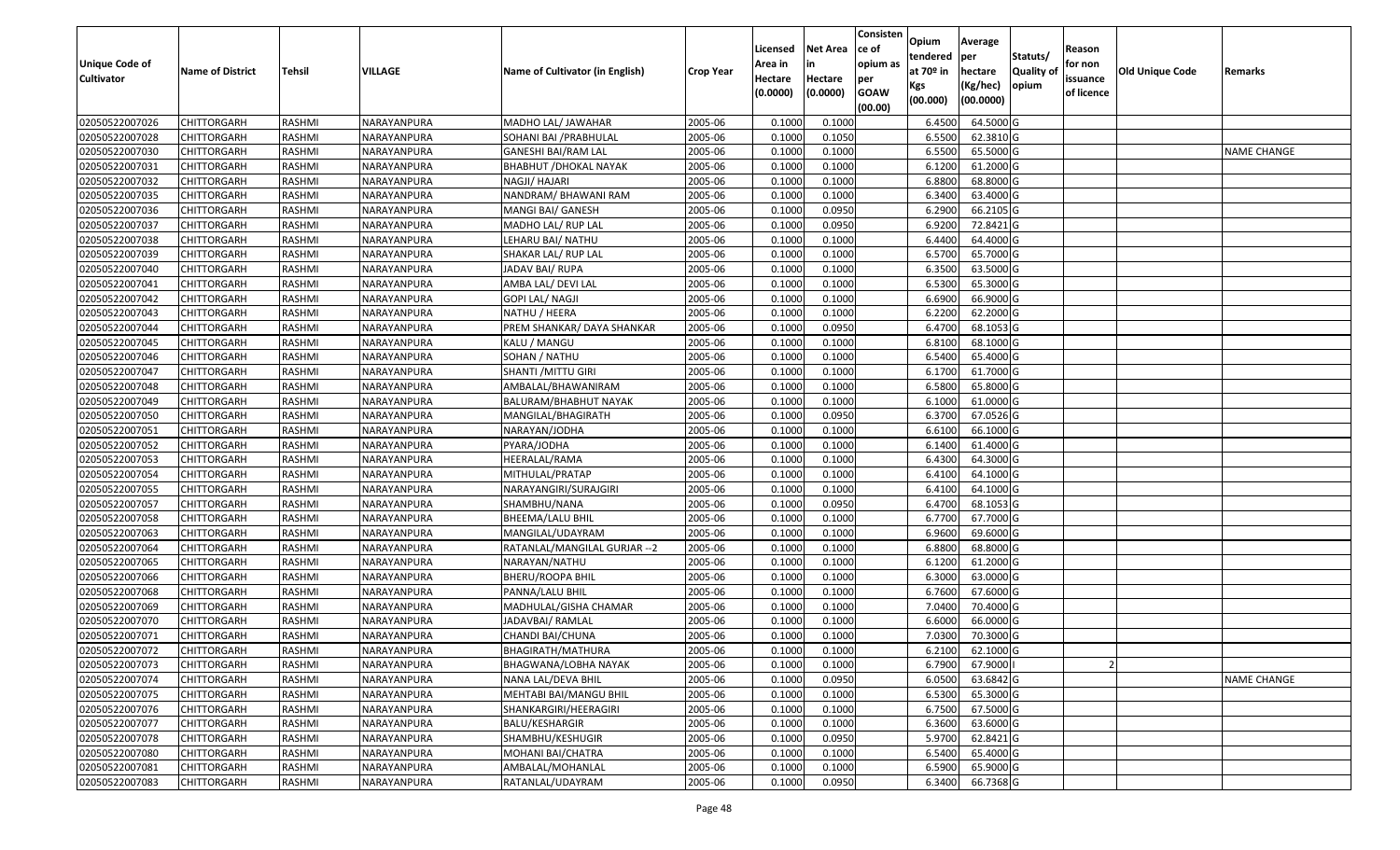| Unique Code of    | <b>Name of District</b> | Tehsil        | VILLAGE           | Name of Cultivator (in English) | <b>Crop Year</b> | Licensed<br>Area in | <b>Net Area</b><br>in | Consisten<br>ce of<br>opium as | Opium<br>tendered<br>at $70°$ in | Average<br>per<br>hectare | Statuts/<br><b>Quality o</b> | Reason<br>for non      | Old Unique Code | Remarks            |
|-------------------|-------------------------|---------------|-------------------|---------------------------------|------------------|---------------------|-----------------------|--------------------------------|----------------------------------|---------------------------|------------------------------|------------------------|-----------------|--------------------|
| <b>Cultivator</b> |                         |               |                   |                                 |                  | Hectare<br>(0.0000) | Hectare<br>(0.0000)   | per<br><b>GOAW</b><br>(00.00)  | Kgs<br>(00.000)                  | (Kg/hec)<br>(00.0000)     | opium                        | issuance<br>of licence |                 |                    |
| 02050522007084    | CHITTORGARH             | RASHMI        | NARAYANPURA       | JAMNI BAI/RADHESHYAM            | 2005-06          | 0.1000              | 0.0950                |                                | 6.6500                           | 70.0000G                  |                              |                        |                 |                    |
| 02050522007085    | CHITTORGARH             | RASHMI        | NARAYANPURA       | BALURAM/MOHANLAL                | 2005-06          | 0.1000              | 0.1000                |                                | 6.4100                           | 64.1000 G                 |                              |                        |                 |                    |
| 02050522007089    | CHITTORGARH             | RASHMI        | NARAYANPURA       | BHERULAL/AMARCHAND              | 2005-06          | 0.1000              | 0.1000                |                                | 6.4100                           | 64.1000 G                 |                              |                        |                 |                    |
| 02050522007090    | <b>CHITTORGARH</b>      | RASHMI        | NARAYANPURA       | SARJU/MANGU                     | 2005-06          | 0.1000              | 0.1000                |                                | 6.5500                           | 65.5000G                  |                              |                        |                 |                    |
| 02050522007091    | CHITTORGARH             | RASHMI        | NARAYANPURA       | DEVICHAND/GOKAL                 | 2005-06          | 0.1000              | 0.1000                |                                | 5.9800                           | 59.8000 G                 |                              |                        |                 |                    |
| 02050522007093    | CHITTORGARH             | RASHMI        | NARAYANPURA       | PUKHRAJ/BALU/MOHAN              | 2005-06          | 0.1000              | 0.1000                |                                | 6.4400                           | 64.4000 G                 |                              |                        |                 |                    |
| 02050522007094    | CHITTORGARH             | RASHMI        | NARAYANPURA       | BHURALAL/NARAYNLAL              | 2005-06          | 0.1000              | 0.0950                |                                | 5.9400                           | 62.5263 G                 |                              |                        |                 |                    |
| 02050522007095    | CHITTORGARH             | <b>RASHMI</b> | NARAYANPURA       | NATHU / KALU                    | 2005-06          | 0.1000              | 0.1050                |                                | 6.9400                           | 66.0952 G                 |                              |                        | 02050522006159  | <b>TRANSFER</b>    |
| 02050522007096    | CHITTORGARH             | RASHMI        | NARAYANPURA       | JAGDISH / BALU RAM              | 2005-06          | 0.1000              | 0.0950                |                                | 6.4500                           | 67.8947 G                 |                              |                        | 02050522006105  | <b>TRANSFER</b>    |
| 02050522007097    | CHITTORGARH             | RASHMI        | NARAYANPURA       | DEU BAI/ RUPA                   | 2005-06          | 0.1000              | 0.1000                |                                | 7.0700                           | 70.7000 G                 |                              |                        | 02050522006170  | <b>TRANSFER</b>    |
| 02050522008002    | CHITTORGARH             | RASHMI        | GANESHPURA        | MOHAN / PRATAP                  | 2005-06          | 0.1000              | 0.1000                |                                | 6.0000                           | 60.0000G                  |                              |                        |                 |                    |
| 02050522008004    | CHITTORGARH             | RASHMI        | GANESHPURA        | UDA/ JODHA                      | 2005-06          | 0.1000              | 0.1000                |                                | 5.7400                           | 57.4000 G                 |                              |                        |                 |                    |
| 02050522008006    | <b>CHITTORGARH</b>      | RASHMI        | GANESHPURA        | <b>BALU SINGH/ MOTI SINGH</b>   | 2005-06          | 0.1000              | 0.1000                |                                | 5.8600                           | 58.6000 G                 |                              |                        |                 |                    |
| 02050522008007    | <b>CHITTORGARH</b>      | RASHMI        | GANESHPURA        | SOHAN / KHEMA GAYARI            | 2005-06          | 0.1000              | 0.1000                |                                | 6.2500                           | 62.5000G                  |                              |                        |                 |                    |
| 02050522008008    | CHITTORGARH             | RASHMI        | GANESHPURA        | KALU/ GISHA                     | 2005-06          | 0.1000              | 0.1000                |                                | 6.1400                           | 61.4000 G                 |                              |                        |                 |                    |
| 02050522008011    | <b>CHITTORGARH</b>      | RASHMI        | GANESHPURA        | DEVA/MEGA                       | 2005-06          | 0.1000              | 0.1000                |                                | 5.4200                           | 54.2000 G                 |                              |                        |                 |                    |
| 02050522008012    | <b>CHITTORGARH</b>      | RASHMI        | GANESHPURA        | KAMLA DEVI/ NANA LAL            | 2005-06          | 0.1000              | 0.1000                |                                | 6.1100                           | 61.1000G                  |                              |                        |                 |                    |
| 02050522008013    | CHITTORGARH             | RASHMI        | GANESHPURA        | NARAYAN PURI/ RATAN PURI        | 2005-06          | 0.1000              | 0.1000                |                                | 5.8300                           | 58.3000 G                 |                              |                        |                 |                    |
| 02050522008014    | CHITTORGARH             | RASHMI        | GANESHPURA        | HARI SINGH/ TEJ SINGH           | 2005-06          | 0.1000              | 0.0950                |                                | 6.9000                           | 72.6316 G                 |                              |                        |                 |                    |
| 02050522008016    | CHITTORGARH             | RASHMI        | GANESHPURA        | RAGUNATH/ KHEMA                 | 2005-06          | 0.1000              | 0.1000                |                                | 5.7800                           | 57.8000 G                 |                              |                        |                 |                    |
| 02050522008017    | CHITTORGARH             | RASHMI        | <b>GANESHPURA</b> | PRATHU/ KHEMA                   | 2005-06          | 0.1000              | 0.1000                |                                | 5.9600                           | 59.6000G                  |                              |                        |                 |                    |
| 02050522008018    | CHITTORGARH             | RASHMI        | GANESHPURA        | DEVI LAL/ SHOLA                 | 2005-06          | 0.1000              | 0.1050                |                                | 6.1900                           | 58.9524 G                 |                              |                        |                 |                    |
| 02050522008019    | CHITTORGARH             | RASHMI        | GANESHPURA        | MADHO/ KELA                     | 2005-06          | 0.1000              | 0.1000                |                                | 6.8000                           | 68.0000G                  |                              |                        |                 |                    |
| 02050522008023    | <b>CHITTORGARH</b>      | RASHMI        | GANESHPURA        | MANGU / SHRI RAM                | 2005-06          | 0.100               | 0.0950                |                                | 5.5300                           | 58.2105 G                 |                              |                        |                 |                    |
| 02050522008024    | <b>CHITTORGARH</b>      | RASHMI        | <b>GANESHPURA</b> | BHERU / MODI LAL                | 2005-06          | 0.1000              | 0.1000                |                                | 5.7200                           | 57.2000 G                 |                              |                        |                 |                    |
| 02050522008025    | CHITTORGARH             | RASHMI        | GANESHPURA        | <b>BHURI BAI/ LOBHU</b>         | 2005-06          | 0.1000              | 0.1000                |                                | 5.8400                           | 58.4000 G                 |                              |                        |                 |                    |
| 02050522008028    | CHITTORGARH             | RASHMI        | GANESHPURA        | KENSAR BAI/BHERU                | 2005-06          | 0.100               | 0.0950                |                                | 6.1100                           | 64.3158 G                 |                              |                        |                 |                    |
| 02050522008029    | CHITTORGARH             | RASHMI        | GANESHPURA        | NATHU / DHANNA BHIL             | 2005-06          | 0.1000              | 0.0950                |                                | 5.6400                           | 59.3684 G                 |                              |                        |                 |                    |
| 02050522008032    | CHITTORGARH             | RASHMI        | GANESHPURA        | SHIVLAL/ SHANKERLAL             | 2005-06          | 0.1000              | 0.1000                |                                | 5.8700                           | 58.7000 G                 |                              |                        |                 |                    |
| 02050522009001    | CHITTORGARH             | RASHMI        | <b>NEVRIYA</b>    | KUNDANMAL/BOTHLAL               | 2005-06          | 0.1000              | 0.0950                |                                | 5.7500                           | $60.5263$ G               |                              |                        |                 |                    |
| 02050522009003    | CHITTORGARH             | RASHMI        | <b>NEVRIYA</b>    | RAMLAL/JAVARA                   | 2005-06          | 0.1000              | 0.0950                |                                | 5.6900                           | 59.8947 G                 |                              |                        |                 |                    |
| 02050522009004    | CHITTORGARH             | RASHMI        | <b>NEVRIYA</b>    | BHANWARLAL/MITHULAL             | 2005-06          | 0.1000              | 0.1000                |                                | 4.9400                           | 49.4000G                  |                              |                        |                 |                    |
| 02050522009006    | CHITTORGARH             | <b>RASHMI</b> | <b>NEVRIYA</b>    | OBHA/NANU GAYARI                | 2005-06          | 0.1000              | 0.1050                |                                | 6.0700                           | 57.8095 G                 |                              |                        |                 |                    |
| 02050522009007    | <b>CHITTORGARH</b>      | RASHMI        | <b>NEVRIYA</b>    | SHANTILAL/LALCHAND              | 2005-06          | 0.1000              | 0.1000                |                                | 5.9500                           | 59.5000 G                 |                              |                        |                 |                    |
| 02050522009011    | CHITTORGARH             | RASHMI        | <b>NEVRIYA</b>    | LADU/KALU KUMHAR                | 2005-06          | 0.1000              | 0.1000                |                                | 5.5300                           | 55.3000G                  |                              |                        |                 |                    |
| 02050522009020    | CHITTORGARH             | RASHMI        | <b>NEVRIYA</b>    | HAZARI/BATKAVAR                 | 2005-06          | 0.1000              | 0.1000                |                                | 6.8200                           | 68.2000 G                 |                              |                        |                 |                    |
| 02050522009022    | <b>CHITTORGARH</b>      | RASHMI        | NEVRIYA           | MANGILAL/SAMRATLAL              | 2005-06          | 0.1000              | 0.1000                |                                |                                  | 5.2500 52.5000 G          |                              |                        |                 |                    |
| 02050522009023    | <b>CHITTORGARH</b>      | RASHMI        | <b>NEVRIYA</b>    | TULSIBAI/SITARAM                | 2005-06          | 0.1000              | 0.0950                |                                | 5.5500                           | 58.4211 G                 |                              | 5                      |                 |                    |
| 02050522009028    | <b>CHITTORGARH</b>      | RASHMI        | <b>NEVRIYA</b>    | LADU/BHERU                      | 2005-06          | 0.1000              | 0.1000                |                                | 5.6700                           | 56.7000 G                 |                              |                        |                 |                    |
| 02050522009033    | <b>CHITTORGARH</b>      | RASHMI        | <b>NEVRIYA</b>    | MOHANLAL/BHERULAL               | 2005-06          | 0.1000              | 0.1000                |                                | 5.9800                           | 59.8000 G                 |                              |                        |                 |                    |
| 02050522009034    | <b>CHITTORGARH</b>      | RASHMI        | <b>NEVRIYA</b>    | BHANWARLAL/BHOJMAL              | 2005-06          | 0.1000              | 0.1000                |                                | 5.6900                           | 56.9000 G                 |                              |                        |                 |                    |
| 02050522009039    | <b>CHITTORGARH</b>      | RASHMI        | <b>NEVRIYA</b>    | DAOLA/GOKAL                     | 2005-06          | 0.1000              | 0.1000                |                                | 6.8200                           | 68.2000                   |                              |                        |                 |                    |
| 02050522009043    | <b>CHITTORGARH</b>      | RASHMI        | <b>NEVRIYA</b>    | <b>BADRILAL/MADHO</b>           | 2005-06          | 0.1000              | 0.1000                |                                | 5.5300                           | 55.3000 G                 |                              |                        |                 |                    |
| 02050522009047    | <b>CHITTORGARH</b>      | RASHMI        | <b>NEVRIYA</b>    | BANSI/MADHO                     | 2005-06          | 0.1000              | 0.1000                |                                | 5.7200                           | 57.2000 G                 |                              |                        |                 | <b>NAME CHANGE</b> |
| 02050522009048    | <b>CHITTORGARH</b>      | RASHMI        | <b>NEVRIYA</b>    | RAMLAL/JODHA                    | 2005-06          | 0.1000              | 0.1000                |                                | 6.2100                           | 62.1000 G                 |                              |                        |                 |                    |
| 02050522009050    | <b>CHITTORGARH</b>      | RASHMI        | <b>NEVRIYA</b>    | BARDI BAI/NARAYAN               | 2005-06          | 0.1000              | 0.1000                |                                | 5.1700                           | 51.7000 G                 |                              |                        |                 |                    |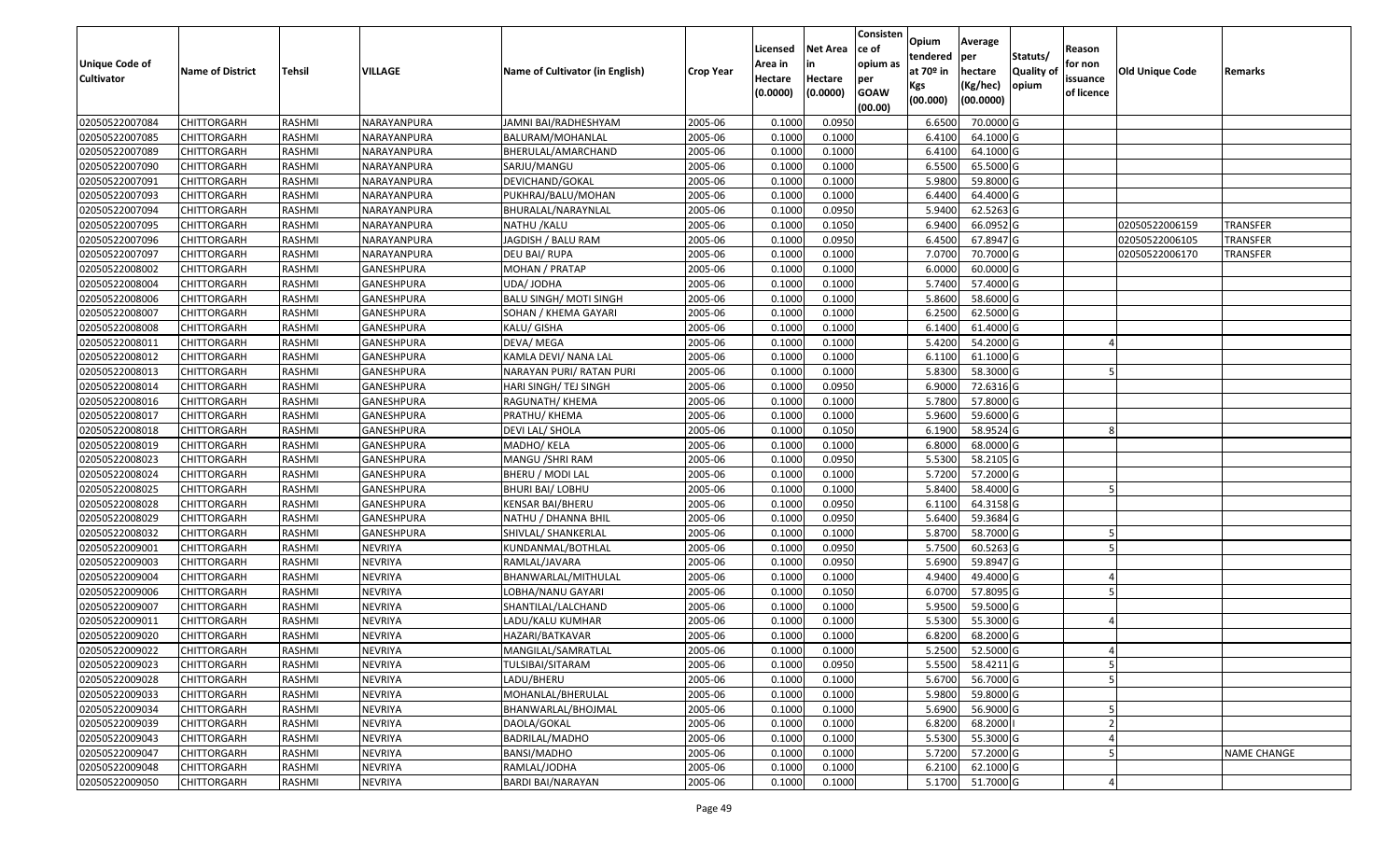| Unique Code of    | <b>Name of District</b> | Tehsil        | VILLAGE           | Name of Cultivator (in English) | <b>Crop Year</b> | Licensed<br>Area in | <b>Net Area</b><br>in | Consisten<br>ce of<br>opium as | Opium<br>tendered<br>at $70°$ in | Average<br>per<br>hectare | Statuts/<br><b>Quality o</b> | Reason<br>for non      | <b>Old Unique Code</b> | Remarks            |
|-------------------|-------------------------|---------------|-------------------|---------------------------------|------------------|---------------------|-----------------------|--------------------------------|----------------------------------|---------------------------|------------------------------|------------------------|------------------------|--------------------|
| <b>Cultivator</b> |                         |               |                   |                                 |                  | Hectare<br>(0.0000) | Hectare<br>(0.0000)   | per<br><b>GOAW</b><br>(00.00)  | Kgs<br>(00.000)                  | (Kg/hec)<br>(00.0000)     | opium                        | issuance<br>of licence |                        |                    |
| 02050522009053    | <b>CHITTORGARH</b>      | RASHMI        | <b>NEVRIYA</b>    | DEEPCHAND/JAVAHARMAL            | 2005-06          | 0.1000              | 0.1000                |                                | 5.1400                           | 51.4000 G                 |                              |                        |                        |                    |
| 02050522009055    | CHITTORGARH             | RASHMI        | <b>NEVRIYA</b>    | ARJUNLAL/LOBHCHAND              | 2005-06          | 0.1000              | 0.1000                |                                | 5.3800                           | 53.8000 G                 |                              |                        |                        |                    |
| 02050522009058    | CHITTORGARH             | RASHMI        | <b>NEVRIYA</b>    | UDA/GOKAL                       | 2005-06          | 0.1000              | 0.1000                |                                | 5.4200                           | 54.2000 G                 |                              |                        |                        |                    |
| 02050522009063    | <b>CHITTORGARH</b>      | RASHMI        | <b>NEVRIYA</b>    | SUJANMAL/JAWAHAR                | 2005-06          | 0.1000              | 0.1000                |                                | 4.8900                           | 48.9000G                  |                              |                        |                        |                    |
| 02050522010001    | CHITTORGARH             | RASHMI        | <b>CHITORIYA</b>  | MOHALAL/NATHU                   | 2005-06          | 0.1000              | 0.1000                |                                | 6.2700                           | 62.7000 G                 |                              |                        |                        |                    |
| 02050522010002    | <b>CHITTORGARH</b>      | RASHMI        | <b>CHITORIYA</b>  | RAMLAL/BHURAJI                  | 2005-06          | 0.1000              | 0.1000                |                                | 5.8900                           | 58.9000 G                 |                              |                        |                        |                    |
| 02050522010003    | CHITTORGARH             | RASHMI        | CHITORIYA         | GAVARDHAN/JAVAHAR               | 2005-06          | 0.1000              | 0.1000                |                                | 5.9600                           | 59.6000 G                 |                              |                        |                        |                    |
| 02050522010004    | <b>CHITTORGARH</b>      | <b>RASHMI</b> | <b>CHITORIYA</b>  | SHOBHALAL/ JAWAHAR              | 2005-06          | 0.1000              | 0.1000                |                                | 6.1400                           | 61.4000 G                 |                              |                        |                        |                    |
| 02050522010005    | CHITTORGARH             | RASHMI        | <b>CHITORIYA</b>  | PARTHVIRAJ /HEERA               | 2005-06          | 0.1000              | 0.1000                |                                | 6.4200                           | 64.2000 G                 |                              |                        |                        |                    |
| 02050522010006    | CHITTORGARH             | RASHMI        | <b>CHITORIYA</b>  | BHUWANA/GOKAL                   | 2005-06          | 0.1000              | 0.1000                |                                | 5.7600                           | 57.6000 G                 |                              |                        |                        |                    |
| 02050522010007    | CHITTORGARH             | RASHMI        | <b>CHITORIYA</b>  | GOVARDHANGIRI/LAXMANGIRI        | 2005-06          | 0.1000              | 0.1000                |                                | 5.7300                           | 57.3000 G                 |                              |                        |                        |                    |
| 02050522010008    | <b>CHITTORGARH</b>      | RASHMI        | <b>CHITORIYA</b>  | HEERALAL/LAXMAN                 | 2005-06          | 0.1000              | 0.1050                |                                | 6.0500                           | 57.6190 G                 |                              |                        |                        |                    |
| 02050522010009    | <b>CHITTORGARH</b>      | RASHMI        | <b>CHITORIYA</b>  | KAILASH GIRI/MAHADEV GIRI       | 2005-06          | 0.1000              | 0.1050                |                                | 6.5000                           | 61.9048 G                 |                              |                        |                        |                    |
| 02050522010010    | <b>CHITTORGARH</b>      | RASHMI        | <b>CHITORIYA</b>  | VENIRAM/JAWAHAR                 | 2005-06          | 0.100               | 0.1000                |                                | 6.1100                           | 61.1000G                  |                              |                        |                        |                    |
| 02050522010011    | <b>CHITTORGARH</b>      | RASHMI        | CHITORIYA         | NOJI BAI/TULSIRAM               | 2005-06          | 0.1000              | 0.1050                |                                | 6.3100                           | 60.0952 G                 |                              |                        |                        |                    |
| 02050522010012    | <b>CHITTORGARH</b>      | RASHMI        | <b>CHITORIYA</b>  | GIRDHARI/UDAYRAM                | 2005-06          | 0.1000              | 0.1000                |                                | 5.8400                           | 58.4000 G                 |                              |                        |                        |                    |
| 02050522010013    | <b>CHITTORGARH</b>      | RASHMI        | <b>CHITORIYA</b>  | MOHAN BAI/JAWAHARMAL            | 2005-06          | 0.1000              | 0.1000                |                                | 5.8400                           | 58.4000G                  |                              |                        |                        |                    |
| 02050522010014    | CHITTORGARH             | RASHMI        | <b>CHITORIYA</b>  | NARAYAN/MANGILAL                | 2005-06          | 0.100               | 0.1050                |                                | 6.1700                           | 58.7619 G                 |                              |                        |                        |                    |
| 02050522010015    | CHITTORGARH             | RASHMI        | CHITORIYA         | RATANI BAI/RAMA BHIL            | 2005-06          | 0.1000              | 0.1050                |                                | 6.5200                           | 62.0952 G                 |                              |                        |                        |                    |
| 02050522010016    | CHITTORGARH             | RASHMI        | CHITORIYA         | GANGA BAI/MOHAN                 | 2005-06          | 0.1000              | 0.1000                |                                | 6.2700                           | 62.7000 G                 |                              |                        |                        |                    |
| 02050522010017    | CHITTORGARH             | RASHMI        | <b>CHITORIYA</b>  | RATANLAL/NANURAM                | 2005-06          | 0.100               | 0.1000                |                                | 6.3600                           | 63.6000G                  |                              |                        |                        |                    |
| 02050522010019    | CHITTORGARH             | RASHMI        | <b>CHITORIYA</b>  | BADRILAL/DALCHAND               | 2005-06          | 0.100               | 0.1000                |                                | 6.0600                           | 60.6000 G                 |                              |                        |                        |                    |
| 02050522011001    | CHITTORGARH             | RASHMI        | <b>DAULATPURA</b> | SHRIRAM/PRITHVIRAJ              | 2005-06          | 0.1000              | 0.0950                |                                | 5.8000                           | 61.0526 G                 |                              |                        |                        |                    |
| 02050522011002    | CHITTORGARH             | RASHMI        | DAULATPURA        | LAHRU/MANGU                     | 2005-06          | 0.100               | 0.0900                |                                | 6.0000                           | 66.6667 G                 |                              |                        |                        |                    |
| 02050522011003    | <b>CHITTORGARH</b>      | RASHMI        | DAULATPURA        | RATTA/DHOKAL                    | 2005-06          | 0.1000              | 0.0900                |                                | 5.4700                           | 60.7778 G                 |                              |                        |                        |                    |
| 02050522011004    | CHITTORGARH             | RASHMI        | <b>DAULATPURA</b> | HEERALAL/HAZARI                 | 2005-06          | 0.1000              | 0.0900                |                                | 6.0300                           | 67.0000G                  |                              |                        |                        |                    |
| 02050522011006    | CHITTORGARH             | RASHMI        | <b>DAULATPURA</b> | BHAGWAN DAS/BHERU DAAS          | 2005-06          | 0.1000              | 0.0950                |                                | 6.2700                           | 66.0000G                  |                              |                        |                        |                    |
| 02050522011007    | CHITTORGARH             | RASHMI        | DAULATPURA        | JDAYRAM/GOMA                    | 2005-06          | 0.1000              | 0.0900                |                                | 6.4500                           | 71.6667 G                 |                              |                        |                        |                    |
| 02050522011010    | CHITTORGARH             | RASHMI        | <b>DAULATPURA</b> | HOKMA/KISHNA                    | 2005-06          | 0.1000              | 0.0950                |                                | 5.0000                           | 52.6316 G                 |                              |                        |                        |                    |
| 02050522011011    | CHITTORGARH             | RASHMI        | <b>DAULATPURA</b> | UDAYRAM/HEERAJI                 | 2005-06          | 0.1000              | 0.0900                |                                | 5.8400                           | 64.8889 G                 |                              |                        |                        |                    |
| 02050522011013    | CHITTORGARH             | RASHMI        | DAULATPURA        | KALURAM/NARAYAN                 | 2005-06          | 0.1000              | 0.1000                |                                | 6.8200                           | 68.2000 G                 |                              |                        |                        |                    |
| 02050522011015    | CHITTORGARH             | RASHMI        | DAULATPURA        | GOPILAL/GANESH                  | 2005-06          | 0.1000              | 0.0900                |                                | 5.5300                           | 61.4444 G                 |                              |                        |                        |                    |
| 02050522011016    | CHITTORGARH             | <b>RASHMI</b> | <b>DAULATPURA</b> | MOTIRAM /BHAGIRATH              | 2005-06          | 0.1000              | 0.0900                |                                | 5.4000                           | 60.0000G                  |                              |                        |                        |                    |
| 02050522011017    | <b>CHITTORGARH</b>      | RASHMI        | DAULATPURA        | <b>KESAR BAI/MODA</b>           | 2005-06          | 0.1000              | 0.0900                |                                | 6.0100                           | 66.7778 G                 |                              |                        |                        | <b>NAME CHANGE</b> |
| 02050522011018    | CHITTORGARH             | RASHMI        | <b>DAULATPURA</b> | CHOONA/BHAGIRATH                | 2005-06          | 0.1000              | 0.0950                |                                | 5.5700                           | 58.6316 G                 |                              |                        |                        |                    |
| 02050522011019    | CHITTORGARH             | RASHMI        | DAULATPURA        | HEERALAL/NARAYAN                | 2005-06          | 0.1000              | 0.0950                |                                | 5.9400                           | 62.5263 G                 |                              |                        |                        |                    |
| 02050522011020    | <b>CHITTORGARH</b>      | RASHMI        | <b>DAULATPURA</b> | DEVJI/PYARA                     | 2005-06          | 0.1000              | 0.0950                |                                | 6.2200                           | 65.4737 G                 |                              |                        |                        |                    |
| 02050522011021    | <b>CHITTORGARH</b>      | RASHMI        | DAULATPURA        | UDAYLAL/NARAYAN                 | 2005-06          | 0.1000              | 0.1000                |                                | 6.9900                           | 69.9000 G                 |                              |                        |                        |                    |
| 02050522011022    | <b>CHITTORGARH</b>      | RASHMI        | <b>DAULATPURA</b> | SOHANI/DHANNA                   | 2005-06          | 0.1000              | 0.1000                |                                | 5.7700                           | 57.7000 G                 |                              |                        |                        |                    |
| 02050522011023    | <b>CHITTORGARH</b>      | RASHMI        | DAULATPURA        | NANDRAM/GANESH                  | 2005-06          | 0.1000              | 0.0950                |                                | 5.5900                           | 58.8421 G                 |                              |                        |                        |                    |
| 02050522011024    | CHITTORGARH             | RASHMI        | DAULATPURA        | DALLA/CHOONA                    | 2005-06          | 0.1000              | 0.0900                |                                | 5.7100                           | 63.4444 G                 |                              |                        |                        |                    |
| 02050522011025    | <b>CHITTORGARH</b>      | RASHMI        | <b>DAULATPURA</b> | JAGDISH/SRIRAM                  | 2005-06          | 0.1000              | 0.0900                |                                | 5.0200                           | 55.7778 G                 |                              |                        |                        |                    |
| 02050522011026    | <b>CHITTORGARH</b>      | RASHMI        | <b>DAULATPURA</b> | NAUJI/BHERULAL NAYAK            | 2005-06          | 0.1000              | 0.1000                |                                | 5.5100                           | 55.1000 G                 |                              |                        |                        |                    |
| 02050522011027    | <b>CHITTORGARH</b>      | RASHMI        | DAULATPURA        | MOHANI BAI/DALLICHAND           | 2005-06          | 0.1000              | 0.0950                |                                | 5.4100                           | 56.9474 G                 |                              |                        |                        | <b>NAME CHANGE</b> |
| 02050522011028    | <b>CHITTORGARH</b>      | RASHMI        | DAULATPURA        | NATHULAL/KANA                   | 2005-06          | 0.1000              | 0.1050                |                                | 6.6400                           | 63.2381 G                 |                              |                        |                        |                    |
| 02050522012001    | <b>CHITTORGARH</b>      | RASHMI        | BHATKHERI         | NARAYAN/CHUNNILAL               | 2005-06          | 0.1000              | 0.0950                |                                | 7.2900                           | 76.7368 G                 |                              |                        |                        |                    |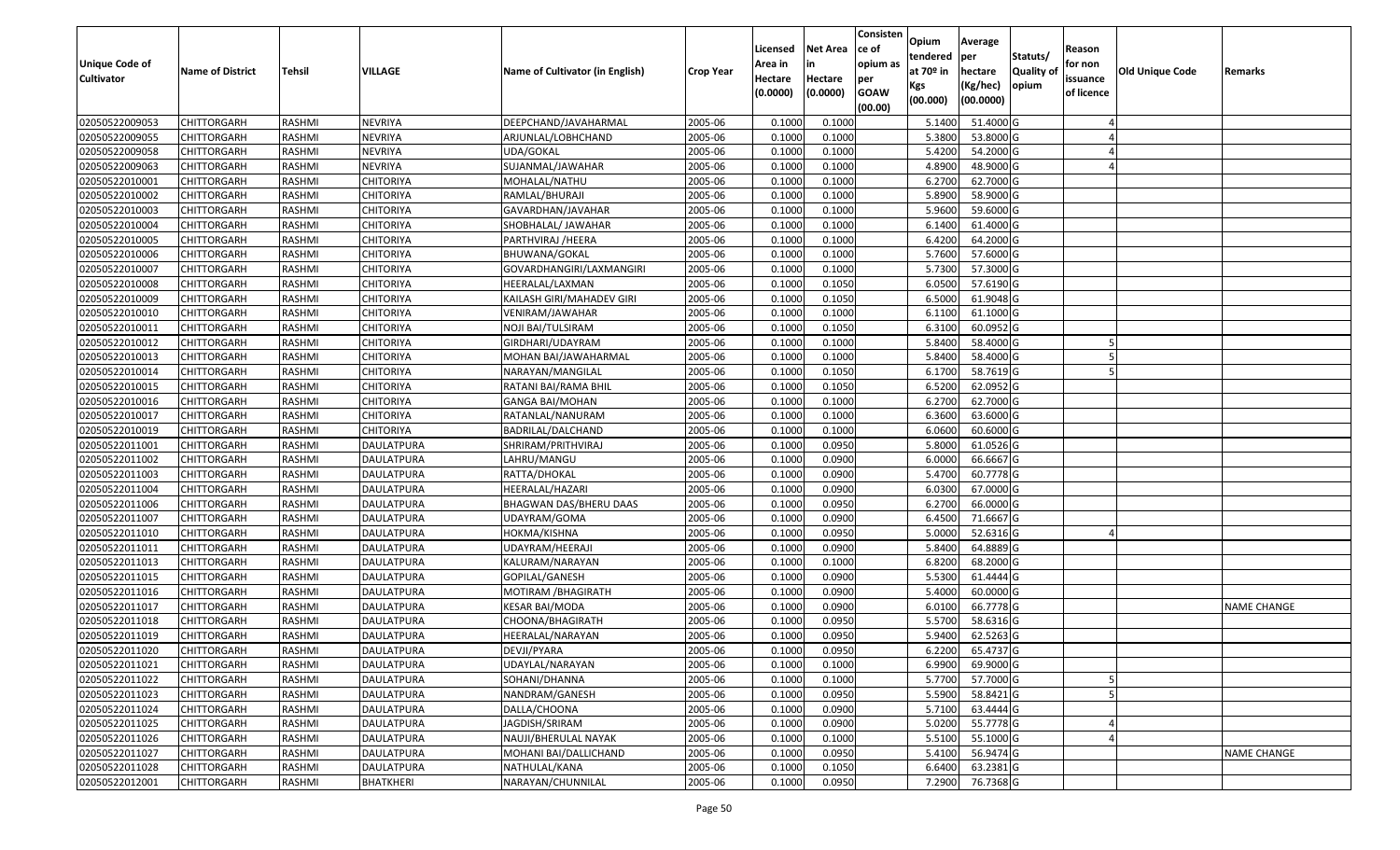| <b>Unique Code of</b> |                         |               |                  |                                 |                  | Licensed<br>Area in | <b>Net Area</b><br>in | Consisten<br>ce of<br>opium as | Opium<br>tendered              | Average<br>per                   | Statuts/                  | Reason<br>for non      |                        |                    |
|-----------------------|-------------------------|---------------|------------------|---------------------------------|------------------|---------------------|-----------------------|--------------------------------|--------------------------------|----------------------------------|---------------------------|------------------------|------------------------|--------------------|
| <b>Cultivator</b>     | <b>Name of District</b> | <b>Tehsil</b> | VILLAGE          | Name of Cultivator (in English) | <b>Crop Year</b> | Hectare<br>(0.0000) | Hectare<br>(0.0000)   | per<br><b>GOAW</b><br>(00.00)  | at $70°$ in<br>Kgs<br>(00.000) | hectare<br>(Kg/hec)<br>(00.0000) | <b>Quality o</b><br>opium | issuance<br>of licence | <b>Old Unique Code</b> | Remarks            |
| 02050522012002        | CHITTORGARH             | RASHMI        | <b>BHATKHERI</b> | LAXMAN/RAMA                     | 2005-06          | 0.1000              | 0.0900                |                                | 6.6900                         | 74.3333 G                        |                           |                        |                        |                    |
| 02050522012003        | CHITTORGARH             | RASHMI        | <b>BHATKHERI</b> | AMBALAL/NATHULAL                | 2005-06          | 0.1000              | 0.0900                |                                | 5.7400                         | 63.7780 G                        |                           |                        |                        |                    |
| 02050522012004        | CHITTORGARH             | RASHMI        | BHATKHERI        | BHERU/DAYARAM                   | 2005-06          | 0.1000              | 0.1000                |                                | 6.9200                         | 69.2000 G                        |                           |                        |                        |                    |
| 02050522012007        | <b>CHITTORGARH</b>      | RASHMI        | <b>BHATKHERI</b> | MOHAN/CHHOGA                    | 2005-06          | 0.1000              | 0.1000                |                                | 6.0600                         | 60.6000 G                        |                           |                        |                        |                    |
| 02050522012008        | CHITTORGARH             | RASHMI        | BHATKHERI        | RAMLAL/CHUNNA                   | 2005-06          | 0.1000              | 0.1000                |                                | 6.3400                         | 63.4000G                         |                           |                        |                        |                    |
| 02050522012009        | <b>CHITTORGARH</b>      | RASHMI        | <b>BHATKHERI</b> | BALU/RAMA                       | 2005-06          | 0.1000              | 0.1000                |                                | 6.0800                         | 60.8000G                         |                           |                        |                        |                    |
| 02050522012010        | CHITTORGARH             | RASHMI        | BHATKHERI        | ONKARLAL/HUKMA                  | 2005-06          | 0.1000              | 0.1000                |                                | 6.1500                         | 61.5000G                         |                           |                        |                        |                    |
| 02050522012011        | <b>CHITTORGARH</b>      | <b>RASHMI</b> | <b>BHATKHERI</b> | PYARA /HUKMA                    | 2005-06          | 0.1000              | 0.1000                |                                | 6.5700                         | 65.7000 G                        |                           |                        |                        |                    |
| 02050522012012        | CHITTORGARH             | RASHMI        | <b>BHATKHERI</b> | CHUNILAL/SITARAM                | 2005-06          | 0.1000              | 0.1000                |                                | 6.8500                         | 68.5000 G                        |                           |                        |                        |                    |
| 02050522012013        | <b>CHITTORGARH</b>      | RASHMI        | <b>BHATKHERI</b> | NARAYAN/DUNGA                   | 2005-06          | 0.1000              | 0.0900                |                                | 5.1600                         | 57.3330 G                        |                           |                        |                        |                    |
| 02050522012015        | CHITTORGARH             | RASHMI        | <b>BHATKHERI</b> | UDA/BHERU                       | 2005-06          | 0.1000              | 0.0900                |                                | 5.6000                         | 62.2220 G                        |                           |                        |                        |                    |
| 02050522012016        | <b>CHITTORGARH</b>      | RASHMI        | <b>BHATKHERI</b> | SHANKAR/NARU                    | 2005-06          | 0.1000              | 0.1000                |                                | 6.2100                         | 62.1000G                         |                           |                        |                        |                    |
| 02050522012017        | <b>CHITTORGARH</b>      | RASHMI        | <b>BHATKHERI</b> | NARAYANAL/JAIRAM                | 2005-06          | 0.1000              | 0.0950                |                                | 6.4000                         | 67.3684 G                        |                           |                        |                        |                    |
| 02050522012018        | <b>CHITTORGARH</b>      | RASHMI        | BHATKHERI        | HARKU BAI /BANSI                | 2005-06          | 0.1000              | 0.1000                |                                | 6.1500                         | 61.5000G                         |                           |                        |                        |                    |
| 02050522012019        | <b>CHITTORGARH</b>      | RASHMI        | BHATKHERI        | RAMLAL/NANDA AHIR               | 2005-06          | 0.1000              | 0.0900                |                                | 7.4200                         | 82.4444 G                        |                           |                        |                        |                    |
| 02050522012020        | <b>CHITTORGARH</b>      | RASHMI        | <b>BHATKHERI</b> | MANGILAL/BARDA                  | 2005-06          | 0.1000              | 0.0950                |                                | 6.2400                         | 65.6842 G                        |                           |                        |                        |                    |
| 02050522012021        | <b>CHITTORGARH</b>      | RASHMI        | <b>BHATKHERI</b> | BANSHILAL/DEVA                  | 2005-06          | 0.1000              | 0.1000                |                                | 5.8200                         | 58.2000 G                        |                           |                        |                        |                    |
| 02050522012022        | CHITTORGARH             | RASHMI        | <b>BHATKHERI</b> | KALU/BOTHU MALI                 | 2005-06          | 0.100               | 0.1050                |                                | 6.1900                         | 58.9524 G                        |                           |                        |                        |                    |
| 02050522012023        | CHITTORGARH             | RASHMI        | BHATKHERI        | HAZARI/CHHOGA AHIR              | 2005-06          | 0.100               | 0.1000                |                                | 5.7600                         | 57.6000 G                        |                           |                        |                        |                    |
| 02050522012024        | CHITTORGARH             | RASHMI        | BHATKHERI        | KISHANLAL/ROOPA                 | 2005-06          | 0.1000              | 0.1000                |                                | 5.8900                         | 58.9000 G                        |                           |                        |                        |                    |
| 02050522012025        | CHITTORGARH             | RASHMI        | <b>BHATKHERI</b> | RAMLAL/DALU                     | 2005-06          | 0.100               | 0.0900                |                                | 6.2500                         | 69.4444G                         |                           |                        |                        |                    |
| 02050522012027        | CHITTORGARH             | RASHMI        | BHATKHERI        | JHUMA BAI/NARAYANLAL            | 2005-06          | 0.100               | 0.1000                |                                | 6.3500                         | 63.5000 G                        |                           |                        |                        | <b>NAME CHANGE</b> |
| 02050522012028        | CHITTORGARH             | RASHMI        | BHATKHERI        | LOBHCHAND/KISNA                 | 2005-06          | 0.1000              | 0.0950                |                                | 6.2100                         | 65.3684 G                        |                           |                        |                        |                    |
| 02050522012029        | <b>CHITTORGARH</b>      | RASHMI        | BHATKHERI        | CHAMPALAL/JAIRAM MALI           | 2005-06          | 0.100               | 0.1000                |                                | 6.5000                         | 65.0000G                         |                           |                        |                        |                    |
| 02050522012030        | <b>CHITTORGARH</b>      | RASHMI        | <b>BHATKHERI</b> | HEERALAL/BHAGIRATH              | 2005-06          | 0.1000              | 0.1000                |                                | 6.3200                         | 63.2000 G                        |                           |                        |                        |                    |
| 02050522012031        | CHITTORGARH             | RASHMI        | BHATKHERI        | LAXMAN /DEVA                    | 2005-06          | 0.1000              | 0.1000                |                                | 6.4800                         | 64.8000 G                        |                           |                        |                        |                    |
| 02050522012033        | CHITTORGARH             | RASHMI        | <b>BHATKHERI</b> | KISHANLAL/GOKAL                 | 2005-06          | 0.1000              | 0.0950                |                                | 6.0800                         | 64.0000G                         |                           |                        |                        |                    |
| 02050522012034        | CHITTORGARH             | RASHMI        | BHATKHERI        | SITARAM/CHUNNILAL               | 2005-06          | 0.1000              | 0.1000                |                                | 6.2000                         | 62.0000G                         |                           |                        |                        |                    |
| 02050522012035        | CHITTORGARH             | RASHMI        | <b>BHATKHERI</b> | BHERULAL/CHATURBHUJ             | 2005-06          | 0.1000              | 0.1000                |                                | 5.5000                         | 55.0000G                         |                           |                        |                        |                    |
| 02050522012036        | CHITTORGARH             | RASHMI        | <b>BHATKHERI</b> | RAGHUNATH/KALURAM               | 2005-06          | 0.1000              | 0.1000                |                                | 5.8400                         | 58.4000 G                        |                           |                        |                        |                    |
| 02050522012037        | CHITTORGARH             | RASHMI        | <b>BHATKHERI</b> | KALURAM/NATHU                   | 2005-06          | 0.1000              | 0.0950                |                                | 5.9700                         | 62.8421G                         |                           |                        |                        |                    |
| 02050522012039        | CHITTORGARH             | RASHMI        | BHATKHERI        | NARAYANLAL/NANDA                | 2005-06          | 0.1000              | 0.0950                |                                | 6.1700                         | 64.9474 G                        |                           |                        |                        |                    |
| 02050522012040        | CHITTORGARH             | <b>RASHMI</b> | <b>BHATKHERI</b> | MADHULAL/JAIRAM                 | 2005-06          | 0.1000              | 0.1000                |                                | 5.8300                         | 58.3000G                         |                           |                        |                        |                    |
| 02050522012041        | <b>CHITTORGARH</b>      | RASHMI        | BHATKHERI        | JAMANALAL/LOBHA                 | 2005-06          | 0.1000              | 0.1000                |                                | 7.1100                         | 71.1000 G                        |                           |                        |                        |                    |
| 02050522012042        | CHITTORGARH             | RASHMI        | <b>BHATKHERI</b> | HEERI BAI/ NANU RAM             | 2005-06          | 0.1000              | 0.1000                |                                | 6.5100                         | 65.1000G                         |                           |                        |                        |                    |
| 02050522012043        | CHITTORGARH             | RASHMI        | <b>BHATKHERI</b> | SITARAM/KELA                    | 2005-06          | 0.1000              | 0.1000                |                                | 5.8300                         | 58.3000 G                        |                           |                        |                        |                    |
| 02050522012044        | <b>CHITTORGARH</b>      | RASHMI        | <b>BHATKHERI</b> | UDAYRAM/BOTHU                   | 2005-06          | 0.1000              | 0.0950                |                                | 6.3000                         | 66.3158 G                        |                           |                        |                        |                    |
| 02050522012045        | <b>CHITTORGARH</b>      | RASHMI        | <b>BHATKHERI</b> | MEGA/KHEMA                      | 2005-06          | 0.1000              | 0.1000                |                                | 6.9500                         | 69.5000 G                        |                           |                        |                        |                    |
| 02050522012046        | <b>CHITTORGARH</b>      | RASHMI        | <b>BHATKHERI</b> | MANGU/PYARA                     | 2005-06          | 0.1000              | 0.1000                |                                | 6.4200                         | 64.2000 G                        |                           |                        |                        |                    |
| 02050522012047        | <b>CHITTORGARH</b>      | RASHMI        | <b>BHATKHERI</b> | BHONDAS/SAVAIRAM DAS            | 2005-06          | 0.1000              | 0.0950                |                                | 6.2700                         | 66.0000 G                        |                           |                        |                        |                    |
| 02050522012048        | CHITTORGARH             | RASHMI        | <b>BHATKHERI</b> | RAMLAL/ROOPA                    | 2005-06          | 0.1000              | 0.1000                |                                | 6.9600                         | 69.6000 G                        |                           |                        |                        |                    |
| 02050522012049        | <b>CHITTORGARH</b>      | RASHMI        | <b>BHATKHERI</b> | LALU/LELA                       | 2005-06          | 0.1000              | 0.1000                |                                | 6.3700                         | 63.7000 G                        |                           |                        |                        |                    |
| 02050522012050        | <b>CHITTORGARH</b>      | RASHMI        | <b>BHATKHERI</b> | GODHA/LELA                      | 2005-06          | 0.1000              | 0.0950                |                                | 6.2800                         | 66.1053 G                        |                           |                        |                        |                    |
| 02050522012053        | <b>CHITTORGARH</b>      | RASHMI        | <b>BHATKHERI</b> | NARAYN/KISHANLAL                | 2005-06          | 0.1000              | 0.1000                |                                | 7.2000                         | 72.0000 G                        |                           |                        |                        |                    |
| 02050522012054        | <b>CHITTORGARH</b>      | RASHMI        | <b>BHATKHERI</b> | CHUNNI BAI / BHERA              | 2005-06          | 0.1000              | 0.0950                |                                | 6.0100                         | 63.2632 G                        |                           |                        |                        |                    |
| 02050522012057        | <b>CHITTORGARH</b>      | RASHMI        | <b>BHATKHERI</b> | SHANKRLAL/GOKAL                 | 2005-06          | 0.1000              | 0.1000                |                                | 6.8100                         | 68.1000 G                        |                           |                        |                        |                    |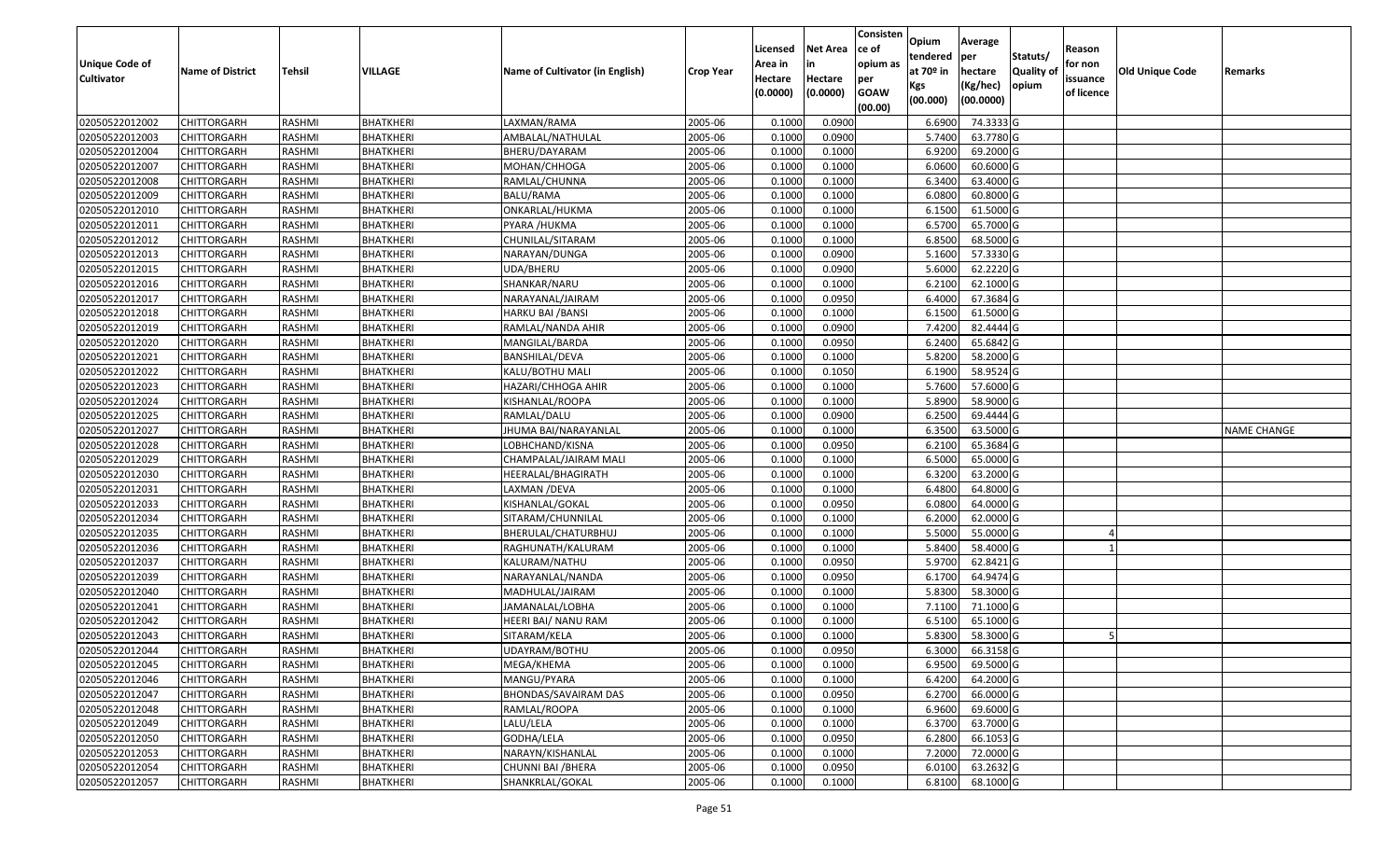| Unique Code of<br><b>Cultivator</b> | <b>Name of District</b> | <b>Tehsil</b> | VILLAGE          | Name of Cultivator (in English) | <b>Crop Year</b> | Licensed<br>Area in<br>Hectare<br>(0.0000) | <b>Net Area</b><br>in<br>Hectare<br>(0.0000) | Consisten<br>ce of<br>opium as<br>per<br><b>GOAW</b> | Opium<br>tendered<br>at $70°$ in<br>Kgs | Average<br>per<br>hectare<br>(Kg/hec) | Statuts/<br><b>Quality o</b><br>opium | Reason<br>for non<br>issuance<br>of licence | Old Unique Code | Remarks            |
|-------------------------------------|-------------------------|---------------|------------------|---------------------------------|------------------|--------------------------------------------|----------------------------------------------|------------------------------------------------------|-----------------------------------------|---------------------------------------|---------------------------------------|---------------------------------------------|-----------------|--------------------|
|                                     |                         |               |                  |                                 |                  |                                            |                                              | (00.00)                                              | (00.000)                                | (00.0000)                             |                                       |                                             |                 |                    |
| 02050522012058                      | CHITTORGARH             | RASHMI        | <b>BHATKHERI</b> | MANI BAI/GOPI                   | 2005-06          | 0.1000                                     | 0.1000                                       |                                                      | 6.8800                                  | 68.8000 G                             |                                       |                                             |                 |                    |
| 02050522012059                      | CHITTORGARH             | RASHMI        | <b>BHATKHERI</b> | KHUMA/BHURA                     | 2005-06          | 0.1000                                     | 0.0950                                       |                                                      | 7.1500                                  | 75.2632 G                             |                                       |                                             |                 |                    |
| 02050522012060                      | CHITTORGARH             | RASHMI        | BHATKHERI        | BHAGWANLAL/HAZARI               | 2005-06          | 0.1000                                     | 0.1050                                       |                                                      | 6.6500                                  | 63.3333 G                             |                                       |                                             |                 |                    |
| 02050522012061                      | <b>CHITTORGARH</b>      | RASHMI        | <b>BHATKHERI</b> | DALU/CHHOGA                     | 2005-06          | 0.1000                                     | 0.1000                                       |                                                      | 5.5600                                  | 55.6000G                              |                                       |                                             |                 |                    |
| 02050522012062                      | CHITTORGARH             | RASHMI        | BHATKHERI        | MADHU / SAVAIRAM                | 2005-06          | 0.1000                                     | 0.0950                                       |                                                      | 6.1800                                  | 65.0526 G                             |                                       |                                             |                 |                    |
| 02050522012063                      | CHITTORGARH             | RASHMI        | <b>BHATKHERI</b> | KELA/SAVAIRAM                   | 2005-06          | 0.1000                                     | 0.1000                                       |                                                      | 6.5900                                  | 65.9000 G                             |                                       |                                             |                 |                    |
| 02050522012064                      | CHITTORGARH             | RASHMI        | BHATKHERI        | NANDA/SAVAIRAM                  | 2005-06          | 0.1000                                     | 0.1000                                       |                                                      | 6.7600                                  | 67.6000 G                             |                                       |                                             |                 |                    |
| 02050522012065                      | CHITTORGARH             | <b>RASHMI</b> | <b>BHATKHERI</b> | KISHANLAL/MODA                  | 2005-06          | 0.1000                                     | 0.1050                                       |                                                      | 6.7300                                  | 64.0952 G                             |                                       |                                             |                 |                    |
| 02050522012067                      | CHITTORGARH             | RASHMI        | <b>BHATKHERI</b> | BHERULAL/SITARAM                | 2005-06          | 0.1000                                     | 0.1000                                       |                                                      | 7.1700                                  | 71.7000G                              |                                       |                                             |                 |                    |
| 02050522013001                      | CHITTORGARH             | RASHMI        | PAAVALI          | UDAYLAL/JAVAHAR                 | 2005-06          | 0.1000                                     | 0.1000                                       |                                                      | 6.6500                                  | 66.5000 G                             |                                       |                                             |                 |                    |
| 02050522013002                      | CHITTORGARH             | RASHMI        | PAAVALI          | SHANKAR/RAMLAL                  | 2005-06          | 0.1000                                     | 0.1000                                       |                                                      | 6.4800                                  | 64.8000 G                             |                                       |                                             |                 |                    |
| 02050522013003                      | <b>CHITTORGARH</b>      | RASHMI        | PAAVALI          | RUKMANI/GOVERDHAN               | 2005-06          | 0.1000                                     | 0.0950                                       |                                                      | 5.9200                                  | 62.3158 G                             |                                       |                                             |                 |                    |
| 02050522013004                      | <b>CHITTORGARH</b>      | RASHMI        | PAAVALI          | PANNALAL/GULAB                  | 2005-06          | 0.1000                                     | 0.0950                                       |                                                      | 6.7300                                  | 70.8421 G                             |                                       |                                             |                 |                    |
| 02050522013005                      | CHITTORGARH             | RASHMI        | PAAVALI          | KISHNA/NATHU TELI               | 2005-06          | 0.1000                                     | 0.0900                                       |                                                      | 5.7700                                  | 64.1111 G                             |                                       |                                             |                 |                    |
| 02050522013007                      | <b>CHITTORGARH</b>      | RASHMI        | PAAVALI          | HANSU / PANNA JAT               | 2005-06          | 0.1000                                     | 0.1000                                       |                                                      | 6.1000                                  | 61.0000G                              |                                       |                                             |                 |                    |
| 02050522013008                      | CHITTORGARH             | RASHMI        | PAAVALI          | GOVARDHAN/GOPI                  | 2005-06          | 0.1000                                     | 0.1000                                       |                                                      | 6.2300                                  | 62.3000 G                             |                                       |                                             |                 |                    |
| 02050522013009                      | CHITTORGARH             | RASHMI        | PAAVALI          | NATHU/GOPI                      | 2005-06          | 0.100                                      | 0.1000                                       |                                                      | 6.6000                                  | 66.0000G                              |                                       |                                             |                 |                    |
| 02050522013011                      | CHITTORGARH             | RASHMI        | PAAVALI          | SHANKARLAL/BRIJLAL              | 2005-06          | 0.100                                      | 0.1000                                       |                                                      | 6.4700                                  | 64.7000 G                             |                                       |                                             |                 |                    |
| 02050522013012                      | CHITTORGARH             | RASHMI        | PAAVALI          | JEETU/UDAYRAM                   | 2005-06          | 0.100                                      | 0.0950                                       |                                                      | 6.9100                                  | 72.7368 G                             |                                       |                                             |                 |                    |
| 02050522013013                      | CHITTORGARH             | RASHMI        | PAAVALI          | LAXMI/JEETU                     | 2005-06          | 0.1000                                     | 0.0950                                       |                                                      | 6.7600                                  | 71.1579 G                             |                                       |                                             |                 | TRANSFER / BARU    |
| 02050522013014                      | CHITTORGARH             | RASHMI        | PAAVALI          | MADHO DAS/GOPIDAS               | 2005-06          | 0.100                                      | 0.0950                                       |                                                      | 6.1300                                  | 64.5263 G                             |                                       |                                             |                 |                    |
| 02050522013015                      | CHITTORGARH             | RASHMI        | PAAVALI          | ASHOK GIR/GOVARDHAN GIR         | 2005-06          | 0.100                                      | 0.0950                                       |                                                      | 6.1300                                  | 64.5260                               |                                       |                                             |                 |                    |
| 02050522013016                      | CHITTORGARH             | RASHMI        | PAAVALI          | NATHUGIR/HARIGIR                | 2005-06          | 0.1000                                     | 0.0950                                       |                                                      | 5.4800                                  | 57.6842 G                             |                                       |                                             |                 |                    |
| 02050522013017                      | <b>CHITTORGARH</b>      | RASHMI        | PAAVALI          | CHHOGA / NARU                   | 2005-06          | 0.100                                      | 0.0950                                       |                                                      | 6.2300                                  | 65.5789 G                             |                                       |                                             |                 |                    |
| 02050522013018                      | <b>CHITTORGARH</b>      | RASHMI        | PAAVALI          | <b>KESAR BAI/LOBHA</b>          | 2005-06          | 0.1000                                     | 0.0950                                       |                                                      | 6.6700                                  | 70.2105 G                             |                                       |                                             |                 | <b>NAME CHANGE</b> |
| 02050522013019                      | CHITTORGARH             | RASHMI        | PAAVALI          | PANNA/NAVALA                    | 2005-06          | 0.1000                                     | 0.0900                                       |                                                      | 6.0300                                  | 67.0000G                              |                                       |                                             |                 |                    |
| 02050522013020                      | CHITTORGARH             | RASHMI        | PAAVALI          | NAHARGIR/BHAWANI GIRI           | 2005-06          | 0.1000                                     | 0.0950                                       |                                                      | 6.2600                                  | 65.8947 G                             |                                       |                                             |                 |                    |
| 02050522013021                      | CHITTORGARH             | RASHMI        | PAAVALI          | BHEERU/PANNA                    | 2005-06          | 0.1000                                     | 0.1000                                       |                                                      | 6.9900                                  | 69.9000 G                             |                                       |                                             |                 |                    |
| 02050522013022                      | CHITTORGARH             | RASHMI        | PAAVALI          | SHANKAR/ROOPA                   | 2005-06          | 0.1000                                     | 0.1000                                       |                                                      | 6.4400                                  | 64.4000 G                             |                                       |                                             |                 |                    |
| 02050522013024                      | CHITTORGARH             | RASHMI        | PAAVALI          | MOHANI DEVI/RAGUNATH            | 2005-06          | 0.1000                                     | 0.0900                                       |                                                      | 5.8100                                  | 64.5556 G                             |                                       |                                             |                 |                    |
| 02050522013025                      | CHITTORGARH             | RASHMI        | PAAVALI          | SHIVGIR/BHAWANIGIR              | 2005-06          | 0.100                                      | 0.1000                                       |                                                      | 6.6600                                  | 66.6000 G                             |                                       |                                             |                 |                    |
| 02050522013027                      | CHITTORGARH             | RASHMI        | PAAVALI          | HAGAMIBAI/CHHOGA                | 2005-06          | 0.1000                                     | 0.0950                                       |                                                      | 6.3900                                  | 67.2632 G                             |                                       |                                             |                 |                    |
| 02050522013028                      | CHITTORGARH             | <b>RASHMI</b> | PAAVALI          | BALU/NARU                       | 2005-06          | 0.1000                                     | 0.0950                                       |                                                      | 6.2200                                  | 65.4737 G                             |                                       |                                             |                 |                    |
| 02050522013029                      | <b>CHITTORGARH</b>      | RASHMI        | PAAVALI          | BHERU/ROOPA                     | 2005-06          | 0.1000                                     | 0.0950                                       |                                                      | 6.1900                                  | 65.1579 G                             |                                       |                                             |                 |                    |
| 02050522013030                      | CHITTORGARH             | RASHMI        | PAAVALI          | GANESH/RAMA SUTHAR              | 2005-06          | 0.1000                                     | 0.1000                                       |                                                      | 6.8400                                  | 68.4000 G                             |                                       |                                             |                 |                    |
| 02050522013031                      | CHITTORGARH             | RASHMI        | PAAVALI          | BAKTAVARI BAI/MADHO             | 2005-06          | 0.1000                                     | 0.1000                                       |                                                      | 6.3400                                  | 63.4000 G                             |                                       |                                             |                 |                    |
| 02050522013032                      | <b>CHITTORGARH</b>      | RASHMI        | PAAVALI          | AMBALAL/KASTOORCHAND            | 2005-06          | 0.1000                                     | 0.1000                                       |                                                      | 6.5600                                  | 65.6000G                              |                                       |                                             |                 |                    |
| 02050522013033                      | <b>CHITTORGARH</b>      | RASHMI        | PAAVALI          | PREMSHNKAR/CHHOGALAL            | 2005-06          | 0.1000                                     | 0.1000                                       |                                                      | 5.8800                                  | 58.8000 G                             |                                       |                                             |                 |                    |
| 02050522013034                      | <b>CHITTORGARH</b>      | RASHMI        | PAAVALI          | RADHI BAI/NARU                  | 2005-06          | 0.1000                                     | 0.1000                                       |                                                      | 6.6700                                  | 66.7000 G                             |                                       |                                             |                 |                    |
| 02050522013035                      | <b>CHITTORGARH</b>      | RASHMI        | PAAVALI          | NANALAL/KASHIRAM                | 2005-06          | 0.1000                                     | 0.0950                                       |                                                      | 6.0100                                  | 63.2632 G                             |                                       |                                             |                 |                    |
| 02050522013036                      | <b>CHITTORGARH</b>      | RASHMI        | PAAVALI          | <b>BALU /GOPI</b>               | 2005-06          | 0.1000                                     | 0.1000                                       |                                                      | 6.7000                                  | 67.0000 G                             |                                       |                                             |                 |                    |
| 02050522013037                      | <b>CHITTORGARH</b>      | RASHMI        | PAAVALI          | BALU/PYARA                      | 2005-06          | 0.1000                                     | 0.1000                                       |                                                      | 6.4000                                  | 64.0000 G                             |                                       |                                             |                 |                    |
| 02050522013038                      | <b>CHITTORGARH</b>      | RASHMI        | PAAVALI          | SURTA/BAGA                      | 2005-06          | 0.1000                                     | 0.1000                                       |                                                      | 6.5900                                  | 65.9000 G                             |                                       |                                             |                 |                    |
| 02050522013039                      | <b>CHITTORGARH</b>      | RASHMI        | PAAVALI          | NANALAL/KASTOORCHAND            | 2005-06          | 0.1000                                     | 0.0950                                       |                                                      | 6.2900                                  | 66.2105 G                             |                                       |                                             |                 |                    |
| 02050522013040                      | <b>CHITTORGARH</b>      | RASHMI        | PAAVALI          | MANGU/PANNA                     | 2005-06          | 0.1000                                     | 0.0950                                       |                                                      | 6.4800                                  | 68.2105 G                             |                                       |                                             |                 |                    |
| 02050522013041                      | <b>CHITTORGARH</b>      | RASHMI        | PAAVALI          | MANGI BAI/GOPI                  | 2005-06          | 0.1000                                     | 0.0950                                       |                                                      | 6.2200                                  | 65.4737 G                             |                                       |                                             |                 |                    |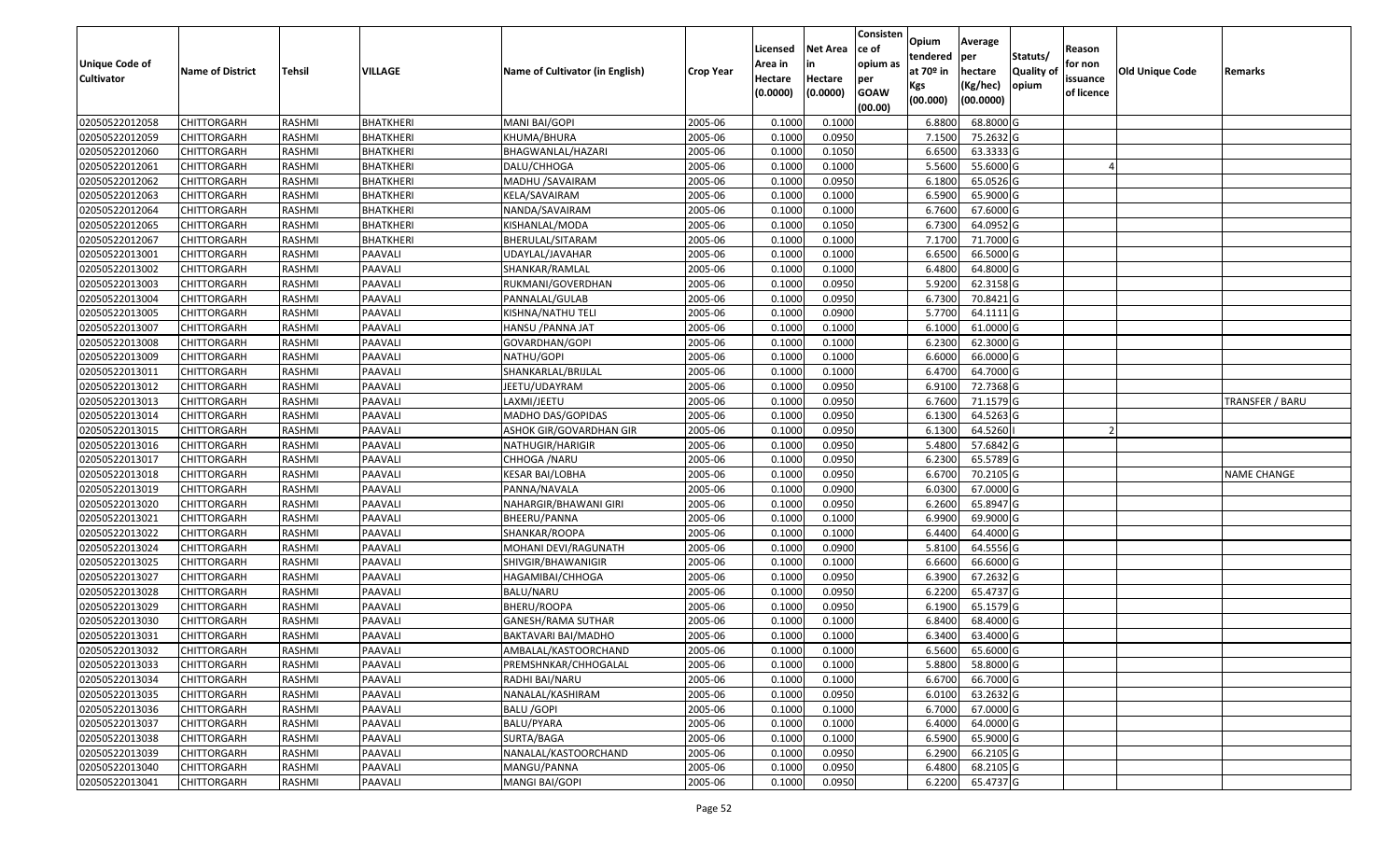| Unique Code of<br><b>Cultivator</b> | <b>Name of District</b> | <b>Tehsil</b> | VILLAGE | Name of Cultivator (in English)    | <b>Crop Year</b> | Licensed<br>Area in<br>Hectare<br>(0.0000) | <b>Net Area</b><br>in<br>Hectare<br>(0.0000) | Consisten<br>ce of<br>opium as<br>per<br><b>GOAW</b><br>(00.00) | Opium<br>tendered<br>at $70°$ in<br>Kgs<br>(00.000) | Average<br>per<br>hectare<br>(Kg/hec)<br>(00.0000) | Statuts/<br>Quality of<br>opium | Reason<br>for non<br>issuance<br>of licence | <b>Old Unique Code</b> | Remarks |
|-------------------------------------|-------------------------|---------------|---------|------------------------------------|------------------|--------------------------------------------|----------------------------------------------|-----------------------------------------------------------------|-----------------------------------------------------|----------------------------------------------------|---------------------------------|---------------------------------------------|------------------------|---------|
| 02050522013042                      | CHITTORGARH             | RASHMI        | PAAVALI | JEETMAL/CHHOGA                     | 2005-06          | 0.100                                      | 0.1000                                       |                                                                 | 6.6100                                              | 66.1000 G                                          |                                 |                                             |                        |         |
| 02050522013043                      | CHITTORGARH             | RASHMI        | PAAVALI | RAJI BAI/MADHOGIRI                 | 2005-06          | 0.1000                                     | 0.1000                                       |                                                                 | 6.1400                                              | 61.4000 G                                          |                                 |                                             |                        |         |
| 02050522013044                      | <b>CHITTORGARH</b>      | RASHMI        | PAAVALI | KASHIRAM/KISHNA                    | 2005-06          | 0.1000                                     | 0.1000                                       |                                                                 | 6.5000                                              | 65.0000G                                           |                                 |                                             |                        |         |
| 02050522013045                      | CHITTORGARH             | RASHMI        | PAAVALI | KALULAL/ JITMAL                    | 2005-06          | 0.1000                                     | 0.0950                                       |                                                                 | 6.2300                                              | 65.5789 G                                          |                                 |                                             |                        |         |
| 02050522013046                      | CHITTORGARH             | RASHMI        | PAAVALI | MADHO/EKLING                       | 2005-06          | 0.1000                                     | 0.1000                                       |                                                                 | 5.7400                                              | 57.4000G                                           |                                 |                                             |                        |         |
| 02050522013048                      | CHITTORGARH             | RASHMI        | PAAVALI | DEVJI/RAGUNATH                     | 2005-06          | 0.1000                                     | 0.1000                                       |                                                                 | 6.3400                                              | 63.4000G                                           |                                 |                                             |                        |         |
| 02050522013051                      | CHITTORGARH             | RASHMI        | PAAVALI | SOHANLAL/MIYARAM                   | 2005-06          | 0.1000                                     | 0.0900                                       |                                                                 | 6.7800                                              | 75.3333 G                                          |                                 |                                             |                        |         |
| 02050522013052                      | CHITTORGARH             | RASHMI        | PAAVALI | SAFI NILGAR/LALU NILGAR            | 2005-06          | 0.1000                                     | 0.1000                                       |                                                                 | 6.4300                                              | 64.3000 G                                          |                                 |                                             |                        |         |
| 02050522013053                      | CHITTORGARH             | RASHMI        | PAAVALI | SAYARA BAI/NOOR KHAN               | 2005-06          | 0.1000                                     | 0.0900                                       |                                                                 | 6.1500                                              | 68.3333 G                                          |                                 |                                             |                        |         |
| 02050522013055                      | CHITTORGARH             | RASHMI        | PAAVALI | AZAD KHAN/KALU KHAN                | 2005-06          | 0.1000                                     | 0.0950                                       |                                                                 | 6.4900                                              | 68.3158 G                                          |                                 |                                             |                        |         |
| 02050522013056                      | CHITTORGARH             | RASHMI        | PAAVALI | RAMLAL/POKHAR                      | 2005-06          | 0.1000                                     | 0.1000                                       |                                                                 | 6.6500                                              | 66.5000G                                           |                                 |                                             |                        |         |
| 02050522013057                      | <b>CHITTORGARH</b>      | RASHMI        | PAAVALI | BALURAM/JAIKISHAN                  | 2005-06          | 0.1000                                     | 0.0950                                       |                                                                 | 6.2700                                              | 66.0000G                                           |                                 |                                             |                        |         |
| 02050522013058                      | CHITTORGARH             | RASHMI        | PAAVALI | CHHOGA / NARU BHIL--2              | 2005-06          | 0.1000                                     | 0.1000                                       |                                                                 | 6.0900                                              | 60.9000 G                                          |                                 |                                             |                        |         |
| 02050522013059                      | CHITTORGARH             | RASHMI        | PAAVALI | RATANLAL/MADHOLAL JAT              | 2005-06          | 0.1000                                     | 0.0950                                       |                                                                 | 6.8300                                              | 71.8947 G                                          |                                 |                                             |                        |         |
| 02050522013060                      | CHITTORGARH             | RASHMI        | PAAVALI | RAMESHWARLAL /CHATURBHUJ<br>SHARMA | 2005-06          | 0.1000                                     | 0.0950                                       |                                                                 | 6.1500                                              | 64.7368 G                                          |                                 |                                             |                        |         |
| 02050522013061                      | <b>CHITTORGARH</b>      | RASHMI        | PAAVALI | DHAPUDEVI/SHANTILAL SHARMA         | 2005-06          | 0.1000                                     | 0.1000                                       |                                                                 | 6.7600                                              | 67.6000 G                                          |                                 |                                             |                        |         |
| 02050522013063                      | <b>CHITTORGARH</b>      | RASHMI        | PAAVALI | NOORA / NATHU PINARA               | 2005-06          | 0.1000                                     | 0.0900                                       |                                                                 | 5.8600                                              | $65.1111$ G                                        |                                 |                                             |                        |         |
| 02050522013064                      | <b>CHITTORGARH</b>      | RASHMI        | PAAVALI | TULSIRAM / NARU                    | 2005-06          | 0.1000                                     | 0.0950                                       |                                                                 | 6.0500                                              | 63.6842 G                                          |                                 |                                             |                        |         |
| 02050522013065                      | <b>CHITTORGARH</b>      | RASHMI        | PAAVALI | DALU/DEVA                          | 2005-06          | 0.1000                                     | 0.1000                                       |                                                                 | 5.7100                                              | 57.1000 G                                          |                                 |                                             |                        |         |
| 02050522013066                      | <b>CHITTORGARH</b>      | RASHMI        | PAAVALI | CHAMPA/DEEPCHAND                   | 2005-06          | 0.1000                                     | 0.0950                                       |                                                                 | 6.0000                                              | 63.1579 G                                          |                                 |                                             |                        |         |
| 02050522013067                      | CHITTORGARH             | RASHMI        | PAAVALI | BANSILAL/AMBALAL                   | 2005-06          | 0.1000                                     | 0.0950                                       |                                                                 | 6.5700                                              | 69.1579 G                                          |                                 |                                             |                        |         |
| 02050522013068                      | CHITTORGARH             | RASHMI        | PAAVALI | SHAMBHUGIRI/NATHUGIRI              | 2005-06          | 0.1000                                     | 0.0950                                       |                                                                 | 5.8700                                              | 61.7895 G                                          |                                 |                                             |                        |         |
| 02050522013069                      | CHITTORGARH             | RASHMI        | PAAVALI | DEVILAL/NARU                       | 2005-06          | 0.100                                      | 0.1000                                       |                                                                 | 5.9200                                              | 59.2000 G                                          |                                 |                                             |                        |         |
| 02050522013070                      | CHITTORGARH             | RASHMI        | PAAVALI | RATANLAL/RUGNATH                   | 2005-06          | 0.100                                      | 0.0950                                       |                                                                 | 6.2100                                              | 65.3684 G                                          |                                 |                                             |                        |         |
| 02050522013071                      | CHITTORGARH             | RASHMI        | PAAVALI | CHOGA /ROOPA                       | 2005-06          | 0.1000                                     | 0.1000                                       |                                                                 | 6.6600                                              | 66.6000 G                                          |                                 |                                             |                        |         |
| 02050522013073                      | CHITTORGARH             | RASHMI        | PAAVALI | BHERULAL/MADHU                     | 2005-06          | 0.1000                                     | 0.1000                                       |                                                                 | 6.6500                                              | 66.5000G                                           |                                 |                                             |                        |         |
| 02050522013074                      | CHITTORGARH             | RASHMI        | PAAVALI | RATANLAL/CHHOGA JAT                | 2005-06          | 0.1000                                     | 0.1000                                       |                                                                 | 6.3500                                              | 63.5000G                                           |                                 |                                             |                        |         |
| 02050522013075                      | CHITTORGARH             | RASHMI        | PAAVALI | MANGU/CHHOGA JAT                   | 2005-06          | 0.1000                                     | 0.0950                                       |                                                                 | 6.1800                                              | 65.0526 G                                          |                                 |                                             |                        |         |
| 02050522013078                      | CHITTORGARH             | RASHMI        | PAAVALI | SUKHI BAI / GANESH                 | 2005-06          | 0.1000                                     | 0.1000                                       |                                                                 | 7.6400                                              | 76.4000G                                           |                                 |                                             |                        |         |
| 02050522013079                      | <b>CHITTORGARH</b>      | RASHMI        | PAAVALI | CHANDI BAI/JEETU JAT               | 2005-06          | 0.1000                                     | 0.0950                                       |                                                                 | 6.7900                                              | 71.4737                                            |                                 |                                             |                        |         |
| 02050522013080                      | CHITTORGARH             | RASHMI        | PAAVALI | KESHAR/GOPI JAT                    | 2005-06          | 0.1000                                     | 0.1000                                       |                                                                 | 7.1000                                              | 71.0000 G                                          |                                 |                                             |                        |         |
| 02050522013081                      | CHITTORGARH             | RASHMI        | PAAVALI | GIRDHARI/BHERU JAT                 | 2005-06          | 0.1000                                     | 0.0950                                       |                                                                 | 6.6100                                              | 69.5789 G                                          |                                 |                                             |                        |         |
| 02050522013082                      | CHITTORGARH             | RASHMI        | PAAVALI | BHERULAL/GOKAL CHAMAR              | 2005-06          | 0.1000                                     | 0.1000                                       |                                                                 | 6.2100                                              | 62.1000G                                           |                                 |                                             |                        |         |
| 02050522013087                      | CHITTORGARH             | RASHMI        | PAAVALI | CHHAGANI BAI/MODA                  | 2005-06          | 0.1000                                     | 0.0950                                       |                                                                 | 7.2400                                              | 76.2105                                            |                                 |                                             |                        |         |
| 02050522013089                      | CHITTORGARH             | RASHMI        | PAAVALI | JEETULAL/PYARA                     | 2005-06          | 0.1000                                     | 0.1000                                       |                                                                 | 6.5400                                              | 65.4000 G                                          |                                 |                                             |                        |         |
| 02050522013091                      | <b>CHITTORGARH</b>      | RASHMI        | PAAVALI | <b>GULABI/UDA BHIL</b>             | 2005-06          | 0.1000                                     | 0.0900                                       |                                                                 | 5.9500                                              | 66.1111 G                                          |                                 |                                             |                        |         |
| 02050522013092                      | <b>CHITTORGARH</b>      | RASHMI        | PAAVALI | CHANDI BAI / DEEPCHAND             | 2005-06          | 0.1000                                     | 0.1000                                       |                                                                 | 6.8900                                              | 68.9000 G                                          |                                 |                                             |                        |         |
| 02050522013094                      | <b>CHITTORGARH</b>      | RASHMI        | PAAVALI | DEVJI/KALU BHIL                    | 2005-06          | 0.1000                                     | 0.1000                                       |                                                                 | 6.7900                                              | 67.9000 G                                          |                                 |                                             |                        |         |
| 02050522013095                      | <b>CHITTORGARH</b>      | RASHMI        | PAAVALI | MAGANIRAM/MANING BHIL              | 2005-06          | 0.1000                                     | 0.0950                                       |                                                                 | 6.2300                                              | 65.5789 G                                          |                                 |                                             |                        |         |
| 02050522013096                      | CHITTORGARH             | RASHMI        | PAAVALI | <b>DEVJI /BHERULAL</b>             | 2005-06          | 0.1000                                     | 0.1000                                       |                                                                 | 6.7000                                              | 67.0000 G                                          |                                 |                                             |                        |         |
| 02050522013097                      | <b>CHITTORGARH</b>      | RASHMI        | PAAVALI | GANGARAM/PRATAP JAT                | 2005-06          | 0.1000                                     | 0.1000                                       |                                                                 | 6.3700                                              | 63.7000 G                                          |                                 |                                             |                        |         |
| 02050522013098                      | <b>CHITTORGARH</b>      | RASHMI        | PAAVALI | MANGI BAI / BADRILAL               | 2005-06          | 0.1000                                     | 0.1000                                       |                                                                 | 7.0500                                              | 70.5000 G                                          |                                 |                                             |                        |         |
| 02050522013099                      | <b>CHITTORGARH</b>      | RASHMI        | PAAVALI | MITHULAL/SURAT RAM                 | 2005-06          | 0.1000                                     | 0.0950                                       |                                                                 | 6.5900                                              | 69.3684 G                                          |                                 |                                             |                        |         |
| 02050522013100                      | <b>CHITTORGARH</b>      | RASHMI        | PAAVALI | KALURAM/UDAYRAM                    | 2005-06          | 0.1000                                     | 0.1000                                       |                                                                 | 6.3900                                              | 63.9000 G                                          |                                 |                                             |                        |         |
| 02050522013102                      | <b>CHITTORGARH</b>      | RASHMI        | PAAVALI | HANSU/ONKAR                        | 2005-06          | 0.1000                                     | 0.1000                                       |                                                                 | 6.4400                                              | 64.4000 G                                          |                                 |                                             |                        |         |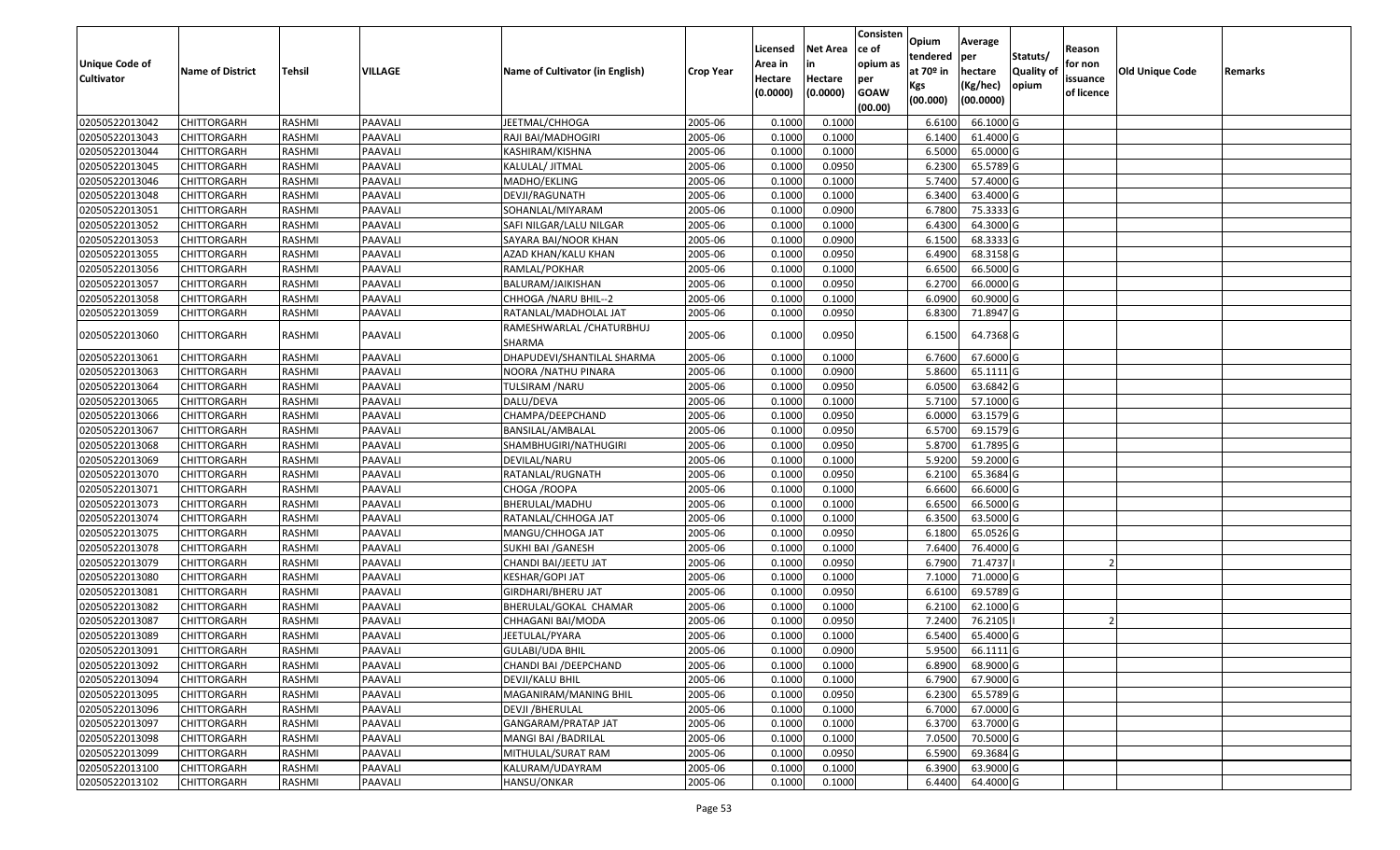| <b>Unique Code of</b> | <b>Name of District</b> | Tehsil        | VILLAGE            | Name of Cultivator (in English)     | <b>Crop Year</b> | Licensed<br>Area in | <b>Net Area</b><br>in | Consisten<br>ce of<br>opium as | Opium<br>tendered<br>at $70°$ in | Average<br>per<br>hectare | Statuts/<br><b>Quality o</b> | Reason<br>for non      | Old Unique Code | Remarks            |
|-----------------------|-------------------------|---------------|--------------------|-------------------------------------|------------------|---------------------|-----------------------|--------------------------------|----------------------------------|---------------------------|------------------------------|------------------------|-----------------|--------------------|
| <b>Cultivator</b>     |                         |               |                    |                                     |                  | Hectare<br>(0.0000) | Hectare<br>(0.0000)   | per<br><b>GOAW</b><br>(00.00)  | Kgs<br>(00.000)                  | (Kg/hec)<br>(00.0000)     | opium                        | issuance<br>of licence |                 |                    |
| 02050522013103        | <b>CHITTORGARH</b>      | RASHMI        | PAAVALI            | AMBALAL/SURATRAM JAT                | 2005-06          | 0.1000              | 0.1000                |                                | 7.2100                           | 72.1000 G                 |                              |                        |                 |                    |
| 02050522013104        | CHITTORGARH             | RASHMI        | PAAVALI            | SHNKAR LAL/MADHO JAT                | 2005-06          | 0.1000              | 0.1000                |                                | 7.5600                           | 75.6000G                  |                              |                        |                 |                    |
| 02050522013105        | CHITTORGARH             | RASHMI        | PAAVALI            | NARAYAN LAL/LOBHCHAND               | 2005-06          | 0.1000              | 0.0950                |                                | 6.5700                           | 69.1579 G                 |                              |                        |                 |                    |
| 02050522013106        | <b>CHITTORGARH</b>      | RASHMI        | PAAVALI            | RAMESHWAR LAL/MADHO JAT             | 2005-06          | 0.1000              | 0.0950                |                                | 7.8400                           | 82.5263 G                 |                              |                        |                 |                    |
| 02050522013107        | CHITTORGARH             | RASHMI        | PAAVALI            | SHOBHA LAL/PANNALAL                 | 2005-06          | 0.1000              | 0.0950                |                                | 6.5300                           | 68.7368 G                 |                              |                        |                 |                    |
| 02050522013110        | <b>CHITTORGARH</b>      | RASHMI        | PAAVALI            | GOPAL /BHERU JAT                    | 2005-06          | 0.1000              | 0.0900                |                                | 5.9500                           | 66.1111G                  |                              |                        |                 |                    |
| 02050522013111        | CHITTORGARH             | RASHMI        | PAAVALI            | GOPI LAL/BRIJLAL                    | 2005-06          | 0.1000              | 0.1000                |                                | 6.5000                           | 65.0000G                  |                              |                        |                 |                    |
| 02050522013112        | <b>CHITTORGARH</b>      | <b>RASHMI</b> | PAAVALI            | LAHARI BAI / PARTHU                 | 2005-06          | 0.1000              | 0.1000                |                                | 6.5700                           | 65.7000G                  |                              |                        |                 |                    |
| 02050522013113        | CHITTORGARH             | RASHMI        | PAAVALI            | DEEPCHAND / GASHI                   | 2005-06          | 0.1000              | 0.0950                |                                | 6.7800                           | 71.3684                   |                              |                        |                 |                    |
| 02050522013114        | CHITTORGARH             | RASHMI        | PAAVALI            | ONKAR / MIYARAM NAYAK               | 2005-06          | 0.1000              | 0.1000                |                                | 6.5500                           | 65.5000 G                 |                              |                        |                 |                    |
| 02050522013115        | CHITTORGARH             | RASHMI        | PAAVALI            | SURESH KUMAR/LAKSHMILAL             | 2005-06          | 0.1000              | 0.0950                |                                | 6.8300                           | 71.8947 G                 |                              |                        |                 |                    |
| 02050522013116        | <b>CHITTORGARH</b>      | RASHMI        | PAAVALI            | RAMDAS/GOKALDAS                     | 2005-06          | 0.1000              | 0.1000                |                                | 5.9800                           | 59.8000 G                 |                              |                        |                 |                    |
| 02050522013118        | <b>CHITTORGARH</b>      | RASHMI        | PAAVALI            | <b>GOTAM GIRI/MADHAV GIRI</b>       | 2005-06          | 0.1000              | 0.1050                |                                | 6.4900                           | 61.8095 G                 |                              |                        |                 |                    |
| 02050522013119        | <b>CHITTORGARH</b>      | RASHMI        | PAAVALI            | NARULAL/KALULAL                     | 2005-06          | 0.100               | 0.1000                |                                | 6.4800                           | 64.8000G                  |                              |                        |                 |                    |
| 02050522013120        | <b>CHITTORGARH</b>      | RASHMI        | PAAVALI            | MADHU / DALU JAT                    | 2005-06          | 0.1000              | 0.0950                |                                | 5.8500                           | 61.5789 G                 |                              |                        |                 |                    |
| 02050522013121        | <b>CHITTORGARH</b>      | RASHMI        | PAAVALI            | SAMPAT LAL / MADAN LAL JAIN         | 2005-06          | 0.1000              | 0.1000                |                                | 6.4100                           | 64.1000G                  |                              |                        |                 |                    |
| 02050522013122        | CHITTORGARH             | RASHMI        | PAAVALI            | MADHAV LAL/MANGI RAM JAT            | 2005-06          | 0.1000              | 0.1000                |                                | 6.8100                           | 68.1000 G                 |                              |                        |                 |                    |
| 02050522013124        | CHITTORGARH             | RASHMI        | PAAVALI            | KANCHAN BAI/MADAN LAL               | 2005-06          | 0.100               | 0.1000                |                                | 6.1400                           | 61.4000 G                 |                              |                        |                 |                    |
| 02050522013125        | CHITTORGARH             | RASHMI        | PAAVALI            | RATTA / GANESH BHIL                 | 2005-06          | 0.1000              | 0.0950                |                                | 6.6400                           | 69.8947 G                 |                              |                        |                 |                    |
| 02050522013126        | CHITTORGARH             | RASHMI        | PAAVALI            | RATAN GIRI /SHIVGIRI                | 2005-06          | 0.1000              | 0.1000                |                                | 6.4300                           | 64.3000 G                 |                              |                        |                 |                    |
| 02050522013127        | CHITTORGARH             | RASHMI        | PAAVALI            | SANTOSH GARG/PRATAP                 | 2005-06          | 0.100               | 0.1000                |                                | 7.1800                           | 71.8000 G                 |                              |                        |                 |                    |
| 02050522013131        | CHITTORGARH             | RASHMI        | PAAVALI            | SHANKARLAL/DALU JAT                 | 2005-06          | 0.100               | 0.0950                |                                | 6.3300                           | 66.6316 G                 |                              |                        |                 |                    |
| 02050522013133        | CHITTORGARH             | RASHMI        | PAAVALI            | LOBHI BAI/RATANLAL                  | 2005-06          | 0.1000              | 0.1000                |                                | 6.3900                           | 63.9000 G                 |                              |                        |                 |                    |
| 02050522013135        | <b>CHITTORGARH</b>      | RASHMI        | PAAVALI            | DEVILAL /CHOTHU NAYAK               | 2005-06          | 0.100               | 0.0950                |                                | 8.2900                           | 87.2632                   |                              |                        |                 |                    |
| 02050522013137        | <b>CHITTORGARH</b>      | RASHMI        | PAAVALI            | <b>BADRILAL/DALLA GARG</b>          | 2005-06          | 0.1000              | 0.0950                |                                | 6.3700                           | 67.0526 G                 |                              |                        |                 |                    |
| 02050522013138        | CHITTORGARH             | RASHMI        | PAAVALI            | BHERU LAL/ RAMLAL JAT               | 2005-06          | 0.1000              | 0.1000                |                                | 6.3500                           | 63.5000 G                 |                              |                        |                 |                    |
| 02050522013139        | CHITTORGARH             | RASHMI        | PAAVALI            | NANDRAM/DEVJI JAT                   | 2005-06          | 0.1000              | 0.0950                |                                | 6.3300                           | 66.6316 G                 |                              |                        |                 |                    |
| 02050522013140        | CHITTORGARH             | RASHMI        | PAAVALI            | HEERA /DEICHAND JAT                 | 2005-06          | 0.1000              | 0.0950                |                                | 6.2600                           | 65.8947 G                 |                              |                        |                 |                    |
| 02050522013142        | CHITTORGARH             | RASHMI        | PAAVALI            | GOVARDHAN/UDAYRAM JAT               | 2005-06          | 0.1000              | 0.0950                |                                | 6.3500                           | 66.8421 G                 |                              |                        |                 |                    |
| 02050522013143        | CHITTORGARH             | RASHMI        | PAAVALI            | GOVARDHAN /DALU BHIL                | 2005-06          | 0.1000              | 0.0950                |                                | 6.4100                           | 67.4737 G                 |                              |                        |                 |                    |
| 02050522013144        | CHITTORGARH             | RASHMI        | PAAVALI            | KALU /MANING BHIL                   | 2005-06          | 0.1000              | 0.0950                |                                | 6.1000                           | 64.2105 G                 |                              |                        |                 |                    |
| 02050522013145        | CHITTORGARH             | RASHMI        | PAAVALI            | MOHAN / NARU CHAMAR                 | 2005-06          | 0.1000              | 0.0950                |                                | 5.9700                           | 62.8421G                  |                              |                        |                 |                    |
| 02050522013146        | CHITTORGARH             | RASHMI        | PAAVALI            | MADHU /NARU CHAMAR                  | 2005-06          | 0.1000              | 0.1000                |                                | 6.4600                           | 64.6000 G                 |                              |                        |                 |                    |
| 02050522013147        | CHITTORGARH             | RASHMI        | PAAVALI            | PUSHPA BAI / RAMI BAI               | 2005-06          | 0.1000              | 0.0950                |                                | 6.0500                           | 63.6842 G                 |                              |                        |                 | <b>NAME CHANGE</b> |
| 02050522013149        | CHITTORGARH             | RASHMI        | PAAVALI            | LAKSHMINARAYAN/PITHVIRAJ<br>SUKHVAL | 2005-06          | 0.1000              | 0.0950                |                                | 5.6300                           | 59.2632 G                 |                              |                        |                 |                    |
| 02050522013150        | CHITTORGARH             | RASHMI        | PAAVALI            | LAHRULAL/RAMLAL SUKHVAL             | 2005-06          | 0.1000              | 0.1000                |                                |                                  | 7.0500 70.5000 G          |                              |                        |                 |                    |
| 02050522013151        | <b>CHITTORGARH</b>      | RASHMI        | PAAVALI            | RATANLAL/BHANWARLAL                 | 2005-06          | 0.1000              | 0.0950                |                                | 6.8900                           | 72.5263 G                 |                              |                        |                 |                    |
| 02050522013152        | <b>CHITTORGARH</b>      | RASHMI        | PAAVALI            | NARAYAN / HEERA                     | 2005-06          | 0.1000              | 0.1000                |                                | 6.1900                           | 61.9000 G                 |                              |                        |                 |                    |
| 02050522014002        | <b>CHITTORGARH</b>      | RASHMI        | SOMARVALO KA KHEDA | NATHURAM/PRATAP RAVAT               | 2005-06          | 0.1000              | 0.1000                |                                | 6.1400                           | $61.4000$ G               |                              |                        |                 |                    |
| 02050522014003        | <b>CHITTORGARH</b>      | RASHMI        | SOMARVALO KA KHEDA | CHHOGA / NANURAM JAT                | 2005-06          | 0.1000              | 0.1050                |                                | 5.9800                           | 56.9524 G                 |                              |                        |                 |                    |
| 02050522014004        | <b>CHITTORGARH</b>      | RASHMI        | SOMARVALO KA KHEDA | KISHANA/DEVI JAT                    | 2005-06          | 0.1000              | 0.1050                |                                | 6.7700                           | 64.4762 G                 |                              |                        |                 |                    |
| 02050522014005        | <b>CHITTORGARH</b>      | RASHMI        | SOMARVALO KA KHEDA | <b>BARDICHAND / GOKAL JAT</b>       | 2005-06          | 0.1000              | 0.1000                |                                | 6.1800                           | 61.8000 G                 |                              |                        |                 |                    |
| 02050522014006        | CHITTORGARH             | RASHMI        | SOMARVALO KA KHEDA | KISHNA/EKLING                       | 2005-06          | 0.1000              | 0.1050                |                                | 6.8500                           | 65.2381 G                 |                              |                        |                 |                    |
| 02050522014008        | <b>CHITTORGARH</b>      | RASHMI        | SOMARVALO KA KHEDA | NANDRAM / UDAYRAM                   | 2005-06          | 0.1000              | 0.1000                |                                | 5.9100                           | 59.1000 G                 |                              |                        |                 |                    |
| 02050522014010        | <b>CHITTORGARH</b>      | RASHMI        | SOMARVALO KA KHEDA | MITHULAL/RAMA                       | 2005-06          | 0.1000              | 0.1000                |                                | 6.2300                           | 62.3000 G                 |                              |                        |                 |                    |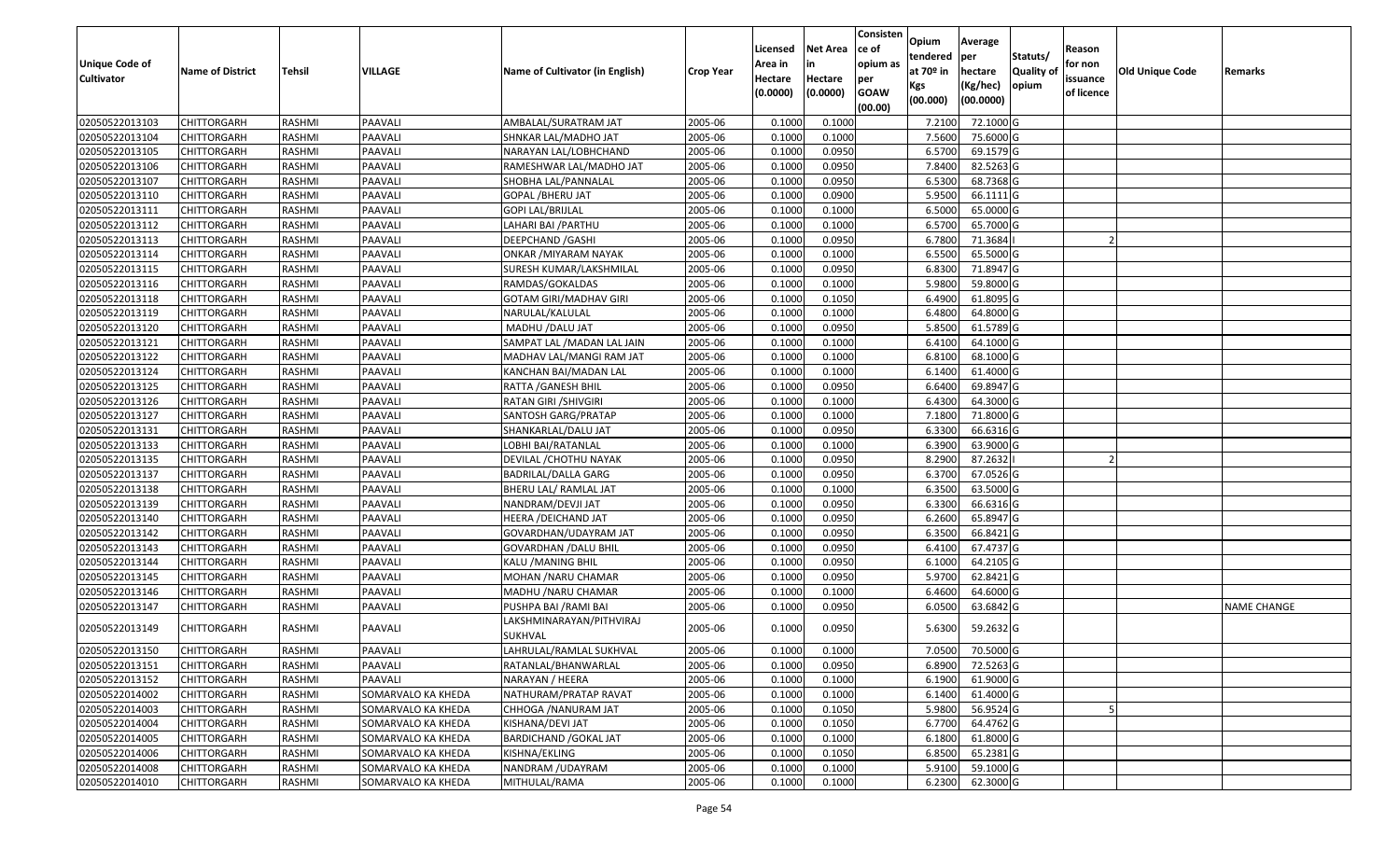| <b>Unique Code of</b><br><b>Cultivator</b> | <b>Name of District</b> | <b>Tehsil</b> | VILLAGE            | Name of Cultivator (in English) | <b>Crop Year</b> | Licensed<br>Area in<br>Hectare<br>(0.0000) | <b>Net Area</b><br>in<br>Hectare<br>(0.0000) | Consisten<br>ce of<br>opium as<br>per<br><b>GOAW</b> | Opium<br>tendered<br>at $70°$ in<br>Kgs | Average<br>per<br>hectare<br>(Kg/hec) | Statuts/<br><b>Quality o</b><br>opium | Reason<br>for non<br>issuance<br>of licence | <b>Old Unique Code</b> | Remarks            |
|--------------------------------------------|-------------------------|---------------|--------------------|---------------------------------|------------------|--------------------------------------------|----------------------------------------------|------------------------------------------------------|-----------------------------------------|---------------------------------------|---------------------------------------|---------------------------------------------|------------------------|--------------------|
|                                            |                         |               |                    |                                 |                  |                                            |                                              | (00.00)                                              | (00.000)                                | (00.0000)                             |                                       |                                             |                        |                    |
| 02050522014012                             | CHITTORGARH             | RASHMI        | SOMARVALO KA KHEDA | BHERULAL/KALU                   | 2005-06          | 0.1000                                     | 0.1000                                       |                                                      | 5.6700                                  | 56.7000 G                             |                                       |                                             |                        |                    |
| 02050522014013                             | CHITTORGARH             | RASHMI        | SOMARVALO KA KHEDA | <b>BHURA/KALU</b>               | 2005-06          | 0.1000                                     | 0.1000                                       |                                                      | 5.8500                                  | 58.5000 G                             |                                       |                                             |                        |                    |
| 02050522014015                             | CHITTORGARH             | RASHMI        | SOMARVALO KA KHEDA | MANMAL/LOBHU                    | 2005-06          | 0.1000                                     | 0.1050                                       |                                                      | 6.0000                                  | 57.1429 G                             |                                       |                                             |                        |                    |
| 02050522014016                             | <b>CHITTORGARH</b>      | RASHMI        | SOMARVALO KA KHEDA | PYARCHAND/PARASRAM              | 2005-06          | 0.1000                                     | 0.1000                                       |                                                      | 6.4900                                  | 64.9000G                              |                                       |                                             |                        |                    |
| 02050523001001                             | CHITTORGARH             | <b>BEGUN</b>  | BARNIYAS           | NATHIBAI/BHAGWANLAL             | 2005-06          | 0.1000                                     | 0.0950                                       |                                                      | 6.2900                                  | 66.2110 G                             |                                       |                                             |                        |                    |
| 02050523001002                             | CHITTORGARH             | <b>BEGUN</b>  | <b>BARNIYAS</b>    | HEERALAL/DALU                   | 2005-06          | 0.1000                                     | 0.1000                                       |                                                      | 6.3200                                  | 63.2000 G                             |                                       |                                             |                        |                    |
| 02050523001003                             | CHITTORGARH             | <b>BEGUN</b>  | BARNIYAS           | KALU/HARLAL                     | 2005-06          | 0.1000                                     | 0.1050                                       |                                                      | 6.0300                                  | 57.4290 G                             |                                       |                                             |                        |                    |
| 02050523001004                             | CHITTORGARH             | <b>BEGUN</b>  | <b>BARNIYAS</b>    | GORDHAN/PYARCHAND               | 2005-06          | 0.1000                                     | 0.1000                                       |                                                      | 6.2000                                  | 62.0000G                              |                                       |                                             |                        |                    |
| 02050523001006                             | CHITTORGARH             | <b>BEGUN</b>  | BARNIYAS           | DEVARAM/KASHIRAM                | 2005-06          | 0.1000                                     | 0.1000                                       |                                                      | 6.0800                                  | 60.8000 G                             |                                       |                                             |                        |                    |
| 02050523001010                             | CHITTORGARH             | <b>BEGUN</b>  | BARNIYAS           | DHANNIBAI/MOTI                  | 2005-06          | 0.1000                                     | 0.0950                                       |                                                      | 5.0200                                  | 52.8420 G                             |                                       |                                             |                        |                    |
| 02050523001013                             | CHITTORGARH             | <b>BEGUN</b>  | BARNIYAS           | RAMLAL/BAKSHA KUMAWAT           | 2005-06          | 0.1000                                     | 0.1000                                       |                                                      | 5.9500                                  | 59.5000 G                             |                                       |                                             |                        |                    |
| 02050523001014                             | CHITTORGARH             | <b>BEGUN</b>  | <b>BARNIYAS</b>    | BHERU/DALU KUMAWAT              | 2005-06          | 0.1000                                     | 0.1000                                       |                                                      | 6.6800                                  | 66.8000 G                             |                                       |                                             |                        |                    |
| 02050523001015                             | <b>CHITTORGARH</b>      | <b>BEGUN</b>  | <b>BARNIYAS</b>    | BHANWARLAL/KANHAIYALAL          | 2005-06          | 0.1000                                     | 0.1050                                       |                                                      | 5.7400                                  | 54.6670 G                             |                                       |                                             |                        |                    |
| 02050523001016                             | <b>CHITTORGARH</b>      | <b>BEGUN</b>  | BARNIYAS           | SEWARAM/RUPA                    | 2005-06          | 0.1000                                     | 0.1000                                       |                                                      | 5.9900                                  | 59.9000G                              |                                       |                                             |                        |                    |
| 02050523001017                             | <b>CHITTORGARH</b>      | <b>BEGUN</b>  | BARNIYAS           | BHERULAL/PYARCHAND              | 2005-06          | 0.1000                                     | 0.1000                                       |                                                      | 6.6300                                  | 66.3000 G                             |                                       |                                             |                        |                    |
| 02050523001018                             | CHITTORGARH             | <b>BEGUN</b>  | <b>BARNIYAS</b>    | CHANDRA/KUKA                    | 2005-06          | 0.1000                                     | 0.1000                                       |                                                      | 5.9200                                  | 59.2000 G                             |                                       |                                             |                        |                    |
| 02050523001019                             | CHITTORGARH             | <b>BEGUN</b>  | BARNIYAS           | DHAPUBAI/RUPA                   | 2005-06          | 0.1000                                     | 0.1000                                       |                                                      | 5.8800                                  | 58.8000G                              |                                       |                                             |                        |                    |
| 02050523001025                             | CHITTORGARH             | <b>BEGUN</b>  | BARNIYAS           | RAMLAL/KALU                     | 2005-06          | 0.1000                                     | 0.0950                                       |                                                      | 5.9400                                  | 62.5260 G                             |                                       |                                             |                        | <b>NAME CHANGE</b> |
| 02050523001026                             | CHITTORGARH             | <b>BEGUN</b>  | BARNIYAS           | KALU/DALU                       | 2005-06          | 0.1000                                     | 0.0000                                       |                                                      | 0.0000                                  | 0.0000N                               |                                       |                                             |                        |                    |
| 02050523001029                             | CHITTORGARH             | <b>BEGUN</b>  | BARNIYAS           | KALU/GOPI                       | 2005-06          | 0.1000                                     | 0.0950                                       |                                                      | 5.9400                                  | 62.5260 G                             |                                       |                                             |                        |                    |
| 02050523001030                             | CHITTORGARH             | <b>BEGUN</b>  | <b>BARNIYAS</b>    | KASHIRAM/MODA (CHOTA)           | 2005-06          | 0.1000                                     | 0.1050                                       |                                                      | 5.8800                                  | 56.0000G                              |                                       |                                             |                        |                    |
| 02050523001032                             | CHITTORGARH             | <b>BEGUN</b>  | BARNIYAS           | MOHNIBAI/KALYANDAS              | 2005-06          | 0.1000                                     | 0.1000                                       |                                                      | 5.590                                   | 55.9000G                              |                                       |                                             |                        | <b>NAME CHANGE</b> |
| 02050523001033                             | CHITTORGARH             | <b>BEGUN</b>  | BARNIYAS           | <b>BADRILAL/NATHU</b>           | 2005-06          | 0.1000                                     | 0.1000                                       |                                                      | 5.8900                                  | 58.9000 G                             |                                       |                                             |                        |                    |
| 02050523001034                             | CHITTORGARH             | <b>BEGUN</b>  | BARNIYAS           | JDAILAL/MATHURALAL              | 2005-06          | 0.1000                                     | 0.1000                                       |                                                      | 6.0000                                  | 60.0000G                              |                                       |                                             |                        |                    |
| 02050523002001                             | <b>CHITTORGARH</b>      | <b>BEGUN</b>  | KHERPURA           | MOHAN/JAIKISHAN                 | 2005-06          | 0.1000                                     | 0.0950                                       |                                                      | 6.0800                                  | 64.0000G                              |                                       |                                             |                        |                    |
| 02050523002002                             | CHITTORGARH             | <b>BEGUN</b>  | KHERPURA           | BALU/HOKMA                      | 2005-06          | 0.1000                                     | 0.1000                                       |                                                      | 5.1300                                  | 51.3000G                              |                                       |                                             |                        | <b>NAME CHANGE</b> |
| 02050523002004                             | CHITTORGARH             | <b>BEGUN</b>  | KHERPURA           | BHERU/PARTHU                    | 2005-06          | 0.1000                                     | 0.1000                                       |                                                      | 6.0100                                  | 60.1000 G                             |                                       |                                             |                        |                    |
| 02050523002005                             | CHITTORGARH             | <b>BEGUN</b>  | KHERPURA           | PYARCHAND/HAJARI                | 2005-06          | 0.1000                                     | 0.0950                                       |                                                      | 4.7800                                  | 50.3160 G                             |                                       |                                             |                        |                    |
| 02050523002006                             | CHITTORGARH             | <b>BEGUN</b>  | KHERPURA           | CHHOGA/BHARMAL                  | 2005-06          | 0.1000                                     | 0.1000                                       |                                                      | 6.4500                                  | 64.5000 G                             |                                       |                                             |                        |                    |
| 02050523002007                             | CHITTORGARH             | <b>BEGUN</b>  | KHERPURA           | MOHAN/MODA                      | 2005-06          | 0.1000                                     | 0.0950                                       |                                                      | 5.7200                                  | 60.2110 G                             |                                       |                                             |                        |                    |
| 02050523002009                             | CHITTORGARH             | <b>BEGUN</b>  | KHERPURA           | ARJUN/MOHAN                     | 2005-06          | 0.1000                                     | 0.0950                                       |                                                      | 6.8800                                  | 72.4210 G                             |                                       |                                             |                        |                    |
| 02050523002010                             | CHITTORGARH             | <b>BEGUN</b>  | KHERPURA           | BALU/NARAYAN                    | 2005-06          | 0.1000                                     | 0.0950                                       |                                                      | 5.9800                                  | 62.9470 G                             |                                       |                                             |                        |                    |
| 02050523002011                             | CHITTORGARH             | <b>BEGUN</b>  | KHERPURA           | LABHCHAND/KISHOR                | 2005-06          | 0.1000                                     | 0.0950                                       |                                                      | 5.4600                                  | 57.4740 G                             |                                       |                                             |                        |                    |
| 02050523002012                             | CHITTORGARH             | <b>BEGUN</b>  | KHERPURA           | DAULA/BHERU                     | 2005-06          | 0.1000                                     | 0.1000                                       |                                                      | 6.6100                                  | 66.1000G                              |                                       |                                             |                        |                    |
| 02050523002013                             | CHITTORGARH             | <b>BEGUN</b>  | KHERPURA           | ONKAR/HEERA                     | 2005-06          | 0.1000                                     | 0.0900                                       |                                                      | 5.2000                                  | 57.7780 G                             |                                       |                                             |                        |                    |
| 02050523002014                             | CHITTORGARH             | <b>BEGUN</b>  | KHERPURA           | KAJOD/BARDA                     | 2005-06          | 0.1000                                     | 0.0950                                       |                                                      | 5.5000                                  | 57.8950 G                             |                                       |                                             |                        |                    |
| 02050523002015                             | <b>CHITTORGARH</b>      | <b>BEGUN</b>  | KHERPURA           | SOHAN/PARTHU                    | 2005-06          | 0.1000                                     | 0.1000                                       |                                                      | 6.0700                                  | 60.7000 G                             |                                       |                                             |                        |                    |
| 02050523002016                             | <b>CHITTORGARH</b>      | <b>BEGUN</b>  | KHERPURA           | BHERU/BARDA                     | 2005-06          | 0.1000                                     | 0.1000                                       |                                                      | 5.7500                                  | 57.5000 G                             |                                       |                                             |                        |                    |
| 02050523002020                             | <b>CHITTORGARH</b>      | <b>BEGUN</b>  | KHERPURA           | KAJOD/DUNGA                     | 2005-06          | 0.1000                                     | 0.0900                                       |                                                      | 5.0600                                  | 56.2220 G                             |                                       |                                             |                        |                    |
| 02050523003002                             | <b>CHITTORGARH</b>      | <b>BEGUN</b>  | <b>BHICHOR-A</b>   | PYARA/JEEVAN                    | 2005-06          | 0.1000                                     | 0.1000                                       |                                                      | 6.9200                                  | 69.2000 G                             |                                       |                                             |                        |                    |
| 02050523003004                             | <b>CHITTORGARH</b>      | <b>BEGUN</b>  | <b>BHICHOR-A</b>   | NANDUBAI/BHURALAL               | 2005-06          | 0.1000                                     | 0.1000                                       |                                                      | 7.4100                                  | 74.1000 G                             |                                       |                                             |                        |                    |
| 02050523003006                             | <b>CHITTORGARH</b>      | <b>BEGUN</b>  | <b>BHICHOR-A</b>   | HEERALAL/MANGILAL               | 2005-06          | 0.1000                                     | 0.1000                                       |                                                      | 6.0100                                  | 60.1000 G                             |                                       |                                             |                        |                    |
| 02050523003007                             | <b>CHITTORGARH</b>      | <b>BEGUN</b>  | <b>BHICHOR-A</b>   | BHURALAL/MODA KUMAWAT           | 2005-06          | 0.1000                                     | 0.1000                                       |                                                      | 6.6000                                  | 66.0000 G                             |                                       |                                             |                        |                    |
| 02050523003009                             | CHITTORGARH             | <b>BEGUN</b>  | <b>BHICHOR-A</b>   | GOPI/NARAYAN                    | 2005-06          | 0.1000                                     | 0.1000                                       |                                                      | 6.4500                                  | 64.5000 G                             |                                       |                                             |                        |                    |
| 02050523003010                             | CHITTORGARH             | <b>BEGUN</b>  | <b>BHICHOR-A</b>   | SHANKARRAO/VINAYAK              | 2005-06          | 0.1000                                     | 0.1000                                       |                                                      | 5.9600                                  | 59.6000 G                             |                                       |                                             |                        |                    |
| 02050523003011                             | <b>CHITTORGARH</b>      | <b>BEGUN</b>  | <b>BHICHOR-A</b>   | RUKMABAI/RAMCHANDRA             | 2005-06          | 0.1000                                     | 0.0950                                       |                                                      | 6.4100                                  | 67.4740 G                             |                                       |                                             |                        |                    |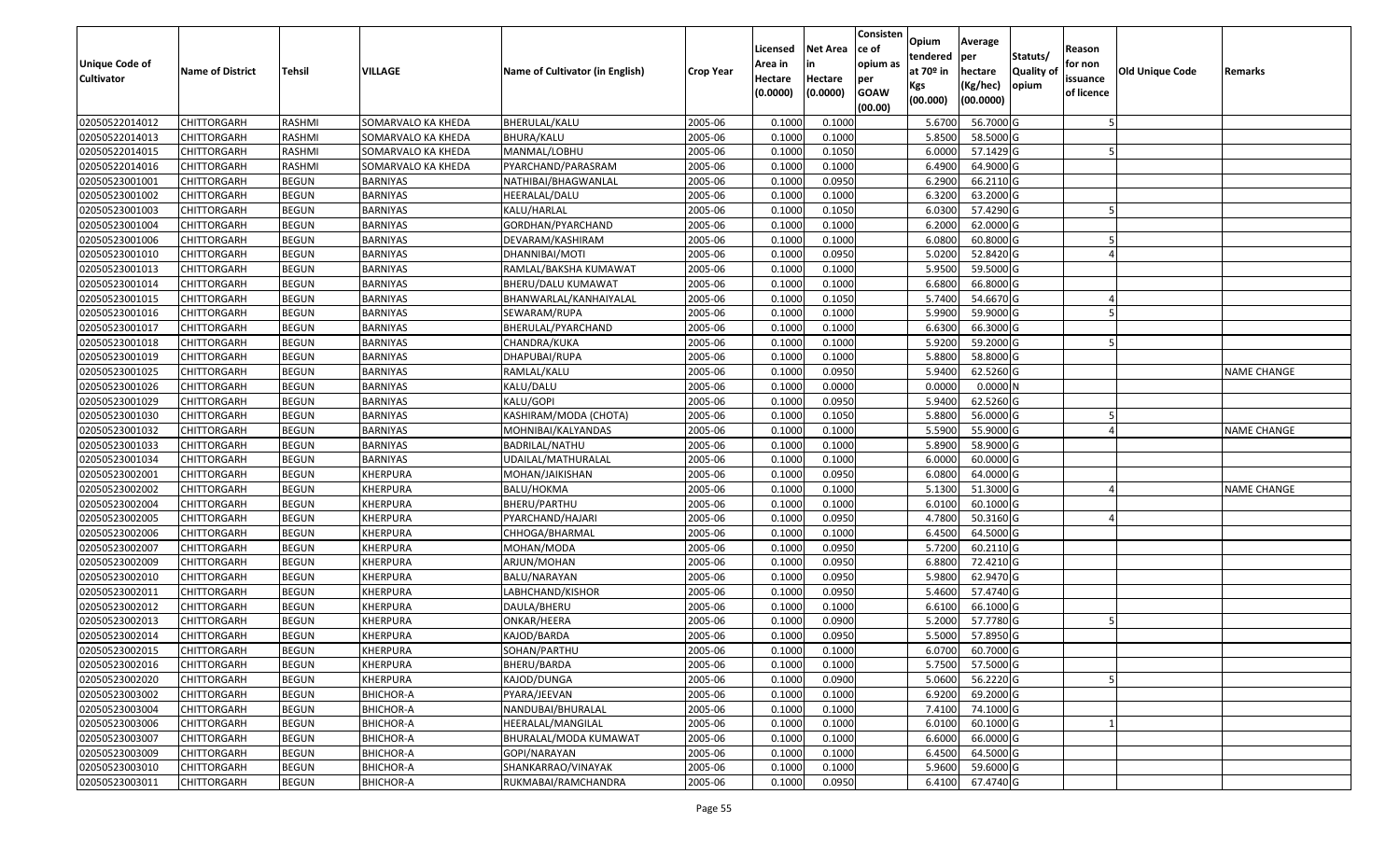| Unique Code of    |                         |               |                  |                                 |                  | Licensed<br>Area in | <b>Net Area</b><br>in | Consisten<br>ce of<br>opium as | Opium<br>tendered              | Average<br>per                   | Statuts/                  | Reason<br>for non      |                        |                    |
|-------------------|-------------------------|---------------|------------------|---------------------------------|------------------|---------------------|-----------------------|--------------------------------|--------------------------------|----------------------------------|---------------------------|------------------------|------------------------|--------------------|
| <b>Cultivator</b> | <b>Name of District</b> | <b>Tehsil</b> | VILLAGE          | Name of Cultivator (in English) | <b>Crop Year</b> | Hectare<br>(0.0000) | Hectare<br>(0.0000)   | per<br><b>GOAW</b><br>(00.00)  | at $70°$ in<br>Kgs<br>(00.000) | hectare<br>(Kg/hec)<br>(00.0000) | <b>Quality o</b><br>opium | issuance<br>of licence | <b>Old Unique Code</b> | Remarks            |
| 02050523003012    | CHITTORGARH             | <b>BEGUN</b>  | <b>BHICHOR-A</b> | NATHULAL/BHURA                  | 2005-06          | 0.1000              | 0.1000                |                                | 7.0500                         | 70.5000 G                        |                           |                        |                        |                    |
| 02050523003015    | CHITTORGARH             | <b>BEGUN</b>  | <b>BHICHOR-A</b> | PYARIBAI/LAXMAN                 | 2005-06          | 0.1000              | 0.1000                |                                | 7.1000                         | 71.0000 G                        |                           |                        |                        |                    |
| 02050523003019    | CHITTORGARH             | <b>BEGUN</b>  | <b>BHICHOR-A</b> | SHANKARLAL/RAMCHANDRA           | 2005-06          | 0.1000              | 0.1000                |                                | 6.7700                         | 67.7000 G                        |                           |                        |                        |                    |
| 02050523003021    | <b>CHITTORGARH</b>      | <b>BEGUN</b>  | <b>BHICHOR-A</b> | DAYARAM/BHARMAL                 | 2005-06          | 0.1000              | 0.0950                |                                | 8.0000                         | 84.2110 G                        |                           |                        |                        |                    |
| 02050523003022    | CHITTORGARH             | <b>BEGUN</b>  | <b>BHICHOR-A</b> | MATHURALAL/RUPA                 | 2005-06          | 0.1000              | 0.0950                |                                | 7.0200                         | 73.8950 G                        |                           |                        |                        |                    |
| 02050523003024    | <b>CHITTORGARH</b>      | <b>BEGUN</b>  | <b>BHICHOR-A</b> | NAGJIRAM/GOKAL                  | 2005-06          | 0.1000              | 0.0950                |                                | 6.9200                         | 72.8420G                         |                           |                        |                        |                    |
| 02050523003025    | CHITTORGARH             | <b>BEGUN</b>  | <b>BHICHOR-A</b> | GANESH/PYARA                    | 2005-06          | 0.1000              | 0.1000                |                                | 7.1100                         | 71.1000G                         |                           |                        |                        |                    |
| 02050523003026    | CHITTORGARH             | <b>BEGUN</b>  | <b>BHICHOR-A</b> | LAKHMICHAND/MODA                | 2005-06          | 0.1000              | 0.1000                |                                | 7.0800                         | 70.8000 G                        |                           |                        |                        |                    |
| 02050523003028    | CHITTORGARH             | <b>BEGUN</b>  | <b>BHICHOR-A</b> | DEVLAL/DALLA                    | 2005-06          | 0.1000              | 0.0900                |                                | 6.1600                         | 68.4440 G                        |                           |                        |                        |                    |
| 02050523003029    | CHITTORGARH             | <b>BEGUN</b>  | <b>BHICHOR-A</b> | MOHAN/KASHIRAM                  | 2005-06          | 0.1000              | 0.1000                |                                | 7.6200                         | 76.2000 G                        |                           |                        |                        |                    |
| 02050523003030    | CHITTORGARH             | <b>BEGUN</b>  | <b>BHICHOR-A</b> | GANESH/BHUDHAR KUMAWAT          | 2005-06          | 0.1000              | 0.1000                |                                | 6.2600                         | 62.6000G                         |                           |                        |                        |                    |
| 02050523003031    | <b>CHITTORGARH</b>      | <b>BEGUN</b>  | <b>BHICHOR-A</b> | BHERU/RAMCHANDRA                | 2005-06          | 0.1000              | 0.1000                |                                | 6.1500                         | 61.5000 G                        |                           |                        |                        |                    |
| 02050523003033    | <b>CHITTORGARH</b>      | <b>BEGUN</b>  | <b>BHICHOR-A</b> | GEETABAI/BALCHAND               | 2005-06          | 0.1000              | 0.1000                |                                | 7.2500                         | 72.5000 G                        |                           |                        |                        |                    |
| 02050523003034    | CHITTORGARH             | <b>BEGUN</b>  | <b>BHICHOR-A</b> | HEERALAL/KISHOR                 | 2005-06          | 0.1000              | 0.1000                |                                | 6.0100                         | 60.1000 G                        |                           |                        |                        |                    |
| 02050523003035    | <b>CHITTORGARH</b>      | <b>BEGUN</b>  | <b>BHICHOR-A</b> | NAGJIRAM/PARMANAND              | 2005-06          | 0.1000              | 0.1050                |                                | 5.6700                         | 54.0000 G                        |                           |                        |                        |                    |
| 02050523003036    | CHITTORGARH             | <b>BEGUN</b>  | <b>BHICHOR-A</b> | MOTILAL/HAJARI                  | 2005-06          | 0.1000              | 0.0950                |                                | 6.7700                         | 71.2630 G                        |                           |                        |                        |                    |
| 02050523003037    | CHITTORGARH             | <b>BEGUN</b>  | <b>BHICHOR-A</b> | RUPA/KASHIRAM                   | 2005-06          | 0.1000              | 0.1000                |                                | 5.9400                         | 59.4000 G                        |                           |                        |                        |                    |
| 02050523003038    | CHITTORGARH             | <b>BEGUN</b>  | <b>BHICHOR-A</b> | ONKAR/CHHOGA                    | 2005-06          | 0.1000              | 0.1050                |                                | 6.3100                         | 60.0950 G                        |                           |                        |                        |                    |
| 02050523003039    | CHITTORGARH             | <b>BEGUN</b>  | <b>BHICHOR-A</b> | RUPA/GHEESA                     | 2005-06          | 0.1000              | 0.1000                |                                | 5.7700                         | 57.7000 G                        |                           |                        |                        |                    |
| 02050523003040    | CHITTORGARH             | <b>BEGUN</b>  | <b>BHICHOR-A</b> | MODA/DEVA                       | 2005-06          | 0.1000              | 0.1000                |                                | 6.5300                         | 65.3000G                         |                           |                        |                        |                    |
| 02050523003041    | CHITTORGARH             | <b>BEGUN</b>  | <b>BHICHOR-A</b> | GHEESA/RUPA GAMERIYA            | 2005-06          | 0.1000              | 0.1000                |                                | 6.3700                         | 63.7000 G                        |                           |                        |                        |                    |
| 02050523003044    | CHITTORGARH             | <b>BEGUN</b>  | <b>BHICHOR-A</b> | MAGNIBAI/MANGILAL               | 2005-06          | 0.1000              | 0.1000                |                                | 6.2000                         | 62.0000G                         |                           |                        |                        |                    |
| 02050523003045    | CHITTORGARH             | <b>BEGUN</b>  | <b>BHICHOR-A</b> | DEVILAL/RAGUNATH                | 2005-06          | 0.1000              | 0.1000                |                                | 6.3700                         | 63.7000 G                        |                           |                        |                        |                    |
| 02050523003046    | CHITTORGARH             | <b>BEGUN</b>  | <b>BHICHOR-A</b> | GOKAL/UDA                       | 2005-06          | 0.1000              | 0.0950                |                                | 6.8500                         | 72.1050 G                        |                           |                        |                        |                    |
| 02050523003049    | <b>CHITTORGARH</b>      | <b>BEGUN</b>  | <b>BHICHOR-A</b> | KANHA/RUPA                      | 2005-06          | 0.1000              | 0.1000                |                                | 7.0000                         | 70.0000 G                        |                           |                        |                        |                    |
| 02050523003050    | CHITTORGARH             | <b>BEGUN</b>  | <b>BHICHOR-A</b> | MANGILAL/KAJOD                  | 2005-06          | 0.1000              | 0.1000                |                                | 6.8700                         | 68.7000 G                        |                           |                        |                        |                    |
| 02050523003051    | CHITTORGARH             | <b>BEGUN</b>  | <b>BHICHOR-A</b> | HAJARI/MODA GAMERIYA            | 2005-06          | 0.1000              | 0.1000                |                                | 5.9700                         | 59.7000G                         |                           |                        |                        |                    |
| 02050523003053    | CHITTORGARH             | <b>BEGUN</b>  | <b>BHICHOR-A</b> | BHARMAL/BARDA                   | 2005-06          | 0.1000              | 0.0950                |                                | 5.9300                         | 62.4210 G                        |                           |                        |                        |                    |
| 02050523003054    | CHITTORGARH             | <b>BEGUN</b>  | <b>BHICHOR-A</b> | MAHAVIR/BHERULAL                | 2005-06          | 0.1000              | 0.1000                |                                | 6.4500                         | 64.5000 G                        |                           |                        |                        |                    |
| 02050523003055    | CHITTORGARH             | <b>BEGUN</b>  | <b>BHICHOR-A</b> | KANHA/JEETU                     | 2005-06          | 0.1000              | 0.1000                |                                | 6.6000                         | 66.0000G                         |                           |                        |                        |                    |
| 02050523003056    | CHITTORGARH             | <b>BEGUN</b>  | <b>BHICHOR-A</b> | IETIBAI/MODA                    | 2005-06          | 0.1000              | 0.1000                |                                | 6.5000                         | 65.0000G                         |                           |                        |                        | <b>NAME CHANGE</b> |
| 02050523003057    | CHITTORGARH             | <b>BEGUN</b>  | <b>BHICHOR-A</b> | KALU/RUPA                       | 2005-06          | 0.1000              | 0.1000                |                                | 6.0000                         | 60.0000G                         |                           |                        |                        |                    |
| 02050523003058    | CHITTORGARH             | <b>BEGUN</b>  | <b>BHICHOR-A</b> | BHOLA/CHOGA                     | 2005-06          | 0.1000              | 0.1000                |                                | 6.2000                         | 62.0000G                         |                           |                        |                        |                    |
| 02050523003059    | CHITTORGARH             | <b>BEGUN</b>  | <b>BHICHOR-A</b> | GHEESA/MODA                     | 2005-06          | 0.1000              | 0.1000                |                                | 6.3600                         | 63.6000 G                        |                           |                        |                        |                    |
| 02050523003061    | CHITTORGARH             | <b>BEGUN</b>  | <b>BHICHOR-A</b> | SHANKAR/UDA                     | 2005-06          | 0.1000              | 0.1000                |                                | 6.2300                         | 62.3000 G                        |                           |                        |                        |                    |
| 02050523003062    | CHITTORGARH             | <b>BEGUN</b>  | <b>BHICHOR-A</b> | DHANNALAL/HAJARI                | 2005-06          | 0.1000              | 0.1000                |                                | 6.1600                         | 61.6000G                         |                           |                        |                        |                    |
| 02050523003066    | <b>CHITTORGARH</b>      | <b>BEGUN</b>  | <b>BHICHOR-A</b> | SOHANLAL/NANURAM                | 2005-06          | 0.1000              | 0.0950                |                                | 6.4600                         | 68.0000G                         |                           |                        |                        |                    |
| 02050523003067    | <b>CHITTORGARH</b>      | <b>BEGUN</b>  | BHICHOR-A        | BHANWARLAL/PYARA                | 2005-06          | 0.1000              | 0.1000                |                                | 6.1200                         | 61.2000 G                        |                           |                        |                        |                    |
| 02050523003074    | <b>CHITTORGARH</b>      | <b>BEGUN</b>  | BHICHOR-B        | DEVILAL/ONKAR                   | 2005-06          | 0.1000              | 0.1000                |                                | 6.1800                         | 61.8000 G                        |                           |                        |                        |                    |
| 02050523003077    | <b>CHITTORGARH</b>      | <b>BEGUN</b>  | <b>BHICHOR-B</b> | MOTI/RAGHUNATH                  | 2005-06          | 0.1000              | 0.0950                |                                | 5.9800                         | 62.9470 G                        |                           |                        |                        |                    |
| 02050523003080    | <b>CHITTORGARH</b>      | <b>BEGUN</b>  | <b>BHICHOR-B</b> | KESARGIR/JETGIR                 | 2005-06          | 0.1000              | 0.1000                |                                | 5.8000                         | 58.0000 G                        |                           |                        |                        |                    |
| 02050523003084    | <b>CHITTORGARH</b>      | <b>BEGUN</b>  | <b>BHICHOR-B</b> | KANHAIYALAL/TULSIRAM            | 2005-06          | 0.1000              | 0.1000                |                                | 5.9200                         | 59.2000 G                        |                           |                        |                        |                    |
| 02050523003086    | <b>CHITTORGARH</b>      | <b>BEGUN</b>  | <b>BHICHOR-B</b> | GORDHAN/RAMCHANDRA              | 2005-06          | 0.1000              | 0.1000                |                                | 6.2000                         | 62.0000 G                        |                           |                        |                        |                    |
| 02050523003087    | <b>CHITTORGARH</b>      | <b>BEGUN</b>  | <b>BHICHOR-B</b> | RAMLAL/RUPA                     | 2005-06          | 0.1000              | 0.1000                |                                | 6.2800                         | 62.8000 G                        |                           |                        |                        |                    |
| 02050523003089    | <b>CHITTORGARH</b>      | <b>BEGUN</b>  | BHICHOR-B        | DHANNADAS/NATHUDAS              | 2005-06          | 0.1000              | 0.1000                |                                | 5.9700                         | 59.7000 G                        |                           |                        |                        |                    |
| 02050523003090    | <b>CHITTORGARH</b>      | <b>BEGUN</b>  | <b>BHICHOR-B</b> | DEVILAL/KALU                    | 2005-06          | 0.1000              | 0.1000                |                                | 5.4700                         | 54.7000 G                        |                           |                        |                        |                    |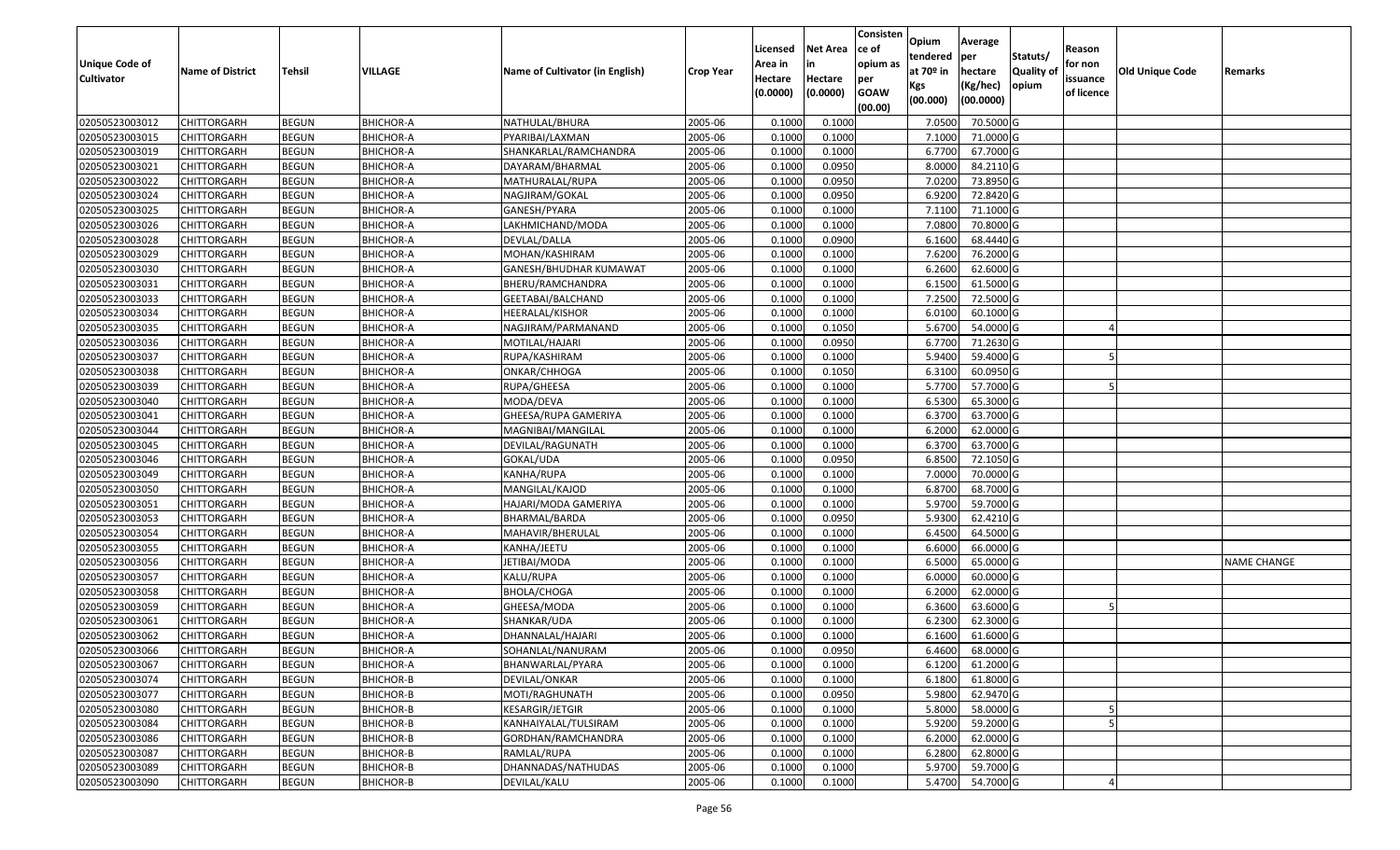| <b>Unique Code of</b> |                         |              |                  |                                         |                  | Licensed<br>Area in | <b>Net Area</b><br>in | Consisten<br>ce of<br>opium as | Opium<br>tendered              | Average<br>per                   | Statuts/                  | Reason<br>for non      |                 |         |
|-----------------------|-------------------------|--------------|------------------|-----------------------------------------|------------------|---------------------|-----------------------|--------------------------------|--------------------------------|----------------------------------|---------------------------|------------------------|-----------------|---------|
| <b>Cultivator</b>     | <b>Name of District</b> | Tehsil       | VILLAGE          | Name of Cultivator (in English)         | <b>Crop Year</b> | Hectare<br>(0.0000) | Hectare<br>(0.0000)   | per<br><b>GOAW</b>             | at $70°$ in<br>Kgs<br>(00.000) | hectare<br>(Kg/hec)<br>(00.0000) | <b>Quality o</b><br>opium | issuance<br>of licence | Old Unique Code | Remarks |
| 02050523003091        | CHITTORGARH             | <b>BEGUN</b> | BHICHOR-B        | BHARMAL/LAXMAN                          | 2005-06          | 0.1000              | 0.1000                | (00.00)                        | 6.4100                         | 64.1000 G                        |                           |                        |                 |         |
| 02050523003093        | CHITTORGARH             | <b>BEGUN</b> | <b>BHICHOR-B</b> | NAGJI/KALU                              | 2005-06          | 0.1000              | 0.1000                |                                | 6.2300                         | 62.3000G                         |                           |                        |                 |         |
| 02050523003097        | CHITTORGARH             | <b>BEGUN</b> | <b>BHICHOR-B</b> | GHEESIBAI/KALU                          | 2005-06          | 0.1000              | 0.1000                |                                | 6.0200                         | 60.2000 G                        |                           |                        |                 |         |
| 02050523003098        | <b>CHITTORGARH</b>      | <b>BEGUN</b> | <b>BHICHOR-B</b> | SUDIBAI/DEVILAL                         | 2005-06          | 0.1000              | 0.1000                |                                | 6.5600                         | 65.6000G                         |                           |                        |                 |         |
| 02050523003099        | CHITTORGARH             | <b>BEGUN</b> | <b>BHICHOR-B</b> | MODA/GHEESA                             | 2005-06          | 0.1000              | 0.1000                |                                | 6.9000                         | 69.0000G                         |                           |                        |                 |         |
| 02050523003101        | CHITTORGARH             | <b>BEGUN</b> | BHICHOR-B        | SOHANBAI/BHERUGIR                       | 2005-06          | 0.1000              | 0.1000                |                                | 6.2300                         | 62.3000G                         |                           |                        |                 |         |
| 02050523003102        | CHITTORGARH             | <b>BEGUN</b> | <b>BHICHOR-B</b> | DEVILAL/HUKMA                           | 2005-06          | 0.1000              | 0.1000                |                                | 6.8400                         | 68.4000 G                        |                           |                        |                 |         |
| 02050523003104        | <b>CHITTORGARH</b>      | <b>BEGUN</b> | BHICHOR-B        | DALU/KANHA                              | 2005-06          | 0.1000              | 0.1000                |                                | 6.4600                         | 64.6000 G                        |                           |                        |                 |         |
| 02050523003105        | CHITTORGARH             | <b>BEGUN</b> | BHICHOR-B        | LADULAL/UDAILAL                         | 2005-06          | 0.1000              | 0.1000                |                                | 6.4200                         | 64.2000 G                        |                           |                        |                 |         |
| 02050523003107        | CHITTORGARH             | <b>BEGUN</b> | BHICHOR-B        | BANSHILAL/BHAGIRATH                     | 2005-06          | 0.1000              | 0.1000                |                                | 6.1000                         | 61.0000 G                        |                           |                        |                 |         |
| 02050523003108        | CHITTORGARH             | <b>BEGUN</b> | <b>BHICHOR-B</b> | BARDA/GIRDHARI                          | 2005-06          | 0.1000              | 0.1000                |                                | 5.7100                         | 57.1000 G                        |                           |                        |                 |         |
| 02050523003109        | <b>CHITTORGARH</b>      | <b>BEGUN</b> | BHICHOR-B        | KISHOR/RUPA                             | 2005-06          | 0.1000              | 0.0900                |                                | 5.4800                         | 60.8890 G                        |                           |                        |                 |         |
| 02050523003111        | <b>CHITTORGARH</b>      | <b>BEGUN</b> | <b>BHICHOR-B</b> | GHEESA/MANGU                            | 2005-06          | 0.1000              | 0.0950                |                                | 5.8000                         | 61.0530 G                        |                           |                        |                 |         |
| 02050523003113        | <b>CHITTORGARH</b>      | <b>BEGUN</b> | BHICHOR-B        | BALIBAI/KANHA                           | 2005-06          | 0.1000              | 0.1000                |                                | 6.2700                         | 62.7000G                         |                           |                        |                 |         |
| 02050523003116        | <b>CHITTORGARH</b>      | <b>BEGUN</b> | <b>BHICHOR-B</b> | RAMCHANDRA/UDAILAL                      | 2005-06          | 0.1000              | 0.1000                |                                | 6.2700                         | 62.7000G                         |                           |                        |                 |         |
| 02050523003118        | <b>CHITTORGARH</b>      | <b>BEGUN</b> | BHICHOR-B        | SHANTIBAI D/O NANDA W/O DEVA            | 2005-06          | 0.1000              | 0.1000                |                                | 5.9600                         | 59.6000 G                        |                           |                        |                 |         |
| 02050523003122        | CHITTORGARH             | <b>BEGUN</b> | <b>BHICHOR-B</b> | KANCHANBAI/RAMCHANDRADAS                | 2005-06          | 0.1000              | 0.0950                |                                | 5.1800                         | 54.5260 G                        |                           |                        |                 |         |
| 02050523003123        | CHITTORGARH             | <b>BEGUN</b> | BHICHOR-B        | MOHANLAL/NANA                           | 2005-06          | 0.1000              | 0.1000                |                                | 6.1300                         | 61.3000 G                        |                           |                        |                 |         |
| 02050523003124        | CHITTORGARH             | <b>BEGUN</b> | <b>BHICHOR-B</b> | GEETABAI/RAMIBAI W/O SHANKARLAL 2005-06 |                  | 0.1000              | 0.0950                |                                | 5.6500                         | 59.4740 G                        |                           |                        |                 |         |
| 02050523003126        | CHITTORGARH             | <b>BEGUN</b> | <b>BHICHOR-B</b> | NATHUDAS/LALUDAS                        | 2005-06          | 0.1000              | 0.1000                |                                | 5.9600                         | 59.6000 G                        |                           |                        |                 |         |
| 02050523003127        | CHITTORGARH             | <b>BEGUN</b> | <b>BHICHOR-B</b> | BHURA/ONAD                              | 2005-06          | 0.1000              | 0.0900                |                                | 5.5600                         | 61.7780 G                        |                           |                        |                 |         |
| 02050523003130        | CHITTORGARH             | <b>BEGUN</b> | <b>BHICHOR-B</b> | KHEMA/LALU                              | 2005-06          | 0.1000              | 0.1000                |                                | 5.4600                         | 54.6000 G                        |                           |                        |                 |         |
| 02050523003131        | CHITTORGARH             | <b>BEGUN</b> | <b>BHICHOR-B</b> | GORDHANLAL/MANGILAL                     | 2005-06          | 0.1000              | 0.0950                |                                | 6.4800                         | 68.2110 G                        |                           |                        |                 |         |
| 02050523003132        | <b>CHITTORGARH</b>      | <b>BEGUN</b> | <b>BHICHOR-B</b> | BHURA/LAXMAN                            | 2005-06          | 0.1000              | 0.1000                |                                | 6.2800                         | 62.8000 G                        |                           |                        |                 |         |
| 02050523003134        | CHITTORGARH             | <b>BEGUN</b> | <b>BHICHOR-B</b> | GHEESIBAI/EKLING                        | 2005-06          | 0.1000              | 0.1000                |                                | 5.7700                         | 57.7000G                         |                           |                        |                 |         |
| 02050523003135        | CHITTORGARH             | <b>BEGUN</b> | BHICHOR-B        | EJANBAI/MODHOGIR                        | 2005-06          | 0.1000              | 0.1000                |                                | 6.0300                         | 60.3000 G                        |                           |                        |                 |         |
| 02050523004001        | CHITTORGARH             | <b>BEGUN</b> | NAL-A            | DHAPUBAI/UDA                            | 2005-06          | 0.1000              | 0.1000                |                                | 7.3600                         | 73.6000 G                        |                           |                        |                 |         |
| 02050523004002        | <b>CHITTORGARH</b>      | <b>BEGUN</b> | NAL-A            | HEERA/KAJOD                             | 2005-06          | 0.1000              | 0.0950                |                                | 5.4600                         | 57.4740 G                        |                           |                        |                 |         |
| 02050523004003        | CHITTORGARH             | <b>BEGUN</b> | NAL-A            | BALU/KAJOD                              | 2005-06          | 0.1000              | 0.0950                |                                | 6.3700                         | 67.0530 G                        |                           |                        |                 |         |
| 02050523004004        | CHITTORGARH             | <b>BEGUN</b> | NAL-A            | NATHU/BHAWANA                           | 2005-06          | 0.1000              | 0.1000                |                                | 6.1500                         | 61.5000G                         |                           |                        |                 |         |
| 02050523004005        | CHITTORGARH             | <b>BEGUN</b> | NAL-A            | CHOTULAL/NANDA                          | 2005-06          | 0.1000              | 0.0950                |                                | 6.4100                         | 67.4740 G                        |                           |                        |                 |         |
| 02050523004006        | CHITTORGARH             | <b>BEGUN</b> | NAL-A            | GOPI/UDA                                | 2005-06          | 0.1000              | 0.0950                |                                | 6.7900                         | 71.4740 G                        |                           |                        |                 |         |
| 02050523004007        | <b>CHITTORGARH</b>      | <b>BEGUN</b> | NAL-A            | JODHRAJ/RAMCHANDRA                      | 2005-06          | 0.1000              | 0.0950                |                                | 6.8400                         | 72.0000 G                        |                           |                        |                 |         |
| 02050523004008        | CHITTORGARH             | <b>BEGUN</b> | NAL-A            | DEVILAL/HEERALAL                        | 2005-06          | 0.100               | 0.0950                |                                | 5.4800                         | 57.6840 G                        |                           |                        |                 |         |
| 02050523004009        | CHITTORGARH             | <b>BEGUN</b> | NAL-A            | JDAILAL/PYARALAL                        | 2005-06          | 0.1000              | 0.1000                |                                | 6.5000                         | 65.0000G                         |                           |                        |                 |         |
| 02050523004010        | <b>CHITTORGARH</b>      | <b>BEGUN</b> | NAL-A            | RAMCHANDRA/HAJARI                       | 2005-06          | 0.1000              | 0.0900                |                                | 5.3900                         | 59.8890G                         |                           |                        |                 |         |
| 02050523004011        | <b>CHITTORGARH</b>      | <b>BEGUN</b> | NAL-A            | RAMCHANDRA/KISHNA                       | 2005-06          | 0.1000              | 0.0950                |                                | 6.5500                         | 68.9470 G                        |                           |                        |                 |         |
| 02050523004012        | <b>CHITTORGARH</b>      | <b>BEGUN</b> | NAL-A            | PRAHLAD/RAMCHANDRA                      | 2005-06          | 0.1000              | 0.1000                |                                | 6.8400                         | 68.4000 G                        |                           |                        |                 |         |
| 02050523004013        | <b>CHITTORGARH</b>      | <b>BEGUN</b> | NAL-A            | MADHU/TULSIRAM                          | 2005-06          | 0.1000              | 0.0950                |                                | 6.2600                         | 65.8950 G                        |                           |                        |                 |         |
| 02050523004014        | CHITTORGARH             | <b>BEGUN</b> | NAL-A            | RAMSINGH/LALSINGH                       | 2005-06          | 0.1000              | 0.1000                |                                | 6.3200                         | 63.2000 G                        |                           |                        |                 |         |
| 02050523004015        | <b>CHITTORGARH</b>      | <b>BEGUN</b> | NAL-A            | HAJARILAL/HEERALAL                      | 2005-06          | 0.1000              | 0.1000                |                                | 6.8800                         | 68.8000 G                        |                           |                        |                 |         |
| 02050523004016        | <b>CHITTORGARH</b>      | <b>BEGUN</b> | NAL-A            | RUPA/KALU                               | 2005-06          | 0.1000              | 0.1000                |                                | 6.9600                         | 69.6000 G                        |                           |                        |                 |         |
| 02050523004017        | CHITTORGARH             | <b>BEGUN</b> | NAL-A            | PYARA/GHEESA                            | 2005-06          | 0.1000              | 0.1000                |                                | 6.2200                         | 62.2000 G                        |                           |                        |                 |         |
| 02050523004018        | CHITTORGARH             | <b>BEGUN</b> | NAL-A            | GHEESALAL/BHAGIRATH                     | 2005-06          | 0.1000              | 0.1000                |                                | 6.4900                         | 64.9000 G                        |                           |                        |                 |         |
| 02050523004019        | <b>CHITTORGARH</b>      | <b>BEGUN</b> | NAL-A            | DEVILAL/CHUNNILAL                       | 2005-06          | 0.1000              | 0.1000                |                                | 6.7500                         | 67.5000 G                        |                           |                        |                 |         |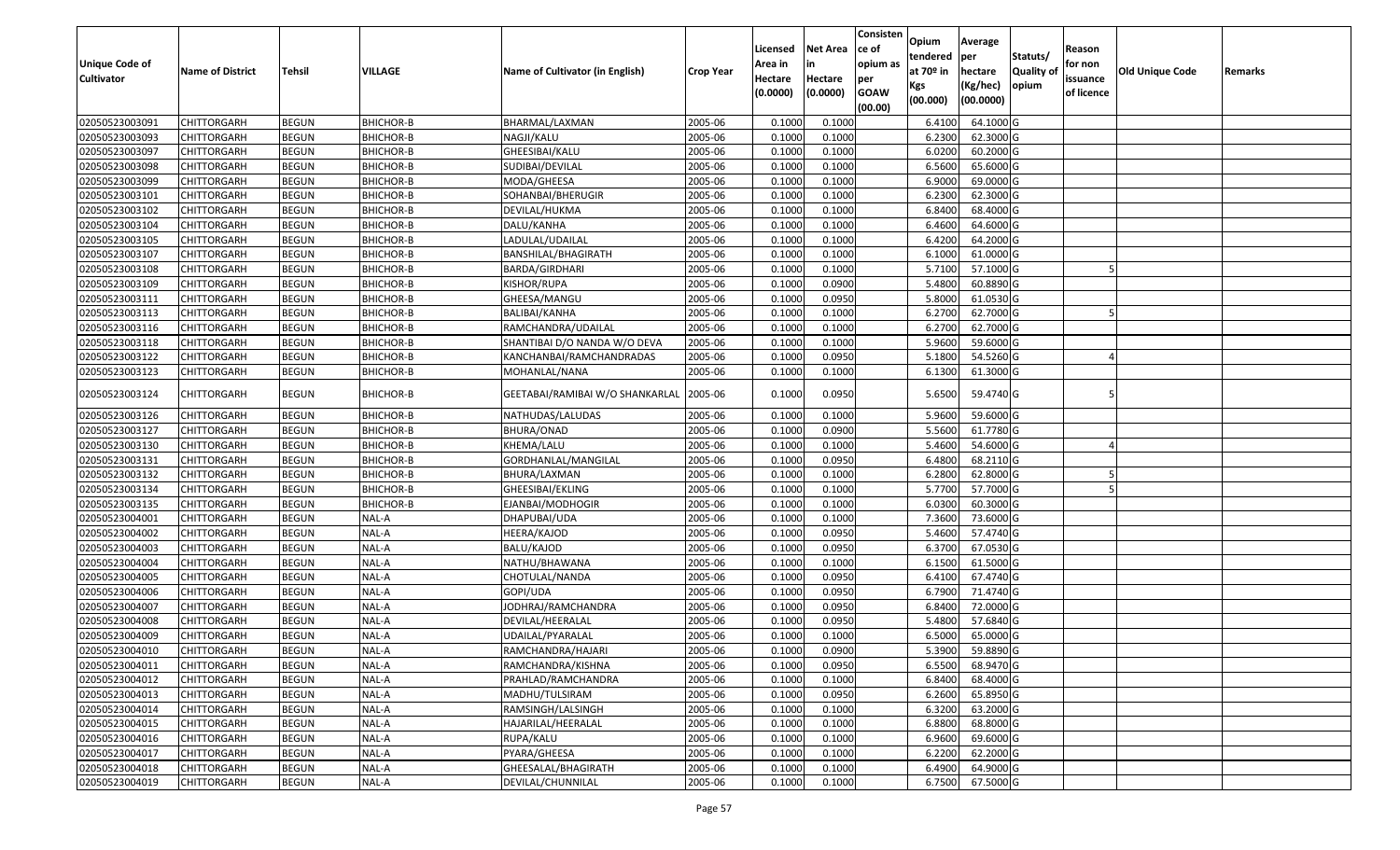|                       |                         |               |         |                                 |                  | Licensed | <b>Net Area</b> | Consisten<br>ce of | Opium           | Average               |                           | Reason     |                        |                    |
|-----------------------|-------------------------|---------------|---------|---------------------------------|------------------|----------|-----------------|--------------------|-----------------|-----------------------|---------------------------|------------|------------------------|--------------------|
| <b>Unique Code of</b> |                         |               |         |                                 |                  | Area in  | in              | opium as           | tendered        | per                   | Statuts/                  | for non    |                        |                    |
| <b>Cultivator</b>     | <b>Name of District</b> | <b>Tehsil</b> | VILLAGE | Name of Cultivator (in English) | <b>Crop Year</b> | Hectare  | Hectare         | per                | at $70°$ in     | hectare               | <b>Quality o</b><br>opium | issuance   | <b>Old Unique Code</b> | Remarks            |
|                       |                         |               |         |                                 |                  | (0.0000) | (0.0000)        | <b>GOAW</b>        | Kgs<br>(00.000) | (Kg/hec)<br>(00.0000) |                           | of licence |                        |                    |
|                       |                         |               |         |                                 |                  |          |                 | (00.00)            |                 |                       |                           |            |                        |                    |
| 02050523004020        | CHITTORGARH             | <b>BEGUN</b>  | NAL-A   | BALIBAI/MODIRAM                 | 2005-06          | 0.1000   | 0.0950          |                    | 5.9600          | 62.7370 G             |                           |            |                        |                    |
| 02050523004021        | CHITTORGARH             | <b>BEGUN</b>  | NAL-A   | RAMAJI/DEVAJI                   | 2005-06          | 0.1000   | 0.1000          |                    | 5.9400          | 59.4000 G             |                           |            |                        |                    |
| 02050523004022        | CHITTORGARH             | <b>BEGUN</b>  | NAL-A   | ONKAR/KANHA                     | 2005-06          | 0.1000   | 0.0950          |                    | 5.4300          | 57.1580 G             |                           |            |                        |                    |
| 02050523004023        | <b>CHITTORGARH</b>      | <b>BEGUN</b>  | NAL-A   | MODA/BARDA                      | 2005-06          | 0.1000   | 0.1000          |                    | 5.3700          | 53.7000 G             |                           |            |                        |                    |
| 02050523004024        | CHITTORGARH             | <b>BEGUN</b>  | NAL-A   | BHERU/BALU                      | 2005-06          | 0.1000   | 0.0950          |                    | 6.4900          | 68.3160 G             |                           |            |                        |                    |
| 02050523004025        | CHITTORGARH             | <b>BEGUN</b>  | NAL-A   | MODA/NARAYAN                    | 2005-06          | 0.1000   | 0.0950          |                    | 6.2100          | 65.3680 G             |                           |            |                        |                    |
| 02050523004026        | CHITTORGARH             | <b>BEGUN</b>  | NAL-A   | MODA/GHASI                      | 2005-06          | 0.1000   | 0.0900          |                    | 6.2500          | 69.4440 G             |                           |            |                        |                    |
| 02050523004027        | CHITTORGARH             | <b>BEGUN</b>  | NAL-A   | GATTUBAI/BHERU                  | 2005-06          | 0.1000   | 0.0950          |                    | 6.3900          | 67.2630 G             |                           |            |                        |                    |
| 02050523004028        | CHITTORGARH             | <b>BEGUN</b>  | NAL-A   | JODHA/MODA                      | 2005-06          | 0.1000   | 0.0950          |                    | 7.0800          | 74.5260 G             |                           |            |                        |                    |
| 02050523004029        | <b>CHITTORGARH</b>      | <b>BEGUN</b>  | NAL-A   | JODHA/KALU                      | 2005-06          | 0.1000   | 0.0950          |                    | 6.2500          | 65.7890 G             |                           |            |                        |                    |
| 02050523004030        | CHITTORGARH             | <b>BEGUN</b>  | NAL-A   | KAJODBAI/PYARCHAND              | 2005-06          | 0.1000   | 0.0950          |                    | 6.5200          | 68.6320 G             |                           |            |                        |                    |
| 02050523004031        | <b>CHITTORGARH</b>      | <b>BEGUN</b>  | NAL-A   | NANIBAI/BHURA                   | 2005-06          | 0.1000   | 0.1000          |                    | 6.8200          | 68.2000 G             |                           |            |                        |                    |
| 02050523004032        | <b>CHITTORGARH</b>      | <b>BEGUN</b>  | NAL-A   | NARAYAN/SITARAM                 | 2005-06          | 0.1000   | 0.1000          |                    | 5.8100          | 58.1000 G             |                           |            |                        |                    |
| 02050523004033        | CHITTORGARH             | <b>BEGUN</b>  | NAL-A   | KANHALAL/RUPA                   | 2005-06          | 0.1000   | 0.1000          |                    | 6.2200          | 62.2000 G             |                           |            |                        |                    |
| 02050523004034        | <b>CHITTORGARH</b>      | <b>BEGUN</b>  | NAL-A   | LALU/SEWA                       | 2005-06          | 0.1000   | 0.0950          |                    | 6.7300          | 70.8420 G             |                           |            |                        |                    |
| 02050523004036        | CHITTORGARH             | <b>BEGUN</b>  | NAL-A   | GOPI/KAJOD                      | 2005-06          | 0.1000   | 0.1000          |                    | 6.4400          | 64.4000 G             |                           |            |                        |                    |
| 02050523004037        | CHITTORGARH             | <b>BEGUN</b>  | NAL-A   | MANGILAL/JITMAL                 | 2005-06          | 0.1000   | 0.1050          |                    | 6.8800          | 65.5240 G             |                           |            |                        |                    |
| 02050523004038        | CHITTORGARH             | <b>BEGUN</b>  | NAL-A   | DEVILAL/PYARA                   | 2005-06          | 0.1000   | 0.1050          |                    | 6.4200          | 61.1430 G             |                           |            |                        |                    |
| 02050523004040        | CHITTORGARH             | <b>BEGUN</b>  | NAL-A   | NANDLAL/BARDA                   | 2005-06          | 0.1000   | 0.1000          |                    | 6.5600          | 65.6000G              |                           |            |                        |                    |
| 02050523004043        | CHITTORGARH             | <b>BEGUN</b>  | NAL-A   | MANJU/KESHRIMAL                 | 2005-06          | 0.1000   | 0.1000          |                    | 7.7300          | 77.3000G              |                           |            |                        |                    |
| 02050523004045        | CHITTORGARH             | <b>BEGUN</b>  | NAL-A   | GHEESA/BHUWANA                  | 2005-06          | 0.100    | 0.0950          |                    | 6.0500          | 63.6840 G             |                           |            |                        | <b>NAME CHANGE</b> |
| 02050523004046        | CHITTORGARH             | <b>BEGUN</b>  | NAL-A   | NANDA/HAJARI                    | 2005-06          | 0.100    | 0.1000          |                    | 6.870           | 68.7000 G             |                           |            |                        |                    |
| 02050523004047        | CHITTORGARH             | <b>BEGUN</b>  | NAL-A   | RAMA/BALU                       | 2005-06          | 0.1000   | 0.1000          |                    | 6.5100          | 65.1000G              |                           |            |                        |                    |
| 02050523004048        | CHITTORGARH             | <b>BEGUN</b>  | NAL-A   | BHURA/CHAMPA                    | 2005-06          | 0.100    | 0.1000          |                    | 6.2600          | 62.6000G              |                           |            |                        |                    |
| 02050523004049        | <b>CHITTORGARH</b>      | <b>BEGUN</b>  | NAL-A   | SHANTILAL/MANGILAL              | 2005-06          | 0.1000   | 0.0950          |                    | 6.8600          | 72.2110 G             |                           |            |                        |                    |
| 02050523004050        | CHITTORGARH             | <b>BEGUN</b>  | NAL-A   | PYARA/NARAYAN                   | 2005-06          | 0.1000   | 0.1000          |                    | 6.5500          | 65.5000G              |                           |            |                        |                    |
| 02050523004052        | CHITTORGARH             | <b>BEGUN</b>  | NAL-A   | GHEESA/MIYACHAND                | 2005-06          | 0.1000   | 0.0950          |                    | 5.7300          | 60.3160 G             |                           |            |                        |                    |
| 02050523004053        | CHITTORGARH             | <b>BEGUN</b>  | NAL-A   | BHEEMRAJ/DEVA                   | 2005-06          | 0.1000   | 0.1000          |                    | 5.7700          | 57.7000G              |                           |            |                        |                    |
| 02050523004054        | CHITTORGARH             | <b>BEGUN</b>  | NAL-A   | RAMCHANDRA/BARDA                | 2005-06          | 0.1000   | 0.1000          |                    | 6.3700          | 63.7000 G             |                           |            |                        |                    |
| 02050523004057        | <b>CHITTORGARH</b>      | <b>BEGUN</b>  | NAL-A   | HEERA/TULCHA                    | 2005-06          | 0.1000   | 0.1050          |                    | 6.3100          | 60.0950 G             |                           |            |                        |                    |
| 02050523004058        | CHITTORGARH             | <b>BEGUN</b>  | NAL-A   | KALU/BHANWARLAL                 | 2005-06          | 0.1000   | 0.1000          |                    | 6.8200          | 68.2000 G             |                           |            |                        |                    |
| 02050523004059        | CHITTORGARH             | <b>BEGUN</b>  | NAL-A   | KAJOD/MOTI                      | 2005-06          | 0.1000   | 0.1000          |                    | 6.7400          | 67.4000 G             |                           |            |                        |                    |
| 02050523004060        | CHITTORGARH             | <b>BEGUN</b>  | NAL-A   | MEGHA/DEVA                      | 2005-06          | 0.1000   | 0.1000          |                    | 6.8700          | 68.7000G              |                           |            |                        |                    |
| 02050523004061        | CHITTORGARH             | <b>BEGUN</b>  | NAL-A   | CHUNNILAL/SHOLAL                | 2005-06          | 0.1000   | 0.0950          |                    | 6.3200          | 66.5260 G             |                           |            | 02050523102001         | <b>TRANSFER</b>    |
| 02050523004062        | CHITTORGARH             | <b>BEGUN</b>  | NAL-A   | IAMKUBAI/DAULA                  | 2005-06          | 0.1000   | 0.0950          |                    | 6.1300          | 64.5260 G             |                           |            | 02050523043006         | <b>TRANSFER</b>    |
| 02050523004063        | CHITTORGARH             | <b>BEGUN</b>  | NAL-B   | SHAMBHU/NARAYAN                 | 2005-06          | 0.1000   | 0.0900          |                    | 5.8500          | 65.0000G              |                           |            |                        |                    |
| 02050523004064        | <b>CHITTORGARH</b>      | <b>BEGUN</b>  | $NAL-B$ | SITABAI/BHERULAL                | 2005-06          | 0.1000   | 0.1000          |                    | 5.6800          | 56.8000 G             |                           |            |                        |                    |
| 02050523004065        | <b>CHITTORGARH</b>      | <b>BEGUN</b>  | NAL-B   | NANDLAL/RAMCHANDRA              | 2005-06          | 0.1000   | 0.0950          |                    | 6.1700          | 64.9470 G             |                           |            |                        |                    |
| 02050523004066        | <b>CHITTORGARH</b>      | <b>BEGUN</b>  | NAL-B   | PUSHPABAI/SUNDARLAL             | 2005-06          | 0.1000   | 0.1000          |                    | 5.9200          | 59.2000 G             |                           |            |                        | <b>NAME CHANGE</b> |
| 02050523004067        | <b>CHITTORGARH</b>      | <b>BEGUN</b>  | NAL-B   | NANDLAL/KESRIMAL                | 2005-06          | 0.1000   | 0.0950          |                    | 5.9300          | 62.4210 G             |                           |            |                        |                    |
| 02050523004069        | <b>CHITTORGARH</b>      | <b>BEGUN</b>  | NAL-B   | BANSHILAL/GOPI                  | 2005-06          | 0.1000   | 0.1050          |                    | 6.2200          | 59.2380 G             |                           |            |                        |                    |
| 02050523004070        | <b>CHITTORGARH</b>      | <b>BEGUN</b>  | NAL-B   | <b>BALU/DEVILAL</b>             | 2005-06          | 0.1000   | 0.0900          |                    | 6.0200          | 66.8890 G             |                           |            |                        |                    |
| 02050523004072        | <b>CHITTORGARH</b>      | <b>BEGUN</b>  | NAL-B   | BABULAL/RAMCHANDRA              | 2005-06          | 0.1000   | 0.0950          |                    | 6.0900          | 64.1050 G             |                           |            |                        |                    |
| 02050523004073        | CHITTORGARH             | <b>BEGUN</b>  | NAL-B   | MANGILAL/NANDA                  | 2005-06          | 0.1000   | 0.1000          |                    | 5.8400          | 58.4000 G             |                           |            |                        |                    |
| 02050523004074        | <b>CHITTORGARH</b>      | <b>BEGUN</b>  | $NAL-B$ | DHANNA/MEGHA                    | 2005-06          | 0.1000   | 0.0950          |                    | 5.5200          | 58.1050 G             |                           |            |                        |                    |
| 02050523004075        | <b>CHITTORGARH</b>      | <b>BEGUN</b>  | $NAL-B$ | PANNA/KALU SUTHAR               | 2005-06          | 0.1000   | 0.0950          |                    | 6.3200          | 66.5260 G             |                           |            |                        |                    |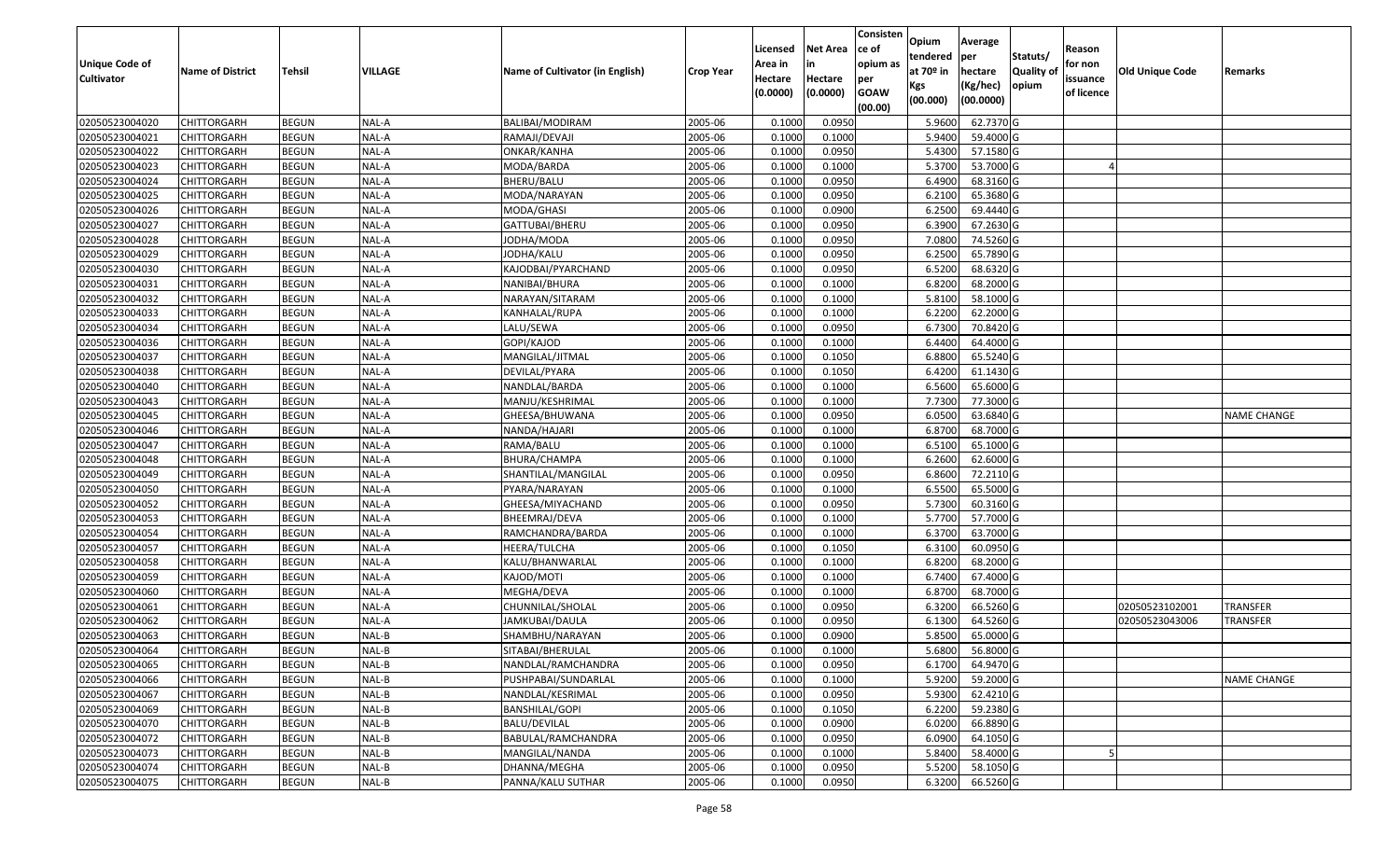| Unique Code of<br><b>Cultivator</b> | <b>Name of District</b> | <b>Tehsil</b> | VILLAGE | Name of Cultivator (in English) | <b>Crop Year</b> | Licensed<br>Area in<br>Hectare<br>(0.0000) | <b>Net Area</b><br>in<br>Hectare<br>(0.0000) | Consisten<br>ce of<br>opium as<br>per<br><b>GOAW</b><br>(00.00) | Opium<br>tendered<br>at $70°$ in<br>Kgs<br>(00.000) | Average<br>per<br>hectare<br>(Kg/hec)<br>(00.0000) | Statuts/<br>Quality of<br>opium | Reason<br>for non<br>issuance<br>of licence | <b>Old Unique Code</b> | Remarks |
|-------------------------------------|-------------------------|---------------|---------|---------------------------------|------------------|--------------------------------------------|----------------------------------------------|-----------------------------------------------------------------|-----------------------------------------------------|----------------------------------------------------|---------------------------------|---------------------------------------------|------------------------|---------|
| 02050523004076                      | CHITTORGARH             | <b>BEGUN</b>  | NAL-B   | HEERIBAI/PYARA                  | 2005-06          | 0.1000                                     | 0.1050                                       |                                                                 | 6.3000                                              | 60.0000G                                           |                                 |                                             |                        |         |
| 02050523004077                      | CHITTORGARH             | <b>BEGUN</b>  | NAL-B   | CHUNA/BALU                      | 2005-06          | 0.1000                                     | 0.1000                                       |                                                                 | 6.7500                                              | 67.5000 G                                          |                                 |                                             |                        |         |
| 02050523004078                      | CHITTORGARH             | <b>BEGUN</b>  | NAL-B   | BHOLA/KALU                      | 2005-06          | 0.100                                      | 0.0950                                       |                                                                 | 6.4200                                              | 67.5790 G                                          |                                 |                                             |                        |         |
| 02050523004079                      | CHITTORGARH             | <b>BEGUN</b>  | NAL-B   | BHAGIRATH/NANDA                 | 2005-06          | 0.1000                                     | 0.1000                                       |                                                                 | 6.6900                                              | 66.9000 G                                          |                                 |                                             |                        |         |
| 02050523004080                      | CHITTORGARH             | <b>BEGUN</b>  | NAL-B   | BHERU/NANUDA BHEEL              | 2005-06          | 0.1000                                     | 0.0950                                       |                                                                 | 5.1700                                              | 54.4210 G                                          |                                 |                                             |                        |         |
| 02050523004081                      | CHITTORGARH             | <b>BEGUN</b>  | NAL-B   | TULCHA/NANDA                    | 2005-06          | 0.1000                                     | 0.0950                                       |                                                                 | 6.0300                                              | 63.4740 G                                          |                                 |                                             |                        |         |
| 02050523004082                      | CHITTORGARH             | <b>BEGUN</b>  | NAL-B   | NANDA/UDA                       | 2005-06          | 0.1000                                     | 0.0950                                       |                                                                 | 5.3400                                              | 56.2110 G                                          |                                 |                                             |                        |         |
| 02050523004083                      | CHITTORGARH             | <b>BEGUN</b>  | NAL-B   | KAILASH/JANKILAL                | 2005-06          | 0.1000                                     | 0.1000                                       |                                                                 | 5.8600                                              | 58.6000 G                                          |                                 |                                             |                        |         |
| 02050523004084                      | CHITTORGARH             | <b>BEGUN</b>  | NAL-B   | RAMIBAI/DEEPA                   | 2005-06          | 0.1000                                     | 0.0950                                       |                                                                 | 6.4200                                              | 67.5790 G                                          |                                 |                                             |                        |         |
| 02050523004085                      | CHITTORGARH             | <b>BEGUN</b>  | NAL-B   | KAILASHKUWAR/LAXMANSINGH        | 2005-06          | 0.1000                                     | 0.0950                                       |                                                                 | 5.9100                                              | 62.2110G                                           |                                 |                                             |                        |         |
| 02050523004087                      | CHITTORGARH             | <b>BEGUN</b>  | NAL-B   | BANSHI/NANDA                    | 2005-06          | 0.1000                                     | 0.0950                                       |                                                                 | 6.3700                                              | 67.0530 G                                          |                                 |                                             |                        |         |
| 02050523004088                      | <b>CHITTORGARH</b>      | <b>BEGUN</b>  | NAL-B   | BHAGWANLAL/MIYACHAND            | 2005-06          | 0.1000                                     | 0.0900                                       |                                                                 | 5.6900                                              | 63.2220 G                                          |                                 |                                             |                        |         |
| 02050523004089                      | CHITTORGARH             | <b>BEGUN</b>  | NAL-B   | UDA/PYARA MEENA                 | 2005-06          | 0.1000                                     | 0.0950                                       |                                                                 | 5.8100                                              | 61.1580 G                                          |                                 |                                             |                        |         |
| 02050523004090                      | CHITTORGARH             | <b>BEGUN</b>  | NAL-B   | JAGDISH/KESRIMAL                | 2005-06          | 0.1000                                     | 0.0950                                       |                                                                 | 6.1100                                              | 64.3160 G                                          |                                 |                                             |                        |         |
| 02050523004091                      | CHITTORGARH             | <b>BEGUN</b>  | NAL-B   | PINKY/MANGILAL                  | 2005-06          | 0.1000                                     | 0.0900                                       |                                                                 | 6.4100                                              | 71.2220 G                                          |                                 |                                             |                        |         |
| 02050523004092                      | <b>CHITTORGARH</b>      | <b>BEGUN</b>  | NAL-B   | KEHSARBAI/JAGDISH               | 2005-06          | 0.1000                                     | 0.0950                                       |                                                                 | 6.4200                                              | 67.5790 G                                          |                                 |                                             |                        |         |
| 02050523004093                      | <b>CHITTORGARH</b>      | <b>BEGUN</b>  | NAL-B   | SHAMBHU/GANGARAM                | 2005-06          | 0.1000                                     | 0.1000                                       |                                                                 | 6.0400                                              | 60.4000 G                                          |                                 |                                             |                        |         |
| 02050523004094                      | CHITTORGARH             | <b>BEGUN</b>  | NAL-B   | SHYAMLAL/SHANKARLAL             | 2005-06          | 0.100                                      | 0.1000                                       |                                                                 | 6.5600                                              | 65.6000G                                           |                                 |                                             |                        |         |
| 02050523004095                      | CHITTORGARH             | <b>BEGUN</b>  | NAL-B   | MANGILAL/RAMA                   | 2005-06          | 0.1000                                     | 0.1000                                       |                                                                 | 6.5600                                              | 65.6000G                                           |                                 |                                             |                        |         |
| 02050523004096                      | CHITTORGARH             | <b>BEGUN</b>  | NAL-B   | MOHANLAL/GOPI                   | 2005-06          | 0.1000                                     | 0.1000                                       |                                                                 | 6.6000                                              | 66.0000G                                           |                                 |                                             |                        |         |
| 02050523004097                      | <b>CHITTORGARH</b>      | <b>BEGUN</b>  | NAL-B   | DEVALAL/MANGILAL                | 2005-06          | 0.1000                                     | 0.1000                                       |                                                                 | 7.0800                                              | 70.8000 G                                          |                                 |                                             |                        |         |
| 02050523004098                      | <b>CHITTORGARH</b>      | <b>BEGUN</b>  | NAL-B   | LADULAL/UDA                     | 2005-06          | 0.1000                                     | 0.1000                                       |                                                                 | 7.7000                                              | 77.0000 G                                          |                                 |                                             |                        |         |
| 02050523004099                      | CHITTORGARH             | <b>BEGUN</b>  | NAL-B   | GHEESA/BHURA                    | 2005-06          | 0.1000                                     | 0.1000                                       |                                                                 | 6.4600                                              | 64.6000 G                                          |                                 |                                             |                        |         |
| 02050523004100                      | CHITTORGARH             | <b>BEGUN</b>  | NAL-B   | DAULA/CHAMPA                    | 2005-06          | 0.1000                                     | 0.0950                                       |                                                                 | 6.8700                                              | 72.3160 G                                          |                                 |                                             |                        |         |
| 02050523004101                      | CHITTORGARH             | <b>BEGUN</b>  | NAL-B   | RAMCHANDRA/NANDA                | 2005-06          | 0.1000                                     | 0.1000                                       |                                                                 | 6.9600                                              | 69.6000 G                                          |                                 |                                             |                        |         |
| 02050523004102                      | CHITTORGARH             | <b>BEGUN</b>  | NAL-B   | MANGILAL/BARDA                  | 2005-06          | 0.1000                                     | 0.0950                                       |                                                                 | 6.6000                                              | 69.4740 G                                          |                                 |                                             |                        |         |
| 02050523004103                      | CHITTORGARH             | <b>BEGUN</b>  | NAL-B   | MODA/NARAYAN NADA KA            | 2005-06          | 0.1000                                     | 0.1000                                       |                                                                 | 6.4200                                              | 64.2000 G                                          |                                 |                                             |                        |         |
| 02050523004104                      | CHITTORGARH             | <b>BEGUN</b>  | NAL-B   | BHOLA/MOTI                      | 2005-06          | 0.1000                                     | 0.1000                                       |                                                                 | 6.6400                                              | 66.4000 G                                          |                                 |                                             |                        |         |
| 02050523004105                      | CHITTORGARH             | <b>BEGUN</b>  | NAL-B   | NANDA/CHOGA                     | 2005-06          | 0.1000                                     | 0.1000                                       |                                                                 | 6.4000                                              | 64.0000 G                                          |                                 |                                             |                        |         |
| 02050523004106                      | CHITTORGARH             | <b>BEGUN</b>  | NAL-B   | PYARA/HEERA                     | 2005-06          | 0.1000                                     | 0.0950                                       |                                                                 | 6.5400                                              | $68.8420$ G                                        |                                 |                                             |                        |         |
| 02050523004107                      | CHITTORGARH             | <b>BEGUN</b>  | NAL-B   | MADANLAL/BHANWARLAL             | 2005-06          | 0.1000                                     | 0.1000                                       |                                                                 | 6.4900                                              | 64.9000 G                                          |                                 |                                             |                        |         |
| 02050523004108                      | CHITTORGARH             | <b>BEGUN</b>  | NAL-B   | MODIRAM/JITMAL                  | 2005-06          | 0.1000                                     | 0.0950                                       |                                                                 | 5.9900                                              | 63.0530 G                                          |                                 |                                             |                        |         |
| 02050523004109                      | CHITTORGARH             | <b>BEGUN</b>  | NAL-B   | BAPULAL/KESHARMAL               | 2005-06          | 0.1000                                     | 0.1000                                       |                                                                 | 6.3300                                              | 63.3000G                                           |                                 |                                             |                        |         |
| 02050523004110                      | CHITTORGARH             | <b>BEGUN</b>  | NAL-B   | RAMCHANDAR/MANGILAL             | 2005-06          | 0.1000                                     | 0.0950                                       |                                                                 | 6.8300                                              | 71.8950 G                                          |                                 |                                             |                        |         |
| 02050523004111                      | CHITTORGARH             | <b>BEGUN</b>  | NAL-B   | NARAYAN/GOPI                    | 2005-06          | 0.1000                                     | 0.1000                                       |                                                                 | 6.7700                                              | 67.7000 G                                          |                                 |                                             |                        |         |
| 02050523004112                      | CHITTORGARH             | <b>BEGUN</b>  | NAL-B   | BHERULAL/CHUNA                  | 2005-06          | 0.1000                                     | 0.0900                                       |                                                                 | 6.5600                                              | 72.8890 G                                          |                                 |                                             |                        |         |
| 02050523004113                      | <b>CHITTORGARH</b>      | <b>BEGUN</b>  | $NAL-B$ | RAMLAL/DEVA                     | 2005-06          | 0.1000                                     | 0.0950                                       |                                                                 | 6.0800                                              | 64.0000 G                                          |                                 |                                             |                        |         |
| 02050523004114                      | <b>CHITTORGARH</b>      | <b>BEGUN</b>  | NAL-B   | MANGILAL/PYARCHAND              | 2005-06          | 0.1000                                     | 0.0950                                       |                                                                 | 6.8900                                              | 72.5260 G                                          |                                 |                                             |                        |         |
| 02050523004115                      | <b>CHITTORGARH</b>      | <b>BEGUN</b>  | NAL-B   | TULCHA/NARAYAN                  | 2005-06          | 0.1000                                     | 0.1000                                       |                                                                 | 7.5700                                              | 75.7000 G                                          |                                 |                                             |                        |         |
| 02050523004117                      | <b>CHITTORGARH</b>      | <b>BEGUN</b>  | NAL-B   | MANGILAL/KAJOD                  | 2005-06          | 0.1000                                     | 0.1000                                       |                                                                 | 6.8200                                              | 68.2000 G                                          |                                 |                                             |                        |         |
| 02050523004120                      | <b>CHITTORGARH</b>      | <b>BEGUN</b>  | $NAL-B$ | BHANWARLAL/DEVI                 | 2005-06          | 0.1000                                     | 0.0950                                       |                                                                 | 5.8900                                              | 62.0000 G                                          |                                 |                                             |                        |         |
| 02050523004121                      | <b>CHITTORGARH</b>      | <b>BEGUN</b>  | NAL-B   | PYARCHAND/BHUWANA               | 2005-06          | 0.1000                                     | 0.1000                                       |                                                                 | 6.5900                                              | 65.9000 G                                          |                                 |                                             |                        |         |
| 02050523004122                      | <b>CHITTORGARH</b>      | <b>BEGUN</b>  | NAL-B   | LADURAM/MODIRAM                 | 2005-06          | 0.1000                                     | 0.1000                                       |                                                                 | 6.6200                                              | 66.2000 G                                          |                                 |                                             |                        |         |
| 02050523004123                      | <b>CHITTORGARH</b>      | <b>BEGUN</b>  | NAL-B   | KALULAL/BHANWARLAL              | 2005-06          | 0.1000                                     | 0.1000                                       |                                                                 | 6.2800                                              | 62.8000 G                                          |                                 |                                             |                        |         |
| 02050523004124                      | <b>CHITTORGARH</b>      | <b>BEGUN</b>  | NAL-B   | NATHU/LALA                      | 2005-06          | 0.1000                                     | 0.1000                                       |                                                                 | 6.7400                                              | 67.4000 G                                          |                                 |                                             |                        |         |
| 02050523004126                      | <b>CHITTORGARH</b>      | <b>BEGUN</b>  | NAL-B   | BALU/BHURA                      | 2005-06          | 0.1000                                     | 0.1000                                       |                                                                 | 6.7800                                              | 67.8000 G                                          |                                 |                                             |                        |         |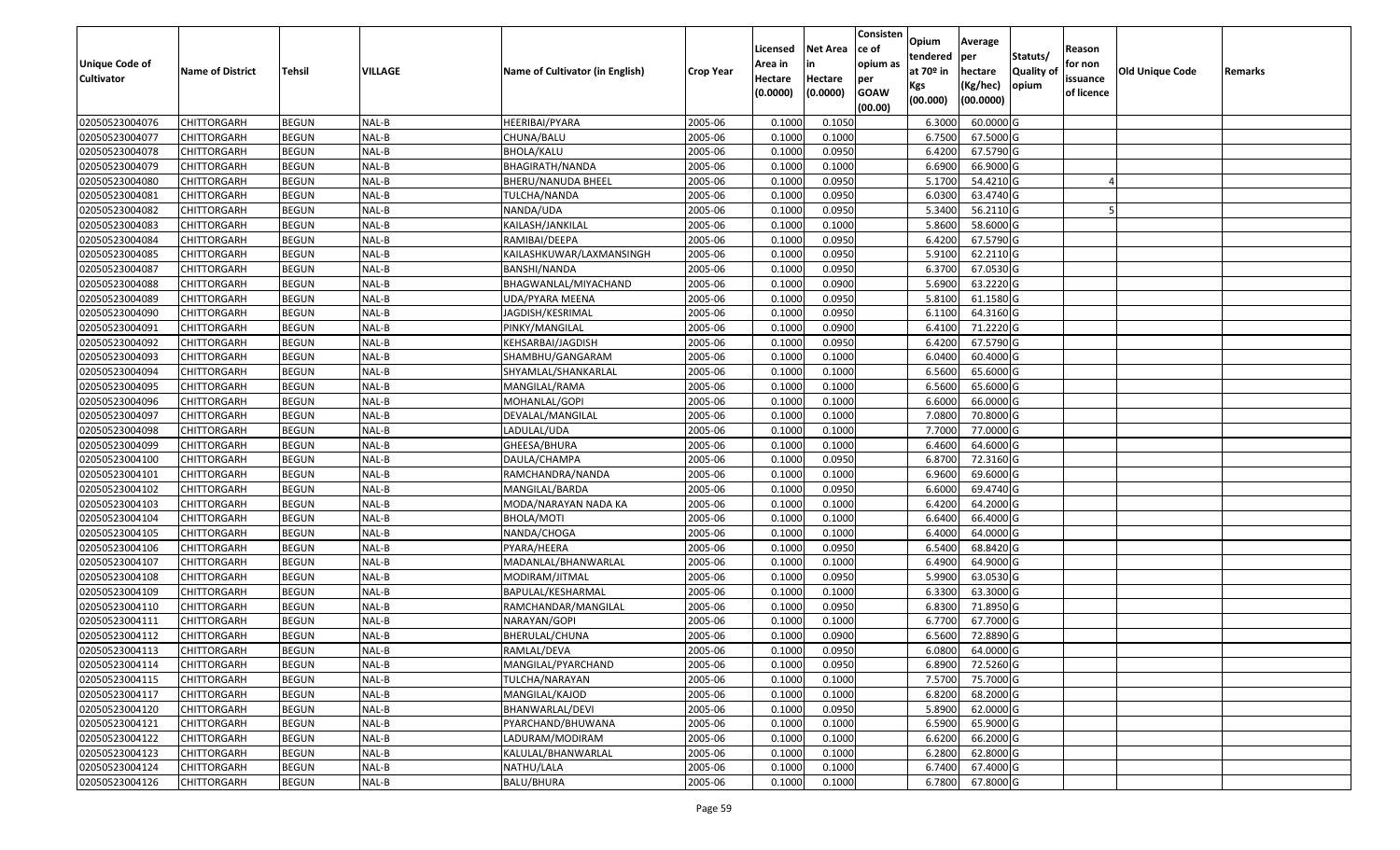| Statuts/<br>tendered<br>per<br>opium as<br>Unique Code of<br>for non<br>Area in<br>in<br>at $70°$ in<br><b>Quality o</b><br>VILLAGE<br><b>Name of District</b><br><b>Tehsil</b><br>Name of Cultivator (in English)<br>hectare<br><b>Crop Year</b><br><b>Cultivator</b><br>Hectare<br>Hectare<br>issuance<br>per<br>opium | <b>Old Unique Code</b><br>Remarks         |
|--------------------------------------------------------------------------------------------------------------------------------------------------------------------------------------------------------------------------------------------------------------------------------------------------------------------------|-------------------------------------------|
|                                                                                                                                                                                                                                                                                                                          |                                           |
| (Kg/hec)<br>Kgs                                                                                                                                                                                                                                                                                                          |                                           |
| (0.0000)<br><b>GOAW</b><br>(0.0000)<br>of licence<br>(00.0000)<br>(00.000)                                                                                                                                                                                                                                               |                                           |
| (00.00)                                                                                                                                                                                                                                                                                                                  |                                           |
| 02050523004127<br>NAL-B<br>UDAILAL/DEVILAL<br>0.1000<br>0.1000<br>61.2000 G<br>CHITTORGARH<br><b>BEGUN</b><br>2005-06<br>6.1200                                                                                                                                                                                          |                                           |
| 02050523004129<br>NAL-B<br>0.1000<br>0.1000<br>6.3400<br>63.4000 G<br>CHITTORGARH<br><b>BEGUN</b><br>HEERA/KALU<br>2005-06                                                                                                                                                                                               |                                           |
| NAL-B<br>2005-06<br>0.1000<br>0.0950<br>6.8800<br>72.4210 G<br>02050523004130<br>CHITTORGARH<br><b>BEGUN</b><br>HEERA/NARAYAN                                                                                                                                                                                            |                                           |
| 02050523004131<br><b>CHITTORGARH</b><br><b>BEGUN</b><br>NAL-B<br>KAJOD/MOTI SANGITALA<br>2005-06<br>0.1000<br>0.0850<br>5.8600<br>68.9410 G                                                                                                                                                                              |                                           |
| 02050523004132<br><b>BEGUN</b><br>NAL-B<br>2005-06<br>0.1000<br>0.0950<br>67.8950 G<br>CHITTORGARH<br>JAIRAM/NARAYAN<br>6.4500                                                                                                                                                                                           |                                           |
| 02050523004133<br>CHITTORGARH<br><b>BEGUN</b><br>NAL-B<br>2005-06<br>0.1000<br>0.1000<br>6.1500<br>61.5000 G<br>GHEESA/HAJARI                                                                                                                                                                                            |                                           |
| <b>BEGUN</b><br>NAL-B<br>2005-06<br>0.1000<br>0.1000<br>5.9200<br>59.2000 G<br>02050523004134<br>CHITTORGARH<br>SHANKARI/GHEESA                                                                                                                                                                                          |                                           |
| 02050523004135<br>CHITTORGARH<br><b>BEGUN</b><br>NAL-B<br>BANSILAL/VARDA<br>2005-06<br>0.1000<br>0.1000<br>6.3300<br>63.3000 G                                                                                                                                                                                           |                                           |
| 02050523004136<br>NAL-B<br>2005-06<br>0.1000<br>68.6000 G<br>CHITTORGARH<br><b>BEGUN</b><br>NATHULAL/SEWA<br>0.1000<br>6.8600                                                                                                                                                                                            |                                           |
| 02050523004137<br><b>BEGUN</b><br>NAL-B<br>2005-06<br>0.1000<br>0.1000<br>6.8200<br>68.2000 G<br>CHITTORGARH<br>GHEESALAL/BALU                                                                                                                                                                                           |                                           |
| 0.1000<br>02050523004138<br><b>BEGUN</b><br>NAL-B<br>0.1000<br>6.0200<br>60.2000 G<br>CHITTORGARH<br>RATANLAL/GHEESALAL<br>2005-06                                                                                                                                                                                       |                                           |
| 02050523004139<br>CHITTORGARH<br><b>BEGUN</b><br>NAL-B<br>2005-06<br>0.1000<br>0.1050<br>5.9400<br>56.5710 G<br>RATANLAL/MODIRAM                                                                                                                                                                                         |                                           |
| 70.9470 G<br>02050523004140<br>NAL-B<br>0.1000<br>0.0950<br>6.7400<br><b>CHITTORGARH</b><br><b>BEGUN</b><br>KHEMA/RUPAJI<br>2005-06                                                                                                                                                                                      |                                           |
| 70.2220 G<br>02050523004141<br>NAL-B<br>2005-06<br>0.100<br>0.0900<br>6.3200<br>CHITTORGARH<br><b>BEGUN</b><br>SHANKARLAL/HAJARI                                                                                                                                                                                         |                                           |
| 6.3400<br><b>BEGUN</b><br>NAL-B<br>0.1000<br>0.0950<br>66.7370 G<br>02050523004142<br><b>CHITTORGARH</b><br>2005-06<br>RAMPAL/NANDA                                                                                                                                                                                      |                                           |
| 02050523004143<br><b>BEGUN</b><br>NAL-B<br>2005-06<br>0.1000<br>0.1000<br>6.0200<br>60.2000 G<br>CHITTORGARH<br>JANKINATH/MODIRAM                                                                                                                                                                                        |                                           |
| 02050523004145<br>NAL-B<br>0.100<br>0.1000<br>6.1800<br>61.8000 G<br>CHITTORGARH<br><b>BEGUN</b><br>MODA/GHEESA<br>2005-06                                                                                                                                                                                               |                                           |
| 02050523005001<br>70.5000 G<br>KHEDINAL<br>2005-06<br>0.100<br>0.1000<br>7.0500<br>CHITTORGARH<br><b>BEGUN</b><br>MANGILAL/NARAYAN                                                                                                                                                                                       |                                           |
| 6.7700<br>02050523005003<br><b>BEGUN</b><br>KHEDINAL<br>0.100<br>0.1000<br>67.7000 G<br>CHITTORGARH<br>BHANWARLAL/RAMCHANDRA<br>2005-06                                                                                                                                                                                  |                                           |
| <b>BEGUN</b><br>KHEDINAL<br>2005-06<br>0.1000<br>0.0950<br>6.6700<br>70.2110G<br>02050523005004<br>CHITTORGARH<br>GHEESA/MODA                                                                                                                                                                                            |                                           |
| 02050523005005<br>KHEDINAL<br>DEVLAL/RUPA<br>2005-06<br>0.100<br>0.1000<br>6.8000<br>68.0000G<br>CHITTORGARH<br><b>BEGUN</b>                                                                                                                                                                                             |                                           |
| 02050523005006<br><b>BEGUN</b><br>2005-06<br>0.100<br>0.1000<br>7.1600<br>71.6000G<br>CHITTORGARH<br>KHEDINAL<br>BHURA/PYARCHAND                                                                                                                                                                                         |                                           |
| 02050523005007<br>KHEDINAL<br>0.1000<br>0.0950<br>6.1800<br>65.0530 G<br>CHITTORGARH<br><b>BEGUN</b><br>PYARCHAND/TULSIRAM<br>2005-06                                                                                                                                                                                    | <b>NAME CHANGE</b>                        |
| KHEDINAL<br>0.100<br>0.1000<br>64.6000 G<br>02050523005008<br>CHITTORGARH<br><b>BEGUN</b><br>HARLAL/CHATURBHUJ<br>2005-06<br>6.4600                                                                                                                                                                                      |                                           |
| 65.1580 G<br>02050523005009<br><b>CHITTORGARH</b><br><b>BEGUN</b><br>KHEDINAL<br>BHERULAL/LALU<br>2005-06<br>0.1000<br>0.0950<br>6.1900                                                                                                                                                                                  |                                           |
| 02050523005010<br>0.1000<br>7.2300<br>72.3000G<br>CHITTORGARH<br><b>BEGUN</b><br>KHEDINAL<br>TULSIRAM/SHOCHAND<br>2005-06<br>0.1000                                                                                                                                                                                      |                                           |
| 02050523005011<br><b>BEGUN</b><br>KHEDINAL<br>2005-06<br>0.1000<br>0.0950<br>7.3000<br>76.8420 G<br>CHITTORGARH<br>NARAYAN/RUPA                                                                                                                                                                                          |                                           |
| 0.1000<br>0.1000<br>6.6800<br>66.8000 G<br>02050523005012<br>CHITTORGARH<br><b>BEGUN</b><br>KHEDINAL<br>2005-06<br>DEVILAL/KAJOD                                                                                                                                                                                         |                                           |
| 02050523005013<br><b>BEGUN</b><br>KHEDINAL<br>2005-06<br>0.1000<br>0.1000<br>6.8400<br>68.4000 G<br>CHITTORGARH<br>BHURA/MODA                                                                                                                                                                                            |                                           |
| 02050523005014<br><b>BEGUN</b><br>KHEDINAL<br>KHEMRAJ/DAULA<br>2005-06<br>0.1000<br>0.1000<br>6.0700<br>60.7000 G<br>CHITTORGARH                                                                                                                                                                                         |                                           |
| 73.9000 G<br>02050523005015<br><b>BEGUN</b><br>KHEDINAL<br>2005-06<br>0.100<br>0.1000<br>7.3900<br>CHITTORGARH<br>МАDНО/НЕМА                                                                                                                                                                                             |                                           |
| <b>BEGUN</b><br>KHEDINAL<br>2005-06<br>0.100<br>0.1000<br>6.7500<br>67.5000G<br>02050523005016<br>CHITTORGARH<br>HEERALAL/BALU                                                                                                                                                                                           |                                           |
| 02050523005017<br>CHITTORGARH<br><b>BEGUN</b><br>KHEDINAL<br>2005-06<br>0.100<br>0.1000<br>6.8900<br>68.9000 G<br>SALAGARAM/NARAYAN                                                                                                                                                                                      |                                           |
| 02050523005018<br>2005-06<br>69.5000 G<br>CHITTORGARH<br><b>BEGUN</b><br>KHEDINAL<br>NANALAL/DEVA<br>0.1000<br>0.1000<br>6.9500                                                                                                                                                                                          |                                           |
| 02050523005019<br><b>BEGUN</b><br>KHEDINAL<br>HIRALAL/RUPA A.S. PYARIBAI<br>0.1000<br>0.0950<br>5.7400<br>60.4210 G<br>CHITTORGARH<br>2005-06                                                                                                                                                                            |                                           |
| 02050523005020<br>0.1000<br>0.1000<br>6.4500<br>64.5000 G<br>CHITTORGARH<br><b>BEGUN</b><br>KHEDINAL<br>2005-06<br>CHUNNILAL/DEVA                                                                                                                                                                                        |                                           |
| 02050523005021<br><b>BEGUN</b><br>GHEESA/JAISINGH<br>2005-06<br>0.1000<br>0.1000<br>65.0000G<br><b>CHITTORGARH</b><br>KHEDINAL<br>6.5000                                                                                                                                                                                 |                                           |
| 02050523005022<br>2005-06<br>0.1000<br>0.1000<br>7.4000<br>74.0000 G<br><b>CHITTORGARH</b><br><b>BEGUN</b><br>KHEDINAL<br>GOPI/BHAWANA                                                                                                                                                                                   |                                           |
| 02050523005023<br>0.1000<br>6.6600<br>66.6000 G<br><b>CHITTORGARH</b><br><b>BEGUN</b><br>KHEDINAL<br>ANIBAI/MEGHA<br>2005-06<br>0.1000                                                                                                                                                                                   | <b>NAME CHANGE</b>                        |
| 02050523005024<br>0.0950<br>6.8000<br>71.5790 G<br><b>BEGUN</b><br>KHEDINAL<br>2005-06<br>0.1000<br>CHITTORGARH<br>NANDA/KERING                                                                                                                                                                                          |                                           |
| 0.1050<br>71.9050 G<br>02050523005025<br><b>BEGUN</b><br>KHEDINAL<br>LAXMIBAI/ONKAR<br>2005-06<br>7.5500<br>CHITTORGARH<br>0.1000                                                                                                                                                                                        | <b>NAME CHANGE</b>                        |
| 0.0950<br>64.4210 G<br>02050523005026<br><b>CHITTORGARH</b><br><b>BEGUN</b><br>KHEDINAL<br>NANDA/VENA<br>2005-06<br>0.1000<br>6.1200                                                                                                                                                                                     | <b>TRANSFER / MADHOPUR</b><br>MP (BENGUN) |
| KHEDINAL<br>NANDA/HEERA<br>0.1000<br>0.1000<br>6.8300<br>68.3000 G<br>02050523005027<br>CHITTORGARH<br><b>BEGUN</b><br>2005-06                                                                                                                                                                                           |                                           |
| 02050523005028<br>0.1000<br>0.1000<br>6.1900<br>61.9000 G<br><b>CHITTORGARH</b><br>KHEDINAL<br>MANGILAL/CHAMNA<br>2005-06<br><b>BEGUN</b>                                                                                                                                                                                |                                           |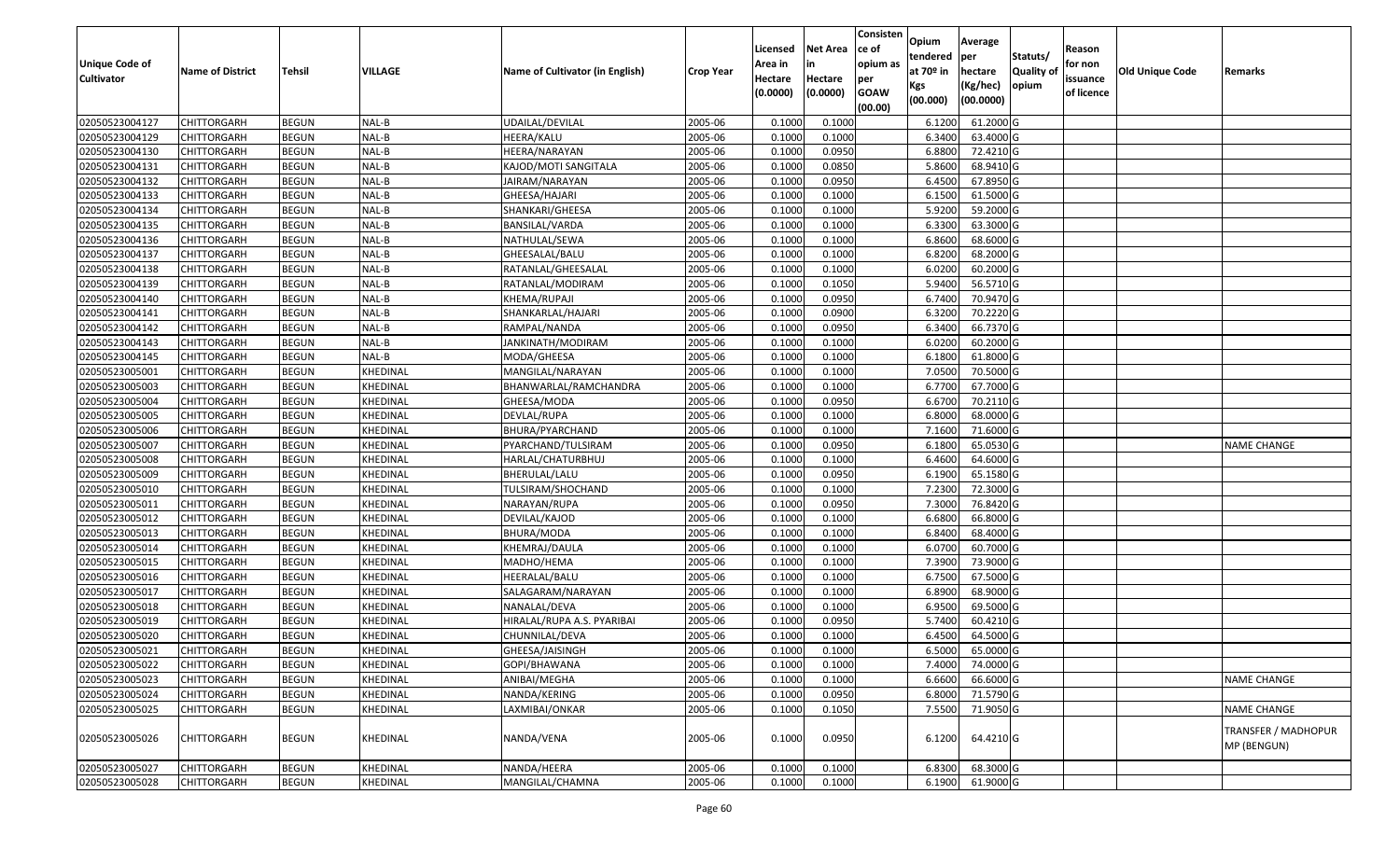| <b>Unique Code of</b><br><b>Cultivator</b> | <b>Name of District</b> | <b>Tehsil</b> | VILLAGE  | Name of Cultivator (in English) | <b>Crop Year</b> | Licensed<br>Area in<br>Hectare | <b>Net Area</b><br>in<br>Hectare | Consisten<br>ce of<br>opium as<br>per | Opium<br>tendered<br>at $70°$ in | Average<br>per<br>hectare | Statuts/<br><b>Quality o</b> | Reason<br>for non<br>issuance | Old Unique Code | Remarks |
|--------------------------------------------|-------------------------|---------------|----------|---------------------------------|------------------|--------------------------------|----------------------------------|---------------------------------------|----------------------------------|---------------------------|------------------------------|-------------------------------|-----------------|---------|
|                                            |                         |               |          |                                 |                  | (0.0000)                       | (0.0000)                         | <b>GOAW</b><br>(00.00)                | Kgs<br>(00.000)                  | (Kg/hec)<br>(00.0000)     | opium                        | of licence                    |                 |         |
| 02050523005029                             | CHITTORGARH             | <b>BEGUN</b>  | KHEDINAL | NARAYAN/JODHA                   | 2005-06          | 0.1000                         | 0.1000                           |                                       | 6.9800                           | 69.8000 G                 |                              |                               |                 |         |
| 02050523005031                             | CHITTORGARH             | <b>BEGUN</b>  | KHEDINAL | MANGILAL/NANDA                  | 2005-06          | 0.1000                         | 0.1000                           |                                       | 8.2000                           | 82.0000 G                 |                              |                               |                 |         |
| 02050523005032                             | CHITTORGARH             | <b>BEGUN</b>  | KHEDINAL | CHANDIBAI/BALU                  | 2005-06          | 0.1000                         | 0.1000                           |                                       | 6.3200                           | 63.2000 G                 |                              |                               |                 |         |
| 02050523005033                             | <b>CHITTORGARH</b>      | <b>BEGUN</b>  | KHEDINAL | UDA/KASHIRAM                    | 2005-06          | 0.1000                         | 0.0950                           |                                       | 5.9200                           | 62.3160G                  |                              |                               |                 |         |
| 02050523005035                             | CHITTORGARH             | <b>BEGUN</b>  | KHEDINAL | LADU/RUPA                       | 2005-06          | 0.1000                         | 0.1000                           |                                       | 6.4000                           | 64.0000G                  |                              |                               |                 |         |
| 02050523005036                             | CHITTORGARH             | <b>BEGUN</b>  | KHEDINAL | DEVILAL/MADHU                   | 2005-06          | 0.1000                         | 0.0950                           |                                       | 6.2900                           | 66.2110 G                 |                              |                               |                 |         |
| 02050523005037                             | CHITTORGARH             | <b>BEGUN</b>  | KHEDINAL | JDAILAL/BARDA                   | 2005-06          | 0.1000                         | 0.0950                           |                                       | 6.5300                           | 68.7370 G                 |                              |                               |                 |         |
| 02050523005038                             | CHITTORGARH             | <b>BEGUN</b>  | KHEDINAL | CHUNNILAL/HAJARI                | 2005-06          | 0.1000                         | 0.1000                           |                                       | 6.9100                           | 69.1000G                  |                              |                               |                 |         |
| 02050523005039                             | CHITTORGARH             | <b>BEGUN</b>  | KHEDINAL | NANDLAL/GHEESA                  | 2005-06          | 0.1000                         | 0.1000                           |                                       | 6.5200                           | 65.2000 G                 |                              |                               |                 |         |
| 02050523005040                             | CHITTORGARH             | <b>BEGUN</b>  | KHEDINAL | MADHU/NARAYAN                   | 2005-06          | 0.1000                         | 0.0950                           |                                       | 6.6100                           | 69.5790 G                 |                              |                               |                 |         |
| 02050523005041                             | CHITTORGARH             | <b>BEGUN</b>  | KHEDINAL | GOPILAL/CHATURBHUJ              | 2005-06          | 0.1000                         | 0.1000                           |                                       | 6.4600                           | 64.6000 G                 |                              |                               |                 |         |
| 02050523005042                             | CHITTORGARH             | <b>BEGUN</b>  | KHEDINAL | MANGILAL/RATIRAM                | 2005-06          | 0.1000                         | 0.1000                           |                                       | 6.4800                           | 64.8000 G                 |                              |                               |                 |         |
| 02050523005043                             | <b>CHITTORGARH</b>      | <b>BEGUN</b>  | KHEDINAL | KANHAIYALAL/NARAYAN             | 2005-06          | 0.1000                         | 0.1000                           |                                       | 6.1700                           | 61.7000 G                 |                              |                               |                 |         |
| 02050523005044                             | CHITTORGARH             | <b>BEGUN</b>  | KHEDINAL | KUKA/DAULA                      | 2005-06          | 0.100                          | 0.1000                           |                                       | 6.4100                           | 64.1000 G                 |                              |                               |                 |         |
| 02050523005045                             | CHITTORGARH             | <b>BEGUN</b>  | KHEDINAL | LAXMICHAND/RAMCHANDRA           | 2005-06          | 0.1000                         | 0.1000                           |                                       | 6.7100                           | 67.1000G                  |                              |                               |                 |         |
| 02050523005046                             | CHITTORGARH             | <b>BEGUN</b>  | KHEDINAL | KANHAIYALAL/TARACHAND           | 2005-06          | 0.1000                         | 0.0950                           |                                       | 6.4000                           | 67.3680 G                 |                              |                               |                 |         |
| 02050523005047                             | CHITTORGARH             | <b>BEGUN</b>  | KHEDINAL | GHEESA/PEMA                     | 2005-06          | 0.1000                         | 0.1000                           |                                       | 7.2000                           | 72.0000G                  |                              |                               |                 |         |
| 02050523005048                             | CHITTORGARH             | <b>BEGUN</b>  | KHEDINAL | MANGILAL/RUPA                   | 2005-06          | 0.1000                         | 0.1000                           |                                       | 6.4200                           | 64.2000 G                 |                              |                               |                 |         |
| 02050523005049                             | CHITTORGARH             | <b>BEGUN</b>  | KHEDINAL | NATHU/PEMA                      | 2005-06          | 0.1000                         | 0.1000                           |                                       | 6.6500                           | 66.5000G                  |                              |                               |                 |         |
| 02050523005051                             | CHITTORGARH             | <b>BEGUN</b>  | KHEDINAL | MANIGLAL/ONKAR                  | 2005-06          | 0.1000                         | 0.1000                           |                                       | 6.3100                           | 63.1000G                  |                              |                               |                 |         |
| 02050523005052                             | CHITTORGARH             | <b>BEGUN</b>  | KHEDINAL | GANGARAM/RUPA                   | 2005-06          | 0.1000                         | 0.1000                           |                                       | 8.2100                           | 82.1000 G                 |                              |                               |                 |         |
| 02050523005053                             | CHITTORGARH             | <b>BEGUN</b>  | KHEDINAL | GHEESA/NARAYAN                  | 2005-06          | 0.1000                         | 0.1000                           |                                       | 6.1500                           | 61.5000G                  |                              |                               |                 |         |
| 02050523005054                             | CHITTORGARH             | <b>BEGUN</b>  | KHEDINAL | SHANKARLAL/NARAYAN              | 2005-06          | 0.1000                         | 0.1000                           |                                       | 6.5600                           | 65.6000G                  |                              |                               |                 |         |
| 02050523005055                             | CHITTORGARH             | <b>BEGUN</b>  | KHEDINAL | MADHU/PEETHU                    | 2005-06          | 0.1000                         | 0.0900                           |                                       | 6.4100                           | 71.2220 G                 |                              |                               |                 |         |
| 02050523005057                             | <b>CHITTORGARH</b>      | <b>BEGUN</b>  | KHEDINAL | <b>BHURA/TULSA</b>              | 2005-06          | 0.1000                         | 0.1000                           |                                       | 5.9300                           | 59.3000G                  |                              |                               |                 |         |
| 02050523005058                             | CHITTORGARH             | <b>BEGUN</b>  | KHEDINAL | DEVA/KASHIRAM                   | 2005-06          | 0.1000                         | 0.0950                           |                                       | 5.7700                           | 60.7370 G                 |                              |                               |                 |         |
| 02050523005059                             | CHITTORGARH             | <b>BEGUN</b>  | KHEDINAL | HEERALAL/BARDA                  | 2005-06          | 0.1000                         | 0.0950                           |                                       | 6.2600                           | 65.8950 G                 |                              |                               |                 |         |
| 02050523005060                             | CHITTORGARH             | <b>BEGUN</b>  | KHEDINAL | GOPI/MODA                       | 2005-06          | 0.1000                         | 0.1000                           |                                       | 7.1400                           | 71.4000 G                 |                              |                               |                 |         |
| 02050523005061                             | CHITTORGARH             | <b>BEGUN</b>  | KHEDINAL | KANHAIYALAL/PYARCHAND           | 2005-06          | 0.1000                         | 0.1000                           |                                       | 6.6600                           | 66.6000 G                 |                              |                               |                 |         |
| 02050523005062                             | CHITTORGARH             | <b>BEGUN</b>  | KHEDINAL | BHERULAL/HEMA                   | 2005-06          | 0.1000                         | 0.1000                           |                                       | 6.4200                           | 64.2000 G                 |                              |                               |                 |         |
| 02050523005063                             | CHITTORGARH             | <b>BEGUN</b>  | KHEDINAL | SHAMBHU/PRATAP                  | 2005-06          | 0.1000                         | 0.0950                           |                                       | 6.3900                           | 67.2630 G                 |                              |                               |                 |         |
| 02050523005065                             | CHITTORGARH             | <b>BEGUN</b>  | KHEDINAL | BALU/CHAMNA                     | 2005-06          | 0.1000                         | 0.1000                           |                                       | 6.4700                           | 64.7000 G                 |                              |                               |                 |         |
| 02050523005066                             | CHITTORGARH             | <b>BEGUN</b>  | KHEDINAL | MOHAN/NANDA                     | 2005-06          | 0.1000                         | 0.1000                           |                                       | 7.0100                           | 70.1000 G                 |                              |                               |                 |         |
| 02050523005067                             | CHITTORGARH             | <b>BEGUN</b>  | KHEDINAL | MODIRAM/PRABHU                  | 2005-06          | 0.1000                         | 0.1000                           |                                       | 6.5700                           | 65.7000 G                 |                              |                               |                 |         |
| 02050523005068                             | CHITTORGARH             | <b>BEGUN</b>  | KHEDINAL | KANHAIYALAL/LAXMAN              | 2005-06          | 0.1000                         | 0.1000                           |                                       | 7.6000                           | 76.0000 G                 |                              |                               |                 |         |
| 02050523005070                             | CHITTORGARH             | <b>BEGUN</b>  | KHEDINAL | KAJOD/BHAWANA                   | 2005-06          | 0.1000                         | 0.1000                           |                                       | 6.3300                           | 63.3000G                  |                              |                               |                 |         |
| 02050523005071                             | <b>CHITTORGARH</b>      | <b>BEGUN</b>  | KHEDINAL | GANGARAM/SHOCHAND               | 2005-06          | 0.1000                         | 0.1000                           |                                       | 6.8100                           | 68.1000G                  |                              |                               |                 |         |
| 02050523005072                             | <b>CHITTORGARH</b>      | <b>BEGUN</b>  | KHEDINAL | MADHOLAL/DEVA                   | 2005-06          | 0.1000                         | 0.1050                           |                                       | 7.0100                           | 66.7620 G                 |                              |                               |                 |         |
| 02050523005073                             | <b>CHITTORGARH</b>      | <b>BEGUN</b>  | KHEDINAL | PRAKASHCHAND/MANGILAL           | 2005-06          | 0.1000                         | 0.1000                           |                                       | 7.4900                           | 74.9000 G                 |                              |                               |                 |         |
| 02050523005074                             | <b>CHITTORGARH</b>      | <b>BEGUN</b>  | KHEDINAL | RATANLAL/MADHO                  | 2005-06          | 0.1000                         | 0.1000                           |                                       | 6.6300                           | 66.3000 G                 |                              |                               |                 |         |
| 02050523005075                             | <b>CHITTORGARH</b>      | <b>BEGUN</b>  | KHEDINAL | GIRDHARILAL/GOPILAL             | 2005-06          | 0.1000                         | 0.1000                           |                                       | 6.3400                           | 63.4000 G                 |                              |                               |                 |         |
| 02050523005076                             | <b>CHITTORGARH</b>      | <b>BEGUN</b>  | KHEDINAL | MOHANLAL/MEGHA                  | 2005-06          | 0.1000                         | 0.0950                           |                                       | 6.4100                           | 67.4740 G                 |                              |                               |                 |         |
| 02050523005077                             | <b>CHITTORGARH</b>      | <b>BEGUN</b>  | KHEDINAL | RAMCHANDRA/ONKAR                | 2005-06          | 0.1000                         | 0.1050                           |                                       | 7.4400                           | 70.8570 G                 |                              |                               |                 |         |
| 02050523005078                             | CHITTORGARH             | <b>BEGUN</b>  | KHEDINAL | HARIRAM/PRATAP                  | 2005-06          | 0.1000                         | 0.1000                           |                                       | 6.2300                           | 62.3000 G                 |                              |                               |                 |         |
| 02050523005079                             | <b>CHITTORGARH</b>      | <b>BEGUN</b>  | KHEDINAL | PANNA/GHEESA                    | 2005-06          | 0.1000                         | 0.0950                           |                                       | 6.1200                           | 64.4210 G                 |                              |                               |                 |         |
| 02050523005080                             | <b>CHITTORGARH</b>      | <b>BEGUN</b>  | KHEDINAL | LAXMAN/BALU                     | 2005-06          | 0.1000                         | 0.0950                           |                                       | 6.7100                           | 70.6320 G                 |                              |                               |                 |         |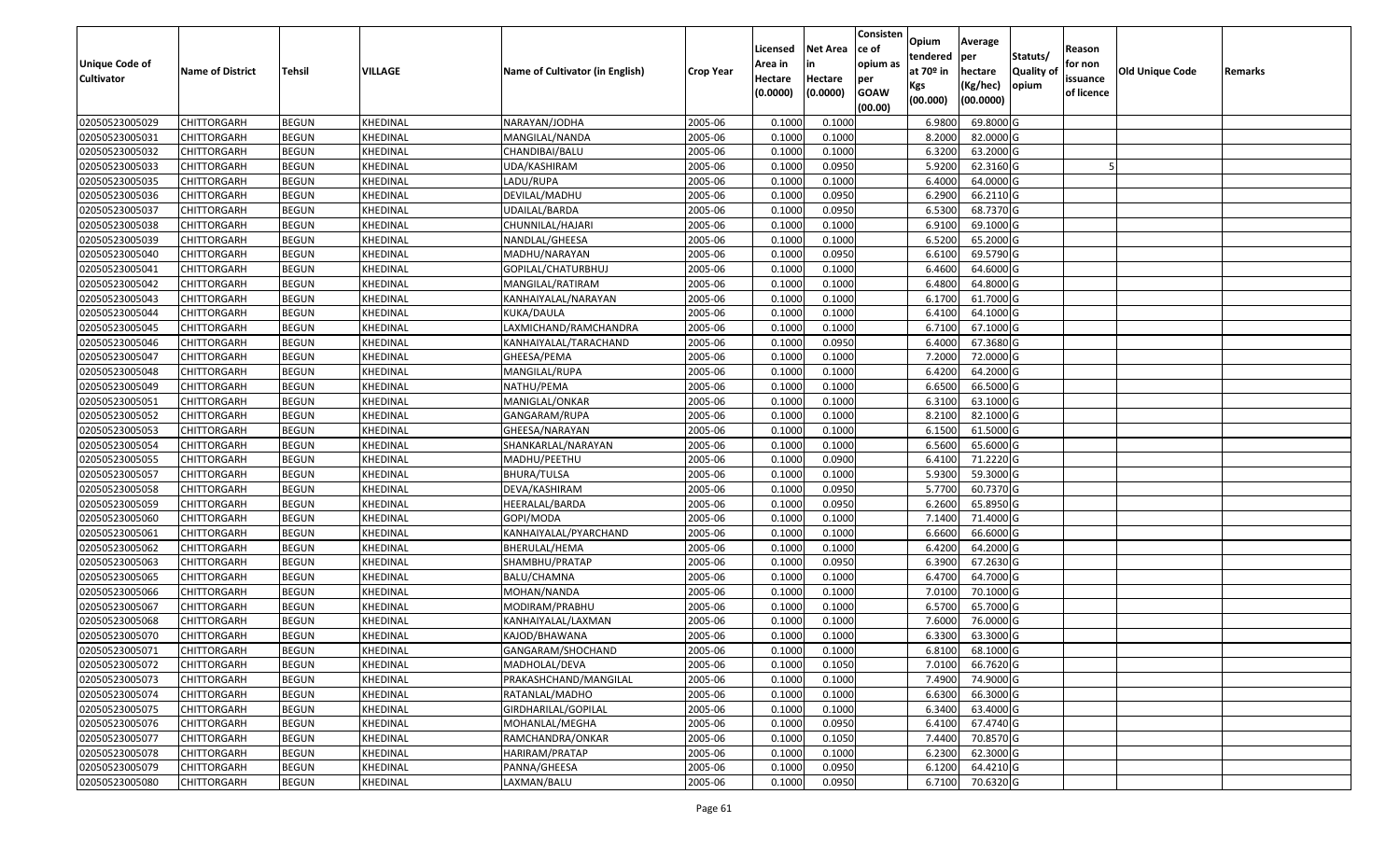| <b>Unique Code of</b> |                         |              |                   |                                 |                  | Licensed<br>Area in | <b>Net Area</b><br>in | Consisten<br>ce of<br>opium as | Opium<br>tendered | Average<br>per        | Statuts/         | Reason<br>for non |                 |                                 |
|-----------------------|-------------------------|--------------|-------------------|---------------------------------|------------------|---------------------|-----------------------|--------------------------------|-------------------|-----------------------|------------------|-------------------|-----------------|---------------------------------|
| <b>Cultivator</b>     | <b>Name of District</b> | Tehsil       | VILLAGE           | Name of Cultivator (in English) | <b>Crop Year</b> | Hectare             | Hectare               | per                            | at $70°$ in       | hectare               | <b>Quality o</b> | issuance          | Old Unique Code | Remarks                         |
|                       |                         |              |                   |                                 |                  | (0.0000)            | (0.0000)              | <b>GOAW</b><br>(00.00)         | Kgs<br>(00.000)   | (Kg/hec)<br>(00.0000) | opium            | of licence        |                 |                                 |
| 02050523005081        | CHITTORGARH             | <b>BEGUN</b> | KHEDINAL          | DEVILAL/MODA                    | 2005-06          | 0.1000              | 0.0950                |                                | 6.3100            | 66.4210 G             |                  |                   |                 |                                 |
| 02050523006001        | CHITTORGARH             | <b>BEGUN</b> | MEGHNIWAS KHURD-A | BANSHILAL/PYARCHAND             | 2005-06          | 0.1000              | 0.0950                |                                | 6.8400            | 72.0000G              |                  |                   |                 |                                 |
| 02050523006002        | CHITTORGARH             | <b>BEGUN</b> | MEGHNIWAS KHURD-A | NANDA/SITARAM                   | 2005-06          | 0.1000              | 0.1000                |                                | 6.3000            | 63.0000G              |                  |                   |                 |                                 |
| 02050523006003        | <b>CHITTORGARH</b>      | <b>BEGUN</b> | MEGHNIWAS KHURD-A | MOHANLAL/GIRDHARI               | 2005-06          | 0.1000              | 0.0950                |                                | 5.7500            | 60.5260 G             |                  |                   |                 |                                 |
| 02050523006004        | CHITTORGARH             | <b>BEGUN</b> | MEGHNIWAS KHURD-A | SHANTILAL/BHANWARLAL            | 2005-06          | 0.1000              | 0.1000                |                                | 6.3300            | 63.3000 G             |                  |                   |                 |                                 |
| 02050523006005        | CHITTORGARH             | <b>BEGUN</b> | MEGHNIWAS KHURD-A | KHEMRAJ/MEGHA                   | 2005-06          | 0.1000              | 0.1000                |                                | 6.2300            | 62.3000G              |                  |                   |                 |                                 |
| 02050523006006        | CHITTORGARH             | <b>BEGUN</b> | MEGHNIWAS KHURD-A | JODHA/MEGHA                     | 2005-06          | 0.1000              | 0.0950                |                                | 6.0500            | 63.6840 G             |                  |                   |                 |                                 |
| 02050523006007        | CHITTORGARH             | <b>BEGUN</b> | MEGHNIWAS KHURD-A | BHOJA/KHEMRAJ                   | 2005-06          | 0.1000              | 0.1000                |                                | 6.1300            | 61.3000G              |                  |                   |                 |                                 |
| 02050523006008        | <b>CHITTORGARH</b>      | <b>BEGUN</b> | MEGHNIWAS KHURD-A | BHAWANA/DEVA                    | 2005-06          | 0.1000              | 0.0950                |                                | 6.2400            | 65.6840 G             |                  |                   |                 |                                 |
| 02050523006009        | CHITTORGARH             | <b>BEGUN</b> | MEGHNIWAS KHURD-A | PREMCHAND/BALU                  | 2005-06          | 0.1000              | 0.1000                |                                | 6.9800            | 69.8000 G             |                  |                   |                 | NAME CHANGE                     |
| 02050523006010        | CHITTORGARH             | <b>BEGUN</b> | MEGHNIWAS KHURD-A | GOPI/DEVILAL GURJAR             | 2005-06          | 0.1000              | 0.0950                |                                | 6.2400            | 65.6840 G             |                  |                   |                 |                                 |
| 02050523006011        | <b>CHITTORGARH</b>      | <b>BEGUN</b> | MEGHNIWAS KHURD-A | DHAPUBAI/HEERALAL               | 2005-06          | 0.1000              | 0.0950                |                                | 6.4300            | 67.6840 G             |                  |                   |                 |                                 |
| 02050523006012        | <b>CHITTORGARH</b>      | <b>BEGUN</b> | MEGHNIWAS KHURD-A | GOPI/DEVILAL DHAKAD             | 2005-06          | 0.1000              | 0.0950                |                                | 6.1700            | 64.9470 G             |                  |                   |                 |                                 |
| 02050523006013        | <b>CHITTORGARH</b>      | <b>BEGUN</b> | MEGHNIWAS KHURD-A | DAULIBAI/HEERALAL               | 2005-06          | 0.1000              | 0.1000                |                                | 6.5200            | 65.2000 G             |                  |                   |                 |                                 |
| 02050523006014        | CHITTORGARH             | <b>BEGUN</b> | MEGHNIWAS KHURD-A | CHUNNILAL/MEGHA                 | 2005-06          | 0.1000              | 0.0950                |                                | 6.6000            | 69.4740 G             |                  |                   |                 |                                 |
| 02050523006015        | <b>CHITTORGARH</b>      | <b>BEGUN</b> | MEGHNIWAS KHURD-A | MOHANLAL/DEVA                   | 2005-06          | 0.1000              | 0.0950                |                                | 6.6900            | 70.4210 G             |                  |                   |                 |                                 |
| 02050523006016        | <b>CHITTORGARH</b>      | <b>BEGUN</b> | MEGHNIWAS KHURD-A | HEERALAL/BHANA                  | 2005-06          | 0.1000              | 0.0950                |                                | 6.0800            | 64.0000G              |                  |                   |                 |                                 |
| 02050523006017        | CHITTORGARH             | <b>BEGUN</b> | MEGHNIWAS KHURD-A | MANGILAL/DEVA                   | 2005-06          | 0.1000              | 0.1000                |                                | 6.5600            | 65.6000 G             |                  |                   |                 |                                 |
| 02050523006018        | CHITTORGARH             | <b>BEGUN</b> | MEGHNIWAS KHURD-A | CHEETARLAL/MANGILAL             | 2005-06          | 0.1000              | 0.0950                |                                | 6.3000            | 66.3160 G             |                  |                   |                 |                                 |
| 02050523006019        | CHITTORGARH             | <b>BEGUN</b> | MEGHNIWAS KHURD-A | MANGILAL/KANHAIYALAL            | 2005-06          | 0.1000              | 0.0950                |                                | 6.2700            | 66.0000G              |                  |                   |                 |                                 |
| 02050523006020        | CHITTORGARH             | <b>BEGUN</b> | MEGHNIWAS KHURD-A | NANIRAM/HARCHAND                | 2005-06          | 0.100               | 0.0950                |                                | 6.4000            | 67.3680 G             |                  |                   |                 |                                 |
| 02050523006021        | CHITTORGARH             | <b>BEGUN</b> | MEGHNIWAS KHURD-A | RAMLAL/NANDLAL                  | 2005-06          | 0.100               | 0.0950                |                                | 6.4500            | 67.8950 G             |                  |                   |                 |                                 |
| 02050523006022        | CHITTORGARH             | <b>BEGUN</b> | MEGHNIWAS KHURD-A | RUPALAL/RAGUNATH                | 2005-06          | 0.1000              | 0.0950                |                                | 6.4400            | 67.7890 G             |                  |                   |                 |                                 |
| 02050523006023        | <b>CHITTORGARH</b>      | <b>BEGUN</b> | MEGHNIWAS KHURD-A | HARKUBAI/HEERALAL               | 2005-06          | 0.100               | 0.0950                |                                | 5.7200            | 60.2110 G             |                  |                   |                 |                                 |
| 02050523006025        | CHITTORGARH             | <b>BEGUN</b> | MEGHNIWAS KHURD-A | SHIVLAL/KALU                    | 2005-06          | 0.1000              | 0.0950                |                                | 6.5700            | 69.1580 G             |                  |                   |                 |                                 |
| 02050523006026        | CHITTORGARH             | <b>BEGUN</b> | MEGHNIWAS KHURD-A | RAMCHANDRA/SITARAM              | 2005-06          | 0.1000              | 0.0950                |                                | 6.1900            | 65.1580 G             |                  |                   |                 |                                 |
| 02050523006028        | CHITTORGARH             | <b>BEGUN</b> | MEGHNIWAS KHURD-A | DHAPUBAI/KANHAIYALAL            | 2005-06          | 0.100               | 0.0950                |                                | 6.2900            | 66.2110 G             |                  |                   |                 |                                 |
| 02050523006029        | CHITTORGARH             | <b>BEGUN</b> | MEGHNIWAS KHURD-A | SHANKARLAL/KANHA                | 2005-06          | 0.1000              | 0.0950                |                                | 6.1700            | 64.9470 G             |                  |                   |                 |                                 |
| 02050523006030        | CHITTORGARH             | <b>BEGUN</b> | MEGHNIWAS KHURD-A | GYARSIBAI/LADU                  | 2005-06          | 0.1000              | 0.1000                |                                | 6.5900            | 65.9000 G             |                  |                   |                 |                                 |
| 02050523006031        | CHITTORGARH             | <b>BEGUN</b> | MEGHNIWAS KHURD-A | TULSIBAI/LALU                   | 2005-06          | 0.1000              | 0.0950                |                                | 6.6800            | $70.3160$ G           |                  |                   |                 |                                 |
| 02050523006032        | CHITTORGARH             | <b>BEGUN</b> | MEGHNIWAS KHURD-A | KALIBAI/MOOLCHAND DAROGA        | 2005-06          | 0.100               | 0.1000                |                                | 6.1900            | 61.9000G              |                  |                   |                 |                                 |
| 02050523006033        | CHITTORGARH             | <b>BEGUN</b> | MEGHNIWAS KHURD-A | NATHULAL/BHANWARLAI             | 2005-06          | 0.1000              | 0.0950                |                                | 6.0700            | 63.8950 G             |                  |                   |                 |                                 |
| 02050523006034        | CHITTORGARH             | <b>BEGUN</b> | MEGHNIWAS KHURD-A | JAMNIBAI/RUPA                   | 2005-06          | 0.1000              | 0.0950                |                                | 6.2900            | 66.2110 G             |                  |                   |                 |                                 |
| 02050523006035        | <b>CHITTORGARH</b>      | <b>BEGUN</b> | MEGHNIWAS KHURD-A | GHISIBAI/KAJOD BALAI            | 2005-06          | 0.1000              | 0.0950                |                                | 6.1400            | 64.6320 G             |                  |                   |                 |                                 |
| 02050523006036        | CHITTORGARH             | <b>BEGUN</b> | MEGHNIWAS KHURD-A | SITABAI/GORDHAN                 | 2005-06          | 0.1000              | 0.1000                |                                | 6.3900            | 63.9000 G             |                  |                   |                 |                                 |
| 02050523006037        | CHITTORGARH             | <b>BEGUN</b> | MEGHNIWAS KHURD-A | GHEESALAL/KALU                  | 2005-06          | 0.1000              | 0.1000                |                                | 6.8500            | 68.5000 G             |                  |                   |                 |                                 |
| 02050523006038        | <b>CHITTORGARH</b>      | <b>BEGUN</b> | MEGHNIWAS KHURD-A | DALLA/KASHIRAM                  | 2005-06          | 0.1000              | 0.0950                |                                | 6.0100            | 63.2630 G             |                  |                   |                 |                                 |
| 02050523006039        | <b>CHITTORGARH</b>      | <b>BEGUN</b> | MEGHNIWAS KHURD-A | NANDUBAI/LALU                   | 2005-06          | 0.1000              | 0.1000                |                                | 5.6700            | 56.7000 G             |                  |                   |                 | TRANSFER / SUWANIYA<br>(BENGUN) |
| 02050523006040        | CHITTORGARH             | <b>BEGUN</b> | MEGHNIWAS KHURD-A | GHEESALAL/ONKAR                 | 2005-06          | 0.1000              | 0.0900                |                                | 5.5400            | 61.5560 G             |                  |                   |                 | TRANSFER / SUWANIYA<br>(BENGUN) |
| 02050523006041        | <b>CHITTORGARH</b>      | <b>BEGUN</b> | MEGHNIWAS KHURD-A | SHORAM/ONKAR                    | 2005-06          | 0.1000              | 0.0950                |                                | 6.4100            | 67.4740 G             |                  |                   |                 |                                 |
| 02050523006042        | <b>CHITTORGARH</b>      | <b>BEGUN</b> | MEGHNIWAS KHURD-A | DEVILAL/PEMA GAWAR              | 2005-06          | 0.1000              | 0.0950                |                                | 6.1000            | 64.2110 G             |                  |                   |                 |                                 |
| 02050523006043        | <b>CHITTORGARH</b>      | <b>BEGUN</b> | MEGHNIWAS KHURD-A | SHANKARLAL/BHERU                | 2005-06          | 0.1000              | 0.1000                |                                | 6.0600            | 60.6000 G             |                  |                   |                 |                                 |
| 02050523006044        | <b>CHITTORGARH</b>      | <b>BEGUN</b> | MEGHNIWAS KHURD-A | CHAGNA PRABHU                   | 2005-06          | 0.1000              | 0.1000                |                                | 6.5300            | 65.3000 G             |                  |                   |                 |                                 |
| 02050523006045        | <b>CHITTORGARH</b>      | <b>BEGUN</b> | MEGHNIWAS KHURD-A | JAIRAM/KASHIRAM                 | 2005-06          | 0.1000              | 0.0950                |                                | 6.1300            | 64.5260 G             |                  |                   |                 |                                 |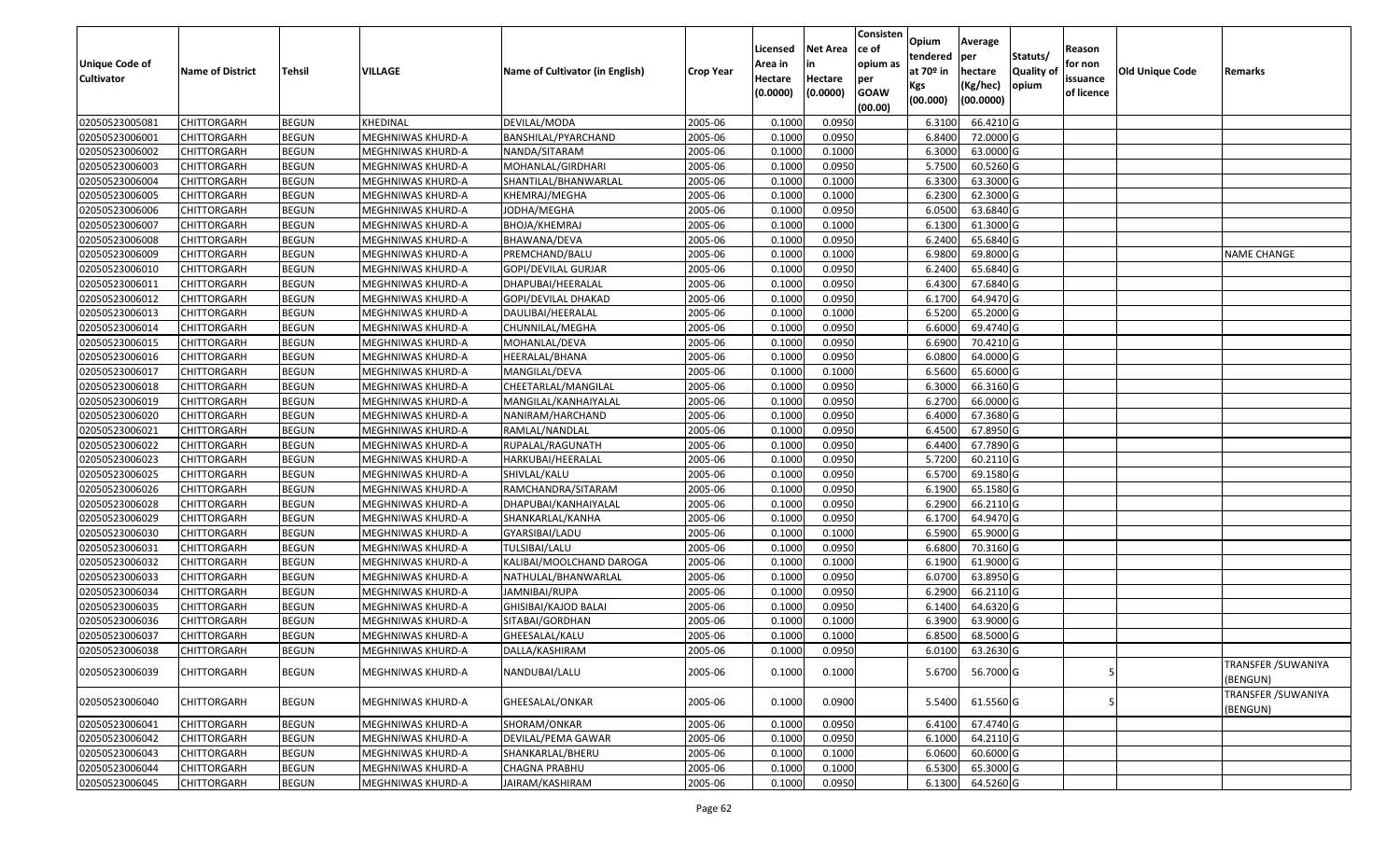| <b>Unique Code of</b><br><b>Cultivator</b> | <b>Name of District</b> | Tehsil       | VILLAGE           | Name of Cultivator (in English) | <b>Crop Year</b> | Licensed<br>Area in<br>Hectare<br>(0.0000) | Net Area<br>in<br>Hectare<br>(0.0000) | Consisten<br>ce of<br>opium as<br>per<br><b>GOAW</b><br>(00.00) | Opium<br>tendered<br>at $70°$ in<br>Kgs<br>(00.000) | Average<br> per<br>hectare<br>(Kg/hec)<br>(00.0000) | Statuts/<br><b>Quality of</b><br>opium | Reason<br>for non<br>issuance<br>of licence | <b>Old Unique Code</b> | Remarks            |
|--------------------------------------------|-------------------------|--------------|-------------------|---------------------------------|------------------|--------------------------------------------|---------------------------------------|-----------------------------------------------------------------|-----------------------------------------------------|-----------------------------------------------------|----------------------------------------|---------------------------------------------|------------------------|--------------------|
| 02050523006046                             | <b>CHITTORGARH</b>      | <b>BEGUN</b> | MEGHNIWAS KHURD-A | GHEESA/RATIRAM                  | 2005-06          | 0.1000                                     | 0.1000                                |                                                                 | 6.2600                                              | 62.6000 G                                           |                                        |                                             |                        |                    |
| 02050523006047                             | CHITTORGARH             | <b>BEGUN</b> | MEGHNIWAS KHURD-A | MANGILAL/KALU                   | 2005-06          | 0.1000                                     | 0.0950                                |                                                                 | 6.0000                                              | 63.1580 G                                           |                                        |                                             |                        |                    |
| 02050523006048                             | CHITTORGARH             | <b>BEGUN</b> | MEGHNIWAS KHURD-A | MADANLAL/BALU                   | 2005-06          | 0.1000                                     | 0.0950                                |                                                                 | 6.1700                                              | 64.9470 G                                           |                                        |                                             |                        |                    |
| 02050523006049                             | <b>CHITTORGARH</b>      | <b>BEGUN</b> | MEGHNIWAS KHURD-A | BARJIBAI/BHOGU                  | 2005-06          | 0.1000                                     | 0.1000                                |                                                                 | 6.2300                                              | 62.3000 G                                           |                                        |                                             |                        |                    |
| 02050523006050                             | <b>CHITTORGARH</b>      | <b>BEGUN</b> | MEGHNIWAS KHURD-A | SHANTIBAI/CHATURBHUJ            | 2005-06          | 0.1000                                     | 0.1000                                |                                                                 | 6.1900                                              | 61.9000 G                                           |                                        |                                             |                        |                    |
| 02050523006051                             | <b>CHITTORGARH</b>      | <b>BEGUN</b> | MEGHNIWAS KHURD-A | UDAILAL/NARAYAN                 | 2005-06          | 0.1000                                     | 0.0900                                |                                                                 | 6.0700                                              | 67.4440 G                                           |                                        |                                             |                        |                    |
| 02050523006052                             | CHITTORGARH             | <b>BEGUN</b> | MEGHNIWAS KHURD-A | SHANKARLAL/DHANNA               | 2005-06          | 0.1000                                     | 0.1000                                |                                                                 | 6.6800                                              | 66.8000 G                                           |                                        |                                             |                        |                    |
| 02050523006053                             | <b>CHITTORGARH</b>      | <b>BEGUN</b> | MEGHNIWAS KHURD-A | RAMA/UDA DHAKAD                 | 2005-06          | 0.1000                                     | 0.0950                                |                                                                 | 5.9700                                              | 62.8420 G                                           |                                        |                                             |                        |                    |
| 02050523006054                             | <b>CHITTORGARH</b>      | <b>BEGUN</b> | MEGHNIWAS KHURD-A | SHANKARLAL/GIRDHARILAL          | 2005-06          | 0.1000                                     | 0.0950                                |                                                                 | 6.2200                                              | 65.4740 G                                           |                                        |                                             |                        |                    |
| 02050523006055                             | CHITTORGARH             | <b>BEGUN</b> | MEGHNIWAS KHURD-A | GIRDHARI/KAJOD                  | 2005-06          | 0.1000                                     | 0.1000                                |                                                                 | 6.6500                                              | 66.5000 G                                           |                                        |                                             |                        |                    |
| 02050523006059                             | CHITTORGARH             | <b>BEGUN</b> | MEGHNIWAS KHURD-A | DHULIBAI/RAMSINGH               | 2005-06          | 0.1000                                     | 0.1000                                |                                                                 | 5.7800                                              | 57.8000 G                                           |                                        |                                             |                        | <b>NAME CHANGE</b> |
| 02050523006060                             | CHITTORGARH             | <b>BEGUN</b> | MEGHNIWAS KHURD-A | THAKRIYA/MANGU                  | 2005-06          | 0.1000                                     | 0.1000                                |                                                                 | 6.4600                                              | 64.6000 G                                           |                                        |                                             |                        |                    |
| 02050523006061                             | CHITTORGARH             | <b>BEGUN</b> | MEGHNIWAS KHURD-A | PEEPLIBAI/HARCHAND              | 2005-06          | 0.1000                                     | 0.1000                                |                                                                 | 5.9700                                              | 59.7000 G                                           |                                        |                                             |                        |                    |
| 02050523006062                             | CHITTORGARH             | <b>BEGUN</b> | MEGHNIWAS KHURD-A | AASHARAM/HARCHAND               | 2005-06          | 0.1000                                     | 0.1000                                |                                                                 | 6.6400                                              | 66.4000 G                                           |                                        |                                             |                        |                    |
| 02050523006063                             | CHITTORGARH             | <b>BEGUN</b> | MEGHNIWAS KHURD-A | KHANA/MANIGILAL                 | 2005-06          | 0.1000                                     | 0.0950                                |                                                                 | 6.2000                                              | 65.2630 G                                           |                                        |                                             |                        |                    |
| 02050523006064                             | CHITTORGARH             | <b>BEGUN</b> | MEGHNIWAS KHURD-A | HAJARILAL/NANA                  | 2005-06          | 0.1000                                     | 0.0950                                |                                                                 | 6.2800                                              | 66.1050 G                                           |                                        |                                             |                        |                    |
| 02050523006065                             | CHITTORGARH             | <b>BEGUN</b> | MEGHNIWAS KHURD-A | BHERU/RAMA GAWAR                | 2005-06          | 0.1000                                     | 0.1000                                |                                                                 | 6.3900                                              | 63.9000 G                                           |                                        |                                             |                        |                    |
| 02050523006066                             | <b>CHITTORGARH</b>      | <b>BEGUN</b> | MEGHNIWAS KHURD-A | NARAYAN/KHEMRAJ                 | 2005-06          | 0.1000                                     | 0.1000                                |                                                                 | 6.3800                                              | 63.8000 G                                           |                                        |                                             |                        |                    |
| 02050523006068                             | CHITTORGARH             | <b>BEGUN</b> | MEGHNIWAS KHURD-A | DEVILAL/BHANWARLAL HAJURI       | 2005-06          | 0.1000                                     | 0.0950                                |                                                                 | 6.4000                                              | 67.3680 G                                           |                                        |                                             |                        |                    |
| 02050523006069                             | CHITTORGARH             | <b>BEGUN</b> | MEGHNIWAS KHURD-A | BHURA/BHAWANA GAWAR             | 2005-06          | 0.1000                                     | 0.0950                                |                                                                 | 6.2000                                              | 65.2630 G                                           |                                        |                                             |                        |                    |
| 02050523006070                             | <b>CHITTORGARH</b>      | <b>BEGUN</b> | MEGHNIWAS KHURD-A | GHEESA/BHANA GAWAR              | 2005-06          | 0.1000                                     | 0.0950                                |                                                                 | 5.7400                                              | 60.4210 G                                           |                                        |                                             |                        |                    |
| 02050523006071                             | CHITTORGARH             | <b>BEGUN</b> | MEGHNIWAS KHURD-A | HAJARILAL/MANGILAL DHAKAD       | 2005-06          | 0.1000                                     | 0.1000                                |                                                                 | 6.5500                                              | 65.5000 G                                           |                                        |                                             |                        |                    |
| 02050523006073                             | CHITTORGARH             | <b>BEGUN</b> | MEGHNIWAS KHURD-A | DUDHA/RAMA GAWAR                | 2005-06          | 0.1000                                     | 0.1000                                |                                                                 | 6.5500                                              | 65.5000 G                                           |                                        |                                             |                        |                    |
| 02050523006074                             | CHITTORGARH             | <b>BEGUN</b> | MEGHNIWAS KHURD-A | JAGDISH/MANGILAL GAWAR          | 2005-06          | 0.1000                                     | 0.1000                                |                                                                 | 6.5700                                              | 65.7000 G                                           |                                        |                                             |                        |                    |
| 02050523006075                             | CHITTORGARH             | <b>BEGUN</b> | MEGHNIWAS KHURD-A | NARAYANIBAI/DEVILAL             | 2005-06          | 0.1000                                     | 0.0950                                |                                                                 | 6.4900                                              | 68.3160 G                                           |                                        |                                             |                        |                    |
| 02050523006076                             | CHITTORGARH             | <b>BEGUN</b> | MEGHNIWAS KHURD-A | RUGANATHLAL/KANHAIYALAL GUJAR   | 2005-06          | 0.1000                                     | 0.0950                                |                                                                 | 6.5400                                              | 68.8420 G                                           |                                        |                                             |                        |                    |
| 02050523006077                             | <b>CHITTORGARH</b>      | <b>BEGUN</b> | MEGHNIWAS KHURD-A | DEUBAI/BANSHILAL                | 2005-06          | 0.1000                                     | 0.1000                                |                                                                 | 6.6400                                              | 66.4000 G                                           |                                        |                                             |                        |                    |
| 02050523006078                             | <b>CHITTORGARH</b>      | <b>BEGUN</b> | MEGHNIWAS KHURD-A | BARDICHAND/DEVILAL              | 2005-06          | 0.1000                                     | 0.0950                                |                                                                 | 6.5900                                              | 69.3680 G                                           |                                        |                                             |                        |                    |
| 02050523006079                             | <b>CHITTORGARH</b>      | <b>BEGUN</b> | MEGHNIWAS KHURD-A | KHANA/NATHU KANJAR              | 2005-06          | 0.1000                                     | 0.1000                                |                                                                 | 6.5000                                              | 65.0000 G                                           |                                        |                                             |                        |                    |
| 02050523006080                             | <b>CHITTORGARH</b>      | <b>BEGUN</b> | MEGHNIWAS KHURD-A | NANA/KISHNA DHAKAD              | 2005-06          | 0.1000                                     | 0.0950                                |                                                                 | 6.2200                                              | 65.4740 G                                           |                                        |                                             |                        |                    |
| 02050523006081                             | CHITTORGARH             | <b>BEGUN</b> | MEGHNIWAS KHURD-A | NATHULAL/MEGHA                  | 2005-06          | 0.1000                                     | 0.1000                                |                                                                 | 6.6900                                              | 66.9000 G                                           |                                        |                                             |                        |                    |
| 02050523006082                             | CHITTORGARH             | <b>BEGUN</b> | MEGHNIWAS KHURD-A | KALU/DEVA                       | 2005-06          | 0.1000                                     | 0.1000                                |                                                                 | 6.5500                                              | 65.5000 G                                           |                                        |                                             |                        |                    |
| 02050523006083                             | CHITTORGARH             | <b>BEGUN</b> | MEGHNIWAS KHURD-A | KISHANLAL/RAMCHANDRA            | 2005-06          | 0.1000                                     | 0.1000                                |                                                                 | 6.3500                                              | 63.5000 G                                           |                                        |                                             |                        |                    |
| 02050523006084                             | CHITTORGARH             | <b>BEGUN</b> | MEGHNIWAS KHURD-A | DEVISINGH/NAHARSINGH            | 2005-06          | 0.1000                                     | 0.1000                                |                                                                 | 6.1600                                              | 61.6000 G                                           |                                        |                                             |                        |                    |
| 02050523006085                             | CHITTORGARH             | <b>BEGUN</b> | MEGHNIWAS KHURD-A | RAMESHWAR/MOHANLAL              | 2005-06          | 0.1000                                     | 0.1000                                |                                                                 | 5.9100                                              | 59.1000 G                                           |                                        |                                             |                        |                    |
| 02050523006086                             | <b>CHITTORGARH</b>      | <b>BEGUN</b> | MEGHNIWAS KHURD-A | AMRCHAND/HARDEV                 | 2005-06          | 0.1000                                     | 0.0950                                |                                                                 | 5.9500                                              | 62.6320 G                                           |                                        |                                             |                        |                    |
| 02050523006087                             | <b>CHITTORGARH</b>      | <b>BEGUN</b> | MEGHNIWAS KHURD-A | HAGAMIBAI/DEVI                  | 2005-06          | 0.1000                                     | 0.0950                                |                                                                 | 6.0500                                              | 63.6840 G                                           |                                        |                                             |                        |                    |
| 02050523006088                             | <b>CHITTORGARH</b>      | <b>BEGUN</b> | MEGHNIWAS KHURD-A | ONKARLAL/NANURAM                | 2005-06          | 0.1000                                     | 0.1000                                |                                                                 | 5.9800                                              | 59.8000 G                                           |                                        |                                             |                        |                    |
| 02050523006089                             | <b>CHITTORGARH</b>      | <b>BEGUN</b> | MEGHNIWAS KHURD-B | MIYACHAND/DEVA DHAKAD           | 2005-06          | 0.1000                                     | 0.1000                                |                                                                 | 6.6400                                              | 66.4000 G                                           |                                        |                                             |                        |                    |
| 02050523006090                             | <b>CHITTORGARH</b>      | <b>BEGUN</b> | MEGHNIWAS KHURD-B | BHURA/RAMA                      | 2005-06          | 0.1000                                     | 0.0950                                |                                                                 | 6.4600                                              | 68.0000 G                                           |                                        |                                             |                        |                    |
| 02050523006091                             | <b>CHITTORGARH</b>      | <b>BEGUN</b> | MEGHNIWAS KHURD-B | MEHTAB/BHANA GAWAR              | 2005-06          | 0.1000                                     | 0.0950                                |                                                                 | 6.0700                                              | 63.8950 G                                           |                                        |                                             |                        |                    |
| 02050523006092                             | <b>CHITTORGARH</b>      | <b>BEGUN</b> | MEGHNIWAS KHURD-B | RAMLAL/MOHANLAL HAJURI          | 2005-06          | 0.1000                                     | 0.1000                                |                                                                 | 6.5900                                              | 65.9000 G                                           |                                        |                                             |                        |                    |
| 02050523006093                             | <b>CHITTORGARH</b>      | <b>BEGUN</b> | MEGHNIWAS KHURD-B | HAJARILAL/HARCHAND DHAKAD       | 2005-06          | 0.1000                                     | 0.1000                                |                                                                 | 6.2300                                              | 62.3000 G                                           |                                        |                                             |                        |                    |
| 02050523006094                             | <b>CHITTORGARH</b>      | <b>BEGUN</b> | MEGHNIWAS KHURD-B | SUNDARLAL/CHENA GAWAR           | 2005-06          | 0.1000                                     | 0.0950                                |                                                                 | 6.1900                                              | 65.1580 G                                           |                                        |                                             |                        |                    |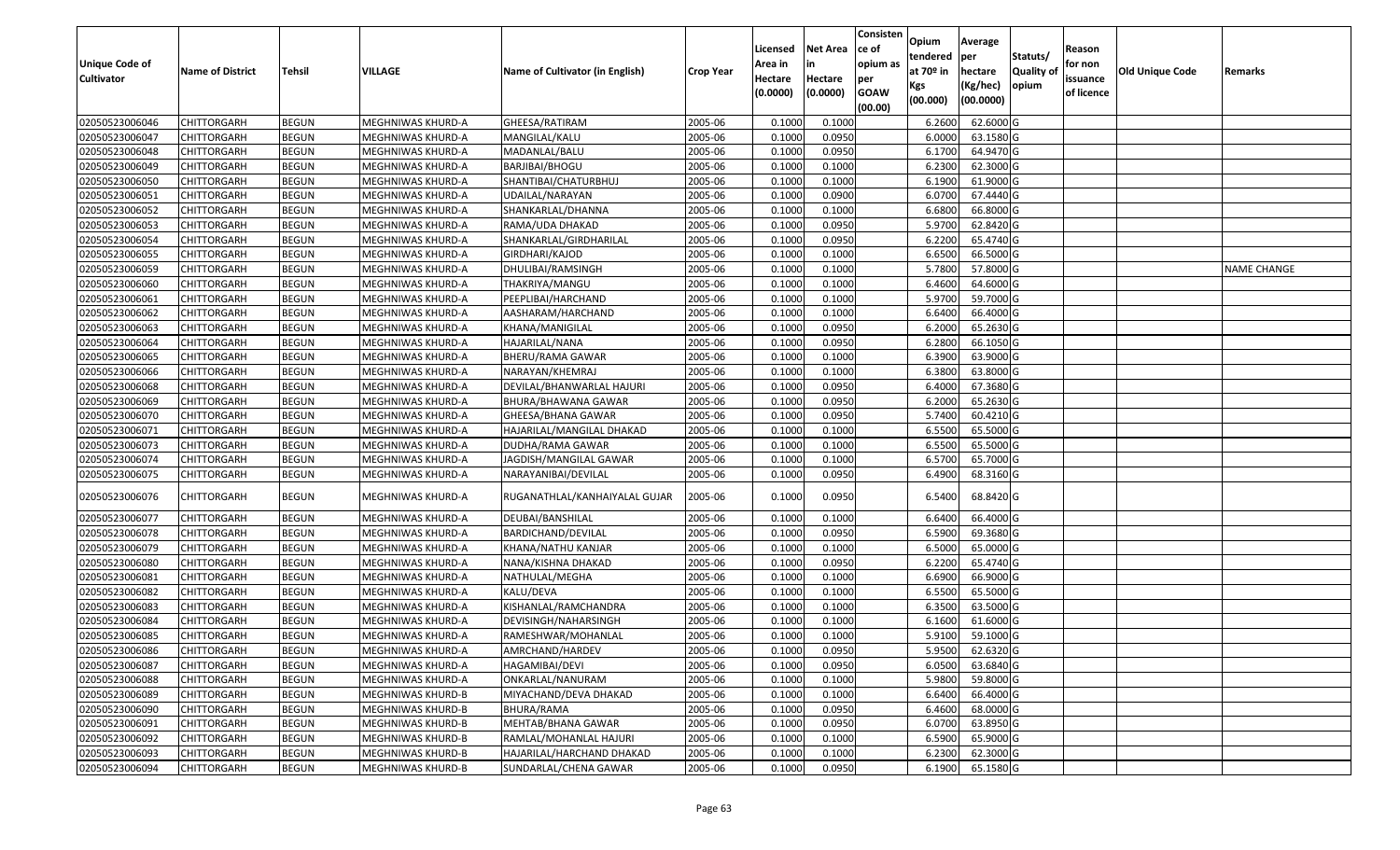| <b>Unique Code of</b><br><b>Cultivator</b> | <b>Name of District</b>           | <b>Tehsil</b>                | VILLAGE                                | Name of Cultivator (in English)            | <b>Crop Year</b>   | Licensed<br>Area in<br>Hectare<br>(0.0000) | <b>Net Area</b><br>in<br>Hectare<br>(0.0000) | Consisten<br>ce of<br>opium as<br>per<br><b>GOAW</b><br>(00.00) | Opium<br>tendered<br>at $70°$ in<br>Kgs<br>(00.000) | Average<br>per<br>hectare<br>(Kg/hec)<br>(00.0000) | Statuts/<br>Quality of<br>opium | Reason<br>for non<br>issuance<br>of licence | <b>Old Unique Code</b> | Remarks            |
|--------------------------------------------|-----------------------------------|------------------------------|----------------------------------------|--------------------------------------------|--------------------|--------------------------------------------|----------------------------------------------|-----------------------------------------------------------------|-----------------------------------------------------|----------------------------------------------------|---------------------------------|---------------------------------------------|------------------------|--------------------|
| 02050523006095                             | CHITTORGARH                       | <b>BEGUN</b>                 | MEGHNIWAS KHURD-B                      | BANSHILAL/HEERA DHAKAD DORIYA              | 2005-06            | 0.1000                                     | 0.0950                                       |                                                                 | 5.7900                                              | 60.9470 G                                          |                                 |                                             |                        |                    |
| 02050523006096                             | <b>CHITTORGARH</b>                | <b>BEGUN</b>                 | MEGHNIWAS KHURD-B                      | KHEMRAJ/HEERALAL                           | 2005-06            | 0.1000                                     | 0.0950                                       |                                                                 | 6.6100                                              | 69.5790 G                                          |                                 |                                             |                        |                    |
| 02050523006097                             | CHITTORGARH                       | <b>BEGUN</b>                 | MEGHNIWAS KHURD-B                      | GHASI/TARACHAND GWAR                       | 2005-06            | 0.1000                                     | 0.1050                                       |                                                                 | 6.8200                                              | 64.9520 G                                          |                                 |                                             |                        |                    |
| 02050523006098                             | <b>CHITTORGARH</b>                | <b>BEGUN</b>                 | MEGHNIWAS KHURD-B                      | PYRACHAND/KUKA                             | 2005-06            | 0.1000                                     | 0.0950                                       |                                                                 | 6.5200                                              | 68.6320 G                                          |                                 |                                             |                        |                    |
| 02050523006099                             | CHITTORGARH                       | <b>BEGUN</b>                 | MEGHNIWAS KHURD-B                      | ARJUN/DEEPA GWAR                           | 2005-06            | 0.100                                      | 0.0950                                       |                                                                 | 5.5100                                              | 58.0000G                                           |                                 |                                             |                        |                    |
| 02050523006100                             | <b>CHITTORGARH</b>                | <b>BEGUN</b>                 | MEGHNIWAS KHURD-B                      | DUDHA/PRITHVIRAJ                           | 2005-06            | 0.1000                                     | 0.1000                                       |                                                                 | 6.1200                                              | 61.2000 G                                          |                                 |                                             |                        | <b>NAME CHANGE</b> |
| 02050523006101                             | <b>CHITTORGARH</b>                | <b>BEGUN</b>                 | MEGHNIWAS KHURD-B                      | CHEETAR/RATIRAM BALAI                      | 2005-06            | 0.1000                                     | 0.0950                                       |                                                                 | 5.9500                                              | 62.6320 G                                          |                                 |                                             |                        |                    |
| 02050523006104                             | CHITTORGARH                       | <b>BEGUN</b>                 | MEGHNIWAS KHURD-B                      | PRATAP/ONKAR GAWAR                         | 2005-06            | 0.1000                                     | 0.1000                                       |                                                                 | 6.1600                                              | 61.6000G                                           |                                 |                                             |                        |                    |
| 02050523006105                             | CHITTORGARH                       | <b>BEGUN</b>                 | MEGHNIWAS KHURD-B                      | GOKAL/MUNSHI GAWAR                         | 2005-06            | 0.100                                      | 0.1000                                       |                                                                 | 6.3700                                              | 63.7000 G                                          |                                 |                                             |                        |                    |
| 02050523006106                             | CHITTORGARH                       | <b>BEGUN</b>                 | MEGHNIWAS KHURD-B                      | THAKRI/SUKHA GAWAR                         | 2005-06            | 0.100                                      | 0.1000                                       |                                                                 | 6.3600                                              | 63.6000 G                                          |                                 |                                             |                        |                    |
| 02050523006107                             | CHITTORGARH                       | <b>BEGUN</b>                 | MEGHNIWAS KHURD-B                      | CHANDANIBAI/PRATAP                         | 2005-06            | 0.100                                      | 0.1000                                       |                                                                 | 5.9100                                              | 59.1000G                                           |                                 |                                             |                        |                    |
| 02050523006108                             | CHITTORGARH                       | <b>BEGUN</b>                 | MEGHNIWAS KHURD-B                      | NATHULAL/BALUJI BALAI                      | 2005-06            | 0.1000                                     | 0.0950                                       |                                                                 | 6.0000                                              | 63.1580 G                                          |                                 |                                             |                        |                    |
| 02050523006109                             | CHITTORGARH                       | <b>BEGUN</b>                 | MEGHNIWAS KHURD-B                      | SHANTILAL/BALU DAROGA                      | 2005-06            | 0.1000                                     | 0.1000                                       |                                                                 | 6.4900                                              | 64.9000G                                           |                                 |                                             |                        |                    |
| 02050523006110                             | CHITTORGARH                       | <b>BEGUN</b>                 | MEGHNIWAS KHURD-B                      | RAMDAYAL/SULTAN GAWAR                      | 2005-06            | 0.100                                      | 0.0950                                       |                                                                 | 5.5200                                              | 58.1050 G                                          |                                 |                                             |                        |                    |
| 02050523006111                             | <b>CHITTORGARH</b>                | <b>BEGUN</b>                 | MEGHNIWAS KHURD-B                      | MOHANLAL/RAMA DHAKAD                       | 2005-06            | 0.1000                                     | 0.0950                                       |                                                                 | 6.6400                                              | 69.8950 G                                          |                                 |                                             |                        |                    |
| 02050523006113                             | CHITTORGARH                       | <b>BEGUN</b>                 | MEGHNIWAS KHURD-B                      | MODIRAM/HEERAJI DAROGA                     | 2005-06            | 0.1000                                     | 0.1000                                       |                                                                 | 6.3500                                              | 63.5000G                                           |                                 |                                             |                        |                    |
| 02050523006114                             | CHITTORGARH                       | <b>BEGUN</b>                 | MEGHNIWAS KHURD-B                      | BHERU/HARIKISHAN DAROGA                    | 2005-06            | 0.100                                      | 0.1000                                       |                                                                 | 6.2500                                              | 62.5000G                                           |                                 |                                             |                        |                    |
| 02050523006115                             | CHITTORGARH                       | <b>BEGUN</b>                 | MEGHNIWAS KHURD-B                      | PRITHVIRAJ/MOHAN HAJURI                    | 2005-06            | 0.1000                                     | 0.1000                                       |                                                                 | 6.4400                                              | 64.4000 G                                          |                                 |                                             |                        |                    |
| 02050523006116                             | CHITTORGARH                       | <b>BEGUN</b>                 | MEGHNIWAS KHURD-B                      | CHUNNILAL/HAJARI BHEEL                     | 2005-06            | 0.1000                                     | 0.1000                                       |                                                                 | 6.5300                                              | 65.3000G                                           |                                 |                                             |                        |                    |
| 02050523006117                             | CHITTORGARH                       | <b>BEGUN</b>                 | MEGHNIWAS KHURD-B                      | RAMESHWAR/RATIRAM BALAI                    | 2005-06            | 0.1000                                     | 0.0950                                       |                                                                 | 5.9400                                              | 62.5260 G                                          |                                 |                                             |                        |                    |
| 02050523006119                             | CHITTORGARH                       | <b>BEGUN</b>                 | MEGHNIWAS KHURD-B                      | KANHAIYALAL/MANGILAL HAJURI                | 2005-06            | 0.1000                                     | 0.0900                                       |                                                                 | 6.0900                                              | 67.6670 G                                          |                                 |                                             |                        |                    |
| 02050523006120                             | CHITTORGARH                       | <b>BEGUN</b>                 | MEGHNIWAS KHURD-B                      | HEERA/BHAV SINGH                           | 2005-06            | 0.1000                                     | 0.0950                                       |                                                                 | 5.9900                                              | 63.0530 G                                          |                                 |                                             |                        |                    |
| 02050523006121                             | CHITTORGARH                       | <b>BEGUN</b>                 | MEGHNIWAS KHURD-B                      | JAIRAM/KISHNA DHAKAD                       | 2005-06            | 0.1000                                     | 0.0950                                       |                                                                 | 5.9900                                              | 63.0530 G                                          |                                 |                                             |                        |                    |
| 02050523006122                             | CHITTORGARH                       | <b>BEGUN</b>                 | MEGHNIWAS KHURD-B                      | GOKAL/MODAJI GWAR                          | 2005-06            | 0.1000                                     | 0.0900                                       |                                                                 | 5.8700                                              | 65.2220 G                                          |                                 |                                             |                        |                    |
| 02050523006123                             | CHITTORGARH                       | <b>BEGUN</b>                 | MEGHNIWAS KHURD-B                      | MOHANLAL/CHUNNILAL                         | 2005-06            | 0.1000                                     | 0.0950                                       |                                                                 | 6.3300                                              | 66.6320 G                                          |                                 |                                             |                        |                    |
| 02050523006124                             | <b>CHITTORGARH</b>                | <b>BEGUN</b>                 | MEGHNIWAS KHURD-B                      | RAMDAYAL / VENA                            | 2005-06            | 0.1000                                     | 0.1000                                       |                                                                 | 5.8900                                              | 58.9000 G                                          |                                 |                                             |                        |                    |
| 02050523006125                             | <b>CHITTORGARH</b>                | <b>BEGUN</b>                 | MEGHNIWAS KHURD-B                      | HARISINGH/JADU GWAR                        | 2005-06            | 0.1000                                     | 0.1000                                       |                                                                 | 5.8300                                              | 58.3000 G                                          |                                 |                                             |                        |                    |
| 02050523006126                             | <b>CHITTORGARH</b>                | <b>BEGUN</b>                 | MEGHNIWAS KHURD-B                      | JEETMAL/RUPLAL BALAI                       | 2005-06            | 0.1000                                     | 0.1000                                       |                                                                 | 6.4200                                              | 64.2000 G                                          |                                 |                                             |                        |                    |
| 02050523006127                             | <b>CHITTORGARH</b>                | <b>BEGUN</b>                 | MEGHNIWAS KHURD-B                      | PANNALAL/BHAVSINGH                         | 2005-06            | 0.1000                                     | 0.0900                                       |                                                                 | 5.8500                                              | 65.0000G                                           |                                 |                                             |                        |                    |
| 02050523006128                             | <b>CHITTORGARH</b>                | <b>BEGUN</b>                 | MEGHNIWAS KHURD-B                      | LADU/MAYRAM                                | 2005-06            | 0.1000<br>0.1000                           | 0.1000                                       |                                                                 | 6.7600<br>6.0800                                    | 67.6000 G<br>60.8000G                              |                                 |                                             |                        |                    |
| 02050523006129                             | CHITTORGARH                       | <b>BEGUN</b><br><b>BEGUN</b> | MEGHNIWAS KHURD-B                      | MUNSHI/RASHAL GWAR<br>SURAJMAL/ISHAR GAWAR | 2005-06<br>2005-06 | 0.1000                                     | 0.1000<br>0.0950                             |                                                                 |                                                     | 65.1580 G                                          |                                 |                                             |                        |                    |
| 02050523006131<br>02050523006132           | CHITTORGARH<br><b>CHITTORGARH</b> | <b>BEGUN</b>                 | MEGHNIWAS KHURD-B<br>MEGHNIWAS KHURD-B | GHEESA/CHENAJI GAWAR                       | 2005-06            | 0.1000                                     | 0.1000                                       |                                                                 | 6.1900<br>6.1400                                    | 61.4000 G                                          |                                 |                                             |                        |                    |
| 02050523006133                             | CHITTORGARH                       | <b>BEGUN</b>                 | MEGHNIWAS KHURD-B                      | DEVILAL/MEGHA GAWAR                        | 2005-06            | 0.1000                                     | 0.1000                                       |                                                                 | 6.020                                               | 60.2000 G                                          |                                 |                                             |                        |                    |
| 02050523006134                             | CHITTORGARH                       | <b>BEGUN</b>                 | MEGHNIWAS KHURD-B                      | MEGHA/BHAVSINGH                            | 2005-06            | 0.100                                      | 0.0950                                       |                                                                 | 6.0200                                              | 63.3680 G                                          |                                 |                                             |                        |                    |
| 02050523006135                             | <b>CHITTORGARH</b>                | <b>BEGUN</b>                 | MEGHNIWAS KHURD-B                      | GHUMA/MUNSHI                               | 2005-06            | 0.1000                                     | 0.1000                                       |                                                                 | 6.5000                                              | 65.0000 G                                          |                                 |                                             |                        |                    |
| 02050523006136                             | <b>CHITTORGARH</b>                | <b>BEGUN</b>                 | MEGHNIWAS KHURD-B                      | MANGILAL/RUPA                              | 2005-06            | 0.1000                                     | 0.1000                                       |                                                                 | 6.4400                                              | 64.4000 G                                          |                                 |                                             |                        |                    |
| 02050523006137                             | <b>CHITTORGARH</b>                | <b>BEGUN</b>                 | MEGHNIWAS KHURD-B                      | RAJIBAI/RAYSINGH                           | 2005-06            | 0.1000                                     | 0.0950                                       |                                                                 | 6.0400                                              | 63.5790 G                                          |                                 |                                             |                        |                    |
| 02050523006138                             | <b>CHITTORGARH</b>                | <b>BEGUN</b>                 | MEGHNIWAS KHURD-B                      | BHERU/NARAYAN BALAI                        | 2005-06            | 0.1000                                     | 0.1000                                       |                                                                 | 6.0400                                              | 60.4000 G                                          |                                 |                                             |                        |                    |
| 02050523006139                             | <b>CHITTORGARH</b>                | <b>BEGUN</b>                 | MEGHNIWAS KHURD-B                      | RAMA/HEMA GAWAR                            | 2005-06            | 0.1000                                     | 0.0950                                       |                                                                 | 5.8800                                              | 61.8950 G                                          |                                 |                                             |                        |                    |
| 02050523006140                             | <b>CHITTORGARH</b>                | <b>BEGUN</b>                 | MEGHNIWAS KHURD-B                      | BHEEMA/MUNSHI GAWAR                        | 2005-06            | 0.1000                                     | 0.0950                                       |                                                                 | 6.1100                                              | 64.3160 G                                          |                                 |                                             |                        |                    |
| 02050523006141                             | <b>CHITTORGARH</b>                | <b>BEGUN</b>                 | MEGHNIWAS KHURD-B                      | MITTHU/MANGU                               | 2005-06            | 0.1000                                     | 0.1000                                       |                                                                 | 6.1200                                              | 61.2000 G                                          |                                 |                                             |                        |                    |
| 02050523006142                             | <b>CHITTORGARH</b>                | <b>BEGUN</b>                 | MEGHNIWAS KHURD-B                      | DASU/HARCHAND GAWAR                        | 2005-06            | 0.1000                                     | 0.1000                                       |                                                                 | 6.2200                                              | 62.2000 G                                          |                                 |                                             |                        |                    |
| 02050523006143                             | CHITTORGARH                       | <b>BEGUN</b>                 | MEGHNIWAS KHURD-B                      | BARDICHAND/SUKHA GAWAR                     | 2005-06            | 0.1000                                     | 0.0950                                       |                                                                 | 6.3300                                              | 66.6320 G                                          |                                 |                                             |                        |                    |
| 02050523006145                             | <b>CHITTORGARH</b>                | <b>BEGUN</b>                 | MEGHNIWAS KHURD-B                      | HARJI/NARAYAN GAWAR                        | 2005-06            | 0.1000                                     | 0.1000                                       |                                                                 | 6.3400                                              | 63.4000 G                                          |                                 |                                             |                        |                    |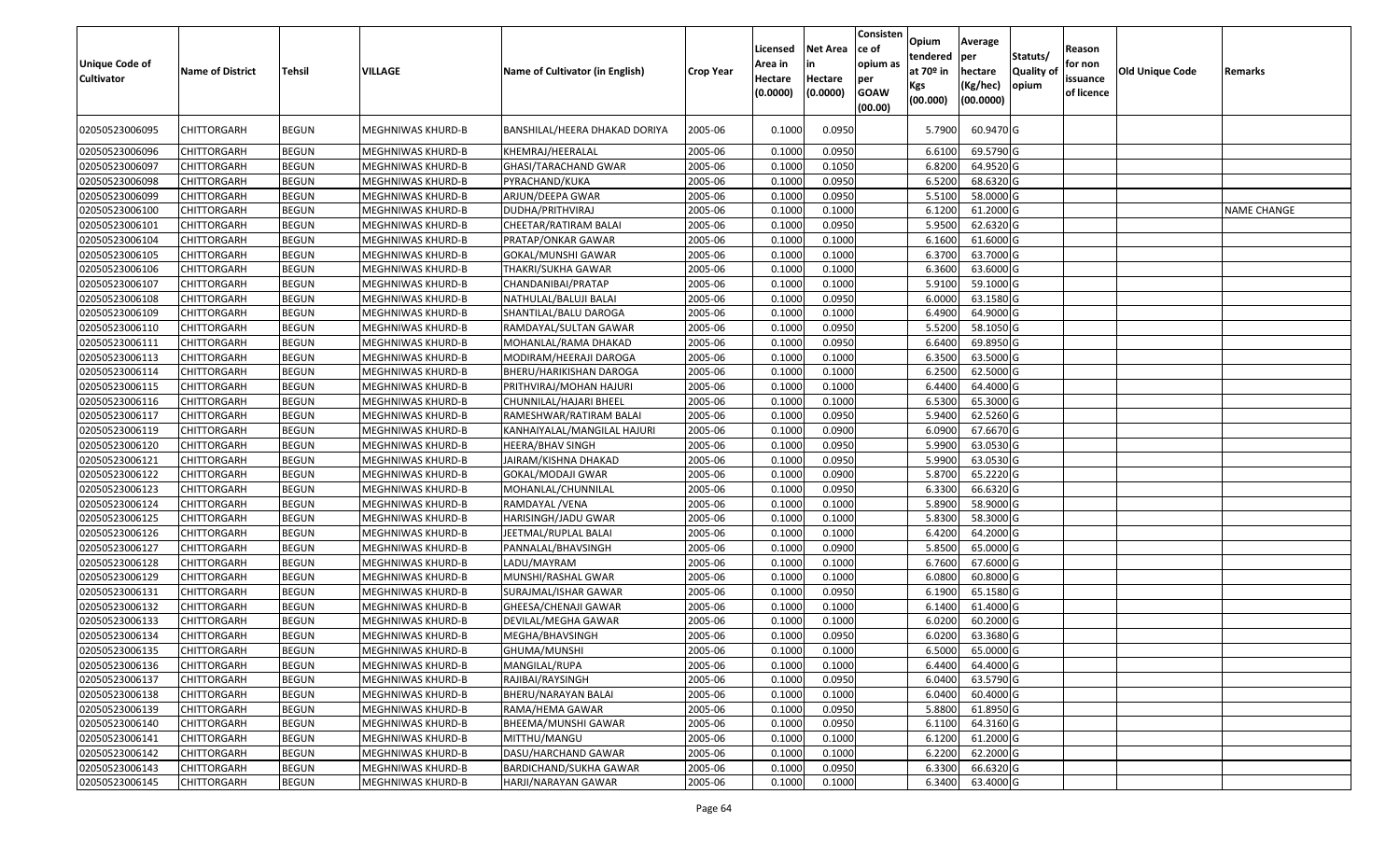| <b>Unique Code of</b><br><b>Cultivator</b> | <b>Name of District</b> | <b>Tehsil</b> | VILLAGE                  | Name of Cultivator (in English) | <b>Crop Year</b> | Licensed<br>Area in<br>Hectare<br>(0.0000) | <b>Net Area</b><br>in<br>Hectare<br>(0.0000) | Consisten<br>ce of<br>opium as<br>per<br><b>GOAW</b><br>(00.00) | Opium<br>tendered<br>at 70º in<br>Kgs<br>(00.000) | Average<br>per<br>hectare<br>(Kg/hec)<br>(00.0000) | Statuts/<br><b>Quality o</b><br>opium | Reason<br>for non<br>issuance<br>of licence | Old Unique Code | Remarks            |
|--------------------------------------------|-------------------------|---------------|--------------------------|---------------------------------|------------------|--------------------------------------------|----------------------------------------------|-----------------------------------------------------------------|---------------------------------------------------|----------------------------------------------------|---------------------------------------|---------------------------------------------|-----------------|--------------------|
| 02050523006146                             | <b>CHITTORGARH</b>      | <b>BEGUN</b>  | MEGHNIWAS KHURD-B        | AASU/HARCHAND GAWAR             | 2005-06          | 0.1000                                     | 0.0950                                       |                                                                 | 6.0300                                            | 63.4740 G                                          |                                       |                                             |                 |                    |
| 02050523006147                             | <b>CHITTORGARH</b>      | <b>BEGUN</b>  | MEGHNIWAS KHURD-B        | PEMA/KASHIRAM                   | 2005-06          | 0.1000                                     | 0.0950                                       |                                                                 | 6.0800                                            | 64.0000 G                                          |                                       |                                             |                 |                    |
| 02050523006148                             | <b>CHITTORGARH</b>      | <b>BEGUN</b>  | MEGHNIWAS KHURD-B        | HARJI/LALU GAWAR                | 2005-06          | 0.1000                                     | 0.1000                                       |                                                                 | 5.8800                                            | 58.8000 G                                          |                                       |                                             |                 |                    |
| 02050523006149                             | <b>CHITTORGARH</b>      | <b>BEGUN</b>  | MEGHNIWAS KHURD-B        | JODHA/PRATHVI GAWAR             | 2005-06          | 0.1000                                     | 0.1000                                       |                                                                 | 6.4500                                            | 64.5000 G                                          |                                       |                                             |                 |                    |
| 02050523006150                             | <b>CHITTORGARH</b>      | <b>BEGUN</b>  | MEGHNIWAS KHURD-B        | SARDAR/HARCHAND                 | 2005-06          | 0.1000                                     | 0.0950                                       |                                                                 | 6.0400                                            | 63.5790 G                                          |                                       |                                             |                 |                    |
| 02050523006151                             | <b>CHITTORGARH</b>      | <b>BEGUN</b>  | MEGHNIWAS KHURD-B        | DERAM/BHAVSINGH GAWAR           | 2005-06          | 0.1000                                     | 0.0950                                       |                                                                 | 6.3400                                            | 66.7370 G                                          |                                       |                                             |                 |                    |
| 02050523006152                             | CHITTORGARH             | <b>BEGUN</b>  | MEGHNIWAS KHURD-B        | BASRAM/HARRAM GAWAR             | 2005-06          | 0.1000                                     | 0.0950                                       |                                                                 | 5.9100                                            | 62.2110 G                                          |                                       |                                             |                 |                    |
| 02050523006153                             | <b>CHITTORGARH</b>      | <b>BEGUN</b>  | MEGHNIWAS KHURD-B        | BAPULAL/BHAVSINGH GAWAR         | 2005-06          | 0.1000                                     | 0.0950                                       |                                                                 | 5.6600                                            | 59.5790 G                                          |                                       |                                             |                 |                    |
| 02050523006154                             | <b>CHITTORGARH</b>      | <b>BEGUN</b>  | MEGHNIWAS KHURD-B        | DERAM/RUPA                      | 2005-06          | 0.1000                                     | 0.0950                                       |                                                                 | 5.6500                                            | 59.4740 G                                          |                                       |                                             |                 |                    |
| 02050523006155                             | <b>CHITTORGARH</b>      | <b>BEGUN</b>  | MEGHNIWAS KHURD-B        | GOKAL/HARCHAND                  | 2005-06          | 0.1000                                     | 0.1000                                       |                                                                 | 6.2200                                            | 62.2000 G                                          |                                       |                                             |                 |                    |
| 02050523006156                             | <b>CHITTORGARH</b>      | <b>BEGUN</b>  | MEGHNIWAS KHURD-B        | BALU/NARAYAN BALAI              | 2005-06          | 0.1000                                     | 0.0950                                       |                                                                 | 6.1400                                            | 64.6320 G                                          |                                       |                                             |                 |                    |
| 02050523006157                             | <b>CHITTORGARH</b>      | <b>BEGUN</b>  | MEGHNIWAS KHURD-B        | UDAILAL/MANGILAL HAJURI         | 2005-06          | 0.1000                                     | 0.0950                                       |                                                                 | 6.0800                                            | 64.0000 G                                          |                                       |                                             |                 |                    |
| 02050523006158                             | <b>CHITTORGARH</b>      | <b>BEGUN</b>  | MEGHNIWAS KHURD-B        | <b>BHERULAL/ MOHAN</b>          | 2005-06          | 0.1000                                     | 0.0950                                       |                                                                 | 6.5200                                            | 68.6320 G                                          |                                       |                                             |                 |                    |
| 02050523006159                             | <b>CHITTORGARH</b>      | <b>BEGUN</b>  | MEGHNIWAS KHURD-B        | SETHANI/UGMA                    | 2005-06          | 0.1000                                     | 0.0900                                       |                                                                 | 5.5100                                            | 61.2220 G                                          |                                       |                                             |                 | <b>NAME CHANGE</b> |
| 02050523006161                             | CHITTORGARH             | <b>BEGUN</b>  | MEGHNIWAS KHURD-B        | SHAMBHULAL/GOPI HAJURI          | 2005-06          | 0.1000                                     | 0.1000                                       |                                                                 | 6.6000                                            | 66.0000 G                                          |                                       |                                             |                 |                    |
| 02050523006162                             | <b>CHITTORGARH</b>      | <b>BEGUN</b>  | MEGHNIWAS KHURD-B        | NANALAL/ MOHANLAL DAROGA        | 2005-06          | 0.1000                                     | 0.1000                                       |                                                                 | 7.2200                                            | 72.2000 G                                          |                                       |                                             |                 |                    |
| 02050523006163                             | <b>CHITTORGARH</b>      | <b>BEGUN</b>  | MEGHNIWAS KHURD-B        | PASHMABAI/GANGARAM              | 2005-06          | 0.1000                                     | 0.1000                                       |                                                                 | 6.3600                                            | 63.6000 G                                          |                                       |                                             |                 |                    |
| 02050523006164                             | <b>CHITTORGARH</b>      | <b>BEGUN</b>  | MEGHNIWAS KHURD-B        | PANNA/BHAVSINGH GAWAR           | 2005-06          | 0.100                                      | 0.1000                                       |                                                                 | 6.2000                                            | 62.0000 G                                          |                                       |                                             |                 |                    |
| 02050523006165                             | <b>CHITTORGARH</b>      | <b>BEGUN</b>  | MEGHNIWAS KHURD-B        | BHOJA/RAGHUNATH KALAL           | 2005-06          | 0.1000                                     | 0.0950                                       |                                                                 | 6.3100                                            | 66.4210 G                                          |                                       |                                             |                 |                    |
| 02050523006166                             | <b>CHITTORGARH</b>      | <b>BEGUN</b>  | MEGHNIWAS KHURD-B        | MOOLCHAND/KALU                  | 2005-06          | 0.1000                                     | 0.1000                                       |                                                                 | 6.3300                                            | 63.3000 G                                          |                                       |                                             |                 |                    |
| 02050523006168                             | <b>CHITTORGARH</b>      | <b>BEGUN</b>  | <b>MEGHNIWAS KHURD-B</b> | GHEESIBAI/KANA                  | 2005-06          | 0.1000                                     | 0.1000                                       |                                                                 | 6.8900                                            | 68.9000 G                                          |                                       |                                             |                 |                    |
| 02050523006169                             | <b>CHITTORGARH</b>      | <b>BEGUN</b>  | MEGHNIWAS KHURD-B        | <b>BARDA/DEVI</b>               | 2005-06          | 0.1000                                     | 0.1000                                       |                                                                 | 6.9300                                            | 69.3000 G                                          |                                       |                                             |                 |                    |
| 02050523007001                             | <b>CHITTORGARH</b>      | <b>BEGUN</b>  | JADOL TUMBA              | BAJESINGH/KESARSINGH            | 2005-06          | 0.1000                                     | 0.0950                                       |                                                                 | 5.8000                                            | 61.0530 G                                          |                                       |                                             |                 |                    |
| 02050523007002                             | <b>CHITTORGARH</b>      | <b>BEGUN</b>  | JADOL TUMBA              | DEUBAI/BHURA                    | 2005-06          | 0.1000                                     | 0.0950                                       |                                                                 | 6.2100                                            | 65.3680 G                                          |                                       |                                             |                 |                    |
| 02050523007003                             | <b>CHITTORGARH</b>      | <b>BEGUN</b>  | JADOL TUMBA              | BARJIBAI/NARAYAN                | 2005-06          | 0.1000                                     | 0.0950                                       |                                                                 | 6.5200                                            | 68.6320 G                                          |                                       |                                             |                 |                    |
| 02050523007004                             | <b>CHITTORGARH</b>      | <b>BEGUN</b>  | JADOL TUMBA              | MANGIBAI/RAJU                   | 2005-06          | 0.1000                                     | 0.0950                                       |                                                                 | 5.6000                                            | 58.9470 G                                          |                                       |                                             |                 |                    |
| 02050523007005                             | <b>CHITTORGARH</b>      | <b>BEGUN</b>  | JADOL TUMBA              | BHOJA/NANDA                     | 2005-06          | 0.1000                                     | 0.1000                                       |                                                                 | 6.5500                                            | 65.5000 G                                          |                                       |                                             |                 |                    |
| 02050523007006                             | <b>CHITTORGARH</b>      | <b>BEGUN</b>  | JADOL TUMBA              | PABU/GHEESA REBARI              | 2005-06          | 0.1000                                     | 0.1000                                       |                                                                 | 5.8600                                            | 58.6000 G                                          |                                       |                                             |                 |                    |
| 02050523007007                             | <b>CHITTORGARH</b>      | <b>BEGUN</b>  | JADOL TUMBA              | <b>BHURA/KUKA</b>               | 2005-06          | 0.1000                                     | 0.0950                                       |                                                                 | 6.4000                                            | 67.3680 G                                          |                                       |                                             |                 |                    |
| 02050523007009                             | <b>CHITTORGARH</b>      | <b>BEGUN</b>  | <b>JADOL TUMBA</b>       | GHEESULAL/KISHNA                | 2005-06          | 0.1000                                     | 0.0950                                       |                                                                 | 6.0800                                            | 64.0000 G                                          |                                       |                                             |                 |                    |
| 02050523007011                             | <b>CHITTORGARH</b>      | <b>BEGUN</b>  | JADOL TUMBA              | DHANNA/BHAWANA                  | 2005-06          | 0.1000                                     | 0.0950                                       |                                                                 | 6.1100                                            | 64.3160 G                                          |                                       |                                             | 02050427054001  | <b>TRANSFER</b>    |
| 02050523007012                             | CHITTORGARH             | <b>BEGUN</b>  | JADOL TUMBA              | CHEETAR/KISHNA                  | 2005-06          | 0.1000                                     | 0.0900                                       |                                                                 | 5.7400                                            | 63.7780 G                                          |                                       |                                             | 02050427054002  | TRANSFER           |
| 02050523008001                             | <b>CHITTORGARH</b>      | <b>BEGUN</b>  | SURATPURA                | NARAYAN/BALU                    | 2005-06          | 0.1000                                     | 0.0950                                       |                                                                 | 6.2100                                            | 65.3680 G                                          |                                       |                                             |                 |                    |
| 02050523008002                             | <b>CHITTORGARH</b>      | <b>BEGUN</b>  | SURATPURA                | KAJOD/BAKTAVAR                  | 2005-06          | 0.1000                                     | 0.0950                                       |                                                                 | 6.4300                                            | 67.6840 G                                          |                                       |                                             |                 |                    |
| 02050523008003                             | <b>CHITTORGARH</b>      | <b>BEGUN</b>  | SURATPURA                | KAJOD/DUDHA                     | 2005-06          | 0.1000                                     | 0.1000                                       |                                                                 | 5.3100                                            | 53.1000 G                                          |                                       |                                             |                 |                    |
| 02050523008004                             | <b>CHITTORGARH</b>      | <b>BEGUN</b>  | SURATPURA                | UDA/GOKUL                       | 2005-06          | 0.1000                                     | 0.0950                                       |                                                                 | 6.3400                                            | 66.7370 G                                          |                                       |                                             |                 |                    |
| 02050523008005                             | CHITTORGARH             | <b>BEGUN</b>  | SURATPURA                | RAMLAL/NARAYAN                  | 2005-06          | 0.1000                                     | 0.1000                                       |                                                                 |                                                   | 5.8100 58.1000 G                                   |                                       |                                             |                 |                    |
| 02050523008006                             | <b>CHITTORGARH</b>      | <b>BEGUN</b>  | <b>SURATPURA</b>         | NARAYAN/KAJOD                   | 2005-06          | 0.1000                                     | 0.0950                                       |                                                                 | 5.6900                                            | 59.8950 G                                          |                                       |                                             |                 |                    |
| 02050523008007                             | <b>CHITTORGARH</b>      | <b>BEGUN</b>  | <b>SURATPURA</b>         | KANIYA/RATIRAM                  | 2005-06          | 0.1000                                     | 0.0950                                       |                                                                 | 5.9500                                            | 62.6320 G                                          |                                       |                                             |                 |                    |
| 02050523008009                             | <b>CHITTORGARH</b>      | <b>BEGUN</b>  | <b>SURATPURA</b>         | BADRI/RAMCHANDRA                | 2005-06          | 0.1000                                     | 0.1000                                       |                                                                 | 5.4400                                            | 54.4000 G                                          |                                       |                                             |                 |                    |
| 02050523008011                             | <b>CHITTORGARH</b>      | <b>BEGUN</b>  | SURATPURA                | BALU/GANGARAM                   | 2005-06          | 0.1000                                     | 0.1000                                       |                                                                 | 6.2900                                            | 62.9000 G                                          |                                       |                                             |                 |                    |
| 02050523008012                             | <b>CHITTORGARH</b>      | <b>BEGUN</b>  | <b>SURATPURA</b>         | NANA/GANGARAM                   | 2005-06          | 0.1000                                     | 0.0950                                       |                                                                 | 6.6600                                            | 70.1050 G                                          |                                       |                                             |                 |                    |
| 02050523008013                             | <b>CHITTORGARH</b>      | <b>BEGUN</b>  | <b>SURATPURA</b>         | UDA/DEVI                        | 2005-06          | 0.1000                                     | 0.1000                                       |                                                                 | 5.5300                                            | 55.3000 G                                          |                                       |                                             |                 |                    |
| 02050523008015                             | <b>CHITTORGARH</b>      | <b>BEGUN</b>  | SURATPURA                | LADU/RUPA                       | 2005-06          | 0.1000                                     | 0.0950                                       |                                                                 | 6.0100                                            | 63.2630 G                                          |                                       |                                             |                 |                    |
| 02050523008016                             | <b>CHITTORGARH</b>      | <b>BEGUN</b>  | SURATPURA                | DEVI/KAJOD                      | 2005-06          | 0.1000                                     | 0.0950                                       |                                                                 | 5.4200                                            | 57.0530 G                                          |                                       |                                             |                 |                    |
| 02050523008017                             | <b>CHITTORGARH</b>      | <b>BEGUN</b>  | SURATPURA                | MANGILAL/NANDA                  | 2005-06          | 0.1000                                     | 0.0950                                       |                                                                 | 5.5100                                            | 58.0000 G                                          |                                       |                                             |                 |                    |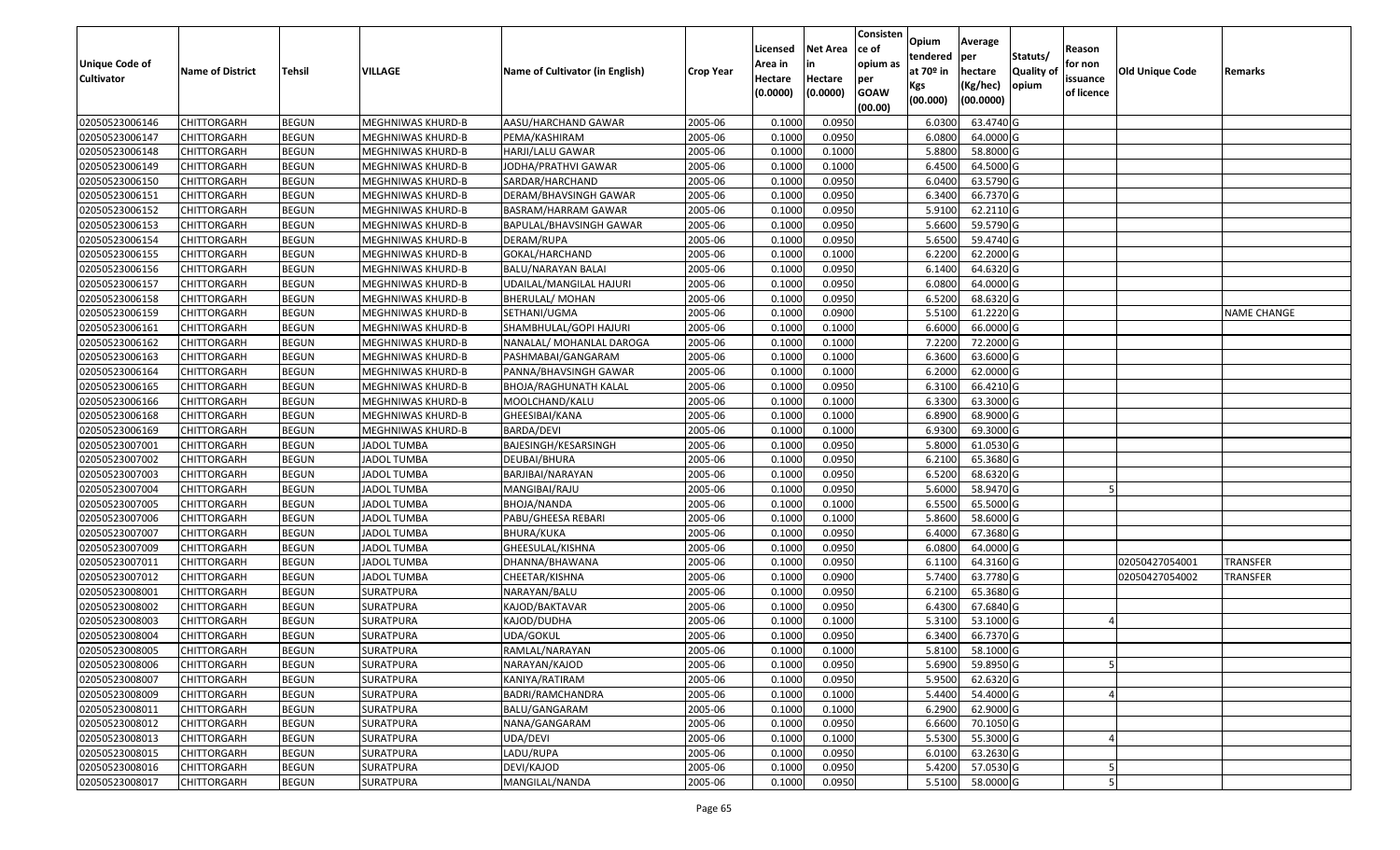| <b>Unique Code of</b> | <b>Name of District</b> | Tehsil       | <b>VILLAGE</b>      | Name of Cultivator (in English) | <b>Crop Year</b> | Licensed<br>Area in | <b>Net Area</b><br>in | Consisten<br>ce of<br>opium as | Opium<br>tendered<br>at $70°$ in | Average<br>per<br>hectare | Statuts/<br><b>Quality o</b> | Reason<br>for non      | Old Unique Code | Remarks |
|-----------------------|-------------------------|--------------|---------------------|---------------------------------|------------------|---------------------|-----------------------|--------------------------------|----------------------------------|---------------------------|------------------------------|------------------------|-----------------|---------|
| <b>Cultivator</b>     |                         |              |                     |                                 |                  | Hectare<br>(0.0000) | Hectare<br>(0.0000)   | per<br><b>GOAW</b><br>(00.00)  | Kgs<br>(00.000)                  | (Kg/hec)<br>(00.0000)     | opium                        | issuance<br>of licence |                 |         |
| 02050523008018        | CHITTORGARH             | <b>BEGUN</b> | <b>SURATPURA</b>    | SOHNIBAI/PYARA                  | 2005-06          | 0.1000              | 0.1000                |                                | 5.2600                           | 52.6000G                  |                              |                        |                 |         |
| 02050523008019        | CHITTORGARH             | <b>BEGUN</b> | SURATPURA           | LADIBAI/SANWATA                 | 2005-06          | 0.1000              | 0.0950                |                                | 6.1000                           | 64.2110 G                 |                              |                        |                 |         |
| 02050523008020        | CHITTORGARH             | <b>BEGUN</b> | SURATPURA           | MOHAN/KHANA                     | 2005-06          | 0.1000              | 0.1000                |                                | 7.4100                           | 74.1000G                  |                              |                        |                 |         |
| 02050523008022        | <b>CHITTORGARH</b>      | <b>BEGUN</b> | <b>SURATPURA</b>    | DERAM/MADHO                     | 2005-06          | 0.1000              | 0.1000                |                                | 7.1000                           | 71.0000 G                 |                              |                        |                 |         |
| 02050523009001        | CHITTORGARH             | <b>BEGUN</b> | SAMRIYA KALA        | PANNA/NAULA                     | 2005-06          | 0.1000              | 0.1000                |                                | 6.5700                           | 65.7000 G                 |                              |                        |                 |         |
| 02050523009002        | CHITTORGARH             | <b>BEGUN</b> | SAMRIYA KALA        | PYARCHAND/KAJOD                 | 2005-06          | 0.1000              | 0.1000                |                                | 6.7800                           | 67.8000 G                 |                              |                        |                 |         |
| 02050523009003        | CHITTORGARH             | <b>BEGUN</b> | SAMRIYA KALA        | KALYAN/NANDRAM                  | 2005-06          | 0.1000              | 0.1000                |                                | 6.6900                           | 66.9000 G                 |                              |                        |                 |         |
| 02050523009004        | CHITTORGARH             | <b>BEGUN</b> | SAMRIYA KALA        | LALUSINGH/UDAISINGH             | 2005-06          | 0.1000              | 0.1000                |                                | 6.1400                           | 61.4000 G                 |                              |                        |                 |         |
| 02050523009005        | CHITTORGARH             | <b>BEGUN</b> | SAMRIYA KALA        | RAMSUKHIBAI/BAJRANGLAL          | 2005-06          | 0.1000              | 0.1000                |                                | 6.6700                           | 66.7000 G                 |                              |                        |                 |         |
| 02050523009006        | CHITTORGARH             | <b>BEGUN</b> | SAMRIYA KALA        | KALIBAI/KANA                    | 2005-06          | 0.1000              | 0.0950                |                                | 6.6200                           | 69.6840 G                 |                              |                        |                 |         |
| 02050523009007        | CHITTORGARH             | <b>BEGUN</b> | SAMRIYA KALA        | GHEESA/SALAG                    | 2005-06          | 0.1000              | 0.1000                |                                | 6.0700                           | 60.7000 G                 |                              |                        |                 |         |
| 02050523009008        | CHITTORGARH             | <b>BEGUN</b> | <b>SAMRIYA KALA</b> | KANHA/DEVA                      | 2005-06          | 0.1000              | 0.1000                |                                | 6.8500                           | 68.5000 G                 |                              |                        |                 |         |
| 02050523009009        | <b>CHITTORGARH</b>      | <b>BEGUN</b> | SAMRIYA KALA        | ONKARDAS/KALUDAS                | 2005-06          | 0.1000              | 0.0950                |                                | 6.4200                           | 67.5790 G                 |                              |                        |                 |         |
| 02050523009010        | <b>CHITTORGARH</b>      | <b>BEGUN</b> | SAMRIYA KALA        | MADANDAS/MADHODAS               | 2005-06          | 0.1000              | 0.1000                |                                | 6.9900                           | 69.9000 G                 |                              |                        |                 |         |
| 02050523010001        | CHITTORGARH             | <b>BEGUN</b> | SAMRIYA KHURD       | HARKUBAI/SURAJMAL               | 2005-06          | 0.1000              | 0.1000                |                                | 6.0200                           | 60.2000 G                 |                              |                        |                 |         |
| 02050523010002        | <b>CHITTORGARH</b>      | <b>BEGUN</b> | SAMRIYA KHURD       | RAGHUNATH/HAJARI                | 2005-06          | 0.1000              | 0.1000                |                                | 6.6100                           | 66.1000G                  |                              |                        |                 |         |
| 02050523010003        | CHITTORGARH             | <b>BEGUN</b> | SAMRIYA KHURD       | KANHA/RAMA GURJAR               | 2005-06          | 0.1000              | 0.1000                |                                | 5.5300                           | 55.3000 G                 |                              |                        |                 |         |
| 02050523010004        | CHITTORGARH             | <b>BEGUN</b> | SAMRIYA KHURD       | PRAKASHCHNAD/BALURAM            | 2005-06          | 0.100               | 0.1000                |                                | 6.2800                           | 62.8000 G                 |                              |                        |                 |         |
| 02050523010005        | CHITTORGARH             | <b>BEGUN</b> | SAMRIYA KHURD       | LAXMIBAI/BALURAM                | 2005-06          | 0.100               | 0.1000                |                                | 6.2600                           | 62.6000G                  |                              |                        |                 |         |
| 02050523010006        | CHITTORGARH             | <b>BEGUN</b> | SAMRIYA KHURD       | BADRILAL/NANDRAM                | 2005-06          | 0.1000              | 0.1000                |                                | 5.5900                           | 55.9000G                  |                              |                        |                 |         |
| 02050523010007        | CHITTORGARH             | <b>BEGUN</b> | SAMRIYA KHURD       | GHEESALAL/DEVILAL               | 2005-06          | 0.100               | 0.1000                |                                | 6.5100                           | 65.1000G                  |                              |                        |                 |         |
| 02050523010008        | CHITTORGARH             | <b>BEGUN</b> | SAMRIYA KHURD       | KISHANLAL/DEVILAL               | 2005-06          | 0.100               | 0.1000                |                                | 6.6300                           | 66.3000 G                 |                              |                        |                 |         |
| 02050523010009        | CHITTORGARH             | <b>BEGUN</b> | SAMRIYA KHURD       | JAMNALAL/CHAMNA                 | 2005-06          | 0.1000              | 0.1000                |                                | 5.6900                           | 56.9000 G                 |                              |                        |                 |         |
| 02050523010010        | <b>CHITTORGARH</b>      | <b>BEGUN</b> | SAMRIYA KHURD       | BHANWARLAL/DEVILAL              | 2005-06          | 0.100               | 0.1000                |                                | 5.3300                           | 53.3000G                  |                              |                        |                 |         |
| 02050523011001        | <b>CHITTORGARH</b>      | <b>BEGUN</b> | CHAWANDIYA          | LAXMAN/HUKMA                    | 2005-06          | 0.100               | 0.1000                |                                | 6.7700                           | 67.7000 G                 |                              |                        |                 |         |
| 02050523011002        | CHITTORGARH             | <b>BEGUN</b> | CHAWANDIYA          | PANNALAL/HOKAMA                 | 2005-06          | 0.1000              | 0.1000                |                                | 7.5200                           | 75.2000 G                 |                              |                        |                 |         |
| 02050523011003        | CHITTORGARH             | <b>BEGUN</b> | CHAWANDIYA          | DEVILAL/MODA                    | 2005-06          | 0.100               | 0.0950                |                                | 6.0300                           | 63.4740 G                 |                              |                        |                 |         |
| 02050523011004        | CHITTORGARH             | <b>BEGUN</b> | CHAWANDIYA          | JAIRAM/KALU                     | 2005-06          | 0.1000              | 0.0950                |                                | 6.1700                           | 64.9470 G                 |                              |                        |                 |         |
| 02050523011006        | CHITTORGARH             | <b>BEGUN</b> | CHAWANDIYA          | ONKAR/GOPI                      | 2005-06          | 0.1000              | 0.1000                |                                | 6.3700                           | 63.7000 G                 |                              |                        |                 |         |
| 02050523011007        | CHITTORGARH             | <b>BEGUN</b> | CHAWANDIYA          | NATHU/BHURA                     | 2005-06          | 0.1000              | 0.0950                |                                | 6.1500                           | 64.7370 G                 |                              |                        |                 |         |
| 02050523011008        | CHITTORGARH             | <b>BEGUN</b> | CHAWANDIYA          | SHANTILAL/BARDICHAND            | 2005-06          | 0.100               | 0.1000                |                                | 6.3800                           | 63.8000 G                 |                              |                        |                 |         |
| 02050523011009        | CHITTORGARH             | <b>BEGUN</b> | CHAWANDIYA          | MOHANLAL/BHANWARLAI             | 2005-06          | 0.1000              | 0.0950                |                                | 6.5400                           | 68.8420 G                 |                              |                        |                 |         |
| 02050523011010        | CHITTORGARH             | <b>BEGUN</b> | CHAWANDIYA          | MEGHA/BHURA                     | 2005-06          | 0.100               | 0.1000                |                                | 6.4300                           | 64.3000G                  |                              |                        |                 |         |
| 02050523011011        | CHITTORGARH             | <b>BEGUN</b> | CHAWANDIYA          | HAZARI/GOPI                     | 2005-06          | 0.1000              | 0.0950                |                                | 6.7000                           | 70.5260 G                 |                              |                        |                 |         |
| 02050523011012        | CHITTORGARH             | <b>BEGUN</b> | CHAWANDIYA          | BHANWARLAL/VENA                 | 2005-06          | 0.1000              | 0.0950                |                                | 6.5000                           | 68.4210 G                 |                              |                        |                 |         |
| 02050523011013        | CHITTORGARH             | <b>BEGUN</b> | CHAWANDIYA          | KUKA/KERING                     | 2005-06          | 0.1000              | 0.1000                |                                | 6.5900                           | 65.9000 G                 |                              |                        |                 |         |
| 02050523011014        | <b>CHITTORGARH</b>      | <b>BEGUN</b> | CHAWANDIYA          | MOTI/LALU                       | 2005-06          | 0.1000              | 0.1000                |                                | 6.3600                           | $63.6000$ G               |                              |                        |                 |         |
| 02050523011015        | <b>CHITTORGARH</b>      | <b>BEGUN</b> | CHAWANDIYA          | NANDA/MOTI                      | 2005-06          | 0.1000              | 0.1000                |                                | 6.6400                           | 66.4000 G                 |                              |                        |                 |         |
| 02050523011016        | <b>CHITTORGARH</b>      | <b>BEGUN</b> | CHAWANDIYA          | NARAYAN/DEVA                    | 2005-06          | 0.1000              | 0.1050                |                                | 6.4100                           | 61.0480 G                 |                              |                        |                 |         |
| 02050523011017        | <b>CHITTORGARH</b>      | <b>BEGUN</b> | CHAWANDIYA          | BHANWARLAL/BHAWANA              | 2005-06          | 0.1000              | 0.1000                |                                | 6.3500                           | 63.5000 G                 |                              |                        |                 |         |
| 02050523011018        | CHITTORGARH             | <b>BEGUN</b> | CHAWANDIYA          | MANGILAL/GOKAL                  | 2005-06          | 0.1000              | 0.1000                |                                | 6.6400                           | 66.4000 G                 |                              |                        |                 |         |
| 02050523011021        | <b>CHITTORGARH</b>      | <b>BEGUN</b> | <b>CHAWANDIYA</b>   | GHEESANATH/DAULA                | 2005-06          | 0.1000              | 0.0950                |                                | 6.4200                           | 67.5790 G                 |                              |                        |                 |         |
| 02050523011023        | <b>CHITTORGARH</b>      | <b>BEGUN</b> | CHAWANDIYA          | KANHEYALAL/BHUWANA              | 2005-06          | 0.1000              | 0.1000                |                                | 6.3400                           | 63.4000 G                 |                              |                        |                 |         |
| 02050523011024        | <b>CHITTORGARH</b>      | <b>BEGUN</b> | CHAWANDIYA          | CHUNNILAL/GHISA                 | 2005-06          | 0.1000              | 0.1000                |                                | 6.2700                           | 62.7000 G                 |                              |                        |                 |         |
| 02050523011025        | <b>CHITTORGARH</b>      | <b>BEGUN</b> | CHAWANDIYA          | KESHIBAI/MOHANLAL               | 2005-06          | 0.1000              | 0.1000                |                                | 6.1700                           | 61.7000 G                 |                              |                        |                 |         |
| 02050523011026        | <b>CHITTORGARH</b>      | <b>BEGUN</b> | CHAWANDIYA          | RATANSINGH/SHIVSINGH            | 2005-06          | 0.1000              | 0.1000                |                                | 6.6800                           | 66.8000 G                 |                              |                        |                 |         |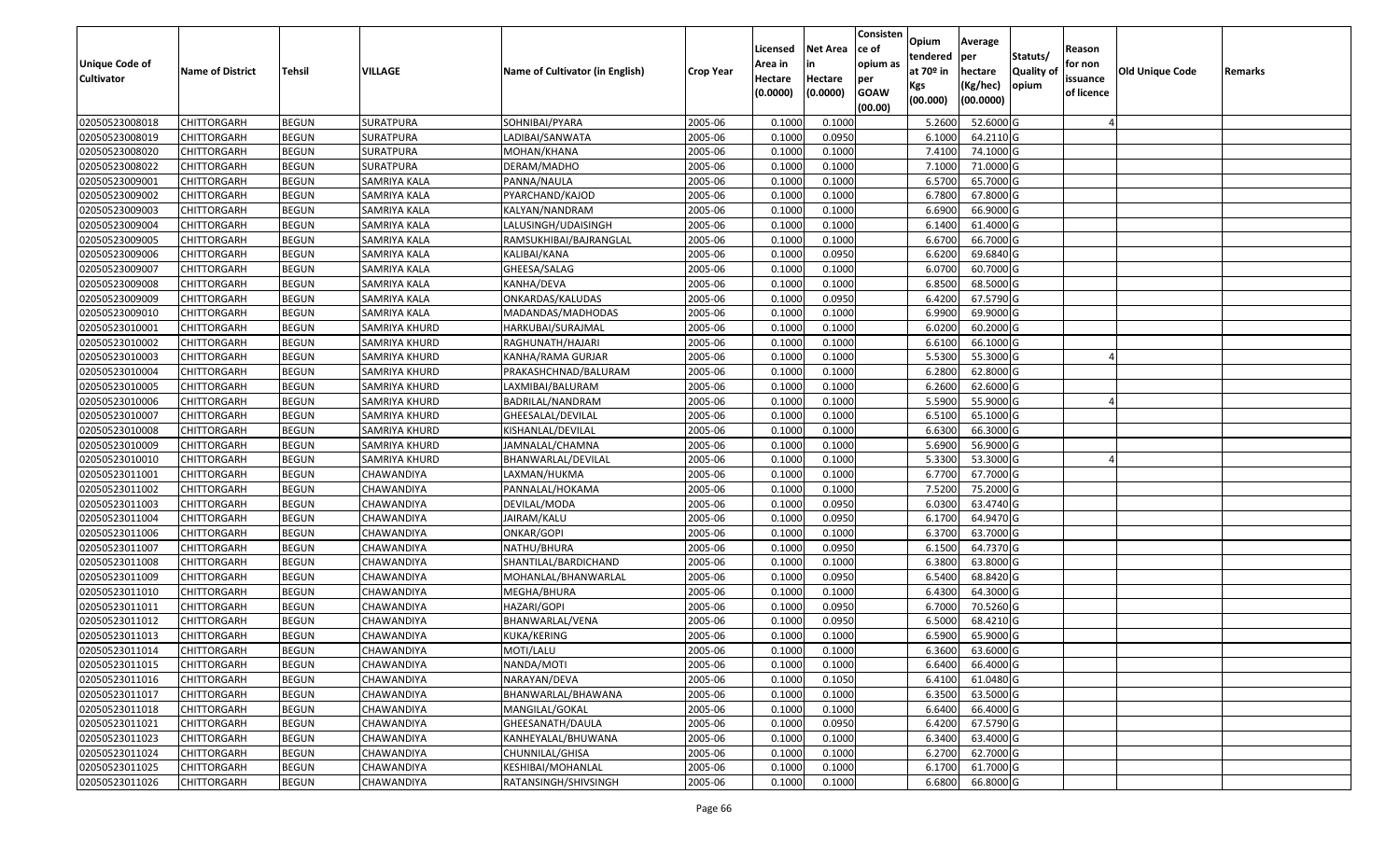| <b>Unique Code of</b><br><b>Cultivator</b> | <b>Name of District</b> | <b>Tehsil</b> | VILLAGE           | Name of Cultivator (in English) | <b>Crop Year</b> | Licensed<br>Area in<br>Hectare<br>(0.0000) | <b>Net Area</b><br>in<br>Hectare<br>(0.0000) | Consisten<br>ce of<br>opium as<br>per<br><b>GOAW</b><br>(00.00) | Opium<br>tendered<br>at 70º in<br>Kgs<br>(00.000) | Average<br>per<br>hectare<br>(Kg/hec)<br>(00.0000) | Statuts/<br><b>Quality of</b><br>opium | Reason<br>for non<br>issuance<br>of licence | Old Unique Code | Remarks  |
|--------------------------------------------|-------------------------|---------------|-------------------|---------------------------------|------------------|--------------------------------------------|----------------------------------------------|-----------------------------------------------------------------|---------------------------------------------------|----------------------------------------------------|----------------------------------------|---------------------------------------------|-----------------|----------|
| 02050523011028                             | <b>CHITTORGARH</b>      | <b>BEGUN</b>  | CHAWANDIYA        | UDAYLAL/RUPA                    | 2005-06          | 0.1000                                     | 0.1000                                       |                                                                 | 6.4700                                            | 64.7000 G                                          |                                        |                                             |                 |          |
| 02050523011029                             | <b>CHITTORGARH</b>      | <b>BEGUN</b>  | CHAWANDIYA        | PYARA/DALLA                     | 2005-06          | 0.1000                                     | 0.1000                                       |                                                                 | 5.5700                                            | 55.7000 G                                          |                                        |                                             |                 |          |
| 02050523011030                             | <b>CHITTORGARH</b>      | <b>BEGUN</b>  | CHAWANDIYA        | NARAYAN/UDA                     | 2005-06          | 0.1000                                     | 0.0950                                       |                                                                 | 6.0200                                            | 63.3680 G                                          |                                        |                                             |                 |          |
| 02050523011033                             | <b>CHITTORGARH</b>      | <b>BEGUN</b>  | <b>CHAWANDIYA</b> | NANDUBAI/NARAYAN                | 2005-06          | 0.1000                                     | 0.1000                                       |                                                                 | 6.4200                                            | 64.2000 G                                          |                                        |                                             |                 |          |
| 02050523011035                             | <b>CHITTORGARH</b>      | <b>BEGUN</b>  | CHAWANDIYA        | MANGILAL/BHAWANA                | 2005-06          | 0.1000                                     | 0.1000                                       |                                                                 | 5.9200                                            | 59.2000 G                                          |                                        |                                             |                 |          |
| 02050523011037                             | <b>CHITTORGARH</b>      | <b>BEGUN</b>  | CHAWANDIYA        | KANA/MODA                       | 2005-06          | 0.1000                                     | 0.1000                                       |                                                                 | 6.4700                                            | 64.7000 G                                          |                                        |                                             | 02050523056005  | TRANSFER |
| 02050523011038                             | <b>CHITTORGARH</b>      | <b>BEGUN</b>  | CHAWANDIYA        | KAJODIBAI/GOPI                  | 2005-06          | 0.1000                                     | 0.1000                                       |                                                                 | 6.3700                                            | 63.7000 G                                          |                                        |                                             | 02050523056008  | TRANSFER |
| 02050523012001                             | <b>CHITTORGARH</b>      | <b>BEGUN</b>  | AMARTIYA          | NANDA/NARAYAN                   | 2005-06          | 0.1000                                     | 0.0950                                       |                                                                 | 6.7500                                            | 71.0530 G                                          |                                        |                                             |                 |          |
| 02050523012002                             | <b>CHITTORGARH</b>      | <b>BEGUN</b>  | AMARTIYA          | DEVI/DAULA                      | 2005-06          | 0.1000                                     | 0.0950                                       |                                                                 | 6.1200                                            | 64.4210 G                                          |                                        |                                             |                 |          |
| 02050523012003                             | <b>CHITTORGARH</b>      | <b>BEGUN</b>  | AMARTIYA          | MODA/UDA                        | 2005-06          | 0.1000                                     | 0.1000                                       |                                                                 | 6.3700                                            | 63.7000 G                                          |                                        |                                             |                 |          |
| 02050523012004                             | <b>CHITTORGARH</b>      | <b>BEGUN</b>  | AMARTIYA          | MANGILAL/JAGRUP                 | 2005-06          | 0.1000                                     | 0.1000                                       |                                                                 | 6.2300                                            | 62.3000 G                                          |                                        |                                             |                 |          |
| 02050523012005                             | <b>CHITTORGARH</b>      | <b>BEGUN</b>  | AMARTIYA          | KASHIRAM/LAXMAN                 | 2005-06          | 0.1000                                     | 0.1000                                       |                                                                 | 6.9000                                            | 69.0000 G                                          |                                        |                                             |                 |          |
| 02050523012006                             | <b>CHITTORGARH</b>      | <b>BEGUN</b>  | AMARTIYA          | UDA/KHUMA                       | 2005-06          | 0.1000                                     | 0.0950                                       |                                                                 | 5.8200                                            | 61.2630 G                                          |                                        |                                             |                 |          |
| 02050523012007                             | <b>CHITTORGARH</b>      | <b>BEGUN</b>  | AMARTIYA          | BHERU/PEETHA                    | 2005-06          | 0.1000                                     | 0.1000                                       |                                                                 | 6.2200                                            | 62.2000 G                                          |                                        |                                             |                 |          |
| 02050523012008                             | <b>CHITTORGARH</b>      | <b>BEGUN</b>  | AMARTIYA          | DEVILAL/HEMA                    | 2005-06          | 0.1000                                     | 0.0950                                       |                                                                 | 6.7100                                            | 70.6320 G                                          |                                        |                                             |                 |          |
| 02050523012009                             | <b>CHITTORGARH</b>      | <b>BEGUN</b>  | AMARTIYA          | ONKAR/KESHA                     | 2005-06          | 0.1000                                     | 0.1000                                       |                                                                 | 6.5600                                            | 65.6000 G                                          |                                        |                                             |                 |          |
| 02050523012010                             | <b>CHITTORGARH</b>      | <b>BEGUN</b>  | AMARTIYA          | RAMCHANDRA/BALU                 | 2005-06          | 0.1000                                     | 0.1000                                       |                                                                 | 6.7500                                            | 67.5000 G                                          |                                        |                                             |                 |          |
| 02050523012011                             | <b>CHITTORGARH</b>      | <b>BEGUN</b>  | AMARTIYA          | MOTYABAI/CHUNNILAL              | 2005-06          | 0.1000                                     | 0.0950                                       |                                                                 | 6.0700                                            | 63.8950 G                                          |                                        |                                             |                 |          |
| 02050523012013                             | <b>CHITTORGARH</b>      | <b>BEGUN</b>  | AMARTIYA          | SHAMBHULAL/NARAYAN              | 2005-06          | 0.1000                                     | 0.0950                                       |                                                                 | 5.8900                                            | 62.0000 G                                          |                                        |                                             |                 |          |
| 02050523012015                             | <b>CHITTORGARH</b>      | <b>BEGUN</b>  | AMARTIYA          | MANGILAL/MOTI                   | 2005-06          | 0.1000                                     | 0.0950                                       |                                                                 | 6.3400                                            | 66.7370 G                                          |                                        |                                             |                 |          |
| 02050523012016                             | <b>CHITTORGARH</b>      | <b>BEGUN</b>  | AMARTIYA          | LAXMANDAS/MOHANDAS              | 2005-06          | 0.1000                                     | 0.1000                                       |                                                                 | 6.0900                                            | 60.9000 G                                          |                                        |                                             |                 |          |
| 02050523012017                             | <b>CHITTORGARH</b>      | <b>BEGUN</b>  | AMARTIYA          | RAMESHWARLAL/ONKAR              | 2005-06          | 0.1000                                     | 0.1000                                       |                                                                 | 6.5800                                            | 65.8000 G                                          |                                        |                                             |                 |          |
| 02050523012018                             | <b>CHITTORGARH</b>      | <b>BEGUN</b>  | AMARTIYA          | BANSHIDAS/MOHANDAS              | 2005-06          | 0.1000                                     | 0.0950                                       |                                                                 | 6.8700                                            | 72.3160 G                                          |                                        |                                             |                 |          |
| 02050523012019                             | <b>CHITTORGARH</b>      | <b>BEGUN</b>  | AMARTIYA          | RATANSINGH/BALUSINGH            | 2005-06          | 0.1000                                     | 0.0950                                       |                                                                 | 6.0200                                            | 63.3680 G                                          |                                        |                                             |                 |          |
| 02050523012021                             | <b>CHITTORGARH</b>      | <b>BEGUN</b>  | AMARTIYA          | NATHU/MYALA                     | 2005-06          | 0.1000                                     | 0.1000                                       |                                                                 | 5.8700                                            | 58.7000 G                                          |                                        |                                             |                 |          |
| 02050523012022                             | <b>CHITTORGARH</b>      | <b>BEGUN</b>  | AMARTIYA          | ONKAR/JAGRUP                    | 2005-06          | 0.1000                                     | 0.1000                                       |                                                                 | 6.7400                                            | 67.4000 G                                          |                                        |                                             |                 |          |
| 02050523012024                             | <b>CHITTORGARH</b>      | <b>BEGUN</b>  | AMARTIYA          | SHAMBHULAL/ONKAR                | 2005-06          | 0.1000                                     | 0.0950                                       |                                                                 | 6.4500                                            | 67.8950 G                                          |                                        |                                             |                 |          |
| 02050523012025                             | <b>CHITTORGARH</b>      | <b>BEGUN</b>  | AMARTIYA          | JAGDISH/HEERALAL                | 2005-06          | 0.1000                                     | 0.0950                                       |                                                                 | 5.7700                                            | 60.7370 G                                          |                                        |                                             |                 |          |
| 02050523012026                             | <b>CHITTORGARH</b>      | <b>BEGUN</b>  | AMARTIYA          | PRABHU/MYALA                    | 2005-06          | 0.1000                                     | 0.0950                                       |                                                                 | 6.3500                                            | 66.8420 G                                          |                                        |                                             |                 |          |
| 02050523012027                             | <b>CHITTORGARH</b>      | <b>BEGUN</b>  | AMARTIYA          | MOHANSINGH/NARAYANSINGH         | 2005-06          | 0.1000                                     | 0.0950                                       |                                                                 | 6.5000                                            | 68.4210 G                                          |                                        |                                             |                 |          |
| 02050523012028                             | <b>CHITTORGARH</b>      | <b>BEGUN</b>  | AMARTIYA          | ONKAR/GOPI                      | 2005-06          | 0.1000                                     | 0.1000                                       |                                                                 | 6.7700                                            | 67.7000 G                                          |                                        |                                             |                 |          |
| 02050523012030                             | <b>CHITTORGARH</b>      | <b>BEGUN</b>  | AMARTIYA          | KESHARKUWAR/GIRDHARISINGH       | 2005-06          | 0.1000                                     | 0.0950                                       |                                                                 | 5.9100                                            | 62.2110 G                                          |                                        |                                             |                 |          |
| 02050523012031                             | <b>CHITTORGARH</b>      | <b>BEGUN</b>  | AMARTIYA          | GOPI/MANGILAL                   | 2005-06          | 0.1000                                     | 0.1000                                       |                                                                 | 5.9200                                            | 59.2000 G                                          |                                        |                                             |                 |          |
| 02050523012032                             | <b>CHITTORGARH</b>      | <b>BEGUN</b>  | AMARTIYA          | MOTISINGH/NAHARSINGH            | 2005-06          | 0.1000                                     | 0.1000                                       |                                                                 | 6.4100                                            | 64.1000 G                                          |                                        |                                             |                 |          |
| 02050523012033                             | <b>CHITTORGARH</b>      | <b>BEGUN</b>  | AMARTIYA          | JAWAANSINGH/MOTISINGH           | 2005-06          | 0.1000                                     | 0.0950                                       |                                                                 | 6.0600                                            | 63.7890 G                                          |                                        |                                             |                 |          |
| 02050523012034                             | <b>CHITTORGARH</b>      | <b>BEGUN</b>  | AMARTIYA          | MADANSINGH/DAULATSINGH          | 2005-06          | 0.1000                                     | 0.0950                                       |                                                                 | 6.6600                                            | 70.1050 G                                          |                                        |                                             |                 |          |
| 02050523012035                             | CHITTORGARH             | <b>BEGUN</b>  | AMARTIYA          | BHANWARLAL/MANGILAL             | 2005-06          | 0.1000                                     | 0.0950                                       |                                                                 | 5.9600                                            | 62.7370 G                                          |                                        |                                             |                 |          |
| 02050523012036                             | <b>CHITTORGARH</b>      | <b>BEGUN</b>  | AMARTIYA          | DEBINATH/RUPNATH                | 2005-06          | 0.1000                                     | 0.0950                                       |                                                                 | 6.5000                                            | 68.4210 G                                          |                                        |                                             |                 |          |
| 02050523012037                             | <b>CHITTORGARH</b>      | <b>BEGUN</b>  | AMARTIYA          | SARJUBAI/LAXMICHAND             | 2005-06          | 0.1000                                     | 0.0950                                       |                                                                 | 6.4100                                            | 67.4740 G                                          |                                        |                                             |                 |          |
| 02050523012038                             | <b>CHITTORGARH</b>      | <b>BEGUN</b>  | AMARTIYA          | RUPDAS/MOHANDAS                 | 2005-06          | 0.1000                                     | 0.0950                                       |                                                                 | 6.5400                                            | 68.8420 G                                          |                                        |                                             |                 |          |
| 02050523012039                             | <b>CHITTORGARH</b>      | <b>BEGUN</b>  | AMARTIYA          | JODHRAJ/DEVA                    | 2005-06          | 0.1000                                     | 0.1000                                       |                                                                 | 6.4700                                            | 64.7000 G                                          |                                        |                                             |                 |          |
| 02050523012041                             | <b>CHITTORGARH</b>      | <b>BEGUN</b>  | <b>AMARTIYA</b>   | BHERUSINGH/CHAGANSINGH          | 2005-06          | 0.1000                                     | 0.0950                                       |                                                                 | 6.7800                                            | 71.3680 G                                          |                                        |                                             |                 |          |
| 02050523012042                             | <b>CHITTORGARH</b>      | <b>BEGUN</b>  | AMARTIYA          | VENA/NARAYAN                    | 2005-06          | 0.1000                                     | 0.0950                                       |                                                                 | 6.5700                                            | 69.1580 G                                          |                                        |                                             |                 |          |
| 02050523012043                             | <b>CHITTORGARH</b>      | <b>BEGUN</b>  | AMARTIYA          | KALUSINGH/NARAYANSINGH          | 2005-06          | 0.1000                                     | 0.0950                                       |                                                                 | 6.1200                                            | 64.4210 G                                          |                                        |                                             |                 |          |
| 02050523012044                             | <b>CHITTORGARH</b>      | <b>BEGUN</b>  | AMARTIYA          | DAULA/DEVA                      | 2005-06          | 0.1000                                     | 0.0950                                       |                                                                 | 5.9500                                            | 62.6320 G                                          |                                        |                                             |                 |          |
| 02050523012046                             | <b>CHITTORGARH</b>      | <b>BEGUN</b>  | AMARTIYA          | ONKAR/TULCHA                    | 2005-06          | 0.1000                                     | 0.1000                                       |                                                                 | 6.5200                                            | 65.2000 G                                          |                                        |                                             |                 |          |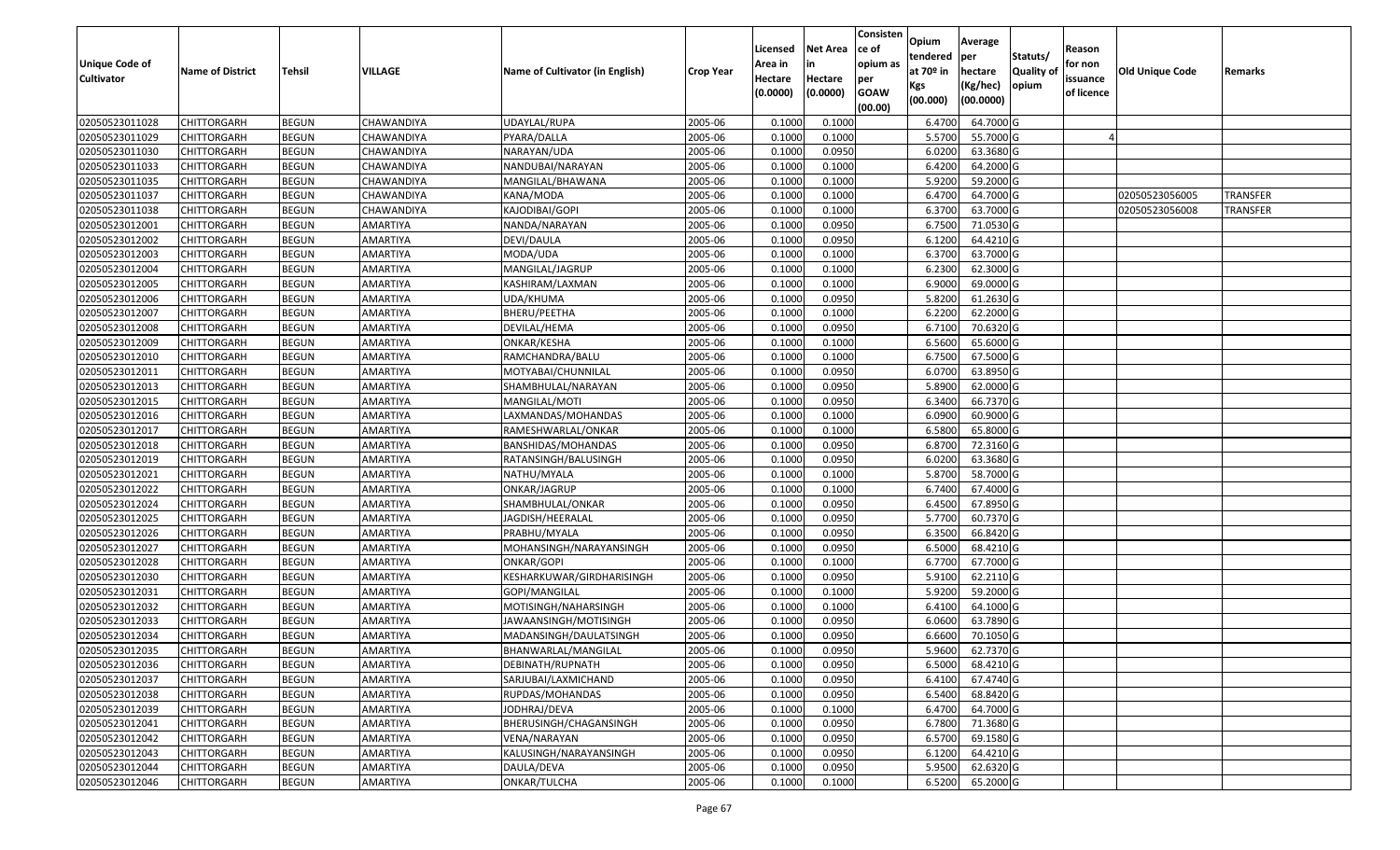| Unique Code of    | <b>Name of District</b> | <b>Tehsil</b> | VILLAGE          | Name of Cultivator (in English) |                  | Licensed<br>Area in | <b>Net Area</b><br>in | Consisten<br>ce of<br>opium as | Opium<br>tendered<br>at $70°$ in | Average<br>per<br>hectare | Statuts/<br><b>Quality o</b> | Reason<br>for non      | Old Unique Code |         |
|-------------------|-------------------------|---------------|------------------|---------------------------------|------------------|---------------------|-----------------------|--------------------------------|----------------------------------|---------------------------|------------------------------|------------------------|-----------------|---------|
| <b>Cultivator</b> |                         |               |                  |                                 | <b>Crop Year</b> | Hectare<br>(0.0000) | Hectare<br>(0.0000)   | per<br><b>GOAW</b><br>(00.00)  | Kgs<br>(00.000)                  | (Kg/hec)<br>(00.0000)     | opium                        | issuance<br>of licence |                 | Remarks |
| 02050523013001    | CHITTORGARH             | <b>BEGUN</b>  | <b>KANAKPURA</b> | CHUNNIBAI/KASHIRAM              | 2005-06          | 0.1000              | 0.1000                |                                | 6.1200                           | 61.2000 G                 |                              |                        |                 |         |
| 02050523013002    | CHITTORGARH             | <b>BEGUN</b>  | KANAKPURA        | JAMKUBAI/SITARAM                | 2005-06          | 0.1000              | 0.0950                |                                | 7.1900                           | 75.6840 G                 |                              |                        |                 |         |
| 02050523013003    | CHITTORGARH             | <b>BEGUN</b>  | KANAKPURA        | BHUWANA/KALU                    | 2005-06          | 0.1000              | 0.1000                |                                | 6.5300                           | 65.3000G                  |                              |                        |                 |         |
| 02050523013004    | <b>CHITTORGARH</b>      | <b>BEGUN</b>  | <b>KANAKPURA</b> | GANGABAI/LAKHMA                 | 2005-06          | 0.1000              | 0.0950                |                                | 6.0400                           | 63.5790 G                 |                              |                        |                 |         |
| 02050523013005    | CHITTORGARH             | <b>BEGUN</b>  | <b>KANAKPURA</b> | MANGILAL/RODA                   | 2005-06          | 0.1000              | 0.1000                |                                | 6.6800                           | 66.8000 G                 |                              |                        |                 |         |
| 02050523013006    | CHITTORGARH             | <b>BEGUN</b>  | <b>KANAKPURA</b> | RADHABAI/DAULA                  | 2005-06          | 0.1000              | 0.1000                |                                | 6.4400                           | 64.4000 G                 |                              |                        |                 |         |
| 02050523013007    | CHITTORGARH             | <b>BEGUN</b>  | KANAKPURA        | SHAMBHULAL/ONKAR                | 2005-06          | 0.1000              | 0.0950                |                                | 6.5600                           | 69.0530 G                 |                              |                        |                 |         |
| 02050523013008    | CHITTORGARH             | <b>BEGUN</b>  | <b>KANAKPURA</b> | RATNA/KISHNA                    | 2005-06          | 0.1000              | 0.0950                |                                | 6.0200                           | 63.3680 G                 |                              |                        |                 |         |
| 02050523013009    | CHITTORGARH             | <b>BEGUN</b>  | <b>KANAKPURA</b> | HEERA/KALU                      | 2005-06          | 0.1000              | 0.0950                |                                | 6.3500                           | 66.8420 G                 |                              |                        |                 |         |
| 02050523013010    | CHITTORGARH             | <b>BEGUN</b>  | KANAKPURA        | JETA/LALU                       | 2005-06          | 0.1000              | 0.0950                |                                | 6.2100                           | 65.3680 G                 |                              |                        |                 |         |
| 02050523013011    | CHITTORGARH             | <b>BEGUN</b>  | KANAKPURA        | UDIBAI/KAJOD                    | 2005-06          | 0.1000              | 0.1000                |                                | 5.3300                           | 53.3000 G                 |                              |                        |                 |         |
| 02050523013012    | <b>CHITTORGARH</b>      | <b>BEGUN</b>  | <b>KANAKPURA</b> | UDA/NANJI                       | 2005-06          | 0.1000              | 0.1000                |                                | 6.3000                           | 63.0000 G                 |                              |                        |                 |         |
| 02050523013013    | <b>CHITTORGARH</b>      | <b>BEGUN</b>  | <b>KANAKPURA</b> | RAMSUKH/LALU                    | 2005-06          | 0.1000              | 0.1000                |                                | 6.5900                           | 65.9000 G                 |                              |                        |                 |         |
| 02050523013014    | CHITTORGARH             | <b>BEGUN</b>  | KANAKPURA        | NATHU/DEVA                      | 2005-06          | 0.1000              | 0.1000                |                                | 5.9400                           | 59.4000 G                 |                              |                        |                 |         |
| 02050523013015    | CHITTORGARH             | <b>BEGUN</b>  | KANAKPURA        | DEVBAI/RUPA                     | 2005-06          | 0.1000              | 0.1000                |                                | 6.4100                           | 64.1000 G                 |                              |                        |                 |         |
| 02050523013019    | CHITTORGARH             | <b>BEGUN</b>  | KANAKPURA        | KUKIBAI/HEERA                   | 2005-06          | 0.1000              | 0.1000                |                                | 6.5600                           | 65.6000G                  |                              |                        |                 |         |
| 02050523013020    | CHITTORGARH             | <b>BEGUN</b>  | KANAKPURA        | RAMLAL/HEERAJI                  | 2005-06          | 0.1000              | 0.1000                |                                | 6.0200                           | 60.2000G                  |                              |                        |                 |         |
| 02050523013021    | CHITTORGARH             | <b>BEGUN</b>  | KANAKPURA        | BHERU/NANDA                     | 2005-06          | 0.100               | 0.1000                |                                | 6.2800                           | 62.8000 G                 |                              |                        |                 |         |
| 02050523013022    | CHITTORGARH             | <b>BEGUN</b>  | KANAKPURA        | HAJARI/HEMA                     | 2005-06          | 0.100               | 0.0950                |                                | 5.9100                           | 62.2110G                  |                              |                        |                 |         |
| 02050523013023    | CHITTORGARH             | <b>BEGUN</b>  | KANAKPURA        | BALU/LAXMAN                     | 2005-06          | 0.1000              | 0.1000                |                                | 6.3700                           | 63.7000 G                 |                              |                        |                 |         |
| 02050523013024    | CHITTORGARH             | <b>BEGUN</b>  | <b>KANAKPURA</b> | MADHU/BALU                      | 2005-06          | 0.100               | 0.1000                |                                | 6.6300                           | 66.3000 G                 |                              |                        |                 |         |
| 02050523013025    | CHITTORGARH             | <b>BEGUN</b>  | KANAKPURA        | CHAGANLAL/UDA                   | 2005-06          | 0.100               | 0.1000                |                                | 6.2700                           | 62.7000 G                 |                              |                        |                 |         |
| 02050523013026    | CHITTORGARH             | <b>BEGUN</b>  | KANAKPURA        | <b>BALU/DAULA</b>               | 2005-06          | 0.1000              | 0.0950                |                                | 6.2700                           | 66.0000G                  |                              |                        |                 |         |
| 02050523013027    | CHITTORGARH             | <b>BEGUN</b>  | KANAKPURA        | AMARSINGH/BHAGWATSINGH          | 2005-06          | 0.100               | 0.0950                |                                | 6.6900                           | 70.4210 G                 |                              |                        |                 |         |
| 02050523013028    | <b>CHITTORGARH</b>      | <b>BEGUN</b>  | KANAKPURA        | PABUDAN/JAGGA                   | 2005-06          | 0.1000              | 0.1000                |                                | 6.3500                           | 63.5000G                  |                              |                        |                 |         |
| 02050523013030    | CHITTORGARH             | <b>BEGUN</b>  | KANAKPURA        | <b>BADRI/MEGHA</b>              | 2005-06          | 0.1000              | 0.0950                |                                | 6.3600                           | 66.9470 G                 |                              |                        |                 |         |
| 02050523013031    | CHITTORGARH             | <b>BEGUN</b>  | KANAKPURA        | KUKA/DAULA                      | 2005-06          | 0.1000              | 0.1000                |                                | 6.2600                           | 62.6000G                  |                              |                        |                 |         |
| 02050523013032    | CHITTORGARH             | <b>BEGUN</b>  | KANAKPURA        | KANHA/LAKKHA                    | 2005-06          | 0.1000              | 0.0950                |                                | 6.5600                           | 69.0530 G                 |                              |                        |                 |         |
| 02050523013033    | CHITTORGARH             | <b>BEGUN</b>  | <b>KANAKPURA</b> | PRABHULAL/HEERA                 | 2005-06          | 0.1000              | 0.0950                |                                | 6.1200                           | 64.4210 G                 |                              |                        |                 |         |
| 02050523013034    | CHITTORGARH             | <b>BEGUN</b>  | <b>KANAKPURA</b> | KASHNA/HEERA                    | 2005-06          | 0.1000              | 0.1000                |                                | 7.0200                           | 70.2000 G                 |                              |                        |                 |         |
| 02050523013035    | CHITTORGARH             | <b>BEGUN</b>  | <b>KANAKPURA</b> | NANDALAL/BHAWANA                | 2005-06          | 0.1000              | 0.1000                |                                | 6.3800                           | 63.8000 G                 |                              |                        |                 |         |
| 02050523013036    | CHITTORGARH             | <b>BEGUN</b>  | KANAKPURA        | BARDA/RUPA                      | 2005-06          | 0.1000              | 0.1000                |                                | 6.5700                           | 65.7000 G                 |                              |                        |                 |         |
| 02050523013037    | CHITTORGARH             | <b>BEGUN</b>  | <b>KANAKPURA</b> | BHAWARLAL/DEVA                  | 2005-06          | 0.1000              | 0.1000                |                                | 6.0500                           | 60.5000G                  |                              |                        |                 |         |
| 02050523013038    | CHITTORGARH             | <b>BEGUN</b>  | KANAKPURA        | BHAWAR/KISHNA                   | 2005-06          | 0.1000              | 0.1000                |                                | 6.5300                           | 65.3000 G                 |                              |                        |                 |         |
| 02050523013039    | CHITTORGARH             | <b>BEGUN</b>  | KANAKPURA        | GOMANSINGH/NARWARSINGH          | 2005-06          | 0.1000              | 0.1000                |                                | 6.1800                           | 61.8000 G                 |                              |                        |                 |         |
| 02050523013040    | CHITTORGARH             | <b>BEGUN</b>  | KANAKPURA        | HARJI/NANGA                     | 2005-06          | 0.1000              | 0.1000                |                                | 6.0600                           | 60.6000 G                 |                              |                        |                 |         |
| 02050523013041    | <b>CHITTORGARH</b>      | <b>BEGUN</b>  | KANAKPURA        | HAJARI/CHANDA                   | 2005-06          | 0.1000              | 0.0950                |                                | 6.3000                           | 66.3160 G                 |                              |                        |                 |         |
| 02050523013042    | <b>CHITTORGARH</b>      | <b>BEGUN</b>  | KANAKPURA        | UDAILAL/KALU                    | 2005-06          | 0.1000              | 0.1050                |                                | 6.3600                           | 60.5710 G                 |                              |                        |                 |         |
| 02050523013043    | <b>CHITTORGARH</b>      | <b>BEGUN</b>  | KANAKPURA        | KAJOD/DEVA                      | 2005-06          | 0.1000              | 0.1000                |                                | 6.4000                           | 64.0000 G                 |                              |                        |                 |         |
| 02050523013044    | <b>CHITTORGARH</b>      | <b>BEGUN</b>  | KANAKPURA        | BHERU/DEVA                      | 2005-06          | 0.1000              | 0.0950                |                                | 6.5100                           | 68.5260 G                 |                              |                        |                 |         |
| 02050523013045    | <b>CHITTORGARH</b>      | <b>BEGUN</b>  | KANAKPURA        | GOPI/DEVA                       | 2005-06          | 0.1000              | 0.1000                |                                | 6.0500                           | 60.5000 G                 |                              |                        |                 |         |
| 02050523013049    | <b>CHITTORGARH</b>      | <b>BEGUN</b>  | KANAKPURA        | DEVILAL/RATAN                   | 2005-06          | 0.1000              | 0.1000                |                                | 6.5400                           | 65.4000 G                 |                              |                        |                 |         |
| 02050523013050    | <b>CHITTORGARH</b>      | <b>BEGUN</b>  | KANAKPURA        | ONKAR/HEERANATH                 | 2005-06          | 0.1000              | 0.1000                |                                | 6.3200                           | 63.2000 G                 |                              |                        |                 |         |
| 02050523013051    | <b>CHITTORGARH</b>      | <b>BEGUN</b>  | KANAKPURA        | CHEETARSINGH/NARWARSINGH        | 2005-06          | 0.1000              | 0.0950                |                                | 6.1500                           | 64.7370 G                 |                              |                        |                 |         |
| 02050523013052    | CHITTORGARH             | <b>BEGUN</b>  | KANAKPURA        | TANWARSINGH/KALUSINGH           | 2005-06          | 0.1000              | 0.0950                |                                | 6.3500                           | 66.8420 G                 |                              |                        |                 |         |
| 02050523013053    | <b>CHITTORGARH</b>      | <b>BEGUN</b>  | KANAKPURA        | GYANSINGH/BHAGWATSINGH          | 2005-06          | 0.1000              | 0.1050                |                                | 6.7100                           | 63.9050 G                 |                              |                        |                 |         |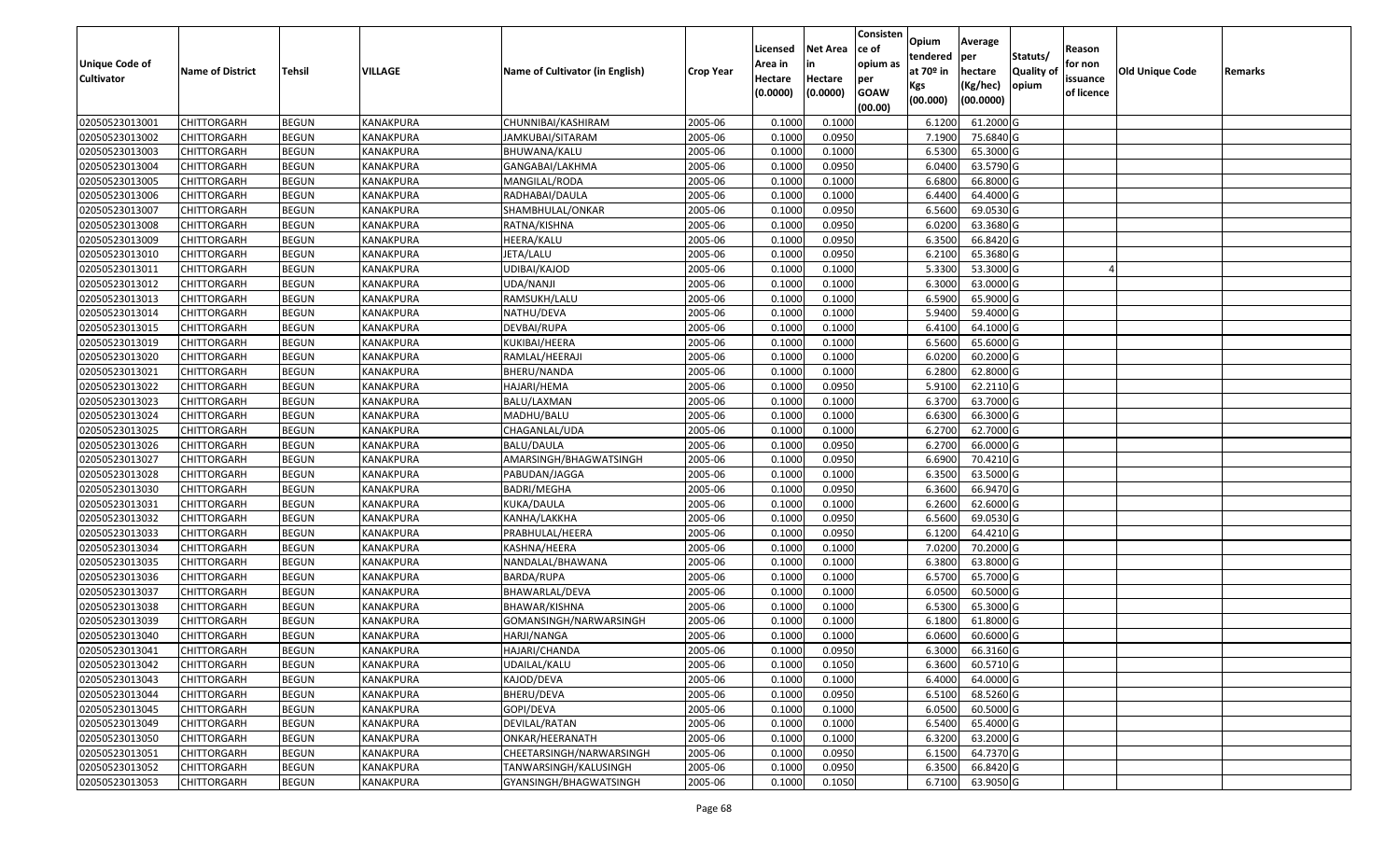| <b>Unique Code of</b><br><b>Cultivator</b> | <b>Name of District</b> | Tehsil       | VILLAGE       | Name of Cultivator (in English) | <b>Crop Year</b> | Licensed<br>Area in<br>Hectare<br>(0.0000) | Net Area<br>in<br>Hectare<br>(0.0000) | Consisten<br>ce of<br>opium as<br>per<br><b>GOAW</b><br>(00.00) | Opium<br>tendered<br>at 70º in<br>Kgs<br>(00.000) | Average<br>per<br>hectare<br>(Kg/hec)<br>(00.0000) | Statuts/<br><b>Quality of</b><br>opium | Reason<br>for non<br>issuance<br>of licence | Old Unique Code | Remarks         |
|--------------------------------------------|-------------------------|--------------|---------------|---------------------------------|------------------|--------------------------------------------|---------------------------------------|-----------------------------------------------------------------|---------------------------------------------------|----------------------------------------------------|----------------------------------------|---------------------------------------------|-----------------|-----------------|
| 02050523013056                             | <b>CHITTORGARH</b>      | <b>BEGUN</b> | KANAKPURA     | MANGILAL/CHOGA                  | 2005-06          | 0.1000                                     | 0.1000                                |                                                                 | 6.4100                                            | 64.1000 G                                          |                                        |                                             |                 |                 |
| 02050523013058                             | CHITTORGARH             | <b>BEGUN</b> | KANAKPURA     | SHODANSINGH/KALYANSINGH         | 2005-06          | 0.1000                                     | 0.1000                                |                                                                 | 6.0000                                            | 60.0000 G                                          |                                        |                                             |                 |                 |
| 02050523013059                             | CHITTORGARH             | <b>BEGUN</b> | KANAKPURA     | ONKARNATH/NANDUBAI              | 2005-06          | 0.1000                                     | 0.1000                                |                                                                 | 6.7500                                            | 67.5000 G                                          |                                        |                                             | 02050523110001  | TRANSFER        |
| 02050523013060                             | <b>CHITTORGARH</b>      | <b>BEGUN</b> | KANAKPURA     | PYARNATH/DEEPANATH              | 2005-06          | 0.1000                                     | 0.1000                                |                                                                 | 5.8800                                            | 58.8000 G                                          |                                        |                                             | 02050523110007  | <b>TRANSFER</b> |
| 02050523014001                             | CHITTORGARH             | <b>BEGUN</b> | <b>TEJPUR</b> | NANDA/DHANNA SUTHAR             | 2005-06          | 0.1000                                     | 0.0950                                |                                                                 | 6.6700                                            | 70.2110 G                                          |                                        |                                             |                 |                 |
| 02050523014002                             | CHITTORGARH             | <b>BEGUN</b> | TEJPUR        | BHERULAL/BHAGIRATH              | 2005-06          | 0.1000                                     | 0.0950                                |                                                                 | 6.8800                                            | 72.4210 G                                          |                                        |                                             |                 |                 |
| 02050523014003                             | CHITTORGARH             | <b>BEGUN</b> | <b>TEJPUR</b> | MANGILAL/MOHANLAL               | 2005-06          | 0.1000                                     | 0.0950                                |                                                                 | 5.7100                                            | 60.1050 G                                          |                                        |                                             |                 |                 |
| 02050523014004                             | <b>CHITTORGARH</b>      | <b>BEGUN</b> | <b>TEJPUR</b> | LAXMICHAND/KALU                 | 2005-06          | 0.1000                                     | 0.1000                                |                                                                 | 6.0300                                            | 60.3000 G                                          |                                        |                                             |                 |                 |
| 02050523014005                             | CHITTORGARH             | <b>BEGUN</b> | <b>TEJPUR</b> | DEVA/VEERAM REGAR               | 2005-06          | 0.1000                                     | 0.0950                                |                                                                 | 5.6500                                            | 59.4740 G                                          |                                        |                                             |                 |                 |
| 02050523014006                             | CHITTORGARH             | <b>BEGUN</b> | <b>TEJPUR</b> | GHEESA/SITARAM                  | 2005-06          | 0.1000                                     | 0.0950                                |                                                                 | 6.1900                                            | 65.1580 G                                          |                                        |                                             |                 |                 |
| 02050523014007                             | CHITTORGARH             | <b>BEGUN</b> | <b>TEJPUR</b> | DEVILAL/BHUWANA                 | 2005-06          | 0.1000                                     | 0.1000                                |                                                                 | 6.6800                                            | 66.8000 G                                          |                                        |                                             |                 |                 |
| 02050523014008                             | <b>CHITTORGARH</b>      | <b>BEGUN</b> | <b>TEJPUR</b> | RAMPAL/ONKAR                    | 2005-06          | 0.1000                                     | 0.0950                                |                                                                 | 6.4800                                            | 68.2110 G                                          |                                        |                                             |                 |                 |
| 02050523014009                             | <b>CHITTORGARH</b>      | <b>BEGUN</b> | <b>TEJPUR</b> | SHYAMLAL/LAKHMA                 | 2005-06          | 0.1000                                     | 0.1000                                |                                                                 | 6.5000                                            | 65.0000 G                                          |                                        |                                             |                 |                 |
| 02050523014010                             | <b>CHITTORGARH</b>      | <b>BEGUN</b> | <b>TEJPUR</b> | KANHA/HEMA                      | 2005-06          | 0.1000                                     | 0.1000                                |                                                                 | 5.8800                                            | 58.8000 G                                          |                                        |                                             |                 |                 |
| 02050523014011                             | CHITTORGARH             | <b>BEGUN</b> | <b>TEJPUR</b> | BALU/NARAYAN (MEGHWAL)          | 2005-06          | 0.1000                                     | 0.0900                                |                                                                 | 5.2900                                            | 58.7780 G                                          |                                        |                                             |                 |                 |
| 02050523014012                             | <b>CHITTORGARH</b>      | <b>BEGUN</b> | <b>TEJPUR</b> | BANSHILAL/LAKHMA                | 2005-06          | 0.1000                                     | 0.1000                                |                                                                 | 6.7400                                            | 67.4000 G                                          |                                        |                                             |                 |                 |
| 02050523014013                             | <b>CHITTORGARH</b>      | <b>BEGUN</b> | <b>TEJPUR</b> | BHUWANA/ONKAR                   | 2005-06          | 0.1000                                     | 0.0900                                |                                                                 | 6.4600                                            | 71.7780 G                                          |                                        |                                             |                 |                 |
| 02050523014014                             | CHITTORGARH             | <b>BEGUN</b> | <b>TEJPUR</b> | PYARCHAND/MEGHA                 | 2005-06          | 0.1000                                     | 0.0950                                |                                                                 | 5.5700                                            | 58.6320 G                                          |                                        |                                             |                 |                 |
| 02050523014015                             | CHITTORGARH             | <b>BEGUN</b> | <b>TEJPUR</b> | DEVILAL/MANGILAL                | 2005-06          | 0.1000                                     | 0.0950                                |                                                                 | 6.4900                                            | 68.3160 G                                          |                                        |                                             |                 |                 |
| 02050523014016                             | CHITTORGARH             | <b>BEGUN</b> | <b>TEJPUR</b> | DEVILAL/HARJI                   | 2005-06          | 0.1000                                     | 0.1000                                |                                                                 | 5.8400                                            | 58.4000 G                                          |                                        |                                             |                 |                 |
| 02050523014017                             | CHITTORGARH             | <b>BEGUN</b> | <b>TEJPUR</b> | LAXMICHAND/GHEESALAL            | 2005-06          | 0.1000                                     | 0.1000                                |                                                                 | 6.3900                                            | 63.9000 G                                          |                                        |                                             |                 |                 |
| 02050523014018                             | CHITTORGARH             | <b>BEGUN</b> | <b>TEJPUR</b> | KANHA/PEETHA                    | 2005-06          | 0.1000                                     | 0.1000                                |                                                                 | 6.4500                                            | 64.5000 G                                          |                                        |                                             |                 |                 |
| 02050523014019                             | CHITTORGARH             | <b>BEGUN</b> | <b>TEJPUR</b> | NANA/LAKHMA                     | 2005-06          | 0.1000                                     | 0.1000                                |                                                                 | 6.4800                                            | 64.8000 G                                          |                                        |                                             |                 |                 |
| 02050523014020                             | CHITTORGARH             | <b>BEGUN</b> | <b>TEJPUR</b> | JAGDISH/KALU KUMHAR             | 2005-06          | 0.1000                                     | 0.1000                                |                                                                 | 6.5900                                            | 65.9000 G                                          |                                        |                                             |                 |                 |
| 02050523014021                             | CHITTORGARH             | <b>BEGUN</b> | <b>TEJPUR</b> | PYARCHAND/SHORAM                | 2005-06          | 0.1000                                     | 0.1000                                |                                                                 | 5.8600                                            | 58.6000 G                                          |                                        |                                             |                 |                 |
| 02050523014022                             | CHITTORGARH             | <b>BEGUN</b> | <b>TEJPUR</b> | KUKA / NANDA                    | 2005-06          | 0.1000                                     | 0.0950                                |                                                                 | 5.8400                                            | 61.4740 G                                          |                                        |                                             |                 |                 |
| 02050523014023                             | CHITTORGARH             | <b>BEGUN</b> | <b>TEJPUR</b> | BHANWARLAL/HEMA                 | 2005-06          | 0.1000                                     | 0.0950                                |                                                                 | 5.6100                                            | 59.0530 G                                          |                                        |                                             |                 |                 |
| 02050523014024                             | CHITTORGARH             | <b>BEGUN</b> | <b>TEJPUR</b> | KESHYA/KALU                     | 2005-06          | 0.1000                                     | 0.1000                                |                                                                 | 6.5100                                            | 65.1000 G                                          |                                        |                                             |                 |                 |
| 02050523014025                             | CHITTORGARH             | <b>BEGUN</b> | <b>TEJPUR</b> | KESHIBAI/PYARCHAND              | 2005-06          | 0.1000                                     | 0.1000                                |                                                                 | 5.8400                                            | 58.4000 G                                          |                                        |                                             |                 |                 |
| 02050523014026                             | CHITTORGARH             | <b>BEGUN</b> | <b>TEJPUR</b> | SHYAMLAL/MOHANLAL               | 2005-06          | 0.1000                                     | 0.0950                                |                                                                 | 6.3100                                            | 66.4210 G                                          |                                        |                                             |                 |                 |
| 02050523014027                             | CHITTORGARH             | <b>BEGUN</b> | <b>TEJPUR</b> | GHEESALAL/GOPI                  | 2005-06          | 0.1000                                     | 0.1000                                |                                                                 | 6.5100                                            | 65.1000 G                                          |                                        |                                             |                 |                 |
| 02050523014028                             | CHITTORGARH             | <b>BEGUN</b> | <b>TEJPUR</b> | BHERULAL/JODHAJI                | 2005-06          | 0.1000                                     | 0.0950                                |                                                                 | 6.1500                                            | 64.7370 G                                          |                                        |                                             |                 |                 |
| 02050523014029                             | CHITTORGARH             | <b>BEGUN</b> | <b>TEJPUR</b> | MANGILAL/HARJI                  | 2005-06          | 0.1000                                     | 0.1000                                |                                                                 | 6.4500                                            | 64.5000 G                                          |                                        |                                             |                 |                 |
| 02050523014031                             | CHITTORGARH             | <b>BEGUN</b> | <b>TEJPUR</b> | KHANA/RAMA MEENA                | 2005-06          | 0.1000                                     | 0.0950                                |                                                                 | 5.9300                                            | 62.4210 G                                          |                                        |                                             |                 |                 |
| 02050523014032                             | CHITTORGARH             | <b>BEGUN</b> | <b>TEJPUR</b> | NATHU/NARAYAN                   | 2005-06          | 0.1000                                     | 0.0950                                |                                                                 | 5.8200                                            | 61.2630 G                                          |                                        |                                             |                 |                 |
| 02050523014033                             | CHITTORGARH             | <b>BEGUN</b> | <b>TEJPUR</b> | SITARAM/JEETMAL TELI            | 2005-06          | 0.1000                                     | 0.0950                                |                                                                 | 5.9600                                            | 62.7370 G                                          |                                        |                                             |                 |                 |
| 02050523014034                             | <b>CHITTORGARH</b>      | <b>BEGUN</b> | <b>TEJPUR</b> | DEVALAL/RAMA MEENA              | 2005-06          | 0.1000                                     | 0.0950                                |                                                                 |                                                   | 5.5500 58.4210 G                                   |                                        |                                             |                 |                 |
| 02050523014035                             | <b>CHITTORGARH</b>      | <b>BEGUN</b> | <b>TEJPUR</b> | NOLA/VEERAM REGAR               | 2005-06          | 0.1000                                     | 0.1000                                |                                                                 | 5.7800                                            | 57.8000 G                                          |                                        |                                             |                 |                 |
| 02050523014036                             | <b>CHITTORGARH</b>      | <b>BEGUN</b> | <b>TEJPUR</b> | MOTYABAI/BAKTAVAR               | 2005-06          | 0.1000                                     | 0.0950                                |                                                                 | 5.5700                                            | 58.6320 G                                          |                                        |                                             |                 |                 |
| 02050523014037                             | <b>CHITTORGARH</b>      | <b>BEGUN</b> | <b>TEJPUR</b> | SHAMBHULAL/BALU TELI            | 2005-06          | 0.1000                                     | 0.0950                                |                                                                 | 6.6300                                            | 69.7890 G                                          |                                        |                                             |                 |                 |
| 02050523014038                             | <b>CHITTORGARH</b>      | <b>BEGUN</b> | <b>TEJPUR</b> | KHANA/NANDA REGAR               | 2005-06          | 0.1000                                     | 0.1000                                |                                                                 | 5.9000                                            | 59.0000 G                                          |                                        |                                             |                 |                 |
| 02050523014039                             | <b>CHITTORGARH</b>      | <b>BEGUN</b> | <b>TEJPUR</b> | <b>GULABCHAND/JODHA TELI</b>    | 2005-06          | 0.1000                                     | 0.0950                                |                                                                 | 6.5400                                            | 68.8420 G                                          |                                        |                                             |                 |                 |
| 02050523014040                             | <b>CHITTORGARH</b>      | <b>BEGUN</b> | <b>TEJPUR</b> | DEVILAL/KALU                    | 2005-06          | 0.1000                                     | 0.0950                                |                                                                 | 6.2000                                            | 65.2630 G                                          |                                        |                                             |                 |                 |
| 02050523014041                             | <b>CHITTORGARH</b>      | <b>BEGUN</b> | <b>TEJPUR</b> | KALURAM/JEETMAL TELI            | 2005-06          | 0.1000                                     | 0.0950                                |                                                                 | 6.3400                                            | 66.7370 G                                          |                                        |                                             |                 |                 |
| 02050523014042                             | <b>CHITTORGARH</b>      | <b>BEGUN</b> | <b>TEJPUR</b> | HEMRAJ/CHATURBHUJ               | 2005-06          | 0.1000                                     | 0.1000                                |                                                                 | 5.8500                                            | 58.5000 G                                          |                                        |                                             |                 |                 |
| 02050523014043                             | <b>CHITTORGARH</b>      | <b>BEGUN</b> | <b>TEJPUR</b> | <b>BANSHILAL/DAULA</b>          | 2005-06          | 0.1000                                     | 0.1000                                |                                                                 | 5.9000                                            | 59.0000G                                           |                                        |                                             |                 |                 |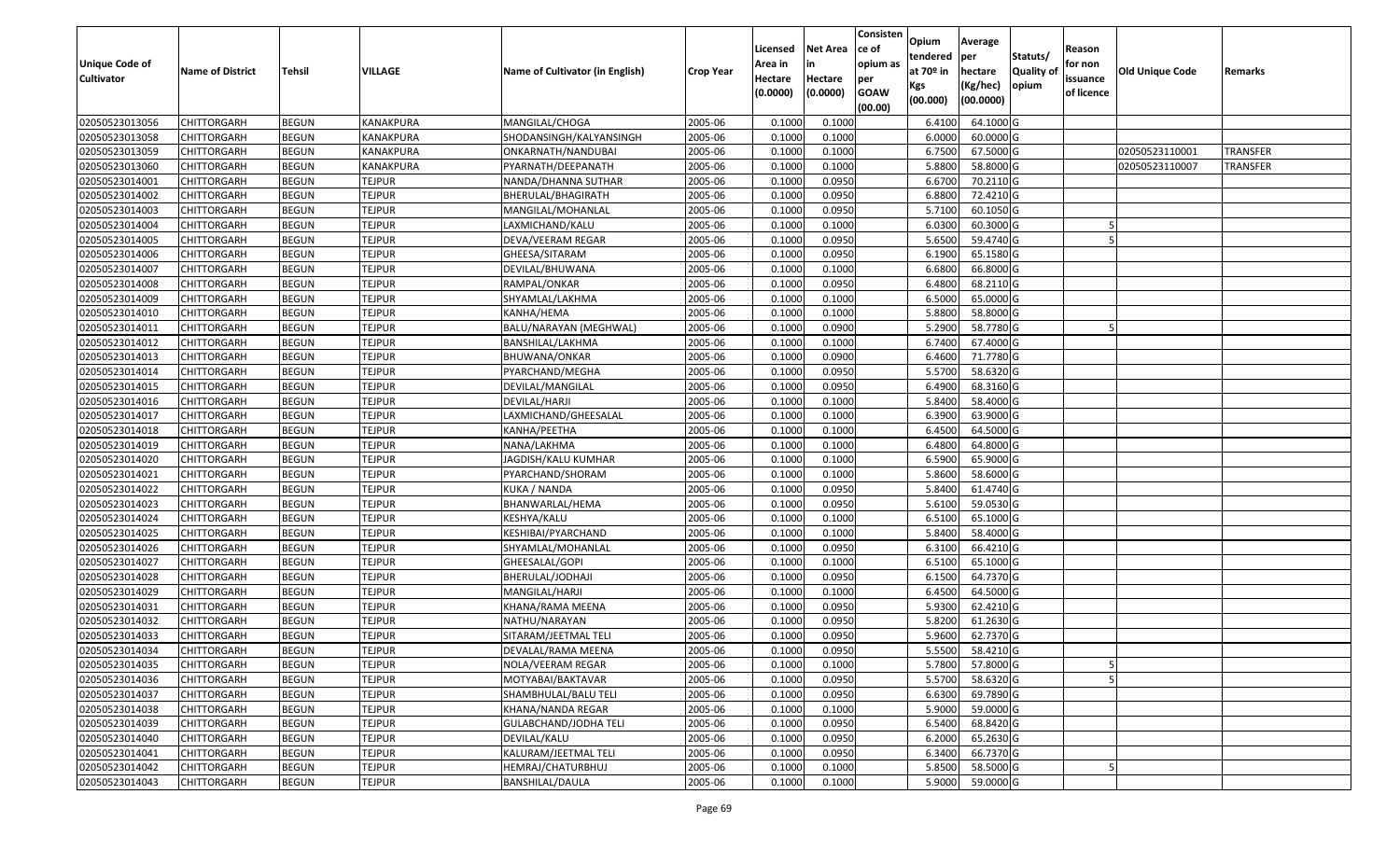| <b>Unique Code of</b><br><b>Cultivator</b> | <b>Name of District</b> | <b>Tehsil</b> | VILLAGE                  | Name of Cultivator (in English) | <b>Crop Year</b> | Licensed<br>Area in<br>Hectare<br>(0.0000) | <b>Net Area</b><br>in<br>Hectare<br>(0.0000) | Consisten<br>ce of<br>opium as<br>per<br><b>GOAW</b><br>(00.00) | Opium<br>tendered<br>at $70°$ in<br>Kgs<br>(00.000) | Average<br>per<br>hectare<br>(Kg/hec)<br>(00.0000) | Statuts/<br>Quality of<br>opium | Reason<br>for non<br>issuance<br>of licence | <b>Old Unique Code</b> | Remarks            |
|--------------------------------------------|-------------------------|---------------|--------------------------|---------------------------------|------------------|--------------------------------------------|----------------------------------------------|-----------------------------------------------------------------|-----------------------------------------------------|----------------------------------------------------|---------------------------------|---------------------------------------------|------------------------|--------------------|
| 02050523014044                             | <b>CHITTORGARH</b>      | <b>BEGUN</b>  | <b>TEJPUR</b>            | MANGILAL/DAULA MEGHWAL          | 2005-06          | 0.1000                                     | 0.0950                                       |                                                                 | 6.1900                                              | 65.1580 G                                          |                                 |                                             |                        |                    |
| 02050523014045                             | CHITTORGARH             | <b>BEGUN</b>  | <b>TEJPUR</b>            | RAMCHANDRA/NANDRAM              | 2005-06          | 0.1000                                     | 0.1000                                       |                                                                 | 6.3800                                              | 63.8000 G                                          |                                 |                                             |                        |                    |
| 02050523014046                             | <b>CHITTORGARH</b>      | <b>BEGUN</b>  | <b>TEJPUR</b>            | CHEETARMAL/KASHIRAM             | 2005-06          | 0.1000                                     | 0.1000                                       |                                                                 | 6.6600                                              | 66.6000 G                                          |                                 |                                             |                        |                    |
| 02050523014047                             | <b>CHITTORGARH</b>      | <b>BEGUN</b>  | <b>TEJPUR</b>            | RAMLAL/UDA                      | 2005-06          | 0.1000                                     | 0.1000                                       |                                                                 | 5.8600                                              | 58.6000 G                                          |                                 |                                             |                        |                    |
| 02050523014049                             | <b>CHITTORGARH</b>      | <b>BEGUN</b>  | <b>TEJPUR</b>            | DAULATRAM/CHATURBHUJ            | 2005-06          | 0.1000                                     | 0.0950                                       |                                                                 | 5.1000                                              | 53.6840 G                                          |                                 |                                             |                        |                    |
| 02050523014050                             | CHITTORGARH             | <b>BEGUN</b>  | <b>TEJPUR</b>            | NAULA/JODHA                     | 2005-06          | 0.1000                                     | 0.0950                                       |                                                                 | 6.5100                                              | 68.5260 G                                          |                                 |                                             |                        |                    |
| 02050523014051                             | CHITTORGARH             | <b>BEGUN</b>  | <b>TEJPUR</b>            | DERAM/JODHA                     | 2005-06          | 0.1000                                     | 0.0950                                       |                                                                 | 6.2100                                              | 65.3680 G                                          |                                 |                                             |                        |                    |
| 02050523015001                             | <b>CHITTORGARH</b>      | <b>BEGUN</b>  | <b>KURATIYA RAMNAGAR</b> | BHAWANA/GOKAL                   | 2005-06          | 0.1000                                     | 0.1000                                       |                                                                 | 5.4500                                              | 54.5000 G                                          |                                 |                                             |                        |                    |
| 02050523015002                             | <b>CHITTORGARH</b>      | <b>BEGUN</b>  | KURATIYA RAMNAGAR        | BARDICHNAD/JAICHAND             | 2005-06          | 0.1000                                     | 0.1050                                       |                                                                 | 4.8400                                              | 46.0950 G                                          |                                 |                                             |                        |                    |
| 02050523015003                             | CHITTORGARH             | <b>BEGUN</b>  | KURATIYA RAMNAGAR        | BHEEMRAJ/KHEMA                  | 2005-06          | 0.1000                                     | 0.1000                                       |                                                                 | 6.9900                                              | 69.9000 G                                          |                                 |                                             |                        |                    |
| 02050523015004                             | <b>CHITTORGARH</b>      | <b>BEGUN</b>  | KURATIYA RAMNAGAR        | NANDA/KUKA                      | 2005-06          | 0.1000                                     | 0.0950                                       |                                                                 | 6.0900                                              | 64.1050 G                                          |                                 |                                             |                        |                    |
| 02050523015005                             | <b>CHITTORGARH</b>      | <b>BEGUN</b>  | KURATIYA RAMNAGAR        | KAILASH/BARDICHAND              | 2005-06          | 0.1000                                     | 0.1000                                       |                                                                 | 6.5700                                              | 65.7000 G                                          |                                 |                                             |                        | NAME CHANGE        |
| 02050523015006                             | <b>CHITTORGARH</b>      | <b>BEGUN</b>  | KURATIYA RAMNAGAR        | NANDUBAI/PYARA                  | 2005-06          | 0.1000                                     | 0.1000                                       |                                                                 | 5.4700                                              | 54.7000 G                                          |                                 |                                             |                        |                    |
| 02050523015007                             | <b>CHITTORGARH</b>      | <b>BEGUN</b>  | KURATIYA RAMNAGAR        | GHEESA/UDA                      | 2005-06          | 0.1000                                     | 0.1000                                       |                                                                 | 6.8500                                              | 68.5000 G                                          |                                 |                                             |                        |                    |
| 02050523015008                             | <b>CHITTORGARH</b>      | <b>BEGUN</b>  | KURATIYA RAMNAGAR        | BHURA/JAICHAND                  | 2005-06          | 0.1000                                     | 0.1000                                       |                                                                 | 6.1300                                              | 61.3000 G                                          |                                 |                                             |                        |                    |
| 02050523015009                             | <b>CHITTORGARH</b>      | <b>BEGUN</b>  | KURATIYA RAMNAGAR        | HAJARI/TODU                     | 2005-06          | 0.1000                                     | 0.1000                                       |                                                                 | 5.7900                                              | 57.9000 G                                          |                                 |                                             |                        |                    |
| 02050523015010                             | <b>CHITTORGARH</b>      | <b>BEGUN</b>  | KURATIYA RAMNAGAR        | CHUNNILAL/MODA                  | 2005-06          | 0.1000                                     | 0.1000                                       |                                                                 | 6.4700                                              | 64.7000 G                                          |                                 |                                             |                        |                    |
| 02050523015011                             | <b>CHITTORGARH</b>      | <b>BEGUN</b>  | KURATIYA RAMNAGAR        | MADHO/KERING                    | 2005-06          | 0.1000                                     | 0.0950                                       |                                                                 | 6.5800                                              | 69.2630 G                                          |                                 |                                             |                        |                    |
| 02050523015012                             | <b>CHITTORGARH</b>      | <b>BEGUN</b>  | KURATIYA RAMNAGAR        | DEVA/DEVI                       | 2005-06          | 0.1000                                     | 0.1000                                       |                                                                 | 6.4200                                              | 64.2000 G                                          |                                 |                                             |                        |                    |
| 02050523015013                             | <b>CHITTORGARH</b>      | <b>BEGUN</b>  | <b>KURATIYA RAMNAGAR</b> | ONKARLAL/DEVI                   | 2005-06          | 0.1000                                     | 0.1050                                       |                                                                 | 6.2000                                              | 59.0480 G                                          |                                 |                                             |                        | NAME CHANGE        |
| 02050523015014                             | <b>CHITTORGARH</b>      | <b>BEGUN</b>  | KURATIYA RAMNAGAR        | GOPI/NARAYAN                    | 2005-06          | 0.1000                                     | 0.1000                                       |                                                                 | 6.0800                                              | 60.8000 G                                          |                                 |                                             |                        |                    |
| 02050523015015                             | CHITTORGARH             | <b>BEGUN</b>  | KURATIYA RAMNAGAR        | DHANNA/NAVLA                    | 2005-06          | 0.1000                                     | 0.1000                                       |                                                                 | 5.4000                                              | 54.0000 G                                          |                                 |                                             |                        |                    |
| 02050523015016                             | CHITTORGARH             | <b>BEGUN</b>  | KURATIYA RAMNAGAR        | SHANTIBAI/DAULA RAMESHWARLAL    | 2005-06          | 0.1000                                     | 0.0950                                       |                                                                 | 5.6200                                              | 59.1580 G                                          |                                 |                                             |                        |                    |
| 02050523015017                             | <b>CHITTORGARH</b>      | <b>BEGUN</b>  | KURATIYA RAMNAGAR        | HUKMA/JAICHAND                  | 2005-06          | 0.1000                                     | 0.0950                                       |                                                                 | 6.1600                                              | 64.8420 G                                          |                                 |                                             |                        |                    |
| 02050523015018                             | <b>CHITTORGARH</b>      | <b>BEGUN</b>  | KURATIYA RAMNAGAR        | DAULA/MODA                      | 2005-06          | 0.1000                                     | 0.0950                                       |                                                                 | 6.2000                                              | 65.2630 G                                          |                                 |                                             |                        |                    |
| 02050523015019                             | CHITTORGARH             | <b>BEGUN</b>  | KURATIYA RAMNAGAR        | MOHAN/KASHIRAM                  | 2005-06          | 0.1000                                     | 0.1000                                       |                                                                 | 6.4100                                              | 64.1000 G                                          |                                 |                                             |                        |                    |
| 02050523016001                             | <b>CHITTORGARH</b>      | <b>BEGUN</b>  | <b>GUDHA</b>             | BHUWANA/KASHIRAM                | 2005-06          | 0.1000                                     | 0.0950                                       |                                                                 | 6.2300                                              | 65.5790 G                                          |                                 |                                             |                        |                    |
| 02050523016002                             | <b>CHITTORGARH</b>      | <b>BEGUN</b>  | <b>GUDHA</b>             | NANIBAI/NARAYAN                 | 2005-06          | 0.1000                                     | 0.0900                                       |                                                                 | 5.5400                                              | 61.5560 G                                          |                                 |                                             |                        |                    |
| 02050523016003                             | CHITTORGARH             | <b>BEGUN</b>  | <b>GUDHA</b>             | LALIBAI/HEERALAL                | 2005-06          | 0.1000                                     | 0.1000                                       |                                                                 | 6.2800                                              | 62.8000 G                                          |                                 |                                             |                        |                    |
| 02050523016004                             | CHITTORGARH             | <b>BEGUN</b>  | <b>GUDHA</b>             | KELA/BHURA                      | 2005-06          | 0.1000                                     | 0.0950                                       |                                                                 | 6.8200                                              | 71.7890 G                                          |                                 |                                             |                        |                    |
| 02050523016005                             | CHITTORGARH             | <b>BEGUN</b>  | <b>GUDHA</b>             | GOPI/BHURA                      | 2005-06          | 0.1000                                     | 0.1000                                       |                                                                 | 6.0400                                              | 60.4000 G                                          |                                 |                                             |                        |                    |
| 02050523016006                             | <b>CHITTORGARH</b>      | <b>BEGUN</b>  | <b>GUDHA</b>             | DWARKADAS/KALUDAS               | 2005-06          | 0.1000                                     | 0.1000                                       |                                                                 | 6.3500                                              | 63.5000 G                                          |                                 |                                             |                        |                    |
| 02050523016007                             | <b>CHITTORGARH</b>      | <b>BEGUN</b>  | <b>GUDHA</b>             | BALU/BHURA                      | 2005-06          | 0.1000                                     | 0.1000                                       |                                                                 | 6.6300                                              | 66.3000 G                                          |                                 |                                             |                        |                    |
| 02050523016008                             | CHITTORGARH             | <b>BEGUN</b>  | <b>GUDHA</b>             | NARAYAN/BHUWANA                 | 2005-06          | 0.1000                                     | 0.1000                                       |                                                                 | 6.5000                                              | 65.0000G                                           |                                 |                                             |                        |                    |
| 02050523016010                             | <b>CHITTORGARH</b>      | <b>BEGUN</b>  | <b>GUDHA</b>             | KISHOR/DHANNA                   | 2005-06          | 0.1000                                     | 0.1050                                       |                                                                 | 6.2100                                              | 59.1430 G                                          |                                 |                                             |                        |                    |
| 02050523016012                             | <b>CHITTORGARH</b>      | <b>BEGUN</b>  | <b>GUDHA</b>             | DEVILAL/BHURA                   | 2005-06          | 0.1000                                     | 0.1000                                       |                                                                 | 6.6500                                              | 66.5000G                                           |                                 |                                             |                        |                    |
| 02050523016013                             | <b>CHITTORGARH</b>      | <b>BEGUN</b>  | <b>GUDHA</b>             | RAMIBAI/JAIRAM                  | 2005-06          | 0.1000                                     | 0.1000                                       |                                                                 | 6.0200                                              | 60.2000 G                                          |                                 |                                             |                        |                    |
| 02050523016015                             | <b>CHITTORGARH</b>      | <b>BEGUN</b>  | <b>GUDHA</b>             | BALU/HEERA                      | 2005-06          | 0.1000                                     | 0.1000                                       |                                                                 | 6.3700                                              | 63.7000 G                                          |                                 |                                             |                        |                    |
| 02050523016016                             | <b>CHITTORGARH</b>      | <b>BEGUN</b>  | <b>GUDHA</b>             | MADAN/DUNGA                     | 2005-06          | 0.1000                                     | 0.1000                                       |                                                                 | 6.6800                                              | 66.8000 G                                          |                                 |                                             |                        |                    |
| 02050523016018                             | <b>CHITTORGARH</b>      | <b>BEGUN</b>  | <b>GUDHA</b>             | MEGHA/GOPI                      | 2005-06          | 0.1000                                     | 0.0950                                       |                                                                 | 6.2200                                              | 65.4740 G                                          |                                 |                                             |                        |                    |
| 02050523017001                             | <b>CHITTORGARH</b>      | <b>BEGUN</b>  | <b>BANDORA</b>           | DUNGA/DEVJI                     | 2005-06          | 0.1000                                     | 0.1000                                       |                                                                 | 6.8600                                              | 68.6000G                                           |                                 |                                             |                        |                    |
| 02050523017002                             | <b>CHITTORGARH</b>      | <b>BEGUN</b>  | <b>BANDORA</b>           | RAMESHWAR/GOKAL                 | 2005-06          | 0.1000                                     | 0.0950                                       |                                                                 | 5.7700                                              | 60.7370 G                                          |                                 |                                             |                        |                    |
| 02050523017003                             | <b>CHITTORGARH</b>      | <b>BEGUN</b>  | <b>BANDORA</b>           | BHANWARLAL/MODA                 | 2005-06          | 0.1000                                     | 0.1000                                       |                                                                 | 6.4000                                              | 64.0000 G                                          |                                 |                                             |                        |                    |
| 02050523017005                             | <b>CHITTORGARH</b>      | <b>BEGUN</b>  | <b>BANDORA</b>           | NANDA/CHOGA                     | 2005-06          | 0.1000                                     | 0.0950                                       |                                                                 | 5.8500                                              | 61.5790 G                                          |                                 |                                             |                        |                    |
| 02050523017006                             | <b>CHITTORGARH</b>      | <b>BEGUN</b>  | <b>BANDORA</b>           | BHERU/NARAYAN                   | 2005-06          | 0.1000                                     | 0.1000                                       |                                                                 | 5.6600                                              | 56.6000G                                           |                                 |                                             |                        | <b>NAME CHANGE</b> |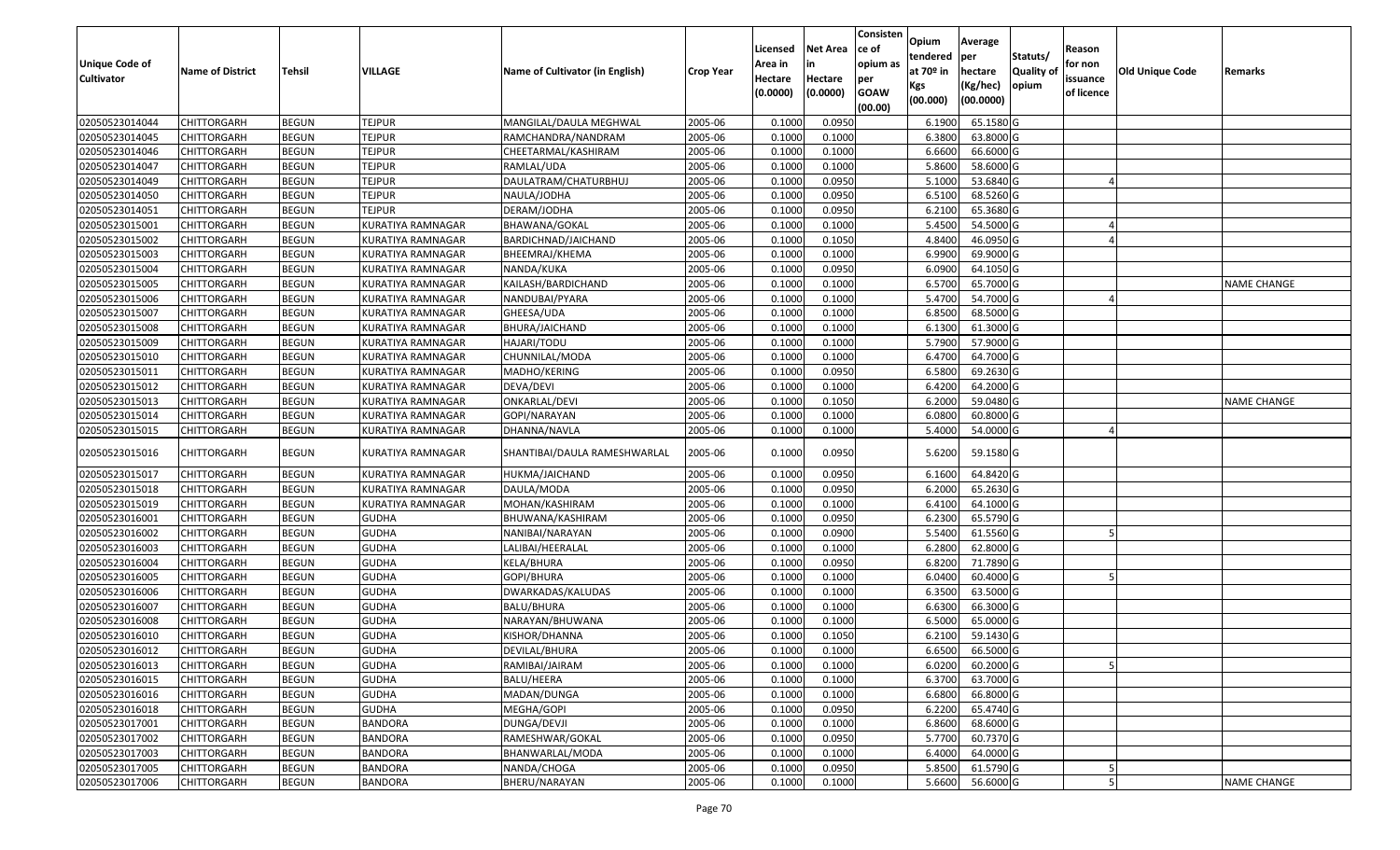| <b>Unique Code of</b> |                         |               |                |                                 |                  | Licensed<br>Area in | <b>Net Area</b><br>in | Consisten<br>ce of<br>opium as | Opium<br>tendered              | Average<br>per                   | Statuts/                  | Reason<br>for non      |                 |         |
|-----------------------|-------------------------|---------------|----------------|---------------------------------|------------------|---------------------|-----------------------|--------------------------------|--------------------------------|----------------------------------|---------------------------|------------------------|-----------------|---------|
| <b>Cultivator</b>     | <b>Name of District</b> | <b>Tehsil</b> | VILLAGE        | Name of Cultivator (in English) | <b>Crop Year</b> | Hectare<br>(0.0000) | Hectare<br>(0.0000)   | per<br><b>GOAW</b><br>(00.00)  | at $70°$ in<br>Kgs<br>(00.000) | hectare<br>(Kg/hec)<br>(00.0000) | <b>Quality o</b><br>opium | issuance<br>of licence | Old Unique Code | Remarks |
| 02050523017007        | CHITTORGARH             | <b>BEGUN</b>  | <b>BANDORA</b> | LADULAL/NARAYAN                 | 2005-06          | 0.1000              | 0.0950                |                                | 5.8200                         | 61.2630 G                        |                           |                        |                 |         |
| 02050523017008        | CHITTORGARH             | <b>BEGUN</b>  | <b>BANDORA</b> | BHOJA/CHOGA                     | 2005-06          | 0.1000              | 0.1000                |                                | 6.6600                         | 66.6000 G                        |                           |                        |                 |         |
| 02050523017009        | CHITTORGARH             | <b>BEGUN</b>  | <b>BANDORA</b> | DEVKISHAN/CHUNNILAL             | 2005-06          | 0.1000              | 0.1000                |                                | 5.3500                         | 53.5000 G                        |                           |                        |                 |         |
| 02050523017010        | <b>CHITTORGARH</b>      | <b>BEGUN</b>  | <b>BANDORA</b> | HAJARI/HARIRAM MALI             | 2005-06          | 0.1000              | 0.1000                |                                | 6.3100                         | 63.1000G                         |                           |                        |                 |         |
| 02050523017011        | CHITTORGARH             | <b>BEGUN</b>  | <b>BANDORA</b> | KASHIRAM/RUPA                   | 2005-06          | 0.1000              | 0.0950                |                                | 6.4300                         | 67.6840 G                        |                           |                        |                 |         |
| 02050523017012        | CHITTORGARH             | <b>BEGUN</b>  | <b>BANDORA</b> | MOHAN/BHURA                     | 2005-06          | 0.1000              | 0.1000                |                                | 6.0200                         | 60.2000 G                        |                           |                        |                 |         |
| 02050523017013        | CHITTORGARH             | <b>BEGUN</b>  | <b>BANDORA</b> | BHAGWANLAL/NANDLAL              | 2005-06          | 0.1000              | 0.0950                |                                | 5.5200                         | 58.1050 G                        |                           |                        |                 |         |
| 02050523017014        | CHITTORGARH             | <b>BEGUN</b>  | <b>BANDORA</b> | HEERA/DHULA                     | 2005-06          | 0.1000              | 0.1000                |                                | 5.9100                         | 59.1000G                         |                           |                        |                 |         |
| 02050523017015        | CHITTORGARH             | <b>BEGUN</b>  | <b>BANDORA</b> | KHANA/CHANDAN                   | 2005-06          | 0.1000              | 0.1000                |                                | 6.0000                         | 60.0000G                         |                           |                        |                 |         |
| 02050523017016        | CHITTORGARH             | <b>BEGUN</b>  | <b>BANDORA</b> | KHANA/CHOGA                     | 2005-06          | 0.1000              | 0.1000                |                                | 6.5600                         | 65.6000 G                        |                           |                        |                 |         |
| 02050523017017        | CHITTORGARH             | <b>BEGUN</b>  | <b>BANDORA</b> | BHOJA/BHAWANA                   | 2005-06          | 0.1000              | 0.1000                |                                | 6.6400                         | 66.4000 G                        |                           |                        |                 |         |
| 02050523017018        | CHITTORGARH             | <b>BEGUN</b>  | <b>BANDORA</b> | GOPI/HARIRAM                    | 2005-06          | 0.1000              | 0.1000                |                                | 6.7900                         | 67.9000 G                        |                           |                        |                 |         |
| 02050523017019        | <b>CHITTORGARH</b>      | <b>BEGUN</b>  | <b>BANDORA</b> | KHANA/JAIRAM                    | 2005-06          | 0.1000              | 0.1000                |                                | 6.7900                         | 67.9000 G                        |                           |                        |                 |         |
| 02050523017020        | CHITTORGARH             | <b>BEGUN</b>  | <b>BANDORA</b> | BALU/RAMA                       | 2005-06          | 0.1000              | 0.1000                |                                | 6.5800                         | 65.8000G                         |                           |                        |                 |         |
| 02050523017022        | <b>CHITTORGARH</b>      | <b>BEGUN</b>  | <b>BANDORA</b> | CHUNNILAL/GOVIND                | 2005-06          | 0.1000              | 0.1000                |                                | 5.9400                         | 59.4000 G                        |                           |                        |                 |         |
| 02050523017023        | CHITTORGARH             | <b>BEGUN</b>  | <b>BANDORA</b> | KALU/GYANA                      | 2005-06          | 0.1000              | 0.1000                |                                | 6.0600                         | 60.6000 G                        |                           |                        |                 |         |
| 02050523017024        | CHITTORGARH             | <b>BEGUN</b>  | <b>BANDORA</b> | DHANNI/GOKUL                    | 2005-06          | 0.1000              | 0.0950                |                                | 6.4300                         | 67.6840 G                        |                           |                        |                 |         |
| 02050523017025        | CHITTORGARH             | <b>BEGUN</b>  | <b>BANDORA</b> | PYARA/LAXMAN                    | 2005-06          | 0.1000              | 0.1000                |                                | 5.6700                         | 56.7000G                         |                           |                        |                 |         |
| 02050523017027        | CHITTORGARH             | <b>BEGUN</b>  | <b>BANDORA</b> | LALU/LAXMAN                     | 2005-06          | 0.1000              | 0.1000                |                                | 5.9000                         | 59.0000G                         |                           |                        |                 |         |
| 02050523017028        | CHITTORGARH             | <b>BEGUN</b>  | <b>BANDORA</b> | DEVA/GOKAL                      | 2005-06          | 0.1000              | 0.1000                |                                | 6.1600                         | 61.6000G                         |                           |                        |                 |         |
| 02050523017029        | CHITTORGARH             | <b>BEGUN</b>  | <b>BANDORA</b> | BHOLU/DEVJI                     | 2005-06          | 0.1000              | 0.1000                |                                | 6.1200                         | 61.2000 G                        |                           |                        |                 |         |
| 02050523017030        | CHITTORGARH             | <b>BEGUN</b>  | <b>BANDORA</b> | NANDA/NARAYAN                   | 2005-06          | 0.1000              | 0.1000                |                                | 6.0200                         | 60.2000 G                        |                           |                        |                 |         |
| 02050523017031        | CHITTORGARH             | <b>BEGUN</b>  | <b>BANDORA</b> | MANGIBAI/BHURA                  | 2005-06          | 0.1000              | 0.1050                |                                | 7.1300                         | 67.9050 G                        |                           |                        |                 |         |
| 02050523017032        | <b>CHITTORGARH</b>      | <b>BEGUN</b>  | <b>BANDORA</b> | RAMLAL/CHUNNILAL                | 2005-06          | 0.1000              | 0.1000                |                                | 5.9100                         | 59.1000G                         |                           |                        |                 |         |
| 02050523017033        | <b>CHITTORGARH</b>      | <b>BEGUN</b>  | <b>BANDORA</b> | CHUNNILAL/BHWANA MALI           | 2005-06          | 0.1000              | 0.1000                |                                | 7.1200                         | 71.2000 G                        |                           |                        |                 |         |
| 02050523017034        | CHITTORGARH             | <b>BEGUN</b>  | <b>BANDORA</b> | JAGANNATH/CHOGA                 | 2005-06          | 0.1000              | 0.1000                |                                | 6.3000                         | 63.0000G                         |                           |                        |                 |         |
| 02050523017035        | CHITTORGARH             | <b>BEGUN</b>  | <b>BANDORA</b> | BHOJA/HARLAL                    | 2005-06          | 0.1000              | 0.1050                |                                | 6.6900                         | 63.7140 G                        |                           |                        |                 |         |
| 02050523017036        | CHITTORGARH             | <b>BEGUN</b>  | <b>BANDORA</b> | JDA/BARDA                       | 2005-06          | 0.1000              | 0.0950                |                                | 6.4000                         | 67.3680 G                        |                           |                        |                 |         |
| 02050523017037        | CHITTORGARH             | <b>BEGUN</b>  | <b>BANDORA</b> | KALU/LAXMAN                     | 2005-06          | 0.1000              | 0.1050                |                                | 6.0500                         | 57.6190 G                        |                           |                        |                 |         |
| 02050523017038        | CHITTORGARH             | <b>BEGUN</b>  | <b>BANDORA</b> | MANGILAL/GOKAL                  | 2005-06          | 0.1000              | 0.0950                |                                | 5.8200                         | $61.2630$ G                      |                           |                        |                 |         |
| 02050523017039        | CHITTORGARH             | <b>BEGUN</b>  | <b>BANDORA</b> | HEERALAL/CHUNNILAL              | 2005-06          | 0.1000              | 0.1000                |                                | 5.8000                         | 58.0000G                         |                           |                        |                 |         |
| 02050523017040        | CHITTORGARH             | <b>BEGUN</b>  | <b>BANDORA</b> | BHEEMRAJ/MODA                   | 2005-06          | 0.1000              | 0.0950                |                                | 6.3300                         | 66.6320 G                        |                           |                        |                 |         |
| 02050523017041        | CHITTORGARH             | <b>BEGUN</b>  | <b>BANDORA</b> | BHANWARLAL/CHOGA                | 2005-06          | 0.1000              | 0.1000                |                                | 6.4300                         | 64.3000 G                        |                           |                        |                 |         |
| 02050523017042        | CHITTORGARH             | <b>BEGUN</b>  | <b>BANDORA</b> | SOSARBAI/HAJARI                 | 2005-06          | 0.1000              | 0.1000                |                                | 5.9100                         | 59.1000 G                        |                           |                        |                 |         |
| 02050523017043        | CHITTORGARH             | <b>BEGUN</b>  | <b>BANDORA</b> | KANHAIYALAL/CHOGA               | 2005-06          | 0.1000              | 0.0950                |                                | 6.7200                         | 70.7370 G                        |                           |                        |                 |         |
| 02050523017044        | CHITTORGARH             | <b>BEGUN</b>  | <b>BANDORA</b> | JAGDISH/BHANWARLAL SHARMA       | 2005-06          | 0.1000              | 0.1000                |                                | 5.7900                         | 57.9000 G                        |                           |                        |                 |         |
| 02050523017045        | <b>CHITTORGARH</b>      | <b>BEGUN</b>  | <b>BANDORA</b> | HARLAL/MODA                     | 2005-06          | 0.1000              | 0.0950                |                                |                                | 6.9000 72.6320 G                 |                           |                        |                 |         |
| 02050523017046        | <b>CHITTORGARH</b>      | <b>BEGUN</b>  | <b>BANDORA</b> | NATHULAL/DEVILAL                | 2005-06          | 0.1000              | 0.1000                |                                | 5.9700                         | 59.7000 G                        |                           |                        |                 |         |
| 02050523017047        | <b>CHITTORGARH</b>      | <b>BEGUN</b>  | <b>BANDORA</b> | UDA/CHOGA                       | 2005-06          | 0.1000              | 0.1000                |                                | 5.9500                         | 59.5000 G                        |                           |                        |                 |         |
| 02050523017048        | <b>CHITTORGARH</b>      | <b>BEGUN</b>  | <b>BANDORA</b> | RAMIBAI/DUDHA                   | 2005-06          | 0.1000              | 0.1000                |                                | 6.0200                         | 60.2000 G                        |                           |                        |                 |         |
| 02050523017049        | <b>CHITTORGARH</b>      | <b>BEGUN</b>  | <b>BANDORA</b> | NARAYAN/POKHAR                  | 2005-06          | 0.1000              | 0.1000                |                                | 7.2800                         | 72.8000 G                        |                           |                        |                 |         |
| 02050523017050        | <b>CHITTORGARH</b>      | <b>BEGUN</b>  | <b>BANDORA</b> | HARDEV/BHAWANA                  | 2005-06          | 0.1000              | 0.1000                |                                | 7.0700                         | 70.7000 G                        |                           |                        |                 |         |
| 02050523017051        | <b>CHITTORGARH</b>      | <b>BEGUN</b>  | <b>BANDORA</b> | MANGILAL/KALU                   | 2005-06          | 0.1000              | 0.1000                |                                | 6.3300                         | 63.3000 G                        |                           |                        |                 |         |
| 02050523017052        | <b>CHITTORGARH</b>      | <b>BEGUN</b>  | <b>BANDORA</b> | KHANA/BARDA                     | 2005-06          | 0.1000              | 0.1000                |                                | 6.4600                         | 64.6000 G                        |                           |                        |                 |         |
| 02050523017053        | <b>CHITTORGARH</b>      | <b>BEGUN</b>  | <b>BANDORA</b> | SARWAN/CHOGA                    | 2005-06          | 0.1000              | 0.1000                |                                | 7.0100                         | 70.1000 G                        |                           |                        |                 |         |
| 02050523017054        | <b>CHITTORGARH</b>      | <b>BEGUN</b>  | <b>BANDORA</b> | MOOLCHAND/TULSIRAM              | 2005-06          | 0.1000              | 0.1000                |                                | 6.0700                         | 60.7000 G                        |                           |                        |                 |         |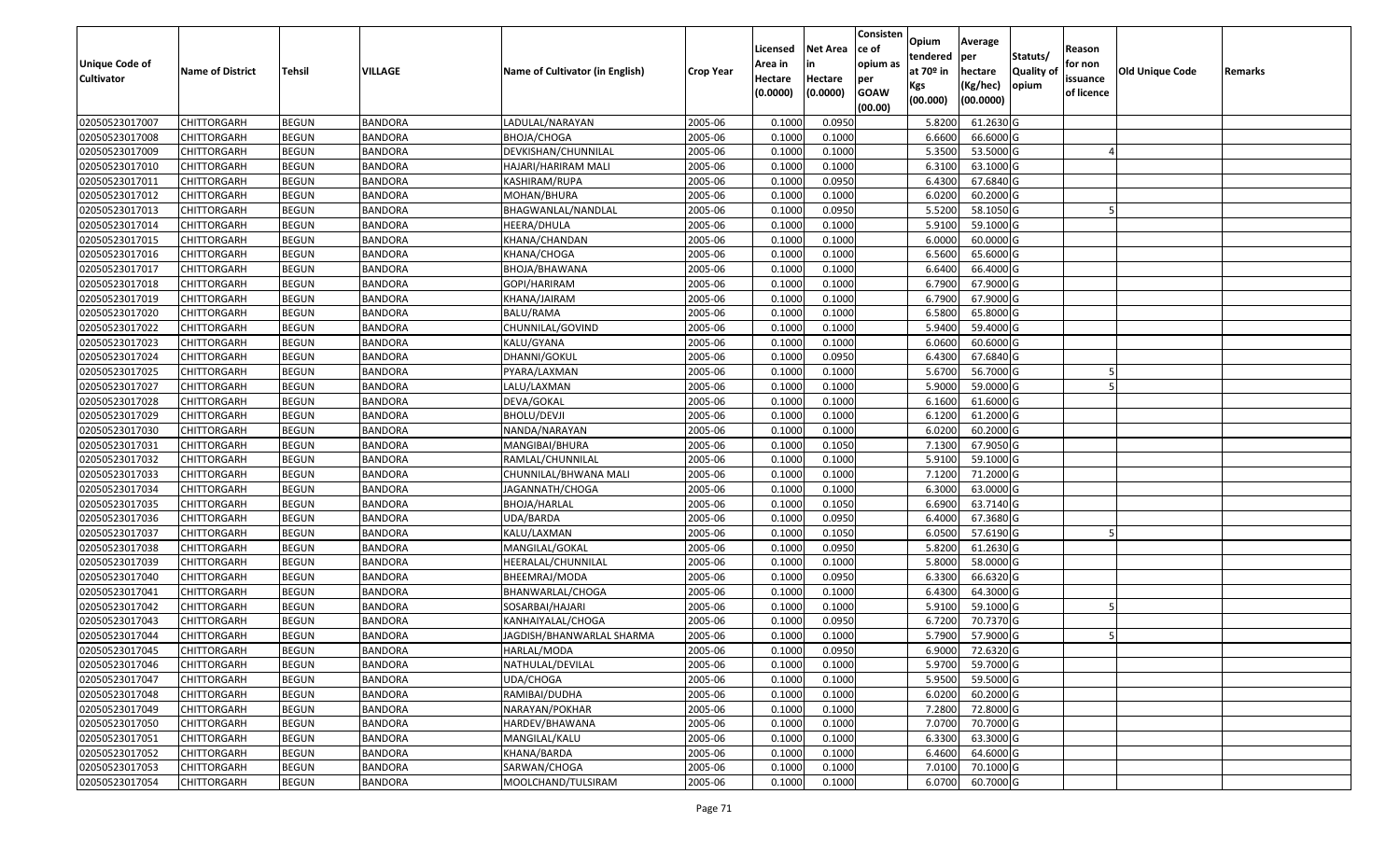| <b>Unique Code of</b><br><b>Cultivator</b> | <b>Name of District</b> | <b>Tehsil</b> | VILLAGE         | Name of Cultivator (in English) | <b>Crop Year</b> | Licensed<br>Area in<br>Hectare<br>(0.0000) | <b>Net Area</b><br>in<br>Hectare<br>(0.0000) | Consisten<br>ce of<br>opium as<br>per<br><b>GOAW</b><br>(00.00) | Opium<br>tendered<br>at $70°$ in<br>Kgs<br>(00.000) | Average<br>per<br>hectare<br>(Kg/hec)<br>(00.0000) | Statuts/<br><b>Quality o</b><br>opium | Reason<br>for non<br>issuance<br>of licence | <b>Old Unique Code</b> | Remarks                      |
|--------------------------------------------|-------------------------|---------------|-----------------|---------------------------------|------------------|--------------------------------------------|----------------------------------------------|-----------------------------------------------------------------|-----------------------------------------------------|----------------------------------------------------|---------------------------------------|---------------------------------------------|------------------------|------------------------------|
| 02050523017055                             | CHITTORGARH             | <b>BEGUN</b>  | <b>BANDORA</b>  | GOPAL/BALUJI                    | 2005-06          | 0.1000                                     | 0.1000                                       |                                                                 | 6.3300                                              | 63.3000 G                                          |                                       |                                             |                        |                              |
| 02050523017056                             | CHITTORGARH             | <b>BEGUN</b>  | <b>BANDORA</b>  | MANGIBAI/BHOJA                  | 2005-06          | 0.1000                                     | 0.1000                                       |                                                                 | 6.4600                                              | 64.6000 G                                          |                                       |                                             |                        |                              |
| 02050523017057                             | CHITTORGARH             | <b>BEGUN</b>  | <b>BANDORA</b>  | IODHA/CHUNNILAL                 | 2005-06          | 0.1000                                     | 0.1000                                       |                                                                 | 6.8800                                              | 68.8000 G                                          |                                       |                                             |                        |                              |
| 02050523017058                             | <b>CHITTORGARH</b>      | <b>BEGUN</b>  | <b>BANDORA</b>  | VIJAYSINGH/LALSINGH             | 2005-06          | 0.1000                                     | 0.0950                                       |                                                                 | 5.9400                                              | 62.5260 G                                          |                                       |                                             |                        |                              |
| 02050523017059                             | CHITTORGARH             | <b>BEGUN</b>  | <b>BANDORA</b>  | GHEESA/DUNGA                    | 2005-06          | 0.1000                                     | 0.1000                                       |                                                                 | 5.9200                                              | 59.2000 G                                          |                                       |                                             |                        |                              |
| 02050523017061                             | CHITTORGARH             | <b>BEGUN</b>  | <b>BANDORA</b>  | MANGIDAS/MOTIDAS                | 2005-06          | 0.1000                                     | 0.1000                                       |                                                                 | 6.3200                                              | 63.2000 G                                          |                                       |                                             |                        |                              |
| 02050523017062                             | CHITTORGARH             | <b>BEGUN</b>  | <b>BANDORA</b>  | SEWARAM/KISHNA                  | 2005-06          | 0.1000                                     | 0.1000                                       |                                                                 | 6.7700                                              | 67.7000 G                                          |                                       |                                             |                        |                              |
| 02050523018001                             | CHITTORGARH             | <b>BEGUN</b>  | <b>MUROLI</b>   | PYARA/KALU                      | 2005-06          | 0.1000                                     | 0.0950                                       |                                                                 | 6.5900                                              | 69.3680G                                           |                                       |                                             |                        |                              |
| 02050523018002                             | <b>CHITTORGARH</b>      | <b>BEGUN</b>  | <b>MUROLI</b>   | HAJARI/RUPA                     | 2005-06          | 0.1000                                     | 0.0950                                       |                                                                 | 5.5400                                              | 58.3160 G                                          |                                       |                                             |                        |                              |
| 02050523018003                             | CHITTORGARH             | <b>BEGUN</b>  | <b>MUROLI</b>   | PEMA/DEVI                       | 2005-06          | 0.1000                                     | 0.1050                                       |                                                                 | 6.1800                                              | 58.8570 G                                          |                                       |                                             |                        |                              |
| 02050523018004                             | CHITTORGARH             | <b>BEGUN</b>  | <b>MUROLI</b>   | DEVI/RUPA                       | 2005-06          | 0.1000                                     | 0.1000                                       |                                                                 | 6.0000                                              | 60.0000G                                           |                                       |                                             |                        |                              |
| 02050523018005                             | CHITTORGARH             | <b>BEGUN</b>  | <b>MUROLI</b>   | MODA/HEMA                       | 2005-06          | 0.1000                                     | 0.1000                                       |                                                                 | 6.7800                                              | 67.8000 G                                          |                                       |                                             |                        |                              |
| 02050523018006                             | <b>CHITTORGARH</b>      | <b>BEGUN</b>  | <b>MUROLI</b>   | PARTHU/DAULA                    | 2005-06          | 0.1000                                     | 0.0950                                       |                                                                 | 6.6400                                              | 69.8950 G                                          |                                       |                                             |                        |                              |
| 02050523018007                             | <b>CHITTORGARH</b>      | <b>BEGUN</b>  | <b>MUROLI</b>   | BHOLIRAM/RATNA                  | 2005-06          | 0.1000                                     | 0.0950                                       |                                                                 | 6.5600                                              | 69.0530 G                                          |                                       |                                             |                        |                              |
| 02050523018008                             | <b>CHITTORGARH</b>      | <b>BEGUN</b>  | <b>MUROLI</b>   | KANHAIYALAL/KUKA                | 2005-06          | 0.1000                                     | 0.0950                                       |                                                                 | 6.7900                                              | 71.4740 G                                          |                                       |                                             |                        |                              |
| 02050523018009                             | <b>CHITTORGARH</b>      | <b>BEGUN</b>  | <b>MUROLI</b>   | GHEESALAL/RATNA                 | 2005-06          | 0.1000                                     | 0.1000                                       |                                                                 | 6.5300                                              | 65.3000G                                           |                                       |                                             |                        |                              |
| 02050523018010                             | CHITTORGARH             | <b>BEGUN</b>  | <b>MUROLI</b>   | KANHA/MANGILAL                  | 2005-06          | 0.1000                                     | 0.1000                                       |                                                                 | 6.4600                                              | 64.6000 G                                          |                                       |                                             |                        |                              |
| 02050523018011                             | CHITTORGARH             | <b>BEGUN</b>  | <b>MUROLI</b>   | PYRAA/KALU                      | 2005-06          | 0.1000                                     | 0.1050                                       |                                                                 | 6.2600                                              | 59.6190 G                                          |                                       |                                             |                        |                              |
| 02050523018012                             | CHITTORGARH             | <b>BEGUN</b>  | <b>MUROLI</b>   | CHEETAR/DEVA                    | 2005-06          | 0.1000                                     | 0.1050                                       |                                                                 | 6.2000                                              | 59.0480 G                                          |                                       |                                             |                        |                              |
| 02050523018013                             | CHITTORGARH             | <b>BEGUN</b>  | <b>MUROLI</b>   | KAJODIBAI/UDA                   | 2005-06          | 0.1000                                     | 0.1000                                       |                                                                 | 6.7600                                              | 67.6000 G                                          |                                       |                                             |                        | TRANSFER / NAL-B<br>(BENGUN) |
| 02050523019001                             | CHITTORGARH             | <b>BEGUN</b>  | MADHOPUR (M.P.) | HEERALAL/LAXMAN                 | 2005-06          | 0.1000                                     | 0.0950                                       |                                                                 | 5.9300                                              | 62.4210 G                                          |                                       |                                             |                        |                              |
| 02050523019003                             | CHITTORGARH             | <b>BEGUN</b>  | MADHOPUR (M.P.) | <b>BALU/ONKAR</b>               | 2005-06          | 0.1000                                     | 0.1000                                       |                                                                 | 6.1500                                              | 61.5000G                                           |                                       |                                             |                        |                              |
| 02050523019004                             | CHITTORGARH             | <b>BEGUN</b>  | MADHOPUR (M.P.) | PYARCHAND/BHANWARLAL            | 2005-06          | 0.1000                                     | 0.1000                                       |                                                                 | 6.8900                                              | 68.9000 G                                          |                                       |                                             |                        |                              |
| 02050523019005                             | <b>CHITTORGARH</b>      | <b>BEGUN</b>  | MADHOPUR (M.P.) | NARAYAN/GANGARAM                | 2005-06          | 0.1000                                     | 0.1000                                       |                                                                 | 6.4400                                              | 64.4000 G                                          |                                       |                                             |                        |                              |
| 02050523019007                             | CHITTORGARH             | <b>BEGUN</b>  | MADHOPUR (M.P.) | GHEESALAL/ONKAR                 | 2005-06          | 0.1000                                     | 0.1000                                       |                                                                 | 7.7600                                              | 77.6000G                                           |                                       |                                             |                        |                              |
| 02050523019008                             | CHITTORGARH             | <b>BEGUN</b>  | MADHOPUR (M.P.) | LALU/GOKAL                      | 2005-06          | 0.1000                                     | 0.1000                                       |                                                                 | 6.6900                                              | 66.9000 G                                          |                                       |                                             |                        |                              |
| 02050523019009                             | <b>CHITTORGARH</b>      | <b>BEGUN</b>  | MADHOPUR (M.P.) | BHANWARLAL/LAKHMA               | 2005-06          | 0.1000                                     | 0.0950                                       |                                                                 | 6.1800                                              | 65.0530 G                                          |                                       |                                             |                        |                              |
| 02050523019010                             | <b>CHITTORGARH</b>      | <b>BEGUN</b>  | MADHOPUR (M.P.) | NANDUBAI/RUPLAL                 | 2005-06          | 0.1000                                     | 0.1000                                       |                                                                 | 6.2300                                              | 62.3000 G                                          |                                       |                                             |                        | <b>NAME CHANGE</b>           |
| 02050523019011                             | CHITTORGARH             | <b>BEGUN</b>  | MADHOPUR (M.P.) | BARDICHAND/LAKHMA               | 2005-06          | 0.1000                                     | 0.1000                                       |                                                                 | 6.5500                                              | 65.5000G                                           |                                       |                                             |                        |                              |
| 02050523019012                             | CHITTORGARH             | <b>BEGUN</b>  | MADHOPUR (M.P.) | BHOLIBAI/DAULA                  | 2005-06          | 0.1000                                     | 0.0900                                       |                                                                 | 5.6300                                              | 62.5560 G                                          |                                       |                                             |                        |                              |
| 02050523019013                             | CHITTORGARH             | <b>BEGUN</b>  | MADHOPUR (M.P.) | KANHAIYALAL/A.S. SHOCHAND       | 2005-06          | 0.1000                                     | 0.1000                                       |                                                                 | 6.3500                                              | 63.5000 G                                          |                                       |                                             |                        |                              |
| 02050523019014                             | CHITTORGARH             | <b>BEGUN</b>  | MADHOPUR (M.P.) | DEVILAL/HARCHAND                | 2005-06          | 0.1000                                     | 0.1000                                       |                                                                 | 6.4200                                              | 64.2000 G                                          |                                       |                                             |                        |                              |
| 02050523019015                             | <b>CHITTORGARH</b>      | <b>BEGUN</b>  | MADHOPUR (M.P.) | HOKMA/KISHNA                    | 2005-06          | 0.1000                                     | 0.1000                                       |                                                                 | 5.8700                                              | 58.7000 G                                          |                                       |                                             |                        |                              |
| 02050523019016                             | CHITTORGARH             | <b>BEGUN</b>  | MADHOPUR (M.P.) | MADHO/TARACHAND                 | 2005-06          | 0.1000                                     | 0.1000                                       |                                                                 | 6.4200                                              | 64.2000 G                                          |                                       |                                             |                        |                              |
| 02050523019017                             | CHITTORGARH             | <b>BEGUN</b>  | MADHOPUR (M.P.) | HAJARI/NANDA                    | 2005-06          | 0.1000                                     | 0.1000                                       |                                                                 | 6.5300                                              | 65.3000G                                           |                                       |                                             |                        |                              |
| 02050523019018                             | <b>CHITTORGARH</b>      | <b>BEGUN</b>  | MADHOPUR (M.P.) | SHOJIRAM/BHUWANA                | 2005-06          | 0.1000                                     | 0.1000                                       |                                                                 | 5.9500                                              | 59.5000 G                                          |                                       |                                             |                        |                              |
| 02050523019019                             | <b>CHITTORGARH</b>      | <b>BEGUN</b>  | MADHOPUR (M.P.) | HAJARI/LALU                     | 2005-06          | 0.1000                                     | 0.1000                                       |                                                                 | 7.2700                                              | 72.7000 G                                          |                                       |                                             |                        |                              |
| 02050523019020                             | <b>CHITTORGARH</b>      | <b>BEGUN</b>  | MADHOPUR (M.P.) | RAICHAND/RAMNATH                | 2005-06          | 0.1000                                     | 0.0950                                       |                                                                 | 6.2100                                              | 65.3680 G                                          |                                       |                                             |                        |                              |
| 02050523019021                             | <b>CHITTORGARH</b>      | <b>BEGUN</b>  | MADHOPUR (M.P.) | ONKAR/GHASI                     | 2005-06          | 0.1000                                     | 0.1000                                       |                                                                 | 6.1300                                              | 61.3000 G                                          |                                       |                                             |                        |                              |
| 02050523019023                             | <b>CHITTORGARH</b>      | <b>BEGUN</b>  | MADHOPUR (M.P.) | MODA/MOJIRAM                    | 2005-06          | 0.1000                                     | 0.1000                                       |                                                                 | 4.6300                                              | 46.3000 G                                          |                                       |                                             |                        |                              |
| 02050523019024                             | <b>CHITTORGARH</b>      | <b>BEGUN</b>  | MADHOPUR (M.P.) | MANGILAL/NATHU                  | 2005-06          | 0.1000                                     | 0.1000                                       |                                                                 | 6.0600                                              | 60.6000 G                                          |                                       |                                             |                        |                              |
| 02050523019025                             | <b>CHITTORGARH</b>      | <b>BEGUN</b>  | MADHOPUR (M.P.) | PYARCHAND/BHUWANA               | 2005-06          | 0.1000                                     | 0.1000                                       |                                                                 | 6.1700                                              | 61.7000 G                                          |                                       |                                             |                        |                              |
| 02050523020001                             | CHITTORGARH             | <b>BEGUN</b>  | NARSINGHPURA    | ONKAR/BHUWANA                   | 2005-06          | 0.1000                                     | 0.1000                                       |                                                                 | 6.7900                                              | 67.9000 G                                          |                                       |                                             |                        |                              |
| 02050523020002                             | CHITTORGARH             | <b>BEGUN</b>  | NARSINGHPURA    | KHEMRAJ/DAULA                   | 2005-06          | 0.1000                                     | 0.1000                                       |                                                                 | 6.6500                                              | 66.5000 G                                          |                                       |                                             |                        |                              |
| 02050523020003                             | <b>CHITTORGARH</b>      | <b>BEGUN</b>  | NARSINGHPURA    | <b>BHURA/ONKAR</b>              | 2005-06          | 0.1000                                     | 0.0950                                       |                                                                 | 6.3100                                              | 66.4210 G                                          |                                       |                                             |                        |                              |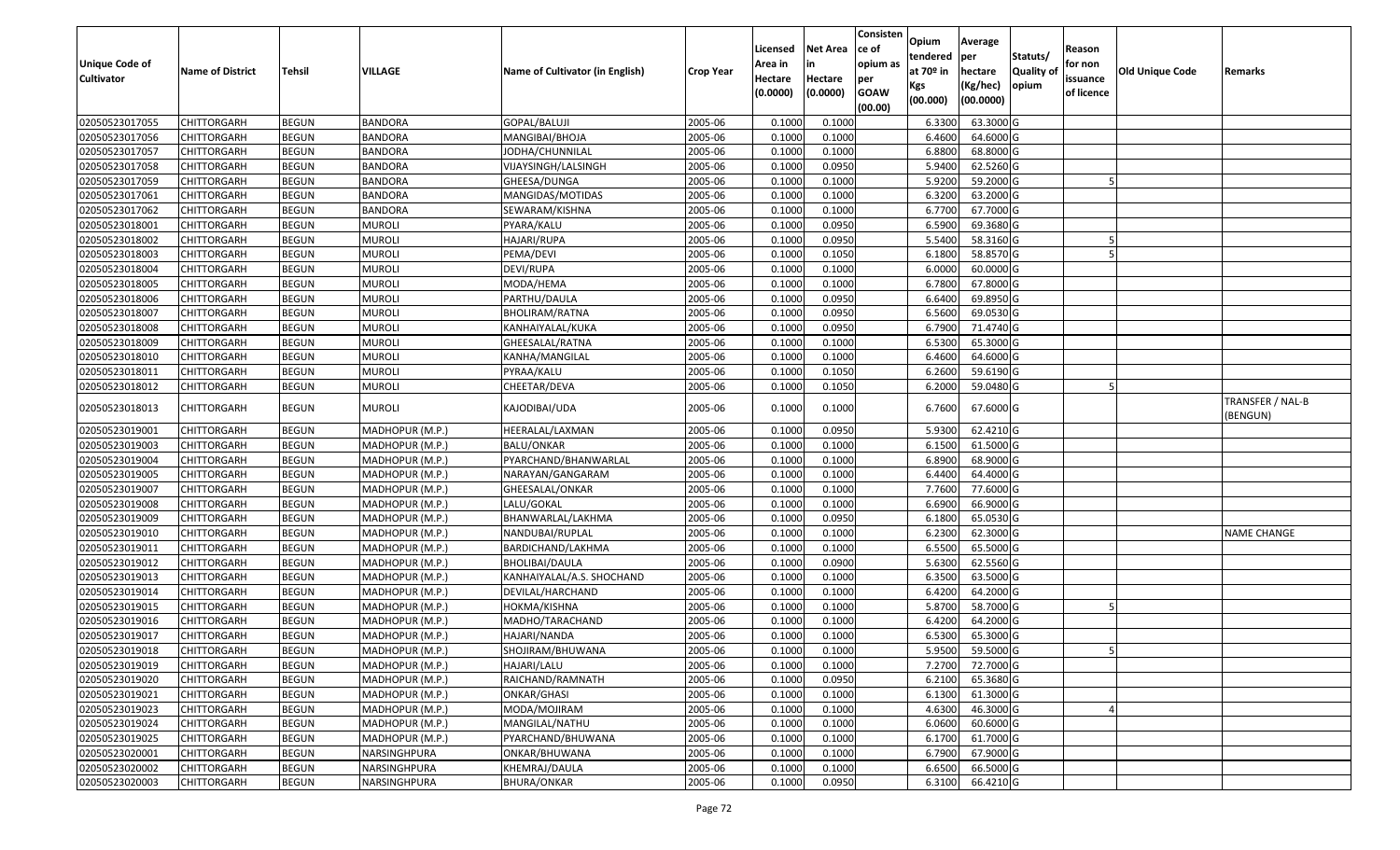| <b>Unique Code of</b><br><b>Cultivator</b> | <b>Name of District</b> | <b>Tehsil</b> | <b>VILLAGE</b>         | Name of Cultivator (in English) | <b>Crop Year</b> | Licensed<br>Area in<br>Hectare | <b>Net Area</b><br>in<br>Hectare | Consisten<br>lce of<br>opium as<br>per | Opium<br>tendered<br>at $70°$ in | Average<br>per<br>hectare<br>(Kg/hec) | Statuts/<br>Quality of<br>opium | Reason<br>for non<br>issuance | <b>Old Unique Code</b> | Remarks            |
|--------------------------------------------|-------------------------|---------------|------------------------|---------------------------------|------------------|--------------------------------|----------------------------------|----------------------------------------|----------------------------------|---------------------------------------|---------------------------------|-------------------------------|------------------------|--------------------|
|                                            |                         |               |                        |                                 |                  | (0.0000)                       | (0.0000)                         | <b>GOAW</b><br>(00.00)                 | Kgs<br>(00.000)                  | (00.0000)                             |                                 | of licence                    |                        |                    |
| 02050523020004                             | <b>CHITTORGARH</b>      | <b>BEGUN</b>  | NARSINGHPURA           | BHURIBAI/BALU                   | 2005-06          | 0.1000                         | 0.1000                           |                                        | 5.9200                           | 59.2000 G                             |                                 |                               |                        |                    |
| 02050523020005                             | CHITTORGARH             | <b>BEGUN</b>  | NARSINGHPURA           | DEVA/KANA                       | 2005-06          | 0.1000                         | 0.1000                           |                                        | 5.1500                           | 51.5000 G                             |                                 |                               |                        |                    |
| 02050523020006                             | <b>CHITTORGARH</b>      | <b>BEGUN</b>  | NARSINGHPURA           | KANHAIYALAL/BHANWARLAL          | 2005-06          | 0.1000                         | 0.1000                           |                                        | 5.4700                           | 54.7000 G                             |                                 |                               |                        |                    |
| 02050523020007                             | <b>CHITTORGARH</b>      | <b>BEGUN</b>  | NARSINGHPURA           | PYARA/ONKAR                     | 2005-06          | 0.1000                         | 0.1000                           |                                        | 5.6900                           | 56.9000 G                             |                                 |                               |                        |                    |
| 02050523020009                             | <b>CHITTORGARH</b>      | <b>BEGUN</b>  | NARSINGHPURA           | GHEESIBAI/DAULA                 | 2005-06          | 0.1000                         | 0.1000                           |                                        | 6.9100                           | 69.1000 G                             |                                 |                               |                        |                    |
| 02050523020010                             | CHITTORGARH             | <b>BEGUN</b>  | NARSINGHPURA           | RAMESHWAR/HEERA                 | 2005-06          | 0.1000                         | 0.0950                           |                                        | 6.3100                           | 66.4210 G                             |                                 |                               |                        |                    |
| 02050523020011                             | CHITTORGARH             | <b>BEGUN</b>  | NARSINGHPURA           | KAJOD/NANDA                     | 2005-06          | 0.1000                         | 0.0950                           |                                        | 6.4700                           | 68.1050 G                             |                                 |                               |                        |                    |
| 02050523020012                             | <b>CHITTORGARH</b>      | <b>BEGUN</b>  | NARSINGHPURA           | KASHNI/BHUWANA                  | 2005-06          | 0.1000                         | 0.1000                           |                                        | 6.0800                           | 60.8000 G                             |                                 |                               |                        |                    |
| 02050523020013                             | <b>CHITTORGARH</b>      | <b>BEGUN</b>  | NARSINGHPURA           | RAMA/KISHNA                     | 2005-06          | 0.1000                         | 0.1000                           |                                        | 5.6600                           | 56.6000 G                             |                                 |                               |                        |                    |
| 02050523021001                             | <b>CHITTORGARH</b>      | <b>BEGUN</b>  | NANDBAI                | MADHO/PYARA                     | 2005-06          | 0.1000                         | 0.1000                           |                                        | 6.5600                           | 65.6000 G                             |                                 |                               |                        |                    |
| 02050523021003                             | <b>CHITTORGARH</b>      | <b>BEGUN</b>  | <b>NANDBAI</b>         | MANGILAL/KHEMRAJ                | 2005-06          | 0.1000                         | 0.1000                           |                                        | 5.8300                           | 58.3000 G                             |                                 |                               |                        |                    |
| 02050523021006                             | <b>CHITTORGARH</b>      | <b>BEGUN</b>  | <b>NANDBAI</b>         | TULSIRAM/CHAGANLAL              | 2005-06          | 0.1000                         | 0.1000                           |                                        | 6.5700                           | 65.7000 G                             |                                 |                               |                        |                    |
| 02050523021008                             | <b>CHITTORGARH</b>      | <b>BEGUN</b>  | <b>NANDBAI</b>         | BHAGWANLAL/HARPAL KUMHAR        | 2005-06          | 0.1000                         | 0.0950                           |                                        | 6.5200                           | 68.6320 G                             |                                 |                               |                        |                    |
| 02050523021010                             | <b>CHITTORGARH</b>      | <b>BEGUN</b>  | <b>NANDBAI</b>         | NANALAL/BHANWARLAL              | 2005-06          | 0.1000                         | 0.0950                           |                                        | 6.3200                           | 66.5260 G                             |                                 |                               |                        |                    |
| 02050523021011                             | <b>CHITTORGARH</b>      | <b>BEGUN</b>  | <b>NANDBAI</b>         | BALU/CHAGANLAL                  | 2005-06          | 0.1000                         | 0.1000                           |                                        | 6.1100                           | 61.1000 G                             |                                 |                               |                        |                    |
| 02050523021012                             | <b>CHITTORGARH</b>      | <b>BEGUN</b>  | <b>NANDBAI</b>         | MANGIBAI/ONKARLAL               | 2005-06          | 0.1000                         | 0.1000                           |                                        | 7.1900                           | 71.9000G                              |                                 |                               |                        | NAME CHANGE        |
| 02050523021013                             | <b>CHITTORGARH</b>      | <b>BEGUN</b>  | <b>NANDBAI</b>         | SURESHCHAND/HEERALAL            | 2005-06          | 0.1000                         | 0.0950                           |                                        | 6.4000                           | 67.3680 G                             |                                 |                               |                        |                    |
| 02050523021014                             | <b>CHITTORGARH</b>      | <b>BEGUN</b>  | NANDBAI                | MIYACHAND/KAJOD                 | 2005-06          | 0.1000                         | 0.1000                           |                                        | 5.8600                           | 58.6000 G                             |                                 |                               |                        |                    |
| 02050523021015                             | <b>CHITTORGARH</b>      | <b>BEGUN</b>  | NANDBAI                | HAGAMIBAI/DEVILAL               | 2005-06          | 0.1000                         | 0.0950                           |                                        | 6.1100                           | 64.3160 G                             |                                 |                               |                        |                    |
| 02050523021017                             | <b>CHITTORGARH</b>      | <b>BEGUN</b>  | <b>NANDBAI</b>         | TULSIBAI/HUKMA                  | 2005-06          | 0.1000                         | 0.1000                           |                                        | 6.3500                           | 63.5000 G                             |                                 |                               |                        |                    |
| 02050523021018                             | <b>CHITTORGARH</b>      | <b>BEGUN</b>  | <b>NANDBAI</b>         | MADHO/CHAGAN                    | 2005-06          | 0.1000                         | 0.0950                           |                                        | 6.6500                           | 70.0000 G                             |                                 |                               |                        |                    |
| 02050523021019                             | <b>CHITTORGARH</b>      | <b>BEGUN</b>  | NANDBAI                | DEBILAL/JAICHAND                | 2005-06          | 0.1000                         | 0.1000                           |                                        | 6.1500                           | 61.5000 G                             |                                 |                               |                        |                    |
| 02050523021020                             | CHITTORGARH             | <b>BEGUN</b>  | <b>NANDBAI</b>         | NANDKISHOR/GOPI                 | 2005-06          | 0.1000                         | 0.0950                           |                                        | 6.8300                           | 71.8950 G                             |                                 |                               |                        | <b>NAME CHANGE</b> |
| 02050523021021                             | <b>CHITTORGARH</b>      | <b>BEGUN</b>  | NANDBAI                | MANGILAL/GANESH                 | 2005-06          | 0.1000                         | 0.1050                           |                                        | 6.9500                           | 66.1900 G                             |                                 |                               |                        |                    |
| 02050523021022                             | <b>CHITTORGARH</b>      | <b>BEGUN</b>  | <b>NANDBAI</b>         | PRITHVIRAJ/KAJOD                | 2005-06          | 0.1000                         | 0.0950                           |                                        | 5.9500                           | 62.6320 G                             |                                 |                               |                        |                    |
| 02050523021023                             | <b>CHITTORGARH</b>      | <b>BEGUN</b>  | <b>NANDBAI</b>         | BHANWARLAL/BHAWANA              | 2005-06          | 0.1000                         | 0.1000                           |                                        | 6.5700                           | 65.7000 G                             |                                 |                               |                        |                    |
| 02050523021024                             | <b>CHITTORGARH</b>      | <b>BEGUN</b>  | <b>NANDBAI</b>         | MANGILAL/GOKAL                  | 2005-06          | 0.1000                         | 0.0950                           |                                        | 6.0200                           | 63.3680 G                             |                                 |                               |                        |                    |
| 02050523021025                             | <b>CHITTORGARH</b>      | <b>BEGUN</b>  | <b>NANDBAI</b>         | IAMNIBAI/PYARCHAND              | 2005-06          | 0.1000                         | 0.1000                           |                                        | 6.7300                           | 67.3000 G                             |                                 |                               |                        |                    |
| 02050523021027                             | <b>CHITTORGARH</b>      | <b>BEGUN</b>  | <b>NANDBAI</b>         | RADHESHYAM/KAJODDAS             | 2005-06          | 0.1000                         | 0.0950                           |                                        | 5.7200                           | 60.2110 G                             |                                 |                               |                        |                    |
| 02050523021028                             | <b>CHITTORGARH</b>      | <b>BEGUN</b>  | <b>NANDBAI</b>         | DEVILAL/PYARA                   | 2005-06          | 0.1000                         | 0.1000                           |                                        | 5.0800                           | 50.8000 G                             |                                 |                               |                        |                    |
| 02050523021029                             | CHITTORGARH             | <b>BEGUN</b>  | <b>NANDBAI</b>         | DEBILAL/KAJOD                   | 2005-06          | 0.1000                         | 0.0950                           |                                        | 5.5400                           | 58.3160 G                             |                                 |                               |                        |                    |
| 02050523022001                             | CHITTORGARH             | <b>BEGUN</b>  | NEELIYO KA MAAL        | KALU/BARDA                      | 2005-06          | 0.1000                         | 0.0950                           |                                        | 6.7900                           | 71.4740 G                             |                                 |                               |                        |                    |
| 02050523022002                             | <b>CHITTORGARH</b>      | <b>BEGUN</b>  | NEELIYO KA MAAL        | RUPA/PRITHVIRAJ                 | 2005-06          | 0.1000                         | 0.0950                           |                                        | 6.8900                           | 72.5260 G                             |                                 |                               |                        |                    |
| 02050523022003                             | CHITTORGARH             | <b>BEGUN</b>  | NEELIYO KA MAAL        | TEKUBAI/BHERU                   | 2005-06          | 0.1000                         | 0.1000                           |                                        | 7.0100                           | 70.1000 G                             |                                 |                               |                        |                    |
| 02050523022004                             | CHITTORGARH             | <b>BEGUN</b>  | NEELIYO KA MAAL        | BAAGA/LAXMAN                    | 2005-06          | 0.1000                         | 0.0950                           |                                        | 6.4900                           | 68.3160 G                             |                                 |                               |                        |                    |
| 02050523022005                             | <b>CHITTORGARH</b>      | <b>BEGUN</b>  | <b>NEELIYO KA MAAL</b> | DHANNA/KISHNA                   | 2005-06          | 0.1000                         | 0.0950                           |                                        | 6.7200                           | 70.7370 G                             |                                 |                               |                        |                    |
| 02050523022006                             | <b>CHITTORGARH</b>      | <b>BEGUN</b>  | NEELIYO KA MAAL        | JAMKUBAI/HEERA                  | 2005-06          | 0.1000                         | 0.1050                           |                                        | 6.5300                           | 62.1900 G                             |                                 |                               |                        |                    |
| 02050523022007                             | CHITTORGARH             | <b>BEGUN</b>  | NEELIYO KA MAAL        | KUKA/KISHNA                     | 2005-06          | 0.1000                         | 0.0950                           |                                        | 6.3200                           | 66.5260 G                             |                                 |                               |                        |                    |
| 02050523022008                             | <b>CHITTORGARH</b>      | <b>BEGUN</b>  | NEELIYO KA MAAL        | GHEESA/BALU DHAKAD              | 2005-06          | 0.1000                         | 0.1000                           |                                        | 6.7400                           | 67.4000 G                             |                                 |                               |                        |                    |
| 02050523022009                             | <b>CHITTORGARH</b>      | <b>BEGUN</b>  | NEELIYO KA MAAL        | CHUNNILAL/KISHNA                | 2005-06          | 0.1000                         | 0.1000                           |                                        | 6.7800                           | 67.8000 G                             |                                 |                               |                        |                    |
| 02050523022010                             | <b>CHITTORGARH</b>      | <b>BEGUN</b>  | NEELIYO KA MAAL        | SHANKARLAL/NANDA                | 2005-06          | 0.1000                         | 0.1000                           |                                        | 6.2800                           | 62.8000 G                             |                                 |                               |                        |                    |
| 02050523022011                             | <b>CHITTORGARH</b>      | <b>BEGUN</b>  | NEELIYO KA MAAL        | DHAPUBAI/HEMA                   | 2005-06          | 0.1000                         | 0.0950                           |                                        | 6.4300                           | 67.6840 G                             |                                 |                               |                        |                    |
| 02050523022012                             | <b>CHITTORGARH</b>      | <b>BEGUN</b>  | NEELIYO KA MAAL        | NARAYAN/GOPI                    | 2005-06          | 0.1000                         | 0.0950                           |                                        | 6.7800                           | 71.3680 G                             |                                 |                               |                        |                    |
| 02050523022013                             | <b>CHITTORGARH</b>      | <b>BEGUN</b>  | NEELIYO KA MAAL        | SUGNABAI/PRABHULAL              | 2005-06          | 0.1000                         | 0.1000                           |                                        | 6.7100                           | 67.1000 G                             |                                 |                               |                        | NAME CHANGE        |
| 02050523022014                             | <b>CHITTORGARH</b>      | <b>BEGUN</b>  | NEELIYO KA MAAL        | NANDA/BHOLA                     | 2005-06          | 0.1000                         | 0.1000                           |                                        | 6.6800                           | 66.8000 G                             |                                 |                               |                        |                    |
| 02050523022015                             | <b>CHITTORGARH</b>      | <b>BEGUN</b>  | NEELIYO KA MAAL        | HAJARI/KISHNA                   | 2005-06          | 0.1000                         | 0.0950                           |                                        | 6.4400                           | 67.7890 G                             |                                 |                               |                        |                    |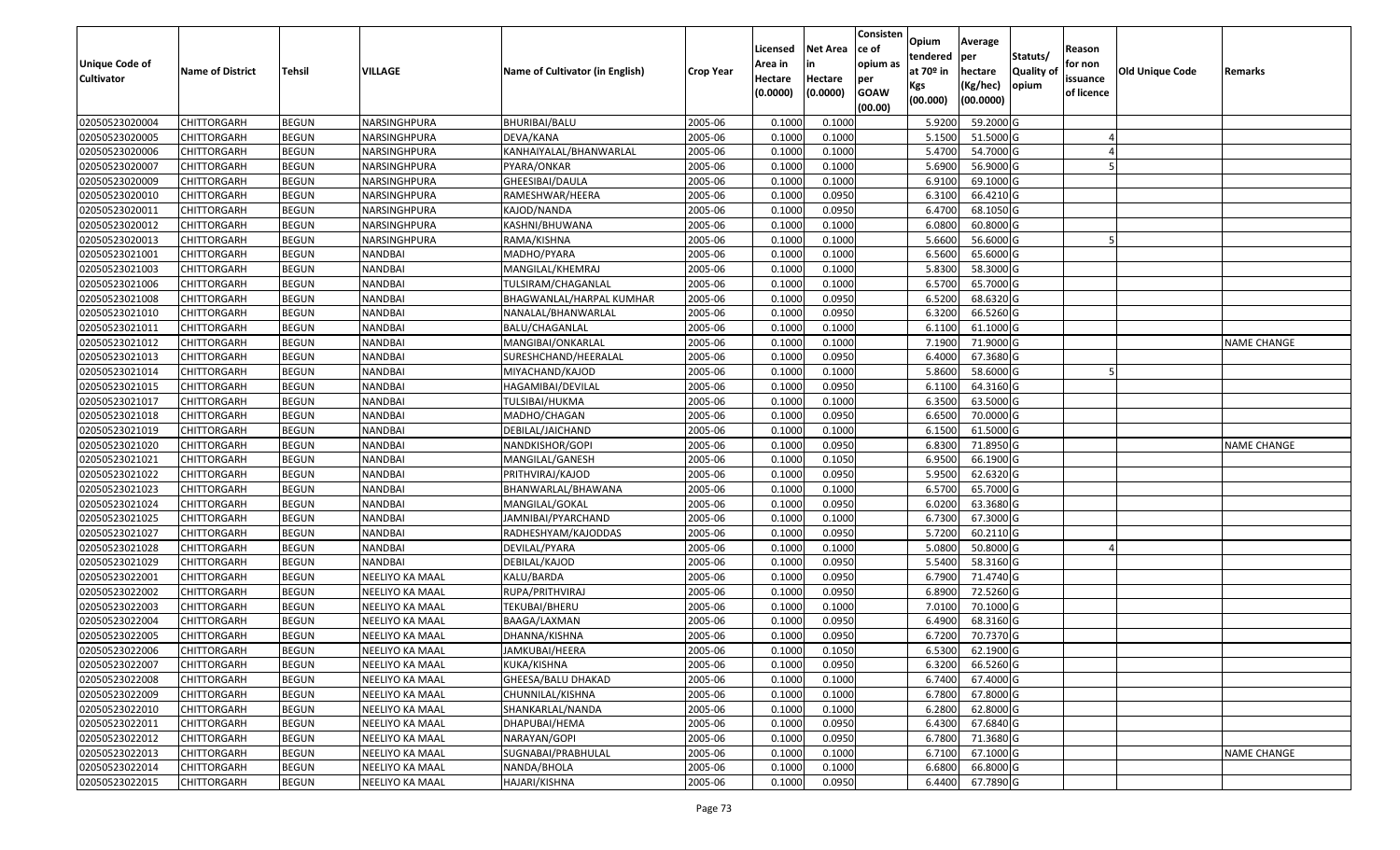| Unique Code of    | <b>Name of District</b> | Tehsil       | VILLAGE                | Name of Cultivator (in English) | <b>Crop Year</b> | Licensed<br>Area in | <b>Net Area</b><br>in | Consisten<br>ce of<br>opium as | Opium<br>tendered<br>at $70°$ in | Average<br>per<br>hectare | Statuts/<br><b>Quality o</b> | Reason<br>for non      | Old Unique Code | Remarks |
|-------------------|-------------------------|--------------|------------------------|---------------------------------|------------------|---------------------|-----------------------|--------------------------------|----------------------------------|---------------------------|------------------------------|------------------------|-----------------|---------|
| <b>Cultivator</b> |                         |              |                        |                                 |                  | Hectare<br>(0.0000) | Hectare<br>(0.0000)   | per<br><b>GOAW</b><br>(00.00)  | Kgs<br>(00.000)                  | (Kg/hec)<br>(00.0000)     | opium                        | issuance<br>of licence |                 |         |
| 02050523022016    | CHITTORGARH             | <b>BEGUN</b> | NEELIYO KA MAAL        | HAJARI/BALUJI                   | 2005-06          | 0.1000              | 0.0950                |                                | 6.2500                           | 65.7890 G                 |                              |                        |                 |         |
| 02050523022017    | CHITTORGARH             | <b>BEGUN</b> | NEELIYO KA MAAL        | HEERA/NOLA                      | 2005-06          | 0.1000              | 0.1000                |                                | 6.6100                           | 66.1000G                  |                              |                        |                 |         |
| 02050523022018    | CHITTORGARH             | <b>BEGUN</b> | NEELIYO KA MAAL        | BHANWARLAL/KALU                 | 2005-06          | 0.1000              | 0.1000                |                                | 6.9100                           | 69.1000G                  |                              |                        |                 |         |
| 02050523022019    | <b>CHITTORGARH</b>      | <b>BEGUN</b> | <b>NEELIYO KA MAAL</b> | PREMBAI/BHERULAL                | 2005-06          | 0.1000              | 0.1000                |                                | 6.0100                           | 60.1000G                  |                              |                        |                 |         |
| 02050523022020    | CHITTORGARH             | <b>BEGUN</b> | NEELIYO KA MAAL        | <b>BALIBAI/GHEESA</b>           | 2005-06          | 0.1000              | 0.0950                |                                | 6.7000                           | 70.5260 G                 |                              |                        |                 |         |
| 02050523022021    | CHITTORGARH             | <b>BEGUN</b> | NEELIYO KA MAAL        | MADHO/A.S. NARAYAN              | 2005-06          | 0.1000              | 0.1000                |                                | 6.3000                           | 63.0000 G                 |                              |                        |                 |         |
| 02050523023001    | CHITTORGARH             | <b>BEGUN</b> | SHOPURA                | RAMCHANDRA/DEVILAL              | 2005-06          | 0.1000              | 0.1000                |                                | 6.5400                           | 65.4000 G                 |                              |                        |                 |         |
| 02050523023002    | CHITTORGARH             | <b>BEGUN</b> | SHOPURA                | HEERA/BHURA                     | 2005-06          | 0.1000              | 0.1000                |                                | 7.0900                           | 70.9000G                  |                              |                        |                 |         |
| 02050523023003    | CHITTORGARH             | <b>BEGUN</b> | <b>SHOPURA</b>         | JAICHAND/GHASI                  | 2005-06          | 0.1000              | 0.1000                |                                | 6.9300                           | 69.3000 G                 |                              |                        |                 |         |
| 02050523023004    | CHITTORGARH             | <b>BEGUN</b> | SHOPURA                | KANHAIYALAL/NARAYAN             | 2005-06          | 0.1000              | 0.1000                |                                | 7.2900                           | 72.9000G                  |                              |                        |                 |         |
| 02050523023005    | CHITTORGARH             | <b>BEGUN</b> | <b>SHOPURA</b>         | TULSIBAI/PEMA                   | 2005-06          | 0.1000              | 0.1000                |                                | 6.7300                           | 67.3000 G                 |                              |                        |                 |         |
| 02050523023006    | CHITTORGARH             | <b>BEGUN</b> | <b>SHOPURA</b>         | NANDUBAI/BALU                   | 2005-06          | 0.1000              | 0.1000                |                                | 6.7000                           | 67.0000 G                 |                              |                        |                 |         |
| 02050523023008    | <b>CHITTORGARH</b>      | <b>BEGUN</b> | <b>SHOPURA</b>         | BHURALAL/HAJARI                 | 2005-06          | 0.1000              | 0.1000                |                                | 7.1600                           | 71.6000 G                 |                              |                        |                 |         |
| 02050523023009    | CHITTORGARH             | <b>BEGUN</b> | <b>SHOPURA</b>         | PYARA/BHURA                     | 2005-06          | 0.1000              | 0.1000                |                                | 6.5300                           | 65.3000G                  |                              |                        |                 |         |
| 02050523023010    | <b>CHITTORGARH</b>      | <b>BEGUN</b> | <b>SHOPURA</b>         | PYARCHAND/HEMRAJ                | 2005-06          | 0.1000              | 0.1000                |                                | 6.7700                           | 67.7000 G                 |                              |                        |                 |         |
| 02050523023011    | <b>CHITTORGARH</b>      | <b>BEGUN</b> | <b>SHOPURA</b>         | NAGJIRAM/CHUNNILAL              | 2005-06          | 0.1000              | 0.1000                |                                | 6.1500                           | 61.5000G                  |                              |                        |                 |         |
| 02050523023012    | CHITTORGARH             | <b>BEGUN</b> | <b>SHOPURA</b>         | GHEESA/NANALAL                  | 2005-06          | 0.1000              | 0.1050                |                                | 6.9400                           | 66.0950G                  |                              |                        |                 |         |
| 02050523023013    | CHITTORGARH             | <b>BEGUN</b> | <b>SHOPURA</b>         | SOHANLAL/MODA                   | 2005-06          | 0.1000              | 0.1000                |                                | 6.4700                           | 64.7000G                  |                              |                        |                 |         |
| 02050523023014    | CHITTORGARH             | <b>BEGUN</b> | <b>SHOPURA</b>         | HEMRAJ/BHUWANA                  | 2005-06          | 0.1000              | 0.1000                |                                | 6.5600                           | 65.6000G                  |                              |                        |                 |         |
| 02050523023015    | CHITTORGARH             | <b>BEGUN</b> | SHOPURA                | BALURAM/DEVILAL                 | 2005-06          | 0.1000              | 0.1000                |                                | 6.8100                           | 68.1000 G                 |                              |                        |                 |         |
| 02050523023016    | CHITTORGARH             | <b>BEGUN</b> | <b>SHOPURA</b>         | DEUBAI/KALU                     | 2005-06          | 0.1000              | 0.1000                |                                | 6.3700                           | 63.7000 G                 |                              |                        |                 |         |
| 02050523023017    | CHITTORGARH             | <b>BEGUN</b> | SHOPURA                | PRITHVIRAJ/BHERU                | 2005-06          | 0.1000              | 0.0950                |                                | 6.770                            | 71.2630 G                 |                              |                        |                 |         |
| 02050523023019    | CHITTORGARH             | <b>BEGUN</b> | <b>SHOPURA</b>         | DEVILAL/TULSIRAM                | 2005-06          | 0.1000              | 0.1050                |                                | 7.3600                           | 70.0950 G                 |                              |                        |                 |         |
| 02050523023020    | <b>CHITTORGARH</b>      | <b>BEGUN</b> | SHOPURA                | SUKHLAL/GOKUL                   | 2005-06          | 0.1000              | 0.1050                |                                | 6.8600                           | 65.3330 G                 |                              |                        |                 |         |
| 02050523023021    | <b>CHITTORGARH</b>      | <b>BEGUN</b> | SHOPURA                | BHANWARLAL/RUPA                 | 2005-06          | 0.1000              | 0.1050                |                                | 7.7800                           | 74.0950 G                 |                              |                        |                 |         |
| 02050523023023    | CHITTORGARH             | <b>BEGUN</b> | <b>SHOPURA</b>         | SITARAM/NARAYAN                 | 2005-06          | 0.1000              | 0.1000                |                                | 6.6000                           | 66.0000G                  |                              |                        |                 |         |
| 02050523023025    | CHITTORGARH             | <b>BEGUN</b> | SHOPURA                | NANIBAI/GOPI                    | 2005-06          | 0.1000              | 0.1000                |                                | 7.1900                           | 71.9000 G                 |                              |                        |                 |         |
| 02050523023026    | CHITTORGARH             | <b>BEGUN</b> | <b>SHOPURA</b>         | KANHAIYALAL/GHSIRAM             | 2005-06          | 0.1000              | 0.1000                |                                | 7.1600                           | 71.6000 G                 |                              |                        |                 |         |
| 02050523023027    | CHITTORGARH             | <b>BEGUN</b> | <b>SHOPURA</b>         | HARIRAM/RAMCHANDRA              | 2005-06          | 0.1000              | 0.1000                |                                | 6.6800                           | 66.8000 G                 |                              |                        |                 |         |
| 02050523023028    | CHITTORGARH             | <b>BEGUN</b> | <b>SHOPURA</b>         | NANDLAL/RAMAJI                  | 2005-06          | 0.1000              | 0.1000                |                                | 6.6200                           | 66.2000 G                 |                              |                        |                 |         |
| 02050523023029    | CHITTORGARH             | <b>BEGUN</b> | SHOPURA                | JAMKUBAI/RUPA                   | 2005-06          | 0.1000              | 0.0950                |                                | 7.6800                           | 80.8420 G                 |                              |                        |                 |         |
| 02050523023030    | CHITTORGARH             | <b>BEGUN</b> | SHOPURA                | KUKALAL/MOJIRAM                 | 2005-06          | 0.1000              | 0.1050                |                                | 7.4600                           | 71.0480G                  |                              |                        |                 |         |
| 02050523023031    | CHITTORGARH             | <b>BEGUN</b> | <b>SHOPURA</b>         | BHERULAL/GHASIRAM               | 2005-06          | 0.1000              | 0.1000                |                                | 6.9100                           | 69.1000G                  |                              |                        |                 |         |
| 02050523023032    | CHITTORGARH             | <b>BEGUN</b> | <b>SHOPURA</b>         | GOTU/NARAYAN                    | 2005-06          | 0.1000              | 0.1050                |                                | 7.1200                           | 67.8100 G                 |                              |                        |                 |         |
| 02050523023033    | CHITTORGARH             | <b>BEGUN</b> | SHOPURA                | NARAYAN/BABURAM                 | 2005-06          | 0.1000              | 0.1000                |                                | 7.2000                           | 72.0000 G                 |                              |                        |                 |         |
| 02050523023035    | CHITTORGARH             | <b>BEGUN</b> | SHOPURA                | NARAYANLAL/TULSIRAM             | 2005-06          | 0.1000              | 0.1000                |                                | 7.2900                           | 72.9000G                  |                              |                        |                 |         |
| 02050523023036    | <b>CHITTORGARH</b>      | <b>BEGUN</b> | <b>SHOPURA</b>         | CHAGNA/KUKA                     | 2005-06          | 0.1000              | 0.1000                |                                |                                  | 7.0800 70.8000 G          |                              |                        |                 |         |
| 02050523023037    | <b>CHITTORGARH</b>      | <b>BEGUN</b> | <b>SHOPURA</b>         | MOTYABAI/RAMA                   | 2005-06          | 0.1000              | 0.1000                |                                | 5.8300                           | 58.3000 G                 |                              | 5                      |                 |         |
| 02050523023038    | <b>CHITTORGARH</b>      | <b>BEGUN</b> | <b>SHOPURA</b>         | PRABHU/HAJARI                   | 2005-06          | 0.1000              | 0.1000                |                                | 6.8200                           | 68.2000 G                 |                              |                        |                 |         |
| 02050523023039    | <b>CHITTORGARH</b>      | <b>BEGUN</b> | <b>SHOPURA</b>         | NAULARAM/BHURA                  | 2005-06          | 0.1000              | 0.1000                |                                | 7.0100                           | 70.1000 G                 |                              |                        |                 |         |
| 02050523023040    | <b>CHITTORGARH</b>      | <b>BEGUN</b> | <b>SHOPURA</b>         | KHANA/NARAYAN                   | 2005-06          | 0.1000              | 0.1000                |                                | 6.5100                           | 65.1000 G                 |                              |                        |                 |         |
| 02050523023041    | <b>CHITTORGARH</b>      | <b>BEGUN</b> | <b>SHOPURA</b>         | GHEESA/DEVA                     | 2005-06          | 0.1000              | 0.1000                |                                | 6.5500                           | 65.5000 G                 |                              |                        |                 |         |
| 02050523023042    | <b>CHITTORGARH</b>      | <b>BEGUN</b> | <b>SHOPURA</b>         | RUPA/UDA                        | 2005-06          | 0.1000              | 0.1000                |                                | 6.9700                           | 69.7000 G                 |                              |                        |                 |         |
| 02050523023043    | CHITTORGARH             | <b>BEGUN</b> | <b>SHOPURA</b>         | MOHANLAL/KUKA                   | 2005-06          | 0.1000              | 0.1000                |                                | 6.6800                           | 66.8000 G                 |                              |                        |                 |         |
| 02050523023045    | <b>CHITTORGARH</b>      | <b>BEGUN</b> | SHOPURA                | TARACHAND/GOMALAL               | 2005-06          | 0.1000              | 0.1000                |                                | 6.7200                           | 67.2000 G                 |                              |                        |                 |         |
| 02050523023046    | <b>CHITTORGARH</b>      | <b>BEGUN</b> | SHOPURA                | BHERULAL/GOKAL                  | 2005-06          | 0.1000              | 0.1000                |                                | 6.2600                           | 62.6000 G                 |                              |                        |                 |         |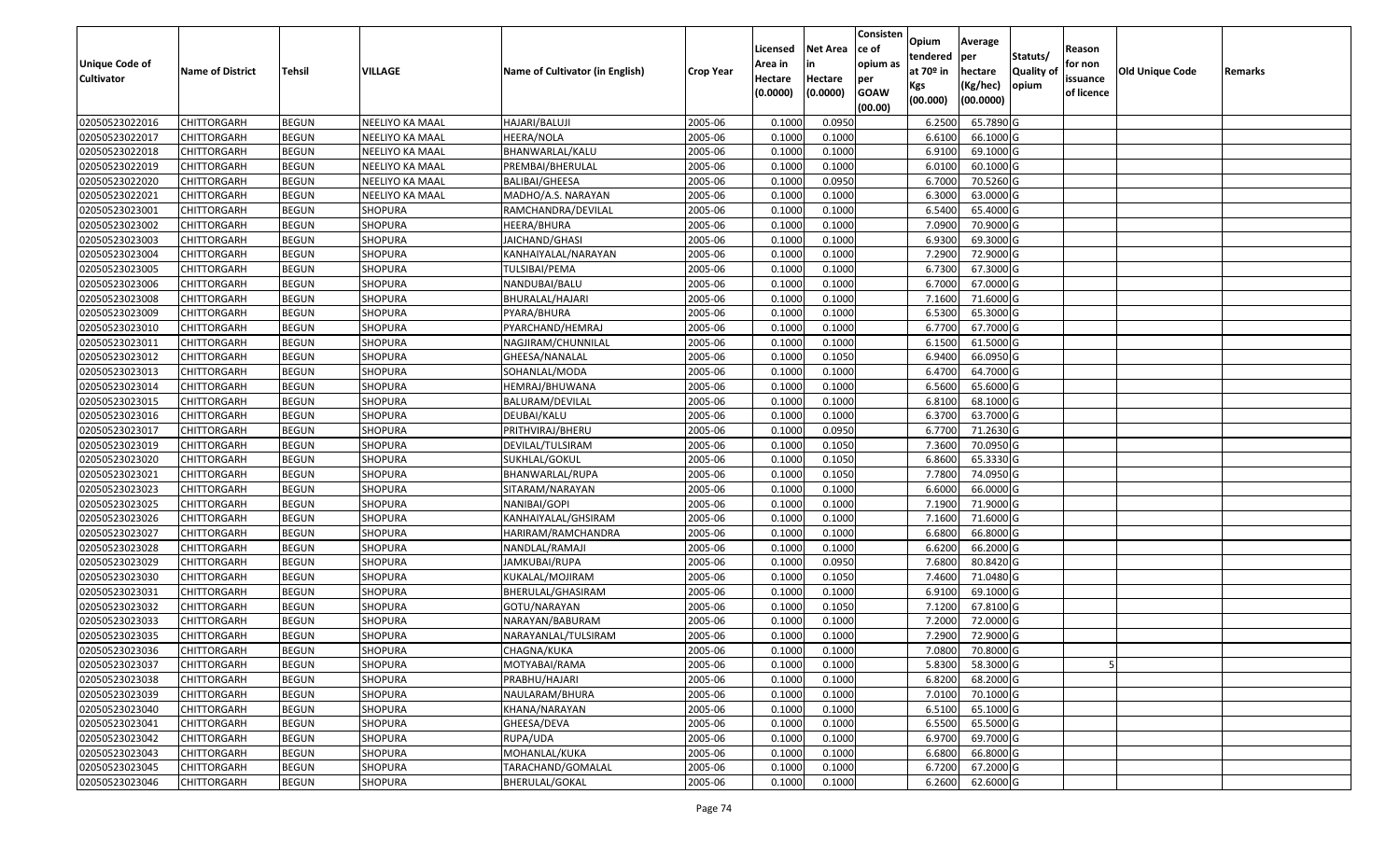| Unique Code of    | <b>Name of District</b> | <b>Tehsil</b> | VILLAGE        | Name of Cultivator (in English) | <b>Crop Year</b> | Licensed<br>Area in | <b>Net Area</b><br>in | Consisten<br>ce of<br>opium as | Opium<br>tendered<br>at $70°$ in | Average<br>per<br>hectare | Statuts/<br><b>Quality o</b> | Reason<br>for non      | Old Unique Code | Remarks            |
|-------------------|-------------------------|---------------|----------------|---------------------------------|------------------|---------------------|-----------------------|--------------------------------|----------------------------------|---------------------------|------------------------------|------------------------|-----------------|--------------------|
| <b>Cultivator</b> |                         |               |                |                                 |                  | Hectare<br>(0.0000) | Hectare<br>(0.0000)   | per<br><b>GOAW</b><br>(00.00)  | Kgs<br>(00.000)                  | (Kg/hec)<br>(00.0000)     | opium                        | issuance<br>of licence |                 |                    |
| 02050523023048    | CHITTORGARH             | <b>BEGUN</b>  | <b>SHOPURA</b> | KALURAM/LAKHMA                  | 2005-06          | 0.1000              | 0.1000                |                                | 6.6700                           | 66.7000 G                 |                              |                        |                 |                    |
| 02050523023049    | CHITTORGARH             | <b>BEGUN</b>  | SHOPURA        | PRABHULAL/DEVILAL               | 2005-06          | 0.1000              | 0.1050                |                                | 6.5300                           | 62.1900 G                 |                              |                        |                 |                    |
| 02050523023050    | CHITTORGARH             | <b>BEGUN</b>  | <b>SHOPURA</b> | BHANWARLAL/MODA                 | 2005-06          | 0.1000              | 0.1000                |                                | 6.7200                           | 67.2000 G                 |                              |                        |                 |                    |
| 02050523023051    | <b>CHITTORGARH</b>      | <b>BEGUN</b>  | SHOPURA        | MOTYABAI/CHUNNILAL              | 2005-06          | 0.1000              | 0.1000                |                                | 6.4300                           | 64.3000 G                 |                              |                        |                 |                    |
| 02050523023052    | CHITTORGARH             | <b>BEGUN</b>  | <b>SHOPURA</b> | DEVILAL/HEMRAJ                  | 2005-06          | 0.1000              | 0.1050                |                                | 6.7900                           | 64.6670 G                 |                              |                        |                 |                    |
| 02050523023053    | CHITTORGARH             | <b>BEGUN</b>  | SHOPURA        | MYARAM/GOKALCHAND               | 2005-06          | 0.1000              | 0.1000                |                                | 6.8500                           | 68.5000 G                 |                              |                        |                 |                    |
| 02050523023054    | CHITTORGARH             | <b>BEGUN</b>  | SHOPURA        | RAMESHWAR/DEVILAL               | 2005-06          | 0.1000              | 0.1000                |                                | 6.2300                           | 62.3000G                  |                              |                        |                 |                    |
| 02050523023055    | CHITTORGARH             | <b>BEGUN</b>  | SHOPURA        | CHUNNILAL/NARAYAN               | 2005-06          | 0.1000              | 0.1050                |                                | 6.6800                           | 63.6190 G                 |                              |                        |                 |                    |
| 02050523023056    | CHITTORGARH             | <b>BEGUN</b>  | <b>SHOPURA</b> | PREMRAJ/RUPARAM                 | 2005-06          | 0.1000              | 0.1000                |                                | 7.6400                           | 76.4000G                  |                              |                        |                 |                    |
| 02050523023057    | CHITTORGARH             | <b>BEGUN</b>  | SHOPURA        | NANDUBAI/DUNGARAM               | 2005-06          | 0.1000              | 0.0950                |                                | 6.9900                           | 73.5790 G                 |                              |                        |                 |                    |
| 02050523023058    | CHITTORGARH             | <b>BEGUN</b>  | <b>SHOPURA</b> | MODIRAM/TULSIRAM                | 2005-06          | 0.1000              | 0.1000                |                                | 6.7200                           | 67.2000 G                 |                              |                        |                 |                    |
| 02050523024001    | <b>CHITTORGARH</b>      | <b>BEGUN</b>  | AAMALDA        | DUDHARAM/GULAB                  | 2005-06          | 0.1000              | 0.0950                |                                | 6.4600                           | 68.0000 G                 |                              |                        |                 |                    |
| 02050523024002    | <b>CHITTORGARH</b>      | <b>BEGUN</b>  | AAMALDA        | MADANLAL/RATIRAM                | 2005-06          | 0.1000              | 0.1000                |                                | 6.4900                           | 64.9000 G                 |                              |                        |                 | <b>NAME CHANGE</b> |
| 02050523024003    | CHITTORGARH             | <b>BEGUN</b>  | AAMALDA        | SHAMBHURAM/MODIRAM              | 2005-06          | 0.1000              | 0.1000                |                                | 6.2400                           | 62.4000 G                 |                              |                        |                 |                    |
| 02050523024004    | CHITTORGARH             | <b>BEGUN</b>  | AAMALDA        | DAYASHANKAR/MOTI                | 2005-06          | 0.1000              | 0.1000                |                                | 6.2400                           | 62.4000 G                 |                              |                        |                 |                    |
| 02050523024005    | CHITTORGARH             | <b>BEGUN</b>  | AAMALDA        | RAMCHANDRA/BHAGIRATH            | 2005-06          | 0.1000              | 0.1000                |                                | 6.3000                           | 63.0000G                  |                              |                        |                 |                    |
| 02050523024007    | CHITTORGARH             | <b>BEGUN</b>  | AAMALDA        | SHANTILAL/MADHULAL              | 2005-06          | 0.1000              | 0.1000                |                                | 6.8000                           | 68.0000G                  |                              |                        |                 |                    |
| 02050523024008    | CHITTORGARH             | <b>BEGUN</b>  | AAMALDA        | SITARAM/NARAYAN                 | 2005-06          | 0.1000              | 0.0950                |                                | 6.3100                           | 66.4210 G                 |                              |                        |                 |                    |
| 02050523024009    | CHITTORGARH             | <b>BEGUN</b>  | AAMALDA        | OMPRAKASH/RAMDAYAL              | 2005-06          | 0.1000              | 0.0950                |                                | 6.3600                           | 66.9470 G                 |                              |                        |                 |                    |
| 02050523024010    | CHITTORGARH             | <b>BEGUN</b>  | AAMALDA        | NARAYAN/KALU                    | 2005-06          | 0.1000              | 0.1000                |                                | 6.9400                           | 69.4000 G                 |                              |                        |                 |                    |
| 02050523024011    | CHITTORGARH             | <b>BEGUN</b>  | AAMALDA        | DEVLAL/NARAYAN                  | 2005-06          | 0.1000              | 0.1000                |                                | 6.5600                           | 65.6000G                  |                              |                        |                 |                    |
| 02050523024012    | CHITTORGARH             | <b>BEGUN</b>  | AAMALDA        | NANA/NARAYAN                    | 2005-06          | 0.1000              | 0.0950                |                                | 5.9300                           | 62.4210 G                 |                              |                        |                 |                    |
| 02050523024013    | CHITTORGARH             | <b>BEGUN</b>  | AAMALDA        | GOPALLAL/MADHOLAL               | 2005-06          | 0.1000              | 0.1050                |                                | 6.9600                           | 66.2860 G                 |                              |                        |                 |                    |
| 02050523024014    | CHITTORGARH             | <b>BEGUN</b>  | AAMALDA        | MANGILAL/DEVAJI (CHOTA)         | 2005-06          | 0.1000              | 0.0950                |                                | 5.9500                           | 62.6320 G                 |                              |                        |                 |                    |
| 02050523024015    | <b>CHITTORGARH</b>      | <b>BEGUN</b>  | AAMALDA        | UGMA/NARAYAN                    | 2005-06          | 0.1000              | 0.1000                |                                | 6.1900                           | 61.9000G                  |                              |                        |                 |                    |
| 02050523024016    | CHITTORGARH             | <b>BEGUN</b>  | AAMALDA        | HAJARI/NARAYAN                  | 2005-06          | 0.1000              | 0.1000                |                                | 6.3000                           | 63.0000G                  |                              |                        |                 |                    |
| 02050523024017    | CHITTORGARH             | <b>BEGUN</b>  | AAMALDA        | GHEESALAL/NARU                  | 2005-06          | 0.1000              | 0.1000                |                                | 6.1600                           | 61.6000G                  |                              |                        |                 |                    |
| 02050523024019    | CHITTORGARH             | <b>BEGUN</b>  | AAMALDA        | KANHAIYALAL/AMMALAL             | 2005-06          | 0.1000              | 0.1000                |                                | 6.4700                           | 64.7000 G                 |                              |                        |                 |                    |
| 02050523024020    | CHITTORGARH             | <b>BEGUN</b>  | AAMALDA        | JAWAHARLAL/JAGANNATH            | 2005-06          | 0.1000              | 0.1000                |                                | 6.4700                           | 64.7000 G                 |                              |                        |                 |                    |
| 02050523024021    | CHITTORGARH             | <b>BEGUN</b>  | AAMALDA        | MANGILAL/DEVA BADA              | 2005-06          | 0.1000              | 0.0950                |                                | 5.7600                           | 60.6320 G                 |                              |                        |                 |                    |
| 02050523024022    | CHITTORGARH             | <b>BEGUN</b>  | AAMALDA        | HEERALAL/SEWA                   | 2005-06          | 0.1000              | 0.0950                |                                | 5.8700                           | 61.7890 G                 |                              |                        |                 |                    |
| 02050523024023    | CHITTORGARH             | <b>BEGUN</b>  | AAMALDA        | RATIRAM/ANJA                    | 2005-06          | 0.1000              | 0.0950                |                                | 6.5600                           | 69.0530 G                 |                              |                        |                 |                    |
| 02050523024024    | CHITTORGARH             | <b>BEGUN</b>  | AAMALDA        | HEMRAJ/HAJARI                   | 2005-06          | 0.1000              | 0.1000                |                                | 6.0900                           | 60.9000 G                 |                              |                        |                 |                    |
| 02050523024025    | CHITTORGARH             | <b>BEGUN</b>  | AAMALDA        | SURESHCHAND/AMBALAL             | 2005-06          | 0.1000              | 0.1000                |                                | 6.4500                           | 64.5000 G                 |                              |                        |                 |                    |
| 02050523024026    | CHITTORGARH             | <b>BEGUN</b>  | AAMALDA        | BADRILAL/NARAYANDAS             | 2005-06          | 0.1000              | 0.1000                |                                | 6.5200                           | 65.2000 G                 |                              |                        |                 |                    |
| 02050523024027    | CHITTORGARH             | <b>BEGUN</b>  | AAMALDA        | LAXMAN/ANJA                     | 2005-06          | 0.1000              | 0.1000                |                                | 6.0400                           | 60.4000 G                 |                              |                        |                 |                    |
| 02050523024028    | <b>CHITTORGARH</b>      | <b>BEGUN</b>  | AAMALDA        | SHYAMLAL/KISHNA                 | 2005-06          | 0.1000              | 0.1000                |                                | 6.0000                           | 60.0000 G                 |                              |                        |                 |                    |
| 02050523024029    | <b>CHITTORGARH</b>      | <b>BEGUN</b>  | AAMALDA        | KAILAS/MANGILAL                 | 2005-06          | 0.1000              | 0.0950                |                                | 6.5800                           | 69.2630 G                 |                              |                        |                 |                    |
| 02050523024030    | <b>CHITTORGARH</b>      | <b>BEGUN</b>  | AAMALDA        | KUKA/NAGGA                      | 2005-06          | 0.1000              | 0.1000                |                                | 6.3400                           | 63.4000 G                 |                              |                        |                 |                    |
| 02050523024031    | <b>CHITTORGARH</b>      | <b>BEGUN</b>  | AAMALDA        | PYARA/KISHNA                    | 2005-06          | 0.1000              | 0.1000                |                                | 7.1600                           | 71.6000 G                 |                              |                        |                 |                    |
| 02050523024033    | <b>CHITTORGARH</b>      | <b>BEGUN</b>  | AAMALDA        | DEVLAL/KALU                     | 2005-06          | 0.1000              | 0.1000                |                                | 6.3000                           | 63.0000 G                 |                              |                        |                 |                    |
| 02050523024035    | <b>CHITTORGARH</b>      | <b>BEGUN</b>  | AAMALDA        | MANGILAL/PARMANAND              | 2005-06          | 0.1000              | 0.1000                |                                | 6.6400                           | 66.4000 G                 |                              |                        |                 |                    |
| 02050523024036    | <b>CHITTORGARH</b>      | <b>BEGUN</b>  | AAMALDA        | RAMCHANDRA/BHURALAL             | 2005-06          | 0.1000              | 0.0950                |                                | 6.3700                           | 67.0530 G                 |                              |                        |                 |                    |
| 02050523024037    | CHITTORGARH             | <b>BEGUN</b>  | AAMALDA        | BHAGWATIPRASAD/SHANTILAL        | 2005-06          | 0.1000              | 0.1000                |                                | 7.2400                           | 72.4000 G                 |                              |                        |                 |                    |
| 02050523024038    | <b>CHITTORGARH</b>      | <b>BEGUN</b>  | AAMALDA        | LADULAL/BHERULAL                | 2005-06          | 0.1000              | 0.0950                |                                | 6.3900                           | 67.2630 G                 |                              |                        |                 |                    |
| 02050523024040    | <b>CHITTORGARH</b>      | <b>BEGUN</b>  | AAMALDA        | MANGILAL/CHUNNA                 | 2005-06          | 0.1000              | 0.1000                |                                | 6.3600                           | 63.6000 G                 |                              |                        |                 |                    |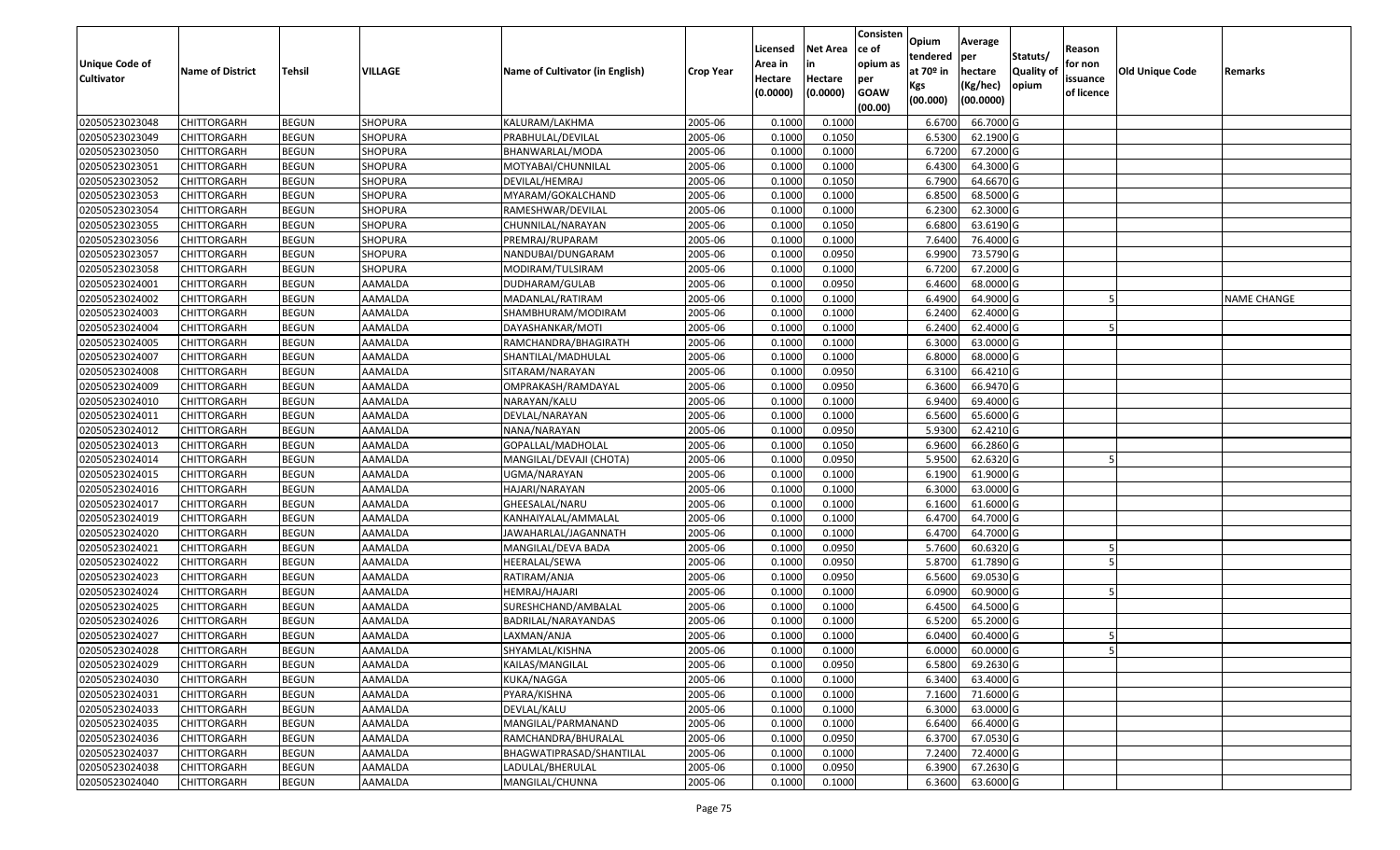| Unique Code of<br><b>Cultivator</b> | <b>Name of District</b> | Tehsil       | VILLAGE          | Name of Cultivator (in English) | <b>Crop Year</b> | Licensed<br>Area in<br>Hectare<br>(0.0000) | Net Area<br>in<br>Hectare<br>(0.0000) | Consisten<br>ce of<br>opium as<br>per<br><b>GOAW</b><br>(00.00) | Opium<br>tendered<br>at 70º in<br>Kgs<br>(00.000) | Average<br>per<br>hectare<br>(Kg/hec)<br>(00.0000) | Statuts/<br><b>Quality of</b><br>opium | Reason<br>for non<br>issuance<br>of licence | Old Unique Code | Remarks            |
|-------------------------------------|-------------------------|--------------|------------------|---------------------------------|------------------|--------------------------------------------|---------------------------------------|-----------------------------------------------------------------|---------------------------------------------------|----------------------------------------------------|----------------------------------------|---------------------------------------------|-----------------|--------------------|
| 02050523024041                      | <b>CHITTORGARH</b>      | <b>BEGUN</b> | AAMALDA          | KALYAN/JAGANNATH                | 2005-06          | 0.1000                                     | 0.1000                                |                                                                 | 6.6700                                            | 66.7000 G                                          |                                        |                                             |                 |                    |
| 02050523024043                      | CHITTORGARH             | <b>BEGUN</b> | AAMALDA          | NANALAL/MODA                    | 2005-06          | 0.1000                                     | 0.1000                                |                                                                 | 6.0500                                            | 60.5000 G                                          |                                        |                                             |                 |                    |
| 02050523024044                      | CHITTORGARH             | <b>BEGUN</b> | AAMALDA          | RAMSUKHIBAI/LABHCHAND           | 2005-06          | 0.1000                                     | 0.0950                                |                                                                 | 6.1500                                            | 64.7370 G                                          |                                        |                                             |                 |                    |
| 02050523024045                      | <b>CHITTORGARH</b>      | <b>BEGUN</b> | AAMALDA          | HEERALAL/JAGANNATH              | 2005-06          | 0.1000                                     | 0.0950                                |                                                                 | 5.8300                                            | 61.3680 G                                          |                                        |                                             |                 |                    |
| 02050523024047                      | CHITTORGARH             | <b>BEGUN</b> | AAMALDA          | HARIRAM/BHURA                   | 2005-06          | 0.1000                                     | 0.1000                                |                                                                 | 6.1300                                            | 61.3000 G                                          |                                        |                                             |                 |                    |
| 02050523024048                      | CHITTORGARH             | <b>BEGUN</b> | AAMALDA          | SHAMBHURAM/DUDHARAM             | 2005-06          | 0.1000                                     | 0.1000                                |                                                                 | 6.3100                                            | 63.1000 G                                          |                                        |                                             |                 |                    |
| 02050523024049                      | CHITTORGARH             | <b>BEGUN</b> | AAMALDA          | GENDMAL/MADHAVPRASAD            | 2005-06          | 0.1000                                     | 0.1000                                |                                                                 | 5.8600                                            | 58.6000 G                                          |                                        |                                             |                 |                    |
| 02050523024050                      | <b>CHITTORGARH</b>      | <b>BEGUN</b> | AAMALDA          | SADANPRASAD/MADHAVPRASAD        | 2005-06          | 0.1000                                     | 0.1000                                |                                                                 | 6.1300                                            | 61.3000 G                                          |                                        |                                             |                 |                    |
| 02050523024051                      | CHITTORGARH             | <b>BEGUN</b> | AAMALDA          | CHEETARLAL/KUKA                 | 2005-06          | 0.1000                                     | 0.1000                                |                                                                 | 6.6500                                            | 66.5000 G                                          |                                        |                                             |                 |                    |
| 02050523024052                      | CHITTORGARH             | <b>BEGUN</b> | AAMALDA          | KANADAS/RAGHUNATHDAS            | 2005-06          | 0.1000                                     | 0.0950                                |                                                                 | 6.0500                                            | 63.6840 G                                          |                                        |                                             |                 |                    |
| 02050523024053                      | CHITTORGARH             | <b>BEGUN</b> | AAMALDA          | AMBALAL/NANURAM                 | 2005-06          | 0.1000                                     | 0.0950                                |                                                                 | 5.0800                                            | 53.4740 G                                          |                                        |                                             |                 |                    |
| 02050523024055                      | <b>CHITTORGARH</b>      | <b>BEGUN</b> | AAMALDA          | SHOLIBAI/NANURAM                | 2005-06          | 0.1000                                     | 0.0950                                |                                                                 | 5.7000                                            | 60.0000 G                                          |                                        |                                             |                 |                    |
| 02050523024056                      | <b>CHITTORGARH</b>      | <b>BEGUN</b> | AAMALDA          | KAJOD/MODA                      | 2005-06          | 0.1000                                     | 0.0950                                |                                                                 | 6.4800                                            | 68.2110 G                                          |                                        |                                             |                 |                    |
| 02050523024057                      | <b>CHITTORGARH</b>      | <b>BEGUN</b> | AAMALDA          | MANGILAL/MODA                   | 2005-06          | 0.1000                                     | 0.1000                                |                                                                 | 6.3700                                            | 63.7000 G                                          |                                        |                                             |                 |                    |
| 02050523025001                      | CHITTORGARH             | <b>BEGUN</b> | JALAMPURA        | KASHIRAM/MEGHA                  | 2005-06          | 0.1000                                     | 0.1000                                |                                                                 | 6.6600                                            | 66.6000 G                                          |                                        |                                             |                 |                    |
| 02050523025002                      | <b>CHITTORGARH</b>      | <b>BEGUN</b> | <b>JALAMPURA</b> | RUPLAL/MODA                     | 2005-06          | 0.1000                                     | 0.1000                                |                                                                 | 6.4800                                            | 64.8000 G                                          |                                        |                                             |                 |                    |
| 02050523025003                      | CHITTORGARH             | <b>BEGUN</b> | JALAMPURA        | LABHCHAND/GOKAL                 | 2005-06          | 0.1000                                     | 0.0950                                |                                                                 | 6.4800                                            | 68.2110 G                                          |                                        |                                             |                 |                    |
| 02050523025004                      | CHITTORGARH             | <b>BEGUN</b> | JALAMPURA        | BHURIBAI/JAIKISHAN              | 2005-06          | 0.1000                                     | 0.0950                                |                                                                 | 5.5200                                            | 58.1050 G                                          |                                        |                                             |                 |                    |
| 02050523025005                      | CHITTORGARH             | <b>BEGUN</b> | JALAMPURA        | DHAPUBAI/HAJARI                 | 2005-06          | 0.1000                                     | 0.1000                                |                                                                 | 6.4600                                            | 64.6000 G                                          |                                        |                                             |                 |                    |
| 02050523025006                      | CHITTORGARH             | <b>BEGUN</b> | JALAMPURA        | BHANWARIBAI/SHRAWAN             | 2005-06          | 0.1000                                     | 0.1000                                |                                                                 | 6.4500                                            | 64.5000 G                                          |                                        |                                             |                 |                    |
| 02050523025007                      | CHITTORGARH             | <b>BEGUN</b> | JALAMPURA        | MOHANLAL/DEVILAL TELI           | 2005-06          | 0.1000                                     | 0.1000                                |                                                                 | 6.5100                                            | 65.1000 G                                          |                                        |                                             |                 |                    |
| 02050523025008                      | CHITTORGARH             | <b>BEGUN</b> | JALAMPURA        | CHEETAR/LAKHMA                  | 2005-06          | 0.1000                                     | 0.1000                                |                                                                 | 5.9700                                            | 59.7000 G                                          |                                        |                                             |                 | <b>NAME CHANGE</b> |
| 02050523026001                      | CHITTORGARH             | <b>BEGUN</b> | ANOPPURA KAKAJI  | SHANKAR/DEVI DHAKAD             | 2005-06          | 0.1000                                     | 0.1000                                |                                                                 | 5.5800                                            | 55.8000 G                                          |                                        |                                             |                 |                    |
| 02050523026002                      | CHITTORGARH             | <b>BEGUN</b> | ANOPPURA KAKAJI  | LAXMAN/JEETMAL                  | 2005-06          | 0.1000                                     | 0.1050                                |                                                                 | 6.7000                                            | 63.8100 G                                          |                                        |                                             |                 |                    |
| 02050523026003                      | CHITTORGARH             | <b>BEGUN</b> | ANOPPURA KAKAJI  | DEVILAL/BHOLA                   | 2005-06          | 0.1000                                     | 0.1000                                |                                                                 | 6.5400                                            | 65.4000 G                                          |                                        |                                             |                 |                    |
| 02050523026004                      | CHITTORGARH             | <b>BEGUN</b> | ANOPPURA KAKAJI  | MEDHA/NAVLA                     | 2005-06          | 0.1000                                     | 0.1000                                |                                                                 | 5.4500                                            | 54.5000 G                                          |                                        |                                             |                 |                    |
| 02050523026005                      | CHITTORGARH             | <b>BEGUN</b> | ANOPPURA KAKAJI  | DUNGALAL/DEVA DHAKAD            | 2005-06          | 0.1000                                     | 0.1000                                |                                                                 | 6.3100                                            | 63.1000 G                                          |                                        |                                             |                 |                    |
| 02050523026006                      | CHITTORGARH             | <b>BEGUN</b> | ANOPPURA KAKAJI  | SHOCHAND/DHANNA                 | 2005-06          | 0.1000                                     | 0.0950                                |                                                                 | 6.6800                                            | 70.3160 G                                          |                                        |                                             |                 |                    |
| 02050523026007                      | CHITTORGARH             | <b>BEGUN</b> | ANOPPURA KAKAJI  | HARKUBAI/MOHAN                  | 2005-06          | 0.1000                                     | 0.1000                                |                                                                 | 6.3800                                            | 63.8000 G                                          |                                        |                                             |                 |                    |
| 02050523026008                      | CHITTORGARH             | <b>BEGUN</b> | ANOPPURA KAKAJI  | BHURA/RATNA                     | 2005-06          | 0.1000                                     | 0.1000                                |                                                                 | 6.3800                                            | 63.8000 G                                          |                                        |                                             |                 |                    |
| 02050523026009                      | CHITTORGARH             | <b>BEGUN</b> | ANOPPURA KAKAJI  | KANA/DEVA REGAR                 | 2005-06          | 0.1000                                     | 0.1000                                |                                                                 | 5.8800                                            | 58.8000 G                                          |                                        |                                             |                 |                    |
| 02050523026010                      | CHITTORGARH             | <b>BEGUN</b> | ANOPPURA KAKAJI  | KAJOD/BHAGIRATH                 | 2005-06          | 0.1000                                     | 0.1000                                |                                                                 | 6.4300                                            | 64.3000 G                                          |                                        |                                             |                 |                    |
| 02050523026011                      | CHITTORGARH             | <b>BEGUN</b> | ANOPPURA KAKAJI  | PANNALAL/BHUWANA                | 2005-06          | 0.1000                                     | 0.1000                                |                                                                 | 5.9600                                            | 59.6000 G                                          |                                        |                                             |                 |                    |
| 02050523026012                      | CHITTORGARH             | <b>BEGUN</b> | ANOPPURA KAKAJI  | JETIBAI/PANNALAL                | 2005-06          | 0.1000                                     | 0.1050                                |                                                                 | 6.7700                                            | 64.4760 G                                          |                                        |                                             |                 |                    |
| 02050523026013                      | CHITTORGARH             | <b>BEGUN</b> | ANOPPURA KAKAJI  | NANDA/PANNA DHAKAD              | 2005-06          | 0.1000                                     | 0.1000                                |                                                                 | 5.8000                                            | 58.0000 G                                          |                                        |                                             |                 |                    |
| 02050523026014                      | CHITTORGARH             | <b>BEGUN</b> | ANOPPURA KAKAJI  | PYARCHAND/PEMA                  | 2005-06          | 0.1000                                     | 0.1000                                |                                                                 | 5.8100                                            | 58.1000 G                                          |                                        |                                             |                 |                    |
| 02050523026015                      | <b>CHITTORGARH</b>      | <b>BEGUN</b> | ANOPPURA KAKAJI  | CHUNNILAL/DEVA SUTHAR           | 2005-06          | 0.1000                                     | 0.0950                                |                                                                 |                                                   | 5.9800 62.9470 G                                   |                                        |                                             |                 |                    |
| 02050523027001                      | <b>CHITTORGARH</b>      | <b>BEGUN</b> | CHARCHHA         | TULSIRAM/MOTI                   | 2005-06          | 0.1000                                     | 0.1000                                |                                                                 | 7.1800                                            | 71.8000 G                                          |                                        |                                             |                 |                    |
| 02050523027002                      | <b>CHITTORGARH</b>      | <b>BEGUN</b> | CHARCHHA         | NANDA/HEERA                     | 2005-06          | 0.1000                                     | 0.1000                                |                                                                 | 7.1500                                            | 71.5000 G                                          |                                        |                                             |                 |                    |
| 02050523027003                      | <b>CHITTORGARH</b>      | <b>BEGUN</b> | CHARCHHA         | DEVILAL/NANJI                   | 2005-06          | 0.1000                                     | 0.1000                                |                                                                 | 6.1400                                            | 61.4000 G                                          |                                        |                                             |                 |                    |
| 02050523027004                      | <b>CHITTORGARH</b>      | <b>BEGUN</b> | CHARCHHA         | NANDA/PYARA                     | 2005-06          | 0.1000                                     | 0.1000                                |                                                                 | 6.8900                                            | 68.9000 G                                          |                                        |                                             |                 |                    |
| 02050523027005                      | <b>CHITTORGARH</b>      | <b>BEGUN</b> | <b>CHARCHHA</b>  | TULSIRAM/BHOLA                  | 2005-06          | 0.1000                                     | 0.1000                                |                                                                 | 6.4300                                            | 64.3000 G                                          |                                        |                                             |                 |                    |
| 02050523027006                      | <b>CHITTORGARH</b>      | <b>BEGUN</b> | CHARCHHA         | KERING/LAXMAN                   | 2005-06          | 0.1000                                     | 0.1000                                |                                                                 | 6.0700                                            | 60.7000 G                                          |                                        |                                             |                 |                    |
| 02050523027007                      | <b>CHITTORGARH</b>      | <b>BEGUN</b> | CHARCHHA         | NANDLAL/BARDA                   | 2005-06          | 0.1000                                     | 0.1000                                |                                                                 | 5.7800                                            | 57.8000 G                                          |                                        |                                             |                 |                    |
| 02050523027008                      | <b>CHITTORGARH</b>      | <b>BEGUN</b> | CHARCHHA         | HAJARI/ONKAR                    | 2005-06          | 0.1000                                     | 0.1000                                |                                                                 | 6.4100                                            | 64.1000 G                                          |                                        |                                             |                 |                    |
| 02050523027009                      | <b>CHITTORGARH</b>      | <b>BEGUN</b> | CHARCHHA         | HEERA/CHUNNILAL                 | 2005-06          | 0.1000                                     | 0.0950                                |                                                                 | 7.1900                                            | 75.6840 G                                          |                                        |                                             |                 |                    |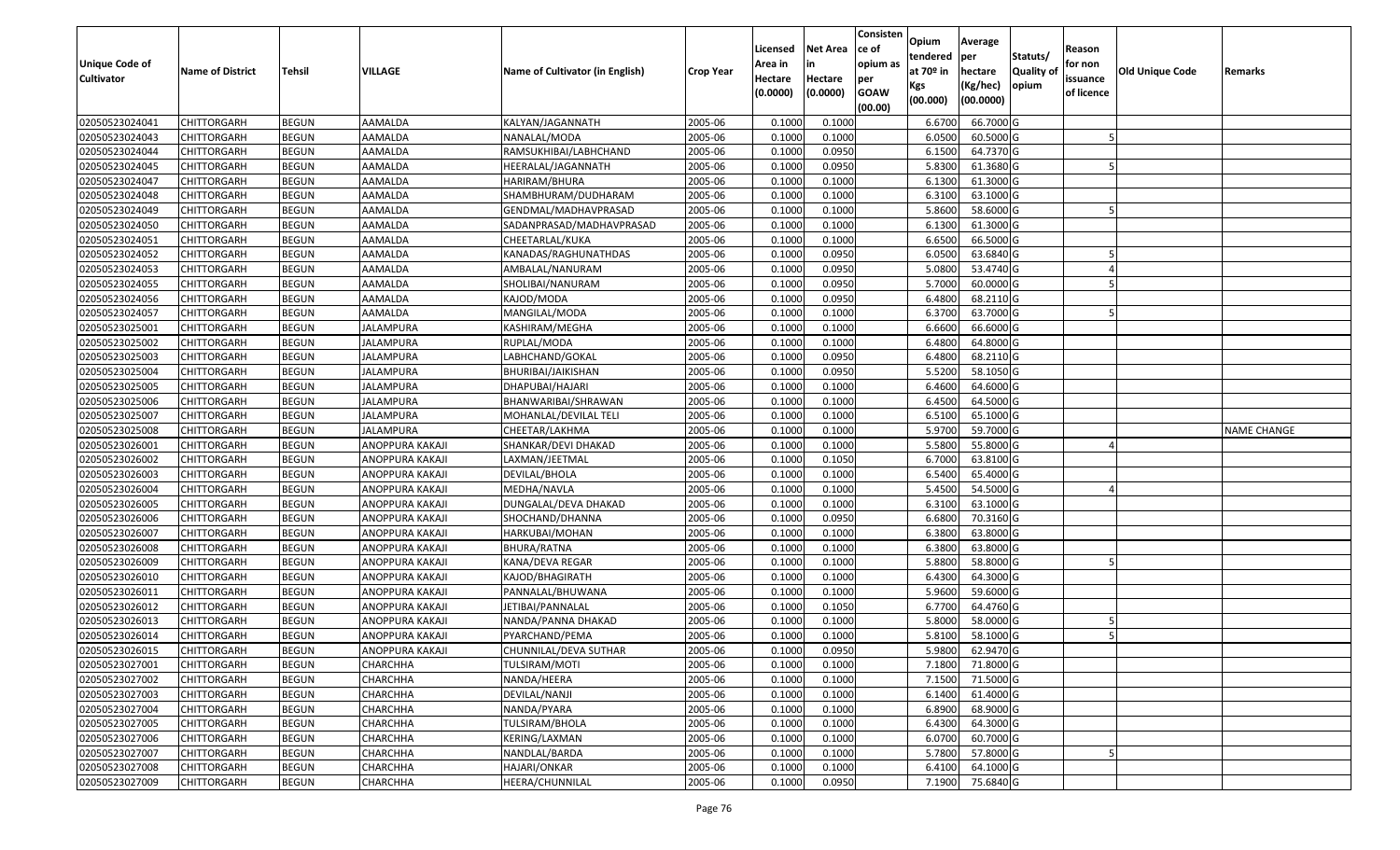| <b>Unique Code of</b><br><b>Cultivator</b> | <b>Name of District</b> | Tehsil       | VILLAGE      | Name of Cultivator (in English) | <b>Crop Year</b> | Licensed<br>Area in<br>Hectare | <b>Net Area</b><br>in<br>Hectare | Consisten<br>ce of<br>opium as<br>per | Opium<br>tendered<br>at $70°$ in | Average<br>per<br>hectare | Statuts/<br><b>Quality o</b> | Reason<br>for non<br>issuance | Old Unique Code | Remarks            |
|--------------------------------------------|-------------------------|--------------|--------------|---------------------------------|------------------|--------------------------------|----------------------------------|---------------------------------------|----------------------------------|---------------------------|------------------------------|-------------------------------|-----------------|--------------------|
|                                            |                         |              |              |                                 |                  | (0.0000)                       | (0.0000)                         | <b>GOAW</b><br>(00.00)                | Kgs<br>(00.000)                  | (Kg/hec)<br>(00.0000)     | opium                        | of licence                    |                 |                    |
| 02050523027011                             | CHITTORGARH             | <b>BEGUN</b> | CHARCHHA     | AMARCHAND/BHERULAL              | 2005-06          | 0.1000                         | 0.1050                           |                                       | 6.5000                           | 61.9050 G                 |                              |                               |                 |                    |
| 02050523027012                             | CHITTORGARH             | <b>BEGUN</b> | CHARCHHA     | KHEMRAJ/NANJI                   | 2005-06          | 0.1000                         | 0.1000                           |                                       | 5.9700                           | 59.7000 G                 |                              |                               |                 |                    |
| 02050523027013                             | CHITTORGARH             | <b>BEGUN</b> | CHARCHHA     | JAGANNATH/DEVILAL               | 2005-06          | 0.1000                         | 0.1000                           |                                       | 6.0000                           | 60.0000 G                 |                              |                               |                 |                    |
| 02050523027014                             | <b>CHITTORGARH</b>      | <b>BEGUN</b> | CHARCHHA     | HAJARI/MANA                     | 2005-06          | 0.1000                         | 0.1000                           |                                       | 5.7600                           | 57.6000 G                 |                              |                               |                 |                    |
| 02050523028001                             | CHITTORGARH             | <b>BEGUN</b> | PIPALDA BEGU | RAMCHANDRA/ONKARLAL             | 2005-06          | 0.1000                         | 0.1000                           |                                       | 7.6800                           | 76.8000 G                 |                              |                               |                 |                    |
| 02050523028002                             | CHITTORGARH             | <b>BEGUN</b> | PIPALDA BEGU | MATHURA/ONKAR                   | 2005-06          | 0.1000                         | 0.1000                           |                                       | 6.8500                           | 68.5000 G                 |                              |                               |                 |                    |
| 02050523028003                             | CHITTORGARH             | <b>BEGUN</b> | PIPALDA BEGU | KANHAIYALAL/RAMLAL              | 2005-06          | 0.1000                         | 0.1000                           |                                       | 5.8700                           | 58.7000 G                 |                              |                               |                 |                    |
| 02050523028004                             | CHITTORGARH             | <b>BEGUN</b> | PIPALDA BEGU | AASHARAM/ONKAR                  | 2005-06          | 0.1000                         | 0.1050                           |                                       | 6.1600                           | 58.6670 G                 |                              |                               |                 |                    |
| 02050523028005                             | CHITTORGARH             | <b>BEGUN</b> | PIPALDA BEGU | BHURA/MOHAN                     | 2005-06          | 0.1000                         | 0.1000                           |                                       | 5.7000                           | 57.0000 G                 |                              |                               |                 |                    |
| 02050523028006                             | CHITTORGARH             | <b>BEGUN</b> | PIPALDA BEGU | KUKALAL/TEKCHAND                | 2005-06          | 0.1000                         | 0.1000                           |                                       | 6.3900                           | 63.9000 G                 |                              |                               |                 |                    |
| 02050523028007                             | CHITTORGARH             | <b>BEGUN</b> | PIPALDA BEGU | SHYAMLAL/AASHARAM               | 2005-06          | 0.1000                         | 0.0950                           |                                       | 6.7700                           | 71.2630 G                 |                              |                               |                 |                    |
| 02050523028008                             | CHITTORGARH             | <b>BEGUN</b> | PIPALDA BEGU | MADANLAL/AASHARAM               | 2005-06          | 0.1000                         | 0.1000                           |                                       | 6.8600                           | 68.6000 G                 |                              |                               |                 |                    |
| 02050523028009                             | <b>CHITTORGARH</b>      | <b>BEGUN</b> | PIPALDA BEGU | RATNA/SURJA                     | 2005-06          | 0.1000                         | 0.1050                           |                                       | 6.9700                           | 66.3810 G                 |                              |                               |                 |                    |
| 02050523028010                             | <b>CHITTORGARH</b>      | <b>BEGUN</b> | PIPALDA BEGU | MOHAN/KUKA/REGAR                | 2005-06          | 0.1000                         | 0.1050                           |                                       | 7.7300                           | 73.6190 G                 |                              |                               |                 |                    |
| 02050523028012                             | CHITTORGARH             | <b>BEGUN</b> | PIPALDA BEGU | PRABHULAL/RAMCHANDRA            | 2005-06          | 0.1000                         | 0.1000                           |                                       | 7.1500                           | 71.5000 G                 |                              |                               |                 |                    |
| 02050523028013                             | CHITTORGARH             | <b>BEGUN</b> | PIPALDA BEGU | BHURALAL/RAMLAL                 | 2005-06          | 0.1000                         | 0.1000                           |                                       | 6.5200                           | 65.2000 G                 |                              |                               |                 |                    |
| 02050523028014                             | CHITTORGARH             | <b>BEGUN</b> | PIPALDA BEGU | KESHURAM/RAMLAL                 | 2005-06          | 0.1000                         | 0.1050                           |                                       | 6.2600                           | 59.6190 G                 |                              |                               |                 |                    |
| 02050523028015                             | CHITTORGARH             | <b>BEGUN</b> | PIPALDA BEGU | RAMCHANDRA/UDAIRAM              | 2005-06          | 0.1000                         | 0.1000                           |                                       | 6.3700                           | 63.7000G                  |                              |                               |                 |                    |
| 02050523028016                             | CHITTORGARH             | <b>BEGUN</b> | PIPALDA BEGU | RAMESHCHANDRA/MITTHULAL         | 2005-06          | 0.1000                         | 0.1000                           |                                       | 6.6100                           | 66.1000G                  |                              |                               |                 |                    |
| 02050523028017                             | CHITTORGARH             | <b>BEGUN</b> | PIPALDA BEGU | MITTHULAL/HAJARI                | 2005-06          | 0.1000                         | 0.1050                           |                                       | 6.4100                           | 61.0480 G                 |                              |                               |                 |                    |
| 02050523028018                             | CHITTORGARH             | <b>BEGUN</b> | PIPALDA BEGU | BALURAM/DEVAJI                  | 2005-06          | 0.1000                         | 0.1000                           |                                       | 5.7700                           | 57.7000 G                 |                              |                               |                 |                    |
| 02050523028019                             | CHITTORGARH             | <b>BEGUN</b> | PIPALDA BEGU | SHAMBHULAL/MADHOLAL             | 2005-06          | 0.1000                         | 0.1000                           |                                       | 6.2000                           | 62.0000G                  |                              |                               |                 |                    |
| 02050523028020                             | CHITTORGARH             | <b>BEGUN</b> | PIPALDA BEGU | JAMNALAL/AASHARAM               | 2005-06          | 0.1000                         | 0.1000                           |                                       | 6.1700                           | 61.7000G                  |                              |                               |                 |                    |
| 02050523028021                             | CHITTORGARH             | <b>BEGUN</b> | PIPALDA BEGU | MEGHRAJ/AASHARAM                | 2005-06          | 0.1000                         | 0.1000                           |                                       | 6.5600                           | 65.6000G                  |                              |                               |                 |                    |
| 02050523028022                             | <b>CHITTORGARH</b>      | <b>BEGUN</b> | PIPALDA BEGU | HARDEV/TOLU GURJAR              | 2005-06          | 0.1000                         | 0.1000                           |                                       | 6.2100                           | 62.1000 G                 |                              |                               |                 |                    |
| 02050523028023                             | CHITTORGARH             | <b>BEGUN</b> | PIPALDA BEGU | BHURA/NANDA OAD                 | 2005-06          | 0.1000                         | 0.1050                           |                                       | 6.2800                           | 59.8100 G                 |                              |                               |                 |                    |
| 02050523028024                             | CHITTORGARH             | <b>BEGUN</b> | PIPALDA BEGU | BADRI/NANALAL DHAKAD            | 2005-06          | 0.1000                         | 0.1000                           |                                       | 7.0100                           | 70.1000G                  |                              |                               |                 |                    |
| 02050523028025                             | CHITTORGARH             | <b>BEGUN</b> | PIPALDA BEGU | HEERA/CHAMPA                    | 2005-06          | 0.1000                         | 0.1000                           |                                       | 6.4700                           | 64.7000 G                 |                              |                               |                 |                    |
| 02050523028026                             | CHITTORGARH             | <b>BEGUN</b> | PIPALDA BEGU | DAULATRAM/DHANNALAL             | 2005-06          | 0.1000                         | 0.1000                           |                                       | 6.2600                           | 62.6000 G                 |                              |                               |                 |                    |
| 02050523029001                             | CHITTORGARH             | <b>BEGUN</b> | <b>DORAI</b> | MEGHRAJ/MODA                    | 2005-06          | 0.1000                         | 0.0950                           |                                       | 7.3400                           | 77.2630 G                 |                              |                               |                 |                    |
| 02050523029002                             | CHITTORGARH             | <b>BEGUN</b> | <b>DORAI</b> | HABU/NARAYAN                    | 2005-06          | 0.1000                         | 0.1000                           |                                       | 5.8500                           | 58.5000 G                 |                              |                               |                 |                    |
| 02050523029004                             | CHITTORGARH             | <b>BEGUN</b> | <b>DORAI</b> | MODA/KHEMA                      | 2005-06          | 0.1000                         | 0.1000                           |                                       | 6.3300                           | 63.3000 G                 |                              |                               |                 |                    |
| 02050523029005                             | CHITTORGARH             | <b>BEGUN</b> | <b>DORAI</b> | NARAYAN/TARACHAND               | 2005-06          | 0.1000                         | 0.0950                           |                                       | 5.7900                           | 60.9470 G                 |                              |                               |                 |                    |
| 02050523029006                             | CHITTORGARH             | <b>BEGUN</b> | <b>DORAI</b> | CHUNNIBAI/RUPLAL                | 2005-06          | 0.1000                         | 0.1000                           |                                       | 6.1300                           | 61.3000 G                 |                              |                               |                 |                    |
| 02050523029007                             | CHITTORGARH             | <b>BEGUN</b> | <b>DORAI</b> | KASHIRAM/UDA                    | 2005-06          | 0.1000                         | 0.1050                           |                                       | 6.6500                           | 63.3330 G                 |                              |                               |                 |                    |
| 02050523029008                             | CHITTORGARH             | <b>BEGUN</b> | <b>DORAI</b> | GODA/ONKAR                      | 2005-06          | 0.1000                         | 0.1000                           |                                       | 6.3400                           | 63.4000 G                 |                              |                               |                 |                    |
| 02050523029009                             | <b>CHITTORGARH</b>      | <b>BEGUN</b> | <b>DORAI</b> | PRATAPIBAI/RUPA                 | 2005-06          | 0.1000                         | 0.1050                           |                                       | 6.6200                           | 63.0480 G                 |                              |                               |                 |                    |
| 02050523029010                             | <b>CHITTORGARH</b>      | <b>BEGUN</b> | <b>DORAI</b> | RAMLAL/MADHO                    | 2005-06          | 0.1000                         | 0.1000                           |                                       | 6.4100                           | 64.1000 G                 |                              |                               |                 |                    |
| 02050523029011                             | <b>CHITTORGARH</b>      | <b>BEGUN</b> | <b>DORAI</b> | KANHAIYALAL/MANGILAL            | 2005-06          | 0.1000                         | 0.1050                           |                                       | 6.0900                           | 58.0000 G                 |                              |                               |                 |                    |
| 02050523029012                             | <b>CHITTORGARH</b>      | <b>BEGUN</b> | <b>DORAI</b> | RADHIBAI/HAJARI                 | 2005-06          | 0.1000                         | 0.1000                           |                                       | 7.2100                           | 72.1000 G                 |                              |                               |                 |                    |
| 02050523029013                             | <b>CHITTORGARH</b>      | <b>BEGUN</b> | <b>DORAI</b> | JAIRAM/GOKAL                    | 2005-06          | 0.1000                         | 0.1000                           |                                       | 6.2000                           | 62.0000 G                 |                              |                               |                 |                    |
| 02050523029014                             | <b>CHITTORGARH</b>      | <b>BEGUN</b> | <b>DORAI</b> | JAIRAM/DUNGA                    | 2005-06          | 0.1000                         | 0.1050                           |                                       | 5.9900                           | 57.0480 G                 |                              |                               |                 |                    |
| 02050523029015                             | <b>CHITTORGARH</b>      | <b>BEGUN</b> | <b>DORAI</b> | BALIBAI/BHURA                   | 2005-06          | 0.1000                         | 0.1000                           |                                       | 6.5200                           | 65.2000 G                 |                              |                               |                 |                    |
| 02050523029016                             | CHITTORGARH             | <b>BEGUN</b> | <b>DORAI</b> | DUNGA/MODA                      | 2005-06          | 0.1000                         | 0.1050                           |                                       | 6.8700                           | 65.4290 G                 |                              |                               |                 |                    |
| 02050523029017                             | CHITTORGARH             | <b>BEGUN</b> | <b>DORAI</b> | DERAM/BHANWARLAL                | 2005-06          | 0.1000                         | 0.1000                           |                                       | 6.0400                           | 60.4000 G                 |                              |                               |                 | <b>NAME CHANGE</b> |
| 02050523029018                             | <b>CHITTORGARH</b>      | <b>BEGUN</b> | <b>DORAI</b> | KAJOD/MOTI                      | 2005-06          | 0.1000                         | 0.1000                           |                                       | 6.2800                           | 62.8000 G                 |                              |                               |                 |                    |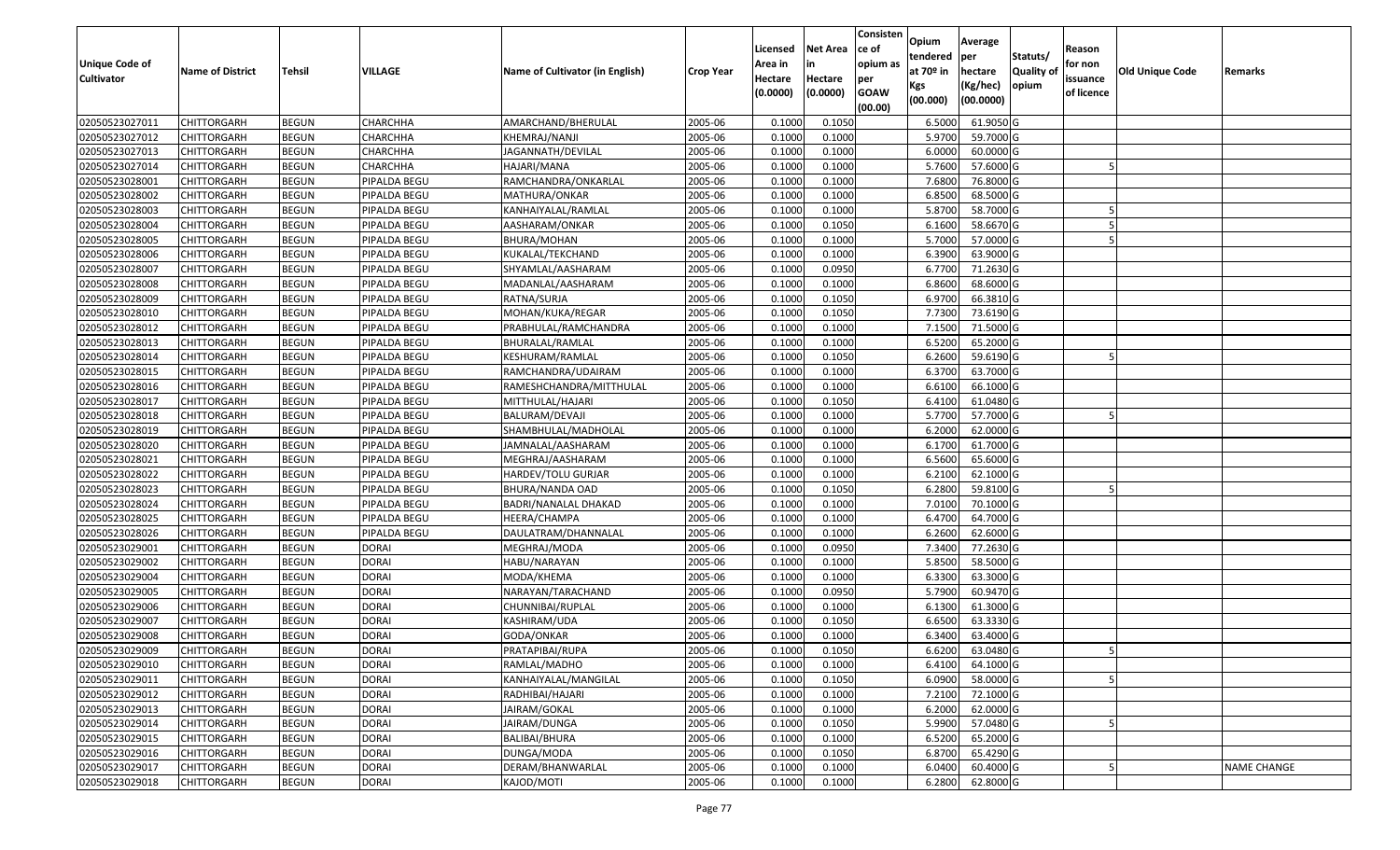| <b>Unique Code of</b> | <b>Name of District</b> | <b>Tehsil</b> | VILLAGE          | Name of Cultivator (in English) | <b>Crop Year</b> | Licensed<br>Area in | <b>Net Area</b><br>in | Consisten<br>ce of<br>opium as | Opium<br>tendered<br>at $70°$ in | Average<br>per<br>hectare | Statuts/<br><b>Quality o</b> | Reason<br>for non      | Old Unique Code | Remarks                                   |
|-----------------------|-------------------------|---------------|------------------|---------------------------------|------------------|---------------------|-----------------------|--------------------------------|----------------------------------|---------------------------|------------------------------|------------------------|-----------------|-------------------------------------------|
| <b>Cultivator</b>     |                         |               |                  |                                 |                  | Hectare<br>(0.0000) | Hectare<br>(0.0000)   | per<br><b>GOAW</b><br>(00.00)  | Kgs<br>(00.000)                  | (Kg/hec)<br>(00.0000)     | opium                        | issuance<br>of licence |                 |                                           |
| 02050523029020        | CHITTORGARH             | <b>BEGUN</b>  | <b>DORAI</b>     | KANA/MODA                       | 2005-06          | 0.1000              | 0.1000                |                                | 6.8100                           | 68.1000 G                 |                              |                        |                 |                                           |
| 02050523029022        | CHITTORGARH             | <b>BEGUN</b>  | <b>DORAI</b>     | TEKCHAND/KISHANLAL              | 2005-06          | 0.1000              | 0.1000                |                                | 5.4900                           | 54.9000 G                 |                              |                        |                 |                                           |
| 02050523029025        | CHITTORGARH             | <b>BEGUN</b>  | <b>DORAI</b>     | BHAGWAN/UDA                     | 2005-06          | 0.1000              | 0.1000                |                                | 6.1600                           | 61.6000G                  |                              |                        |                 |                                           |
| 02050523029026        | <b>CHITTORGARH</b>      | <b>BEGUN</b>  | <b>DORAI</b>     | <b>BALU/MOTI</b>                | 2005-06          | 0.1000              | 0.1000                |                                | 6.2500                           | 62.5000G                  |                              |                        |                 |                                           |
| 02050523030001        | CHITTORGARH             | <b>BEGUN</b>  | <b>MEGHPURA</b>  | MANGILAL/HEERALAL               | 2005-06          | 0.1000              | 0.1000                |                                | 6.0600                           | 60.6000G                  |                              |                        |                 |                                           |
| 02050523030002        | CHITTORGARH             | <b>BEGUN</b>  | <b>MEGHPURA</b>  | BHURIBAI/MADHOLAL               | 2005-06          | 0.1000              | 0.1000                |                                | 6.2300                           | 62.3000G                  |                              |                        |                 |                                           |
| 02050523030003        | CHITTORGARH             | <b>BEGUN</b>  | MEGHPURA         | KAJODIBAI/KSHIRAM               | 2005-06          | 0.1000              | 0.1000                |                                | 5.5200                           | 55.2000 G                 |                              |                        |                 |                                           |
| 02050523030004        | CHITTORGARH             | <b>BEGUN</b>  | <b>MEGHPURA</b>  | BHANWARLAL/BHARMAL              | 2005-06          | 0.1000              | 0.1050                |                                | 6.4400                           | 61.3330 G                 |                              |                        |                 |                                           |
| 02050523030006        | CHITTORGARH             | <b>BEGUN</b>  | <b>MEGHPURA</b>  | KASTURIBAI/NANDLAL              | 2005-06          | 0.1000              | 0.0950                |                                | 6.1100                           | 64.3160 G                 |                              |                        |                 |                                           |
| 02050523030007        | CHITTORGARH             | <b>BEGUN</b>  | <b>MEGHPURA</b>  | CHUNNILAL/KUKA                  | 2005-06          | 0.1000              | 0.1000                |                                | 6.4200                           | 64.2000 G                 |                              |                        |                 |                                           |
| 02050523030008        | CHITTORGARH             | <b>BEGUN</b>  | MEGHPURA         | RUPA/UDA                        | 2005-06          | 0.1000              | 0.1000                |                                | 6.1000                           | 61.0000 G                 |                              |                        |                 |                                           |
| 02050523030009        | CHITTORGARH             | <b>BEGUN</b>  | <b>MEGHPURA</b>  | PYARCHAND/BARDICHAND            | 2005-06          | 0.1000              | 0.1000                |                                | 5.7300                           | 57.3000 G                 |                              |                        |                 |                                           |
| 02050523030010        | <b>CHITTORGARH</b>      | <b>BEGUN</b>  | <b>MEGHPURA</b>  | RAMCHANDRA/BHAGWAN              | 2005-06          | 0.1000              | 0.0950                |                                | 5.7800                           | 60.8420 G                 |                              |                        |                 |                                           |
| 02050523030011        | <b>CHITTORGARH</b>      | <b>BEGUN</b>  | MEGHPURA         | SUNDARBAI/PARMANAND             | 2005-06          | 0.1000              | 0.1000                |                                | 5.9800                           | 59.8000 G                 |                              |                        |                 |                                           |
| 02050523030013        | CHITTORGARH             | <b>BEGUN</b>  | MEGHPURA         | DAULIBAI/RAMLAL                 | 2005-06          | 0.1000              | 0.1000                |                                | 6.0700                           | 60.7000 G                 |                              |                        |                 |                                           |
| 02050523030015        | CHITTORGARH             | <b>BEGUN</b>  | <b>MEGHPURA</b>  | CHUNNILAL/DHULA                 | 2005-06          | 0.1000              | 0.1000                |                                | 6.1100                           | 61.1000G                  |                              |                        |                 |                                           |
| 02050523030016        | CHITTORGARH             | <b>BEGUN</b>  | MEGHPURA         | KANHAIYALAL/SHANKARLAL          | 2005-06          | 0.1000              | 0.0950                |                                | 5.8800                           | 61.8950 G                 |                              |                        |                 |                                           |
| 02050523030017        | CHITTORGARH             | <b>BEGUN</b>  | <b>MEGHPURA</b>  | MOTYABAI/KISHNA                 | 2005-06          | 0.1000              | 0.1000                |                                | 6.4600                           | 64.6000 G                 |                              |                        |                 |                                           |
| 02050523030018        | CHITTORGARH             | <b>BEGUN</b>  | MEGHPURA         | PYARBAI/DEVA                    | 2005-06          | 0.100               | 0.0950                |                                | 5.9000                           | 62.1050 G                 |                              | 11                     |                 |                                           |
| 02050523030019        | CHITTORGARH             | <b>BEGUN</b>  | MEGHPURA         | BHAGIRATH/NARAYAN               | 2005-06          | 0.1000              | 0.0950                |                                | 5.9300                           | 62.4210 G                 |                              |                        |                 |                                           |
| 02050523030020        | CHITTORGARH             | <b>BEGUN</b>  | <b>MEGHPURA</b>  | JAGDISH/MADHO                   | 2005-06          | 0.1000              | 0.1000                |                                | 5.9100                           | 59.1000 G                 |                              |                        |                 | <b>NAME CHANGE</b>                        |
| 02050523030021        | CHITTORGARH             | <b>BEGUN</b>  | MEGHPURA         | DEUBAI/HEERA                    | 2005-06          | 0.100               | 0.1000                |                                | 5.5300                           | 55.3000G                  |                              |                        |                 |                                           |
| 02050523030022        | CHITTORGARH             | <b>BEGUN</b>  | MEGHPURA         | CHUNNILAL/KHEMA                 | 2005-06          | 0.1000              | 0.1000                |                                | 6.4500                           | 64.5000 G                 |                              |                        |                 |                                           |
| 02050523030024        | CHITTORGARH             | <b>BEGUN</b>  | MEGHPURA         | CHATRA/GULAB                    | 2005-06          | 0.100               | 0.1000                |                                | 6.0600                           | 60.6000 G                 |                              |                        |                 |                                           |
| 02050523030025        | <b>CHITTORGARH</b>      | <b>BEGUN</b>  | <b>MEGHPURA</b>  | DEVILAL/BALU                    | 2005-06          | 0.1000              | 0.0950                |                                | 6.0300                           | 63.4740 G                 |                              |                        |                 |                                           |
| 02050523031002        | CHITTORGARH             | <b>BEGUN</b>  | MANDAWARI        | BHEEMRAJ/LAKHMA                 | 2005-06          | 0.1000              | 0.1000                |                                | 6.5700                           | 65.7000 G                 |                              |                        |                 |                                           |
| 02050523031003        | CHITTORGARH             | <b>BEGUN</b>  | <b>MANDAWARI</b> | ONKARLAL/DUNGA                  | 2005-06          | 0.1000              | 0.0950                |                                | 6.0600                           | 63.7890 G                 |                              |                        |                 |                                           |
| 02050523031006        | CHITTORGARH             | <b>BEGUN</b>  | MANDAWARI        | HEERA/RUPA                      | 2005-06          | 0.1000              | 0.1000                |                                | 6.5000                           | 65.0000G                  |                              |                        |                 |                                           |
| 02050523031007        | CHITTORGARH             | <b>BEGUN</b>  | MANDAWARI        | GHEESALAL/MIYACHAND             | 2005-06          | 0.1000              | 0.1000                |                                | 5.7200                           | 57.2000 G                 |                              |                        |                 |                                           |
| 02050523031008        | CHITTORGARH             | <b>BEGUN</b>  | MANDAWARI        | PYARCHAND/HARIRAM               | 2005-06          | 0.1000              | 0.1000                |                                | 5.7500                           | 57.5000G                  |                              |                        |                 |                                           |
| 02050523031009        | CHITTORGARH             | <b>BEGUN</b>  | MANDAWARI        | DEVILAL/GOKAL                   | 2005-06          | 0.100               | 0.1000                |                                | 6.1100                           | 61.1000G                  |                              |                        |                 |                                           |
| 02050523031010        | CHITTORGARH             | <b>BEGUN</b>  | MANDAWARI        | HAJARI/NARAYAN                  | 2005-06          | 0.1000              | 0.0950                |                                | 7.3500                           | 77.3680 G                 |                              |                        |                 |                                           |
| 02050523031011        | CHITTORGARH             | <b>BEGUN</b>  | MANDAWARI        | KASTURIBAI/DEVILAL              | 2005-06          | 0.1000              | 0.0950                |                                | 6.0700                           | 63.8950 G                 |                              |                        |                 | <b>NAME CHANGE</b>                        |
| 02050523031012        | CHITTORGARH             | <b>BEGUN</b>  | MANDAWARI        | <b>BOTHLAL/SEWAJI</b>           | 2005-06          | 0.1000              | 0.1000                |                                | 6.2000                           | 62.0000G                  |                              |                        |                 |                                           |
| 02050523031013        | CHITTORGARH             | <b>BEGUN</b>  | MANDAWARI        | KANHAIYALAL/BHURAJI             | 2005-06          | 0.1000              | 0.0950                |                                | 6.3000                           | 66.3160 G                 |                              |                        |                 |                                           |
| 02050523031014        | CHITTORGARH             | <b>BEGUN</b>  | MANDAWARI        | KAJODIBAI/KASHIRAM              | 2005-06          | 0.1000              | 0.1000                |                                | 6.5000                           | 65.0000G                  |                              |                        |                 |                                           |
| 02050523031017        | <b>CHITTORGARH</b>      | <b>BEGUN</b>  | MANDAWARI        | MANGILAL/BALU                   | 2005-06          | 0.1000              | 0.1000                |                                | 6.0100                           | $60.1000$ G               |                              |                        |                 |                                           |
| 02050523031020        | <b>CHITTORGARH</b>      | <b>BEGUN</b>  | MANDAWARI        | RATANKANWAR/HARISINGH           | 2005-06          | 0.1000              | 0.0950                |                                | 6.0100                           | 63.2630 G                 |                              | 5                      |                 |                                           |
| 02050523031023        | <b>CHITTORGARH</b>      | <b>BEGUN</b>  | MANDAWARI        | BADRILAL/SHANKAR                | 2005-06          | 0.1000              | 0.1000                |                                | 5.9700                           | 59.7000 G                 |                              |                        |                 |                                           |
| 02050523031026        | <b>CHITTORGARH</b>      | <b>BEGUN</b>  | MANDAWARI        | BHUWANA/DUNGA                   | 2005-06          | 0.1000              | 0.1000                |                                | 6.1100                           | 61.1000 G                 |                              |                        |                 |                                           |
| 02050523031033        | CHITTORGARH             | <b>BEGUN</b>  | MANDAWARI        | DHAPUBAI/KHEMA                  | 2005-06          | 0.1000              | 0.0950                |                                | 6.2200                           | 65.4740 G                 |                              |                        |                 |                                           |
| 02050523031034        | CHITTORGARH             | <b>BEGUN</b>  | MANDAWARI        | SURENDRAKUMAR/KAJODIMAL         | 2005-06          | 0.1000              | 0.1000                |                                | 5.8900                           | 58.9000 G                 |                              |                        |                 | TRANSFER / KASBA<br><b>BENGUN (BEGUN)</b> |
| 02050523032001        | CHITTORGARH             | <b>BEGUN</b>  | PADAWAS          | GHEESA/KUKA DHAKAD              | 2005-06          | 0.1000              | 0.1000                |                                | 6.2000                           | 62.0000G                  |                              |                        |                 |                                           |
| 02050523032002        | CHITTORGARH             | <b>BEGUN</b>  | PADAWAS          | HAJARI/ONKAR                    | 2005-06          | 0.1000              | 0.1000                |                                | 6.2800                           | 62.8000 G                 |                              |                        |                 |                                           |
| 02050523032003        | <b>CHITTORGARH</b>      | <b>BEGUN</b>  | PADAWAS          | GULAB/CHATURBHUJ                | 2005-06          | 0.1000              | 0.1000                |                                | 6.3800                           | 63.8000 G                 |                              |                        |                 |                                           |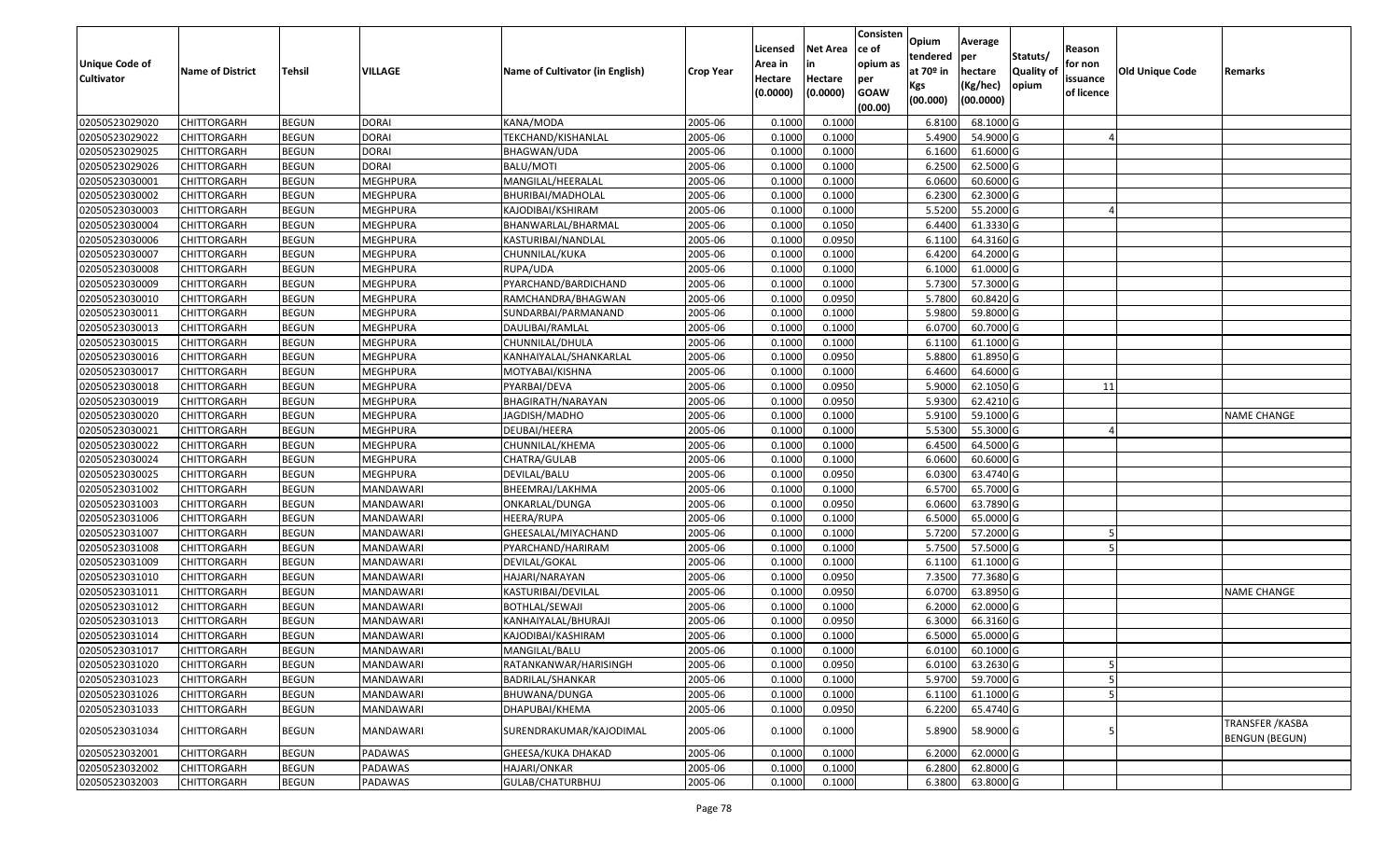| <b>Unique Code of</b><br><b>Cultivator</b> | <b>Name of District</b> | Tehsil       | VILLAGE              | Name of Cultivator (in English) | <b>Crop Year</b> | Licensed<br>Area in<br>Hectare | <b>Net Area</b><br>in<br>Hectare | Consisten<br>ce of<br>opium as<br>per | Opium<br>tendered<br>at $70°$ in | Average<br>per<br>hectare | Statuts/<br><b>Quality o</b> | Reason<br>for non<br>issuance | Old Unique Code | Remarks            |
|--------------------------------------------|-------------------------|--------------|----------------------|---------------------------------|------------------|--------------------------------|----------------------------------|---------------------------------------|----------------------------------|---------------------------|------------------------------|-------------------------------|-----------------|--------------------|
|                                            |                         |              |                      |                                 |                  | (0.0000)                       | (0.0000)                         | <b>GOAW</b><br>(00.00)                | Kgs<br>(00.000)                  | (Kg/hec)<br>(00.0000)     | opium                        | of licence                    |                 |                    |
| 02050523032004                             | CHITTORGARH             | <b>BEGUN</b> | PADAWAS              | RAJIBAI/RODA                    | 2005-06          | 0.1000                         | 0.1000                           |                                       | 6.1900                           | 61.9000G                  |                              |                               |                 |                    |
| 02050523032005                             | CHITTORGARH             | <b>BEGUN</b> | PADAWAS              | ONKARLAL/HUKMA                  | 2005-06          | 0.1000                         | 0.1000                           |                                       | 6.3200                           | 63.2000 G                 |                              |                               |                 |                    |
| 02050523032006                             | CHITTORGARH             | <b>BEGUN</b> | PADAWAS              | HEERA/DUNGA                     | 2005-06          | 0.1000                         | 0.1000                           |                                       | 6.1700                           | 61.7000G                  |                              |                               |                 |                    |
| 02050523032007                             | <b>CHITTORGARH</b>      | <b>BEGUN</b> | PADAWAS              | BALU/GANGARAM                   | 2005-06          | 0.1000                         | 0.1000                           |                                       | 5.8000                           | 58.0000G                  |                              |                               |                 |                    |
| 02050523032008                             | CHITTORGARH             | <b>BEGUN</b> | PADAWAS              | DEVI/NANDA SUTHAR               | 2005-06          | 0.1000                         | 0.0950                           |                                       | 5.7700                           | 60.7370 G                 |                              |                               |                 |                    |
| 02050523032009                             | CHITTORGARH             | <b>BEGUN</b> | PADAWAS              | BALU/CHIMANA                    | 2005-06          | 0.1000                         | 0.1000                           |                                       | 6.2800                           | 62.8000 G                 |                              |                               |                 |                    |
| 02050523032010                             | CHITTORGARH             | <b>BEGUN</b> | PADAWAS              | RUPA/PARTHU                     | 2005-06          | 0.1000                         | 0.1000                           |                                       | 6.3500                           | 63.5000G                  |                              |                               |                 |                    |
| 02050523032011                             | CHITTORGARH             | <b>BEGUN</b> | PADAWAS              | MOHAN/UDA KHATI                 | 2005-06          | 0.1000                         | 0.1000                           |                                       | 6.4500                           | 64.5000 G                 |                              |                               |                 |                    |
| 02050523032012                             | CHITTORGARH             | <b>BEGUN</b> | PADAWAS              | SHANKARLAL/UDAILAL              | 2005-06          | 0.1000                         | 0.1000                           |                                       | 6.2900                           | 62.9000 G                 |                              |                               |                 |                    |
| 02050523032013                             | CHITTORGARH             | <b>BEGUN</b> | PADAWAS              | KAJODLAL/KESHA                  | 2005-06          | 0.1000                         | 0.1000                           |                                       | 6.0100                           | 60.1000 G                 |                              |                               |                 |                    |
| 02050523032014                             | CHITTORGARH             | <b>BEGUN</b> | PADAWAS              | KAJODIBAI/BHURA                 | 2005-06          | 0.1000                         | 0.1000                           |                                       | 6.3000                           | 63.0000G                  |                              |                               |                 |                    |
| 02050523032015                             | CHITTORGARH             | <b>BEGUN</b> | PADAWAS              | GHEESIBAI/NARAYAN               | 2005-06          | 0.1000                         | 0.1000                           |                                       | 6.5100                           | 65.1000 G                 |                              |                               |                 |                    |
| 02050523032016                             | <b>CHITTORGARH</b>      | <b>BEGUN</b> | PADAWAS              | MADHOLAL/HEERALAL               | 2005-06          | 0.1000                         | 0.1000                           |                                       | 6.5900                           | 65.9000G                  |                              |                               |                 |                    |
| 02050523032017                             | CHITTORGARH             | <b>BEGUN</b> | PADAWAS              | KANAHAIYALAL/HEMA               | 2005-06          | 0.100                          | 0.1050                           |                                       | 6.2900                           | 59.9050 G                 |                              |                               |                 |                    |
| 02050523032018                             | CHITTORGARH             | <b>BEGUN</b> | PADAWAS              | BHUWANA/PANNA                   | 2005-06          | 0.1000                         | 0.1000                           |                                       | 6.2400                           | 62.4000 G                 |                              |                               |                 |                    |
| 02050523032019                             | CHITTORGARH             | <b>BEGUN</b> | PADAWAS              | AASHARAM/DALLA                  | 2005-06          | 0.1000                         | 0.1000                           |                                       | 6.0600                           | 60.6000 G                 |                              |                               |                 |                    |
| 02050523032020                             | CHITTORGARH             | <b>BEGUN</b> | PADAWAS              | BHANWARSINGH/TEJSINGH           | 2005-06          | 0.1000                         | 0.0950                           |                                       | 5.5600                           | 58.5260 G                 |                              |                               |                 |                    |
| 02050523032021                             | CHITTORGARH             | <b>BEGUN</b> | PADAWAS              | KALUSINGH/GOPALSINGH            | 2005-06          | 0.1000                         | 0.1000                           |                                       | 5.7800                           | 57.8000 G                 |                              |                               |                 |                    |
| 02050523032022                             | CHITTORGARH             | <b>BEGUN</b> | PADAWAS              | DEVLAL/HUKMA                    | 2005-06          | 0.100                          | 0.1000                           |                                       | 6.3000                           | 63.0000G                  |                              |                               |                 |                    |
| 02050523032023                             | CHITTORGARH             | <b>BEGUN</b> | PADAWAS              | KISHANLAL/PYARA                 | 2005-06          | 0.1000                         | 0.1000                           |                                       | 6.2800                           | 62.8000 G                 |                              |                               |                 |                    |
| 02050523032024                             | CHITTORGARH             | <b>BEGUN</b> | PADAWAS              | SHANKAR/PYARA                   | 2005-06          | 0.100                          | 0.1050                           |                                       | 6.8700                           | 65.4290 G                 |                              |                               |                 |                    |
| 02050523032025                             | CHITTORGARH             | <b>BEGUN</b> | PADAWAS              | KAILASHIBAI/SHYAMLAL            | 2005-06          | 0.100                          | 0.1000                           |                                       | 6.690                            | 66.9000 G                 |                              |                               |                 | <b>NAME CHANGE</b> |
| 02050523032026                             | CHITTORGARH             | <b>BEGUN</b> | PADAWAS              | JAMKUBAI/NANDA                  | 2005-06          | 0.1000                         | 0.1000                           |                                       | 5.8500                           | 58.5000G                  |                              |                               |                 |                    |
| 02050523033001                             | CHITTORGARH             | <b>BEGUN</b> | JODHA PATEL KI KHERI | NANDA/RAMA                      | 2005-06          | 0.100                          | 0.0950                           |                                       | 6.3100                           | 66.4210 G                 |                              |                               |                 |                    |
| 02050523033002                             | CHITTORGARH             | <b>BEGUN</b> | JODHA PATEL KI KHERI | JAGANNATH/SALAG                 | 2005-06          | 0.1000                         | 0.0950                           |                                       | 6.5000                           | 68.4210 G                 |                              |                               |                 |                    |
| 02050523033003                             | CHITTORGARH             | <b>BEGUN</b> | JODHA PATEL KI KHERI | SUKHRAM/BHERU                   | 2005-06          | 0.1000                         | 0.1000                           |                                       | 6.1400                           | 61.4000 G                 |                              |                               |                 |                    |
| 02050523033004                             | CHITTORGARH             | <b>BEGUN</b> | JODHA PATEL KI KHERI | MANGILAL/UDA                    | 2005-06          | 0.100                          | 0.0950                           |                                       | 5.9100                           | 62.2110G                  |                              |                               |                 |                    |
| 02050523033005                             | CHITTORGARH             | <b>BEGUN</b> | JODHA PATEL KI KHERI | MOHANLAL/DUNGA                  | 2005-06          | 0.1000                         | 0.1000                           |                                       | 6.3200                           | 63.2000 G                 |                              |                               |                 |                    |
| 02050523033006                             | CHITTORGARH             | <b>BEGUN</b> | JODHA PATEL KI KHERI | DAULIBAI/BALU                   | 2005-06          | 0.1000                         | 0.0950                           |                                       | 6.5100                           | 68.5260 G                 |                              |                               |                 | <b>NAME CHANGE</b> |
| 02050523033007                             | CHITTORGARH             | <b>BEGUN</b> | JODHA PATEL KI KHERI | DEVILAL/MOTILAL                 | 2005-06          | 0.1000                         | 0.1000                           |                                       | 6.2100                           | 62.1000G                  |                              |                               |                 |                    |
| 02050523033008                             | CHITTORGARH             | <b>BEGUN</b> | JODHA PATEL KI KHERI | SHOCHAND/KALU                   | 2005-06          | 0.1000                         | 0.0950                           |                                       | 5.9600                           | 62.7370 G                 |                              |                               |                 |                    |
| 02050523033009                             | CHITTORGARH             | <b>BEGUN</b> | JODHA PATEL KI KHERI | NARAYANI/HEERALAL D/O KASHIRAM  | 2005-06          | 0.1000                         | 0.1000                           |                                       | 6.1800                           | 61.8000 G                 |                              |                               |                 |                    |
| 02050523033010                             | <b>CHITTORGARH</b>      | <b>BEGUN</b> | JODHA PATEL KI KHERI | KUKA/MODA                       | 2005-06          | 0.1000                         | 0.0950                           |                                       | 5.7500                           | 60.5260 G                 |                              |                               |                 |                    |
| 02050523033011                             | CHITTORGARH             | <b>BEGUN</b> | JODHA PATEL KI KHERI | DEVILAL/BHURA                   | 2005-06          | 0.1000                         | 0.0950                           |                                       | 5.8300                           | 61.3680 G                 |                              |                               |                 |                    |
| 02050523033012                             | CHITTORGARH             | <b>BEGUN</b> | JODHA PATEL KI KHERI | BALU/LAKHMA                     | 2005-06          | 0.1000                         | 0.1000                           |                                       | 6.3300                           | 63.3000 G                 |                              |                               |                 |                    |
| 02050523033013                             | <b>CHITTORGARH</b>      | <b>BEGUN</b> | JODHA PATEL KI KHERI | BANSHILAL/UDA                   | 2005-06          | 0.1000                         | 0.0950                           |                                       |                                  | 6.8000 71.5790 G          |                              |                               |                 |                    |
| 02050523033014                             | <b>CHITTORGARH</b>      | <b>BEGUN</b> | JODHA PATEL KI KHERI | MANGILAL/MADHU                  | 2005-06          | 0.1000                         | 0.1000                           |                                       | 6.0900                           | 60.9000 G                 |                              |                               |                 |                    |
| 02050523033015                             | <b>CHITTORGARH</b>      | <b>BEGUN</b> | JODHA PATEL KI KHERI | RAMESHWARLAL/MADHU              | 2005-06          | 0.1000                         | 0.0950                           |                                       | 6.3100                           | 66.4210 G                 |                              |                               |                 |                    |
| 02050523033016                             | <b>CHITTORGARH</b>      | <b>BEGUN</b> | JODHA PATEL KI KHERI | MANGILAL/GOKAL                  | 2005-06          | 0.1000                         | 0.0950                           |                                       | 6.4300                           | 67.6840 G                 |                              |                               |                 |                    |
| 02050523033017                             | CHITTORGARH             | <b>BEGUN</b> | JODHA PATEL KI KHERI | DHANNA/SALAG                    | 2005-06          | 0.1000                         | 0.0950                           |                                       | 6.7000                           | 70.5260 G                 |                              |                               |                 |                    |
| 02050523033018                             | <b>CHITTORGARH</b>      | <b>BEGUN</b> | JODHA PATEL KI KHERI | DEVILAL/CHUNNILAL               | 2005-06          | 0.1000                         | 0.0950                           |                                       | 6.4600                           | 68.0000 G                 |                              |                               |                 |                    |
| 02050523033019                             | <b>CHITTORGARH</b>      | <b>BEGUN</b> | JODHA PATEL KI KHERI | PYARCHAND/MIYACHAND             | 2005-06          | 0.1000                         | 0.1000                           |                                       | 6.4600                           | 64.6000 G                 |                              |                               |                 |                    |
| 02050523033020                             | <b>CHITTORGARH</b>      | <b>BEGUN</b> | JODHA PATEL KI KHERI | GOKAL/BHOLA                     | 2005-06          | 0.1000                         | 0.0950                           |                                       | 5.6500                           | 59.4740 G                 |                              |                               |                 |                    |
| 02050523033021                             | <b>CHITTORGARH</b>      | <b>BEGUN</b> | JODHA PATEL KI KHERI | KANHAIYALAL/SHOCHANDRA          | 2005-06          | 0.1000                         | 0.0950                           |                                       | 6.4000                           | 67.3680 G                 |                              |                               |                 |                    |
| 02050523033022                             | <b>CHITTORGARH</b>      | <b>BEGUN</b> | JODHA PATEL KI KHERI | KANAHAIYALAL/UDA                | 2005-06          | 0.1000                         | 0.1000                           |                                       | 6.0900                           | $60.9000$ G               |                              |                               |                 |                    |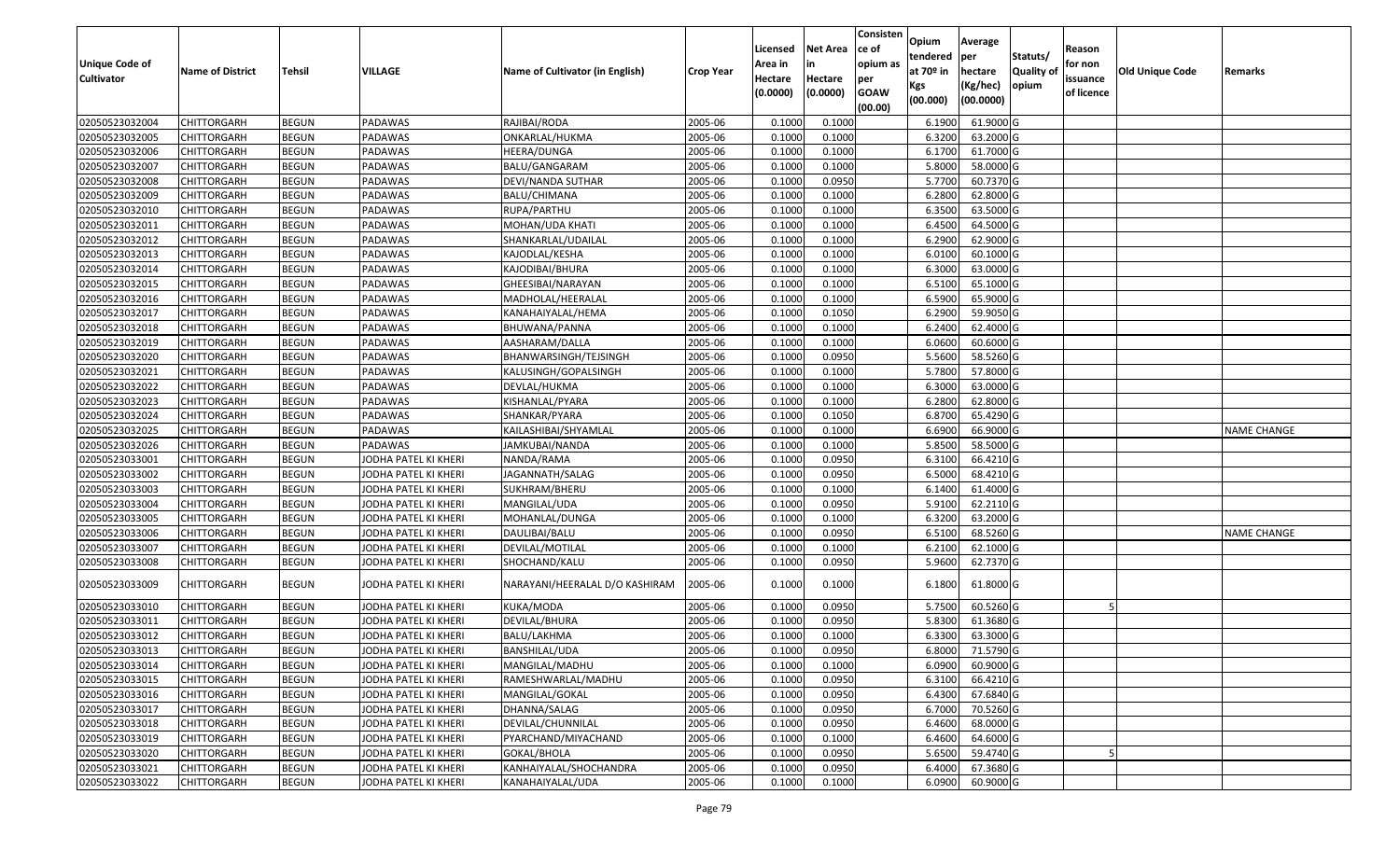| <b>Unique Code of</b><br><b>Cultivator</b> | <b>Name of District</b> | <b>Tehsil</b> | VILLAGE              | Name of Cultivator (in English) | <b>Crop Year</b> | Licensed<br>Area in<br>Hectare | <b>Net Area</b><br>in<br>Hectare | Consisten<br>ce of<br>opium as<br>per | Opium<br>tendered<br>at $70°$ in | Average<br>per<br>hectare | Statuts/<br><b>Quality o</b> | Reason<br>for non<br>issuance | Old Unique Code | Remarks |
|--------------------------------------------|-------------------------|---------------|----------------------|---------------------------------|------------------|--------------------------------|----------------------------------|---------------------------------------|----------------------------------|---------------------------|------------------------------|-------------------------------|-----------------|---------|
|                                            |                         |               |                      |                                 |                  | (0.0000)                       | (0.0000)                         | <b>GOAW</b><br>(00.00)                | Kgs<br>(00.000)                  | (Kg/hec)<br>(00.0000)     | opium                        | of licence                    |                 |         |
| 02050523033023                             | CHITTORGARH             | <b>BEGUN</b>  | JODHA PATEL KI KHERI | MEGHA/DUNGA                     | 2005-06          | 0.1000                         | 0.1000                           |                                       | 6.0700                           | 60.7000 G                 |                              |                               |                 |         |
| 02050523033024                             | CHITTORGARH             | <b>BEGUN</b>  | JODHA PATEL KI KHERI | LAXMANKANWAR/SHYAMSINGH         | 2005-06          | 0.1000                         | 0.0950                           |                                       | 6.6300                           | 69.7890 G                 |                              |                               |                 |         |
| 02050523033025                             | CHITTORGARH             | <b>BEGUN</b>  | JODHA PATEL KI KHERI | GHEESALAL/RAMA                  | 2005-06          | 0.100                          | 0.1000                           |                                       | 5.8400                           | 58.4000 G                 |                              |                               |                 |         |
| 02050523033026                             | <b>CHITTORGARH</b>      | <b>BEGUN</b>  | JODHA PATEL KI KHERI | MANGILAL/DEVA                   | 2005-06          | 0.1000                         | 0.1000                           |                                       | 5.6300                           | 56.3000G                  |                              |                               |                 |         |
| 02050523033027                             | CHITTORGARH             | <b>BEGUN</b>  | JODHA PATEL KI KHERI | NARU/DALU                       | 2005-06          | 0.1000                         | 0.0950                           |                                       | 6.5900                           | 69.3680 G                 |                              |                               |                 |         |
| 02050523033028                             | CHITTORGARH             | <b>BEGUN</b>  | JODHA PATEL KI KHERI | KISNIBAI/VENA                   | 2005-06          | 0.1000                         | 0.1000                           |                                       | 6.8300                           | 68.3000 G                 |                              |                               |                 |         |
| 02050523033029                             | CHITTORGARH             | <b>BEGUN</b>  | JODHA PATEL KI KHERI | MANGILAL/HEERA                  | 2005-06          | 0.1000                         | 0.0950                           |                                       | 5.8900                           | 62.0000G                  |                              |                               |                 |         |
| 02050523034001                             | CHITTORGARH             | <b>BEGUN</b>  | NAYA GAAV MALKA      | CHUNNILAL/ONKAR                 | 2005-06          | 0.1000                         | 0.1000                           |                                       | 6.4300                           | 64.3000 G                 |                              |                               |                 |         |
| 02050523034002                             | CHITTORGARH             | <b>BEGUN</b>  | NAYA GAAV MALKA      | JAMKUBAI/RUPA                   | 2005-06          | 0.1000                         | 0.1000                           |                                       | 6.4200                           | 64.2000 G                 |                              |                               |                 |         |
| 02050523034003                             | CHITTORGARH             | <b>BEGUN</b>  | NAYA GAAV MALKA      | HUKMA/BHEEMA                    | 2005-06          | 0.1000                         | 0.0950                           |                                       | 6.3400                           | 66.7370 G                 |                              |                               |                 |         |
| 02050523034004                             | CHITTORGARH             | <b>BEGUN</b>  | NAYA GAAV MALKA      | KUKA/PEMA                       | 2005-06          | 0.1000                         | 0.1000                           |                                       | 6.5500                           | 65.5000G                  |                              |                               |                 |         |
| 02050523034005                             | CHITTORGARH             | <b>BEGUN</b>  | NAYA GAAV MALKA      | GHEESIBAI/KISHNA                | 2005-06          | 0.1000                         | 0.0950                           |                                       | 6.5500                           | 68.9470 G                 |                              |                               |                 |         |
| 02050523034006                             | <b>CHITTORGARH</b>      | <b>BEGUN</b>  | NAYA GAAV MALKA      | NANDUBAI/DHULICHAND             | 2005-06          | 0.1000                         | 0.0950                           |                                       | 6.0800                           | 64.0000G                  |                              |                               |                 |         |
| 02050523034007                             | CHITTORGARH             | <b>BEGUN</b>  | NAYA GAAV MALKA      | DEVILAL/GOKAL                   | 2005-06          | 0.1000                         | 0.0950                           |                                       | 6.3500                           | 66.8420 G                 |                              |                               |                 |         |
| 02050523034008                             | CHITTORGARH             | <b>BEGUN</b>  | NAYA GAAV MALKA      | PYARA/PEMA                      | 2005-06          | 0.1000                         | 0.1050                           |                                       | 7.1500                           | 68.0950 G                 |                              |                               |                 |         |
| 02050523035001                             | <b>CHITTORGARH</b>      | <b>BEGUN</b>  | RAJPURA CHENSINGH KA | RATANLAL/MOTI                   | 2005-06          | 0.1000                         | 0.1000                           |                                       | 6.9100                           | 69.1000G                  |                              |                               |                 |         |
| 02050523035002                             | CHITTORGARH             | <b>BEGUN</b>  | RAJPURA CHENSINGH KA | JEETU/KERING                    | 2005-06          | 0.1000                         | 0.0950                           |                                       | 5.9400                           | 62.5260 G                 |                              |                               |                 |         |
| 02050523035003                             | CHITTORGARH             | <b>BEGUN</b>  | RAJPURA CHENSINGH KA | MOHANLAL/PYARCHAND              | 2005-06          | 0.1000                         | 0.0950                           |                                       | 5.9600                           | 62.7370 G                 |                              |                               |                 |         |
| 02050523035004                             | CHITTORGARH             | <b>BEGUN</b>  | RAJPURA CHENSINGH KA | UDA/HEERA                       | 2005-06          | 0.1000                         | 0.1000                           |                                       | 5.5800                           | 55.8000 G                 |                              |                               |                 |         |
| 02050523035005                             | CHITTORGARH             | <b>BEGUN</b>  | RAJPURA CHENSINGH KA | SARJUBAI/CHUNNILAL              | 2005-06          | 0.1000                         | 0.1000                           |                                       | 6.1600                           | 61.6000G                  |                              |                               |                 |         |
| 02050523035006                             | CHITTORGARH             | <b>BEGUN</b>  | RAJPURA CHENSINGH KA | CHUNNIBAI/BHANWARLAL            | 2005-06          | 0.1000                         | 0.1000                           |                                       | 6.4600                           | 64.6000 G                 |                              |                               |                 |         |
| 02050523035007                             | CHITTORGARH             | <b>BEGUN</b>  | RAJPURA CHENSINGH KA | BHANWARLAL/RAMCHANDRA           | 2005-06          | 0.1000                         | 0.1000                           |                                       | 5.5500                           | 55.5000G                  |                              |                               |                 |         |
| 02050523035008                             | CHITTORGARH             | <b>BEGUN</b>  | RAJPURA CHENSINGH KA | GOPI/DALLA                      | 2005-06          | 0.1000                         | 0.1000                           |                                       | 6.2400                           | 62.4000 G                 |                              |                               |                 |         |
| 02050523035009                             | CHITTORGARH             | <b>BEGUN</b>  | RAJPURA CHENSINGH KA | KUSHAL/PANNA                    | 2005-06          | 0.1000                         | 0.0950                           |                                       | 6.4700                           | 68.1050 G                 |                              |                               |                 |         |
| 02050523035011                             | CHITTORGARH             | <b>BEGUN</b>  | RAJPURA CHENSINGH KA | RAMLAL/HARIRAM                  | 2005-06          | 0.1000                         | 0.0950                           |                                       | 6.1000                           | 64.2110 G                 |                              |                               |                 |         |
| 02050523035012                             | CHITTORGARH             | <b>BEGUN</b>  | RAJPURA CHENSINGH KA | DAULIBAI/UDA                    | 2005-06          | 0.1000                         | 0.0950                           |                                       | 5.9800                           | 62.9470 G                 |                              |                               |                 |         |
| 02050523035014                             | CHITTORGARH             | <b>BEGUN</b>  | RAJPURA CHENSINGH KA | MANGILAL/MYACHAND               | 2005-06          | 0.1000                         | 0.1000                           |                                       | 6.6900                           | 66.9000 G                 |                              |                               |                 |         |
| 02050523035015                             | CHITTORGARH             | <b>BEGUN</b>  | RAJPURA CHENSINGH KA | DAULA/KALU DHAKAD               | 2005-06          | 0.1000                         | 0.1000                           |                                       | 5.6700                           | 56.7000 G                 |                              |                               |                 |         |
| 02050523035016                             | CHITTORGARH             | <b>BEGUN</b>  | RAJPURA CHENSINGH KA | NARAYAN/HANSA                   | 2005-06          | 0.1000                         | 0.0950                           |                                       | 4.6300                           | 48.7370 G                 |                              |                               |                 |         |
| 02050523035017                             | CHITTORGARH             | <b>BEGUN</b>  | RAJPURA CHENSINGH KA | GHEESA/NARAYAN                  | 2005-06          | 0.1000                         | 0.1000                           |                                       | 6.1300                           | 61.3000 G                 |                              |                               |                 |         |
| 02050523035018                             | CHITTORGARH             | <b>BEGUN</b>  | RAJPURA CHENSINGH KA | HEERA/MOTI                      | 2005-06          | 0.1000                         | 0.1000                           |                                       | 6.3600                           | 63.6000 G                 |                              |                               |                 |         |
| 02050523036001                             | CHITTORGARH             | <b>BEGUN</b>  | SHONAGAR             | MADHO/RUPA                      | 2005-06          | 0.1000                         | 0.1000                           |                                       | 6.5100                           | 65.1000G                  |                              |                               |                 |         |
| 02050523036002                             | CHITTORGARH             | <b>BEGUN</b>  | SHONAGAR             | DEVILAL/HEERA                   | 2005-06          | 0.1000                         | 0.1000                           |                                       | 6.5200                           | 65.2000 G                 |                              |                               |                 |         |
| 02050523036003                             | CHITTORGARH             | <b>BEGUN</b>  | SHONAGAR             | GOKALCHAND/NANDA                | 2005-06          | 0.1000                         | 0.1000                           |                                       | 6.5700                           | 65.7000 G                 |                              |                               |                 |         |
| 02050523036004                             | CHITTORGARH             | <b>BEGUN</b>  | SHONAGAR             | HUKMA/MODA                      | 2005-06          | 0.1000                         | 0.1000                           |                                       | 5.9400                           | 59.4000 G                 |                              |                               |                 |         |
| 02050523036005                             | CHITTORGARH             | <b>BEGUN</b>  | SHONAGAR             | BHUWANA/CHAMPA                  | 2005-06          | 0.1000                         | 0.1000                           |                                       | 6.0200                           | 60.2000 G                 |                              |                               |                 |         |
| 02050523036006                             | <b>CHITTORGARH</b>      | <b>BEGUN</b>  | SHONAGAR             | KALU/NARAYAN                    | 2005-06          | 0.1000                         | 0.1050                           |                                       | 6.3900                           | 60.8570 G                 |                              |                               |                 |         |
| 02050523036007                             | <b>CHITTORGARH</b>      | <b>BEGUN</b>  | SHONAGAR             | BALIBAI/PYARA                   | 2005-06          | 0.1000                         | 0.1000                           |                                       | 6.0400                           | 60.4000 G                 |                              | 5                             |                 |         |
| 02050523036008                             | <b>CHITTORGARH</b>      | <b>BEGUN</b>  | SHONAGAR             | BHURA/MIYACHAND                 | 2005-06          | 0.1000                         | 0.1050                           |                                       | 6.9200                           | 65.9050 G                 |                              |                               |                 |         |
| 02050523036010                             | <b>CHITTORGARH</b>      | <b>BEGUN</b>  | SHONAGAR             | KASHIRAM/NANDA                  | 2005-06          | 0.1000                         | 0.1000                           |                                       | 6.2100                           | 62.1000 G                 |                              |                               |                 |         |
| 02050523036013                             | CHITTORGARH             | <b>BEGUN</b>  | SHONAGAR             | AMARTIBAI/DAULA                 | 2005-06          | 0.1000                         | 0.1000                           |                                       | 6.3500                           | 63.5000 G                 |                              |                               |                 |         |
| 02050523036014                             | <b>CHITTORGARH</b>      | <b>BEGUN</b>  | SHONAGAR             | BALULAL/PANNA                   | 2005-06          | 0.1000                         | 0.1000                           |                                       | 6.4300                           | 64.3000 G                 |                              |                               |                 |         |
| 02050523036015                             | <b>CHITTORGARH</b>      | <b>BEGUN</b>  | SHONAGAR             | CHATURBHUJ/PANNA                | 2005-06          | 0.1000                         | 0.1000                           |                                       | 6.5500                           | 65.5000 G                 |                              |                               |                 |         |
| 02050523036016                             | CHITTORGARH             | <b>BEGUN</b>  | SHONAGAR             | GOPILAL/PANNALAL                | 2005-06          | 0.1000                         | 0.1000                           |                                       | 6.2200                           | 62.2000 G                 |                              |                               |                 |         |
| 02050523036017                             | CHITTORGARH             | <b>BEGUN</b>  | SHONAGAR             | GOKAL/CHAGNA                    | 2005-06          | 0.1000                         | 0.1000                           |                                       | 6.3100                           | 63.1000 G                 |                              |                               |                 |         |
| 02050523036018                             | <b>CHITTORGARH</b>      | <b>BEGUN</b>  | SHONAGAR             | HARLAL/BARDA BADA               | 2005-06          | 0.1000                         | 0.1000                           |                                       | 7.0200                           | 70.2000 G                 |                              |                               |                 |         |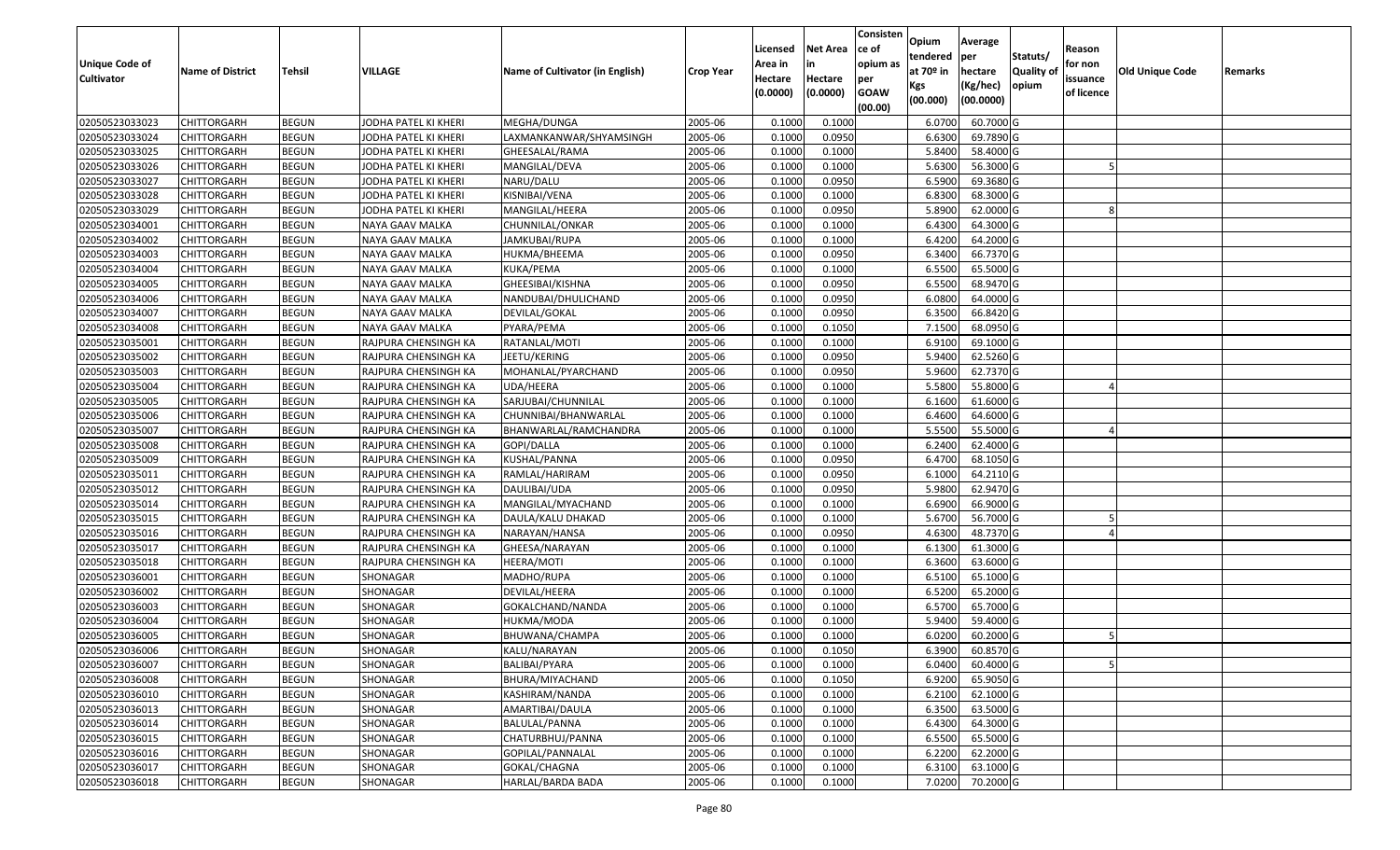| Unique Code of    | <b>Name of District</b> | <b>Tehsil</b> | VILLAGE         | Name of Cultivator (in English) |                  | Licensed<br>Area in | <b>Net Area</b><br>in | Consisten<br>ce of<br>opium as | Opium<br>tendered<br>at $70°$ in | Average<br>per<br>hectare | Statuts/<br><b>Quality o</b> | Reason<br>for non      | <b>Old Unique Code</b> | Remarks            |
|-------------------|-------------------------|---------------|-----------------|---------------------------------|------------------|---------------------|-----------------------|--------------------------------|----------------------------------|---------------------------|------------------------------|------------------------|------------------------|--------------------|
| <b>Cultivator</b> |                         |               |                 |                                 | <b>Crop Year</b> | Hectare<br>(0.0000) | Hectare<br>(0.0000)   | per<br><b>GOAW</b><br>(00.00)  | Kgs<br>(00.000)                  | (Kg/hec)<br>(00.0000)     | opium                        | issuance<br>of licence |                        |                    |
| 02050523036019    | CHITTORGARH             | <b>BEGUN</b>  | SHONAGAR        | NANDA/PYARA                     | 2005-06          | 0.1000              | 0.1000                |                                | 6.8500                           | 68.5000 G                 |                              |                        |                        |                    |
| 02050523036020    | CHITTORGARH             | <b>BEGUN</b>  | SHONAGAR        | LALU/KUKA                       | 2005-06          | 0.1000              | 0.1000                |                                | 5.8800                           | 58.8000 G                 |                              |                        |                        |                    |
| 02050523036022    | CHITTORGARH             | <b>BEGUN</b>  | SHONAGAR        | GOPALLAL/KHEMRAJ                | 2005-06          | 0.1000              | 0.1000                |                                | 5.9600                           | 59.6000 G                 |                              |                        |                        |                    |
| 02050523036023    | <b>CHITTORGARH</b>      | <b>BEGUN</b>  | SHONAGAR        | AMARCHAND/UDA                   | 2005-06          | 0.1000              | 0.0950                |                                | 5.7300                           | 60.3160G                  |                              |                        |                        |                    |
| 02050523036024    | CHITTORGARH             | <b>BEGUN</b>  | SHONAGAR        | ONKAR/JAGANNATH                 | 2005-06          | 0.1000              | 0.1000                |                                | 6.6700                           | 66.7000G                  |                              |                        |                        |                    |
| 02050523036025    | CHITTORGARH             | <b>BEGUN</b>  | SHONAGAR        | GHEESALAL/SEWA                  | 2005-06          | 0.1000              | 0.1000                |                                | 6.2700                           | 62.7000G                  |                              |                        |                        |                    |
| 02050523036026    | CHITTORGARH             | <b>BEGUN</b>  | SHONAGAR        | MOTYABAI/NARAYAN                | 2005-06          | 0.1000              | 0.0950                |                                | 5.4400                           | 57.2630 G                 |                              |                        |                        |                    |
| 02050523036027    | CHITTORGARH             | <b>BEGUN</b>  | SHONAGAR        | DEVILAL/KUKA                    | 2005-06          | 0.1000              | 0.1000                |                                | 5.9600                           | 59.6000G                  |                              |                        |                        | <b>NAME CHANGE</b> |
| 02050523036028    | CHITTORGARH             | <b>BEGUN</b>  | SHONAGAR        | KASHIRAM/NARAYAN                | 2005-06          | 0.1000              | 0.1000                |                                | 5.9000                           | 59.0000G                  |                              |                        |                        |                    |
| 02050523036030    | CHITTORGARH             | <b>BEGUN</b>  | SHONAGAR        | MOJI/BALU                       | 2005-06          | 0.1000              | 0.1000                |                                | 6.7800                           | 67.8000 G                 |                              |                        |                        |                    |
| 02050523036031    | CHITTORGARH             | <b>BEGUN</b>  | SHONAGAR        | SHAMBHU/DEVILAL                 | 2005-06          | 0.1000              | 0.1050                |                                | 6.1300                           | 58.3810 G                 |                              |                        |                        |                    |
| 02050523036032    | CHITTORGARH             | <b>BEGUN</b>  | SHONAGAR        | JEETMAL/BHERU                   | 2005-06          | 0.1000              | 0.1000                |                                | 5.9200                           | 59.2000 G                 |                              |                        |                        |                    |
| 02050523036034    | <b>CHITTORGARH</b>      | <b>BEGUN</b>  | SHONAGAR        | BADRIBAI/DAULATRAM              | 2005-06          | 0.1000              | 0.0950                |                                | 5.8800                           | 61.8950 G                 |                              |                        |                        |                    |
| 02050523036035    | CHITTORGARH             | <b>BEGUN</b>  | SHONAGAR        | ONKARLAL/HARLAL                 | 2005-06          | 0.1000              | 0.1000                |                                | 6.8700                           | 68.7000 G                 |                              |                        |                        |                    |
| 02050523036036    | CHITTORGARH             | <b>BEGUN</b>  | SHONAGAR        | BHANWARLAL/BHAWANA              | 2005-06          | 0.1000              | 0.0950                |                                | 5.8500                           | 61.5790 G                 |                              |                        |                        |                    |
| 02050523036037    | CHITTORGARH             | <b>BEGUN</b>  | SHONAGAR        | DUNGA/DEVILAL                   | 2005-06          | 0.1000              | 0.1000                |                                | 5.9600                           | 59.6000 G                 |                              |                        |                        |                    |
| 02050523036038    | CHITTORGARH             | <b>BEGUN</b>  | SHONAGAR        | KUKA/DEVILAL                    | 2005-06          | 0.1000              | 0.1000                |                                | 5.8400                           | 58.4000G                  |                              |                        |                        |                    |
| 02050523036039    | CHITTORGARH             | <b>BEGUN</b>  | SHONAGAR        | HEERA/CHAGNA                    | 2005-06          | 0.1000              | 0.1000                |                                | 6.2400                           | 62.4000 G                 |                              |                        |                        |                    |
| 02050523036040    | CHITTORGARH             | <b>BEGUN</b>  | SHONAGAR        | BHERU/LAKHMA                    | 2005-06          | 0.1000              | 0.1000                |                                | 5.9600                           | 59.6000G                  |                              |                        |                        |                    |
| 02050523036041    | CHITTORGARH             | <b>BEGUN</b>  | SHONAGAR        | BHERU/LALU JATIYA               | 2005-06          | 0.1000              | 0.1050                |                                | 4.7100                           | 44.8570 G                 |                              |                        |                        |                    |
| 02050523036042    | CHITTORGARH             | <b>BEGUN</b>  | SHONAGAR        | <b>TEKUBAI/MOTI</b>             | 2005-06          | 0.1000              | 0.1000                |                                | 5.9500                           | 59.5000 G                 |                              |                        |                        |                    |
| 02050523036043    | CHITTORGARH             | <b>BEGUN</b>  | SHONAGAR        | SEWA/KAJOD                      | 2005-06          | 0.1000              | 0.1000                |                                | 5.9900                           | 59.9000G                  |                              |                        |                        |                    |
| 02050523036044    | CHITTORGARH             | <b>BEGUN</b>  | SHONAGAR        | KANA/LAXMAN                     | 2005-06          | 0.1000              | 0.1050                |                                | 6.5500                           | 62.3810 G                 |                              |                        |                        |                    |
| 02050523036045    | CHITTORGARH             | <b>BEGUN</b>  | SHONAGAR        | BHANWARLAL/HEERALAL             | 2005-06          | 0.1000              | 0.0950                |                                | 5.6900                           | 59.8950 G                 |                              |                        |                        |                    |
| 02050523037001    | <b>CHITTORGARH</b>      | <b>BEGUN</b>  | <b>JAINAGAR</b> | BHANWARLAL/PYARCHAND            | 2005-06          | 0.1000              | 0.1050                |                                | 6.5000                           | 61.9050 G                 |                              |                        |                        |                    |
| 02050523037002    | CHITTORGARH             | <b>BEGUN</b>  | JAINAGAR        | HEERA/PEMA                      | 2005-06          | 0.1000              | 0.1000                |                                | 7.0700                           | 70.7000G                  |                              |                        |                        | <b>NAME CHANGE</b> |
| 02050523037003    | CHITTORGARH             | <b>BEGUN</b>  | <b>JAINAGAR</b> | ONKAR/CHATURBHUJ                | 2005-06          | 0.1000              | 0.0950                |                                | 6.5200                           | 68.6320 G                 |                              |                        |                        |                    |
| 02050523037004    | CHITTORGARH             | <b>BEGUN</b>  | JAINAGAR        | MADHO/SALAGRAM                  | 2005-06          | 0.1000              | 0.1000                |                                | 6.0800                           | 60.8000 G                 |                              |                        |                        |                    |
| 02050523037005    | CHITTORGARH             | <b>BEGUN</b>  | <b>JAINAGAR</b> | PRITHVIRAJ/KANA                 | 2005-06          | 0.1000              | 0.1050                |                                | 6.7800                           | 64.5710 G                 |                              |                        |                        |                    |
| 02050523037006    | CHITTORGARH             | <b>BEGUN</b>  | JAINAGAR        | PANNA/NARAYAN                   | 2005-06          | 0.1000              | 0.1000                |                                | 6.2400                           | 62.4000 G                 |                              |                        |                        |                    |
| 02050523037007    | CHITTORGARH             | <b>BEGUN</b>  | JAINAGAR        | PYARCHAND/JAGANNATH             | 2005-06          | 0.1000              | 0.1000                |                                | 7.3200                           | 73.2000 G                 |                              |                        |                        |                    |
| 02050523037008    | CHITTORGARH             | <b>BEGUN</b>  | JAINAGAR        | KAJOD/GOKAL                     | 2005-06          | 0.1000              | 0.0950                |                                | 6.6900                           | 70.4210G                  |                              |                        |                        |                    |
| 02050523037009    | CHITTORGARH             | <b>BEGUN</b>  | JAINAGAR        | DEVILAL/UDA                     | 2005-06          | 0.1000              | 0.1000                |                                | 6.3000                           | 63.0000G                  |                              |                        |                        |                    |
| 02050523037010    | CHITTORGARH             | <b>BEGUN</b>  | <b>JAINAGAR</b> | NANDUBAI/CHUNNILAL              | 2005-06          | 0.1000              | 0.1000                |                                | 6.7600                           | 67.6000 G                 |                              |                        |                        |                    |
| 02050523037011    | CHITTORGARH             | <b>BEGUN</b>  | JAINAGAR        | GHEESA/NAULA                    | 2005-06          | 0.1000              | 0.0950                |                                | 6.4300                           | 67.6840 G                 |                              |                        |                        |                    |
| 02050523037012    | CHITTORGARH             | <b>BEGUN</b>  | JAINAGAR        | DEVA/DALLA                      | 2005-06          | 0.1000              | 0.1000                |                                | 5.8000                           | 58.0000G                  |                              |                        |                        |                    |
| 02050523037014    | <b>CHITTORGARH</b>      | <b>BEGUN</b>  | <b>JAINAGAR</b> | KASHIRAM/BHAGIRATH              | 2005-06          | 0.1000              | 0.1000                |                                | 6.7700                           | 67.7000G                  |                              |                        |                        |                    |
| 02050523037015    | <b>CHITTORGARH</b>      | <b>BEGUN</b>  | JAINAGAR        | BANSHILAL/KAJOD                 | 2005-06          | 0.1000              | 0.0950                |                                | 6.9600                           | 73.2630 G                 |                              |                        |                        |                    |
| 02050523037016    | <b>CHITTORGARH</b>      | <b>BEGUN</b>  | JAINAGAR        | PYARA/MOTI BADA                 | 2005-06          | 0.1000              | 0.0950                |                                | 6.0100                           | 63.2630 G                 |                              |                        |                        |                    |
| 02050523037019    | <b>CHITTORGARH</b>      | <b>BEGUN</b>  | JAINAGAR        | MANGILAL/HEERALAL               | 2005-06          | 0.1000              | 0.1050                |                                | 6.8700                           | 65.4290 G                 |                              |                        |                        |                    |
| 02050523037020    | <b>CHITTORGARH</b>      | <b>BEGUN</b>  | JAINAGAR        | PYARIBAI/DEVRAM                 | 2005-06          | 0.1000              | 0.0950                |                                | 6.3200                           | 66.5260 G                 |                              |                        |                        |                    |
| 02050523037021    | <b>CHITTORGARH</b>      | <b>BEGUN</b>  | JAINAGAR        | CHEETARMAL/DEVILAL              | 2005-06          | 0.1000              | 0.1000                |                                | 5.8300                           | 58.3000 G                 |                              |                        |                        |                    |
| 02050523037023    | <b>CHITTORGARH</b>      | <b>BEGUN</b>  | JAINAGAR        | MANGILAL/MADHO                  | 2005-06          | 0.1000              | 0.1000                |                                | 6.0700                           | 60.7000 G                 |                              |                        |                        |                    |
| 02050523037024    | CHITTORGARH             | <b>BEGUN</b>  | JAINAGAR        | GHEESALAL/PYARA                 | 2005-06          | 0.1000              | 0.1000                |                                | 6.5500                           | 65.5000 G                 |                              |                        |                        |                    |
| 02050523037025    | CHITTORGARH             | <b>BEGUN</b>  | JAINAGAR        | KANHAIYALAL/HARLAL              | 2005-06          | 0.1000              | 0.1000                |                                | 7.4500                           | 74.5000 G                 |                              |                        |                        |                    |
| 02050523037026    | <b>CHITTORGARH</b>      | <b>BEGUN</b>  | JAINAGAR        | BHURA/NARAYAN                   | 2005-06          | 0.1000              | 0.0950                |                                | 6.6200                           | 69.6840 G                 |                              |                        |                        |                    |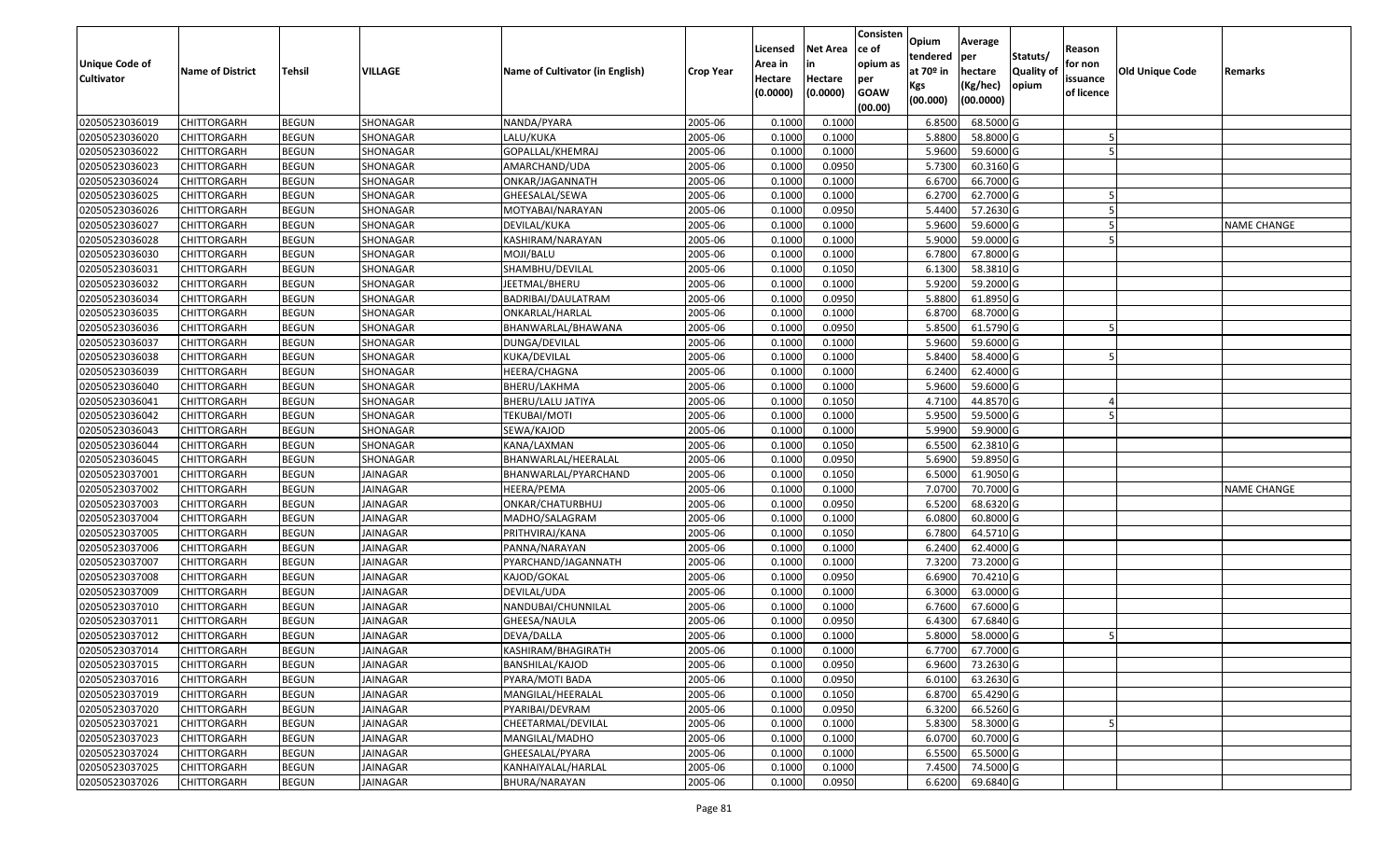| Unique Code of    | <b>Name of District</b> | <b>Tehsil</b> | <b>VILLAGE</b>  | Name of Cultivator (in English) | <b>Crop Year</b> | Licensed<br>Area in | <b>Net Area</b><br>in | Consisten<br>ce of<br>opium as | Opium<br>tendered<br>at $70°$ in | Average<br>per<br>hectare | Statuts/<br><b>Quality o</b> | Reason<br>for non      | Old Unique Code | Remarks            |
|-------------------|-------------------------|---------------|-----------------|---------------------------------|------------------|---------------------|-----------------------|--------------------------------|----------------------------------|---------------------------|------------------------------|------------------------|-----------------|--------------------|
| <b>Cultivator</b> |                         |               |                 |                                 |                  | Hectare<br>(0.0000) | Hectare<br>(0.0000)   | per<br><b>GOAW</b><br>(00.00)  | Kgs<br>(00.000)                  | (Kg/hec)<br>(00.0000)     | opium                        | issuance<br>of licence |                 |                    |
| 02050523037027    | CHITTORGARH             | <b>BEGUN</b>  | <b>JAINAGAR</b> | NANALAL/BOTHLAL                 | 2005-06          | 0.1000              | 0.1000                |                                | 6.3800                           | 63.8000 G                 |                              |                        |                 |                    |
| 02050523037028    | CHITTORGARH             | <b>BEGUN</b>  | JAINAGAR        | CHAGANLAL/PYARA                 | 2005-06          | 0.1000              | 0.1000                |                                | 6.8800                           | 68.8000 G                 |                              |                        |                 |                    |
| 02050523037029    | CHITTORGARH             | <b>BEGUN</b>  | JAINAGAR        | BHANWARLAL/RUPA                 | 2005-06          | 0.1000              | 0.1000                |                                | 6.3500                           | 63.5000G                  |                              |                        |                 |                    |
| 02050523037030    | <b>CHITTORGARH</b>      | <b>BEGUN</b>  | <b>JAINAGAR</b> | PRABHU/UDA                      | 2005-06          | 0.1000              | 0.1000                |                                | 6.2300                           | 62.3000G                  |                              |                        |                 |                    |
| 02050523037031    | CHITTORGARH             | <b>BEGUN</b>  | <b>JAINAGAR</b> | NANDLAL/HEERALAL                | 2005-06          | 0.1000              | 0.1000                |                                | 6.4300                           | 64.3000 G                 |                              |                        |                 |                    |
| 02050523037032    | CHITTORGARH             | <b>BEGUN</b>  | <b>JAINAGAR</b> | BHANWARLAL/KUKA                 | 2005-06          | 0.1000              | 0.1000                |                                | 6.9800                           | 69.8000 G                 |                              |                        |                 |                    |
| 02050523037034    | CHITTORGARH             | <b>BEGUN</b>  | JAINAGAR        | PYARA/DEVRAM                    | 2005-06          | 0.1000              | 0.1050                |                                | 6.8700                           | 65.4290 G                 |                              |                        |                 |                    |
| 02050523037035    | <b>CHITTORGARH</b>      | <b>BEGUN</b>  | JAINAGAR        | PYARA/JEETMAL                   | 2005-06          | 0.1000              | 0.1000                |                                | 6.5500                           | 65.5000G                  |                              |                        |                 |                    |
| 02050523037038    | CHITTORGARH             | <b>BEGUN</b>  | <b>JAINAGAR</b> | MANGIBAI/TODURAM                | 2005-06          | 0.1000              | 0.1000                |                                | 6.4400                           | 64.4000 G                 |                              |                        |                 |                    |
| 02050523037039    | CHITTORGARH             | <b>BEGUN</b>  | <b>JAINAGAR</b> | KASHIRAM/PYARA                  | 2005-06          | 0.1000              | 0.1050                |                                | 6.8800                           | 65.5240 G                 |                              |                        |                 |                    |
| 02050523037040    | CHITTORGARH             | <b>BEGUN</b>  | <b>JAINAGAR</b> | HAJARI/DEYRAM                   | 2005-06          | 0.1000              | 0.1050                |                                | 6.9200                           | 65.9050 G                 |                              |                        |                 |                    |
| 02050523037042    | <b>CHITTORGARH</b>      | <b>BEGUN</b>  | <b>JAINAGAR</b> | DEVILAL/SEWAJI                  | 2005-06          | 0.1000              | 0.0950                |                                | 5.6900                           | 59.8950 G                 |                              |                        |                 |                    |
| 02050523037043    | <b>CHITTORGARH</b>      | <b>BEGUN</b>  | <b>JAINAGAR</b> | JAGANNATH/DEVILAL               | 2005-06          | 0.1000              | 0.1000                |                                | 6.0900                           | 60.9000 G                 |                              |                        |                 |                    |
| 02050523037044    | CHITTORGARH             | <b>BEGUN</b>  | JAINAGAR        | HEERADAS/MATHURADAS             | 2005-06          | 0.1000              | 0.1000                |                                | 6.5800                           | 65.8000G                  |                              |                        |                 |                    |
| 02050523037046    | CHITTORGARH             | <b>BEGUN</b>  | JAINAGAR        | GOKAL/DUNGA                     | 2005-06          | 0.1000              | 0.1050                |                                | 7.1300                           | 67.9050 G                 |                              |                        |                 |                    |
| 02050523037047    | CHITTORGARH             | <b>BEGUN</b>  | <b>JAINAGAR</b> | MOHANLAL/UDA                    | 2005-06          | 0.1000              | 0.1000                |                                | 6.5600                           | 65.6000G                  |                              |                        |                 |                    |
| 02050523037048    | CHITTORGARH             | <b>BEGUN</b>  | <b>JAINAGAR</b> | DUNGA/RAMA                      | 2005-06          | 0.1000              | 0.1000                |                                | 6.6400                           | 66.4000G                  |                              |                        |                 |                    |
| 02050523037049    | CHITTORGARH             | <b>BEGUN</b>  | JAINAGAR        | ONKARLAL/KASHIRAM               | 2005-06          | 0.1000              | 0.1000                |                                | 6.7300                           | 67.3000 G                 |                              |                        |                 |                    |
| 02050523037050    | CHITTORGARH             | <b>BEGUN</b>  | JAINAGAR        | HEERALAL/DAULA                  | 2005-06          | 0.1000              | 0.1000                |                                | 6.4600                           | 64.6000 G                 |                              |                        |                 |                    |
| 02050523037051    | CHITTORGARH             | <b>BEGUN</b>  | <b>JAINAGAR</b> | BHANWARLAL/BHAGIRATH            | 2005-06          | 0.1000              | 0.1050                |                                | 6.4200                           | 61.1430 G                 |                              |                        |                 |                    |
| 02050523037052    | CHITTORGARH             | <b>BEGUN</b>  | <b>JAINAGAR</b> | GHEESALAL/BARDA                 | 2005-06          | 0.1000              | 0.1000                |                                | 6.4400                           | 64.4000G                  |                              |                        |                 |                    |
| 02050523037053    | CHITTORGARH             | <b>BEGUN</b>  | <b>JAINAGAR</b> | BHANWARLAL/KAJOD                | 2005-06          | 0.1000              | 0.0950                |                                | 7.0600                           | 74.3160 G                 |                              |                        |                 |                    |
| 02050523037056    | CHITTORGARH             | <b>BEGUN</b>  | JAINAGAR        | BHANWARLAL/TARACHAND            | 2005-06          | 0.1000              | 0.1000                |                                | 6.1100                           | 61.1000G                  |                              |                        |                 |                    |
| 02050523037058    | CHITTORGARH             | <b>BEGUN</b>  | <b>JAINAGAR</b> | KAJOD/LAKHMA                    | 2005-06          | 0.1000              | 0.1000                |                                | 5.9200                           | 59.2000 G                 |                              |                        |                 |                    |
| 02050523038001    | <b>CHITTORGARH</b>      | <b>BEGUN</b>  | KHERMALIYA      | BHANWARLAL/KANHA                | 2005-06          | 0.1000              | 0.0950                |                                | 6.4600                           | 68.0000 G                 |                              |                        |                 |                    |
| 02050523038002    | CHITTORGARH             | <b>BEGUN</b>  | KHERMALIYA      | RUKMANIBAI/RAMCHANDRA           | 2005-06          | 0.1000              | 0.1000                |                                | 6.4300                           | 64.3000 G                 |                              |                        |                 |                    |
| 02050523038003    | CHITTORGARH             | <b>BEGUN</b>  | KHERMALIYA      | CHATURBHUJ/MANGILAL             | 2005-06          | 0.1000              | 0.1000                |                                | 6.6100                           | 66.1000G                  |                              |                        |                 |                    |
| 02050523038004    | CHITTORGARH             | <b>BEGUN</b>  | KHERMALIYA      | RUPLAL/BHURA                    | 2005-06          | 0.1000              | 0.1000                |                                | 6.6700                           | 66.7000 G                 |                              |                        |                 |                    |
| 02050523038005    | CHITTORGARH             | <b>BEGUN</b>  | KHERMALIYA      | KANHAIYALAL/ONKAR               | 2005-06          | 0.1000              | 0.0950                |                                | 6.5200                           | 68.6320 G                 |                              |                        |                 | <b>NAME CHANGE</b> |
| 02050523038006    | CHITTORGARH             | <b>BEGUN</b>  | KHERMALIYA      | SITARAM/KANHA                   | 2005-06          | 0.1000              | 0.1000                |                                | 6.6100                           | 66.1000G                  |                              |                        |                 |                    |
| 02050523038008    | CHITTORGARH             | <b>BEGUN</b>  | KHERMALIYA      | GHEESA/HEERA                    | 2005-06          | 0.1000              | 0.0950                |                                | 6.3500                           | 66.8420 G                 |                              |                        |                 |                    |
| 02050523038009    | CHITTORGARH             | <b>BEGUN</b>  | KHERMALIYA      | DEVILAL/BHOLA                   | 2005-06          | 0.1000              | 0.1000                |                                | 5.6000                           | 56.0000G                  |                              |                        |                 |                    |
| 02050523038010    | CHITTORGARH             | <b>BEGUN</b>  | KHERMALIYA      | HARLAL/KANHA                    | 2005-06          | 0.1000              | 0.0950                |                                | 6.1200                           | 64.4210G                  |                              |                        |                 |                    |
| 02050523038011    | CHITTORGARH             | <b>BEGUN</b>  | KHERMALIYA      | BHANWARLAL/HEERA                | 2005-06          | 0.1000              | 0.0950                |                                | 6.3300                           | 66.6320 G                 |                              |                        |                 |                    |
| 02050523038012    | CHITTORGARH             | <b>BEGUN</b>  | KHERMALIYA      | MANGILAL/NARAYAN                | 2005-06          | 0.1000              | 0.1000                |                                | 6.6600                           | 66.6000 G                 |                              |                        |                 |                    |
| 02050523038013    | CHITTORGARH             | <b>BEGUN</b>  | KHERMALIYA      | DEVILAL/HEERA                   | 2005-06          | 0.1000              | 0.1000                |                                | 6.5300                           | 65.3000 G                 |                              |                        |                 |                    |
| 02050523038014    | <b>CHITTORGARH</b>      | <b>BEGUN</b>  | KHERMALIYA      | PYARBAI/DEVA                    | 2005-06          | 0.1000              | 0.1000                |                                | 6.3900                           | 63.9000G                  |                              |                        |                 |                    |
| 02050523038015    | <b>CHITTORGARH</b>      | <b>BEGUN</b>  | KHERMALIYA      | DEVALAL/GOKAL                   | 2005-06          | 0.1000              | 0.1000                |                                | 6.4800                           | 64.8000 G                 |                              |                        |                 |                    |
| 02050523038016    | <b>CHITTORGARH</b>      | <b>BEGUN</b>  | KHERMALIYA      | KANHAIYALAL/SALAG               | 2005-06          | 0.1000              | 0.1000                |                                | 6.7400                           | 67.4000 G                 |                              |                        |                 |                    |
| 02050523038017    | <b>CHITTORGARH</b>      | <b>BEGUN</b>  | KHERMALIYA      | KANHAIYALAL/TULSIRAM            | 2005-06          | 0.1000              | 0.0950                |                                | 6.1500                           | 64.7370 G                 |                              |                        |                 |                    |
| 02050523038018    | <b>CHITTORGARH</b>      | <b>BEGUN</b>  | KHERMALIYA      | GOPILAL/LALUJI                  | 2005-06          | 0.1000              | 0.1000                |                                | 5.5200                           | 55.2000 G                 |                              |                        |                 |                    |
| 02050523038019    | <b>CHITTORGARH</b>      | <b>BEGUN</b>  | KHERMALIYA      | KUKALAL/SHOCHANDRA              | 2005-06          | 0.1000              | 0.1000                |                                | 5.4900                           | 54.9000 G                 |                              |                        |                 |                    |
| 02050523038020    | <b>CHITTORGARH</b>      | <b>BEGUN</b>  | KHERMALIYA      | HAJARILAL/SALAGRAM              | 2005-06          | 0.1000              | 0.1000                |                                | 7.1700                           | 71.7000 G                 |                              |                        |                 |                    |
| 02050523038022    | CHITTORGARH             | <b>BEGUN</b>  | KHERMALIYA      | KASTURIBAI/CHAMPALAL            | 2005-06          | 0.1000              | 0.1000                |                                | 6.6700                           | 66.7000 G                 |                              |                        |                 |                    |
| 02050523038023    | CHITTORGARH             | <b>BEGUN</b>  | KHERMALIYA      | CHUNNIBAI/GANAGARAM             | 2005-06          | 0.1000              | 0.1050                |                                | 5.8800                           | 56.0000 G                 |                              |                        |                 |                    |
| 02050523038024    | <b>CHITTORGARH</b>      | <b>BEGUN</b>  | KHERMALIYA      | BALURAM/SALAGRAM                | 2005-06          | 0.1000              | 0.1000                |                                | 6.7000                           | 67.0000 G                 |                              |                        |                 |                    |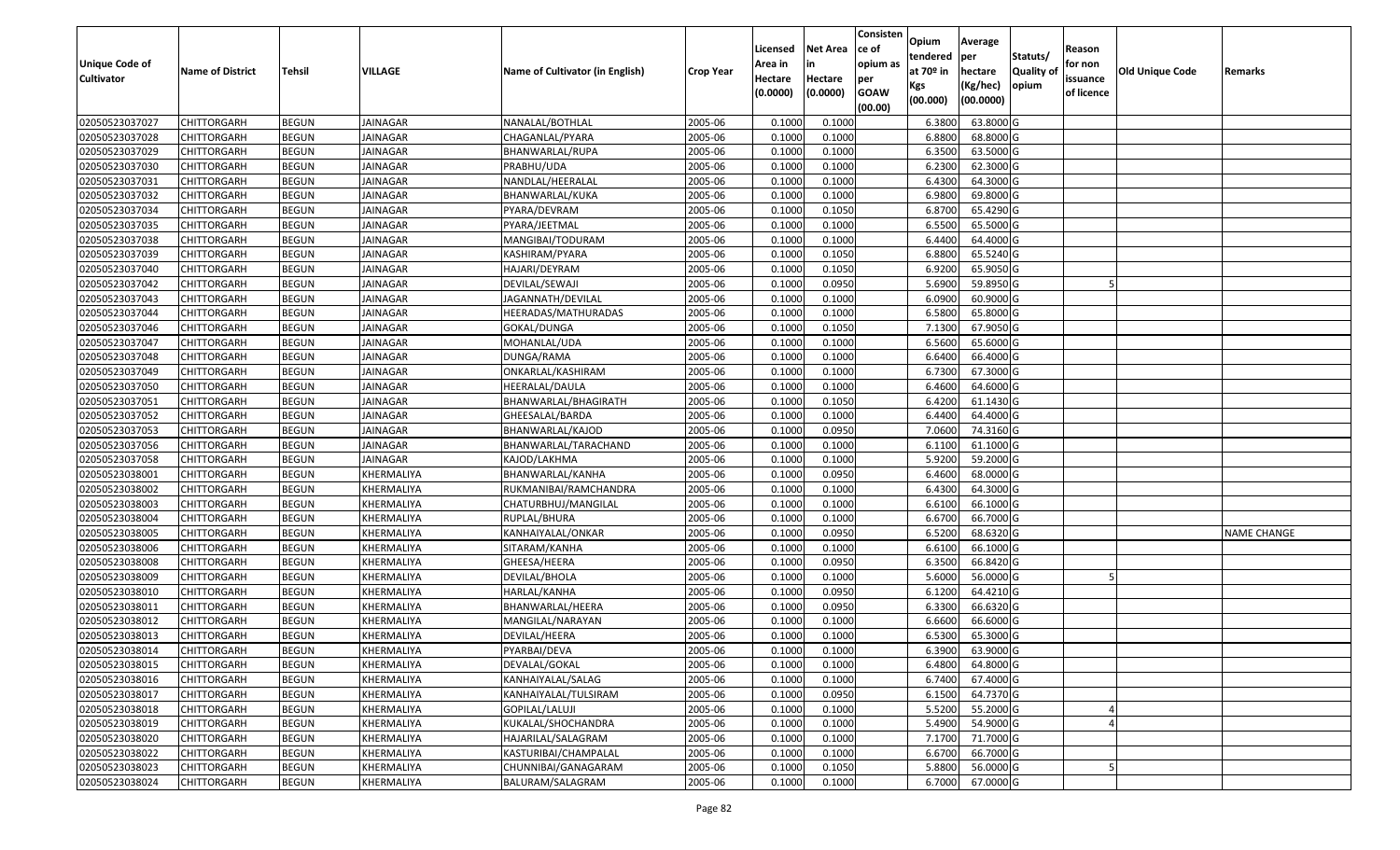| Unique Code of<br><b>Cultivator</b> | <b>Name of District</b> | <b>Tehsil</b> | VILLAGE                  | Name of Cultivator (in English) | <b>Crop Year</b> | Licensed<br>Area in<br>Hectare<br>(0.0000) | <b>Net Area</b><br>in<br>Hectare<br>(0.0000) | Consisten<br>ce of<br>opium as<br>per<br><b>GOAW</b><br>(00.00) | Opium<br>tendered<br>at $70°$ in<br>Kgs<br>(00.000) | Average<br>per<br>hectare<br>(Kg/hec)<br>(00.0000) | Statuts/<br><b>Quality o</b><br>opium | Reason<br>for non<br>issuance<br>of licence | Old Unique Code | Remarks                                |
|-------------------------------------|-------------------------|---------------|--------------------------|---------------------------------|------------------|--------------------------------------------|----------------------------------------------|-----------------------------------------------------------------|-----------------------------------------------------|----------------------------------------------------|---------------------------------------|---------------------------------------------|-----------------|----------------------------------------|
| 02050523038026                      | CHITTORGARH             | <b>BEGUN</b>  | KHERMALIYA               | UDAILAL/KANA                    | 2005-06          | 0.1000                                     | 0.1000                                       |                                                                 | 6.7700                                              | 67.7000 G                                          |                                       |                                             |                 |                                        |
| 02050523038027                      | CHITTORGARH             | <b>BEGUN</b>  | KHERMALIYA               | SALAGRAM/RUPAJI                 | 2005-06          | 0.1000                                     | 0.0950                                       |                                                                 | 6.7100                                              | 70.6320 G                                          |                                       |                                             |                 |                                        |
| 02050523038028                      | CHITTORGARH             | <b>BEGUN</b>  | KHERMALIYA               | LALU/NANALAL                    | 2005-06          | 0.1000                                     | 0.1050                                       |                                                                 | 6.9200                                              | 65.9050 G                                          |                                       |                                             |                 |                                        |
| 02050523038029                      | <b>CHITTORGARH</b>      | <b>BEGUN</b>  | KHERMALIYA               | SHAMBHULAL/TULSIRAM             | 2005-06          | 0.1000                                     | 0.1000                                       |                                                                 | 6.4800                                              | 64.8000 G                                          |                                       |                                             |                 |                                        |
| 02050523038031                      | CHITTORGARH             | <b>BEGUN</b>  | KHERMALIYA               | PANNALAL/NARAYANJI              | 2005-06          | 0.1000                                     | 0.1000                                       |                                                                 | 5.6200                                              | 56.2000 G                                          |                                       |                                             |                 |                                        |
| 02050523038032                      | CHITTORGARH             | <b>BEGUN</b>  | KHERMALIYA               | NAGJIRAM/HEERAJI                | 2005-06          | 0.1000                                     | 0.1000                                       |                                                                 | 6.2700                                              | 62.7000 G                                          |                                       |                                             |                 |                                        |
| 02050523038033                      | CHITTORGARH             | <b>BEGUN</b>  | KHERMALIYA               | MADANLAL/MOOLCHAND              | 2005-06          | 0.1000                                     | 0.0950                                       |                                                                 | 6.4400                                              | 67.7890 G                                          |                                       |                                             |                 |                                        |
| 02050523039001                      | CHITTORGARH             | <b>BEGUN</b>  | <b>TEEKHI KA KHERA</b>   | BHAGIRATH/SITARAM               | 2005-06          | 0.1000                                     | 0.1000                                       |                                                                 | 6.8500                                              | 68.5000 G                                          |                                       |                                             |                 |                                        |
| 02050523039002                      | CHITTORGARH             | <b>BEGUN</b>  | <b>TEEKHI KA KHERA</b>   | JAMNALAL/AMARCHAND              | 2005-06          | 0.1000                                     | 0.0950                                       |                                                                 | 6.4600                                              | 68.0000G                                           |                                       |                                             |                 |                                        |
| 02050523039003                      | CHITTORGARH             | <b>BEGUN</b>  | TEEKHI KA KHERA          | MADHOLAL/UDAIRAM                | 2005-06          | 0.1000                                     | 0.1050                                       |                                                                 | 7.0100                                              | 66.7620 G                                          |                                       |                                             |                 |                                        |
| 02050523039004                      | CHITTORGARH             | <b>BEGUN</b>  | TEEKHI KA KHERA          | BHANWARLAL/PEMA                 | 2005-06          | 0.1000                                     | 0.0950                                       |                                                                 | 6.3200                                              | 66.5260 G                                          |                                       |                                             |                 |                                        |
| 02050523039005                      | CHITTORGARH             | <b>BEGUN</b>  | <b>TEEKHI KA KHERA</b>   | NANALAL/GANGARAM                | 2005-06          | 0.1000                                     | 0.1000                                       |                                                                 | 6.7200                                              | 67.2000 G                                          |                                       |                                             |                 | <b>NAME CHANGE</b>                     |
| 02050523039006                      | <b>CHITTORGARH</b>      | <b>BEGUN</b>  | <b>TEEKHI KA KHERA</b>   | BALU/KALU                       | 2005-06          | 0.1000                                     | 0.1000                                       |                                                                 | 6.6500                                              | 66.5000 G                                          |                                       |                                             |                 |                                        |
| 02050523039007                      | CHITTORGARH             | <b>BEGUN</b>  | TEEKHI KA KHERA          | SHANKARLAL/SITARAM              | 2005-06          | 0.1000                                     | 0.1000                                       |                                                                 | 6.5300                                              | 65.3000G                                           |                                       |                                             |                 |                                        |
| 02050523039009                      | CHITTORGARH             | <b>BEGUN</b>  | TEEKHI KA KHERA          | DEVILAL/CHUNNILAL               | 2005-06          | 0.1000                                     | 0.1000                                       |                                                                 | 7.0400                                              | 70.4000 G                                          |                                       |                                             |                 |                                        |
| 02050523039010                      | CHITTORGARH             | <b>BEGUN</b>  | TEEKHI KA KHERA          | HEERIBAI/MADANLAL               | 2005-06          | 0.1000                                     | 0.1000                                       |                                                                 | 6.5100                                              | 65.1000G                                           |                                       |                                             |                 |                                        |
| 02050523039012                      | CHITTORGARH             | <b>BEGUN</b>  | TEEKHI KA KHERA          | BALULAL/MIYACHAND               | 2005-06          | 0.1000                                     | 0.0950                                       |                                                                 | 6.4500                                              | 67.8950 G                                          |                                       |                                             |                 |                                        |
| 02050523040002                      | CHITTORGARH             | <b>BEGUN</b>  | GOPALPURA RAJGARH        | UDAILAL/CHUNNILAL               | 2005-06          | 0.1000                                     | 0.1000                                       |                                                                 | 5.5800                                              | 55.8000 G                                          |                                       |                                             |                 |                                        |
| 02050523040003                      | CHITTORGARH             | <b>BEGUN</b>  | GOPALPURA RAJGARH        | MOHAN/MODA DHAKAD               | 2005-06          | 0.1000                                     | 0.1000                                       |                                                                 | 5.9600                                              | 59.6000G                                           |                                       |                                             |                 |                                        |
| 02050523040004                      | CHITTORGARH             | <b>BEGUN</b>  | GOPALPURA RAJGARH        | MANGIBAI/RAGHUNATH              | 2005-06          | 0.1000                                     | 0.1000                                       |                                                                 | 5.4700                                              | 54.7000 G                                          |                                       |                                             |                 |                                        |
| 02050523040006                      | CHITTORGARH             | <b>BEGUN</b>  | GOPALPURA RAJGARH        | GHEESALAL/GULAB                 | 2005-06          | 0.1000                                     | 0.1000                                       |                                                                 | 5.7400                                              | 57.4000 G                                          |                                       |                                             |                 |                                        |
| 02050523040007                      | CHITTORGARH             | <b>BEGUN</b>  | GOPALPURA RAJGARH        | KALU/MOTI (MOTA)                | 2005-06          | 0.1000                                     | 0.0900                                       |                                                                 | 5.3100                                              | 59.0000G                                           |                                       |                                             |                 |                                        |
| 02050523040008                      | CHITTORGARH             | <b>BEGUN</b>  | GOPALPURA RAJGARH        | DHAPUBAI/KAJOD                  | 2005-06          | 0.1000                                     | 0.1000                                       |                                                                 | 4.4400                                              | 44.4000 G                                          |                                       |                                             |                 |                                        |
| 02050523040009                      | CHITTORGARH             | <b>BEGUN</b>  | GOPALPURA RAJGARH        | BHAGWANLAL/GULAB                | 2005-06          | 0.1000                                     | 0.0000                                       |                                                                 | 0.0000                                              | 0.0000                                             |                                       |                                             |                 |                                        |
| 02050523040010                      | <b>CHITTORGARH</b>      | <b>BEGUN</b>  | <b>GOPALPURA RAJGARH</b> | NANDA/DEVA                      | 2005-06          | 0.1000                                     | 0.0000                                       |                                                                 | 0.0000                                              | 0.0000F                                            |                                       |                                             |                 |                                        |
| 02050523040013                      | CHITTORGARH             | <b>BEGUN</b>  | GOPALPURA RAJGARH        | <b>BALIBAI/KUKA</b>             | 2005-06          | 0.1000                                     | 0.0900                                       |                                                                 | 5.3100                                              | 59.0000 G                                          |                                       |                                             |                 |                                        |
| 02050523040016                      | CHITTORGARH             | <b>BEGUN</b>  | GOPALPURA RAJGARH        | RATANLAL/BALU                   | 2005-06          | 0.1000                                     | 0.0800                                       |                                                                 | 4.8500                                              | 60.6250 G                                          |                                       |                                             |                 |                                        |
| 02050523040017                      | CHITTORGARH             | <b>BEGUN</b>  | GOPALPURA RAJGARH        | NARAYAN/NANDA                   | 2005-06          | 0.1000                                     | 0.0000                                       |                                                                 | 0.0000                                              | $0.0000$ F                                         |                                       |                                             |                 |                                        |
| 02050523040020                      | CHITTORGARH             | <b>BEGUN</b>  | GOPALPURA RAJGARH        | FULIBAI/MOHAN                   | 2005-06          | 0.1000                                     | 0.1000                                       |                                                                 | 5.1900                                              | 51.9000 G                                          |                                       |                                             |                 |                                        |
| 02050523040021                      | CHITTORGARH             | <b>BEGUN</b>  | GOPALPURA RAJGARH        | MOHAN/NARAYAN                   | 2005-06          | 0.1000                                     | 0.0950                                       |                                                                 | 4.8500                                              | 51.0530 G                                          |                                       |                                             |                 |                                        |
| 02050523040023                      | CHITTORGARH             | <b>BEGUN</b>  | GOPALPURA RAJGARH        | KALULAL/MOTI (CHOTA)            | 2005-06          | 0.1000                                     | 0.1000                                       |                                                                 | 4.5800                                              | 45.8000G                                           |                                       |                                             |                 |                                        |
| 02050523041001                      | CHITTORGARH             | <b>BEGUN</b>  | RAJGARH                  | GULAB/DAYARAM                   | 2005-06          | 0.1000                                     | 0.1000                                       |                                                                 | 4.9900                                              | 49.9000 G                                          |                                       |                                             |                 |                                        |
| 02050523041005                      | CHITTORGARH             | <b>BEGUN</b>  | RAJGARH                  | HUKMA/DAYARAM                   | 2005-06          | 0.1000                                     | 0.1000                                       |                                                                 | 5.2400                                              | 52.4000G                                           |                                       |                                             |                 |                                        |
| 02050523041008                      | CHITTORGARH             | <b>BEGUN</b>  | RAJGARH                  | BHERU/SURAJMAL                  | 2005-06          | 0.1000                                     | 0.1000                                       |                                                                 | 6.8600                                              | 68.6000 G                                          |                                       |                                             |                 | TRANSFER / BARNIYAS<br>(BENGUN)        |
| 02050523041012                      | CHITTORGARH             | <b>BEGUN</b>  | RAJGARH                  | <b>BHERU/NANDA</b>              | 2005-06          | 0.1000                                     | 0.1000                                       |                                                                 | 6.1200                                              | 61.2000 G                                          |                                       |                                             |                 | <b>TRANSFER / BHEECHOR</b><br>(BENGUN) |
| 02050523041013                      | <b>CHITTORGARH</b>      | <b>BEGUN</b>  | RAJGARH                  | UDA/GOMA                        | 2005-06          | 0.1000                                     | 0.1000                                       |                                                                 | 5.5000                                              | 55.0000G                                           |                                       |                                             |                 |                                        |
| 02050523041015                      | CHITTORGARH             | <b>BEGUN</b>  | RAJGARH                  | RAMLAL/ONKAR                    | 2005-06          | 0.1000                                     | 0.1000                                       |                                                                 | 5.4500                                              | 54.5000 G                                          |                                       |                                             |                 |                                        |
| 02050523041017                      | <b>CHITTORGARH</b>      | <b>BEGUN</b>  | RAJGARH                  | BALU/KISHNA                     | 2005-06          | 0.1000                                     | 0.1000                                       |                                                                 | 5.9400                                              | 59.4000 G                                          |                                       |                                             |                 | <b>TRANSFER / BARNIYAS</b><br>(BENGUN) |
| 02050523041020                      | <b>CHITTORGARH</b>      | <b>BEGUN</b>  | RAJGARH                  | NANDUBAI/GOPI                   | 2005-06          | 0.1000                                     | 0.1000                                       |                                                                 | 4.6900                                              | $46.9000$ G                                        |                                       |                                             |                 |                                        |
| 02050523041031                      | <b>CHITTORGARH</b>      | <b>BEGUN</b>  | RAJGARH                  | NATHU/BHUWANA                   | 2005-06          | 0.1000                                     | 0.1000                                       |                                                                 | 4.9400                                              | 49.4000 G                                          |                                       |                                             |                 |                                        |
| 02050523041032                      | <b>CHITTORGARH</b>      | <b>BEGUN</b>  | RAJGARH                  | RAMCHANDRA/NARAYAN              | 2005-06          | 0.1000                                     | 0.1000                                       |                                                                 | 5.1800                                              | 51.8000 G                                          |                                       |                                             |                 |                                        |
| 02050523042001                      | CHITTORGARH             | <b>BEGUN</b>  | UMAR KI KHAL             | GHEESALAL/HARIRAM               | 2005-06          | 0.1000                                     | 0.0950                                       |                                                                 | 6.1100                                              | 64.3160 G                                          |                                       |                                             |                 |                                        |
| 02050523042002                      | <b>CHITTORGARH</b>      | <b>BEGUN</b>  | <b>UMAR KI KHAL</b>      | MADHO/LALU                      | 2005-06          | 0.1000                                     | 0.1000                                       |                                                                 | 6.1900                                              | $61.9000$ G                                        |                                       |                                             |                 |                                        |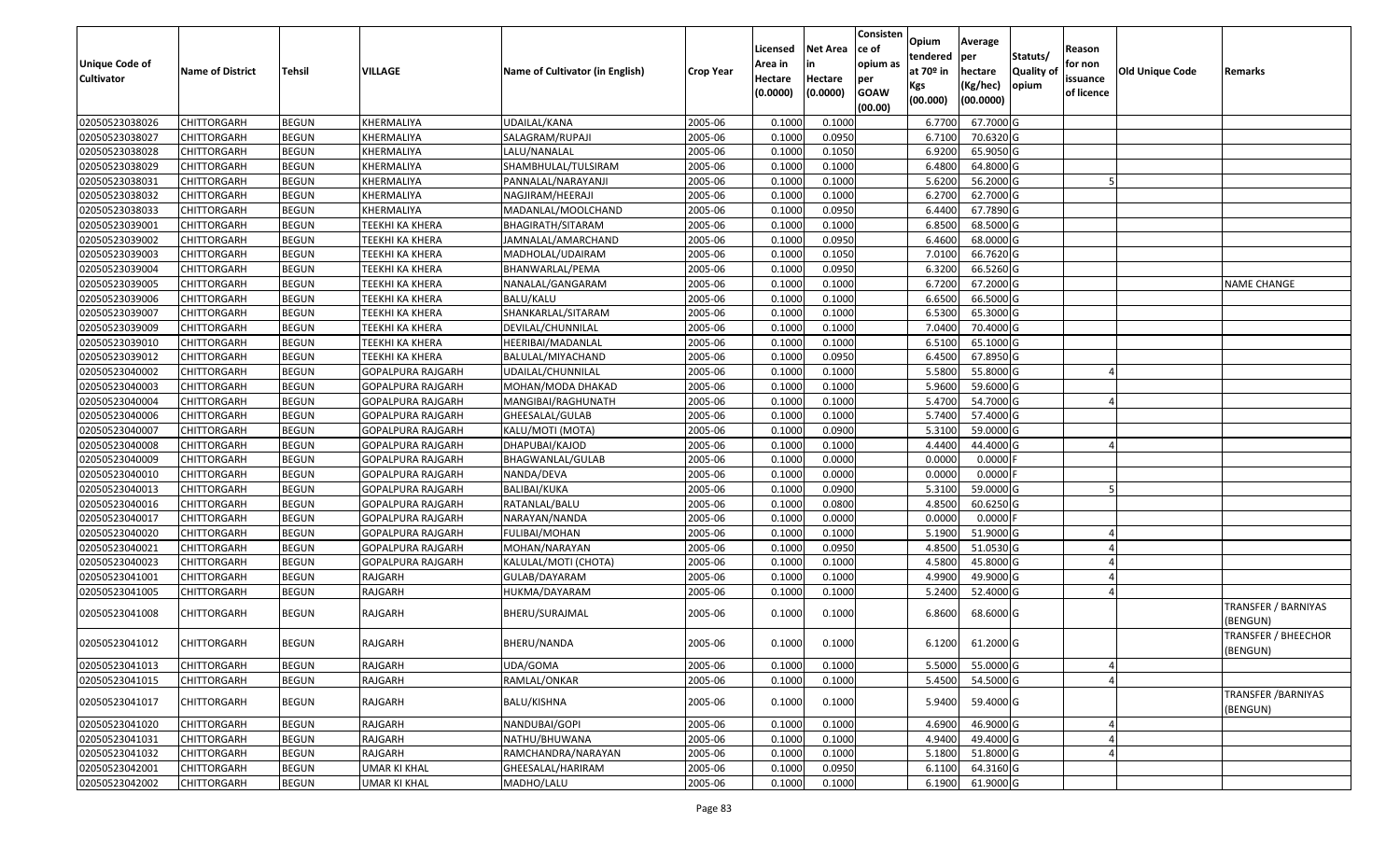| <b>Unique Code of</b><br><b>Cultivator</b> | <b>Name of District</b> | Tehsil       | VILLAGE                  | Name of Cultivator (in English) | <b>Crop Year</b> | Licensed<br>Area in<br>Hectare<br>(0.0000) | <b>Net Area</b><br>in<br>Hectare<br>(0.0000) | Consisten<br>ce of<br>opium as<br>per<br><b>GOAW</b> | Opium<br>tendered<br>at 70º in<br>Kgs<br>(00.000) | Average<br>per<br>hectare<br>(Kg/hec)<br>(00.0000) | Statuts/<br>Quality of<br>opium | Reason<br>for non<br>issuance<br>of licence | Old Unique Code | Remarks                         |
|--------------------------------------------|-------------------------|--------------|--------------------------|---------------------------------|------------------|--------------------------------------------|----------------------------------------------|------------------------------------------------------|---------------------------------------------------|----------------------------------------------------|---------------------------------|---------------------------------------------|-----------------|---------------------------------|
|                                            |                         |              |                          |                                 |                  |                                            |                                              | (00.00)                                              |                                                   |                                                    |                                 |                                             |                 |                                 |
| 02050523042003                             | <b>CHITTORGARH</b>      | <b>BEGUN</b> | UMAR KI KHAL             | DHAPUBAI/JAGDISH                | 2005-06          | 0.1000                                     | 0.0950                                       |                                                      | 7.1500                                            | 75.2630 G                                          |                                 |                                             |                 |                                 |
| 02050523042004                             | <b>CHITTORGARH</b>      | <b>BEGUN</b> | UMAR KI KHAL             | BARDICHAND/SITARAM              | 2005-06          | 0.1000                                     | 0.0950                                       |                                                      | 5.9600                                            | 62.7370 G                                          |                                 |                                             |                 |                                 |
| 02050523042005                             | <b>CHITTORGARH</b>      | <b>BEGUN</b> | UMAR KI KHAL             | PRITHVIRAJ/NARAYAN              | 2005-06          | 0.1000                                     | 0.0950                                       |                                                      | 6.0900                                            | 64.1050 G                                          |                                 |                                             |                 |                                 |
| 02050523042006                             | <b>CHITTORGARH</b>      | <b>BEGUN</b> | <b>UMAR KI KHAL</b>      | UDAILAL/NANDA                   | 2005-06          | 0.1000                                     | 0.0950                                       |                                                      | 6.1000                                            | 64.2110 G                                          |                                 |                                             |                 |                                 |
| 02050523042007                             | <b>CHITTORGARH</b>      | <b>BEGUN</b> | UMAR KI KHAL             | NANDA/KALU                      | 2005-06          | 0.1000                                     | 0.1000                                       |                                                      | 6.5300                                            | 65.3000 G                                          |                                 |                                             |                 |                                 |
| 02050523042008                             | <b>CHITTORGARH</b>      | <b>BEGUN</b> | <b>UMAR KI KHAL</b>      | THAKARLAL/KUKA                  | 2005-06          | 0.1000                                     | 0.1000                                       |                                                      | 6.0300                                            | 60.3000 G                                          |                                 |                                             |                 |                                 |
| 02050523042009                             | CHITTORGARH             | <b>BEGUN</b> | UMAR KI KHAL             | KAJODIBAI/HEERALAL              | 2005-06          | 0.1000                                     | 0.1000                                       |                                                      | 5.8600                                            | 58.6000 G                                          |                                 |                                             |                 | <b>NAME CHANGE</b>              |
| 02050523042010                             | <b>CHITTORGARH</b>      | <b>BEGUN</b> | <b>UMAR KI KHAL</b>      | CHAGANLAL/KUKA                  | 2005-06          | 0.1000                                     | 0.0950                                       |                                                      | 5.6100                                            | 59.0530 G                                          |                                 |                                             |                 |                                 |
| 02050523042011                             | <b>CHITTORGARH</b>      | <b>BEGUN</b> | UMAR KI KHAL             | DEVILAL/HUKMA                   | 2005-06          | 0.1000                                     | 0.0950                                       |                                                      | 5.9200                                            | 62.3160 G                                          |                                 |                                             |                 |                                 |
| 02050523042012                             | <b>CHITTORGARH</b>      | <b>BEGUN</b> | <b>UMAR KI KHAL</b>      | BHANWARLAL/DEVA                 | 2005-06          | 0.1000                                     | 0.1000                                       |                                                      | 5.9100                                            | 59.1000 G                                          |                                 |                                             |                 |                                 |
| 02050523042013                             | <b>CHITTORGARH</b>      | <b>BEGUN</b> | UMAR KI KHAL             | MODA/PARSA REGAR                | 2005-06          | 0.1000                                     | 0.0950                                       |                                                      | 5.5900                                            | 58.8420 G                                          |                                 |                                             |                 |                                 |
| 02050523042014                             | <b>CHITTORGARH</b>      | <b>BEGUN</b> | UMAR KI KHAL             | RAMCHANDRA / GHEESA             | 2005-06          | 0.1000                                     | 0.1000                                       |                                                      | 6.2100                                            | 62.1000 G                                          |                                 |                                             |                 |                                 |
| 02050523042015                             | <b>CHITTORGARH</b>      | <b>BEGUN</b> | UMAR KI KHAL             | KASHIRAM/DEVA                   | 2005-06          | 0.1000                                     | 0.0950                                       |                                                      | 5.5600                                            | 58.5260 G                                          |                                 |                                             |                 |                                 |
| 02050523043002                             | <b>CHITTORGARH</b>      | <b>BEGUN</b> | NAHARGARH PARSOLI        | AMARCHAND/BHURA                 | 2005-06          | 0.1000                                     | 0.0900                                       |                                                      | 3.9400                                            | 43.7780 G                                          |                                 |                                             |                 |                                 |
| 02050523043008                             | CHITTORGARH             | <b>BEGUN</b> | NAHARGARH PARSOLI        | BHEEMA/RAMCHANDRA               | 2005-06          | 0.1000                                     | 0.0950                                       |                                                      | 5.1200                                            | 53.8950 G                                          |                                 |                                             |                 |                                 |
| 02050523043009                             | <b>CHITTORGARH</b>      | <b>BEGUN</b> | NAHARGARH PARSOLI        | SEWA/SALAG                      | 2005-06          | 0.1000                                     | 0.1000                                       |                                                      | 5.4300                                            | 54.3000 G                                          |                                 |                                             |                 |                                 |
| 02050523043012                             | <b>CHITTORGARH</b>      | <b>BEGUN</b> | NAHARGARH PARSOLI        | JAMNALAL/HURJA                  | 2005-06          | 0.1000                                     | 0.1000                                       |                                                      | 2.2000                                            | 22.0000 G                                          |                                 |                                             |                 |                                 |
| 02050523043016                             | <b>CHITTORGARH</b>      | <b>BEGUN</b> | NAHARGARH PARSOLI        | KANHA/MOHAN                     | 2005-06          | 0.1000                                     | 0.1000                                       |                                                      | 6.8300                                            | 68.3000 G                                          |                                 |                                             |                 | TRANSFER / BARNIYAS<br>(BENGUN) |
| 02050523043017                             | <b>CHITTORGARH</b>      | <b>BEGUN</b> | <b>NAHARGARH PARSOLI</b> | LALA/DEVA                       | 2005-06          | 0.1000                                     | 0.1000                                       |                                                      | 5.4300                                            | 54.3000 G                                          |                                 |                                             |                 |                                 |
| 02050523043018                             | <b>CHITTORGARH</b>      | <b>BEGUN</b> | <b>NAHARGARH PARSOLI</b> | HARLAL/GYARSIYA                 | 2005-06          | 0.1000                                     | 0.1000                                       |                                                      | 5.0100                                            | 50.1000 G                                          |                                 |                                             |                 |                                 |
| 02050523043025                             | <b>CHITTORGARH</b>      | <b>BEGUN</b> | NAHARGARH PARSOLI        | KISHNA/CHATRA                   | 2005-06          | 0.1000                                     | 0.1000                                       |                                                      | 5.5500                                            | 55.5000 G                                          |                                 |                                             |                 |                                 |
| 02050523044001                             | <b>CHITTORGARH</b>      | <b>BEGUN</b> | HARDEVPURA               | MODA/LALU                       | 2005-06          | 0.1000                                     | 0.1000                                       |                                                      | 6.2600                                            | 62.6000 G                                          |                                 |                                             |                 |                                 |
| 02050523044002                             | CHITTORGARH             | <b>BEGUN</b> | HARDEVPURA               | DEVA/NANA                       | 2005-06          | 0.1000                                     | 0.1000                                       |                                                      | 7.2900                                            | 72.9000 G                                          |                                 |                                             |                 |                                 |
| 02050523044005                             | <b>CHITTORGARH</b>      | <b>BEGUN</b> | <b>HARDEVPURA</b>        | GOPI/NANDA                      | 2005-06          | 0.1000                                     | 0.0900                                       |                                                      | 6.1300                                            | 68.1110 G                                          |                                 |                                             |                 |                                 |
| 02050523044006                             | <b>CHITTORGARH</b>      | <b>BEGUN</b> | HARDEVPURA               | NATHULAL/NARAYAN                | 2005-06          | 0.1000                                     | 0.1000                                       |                                                      | 6.2300                                            | 62.3000 G                                          |                                 |                                             |                 |                                 |
| 02050523044007                             | <b>CHITTORGARH</b>      | <b>BEGUN</b> | HARDEVPURA               | BARJIBAI/POKHAR                 | 2005-06          | 0.1000                                     | 0.0950                                       |                                                      | 6.1300                                            | 64.5260 G                                          |                                 |                                             |                 |                                 |
| 02050523044009                             | <b>CHITTORGARH</b>      | <b>BEGUN</b> | HARDEVPURA               | LADU/CHAMPA                     | 2005-06          | 0.1000                                     | 0.1000                                       |                                                      | 7.0400                                            | 70.4000 G                                          |                                 |                                             |                 |                                 |
| 02050523044011                             | <b>CHITTORGARH</b>      | <b>BEGUN</b> | HARDEVPURA               | RAMLAL/NANDA                    | 2005-06          | 0.1000                                     | 0.1000                                       |                                                      | 6.8300                                            | 68.3000 G                                          |                                 |                                             |                 |                                 |
| 02050523044012                             | <b>CHITTORGARH</b>      | <b>BEGUN</b> | HARDEVPURA               | BARDA/DAYARAM                   | 2005-06          | 0.1000                                     | 0.1000                                       |                                                      | 6.3800                                            | 63.8000 G                                          |                                 |                                             |                 |                                 |
| 02050523044013                             | <b>CHITTORGARH</b>      | <b>BEGUN</b> | HARDEVPURA               | NAULA/NANDA                     | 2005-06          | 0.1000                                     | 0.1000                                       |                                                      | 6.1800                                            | 61.8000 G                                          |                                 |                                             |                 |                                 |
| 02050523044014                             | CHITTORGARH             | <b>BEGUN</b> | HARDEVPURA               | KAMLIBAI/UDA                    | 2005-06          | 0.1000                                     | 0.1000                                       |                                                      | 7.2000                                            | 72.0000 G                                          |                                 |                                             |                 |                                 |
| 02050523044015                             | <b>CHITTORGARH</b>      | <b>BEGUN</b> | HARDEVPURA               | HEERALAL/BALU                   | 2005-06          | 0.1000                                     | 0.0950                                       |                                                      | 4.4300                                            | 46.6320 G                                          |                                 |                                             | 402050523056004 | <b>TRANSFER</b>                 |
| 02050523045001                             | <b>CHITTORGARH</b>      | <b>BEGUN</b> | AMARPURA PARSOLI         | DEVCHAND/SWARUP                 | 2005-06          | 0.1000                                     | 0.1000                                       |                                                      | 5.8800                                            | 58.8000 G                                          |                                 |                                             |                 |                                 |
| 02050523045005                             | <b>CHITTORGARH</b>      | <b>BEGUN</b> | AMARPURA PARSOLI         | KANHAIYALAL/SHRAWAN             | 2005-06          | 0.1000                                     | 0.0950                                       |                                                      | 7.0900                                            | 74.6320 G                                          |                                 |                                             |                 |                                 |
| 02050523045006                             | <b>CHITTORGARH</b>      | <b>BEGUN</b> | AMARPURA PARSOLI         | DEVILAL/GOKAL                   | 2005-06          | 0.1000                                     | 0.0950                                       |                                                      | 5.8500                                            | 61.5790 G                                          |                                 |                                             |                 |                                 |
| 02050523045008                             | <b>CHITTORGARH</b>      | <b>BEGUN</b> | AMARPURA PARSOLI         | KELIBAI/JODHA                   | 2005-06          | 0.1000                                     | 0.1000                                       |                                                      |                                                   | 7.0900 70.9000 G                                   |                                 |                                             |                 |                                 |
| 02050523045009                             | <b>CHITTORGARH</b>      | <b>BEGUN</b> | AMARPURA PARSOLI         | BHAGWAN/NANA                    | 2005-06          | 0.1000                                     | 0.0950                                       |                                                      | 5.4500                                            | 57.3680 G                                          |                                 |                                             |                 |                                 |
| 02050523045010                             | <b>CHITTORGARH</b>      | <b>BEGUN</b> | AMARPURA PARSOLI         | HARLAL/BARDA                    | 2005-06          | 0.1000                                     | 0.1000                                       |                                                      | 6.9100                                            | 69.1000 G                                          |                                 |                                             |                 |                                 |
| 02050523045011                             | <b>CHITTORGARH</b>      | <b>BEGUN</b> | AMARPURA PARSOLI         | BHANWARLAL/DHANNA               | 2005-06          | 0.1000                                     | 0.0950                                       |                                                      | 5.6400                                            | 59.3680 G                                          |                                 |                                             |                 |                                 |
| 02050523045012                             | <b>CHITTORGARH</b>      | <b>BEGUN</b> | AMARPURA PARSOLI         | KERING/LALU                     | 2005-06          | 0.1000                                     | 0.1000                                       |                                                      | 6.3000                                            | 63.0000 G                                          |                                 |                                             |                 |                                 |
| 02050523045013                             | <b>CHITTORGARH</b>      | <b>BEGUN</b> | AMARPURA PARSOLI         | RAMCHANDRA/HEERA                | 2005-06          | 0.1000                                     | 0.0950                                       |                                                      | 6.8400                                            | 72.0000 G                                          |                                 |                                             |                 |                                 |
| 02050523045014                             | <b>CHITTORGARH</b>      | <b>BEGUN</b> | AMARPURA PARSOLI         | MADHO/JODHA                     | 2005-06          | 0.1000                                     | 0.1000                                       |                                                      | 7.5300                                            | 75.3000 G                                          |                                 |                                             |                 |                                 |
| 02050523045015                             | <b>CHITTORGARH</b>      | <b>BEGUN</b> | AMARPURA PARSOLI         | MANGILAL/NANDA                  | 2005-06          | 0.1000                                     | 0.0950                                       |                                                      | 6.5800                                            | 69.2630 G                                          |                                 |                                             |                 |                                 |
| 02050523045019                             | <b>CHITTORGARH</b>      | <b>BEGUN</b> | AMARPURA PARSOLI         | HEMA/DEVI                       | 2005-06          | 0.1000                                     | 0.1000                                       |                                                      | 6.7600                                            | 67.6000 G                                          |                                 |                                             |                 |                                 |
| 02050523045020                             | <b>CHITTORGARH</b>      | <b>BEGUN</b> | AMARPURA PARSOLI         | HARICHAND/DEVA                  | 2005-06          | 0.1000                                     | 0.1000                                       |                                                      | 6.3900                                            | 63.9000 G                                          |                                 |                                             |                 |                                 |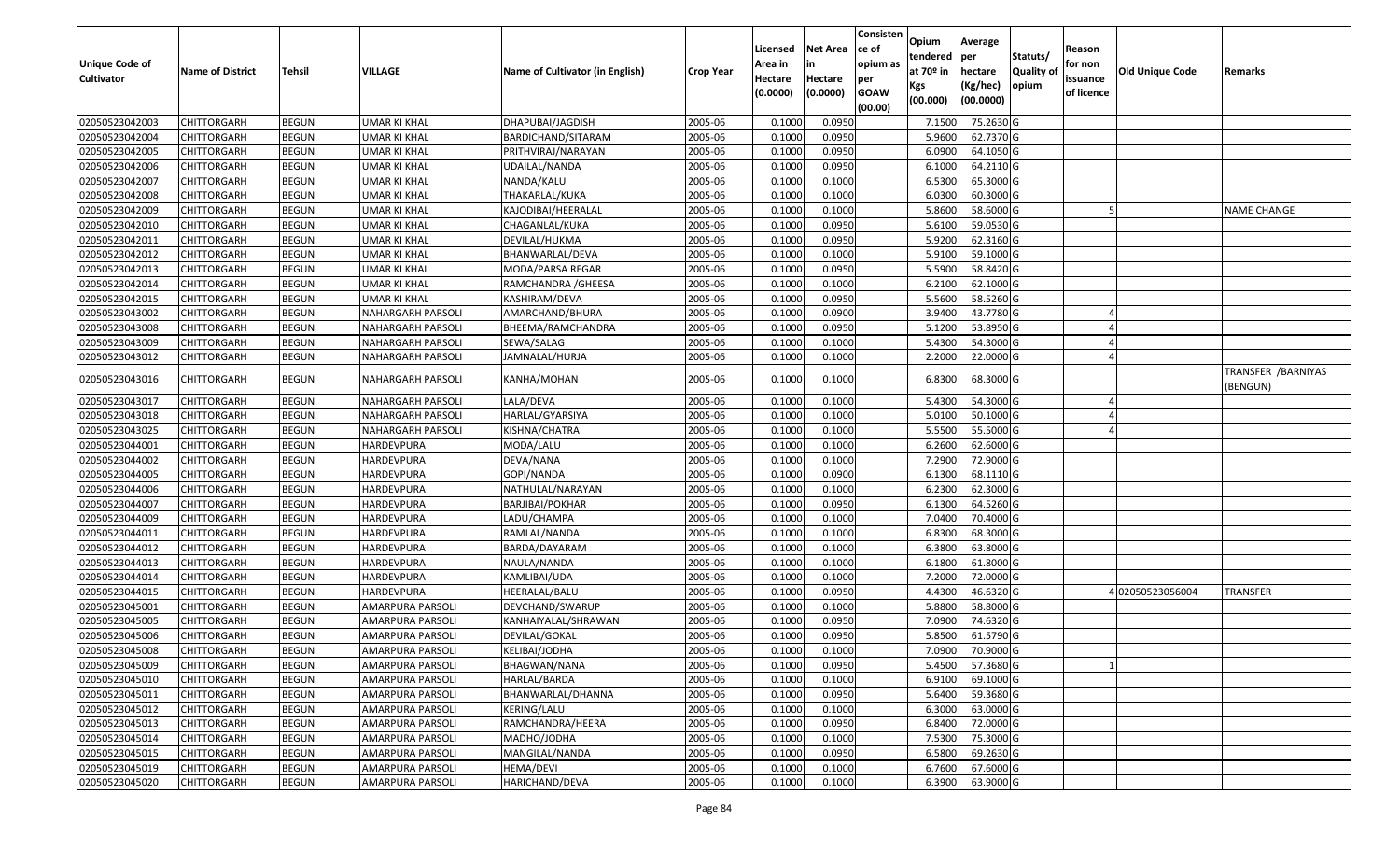| <b>Unique Code of</b><br><b>Cultivator</b> | <b>Name of District</b> | Tehsil       | <b>VILLAGE</b>          | Name of Cultivator (in English) | <b>Crop Year</b> | Licensed<br>Area in<br>Hectare<br>(0.0000) | <b>Net Area</b><br>in<br>Hectare<br>(0.0000) | Consisten<br>ce of<br>opium as<br>per<br><b>GOAW</b><br>(00.00) | Opium<br>tendered<br>at 70 <sup>o</sup> in<br><b>Kgs</b><br>(00.000) | Average<br>per<br>hectare<br>(Kg/hec)<br>(00.0000) | Statuts/<br>Quality of<br>opium | Reason<br>for non<br>issuance<br>of licence | Old Unique Code | Remarks                                               |
|--------------------------------------------|-------------------------|--------------|-------------------------|---------------------------------|------------------|--------------------------------------------|----------------------------------------------|-----------------------------------------------------------------|----------------------------------------------------------------------|----------------------------------------------------|---------------------------------|---------------------------------------------|-----------------|-------------------------------------------------------|
| 02050523045025                             | <b>CHITTORGARH</b>      | <b>BEGUN</b> | <b>AMARPURA PARSOLI</b> | AMARCHAND/RUPA                  | 2005-06          | 0.1000                                     | 0.1000                                       |                                                                 | 5.7100                                                               | 57.1000 G                                          |                                 |                                             |                 |                                                       |
| 02050523045026                             | <b>CHITTORGARH</b>      | <b>BEGUN</b> | AMARPURA PARSOLI        | MANGILAL/MOTI                   | 2005-06          | 0.1000                                     | 0.0950                                       |                                                                 | 5.6800                                                               | 59.7890 G                                          |                                 |                                             |                 |                                                       |
| 02050523046001                             | <b>CHITTORGARH</b>      | <b>BEGUN</b> | <b>POHPURA</b>          | KANHAIYALAL/HEMA                | 2005-06          | 0.1000                                     | 0.1000                                       |                                                                 | 5.9100                                                               | 59.1000 G                                          |                                 |                                             |                 |                                                       |
| 02050523046004                             | <b>CHITTORGARH</b>      | <b>BEGUN</b> | <b>POHPURA</b>          | MOHAN/DEVA                      | 2005-06          | 0.1000                                     | 0.0950                                       |                                                                 | 4.8800                                                               | 51.3680 G                                          |                                 |                                             |                 |                                                       |
| 02050523046006                             | <b>CHITTORGARH</b>      | <b>BEGUN</b> | <b>POHPURA</b>          | NATHIBAI/KHEMA                  | 2005-06          | 0.1000                                     | 0.0950                                       |                                                                 | 5.8400                                                               | 61.4740 G                                          |                                 |                                             |                 | TRANSFER / BHEECHOR B<br>(BENGUN)                     |
| 02050523046010                             | <b>CHITTORGARH</b>      | <b>BEGUN</b> | <b>POHPURA</b>          | DEVILAL/CHUNNILAL               | 2005-06          | 0.1000                                     | 0.1000                                       |                                                                 | 6.9300                                                               | 69.3000 G                                          |                                 |                                             |                 | <b>TRANSFER / BHEECHOR A</b><br>(BENGUN)              |
| 02050523046013                             | <b>CHITTORGARH</b>      | <b>BEGUN</b> | <b>POHPURA</b>          | <b>BHOLURAM/HEMA</b>            | 2005-06          | 0.1000                                     | 0.1000                                       |                                                                 | 5.9100                                                               | 59.1000 G                                          |                                 |                                             |                 | TRANSFER / BHEECHOR A<br>(BENGUN)                     |
| 02050523046014                             | CHITTORGARH             | <b>BEGUN</b> | <b>POHPURA</b>          | MOTILAL/DHANNA                  | 2005-06          | 0.1000                                     | 0.1000                                       |                                                                 | 5.9800                                                               | 59.8000 G                                          |                                 |                                             |                 | TRANSFER / BHEECHOR A<br>(BENGUN)                     |
| 02050523046015                             | <b>CHITTORGARH</b>      | <b>BEGUN</b> | <b>POHPURA</b>          | HAJARI/DALU                     | 2005-06          | 0.1000                                     | 0.1000                                       |                                                                 | 5.8400                                                               | 58.4000 G                                          |                                 |                                             |                 | TRANSFER / BHEECHOR B<br>(BENGUN)                     |
| 02050523046017                             | <b>CHITTORGARH</b>      | <b>BEGUN</b> | <b>POHPURA</b>          | RAMLAL/MANGILAL                 | 2005-06          | 0.1000                                     | 0.0950                                       |                                                                 | 5.8200                                                               | 61.2630 G                                          |                                 |                                             |                 |                                                       |
| 02050523046018                             | <b>CHITTORGARH</b>      | <b>BEGUN</b> | <b>POHPURA</b>          | PYARIBAI/KISHOR                 | 2005-06          | 0.1000                                     | 0.1000                                       |                                                                 | 6.0400                                                               | 60.4000 G                                          |                                 |                                             |                 |                                                       |
| 02050523046019                             | <b>CHITTORGARH</b>      | <b>BEGUN</b> | <b>POHPURA</b>          | LALURAM/RUPA                    | 2005-06          | 0.1000                                     | 0.0950                                       |                                                                 | 6.4200                                                               | 67.5790 G                                          |                                 |                                             |                 |                                                       |
| 02050523046020                             | <b>CHITTORGARH</b>      | <b>BEGUN</b> | <b>POHPURA</b>          | CHOGALAL/HUKMA                  | 2005-06          | 0.1000                                     | 0.1000                                       |                                                                 | 6.2700                                                               | 62.7000 G                                          |                                 |                                             |                 |                                                       |
| 02050523047004                             | CHITTORGARH             | <b>BEGUN</b> | PARSOLI                 | GOPI/BHAGIRATH                  | 2005-06          | 0.1000                                     | 0.1000                                       |                                                                 | 5.6300                                                               | 56.3000 G                                          |                                 |                                             |                 | TRANSFER / AMARPURA<br>PARSOLI                        |
| 02050523047007                             | CHITTORGARH             | <b>BEGUN</b> | PARSOLI                 | SURAJMAL/LALU                   | 2005-06          | 0.1000                                     | 0.1000                                       |                                                                 | 5.0300                                                               | 50.3000G                                           |                                 |                                             |                 |                                                       |
| 02050523047009                             | <b>CHITTORGARH</b>      | <b>BEGUN</b> | PARSOLI                 | SHANTILAL/BHERULAL              | 2005-06          | 0.1000                                     | 0.1000                                       |                                                                 | 5.1800                                                               | 51.8000 G                                          |                                 |                                             |                 |                                                       |
| 02050523047012                             | <b>CHITTORGARH</b>      | <b>BEGUN</b> | PARSOLI                 | BALULAL/BHUWANA                 | 2005-06          | 0.1000                                     | 0.1000                                       |                                                                 | 5.5200                                                               | 55.2000 G                                          |                                 |                                             |                 |                                                       |
| 02050523047014                             | <b>CHITTORGARH</b>      | <b>BEGUN</b> | PARSOLI                 | JAIKISHAN/RAMNATH               | 2005-06          | 0.1000                                     | 0.1050                                       |                                                                 | 6.5100                                                               | 62.0000 G                                          |                                 |                                             |                 | TRANSFER / BANDODA<br>(BENGUN)                        |
| 02050523047019                             | <b>CHITTORGARH</b>      | <b>BEGUN</b> | <b>PARSOLI</b>          | HARCHAND/DHULA                  | 2005-06          | 0.1000                                     | 0.1000                                       |                                                                 | 5.0000                                                               | 50.0000 G                                          |                                 |                                             |                 |                                                       |
| 02050523052001                             | <b>CHITTORGARH</b>      | <b>BEGUN</b> | <b>GORLA</b>            | <b>BHURA/LALU</b>               | 2005-06          | 0.1000                                     | 0.1000                                       |                                                                 | 5.6000                                                               | 56.0000 G                                          |                                 |                                             |                 | TRANSFER / SAMARIYA<br>KHURD (BENGUN)                 |
| 02050523052002                             | <b>CHITTORGARH</b>      | <b>BEGUN</b> | <b>GORLA</b>            | DEUBAI/JAIRAM                   | 2005-06          | 0.1000                                     | 0.1050                                       |                                                                 | 6.1900                                                               | 58.9520 G                                          |                                 |                                             |                 |                                                       |
| 02050523052003                             | <b>CHITTORGARH</b>      | <b>BEGUN</b> | <b>GORLA</b>            | NARAYAN/BHOLA                   | 2005-06          | 0.1000                                     | 0.0950                                       |                                                                 | 6.7600                                                               | 71.1580 G                                          |                                 |                                             |                 |                                                       |
| 02050523052004                             | <b>CHITTORGARH</b>      | <b>BEGUN</b> | <b>GORLA</b>            | BHANWARLAL/DEVILAL              | 2005-06          | 0.1000                                     | 0.0900                                       |                                                                 | 5.5500                                                               | 61.6670 G                                          |                                 |                                             |                 |                                                       |
| 02050523052005                             | <b>CHITTORGARH</b>      | <b>BEGUN</b> | <b>GORLA</b>            | RUGHNATH/SURJA                  | 2005-06          | 0.1000                                     | 0.1000                                       |                                                                 | 6.5500                                                               | 65.5000 G                                          |                                 |                                             |                 |                                                       |
| 02050523052006                             | <b>CHITTORGARH</b>      | <b>BEGUN</b> | <b>GORLA</b>            | AAYUTIBAI/GOPI                  | 2005-06          | 0.1000                                     | 0.0950                                       |                                                                 | 5.4500                                                               | 57.3680 G                                          |                                 |                                             |                 | TRANSFER / SURAJPURA<br><b>BENGUN)</b>                |
| 02050523052007                             | <b>CHITTORGARH</b>      | <b>BEGUN</b> | <b>GORLA</b>            | <b>HEERA/DEVA</b>               | 2005-06          | 0.1000                                     | 0.1000                                       |                                                                 | 5.140                                                                | 51.4000 G                                          |                                 |                                             |                 |                                                       |
| 02050523052008                             | <b>CHITTORGARH</b>      | <b>BEGUN</b> | <b>GORLA</b>            | BAJERAM/SURAJMAL                | 2005-06          | 0.1000                                     | 0.1000                                       |                                                                 | 6.0000                                                               | 60.0000 G                                          |                                 |                                             |                 |                                                       |
| 02050523052009                             | <b>CHITTORGARH</b>      | <b>BEGUN</b> | <b>GORLA</b>            | KESHARBAI/NATHU                 | 2005-06          | 0.1000                                     | 0.1000                                       |                                                                 | 5.6100                                                               | 56.1000 G                                          |                                 | 5                                           |                 | TRANSFER / SAMARIYA<br>KHURD (BENGUN)/ NAME<br>CHANGE |
| 02050523052010                             | <b>CHITTORGARH</b>      | <b>BEGUN</b> | <b>GORLA</b>            | <b>BHOJA/GORU</b>               | 2005-06          | 0.1000                                     | 0.0950                                       |                                                                 | 5.0700                                                               | 53.3680 G                                          |                                 |                                             |                 |                                                       |
| 02050523052011                             | <b>CHITTORGARH</b>      | <b>BEGUN</b> | <b>GORLA</b>            | CHUNNILAL/KHANA                 | 2005-06          | 0.1000                                     | 0.0900                                       |                                                                 | 5.5800                                                               | 62.0000 G                                          |                                 |                                             |                 |                                                       |
| 02050523052012                             | <b>CHITTORGARH</b>      | <b>BEGUN</b> | <b>GORLA</b>            | KALU/GOPI                       | 2005-06          | 0.1000                                     | 0.1000                                       |                                                                 | 5.8700                                                               | 58.7000 G                                          |                                 |                                             |                 | TRANSFER/ SURATPURA<br>(BENGUN)                       |
| 02050523052013                             | <b>CHITTORGARH</b>      | <b>BEGUN</b> | <b>GORLA</b>            | MANGIBAI/NANDLAL                | 2005-06          | 0.1000                                     | 0.1000                                       |                                                                 | 6.1600                                                               | 61.6000 G                                          |                                 |                                             | 02050527072054  | <b>TRANSFER</b>                                       |
| 02050523053004                             | <b>CHITTORGARH</b>      | <b>BEGUN</b> | <b>HADO KA KHERA</b>    | MANGILAL/BHURA                  | 2005-06          | 0.1000                                     | 0.1000                                       |                                                                 | 4.7200                                                               | 47.2000 G                                          |                                 |                                             |                 |                                                       |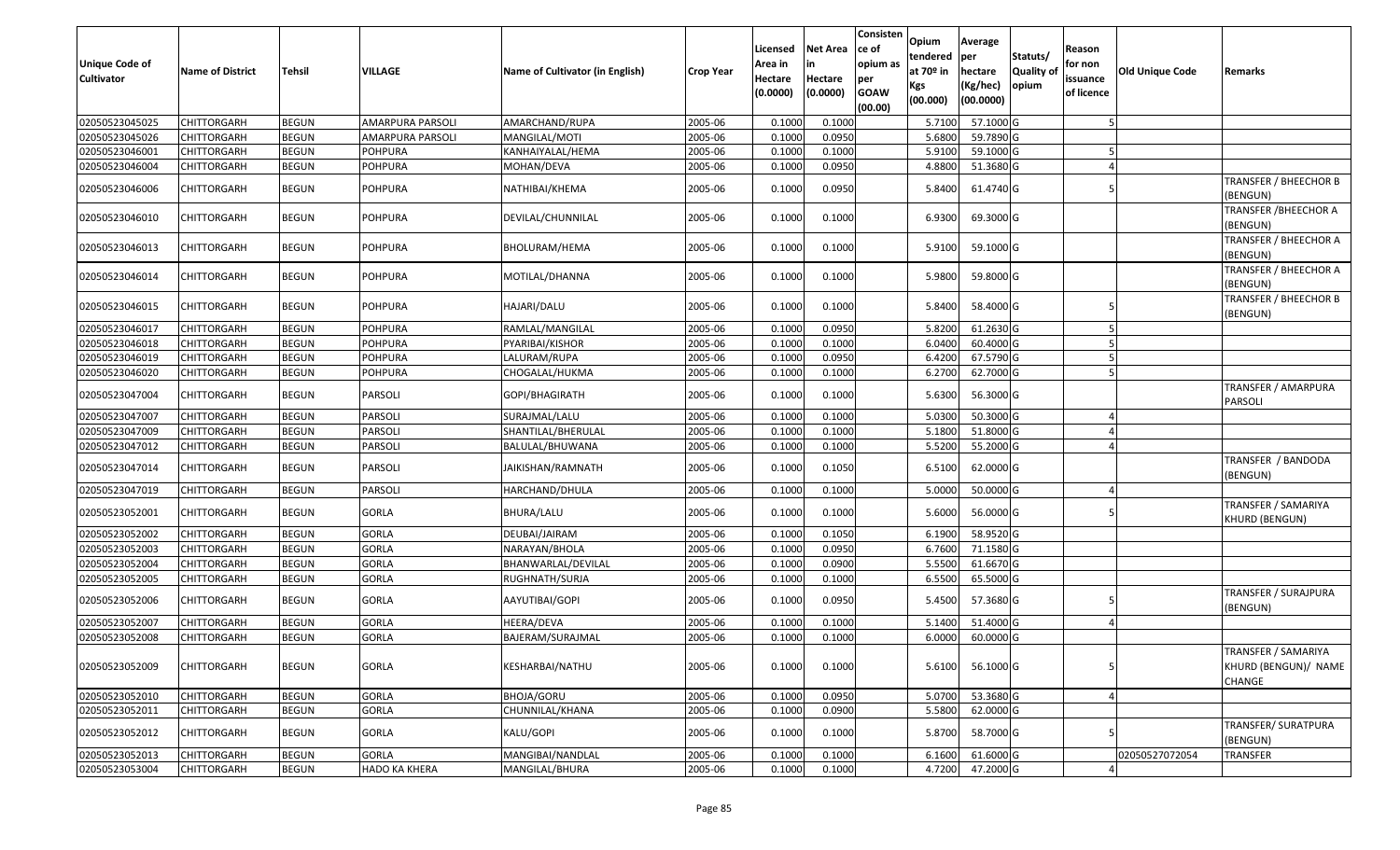| <b>Unique Code of</b><br><b>Cultivator</b> | <b>Name of District</b> | Tehsil       | <b>VILLAGE</b> | Name of Cultivator (in English) | <b>Crop Year</b> | Licensed<br>Area in<br>Hectare<br>(0.0000) | <b>Net Area</b><br>Hectare<br>(0.0000) | Consisten<br>ce of<br>opium as<br>per<br><b>GOAW</b><br>(00.00) | <b>Opium</b><br>tendered<br>at 70 <sup>o</sup> in<br>Kgs<br>(00.000) | Average<br>per<br>hectare<br>(Kg/hec)<br>(00.0000) | Statuts/<br>Quality of<br>opium | Reason<br>for non<br>issuance<br>of licence | Old Unique Code | Remarks                                                     |
|--------------------------------------------|-------------------------|--------------|----------------|---------------------------------|------------------|--------------------------------------------|----------------------------------------|-----------------------------------------------------------------|----------------------------------------------------------------------|----------------------------------------------------|---------------------------------|---------------------------------------------|-----------------|-------------------------------------------------------------|
| 02050523053006                             | CHITTORGARH             | <b>BEGUN</b> | HADO KA KHERA  | HUKMA/UDA                       | 2005-06          | 0.1000                                     | 0.0950                                 |                                                                 | 5.6200                                                               | 59.1580 G                                          |                                 |                                             |                 | <b>TRANSFER / BARNIYAS</b><br>(BENGUN)                      |
| 02050523053007                             | CHITTORGARH             | <b>BEGUN</b> | HADO KA KHERA  | DEVA/BHURA                      | 2005-06          | 0.1000                                     | 0.1000                                 |                                                                 | 5.0800                                                               | 50.8000 G                                          |                                 |                                             |                 |                                                             |
| 02050523053010                             | CHITTORGARH             | <b>BEGUN</b> | HADO KA KHERA  | SHOLA/MOTI                      | 2005-06          | 0.1000                                     | 0.0950                                 |                                                                 | 4.1900                                                               | 44.1050 G                                          |                                 |                                             |                 |                                                             |
| 02050523053012                             | CHITTORGARH             | <b>BEGUN</b> | HADO KA KHERA  | KANSINGH/SHAMBHUSINGH           | 2005-06          | 0.1000                                     | 0.1000                                 |                                                                 | 5.1300                                                               | 51.3000 G                                          |                                 |                                             |                 |                                                             |
| 02050523053014                             | CHITTORGARH             | <b>BEGUN</b> | HADO KA KHERA  | KHETSINGH/PRITHVISINGH          | 2005-06          | 0.1000                                     | 0.0850                                 |                                                                 | 1.4400                                                               | 16.9410 G                                          |                                 |                                             |                 |                                                             |
| 02050523054001                             | CHITTORGARH             | <b>BEGUN</b> | <b>SURPUR</b>  | MADHO/NAVLA                     | 2005-06          | 0.1000                                     | 0.1000                                 |                                                                 | 5.4300                                                               | 54.3000 G                                          |                                 |                                             |                 |                                                             |
| 02050523054002                             | CHITTORGARH             | <b>BEGUN</b> | <b>SURPUR</b>  | ONKAR/KALU                      | 2005-06          | 0.1000                                     | 0.0950                                 |                                                                 | 5.2500                                                               | 55.2630 G                                          |                                 |                                             |                 |                                                             |
| 02050523054003                             | CHITTORGARH             | <b>BEGUN</b> | <b>SURPUR</b>  | KAJOD/BHERU                     | 2005-06          | 0.1000                                     | 0.0950                                 |                                                                 | 5.3000                                                               | 55.7890 G                                          |                                 |                                             |                 |                                                             |
| 02050523054004                             | CHITTORGARH             | <b>BEGUN</b> | SURPUR         | SHYAMLAL/RAMLAL                 | 2005-06          | 0.1000                                     | 0.1000                                 |                                                                 | 6.8300                                                               | 68.3000 G                                          |                                 |                                             |                 | TRANSFER / KASBA<br>BENGUN (BENGUN) /<br><b>NAME CHANGE</b> |
| 02050523054006                             | CHITTORGARH             | <b>BEGUN</b> | SURPUR         | GHEESA/TODU                     | 2005-06          | 0.1000                                     | 0.0950                                 |                                                                 | 6.1900                                                               | 65.1580 G                                          |                                 |                                             |                 | TRANSFER / RAJPURA<br>CHAINSINGH (BENGUN)                   |
| 02050523054007                             | CHITTORGARH             | <b>BEGUN</b> | SURPUR         | UDAILAL/KISHOR                  | 2005-06          | 0.1000                                     | 0.1000                                 |                                                                 | 6.4900                                                               | 64.9000 G                                          |                                 |                                             |                 | TRANSFER /KASBA<br>BENGUN (BENGUN) /<br><b>NAME CHANGE</b>  |
| 02050523054009                             | CHITTORGARH             | <b>BEGUN</b> | SURPUR         | MOHNIBAI/CHAGANLAL              | 2005-06          | 0.1000                                     | 0.1000                                 |                                                                 | 6.4600                                                               | 64.6000 G                                          |                                 |                                             |                 | <b>TRANSFER / JAINAGAR</b><br>(BENGUN)                      |
| 02050523054010                             | CHITTORGARH             | <b>BEGUN</b> | SURPUR         | ONKAR/TODU                      | 2005-06          | 0.1000                                     | 0.0950                                 |                                                                 | 5.2200                                                               | 54.9470 G                                          |                                 |                                             |                 |                                                             |
| 02050523064001                             | CHITTORGARH             | <b>BEGUN</b> | <b>DHANORA</b> | BALU/ KANHAIYALAL               | 2005-06          | 0.1000                                     | 0.1000                                 |                                                                 | 6.9500                                                               | 69.5000 G                                          |                                 |                                             |                 |                                                             |
| 02050523064003                             | CHITTORGARH             | <b>BEGUN</b> | <b>DHANORA</b> | RAMKARAN/ HAZARI                | 2005-06          | 0.1000                                     | 0.0950                                 |                                                                 | 6.6700                                                               | 70.2105 G                                          |                                 |                                             |                 |                                                             |
| 02050523064004                             | CHITTORGARH             | <b>BEGUN</b> | <b>DHANORA</b> | AASHARAM/UDELAL                 | 2005-06          | 0.1000                                     | 0.1000                                 |                                                                 | 6.7200                                                               | 67.2000 G                                          |                                 |                                             |                 |                                                             |
| 02050523064005                             | CHITTORGARH             | <b>BEGUN</b> | <b>DHANORA</b> | MADANLAL/TULSIRAM               | 2005-06          | 0.1000                                     | 0.1000                                 |                                                                 | 7.6800                                                               | 76.8000 G                                          |                                 |                                             |                 |                                                             |
| 02050523064006                             | <b>CHITTORGARH</b>      | <b>BEGUN</b> | <b>DHANORA</b> | SHANKERLAL/ DUNGA               | 2005-06          | 0.1000                                     | 0.0950                                 |                                                                 | 7.0700                                                               | 74.4211 G                                          |                                 |                                             |                 |                                                             |
| 02050523064008                             | <b>CHITTORGARH</b>      | <b>BEGUN</b> | <b>DHANORA</b> | BHANWARIBAI/ RAMLAL             | 2005-06          | 0.1000                                     | 0.1050                                 |                                                                 | 6.4100                                                               | 61.0476 G                                          |                                 |                                             |                 |                                                             |
| 02050523064009                             | <b>CHITTORGARH</b>      | <b>BEGUN</b> | <b>DHANORA</b> | NARAYAN/ DUNGA                  | 2005-06          | 0.1000                                     | 0.0950                                 |                                                                 | 7.1700                                                               | 75.4737 G                                          |                                 |                                             |                 |                                                             |
| 02050523064010                             | CHITTORGARH             | <b>BEGUN</b> | <b>DHANORA</b> | KANADAS/ GHEESANATH             | 2005-06          | 0.1000                                     | 0.0950                                 |                                                                 | 6.8900                                                               | 72.5263 G                                          |                                 |                                             |                 |                                                             |
| 02050523064011                             | CHITTORGARH             | <b>BEGUN</b> | <b>DHANORA</b> | <b>BANSHILAL/ LALU</b>          | 2005-06          | 0.1000                                     | 0.1000                                 |                                                                 | 6.8600                                                               | 68.6000 G                                          |                                 |                                             |                 |                                                             |
| 02050523064012                             | <b>CHITTORGARH</b>      | <b>BEGUN</b> | <b>DHANORA</b> | MOHANLAL/ DEVILAL               | 2005-06          | 0.1000                                     | 0.1000                                 |                                                                 | 6.3700                                                               | 63.7000 G                                          |                                 |                                             |                 |                                                             |
| 02050523064015                             | CHITTORGARH             | <b>BEGUN</b> | <b>DHANORA</b> | MANGIBAI/ TULSIRAM              | 2005-06          | 0.1000                                     | 0.0950                                 |                                                                 | 6.2300                                                               | 65.5789 G                                          |                                 |                                             |                 |                                                             |
| 02050523064016                             | CHITTORGARH             | <b>BEGUN</b> | <b>DHANORA</b> | LADULAL/ GANPAT                 | 2005-06          | 0.1000                                     | 0.1000                                 |                                                                 | 6.8000                                                               | 68.0000 G                                          |                                 |                                             |                 |                                                             |
| 02050523064017                             | CHITTORGARH             | <b>BEGUN</b> | <b>DHANORA</b> | NARAYAN/ BADRI                  | 2005-06          | 0.1000                                     | 0.0950                                 |                                                                 | 6.5500                                                               | 68.9474 G                                          |                                 |                                             |                 |                                                             |
| 02050523064018                             | CHITTORGARH             | <b>BEGUN</b> | <b>DHANORA</b> | ANOPBAI/RAMA                    | 2005-06          | 0.1000                                     | 0.0950                                 |                                                                 | 6.7100                                                               | 70.6316 G                                          |                                 |                                             |                 |                                                             |
| 02050523064019                             | CHITTORGARH             | <b>BEGUN</b> | <b>DHANORA</b> | SHANKERLAL/ TULSIRAM            | 2005-06          | 0.1000                                     | 0.1000                                 |                                                                 | 6.7500                                                               | 67.5000 G                                          |                                 |                                             |                 |                                                             |
| 02050523064020                             | CHITTORGARH             | <b>BEGUN</b> | <b>DHANORA</b> | GHEESALAL/ KUKA                 | 2005-06          | 0.1000                                     | 0.0950                                 |                                                                 | 6.6500                                                               | 70.0000 G                                          |                                 |                                             |                 |                                                             |
| 02050523064022                             | <b>CHITTORGARH</b>      | <b>BEGUN</b> | DHANORA        | MOTILAL/ DUNGA                  | 2005-06          | 0.1000                                     | 0.0950                                 |                                                                 | 6.9200                                                               | 72.8421G                                           |                                 |                                             |                 |                                                             |
| 02050523064023                             | <b>CHITTORGARH</b>      | <b>BEGUN</b> | DHANORA        | RAMUBAI/ DEVILAL                | 2005-06          | 0.1000                                     | 0.1000                                 |                                                                 | 7.1500                                                               | 71.5000 G                                          |                                 |                                             |                 |                                                             |
| 02050523064024                             | <b>CHITTORGARH</b>      | <b>BEGUN</b> | <b>DHANORA</b> | <b>BALULAL/ DEVILAL</b>         | 2005-06          | 0.1000                                     | 0.1000                                 |                                                                 | 6.7900                                                               | 67.9000 G                                          |                                 |                                             |                 |                                                             |
| 02050523064028                             | <b>CHITTORGARH</b>      | <b>BEGUN</b> | <b>DHANORA</b> | SHYAMLAL/ KASHIRAM              | 2005-06          | 0.1000                                     | 0.0950                                 |                                                                 | 7.4300                                                               | 78.2105 G                                          |                                 |                                             |                 |                                                             |
| 02050523064029                             | CHITTORGARH             | <b>BEGUN</b> | <b>DHANORA</b> | MADANLAL/ DEVILAL               | 2005-06          | 0.1000                                     | 0.0950                                 |                                                                 | 6.2100                                                               | 65.3684 G                                          |                                 |                                             |                 |                                                             |
| 02050523064030                             | <b>CHITTORGARH</b>      | <b>BEGUN</b> | <b>DHANORA</b> | RAMESHWAR/RUPA                  | 2005-06          | 0.1000                                     | 0.1000                                 |                                                                 | 6.5900                                                               | 65.9000 G                                          |                                 |                                             |                 |                                                             |
| 02050523064031                             | <b>CHITTORGARH</b>      | <b>BEGUN</b> | <b>DHANORA</b> | MOHANLAL/ KASHIRAM              | 2005-06          | 0.1000                                     | 0.1000                                 |                                                                 | 5.9400                                                               | 59.4000G                                           |                                 |                                             |                 |                                                             |
| 02050523064034                             | CHITTORGARH             | <b>BEGUN</b> | <b>DHANORA</b> | RATANLAL/ RAMLAL                | 2005-06          | 0.1000                                     | 0.0950                                 |                                                                 | 7.0200                                                               | 73.8947 G                                          |                                 |                                             |                 |                                                             |
| 02050523064035                             | CHITTORGARH             | <b>BEGUN</b> | <b>DHANORA</b> | SHAMBHULAL/ BANSHILAL           | 2005-06          | 0.1000                                     | 0.0950                                 |                                                                 | 7.0200                                                               | 73.8947 G                                          |                                 |                                             |                 |                                                             |
| 02050523064037                             | CHITTORGARH             | <b>BEGUN</b> | DHANORA        | <b>BANSILAL/ PRATHVIRAJ</b>     | 2005-06          | 0.1000                                     | 0.1000                                 |                                                                 | 6.9000                                                               | 69.0000 G                                          |                                 |                                             |                 |                                                             |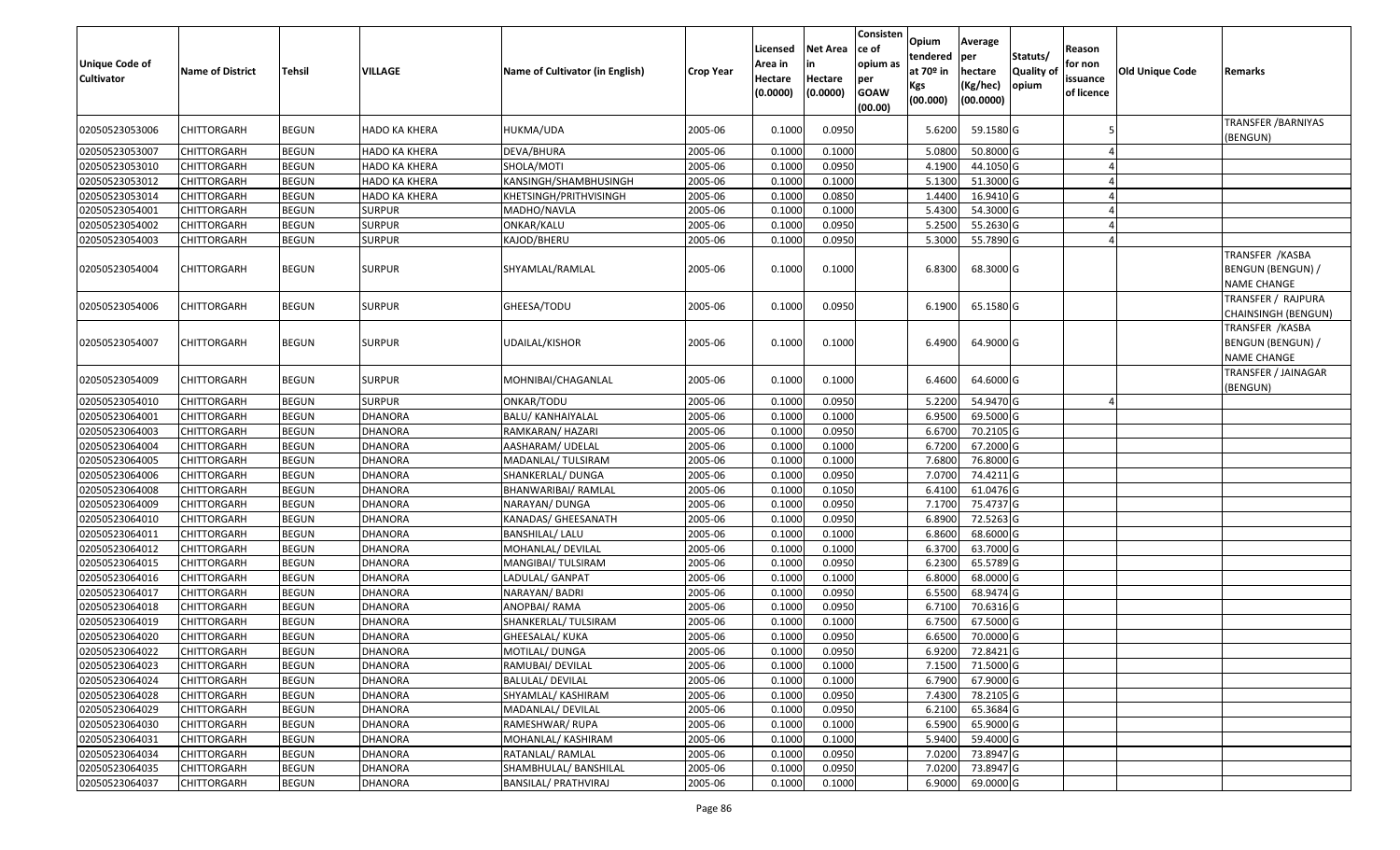| Unique Code of    |                         |               |                |                                 |                  | Licensed<br>Area in | <b>Net Area</b><br>in | Consisten<br>ce of<br>opium as | Opium<br>tendered              | Average<br>per                   | Statuts/                  | Reason<br>for non      |                 |                 |
|-------------------|-------------------------|---------------|----------------|---------------------------------|------------------|---------------------|-----------------------|--------------------------------|--------------------------------|----------------------------------|---------------------------|------------------------|-----------------|-----------------|
| <b>Cultivator</b> | <b>Name of District</b> | <b>Tehsil</b> | VILLAGE        | Name of Cultivator (in English) | <b>Crop Year</b> | Hectare<br>(0.0000) | Hectare<br>(0.0000)   | per<br><b>GOAW</b><br>(00.00)  | at $70°$ in<br>Kgs<br>(00.000) | hectare<br>(Kg/hec)<br>(00.0000) | <b>Quality o</b><br>opium | issuance<br>of licence | Old Unique Code | Remarks         |
| 02050523064038    | CHITTORGARH             | <b>BEGUN</b>  | <b>DHANORA</b> | SITARAM/ LALU                   | 2005-06          | 0.1000              | 0.1000                |                                | 5.8700                         | 58.7000 G                        |                           |                        |                 |                 |
| 02050523064044    | CHITTORGARH             | <b>BEGUN</b>  | <b>DHANORA</b> | DEVILAL/ BHOLA SUTHAR           | 2005-06          | 0.1000              | 0.1000                |                                | 6.4400                         | 64.4000 G                        |                           |                        |                 |                 |
| 02050523064047    | CHITTORGARH             | <b>BEGUN</b>  | <b>DHANORA</b> | LADU/ DUNGA SHARMA              | 2005-06          | 0.1000              | 0.1000                |                                | 7.0400                         | 70.4000 G                        |                           |                        |                 |                 |
| 02050523064049    | <b>CHITTORGARH</b>      | <b>BEGUN</b>  | <b>DHANORA</b> | KAILASHCHANDRA/ GOKUL           | 2005-06          | 0.1000              | 0.0950                |                                | 5.8100                         | 61.1579 G                        |                           |                        |                 |                 |
| 02050523064050    | CHITTORGARH             | <b>BEGUN</b>  | <b>DHANORA</b> | <b>BABULAL/ONKAR</b>            | 2005-06          | 0.1000              | 0.1000                |                                | 6.9500                         | 69.5000 G                        |                           |                        |                 |                 |
| 02050523064051    | CHITTORGARH             | <b>BEGUN</b>  | <b>DHANORA</b> | NANDKISHORE/DEVILAL             | 2005-06          | 0.1000              | 0.1000                |                                | 6.9200                         | 69.2000 G                        |                           |                        |                 |                 |
| 02050523064052    | CHITTORGARH             | <b>BEGUN</b>  | <b>DHANORA</b> | JAMNALAL/ DEVILAL               | 2005-06          | 0.1000              | 0.1000                |                                | 6.8200                         | 68.2000 G                        |                           |                        |                 |                 |
| 02050523064058    | CHITTORGARH             | <b>BEGUN</b>  | <b>DHANORA</b> | RAMSWROOP/BANSHILAL             | 2005-06          | 0.1000              | 0.1000                |                                | 6.2100                         | 62.1000G                         |                           |                        |                 |                 |
| 02050523064059    | CHITTORGARH             | <b>BEGUN</b>  | DHANORA        | JAMNIBAI/ LAXMAN                | 2005-06          | 0.1000              | 0.1000                |                                | 7.0700                         | 70.7000G                         |                           |                        |                 |                 |
| 02050523064060    | CHITTORGARH             | <b>BEGUN</b>  | DHANORA        | SHIVLAL/ BHANWARLAL             | 2005-06          | 0.1000              | 0.1000                |                                | 7.1800                         | 71.8000 G                        |                           |                        |                 |                 |
| 02050523064061    | CHITTORGARH             | <b>BEGUN</b>  | <b>DHANORA</b> | MOHANLAL/ DHANNA                | 2005-06          | 0.1000              | 0.0950                |                                | 5.6100                         | 59.0526 G                        |                           |                        |                 |                 |
| 02050523064062    | <b>CHITTORGARH</b>      | <b>BEGUN</b>  | DHANORA        | NANDKISHORE/ DUNGA              | 2005-06          | 0.1000              | 0.1000                |                                | 7.4300                         | 74.3000 G                        |                           |                        |                 |                 |
| 02050523064069    | <b>CHITTORGARH</b>      | <b>BEGUN</b>  | <b>DHANORA</b> | KUKA/ BHANWARLAL                | 2005-06          | 0.1000              | 0.1000                |                                | 6.5600                         | 65.6000G                         |                           |                        | 02050523074035  | <b>TRANSFER</b> |
| 02050523065002    | <b>CHITTORGARH</b>      | <b>BEGUN</b>  | <b>RUPPURA</b> | DEVILAL/ MADHO                  | 2005-06          | 0.1000              | 0.1000                |                                | 6.8600                         | 68.6000 G                        |                           |                        |                 |                 |
| 02050523065003    | CHITTORGARH             | <b>BEGUN</b>  | <b>RUPPURA</b> | MOTYABAI/ ONKAR                 | 2005-06          | 0.1000              | 0.1000                |                                | 6.5400                         | 65.4000 G                        |                           |                        |                 |                 |
| 02050523065005    | CHITTORGARH             | <b>BEGUN</b>  | <b>RUPPURA</b> | NARAYAN/ PARTHU                 | 2005-06          | 0.1000              | 0.1000                |                                | 7.1900                         | 71.9000G                         |                           |                        |                 |                 |
| 02050523065007    | CHITTORGARH             | <b>BEGUN</b>  | <b>RUPPURA</b> | BHANWARLAL/ SHOCHAND            | 2005-06          | 0.1000              | 0.1000                |                                | 6.8700                         | 68.7000 G                        |                           |                        |                 |                 |
| 02050523065008    | CHITTORGARH             | <b>BEGUN</b>  | <b>RUPPURA</b> | NANDUBAI/ CHAMPA                | 2005-06          | 0.1000              | 0.1000                |                                | 7.0100                         | 70.1000 G                        |                           |                        |                 |                 |
| 02050523065009    | CHITTORGARH             | <b>BEGUN</b>  | <b>RUPPURA</b> | MOHANLAL/ RUPA                  | 2005-06          | 0.1000              | 0.1000                |                                | 7.0400                         | 70.4000 G                        |                           |                        |                 |                 |
| 02050523065010    | CHITTORGARH             | <b>BEGUN</b>  | <b>RUPPURA</b> | KASHIRAM/ UDA                   | 2005-06          | 0.1000              | 0.0950                |                                | 6.8300                         | 71.8947 G                        |                           |                        |                 |                 |
| 02050523065011    | CHITTORGARH             | <b>BEGUN</b>  | <b>RUPPURA</b> | DEVILAL/ GHASI                  | 2005-06          | 0.1000              | 0.1000                |                                | 6.0300                         | 60.3000G                         |                           |                        |                 |                 |
| 02050523065012    | CHITTORGARH             | <b>BEGUN</b>  | <b>RUPPURA</b> | KHEMA/ KALU                     | 2005-06          | 0.1000              | 0.1000                |                                | 6.1700                         | 61.7000G                         |                           |                        |                 |                 |
| 02050523065013    | CHITTORGARH             | <b>BEGUN</b>  | <b>RUPPURA</b> | HEERA/ CHHOGA                   | 2005-06          | 0.1000              | 0.1000                |                                | 6.3400                         | 63.4000 G                        |                           |                        |                 |                 |
| 02050523065014    | CHITTORGARH             | <b>BEGUN</b>  | <b>RUPPURA</b> | TULSIRAM/ GHEESA                | 2005-06          | 0.1000              | 0.1000                |                                | 6.9800                         | 69.8000 G                        |                           |                        |                 |                 |
| 02050523065015    | <b>CHITTORGARH</b>      | <b>BEGUN</b>  | <b>RUPPURA</b> | <b>BALU/RUPA</b>                | 2005-06          | 0.1000              | 0.1000                |                                | 6.8000                         | 68.0000G                         |                           |                        |                 |                 |
| 02050523065016    | CHITTORGARH             | <b>BEGUN</b>  | <b>RUPPURA</b> | HEERALAL/ SALAGRAM              | 2005-06          | 0.1000              | 0.1000                |                                | 6.9700                         | 69.7000 G                        |                           |                        |                 |                 |
| 02050523065017    | CHITTORGARH             | <b>BEGUN</b>  | <b>RUPPURA</b> | MEGHRAJ/ LALU                   | 2005-06          | 0.1000              | 0.0950                |                                | 6.7600                         | 71.1579 G                        |                           |                        |                 |                 |
| 02050523065018    | CHITTORGARH             | <b>BEGUN</b>  | <b>RUPPURA</b> | DEVILAL/ CHETRAM                | 2005-06          | 0.1000              | 0.0950                |                                | 6.7800                         | 71.3684 G                        |                           |                        |                 |                 |
| 02050523065019    | CHITTORGARH             | <b>BEGUN</b>  | <b>RUPPURA</b> | <b>BOTHLAL/ SHOCHAND</b>        | 2005-06          | 0.1000              | 0.0950                |                                | 6.4000                         | 67.3684 G                        |                           |                        |                 |                 |
| 02050523065020    | CHITTORGARH             | <b>BEGUN</b>  | <b>RUPPURA</b> | JAGRAM/ SHOCHAND                | 2005-06          | 0.1000              | 0.1000                |                                | 6.6200                         | 66.2000 G                        |                           |                        |                 |                 |
| 02050523065022    | CHITTORGARH             | <b>BEGUN</b>  | <b>RUPPURA</b> | NANALAL/ PANNA                  | 2005-06          | 0.1000              | 0.0950                |                                | 6.6400                         | 69.8947 G                        |                           |                        |                 |                 |
| 02050523065023    | CHITTORGARH             | <b>BEGUN</b>  | <b>RUPPURA</b> | RAMA/ KISHNA                    | 2005-06          | 0.1000              | 0.1000                |                                | 6.5700                         | 65.7000 G                        |                           |                        |                 |                 |
| 02050523065024    | CHITTORGARH             | <b>BEGUN</b>  | <b>RUPPURA</b> | RAMCHANDRA/ MADHODAS            | 2005-06          | 0.1000              | 0.1000                |                                | 6.8500                         | 68.5000G                         |                           |                        |                 |                 |
| 02050523065025    | CHITTORGARH             | <b>BEGUN</b>  | <b>RUPPURA</b> | SHOCHAND/ TULCHA                | 2005-06          | 0.1000              | 0.1000                |                                | 6.4600                         | 64.6000 G                        |                           |                        |                 |                 |
| 02050523065026    | CHITTORGARH             | <b>BEGUN</b>  | <b>RUPPURA</b> | HAZARI/ BHOLA                   | 2005-06          | 0.1000              | 0.1000                |                                | 6.3000                         | 63.0000 G                        |                           |                        |                 |                 |
| 02050523065027    | CHITTORGARH             | <b>BEGUN</b>  | <b>RUPPURA</b> | GULABBAI/ HARKU                 | 2005-06          | 0.1000              | 0.1000                |                                | 6.2800                         | 62.8000 G                        |                           |                        |                 |                 |
| 02050523065029    | <b>CHITTORGARH</b>      | <b>BEGUN</b>  | <b>RUPPURA</b> | UDAILAL/ PRATHVIRAJ             | 2005-06          | 0.1000              | 0.0950                |                                |                                | 7.3700 77.5789 G                 |                           |                        |                 |                 |
| 02050523065030    | <b>CHITTORGARH</b>      | <b>BEGUN</b>  | <b>RUPPURA</b> | KERING/ DUNGA                   | 2005-06          | 0.1000              | 0.1000                |                                | 7.0500                         | 70.5000 G                        |                           |                        |                 |                 |
| 02050523065033    | <b>CHITTORGARH</b>      | <b>BEGUN</b>  | <b>RUPPURA</b> | GHESSALAL/ PRATHVIRAJ           | 2005-06          | 0.1000              | 0.0900                |                                | 5.8200                         | 64.6667 G                        |                           |                        |                 |                 |
| 02050523065034    | <b>CHITTORGARH</b>      | <b>BEGUN</b>  | <b>RUPPURA</b> | SOHANLAL/ HEERA                 | 2005-06          | 0.1000              | 0.0950                |                                | 6.8900                         | 72.5263 G                        |                           |                        |                 |                 |
| 02050523065035    | <b>CHITTORGARH</b>      | <b>BEGUN</b>  | <b>RUPPURA</b> | MOTYABAI/ ONKAR                 | 2005-06          | 0.1000              | 0.0950                |                                | 6.2200                         | 65.4737 G                        |                           |                        |                 |                 |
| 02050523065038    | <b>CHITTORGARH</b>      | <b>BEGUN</b>  | <b>RUPPURA</b> | <b>BALU/ PRATHVIRAJ</b>         | 2005-06          | 0.1000              | 0.0950                |                                | 6.1700                         | 64.9474 G                        |                           |                        |                 |                 |
| 02050523065039    | <b>CHITTORGARH</b>      | <b>BEGUN</b>  | <b>RUPPURA</b> | SHANKERLAL/ MIYACHAND           | 2005-06          | 0.1000              | 0.1000                |                                | 7.1000                         | 71.0000 G                        |                           |                        |                 |                 |
| 02050523065040    | CHITTORGARH             | <b>BEGUN</b>  | <b>RUPPURA</b> | BHANWARLAL/ CHHOGA              | 2005-06          | 0.1000              | 0.0950                |                                | 6.5600                         | 69.0526 G                        |                           |                        |                 |                 |
| 02050523065043    | <b>CHITTORGARH</b>      | <b>BEGUN</b>  | <b>RUPPURA</b> | DHANRAJ/ BHOLA                  | 2005-06          | 0.1000              | 0.0950                |                                | 6.4200                         | 67.5789 G                        |                           |                        |                 |                 |
| 02050523065044    | <b>CHITTORGARH</b>      | <b>BEGUN</b>  | <b>RUPPURA</b> | GHEESALAL/ NANALAL              | 2005-06          | 0.1000              | 0.1000                |                                | 7.0800                         | 70.8000 G                        |                           |                        |                 |                 |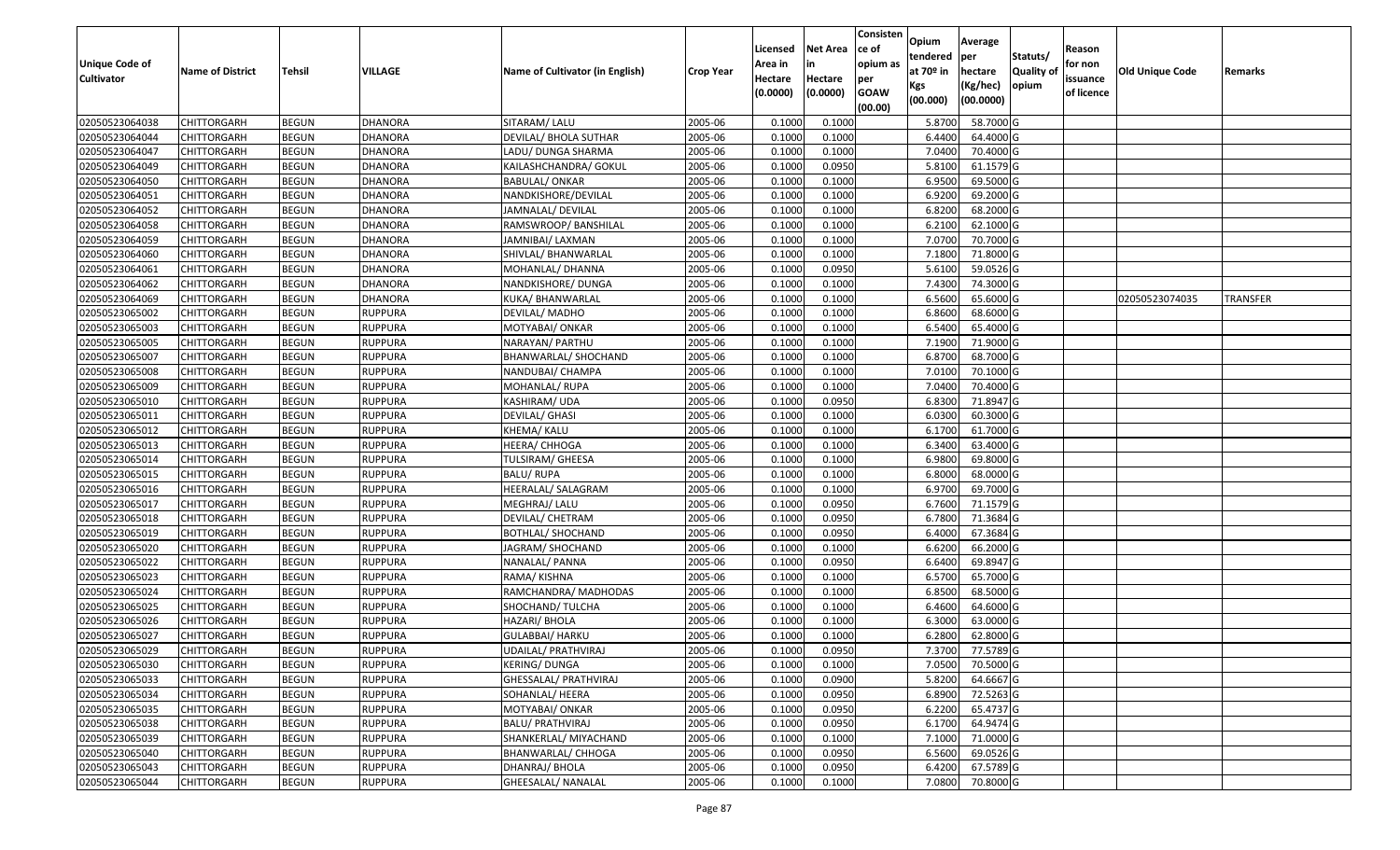| <b>Unique Code of</b> |                         |              |                |                                 |                  | Licensed<br>Area in | <b>Net Area</b><br>in | Consisten<br>ce of<br>opium as | Opium<br>tendered              | Average<br>per                   | Statuts/                  | Reason<br>for non      |                 |                   |
|-----------------------|-------------------------|--------------|----------------|---------------------------------|------------------|---------------------|-----------------------|--------------------------------|--------------------------------|----------------------------------|---------------------------|------------------------|-----------------|-------------------|
| <b>Cultivator</b>     | <b>Name of District</b> | Tehsil       | VILLAGE        | Name of Cultivator (in English) | <b>Crop Year</b> | Hectare<br>(0.0000) | Hectare<br>(0.0000)   | per<br><b>GOAW</b><br>(00.00)  | at $70°$ in<br>Kgs<br>(00.000) | hectare<br>(Kg/hec)<br>(00.0000) | <b>Quality o</b><br>opium | issuance<br>of licence | Old Unique Code | Remarks           |
| 02050523065047        | CHITTORGARH             | <b>BEGUN</b> | <b>RUPPURA</b> | MADHOLAL/ TULSIRAM              | 2005-06          | 0.1000              | 0.1000                |                                | 6.8000                         | 68.0000G                         |                           |                        |                 |                   |
| 02050523065048        | CHITTORGARH             | <b>BEGUN</b> | <b>RUPPURA</b> | PRABHULAL/ TULSIRAM             | 2005-06          | 0.1000              | 0.1000                |                                | 6.7600                         | 67.6000 G                        |                           |                        |                 |                   |
| 02050523065049        | CHITTORGARH             | <b>BEGUN</b> | <b>RUPPURA</b> | ONKARLAL/ TULSIRAM              | 2005-06          | 0.1000              | 0.0950                |                                | 6.5700                         | 69.1579 G                        |                           |                        |                 |                   |
| 02050523065050        | <b>CHITTORGARH</b>      | <b>BEGUN</b> | <b>RUPPURA</b> | UDAILAL/ DEVILAL                | 2005-06          | 0.1000              | 0.1000                |                                | 6.1200                         | 61.2000 G                        |                           |                        |                 |                   |
| 02050523065052        | CHITTORGARH             | <b>BEGUN</b> | <b>RUPPURA</b> | KUKA/ MIYACHAND                 | 2005-06          | 0.1000              | 0.1000                |                                | 7.1000                         | 71.0000 G                        |                           |                        |                 |                   |
| 02050523066001        | CHITTORGARH             | <b>BEGUN</b> | <b>THUKRAI</b> | DEBILAL/ BHUWANA                | 2005-06          | 0.1000              | 0.1000                |                                | 6.4900                         | 64.9000 G                        |                           |                        |                 |                   |
| 02050523066002        | CHITTORGARH             | <b>BEGUN</b> | <b>THUKRAI</b> | CHHITERLAL/ MANGILAL            | 2005-06          | 0.1000              | 0.1000                |                                | 6.8900                         | 68.9000 G                        |                           |                        |                 |                   |
| 02050523066003        | CHITTORGARH             | <b>BEGUN</b> | <b>THUKRAI</b> | VAJERAM/ BHUWANA                | 2005-06          | 0.1000              | 0.1000                |                                | 6.3100                         | 63.1000G                         |                           |                        |                 |                   |
| 02050523066004        | CHITTORGARH             | <b>BEGUN</b> | <b>THUKRAI</b> | NANALAL/ BARDICHAND             | 2005-06          | 0.1000              | 0.1000                |                                | 6.4600                         | 64.6000 G                        |                           |                        |                 |                   |
| 02050523066005        | CHITTORGARH             | <b>BEGUN</b> | <b>THUKRAI</b> | TULSIRAM/ KASHIRAM              | 2005-06          | 0.1000              | 0.1000                |                                | 6.6200                         | 66.2000 G                        |                           |                        |                 |                   |
| 02050523066006        | CHITTORGARH             | <b>BEGUN</b> | <b>THUKRAI</b> | NOLIBAI/ DEVILAL                | 2005-06          | 0.1000              | 0.1000                |                                | 6.3800                         | 63.8000 G                        |                           |                        |                 |                   |
| 02050523066007        | CHITTORGARH             | <b>BEGUN</b> | <b>THUKRAI</b> | HEERA/ DEVA                     | 2005-06          | 0.1000              | 0.0950                |                                | 6.3000                         | 66.3158 G                        |                           |                        |                 |                   |
| 02050523066009        | <b>CHITTORGARH</b>      | <b>BEGUN</b> | <b>THUKRAI</b> | <b>BALU/ GANGARAM</b>           | 2005-06          | 0.1000              | 0.1000                |                                | 6.3700                         | 63.7000 G                        |                           |                        |                 |                   |
| 02050523066010        | <b>CHITTORGARH</b>      | <b>BEGUN</b> | <b>THUKRAI</b> | MANGILAL/ MOTI                  | 2005-06          | 0.100               | 0.1000                |                                | 6.5200                         | 65.2000 G                        |                           |                        |                 |                   |
| 02050523066011        | CHITTORGARH             | <b>BEGUN</b> | <b>THUKRAI</b> | KAJOD/ DUNGA (SANGITALA)        | 2005-06          | 0.1000              | 0.0950                |                                | 6.5000                         | 68.4211G                         |                           |                        |                 |                   |
| 02050523066012        | CHITTORGARH             | <b>BEGUN</b> | <b>THUKRAI</b> | NANALAL A/S KUKA                | 2005-06          | 0.1000              | 0.1000                |                                | 6.4700                         | 64.7000 G                        |                           |                        |                 |                   |
| 02050523066013        | CHITTORGARH             | <b>BEGUN</b> | <b>THUKRAI</b> | HEERALAL/NANDA                  | 2005-06          | 0.1000              | 0.1000                |                                | 6.8000                         | 68.0000G                         |                           |                        |                 |                   |
| 02050523066015        | CHITTORGARH             | <b>BEGUN</b> | <b>THUKRAI</b> | NATHU/DOLA                      | 2005-06          | 0.1000              | 0.0950                |                                | 6.1400                         | 64.6316 G                        |                           |                        |                 |                   |
| 02050523066016        | CHITTORGARH             | <b>BEGUN</b> | <b>THUKRAI</b> | BARDA/ MEGHA                    | 2005-06          | 0.100               | 0.1000                |                                | 6.2700                         | 62.7000 G                        |                           |                        |                 |                   |
| 02050523066017        | CHITTORGARH             | <b>BEGUN</b> | <b>THUKRAI</b> | KALU/ NARAYAN                   | 2005-06          | 0.1000              | 0.1000                |                                | 6.6900                         | 66.9000 G                        |                           |                        |                 |                   |
| 02050523066018        | CHITTORGARH             | <b>BEGUN</b> | <b>THUKRAI</b> | MODIRAM/ LAKHMA                 | 2005-06          | 0.100               | 0.1000                |                                | 6.6700                         | 66.7000 G                        |                           |                        |                 |                   |
| 02050523066019        | CHITTORGARH             | <b>BEGUN</b> | <b>THUKRAI</b> | UDELAL/NARAYAN                  | 2005-06          | 0.100               | 0.0950                |                                | 6.3300                         | 66.6316 G                        |                           |                        |                 |                   |
| 02050523066020        | CHITTORGARH             | <b>BEGUN</b> | <b>THUKRAI</b> | KANA/ HAZARI                    | 2005-06          | 0.1000              | 0.1000                |                                | 6.6100                         | 66.1000G                         |                           |                        |                 |                   |
| 02050523066021        | CHITTORGARH             | <b>BEGUN</b> | <b>THUKRAI</b> | <b>BARJIBAI/ BHAGIRATH</b>      | 2005-06          | 0.100               | 0.0950                |                                | 6.3100                         | 66.4211G                         |                           |                        |                 |                   |
| 02050523066022        | <b>CHITTORGARH</b>      | <b>BEGUN</b> | <b>THUKRAI</b> | NARAYAN/ HUKMA                  | 2005-06          | 0.1000              | 0.1000                |                                | 6.7400                         | 67.4000 G                        |                           |                        |                 |                   |
| 02050523066023        | CHITTORGARH             | <b>BEGUN</b> | <b>THUKRAI</b> | KASTURIBAI/ KASHIRAM            | 2005-06          | 0.1000              | 0.1000                |                                | 6.4000                         | 64.0000G                         |                           |                        |                 |                   |
| 02050523066025        | CHITTORGARH             | <b>BEGUN</b> | <b>THUKRAI</b> | KANHAIYALAL/ BHUWANA            | 2005-06          | 0.100               | 0.1000                |                                | 6.3200                         | 63.2000 G                        |                           |                        |                 |                   |
| 02050523066026        | CHITTORGARH             | <b>BEGUN</b> | <b>THUKRAI</b> | GHEESIBAI/ MEGHA                | 2005-06          | 0.1000              | 0.0950                |                                | 5.9900                         | 63.0526 G                        |                           |                        |                 |                   |
| 02050523066027        | CHITTORGARH             | <b>BEGUN</b> | <b>THUKRAI</b> | <b>BANSHILAL/ GHEESA</b>        | 2005-06          | 0.1000              | 0.1050                |                                | 6.6400                         | 63.2381 G                        |                           |                        |                 |                   |
| 02050523066028        | CHITTORGARH             | <b>BEGUN</b> | <b>THUKRAI</b> | DALURAM/ DUNGA                  | 2005-06          | 0.1000              | 0.0950                |                                | 6.3500                         | 66.8421 G                        |                           |                        |                 |                   |
| 02050523066029        | CHITTORGARH             | <b>BEGUN</b> | <b>THUKRAI</b> | NANDLAL/ BHANWARLAL             | 2005-06          | 0.1000              | 0.0950                |                                | 6.1800                         | 65.0526 G                        |                           |                        |                 |                   |
| 02050523066030        | CHITTORGARH             | <b>BEGUN</b> | <b>THUKRAI</b> | LAXMINARAYAN/ MOHANLAL          | 2005-06          | 0.1000              | 0.1000                |                                | 6.3300                         | 63.3000 G                        |                           |                        |                 |                   |
| 02050523066031        | CHITTORGARH             | <b>BEGUN</b> | <b>THUKRAI</b> | MAGNIBAI/ HEERALAL              | 2005-06          | 0.100               | 0.1000                |                                | 6.0500                         | 60.5000 G                        |                           |                        |                 |                   |
| 02050523066032        | CHITTORGARH             | <b>BEGUN</b> | <b>THUKRAI</b> | GHEESA/ PYARA                   | 2005-06          | 0.1000              | 0.0950                |                                | 6.0200                         | 63.3684 G                        |                           |                        |                 |                   |
| 02050523066033        | CHITTORGARH             | <b>BEGUN</b> | <b>THUKRAI</b> | BANSHILAL/ BHANWARLAL           | 2005-06          | 0.1000              | 0.1000                |                                | 6.5000                         | 65.0000 G                        |                           |                        |                 |                   |
| 02050523066034        | CHITTORGARH             | <b>BEGUN</b> | <b>THUKRAI</b> | DEBILAL/ KHEMA                  | 2005-06          | 0.1000              | 0.1000                |                                | 6.3300                         | 63.3000G                         |                           |                        |                 |                   |
| 02050523066035        | <b>CHITTORGARH</b>      | <b>BEGUN</b> | <b>THUKRAI</b> | KANHAIYALAL/ ONKAR              | 2005-06          | 0.1000              | 0.1000                |                                | 6.5100                         | 65.1000G                         |                           |                        |                 |                   |
| 02050523066036        | <b>CHITTORGARH</b>      | <b>BEGUN</b> | <b>THUKRAI</b> | SEWARAM/ BALU                   | 2005-06          | 0.1000              | 0.1000                |                                | 6.2800                         | 62.8000 G                        |                           |                        |                 |                   |
| 02050523066037        | <b>CHITTORGARH</b>      | <b>BEGUN</b> | <b>THUKRAI</b> | GHEESA/ DUNGA                   | 2005-06          | 0.1000              | 0.1000                |                                | 6.7500                         | 67.5000 G                        |                           |                        |                 |                   |
| 02050523066038        | <b>CHITTORGARH</b>      | <b>BEGUN</b> | <b>THUKRAI</b> | DEBILAL/ KASHIRAM               | 2005-06          | 0.1000              | 0.1000                |                                | 6.3900                         | 63.9000 G                        |                           |                        |                 | TRANSFER/SRINAGAR |
| 02050523066039        | <b>CHITTORGARH</b>      | <b>BEGUN</b> | <b>THUKRAI</b> | NANALAL/RATIRAM                 | 2005-06          | 0.1000              | 0.1050                |                                | 7.0200                         | 66.8571 G                        |                           |                        |                 |                   |
| 02050523066040        | <b>CHITTORGARH</b>      | <b>BEGUN</b> | <b>THUKRAI</b> | SHAMBHULAL/ KANA                | 2005-06          | 0.1000              | 0.1050                |                                | 6.4600                         | 61.5238 G                        |                           |                        |                 |                   |
| 02050523066041        | <b>CHITTORGARH</b>      | <b>BEGUN</b> | <b>THUKRAI</b> | NARAYANIBAI/ MODA               | 2005-06          | 0.1000              | 0.1000                |                                | 6.7200                         | 67.2000 G                        |                           |                        |                 |                   |
| 02050523066042        | CHITTORGARH             | <b>BEGUN</b> | <b>THUKRAI</b> | PYARA/ AMRA                     | 2005-06          | 0.1000              | 0.1000                |                                | 6.4700                         | 64.7000 G                        |                           |                        |                 |                   |
| 02050523066043        | CHITTORGARH             | <b>BEGUN</b> | <b>THUKRAI</b> | KAJOD/ NARAYAN                  | 2005-06          | 0.1000              | 0.1000                |                                | 6.7900                         | 67.9000 G                        |                           |                        |                 |                   |
| 02050523066044        | <b>CHITTORGARH</b>      | <b>BEGUN</b> | <b>THUKRAI</b> | DEBILAL/ NARAYAN                | 2005-06          | 0.1000              | 0.0950                |                                | 5.9800                         | 62.9474 G                        |                           |                        |                 |                   |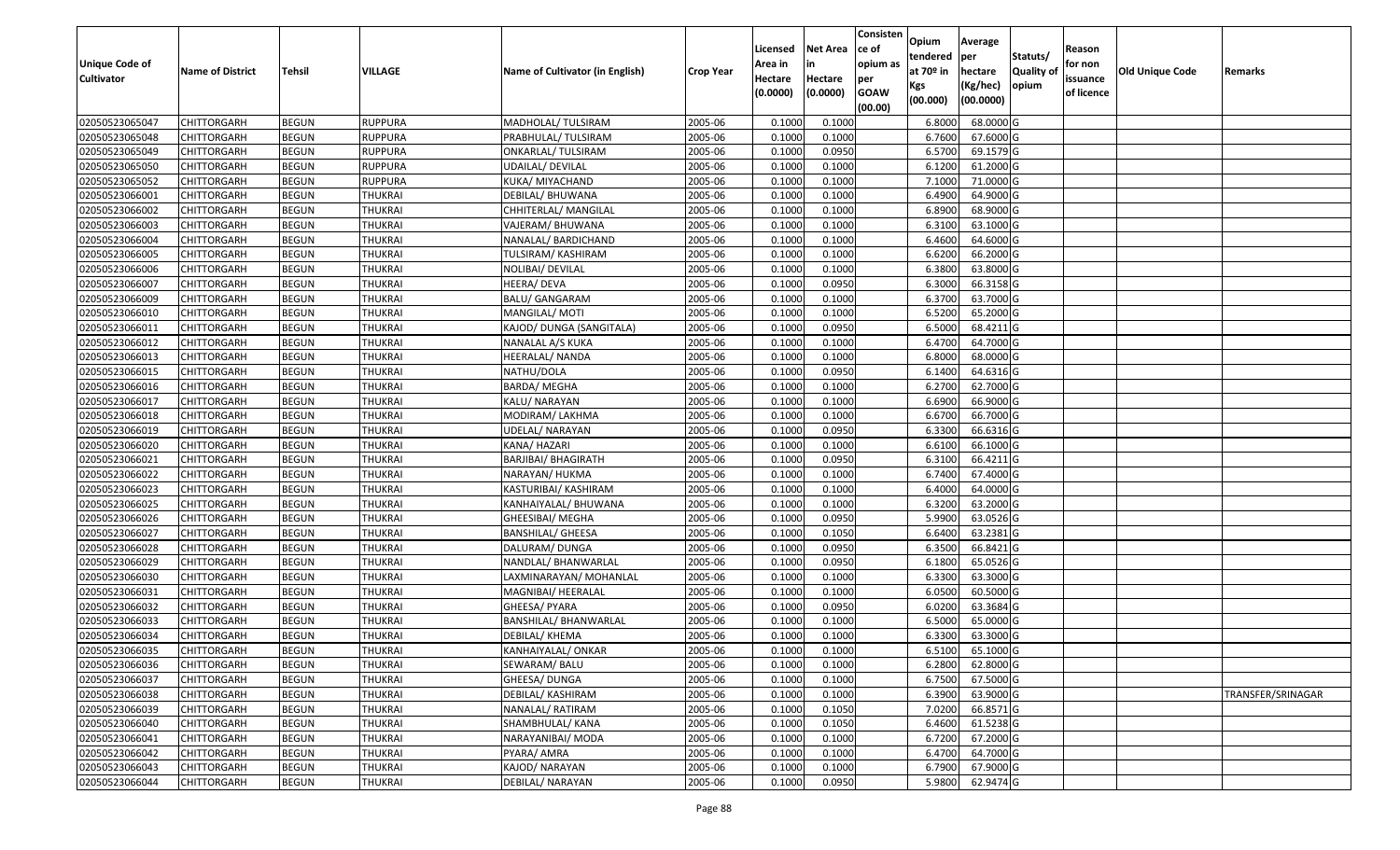| Unique Code of    |                         |               |                |                                 |                  | Licensed<br>Area in | <b>Net Area</b><br>in | Consisten<br>ce of<br>opium as | Opium<br>tendered              | Average<br>per                   | Statuts/                  | Reason<br>for non      |                 |                    |
|-------------------|-------------------------|---------------|----------------|---------------------------------|------------------|---------------------|-----------------------|--------------------------------|--------------------------------|----------------------------------|---------------------------|------------------------|-----------------|--------------------|
| <b>Cultivator</b> | <b>Name of District</b> | <b>Tehsil</b> | VILLAGE        | Name of Cultivator (in English) | <b>Crop Year</b> | Hectare<br>(0.0000) | Hectare<br>(0.0000)   | per<br><b>GOAW</b><br>(00.00)  | at $70°$ in<br>Kgs<br>(00.000) | hectare<br>(Kg/hec)<br>(00.0000) | <b>Quality o</b><br>opium | issuance<br>of licence | Old Unique Code | Remarks            |
| 02050523066045    | CHITTORGARH             | <b>BEGUN</b>  | <b>THUKRAI</b> | MANGILAL/ GHEESA                | 2005-06          | 0.1000              | 0.0950                |                                | 6.6800                         | 70.3157 G                        |                           |                        |                 |                    |
| 02050523066046    | CHITTORGARH             | <b>BEGUN</b>  | <b>THUKRAI</b> | GOPI/ PYARA                     | 2005-06          | 0.1000              | 0.1000                |                                | 6.2000                         | 62.0000G                         |                           |                        |                 |                    |
| 02050523066047    | CHITTORGARH             | <b>BEGUN</b>  | <b>THUKRAI</b> | MANGILAL/ HAZARI                | 2005-06          | 0.1000              | 0.1050                |                                | 5.6400                         | 53.7143 G                        |                           |                        |                 |                    |
| 02050523066048    | <b>CHITTORGARH</b>      | <b>BEGUN</b>  | <b>THUKRAI</b> | KANHAIYALAL/ BALU               | 2005-06          | 0.1000              | 0.1000                |                                | 6.7000                         | 67.0000G                         |                           |                        |                 |                    |
| 02050523066049    | CHITTORGARH             | <b>BEGUN</b>  | <b>THUKRAI</b> | EAJENBAI/MANGILAL               | 2005-06          | 0.1000              | 0.1050                |                                | 6.7200                         | 64.0000G                         |                           |                        |                 |                    |
| 02050523066050    | CHITTORGARH             | <b>BEGUN</b>  | <b>THUKRAI</b> | KASHIRAM/ BHUWANA               | 2005-06          | 0.1000              | 0.1000                |                                | 6.0900                         | 60.9000G                         |                           |                        |                 |                    |
| 02050523066051    | CHITTORGARH             | <b>BEGUN</b>  | <b>THUKRAI</b> | RAMCHANDRA/MANGILAL             | 2005-06          | 0.1000              | 0.1050                |                                | 6.7900                         | 64.6667 G                        |                           |                        |                 | <b>NAME CHANGE</b> |
| 02050523066052    | CHITTORGARH             | <b>BEGUN</b>  | <b>THUKRAI</b> | KANHAIYALAL/ LAKHMA             | 2005-06          | 0.1000              | 0.0950                |                                | 6.1200                         | 64.4211G                         |                           |                        |                 |                    |
| 02050523066053    | CHITTORGARH             | <b>BEGUN</b>  | <b>THUKRAI</b> | RAMCHANDRA/ SEWARAM             | 2005-06          | 0.1000              | 0.0950                |                                | 6.0700                         | 63.8947 G                        |                           |                        |                 |                    |
| 02050523066055    | CHITTORGARH             | <b>BEGUN</b>  | <b>THUKRAI</b> | DEBILAL/ NARAYAN                | 2005-06          | 0.1000              | 0.0950                |                                | 5.7700                         | 60.7368 G                        |                           |                        |                 |                    |
| 02050523066056    | CHITTORGARH             | <b>BEGUN</b>  | <b>THUKRAI</b> | KHEMA/ GHEESA                   | 2005-06          | 0.1000              | 0.1000                |                                | 6.5300                         | 65.3000G                         |                           |                        |                 |                    |
| 02050523066057    | CHITTORGARH             | <b>BEGUN</b>  | <b>THUKRAI</b> | SOHANLAL/ MANGILAL              | 2005-06          | 0.1000              | 0.0950                |                                | 6.2800                         | 66.1053 G                        |                           |                        |                 |                    |
| 02050523066058    | <b>CHITTORGARH</b>      | <b>BEGUN</b>  | <b>THUKRAI</b> | MANGILAL/ BARDA                 | 2005-06          | 0.1000              | 0.1000                |                                | 6.4700                         | 64.7000 G                        |                           |                        |                 |                    |
| 02050523066059    | CHITTORGARH             | <b>BEGUN</b>  | <b>THUKRAI</b> | SURESH/ SEWARAM                 | 2005-06          | 0.100               | 0.0950                |                                | 6.4200                         | 67.5789 G                        |                           |                        |                 |                    |
| 02050523066060    | CHITTORGARH             | <b>BEGUN</b>  | <b>THUKRAI</b> | MOTI/ RUPA                      | 2005-06          | 0.1000              | 0.1000                |                                | 6.7300                         | 67.3000 G                        |                           |                        |                 |                    |
| 02050523066061    | CHITTORGARH             | <b>BEGUN</b>  | <b>THUKRAI</b> | MANGILAL/ KASHIRAM              | 2005-06          | 0.1000              | 0.1050                |                                | 6.9800                         | 66.4760 G                        |                           |                        |                 |                    |
| 02050523066062    | CHITTORGARH             | <b>BEGUN</b>  | <b>THUKRAI</b> | MANGILAL/ BALU                  | 2005-06          | 0.1000              | 0.1000                |                                | 6.6500                         | 66.5000G                         |                           |                        |                 |                    |
| 02050523066063    | CHITTORGARH             | <b>BEGUN</b>  | <b>THUKRAI</b> | KAJOD/ DUNGA                    | 2005-06          | 0.100               | 0.1000                |                                | 6.5600                         | 65.6000 G                        |                           |                        |                 |                    |
| 02050523066064    | CHITTORGARH             | <b>BEGUN</b>  | <b>THUKRAI</b> | KAILASHCHAND/ SEWARAM           | 2005-06          | 0.1000              | 0.0950                |                                | 5.6500                         | 59.4737 G                        |                           |                        |                 |                    |
| 02050523066066    | CHITTORGARH             | <b>BEGUN</b>  | <b>THUKRAI</b> | SURAJMAL/BALU                   | 2005-06          | 0.1000              | 0.1000                |                                | 7.1900                         | 71.9000 G                        |                           |                        |                 |                    |
| 02050523066067    | CHITTORGARH             | <b>BEGUN</b>  | <b>THUKRAI</b> | KUKIBAI/ RAMLAL                 | 2005-06          | 0.1000              | 0.1000                |                                | 6.1500                         | 61.5000 G                        |                           |                        |                 |                    |
| 02050523066068    | CHITTORGARH             | <b>BEGUN</b>  | <b>THUKRAI</b> | MADANLAL/ RODA                  | 2005-06          | 0.1000              | 0.1000                |                                | 6.1200                         | 61.2000 G                        |                           |                        |                 |                    |
| 02050523066070    | CHITTORGARH             | <b>BEGUN</b>  | <b>THUKRAI</b> | PEMA/ KISHNA                    | 2005-06          | 0.1000              | 0.1000                |                                | 6.9900                         | 69.9000 G                        |                           |                        |                 |                    |
| 02050523066071    | CHITTORGARH             | <b>BEGUN</b>  | <b>THUKRAI</b> | SHAMBHUPURI/ BHANWARPURI        | 2005-06          | 0.1000              | 0.1000                |                                | 6.4100                         | 64.1000 G                        |                           |                        |                 |                    |
| 02050523066075    | <b>CHITTORGARH</b>      | <b>BEGUN</b>  | <b>THUKRAI</b> | CHUNNILAL/ BHAWANA              | 2005-06          | 0.1000              | 0.0950                |                                | 5.8000                         | 61.0526 G                        |                           |                        |                 |                    |
| 02050523066076    | CHITTORGARH             | <b>BEGUN</b>  | <b>THUKRAI</b> | NARAYAN/ GOKAL                  | 2005-06          | 0.1000              | 0.1000                |                                | 6.1800                         | 61.8000G                         |                           |                        |                 |                    |
| 02050523066078    | CHITTORGARH             | <b>BEGUN</b>  | <b>THUKRAI</b> | RAMLAL/ GHEESA                  | 2005-06          | 0.1000              | 0.1000                |                                | 6.1500                         | 61.5000G                         |                           |                        |                 |                    |
| 02050523066081    | CHITTORGARH             | <b>BEGUN</b>  | <b>THUKRAI</b> | MADANLAL/ NARAYAN               | 2005-06          | 0.1000              | 0.1000                |                                | 6.6400                         | 66.4000 G                        |                           |                        |                 |                    |
| 02050523066083    | CHITTORGARH             | <b>BEGUN</b>  | <b>THUKRAI</b> | BHANWARLAL/ HEERA               | 2005-06          | 0.1000              | 0.1000                |                                | 6.0500                         | 60.5000 G                        |                           |                        |                 |                    |
| 02050523066084    | CHITTORGARH             | <b>BEGUN</b>  | <b>THUKRAI</b> | ABDUL KAREEM/ KALEKHA           | 2005-06          | 0.1000              | 0.1000                |                                | 6.6900                         | 66.9000 G                        |                           |                        |                 |                    |
| 02050523066085    | CHITTORGARH             | <b>BEGUN</b>  | <b>THUKRAI</b> | RADHESHYAM/ KANHAIYALAL         | 2005-06          | 0.1000              | 0.1000                |                                | 6.4900                         | 64.9000 G                        |                           |                        |                 |                    |
| 02050523066086    | CHITTORGARH             | <b>BEGUN</b>  | <b>THUKRAI</b> | LALU/ NARAYAN                   | 2005-06          | 0.1000              | 0.1000                |                                | 6.6000                         | 66.0000G                         |                           |                        |                 |                    |
| 02050523066088    | CHITTORGARH             | <b>BEGUN</b>  | <b>THUKRAI</b> | TODU/ GHEESA                    | 2005-06          | 0.1000              | 0.1000                |                                | 6.0900                         | 60.9000 G                        |                           |                        |                 |                    |
| 02050523066089    | CHITTORGARH             | <b>BEGUN</b>  | <b>THUKRAI</b> | DEVA/BARDA                      | 2005-06          | 0.1000              | 0.1000                |                                | 6.0500                         | 60.5000 G                        |                           |                        |                 |                    |
| 02050523066090    | CHITTORGARH             | <b>BEGUN</b>  | <b>THUKRAI</b> | SALAGRAM/ MOHANLAL              | 2005-06          | 0.1000              | 0.1000                |                                | 6.7400                         | 67.4000 G                        |                           |                        |                 |                    |
| 02050523066092    | CHITTORGARH             | <b>BEGUN</b>  | <b>THUKRAI</b> | SHAMBHULAL/ KASHIRAM            | 2005-06          | 0.1000              | 0.1000                |                                | 6.8300                         | 68.3000 G                        |                           |                        |                 |                    |
| 02050523066093    | <b>CHITTORGARH</b>      | <b>BEGUN</b>  | <b>THUKRAI</b> | PRATHVIRAJ/ UDA                 | 2005-06          | 0.1000              | 0.1000                |                                | 6.2600                         | 62.6000 G                        |                           |                        |                 |                    |
| 02050523066095    | <b>CHITTORGARH</b>      | <b>BEGUN</b>  | <b>THUKRAI</b> | SHANKERLAL/ MANGILAL            | 2005-06          | 0.1000              | 0.1000                |                                | 6.1300                         | 61.3000 G                        |                           |                        |                 |                    |
| 02050523066097    | <b>CHITTORGARH</b>      | <b>BEGUN</b>  | <b>THUKRAI</b> | MANGILAL/ BHURA                 | 2005-06          | 0.1000              | 0.1000                |                                | 5.9900                         | 59.9000 G                        |                           |                        |                 |                    |
| 02050523066098    | <b>CHITTORGARH</b>      | <b>BEGUN</b>  | <b>THUKRAI</b> | SHIVLAL/RAMLAL                  | 2005-06          | 0.1000              | 0.1050                |                                | 5.8200                         | 55.4286 G                        |                           |                        |                 |                    |
| 02050523066099    | <b>CHITTORGARH</b>      | <b>BEGUN</b>  | <b>THUKRAI</b> | MOHANLAL/ AMARCHAND             | 2005-06          | 0.1000              | 0.1000                |                                | 6.2300                         | 62.3000 G                        |                           |                        |                 |                    |
| 02050523066100    | <b>CHITTORGARH</b>      | <b>BEGUN</b>  | <b>THUKRAI</b> | DEBILAL/ LAKHMA                 | 2005-06          | 0.1000              | 0.1000                |                                | 5.9700                         | 59.7000 G                        |                           |                        |                 |                    |
| 02050523066101    | <b>CHITTORGARH</b>      | <b>BEGUN</b>  | <b>THUKRAI</b> | DEBILAL/RAMLAL                  | 2005-06          | 0.1000              | 0.1000                |                                | 6.6500                         | 66.5000 G                        |                           |                        |                 |                    |
| 02050523066102    | <b>CHITTORGARH</b>      | <b>BEGUN</b>  | <b>THUKRAI</b> | RUPLAL/ NARAYAN                 | 2005-06          | 0.1000              | 0.1000                |                                | 5.7900                         | 57.9000 G                        |                           |                        |                 |                    |
| 02050523066103    | <b>CHITTORGARH</b>      | <b>BEGUN</b>  | <b>THUKRAI</b> | RAMLAL/BHANWARLAL               | 2005-06          | 0.1000              | 0.1000                |                                | 5.9300                         | 59.3000 G                        |                           |                        |                 |                    |
| 02050523066105    | <b>CHITTORGARH</b>      | <b>BEGUN</b>  | <b>THUKRAI</b> | SHAMBHULAL/ KASHIRAM            | 2005-06          | 0.1000              | 0.1000                |                                | 5.9200                         | 59.2000 G                        |                           |                        |                 |                    |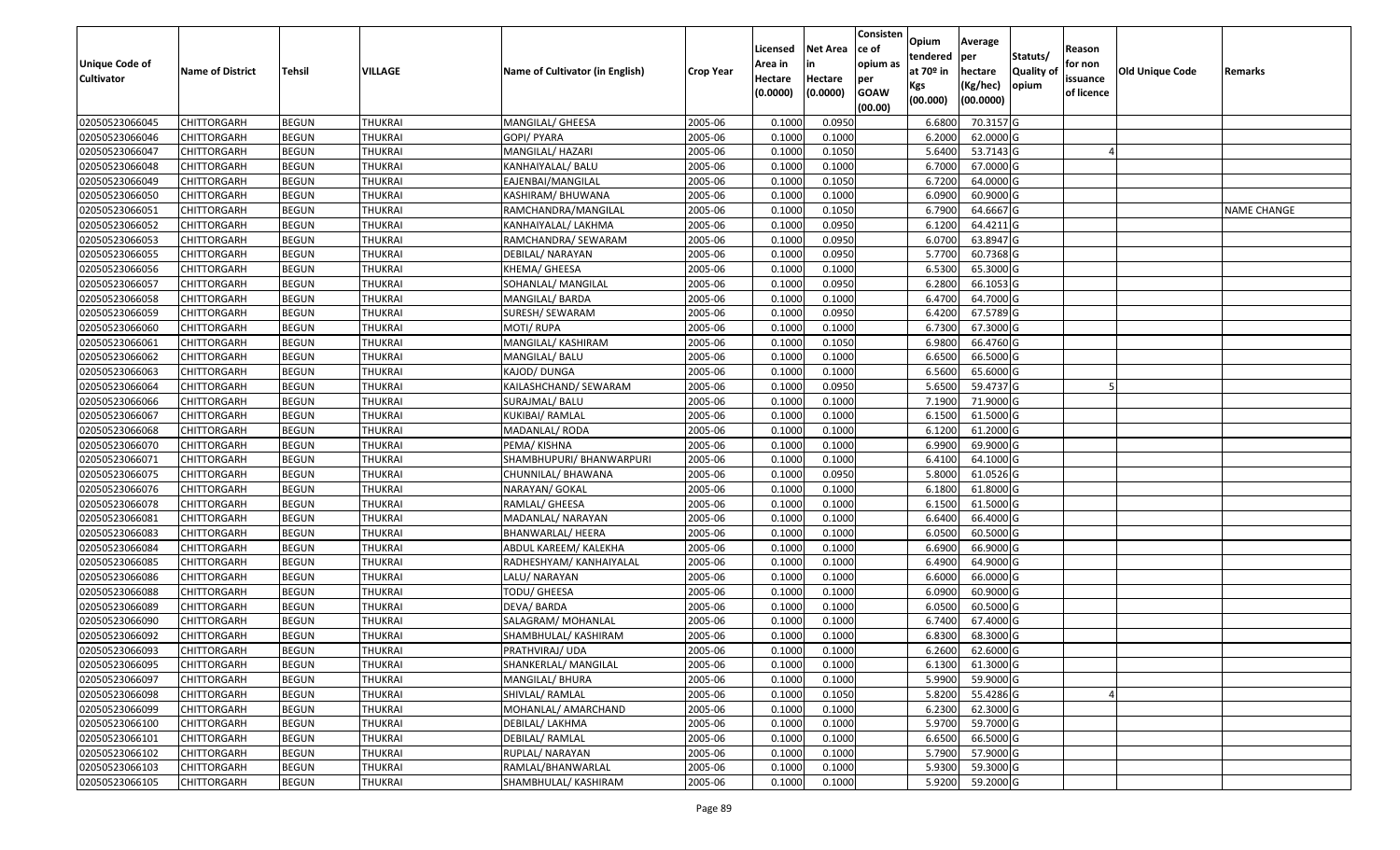| Unique Code of    | <b>Name of District</b> | Tehsil       | VILLAGE        | Name of Cultivator (in English) | <b>Crop Year</b> | Licensed<br>Area in | <b>Net Area</b><br>in | Consisten<br>ce of<br>opium as | Opium<br>tendered<br>at $70°$ in | Average<br>per<br>hectare | Statuts/<br><b>Quality o</b> | Reason<br>for non      | Old Unique Code | Remarks |
|-------------------|-------------------------|--------------|----------------|---------------------------------|------------------|---------------------|-----------------------|--------------------------------|----------------------------------|---------------------------|------------------------------|------------------------|-----------------|---------|
| <b>Cultivator</b> |                         |              |                |                                 |                  | Hectare<br>(0.0000) | Hectare<br>(0.0000)   | per<br><b>GOAW</b><br>(00.00)  | Kgs<br>(00.000)                  | (Kg/hec)<br>(00.0000)     | opium                        | issuance<br>of licence |                 |         |
| 02050523066107    | CHITTORGARH             | <b>BEGUN</b> | <b>THUKRAI</b> | HEERA/ GHEESA                   | 2005-06          | 0.1000              | 0.1000                |                                | 6.1800                           | 61.8000G                  |                              |                        |                 |         |
| 02050523066108    | CHITTORGARH             | <b>BEGUN</b> | <b>THUKRAI</b> | BARDICHAND/ RUPA                | 2005-06          | 0.1000              | 0.1000                |                                | 6.0300                           | 60.3000 G                 |                              |                        |                 |         |
| 02050523066109    | CHITTORGARH             | <b>BEGUN</b> | <b>THUKRAI</b> | NOLA/ NANDA                     | 2005-06          | 0.1000              | 0.0950                |                                | 5.8000                           | 61.0526 G                 |                              |                        |                 |         |
| 02050523066110    | <b>CHITTORGARH</b>      | <b>BEGUN</b> | <b>THUKRAI</b> | DALU/ UDA                       | 2005-06          | 0.1000              | 0.1000                |                                | 6.6100                           | 66.1000G                  |                              |                        |                 |         |
| 02050523066114    | CHITTORGARH             | <b>BEGUN</b> | <b>THUKRAI</b> | BHOLARAM/ CHHAGANLAL            | 2005-06          | 0.1000              | 0.1050                |                                | 6.5100                           | 62.0000G                  |                              |                        |                 |         |
| 02050523066115    | CHITTORGARH             | <b>BEGUN</b> | THUKRAI        | <b>BARDA/ HEERA</b>             | 2005-06          | 0.1000              | 0.1000                |                                | 6.0100                           | 60.1000 G                 |                              |                        |                 |         |
| 02050523066116    | CHITTORGARH             | <b>BEGUN</b> | <b>THUKRAI</b> | JAGDISHPURI/ BHANWARPURI        | 2005-06          | 0.1000              | 0.1000                |                                | 6.2800                           | 62.8000 G                 |                              |                        |                 |         |
| 02050523066117    | CHITTORGARH             | <b>BEGUN</b> | <b>THUKRAI</b> | SHAMBHULAL/ KASHIRAM            | 2005-06          | 0.1000              | 0.1000                |                                | 6.8300                           | 68.3000 G                 |                              |                        |                 |         |
| 02050523066118    | CHITTORGARH             | <b>BEGUN</b> | <b>THUKRAI</b> | SOHANLAL/ RUPLAL                | 2005-06          | 0.1000              | 0.1000                |                                | 6.0300                           | 60.3000 G                 |                              |                        |                 |         |
| 02050523066119    | CHITTORGARH             | <b>BEGUN</b> | <b>THUKRAI</b> | JAGDISH/BALU                    | 2005-06          | 0.1000              | 0.1000                |                                | 6.1000                           | 61.0000 G                 |                              |                        |                 |         |
| 02050523066120    | CHITTORGARH             | <b>BEGUN</b> | <b>THUKRAI</b> | SHAMBHULAL/ NARAYAN             | 2005-06          | 0.1000              | 0.0950                |                                | 5.5500                           | 58.4211 G                 |                              |                        |                 |         |
| 02050523066121    | <b>CHITTORGARH</b>      | <b>BEGUN</b> | <b>THUKRAI</b> | SUGANLAL/ BHERULAL              | 2005-06          | 0.1000              | 0.1000                |                                | 6.1900                           | 61.9000 G                 |                              |                        |                 |         |
| 02050523066122    | <b>CHITTORGARH</b>      | <b>BEGUN</b> | <b>THUKRAI</b> | UDIBAI/ BALU                    | 2005-06          | 0.1000              | 0.1000                |                                | 6.7500                           | 67.5000 G                 |                              |                        |                 |         |
| 02050523066124    | CHITTORGARH             | <b>BEGUN</b> | <b>THUKRAI</b> | SHANTILAL/ MOHANLAL             | 2005-06          | 0.1000              | 0.0950                |                                | 6.7000                           | 70.5263 G                 |                              |                        |                 |         |
| 02050523066126    | <b>CHITTORGARH</b>      | <b>BEGUN</b> | <b>THUKRAI</b> | MOHANLAL/ KHEMA                 | 2005-06          | 0.1000              | 0.1000                |                                | 6.6300                           | 66.3000 G                 |                              |                        |                 |         |
| 02050523066127    | <b>CHITTORGARH</b>      | <b>BEGUN</b> | <b>THUKRAI</b> | GOPI/ LAXMAN                    | 2005-06          | 0.1000              | 0.1000                |                                | 6.0500                           | 60.5000 G                 |                              |                        |                 |         |
| 02050523066128    | CHITTORGARH             | <b>BEGUN</b> | <b>THUKRAI</b> | KESHRIMAL/ DEBILAL              | 2005-06          | 0.1000              | 0.1050                |                                | 6.3900                           | 60.8571G                  |                              |                        |                 |         |
| 02050523066130    | CHITTORGARH             | <b>BEGUN</b> | <b>THUKRAI</b> | ABUL LATIF/ KALEKHA             | 2005-06          | 0.1000              | 0.1000                |                                | 6.0700                           | 60.7000 G                 |                              |                        |                 |         |
| 02050523066131    | CHITTORGARH             | <b>BEGUN</b> | <b>THUKRAI</b> | RAMPAL/ KASHIRAM                | 2005-06          | 0.1000              | 0.1000                |                                | 6.1600                           | 61.6000G                  |                              |                        |                 |         |
| 02050523066132    | CHITTORGARH             | <b>BEGUN</b> | <b>THUKRAI</b> | DEVILAL/ MOTI                   | 2005-06          | 0.1000              | 0.0950                |                                | 5.6700                           | 59.6842 G                 |                              |                        |                 |         |
| 02050523066136    | CHITTORGARH             | <b>BEGUN</b> | <b>THUKRAI</b> | GHEESA/ MANGILAL                | 2005-06          | 0.100               | 0.1000                |                                | 5.9300                           | 59.3000 G                 |                              |                        |                 |         |
| 02050523066137    | CHITTORGARH             | <b>BEGUN</b> | <b>THUKRAI</b> | KASTURIBAI/GYANMAL              | 2005-06          | 0.100               | 0.0950                |                                | 7.1900                           | 75.6842 G                 |                              |                        |                 |         |
| 02050523066138    | CHITTORGARH             | <b>BEGUN</b> | <b>THUKRAI</b> | GORIBAI/ MANGILAL               | 2005-06          | 0.1000              | 0.0950                |                                | 6.5800                           | 69.2632 G                 |                              |                        |                 |         |
| 02050523066139    | <b>CHITTORGARH</b>      | <b>BEGUN</b> | <b>THUKRAI</b> | <b>GULABBAI/ RUPA</b>           | 2005-06          | 0.100               | 0.1050                |                                | 6.4900                           | 61.8095 G                 |                              |                        |                 |         |
| 02050523066140    | <b>CHITTORGARH</b>      | <b>BEGUN</b> | <b>THUKRAI</b> | SHANTILAL/ RAMLAL               | 2005-06          | 0.1000              | 0.1000                |                                | 6.3700                           | 63.7000 G                 |                              |                        |                 |         |
| 02050523066141    | CHITTORGARH             | <b>BEGUN</b> | <b>THUKRAI</b> | ONKAR/ DHANNA                   | 2005-06          | 0.1000              | 0.0950                |                                | 6.5000                           | 68.4211G                  |                              |                        |                 |         |
| 02050523067001    | CHITTORGARH             | <b>BEGUN</b> | BAMANHEDA      | BHAWANILAL/ PYARJI              | 2005-06          | 0.100               | 0.1000                |                                | 5.8100                           | 58.1000G                  |                              |                        |                 |         |
| 02050523067002    | CHITTORGARH             | <b>BEGUN</b> | BAMANHEDA      | MANGILAL/ MADHO                 | 2005-06          | 0.1000              | 0.1000                |                                | 6.2900                           | 62.9000 G                 |                              |                        |                 |         |
| 02050523067003    | CHITTORGARH             | <b>BEGUN</b> | BAMANHEDA      | SOHANLAL/ MOHANLAL              | 2005-06          | 0.1000              | 0.1000                |                                | 6.9100                           | 69.1000 G                 |                              |                        |                 |         |
| 02050523067004    | CHITTORGARH             | <b>BEGUN</b> | BAMANHEDA      | CHUNNILAL/ MOHANLAL             | 2005-06          | 0.1000              | 0.0950                |                                | 6.6000                           | 69.4737 G                 |                              |                        |                 |         |
| 02050523067005    | CHITTORGARH             | <b>BEGUN</b> | BAMANHEDA      | SHANKERLAL/ TULSIRAM            | 2005-06          | 0.1000              | 0.1000                |                                | 6.8700                           | 68.7000 G                 |                              |                        |                 |         |
| 02050523067006    | CHITTORGARH             | <b>BEGUN</b> | BAMANHEDA      | NANALAL/ CHAMPA                 | 2005-06          | 0.1000              | 0.1000                |                                | 6.7300                           | 67.3000 G                 |                              |                        |                 |         |
| 02050523067007    | CHITTORGARH             | <b>BEGUN</b> | BAMANHEDA      | KAMLIBAI/ RAMCHANDRA            | 2005-06          | 0.100               | 0.1000                |                                | 6.8600                           | 68.6000G                  |                              |                        |                 |         |
| 02050523067008    | CHITTORGARH             | <b>BEGUN</b> | BAMANHEDA      | RAGHUNATH/RUPA                  | 2005-06          | 0.1000              | 0.1000                |                                | 6.8400                           | 68.4000 G                 |                              |                        |                 |         |
| 02050523067010    | CHITTORGARH             | <b>BEGUN</b> | BAMANHEDA      | PEMA/ BHOLA                     | 2005-06          | 0.1000              | 0.0950                |                                | 6.4200                           | 67.5789 G                 |                              |                        |                 |         |
| 02050523067011    | CHITTORGARH             | <b>BEGUN</b> | BAMANHEDA      | TULSIBAI/ VENA                  | 2005-06          | 0.1000              | 0.0950                |                                | 6.3400                           | 66.7368 G                 |                              |                        |                 |         |
| 02050523067012    | <b>CHITTORGARH</b>      | <b>BEGUN</b> | BAMANHEDA      | KISHANLAL/ NANDA                | 2005-06          | 0.1000              | 0.1000                |                                | 6.1700                           | $61.7000$ G               |                              |                        |                 |         |
| 02050523067013    | <b>CHITTORGARH</b>      | <b>BEGUN</b> | BAMANHEDA      | CHATERIBAI/ DEVI                | 2005-06          | 0.1000              | 0.1000                |                                | 6.3000                           | 63.0000 G                 |                              |                        |                 |         |
| 02050523067014    | <b>CHITTORGARH</b>      | <b>BEGUN</b> | BAMANHEDA      | JITMAL A/S NARAYAN              | 2005-06          | 0.1000              | 0.1000                |                                | 6.2100                           | 62.1000 G                 |                              |                        |                 |         |
| 02050523067015    | <b>CHITTORGARH</b>      | <b>BEGUN</b> | BAMANHEDA      | NOJIBAI/ JAISINGH               | 2005-06          | 0.1000              | 0.1000                |                                | 6.8600                           | 68.6000 G                 |                              |                        |                 |         |
| 02050523067019    | CHITTORGARH             | <b>BEGUN</b> | BAMANHEDA      | KAMLIBAI/ MODA                  | 2005-06          | 0.1000              | 0.0950                |                                | 5.9700                           | 62.8421 G                 |                              |                        |                 |         |
| 02050523067020    | <b>CHITTORGARH</b>      | <b>BEGUN</b> | BAMANHEDA      | MANGILAL/ GHEESA                | 2005-06          | 0.1000              | 0.1000                |                                | 5.6600                           | 56.6000 G                 |                              |                        |                 |         |
| 02050523067021    | <b>CHITTORGARH</b>      | <b>BEGUN</b> | BAMANHEDA      | DAULATRAM/ LALU                 | 2005-06          | 0.1000              | 0.0950                |                                | 6.4400                           | 67.7895 G                 |                              |                        |                 |         |
| 02050523067022    | <b>CHITTORGARH</b>      | <b>BEGUN</b> | BAMANHEDA      | NANDRAM/LAXMAN                  | 2005-06          | 0.1000              | 0.1000                |                                | 6.3000                           | 63.0000 G                 |                              |                        |                 |         |
| 02050523067023    | <b>CHITTORGARH</b>      | <b>BEGUN</b> | BAMANHEDA      | GHEESIBAI/ PEMA                 | 2005-06          | 0.1000              | 0.1000                |                                | 6.0800                           | 60.8000 G                 |                              |                        |                 |         |
| 02050523067024    | <b>CHITTORGARH</b>      | <b>BEGUN</b> | BAMANHEDA      | PYARIBAI/ LAXMICHAND            | 2005-06          | 0.1000              | 0.0950                |                                | 6.3000                           | 66.3158 G                 |                              |                        |                 |         |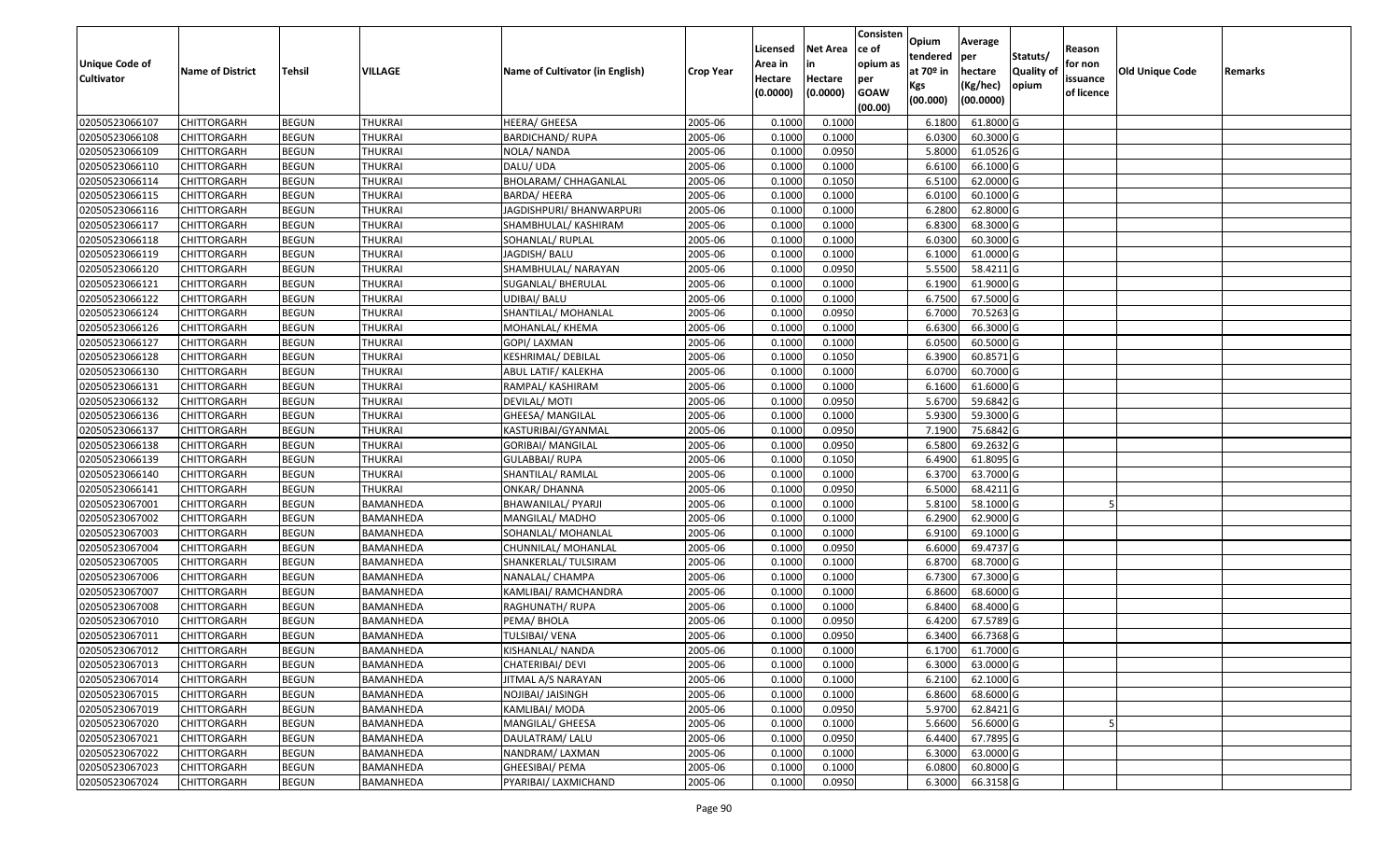| <b>Unique Code of</b> | <b>Name of District</b> | Tehsil       | VILLAGE                      | Name of Cultivator (in English) | <b>Crop Year</b> | Licensed<br>Area in | <b>Net Area</b><br>in | Consisten<br>ce of<br>opium as | Opium<br>tendered<br>at $70°$ in | Average<br>per<br>hectare | Statuts/<br>Quality o | Reason<br>for non      | <b>Old Unique Code</b> | Remarks                             |
|-----------------------|-------------------------|--------------|------------------------------|---------------------------------|------------------|---------------------|-----------------------|--------------------------------|----------------------------------|---------------------------|-----------------------|------------------------|------------------------|-------------------------------------|
| <b>Cultivator</b>     |                         |              |                              |                                 |                  | Hectare<br>(0.0000) | Hectare<br>(0.0000)   | per<br><b>GOAW</b><br>(00.00)  | Kgs<br>(00.000)                  | (Kg/hec)<br>(00.0000)     | opium                 | issuance<br>of licence |                        |                                     |
| 02050523067025        | CHITTORGARH             | <b>BEGUN</b> | BAMANHEDA                    | CHUNNIBAI/ UDA                  | 2005-06          | 0.1000              | 0.0950                |                                | 6.3800                           | 67.1579 G                 |                       |                        |                        |                                     |
| 02050523067026        | CHITTORGARH             | <b>BEGUN</b> | BAMANHEDA                    | TANKUBAI/ BHURA                 | 2005-06          | 0.1000              | 0.0950                |                                | 5.4700                           | 57.5789 G                 |                       |                        |                        |                                     |
| 02050523067027        | CHITTORGARH             | <b>BEGUN</b> | BAMANHEDA                    | BHANWARDAS/ MOTIDAS             | 2005-06          | 0.1000              | 0.1000                |                                | 6.4700                           | 64.7000 G                 |                       |                        |                        |                                     |
| 02050523067029        | <b>CHITTORGARH</b>      | <b>BEGUN</b> | BAMANHEDA                    | SHANTIBAI/ DEVILAL              | 2005-06          | 0.1000              | 0.0900                |                                | 5.7900                           | 64.3333 G                 |                       |                        |                        |                                     |
| 02050523067032        | CHITTORGARH             | <b>BEGUN</b> | BAMANHEDA                    | PYARIBAI/ JAICHAND              | 2005-06          | 0.1000              | 0.0950                |                                | 6.0900                           | 64.1053 G                 |                       |                        |                        |                                     |
| 02050523067033        | CHITTORGARH             | <b>BEGUN</b> | BAMANHEDA                    | GHEESIBAI/ KHEMRAJ              | 2005-06          | 0.1000              | 0.1000                |                                | 6.0300                           | 60.3000 G                 |                       |                        |                        |                                     |
| 02050523068001        | CHITTORGARH             | <b>BEGUN</b> | <b>BORBAVDI</b>              | MODIRAM/ DEEPA                  | 2005-06          | 0.1000              | 0.1000                |                                | 7.0800                           | 70.8000 G                 |                       |                        |                        |                                     |
| 02050523068002        | CHITTORGARH             | <b>BEGUN</b> | <b>BORBAVDI</b>              | TULSIBAI/ MODIRAM               | 2005-06          | 0.1000              | 0.1000                |                                | 6.6900                           | 66.9000G                  |                       |                        |                        |                                     |
| 02050523068003        | <b>CHITTORGARH</b>      | <b>BEGUN</b> | <b>BORBAVDI</b>              | JAGANNATH/ VENA                 | 2005-06          | 0.1000              | 0.1000                |                                | 7.2300                           | 72.3000G                  |                       |                        |                        |                                     |
| 02050523068004        | CHITTORGARH             | <b>BEGUN</b> | <b>BORBAVDI</b>              | BHANWARLAL/ DALU                | 2005-06          | 0.1000              | 0.1000                |                                | 6.5600                           | 65.6000 G                 |                       |                        |                        |                                     |
| 02050523068008        | CHITTORGARH             | <b>BEGUN</b> | <b>BORBAVDI</b>              | SHANKARIBAI/ HEERA              | 2005-06          | 0.1000              | 0.1050                |                                | 7.4600                           | 71.0476 G                 |                       |                        |                        |                                     |
| 02050523068009        | CHITTORGARH             | <b>BEGUN</b> | <b>BORBAVDI</b>              | BHANWARLAL/ NAWLA               | 2005-06          | 0.1000              | 0.0950                |                                | 6.6900                           | 70.4211 G                 |                       |                        |                        |                                     |
| 02050523068010        | <b>CHITTORGARH</b>      | <b>BEGUN</b> | <b>BORBAVDI</b>              | CHATERBHUJ/ BALU                | 2005-06          | 0.1000              | 0.1000                |                                | 6.7400                           | 67.4000 G                 |                       |                        |                        |                                     |
| 02050523068011        | <b>CHITTORGARH</b>      | <b>BEGUN</b> | <b>BORBAVDI</b>              | JHAMKUBAI/RUPA                  | 2005-06          | 0.1000              | 0.1050                |                                | 6.9100                           | 65.8095 G                 |                       |                        |                        |                                     |
| 02050523069001        | CHITTORGARH             | <b>BEGUN</b> | <b>BAGH PACHHLI KI KHEDI</b> | CHHOGA/ JODHA                   | 2005-06          | 0.1000              | 0.0950                |                                | 6.1800                           | 65.0526 G                 |                       |                        |                        |                                     |
| 02050523069002        | <b>CHITTORGARH</b>      | <b>BEGUN</b> | BAGH PACHHLI KI KHEDI        | PRATHVIRAJ/ TEJA                | 2005-06          | 0.1000              | 0.1000                |                                | 6.6100                           | 66.1000G                  |                       |                        |                        |                                     |
| 02050523069003        | <b>CHITTORGARH</b>      | <b>BEGUN</b> | <b>BAGH PACHHLI KI KHEDI</b> | DEVILAL/ AMARCHAND              | 2005-06          | 0.1000              | 0.0950                |                                | 6.1700                           | 64.9474 G                 |                       |                        |                        |                                     |
| 02050523069004        | CHITTORGARH             | <b>BEGUN</b> | BAGH PACHHLI KI KHEDI        | GHEESA/ CHUNNILAL               | 2005-06          | 0.1000              | 0.1000                |                                | 6.6100                           | 66.1000G                  |                       |                        |                        |                                     |
| 02050523069005        | CHITTORGARH             | <b>BEGUN</b> | <b>BAGH PACHHLI KI KHEDI</b> | KANA/ CHAMPALAL                 | 2005-06          | 0.100               | 0.1000                |                                | 7.2500                           | 72.5000G                  |                       |                        |                        |                                     |
| 02050523069006        | CHITTORGARH             | <b>BEGUN</b> | BAGH PACHHLI KI KHEDI        | SHORAM/ AMARCHAND               | 2005-06          | 0.1000              | 0.1000                |                                | 6.4800                           | 64.8000 G                 |                       |                        |                        |                                     |
| 02050523069007        | CHITTORGARH             | <b>BEGUN</b> | <b>BAGH PACHHLI KI KHEDI</b> | JAGANNATH/DUNGA                 | 2005-06          | 0.1000              | 0.1050                |                                | 6.6800                           | 63.6190 G                 |                       |                        |                        |                                     |
| 02050523069008        | CHITTORGARH             | <b>BEGUN</b> | BAGH PACHHLI KI KHEDI        | GHEESA/ BHANWARLAL              | 2005-06          | 0.100               | 0.1000                |                                | 5.5000                           | 55.0000G                  |                       |                        |                        |                                     |
| 02050523069009        | CHITTORGARH             | <b>BEGUN</b> | <b>BAGH PACHHLI KI KHEDI</b> | PREMCHAND/ UDA                  | 2005-06          | 0.1000              | 0.1000                |                                | 5.9800                           | 59.8000 G                 |                       |                        |                        |                                     |
| 02050523069010        | <b>CHITTORGARH</b>      | <b>BEGUN</b> | <b>BAGH PACHHLI KI KHEDI</b> | MODIRAM/ NARAYAN                | 2005-06          | 0.1000              | 0.0850                |                                | 5.5500                           | 65.2941 G                 |                       |                        |                        |                                     |
| 02050523069011        | <b>CHITTORGARH</b>      | <b>BEGUN</b> | <b>BAGH PACHHLI KI KHEDI</b> | <b>BALU/ GOPI</b>               | 2005-06          | 0.1000              | 0.1000                |                                | 6.0000                           | 60.0000G                  |                       |                        |                        |                                     |
| 02050523069012        | CHITTORGARH             | <b>BEGUN</b> | BAGH PACHHLI KI KHEDI        | DEVILAL/ KALU                   | 2005-06          | 0.1000              | 0.0950                |                                | 6.2000                           | 65.2632 G                 |                       |                        |                        |                                     |
| 02050523069013        | CHITTORGARH             | <b>BEGUN</b> | BAGH PACHHLI KI KHEDI        | RAMLAL/ MADHO                   | 2005-06          | 0.1000              | 0.1000                |                                | 6.2800                           | 62.8000 G                 |                       |                        |                        |                                     |
| 02050523069015        | CHITTORGARH             | <b>BEGUN</b> | <b>BAGH PACHHLI KI KHEDI</b> | JANIBAI/ SHIVLAL                | 2005-06          | 0.1000              | 0.1000                |                                | 6.2800                           | 62.8000 G                 |                       |                        |                        |                                     |
| 02050523069016        | CHITTORGARH             | <b>BEGUN</b> | <b>BAGH PACHHLI KI KHEDI</b> | GHEESA/ UDA                     | 2005-06          | 0.1000              | 0.1000                |                                | 6.7400                           | 67.4000 G                 |                       |                        |                        |                                     |
| 02050523069017        | CHITTORGARH             | <b>BEGUN</b> | BAGH PACHHLI KI KHEDI        | PYARCHAND/NOLA                  | 2005-06          | 0.1000              | 0.1000                |                                | 6.7500                           | 67.5000 G                 |                       |                        |                        |                                     |
| 02050523069018        | CHITTORGARH             | <b>BEGUN</b> | <b>BAGH PACHHLI KI KHEDI</b> | HEERA/ NATHU                    | 2005-06          | 0.1000              | 0.1000                |                                | 6.5700                           | 65.7000 G                 |                       |                        |                        |                                     |
| 02050523069019        | CHITTORGARH             | <b>BEGUN</b> | BAGH PACHHLI KI KHEDI        | JAISINGH/ DOLA                  | 2005-06          | 0.1000              | 0.0950                |                                | 5.9600                           | 62.7368 G                 |                       |                        |                        |                                     |
| 02050523069021        | CHITTORGARH             | <b>BEGUN</b> | <b>BAGH PACHHLI KI KHEDI</b> | MANGILAL/ HARLAL                | 2005-06          | 0.1000              | 0.1000                |                                | 6.9600                           | 69.6000G                  |                       |                        |                        |                                     |
| 02050523069023        | <b>CHITTORGARH</b>      | <b>BEGUN</b> | BAGH PACHHLI KI KHEDI        | MOHANLAL/ PANNALAL              | 2005-06          | 0.1000              | 0.1000                |                                | 6.6200                           | 66.2000 G                 |                       |                        |                        |                                     |
| 02050523069024        | CHITTORGARH             | <b>BEGUN</b> | <b>BAGH PACHHLI KI KHEDI</b> | HEERALAL/KANA                   | 2005-06          | 0.1000              | 0.1000                |                                | 6.4000                           | 64.0000 G                 |                       |                        | 02050523115029         | TRANSFER                            |
| 02050523070001        | CHITTORGARH             | <b>BEGUN</b> | <b>BANDO KA RAJPURIA</b>     | PYARCHAND/ LAKHMA               | 2005-06          | 0.1000              | 0.1050                |                                | 6.6800                           | 63.6190 G                 |                       |                        |                        |                                     |
| 02050523070002        | <b>CHITTORGARH</b>      | <b>BEGUN</b> | <b>BANDO KA RAJPURIA</b>     | <b>DEVILAL/ ONKAR</b>           | 2005-06          | 0.1000              | 0.1050                |                                | 6.9100                           | 65.8095 G                 |                       |                        |                        |                                     |
| 02050523070004        | <b>CHITTORGARH</b>      | <b>BEGUN</b> | <b>BANDO KA RAJPURIA</b>     | LALURAM/ KASHIRAM               | 2005-06          | 0.1000              | 0.1000                |                                | 6.1100                           | 61.1000 G                 |                       |                        |                        |                                     |
| 02050523070005        | <b>CHITTORGARH</b>      | <b>BEGUN</b> | <b>BANDO KA RAJPURIA</b>     | NANADAS/ JAGANNATH              | 2005-06          | 0.1000              | 0.1000                |                                | 5.3800                           | 53.8000 G                 |                       |                        |                        | TRANSFER/MEGHPURA                   |
| 02050523070006        | <b>CHITTORGARH</b>      | <b>BEGUN</b> | <b>BANDO KA RAJPURIA</b>     | DEVA/MOTI                       | 2005-06          | 0.1000              | 0.1000                |                                | 7.5700                           | 75.7000 G                 |                       |                        |                        |                                     |
| 02050523070008        | CHITTORGARH             | <b>BEGUN</b> | <b>BANDO KA RAJPURIA</b>     | KUKIBAI/ MODA                   | 2005-06          | 0.1000              | 0.1050                |                                | 6.5500                           | 62.3810 G                 |                       |                        |                        |                                     |
| 02050523070010        | <b>CHITTORGARH</b>      | <b>BEGUN</b> | <b>BANDO KA RAJPURIA</b>     | HARLAL/ KANA                    | 2005-06          | 0.1000              | 0.1000                |                                | 6.4600                           | 64.6000 G                 |                       |                        |                        |                                     |
| 02050523070011        | <b>CHITTORGARH</b>      | <b>BEGUN</b> | <b>BANDO KA RAJPURIA</b>     | HEERALAL/ MOTI                  | 2005-06          | 0.1000              | 0.1000                |                                | 6.1100                           | 61.1000 G                 |                       |                        |                        |                                     |
| 02050523070014        | CHITTORGARH             | <b>BEGUN</b> | <b>BANDO KA RAJPURIA</b>     | HARKUBAI/ JAGANNATH             | 2005-06          | 0.1000              | 0.1000                |                                | 5.8000                           | 58.0000 G                 |                       |                        |                        | TRANSFER/RAMNAGAR<br><b>BANDOKA</b> |
| 02050523070015        | <b>CHITTORGARH</b>      | <b>BEGUN</b> | <b>BANDO KA RAJPURIA</b>     | KANHAIYALAL/ MODA               | 2005-06          | 0.1000              | 0.1000                |                                | 6.6800                           | 66.8000 G                 |                       |                        |                        |                                     |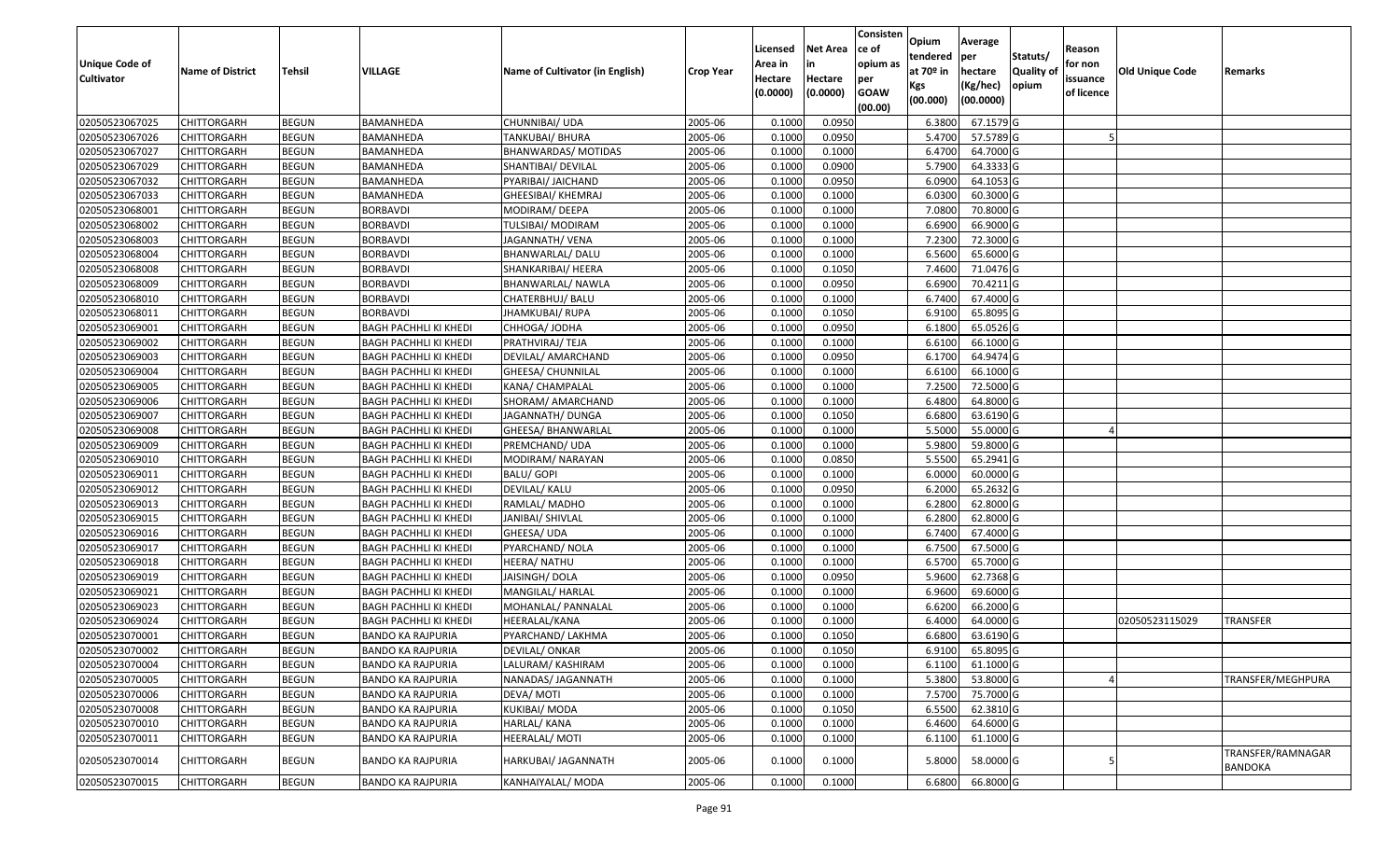| <b>Unique Code of</b> |                         |              |                |                                 |                  | Licensed<br>Area in | <b>Net Area</b><br>in | Consisten<br>ce of<br>opium as | Opium<br>tendered              | Average<br>per                   | Statuts/                  | Reason<br>for non      |                 |                    |
|-----------------------|-------------------------|--------------|----------------|---------------------------------|------------------|---------------------|-----------------------|--------------------------------|--------------------------------|----------------------------------|---------------------------|------------------------|-----------------|--------------------|
| <b>Cultivator</b>     | <b>Name of District</b> | Tehsil       | VILLAGE        | Name of Cultivator (in English) | <b>Crop Year</b> | Hectare<br>(0.0000) | Hectare<br>(0.0000)   | per<br><b>GOAW</b><br>(00.00)  | at $70°$ in<br>Kgs<br>(00.000) | hectare<br>(Kg/hec)<br>(00.0000) | <b>Quality o</b><br>opium | issuance<br>of licence | Old Unique Code | Remarks            |
| 02050523071001        | CHITTORGARH             | <b>BEGUN</b> | BALWANTNAGAR   | DEVILAL/ BARDICHAND             | 2005-06          | 0.1000              | 0.1000                |                                | 6.8900                         | 68.9000 G                        |                           |                        |                 |                    |
| 02050523071002        | CHITTORGARH             | <b>BEGUN</b> | BALWANTNAGAR   | SHANTIDEVI/ KANHAIYALAL         | 2005-06          | 0.1000              | 0.1000                |                                | 7.0000                         | 70.0000G                         |                           |                        |                 |                    |
| 02050523071003        | CHITTORGARH             | <b>BEGUN</b> | BALWANTNAGAR   | NANDUBAI/ HARIRAM               | 2005-06          | 0.1000              | 0.1000                |                                | 6.4900                         | 64.9000 G                        |                           |                        |                 |                    |
| 02050523071004        | <b>CHITTORGARH</b>      | <b>BEGUN</b> | BALWANTNAGAR   | <b>GENDMAL / PRABHU</b>         | 2005-06          | 0.1000              | 0.1050                |                                | 7.3300                         | 69.8095 G                        |                           |                        |                 |                    |
| 02050523071005        | CHITTORGARH             | <b>BEGUN</b> | BALWANTNAGAR   | SHANTILAL/ HAZARI               | 2005-06          | 0.1000              | 0.1000                |                                | 6.6900                         | 66.9000 G                        |                           |                        |                 |                    |
| 02050523071006        | CHITTORGARH             | <b>BEGUN</b> | BALWANTNAGAR   | BALU/ LAXMAN                    | 2005-06          | 0.1000              | 0.1000                |                                | 6.7500                         | 67.5000 G                        |                           |                        |                 |                    |
| 02050523071007        | CHITTORGARH             | <b>BEGUN</b> | BALWANTNAGAR   | TRILOKCHAND/ GULAB              | 2005-06          | 0.1000              | 0.0950                |                                | 6.2700                         | 66.0000 G                        |                           |                        |                 |                    |
| 02050523071008        | <b>CHITTORGARH</b>      | <b>BEGUN</b> | BALWANTNAGAR   | MOHANLAL/ PRATHVIRAJ            | 2005-06          | 0.1000              | 0.1000                |                                | 6.5500                         | 65.5000G                         |                           |                        |                 |                    |
| 02050523071009        | CHITTORGARH             | <b>BEGUN</b> | BALWANTNAGAR   | MADHOLAL/ HEMRAJ                | 2005-06          | 0.1000              | 0.1000                |                                | 6.6400                         | 66.4000 G                        |                           |                        |                 |                    |
| 02050523071010        | CHITTORGARH             | <b>BEGUN</b> | BALWANTNAGAR   | NANDA/ BADRILAL                 | 2005-06          | 0.1000              | 0.1000                |                                | 6.7200                         | 67.2000 G                        |                           |                        |                 |                    |
| 02050523071011        | CHITTORGARH             | <b>BEGUN</b> | BALWANTNAGAR   | MANGILAL/ KALU                  | 2005-06          | 0.1000              | 0.1000                |                                | 7.0800                         | 70.8000 G                        |                           |                        |                 |                    |
| 02050523071012        | <b>CHITTORGARH</b>      | <b>BEGUN</b> | BALWANTNAGAR   | <b>BADRILAL/ AKLING</b>         | 2005-06          | 0.1000              | 0.1000                |                                | 6.7600                         | 67.6000 G                        |                           |                        |                 |                    |
| 02050523071013        | <b>CHITTORGARH</b>      | <b>BEGUN</b> | BALWANTNAGAR   | MOHANLAL/ AKLING                | 2005-06          | 0.1000              | 0.1000                |                                | 7.1600                         | 71.6000 G                        |                           |                        |                 |                    |
| 02050523071014        | <b>CHITTORGARH</b>      | <b>BEGUN</b> | BALWANTNAGAR   | BHANWARLAL/ AKLING              | 2005-06          | 0.100               | 0.1000                |                                | 6.6300                         | 66.3000G                         |                           |                        |                 |                    |
| 02050523071015        | CHITTORGARH             | <b>BEGUN</b> | BALWANTNAGAR   | KANHAIYALAL/ TULSIRAM           | 2005-06          | 0.1000              | 0.1000                |                                | 6.4900                         | 64.9000 G                        |                           |                        |                 |                    |
| 02050523071016        | <b>CHITTORGARH</b>      | <b>BEGUN</b> | BALWANTNAGAR   | DHANNIBAI/ BHURA                | 2005-06          | 0.1000              | 0.1000                |                                | 6.6200                         | 66.2000 G                        |                           |                        |                 |                    |
| 02050523071017        | <b>CHITTORGARH</b>      | <b>BEGUN</b> | BALWANTNAGAR   | DEVA/ KALU                      | 2005-06          | 0.1000              | 0.1050                |                                | 6.3500                         | 60.4762 G                        |                           |                        |                 |                    |
| 02050523071018        | CHITTORGARH             | <b>BEGUN</b> | BALWANTNAGAR   | <b>BALU/ PANNA</b>              | 2005-06          | 0.100               | 0.0950                |                                | 6.1800                         | 65.0526 G                        |                           |                        |                 |                    |
| 02050523071019        | CHITTORGARH             | <b>BEGUN</b> | BALWANTNAGAR   | MOHAN/RUPA                      | 2005-06          | 0.100               | 0.1050                |                                | 7.2500                         | 69.0476 G                        |                           |                        |                 |                    |
| 02050523071020        | CHITTORGARH             | <b>BEGUN</b> | BALWANTNAGAR   | BALU/ GOPI                      | 2005-06          | 0.1000              | 0.1000                |                                | 7.0000                         | 70.0000G                         |                           |                        |                 |                    |
| 02050523071021        | CHITTORGARH             | <b>BEGUN</b> | BALWANTNAGAR   | CHUNNILAL/ ONKAR                | 2005-06          | 0.100               | 0.1000                |                                | 6.9500                         | 69.5000G                         |                           |                        |                 |                    |
| 02050523071022        | CHITTORGARH             | <b>BEGUN</b> | BALWANTNAGAR   | DALU/ NOLA                      | 2005-06          | 0.100               | 0.1000                |                                | 6.2500                         | 62.5000 G                        |                           |                        |                 |                    |
| 02050523071024        | CHITTORGARH             | <b>BEGUN</b> | BALWANTNAGAR   | RAMCHANDRA/ RUPA                | 2005-06          | 0.1000              | 0.1000                |                                | 6.4500                         | 64.5000 G                        |                           |                        |                 |                    |
| 02050523071025        | <b>CHITTORGARH</b>      | <b>BEGUN</b> | BALWANTNAGAR   | RAMESHWAR/ MOHAN                | 2005-06          | 0.100               | 0.1000                |                                | 7.0200                         | 70.2000 G                        |                           |                        |                 |                    |
| 02050523071029        | CHITTORGARH             | <b>BEGUN</b> | BALWANTNAGAR   | MANGIBAI/ PYARCHAND             | 2005-06          | 0.1000              | 0.1000                |                                | 6.9100                         | 69.1000G                         |                           |                        |                 |                    |
| 02050523071031        | CHITTORGARH             | <b>BEGUN</b> | BALWANTNAGAR   | JODHA/ LAKHA                    | 2005-06          | 0.1000              | 0.1000                |                                | 6.1200                         | 61.2000 G                        |                           |                        |                 |                    |
| 02050523071033        | CHITTORGARH             | <b>BEGUN</b> | BALWANTNAGAR   | MOHANSINGH/ KISHANSINGH         | 2005-06          | 0.100               | 0.1000                |                                | 6.5200                         | 65.2000 G                        |                           |                        | 02050523010011  | TRANSFER           |
| 02050523072001        | CHITTORGARH             | <b>BEGUN</b> | KATUNDA        | NANALAL/ LAKHMA                 | 2005-06          | 0.1000              | 0.1000                |                                | 6.7800                         | 67.8000 G                        |                           |                        |                 |                    |
| 02050523072002        | CHITTORGARH             | <b>BEGUN</b> | <b>KATUNDA</b> | CHUNNILAL/ KHEMA                | 2005-06          | 0.1000              | 0.1000                |                                | 7.5700                         | 75.7000 G                        |                           |                        |                 |                    |
| 02050523072003        | CHITTORGARH             | <b>BEGUN</b> | <b>KATUNDA</b> | BHAWANILAL/ CHUNNILAL           | 2005-06          | 0.1000              | 0.1000                |                                | 6.2100                         | 62.1000G                         |                           |                        |                 |                    |
| 02050523072004        | CHITTORGARH             | <b>BEGUN</b> | <b>KATUNDA</b> | KANHAIYALAL/ BARDA              | 2005-06          | 0.1000              | 0.1050                |                                | 6.6300                         | 63.1429 G                        |                           |                        |                 |                    |
| 02050523072006        | CHITTORGARH             | <b>BEGUN</b> | KATUNDA        | BHANWARLAL/ CHUNNILAL           | 2005-06          | 0.1000              | 0.1000                |                                | 6.4200                         | 64.2000 G                        |                           |                        |                 |                    |
| 02050523072007        | CHITTORGARH             | <b>BEGUN</b> | <b>KATUNDA</b> | GIRDHARI/ LAKHMA                | 2005-06          | 0.1000              | 0.1000                |                                | 6.4300                         | 64.3000G                         |                           |                        |                 |                    |
| 02050523072008        | <b>CHITTORGARH</b>      | <b>BEGUN</b> | <b>KATUNDA</b> | NARAYAN/ NATHU                  | 2005-06          | 0.1000              | 0.1000                |                                | 6.3800                         | 63.8000 G                        |                           |                        |                 |                    |
| 02050523072009        | CHITTORGARH             | <b>BEGUN</b> | KATUNDA        | RAMESHWAR/ BHANWARLAL           | 2005-06          | 0.1000              | 0.1050                |                                | 6.7900                         | 64.6667 G                        |                           |                        |                 |                    |
| 02050523072011        | CHITTORGARH             | <b>BEGUN</b> | KATUNDA        | PYARCHAND/ CHUNNILAL            | 2005-06          | 0.1000              | 0.1000                |                                | 6.5300                         | 65.3000 G                        |                           |                        |                 |                    |
| 02050523072012        | <b>CHITTORGARH</b>      | <b>BEGUN</b> | KATUNDA        | KALIBAI/ BHERU                  | 2005-06          | 0.1000              | 0.0950                |                                |                                | 6.4200 67.5789 G                 |                           |                        |                 | <b>NAME CHANGE</b> |
| 02050523072013        | <b>CHITTORGARH</b>      | <b>BEGUN</b> | KATUNDA        | SHAMBHU/ NARAYAN                | 2005-06          | 0.1000              | 0.1000                |                                | 6.7600                         | 67.6000 G                        |                           |                        |                 |                    |
| 02050523072015        | <b>CHITTORGARH</b>      | <b>BEGUN</b> | KATUNDA        | KISHNA/ DHANNA                  | 2005-06          | 0.1000              | 0.1050                |                                | 7.8300                         | 74.5714 G                        |                           |                        |                 |                    |
| 02050523072016        | <b>CHITTORGARH</b>      | <b>BEGUN</b> | KATUNDA        | CHUNNILAL/ HAZARI               | 2005-06          | 0.1000              | 0.1050                |                                | 7.2700                         | 69.2381 G                        |                           |                        |                 |                    |
| 02050523072017        | CHITTORGARH             | <b>BEGUN</b> | KATUNDA        | KHEMIBAI/ DHANNA                | 2005-06          | 0.1000              | 0.1000                |                                | 7.1700                         | 71.7000 G                        |                           |                        |                 |                    |
| 02050523072018        | <b>CHITTORGARH</b>      | <b>BEGUN</b> | <b>KATUNDA</b> | SHANKERLAL/ KISHORE             | 2005-06          | 0.1000              | 0.1000                |                                | 6.7400                         | 67.4000 G                        |                           |                        |                 |                    |
| 02050523072019        | <b>CHITTORGARH</b>      | <b>BEGUN</b> | <b>KATUNDA</b> | KAMLIBAI/ MOTI                  | 2005-06          | 0.1000              | 0.1000                |                                | 7.0800                         | 70.8000 G                        |                           |                        |                 |                    |
| 02050523072020        | <b>CHITTORGARH</b>      | <b>BEGUN</b> | KATUNDA        | NANDA/KISHNA                    | 2005-06          | 0.1000              | 0.1000                |                                | 7.4900                         | 74.9000 G                        |                           |                        |                 |                    |
| 02050523072021        | <b>CHITTORGARH</b>      | <b>BEGUN</b> | KATUNDA        | KANHAIYALAL/ KHEMA              | 2005-06          | 0.1000              | 0.1000                |                                | 6.7600                         | 67.6000 G                        |                           |                        |                 |                    |
| 02050523072022        | <b>CHITTORGARH</b>      | <b>BEGUN</b> | KATUNDA        | PYARCHAND/ KHEMA                | 2005-06          | 0.1000              | 0.1050                |                                | 7.1200                         | 67.8095 G                        |                           |                        |                 |                    |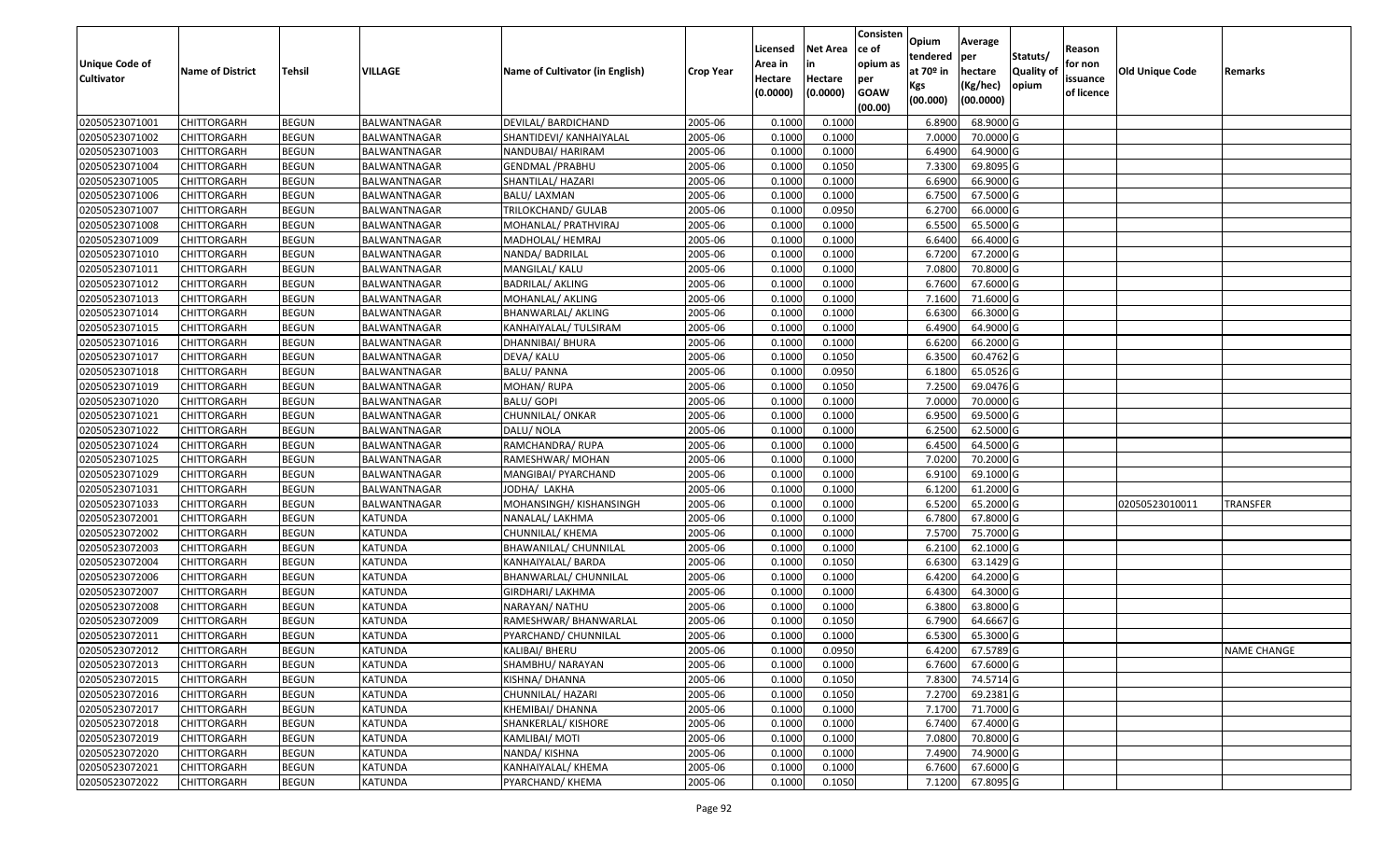| <b>Unique Code of</b><br><b>Cultivator</b> | <b>Name of District</b> | Tehsil       | VILLAGE        | Name of Cultivator (in English) | <b>Crop Year</b> | Licensed<br>Area in<br>Hectare | <b>Net Area</b><br>in<br>Hectare | Consisten<br>ce of<br>opium as<br>per | Opium<br>tendered<br>at $70°$ in | Average<br>per<br>hectare | Statuts/<br><b>Quality o</b> | Reason<br>for non<br>issuance | <b>Old Unique Code</b> | Remarks         |
|--------------------------------------------|-------------------------|--------------|----------------|---------------------------------|------------------|--------------------------------|----------------------------------|---------------------------------------|----------------------------------|---------------------------|------------------------------|-------------------------------|------------------------|-----------------|
|                                            |                         |              |                |                                 |                  | (0.0000)                       | (0.0000)                         | <b>GOAW</b><br>(00.00)                | Kgs<br>(00.000)                  | (Kg/hec)<br>(00.0000)     | opium                        | of licence                    |                        |                 |
| 02050523072023                             | CHITTORGARH             | <b>BEGUN</b> | KATUNDA        | CHHAGAN/ UDA                    | 2005-06          | 0.1000                         | 0.1050                           |                                       | 7.4300                           | 70.7619 G                 |                              |                               |                        |                 |
| 02050523072024                             | CHITTORGARH             | <b>BEGUN</b> | KATUNDA        | KANHAIYALAL/ BADRILAL           | 2005-06          | 0.1000                         | 0.1050                           |                                       | 7.0600                           | 67.2381G                  |                              |                               |                        |                 |
| 02050523072025                             | CHITTORGARH             | <b>BEGUN</b> | KATUNDA        | GOPILAL/ LAXMICHAND             | 2005-06          | 0.1000                         | 0.1000                           |                                       | 6.6500                           | 66.5000G                  |                              |                               |                        |                 |
| 02050523072026                             | CHITTORGARH             | <b>BEGUN</b> | <b>KATUNDA</b> | <b>ONKAR/ HARLAL</b>            | 2005-06          | 0.1000                         | 0.1000                           |                                       | 7.4000                           | 74.0000G                  |                              |                               |                        |                 |
| 02050523072027                             | CHITTORGARH             | <b>BEGUN</b> | KATUNDA        | PEMA/ HEERA                     | 2005-06          | 0.1000                         | 0.1000                           |                                       | 6.6500                           | 66.5000 G                 |                              |                               |                        |                 |
| 02050523072028                             | CHITTORGARH             | <b>BEGUN</b> | <b>KATUNDA</b> | BHANWARLAL/ KHEMA               | 2005-06          | 0.1000                         | 0.1050                           |                                       | 7.4500                           | $\overline{70.9524}$ G    |                              |                               |                        |                 |
| 02050523072029                             | CHITTORGARH             | <b>BEGUN</b> | KATUNDA        | BHAGWANLAL/ RAM                 | 2005-06          | 0.1000                         | 0.1050                           |                                       | 6.7200                           | 64.0000G                  |                              |                               |                        |                 |
| 02050523072030                             | <b>CHITTORGARH</b>      | <b>BEGUN</b> | <b>KATUNDA</b> | UDA/KAJOD                       | 2005-06          | 0.1000                         | 0.1000                           |                                       | 6.5500                           | 65.5000G                  |                              |                               |                        |                 |
| 02050523072031                             | CHITTORGARH             | <b>BEGUN</b> | <b>KATUNDA</b> | <b>DEVI/BHURA</b>               | 2005-06          | 0.1000                         | 0.1000                           |                                       | 7.0500                           | 70.5000G                  |                              |                               |                        |                 |
| 02050523072032                             | CHITTORGARH             | <b>BEGUN</b> | <b>KATUNDA</b> | PEMA/ NARAYAN                   | 2005-06          | 0.1000                         | 0.1050                           |                                       | 7.6000                           | 72.3810 G                 |                              |                               |                        |                 |
| 02050523072033                             | CHITTORGARH             | <b>BEGUN</b> | <b>KATUNDA</b> | MOHANLAL/ DEVILAL               | 2005-06          | 0.1000                         | 0.1000                           |                                       | 7.3400                           | 73.4000G                  |                              |                               |                        |                 |
| 02050523072034                             | CHITTORGARH             | <b>BEGUN</b> | KATUNDA        | BARDICHANDRA/ DEBILAL           | 2005-06          | 0.1000                         | 0.1000                           |                                       | 6.5700                           | 65.7000 G                 |                              |                               |                        |                 |
| 02050523072035                             | <b>CHITTORGARH</b>      | <b>BEGUN</b> | <b>KATUNDA</b> | KANHAIYALAL/ LALA               | 2005-06          | 0.1000                         | 0.1050                           |                                       | 7.7000                           | 73.3333 G                 |                              |                               |                        |                 |
| 02050523072036                             | <b>CHITTORGARH</b>      | <b>BEGUN</b> | KATUNDA        | <b>BARDICHAND/ MODA</b>         | 2005-06          | 0.1000                         | 0.1000                           |                                       | 6.5000                           | 65.0000 G                 |                              |                               |                        |                 |
| 02050523072037                             | CHITTORGARH             | <b>BEGUN</b> | KATUNDA        | NARAYAN/ BHURA                  | 2005-06          | 0.1000                         | 0.1000                           |                                       | 7.2400                           | 72.4000G                  |                              |                               |                        |                 |
| 02050523072038                             | <b>CHITTORGARH</b>      | <b>BEGUN</b> | KATUNDA        | KISHANLAL/ MOTI                 | 2005-06          | 0.1000                         | 0.1000                           |                                       | 7.1400                           | 71.4000G                  |                              |                               |                        |                 |
| 02050523072039                             | <b>CHITTORGARH</b>      | <b>BEGUN</b> | KATUNDA        | KAILASH/NARAYAN                 | 2005-06          | 0.1000                         | 0.1050                           |                                       | 6.7200                           | 64.0000G                  |                              |                               |                        |                 |
| 02050523072040                             | CHITTORGARH             | <b>BEGUN</b> | KATUNDA        | BHERULAL/ KANHAIYALAL           | 2005-06          | 0.1000                         | 0.1050                           |                                       | 6.7900                           | 64.6667 G                 |                              |                               |                        |                 |
| 02050523072041                             | CHITTORGARH             | <b>BEGUN</b> | KATUNDA        | GHEESA/ BALU                    | 2005-06          | 0.1000                         | 0.1000                           |                                       | 7.2300                           | 72.3000G                  |                              |                               |                        |                 |
| 02050523072042                             | CHITTORGARH             | <b>BEGUN</b> | <b>KATUNDA</b> | MANGILAL/ UDA                   | 2005-06          | 0.1000                         | 0.1000                           |                                       | 7.0700                           | 70.7000G                  |                              |                               |                        |                 |
| 02050523072043                             | CHITTORGARH             | <b>BEGUN</b> | <b>KATUNDA</b> | PYARCHAND/ DEVA                 | 2005-06          | 0.1000                         | 0.1000                           |                                       | 7.4700                           | 74.7000G                  |                              |                               |                        |                 |
| 02050523072044                             | CHITTORGARH             | <b>BEGUN</b> | KATUNDA        | BARDICHAND/ HARIRAM             | 2005-06          | 0.1000                         | 0.1000                           |                                       | 6.9200                           | 69.2000 G                 |                              |                               |                        |                 |
| 02050523072046                             | CHITTORGARH             | <b>BEGUN</b> | KATUNDA        | PYARCHAND/ JODHA                | 2005-06          | 0.1000                         | 0.1050                           |                                       | 6.2400                           | 59.4286 G                 |                              |                               |                        |                 |
| 02050523072047                             | CHITTORGARH             | <b>BEGUN</b> | KATUNDA        | MOTIBAI/ SURJA                  | 2005-06          | 0.1000                         | 0.1000                           |                                       | 6.4500                           | 64.5000 G                 |                              |                               |                        |                 |
| 02050523072048                             | CHITTORGARH             | <b>BEGUN</b> | <b>KATUNDA</b> | MANGILAL/ GOPI                  | 2005-06          | 0.1000                         | 0.1050                           |                                       | 7.8600                           | 74.8571 G                 |                              |                               |                        |                 |
| 02050523072049                             | CHITTORGARH             | <b>BEGUN</b> | KATUNDA        | MOHANLAL/ NATHU                 | 2005-06          | 0.1000                         | 0.1000                           |                                       | 7.3700                           | 73.7000 G                 |                              |                               |                        |                 |
| 02050523072050                             | CHITTORGARH             | <b>BEGUN</b> | <b>KATUNDA</b> | SHANTILAL/ HEERALAL             | 2005-06          | 0.1000                         | 0.1050                           |                                       | 7.6200                           | 72.5710 G                 |                              |                               |                        |                 |
| 02050523072052                             | CHITTORGARH             | <b>BEGUN</b> | KATUNDA        | BHOJA/ UGMA                     | 2005-06          | 0.1000                         | 0.1000                           |                                       | 6.9800                           | 69.8000 G                 |                              |                               |                        |                 |
| 02050523072055                             | CHITTORGARH             | <b>BEGUN</b> | <b>KATUNDA</b> | PREMDEVI/MOHANCHAND             | 2005-06          | 0.1000                         | 0.1000                           |                                       | 6.3200                           | 63.2000 G                 |                              |                               | 02050427031041         | <b>TRANSFER</b> |
| 02050523073003                             | CHITTORGARH             | <b>BEGUN</b> | KASBA (BEGUN)  | KAILASHCHANDRA/ KANHAIYALAL     | 2005-06          | 0.1000                         | 0.1050                           |                                       | 6.6500                           | 63.3333 G                 |                              |                               |                        |                 |
| 02050523073004                             | CHITTORGARH             | <b>BEGUN</b> | KASBA (BEGUN)  | BHAWANISHANKER/ KISHAN          | 2005-06          | 0.1000                         | 0.1050                           |                                       | 6.0200                           | 57.3333 G                 |                              |                               |                        |                 |
| 02050523073010                             | CHITTORGARH             | <b>BEGUN</b> | KASBA (BEGUN)  | GOPALLAL /KAILASHCHANDRA        | 2005-06          | 0.1000                         | 0.1000                           |                                       | 6.0700                           | 60.7000 G                 |                              |                               |                        |                 |
| 02050523073013                             | CHITTORGARH             | <b>BEGUN</b> | KASBA (BEGUN)  | <b>BANSHILAL/ SHANKERLAL</b>    | 2005-06          | 0.1000                         | 0.1000                           |                                       | 5.5800                           | 55.8000 G                 |                              |                               |                        |                 |
| 02050523073014                             | CHITTORGARH             | <b>BEGUN</b> | KASBA (BEGUN)  | RAMUBAI/ JAGANNNATH             | 2005-06          | 0.1000                         | 0.1050                           |                                       | 6.3900                           | 60.8571 G                 |                              |                               |                        |                 |
| 02050523073015                             | CHITTORGARH             | <b>BEGUN</b> | KASBA (BEGUN)  | BANSHILAL/ DHANRAJ              | 2005-06          | 0.1000                         | 0.1000                           |                                       | 5.6800                           | 56.8000 G                 |                              |                               |                        |                 |
| 02050523073016                             | CHITTORGARH             | <b>BEGUN</b> | KASBA (BEGUN)  | SUWANATH/ HEERANATH             | 2005-06          | 0.1000                         | 0.1000                           |                                       | 6.1400                           | 61.4000 G                 |                              |                               |                        |                 |
| 02050523073021                             | <b>CHITTORGARH</b>      | <b>BEGUN</b> | KASBA (BEGUN)  | SURYAPRAKASH/ BANSHILAL         | 2005-06          | 0.1000                         | 0.1050                           |                                       |                                  | 6.0400 57.5238 G          |                              |                               |                        |                 |
| 02050523073022                             | <b>CHITTORGARH</b>      | <b>BEGUN</b> | KASBA (BEGUN)  | BALIBAI/ RAMNARAYAN             | 2005-06          | 0.1000                         | 0.0950                           |                                       | 5.4300                           | 57.1579 G                 |                              |                               |                        |                 |
| 02050523073025                             | <b>CHITTORGARH</b>      | <b>BEGUN</b> | KASBA (BEGUN)  | RAMCHANDRA/ KHEMA               | 2005-06          | 0.1000                         | 0.1000                           |                                       | 6.6800                           | 66.8000 G                 |                              |                               |                        |                 |
| 02050523073026                             | <b>CHITTORGARH</b>      | <b>BEGUN</b> | KASBA (BEGUN)  | RODIBAI/ SHAMBHULAL             | 2005-06          | 0.1000                         | 0.1000                           |                                       | 6.2200                           | 62.2000 G                 |                              |                               |                        |                 |
| 02050523073027                             | CHITTORGARH             | <b>BEGUN</b> | KASBA (BEGUN)  | NOORDIN / ALLABAKSHA            | 2005-06          | 0.1000                         | 0.1050                           |                                       | 6.3600                           | 60.5714 G                 |                              |                               |                        |                 |
| 02050523073031                             | <b>CHITTORGARH</b>      | <b>BEGUN</b> | KASBA (BEGUN)  | DEVILAL/RUPA                    | 2005-06          | 0.1000                         | 0.1000                           |                                       | 6.0600                           | 60.6000 G                 |                              |                               |                        |                 |
| 02050523074001                             | <b>CHITTORGARH</b>      | <b>BEGUN</b> | KALYANPURA     | NANALAL/ PYARCHAND              | 2005-06          | 0.1000                         | 0.0950                           |                                       | 6.9500                           | 73.1579 G                 |                              |                               |                        |                 |
| 02050523074002                             | CHITTORGARH             | <b>BEGUN</b> | KALYANPURA     | KHEMRAJ/ PYARCHAND              | 2005-06          | 0.1000                         | 0.1000                           |                                       | 6.4700                           | 64.7000 G                 |                              |                               |                        |                 |
| 02050523074003                             | <b>CHITTORGARH</b>      | <b>BEGUN</b> | KALYANPURA     | DEVILAL/ NARAYAN                | 2005-06          | 0.1000                         | 0.1000                           |                                       | 7.2100                           | 72.1000 G                 |                              |                               |                        |                 |
| 02050523074004                             | <b>CHITTORGARH</b>      | <b>BEGUN</b> | KALYANPURA     | PRATHVIRAJ/ NAGGA               | 2005-06          | 0.1000                         | 0.1000                           |                                       | 6.6800                           | 66.8000 G                 |                              |                               |                        |                 |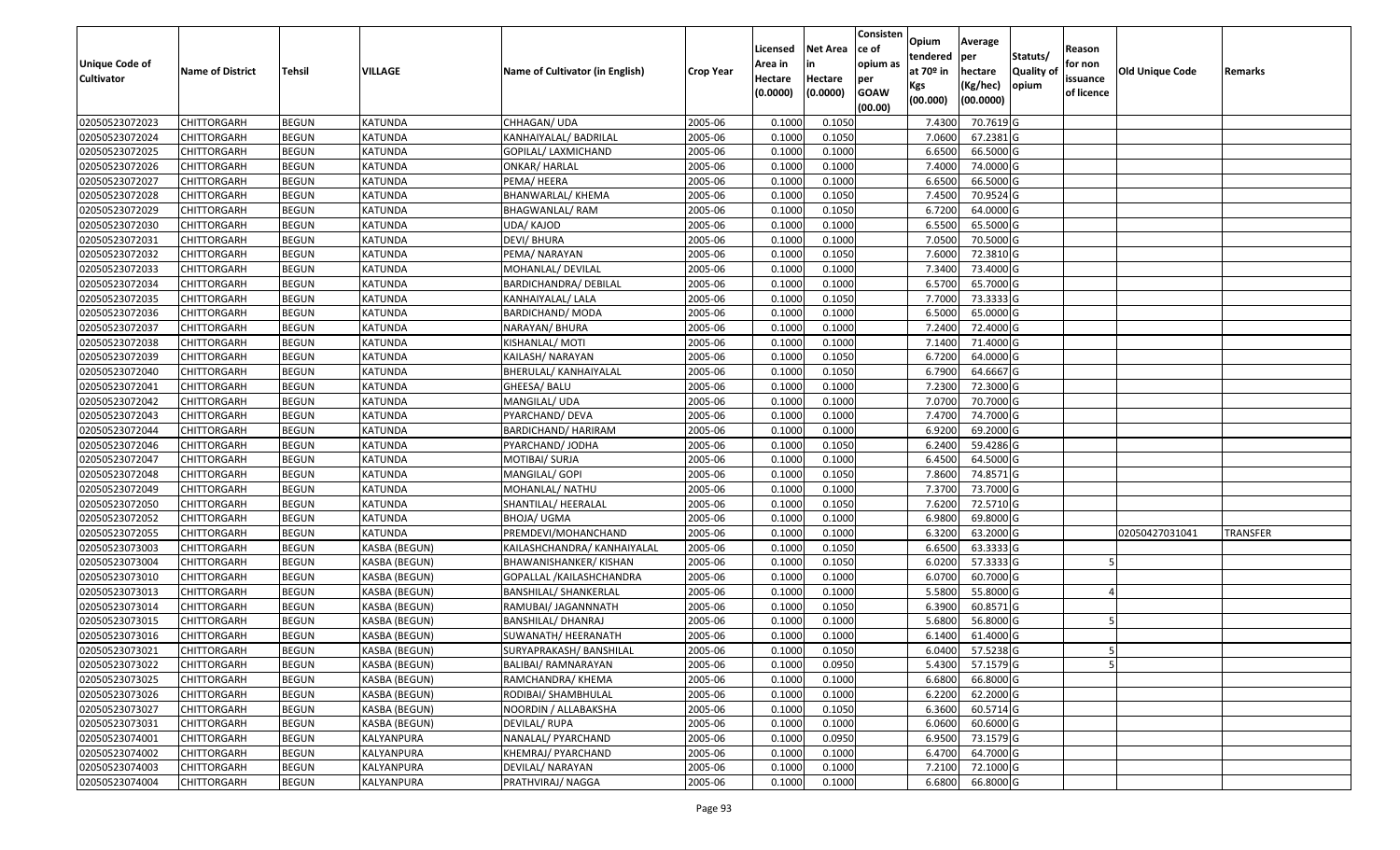| <b>Unique Code of</b><br><b>Cultivator</b> | <b>Name of District</b> | Tehsil       | VILLAGE                 | Name of Cultivator (in English) | <b>Crop Year</b> | Licensed<br>Area in<br>Hectare<br>(0.0000) | Net Area<br>in<br>Hectare<br>(0.0000) | Consisten<br>ce of<br>opium as<br>per<br><b>GOAW</b><br>(00.00) | Opium<br>tendered<br>at 70 <sup>o</sup> in<br>Kgs<br>(00.000) | Average<br>per<br>hectare<br>(Kg/hec)<br>(00.0000) | Statuts/<br><b>Quality of</b><br>opium | Reason<br>for non<br>issuance<br>of licence | <b>Old Unique Code</b> | Remarks                           |
|--------------------------------------------|-------------------------|--------------|-------------------------|---------------------------------|------------------|--------------------------------------------|---------------------------------------|-----------------------------------------------------------------|---------------------------------------------------------------|----------------------------------------------------|----------------------------------------|---------------------------------------------|------------------------|-----------------------------------|
| 02050523074005                             | <b>CHITTORGARH</b>      | <b>BEGUN</b> | KALYANPURA              | AMARCHAND / PYARCHAND           | 2005-06          | 0.1000                                     | 0.1000                                |                                                                 | 6.2900                                                        | 62.9000 G                                          |                                        |                                             |                        |                                   |
| 02050523074006                             | CHITTORGARH             | <b>BEGUN</b> | KALYANPURA              | KALURAM/ SEWARAM                | 2005-06          | 0.1000                                     | 0.1000                                |                                                                 | 6.4900                                                        | 64.9000 G                                          |                                        |                                             |                        |                                   |
| 02050523074007                             | CHITTORGARH             | <b>BEGUN</b> | KALYANPURA              | DEVILAL/ TARACHAND              | 2005-06          | 0.1000                                     | 0.1000                                |                                                                 | 6.8200                                                        | 68.2000 G                                          |                                        |                                             |                        |                                   |
| 02050523074008                             | <b>CHITTORGARH</b>      | <b>BEGUN</b> | KALYANPURA              | AASHARAM/ NARAYAN               | 2005-06          | 0.1000                                     | 0.1000                                |                                                                 | 6.4200                                                        | 64.2000 G                                          |                                        |                                             |                        |                                   |
| 02050523074009                             | <b>CHITTORGARH</b>      | <b>BEGUN</b> | KALYANPURA              | CHHOGA/RUPA                     | 2005-06          | 0.1000                                     | 0.1000                                |                                                                 | 6.7000                                                        | 67.0000 G                                          |                                        |                                             |                        |                                   |
| 02050523074010                             | <b>CHITTORGARH</b>      | <b>BEGUN</b> | KALYANPURA              | <b>BALU/DOLA</b>                | 2005-06          | 0.1000                                     | 0.1000                                |                                                                 | 6.8100                                                        | 68.1000 G                                          |                                        |                                             |                        |                                   |
| 02050523074011                             | CHITTORGARH             | <b>BEGUN</b> | KALYANPURA              | GATTUBAI/ DEVILAL               | 2005-06          | 0.1000                                     | 0.1000                                |                                                                 | 6.4900                                                        | 64.9000 G                                          |                                        |                                             |                        | <b>NAME CHANGE</b>                |
| 02050523074013                             | <b>CHITTORGARH</b>      | <b>BEGUN</b> | KALYANPURA              | DHANNA/ NARAYAN                 | 2005-06          | 0.1000                                     | 0.1000                                |                                                                 | 6.5100                                                        | 65.1000 G                                          |                                        |                                             |                        |                                   |
| 02050523074014                             | CHITTORGARH             | <b>BEGUN</b> | KALYANPURA              | GHEESALAL/ TARACHAND            | 2005-06          | 0.1000                                     | 0.1000                                |                                                                 | 6.3800                                                        | 63.8000 G                                          |                                        |                                             |                        | <b>NAME CHANGE</b>                |
| 02050523074015                             | CHITTORGARH             | <b>BEGUN</b> | KALYANPURA              | PYARCHAND/ MOTI                 | 2005-06          | 0.1000                                     | 0.1000                                |                                                                 | 6.7000                                                        | 67.0000 G                                          |                                        |                                             |                        |                                   |
| 02050523074016                             | CHITTORGARH             | <b>BEGUN</b> | KALYANPURA              | JHAMKUBAI/ SITARAM              | 2005-06          | 0.1000                                     | 0.1000                                |                                                                 | 6.3100                                                        | 63.1000 G                                          |                                        |                                             |                        |                                   |
| 02050523074017                             | CHITTORGARH             | <b>BEGUN</b> | KALYANPURA              | <b>BHIMRAJ/DOLA</b>             | 2005-06          | 0.1000                                     | 0.1000                                |                                                                 | 6.9800                                                        | 69.8000 G                                          |                                        |                                             |                        |                                   |
| 02050523074018                             | CHITTORGARH             | <b>BEGUN</b> | KALYANPURA              | BALULAL/ LALURAM                | 2005-06          | 0.1000                                     | 0.1000                                |                                                                 | 7.0500                                                        | 70.5000 G                                          |                                        |                                             |                        |                                   |
| 02050523074019                             | CHITTORGARH             | <b>BEGUN</b> | KALYANPURA              | MANGILAL/ JEETMAL               | 2005-06          | 0.1000                                     | 0.1000                                |                                                                 | 6.4800                                                        | 64.8000 G                                          |                                        |                                             |                        |                                   |
| 02050523074021                             | CHITTORGARH             | <b>BEGUN</b> | KALYANPURA              | MADHOLAL/ CHAMPA                | 2005-06          | 0.1000                                     | 0.1000                                |                                                                 | 6.2500                                                        | 62.5000 G                                          |                                        |                                             |                        |                                   |
| 02050523074022                             | CHITTORGARH             | <b>BEGUN</b> | KALYANPURA              | CHUNNILAL/ LAKHMICHAND          | 2005-06          | 0.1000                                     | 0.1000                                |                                                                 | 7.1000                                                        | 71.0000 G                                          |                                        |                                             |                        |                                   |
| 02050523074023                             | CHITTORGARH             | <b>BEGUN</b> | KALYANPURA              | JAMNALAL/ HEERALAL              | 2005-06          | 0.1000                                     | 0.1000                                |                                                                 | 6.8900                                                        | 68.9000 G                                          |                                        |                                             |                        |                                   |
| 02050523074025                             | CHITTORGARH             | <b>BEGUN</b> | KALYANPURA              | KANHAIYALAL/ JEETMAL            | 2005-06          | 0.1000                                     | 0.1000                                |                                                                 | 6.9100                                                        | 69.1000 G                                          |                                        |                                             |                        | TRANSFER/DHANORA                  |
| 02050523074026                             | CHITTORGARH             | <b>BEGUN</b> | KALYANPURA              | NANDUBAI/ BHANWARLAL            | 2005-06          | 0.1000                                     | 0.1000                                |                                                                 | 6.7500                                                        | 67.5000 G                                          |                                        |                                             |                        | TRANSFER/DHANORA                  |
| 02050523074027                             | CHITTORGARH             | <b>BEGUN</b> | KALYANPURA              | HIRALAL/ GHEESA                 | 2005-06          | 0.1000                                     | 0.1000                                |                                                                 | 6.0600                                                        | 60.6000 G                                          |                                        |                                             |                        |                                   |
| 02050523074028                             | <b>CHITTORGARH</b>      | <b>BEGUN</b> | KALYANPURA              | PRABHU/ GIRDHARI                | 2005-06          | 0.1000                                     | 0.1000                                |                                                                 | 6.6200                                                        | 66.2000 G                                          |                                        |                                             |                        |                                   |
| 02050523074029                             | CHITTORGARH             | <b>BEGUN</b> | KALYANPURA              | GULABCHAND/ HARIRAM             | 2005-06          | 0.1000                                     | 0.1000                                |                                                                 | 6.4400                                                        | 64.4000 G                                          |                                        |                                             |                        |                                   |
| 02050523074030                             | CHITTORGARH             | <b>BEGUN</b> | KALYANPURA              | KUKA/ MEGHA                     | 2005-06          | 0.1000                                     | 0.1000                                |                                                                 | 6.7100                                                        | 67.1000 G                                          |                                        |                                             |                        |                                   |
| 02050523074031                             | CHITTORGARH             | <b>BEGUN</b> | KALYANPURA              | NANDPRAKASH/ CHUNNILAL          | 2005-06          | 0.1000                                     | 0.1000                                |                                                                 | 6.6700                                                        | 66.7000 G                                          |                                        |                                             |                        |                                   |
| 02050523074033                             | CHITTORGARH             | <b>BEGUN</b> | KALYANPURA              | SOHANBAI/ ONKAR                 | 2005-06          | 0.1000                                     | 0.1000                                |                                                                 | 6.7400                                                        | 67.4000 G                                          |                                        |                                             |                        |                                   |
| 02050523074036                             | CHITTORGARH             | <b>BEGUN</b> | KALYANPURA              | CHUNNILAL/ HEERALAL             | 2005-06          | 0.1000                                     | 0.1000                                |                                                                 | 6.5200                                                        | 65.2000 G                                          |                                        |                                             |                        | TRANSFER/BHAH<br>PACHHALI KIKHEDI |
| 02050523074037                             | CHITTORGARH             | <b>BEGUN</b> | KALYANPURA              | BHANWARLAL/ BALU                | 2005-06          | 0.1000                                     | 0.1000                                |                                                                 | 6.8500                                                        | 68.5000 G                                          |                                        |                                             |                        | TRANSFER/SHODARSHANP<br>URA       |
| 02050523074039                             | CHITTORGARH             | <b>BEGUN</b> | KALYANPURA              | JAGDISHCHANDRA/ GOKAL           | 2005-06          | 0.1000                                     | 0.1000                                |                                                                 | 6.2900                                                        | 62.9000 G                                          |                                        |                                             |                        | TRANSFER/SHODARSHANP<br>URA       |
| 02050523074040                             | CHITTORGARH             | <b>BEGUN</b> | KALYANPURA              | DEVA / MEGHA                    | 2005-06          | 0.1000                                     | 0.1000                                |                                                                 | 6.9900                                                        | 69.9000 G                                          |                                        |                                             |                        |                                   |
| 02050523074041                             | CHITTORGARH             | <b>BEGUN</b> | KALYANPURA              | <b>BARJIBAI/ BHUWANA</b>        | 2005-06          | 0.1000                                     | 0.1000                                |                                                                 | 6.5100                                                        | 65.1000 G                                          |                                        |                                             |                        |                                   |
| 02050523074043                             | CHITTORGARH             | <b>BEGUN</b> | KALYANPURA              | SHANKER/ DULICHAND              | 2005-06          | 0.1000                                     | 0.1000                                |                                                                 | 7.1600                                                        | 71.6000 G                                          |                                        |                                             |                        |                                   |
| 02050523074044                             | CHITTORGARH             | <b>BEGUN</b> | KALYANPURA              | NATHU/ BHURA                    | 2005-06          | 0.1000                                     | 0.1000                                |                                                                 | 6.9200                                                        | 69.2000 G                                          |                                        |                                             |                        |                                   |
| 02050523075001                             | CHITTORGARH             | <b>BEGUN</b> | <b>MADHOPUR (BEGUN)</b> | CHATERBHUJ/ NANDA               | 2005-06          | 0.1000                                     | 0.1000                                |                                                                 | 7.6900                                                        | 76.9000 G                                          |                                        |                                             |                        |                                   |
| 02050523075002                             | <b>CHITTORGARH</b>      | <b>BEGUN</b> | MADHOPUR (BEGUN)        | <b>ONKAR/ PARMANAND</b>         | 2005-06          | 0.1000                                     | 0.1050                                |                                                                 |                                                               | 6.7300 64.0952 G                                   |                                        |                                             |                        |                                   |
| 02050523075004                             | <b>CHITTORGARH</b>      | <b>BEGUN</b> | MADHOPUR (BEGUN)        | DEVILAL/ HEERA                  | 2005-06          | 0.1000                                     | 0.1000                                |                                                                 | 6.5100                                                        | 65.1000 G                                          |                                        |                                             |                        |                                   |
| 02050523075005                             | <b>CHITTORGARH</b>      | <b>BEGUN</b> | MADHOPUR (BEGUN)        | <b>ONKARLAL/ RUPA</b>           | 2005-06          | 0.1000                                     | 0.1000                                |                                                                 | 6.5600                                                        | 65.6000 G                                          |                                        |                                             |                        |                                   |
| 02050523075006                             | <b>CHITTORGARH</b>      | <b>BEGUN</b> | <b>MADHOPUR (BEGUN)</b> | KHEMRAJ/DEVA                    | 2005-06          | 0.1000                                     | 0.1000                                |                                                                 | 6.3800                                                        | 63.8000 G                                          |                                        |                                             |                        |                                   |
| 02050523075007                             | <b>CHITTORGARH</b>      | <b>BEGUN</b> | <b>MADHOPUR (BEGUN)</b> | MEGHRAJ/ BALU                   | 2005-06          | 0.1000                                     | 0.0950                                |                                                                 | 6.6000                                                        | 69.4737 G                                          |                                        |                                             |                        |                                   |
| 02050523075008                             | <b>CHITTORGARH</b>      | <b>BEGUN</b> | MADHOPUR (BEGUN)        | <b>BHERULAL/ HARLAL</b>         | 2005-06          | 0.1000                                     | 0.1050                                |                                                                 | 6.7500                                                        | 64.2857 G                                          |                                        |                                             |                        |                                   |
| 02050523075009                             | <b>CHITTORGARH</b>      | <b>BEGUN</b> | MADHOPUR (BEGUN)        | <b>BOTHLAL/ GANGARAM</b>        | 2005-06          | 0.1000                                     | 0.1000                                |                                                                 | 6.5600                                                        | 65.6000 G                                          |                                        |                                             |                        |                                   |
| 02050523075010                             | <b>CHITTORGARH</b>      | <b>BEGUN</b> | <b>MADHOPUR (BEGUN)</b> | RAMESHWAR/ DUNGA                | 2005-06          | 0.1000                                     | 0.1000                                |                                                                 | 6.6000                                                        | 66.0000 G                                          |                                        |                                             |                        |                                   |
| 02050523075012                             | CHITTORGARH             | <b>BEGUN</b> | MADHOPUR (BEGUN)        | TULSIRAM/ KANA                  | 2005-06          | 0.1000                                     | 0.1000                                |                                                                 | 7.1300                                                        | 71.3000 G                                          |                                        |                                             |                        |                                   |
| 02050523075013                             | <b>CHITTORGARH</b>      | <b>BEGUN</b> | MADHOPUR (BEGUN)        | NATHU/ BARDICHAND               | 2005-06          | 0.1000                                     | 0.0950                                |                                                                 | 6.1100                                                        | 64.3158 G                                          |                                        |                                             |                        |                                   |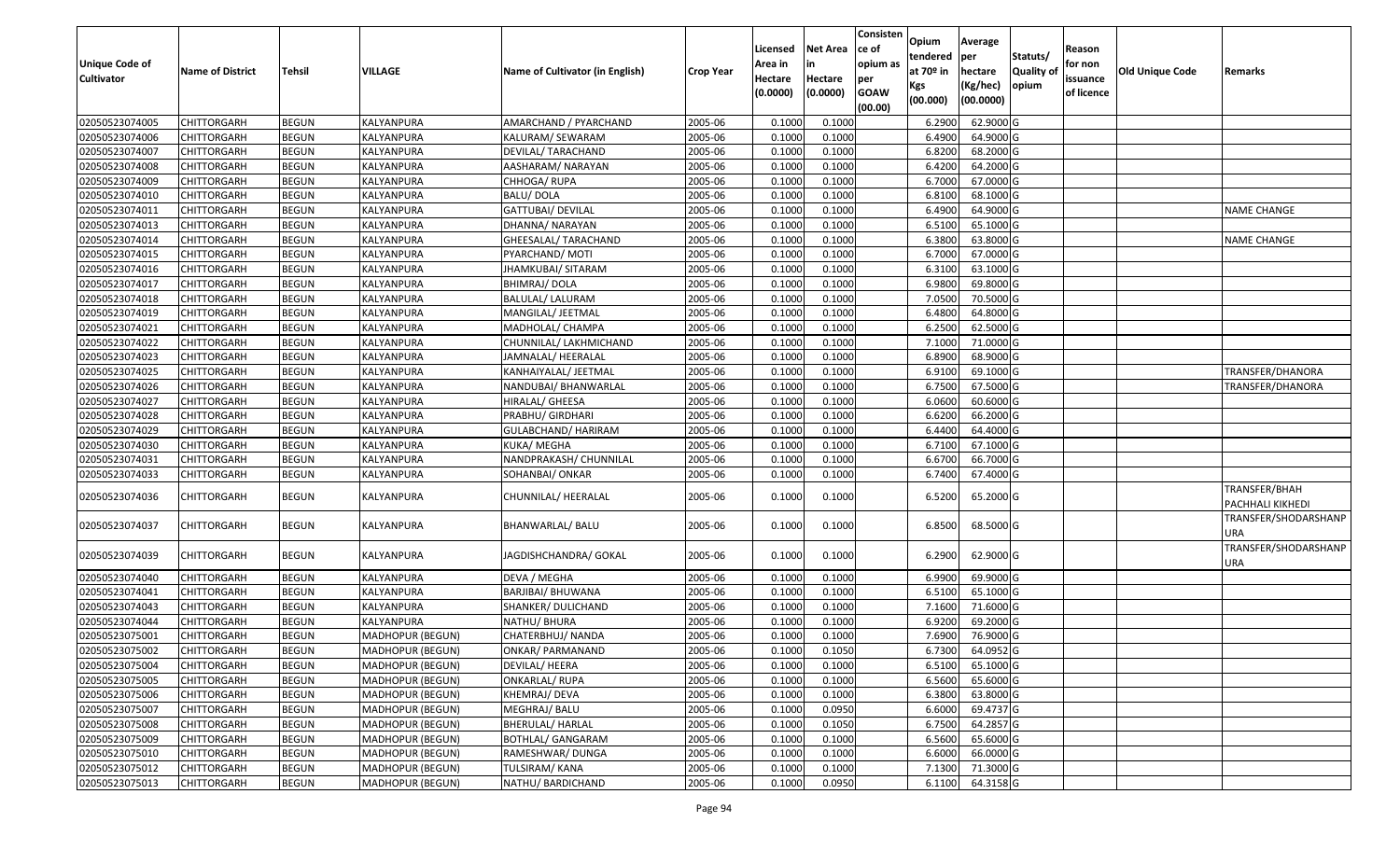| <b>Unique Code of</b><br><b>Cultivator</b> | <b>Name of District</b> | <b>Tehsil</b> | VILLAGE                 | Name of Cultivator (in English)      | <b>Crop Year</b> | Licensed<br>Area in<br>Hectare<br>(0.0000) | <b>Net Area</b><br>in<br>Hectare<br>(0.0000) | Consisten<br>ce of<br>opium as<br>per<br><b>GOAW</b><br>(00.00) | Opium<br>tendered<br>at $70°$ in<br>Kgs<br>(00.000) | Average<br>per<br>hectare<br>(Kg/hec)<br>(00.0000) | Statuts/<br>Quality of<br>opium | Reason<br>for non<br>issuance<br>of licence | <b>Old Unique Code</b> | Remarks            |
|--------------------------------------------|-------------------------|---------------|-------------------------|--------------------------------------|------------------|--------------------------------------------|----------------------------------------------|-----------------------------------------------------------------|-----------------------------------------------------|----------------------------------------------------|---------------------------------|---------------------------------------------|------------------------|--------------------|
| 02050523075015                             | CHITTORGARH             | <b>BEGUN</b>  | MADHOPUR (BEGUN)        | KACHRIBAI/ MOTILAL W/O<br>SHAMBHULAL | 2005-06          | 0.1000                                     | 0.1000                                       |                                                                 | 6.9200                                              | 69.2000 G                                          |                                 |                                             |                        |                    |
| 02050523075016                             | <b>CHITTORGARH</b>      | <b>BEGUN</b>  | MADHOPUR (BEGUN)        | NANDA/ GOPI                          | 2005-06          | 0.1000                                     | 0.1050                                       |                                                                 | 6.7900                                              | 64.6667 G                                          |                                 |                                             | 02050523102002         | <b>TRANSFER</b>    |
| 02050523075017                             | <b>CHITTORGARH</b>      | <b>BEGUN</b>  | MADHOPUR (BEGUN)        | KISHNA/ NARAYAN                      | 2005-06          | 0.1000                                     | 0.1050                                       |                                                                 | 6.1600                                              | 58.6667 G                                          |                                 |                                             | 02050523102009         | <b>TRANSFER</b>    |
| 02050523075018                             | <b>CHITTORGARH</b>      | <b>BEGUN</b>  | <b>MADHOPUR (BEGUN)</b> | <b>BHUDHAR/ UDA</b>                  | 2005-06          | 0.1000                                     | 0.1000                                       |                                                                 | 6.3900                                              | 63.9000 G                                          |                                 |                                             | 02050523102003         | <b>TRANSFER</b>    |
| 02050523076001                             | CHITTORGARH             | <b>BEGUN</b>  | MADAWADA                | MANGILAL/ KALU                       | 2005-06          | 0.1000                                     | 0.1000                                       |                                                                 | 6.3700                                              | 63.7000 G                                          |                                 |                                             |                        |                    |
| 02050523076003                             | <b>CHITTORGARH</b>      | <b>BEGUN</b>  | MADAWADA                | RAMCHANDRA/ FULIBAI                  | 2005-06          | 0.1000                                     | 0.1000                                       |                                                                 | 6.8100                                              | 68.1000G                                           |                                 |                                             |                        |                    |
| 02050523076004                             | CHITTORGARH             | <b>BEGUN</b>  | MADAWADA                | LILABAI/ KANHAIYALAL                 | 2005-06          | 0.1000                                     | 0.1000                                       |                                                                 | 6.7700                                              | 67.7000 G                                          |                                 |                                             |                        |                    |
| 02050523076007                             | CHITTORGARH             | <b>BEGUN</b>  | MADAWADA                | KAMLIBAI/ MEGHRAJ                    | 2005-06          | 0.1000                                     | 0.1000                                       |                                                                 | 6.3200                                              | 63.2000 G                                          |                                 |                                             |                        |                    |
| 02050523076008                             | CHITTORGARH             | <b>BEGUN</b>  | MADAWADA                | LALIBAI/ DEVILAL                     | 2005-06          | 0.1000                                     | 0.1050                                       |                                                                 | 6.5800                                              | 62.6667 G                                          |                                 |                                             |                        |                    |
| 02050523076009                             | CHITTORGARH             | <b>BEGUN</b>  | MADAWADA                | GHEESALAL/ DOLA                      | 2005-06          | 0.1000                                     | 0.1000                                       |                                                                 | 6.7000                                              | 67.0000 G                                          |                                 |                                             |                        |                    |
| 02050523076011                             | CHITTORGARH             | <b>BEGUN</b>  | MADAWADA                | DEVILAL/ MADHO (PANDOLIYA)           | 2005-06          | 0.1000                                     | 0.1000                                       |                                                                 | 7.6900                                              | 76.9000G                                           |                                 |                                             |                        |                    |
| 02050523076012                             | <b>CHITTORGARH</b>      | <b>BEGUN</b>  | MADAWADA                | KISHANATH/ BHAWANINATH               | 2005-06          | 0.1000                                     | 0.1000                                       |                                                                 | 6.6200                                              | 66.2000 G                                          |                                 |                                             |                        |                    |
| 02050523076013                             | CHITTORGARH             | <b>BEGUN</b>  | MADAWADA                | GOPI/ RAMA                           | 2005-06          | 0.1000                                     | 0.0950                                       |                                                                 | 6.6500                                              | 70.0000 G                                          |                                 |                                             |                        |                    |
| 02050523076015                             | CHITTORGARH             | <b>BEGUN</b>  | MADAWADA                | NANDA/ PANNA                         | 2005-06          | 0.1000                                     | 0.1000                                       |                                                                 | 6.4900                                              | 64.9000 G                                          |                                 |                                             |                        |                    |
| 02050523076016                             | CHITTORGARH             | <b>BEGUN</b>  | MADAWADA                | DEVILAL/MADHO                        | 2005-06          | 0.1000                                     | 0.1000                                       |                                                                 | 6.3400                                              | 63.4000 G                                          |                                 |                                             |                        |                    |
| 02050523076017                             | CHITTORGARH             | <b>BEGUN</b>  | MADAWADA                | <b>BHANWANLAL/ BHERULAL</b>          | 2005-06          | 0.1000                                     | 0.1000                                       |                                                                 | 6.8100                                              | 68.1000 G                                          |                                 |                                             |                        |                    |
| 02050523076018                             | CHITTORGARH             | <b>BEGUN</b>  | MADAWADA                | <b>BHURA/ GOKAL</b>                  | 2005-06          | 0.1000                                     | 0.0950                                       |                                                                 | 6.0200                                              | 63.3684 G                                          |                                 |                                             |                        |                    |
| 02050523076019                             | <b>CHITTORGARH</b>      | <b>BEGUN</b>  | MADAWADA                | NARAYAN/ DOLA                        | 2005-06          | 0.1000                                     | 0.1000                                       |                                                                 | 6.6800                                              | 66.8000 G                                          |                                 |                                             |                        |                    |
| 02050523076020                             | CHITTORGARH             | <b>BEGUN</b>  | MADAWADA                | LALIBAI/ KHEMA                       | 2005-06          | 0.1000                                     | 0.0950                                       |                                                                 | 6.6500                                              | 70.0000G                                           |                                 |                                             |                        |                    |
| 02050523076022                             | CHITTORGARH             | <b>BEGUN</b>  | MADAWADA                | LAXMICHAND/ HEERA                    | 2005-06          | 0.1000                                     | 0.1000                                       |                                                                 | 6.6400                                              | 66.4000 G                                          |                                 |                                             |                        |                    |
| 02050523076023                             | CHITTORGARH             | <b>BEGUN</b>  | MADAWADA                | MANGILAL/ JAICHAND                   | 2005-06          | 0.1000                                     | 0.0950                                       |                                                                 | 6.4900                                              | 68.3158 G                                          |                                 |                                             |                        |                    |
| 02050523076024                             | CHITTORGARH             | <b>BEGUN</b>  | MADAWADA                | KANA/ BALU                           | 2005-06          | 0.1000                                     | 0.1000                                       |                                                                 | 6.6100                                              | 66.1000 G                                          |                                 |                                             |                        |                    |
| 02050523076026                             | CHITTORGARH             | <b>BEGUN</b>  | MADAWADA                | PYARA/ GOKAL                         | 2005-06          | 0.1000                                     | 0.0950                                       |                                                                 | 6.3900                                              | 67.2632 G                                          |                                 |                                             |                        |                    |
| 02050523076027                             | CHITTORGARH             | <b>BEGUN</b>  | MADAWADA                | CHUNNIBAI/ AMARCHAND                 | 2005-06          | 0.1000                                     | 0.0950                                       |                                                                 | 6.3900                                              | 67.2632 G                                          |                                 |                                             |                        |                    |
| 02050523076028                             | <b>CHITTORGARH</b>      | <b>BEGUN</b>  | MADAWADA                | CHUNNILAL/ NANDA                     | 2005-06          | 0.1000                                     | 0.1050                                       |                                                                 | 7.2500                                              | 69.0476 G                                          |                                 |                                             |                        |                    |
| 02050523076029                             | <b>CHITTORGARH</b>      | <b>BEGUN</b>  | MADAWADA                | HARKUBAI/ KANA                       | 2005-06          | 0.1000                                     | 0.0900                                       |                                                                 | 6.1200                                              | 68.0000 G                                          |                                 |                                             |                        |                    |
| 02050523076030                             | <b>CHITTORGARH</b>      | <b>BEGUN</b>  | MADAWADA                | DEVILAL/ MODA                        | 2005-06          | 0.1000                                     | 0.0950                                       |                                                                 | 6.4000                                              | 67.3684 G                                          |                                 |                                             |                        |                    |
| 02050523076031                             | CHITTORGARH             | <b>BEGUN</b>  | MADAWADA                | DOLA/ SALAG                          | 2005-06          | 0.1000                                     | 0.0950                                       |                                                                 | 6.1800                                              | 65.0526 G                                          |                                 |                                             |                        |                    |
| 02050523076034                             | <b>CHITTORGARH</b>      | <b>BEGUN</b>  | MADAWADA                | MOHANDAS/ BALUDAS                    | 2005-06          | 0.1000                                     | 0.0950                                       |                                                                 | 6.4500                                              | 67.8947 G                                          |                                 |                                             |                        |                    |
| 02050523076035                             | <b>CHITTORGARH</b>      | <b>BEGUN</b>  | MADAWADA                | KASTURIBAI/ HEERALAL                 | 2005-06          | 0.1000                                     | 0.1000                                       |                                                                 | 6.3300                                              | 63.3000 G                                          |                                 |                                             |                        | <b>NAME CHANGE</b> |
| 02050523076036                             | <b>CHITTORGARH</b>      | <b>BEGUN</b>  | MADAWADA                | KAILASHCHANDRA/ RAMNARAYAN           | 2005-06          | 0.1000                                     | 0.0950                                       |                                                                 | 6.6300                                              | 69.7895 G                                          |                                 |                                             |                        |                    |
| 02050523076037                             | CHITTORGARH             | <b>BEGUN</b>  | MADAWADA                | HARLAL/ KALU                         | 2005-06          | 0.1000                                     | 0.1000                                       |                                                                 | 6.3000                                              | 63.0000G                                           |                                 |                                             |                        |                    |
| 02050523076039                             | CHITTORGARH             | <b>BEGUN</b>  | MADAWADA                | SHYAMNATH/ BHAWANINATH               | 2005-06          | 0.100                                      | 0.1000                                       |                                                                 | 6.6600                                              | 66.6000 G                                          |                                 |                                             |                        |                    |
| 02050523076041                             | CHITTORGARH             | <b>BEGUN</b>  | MADAWADA                | BHURA/ DALLA                         | 2005-06          | 0.100                                      | 0.1000                                       |                                                                 | 6.730                                               | 67.3000 G                                          |                                 |                                             |                        |                    |
| 02050523076045                             | CHITTORGARH             | <b>BEGUN</b>  | MADAWADA                | MADHONATH/BHAWANINATH                | 2005-06          | 0.100                                      | 0.0950                                       |                                                                 | 5.9200                                              | 62.3158 G                                          |                                 |                                             |                        |                    |
| 02050523076047                             | <b>CHITTORGARH</b>      | <b>BEGUN</b>  | MADAWADA                | RATANLAL/ BHERULAL                   | 2005-06          | 0.1000                                     | 0.0950                                       |                                                                 | 6.5500                                              | 68.9474 G                                          |                                 |                                             |                        |                    |
| 02050523076048                             | <b>CHITTORGARH</b>      | <b>BEGUN</b>  | MADAWADA                | BHANWARLAL/ KHANA GURJAR             | 2005-06          | 0.1000                                     | 0.1000                                       |                                                                 | 7.0000                                              | 70.0000 G                                          |                                 |                                             |                        |                    |
| 02050523076050                             | <b>CHITTORGARH</b>      | <b>BEGUN</b>  | MADAWADA                | MODA/ GOKAL                          | 2005-06          | 0.1000                                     | 0.0950                                       |                                                                 | 5.5500                                              | 58.4211 G                                          |                                 |                                             |                        |                    |
| 02050523076051                             | <b>CHITTORGARH</b>      | <b>BEGUN</b>  | MADAWADA                | RAMCHANDRA/ DOLA                     | 2005-06          | 0.1000                                     | 0.0900                                       |                                                                 | 6.2600                                              | 69.5556 G                                          |                                 |                                             |                        |                    |
| 02050523076052                             | <b>CHITTORGARH</b>      | <b>BEGUN</b>  | MADAWADA                | DEVILAL/ NANDA                       | 2005-06          | 0.1000                                     | 0.1000                                       |                                                                 | 6.4700                                              | 64.7000 G                                          |                                 |                                             |                        |                    |
| 02050523076053                             | <b>CHITTORGARH</b>      | <b>BEGUN</b>  | MADAWADA                | <b>ONKAR/ BHURA</b>                  | 2005-06          | 0.1000                                     | 0.0950                                       |                                                                 | 6.3300                                              | 66.6316 G                                          |                                 |                                             |                        |                    |
| 02050523076054                             | <b>CHITTORGARH</b>      | <b>BEGUN</b>  | MADAWADA                | PRATHVIRAJ/ BHURA DHAKAD             | 2005-06          | 0.1000                                     | 0.1000                                       |                                                                 | 6.1900                                              | 61.9000 G                                          |                                 |                                             |                        |                    |
| 02050523076055                             | <b>CHITTORGARH</b>      | <b>BEGUN</b>  | MADAWADA                | KACHRULAL/ KHEMA                     | 2005-06          | 0.1000                                     | 0.1000                                       |                                                                 | 6.7400                                              | 67.4000 G                                          |                                 |                                             |                        |                    |
| 02050523076056                             | CHITTORGARH             | <b>BEGUN</b>  | MADAWADA                | BHANWARLAL/ BALU SHARMA              | 2005-06          | 0.1000                                     | 0.0950                                       |                                                                 | 6.0100                                              | 63.2632 G                                          |                                 |                                             |                        |                    |
| 02050523076058                             | <b>CHITTORGARH</b>      | <b>BEGUN</b>  | MADAWADA                | SITARAM/ NANDLAL                     | 2005-06          | 0.1000                                     | 0.1000                                       |                                                                 | 6.8800                                              | 68.8000 G                                          |                                 |                                             |                        |                    |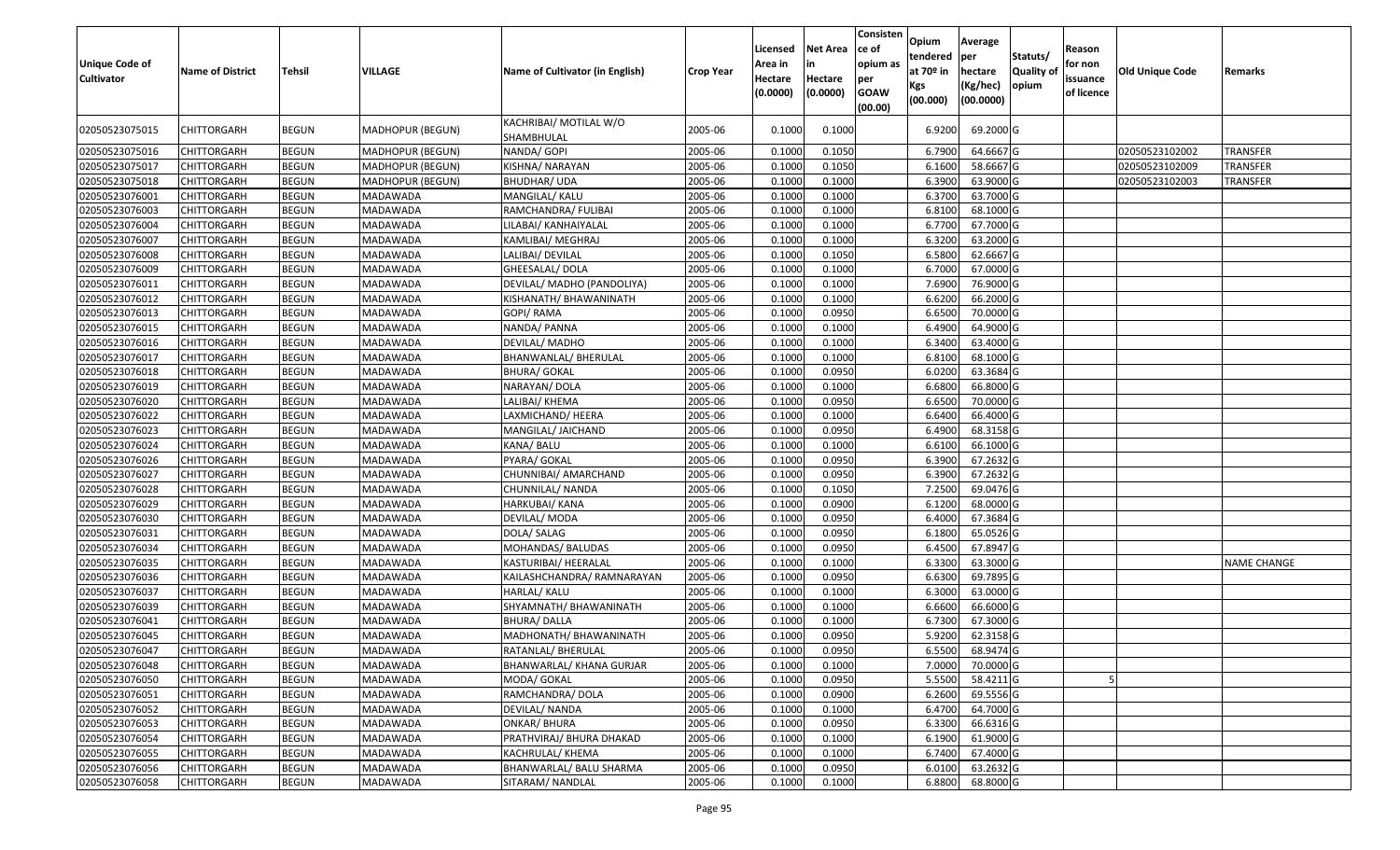| <b>Unique Code of</b> | <b>Name of District</b> | Tehsil       | VILLAGE            | Name of Cultivator (in English) | <b>Crop Year</b> | Licensed<br>Area in | <b>Net Area</b><br>in | Consisten<br>ce of<br>opium as | Opium<br>tendered<br>at $70°$ in | Average<br>per<br>hectare | Statuts/<br><b>Quality o</b> | Reason<br>for non      | Old Unique Code | Remarks         |
|-----------------------|-------------------------|--------------|--------------------|---------------------------------|------------------|---------------------|-----------------------|--------------------------------|----------------------------------|---------------------------|------------------------------|------------------------|-----------------|-----------------|
| <b>Cultivator</b>     |                         |              |                    |                                 |                  | Hectare<br>(0.0000) | Hectare<br>(0.0000)   | per<br><b>GOAW</b><br>(00.00)  | Kgs<br>(00.000)                  | (Kg/hec)<br>(00.0000)     | opium                        | issuance<br>of licence |                 |                 |
| 02050523076059        | CHITTORGARH             | <b>BEGUN</b> | MADAWADA           | MANGILAL/ MODA                  | 2005-06          | 0.1000              | 0.1000                |                                | 6.1600                           | 61.6000G                  |                              |                        |                 |                 |
| 02050523076060        | CHITTORGARH             | <b>BEGUN</b> | MADAWADA           | BHERULAL/ MODIRAM               | 2005-06          | 0.1000              | 0.1050                |                                | 7.3300                           | 69.8095 G                 |                              |                        |                 |                 |
| 02050523076061        | CHITTORGARH             | <b>BEGUN</b> | MADAWADA           | BHAWANIRAM/ MADHO               | 2005-06          | 0.1000              | 0.1000                |                                | 6.2000                           | 62.0000G                  |                              |                        |                 |                 |
| 02050523076062        | <b>CHITTORGARH</b>      | <b>BEGUN</b> | MADAWADA           | KACHCHRU/RUPA                   | 2005-06          | 0.1000              | 0.0950                |                                | 6.4100                           | 67.4737 G                 |                              |                        |                 |                 |
| 02050523076063        | CHITTORGARH             | <b>BEGUN</b> | MADAWADA           | CHHITERLAL/ BALU GURJAR         | 2005-06          | 0.1000              | 0.1000                |                                | 6.5200                           | 65.2000 G                 |                              |                        |                 |                 |
| 02050523076065        | CHITTORGARH             | <b>BEGUN</b> | MADAWADA           | RUPA/ SALAG                     | 2005-06          | 0.1000              | 0.0950                |                                | 5.9100                           | $62.2105$ G               |                              |                        |                 |                 |
| 02050523076067        | CHITTORGARH             | <b>BEGUN</b> | MADAWADA           | DOLA/ NANDA                     | 2005-06          | 0.1000              | 0.0950                |                                | 6.0100                           | 63.2632 G                 |                              |                        |                 |                 |
| 02050523076068        | <b>CHITTORGARH</b>      | <b>BEGUN</b> | MADAWADA           | PRABHULAL/ PANNALAL             | 2005-06          | 0.1000              | 0.0950                |                                | 6.2200                           | 65.4737 G                 |                              |                        |                 |                 |
| 02050523076070        | CHITTORGARH             | <b>BEGUN</b> | MADAWADA           | BHERULAL/ MYACHAND              | 2005-06          | 0.1000              | 0.1000                |                                | 6.4600                           | 64.6000 G                 |                              |                        |                 |                 |
| 02050523076071        | CHITTORGARH             | <b>BEGUN</b> | MADAWADA           | PYARCHAND/ HEERA                | 2005-06          | 0.1000              | 0.1000                |                                | 6.6100                           | 66.1000G                  |                              |                        |                 |                 |
| 02050523076072        | CHITTORGARH             | <b>BEGUN</b> | MADAWADA           | GOPI/ HEERA                     | 2005-06          | 0.1000              | 0.1000                |                                | 6.6600                           | 66.6000 G                 |                              |                        |                 |                 |
| 02050523076076        | <b>CHITTORGARH</b>      | <b>BEGUN</b> | MADAWADA           | PANNALAL/ BHAWANA               | 2005-06          | 0.1000              | 0.0900                |                                | 6.2800                           | 69.7778 G                 |                              |                        |                 |                 |
| 02050523076077        | <b>CHITTORGARH</b>      | <b>BEGUN</b> | MADAWADA           | SHANKERLAL/ NANDA               | 2005-06          | 0.1000              | 0.1000                |                                | 6.6300                           | 66.3000 G                 |                              |                        |                 |                 |
| 02050523076078        | <b>CHITTORGARH</b>      | <b>BEGUN</b> | MADAWADA           | GOPI/ BHOLA                     | 2005-06          | 0.100               | 0.1000                |                                | 6.7600                           | 67.6000G                  |                              |                        |                 |                 |
| 02050523076079        | CHITTORGARH             | <b>BEGUN</b> | MADAWADA           | DERAM/ NANDA                    | 2005-06          | 0.1000              | 0.1000                |                                | 6.9900                           | 69.9000 G                 |                              |                        |                 |                 |
| 02050523076080        | CHITTORGARH             | <b>BEGUN</b> | MADAWADA           | KALU/ BHOLA                     | 2005-06          | 0.1000              | 0.0950                |                                | 6.4400                           | 67.7895 G                 |                              |                        |                 |                 |
| 02050523076081        | <b>CHITTORGARH</b>      | <b>BEGUN</b> | MADAWADA           | PRABHU/ BHURA                   | 2005-06          | 0.1000              | 0.1000                |                                | 6.5100                           | 65.1000G                  |                              |                        |                 |                 |
| 02050523076082        | CHITTORGARH             | <b>BEGUN</b> | MADAWADA           | GHEESALAL/ MODA                 | 2005-06          | 0.1000              | 0.0950                |                                | 5.5600                           | 58.5263 G                 |                              |                        |                 |                 |
| 02050523076083        | CHITTORGARH             | <b>BEGUN</b> | MADAWADA           | NANALAL/ MODA                   | 2005-06          | 0.100               | 0.1000                |                                | 5.8800                           | 58.8000 G                 |                              |                        |                 |                 |
| 02050523076084        | CHITTORGARH             | <b>BEGUN</b> | MADAWADA           | KHEMRAJ/ MADHO                  | 2005-06          | 0.1000              | 0.1000                |                                | 6.2900                           | 62.9000G                  |                              |                        |                 |                 |
| 02050523076085        | CHITTORGARH             | <b>BEGUN</b> | MADAWADA           | RAMESHWAR/ MODA                 | 2005-06          | 0.100               | 0.1000                |                                | 6.5000                           | 65.0000G                  |                              |                        |                 |                 |
| 02050523076087        | CHITTORGARH             | <b>BEGUN</b> | MADAWADA           | HEERA/ DOLA GUJAR               | 2005-06          | 0.100               | 0.1000                |                                | 6.690                            | 66.9000 G                 |                              |                        |                 |                 |
| 02050523076088        | CHITTORGARH             | <b>BEGUN</b> | MADAWADA           | MANGILAL/RUPA                   | 2005-06          | 0.1000              | 0.1000                |                                | 6.6300                           | 66.3000 G                 |                              |                        |                 |                 |
| 02050523076089        | CHITTORGARH             | <b>BEGUN</b> | MADAWADA           | PYARCHAND/ DEVILAL              | 2005-06          | 0.100               | 0.1000                |                                | 6.5800                           | 65.8000 G                 |                              |                        |                 |                 |
| 02050523076090        | <b>CHITTORGARH</b>      | <b>BEGUN</b> | MADAWADA           | <b>BAJERAM/ PANNA</b>           | 2005-06          | 0.100               | 0.0950                |                                | 6.1700                           | 64.9474 G                 |                              |                        |                 |                 |
| 02050523076091        | CHITTORGARH             | <b>BEGUN</b> | MADAWADA           | DEVILAL/ TULSIRAM               | 2005-06          | 0.1000              | 0.1000                |                                | 6.9300                           | 69.3000 G                 |                              |                        |                 |                 |
| 02050523076092        | CHITTORGARH             | <b>BEGUN</b> | MADAWADA           | RAMCHANDRA/ DEVA                | 2005-06          | 0.100               | 0.1050                |                                | 6.1900                           | 58.9524 G                 |                              |                        |                 |                 |
| 02050523076093        | CHITTORGARH             | <b>BEGUN</b> | MADAWADA           | PYARA/ SEWA                     | 2005-06          | 0.1000              | 0.1000                |                                | 6.7500                           | 67.5000G                  |                              |                        |                 |                 |
| 02050523076094        | CHITTORGARH             | <b>BEGUN</b> | MADAWADA           | DAYASHANKER/ NANDLAL            | 2005-06          | 0.1000              | 0.1000                |                                | 6.9200                           | 69.2000 G                 |                              |                        |                 |                 |
| 02050523076095        | CHITTORGARH             | <b>BEGUN</b> | MADAWADA           | NANDA/BARDA                     | 2005-06          | 0.1000              | 0.1000                |                                | 6.9000                           | 69.0000G                  |                              |                        | 02050523102007  | <b>TRANSFER</b> |
| 02050523077001        | CHITTORGARH             | <b>BEGUN</b> | KISHOREPURA        | PYARCHAND/ KESHURAM             | 2005-06          | 0.100               | 0.1000                |                                | 7.2700                           | 72.7000G                  |                              |                        |                 |                 |
| 02050523077002        | CHITTORGARH             | <b>BEGUN</b> | KISHOREPURA        | NANDUBAI/ KUKA                  | 2005-06          | 0.1000              | 0.1000                |                                | 5.9300                           | 59.3000G                  |                              |                        |                 |                 |
| 02050523077003        | CHITTORGARH             | <b>BEGUN</b> | KISHOREPURA        | ONKAR/KHEMA                     | 2005-06          | 0.100               | 0.1000                |                                | 6.8300                           | 68.3000 G                 |                              |                        |                 |                 |
| 02050523077006        | CHITTORGARH             | <b>BEGUN</b> | KISHOREPURA        | MODA/ KISHORE                   | 2005-06          | 0.1000              | 0.0950                |                                | 6.6800                           | 70.3158 G                 |                              |                        |                 |                 |
| 02050523077007        | CHITTORGARH             | <b>BEGUN</b> | KISHOREPURA        | GHEESALAL/ LAXMICHAND           | 2005-06          | 0.1000              | 0.1000                |                                | 6.8100                           | 68.1000 G                 |                              |                        |                 |                 |
| 02050523077008        | CHITTORGARH             | <b>BEGUN</b> | KISHOREPURA        | NANDLAL/ PYARCHAND              | 2005-06          | 0.1000              | 0.1000                |                                | 6.9100                           | 69.1000 G                 |                              |                        |                 |                 |
| 02050523077009        | <b>CHITTORGARH</b>      | <b>BEGUN</b> | KISHOREPURA        | SHAMBHULAL/ NAGJIRAM            | 2005-06          | 0.1000              | 0.1000                |                                | 6.5500                           | 65.5000G                  |                              |                        |                 |                 |
| 02050523077010        | <b>CHITTORGARH</b>      | <b>BEGUN</b> | KISHOREPURA        | KAILASHCHANDRA/ JAMNALAL        | 2005-06          | 0.1000              | 0.1000                |                                | 7.8100                           | 78.1000 G                 |                              |                        |                 |                 |
| 02050523077011        | <b>CHITTORGARH</b>      | <b>BEGUN</b> | KISHOREPURA        | HEERALAL/ BALU                  | 2005-06          | 0.1000              | 0.1000                |                                | 7.0600                           | 70.6000 G                 |                              |                        |                 |                 |
| 02050523077012        | <b>CHITTORGARH</b>      | <b>BEGUN</b> | KISHOREPURA        | RAMLAL/ KISHORE                 | 2005-06          | 0.1000              | 0.0950                |                                | 7.4800                           | 78.7368 G                 |                              |                        |                 |                 |
| 02050523077014        | CHITTORGARH             | <b>BEGUN</b> | KISHOREPURA        | BHANWARLAL/ BALU                | 2005-06          | 0.1000              | 0.1000                |                                | 7.5800                           | 75.8000 G                 |                              |                        |                 |                 |
| 02050523077015        | <b>CHITTORGARH</b>      | <b>BEGUN</b> | <b>KISHOREPURA</b> | <b>BHAGIRATH/ RUPA</b>          | 2005-06          | 0.1000              | 0.1000                |                                | 6.7700                           | 67.7000 G                 |                              |                        |                 |                 |
| 02050523077017        | <b>CHITTORGARH</b>      | <b>BEGUN</b> | KISHOREPURA        | HEERA/ PYARA                    | 2005-06          | 0.1000              | 0.1000                |                                | 6.8400                           | 68.4000 G                 |                              |                        |                 |                 |
| 02050523077019        | <b>CHITTORGARH</b>      | <b>BEGUN</b> | KISHOREPURA        | NANALAL/ KISHORE                | 2005-06          | 0.1000              | 0.0950                |                                | 6.6500                           | 70.0000 G                 |                              |                        |                 |                 |
| 02050523077020        | CHITTORGARH             | <b>BEGUN</b> | KISHOREPURA        | ONKARLAL/ NANDA                 | 2005-06          | 0.1000              | 0.1000                |                                | 5.8100                           | 58.1000 G                 |                              |                        |                 |                 |
| 02050523077021        | <b>CHITTORGARH</b>      | <b>BEGUN</b> | KISHOREPURA        | MEGHA/ KHEMA                    | 2005-06          | 0.1000              | 0.0950                |                                | 6.5100                           | 68.5263 G                 |                              |                        |                 |                 |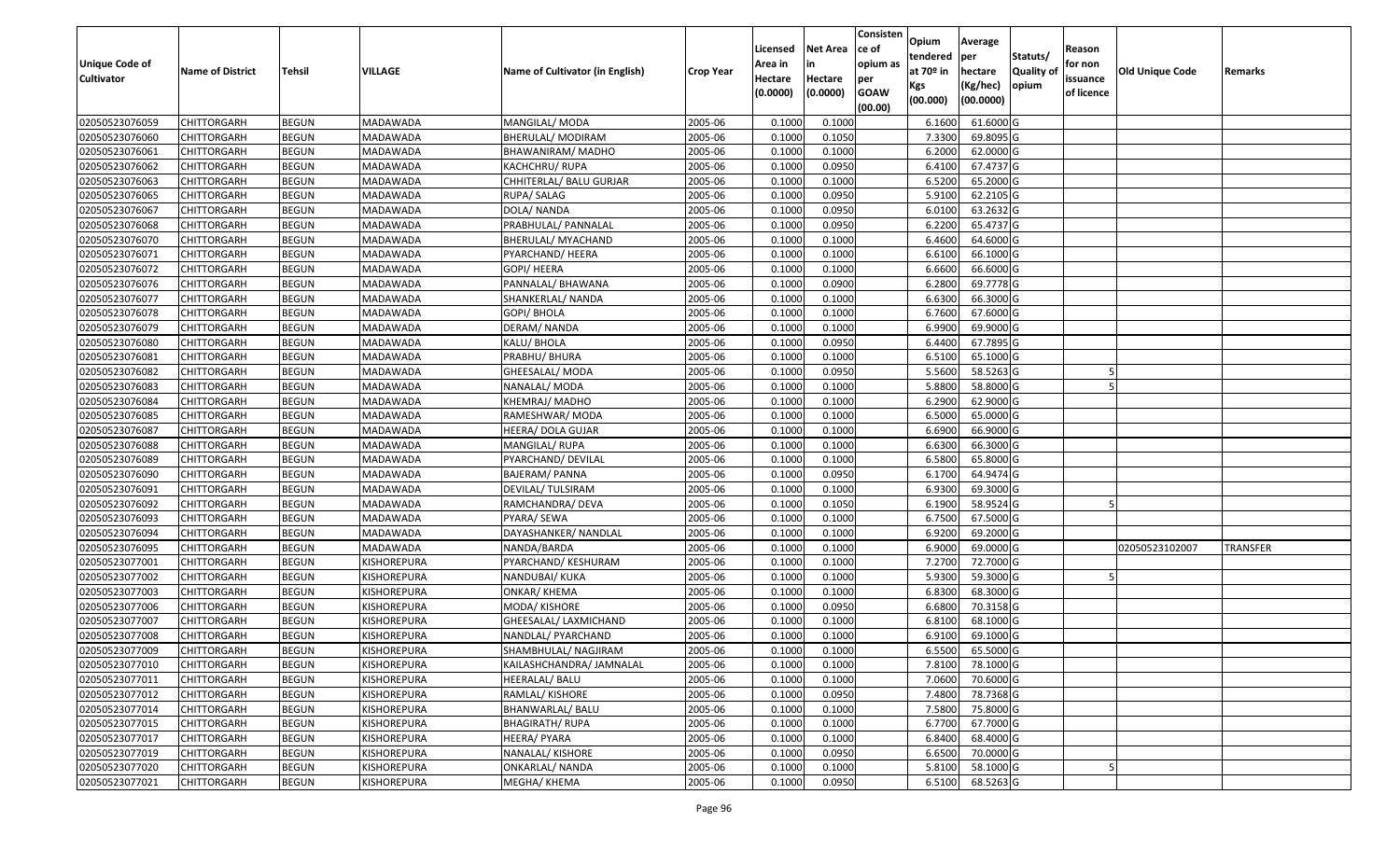| <b>Unique Code of</b><br><b>Cultivator</b> | <b>Name of District</b> | Tehsil       | VILLAGE                 | Name of Cultivator (in English) | <b>Crop Year</b> | Licensed<br>Area in<br>Hectare | <b>Net Area</b><br>in<br>Hectare | Consisten<br>ce of<br>opium as | Opium<br>tendered<br>at $70°$ in | Average<br>per<br>hectare | Statuts/<br><b>Quality o</b> | Reason<br>for non<br>issuance | Old Unique Code | Remarks              |
|--------------------------------------------|-------------------------|--------------|-------------------------|---------------------------------|------------------|--------------------------------|----------------------------------|--------------------------------|----------------------------------|---------------------------|------------------------------|-------------------------------|-----------------|----------------------|
|                                            |                         |              |                         |                                 |                  | (0.0000)                       | (0.0000)                         | per<br><b>GOAW</b><br>(00.00)  | Kgs<br>(00.000)                  | (Kg/hec)<br>(00.0000)     | opium                        | of licence                    |                 |                      |
| 02050523077022                             | CHITTORGARH             | <b>BEGUN</b> | KISHOREPURA             | NEMICHAND/ PYARCHAND            | 2005-06          | 0.1000                         | 0.1050                           |                                | 7.7000                           | 73.3333 G                 |                              |                               |                 |                      |
| 02050523077023                             | CHITTORGARH             | <b>BEGUN</b> | KISHOREPURA             | CHAMELIBAI/ BHANWARLAL          | 2005-06          | 0.1000                         | 0.1000                           |                                | 7.1300                           | 71.3000 G                 |                              |                               |                 |                      |
| 02050523077029                             | CHITTORGARH             | <b>BEGUN</b> | KISHOREPURA             | AMRA/ MODA                      | 2005-06          | 0.1000                         | 0.1000                           |                                | 6.3300                           | 63.3000 G                 |                              |                               |                 |                      |
| 02050523077032                             | CHITTORGARH             | <b>BEGUN</b> | KISHOREPURA             | CHUNNILAL/ MIYACHAND            | 2005-06          | 0.1000                         | 0.1050                           |                                | 7.5000                           | 71.4286 G                 |                              |                               |                 | TRANSFER/SAMRIYAKALA |
| 02050523077033                             | CHITTORGARH             | <b>BEGUN</b> | KISHOREPURA             | PYARCHAND/ KISHNA               | 2005-06          | 0.1000                         | 0.1000                           |                                | 6.7500                           | 67.5000 G                 |                              |                               |                 |                      |
| 02050523078001                             | CHITTORGARH             | <b>BEGUN</b> | HARIPURA (BEGUN)        | KUKA/ JODHA                     | 2005-06          | 0.1000                         | 0.1000                           |                                | 8.0400                           | 80.4000 G                 |                              |                               |                 |                      |
| 02050523078002                             | <b>CHITTORGARH</b>      | <b>BEGUN</b> | <b>HARIPURA (BEGUN)</b> | NARAYAN/ KAJOD                  | 2005-06          | 0.1000                         | 0.1000                           |                                | 5.6100                           | 56.1000G                  |                              |                               |                 |                      |
| 02050523078003                             | CHITTORGARH             | <b>BEGUN</b> | HARIPURA (BEGUN)        | MANGILAL/ PYARA                 | 2005-06          | 0.1000                         | 0.1000                           |                                | 6.5100                           | 65.1000 G                 |                              |                               |                 |                      |
| 02050523078004                             | CHITTORGARH             | <b>BEGUN</b> | HARIPURA (BEGUN)        | JETIBAI/ BHANWARLAL             | 2005-06          | 0.1000                         | 0.1000                           |                                | 5.5600                           | 55.6000G                  |                              |                               |                 |                      |
| 02050523078006                             | CHITTORGARH             | <b>BEGUN</b> | HARIPURA (BEGUN)        | KUKA/ LAXMAN                    | 2005-06          | 0.1000                         | 0.1000                           |                                | 6.3500                           | 63.5000G                  |                              |                               |                 |                      |
| 02050523078007                             | CHITTORGARH             | <b>BEGUN</b> | HARIPURA (BEGUN)        | NANDA/ LAKHMA                   | 2005-06          | 0.1000                         | 0.1000                           |                                | 6.6400                           | 66.4000 G                 |                              |                               |                 |                      |
| 02050523078008                             | <b>CHITTORGARH</b>      | <b>BEGUN</b> | <b>HARIPURA (BEGUN)</b> | JAGANNATH/TEKCHAND              | 2005-06          | 0.1000                         | 0.1000                           |                                | 6.4800                           | 64.8000 G                 |                              |                               |                 |                      |
| 02050523078009                             | CHITTORGARH             | <b>BEGUN</b> | HARIPURA (BEGUN)        | SUNDERBAI/ DEVILAL              | 2005-06          | 0.1000                         | 0.1000                           |                                | 5.4300                           | 54.3000 G                 |                              |                               |                 |                      |
| 02050523078010                             | CHITTORGARH             | <b>BEGUN</b> | HARIPURA (BEGUN)        | KANA/ MADHO BHARTI              | 2005-06          | 0.1000                         | 0.0350                           |                                | 2.1500                           | 61.4286 G                 |                              |                               |                 |                      |
| 02050523078011                             | CHITTORGARH             | <b>BEGUN</b> | HARIPURA (BEGUN)        | GORDHAN/ DAYAL                  | 2005-06          | 0.1000                         | 0.1000                           |                                | 5.7000                           | 57.0000 G                 |                              |                               |                 |                      |
| 02050523078012                             | CHITTORGARH             | <b>BEGUN</b> | <b>HARIPURA (BEGUN)</b> | GOPI/ KHEMA                     | 2005-06          | 0.1000                         | 0.0950                           |                                | 6.4000                           | 67.3684 G                 |                              |                               |                 |                      |
| 02050523078013                             | CHITTORGARH             | <b>BEGUN</b> | HARIPURA (BEGUN)        | DEVILAL/ LALU                   | 2005-06          | 0.1000                         | 0.0950                           |                                | 6.580                            | 69.2632 G                 |                              |                               |                 |                      |
| 02050523078015                             | CHITTORGARH             | <b>BEGUN</b> | HARIPURA (BEGUN)        | SURAJMAL/ BHANWARLAL            | 2005-06          | 0.1000                         | 0.1050                           |                                | 6.1200                           | 58.2857 G                 |                              |                               |                 |                      |
| 02050523078017                             | CHITTORGARH             | <b>BEGUN</b> | HARIPURA (BEGUN)        | DEVILAL/ MOTI                   | 2005-06          | 0.1000                         | 0.1000                           |                                | 6.3300                           | 63.3000 G                 |                              |                               |                 |                      |
| 02050523078018                             | CHITTORGARH             | <b>BEGUN</b> | <b>HARIPURA (BEGUN)</b> | JETIBAI/ DEVA                   | 2005-06          | 0.1000                         | 0.1000                           |                                | 5.4800                           | 54.8000 G                 |                              |                               |                 |                      |
| 02050523078019                             | CHITTORGARH             | <b>BEGUN</b> | HARIPURA (BEGUN)        | MANGILAL/ LAXMICHAND            | 2005-06          | 0.1000                         | 0.1050                           |                                | 6.6900                           | 63.7143 G                 |                              |                               |                 |                      |
| 02050523078020                             | CHITTORGARH             | <b>BEGUN</b> | HARIPURA (BEGUN)        | DEVILAL/ PYARA                  | 2005-06          | 0.1000                         | 0.1000                           |                                | 7.5100                           | 75.1000G                  |                              |                               |                 |                      |
| 02050523078021                             | CHITTORGARH             | <b>BEGUN</b> | HARIPURA (BEGUN)        | MOHAN/ PYARA                    | 2005-06          | 0.1000                         | 0.1000                           |                                | 5.6800                           | 56.8000 G                 |                              |                               |                 |                      |
| 02050523078022                             | <b>CHITTORGARH</b>      | <b>BEGUN</b> | <b>HARIPURA (BEGUN)</b> | MANGILAL/ PRATHU                | 2005-06          | 0.1000                         | 0.1000                           |                                | 7.0200                           | 70.2000 G                 |                              |                               |                 |                      |
| 02050523078023                             | CHITTORGARH             | <b>BEGUN</b> | <b>HARIPURA (BEGUN)</b> | GHEESALAL/ PYARJI               | 2005-06          | 0.1000                         | 0.1000                           |                                | 5.7600                           | 57.6000G                  |                              |                               |                 |                      |
| 02050523078024                             | CHITTORGARH             | <b>BEGUN</b> | HARIPURA (BEGUN)        | CHANDMAL/ JODHA                 | 2005-06          | 0.1000                         | 0.0950                           |                                | 6.6200                           | 69.6842 G                 |                              |                               |                 |                      |
| 02050523078025                             | CHITTORGARH             | <b>BEGUN</b> | HARIPURA (BEGUN)        | BHAWANILAL/ PYARA               | 2005-06          | 0.1000                         | 0.1000                           |                                | 6.6700                           | 66.7000 G                 |                              |                               |                 |                      |
| 02050523078027                             | <b>CHITTORGARH</b>      | <b>BEGUN</b> | <b>HARIPURA (BEGUN)</b> | MYACHAND/ UDA                   | 2005-06          | 0.1000                         | 0.1000                           |                                | 3.6300                           | 36.3000 G                 |                              |                               |                 |                      |
| 02050523078028                             | CHITTORGARH             | <b>BEGUN</b> | HARIPURA (BEGUN)        | HEERA/ PYARA                    | 2005-06          | 0.1000                         | 0.1000                           |                                | 6.8700                           | 68.7000 G                 |                              |                               |                 |                      |
| 02050523078029                             | CHITTORGARH             | <b>BEGUN</b> | HARIPURA (BEGUN)        | DEVILAL/ PRABHU                 | 2005-06          | 0.1000                         | 0.1000                           |                                | 6.6500                           | 66.5000G                  |                              |                               |                 |                      |
| 02050523078030                             | CHITTORGARH             | <b>BEGUN</b> | HARIPURA (BEGUN)        | NATHIBAI/ JAICHAND              | 2005-06          | 0.1000                         | 0.1000                           |                                | 6.0200                           | 60.2000 G                 |                              |                               |                 |                      |
| 02050523078031                             | <b>CHITTORGARH</b>      | <b>BEGUN</b> | HARIPURA (BEGUN)        | <b>UDAILAL/ PYARA</b>           | 2005-06          | 0.1000                         | 0.1050                           |                                | 6.6900                           | 63.7143 G                 |                              |                               |                 |                      |
| 02050523078032                             | <b>CHITTORGARH</b>      | <b>BEGUN</b> | HARIPURA (BEGUN)        | BALIBAI/GOKAL                   | 2005-06          | 0.1000                         | 0.1000                           |                                | 6.2200                           | 62.2000 G                 |                              |                               |                 | <b>NAME CHANGE</b>   |
| 02050523078034                             | CHITTORGARH             | <b>BEGUN</b> | HARIPURA (BEGUN)        | LEHARIBAI/ NANDA                | 2005-06          | 0.1000                         | 0.1050                           |                                | 6.8400                           | 65.1429 G                 |                              |                               |                 |                      |
| 02050523078035                             | CHITTORGARH             | <b>BEGUN</b> | HARIPURA (BEGUN)        | CHUNNIBAI/ KANA                 | 2005-06          | 0.1000                         | 0.1000                           |                                | 6.4800                           | 64.8000 G                 |                              |                               |                 |                      |
| 02050523078037                             | <b>CHITTORGARH</b>      | <b>BEGUN</b> | HARIPURA (BEGUN)        | MODA/ DHULA                     | 2005-06          | 0.1000                         | 0.1000                           |                                | 5.9200                           | 59.2000G                  |                              |                               |                 |                      |
| 02050523078039                             | <b>CHITTORGARH</b>      | <b>BEGUN</b> | HARIPURA (BEGUN)        | MOHANLAL/ MIYACHAND             | 2005-06          | 0.1000                         | 0.1000                           |                                | 6.0400                           | 60.4000 G                 |                              |                               |                 |                      |
| 02050523078040                             | <b>CHITTORGARH</b>      | <b>BEGUN</b> | <b>HARIPURA (BEGUN)</b> | RADHIBAI/ MEGHA                 | 2005-06          | 0.1000                         | 0.1000                           |                                | 6.5200                           | 65.2000 G                 |                              |                               |                 |                      |
| 02050523078041                             | <b>CHITTORGARH</b>      | <b>BEGUN</b> | HARIPURA (BEGUN)        | <b>BANSHILAL/ DEVA</b>          | 2005-06          | 0.1000                         | 0.1000                           |                                | 6.6500                           | $66.5000$ G               |                              |                               |                 |                      |
| 02050523078042                             | <b>CHITTORGARH</b>      | <b>BEGUN</b> | <b>HARIPURA (BEGUN)</b> | HAZARI/ KAJOD                   | 2005-06          | 0.1000                         | 0.1050                           |                                | 4.6500                           | 44.2857 G                 |                              |                               | 402050523108004 | <b>TRANSFER</b>      |
| 02050523079001                             | <b>CHITTORGARH</b>      | <b>BEGUN</b> | BHANWARIYA              | NAHARSINGH/ JASSA               | 2005-06          | 0.1000                         | 0.1000                           |                                | 7.0700                           | 70.7000 G                 |                              |                               |                 |                      |
| 02050523079002                             | <b>CHITTORGARH</b>      | <b>BEGUN</b> | BHANWARIYA              | <b>HEERA/ GULAB</b>             | 2005-06          | 0.1000                         | 0.1000                           |                                | 6.9900                           | 69.9000 G                 |                              |                               |                 |                      |
| 02050523079003                             | <b>CHITTORGARH</b>      | <b>BEGUN</b> | BHANWARIYA              | DHANNA/ SHORAM                  | 2005-06          | 0.1000                         | 0.1000                           |                                | 7.0200                           | 70.2000 G                 |                              |                               |                 |                      |
| 02050523079004                             | <b>CHITTORGARH</b>      | <b>BEGUN</b> | BHANWARIYA              | MANGILAL/ CHATRA                | 2005-06          | 0.1000                         | 0.1000                           |                                | 7.0300                           | 70.3000 G                 |                              |                               |                 |                      |
| 02050523079005                             | <b>CHITTORGARH</b>      | <b>BEGUN</b> | <b>BHANWARIYA</b>       | RAMIBAI/ JETA                   | 2005-06          | 0.1000                         | 0.1000                           |                                | 7.4400                           | 74.4000 G                 |                              |                               |                 |                      |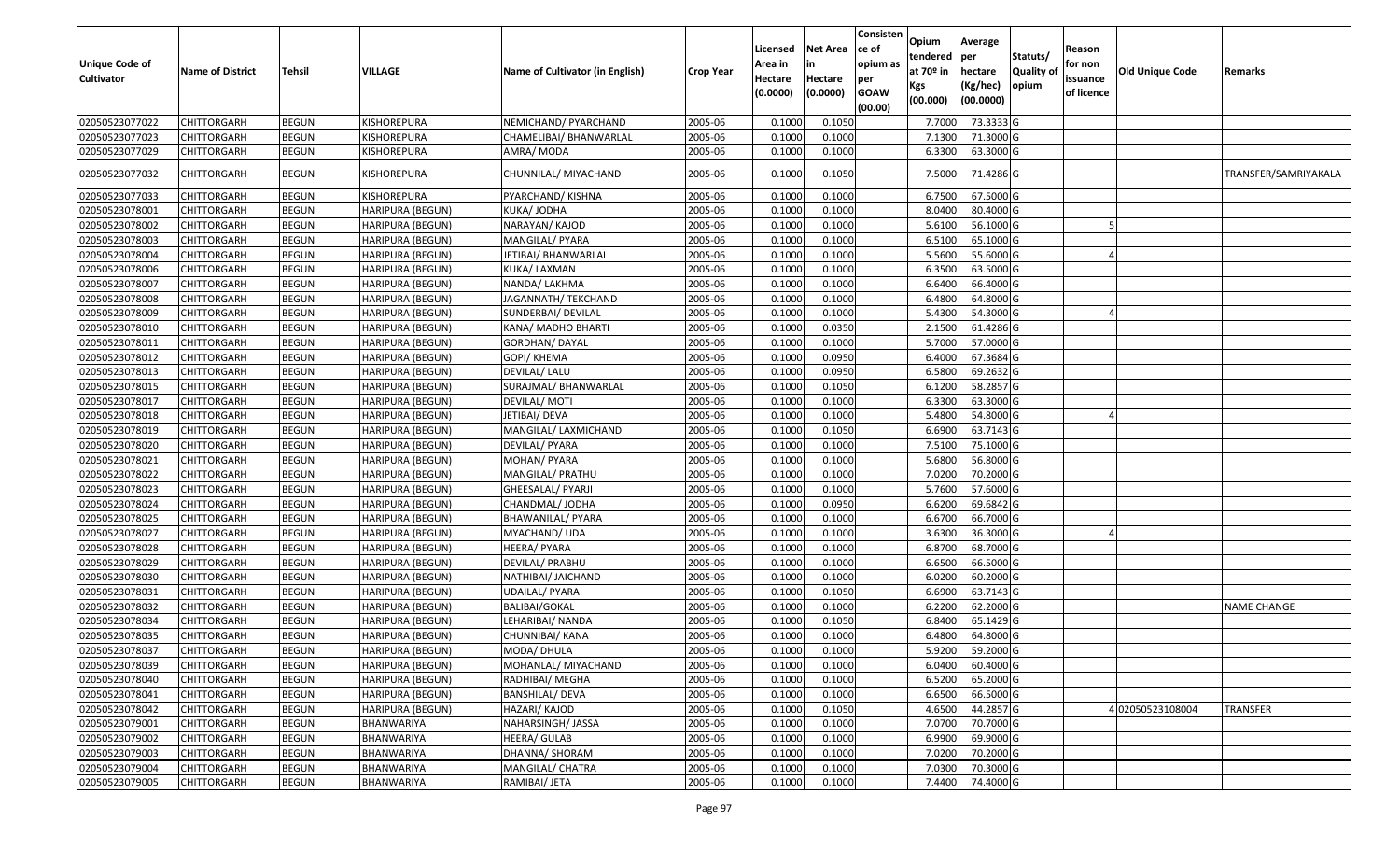| Unique Code of    |                         |               |                   |                                 |                  | Licensed<br>Area in | <b>Net Area</b><br>in | Consisten<br>ce of<br>opium as | Opium<br>tendered | Average<br>per | Statuts/         | Reason<br>for non |                        |                 |
|-------------------|-------------------------|---------------|-------------------|---------------------------------|------------------|---------------------|-----------------------|--------------------------------|-------------------|----------------|------------------|-------------------|------------------------|-----------------|
| <b>Cultivator</b> | <b>Name of District</b> | <b>Tehsil</b> | VILLAGE           | Name of Cultivator (in English) | <b>Crop Year</b> | Hectare             | Hectare               | per                            | at $70°$ in       | hectare        | <b>Quality o</b> | issuance          | <b>Old Unique Code</b> | Remarks         |
|                   |                         |               |                   |                                 |                  | (0.0000)            | (0.0000)              | <b>GOAW</b>                    | Kgs               | (Kg/hec)       | opium            | of licence        |                        |                 |
|                   |                         |               |                   |                                 |                  |                     |                       | (00.00)                        | (00.000)          | (00.0000)      |                  |                   |                        |                 |
| 02050523079006    | CHITTORGARH             | <b>BEGUN</b>  | BHANWARIYA        | MANGILAL/ AKLING                | 2005-06          | 0.1000              | 0.0950                |                                | 7.2900            | 76.7368 G      |                  |                   |                        |                 |
| 02050523079007    | CHITTORGARH             | <b>BEGUN</b>  | BHANWARIYA        | UDA/ JEETA                      | 2005-06          | 0.1000              | 0.0950                |                                | 6.7800            | 71.3684 G      |                  |                   |                        |                 |
| 02050523079008    | CHITTORGARH             | <b>BEGUN</b>  | BHANWARIYA        | RAMLAL/ DERAM                   | 2005-06          | 0.1000              | 0.1000                |                                | 6.5200            | 65.2000 G      |                  |                   |                        |                 |
| 02050523079009    | <b>CHITTORGARH</b>      | <b>BEGUN</b>  | <b>BHANWARIYA</b> | PYARA/ GANPAT                   | 2005-06          | 0.1000              | 0.1000                |                                | 6.3500            | 63.5000G       |                  |                   |                        |                 |
| 02050523079010    | CHITTORGARH             | <b>BEGUN</b>  | BHANWARIYA        | MANGILAL/ MERAM                 | 2005-06          | 0.1000              | 0.1000                |                                | 6.5300            | 65.3000G       |                  |                   |                        |                 |
| 02050523079011    | CHITTORGARH             | <b>BEGUN</b>  | BHANWARIYA        | NATHIBAI/ KASHYA                | 2005-06          | 0.1000              | 0.1000                |                                | 6.3300            | 63.3000 G      |                  |                   |                        |                 |
| 02050523079012    | CHITTORGARH             | <b>BEGUN</b>  | BHANWARIYA        | RAMDAYAL/ AMRA                  | 2005-06          | 0.1000              | 0.1000                |                                | 6.7300            | 67.3000 G      |                  |                   |                        |                 |
| 02050523079013    | <b>CHITTORGARH</b>      | <b>BEGUN</b>  | BHANWARIYA        | VIRBHAN/ KASHIRAM               | 2005-06          | 0.1000              | 0.1000                |                                | 6.8000            | 68.0000G       |                  |                   |                        |                 |
| 02050523079014    | CHITTORGARH             | <b>BEGUN</b>  | BHANWARIYA        | SAGARBAI/ DEVA                  | 2005-06          | 0.1000              | 0.1000                |                                | 7.2000            | 72.0000G       |                  |                   |                        |                 |
| 02050523079015    | CHITTORGARH             | <b>BEGUN</b>  | BHANWARIYA        | NANDA/ KISHNA                   | 2005-06          | 0.1000              | 0.1000                |                                | 6.4400            | 64.4000 G      |                  |                   |                        |                 |
| 02050523079016    | CHITTORGARH             | <b>BEGUN</b>  | BHANWARIYA        | KANHAIYALAL/ DEVI               | 2005-06          | 0.1000              | 0.1000                |                                | 6.2800            | 62.8000 G      |                  |                   |                        |                 |
| 02050523079017    | CHITTORGARH             | <b>BEGUN</b>  | BHANWARIYA        | HEMA/FATTA                      | 2005-06          | 0.1000              | 0.1000                |                                | 6.4400            | 64.4000 G      |                  |                   |                        |                 |
| 02050523079018    | <b>CHITTORGARH</b>      | <b>BEGUN</b>  | BHANWARIYA        | DERAM/ SUKKHA                   | 2005-06          | 0.1000              | 0.0950                |                                | 7.2300            | 76.1053 G      |                  |                   |                        |                 |
| 02050523079019    | CHITTORGARH             | <b>BEGUN</b>  | BHANWARIYA        | PARTHU/ HEMA                    | 2005-06          | 0.1000              | 0.1000                |                                | 6.8900            | 68.9000G       |                  |                   |                        |                 |
| 02050523079020    | CHITTORGARH             | <b>BEGUN</b>  | BHANWARIYA        | BHURA/ SHORAM                   | 2005-06          | 0.1000              | 0.1000                |                                | 6.7600            | 67.6000G       |                  |                   |                        |                 |
| 02050523079021    | CHITTORGARH             | <b>BEGUN</b>  | BHANWARIYA        | <b>BHAWANILAL/ RUPA</b>         | 2005-06          | 0.1000              | 0.1000                |                                | 6.5700            | 65.7000 G      |                  |                   |                        |                 |
| 02050523079022    | CHITTORGARH             | <b>BEGUN</b>  | BHANWARIYA        | MOHAN/FATTA                     | 2005-06          | 0.1000              | 0.1000                |                                | 6.4100            | 64.1000 G      |                  |                   |                        |                 |
| 02050523079023    | CHITTORGARH             | <b>BEGUN</b>  | BHANWARIYA        | GHEESALAL/ MANGILAL             | 2005-06          | 0.1000              | 0.1000                |                                | 6.8000            | 68.0000G       |                  |                   |                        |                 |
| 02050523079024    | CHITTORGARH             | <b>BEGUN</b>  | BHANWARIYA        | FORU/ PRATAP                    | 2005-06          | 0.1000              | 0.1000                |                                | 6.5700            | 65.7000 G      |                  |                   |                        |                 |
| 02050523079025    | CHITTORGARH             | <b>BEGUN</b>  | BHANWARIYA        | HARJI/ KASHIRAM                 | 2005-06          | 0.1000              | 0.1000                |                                | 6.8800            | 68.8000 G      |                  |                   |                        |                 |
| 02050523079026    | CHITTORGARH             | <b>BEGUN</b>  | <b>BHANWARIYA</b> | MOHAN/ HARJI                    | 2005-06          | 0.1000              | 0.1000                |                                | 6.7200            | 67.2000 G      |                  |                   |                        |                 |
| 02050523079027    | CHITTORGARH             | <b>BEGUN</b>  | BHANWARIYA        | PYARA/ DERAM                    | 2005-06          | 0.100               | 0.0950                |                                | 6.700             | $70.5263$ G    |                  |                   |                        |                 |
| 02050523079028    | CHITTORGARH             | <b>BEGUN</b>  | BHANWARIYA        | AASHARAM/ DERAM                 | 2005-06          | 0.1000              | 0.1000                |                                | 7.3700            | 73.7000G       |                  |                   |                        |                 |
| 02050523079029    | CHITTORGARH             | <b>BEGUN</b>  | BHANWARIYA        | MEGHRAJ/ SUKKHA                 | 2005-06          | 0.100               | 0.1000                |                                | 6.4900            | 64.9000 G      |                  |                   |                        |                 |
| 02050523079030    | <b>CHITTORGARH</b>      | <b>BEGUN</b>  | <b>BHANWARIYA</b> | GANGARAM/ DEVI                  | 2005-06          | 0.1000              | 0.1000                |                                | 6.7700            | 67.7000 G      |                  |                   |                        |                 |
| 02050523079031    | CHITTORGARH             | <b>BEGUN</b>  | BHANWARIYA        | CHUNNILAL/ LAKHMA               | 2005-06          | 0.1000              | 0.1000                |                                | 7.1500            | 71.5000G       |                  |                   |                        |                 |
| 02050523079033    | CHITTORGARH             | <b>BEGUN</b>  | BHANWARIYA        | LADU/ DEVA                      | 2005-06          | 0.1000              | 0.1000                |                                | 6.6600            | 66.6000 G      |                  |                   |                        |                 |
| 02050523079034    | CHITTORGARH             | <b>BEGUN</b>  | BHANWARIYA        | DEVILAL/ JETA                   | 2005-06          | 0.1000              | 0.0950                |                                | 6.6800            | 70.3158 G      |                  |                   |                        |                 |
| 02050523079035    | CHITTORGARH             | <b>BEGUN</b>  | <b>BHANWARIYA</b> | KHANA/ JASSA                    | 2005-06          | 0.1000              | 0.1000                |                                | 6.5300            | 65.3000 G      |                  |                   |                        |                 |
| 02050523079037    | CHITTORGARH             | <b>BEGUN</b>  | BHANWARIYA        | HEERA/ PABU                     | 2005-06          | 0.1000              | 0.1000                |                                | 6.8800            | 68.8000 G      |                  |                   |                        |                 |
| 02050523079038    | CHITTORGARH             | <b>BEGUN</b>  | BHANWARIYA        | LALIBAI/ DOLA                   | 2005-06          | 0.1000              | 0.1000                |                                | 6.9700            | 69.7000 G      |                  |                   |                        |                 |
| 02050523079039    | CHITTORGARH             | <b>BEGUN</b>  | BHANWARIYA        | LADULAL/ BHAGIRATH              | 2005-06          | 0.1000              | 0.1000                |                                | 7.1700            | 71.7000G       |                  |                   |                        |                 |
| 02050523079040    | CHITTORGARH             | <b>BEGUN</b>  | BHANWARIYA        | LALU/ FATTA                     | 2005-06          | 0.1000              | 0.1000                |                                | 6.8000            | 68.0000G       |                  |                   |                        |                 |
| 02050523079042    | CHITTORGARH             | <b>BEGUN</b>  | BHANWARIYA        | GIRDHARI/ PARTHA                | 2005-06          | 0.1000              | 0.1000                |                                | 6.5800            | 65.8000 G      |                  |                   |                        |                 |
| 02050523079043    | CHITTORGARH             | <b>BEGUN</b>  | BHANWARIYA        | <b>ONKAR/TEJA</b>               | 2005-06          | 0.1000              | 0.0950                |                                | 6.5300            | 68.7368 G      |                  |                   |                        |                 |
| 02050523079044    | CHITTORGARH             | <b>BEGUN</b>  | BHANWARIYA        | KASHIRAM/ SHOJI                 | 2005-06          | 0.1000              | 0.1000                |                                | 6.8100            | 68.1000 G      |                  |                   |                        |                 |
| 02050523079045    | <b>CHITTORGARH</b>      | <b>BEGUN</b>  | BHANWARIYA        | SHANTILAL/ BALU                 | 2005-06          | 0.1000              | 0.0950                |                                | 6.4500            | 67.8947 G      |                  |                   |                        |                 |
| 02050523079046    | <b>CHITTORGARH</b>      | <b>BEGUN</b>  | BHANWARIYA        | DEVILAL/ KAJOD                  | 2005-06          | 0.1000              | 0.0950                |                                | 6.3100            | 66.4211 G      |                  |                   |                        |                 |
| 02050523079047    | <b>CHITTORGARH</b>      | <b>BEGUN</b>  | BHANWARIYA        | CHHAGANLAL/ SHOCHAND            | 2005-06          | 0.1000              | 0.1000                |                                | 6.7500            | 67.5000 G      |                  |                   |                        |                 |
| 02050523079048    | <b>CHITTORGARH</b>      | <b>BEGUN</b>  | BHANWARIYA        | MANGILAL/ BALU                  | 2005-06          | 0.1000              | 0.1000                |                                | 6.6700            | 66.7000 G      |                  |                   |                        |                 |
| 02050523079049    | <b>CHITTORGARH</b>      | <b>BEGUN</b>  | BHANWARIYA        | SHOCHAND/ PANNA                 | 2005-06          | 0.1000              | 0.1000                |                                | 7.1700            | 71.7000 G      |                  |                   |                        |                 |
| 02050523079050    | <b>CHITTORGARH</b>      | <b>BEGUN</b>  | <b>BHANWARIYA</b> | GHISALAL/KAJOD                  | 2005-06          | 0.1000              | 0.1000                |                                | 7.2000            | 72.0000 G      |                  |                   | 02050523082049         | <b>TRANSFER</b> |
| 02050523080001    | <b>CHITTORGARH</b>      | <b>BEGUN</b>  | PALKA             | SITABAI/ NANDLAL                | 2005-06          | 0.1000              | 0.1000                |                                | 6.8200            | 68.2000 G      |                  |                   |                        |                 |
| 02050523080002    | <b>CHITTORGARH</b>      | <b>BEGUN</b>  | PALKA             | PYARA/ TEKA                     | 2005-06          | 0.1000              | 0.1000                |                                | 6.6400            | 66.4000 G      |                  |                   |                        |                 |
| 02050523080003    | CHITTORGARH             | <b>BEGUN</b>  | PALKA             | MOTI/ RATNA                     | 2005-06          | 0.1000              | 0.1050                |                                | 6.6400            | 63.2381 G      |                  |                   |                        |                 |
| 02050523080004    | <b>CHITTORGARH</b>      | <b>BEGUN</b>  | PALKA             | DEBILAL/ SEWA                   | 2005-06          | 0.1000              | 0.1000                |                                | 6.6200            | 66.2000 G      |                  |                   |                        |                 |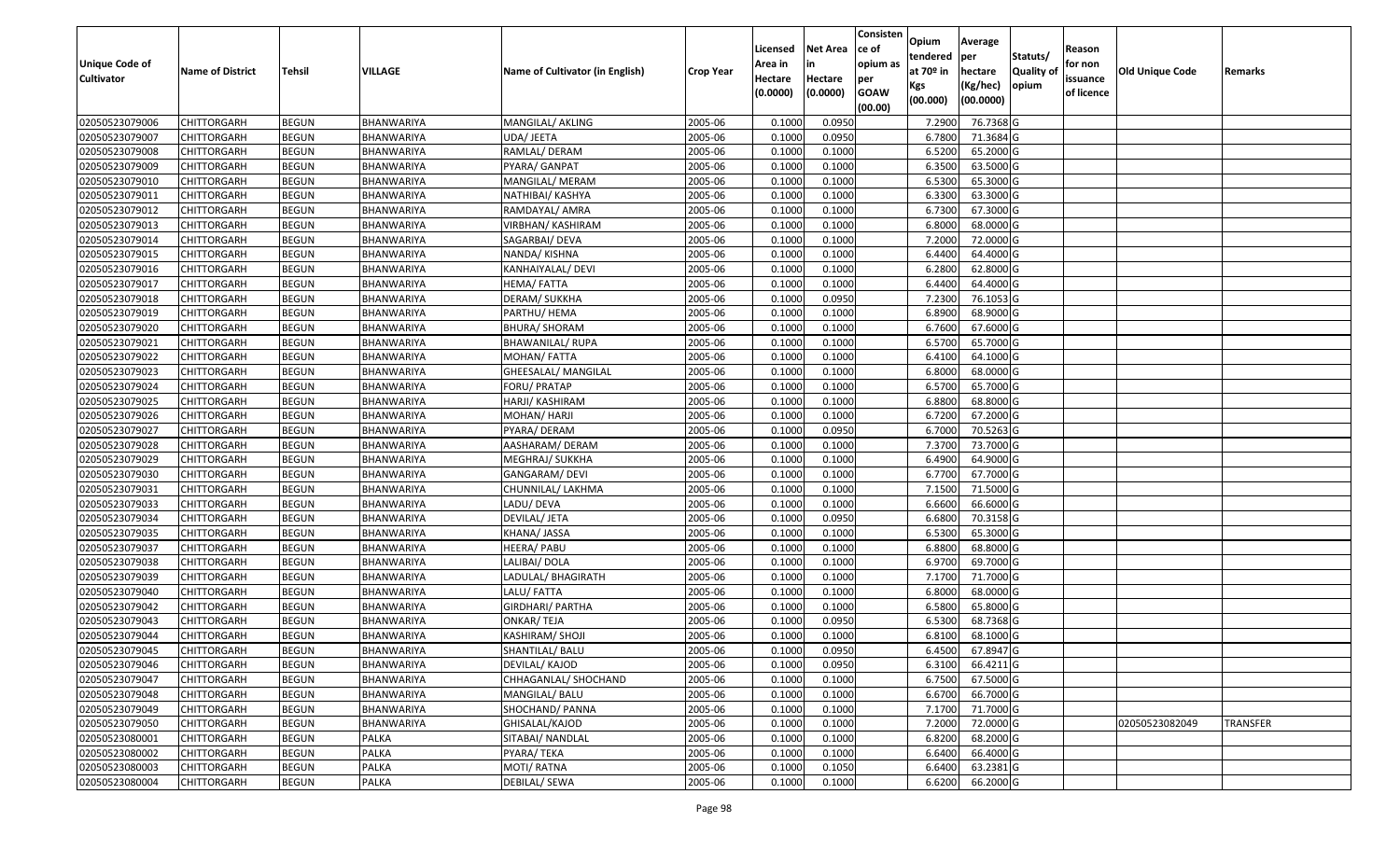| <b>Unique Code of</b><br><b>Cultivator</b> | <b>Name of District</b> | <b>Tehsil</b> | VILLAGE      | Name of Cultivator (in English) | <b>Crop Year</b> | Licensed<br>Area in<br>Hectare<br>(0.0000) | <b>Net Area</b><br>in<br>Hectare<br>(0.0000) | Consisten<br>ce of<br>opium as<br>per<br><b>GOAW</b><br>(00.00) | Opium<br>tendered<br>at $70°$ in<br>Kgs<br>(00.000) | Average<br><b>per</b><br>hectare<br>(Kg/hec)<br>(00.0000) | Statuts/<br><b>Quality of</b><br>opium | Reason<br>for non<br>issuance<br>of licence | <b>Old Unique Code</b> | Remarks            |
|--------------------------------------------|-------------------------|---------------|--------------|---------------------------------|------------------|--------------------------------------------|----------------------------------------------|-----------------------------------------------------------------|-----------------------------------------------------|-----------------------------------------------------------|----------------------------------------|---------------------------------------------|------------------------|--------------------|
| 02050523080005                             | <b>CHITTORGARH</b>      | <b>BEGUN</b>  | PALKA        | BHUWANA/ TULSIRAM               | 2005-06          | 0.1000                                     | 0.1050                                       |                                                                 | 6.7900                                              | 64.6667 G                                                 |                                        |                                             |                        |                    |
| 02050523080007                             | <b>CHITTORGARH</b>      | <b>BEGUN</b>  | PALKA        | PYARA/ GOPI                     | 2005-06          | 0.1000                                     | 0.1050                                       |                                                                 | 6.7300                                              | 64.0952 G                                                 |                                        |                                             |                        |                    |
| 02050523080008                             | <b>CHITTORGARH</b>      | <b>BEGUN</b>  | PALKA        | UDAILAL/ SURAJMAL               | 2005-06          | 0.1000                                     | 0.1050                                       |                                                                 | 6.0600                                              | 57.7143 G                                                 |                                        |                                             |                        |                    |
| 02050523080009                             | <b>CHITTORGARH</b>      | <b>BEGUN</b>  | PALKA        | <b>BHURA/ RATNA</b>             | 2005-06          | 0.1000                                     | 0.1050                                       |                                                                 | 6.7500                                              | 64.2857 G                                                 |                                        |                                             |                        |                    |
| 02050523080010                             | <b>CHITTORGARH</b>      | <b>BEGUN</b>  | PALKA        | NANDLAL/BALU                    | 2005-06          | 0.1000                                     | 0.1000                                       |                                                                 | 6.8200                                              | 68.2000 G                                                 |                                        |                                             |                        | <b>NAME CHANGE</b> |
| 02050523080011                             | <b>CHITTORGARH</b>      | <b>BEGUN</b>  | PALKA        | KALU/ LAXMAN                    | 2005-06          | 0.1000                                     | 0.1050                                       |                                                                 | 6.6500                                              | 63.3333 G                                                 |                                        |                                             |                        |                    |
| 02050523080012                             | <b>CHITTORGARH</b>      | <b>BEGUN</b>  | PALKA        | PYARCHAND/ BALU                 | 2005-06          | 0.1000                                     | 0.1050                                       |                                                                 | 6.8700                                              | 65.4286 G                                                 |                                        |                                             |                        |                    |
| 02050523080013                             | <b>CHITTORGARH</b>      | <b>BEGUN</b>  | PALKA        | REVALAL/ DOLA                   | 2005-06          | 0.1000                                     | 0.1000                                       |                                                                 | 6.8900                                              | 68.9000 G                                                 |                                        |                                             |                        |                    |
| 02050523080014                             | <b>CHITTORGARH</b>      | <b>BEGUN</b>  | PALKA        | JEETMAL/ TAKA                   | 2005-06          | 0.1000                                     | 0.1050                                       |                                                                 | 7.5700                                              | 72.0952 G                                                 |                                        |                                             |                        |                    |
| 02050523080015                             | <b>CHITTORGARH</b>      | <b>BEGUN</b>  | PALKA        | HARLAL/ NARAYAN                 | 2005-06          | 0.1000                                     | 0.1000                                       |                                                                 | 6.5200                                              | 65.2000 G                                                 |                                        |                                             |                        |                    |
| 02050523080016                             | <b>CHITTORGARH</b>      | <b>BEGUN</b>  | PALKA        | KHEMRAJ/ BARDA                  | 2005-06          | 0.1000                                     | 0.1000                                       |                                                                 | 6.7800                                              | 67.8000 G                                                 |                                        |                                             |                        | <b>NAME CHANGE</b> |
| 02050523080018                             | <b>CHITTORGARH</b>      | <b>BEGUN</b>  | PALKA        | PYARCHAND/ LAXMAN               | 2005-06          | 0.1000                                     | 0.1050                                       |                                                                 | 6.7800                                              | 64.5714 G                                                 |                                        |                                             |                        |                    |
| 02050523080019                             | <b>CHITTORGARH</b>      | <b>BEGUN</b>  | PALKA        | HEERALAL/ BALU                  | 2005-06          | 0.1000                                     | 0.1000                                       |                                                                 | 6.6000                                              | 66.0000 G                                                 |                                        |                                             |                        |                    |
| 02050523080020                             | <b>CHITTORGARH</b>      | <b>BEGUN</b>  | PALKA        | HEERALAL/ KANHAIYALAL           | 2005-06          | 0.1000                                     | 0.1050                                       |                                                                 | 6.6700                                              | 63.5238 G                                                 |                                        |                                             |                        |                    |
| 02050523080021                             | <b>CHITTORGARH</b>      | <b>BEGUN</b>  | PALKA        | AMBALAL/ BHURA                  | 2005-06          | 0.1000                                     | 0.1000                                       |                                                                 | 6.3000                                              | 63.0000 G                                                 |                                        |                                             |                        |                    |
| 02050523080022                             | <b>CHITTORGARH</b>      | <b>BEGUN</b>  | PALKA        | SHIVLAL/ KANHAIYALAL            | 2005-06          | 0.1000                                     | 0.1050                                       |                                                                 | 6.4000                                              | 60.9524 G                                                 |                                        |                                             |                        |                    |
| 02050523080023                             | <b>CHITTORGARH</b>      | <b>BEGUN</b>  | PALKA        | SHANKERLAL/ KANHAIYALAL         | 2005-06          | 0.1000                                     | 0.1050                                       |                                                                 | 6.3600                                              | 60.5714 G                                                 |                                        |                                             |                        |                    |
| 02050523080024                             | <b>CHITTORGARH</b>      | <b>BEGUN</b>  | PALKA        | JAMNIBAI/ NANALAL               | 2005-06          | 0.1000                                     | 0.1050                                       |                                                                 | 5.7100                                              | 54.3810 G                                                 |                                        |                                             |                        |                    |
| 02050523080026                             | <b>CHITTORGARH</b>      | <b>BEGUN</b>  | PALKA        | MANGILAL/ JODHA MEENA           | 2005-06          | 0.1000                                     | 0.1050                                       |                                                                 | 6.1700                                              | 58.7619 G                                                 |                                        |                                             |                        |                    |
| 02050523080028                             | <b>CHITTORGARH</b>      | <b>BEGUN</b>  | PALKA        | MANGILAL/ MEGHA DHAKAD          | 2005-06          | 0.1000                                     | 0.1050                                       |                                                                 | 7.1000                                              | 67.6190 G                                                 |                                        |                                             |                        |                    |
| 02050523080029                             | <b>CHITTORGARH</b>      | <b>BEGUN</b>  | PALKA        | DUNGA/ MODA                     | 2005-06          | 0.1000                                     | 0.1000                                       |                                                                 | 6.4000                                              | 64.0000 G                                                 |                                        |                                             |                        |                    |
| 02050523080031                             | <b>CHITTORGARH</b>      | <b>BEGUN</b>  | PALKA        | RUPLAL/ NARAYAN                 | 2005-06          | 0.1000                                     | 0.1000                                       |                                                                 | 6.6300                                              | 66.3000 G                                                 |                                        |                                             |                        |                    |
| 02050523080032                             | <b>CHITTORGARH</b>      | <b>BEGUN</b>  | <b>PALKA</b> | PANNALAL/DOLA                   | 2005-06          | 0.1000                                     | 0.1000                                       |                                                                 | 6.7000                                              | 67.0000 G                                                 |                                        |                                             |                        |                    |
| 02050523080033                             | <b>CHITTORGARH</b>      | <b>BEGUN</b>  | PALKA        | MADANDAS/ PRABHUDAS             | 2005-06          | 0.1000                                     | 0.1000                                       |                                                                 | 6.4000                                              | 64.0000 G                                                 |                                        |                                             |                        |                    |
| 02050523080035                             | <b>CHITTORGARH</b>      | <b>BEGUN</b>  | <b>PALKA</b> | JHAMKUBAI/ HAZARI               | 2005-06          | 0.1000                                     | 0.1000                                       |                                                                 | 6.4700                                              | 64.7000 G                                                 |                                        |                                             |                        |                    |
| 02050523080037                             | <b>CHITTORGARH</b>      | <b>BEGUN</b>  | PALKA        | BHANWARLAL/ BARDICHAND          | 2005-06          | 0.1000                                     | 0.1000                                       |                                                                 | 6.6200                                              | 66.2000 G                                                 |                                        |                                             |                        |                    |
| 02050523080038                             | <b>CHITTORGARH</b>      | <b>BEGUN</b>  | PALKA        | KAJODIBAI/ GOPI                 | 2005-06          | 0.1000                                     | 0.1050                                       |                                                                 | 7.3100                                              | 69.6190 G                                                 |                                        |                                             |                        |                    |
| 02050523080039                             | <b>CHITTORGARH</b>      | <b>BEGUN</b>  | PALKA        | PANNALAL/ MEGHA                 | 2005-06          | 0.1000                                     | 0.1000                                       |                                                                 | 6.3400                                              | 63.4000 G                                                 |                                        |                                             |                        |                    |
| 02050523080040                             | <b>CHITTORGARH</b>      | <b>BEGUN</b>  | <b>PALKA</b> | GHEESALAL/ NARAYAN              | 2005-06          | 0.1000                                     | 0.1000                                       |                                                                 | 6.8300                                              | 68.3000 G                                                 |                                        |                                             |                        |                    |
| 02050523080041                             | <b>CHITTORGARH</b>      | <b>BEGUN</b>  | PALKA        | <b>GOPI/ TEKA</b>               | 2005-06          | 0.1000                                     | 0.1050                                       |                                                                 | 6.3000                                              | 60.0000 G                                                 |                                        |                                             |                        |                    |
| 02050523080042                             | <b>CHITTORGARH</b>      | <b>BEGUN</b>  | <b>PALKA</b> | <b>BARDIBAI/ CHHOGA</b>         | 2005-06          | 0.1000                                     | 0.1000                                       |                                                                 | 6.3800                                              | 63.8000 G                                                 |                                        |                                             |                        |                    |
| 02050523081001                             | <b>CHITTORGARH</b>      | <b>BEGUN</b>  | PALANPUR     | SUKHLAL/ MEGHA                  | 2005-06          | 0.1000                                     | 0.0950                                       |                                                                 | 6.5600                                              | 69.0526 G                                                 |                                        |                                             |                        |                    |
| 02050523081002                             | <b>CHITTORGARH</b>      | <b>BEGUN</b>  | PALANPUR     | <b>BHANWARLAL/ GOPI</b>         | 2005-06          | 0.1000                                     | 0.1000                                       |                                                                 | 6.5600                                              | 65.6000 G                                                 |                                        |                                             |                        |                    |
| 02050523081003                             | <b>CHITTORGARH</b>      | <b>BEGUN</b>  | PALANPUR     | MEGHA/ BHOLA                    | 2005-06          | 0.1000                                     | 0.1000                                       |                                                                 | 5.8300                                              | 58.3000 G                                                 |                                        |                                             |                        |                    |
| 02050523081004                             | <b>CHITTORGARH</b>      | <b>BEGUN</b>  | PALANPUR     | MANGILAL/TULSIRAM               | 2005-06          | 0.1000                                     | 0.1000                                       |                                                                 | 6.6700                                              | 66.7000 G                                                 |                                        |                                             |                        |                    |
| 02050523081005                             | <b>CHITTORGARH</b>      | <b>BEGUN</b>  | PALANPUR     | RAGHUNATH/ ONKAR                | 2005-06          | 0.1000                                     | 0.1000                                       |                                                                 | 6.2200                                              | 62.2000 G                                                 |                                        |                                             |                        |                    |
| 02050523081006                             | <b>CHITTORGARH</b>      | <b>BEGUN</b>  | PALANPUR     | <b>UDAILAL/ BHURA</b>           | 2005-06          | 0.1000                                     | 0.1050                                       |                                                                 | 6.7600                                              | 64.3810 G                                                 |                                        |                                             |                        |                    |
| 02050523081007                             | <b>CHITTORGARH</b>      | <b>BEGUN</b>  | PALANPUR     | TULSIRAM/ NARAYAN               | 2005-06          | 0.1000                                     | 0.1050                                       |                                                                 | 6.8500                                              | 65.2381 G                                                 |                                        |                                             |                        |                    |
| 02050523081008                             | <b>CHITTORGARH</b>      | <b>BEGUN</b>  | PALANPUR     | HANSA/ JALAM                    | 2005-06          | 0.1000                                     | 0.1050                                       |                                                                 | 6.0900                                              | 58.0000 G                                                 |                                        |                                             |                        |                    |
| 02050523081009                             | <b>CHITTORGARH</b>      | BEGUN         | PALANPUR     | <b>BALU/ HAZARI</b>             | 2005-06          | 0.1000                                     | 0.1000                                       |                                                                 | 6.7300                                              | 67.3000 G                                                 |                                        |                                             |                        |                    |
| 02050523081010                             | <b>CHITTORGARH</b>      | <b>BEGUN</b>  | PALANPUR     | DEVILAL/ SEWA                   | 2005-06          | 0.1000                                     | 0.1000                                       |                                                                 | 6.3100                                              | 63.1000 G                                                 |                                        |                                             |                        |                    |
| 02050523081011                             | <b>CHITTORGARH</b>      | <b>BEGUN</b>  | PALANPUR     | HAZARI/ PEMA                    | 2005-06          | 0.1000                                     | 0.1000                                       |                                                                 | 6.4000                                              | 64.0000 G                                                 |                                        |                                             |                        |                    |
| 02050523081012                             | <b>CHITTORGARH</b>      | <b>BEGUN</b>  | PALANPUR     | RUPA/ NARAYAN                   | 2005-06          | 0.1000                                     | 0.1000                                       |                                                                 | 6.6900                                              | 66.9000 G                                                 |                                        |                                             |                        |                    |
| 02050523081014                             | <b>CHITTORGARH</b>      | <b>BEGUN</b>  | PALANPUR     | MOHANLAL/ TULSIRAM              | 2005-06          | 0.1000                                     | 0.1000                                       |                                                                 | 6.3500                                              | 63.5000 G                                                 |                                        |                                             |                        |                    |
| 02050523081015                             | <b>CHITTORGARH</b>      | <b>BEGUN</b>  | PALANPUR     | NARAYAN/ PANNA                  | 2005-06          | 0.1000                                     | 0.1000                                       |                                                                 | 6.3000                                              | 63.0000 G                                                 |                                        |                                             |                        |                    |
| 02050523082001                             | <b>CHITTORGARH</b>      | <b>BEGUN</b>  | SRINAGAR     | <b>BHANWARLAL/ BARDA</b>        | 2005-06          | 0.1000                                     | 0.1000                                       |                                                                 | 6.5900                                              | 65.9000 G                                                 |                                        |                                             |                        |                    |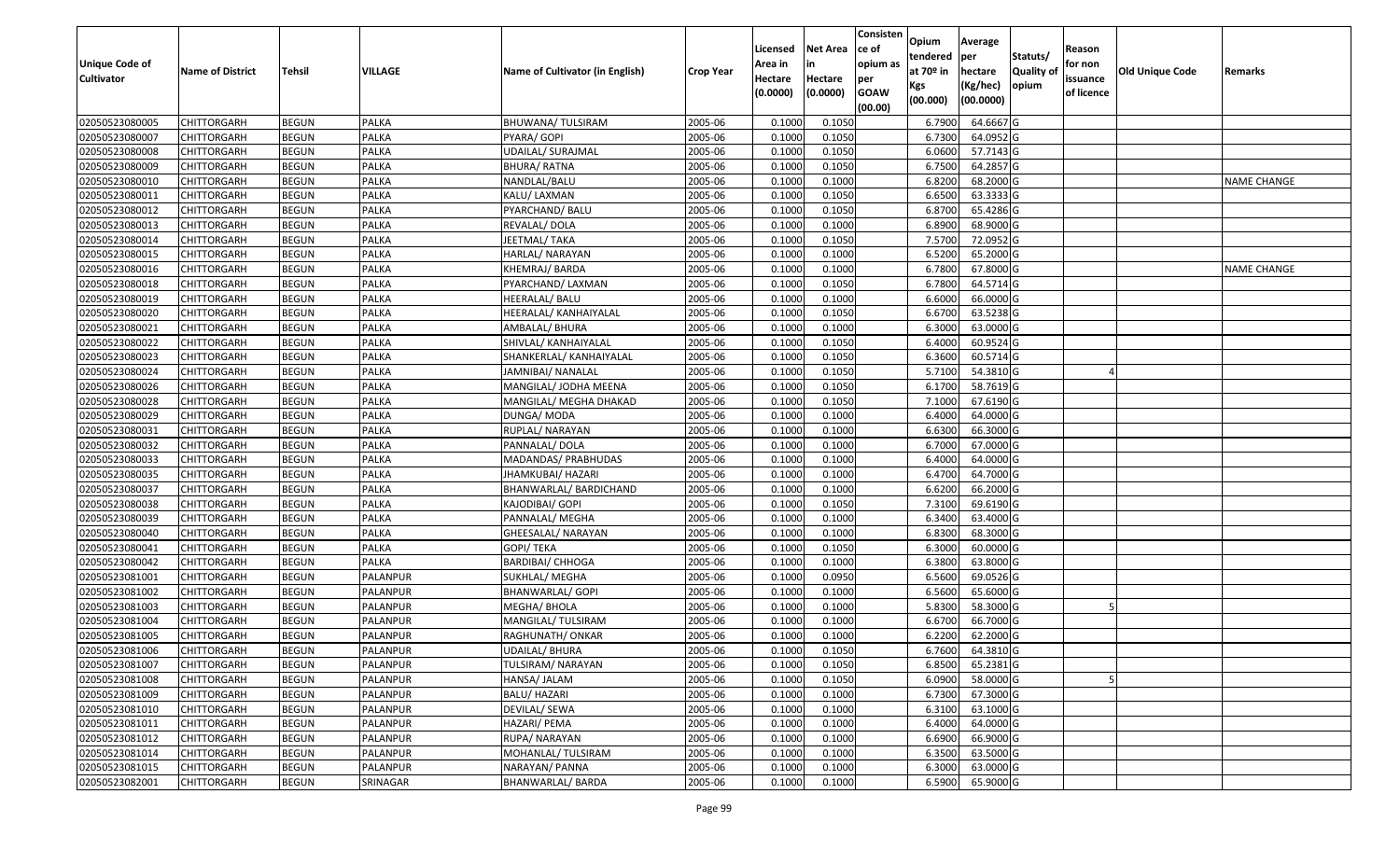| <b>Unique Code of</b><br><b>Cultivator</b> | <b>Name of District</b> | Tehsil       | <b>VILLAGE</b> | Name of Cultivator (in English) | <b>Crop Year</b> | Licensed<br>Area in<br>Hectare | <b>Net Area</b><br>in<br>Hectare | Consisten<br>ce of<br>opium as<br>per | Opium<br>tendered<br>at $70°$ in<br>Kgs | Average<br>per<br>hectare<br>(Kg/hec) | Statuts/<br><b>Quality o</b><br>opium | Reason<br>for non<br>issuance | <b>Old Unique Code</b> | Remarks             |
|--------------------------------------------|-------------------------|--------------|----------------|---------------------------------|------------------|--------------------------------|----------------------------------|---------------------------------------|-----------------------------------------|---------------------------------------|---------------------------------------|-------------------------------|------------------------|---------------------|
|                                            |                         |              |                |                                 |                  | (0.0000)                       | (0.0000)                         | <b>GOAW</b><br>(00.00)                | (00.000)                                | (00.0000)                             |                                       | of licence                    |                        |                     |
| 02050523082002                             | CHITTORGARH             | <b>BEGUN</b> | SRINAGAR       | DEVA/ LALU                      | 2005-06          | 0.1000                         | 0.0950                           |                                       | 7.3300                                  | 77.1579 G                             |                                       |                               |                        |                     |
| 02050523082003                             | CHITTORGARH             | <b>BEGUN</b> | SRINAGAR       | RAMCHANDRA/ DEVILAL             | 2005-06          | 0.1000                         | 0.1000                           |                                       | 6.6400                                  | 66.4000 G                             |                                       |                               |                        |                     |
| 02050523082004                             | CHITTORGARH             | <b>BEGUN</b> | SRINAGAR       | DEVA/ SHOCHAND                  | 2005-06          | 0.1000                         | 0.1000                           |                                       | 6.9200                                  | 69.2000 G                             |                                       |                               |                        |                     |
| 02050523082005                             | <b>CHITTORGARH</b>      | <b>BEGUN</b> | SRINAGAR       | KANHAIYALAL/ HEERALAL           | 2005-06          | 0.1000                         | 0.1000                           |                                       | 6.4000                                  | 64.0000G                              |                                       |                               |                        |                     |
| 02050523082006                             | CHITTORGARH             | <b>BEGUN</b> | SRINAGAR       | MANGILAL/ UDA                   | 2005-06          | 0.1000                         | 0.1000                           |                                       | 6.4000                                  | 64.0000 G                             |                                       |                               |                        |                     |
| 02050523082007                             | CHITTORGARH             | <b>BEGUN</b> | SRINAGAR       | ONKAR/DALLA                     | 2005-06          | 0.1000                         | 0.1000                           |                                       | 6.5700                                  | 65.7000 G                             |                                       |                               |                        |                     |
| 02050523082008                             | CHITTORGARH             | <b>BEGUN</b> | SRINAGAR       | MOTI/ PANNA                     | 2005-06          | 0.1000                         | 0.1000                           |                                       | 6.7400                                  | 67.4000 G                             |                                       |                               |                        |                     |
| 02050523082010                             | <b>CHITTORGARH</b>      | <b>BEGUN</b> | SRINAGAR       | NANDLAL/ BHAWANA                | 2005-06          | 0.1000                         | 0.1000                           |                                       | 6.5700                                  | 65.7000 G                             |                                       |                               |                        |                     |
| 02050523082011                             | CHITTORGARH             | <b>BEGUN</b> | SRINAGAR       | NANDA/ KHEMA                    | 2005-06          | 0.1000                         | 0.1000                           |                                       | 6.8700                                  | 68.7000 G                             |                                       |                               |                        |                     |
| 02050523082012                             | CHITTORGARH             | <b>BEGUN</b> | SRINAGAR       | DEVILAL/ CHHOGA                 | 2005-06          | 0.1000                         | 0.1000                           |                                       | 6.7600                                  | 67.6000 G                             |                                       |                               |                        |                     |
| 02050523082014                             | CHITTORGARH             | <b>BEGUN</b> | SRINAGAR       | JAMNALAL/NARAYAN                | 2005-06          | 0.1000                         | 0.1000                           |                                       | 6.3500                                  | 63.5000G                              |                                       |                               |                        |                     |
| 02050523082015                             | <b>CHITTORGARH</b>      | <b>BEGUN</b> | SRINAGAR       | MOTI/ RODA                      | 2005-06          | 0.1000                         | 0.1000                           |                                       | 6.1800                                  | 61.8000 G                             |                                       |                               |                        |                     |
| 02050523082016                             | <b>CHITTORGARH</b>      | <b>BEGUN</b> | SRINAGAR       | DEVA/ GHEESA                    | 2005-06          | 0.1000                         | 0.0950                           |                                       | 6.7500                                  | 71.0526 G                             |                                       |                               |                        |                     |
| 02050523082017                             | CHITTORGARH             | <b>BEGUN</b> | SRINAGAR       | NANDA/ LAXMAN                   | 2005-06          | 0.1000                         | 0.1000                           |                                       | 6.6600                                  | 66.6000 G                             |                                       |                               |                        |                     |
| 02050523082018                             | CHITTORGARH             | <b>BEGUN</b> | SRINAGAR       | KUKA/ CHUNA                     | 2005-06          | 0.1000                         | 0.1000                           |                                       | 7.0300                                  | 70.3000G                              |                                       |                               |                        |                     |
| 02050523082019                             | CHITTORGARH             | <b>BEGUN</b> | SRINAGAR       | JAGDISH/NARAYAN                 | 2005-06          | 0.1000                         | 0.1000                           |                                       | 6.8400                                  | 68.4000 G                             |                                       |                               |                        |                     |
| 02050523082020                             | <b>CHITTORGARH</b>      | <b>BEGUN</b> | SRINAGAR       | GOKAL/ KALU                     | 2005-06          | 0.1000                         | 0.1000                           |                                       | 6.8600                                  | 68.6000 G                             |                                       |                               |                        |                     |
| 02050523082021                             | CHITTORGARH             | <b>BEGUN</b> | SRINAGAR       | BHUWANA/ LALA                   | 2005-06          | 0.1000                         | 0.1000                           |                                       | 6.9000                                  | 69.0000 G                             |                                       |                               |                        |                     |
| 02050523082022                             | CHITTORGARH             | <b>BEGUN</b> | SRINAGAR       | PRAKASH/ BALU                   | 2005-06          | 0.100                          | 0.1000                           |                                       | 6.8300                                  | 68.3000 G                             |                                       |                               |                        |                     |
| 02050523082023                             | CHITTORGARH             | <b>BEGUN</b> | SRINAGAR       | LALU/ MODA                      | 2005-06          | 0.1000                         | 0.1050                           |                                       | 7.2600                                  | 69.1429 G                             |                                       |                               |                        |                     |
| 02050523082024                             | CHITTORGARH             | <b>BEGUN</b> | SRINAGAR       | BALU/ HEERA (PANDU)             | 2005-06          | 0.100                          | 0.1000                           |                                       | 6.9000                                  | 69.0000G                              |                                       |                               |                        |                     |
| 02050523082025                             | CHITTORGARH             | <b>BEGUN</b> | SRINAGAR       | SHAMBHULAL/RUPA                 | 2005-06          | 0.100                          | 0.1000                           |                                       | 6.8300                                  | 68.3000 G                             |                                       |                               |                        |                     |
| 02050523082026                             | CHITTORGARH             | <b>BEGUN</b> | SRINAGAR       | MANGILAL/ NARAYAN               | 2005-06          | 0.1000                         | 0.1000                           |                                       | 7.1500                                  | 71.5000 G                             |                                       |                               |                        |                     |
| 02050523082027                             | CHITTORGARH             | <b>BEGUN</b> | SRINAGAR       | <b>BHURA/ NARAYAN</b>           | 2005-06          | 0.100                          | 0.1000                           |                                       | 6.7100                                  | 67.1000G                              |                                       |                               |                        |                     |
| 02050523082028                             | <b>CHITTORGARH</b>      | <b>BEGUN</b> | SRINAGAR       | PYARCHAND/ GHEESA               | 2005-06          | 0.100                          | 0.1000                           |                                       | 6.4200                                  | 64.2000 G                             |                                       |                               |                        |                     |
| 02050523082029                             | CHITTORGARH             | <b>BEGUN</b> | SRINAGAR       | GOPILAL/ CHUNA                  | 2005-06          | 0.1000                         | 0.0950                           |                                       | 6.2600                                  | 65.8947 G                             |                                       |                               |                        |                     |
| 02050523082030                             | CHITTORGARH             | <b>BEGUN</b> | SRINAGAR       | MOTI/ KHEMA                     | 2005-06          | 0.1000                         | 0.0950                           |                                       | 6.5200                                  | 68.6316 G                             |                                       |                               |                        |                     |
| 02050523082032                             | CHITTORGARH             | <b>BEGUN</b> | SRINAGAR       | DEVILAL/ MIYACHAND              | 2005-06          | 0.1000                         | 0.1000                           |                                       | 6.5800                                  | 65.8000 G                             |                                       |                               |                        | TRANSFER/BHANWARIYA |
| 02050523082033                             | <b>CHITTORGARH</b>      | <b>BEGUN</b> | SRINAGAR       | DEVA/ NARAYAN                   | 2005-06          | 0.100                          | 0.1000                           |                                       | 7.0100                                  | 70.1000G                              |                                       |                               |                        |                     |
| 02050523082034                             | CHITTORGARH             | <b>BEGUN</b> | SRINAGAR       | PARTHU/ GOKAL                   | 2005-06          | 0.1000                         | 0.1000                           |                                       | 6.6400                                  | 66.4000 G                             |                                       |                               |                        |                     |
| 02050523082035                             | CHITTORGARH             | <b>BEGUN</b> | SRINAGAR       | ANCHIBAI/ GOKAL                 | 2005-06          | 0.1000                         | 0.1000                           |                                       | 6.7200                                  | 67.2000 G                             |                                       |                               |                        |                     |
| 02050523082036                             | CHITTORGARH             | <b>BEGUN</b> | SRINAGAR       | KANA/ KALU                      | 2005-06          | 0.1000                         | 0.0950                           |                                       | 6.5900                                  | 69.3684 G                             |                                       |                               |                        |                     |
| 02050523082037                             | <b>CHITTORGARH</b>      | <b>BEGUN</b> | SRINAGAR       | LALU/ GOKAL                     | 2005-06          | 0.1000                         | 0.1000                           |                                       | 6.7200                                  | 67.2000 G                             |                                       |                               |                        |                     |
| 02050523082038                             | CHITTORGARH             | <b>BEGUN</b> | SRINAGAR       | <b>BALU/ HEERA</b>              | 2005-06          | 0.1000                         | 0.1000                           |                                       | 6.7800                                  | 67.8000 G                             |                                       |                               |                        |                     |
| 02050523082040                             | CHITTORGARH             | <b>BEGUN</b> | SRINAGAR       | JAGDISH/ GHASI                  | 2005-06          | 0.1000                         | 0.1000                           |                                       | 6.5900                                  | 65.9000 G                             |                                       |                               |                        |                     |
| 02050523082041                             | <b>CHITTORGARH</b>      | <b>BEGUN</b> | SRINAGAR       | CHUNNILAL/ KALU                 | 2005-06          | 0.1000                         | 0.1000                           |                                       | 6.7200                                  | $67.2000$ G                           |                                       |                               |                        |                     |
| 02050523082042                             | <b>CHITTORGARH</b>      | <b>BEGUN</b> | SRINAGAR       | SATYANARAYAN/ GHEESA            | 2005-06          | 0.1000                         | 0.1000                           |                                       | 7.0800                                  | 70.8000 G                             |                                       |                               |                        |                     |
| 02050523082044                             | <b>CHITTORGARH</b>      | <b>BEGUN</b> | SRINAGAR       | PYARA/ DUNGA                    | 2005-06          | 0.1000                         | 0.1000                           |                                       | 6.2200                                  | 62.2000 G                             |                                       |                               |                        |                     |
| 02050523082045                             | <b>CHITTORGARH</b>      | <b>BEGUN</b> | SRINAGAR       | GHEESA/ BHAWANA                 | 2005-06          | 0.1000                         | 0.1000                           |                                       | 6.5600                                  | 65.6000 G                             |                                       |                               |                        |                     |
| 02050523082046                             | CHITTORGARH             | <b>BEGUN</b> | SRINAGAR       | MEGHRAJ/ DUNGA                  | 2005-06          | 0.1000                         | 0.1000                           |                                       | 6.7700                                  | 67.7000 G                             |                                       |                               |                        |                     |
| 02050523082047                             | <b>CHITTORGARH</b>      | <b>BEGUN</b> | SRINAGAR       | SHANKERLAL/ NANDA               | 2005-06          | 0.1000                         | 0.0950                           |                                       | 6.9700                                  | 73.3684 G                             |                                       |                               |                        |                     |
| 02050523082048                             | <b>CHITTORGARH</b>      | <b>BEGUN</b> | SRINAGAR       | <b>BANSHIDAS/ BADRIDAS</b>      | 2005-06          | 0.1000                         | 0.1000                           |                                       | 5.7800                                  | 57.8000 G                             |                                       |                               |                        |                     |
| 02050523082050                             | <b>CHITTORGARH</b>      | <b>BEGUN</b> | SRINAGAR       | RAMCHANDRA/ DHANNA              | 2005-06          | 0.1000                         | 0.1000                           |                                       | 7.1800                                  | 71.8000 G                             |                                       |                               |                        |                     |
| 02050523082051                             | CHITTORGARH             | <b>BEGUN</b> | SRINAGAR       | SOHANLAL/ BARDA                 | 2005-06          | 0.1000                         | 0.1000                           |                                       | 6.6500                                  | 66.5000 G                             |                                       |                               |                        |                     |
| 02050523082052                             | <b>CHITTORGARH</b>      | <b>BEGUN</b> | SRINAGAR       | <b>BARDA/LALA</b>               | 2005-06          | 0.1000                         | 0.1000                           |                                       | 6.9800                                  | 69.8000 G                             |                                       |                               |                        |                     |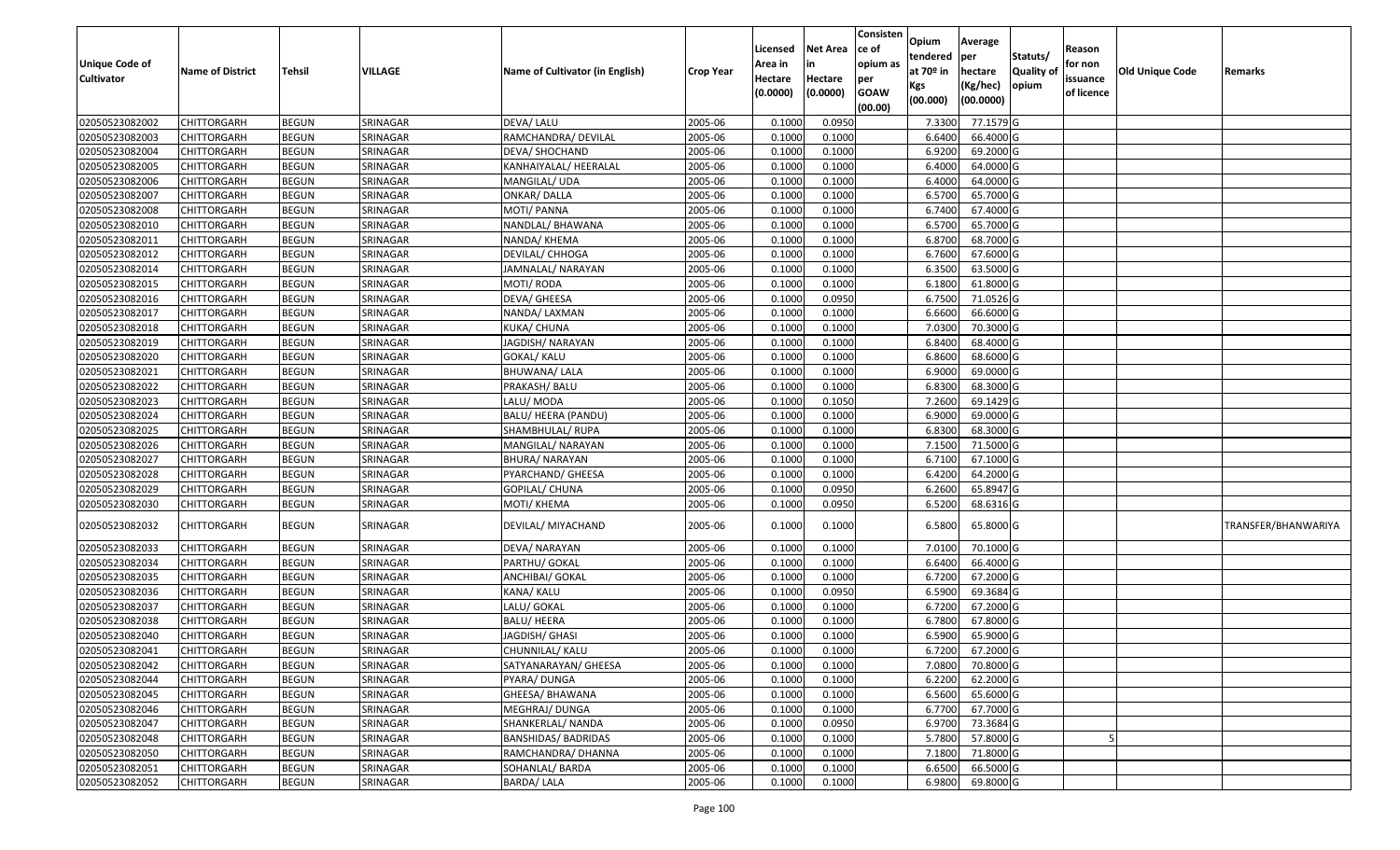| <b>Unique Code of</b><br><b>Cultivator</b> | <b>Name of District</b> | Tehsil       | VILLAGE  | Name of Cultivator (in English) | <b>Crop Year</b> | Licensed<br>Area in<br>Hectare<br>(0.0000) | Net Area<br>in<br>Hectare<br>(0.0000) | Consisten<br>ce of<br>opium as<br>per<br><b>GOAW</b><br>(00.00) | Opium<br>tendered<br>at 70º in<br>Kgs<br>(00.000) | Average<br>per<br>hectare<br>(Kg/hec)<br>(00.0000) | Statuts/<br><b>Quality of</b><br>opium | Reason<br>for non<br>issuance<br>of licence | Old Unique Code | Remarks            |
|--------------------------------------------|-------------------------|--------------|----------|---------------------------------|------------------|--------------------------------------------|---------------------------------------|-----------------------------------------------------------------|---------------------------------------------------|----------------------------------------------------|----------------------------------------|---------------------------------------------|-----------------|--------------------|
| 02050523082053                             | <b>CHITTORGARH</b>      | <b>BEGUN</b> | SRINAGAR | <b>HEERALAL/ UDA</b>            | 2005-06          | 0.1000                                     | 0.1000                                |                                                                 | 5.7700                                            | 57.7000 G                                          |                                        |                                             |                 |                    |
| 02050523082054                             | CHITTORGARH             | <b>BEGUN</b> | SRINAGAR | DHANNA/ UDA                     | 2005-06          | 0.1000                                     | 0.1000                                |                                                                 | 6.5000                                            | 65.0000 G                                          |                                        |                                             |                 |                    |
| 02050523082055                             | CHITTORGARH             | <b>BEGUN</b> | SRINAGAR | KAILASH/ JETA                   | 2005-06          | 0.1000                                     | 0.1000                                |                                                                 | 6.9600                                            | 69.6000 G                                          |                                        |                                             |                 |                    |
| 02050523082056                             | <b>CHITTORGARH</b>      | <b>BEGUN</b> | SRINAGAR | SUGANLAL/ HARLAL                | 2005-06          | 0.1000                                     | 0.0950                                |                                                                 | 6.9100                                            | 72.7368 G                                          |                                        |                                             |                 |                    |
| 02050523082057                             | CHITTORGARH             | <b>BEGUN</b> | SRINAGAR | BARDA/ PEETHA                   | 2005-06          | 0.1000                                     | 0.1000                                |                                                                 | 6.6700                                            | 66.7000 G                                          |                                        |                                             |                 |                    |
| 02050523082058                             | CHITTORGARH             | <b>BEGUN</b> | SRINAGAR | BHANWARDAS/BANSHIDAS            | 2005-06          | 0.1000                                     | 0.1000                                |                                                                 | 6.3900                                            | 63.9000 G                                          |                                        |                                             |                 |                    |
| 02050523082061                             | CHITTORGARH             | <b>BEGUN</b> | SRINAGAR | HAZARI/ GHEESA                  | 2005-06          | 0.1000                                     | 0.1000                                |                                                                 | 6.9700                                            | 69.7000 G                                          |                                        |                                             |                 |                    |
| 02050523082062                             | <b>CHITTORGARH</b>      | <b>BEGUN</b> | SRINAGAR | HARKUBAI/ MOTILAL               | 2005-06          | 0.1000                                     | 0.1000                                |                                                                 | 6.5400                                            | 65.4000 G                                          |                                        |                                             |                 |                    |
| 02050523082063                             | CHITTORGARH             | <b>BEGUN</b> | SRINAGAR | PYARCHAND/ BHUWANA              | 2005-06          | 0.1000                                     | 0.0950                                |                                                                 | 6.2700                                            | 66.0000 G                                          |                                        |                                             |                 |                    |
| 02050523082064                             | CHITTORGARH             | <b>BEGUN</b> | SRINAGAR | MOHANLAL/ HEERA                 | 2005-06          | 0.1000                                     | 0.1000                                |                                                                 | 6.9500                                            | 69.5000 G                                          |                                        |                                             |                 |                    |
| 02050523082065                             | CHITTORGARH             | <b>BEGUN</b> | SRINAGAR | MADHOLAL/ CHHOGA                | 2005-06          | 0.1000                                     | 0.0950                                |                                                                 | 6.3700                                            | 67.0526 G                                          |                                        |                                             |                 |                    |
| 02050523082066                             | <b>CHITTORGARH</b>      | <b>BEGUN</b> | SRINAGAR | PYARA/ UDA                      | 2005-06          | 0.1000                                     | 0.1000                                |                                                                 | 6.5400                                            | 65.4000 G                                          |                                        |                                             |                 |                    |
| 02050523082067                             | <b>CHITTORGARH</b>      | <b>BEGUN</b> | SRINAGAR | <b>ONKAR/BARDA</b>              | 2005-06          | 0.1000                                     | 0.0950                                |                                                                 | 6.2900                                            | 66.2105 G                                          |                                        |                                             |                 |                    |
| 02050523082068                             | <b>CHITTORGARH</b>      | <b>BEGUN</b> | SRINAGAR | MANGILAL/ KAJOD                 | 2005-06          | 0.1000                                     | 0.1000                                |                                                                 | 6.7400                                            | 67.4000 G                                          |                                        |                                             |                 |                    |
| 02050523082069                             | CHITTORGARH             | <b>BEGUN</b> | SRINAGAR | <b>BARDA/ PRABHULAL</b>         | 2005-06          | 0.1000                                     | 0.1000                                |                                                                 | 6.5900                                            | 65.9000 G                                          |                                        |                                             |                 |                    |
| 02050523082070                             | <b>CHITTORGARH</b>      | <b>BEGUN</b> | SRINAGAR | SHANTILAL/ DEVILAL              | 2005-06          | 0.1000                                     | 0.1000                                |                                                                 | 6.9500                                            | 69.5000 G                                          |                                        |                                             |                 |                    |
| 02050523082071                             | <b>CHITTORGARH</b>      | <b>BEGUN</b> | SRINAGAR | <b>ONKARLAL/ GOPI</b>           | 2005-06          | 0.1000                                     | 0.1000                                |                                                                 | 6.9700                                            | 69.7000 G                                          |                                        |                                             |                 |                    |
| 02050523082072                             | CHITTORGARH             | <b>BEGUN</b> | SRINAGAR | DEVILAL/RUPA                    | 2005-06          | 0.1000                                     | 0.1000                                |                                                                 | 6.5500                                            | 65.5000 G                                          |                                        |                                             |                 |                    |
| 02050523082073                             | CHITTORGARH             | <b>BEGUN</b> | SRINAGAR | RATANLAL/RAMA                   | 2005-06          | 0.1000                                     | 0.0950                                |                                                                 | 6.4400                                            | 67.7895 G                                          |                                        |                                             |                 |                    |
| 02050523082074                             | CHITTORGARH             | <b>BEGUN</b> | SRINAGAR | PRABHULAL/ BHUWANA              | 2005-06          | 0.1000                                     | 0.1000                                |                                                                 | 6.8900                                            | 68.9000 G                                          |                                        |                                             |                 |                    |
| 02050523082075                             | CHITTORGARH             | <b>BEGUN</b> | SRINAGAR | DEVILAL/ BHANWARLAL             | 2005-06          | 0.1000                                     | 0.1000                                |                                                                 | 5.3900                                            | 53.9000 G                                          |                                        |                                             |                 |                    |
| 02050523082076                             | CHITTORGARH             | <b>BEGUN</b> | SRINAGAR | KAILASH/HEERA                   | 2005-06          | 0.1000                                     | 0.1000                                |                                                                 | 6.0200                                            | 60.2000 G                                          |                                        |                                             |                 |                    |
| 02050523082078                             | CHITTORGARH             | <b>BEGUN</b> | SRINAGAR | DUDHA/ PITHA                    | 2005-06          | 0.1000                                     | 0.1000                                |                                                                 | 7.0500                                            | 70.5000 G                                          |                                        |                                             |                 |                    |
| 02050523082079                             | CHITTORGARH             | <b>BEGUN</b> | SRINAGAR | GITABAI/ NARAYAN                | 2005-06          | 0.1000                                     | 0.1000                                |                                                                 | 6.2800                                            | 62.8000 G                                          |                                        |                                             |                 | <b>NAME CHANGE</b> |
| 02050523082080                             | <b>CHITTORGARH</b>      | <b>BEGUN</b> | SRINAGAR | DHANNALAL/ HEERA RAIGOR         | 2005-06          | 0.1000                                     | 0.1000                                |                                                                 | 5.1700                                            | 51.7000 G                                          |                                        |                                             |                 |                    |
| 02050523082081                             | CHITTORGARH             | <b>BEGUN</b> | SRINAGAR | <b>BAPULAL/ CHHOGALAL</b>       | 2005-06          | 0.1000                                     | 0.1000                                |                                                                 | 5.9200                                            | 59.2000 G                                          |                                        |                                             |                 |                    |
| 02050523082082                             | CHITTORGARH             | <b>BEGUN</b> | SRINAGAR | DEVILAL/ MANGILAL               | 2005-06          | 0.1000                                     | 0.1000                                |                                                                 | 6.2000                                            | 62.0000 G                                          |                                        |                                             |                 |                    |
| 02050523082083                             | CHITTORGARH             | <b>BEGUN</b> | SRINAGAR | <b>ONKAR/ RAMA</b>              | 2005-06          | 0.1000                                     | 0.0950                                |                                                                 | 6.7900                                            | 71.4737 G                                          |                                        |                                             |                 |                    |
| 02050523082084                             | CHITTORGARH             | <b>BEGUN</b> | SRINAGAR | DEVILAL/ HEERA                  | 2005-06          | 0.1000                                     | 0.0950                                |                                                                 | 6.9600                                            | 73.2632 G                                          |                                        |                                             |                 |                    |
| 02050523082085                             | CHITTORGARH             | <b>BEGUN</b> | SRINAGAR | AASHARAM/ NARAYAN               | 2005-06          | 0.1000                                     | 0.0950                                |                                                                 | 6.6400                                            | 69.8947 G                                          |                                        |                                             |                 |                    |
| 02050523082086                             | CHITTORGARH             | <b>BEGUN</b> | SRINAGAR | RAMCHANDRA/ HEERA -I            | 2005-06          | 0.1000                                     | 0.0950                                |                                                                 | 6.3300                                            | 66.6316 G                                          |                                        |                                             |                 |                    |
| 02050523082087                             | CHITTORGARH             | <b>BEGUN</b> | SRINAGAR | KALU/ HEERA                     | 2005-06          | 0.1000                                     | 0.0950                                |                                                                 | 6.2400                                            | 65.6842 G                                          |                                        |                                             |                 |                    |
| 02050523082088                             | <b>CHITTORGARH</b>      | <b>BEGUN</b> | SRINAGAR | RAMESHWAR/ GOPI                 | 2005-06          | 0.1000                                     | 0.1000                                |                                                                 | 6.6100                                            | 66.1000 G                                          |                                        |                                             |                 |                    |
| 02050523082090                             | <b>CHITTORGARH</b>      | <b>BEGUN</b> | SRINAGAR | <b>BALU/ GOKAL</b>              | 2005-06          | 0.1000                                     | 0.1000                                |                                                                 | 6.9000                                            | 69.0000 G                                          |                                        |                                             |                 |                    |
| 02050523082091                             | CHITTORGARH             | <b>BEGUN</b> | SRINAGAR | MOHANLAL/ GHEESA                | 2005-06          | 0.1000                                     | 0.1000                                |                                                                 | 6.9300                                            | 69.3000 G                                          |                                        |                                             |                 |                    |
| 02050523082092                             | CHITTORGARH             | <b>BEGUN</b> | SRINAGAR | NATHULAL/ GHEESA                | 2005-06          | 0.1000                                     | 0.0950                                |                                                                 | 6.3500                                            | 66.8421 G                                          |                                        |                                             |                 |                    |
| 02050523082095                             | <b>CHITTORGARH</b>      | <b>BEGUN</b> | SRINAGAR | DHANNALAL/ LAXMAN BALAI         | 2005-06          | 0.1000                                     | 0.1000                                |                                                                 | 6.3000                                            | 63.0000 G                                          |                                        |                                             |                 |                    |
| 02050523082096                             | <b>CHITTORGARH</b>      | <b>BEGUN</b> | SRINAGAR | PANNA/ ONKAR                    | 2005-06          | 0.1000                                     | 0.1000                                |                                                                 | 7.0500                                            | 70.5000 G                                          |                                        |                                             |                 |                    |
| 02050523082097                             | <b>CHITTORGARH</b>      | <b>BEGUN</b> | SRINAGAR | PRAKASH/ PRABHULAL              | 2005-06          | 0.1000                                     | 0.0950                                |                                                                 | 6.4600                                            | 68.0000 G                                          |                                        |                                             |                 |                    |
| 02050523082098                             | <b>CHITTORGARH</b>      | <b>BEGUN</b> | SRINAGAR | PRABHUDAS/ MOHANDAS             | 2005-06          | 0.1000                                     | 0.1000                                |                                                                 | 6.3900                                            | 63.9000 G                                          |                                        |                                             |                 |                    |
| 02050523082100                             | <b>CHITTORGARH</b>      | <b>BEGUN</b> | SRINAGAR | BHANWARLAL/ DEVILAL             | 2005-06          | 0.1000                                     | 0.1000                                |                                                                 | 6.2100                                            | 62.1000 G                                          |                                        |                                             |                 |                    |
| 02050523082102                             | <b>CHITTORGARH</b>      | <b>BEGUN</b> | SRINAGAR | KAILASH/DERAM                   | 2005-06          | 0.1000                                     | 0.0950                                |                                                                 | 6.7100                                            | 70.6316 G                                          |                                        |                                             |                 |                    |
| 02050523082103                             | <b>CHITTORGARH</b>      | <b>BEGUN</b> | SRINAGAR | <b>GOPILAL/ PANNA</b>           | 2005-06          | 0.1000                                     | 0.1000                                |                                                                 | 6.1500                                            | 61.5000 G                                          |                                        |                                             |                 |                    |
| 02050523082106                             | <b>CHITTORGARH</b>      | <b>BEGUN</b> | SRINAGAR | RAMESHWAR/ HEERA                | 2005-06          | 0.1000                                     | 0.1000                                |                                                                 | 6.9500                                            | 69.5000 G                                          |                                        |                                             |                 |                    |
| 02050523082107                             | <b>CHITTORGARH</b>      | <b>BEGUN</b> | SRINAGAR | MANGILAL/ KAJOD (KHANORIA)      | 2005-06          | 0.1000                                     | 0.1000                                |                                                                 | 6.5300                                            | 65.3000 G                                          |                                        |                                             |                 |                    |
| 02050523082109                             | <b>CHITTORGARH</b>      | <b>BEGUN</b> | SRINAGAR | DEVILAL/ GOKAL                  | 2005-06          | 0.1000                                     | 0.1000                                |                                                                 | 7.0400                                            | 70.4000 G                                          |                                        |                                             |                 |                    |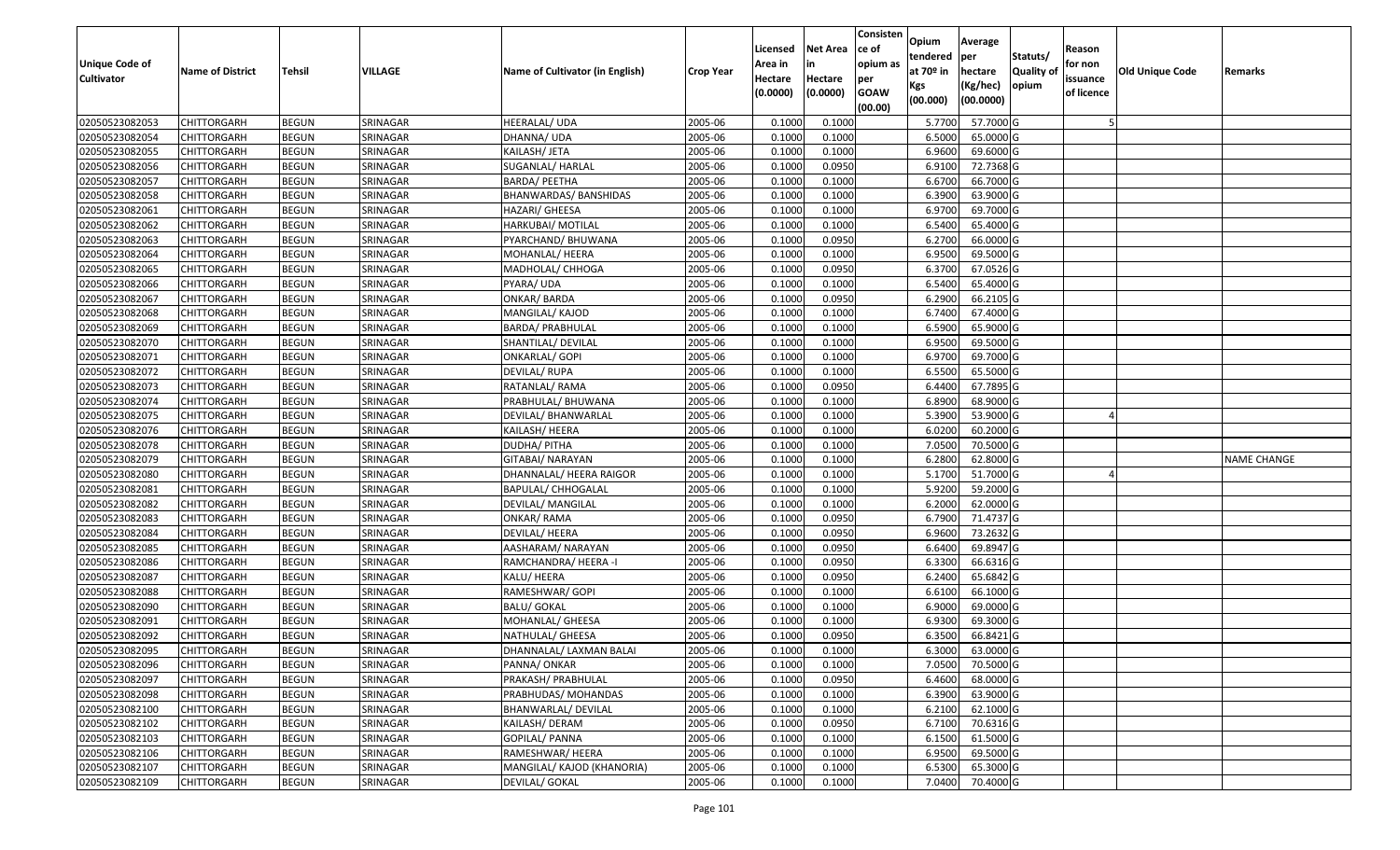| Unique Code of<br><b>Cultivator</b> | <b>Name of District</b> | <b>Tehsil</b> | VILLAGE  | Name of Cultivator (in English) | <b>Crop Year</b> | Licensed<br>Area in<br>Hectare<br>(0.0000) | <b>Net Area</b><br>in<br>Hectare<br>(0.0000) | Consisten<br>ce of<br>opium as<br>per<br><b>GOAW</b> | Opium<br>tendered<br>at $70°$ in<br>Kgs<br>(00.000) | Average<br>per<br>hectare<br>(Kg/hec)<br>(00.0000) | Statuts/<br><b>Quality o</b><br>opium | Reason<br>for non<br>issuance<br>of licence | <b>Old Unique Code</b> | Remarks                   |
|-------------------------------------|-------------------------|---------------|----------|---------------------------------|------------------|--------------------------------------------|----------------------------------------------|------------------------------------------------------|-----------------------------------------------------|----------------------------------------------------|---------------------------------------|---------------------------------------------|------------------------|---------------------------|
|                                     |                         |               |          |                                 |                  |                                            |                                              | (00.00)                                              |                                                     |                                                    |                                       |                                             |                        |                           |
| 02050523082112                      | CHITTORGARH             | <b>BEGUN</b>  | SRINAGAR | MANGILAL/ KUKA                  | 2005-06          | 0.1000                                     | 0.1000                                       |                                                      | 6.8700                                              | 68.7000 G                                          |                                       |                                             |                        |                           |
| 02050523082113                      | CHITTORGARH             | <b>BEGUN</b>  | SRINAGAR | MANGILAL/ BARDA                 | 2005-06          | 0.1000                                     | 0.1000                                       |                                                      | 6.2800                                              | 62.8000 G                                          |                                       |                                             |                        |                           |
| 02050523082114                      | CHITTORGARH             | <b>BEGUN</b>  | SRINAGAR | MANGILAL/ BARDA                 | 2005-06          | 0.1000                                     | 0.0950                                       |                                                      | 6.4600                                              | 68.0000G                                           |                                       |                                             |                        |                           |
| 02050523082115                      | <b>CHITTORGARH</b>      | <b>BEGUN</b>  | SRINAGAR | MANGILAL/ BARDA                 | 2005-06          | 0.1000                                     | 0.1000                                       |                                                      | 7.0400                                              | 70.4000 G                                          |                                       |                                             |                        |                           |
| 02050523082116                      | CHITTORGARH             | <b>BEGUN</b>  | SRINAGAR | MANGILAL/ BARDA                 | 2005-06          | 0.1000                                     | 0.1000                                       |                                                      | 6.930                                               | 69.3000 G                                          |                                       |                                             |                        |                           |
| 02050523082117                      | CHITTORGARH             | <b>BEGUN</b>  | SRINAGAR | MANGILAL/ BARDA                 | 2005-06          | 0.1000                                     | 0.1050                                       |                                                      | 6.6400                                              | 63.2381G                                           |                                       |                                             |                        |                           |
| 02050523082119                      | CHITTORGARH             | <b>BEGUN</b>  | SRINAGAR | ONKAR/ BHUWANA                  | 2005-06          | 0.1000                                     | 0.1000                                       |                                                      | 6.2600                                              | 62.6000G                                           |                                       |                                             |                        |                           |
| 02050523082120                      | <b>CHITTORGARH</b>      | <b>BEGUN</b>  | SRINAGAR | MOHANLAL/ BHAGIRATH             | 2005-06          | 0.1000                                     | 0.0950                                       |                                                      | 5.1200                                              | 53.8947 G                                          |                                       |                                             |                        |                           |
| 02050523082121                      | CHITTORGARH             | <b>BEGUN</b>  | SRINAGAR | DHAPUBAI/ RAMCHANDRA            | 2005-06          | 0.1000                                     | 0.1000                                       |                                                      | 6.2700                                              | 62.7000 G                                          |                                       |                                             |                        |                           |
| 02050523082122                      | CHITTORGARH             | <b>BEGUN</b>  | SRINAGAR | RADHESHYAM/ BADRILAL            | 2005-06          | 0.1000                                     | 0.1000                                       |                                                      | 6.5300                                              | 65.3000 G                                          |                                       |                                             |                        |                           |
| 02050523082123                      | CHITTORGARH             | <b>BEGUN</b>  | SRINAGAR | DEVILAL/ GHEESA                 | 2005-06          | 0.1000                                     | 0.1000                                       |                                                      | 6.1500                                              | 61.5000 G                                          |                                       |                                             |                        |                           |
| 02050523082124                      | <b>CHITTORGARH</b>      | <b>BEGUN</b>  | SRINAGAR | BARDA/ GHEESA                   | 2005-06          | 0.100                                      | 0.1000                                       |                                                      | 6.2300                                              | 62.3000 G                                          |                                       |                                             |                        |                           |
| 02050523082125                      | <b>CHITTORGARH</b>      | <b>BEGUN</b>  | SRINAGAR | KANHAIYALAL/ BHURA KUMHAR       | 2005-06          | 0.1000                                     | 0.1000                                       |                                                      | 6.2600                                              | 62.6000G                                           |                                       |                                             |                        |                           |
| 02050523082126                      | <b>CHITTORGARH</b>      | <b>BEGUN</b>  | SRINAGAR | RADHADEVI/ CHUNNILAL            | 2005-06          | 0.100                                      | 0.1000                                       |                                                      | 6.2900                                              | 62.9000G                                           |                                       |                                             |                        |                           |
| 02050523082127                      | CHITTORGARH             | <b>BEGUN</b>  | SRINAGAR | KANHAIYALAL/ PYARA              | 2005-06          | 0.1000                                     | 0.1000                                       |                                                      | 6.1400                                              | 61.4000 G                                          |                                       |                                             |                        |                           |
| 02050523082128                      | CHITTORGARH             | <b>BEGUN</b>  | SRINAGAR | DEVILAL/ DEVALAL                | 2005-06          | 0.1000                                     | 0.0950                                       |                                                      | 6.7300                                              | 70.8421 G                                          |                                       |                                             |                        |                           |
| 02050523082129                      | CHITTORGARH             | <b>BEGUN</b>  | SRINAGAR | GOPI/ BHAWANA                   | 2005-06          | 0.100                                      | 0.1000                                       |                                                      | 5.9500                                              | 59.5000G                                           |                                       |                                             |                        |                           |
| 02050523082130                      | CHITTORGARH             | <b>BEGUN</b>  | SRINAGAR | NEMICHAND/ DHANNA               | 2005-06          | 0.100                                      | 0.1000                                       |                                                      | 7.2300                                              | 72.3000G                                           |                                       |                                             |                        |                           |
| 02050523082132                      | CHITTORGARH             | <b>BEGUN</b>  | SRINAGAR | PRABHULAL/ CHUNNILAL            | 2005-06          | 0.100                                      | 0.0950                                       |                                                      | 6.7600                                              | 71.1579 G                                          |                                       |                                             |                        |                           |
| 02050523082133                      | CHITTORGARH             | <b>BEGUN</b>  | SRINAGAR | DEVAJI/ KISHNA                  | 2005-06          | 0.1000                                     | 0.1000                                       |                                                      | 6.9600                                              | 69.6000 G                                          |                                       |                                             |                        |                           |
| 02050523082134                      | CHITTORGARH             | <b>BEGUN</b>  | SRINAGAR | KAILASHCHANDRA/ CHUNNILAL       | 2005-06          | 0.100                                      | 0.1000                                       |                                                      | 6.9500                                              | 69.5000G                                           |                                       |                                             |                        |                           |
| 02050523082135                      | CHITTORGARH             | <b>BEGUN</b>  | SRINAGAR | LADULAL/ BHURA                  | 2005-06          | 0.100                                      | 0.1000                                       |                                                      | 6.1700                                              | 61.7000G                                           |                                       |                                             |                        |                           |
| 02050523082136                      | CHITTORGARH             | <b>BEGUN</b>  | SRINAGAR | KANHAIYALAL/ BHERU              | 2005-06          | 0.1000                                     | 0.1000                                       |                                                      | 6.3100                                              | 63.1000G                                           |                                       |                                             |                        |                           |
| 02050523082137                      | CHITTORGARH             | <b>BEGUN</b>  | SRINAGAR | RAMCHANDRA/ HEERA-II            | 2005-06          | 0.100                                      | 0.1000                                       |                                                      | 6.1900                                              | 61.9000G                                           |                                       |                                             |                        |                           |
| 02050523082138                      | <b>CHITTORGARH</b>      | <b>BEGUN</b>  | SRINAGAR | KAILASHIBAI/ DEVILAL            | 2005-06          | 0.100                                      | 0.0950                                       |                                                      | 5.9800                                              | 62.9474 G                                          |                                       |                                             |                        |                           |
| 02050523082139                      | CHITTORGARH             | <b>BEGUN</b>  | SRINAGAR | MOTI/ DERAM                     | 2005-06          | 0.1000                                     | 0.1000                                       |                                                      | 7.0500                                              | 70.5000G                                           |                                       |                                             |                        |                           |
| 02050523082140                      | CHITTORGARH             | <b>BEGUN</b>  | SRINAGAR | PYARCHAND/ KALU                 | 2005-06          | 0.1000                                     | 0.1000                                       |                                                      | 6.7800                                              | 67.8000 G                                          |                                       |                                             |                        |                           |
| 02050523082141                      | CHITTORGARH             | <b>BEGUN</b>  | SRINAGAR | BALULAL/ONKAR                   | 2005-06          | 0.1000                                     | 0.0950                                       |                                                      | 7.0500                                              | 74.2105 G                                          |                                       |                                             |                        |                           |
| 02050523082142                      | CHITTORGARH             | <b>BEGUN</b>  | SRINAGAR | MANGILAL/ CHUNNILAL             | 2005-06          | 0.1000                                     | 0.0950                                       |                                                      | 6.2100                                              | 65.3684 G                                          |                                       |                                             |                        |                           |
| 02050523082143                      | CHITTORGARH             | <b>BEGUN</b>  | SRINAGAR | MOHANLAL/ PITHA                 | 2005-06          | 0.1000                                     | 0.0950                                       |                                                      | 6.7900                                              | 71.4737 G                                          |                                       |                                             |                        |                           |
| 02050523082144                      | CHITTORGARH             | <b>BEGUN</b>  | SRINAGAR | KHEMRAJ/ HARLAL                 | 2005-06          | 0.100                                      | 0.1000                                       |                                                      | 6.8700                                              | 68.7000 G                                          |                                       |                                             |                        |                           |
| 02050523082145                      | CHITTORGARH             | <b>BEGUN</b>  | SRINAGAR | GHEESA/ HARLAL                  | 2005-06          | 0.100                                      | 0.1000                                       |                                                      | 6.1400                                              | 61.4000 G                                          |                                       |                                             |                        |                           |
| 02050523082146                      | CHITTORGARH             | <b>BEGUN</b>  | SRINAGAR | DHAPUBAI/ MOHANLAL              | 2005-06          | 0.100                                      | 0.1000                                       |                                                      | 6.1600                                              | 61.6000G                                           |                                       |                                             |                        |                           |
| 02050523082148                      | CHITTORGARH             | <b>BEGUN</b>  | SRINAGAR | GIRDHARI/BALU                   | 2005-06          | 0.1000                                     | 0.1000                                       |                                                      | 6.1300                                              | 61.3000G                                           |                                       |                                             |                        |                           |
| 02050523082150                      | CHITTORGARH             | <b>BEGUN</b>  | SRINAGAR | GHEESA/ NARAYAN                 | 2005-06          | 0.1000                                     | 0.1000                                       |                                                      | 6.1200                                              | 61.2000 G                                          |                                       |                                             |                        |                           |
| 02050523082152                      | CHITTORGARH             | <b>BEGUN</b>  | SRINAGAR | CHUNNILAL/ DUNGA                | 2005-06          | 0.1000                                     | 0.1000                                       |                                                      | 6.9800                                              | 69.8000 G                                          |                                       |                                             |                        |                           |
| 02050523082153                      | <b>CHITTORGARH</b>      | <b>BEGUN</b>  | SRINAGAR | CHHITER/ LAKHMA                 | 2005-06          | 0.1000                                     | 0.1000                                       |                                                      | 7.0600                                              | 70.6000 G                                          |                                       |                                             | 02050427053015         | TRANSFER / NAME<br>CHANGE |
| 02050523082154                      | <b>CHITTORGARH</b>      | <b>BEGUN</b>  | SRINAGAR | RAMCHANDRA/ BALU                | 2005-06          | 0.1000                                     | 0.1000                                       |                                                      | 6.9000                                              | 69.0000G                                           |                                       |                                             | 02050427053001         | <b>TRANSFER</b>           |
| 02050523083001                      | <b>CHITTORGARH</b>      | <b>BEGUN</b>  | RAITI    | DHAPUBAI/ PRAKASHCHANDRA        | 2005-06          | 0.1000                                     | 0.0950                                       |                                                      | 7.1800                                              | 75.5780 G                                          |                                       |                                             |                        | <b>NAME CHANGE</b>        |
| 02050523083002                      | CHITTORGARH             | <b>BEGUN</b>  | RAITI    | NANDKISHORE/ SRIKISHAN          | 2005-06          | 0.1000                                     | 0.1000                                       |                                                      | 7.8300                                              | 78.3000 G                                          |                                       |                                             |                        |                           |
| 02050523083003                      | <b>CHITTORGARH</b>      | <b>BEGUN</b>  | RAITI    | RAMLAL/ KUKA                    | 2005-06          | 0.1000                                     | 0.0950                                       |                                                      | 6.7600                                              | $71.1579$ G                                        |                                       |                                             |                        |                           |
| 02050523083004                      | <b>CHITTORGARH</b>      | <b>BEGUN</b>  | RAITI    | KANHAIYALAL/ BHURA              | 2005-06          | 0.1000                                     | 0.1000                                       |                                                      | 6.4700                                              | 64.7000 G                                          |                                       |                                             |                        |                           |
| 02050523083005                      | CHITTORGARH             | <b>BEGUN</b>  | RAITI    | BHANWARLAL/ UDA                 | 2005-06          | 0.1000                                     | 0.1000                                       |                                                      | 6.7700                                              | 67.7000 G                                          |                                       |                                             |                        |                           |
| 02050523083007                      | CHITTORGARH             | <b>BEGUN</b>  | RAITI    | DEVILAL/ SHOCHAND               | 2005-06          | 0.1000                                     | 0.1000                                       |                                                      | 6.2800                                              | 62.8000 G                                          |                                       |                                             |                        |                           |
| 02050523083008                      | <b>CHITTORGARH</b>      | <b>BEGUN</b>  | RAITI    | UDA/ BHERU                      | 2005-06          | 0.1000                                     | 0.1000                                       |                                                      | 6.9700                                              | 69.7000 G                                          |                                       |                                             |                        |                           |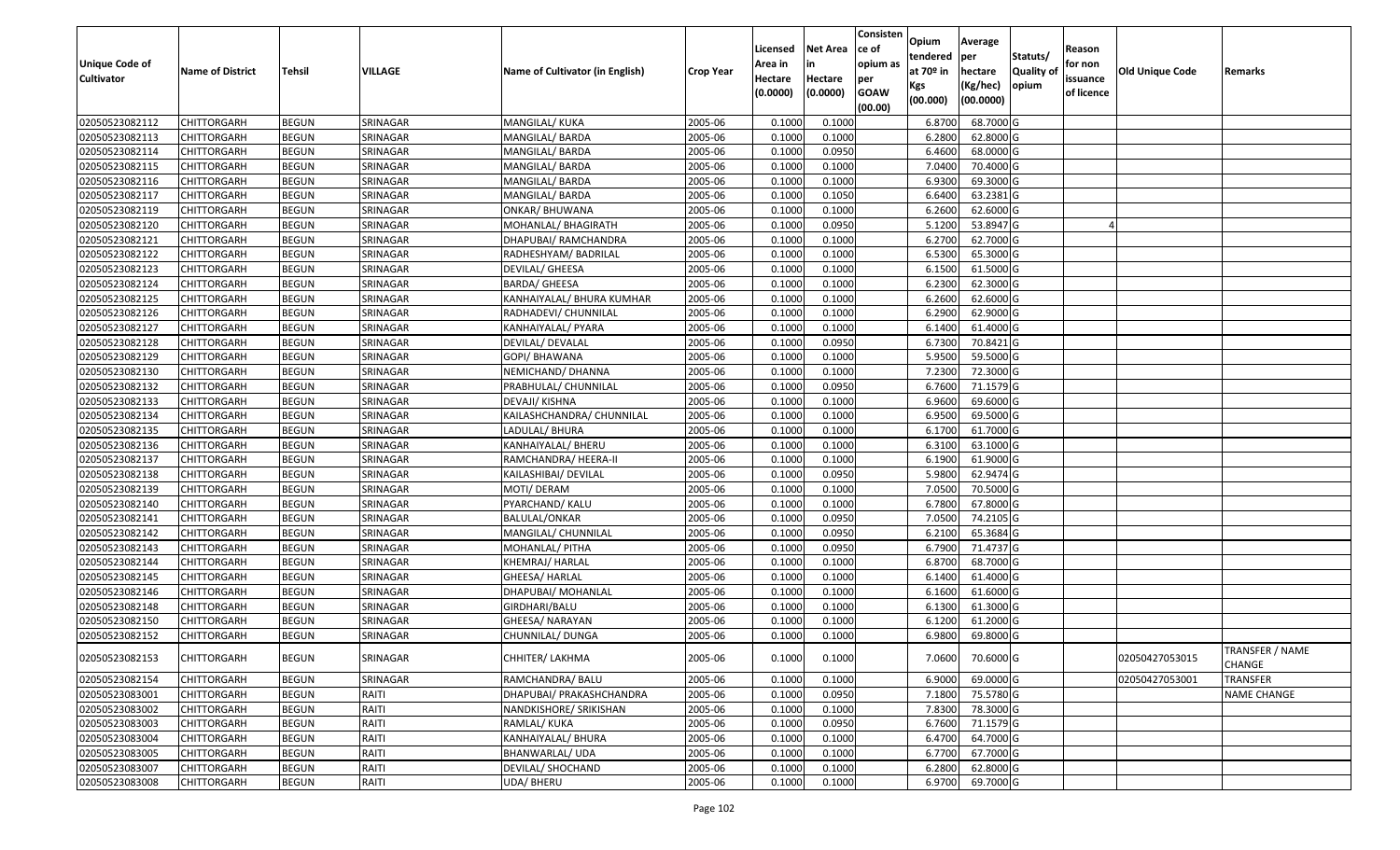|                                     |                         |              |         |                                 |                  | Licensed           | <b>Net Area</b> | Consisten<br>ce of | Opium<br>tendered | Average<br>per | Statuts/         | Reason              |                 |         |
|-------------------------------------|-------------------------|--------------|---------|---------------------------------|------------------|--------------------|-----------------|--------------------|-------------------|----------------|------------------|---------------------|-----------------|---------|
| Unique Code of<br><b>Cultivator</b> | <b>Name of District</b> | Tehsil       | VILLAGE | Name of Cultivator (in English) | <b>Crop Year</b> | Area in<br>Hectare | in<br>Hectare   | opium as           | at $70°$ in       | hectare        | <b>Quality o</b> | for non<br>issuance | Old Unique Code | Remarks |
|                                     |                         |              |         |                                 |                  | (0.0000)           | (0.0000)        | per<br><b>GOAW</b> | Kgs               | (Kg/hec)       | opium            | of licence          |                 |         |
|                                     |                         |              |         |                                 |                  |                    |                 | (00.00)            | (00.000)          | (00.0000)      |                  |                     |                 |         |
| 02050523083009                      | CHITTORGARH             | <b>BEGUN</b> | RAITI   | BHAWANA/ DEVILAL                | 2005-06          | 0.1000             | 0.1000          |                    | 6.9100            | 69.1000G       |                  |                     |                 |         |
| 02050523083010                      | CHITTORGARH             | <b>BEGUN</b> | RAITI   | KHEMRAJ/ GHASI                  | 2005-06          | 0.1000             | 0.1000          |                    | 7.3200            | 73.2000 G      |                  |                     |                 |         |
| 02050523083011                      | CHITTORGARH             | <b>BEGUN</b> | RAITI   | BHERU/ HEERA                    | 2005-06          | 0.1000             | 0.1000          |                    | 6.9200            | 69.2000 G      |                  |                     |                 |         |
| 02050523083012                      | <b>CHITTORGARH</b>      | <b>BEGUN</b> | RAITI   | LALU/ NARAYAN                   | 2005-06          | 0.1000             | 0.1000          |                    | 6.6900            | 66.9000 G      |                  |                     |                 |         |
| 02050523083014                      | CHITTORGARH             | <b>BEGUN</b> | RAITI   | <b>HEERALAL/ KHEMA</b>          | 2005-06          | 0.1000             | 0.1000          |                    | 6.5000            | 65.0000G       |                  |                     |                 |         |
| 02050523083015                      | CHITTORGARH             | <b>BEGUN</b> | RAITI   | <b>BHURA/ PEMA</b>              | 2005-06          | 0.1000             | 0.1000          |                    | 7.0800            | 70.8000 G      |                  |                     |                 |         |
| 02050523083018                      | CHITTORGARH             | <b>BEGUN</b> | RAITI   | CHAMPALAL/ DALU                 | 2005-06          | 0.1000             | 0.1000          |                    | 7.2300            | 72.3000G       |                  |                     |                 |         |
| 02050523083019                      | <b>CHITTORGARH</b>      | <b>BEGUN</b> | RAITI   | KISHNIBAI/ AASHARAM             | 2005-06          | 0.1000             | 0.1000          |                    | 7.1500            | 71.5000 G      |                  |                     |                 |         |
| 02050523083021                      | CHITTORGARH             | <b>BEGUN</b> | RAITI   | NARAYAN/ LAXMAN                 | 2005-06          | 0.1000             | 0.0950          |                    | 7.0300            | 74.0000G       |                  |                     |                 |         |
| 02050523083022                      | CHITTORGARH             | <b>BEGUN</b> | RAITI   | MODIRAM/ MIYACHAND              | 2005-06          | 0.1000             | 0.1000          |                    | 7.2900            | 72.9000 G      |                  |                     |                 |         |
| 02050523083023                      | CHITTORGARH             | <b>BEGUN</b> | RAITI   | PYARA/ BALU                     | 2005-06          | 0.1000             | 0.1050          |                    | 6.5700            | 62.5714 G      |                  |                     |                 |         |
| 02050523083024                      | CHITTORGARH             | <b>BEGUN</b> | RAITI   | KAJOD/ BALU                     | 2005-06          | 0.1000             | 0.1000          |                    | 7.0300            | 70.3000 G      |                  |                     |                 |         |
| 02050523083025                      | <b>CHITTORGARH</b>      | <b>BEGUN</b> | RAITI   | RAMCHANDRA A/S KHEMA            | 2005-06          | 0.1000             | 0.1000          |                    | 7.0900            | 70.9000 G      |                  |                     |                 |         |
| 02050523083026                      | CHITTORGARH             | <b>BEGUN</b> | RAITI   | PYARIBAI/ KHEMA                 | 2005-06          | 0.1000             | 0.1000          |                    | 6.4400            | 64.4000 G      |                  |                     |                 |         |
| 02050523083027                      | CHITTORGARH             | <b>BEGUN</b> | RAITI   | BHERULAL/ DUNGA                 | 2005-06          | 0.1000             | 0.1000          |                    | 7.0400            | 70.4000 G      |                  |                     |                 |         |
| 02050523083029                      | CHITTORGARH             | <b>BEGUN</b> | RAITI   | <b>BHOLIBAI/ DEVILAL</b>        | 2005-06          | 0.1000             | 0.0950          |                    | 6.8700            | 72.3158 G      |                  |                     |                 |         |
| 02050523083032                      | CHITTORGARH             | <b>BEGUN</b> | RAITI   | SHOCHAND/DEVILAL                | 2005-06          | 0.1000             | 0.1000          |                    | 6.9800            | 69.8000 G      |                  |                     |                 |         |
| 02050523083033                      | CHITTORGARH             | <b>BEGUN</b> | RAITI   | BHANWARLAL/ HEERALAL            | 2005-06          | 0.1000             | 0.1000          |                    | 7.2300            | 72.3000G       |                  |                     |                 |         |
| 02050523083034                      | CHITTORGARH             | <b>BEGUN</b> | RAITI   | NATHU/TARACHAND                 | 2005-06          | 0.100              | 0.1000          |                    | 6.4000            | 64.0000 G      |                  |                     |                 |         |
| 02050523083035                      | CHITTORGARH             | <b>BEGUN</b> | RAITI   | DHAPUBAI/ SHIVLAL               | 2005-06          | 0.1000             | 0.1000          |                    | 5.9000            | 59.0000G       |                  |                     |                 |         |
| 02050523083036                      | CHITTORGARH             | <b>BEGUN</b> | RAITI   | MODA/ MOTI                      | 2005-06          | 0.100              | 0.1000          |                    | 7.3000            | 73.0000G       |                  |                     |                 |         |
| 02050523083037                      | CHITTORGARH             | <b>BEGUN</b> | RAITI   | KASHIRAM/KUKA                   | 2005-06          | 0.1000             | 0.1000          |                    | 6.1100            | 61.1000G       |                  |                     |                 |         |
| 02050523083038                      | CHITTORGARH             | <b>BEGUN</b> | RAITI   | MODIRAM/ NARAYAN                | 2005-06          | 0.1000             | 0.1050          |                    | 7.7200            | 73.5238 G      |                  |                     |                 |         |
| 02050523083039                      | CHITTORGARH             | <b>BEGUN</b> | RAITI   | NOJIBAI/ NANDA                  | 2005-06          | 0.1000             | 0.0950          |                    | 6.3800            | 67.1579 G      |                  |                     |                 |         |
| 02050523083040                      | <b>CHITTORGARH</b>      | <b>BEGUN</b> | RAITI   | SHANKERLAL/ KUKA                | 2005-06          | 0.1000             | 0.0950          |                    | 7.1200            | 74.9474 G      |                  |                     |                 |         |
| 02050523083046                      | CHITTORGARH             | <b>BEGUN</b> | RAITI   | JAGANNATH/ JAICHAND             | 2005-06          | 0.1000             | 0.0950          |                    | 6.2900            | 66.2105 G      |                  |                     |                 |         |
| 02050523083047                      | CHITTORGARH             | <b>BEGUN</b> | RAITI   | JAGANNATH/ BHUWANA              | 2005-06          | 0.1000             | 0.1050          |                    | 6.4900            | 61.8095 G      |                  |                     |                 |         |
| 02050523083049                      | CHITTORGARH             | <b>BEGUN</b> | RAITI   | ONKAR/ KASHIRAM                 | 2005-06          | 0.1000             | 0.0950          |                    | 6.0800            | 64.0000G       |                  |                     |                 |         |
| 02050523083050                      | CHITTORGARH             | <b>BEGUN</b> | RAITI   | KALURAM/ MIYACHAND              | 2005-06          | 0.1000             | 0.0950          |                    | 6.9900            | 73.5789 G      |                  |                     |                 |         |
| 02050523083051                      | CHITTORGARH             | <b>BEGUN</b> | RAITI   | <b>BHURA/ NOLA</b>              | 2005-06          | 0.1000             | 0.0950          |                    | 6.0100            | 63.2632 G      |                  |                     |                 |         |
| 02050523083052                      | CHITTORGARH             | <b>BEGUN</b> | RAITI   | GOPILAL/ DEVA/ DHAKAD           | 2005-06          | 0.1000             | 0.1000          |                    | 6.3800            | 63.8000 G      |                  |                     |                 |         |
| 02050523083053                      | CHITTORGARH             | <b>BEGUN</b> | RAITI   | <b>BANSHILAL/ NANDA</b>         | 2005-06          | 0.1000             | 0.1000          |                    | 7.0900            | 70.9000 G      |                  |                     |                 |         |
| 02050523083054                      | CHITTORGARH             | <b>BEGUN</b> | RAITI   | JAGANNATH/ BHERU                | 2005-06          | 0.1000             | 0.1000          |                    | 7.0200            | 70.2000 G      |                  |                     |                 |         |
| 02050523083055                      | CHITTORGARH             | <b>BEGUN</b> | RAITI   | HEERALAL/ UDA                   | 2005-06          | 0.1000             | 0.1000          |                    | 6.4900            | 64.9000 G      |                  |                     |                 |         |
| 02050523083056                      | CHITTORGARH             | <b>BEGUN</b> | RAITI   | KAILASHCHANDRA/TEJPAL           | 2005-06          | 0.1000             | 0.0950          |                    | 6.2900            | 66.2105 G      |                  |                     |                 |         |
| 02050523083058                      | CHITTORGARH             | <b>BEGUN</b> | RAITI   | BANSHILAL/ SHYAMJI              | 2005-06          | 0.1000             | 0.1050          |                    | 6.4700            | 61.6190 G      |                  |                     |                 |         |
| 02050523083060                      | CHITTORGARH             | <b>BEGUN</b> | RAITI   | CHITTER/ DEVA PRAJAPAT          | 2005-06          | 0.1000             | 0.1000          |                    | 6.7200            | $67.2000$ G    |                  |                     |                 |         |
| 02050523083061                      | <b>CHITTORGARH</b>      | <b>BEGUN</b> | RAITI   | RAMLAL/ BHANWARLAL              | 2005-06          | 0.1000             | 0.1000          |                    | 7.0700            | 70.7000 G      |                  |                     |                 |         |
| 02050523083062                      | <b>CHITTORGARH</b>      | <b>BEGUN</b> | RAITI   | MANGILAL/RAMA                   | 2005-06          | 0.1000             | 0.1000          |                    | 6.4300            | 64.3000 G      |                  |                     |                 |         |
| 02050523083063                      | <b>CHITTORGARH</b>      | <b>BEGUN</b> | RAITI   | BHANWARLAL/ BHURA               | 2005-06          | 0.1000             | 0.1000          |                    | 6.5400            | 65.4000 G      |                  |                     |                 |         |
| 02050523083064                      | CHITTORGARH             | <b>BEGUN</b> | RAITI   | NANDA/ HEMA                     | 2005-06          | 0.1000             | 0.1000          |                    | 6.2300            | 62.3000 G      |                  |                     |                 |         |
| 02050523083066                      | <b>CHITTORGARH</b>      | <b>BEGUN</b> | RAITI   | RAMESHWARLAL/ SHANKERLAL        | 2005-06          | 0.1000             | 0.1000          |                    | 6.2900            | 62.9000 G      |                  |                     |                 |         |
| 02050523083067                      | <b>CHITTORGARH</b>      | <b>BEGUN</b> | RAITI   | GHEESALAL/ SRICHAND             | 2005-06          | 0.1000             | 0.0950          |                    | 6.2500            | 65.7895 G      |                  |                     |                 |         |
| 02050523083071                      | <b>CHITTORGARH</b>      | <b>BEGUN</b> | RAITI   | CHUNNILAL/ SITARAM              | 2005-06          | 0.1000             | 0.1050          |                    | 6.9600            | 66.2857 G      |                  |                     |                 |         |
| 02050523083072                      | CHITTORGARH             | <b>BEGUN</b> | RAITI   | <b>BHURA/DOLA</b>               | 2005-06          | 0.1000             | 0.1000          |                    | 7.0200            | 70.2000 G      |                  |                     |                 |         |
| 02050523083073                      | <b>CHITTORGARH</b>      | <b>BEGUN</b> | RAITI   | PRAHLAD/ KALU                   | 2005-06          | 0.1000             | 0.1000          |                    | 6.3000            | 63.0000 G      |                  |                     |                 |         |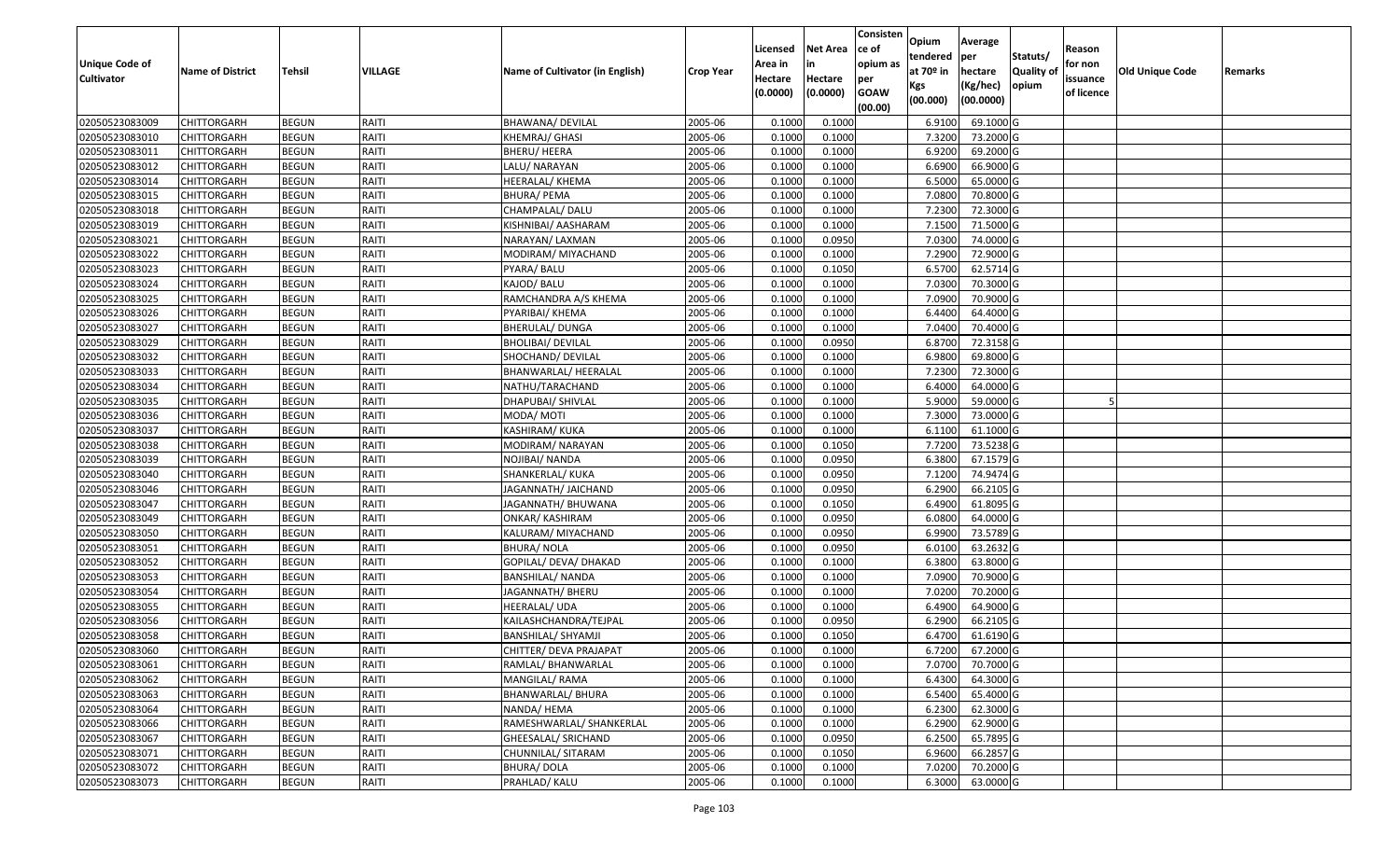| Unique Code of<br><b>Cultivator</b> | <b>Name of District</b> | Tehsil       | VILLAGE      | Name of Cultivator (in English) | Crop Year | Licensed<br>Area in<br>Hectare<br>(0.0000) | Net Area<br>in<br>Hectare<br>(0.0000) | Consisten<br>ce of<br>opium as<br>per<br><b>GOAW</b><br>(00.00) | Opium<br>tendered<br>at 70º in<br>Kgs<br>(00.000) | Average<br>per<br>hectare<br>(Kg/hec)<br>(00.0000) | Statuts/<br><b>Quality of</b><br>opium | Reason<br>for non<br>issuance<br>of licence | <b>Old Unique Code</b> | Remarks            |
|-------------------------------------|-------------------------|--------------|--------------|---------------------------------|-----------|--------------------------------------------|---------------------------------------|-----------------------------------------------------------------|---------------------------------------------------|----------------------------------------------------|----------------------------------------|---------------------------------------------|------------------------|--------------------|
| 02050523083074                      | <b>CHITTORGARH</b>      | <b>BEGUN</b> | RAITI        | <b>JHAMKUBAI/ KALU</b>          | 2005-06   | 0.1000                                     | 0.1000                                |                                                                 | 6.9800                                            | 69.8000 G                                          |                                        |                                             |                        |                    |
| 02050523083075                      | CHITTORGARH             | <b>BEGUN</b> | RAITI        | TULSIRAM/HEERA                  | 2005-06   | 0.1000                                     | 0.1000                                |                                                                 | 5.8500                                            | 58.5000 G                                          |                                        |                                             |                        |                    |
| 02050523083076                      | CHITTORGARH             | <b>BEGUN</b> | RAITI        | AKLING/VENA                     | 2005-06   | 0.1000                                     | 0.1000                                |                                                                 | 6.2200                                            | 62.2000 G                                          |                                        |                                             |                        |                    |
| 02050523083077                      | <b>CHITTORGARH</b>      | <b>BEGUN</b> | RAITI        | CHATERSINGH/RUPSINGH            | 2005-06   | 0.1000                                     | 0.1000                                |                                                                 | 7.3500                                            | 73.5000 G                                          |                                        |                                             |                        |                    |
| 02050523083078                      | CHITTORGARH             | <b>BEGUN</b> | RAITI        | PRATAPSINGH/ RAGHUNATH SINGH    | 2005-06   | 0.1000                                     | 0.1000                                |                                                                 | 6.2900                                            | 62.9000 G                                          |                                        |                                             |                        |                    |
| 02050523083079                      | CHITTORGARH             | <b>BEGUN</b> | RAITI        | KALYANSINGH/RAJSINGH            | 2005-06   | 0.1000                                     | 0.1000                                |                                                                 | 6.4200                                            | 64.2000 G                                          |                                        |                                             |                        |                    |
| 02050523084002                      | <b>CHITTORGARH</b>      | <b>BEGUN</b> | RAITA        | ONKAR/VENA                      | 2005-06   | 0.1000                                     | 0.1000                                |                                                                 | 7.5200                                            | 75.2000 G                                          |                                        |                                             |                        |                    |
| 02050523084003                      | CHITTORGARH             | <b>BEGUN</b> | RAITA        | RAMLAL/NANDLAL                  | 2005-06   | 0.1000                                     | 0.1000                                |                                                                 | 7.4200                                            | 74.2000 G                                          |                                        |                                             |                        |                    |
| 02050523084004                      | CHITTORGARH             | <b>BEGUN</b> | RAITA        | DOLA/ BHUWANA                   | 2005-06   | 0.1000                                     | 0.1000                                |                                                                 | 6.8700                                            | 68.7000 G                                          |                                        |                                             |                        |                    |
| 02050523084006                      | CHITTORGARH             | <b>BEGUN</b> | RAITA        | PRABHULAL/ RAMCHANDRA           | 2005-06   | 0.1000                                     | 0.1000                                |                                                                 | 6.7800                                            | 67.8000 G                                          |                                        |                                             |                        |                    |
| 02050523084007                      | <b>CHITTORGARH</b>      | <b>BEGUN</b> | RAITA        | KUKIBAI/ TARACHAND              | 2005-06   | 0.1000                                     | 0.1050                                |                                                                 | 7.5400                                            | 71.8095 G                                          |                                        |                                             |                        |                    |
| 02050523084008                      | <b>CHITTORGARH</b>      | <b>BEGUN</b> | RAITA        | MODIRAM/TARACHAND               | 2005-06   | 0.1000                                     | 0.1000                                |                                                                 | 7.5200                                            | 75.2000 G                                          |                                        |                                             |                        |                    |
| 02050523084010                      | <b>CHITTORGARH</b>      | <b>BEGUN</b> | RAITA        | BALIBAI/BALU                    | 2005-06   | 0.1000                                     | 0.1050                                |                                                                 | 6.7300                                            | 64.0952 G                                          |                                        |                                             |                        |                    |
| 02050523084011                      | CHITTORGARH             | <b>BEGUN</b> | RAITA        | PYARCHAND/SHOCHAND              | 2005-06   | 0.1000                                     | 0.1050                                |                                                                 | 7.0300                                            | 66.9524 G                                          |                                        |                                             |                        |                    |
| 02050523084013                      | CHITTORGARH             | <b>BEGUN</b> | RAITA        | JAMNIBAI/ DEVILAL               | 2005-06   | 0.1000                                     | 0.1000                                |                                                                 | 7.0000                                            | 70.0000 G                                          |                                        |                                             |                        |                    |
| 02050523084014                      | CHITTORGARH             | <b>BEGUN</b> | RAITA        | <b>BALU/ JAGANNATH</b>          | 2005-06   | 0.1000                                     | 0.1000                                |                                                                 | 7.3600                                            | 73.6000 G                                          |                                        |                                             |                        | <b>NAME CHANGE</b> |
| 02050523084015                      | CHITTORGARH             | <b>BEGUN</b> | RAITA        | CHHOGALAL/ JEETMAL              | 2005-06   | 0.1000                                     | 0.1000                                |                                                                 | 7.2200                                            | 72.2000 G                                          |                                        |                                             |                        |                    |
| 02050523084017                      | CHITTORGARH             | <b>BEGUN</b> | RAITA        | DEBILAL/ DEVRAM                 | 2005-06   | 0.1000                                     | 0.1000                                |                                                                 | 6.8100                                            | 68.1000 G                                          |                                        |                                             |                        |                    |
| 02050523084018                      | CHITTORGARH             | <b>BEGUN</b> | RAITA        | BHANWARLAL/ CHATERBHUJ          | 2005-06   | 0.1000                                     | 0.1050                                |                                                                 | 7.6300                                            | 72.6667 G                                          |                                        |                                             |                        |                    |
| 02050523084019                      | CHITTORGARH             | <b>BEGUN</b> | RAITA        | <b>BAPURAM/ GOMA</b>            | 2005-06   | 0.1000                                     | 0.1000                                |                                                                 | 6.8300                                            | 68.3000 G                                          |                                        |                                             |                        |                    |
| 02050523084020                      | CHITTORGARH             | <b>BEGUN</b> | RAITA        | CHUNNILAL/ KISHNA               | 2005-06   | 0.1000                                     | 0.1000                                |                                                                 | 7.0900                                            | 70.9000 G                                          |                                        |                                             |                        |                    |
| 02050523084021                      | CHITTORGARH             | <b>BEGUN</b> | RAITA        | KHEMRAJ/ KUKA                   | 2005-06   | 0.1000                                     | 0.0950                                |                                                                 | 6.5900                                            | 69.3684 G                                          |                                        |                                             |                        |                    |
| 02050523084023                      | CHITTORGARH             | <b>BEGUN</b> | RAITA        | MADHO/ MANAK                    | 2005-06   | 0.1000                                     | 0.0950                                |                                                                 | 6.5500                                            | 68.9474 G                                          |                                        |                                             |                        |                    |
| 02050523084024                      | <b>CHITTORGARH</b>      | <b>BEGUN</b> | RAITA        | <b>DEBILAL/ BHAGIRATH</b>       | 2005-06   | 0.1000                                     | 0.1050                                |                                                                 | 7.6800                                            | 73.1429 G                                          |                                        |                                             |                        |                    |
| 02050523084025                      | CHITTORGARH             | <b>BEGUN</b> | RAITA        | DOLA/ JAGANNATH                 | 2005-06   | 0.1000                                     | 0.1050                                |                                                                 | 7.7300                                            | 73.6190 G                                          |                                        |                                             |                        |                    |
| 02050523084026                      | CHITTORGARH             | <b>BEGUN</b> | RAITA        | SITARAM/DOLA                    | 2005-06   | 0.1000                                     | 0.1000                                |                                                                 | 6.8000                                            | 68.0000 G                                          |                                        |                                             |                        |                    |
| 02050523084027                      | CHITTORGARH             | <b>BEGUN</b> | RAITA        | DAULATRAM/ KAJOD                | 2005-06   | 0.1000                                     | 0.1000                                |                                                                 | 6.8200                                            | 68.2000 G                                          |                                        |                                             |                        |                    |
| 02050523084028                      | <b>CHITTORGARH</b>      | <b>BEGUN</b> | RAITA        | NANDLAL/ DEBILAL                | 2005-06   | 0.1000                                     | 0.0950                                |                                                                 | 6.8700                                            | 72.3158 G                                          |                                        |                                             |                        |                    |
| 02050523084030                      | CHITTORGARH             | <b>BEGUN</b> | RAITA        | TODARMAL/ NARAYAN               | 2005-06   | 0.1000                                     | 0.1000                                |                                                                 | 7.0200                                            | 70.2000 G                                          |                                        |                                             |                        |                    |
| 02050523084031                      | CHITTORGARH             | <b>BEGUN</b> | RAITA        | BANSHILAL/ BHURALAL             | 2005-06   | 0.1000                                     | 0.1000                                |                                                                 | 7.3500                                            | 73.5000 G                                          |                                        |                                             |                        |                    |
| 02050523084032                      | CHITTORGARH             | <b>BEGUN</b> | RAITA        | MOHANLAL/KAJOD                  | 2005-06   | 0.1000                                     | 0.0950                                |                                                                 | 6.2700                                            | 66.0000 G                                          |                                        |                                             |                        |                    |
| 02050523084033                      | <b>CHITTORGARH</b>      | <b>BEGUN</b> | RAITA        | HIRALAL/ DEVILAL                | 2005-06   | 0.1000                                     | 0.0950                                |                                                                 | 6.5600                                            | 69.0526 G                                          |                                        |                                             |                        |                    |
| 02050523084034                      | <b>CHITTORGARH</b>      | <b>BEGUN</b> | RAITA        | LAXMAN/ NARAYAN                 | 2005-06   | 0.1000                                     | 0.0950                                |                                                                 | 6.1200                                            | 64.4211 G                                          |                                        |                                             |                        |                    |
| 02050523084035                      | CHITTORGARH             | <b>BEGUN</b> | RAITA        | MODIRAM/ RUPA                   | 2005-06   | 0.1000                                     | 0.1000                                |                                                                 | 7.4100                                            | 74.1000 G                                          |                                        |                                             |                        |                    |
| 02050523084036                      | CHITTORGARH             | <b>BEGUN</b> | RAITA        | GHEESALAL/ RUPLAL               | 2005-06   | 0.1000                                     | 0.1000                                |                                                                 | 6.5400                                            | 65.4000 G                                          |                                        |                                             |                        |                    |
| 02050523084038                      | <b>CHITTORGARH</b>      | <b>BEGUN</b> | <b>RAITA</b> | RAMLAL/ KHEMA                   | 2005-06   | 0.1000                                     | 0.1000                                |                                                                 | 6.6300                                            | 66.3000 G                                          |                                        |                                             |                        |                    |
| 02050523084039                      | <b>CHITTORGARH</b>      | <b>BEGUN</b> | RAITA        | HIRALAL/DALLA                   | 2005-06   | 0.1000                                     | 0.1000                                |                                                                 | 7.4400                                            | 74.4000 G                                          |                                        |                                             |                        |                    |
| 02050523084040                      | <b>CHITTORGARH</b>      | <b>BEGUN</b> | <b>RAITA</b> | DOLA/ MOTI                      | 2005-06   | 0.1000                                     | 0.1000                                |                                                                 | 7.3500                                            | 73.5000 G                                          |                                        |                                             |                        |                    |
| 02050523084041                      | <b>CHITTORGARH</b>      | <b>BEGUN</b> | <b>RAITA</b> | JEETIBAI/ RAMLAL                | 2005-06   | 0.1000                                     | 0.1000                                |                                                                 | 6.9300                                            | 69.3000 G                                          |                                        |                                             |                        |                    |
| 02050523084043                      | <b>CHITTORGARH</b>      | <b>BEGUN</b> | RAITA        | NANDLAL/ HARLAL                 | 2005-06   | 0.1000                                     | 0.0950                                |                                                                 | 6.4400                                            | 67.7895 G                                          |                                        |                                             |                        |                    |
| 02050523084044                      | <b>CHITTORGARH</b>      | <b>BEGUN</b> | <b>RAITA</b> | SUBHANKHA/ PIRUKHA              | 2005-06   | 0.1000                                     | 0.1000                                |                                                                 | 6.5100                                            | 65.1000 G                                          |                                        |                                             |                        |                    |
| 02050523084045                      | <b>CHITTORGARH</b>      | <b>BEGUN</b> | RAITA        | <b>BHAGIRTH/ UDA</b>            | 2005-06   | 0.1000                                     | 0.1000                                |                                                                 | 7.4700                                            | 74.7000 G                                          |                                        |                                             |                        |                    |
| 02050523084046                      | <b>CHITTORGARH</b>      | <b>BEGUN</b> | RAITA        | HARKUBAI/ RAMA                  | 2005-06   | 0.1000                                     | 0.1000                                |                                                                 | 7.5400                                            | 75.4000 G                                          |                                        |                                             |                        |                    |
| 02050523084047                      | <b>CHITTORGARH</b>      | <b>BEGUN</b> | RAITA        | HEERALAL/ BARDA                 | 2005-06   | 0.1000                                     | 0.1000                                |                                                                 | 6.6900                                            | 66.9000 G                                          |                                        |                                             |                        |                    |
| 02050523084048                      | <b>CHITTORGARH</b>      | <b>BEGUN</b> | RAITA        | NARAYAN/ KUKA                   | 2005-06   | 0.1000                                     | 0.1000                                |                                                                 | 6.6300                                            | 66.3000 G                                          |                                        |                                             |                        |                    |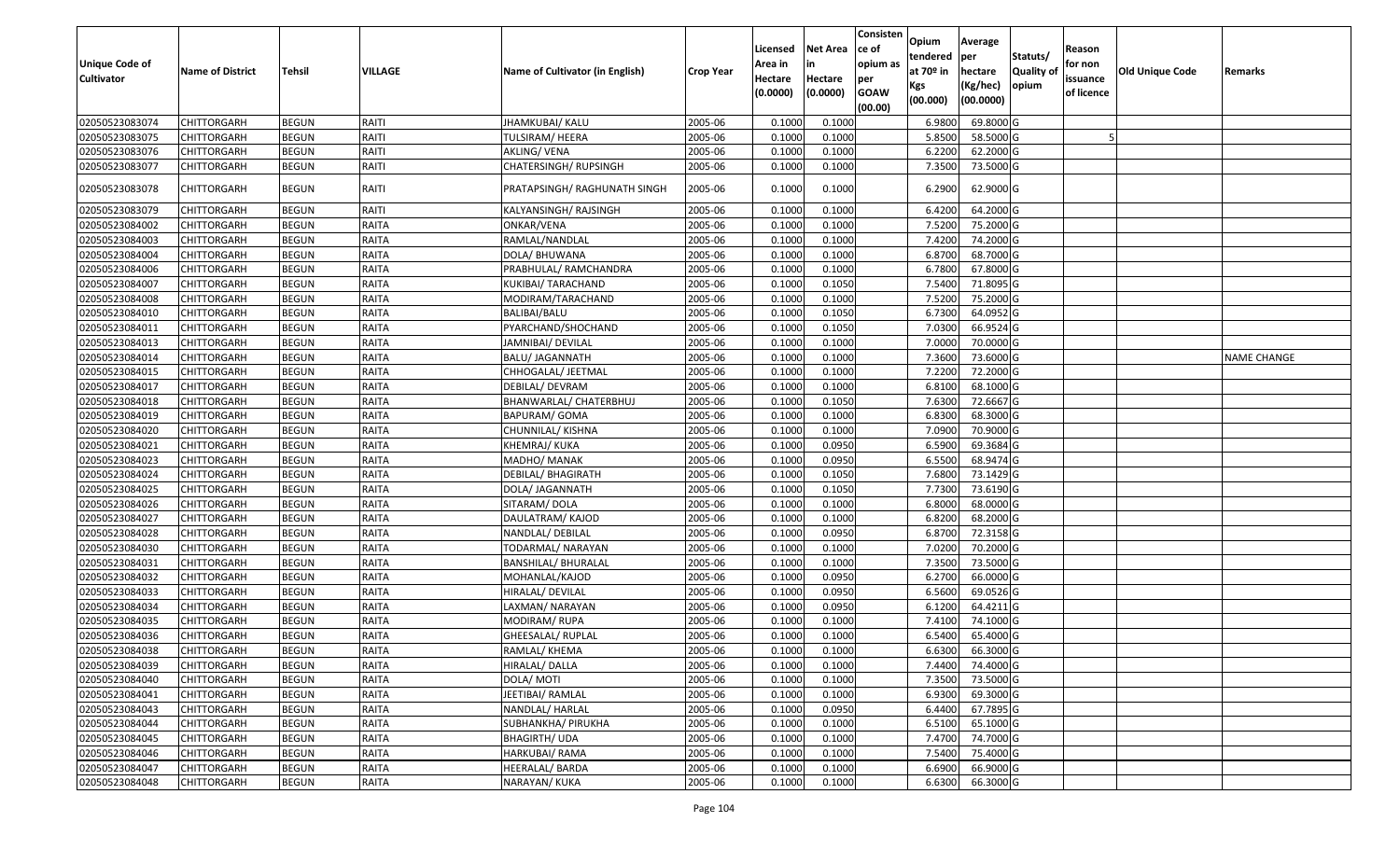| Unique Code of<br><b>Cultivator</b> | <b>Name of District</b> | <b>Tehsil</b> | VILLAGE      | Name of Cultivator (in English) | <b>Crop Year</b> | Licensed<br>Area in<br>Hectare<br>(0.0000) | <b>Net Area</b><br>in<br>Hectare<br>(0.0000) | Consisten<br>ce of<br>opium as<br>per<br><b>GOAW</b><br>(00.00) | Opium<br>tendered<br>at 70º in<br>Kgs<br>(00.000) | Average<br>per<br>hectare<br>(Kg/hec)<br>(00.0000) | Statuts/<br>Quality of<br>opium | Reason<br>for non<br>issuance<br>of licence | <b>Old Unique Code</b> | Remarks            |
|-------------------------------------|-------------------------|---------------|--------------|---------------------------------|------------------|--------------------------------------------|----------------------------------------------|-----------------------------------------------------------------|---------------------------------------------------|----------------------------------------------------|---------------------------------|---------------------------------------------|------------------------|--------------------|
| 02050523084050                      | CHITTORGARH             | <b>BEGUN</b>  | RAITA        | LALU/BARDA                      | 2005-06          | 0.1000                                     | 0.1000                                       |                                                                 | 7.4400                                            | 74.4000 G                                          |                                 |                                             |                        |                    |
| 02050523084051                      | CHITTORGARH             | <b>BEGUN</b>  | RAITA        | HARIRAM/ NANDA                  | 2005-06          | 0.1000                                     | 0.1000                                       |                                                                 | 7.4600                                            | 74.6000 G                                          |                                 |                                             |                        |                    |
| 02050523084052                      | CHITTORGARH             | <b>BEGUN</b>  | <b>RAITA</b> | RUPLAL/DEBILAL                  | 2005-06          | 0.1000                                     | 0.1000                                       |                                                                 | 6.3500                                            | 63.5000G                                           |                                 |                                             |                        |                    |
| 02050523084053                      | CHITTORGARH             | <b>BEGUN</b>  | <b>RAITA</b> | SHIVRAM/ NANDRAM                | 2005-06          | 0.1000                                     | 0.1000                                       |                                                                 | 7.0900                                            | 70.9000 G                                          |                                 |                                             |                        |                    |
| 02050523084054                      | CHITTORGARH             | <b>BEGUN</b>  | RAITA        | SHANKERLAL/ JAIRAM              | 2005-06          | 0.1000                                     | 0.0950                                       |                                                                 | 6.6700                                            | 70.2105 G                                          |                                 |                                             |                        |                    |
| 02050523084057                      | CHITTORGARH             | <b>BEGUN</b>  | RAITA        | NARAYANLAL/ KISHNA              | 2005-06          | 0.1000                                     | 0.1000                                       |                                                                 | 6.9500                                            | 69.5000G                                           |                                 |                                             |                        |                    |
| 02050523084058                      | CHITTORGARH             | <b>BEGUN</b>  | RAITA        | KANHAIYALAL/NANDLAL             | 2005-06          | 0.1000                                     | 0.1000                                       |                                                                 | 7.3800                                            | 73.8000 G                                          |                                 |                                             |                        |                    |
| 02050523084059                      | CHITTORGARH             | <b>BEGUN</b>  | RAITA        | HEERALAL/ UDAIRAM               | 2005-06          | 0.1000                                     | 0.1000                                       |                                                                 | 6.3800                                            | 63.8000G                                           |                                 |                                             |                        |                    |
| 02050523084060                      | CHITTORGARH             | <b>BEGUN</b>  | RAITA        | MOHANLAL/ DEBILAL               | 2005-06          | 0.1000                                     | 0.1000                                       |                                                                 | 6.7300                                            | 67.3000 G                                          |                                 |                                             |                        |                    |
| 02050523084062                      | CHITTORGARH             | <b>BEGUN</b>  | <b>RAITA</b> | RAMLAL/ BHURA                   | 2005-06          | 0.1000                                     | 0.1000                                       |                                                                 | 6.5600                                            | 65.6000G                                           |                                 |                                             |                        |                    |
| 02050523084064                      | CHITTORGARH             | <b>BEGUN</b>  | <b>RAITA</b> | GHEESALAL/ DEVA                 | 2005-06          | 0.1000                                     | 0.0950                                       |                                                                 | 8.3100                                            | 87.4737 G                                          |                                 |                                             |                        |                    |
| 02050523084065                      | <b>CHITTORGARH</b>      | <b>BEGUN</b>  | RAITA        | GANGARAM/ UDAJI                 | 2005-06          | 0.1000                                     | 0.1000                                       |                                                                 | 6.8500                                            | 68.5000 G                                          |                                 |                                             |                        |                    |
| 02050523084066                      | CHITTORGARH             | <b>BEGUN</b>  | <b>RAITA</b> | KANHAIYALAL/ SHANKERLAL         | 2005-06          | 0.1000                                     | 0.1000                                       |                                                                 | 6.7300                                            | 67.3000 G                                          |                                 |                                             |                        |                    |
| 02050523084067                      | CHITTORGARH             | <b>BEGUN</b>  | RAITA        | GHEESALAL/ UDAILAL              | 2005-06          | 0.1000                                     | 0.1000                                       |                                                                 | 7.0900                                            | 70.9000 G                                          |                                 |                                             |                        |                    |
| 02050523084068                      | CHITTORGARH             | <b>BEGUN</b>  | <b>RAITA</b> | MANGILAL/ BALU NAI              | 2005-06          | 0.1000                                     | 0.1000                                       |                                                                 | 6.3200                                            | 63.2000 G                                          |                                 |                                             |                        |                    |
| 02050523084069                      | <b>CHITTORGARH</b>      | <b>BEGUN</b>  | <b>RAITA</b> | <b>GEETABAI/ GHEESALAL</b>      | 2005-06          | 0.1000                                     | 0.1000                                       |                                                                 | 6.4000                                            | 64.0000 G                                          |                                 |                                             |                        |                    |
| 02050523084070                      | <b>CHITTORGARH</b>      | <b>BEGUN</b>  | RAITA        | RATANLAL/ JAIRAM                | 2005-06          | 0.1000                                     | 0.1000                                       |                                                                 | 6.7100                                            | 67.1000 G                                          |                                 |                                             |                        |                    |
| 02050523084071                      | <b>CHITTORGARH</b>      | <b>BEGUN</b>  | <b>RAITA</b> | MANGILAL/ JAIRAM                | 2005-06          | 0.100                                      | 0.1000                                       |                                                                 | 6.7300                                            | 67.3000 G                                          |                                 |                                             |                        |                    |
| 02050523084073                      | CHITTORGARH             | <b>BEGUN</b>  | <b>RAITA</b> | JAGANNATH/ MEGHA                | 2005-06          | 0.1000                                     | 0.1000                                       |                                                                 | 6.7600                                            | 67.6000 G                                          |                                 |                                             |                        |                    |
| 02050523084074                      | <b>CHITTORGARH</b>      | <b>BEGUN</b>  | <b>RAITA</b> | JAISINGH/ RUPA                  | 2005-06          | 0.1000                                     | 0.1000                                       |                                                                 | 7.1300                                            | 71.3000 G                                          |                                 |                                             |                        |                    |
| 02050523084075                      | <b>CHITTORGARH</b>      | <b>BEGUN</b>  | RAITA        | JAGANNATH/ KUKA                 | 2005-06          | 0.1000                                     | 0.0950                                       |                                                                 | 6.9200                                            | 72.8421 G                                          |                                 |                                             |                        |                    |
| 02050523084077                      | CHITTORGARH             | <b>BEGUN</b>  | <b>RAITA</b> | MOHANLAL/ JEETMAL               | 2005-06          | 0.1000                                     | 0.1000                                       |                                                                 | 6.7900                                            | 67.9000 G                                          |                                 |                                             |                        |                    |
| 02050523084079                      | CHITTORGARH             | <b>BEGUN</b>  | <b>RAITA</b> | GHEESALAL/ MOTI                 | 2005-06          | 0.1000                                     | 0.1000                                       |                                                                 | 6.6600                                            | 66.6000 G                                          |                                 |                                             |                        |                    |
| 02050523084080                      | CHITTORGARH             | <b>BEGUN</b>  | <b>RAITA</b> | KESHARBAI/ MANGILAL             | 2005-06          | 0.1000                                     | 0.1000                                       |                                                                 | 7.5400                                            | 75.4000G                                           |                                 |                                             |                        | <b>NAME CHANGE</b> |
| 02050523084081                      | CHITTORGARH             | <b>BEGUN</b>  | RAITA        | BHANWARLAL/ KAJOD               | 2005-06          | 0.100                                      | 0.1000                                       |                                                                 | 7.4000                                            | 74.0000 G                                          |                                 |                                             |                        |                    |
| 02050523084082                      | CHITTORGARH             | <b>BEGUN</b>  | RAITA        | RAMSUKH/ MOTI                   | 2005-06          | 0.1000                                     | 0.0500                                       |                                                                 | 3.4900                                            | 69.8000 G                                          |                                 |                                             |                        |                    |
| 02050523084084                      | CHITTORGARH             | <b>BEGUN</b>  | <b>RAITA</b> | JAGANNATH/ BARDA                | 2005-06          | 0.100                                      | 0.1000                                       |                                                                 | 6.6300                                            | 66.3000 G                                          |                                 |                                             |                        |                    |
| 02050523084085                      | CHITTORGARH             | <b>BEGUN</b>  | <b>RAITA</b> | KHEMRAJ/ JEETMAL                | 2005-06          | 0.1000                                     | 0.1000                                       |                                                                 | 6.9100                                            | 69.1000G                                           |                                 |                                             |                        |                    |
| 02050523084086                      | CHITTORGARH             | <b>BEGUN</b>  | <b>RAITA</b> | MADANLAL/ LAXMAN                | 2005-06          | 0.1000                                     | 0.1050                                       |                                                                 | 7.6300                                            | 72.6667 G                                          |                                 |                                             |                        |                    |
| 02050523084087                      | CHITTORGARH             | <b>BEGUN</b>  | RAITA        | CHHITERMAL/ DEVILAL             | 2005-06          | 0.1000                                     | 0.1000                                       |                                                                 | 7.6400                                            | 76.4000G                                           |                                 |                                             |                        |                    |
| 02050523084088                      | CHITTORGARH             | <b>BEGUN</b>  | RAITA        | BHERULAL/ NARAYAN               | 2005-06          | 0.1000                                     | 0.1000                                       |                                                                 | 6.6800                                            | 66.8000 G                                          |                                 |                                             |                        |                    |
| 02050523084090                      | CHITTORGARH             | <b>BEGUN</b>  | RAITA        | RUPLAL/ GOKAL                   | 2005-06          | 0.1000                                     | 0.1000                                       |                                                                 | 7.1300                                            | 71.3000G                                           |                                 |                                             |                        |                    |
| 02050523084091                      | CHITTORGARH             | <b>BEGUN</b>  | RAITA        | HEERALAL/DEBILAL                | 2005-06          | 0.1000                                     | 0.0950                                       |                                                                 | 6.5100                                            | 68.5263 G                                          |                                 |                                             |                        |                    |
| 02050523084093                      | CHITTORGARH             | <b>BEGUN</b>  | RAITA        | GHEESALAL/ ONKAR                | 2005-06          | 0.1000                                     | 0.1000                                       |                                                                 | 6.7500                                            | 67.5000 G                                          |                                 |                                             |                        |                    |
| 02050523084094                      | CHITTORGARH             | <b>BEGUN</b>  | RAITA        | BALU/ ONKAR                     | 2005-06          | 0.100                                      | 0.1000                                       |                                                                 | 7.8000                                            | 78.0000G                                           |                                 |                                             |                        |                    |
| 02050523084095                      | CHITTORGARH             | <b>BEGUN</b>  | RAITA        | BADAMBAI/ MADHOLAL              | 2005-06          | 0.1000                                     | 0.1000                                       |                                                                 | 7.4600                                            | 74.6000 G                                          |                                 |                                             |                        |                    |
| 02050523084096                      | <b>CHITTORGARH</b>      | <b>BEGUN</b>  | RAITA        | KAMLIBAI/ RAMCHANDRA            | 2005-06          | 0.1000                                     | 0.1000                                       |                                                                 |                                                   | 7.4700 74.7000 G                                   |                                 |                                             |                        |                    |
| 02050523084097                      | <b>CHITTORGARH</b>      | <b>BEGUN</b>  | RAITA        | SURESH KUMAR/ RUPLAL            | 2005-06          | 0.1000                                     | 0.0950                                       |                                                                 | 7.0800                                            | 74.5263 G                                          |                                 |                                             |                        |                    |
| 02050523084098                      | <b>CHITTORGARH</b>      | <b>BEGUN</b>  | <b>RAITA</b> | <b>UDAIRAM/RUPA</b>             | 2005-06          | 0.1000                                     | 0.1000                                       |                                                                 | 6.7900                                            | 67.9000 G                                          |                                 |                                             |                        |                    |
| 02050523084099                      | <b>CHITTORGARH</b>      | <b>BEGUN</b>  | <b>RAITA</b> | RAMCHANDRA/ MADHO               | 2005-06          | 0.1000                                     | 0.1000                                       |                                                                 | 6.8400                                            | 68.4000 G                                          |                                 |                                             |                        |                    |
| 02050523084100                      | <b>CHITTORGARH</b>      | <b>BEGUN</b>  | RAITA        | <b>GHEESIBAI/ NANDLAL</b>       | 2005-06          | 0.1000                                     | 0.1050                                       |                                                                 | 8.0000                                            | 76.1905 G                                          |                                 |                                             |                        |                    |
| 02050523084101                      | <b>CHITTORGARH</b>      | <b>BEGUN</b>  | <b>RAITA</b> | MOHANLAL/ CHUNNILAL             | 2005-06          | 0.1000                                     | 0.1000                                       |                                                                 | 6.7800                                            | 67.8000 G                                          |                                 |                                             |                        |                    |
| 02050523084102                      | <b>CHITTORGARH</b>      | <b>BEGUN</b>  | <b>RAITA</b> | DEVA/RAMA                       | 2005-06          | 0.1000                                     | 0.1000                                       |                                                                 | 7.4800                                            | 74.8000 G                                          |                                 |                                             |                        |                    |
| 02050523084103                      | <b>CHITTORGARH</b>      | <b>BEGUN</b>  | RAITA        | SHAMBHULAL/ RATIRAM             | 2005-06          | 0.1000                                     | 0.1000                                       |                                                                 | 6.5000                                            | 65.0000 G                                          |                                 |                                             |                        |                    |
| 02050523084104                      | <b>CHITTORGARH</b>      | <b>BEGUN</b>  | RAITA        | NANDLAL/ PANNALAL               | 2005-06          | 0.1000                                     | 0.0900                                       |                                                                 | 5.6800                                            | 63.1111 G                                          |                                 |                                             |                        |                    |
| 02050523084105                      | <b>CHITTORGARH</b>      | <b>BEGUN</b>  | RAITA        | DHAPUBAI/ MANA                  | 2005-06          | 0.1000                                     | 0.1000                                       |                                                                 | 6.7800                                            | 67.8000 G                                          |                                 |                                             |                        |                    |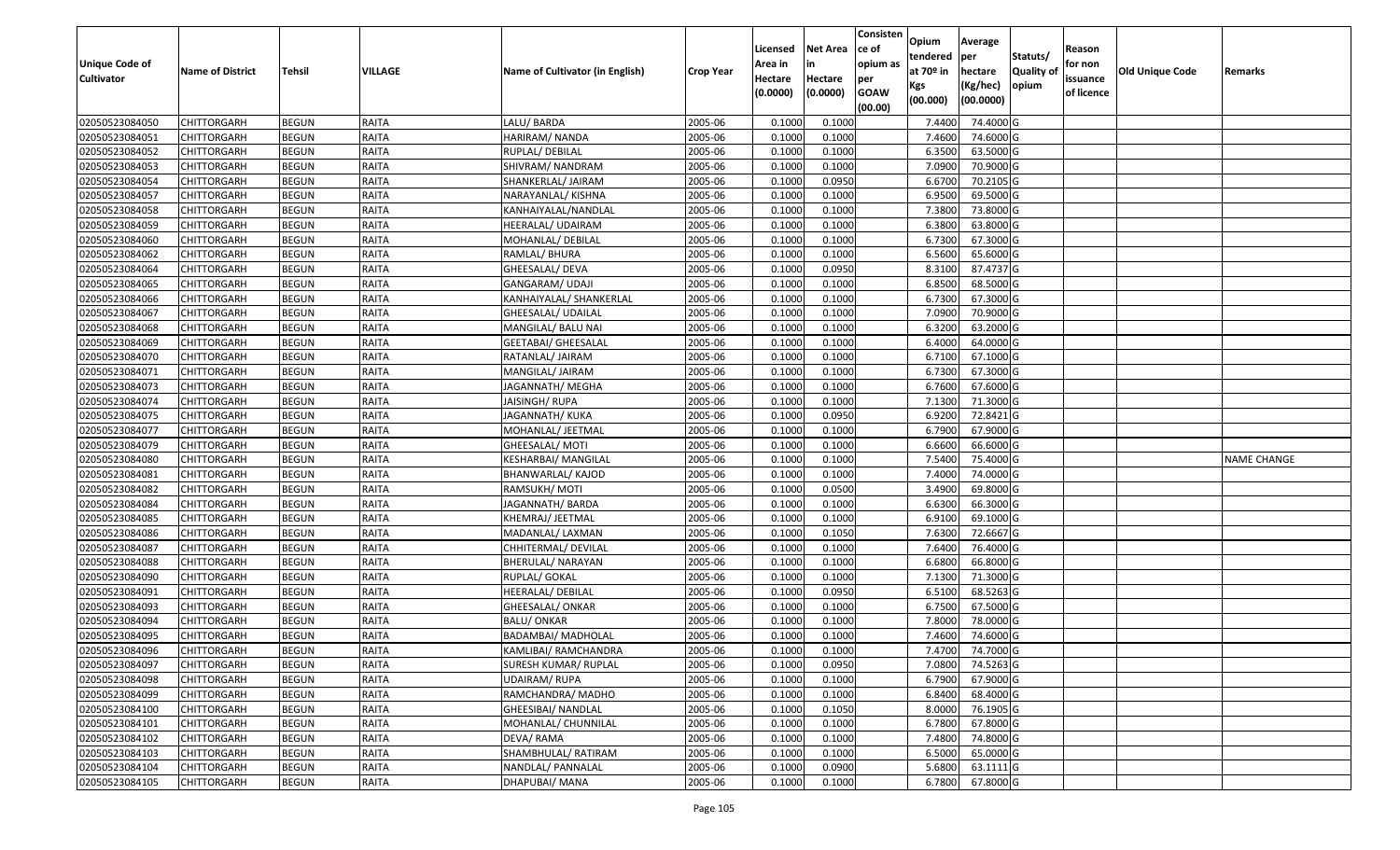| Unique Code of<br>Cultivator | <b>Name of District</b> | Tehsil       | VILLAGE           | Name of Cultivator (in English) | <b>Crop Year</b> | Licensed<br>Area in<br>Hectare<br>(0.0000) | Net Area<br>Hectare<br>(0.0000) | Consisten<br>ce of<br>opium as<br>per<br><b>GOAW</b><br>(00.00) | Opium<br>tendered<br>at 70º in<br>Kgs<br>(00.000) | Average<br>per<br>hectare<br>(Kg/hec)<br>(00.0000) | Statuts/<br>Quality of<br>opium | Reason<br>for non<br>issuance<br>of licence | Old Unique Code | Remarks         |
|------------------------------|-------------------------|--------------|-------------------|---------------------------------|------------------|--------------------------------------------|---------------------------------|-----------------------------------------------------------------|---------------------------------------------------|----------------------------------------------------|---------------------------------|---------------------------------------------|-----------------|-----------------|
| 02050523084106               | CHITTORGARH             | <b>BEGUN</b> | RAITA             | JAMNADEVI/ KAILASHCHANDRA       | 2005-06          | 0.1000                                     | 0.1000                          |                                                                 | 6.8000                                            | 68.0000 G                                          |                                 |                                             |                 |                 |
| 02050523084107               | CHITTORGARH             | <b>BEGUN</b> | RAITA             | BHANWARLAL/ MOHANLAL            | 2005-06          | 0.1000                                     | 0.0950                          |                                                                 | 7.0100                                            | 73.7895 G                                          |                                 |                                             |                 |                 |
| 02050523084108               | CHITTORGARH             | <b>BEGUN</b> | RAITA             | <b>BADRILAL/ TARACHAND</b>      | 2005-06          | 0.1000                                     | 0.0950                          |                                                                 | 6.6500                                            | 70.0000 G                                          |                                 |                                             |                 |                 |
| 02050523084109               | CHITTORGARH             | <b>BEGUN</b> | RAITA             | SAMPATBAI/ RADHESHYAM           | 2005-06          | 0.1000                                     | 0.1050                          |                                                                 | 7.0500                                            | 67.1429 G                                          |                                 |                                             |                 |                 |
| 02050523084110               | CHITTORGARH             | <b>BEGUN</b> | RAITA             | RATNIBAI/ PRATHVIRAJ            | 2005-06          | 0.1000                                     | 0.0950                          |                                                                 | 6.4400                                            | 67.7895 G                                          |                                 |                                             |                 |                 |
| 02050523084111               | CHITTORGARH             | <b>BEGUN</b> | RAITA             | MOTILAL/ BHAGIRATH              | 2005-06          | 0.1000                                     | 0.1000                          |                                                                 | 6.7000                                            | 67.0000 G                                          |                                 |                                             | 02050523083069  | <b>TRANSFER</b> |
| 02050523084112               | CHITTORGARH             | <b>BEGUN</b> | RAITA             | NANDUBAI/ DAYARAM               | 2005-06          | 0.1000                                     | 0.0900                          |                                                                 | 5.8200                                            | 64.6667 G                                          |                                 |                                             | 02050523083006  | TRANSFER        |
| 02050523085001               | CHITTORGARH             | <b>BEGUN</b> | RABARDA           | GOPILAL/TULSIRAM                | 2005-06          | 0.1000                                     | 0.1000                          |                                                                 | 6.7300                                            | 67.3000 G                                          |                                 |                                             |                 |                 |
| 02050523085002               | CHITTORGARH             | <b>BEGUN</b> | RABARDA           | MOOLCHAND/BOTHLAL               | 2005-06          | 0.1000                                     | 0.1000                          |                                                                 | 7.3100                                            | 73.1000 G                                          |                                 |                                             |                 |                 |
| 02050523085003               | CHITTORGARH             | <b>BEGUN</b> | RABARDA           | GHEESALAL/ LAXMAN               | 2005-06          | 0.1000                                     | 0.1000                          |                                                                 | 6.9600                                            | 69.6000 G                                          |                                 |                                             |                 |                 |
| 02050523085004               | CHITTORGARH             | <b>BEGUN</b> | RABARDA           | BALULAL/ PRABHULAL              | 2005-06          | 0.1000                                     | 0.1000                          |                                                                 | 6.9800                                            | 69.8000 G                                          |                                 |                                             |                 |                 |
| 02050523085005               | <b>CHITTORGARH</b>      | <b>BEGUN</b> | RABARDA           | PRAHLAD/ DEVILAL                | 2005-06          | 0.1000                                     | 0.0950                          |                                                                 | 6.9900                                            | 73.5789 G                                          |                                 |                                             |                 |                 |
| 02050523085006               | <b>CHITTORGARH</b>      | <b>BEGUN</b> | RABARDA           | KASHIRAM/ GULAB                 | 2005-06          | 0.1000                                     | 0.0950                          |                                                                 | 6.4400                                            | 67.7895 G                                          |                                 |                                             |                 |                 |
| 02050523085007               | CHITTORGARH             | <b>BEGUN</b> | RABARDA           | HEERA/ GHEESA                   | 2005-06          | 0.1000                                     | 0.0950                          |                                                                 | 6.4900                                            | 68.3158 G                                          |                                 |                                             |                 |                 |
| 02050523085008               | CHITTORGARH             | <b>BEGUN</b> | RABARDA           | BOTHLAL/GULAB                   | 2005-06          | 0.1000                                     | 0.1000                          |                                                                 | 5.9800                                            | 59.8000 G                                          |                                 |                                             |                 |                 |
| 02050523085009               | CHITTORGARH             | <b>BEGUN</b> | RABARDA           | SHANKER/ GULABCHANDRA           | 2005-06          | 0.1000                                     | 0.0950                          |                                                                 | 6.2700                                            | 66.0000 G                                          |                                 |                                             |                 |                 |
| 02050523085010               | CHITTORGARH             | <b>BEGUN</b> | RABARDA           | ONKAR/ PYARA                    | 2005-06          | 0.1000                                     | 0.1000                          |                                                                 | 6.3600                                            | 63.6000 G                                          |                                 |                                             |                 |                 |
| 02050523085012               | CHITTORGARH             | <b>BEGUN</b> | RABARDA           | HEERALAL/ TULSIRAM              | 2005-06          | 0.1000                                     | 0.1000                          |                                                                 | 5.8800                                            | 58.8000 G                                          |                                 |                                             |                 |                 |
| 02050523085013               | CHITTORGARH             | <b>BEGUN</b> | RABARDA           | MEGHRAJ/TULSIRAM                | 2005-06          | 0.1000                                     | 0.1000                          |                                                                 | 5.8200                                            | 58.2000 G                                          |                                 |                                             |                 |                 |
| 02050523085014               | CHITTORGARH             | <b>BEGUN</b> | RABARDA           | BALU/ JAISINGH                  | 2005-06          | 0.1000                                     | 0.1000                          |                                                                 | 6.3700                                            | 63.7000 G                                          |                                 |                                             |                 |                 |
| 02050523085016               | CHITTORGARH             | <b>BEGUN</b> | RABARDA           | DAULATRAM/ BHANWARLAL           | 2005-06          | 0.1000                                     | 0.0950                          |                                                                 | 6.2500                                            | 65.7895 G                                          |                                 |                                             |                 |                 |
| 02050523085017               | CHITTORGARH             | <b>BEGUN</b> | RABARDA           | RATANLAL/ KASHIRAM              | 2005-06          | 0.1000                                     | 0.1000                          |                                                                 | 6.1000                                            | 61.0000 G                                          |                                 |                                             |                 |                 |
| 02050523085018               | CHITTORGARH             | <b>BEGUN</b> | RABARDA           | DEBILAL/MADHO                   | 2005-06          | 0.1000                                     | 0.0950                          |                                                                 | 7.3200                                            | 77.0526 G                                          |                                 |                                             |                 |                 |
| 02050523085019               | CHITTORGARH             | <b>BEGUN</b> | RABARDA           | RAMSUKH/ KASHIRAM               | 2005-06          | 0.1000                                     | 0.1000                          |                                                                 | 6.2000                                            | 62.0000 G                                          |                                 |                                             |                 |                 |
| 02050523085020               | CHITTORGARH             | <b>BEGUN</b> | RABARDA           | RUPLAL/ NARAYANLAL              | 2005-06          | 0.1000                                     | 0.1000                          |                                                                 | 6.9300                                            | 69.3000 G                                          |                                 |                                             |                 |                 |
| 02050523085021               | CHITTORGARH             | <b>BEGUN</b> | RABARDA           | DEBILAL/RAMLAL                  | 2005-06          | 0.1000                                     | 0.0950                          |                                                                 | 6.5100                                            | 68.5263 G                                          |                                 |                                             |                 |                 |
| 02050523085022               | CHITTORGARH             | <b>BEGUN</b> | RABARDA           | DEBILAL/BARDA                   | 2005-06          | 0.1000                                     | 0.1000                          |                                                                 | 7.2000                                            | 72.0000 G                                          |                                 |                                             |                 |                 |
| 02050523085023               | CHITTORGARH             | <b>BEGUN</b> | RABARDA           | NANALAL/ KHEMA                  | 2005-06          | 0.1000                                     | 0.1000                          |                                                                 | 6.1700                                            | 61.7000 G                                          |                                 |                                             |                 |                 |
| 02050523085030               | CHITTORGARH             | <b>BEGUN</b> | RABARDA           | BHERULAL/ GHEESALAL             | 2005-06          | 0.1000                                     | 0.1000                          |                                                                 | 6.4800                                            | 64.8000 G                                          |                                 |                                             |                 | TRANSFER/UMAR   |
| 02050523085031               | CHITTORGARH             | <b>BEGUN</b> | RABARDA           | BALURAM/ AMARCHAND              | 2005-06          | 0.1000                                     | 0.0950                          |                                                                 | 6.7900                                            | 71.4737 G                                          |                                 |                                             |                 |                 |
| 02050523085032               | CHITTORGARH             | <b>BEGUN</b> | RABARDA           | HEMA/ NARAYAN                   | 2005-06          | 0.1000                                     | 0.1000                          |                                                                 | 6.6500                                            | 66.5000 G                                          |                                 |                                             |                 |                 |
| 02050523085033               | CHITTORGARH             | <b>BEGUN</b> | RABARDA           | RAJENDRASINGH/ BHOPAL SINGH     | 2005-06          | 0.1000                                     | 0.1000                          |                                                                 | 7.0200                                            | 70.2000 G                                          |                                 |                                             |                 |                 |
| 02050523085034               | CHITTORGARH             | <b>BEGUN</b> | RABARDA           | BALURAM/ MADHOLAL               | 2005-06          | 0.1000                                     | 0.1000                          |                                                                 | 6.9300                                            | 69.3000 G                                          |                                 |                                             |                 |                 |
| 02050523085035               | CHITTORGARH             | <b>BEGUN</b> | RABARDA           | <b>BALURAM/ HEERA</b>           | 2005-06          | 0.1000                                     | 0.1000                          |                                                                 | 6.8900                                            | 68.9000 G                                          |                                 |                                             |                 |                 |
| 02050523085037               | CHITTORGARH             | <b>BEGUN</b> | RABARDA           | FULIBAI/ BALULAL                | 2005-06          | 0.1000                                     | 0.1000                          |                                                                 | 6.8000                                            | 68.0000 G                                          |                                 |                                             |                 |                 |
| 02050523085038               | CHITTORGARH             | <b>BEGUN</b> | RABARDA           | MANGILAL/ BHURA                 | 2005-06          | 0.1000                                     | 0.1000                          |                                                                 | 6.4600                                            | 64.6000 G                                          |                                 |                                             |                 |                 |
| 02050523085039               | <b>CHITTORGARH</b>      | <b>BEGUN</b> | <b>RABARDA</b>    | KANA/ KALU                      | 2005-06          | 0.1000                                     | 0.1000                          |                                                                 | 6.5800                                            | 65.8000 G                                          |                                 |                                             |                 |                 |
| 02050523085041               | <b>CHITTORGARH</b>      | <b>BEGUN</b> | RABARDA           | NANDA/ KISHNA                   | 2005-06          | 0.1000                                     | 0.0950                          |                                                                 | 5.2500                                            | 55.2632 G                                          |                                 |                                             |                 |                 |
| 02050523085042               | <b>CHITTORGARH</b>      | <b>BEGUN</b> | RABARDA           | MOHANLAL/ BALU                  | 2005-06          | 0.1000                                     | 0.1000                          |                                                                 | 6.7100                                            | 67.1000 G                                          |                                 |                                             |                 |                 |
| 02050523085044               | <b>CHITTORGARH</b>      | <b>BEGUN</b> | RABARDA           | <b>BALULAL/ RUPA</b>            | 2005-06          | 0.1000                                     | 0.1050                          |                                                                 | 5.3700                                            | 51.1429 G                                          |                                 |                                             |                 |                 |
| 02050523085045               | <b>CHITTORGARH</b>      | <b>BEGUN</b> | RABARDA           | KANIRAM/ HEERA                  | 2005-06          | 0.1000                                     | 0.1000                          |                                                                 | 6.6700                                            | 66.7000 G                                          |                                 |                                             |                 |                 |
| 02050523085048               | <b>CHITTORGARH</b>      | <b>BEGUN</b> | RABARDA           | MANGILAL/ KALU                  | 2005-06          | 0.1000                                     | 0.1000                          |                                                                 | 6.4200                                            | 64.2000 G                                          |                                 |                                             |                 |                 |
| 02050523085051               | <b>CHITTORGARH</b>      | <b>BEGUN</b> | RABARDA           | MIYACHAND/ BHOLA                | 2005-06          | 0.1000                                     | 0.0950                          |                                                                 | 6.4800                                            | 68.2105 G                                          |                                 |                                             | 02050523098025  | <b>TRANSFER</b> |
| 02050523086001               | <b>CHITTORGARH</b>      | <b>BEGUN</b> | RAMNAGAR BANDO KA | NANDA/ PYARA                    | 2005-06          | 0.1000                                     | 0.1000                          |                                                                 | 6.6900                                            | 66.9000 G                                          |                                 |                                             |                 |                 |
| 02050523086002               | <b>CHITTORGARH</b>      | <b>BEGUN</b> | RAMNAGAR BANDO KA | LALURAM/ BHOLA                  | 2005-06          | 0.1000                                     | 0.1000                          |                                                                 | 6.3200                                            | 63.2000 G                                          |                                 |                                             |                 |                 |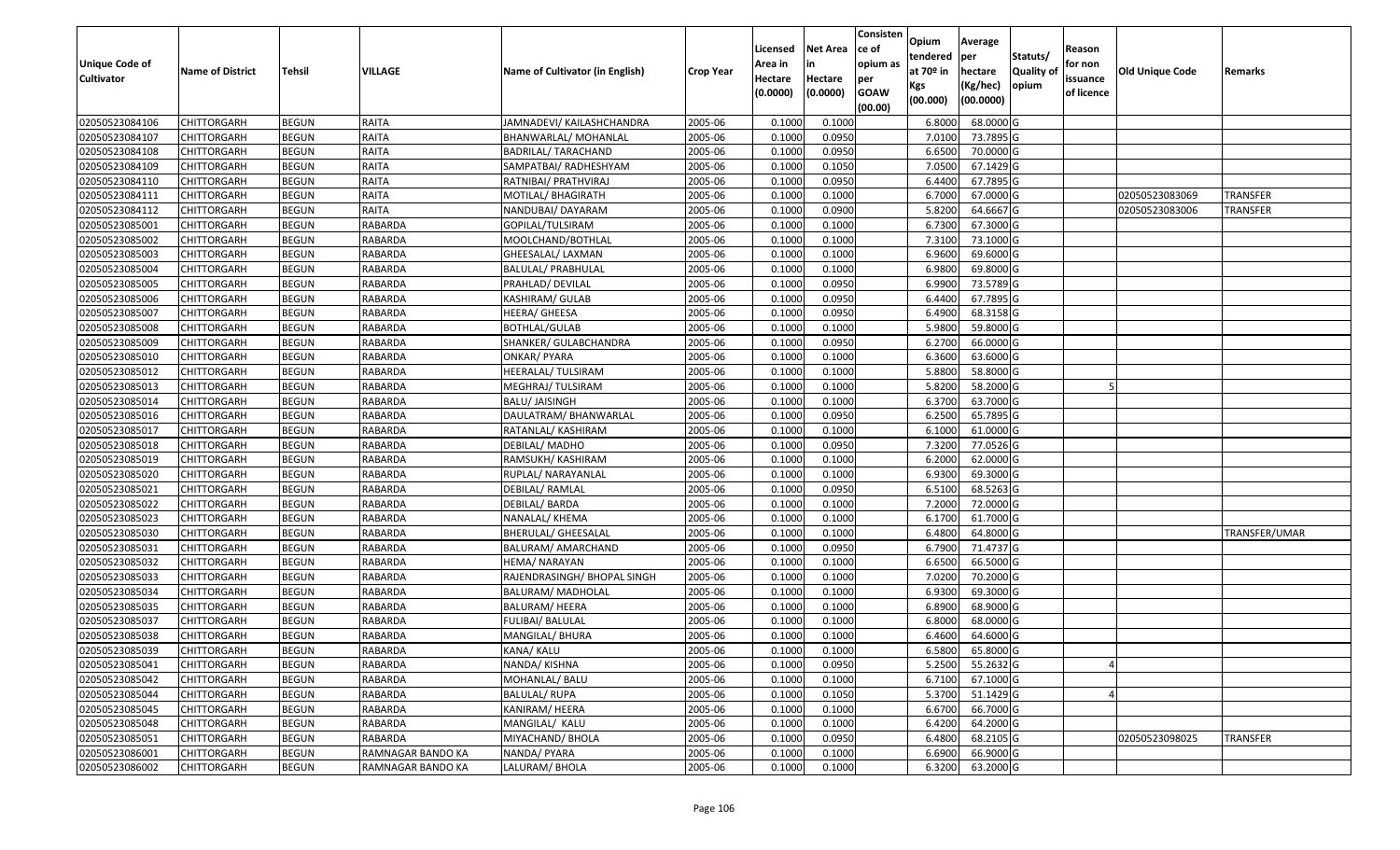| <b>Unique Code of</b><br><b>Cultivator</b> | <b>Name of District</b>                  | Tehsil                       | VILLAGE                                    | Name of Cultivator (in English)       | <b>Crop Year</b>   | Licensed<br>Area in<br>Hectare<br>(0.0000) | <b>Net Area</b><br>in<br>Hectare<br>(0.0000) | Consisten<br>ce of<br>opium as<br>per<br><b>GOAW</b><br>(00.00) | Opium<br>tendered<br>at 70º in<br>Kgs<br>(00.000) | Average<br>per<br>hectare<br>(Kg/hec)<br>(00.0000) | Statuts/<br><b>Quality of</b><br>opium | Reason<br>for non<br>issuance<br>of licence | <b>Old Unique Code</b> | Remarks |
|--------------------------------------------|------------------------------------------|------------------------------|--------------------------------------------|---------------------------------------|--------------------|--------------------------------------------|----------------------------------------------|-----------------------------------------------------------------|---------------------------------------------------|----------------------------------------------------|----------------------------------------|---------------------------------------------|------------------------|---------|
| 02050523086003                             | CHITTORGARH                              | <b>BEGUN</b>                 | RAMNAGAR BANDO KA                          | GHEESIBAI D/O HAZARI W/O<br>RAMESHWAR | 2005-06            | 0.1000                                     | 0.1000                                       |                                                                 | 6.1700                                            | 61.7000 G                                          |                                        |                                             |                        |         |
| 02050523086004                             | <b>CHITTORGARH</b>                       | <b>BEGUN</b>                 | RAMNAGAR BANDO KA                          | CHHOGALAL/ NARAYAN                    | 2005-06            | 0.1000                                     | 0.1050                                       |                                                                 | 6.5600                                            | 62.4762 G                                          |                                        |                                             |                        |         |
| 02050523086006                             | <b>CHITTORGARH</b>                       | <b>BEGUN</b>                 | RAMNAGAR BANDO KA                          | <b>BANSHILAL/ RAMLAL</b>              | 2005-06            | 0.1000                                     | 0.1000                                       |                                                                 | 6.9100                                            | 69.1000 G                                          |                                        |                                             |                        |         |
| 02050523086007                             | <b>CHITTORGARH</b>                       | <b>BEGUN</b>                 | RAMNAGAR BANDO KA                          | DAULATRAM/ NARAYAN                    | 2005-06            | 0.1000                                     | 0.1000                                       |                                                                 | 6.2800                                            | 62.8000 G                                          |                                        |                                             |                        |         |
| 02050523086008                             | <b>CHITTORGARH</b>                       | <b>BEGUN</b>                 | RAMNAGAR BANDO KA                          | SITARAM / MANGILAL                    | 2005-06            | 0.1000                                     | 0.1000                                       |                                                                 | 6.3700                                            | 63.7000 G                                          |                                        |                                             |                        |         |
| 02050523086009                             | CHITTORGARH                              | <b>BEGUN</b>                 | RAMNAGAR BANDO KA                          | BHANWARLAL/ KALU                      | 2005-06            | 0.1000                                     | 0.1000                                       |                                                                 | 6.7600                                            | 67.6000 G                                          |                                        |                                             |                        |         |
| 02050523086010                             | <b>CHITTORGARH</b>                       | <b>BEGUN</b>                 | RAMNAGAR BANDO KA                          | GANESH/ KANA                          | 2005-06            | 0.1000                                     | 0.1000                                       |                                                                 | 6.5700                                            | 65.7000 G                                          |                                        |                                             |                        |         |
| 02050523086011                             | <b>CHITTORGARH</b>                       | <b>BEGUN</b>                 | RAMNAGAR BANDO KA                          | NANDLAL/ BHAGIRATH                    | 2005-06            | 0.1000                                     | 0.1050                                       |                                                                 | 6.9200                                            | 65.9048 G                                          |                                        |                                             |                        |         |
| 02050523086012                             | <b>CHITTORGARH</b>                       | <b>BEGUN</b>                 | RAMNAGAR BANDO KA                          | <b>BALU/ LOBHIRAM</b>                 | 2005-06            | 0.1000                                     | 0.1050                                       |                                                                 | 6.2500                                            | 59.5238 G                                          |                                        |                                             |                        |         |
| 02050523086013                             | <b>CHITTORGARH</b>                       | <b>BEGUN</b>                 | RAMNAGAR BANDO KA                          | MOHANLAL/ MANGILAL                    | 2005-06            | 0.1000                                     | 0.1050                                       |                                                                 | 6.6200                                            | 63.0476 G                                          |                                        |                                             |                        |         |
| 02050523086015                             | CHITTORGARH                              | <b>BEGUN</b>                 | RAMNAGAR BANDO KA                          | SHOCHAND/ PRABHU                      | 2005-06            | 0.1000                                     | 0.1050                                       |                                                                 | 7.0300                                            | 66.9524 G                                          |                                        |                                             |                        |         |
| 02050523086016                             | <b>CHITTORGARH</b>                       | <b>BEGUN</b>                 | RAMNAGAR BANDO KA                          | <b>BHANWARLAL/ DOLA</b>               | 2005-06            | 0.1000                                     | 0.1000                                       |                                                                 | 6.4500                                            | 64.5000 G                                          |                                        |                                             |                        |         |
| 02050523086017                             | <b>CHITTORGARH</b>                       | <b>BEGUN</b>                 | RAMNAGAR BANDO KA                          | RAMPRASAD/LOBHIRAM                    | 2005-06            | 0.1000                                     | 0.1000                                       |                                                                 | 6.2500                                            | 62.5000 G                                          |                                        |                                             |                        |         |
| 02050523086018                             | <b>CHITTORGARH</b>                       | <b>BEGUN</b>                 | RAMNAGAR BANDO KA                          | GHEESA/ DEVILAL                       | 2005-06            | 0.1000                                     | 0.1050                                       |                                                                 | 6.3800                                            | 60.7619 G                                          |                                        |                                             |                        |         |
| 02050523086019                             | <b>CHITTORGARH</b>                       | <b>BEGUN</b>                 | RAMNAGAR BANDO KA                          | NARAYAN/ HEERALAL                     | 2005-06            | 0.1000                                     | 0.1000                                       |                                                                 | 6.6600                                            | 66.6000 G                                          |                                        |                                             |                        |         |
| 02050523086020                             | <b>CHITTORGARH</b>                       | <b>BEGUN</b>                 | RAMNAGAR BANDO KA                          | RAMCHANDRA/ BHAGIRATH                 | 2005-06            | 0.1000                                     | 0.1000                                       |                                                                 | 6.4900                                            | 64.9000 G                                          |                                        |                                             |                        |         |
| 02050523086022                             | <b>CHITTORGARH</b>                       | <b>BEGUN</b>                 | RAMNAGAR BANDO KA                          | <b>BALU/MOTI</b>                      | 2005-06            | 0.1000                                     | 0.0950                                       |                                                                 | 5.9700                                            | 62.8421 G                                          |                                        |                                             |                        |         |
| 02050523086023                             | <b>CHITTORGARH</b>                       | <b>BEGUN</b>                 | RAMNAGAR BANDO KA                          | PYARIBAI/ TULSIRAM                    | 2005-06            | 0.1000                                     | 0.1050                                       |                                                                 | 6.4700                                            | 61.6190 G                                          |                                        |                                             |                        |         |
| 02050523086024                             | <b>CHITTORGARH</b>                       | <b>BEGUN</b>                 | RAMNAGAR BANDO KA                          | HEERALAL/ DAULATRAM                   | 2005-06            | 0.1000                                     | 0.1000                                       |                                                                 | 6.6500                                            | 66.5000 G                                          |                                        |                                             |                        |         |
| 02050523086025                             | <b>CHITTORGARH</b>                       | <b>BEGUN</b>                 | RAMNAGAR BANDO KA                          | JAGDISH/ CHHOGA                       | 2005-06            | 0.1000                                     | 0.1000                                       |                                                                 | 6.8300                                            | 68.3000 G                                          |                                        |                                             |                        |         |
| 02050523087001                             | <b>CHITTORGARH</b>                       | <b>BEGUN</b>                 | RAMNAGAR TARA PIPLI                        | <b>BARDICHAND/ KUKA</b>               | 2005-06            | 0.1000                                     | 0.1000                                       |                                                                 | 6.4300                                            | 64.3000 G                                          |                                        |                                             |                        |         |
| 02050523087002                             | <b>CHITTORGARH</b>                       | <b>BEGUN</b>                 | RAMNAGAR TARA PIPLI                        | <b>BHURA/ KUKA</b>                    | 2005-06            | 0.1000                                     | 0.1050                                       |                                                                 | 6.3500                                            | 60.4762 G                                          |                                        |                                             |                        |         |
| 02050523087003                             | CHITTORGARH                              | <b>BEGUN</b>                 | RAMNAGAR TARA PIPLI                        | GOPI/ NARAYAN                         | 2005-06            | 0.1000                                     | 0.1000                                       |                                                                 | 6.4500                                            | 64.5000 G                                          |                                        |                                             |                        |         |
| 02050523087004                             | <b>CHITTORGARH</b>                       | <b>BEGUN</b>                 | RAMNAGAR TARA PIPLI                        | <b>KERING / BHAJJA</b>                | 2005-06            | 0.1000                                     | 0.1050                                       |                                                                 | 6.2900                                            | 59.9048 G                                          |                                        |                                             |                        |         |
| 02050523087005                             | <b>CHITTORGARH</b>                       | <b>BEGUN</b>                 | RAMNAGAR TARA PIPLI                        | LALU/RUPA                             | 2005-06            | 0.1000                                     | 0.1000                                       |                                                                 | 6.2400                                            | 62.4000 G                                          |                                        |                                             |                        |         |
| 02050523087006                             | <b>CHITTORGARH</b>                       | <b>BEGUN</b>                 | RAMNAGAR TARA PIPLI                        | BARDA/ BHARMAL                        | 2005-06            | 0.1000                                     | 0.1050                                       |                                                                 | 6.4200                                            | 61.1429 G                                          |                                        |                                             |                        |         |
| 02050523087007                             | <b>CHITTORGARH</b>                       | <b>BEGUN</b>                 | RAMNAGAR TARA PIPLI                        | PREMCHAND/ CHHAGANLAL                 | 2005-06            | 0.1000                                     | 0.1000                                       |                                                                 | 6.0700                                            | 60.7000 G                                          |                                        |                                             |                        |         |
| 02050523087008                             | <b>CHITTORGARH</b>                       | <b>BEGUN</b>                 | RAMNAGAR TARA PIPLI                        | GHEESALAL/ KISHNA                     | 2005-06            | 0.1000                                     | 0.1000                                       |                                                                 | 6.1600                                            | 61.6000 G                                          |                                        |                                             |                        |         |
| 02050523087009                             | <b>CHITTORGARH</b>                       | <b>BEGUN</b>                 | RAMNAGAR TARA PIPLI                        | <b>KUKIBAI/ KUKA</b>                  | 2005-06            | 0.1000                                     | 0.1000                                       |                                                                 | 6.9800                                            | 69.8000 G                                          |                                        |                                             |                        |         |
| 02050523087010                             | <b>CHITTORGARH</b>                       | <b>BEGUN</b>                 | RAMNAGAR TARA PIPLI                        | HAZARI/ DEVA                          | 2005-06            | 0.1000                                     | 0.1000                                       |                                                                 | 6.1500                                            | 61.5000 G                                          |                                        |                                             |                        |         |
| 02050523087011                             | <b>CHITTORGARH</b>                       | <b>BEGUN</b>                 | RAMNAGAR TARA PIPLI                        | SURESH/ BHANWARLAL                    | 2005-06            | 0.1000                                     | 0.1000                                       |                                                                 | 6.0800                                            | 60.8000 G                                          |                                        |                                             |                        |         |
| 02050523087012                             | <b>CHITTORGARH</b>                       | <b>BEGUN</b><br><b>BEGUN</b> | RAMNAGAR TARA PIPLI                        | SHANTILAL/ GOPI                       | 2005-06            | 0.1000<br>0.1000                           | 0.1000<br>0.1050                             |                                                                 | 5.7600<br>6.2200                                  | 57.6000 G<br>59.2381 G                             |                                        |                                             |                        |         |
| 02050523087013                             | <b>CHITTORGARH</b>                       |                              | RAMNAGAR TARA PIPLI                        | MANGIBAI/ RUPA                        | 2005-06            |                                            |                                              |                                                                 |                                                   |                                                    |                                        |                                             |                        |         |
| 02050523087014                             | CHITTORGARH                              | <b>BEGUN</b>                 | RAMNAGAR TARA PIPLI                        | HARLAL/ JEETMAL                       | 2005-06            | 0.1000                                     | 0.1000                                       |                                                                 | 6.1400                                            | 61.4000 G                                          |                                        |                                             |                        |         |
| 02050523087015<br>02050523087016           | <b>CHITTORGARH</b><br><b>CHITTORGARH</b> | <b>BEGUN</b><br><b>BEGUN</b> | RAMNAGAR TARA PIPLI<br>RAMNAGAR TARA PIPLI | DHANNA/ MANGILAL<br>MOHANLAL/ MODIRAM | 2005-06<br>2005-06 | 0.1000<br>0.1000                           | 0.1000<br>0.1000                             |                                                                 | 6.3500<br>6.4000                                  | 63.5000 G<br>64.0000G                              |                                        |                                             |                        |         |
| 02050523087018                             | <b>CHITTORGARH</b>                       | <b>BEGUN</b>                 | RAMNAGAR TARA PIPLI                        | BHANWARLAL/ MANGILAL                  | 2005-06            | 0.1000                                     | 0.1000                                       |                                                                 | 6.7300                                            | 67.3000 G                                          |                                        |                                             |                        |         |
| 02050523087019                             | <b>CHITTORGARH</b>                       | <b>BEGUN</b>                 | RAMNAGAR TARA PIPLI                        | CHUNNILAL/ KANA                       | 2005-06            | 0.1000                                     | 0.1000                                       |                                                                 | 6.1900                                            | 61.9000 G                                          |                                        |                                             |                        |         |
| 02050523087020                             | <b>CHITTORGARH</b>                       | <b>BEGUN</b>                 | RAMNAGAR TARA PIPLI                        | KALU/ HEERA                           | 2005-06            | 0.1000                                     | 0.1000                                       |                                                                 | 6.3200                                            | 63.2000 G                                          |                                        |                                             |                        |         |
|                                            |                                          |                              |                                            |                                       |                    | 0.1000                                     | 0.0950                                       |                                                                 | 6.2900                                            | 66.2105 G                                          |                                        |                                             |                        |         |
| 02050523087021<br>02050523087022           | <b>CHITTORGARH</b><br><b>CHITTORGARH</b> | <b>BEGUN</b><br><b>BEGUN</b> | RAMNAGAR TARA PIPLI<br>RAMNAGAR TARA PIPLI | GHEESA/ BHAWANA<br>HEERA/ BHAWANA     | 2005-06<br>2005-06 | 0.1000                                     | 0.1000                                       |                                                                 | 6.4400                                            | 64.4000 G                                          |                                        |                                             |                        |         |
| 02050523087023                             | <b>CHITTORGARH</b>                       | <b>BEGUN</b>                 | RAMNAGAR TARA PIPLI                        | DAKHIBAI/ CHUNNILAL                   | 2005-06            | 0.1000                                     | 0.1000                                       |                                                                 | 6.1900                                            | 61.9000 G                                          |                                        |                                             |                        |         |
| 02050523088001                             | <b>CHITTORGARH</b>                       | <b>BEGUN</b>                 | <b>SHADI</b>                               | MOHANLAL/ NATHULAL                    | 2005-06            | 0.1000                                     | 0.1000                                       |                                                                 | 6.1500                                            | 61.5000 G                                          |                                        |                                             |                        |         |
| 02050523088002                             | CHITTORGARH                              | <b>BEGUN</b>                 | SHADI                                      | BHEEMA/ DEVA                          | 2005-06            | 0.1000                                     | 0.1000                                       |                                                                 | 6.1400                                            | 61.4000 G                                          |                                        |                                             |                        |         |
| 02050523088003                             | <b>CHITTORGARH</b>                       | <b>BEGUN</b>                 | SHADI                                      | MANGILAL/PYARA                        | 2005-06            | 0.1000                                     | 0.1000                                       |                                                                 | 6.7300                                            | 67.3000G                                           |                                        |                                             |                        |         |
|                                            |                                          |                              |                                            |                                       |                    |                                            |                                              |                                                                 |                                                   |                                                    |                                        |                                             |                        |         |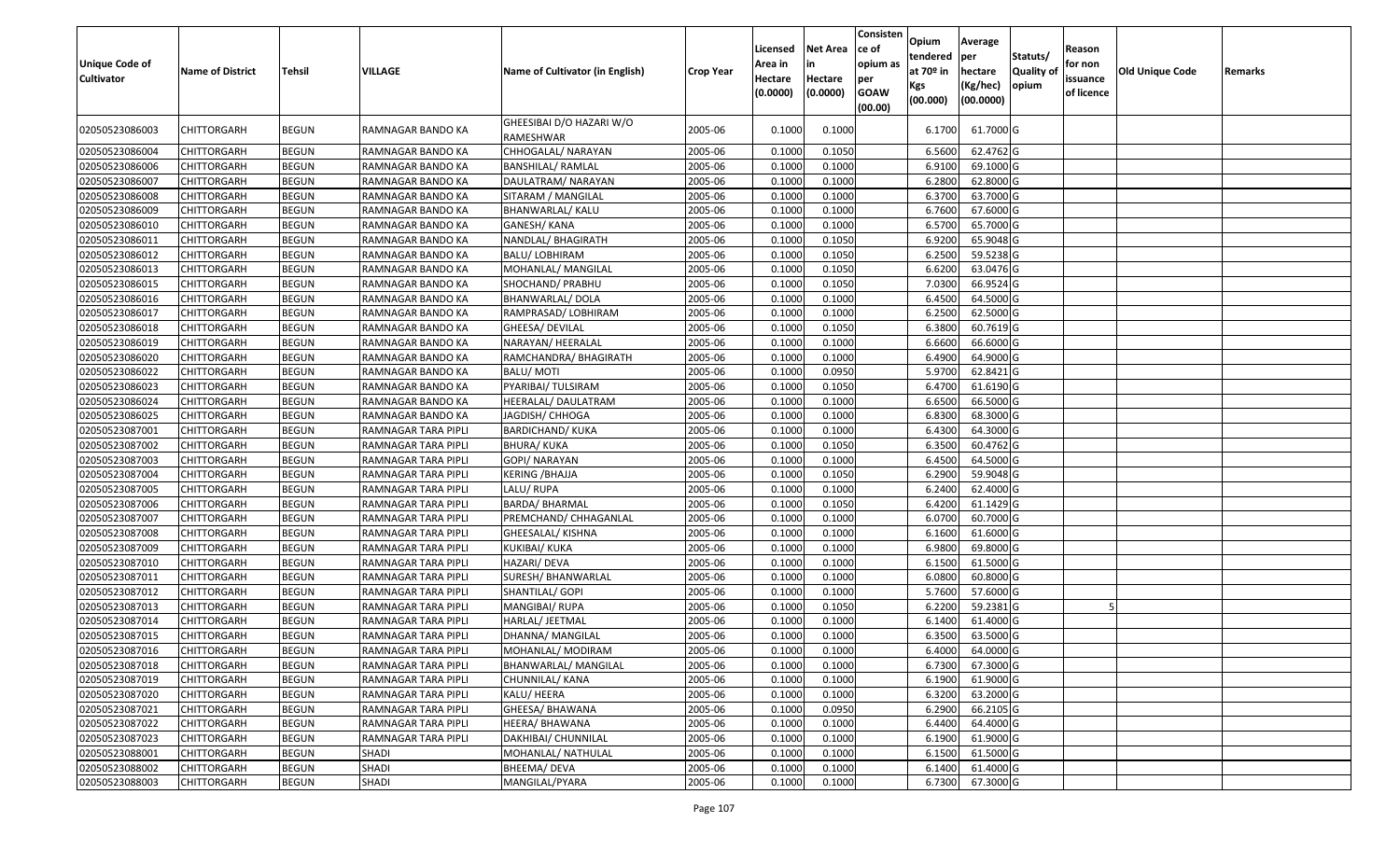| <b>Unique Code of</b><br><b>Cultivator</b> | <b>Name of District</b> | Tehsil       | VILLAGE      | Name of Cultivator (in English) | <b>Crop Year</b> | Licensed<br>Area in<br>Hectare<br>(0.0000) | Net Area<br>in<br>Hectare<br>(0.0000) | Consisten<br>ce of<br>opium as<br>per<br><b>GOAW</b><br>(00.00) | Opium<br>tendered<br>at 70º in<br>Kgs<br>(00.000) | Average<br>per<br>hectare<br>(Kg/hec)<br>(00.0000) | Statuts/<br><b>Quality of</b><br>opium | Reason<br>for non<br>issuance<br>of licence | Old Unique Code | Remarks              |
|--------------------------------------------|-------------------------|--------------|--------------|---------------------------------|------------------|--------------------------------------------|---------------------------------------|-----------------------------------------------------------------|---------------------------------------------------|----------------------------------------------------|----------------------------------------|---------------------------------------------|-----------------|----------------------|
| 02050523088004                             | <b>CHITTORGARH</b>      | <b>BEGUN</b> | SHADI        | GHEESALAL/RUPA                  | 2005-06          | 0.1000                                     | 0.1000                                |                                                                 | 6.5300                                            | 65.3000 G                                          |                                        |                                             |                 |                      |
| 02050523088005                             | CHITTORGARH             | <b>BEGUN</b> | <b>SHADI</b> | KANHAIYALAL/ BHANWARLAL         | 2005-06          | 0.1000                                     | 0.1000                                |                                                                 | 6.9200                                            | 69.2000 G                                          |                                        |                                             |                 |                      |
| 02050523088006                             | CHITTORGARH             | <b>BEGUN</b> | <b>SHADI</b> | DHANNIBAI/ BHURA                | 2005-06          | 0.1000                                     | 0.1000                                |                                                                 | 6.7900                                            | 67.9000 G                                          |                                        |                                             |                 | NAME CHANGE          |
| 02050523088007                             | <b>CHITTORGARH</b>      | <b>BEGUN</b> | <b>SHADI</b> | JAMNALAL/ BHURA                 | 2005-06          | 0.1000                                     | 0.1000                                |                                                                 | 6.5800                                            | 65.8000 G                                          |                                        |                                             |                 |                      |
| 02050523088008                             | CHITTORGARH             | <b>BEGUN</b> | <b>SHADI</b> | PANNALAL/ LAXMICHAND            | 2005-06          | 0.1000                                     | 0.0950                                |                                                                 | 6.4200                                            | 67.5789 G                                          |                                        |                                             |                 |                      |
| 02050523088009                             | CHITTORGARH             | <b>BEGUN</b> | <b>SHADI</b> | RUPLAL/ HEERA                   | 2005-06          | 0.1000                                     | 0.1000                                |                                                                 | 6.2900                                            | 62.9000 G                                          |                                        |                                             |                 |                      |
| 02050523088010                             | CHITTORGARH             | <b>BEGUN</b> | <b>SHADI</b> | HAZARI/ ONKAR                   | 2005-06          | 0.1000                                     | 0.1000                                |                                                                 | 6.5900                                            | 65.9000 G                                          |                                        |                                             |                 |                      |
| 02050523088011                             | <b>CHITTORGARH</b>      | <b>BEGUN</b> | <b>SHADI</b> | <b>BARJIBAI/ GHEESALAL</b>      | 2005-06          | 0.1000                                     | 0.1000                                |                                                                 | 6.8100                                            | 68.1000 G                                          |                                        |                                             |                 |                      |
| 02050523088013                             | CHITTORGARH             | <b>BEGUN</b> | <b>SHADI</b> | DEVILAL/ CHUNNILAL              | 2005-06          | 0.1000                                     | 0.1000                                |                                                                 | 6.3600                                            | 63.6000 G                                          |                                        |                                             |                 |                      |
| 02050523088014                             | CHITTORGARH             | <b>BEGUN</b> | <b>SHADI</b> | DHAPUBAI/ SHANKERLAL            | 2005-06          | 0.1000                                     | 0.1000                                |                                                                 | 6.5200                                            | 65.2000 G                                          |                                        |                                             |                 | NAME CHANGE          |
| 02050523088015                             | CHITTORGARH             | <b>BEGUN</b> | <b>SHADI</b> | MEGHA/ DALU                     | 2005-06          | 0.1000                                     | 0.1000                                |                                                                 | 6.8200                                            | 68.2000 G                                          |                                        |                                             |                 |                      |
| 02050523088017                             | <b>CHITTORGARH</b>      | <b>BEGUN</b> | <b>SHADI</b> | HEERALAL/ TULSIRAM              | 2005-06          | 0.1000                                     | 0.1000                                |                                                                 | 6.7000                                            | 67.0000 G                                          |                                        |                                             |                 |                      |
| 02050523088018                             | <b>CHITTORGARH</b>      | <b>BEGUN</b> | <b>SHADI</b> | RAMIBAI/ BALU                   | 2005-06          | 0.1000                                     | 0.1000                                |                                                                 | 6.6800                                            | 66.8000 G                                          |                                        |                                             |                 |                      |
| 02050523088020                             | <b>CHITTORGARH</b>      | <b>BEGUN</b> | <b>SHADI</b> | <b>BALU/LALU</b>                | 2005-06          | 0.1000                                     | 0.1000                                |                                                                 | 6.8400                                            | 68.4000 G                                          |                                        |                                             |                 |                      |
| 02050523088021                             | CHITTORGARH             | <b>BEGUN</b> | <b>SHADI</b> | MANGILAL/ NANDLAL               | 2005-06          | 0.1000                                     | 0.1000                                |                                                                 | 6.9400                                            | 69.4000 G                                          |                                        |                                             |                 |                      |
| 02050523088023                             | <b>CHITTORGARH</b>      | <b>BEGUN</b> | <b>SHADI</b> | HAZARI/ HEERA                   | 2005-06          | 0.1000                                     | 0.1000                                |                                                                 | 6.7200                                            | 67.2000 G                                          |                                        |                                             |                 |                      |
| 02050523088024                             | <b>CHITTORGARH</b>      | <b>BEGUN</b> | <b>SHADI</b> | HEERALAL/ NARAYAN               | 2005-06          | 0.1000                                     | 0.1050                                |                                                                 | 6.3700                                            | 60.6667 G                                          |                                        |                                             |                 |                      |
| 02050523088025                             | CHITTORGARH             | <b>BEGUN</b> | SHADI        | MANGILAL/ DALU                  | 2005-06          | 0.1000                                     | 0.1000                                |                                                                 | 6.9100                                            | 69.1000 G                                          |                                        |                                             |                 |                      |
| 02050523088026                             | CHITTORGARH             | <b>BEGUN</b> | <b>SHADI</b> | TODU/ NARAYAN                   | 2005-06          | 0.1000                                     | 0.1000                                |                                                                 | 6.3400                                            | 63.4000 G                                          |                                        |                                             |                 |                      |
| 02050523088027                             | CHITTORGARH             | <b>BEGUN</b> | <b>SHADI</b> | GHEESALAL/ KANIRAM              | 2005-06          | 0.1000                                     | 0.1000                                |                                                                 | 6.5400                                            | 65.4000 G                                          |                                        |                                             |                 |                      |
| 02050523088032                             | CHITTORGARH             | <b>BEGUN</b> | SHADI        | DEVILAL/ BHURA                  | 2005-06          | 0.1000                                     | 0.1000                                |                                                                 | 7.1700                                            | 71.7000 G                                          |                                        |                                             |                 |                      |
| 02050523088033                             | CHITTORGARH             | <b>BEGUN</b> | <b>SHADI</b> | RAMIBAI/ NANURAM                | 2005-06          | 0.1000                                     | 0.1000                                |                                                                 | 6.1900                                            | 61.9000 G                                          |                                        |                                             |                 |                      |
| 02050523088035                             | CHITTORGARH             | <b>BEGUN</b> | SHADI        | LEELASHANKER/ PANNANAL          | 2005-06          | 0.1000                                     | 0.1000                                |                                                                 | 6.7100                                            | 67.1000 G                                          |                                        |                                             |                 |                      |
| 02050523088036                             | CHITTORGARH             | <b>BEGUN</b> | <b>SHADI</b> | SUNDERLAL/ CHAMPALAL            | 2005-06          | 0.1000                                     | 0.1000                                |                                                                 | 6.4100                                            | 64.1000 G                                          |                                        |                                             |                 |                      |
| 02050523088037                             | <b>CHITTORGARH</b>      | <b>BEGUN</b> | <b>SHADI</b> | DEVILAL/ NARAYAN                | 2005-06          | 0.1000                                     | 0.1000                                |                                                                 | 6.8600                                            | 68.6000 G                                          |                                        |                                             |                 |                      |
| 02050523088038                             | CHITTORGARH             | <b>BEGUN</b> | SHADI        | DAULATRAM/ DEVA                 | 2005-06          | 0.1000                                     | 0.1000                                |                                                                 | 6.9700                                            | 69.7000 G                                          |                                        |                                             |                 |                      |
| 02050523088039                             | CHITTORGARH             | <b>BEGUN</b> | SHADI        | KANHAIYALAL/ MEGHA              | 2005-06          | 0.1000                                     | 0.1000                                |                                                                 | 6.7200                                            | 67.2000 G                                          |                                        |                                             |                 |                      |
| 02050523088040                             | CHITTORGARH             | <b>BEGUN</b> | <b>SHADI</b> | LALU/NANDA                      | 2005-06          | 0.1000                                     | 0.1000                                |                                                                 | 6.4500                                            | 64.5000 G                                          |                                        |                                             |                 | TRANSFER/CHANDAKHEDI |
| 02050523088041                             | CHITTORGARH             | <b>BEGUN</b> | <b>SHADI</b> | NARAYAN/ MODA                   | 2005-06          | 0.1000                                     | 0.0950                                |                                                                 | 6.5900                                            | 69.3684 G                                          |                                        |                                             |                 |                      |
| 02050523088042                             | CHITTORGARH             | <b>BEGUN</b> | <b>SHADI</b> | LABHCHANDRA/ SHIVLAL            | 2005-06          | 0.1000                                     | 0.1000                                |                                                                 | 6.4200                                            | 64.2000 G                                          |                                        |                                             |                 |                      |
| 02050523088043                             | CHITTORGARH             | <b>BEGUN</b> | <b>SHADI</b> | GOVINDLAL/ SHANKERLAL           | 2005-06          | 0.1000                                     | 0.0950                                |                                                                 | 6.0700                                            | 63.8947 G                                          |                                        |                                             |                 |                      |
| 02050523088044                             | <b>CHITTORGARH</b>      | <b>BEGUN</b> | <b>SHADI</b> | MAGNIBAI/ MEGHRAJ               | 2005-06          | 0.1000                                     | 0.1000                                |                                                                 | 6.8200                                            | 68.2000 G                                          |                                        |                                             |                 |                      |
| 02050523088045                             | <b>CHITTORGARH</b>      | <b>BEGUN</b> | <b>SHADI</b> | GHEESA/ UDA                     | 2005-06          | 0.1000                                     | 0.1050                                |                                                                 | 7.3700                                            | 70.1905 G                                          |                                        |                                             |                 |                      |
| 02050523088046                             | CHITTORGARH             | <b>BEGUN</b> | <b>SHADI</b> | LADULAL/ UDA                    | 2005-06          | 0.1000                                     | 0.1000                                |                                                                 | 6.9100                                            | 69.1000 G                                          |                                        |                                             |                 |                      |
| 02050523088047                             | CHITTORGARH             | <b>BEGUN</b> | <b>SHADI</b> | SHANKER/NATHU                   | 2005-06          | 0.1000                                     | 0.1000                                |                                                                 | 5.8000                                            | 58.0000 G                                          |                                        |                                             |                 |                      |
| 02050523088048                             | <b>CHITTORGARH</b>      | <b>BEGUN</b> | SHADI        | TEJPAL/ BHARMAL                 | 2005-06          | 0.1000                                     | 0.1000                                |                                                                 | 6.6400                                            | 66.4000 G                                          |                                        |                                             |                 |                      |
| 02050523088049                             | <b>CHITTORGARH</b>      | <b>BEGUN</b> | <b>SHADI</b> | NANALAL/ TEJPAL                 | 2005-06          | 0.1000                                     | 0.1000                                |                                                                 | 6.7000                                            | 67.0000 G                                          |                                        |                                             |                 |                      |
| 02050523088050                             | <b>CHITTORGARH</b>      | <b>BEGUN</b> | SHADI        | KANHAIYALAL/ TEJPAL             | 2005-06          | 0.1000                                     | 0.1000                                |                                                                 | 6.7900                                            | 67.9000 G                                          |                                        |                                             |                 |                      |
| 02050523089001                             | <b>CHITTORGARH</b>      | <b>BEGUN</b> | SEMLIYA      | DHAPUBAI/MANGILAL               | 2005-06          | 0.1000                                     | 0.0950                                |                                                                 | 5.9000                                            | 62.1053 G                                          |                                        |                                             |                 |                      |
| 02050523089002                             | <b>CHITTORGARH</b>      | <b>BEGUN</b> | SEMLIYA      | NARAYAN/ UDA                    | 2005-06          | 0.1000                                     | 0.0950                                |                                                                 | 6.4600                                            | 68.0000 G                                          |                                        |                                             |                 |                      |
| 02050523089003                             | <b>CHITTORGARH</b>      | <b>BEGUN</b> | SEMLIYA      | <b>DEVILAL/ BHERU</b>           | 2005-06          | 0.1000                                     | 0.0950                                |                                                                 | 5.9800                                            | 62.9474 G                                          |                                        |                                             |                 |                      |
| 02050523089004                             | <b>CHITTORGARH</b>      | <b>BEGUN</b> | SEMLIYA      | MOHANLAL/ KAJODIMAL             | 2005-06          | 0.1000                                     | 0.1000                                |                                                                 | 6.2200                                            | 62.2000 G                                          |                                        |                                             |                 |                      |
| 02050523089005                             | <b>CHITTORGARH</b>      | <b>BEGUN</b> | SEMLIYA      | DEVILAL/ MOTI                   | 2005-06          | 0.1000                                     | 0.1000                                |                                                                 | 5.8200                                            | 58.2000 G                                          |                                        |                                             |                 |                      |
| 02050523089006                             | <b>CHITTORGARH</b>      | <b>BEGUN</b> | SEMLIYA      | HEERA/ KELA                     | 2005-06          | 0.1000                                     | 0.1000                                |                                                                 | 6.2800                                            | 62.8000 G                                          |                                        |                                             |                 |                      |
| 02050523089008                             | <b>CHITTORGARH</b>      | <b>BEGUN</b> | SEMLIYA      | <b>BHUWANA/ CHUNNILAL</b>       | 2005-06          | 0.1000                                     | 0.0950                                |                                                                 | 5.8300                                            | 61.3684 G                                          |                                        |                                             |                 |                      |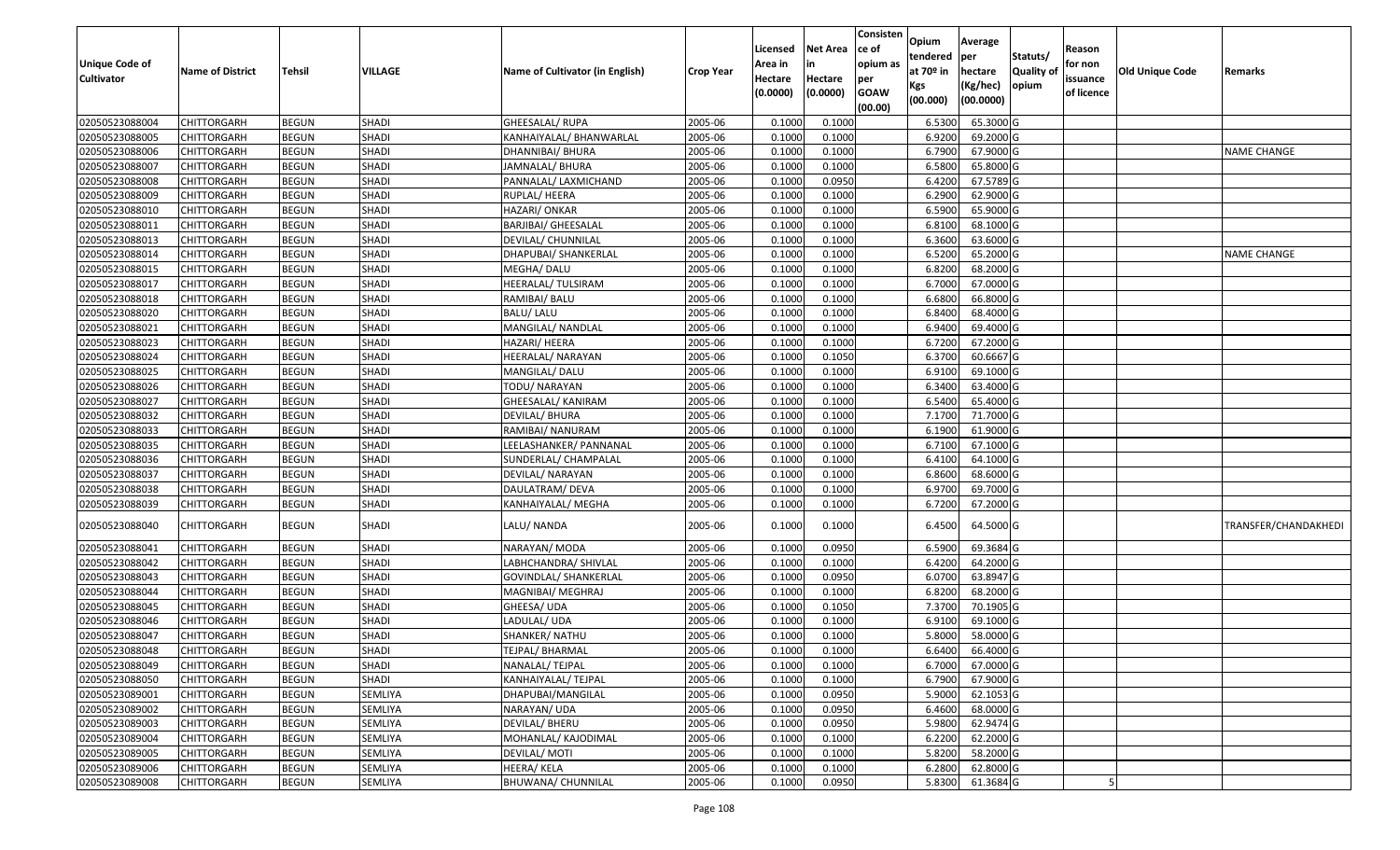| <b>Unique Code of</b> | <b>Name of District</b> | <b>Tehsil</b> | VILLAGE            | Name of Cultivator (in English) | <b>Crop Year</b> | Licensed<br>Area in | <b>Net Area</b><br>in | Consisten<br>ce of<br>opium as | Opium<br>tendered<br>at $70°$ in | Average<br>per<br>hectare | Statuts/<br><b>Quality o</b> | Reason<br>for non      | <b>Old Unique Code</b> | Remarks                                 |
|-----------------------|-------------------------|---------------|--------------------|---------------------------------|------------------|---------------------|-----------------------|--------------------------------|----------------------------------|---------------------------|------------------------------|------------------------|------------------------|-----------------------------------------|
| <b>Cultivator</b>     |                         |               |                    |                                 |                  | Hectare<br>(0.0000) | Hectare<br>(0.0000)   | per<br><b>GOAW</b><br>(00.00)  | Kgs<br>(00.000)                  | (Kg/hec)<br>(00.0000)     | opium                        | issuance<br>of licence |                        |                                         |
| 02050523089009        | CHITTORGARH             | <b>BEGUN</b>  | SEMLIYA            | UDA/ KALU                       | 2005-06          | 0.1000              | 0.1000                |                                | 5.8500                           | 58.5000G                  |                              |                        |                        |                                         |
| 02050523089010        | CHITTORGARH             | <b>BEGUN</b>  | SEMLIYA            | KANHAIYALAL/ PYARCHANDRA        | 2005-06          | 0.1000              | 0.1000                |                                | 5.7300                           | 57.3000 G                 |                              |                        |                        |                                         |
| 02050523089011        | CHITTORGARH             | <b>BEGUN</b>  | <b>SEMLIYA</b>     | LAXMAN/ PARMANAND               | 2005-06          | 0.1000              | 0.1000                |                                | 5.8700                           | 58.7000 G                 |                              |                        |                        |                                         |
| 02050523089012        | <b>CHITTORGARH</b>      | <b>BEGUN</b>  | SEMLIYA            | PANNALAL/ MOTI                  | 2005-06          | 0.1000              | 0.1000                |                                | 6.0300                           | 60.3000 G                 |                              |                        |                        |                                         |
| 02050523089013        | CHITTORGARH             | <b>BEGUN</b>  | <b>SEMLIYA</b>     | RAMLAL/ GOPI                    | 2005-06          | 0.1000              | 0.1000                |                                | 6.5400                           | 65.4000 G                 |                              |                        |                        |                                         |
| 02050523089015        | CHITTORGARH             | <b>BEGUN</b>  | SEMLIYA            | LALU/ GOPI                      | 2005-06          | 0.1000              | 0.1000                |                                | 5.9500                           | 59.5000 G                 |                              |                        |                        |                                         |
| 02050523089016        | CHITTORGARH             | <b>BEGUN</b>  | SEMLIYA            | MOTYABAI/ BHERU                 | 2005-06          | 0.1000              | 0.0900                |                                | 5.4200                           | 60.2222 G                 |                              |                        |                        |                                         |
| 02050523089017        | CHITTORGARH             | <b>BEGUN</b>  | <b>SEMLIYA</b>     | BHANWARLAL/ NARAYAN             | 2005-06          | 0.1000              | 0.1000                |                                | 6.0400                           | 60.4000G                  |                              |                        |                        |                                         |
| 02050523089018        | CHITTORGARH             | <b>BEGUN</b>  | <b>SEMLIYA</b>     | MOHANLAL/ NARAYAN               | 2005-06          | 0.1000              | 0.0950                |                                | 6.8100                           | 71.6842 G                 |                              |                        |                        |                                         |
| 02050523089019        | CHITTORGARH             | <b>BEGUN</b>  | SEMLIYA            | ONKARLAL/ SHOCHANDRA            | 2005-06          | 0.1000              | 0.1000                |                                | 6.2600                           | 62.6000 G                 |                              |                        |                        |                                         |
| 02050523089020        | CHITTORGARH             | <b>BEGUN</b>  | SEMLIYA            | <b>BOTLAL/ BALU</b>             | 2005-06          | 0.1000              | 0.1000                |                                | 5.8400                           | 58.4000 G                 |                              |                        |                        |                                         |
| 02050523089021        | CHITTORGARH             | <b>BEGUN</b>  | SEMLIYA            | <b>ONKAR/ MANGILAL</b>          | 2005-06          | 0.1000              | 0.1000                |                                | 5.8900                           | 58.9000 G                 |                              |                        |                        |                                         |
| 02050523089024        | CHITTORGARH             | <b>BEGUN</b>  | SEMLIYA            | LAXMAN/ MAGNIRAM                | 2005-06          | 0.1000              | 0.1000                |                                | 6.5800                           | 65.8000 G                 |                              |                        |                        | <b>TRANSFER</b><br>/BHAGPICHHALIKIKHEDI |
| 02050523089025        | CHITTORGARH             | <b>BEGUN</b>  | <b>SEMLIYA</b>     | RAMESHWAR/ SHANKERLAL           | 2005-06          | 0.1000              | 0.1000                |                                | 5.8700                           | 58.7000 G                 |                              |                        |                        |                                         |
| 02050523089027        | CHITTORGARH             | <b>BEGUN</b>  | <b>SEMLIYA</b>     | NATHULAL/ CHUNNILAL             | 2005-06          | 0.1000              | 0.1000                |                                | 6.2600                           | 62.6000G                  |                              |                        |                        |                                         |
| 02050523089028        | CHITTORGARH             | <b>BEGUN</b>  | SEMLIYA            | DURGA/ KALU                     | 2005-06          | 0.1000              | 0.1000                |                                | 5.8700                           | 58.7000 G                 |                              |                        |                        |                                         |
| 02050523089029        | CHITTORGARH             | <b>BEGUN</b>  | SEMLIYA            | PYARCHANDRA/ DEVILAL            | 2005-06          | 0.1000              | 0.0950                |                                | 5.9300                           | 62.4211 G                 |                              |                        |                        |                                         |
| 02050523089030        | CHITTORGARH             | <b>BEGUN</b>  | SEMLIYA            | GORDHAN/ CHUNNILAL              | 2005-06          | 0.1000              | 0.1000                |                                | 6.1600                           | 61.6000G                  |                              |                        |                        |                                         |
| 02050523089031        | CHITTORGARH             | <b>BEGUN</b>  | <b>SEMLIYA</b>     | JAGDISH/ NATHU                  | 2005-06          | 0.1000              | 0.0950                |                                | 6.8100                           | 71.6842 G                 |                              |                        |                        |                                         |
| 02050523089032        | CHITTORGARH             | <b>BEGUN</b>  | SEMLIYA            | KALU/DOLA                       | 2005-06          | 0.1000              | 0.0950                |                                | 6.4100                           | 67.4737 G                 |                              |                        |                        |                                         |
| 02050523089033        | CHITTORGARH             | <b>BEGUN</b>  | SEMLIYA            | KALU/ KISHNA                    | 2005-06          | 0.1000              | 0.1000                |                                | 6.0000                           | 60.0000 G                 |                              |                        |                        |                                         |
| 02050523089036        | CHITTORGARH             | <b>BEGUN</b>  | SEMLIYA            | BHUWANISINGH/ VIJAYSINGH        | 2005-06          | 0.1000              | 0.0900                |                                | 5.3100                           | 59.0000G                  |                              |                        |                        |                                         |
| 02050523089037        | CHITTORGARH             | <b>BEGUN</b>  | <b>SEMLIYA</b>     | RADHESHYAM/ KALU                | 2005-06          | 0.1000              | 0.1000                |                                | 6.5300                           | 65.3000G                  |                              |                        |                        |                                         |
| 02050523089038        | CHITTORGARH             | <b>BEGUN</b>  | SEMLIYA            | DEVILAL/ MODA                   | 2005-06          | 0.1000              | 0.1050                |                                | 6.9000                           | 65.7143 G                 |                              |                        | 02050523115024         | <b>TRANSFER</b>                         |
| 02050523090001        | CHITTORGARH             | <b>BEGUN</b>  | UTHEN KALAN        | JATASHANKER/KAJOD               | 2005-06          | 0.1000              | 0.1050                |                                | 6.5700                           | 62.5714 G                 |                              |                        |                        |                                         |
| 02050523090002        | CHITTORGARH             | <b>BEGUN</b>  | <b>UTHEN KALAN</b> | MEGHRAJ/ NANALAL                | 2005-06          | 0.1000              | 0.0950                |                                | 6.1900                           | 65.1579 G                 |                              |                        |                        |                                         |
| 02050523090003        | CHITTORGARH             | <b>BEGUN</b>  | UTHEN KALAN        | NANDLAL/ AKLING                 | 2005-06          | 0.1000              | 0.1000                |                                | 6.3600                           | 63.6000 G                 |                              |                        |                        |                                         |
| 02050523090004        | CHITTORGARH             | <b>BEGUN</b>  | <b>UTHEN KALAN</b> | DHAPUBAI/ MOHAN                 | 2005-06          | 0.1000              | 0.1000                |                                | 6.4000                           | 64.0000 G                 |                              |                        |                        |                                         |
| 02050523090005        | CHITTORGARH             | <b>BEGUN</b>  | UTHEN KALAN        | MANGIBAI/ KAILASH               | 2005-06          | 0.1000              | 0.1000                |                                | 6.9300                           | 69.3000 G                 |                              |                        |                        |                                         |
| 02050523090006        | CHITTORGARH             | <b>BEGUN</b>  | UTHEN KALAN        | NATHULAL/ TEKA                  | 2005-06          | 0.1000              | 0.1000                |                                | 6.6100                           | 66.1000G                  |                              |                        |                        |                                         |
| 02050523090007        | CHITTORGARH             | <b>BEGUN</b>  | UTHEN KALAN        | <b>BHAGWATI/ BOTLAL</b>         | 2005-06          | 0.1000              | 0.1000                |                                | 6.3000                           | 63.0000G                  |                              |                        |                        |                                         |
| 02050523090008        | CHITTORGARH             | <b>BEGUN</b>  | <b>UTHEN KALAN</b> | <b>BHERU/ PREMA</b>             | 2005-06          | 0.1000              | 0.1000                |                                | 6.3800                           | 63.8000 G                 |                              |                        |                        |                                         |
| 02050523090009        | <b>CHITTORGARH</b>      | <b>BEGUN</b>  | UTHEN KALAN        | BHOLA/ BALU                     | 2005-06          | 0.1000              | 0.1000                |                                | 6.6100                           | 66.1000 G                 |                              |                        |                        |                                         |
| 02050523090010        | CHITTORGARH             | <b>BEGUN</b>  | <b>UTHEN KALAN</b> | BARJIBAI/ NARAYAN               | 2005-06          | 0.1000              | 0.1000                |                                | 6.3200                           | 63.2000 G                 |                              |                        |                        |                                         |
| 02050523090011        | CHITTORGARH             | <b>BEGUN</b>  | UTHEN KALAN        | LADURAM/ KISHAN                 | 2005-06          | 0.1000              | 0.1000                |                                | 6.3300                           | 63.3000 G                 |                              |                        |                        |                                         |
| 02050523090012        | <b>CHITTORGARH</b>      | <b>BEGUN</b>  | <b>UTHEN KALAN</b> | PARVATIBAI/ RAMCHANDRA          | 2005-06          | 0.1000              | 0.1000                |                                | 6.6600                           | 66.6000 G                 |                              |                        |                        |                                         |
| 02050523090013        | <b>CHITTORGARH</b>      | <b>BEGUN</b>  | UTHEN KALAN        | SHANTILAL/ KHYALIRAM            | 2005-06          | 0.1000              | 0.1000                |                                | 6.0200                           | 60.2000 G                 |                              |                        |                        |                                         |
| 02050523090014        | <b>CHITTORGARH</b>      | <b>BEGUN</b>  | UTHEN KALAN        | HEERALAL/RUPA                   | 2005-06          | 0.1000              | 0.1000                |                                | 6.3900                           | 63.9000 G                 |                              |                        |                        |                                         |
| 02050523090015        | <b>CHITTORGARH</b>      | <b>BEGUN</b>  | UTHEN KALAN        | HIMMATRAM/ GORILAL              | 2005-06          | 0.1000              | 0.1000                |                                | 5.8200                           | 58.2000 G                 |                              |                        |                        |                                         |
| 02050523090016        | <b>CHITTORGARH</b>      | <b>BEGUN</b>  | <b>UTHEN KALAN</b> | NANALAL/ JODHRAJ                | 2005-06          | 0.1000              | 0.1000                |                                | 6.5500                           | 65.5000 G                 |                              |                        |                        |                                         |
| 02050523090018        | <b>CHITTORGARH</b>      | <b>BEGUN</b>  | <b>UTHEN KALAN</b> | PRATHVIRAJ/ BHAWANISHANKER      | 2005-06          | 0.1000              | 0.1000                |                                | 5.7900                           | 57.9000 G                 |                              |                        |                        |                                         |
| 02050523090019        | <b>CHITTORGARH</b>      | <b>BEGUN</b>  | UTHEN KALAN        | JAMNALAL/ KHEMA                 | 2005-06          | 0.1000              | 0.1050                |                                | 6.7400                           | 64.1905 G                 |                              |                        |                        |                                         |
| 02050523090020        | CHITTORGARH             | <b>BEGUN</b>  | UTHEN KALAN        | LAXMINARAYAN/ JEETMAL           | 2005-06          | 0.1000              | 0.1000                |                                | 6.3600                           | 63.6000 G                 |                              |                        |                        |                                         |
| 02050523090021        | <b>CHITTORGARH</b>      | <b>BEGUN</b>  | UTHEN KALAN        | AMRITLAL/ LAXMINARAYAN          | 2005-06          | 0.1000              | 0.1000                |                                | 6.3500                           | 63.5000 G                 |                              |                        |                        |                                         |
| 02050523090022        | <b>CHITTORGARH</b>      | <b>BEGUN</b>  | <b>UTHEN KALAN</b> | REJENDRAKUMAR/ MEGHRAJ          | 2005-06          | 0.1000              | 0.1000                |                                | 6.3000                           | 63.0000 G                 |                              |                        |                        |                                         |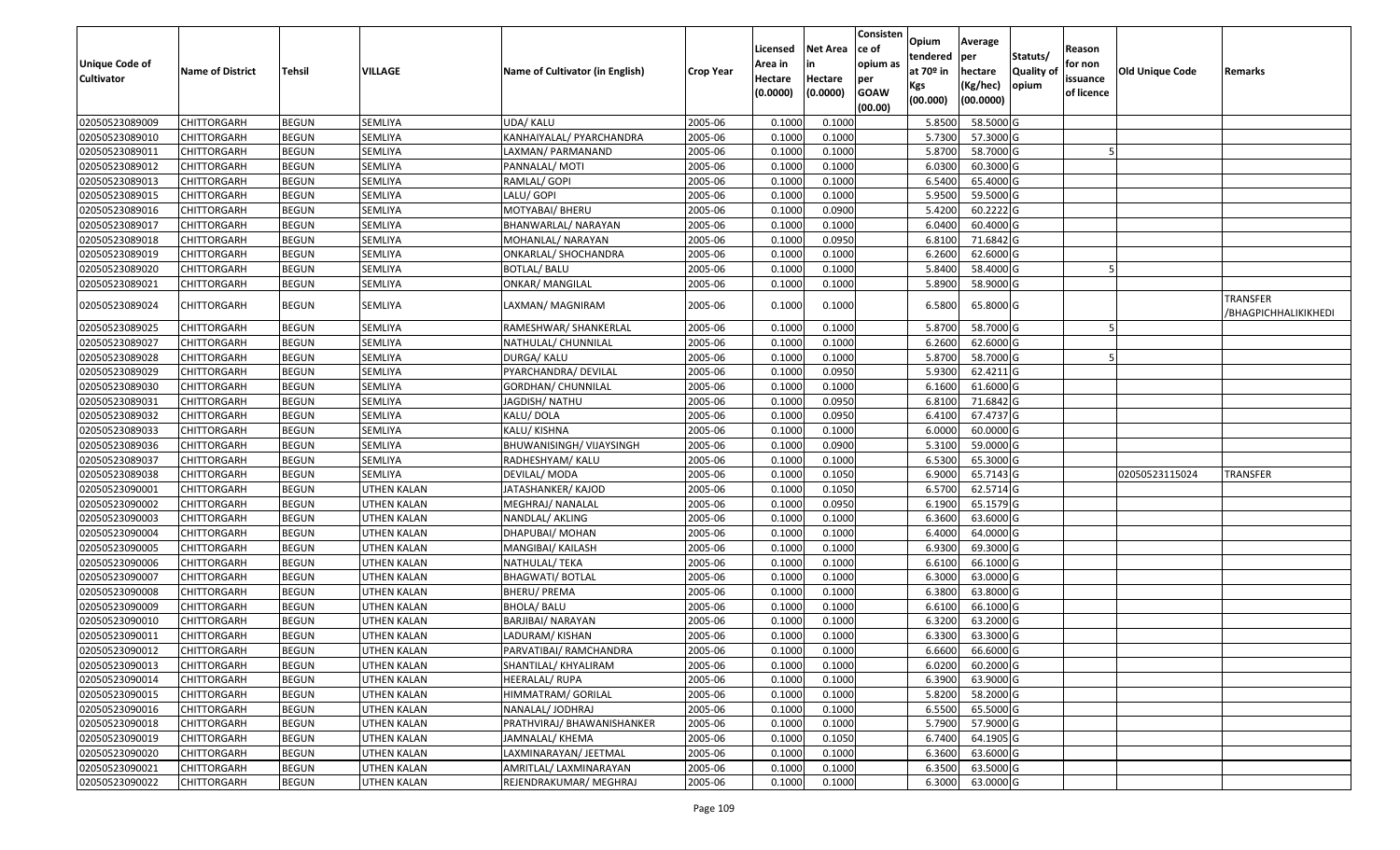| Unique Code of    | <b>Name of District</b> | <b>Tehsil</b> | VILLAGE            | Name of Cultivator (in English) | <b>Crop Year</b> | Licensed<br>Area in | <b>Net Area</b><br>in | Consisten<br>ce of<br>opium as | Opium<br>tendered<br>at $70°$ in | Average<br>per<br>hectare | Statuts/<br><b>Quality o</b> | Reason<br>for non      | Old Unique Code | Remarks |
|-------------------|-------------------------|---------------|--------------------|---------------------------------|------------------|---------------------|-----------------------|--------------------------------|----------------------------------|---------------------------|------------------------------|------------------------|-----------------|---------|
| <b>Cultivator</b> |                         |               |                    |                                 |                  | Hectare<br>(0.0000) | Hectare<br>(0.0000)   | per<br><b>GOAW</b><br>(00.00)  | Kgs<br>(00.000)                  | (Kg/hec)<br>(00.0000)     | opium                        | issuance<br>of licence |                 |         |
| 02050523090023    | CHITTORGARH             | <b>BEGUN</b>  | UTHEN KALAN        | <b>BHERULAL/ DHANRAJ</b>        | 2005-06          | 0.1000              | 0.1000                |                                | 6.3200                           | 63.2000 G                 |                              |                        |                 |         |
| 02050523090024    | CHITTORGARH             | <b>BEGUN</b>  | UTHEN KALAN        | JAGANNATH/ KAJODIMAL            | 2005-06          | 0.1000              | 0.1000                |                                | 6.8700                           | 68.7000 G                 |                              |                        |                 |         |
| 02050523090025    | CHITTORGARH             | <b>BEGUN</b>  | UTHEN KALAN        | HAZARI/ MOTI                    | 2005-06          | 0.1000              | 0.1000                |                                | 6.2800                           | 62.8000 G                 |                              |                        |                 |         |
| 02050523090027    | <b>CHITTORGARH</b>      | <b>BEGUN</b>  | <b>UTHEN KALAN</b> | DALLA/ MOTI                     | 2005-06          | 0.1000              | 0.0950                |                                | 5.2200                           | 54.9474 G                 |                              |                        |                 |         |
| 02050523090028    | CHITTORGARH             | <b>BEGUN</b>  | UTHEN KALAN        | <b>BAKTAWAR/ GULAB</b>          | 2005-06          | 0.1000              | 0.0950                |                                | 6.3000                           | 66.3158 G                 |                              |                        |                 |         |
| 02050523090029    | <b>CHITTORGARH</b>      | <b>BEGUN</b>  | <b>UTHEN KALAN</b> | KANHAIYALAL/ JODHRAJ            | 2005-06          | 0.1000              | 0.1000                |                                | 5.7200                           | 57.2000 G                 |                              |                        |                 |         |
| 02050523090030    | CHITTORGARH             | <b>BEGUN</b>  | UTHEN KALAN        | DEVILAL/ NARAYAN                | 2005-06          | 0.1000              | 0.0950                |                                | 5.9400                           | 62.5263 G                 |                              |                        |                 |         |
| 02050523090031    | <b>CHITTORGARH</b>      | <b>BEGUN</b>  | <b>UTHEN KALAN</b> | JAGGANATH/CHHOGA                | 2005-06          | 0.1000              | 0.1000                |                                | 6.0100                           | 60.1000G                  |                              |                        |                 |         |
| 02050523090032    | CHITTORGARH             | <b>BEGUN</b>  | UTHEN KALAN        | KALU/MADHO                      | 2005-06          | 0.1000              | 0.1050                |                                | 6.1000                           | 58.0952G                  |                              |                        |                 |         |
| 02050523090034    | <b>CHITTORGARH</b>      | <b>BEGUN</b>  | UTHEN KALAN        | BALMUKUND/CHAGANLAL             | 2005-06          | 0.1000              | 0.1000                |                                | 6.5100                           | 65.1000G                  |                              |                        |                 |         |
| 02050523091001    | CHITTORGARH             | <b>BEGUN</b>  | <b>UMAR</b>        | BARDICHAND/ NARAYAN             | 2005-06          | 0.1000              | 0.0950                |                                | 6.6100                           | 69.5789 G                 |                              |                        |                 |         |
| 02050523091002    | <b>CHITTORGARH</b>      | <b>BEGUN</b>  | <b>UMAR</b>        | HEERA/ KALU                     | 2005-06          | 0.1000              | 0.1050                |                                | 7.9300                           | 75.5238 G                 |                              |                        |                 |         |
| 02050523091005    | <b>CHITTORGARH</b>      | <b>BEGUN</b>  | <b>UMAR</b>        | ONKAR/ UDA                      | 2005-06          | 0.1000              | 0.1000                |                                | 7.0600                           | 70.6000 G                 |                              |                        |                 |         |
| 02050523091006    | <b>CHITTORGARH</b>      | <b>BEGUN</b>  | <b>UMAR</b>        | DEBILAL/ BHUWANA                | 2005-06          | 0.1000              | 0.1000                |                                | 6.6400                           | 66.4000 G                 |                              |                        |                 |         |
| 02050523091007    | <b>CHITTORGARH</b>      | <b>BEGUN</b>  | <b>UMAR</b>        | MOHANLAL/ GOVIND                | 2005-06          | 0.1000              | 0.0950                |                                | 6.9700                           | 73.3684 G                 |                              |                        |                 |         |
| 02050523091008    | CHITTORGARH             | <b>BEGUN</b>  | <b>UMAR</b>        | GHEESA/ KISHNA                  | 2005-06          | 0.1000              | 0.1000                |                                | 6.4800                           | 64.8000 G                 |                              |                        |                 |         |
| 02050523091009    | CHITTORGARH             | <b>BEGUN</b>  | <b>UMAR</b>        | NANDLAL/ MANGILAL               | 2005-06          | 0.1000              | 0.1000                |                                | 6.7300                           | 67.3000 G                 |                              |                        |                 |         |
| 02050523091010    | CHITTORGARH             | <b>BEGUN</b>  | <b>UMAR</b>        | GHEESALAL/ PYARCHAND            | 2005-06          | 0.1000              | 0.1000                |                                | 7.1000                           | 71.0000 G                 |                              |                        |                 |         |
| 02050523091011    | CHITTORGARH             | <b>BEGUN</b>  | <b>UMAR</b>        | RUPLAL/ NARAYAN                 | 2005-06          | 0.1000              | 0.1050                |                                | 6.9100                           | 65.8095 G                 |                              |                        |                 |         |
| 02050523091013    | CHITTORGARH             | <b>BEGUN</b>  | <b>UMAR</b>        | GHEESALAL/ BHUWANA              | 2005-06          | 0.1000              | 0.1000                |                                | 6.3500                           | 63.5000G                  |                              |                        |                 |         |
| 02050523091014    | CHITTORGARH             | <b>BEGUN</b>  | <b>UMAR</b>        | <b>BHURALAL/ KANA</b>           | 2005-06          | 0.1000              | 0.1000                |                                | 7.0800                           | 70.8000 G                 |                              |                        |                 |         |
| 02050523091015    | CHITTORGARH             | <b>BEGUN</b>  | <b>UMAR</b>        | PYARA/ BHUWANA                  | 2005-06          | 0.100               | 0.1000                |                                | 6.5400                           | 65.4000 G                 |                              |                        |                 |         |
| 02050523091017    | CHITTORGARH             | <b>BEGUN</b>  | <b>UMAR</b>        | HARLAL/ PYARCHAND               | 2005-06          | 0.1000              | 0.0950                |                                | 6.2300                           | 65.5789 G                 |                              |                        |                 |         |
| 02050523091020    | CHITTORGARH             | <b>BEGUN</b>  | <b>UMAR</b>        | MEGHRAJ/ NARAYAN                | 2005-06          | 0.100               | 0.1000                |                                | 6.5600                           | 65.6000G                  |                              |                        |                 |         |
| 02050523091021    | <b>CHITTORGARH</b>      | <b>BEGUN</b>  | <b>UMAR</b>        | MOHANLAL/ DEVILAL               | 2005-06          | 0.1000              | 0.1000                |                                | 6.5000                           | 65.0000G                  |                              |                        |                 |         |
| 02050523091023    | CHITTORGARH             | <b>BEGUN</b>  | <b>UMAR</b>        | TULSIRAM/ MIYACHAND             | 2005-06          | 0.1000              | 0.0950                |                                | 6.3300                           | 66.6316 G                 |                              |                        |                 |         |
| 02050523091028    | CHITTORGARH             | <b>BEGUN</b>  | <b>UMAR</b>        | <b>BALU/ UDA</b>                | 2005-06          | 0.1000              | 0.1000                |                                | 6.7200                           | 67.2000 G                 |                              |                        |                 |         |
| 02050523091029    | CHITTORGARH             | <b>BEGUN</b>  | <b>UMAR</b>        | RAMLAL/ VENA                    | 2005-06          | 0.1000              | 0.1000                |                                | 7.2700                           | 72.7000G                  |                              |                        |                 |         |
| 02050523091030    | CHITTORGARH             | <b>BEGUN</b>  | <b>UMAR</b>        | HAZARI/ SHOCHAND                | 2005-06          | 0.1000              | 0.1000                |                                | 6.9900                           | 69.9000 G                 |                              |                        |                 |         |
| 02050523091031    | CHITTORGARH             | <b>BEGUN</b>  | <b>UMAR</b>        | NANDA/NARAYAN                   | 2005-06          | 0.1000              | 0.0950                |                                | 6.8900                           | 72.5263 G                 |                              |                        |                 |         |
| 02050523091032    | CHITTORGARH             | <b>BEGUN</b>  | <b>UMAR</b>        | MOTI/NARAYAN                    | 2005-06          | 0.1000              | 0.1000                |                                | 7.1900                           | 71.9000 G                 |                              |                        |                 |         |
| 02050523091033    | CHITTORGARH             | <b>BEGUN</b>  | <b>UMAR</b>        | SHANGARIBAI/ MANGILAL           | 2005-06          | 0.1000              | 0.1000                |                                | 7.2500                           | 72.5000G                  |                              |                        |                 |         |
| 02050523091035    | CHITTORGARH             | <b>BEGUN</b>  | <b>UMAR</b>        | KANA/NATHU                      | 2005-06          | 0.1000              | 0.1000                |                                | 5.2400                           | 52.4000 G                 |                              |                        |                 |         |
| 02050523091036    | CHITTORGARH             | <b>BEGUN</b>  | <b>UMAR</b>        | NANU/GHISA                      | 2005-06          | 0.1000              | 0.1000                |                                | 6.7000                           | 67.0000G                  |                              |                        |                 |         |
| 02050523091038    | CHITTORGARH             | <b>BEGUN</b>  | <b>UMAR</b>        | LAXMAN/NANJI                    | 2005-06          | 0.1000              | 0.0950                |                                | 6.4300                           | 67.6842 G                 |                              |                        |                 |         |
| 02050523092001    | CHITTORGARH             | <b>BEGUN</b>  | <b>DAULATPURA</b>  | DOLIBAI\BHURA                   | 2005-06          | 0.1000              | 0.1000                |                                | 6.6900                           | 66.9000 G                 |                              |                        |                 |         |
| 02050523092002    | <b>CHITTORGARH</b>      | <b>BEGUN</b>  | DAULATPURA         | MOTYABAI/ RUPA                  | 2005-06          | 0.1000              | 0.1000                |                                | 6.4300                           | 64.3000 G                 |                              |                        |                 |         |
| 02050523092003    | <b>CHITTORGARH</b>      | <b>BEGUN</b>  | DAULATPURA         | NANDA/KISHNA                    | 2005-06          | 0.1000              | 0.0950                |                                | 7.1100                           | 74.8421 G                 |                              |                        |                 |         |
| 02050523092004    | <b>CHITTORGARH</b>      | <b>BEGUN</b>  | DAULATPURA         | JAMNALAL/ LAXMICHAND            | 2005-06          | 0.1000              | 0.0950                |                                | 6.3200                           | 66.5263 G                 |                              |                        |                 |         |
| 02050523092005    | <b>CHITTORGARH</b>      | <b>BEGUN</b>  | DAULATPURA         | JAIRAM/ NANDA                   | 2005-06          | 0.1000              | 0.1000                |                                | 7.2100                           | 72.1000 G                 |                              |                        |                 |         |
| 02050523092006    | CHITTORGARH             | <b>BEGUN</b>  | DAULATPURA         | INDRAMAL/ PYARA                 | 2005-06          | 0.1000              | 0.0950                |                                | 6.4400                           | 67.7895 G                 |                              |                        |                 |         |
| 02050523092007    | <b>CHITTORGARH</b>      | <b>BEGUN</b>  | <b>DAULATPURA</b>  | DEVILAL/ DEVA                   | 2005-06          | 0.1000              | 0.0950                |                                | 6.7800                           | 71.3684 G                 |                              |                        |                 |         |
| 02050523092008    | <b>CHITTORGARH</b>      | <b>BEGUN</b>  | DAULATPURA         | SUKKHA/ KAJOD                   | 2005-06          | 0.1000              | 0.0950                |                                | 6.5300                           | 68.7368 G                 |                              |                        |                 |         |
| 02050523092009    | <b>CHITTORGARH</b>      | <b>BEGUN</b>  | DAULATPURA         | DEBILAL/ KAJOD                  | 2005-06          | 0.1000              | 0.1000                |                                | 6.4400                           | 64.4000 G                 |                              |                        |                 |         |
| 02050523092010    | <b>CHITTORGARH</b>      | <b>BEGUN</b>  | DAULATPURA         | BHAWANILAL/ HARIRAM             | 2005-06          | 0.1000              | 0.1000                |                                | 6.4400                           | 64.4000 G                 |                              |                        |                 |         |
| 02050523092011    | <b>CHITTORGARH</b>      | <b>BEGUN</b>  | DAULATPURA         | MANGILAL/NANDA                  | 2005-06          | 0.1000              | 0.1000                |                                | 6.8800                           | 68.8000 G                 |                              |                        |                 |         |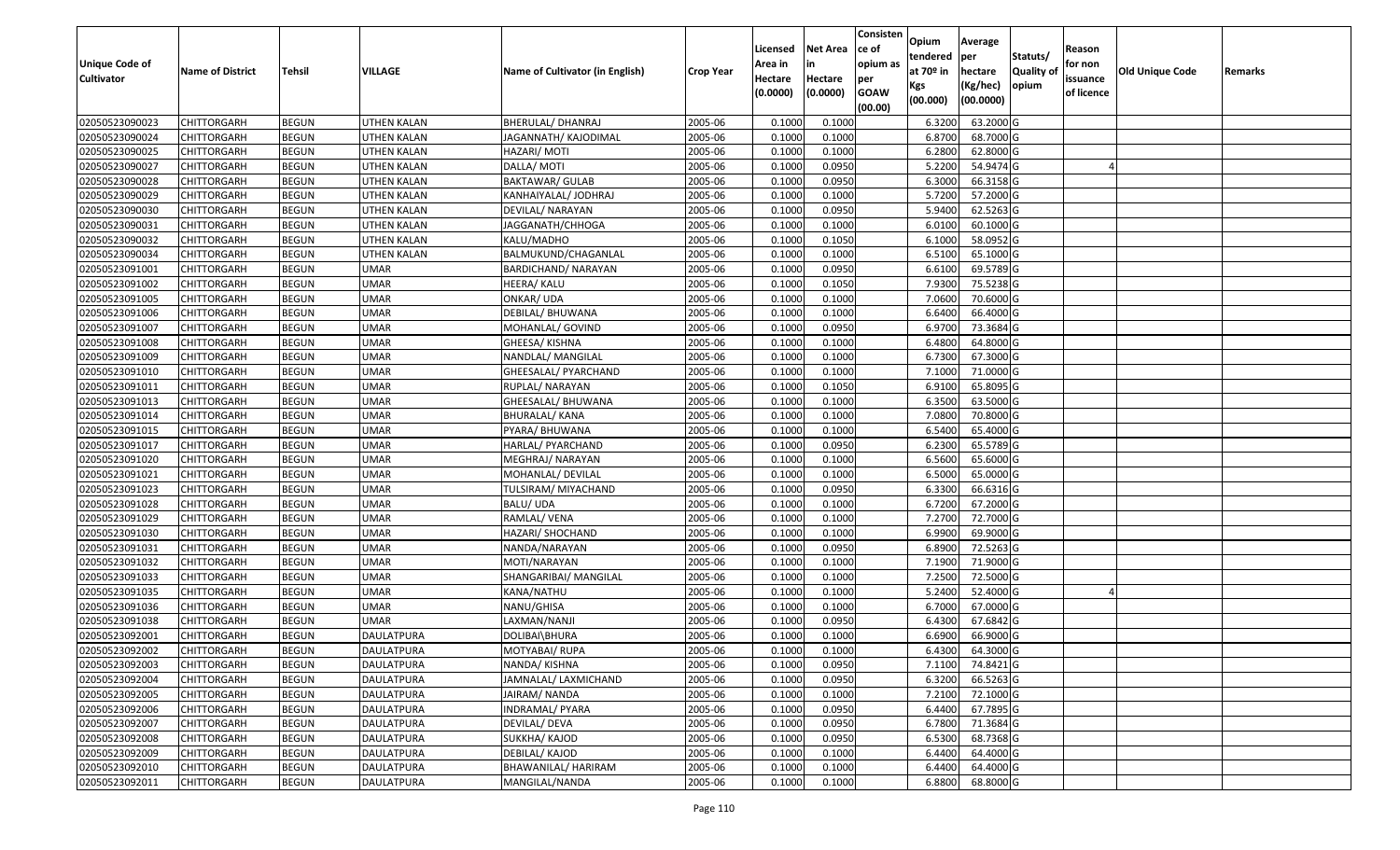| <b>Unique Code of</b><br><b>Cultivator</b> | <b>Name of District</b> | <b>Tehsil</b> | VILLAGE           | Name of Cultivator (in English) | <b>Crop Year</b> | Licensed<br>Area in<br>Hectare | <b>Net Area</b><br>in<br>Hectare | Consisten<br>ce of<br>opium as<br>per | Opium<br>tendered<br>at 70º in | Average<br>per<br>hectare | Statuts/<br>Quality of | Reason<br>for non<br>issuance | Old Unique Code | Remarks            |
|--------------------------------------------|-------------------------|---------------|-------------------|---------------------------------|------------------|--------------------------------|----------------------------------|---------------------------------------|--------------------------------|---------------------------|------------------------|-------------------------------|-----------------|--------------------|
|                                            |                         |               |                   |                                 |                  | (0.0000)                       | (0.0000)                         | <b>GOAW</b><br>(00.00)                | Kgs<br>(00.000)                | (Kg/hec)<br>(00.0000)     | opium                  | of licence                    |                 |                    |
| 02050523092012                             | <b>CHITTORGARH</b>      | <b>BEGUN</b>  | <b>DAULATPURA</b> | NANALAL/ GOKAL                  | 2005-06          | 0.1000                         | 0.1000                           |                                       | 6.6600                         | 66.6000 G                 |                        |                               |                 |                    |
| 02050523092013                             | <b>CHITTORGARH</b>      | <b>BEGUN</b>  | <b>DAULATPURA</b> | <b>GIRDHARI/ PARTHU</b>         | 2005-06          | 0.1000                         | 0.1000                           |                                       | 6.4900                         | 64.9000 G                 |                        |                               |                 |                    |
| 02050523092014                             | <b>CHITTORGARH</b>      | <b>BEGUN</b>  | DAULATPURA        | ONKAR/ CHUNNILAL                | 2005-06          | 0.1000                         | 0.1000                           |                                       | 6.4700                         | 64.7000 G                 |                        |                               |                 |                    |
| 02050523092017                             | <b>CHITTORGARH</b>      | <b>BEGUN</b>  | <b>DAULATPURA</b> | RAMCHANDRA/ HEERA               | 2005-06          | 0.1000                         | 0.1000                           |                                       | 6.3000                         | 63.0000 G                 |                        |                               |                 |                    |
| 02050523092018                             | <b>CHITTORGARH</b>      | <b>BEGUN</b>  | <b>DAULATPURA</b> | ONKAR/ GOPI                     | 2005-06          | 0.1000                         | 0.1000                           |                                       | 7.1300                         | 71.3000 G                 |                        |                               |                 |                    |
| 02050523093001                             | <b>CHITTORGARH</b>      | <b>BEGUN</b>  | CHANDAKHEDI       | SOHANLAL/ JAGANNATH             | 2005-06          | 0.1000                         | 0.1000                           |                                       | 6.9800                         | 69.8000 G                 |                        |                               |                 |                    |
| 02050523093002                             | CHITTORGARH             | <b>BEGUN</b>  | CHANDAKHEDI       | DEBILAL/ PYARCHAND              | 2005-06          | 0.1000                         | 0.1000                           |                                       | 6.3600                         | 63.6000 G                 |                        |                               |                 |                    |
| 02050523093003                             | <b>CHITTORGARH</b>      | <b>BEGUN</b>  | CHANDAKHEDI       | PRATHVIRAJ/ KHEMRAJ             | 2005-06          | 0.1000                         | 0.1000                           |                                       | 6.9300                         | 69.3000 G                 |                        |                               |                 |                    |
| 02050523093004                             | <b>CHITTORGARH</b>      | <b>BEGUN</b>  | CHANDAKHEDI       | MIYACHAND/ MOTI DHAKAD          | 2005-06          | 0.1000                         | 0.1000                           |                                       | 6.2100                         | 62.1000 G                 |                        |                               |                 |                    |
| 02050523093005                             | <b>CHITTORGARH</b>      | <b>BEGUN</b>  | CHANDAKHEDI       | BALURAM/ NANDRAM                | 2005-06          | 0.1000                         | 0.0950                           |                                       | 6.4600                         | 68.0000 G                 |                        |                               |                 |                    |
| 02050523093006                             | <b>CHITTORGARH</b>      | <b>BEGUN</b>  | CHANDAKHEDI       | NARAYAN/ BHANWARLAL             | 2005-06          | 0.1000                         | 0.1000                           |                                       | 6.5600                         | 65.6000 G                 |                        |                               |                 |                    |
| 02050523093007                             | <b>CHITTORGARH</b>      | <b>BEGUN</b>  | CHANDAKHEDI       | <b>GULABCHAND/ RATTIRAM</b>     | 2005-06          | 0.1000                         | 0.1000                           |                                       | 6.4000                         | 64.0000 G                 |                        |                               |                 |                    |
| 02050523093008                             | <b>CHITTORGARH</b>      | <b>BEGUN</b>  | CHANDAKHEDI       | SHAMBHULAL/ BHUWANA             | 2005-06          | 0.1000                         | 0.1000                           |                                       | 6.6400                         | 66.4000 G                 |                        |                               |                 |                    |
| 02050523093009                             | <b>CHITTORGARH</b>      | <b>BEGUN</b>  | CHANDAKHEDI       | NANDA/ TULSIRAM                 | 2005-06          | 0.1000                         | 0.0950                           |                                       | 6.4100                         | 67.4737 G                 |                        |                               |                 |                    |
| 02050523093010                             | CHITTORGARH             | <b>BEGUN</b>  | CHANDAKHEDI       | DEVLIBAI/ DUNGA                 | 2005-06          | 0.1000                         | 0.1000                           |                                       | 6.7700                         | 67.7000 G                 |                        |                               |                 |                    |
| 02050523093011                             | <b>CHITTORGARH</b>      | <b>BEGUN</b>  | CHANDAKHEDI       | NARAYAN/ SITARAM                | 2005-06          | 0.1000                         | 0.1000                           |                                       | 6.0600                         | 60.6000 G                 |                        |                               |                 |                    |
| 02050523093012                             | <b>CHITTORGARH</b>      | <b>BEGUN</b>  | CHANDAKHEDI       | HARKUBAI/ NANDRAM               | 2005-06          | 0.1000                         | 0.1000                           |                                       | 6.5200                         | 65.2000 G                 |                        |                               |                 |                    |
| 02050523093014                             | <b>CHITTORGARH</b>      | <b>BEGUN</b>  | CHANDAKHEDI       | NARAYAN/RUPA                    | 2005-06          | 0.1000                         | 0.1000                           |                                       | 6.8400                         | 68.4000 G                 |                        |                               |                 |                    |
| 02050523093015                             | <b>CHITTORGARH</b>      | <b>BEGUN</b>  | CHANDAKHEDI       | TARACHAND/ JAGANNATH            | 2005-06          | 0.1000                         | 0.1000                           |                                       | 6.7200                         | 67.2000 G                 |                        |                               |                 |                    |
| 02050523093016                             | <b>CHITTORGARH</b>      | <b>BEGUN</b>  | CHANDAKHEDI       | SHOCHAND/ HEERA                 | 2005-06          | 0.1000                         | 0.1000                           |                                       | 6.5200                         | 65.2000 G                 |                        |                               |                 |                    |
| 02050523093017                             | <b>CHITTORGARH</b>      | <b>BEGUN</b>  | CHANDAKHEDI       | HARLAL/ DHULA                   | 2005-06          | 0.1000                         | 0.1050                           |                                       | 6.5600                         | 62.4762 G                 |                        |                               |                 |                    |
| 02050523093018                             | <b>CHITTORGARH</b>      | <b>BEGUN</b>  | CHANDAKHEDI       | MOTYABAI/ BARDA                 | 2005-06          | 0.1000                         | 0.1000                           |                                       | 6.6200                         | 66.2000 G                 |                        |                               |                 |                    |
| 02050523093019                             | <b>CHITTORGARH</b>      | <b>BEGUN</b>  | CHANDAKHEDI       | MANGILAL/ RATNA                 | 2005-06          | 0.1000                         | 0.0950                           |                                       | 6.0600                         | 63.7895 G                 |                        |                               |                 |                    |
| 02050523093020                             | <b>CHITTORGARH</b>      | <b>BEGUN</b>  | CHANDAKHEDI       | HEERA/ DHULA                    | 2005-06          | 0.1000                         | 0.0950                           |                                       | 6.5200                         | 68.6316 G                 |                        |                               |                 |                    |
| 02050523093021                             | <b>CHITTORGARH</b>      | <b>BEGUN</b>  | CHANDAKHEDI       | HEERA/ DEVA                     | 2005-06          | 0.1000                         | 0.1000                           |                                       | 6.4800                         | 64.8000 G                 |                        |                               |                 |                    |
| 02050523093022                             | <b>CHITTORGARH</b>      | <b>BEGUN</b>  | CHANDAKHEDI       | <b>BALURAM/ UDA</b>             | 2005-06          | 0.1000                         | 0.1000                           |                                       | 6.4800                         | 64.8000 G                 |                        |                               |                 |                    |
| 02050523093023                             | <b>CHITTORGARH</b>      | <b>BEGUN</b>  | CHANDAKHEDI       | DEVA/ BALU                      | 2005-06          | 0.1000                         | 0.1000                           |                                       | 6.9300                         | 69.3000 G                 |                        |                               |                 |                    |
| 02050523093024                             | <b>CHITTORGARH</b>      | <b>BEGUN</b>  | CHANDAKHEDI       | HANGAMIBAI/ NOLA                | 2005-06          | 0.1000                         | 0.1000                           |                                       | 6.7900                         | 67.9000 G                 |                        |                               |                 |                    |
| 02050523093026                             | <b>CHITTORGARH</b>      | <b>BEGUN</b>  | CHANDAKHEDI       | CHUNNILAL/ BHAJJA               | 2005-06          | 0.1000                         | 0.0950                           |                                       | 6.6700                         | 70.2105 G                 |                        |                               |                 |                    |
| 02050523093027                             | <b>CHITTORGARH</b>      | <b>BEGUN</b>  | CHANDAKHEDI       | KASHIRAM/ NANDA                 | 2005-06          | 0.1000                         | 0.1000                           |                                       | 6.9900                         | 69.9000 G                 |                        |                               |                 |                    |
| 02050523093028                             | <b>CHITTORGARH</b>      | <b>BEGUN</b>  | CHANDAKHEDI       | MANGILAL/ GHASI                 | 2005-06          | 0.1000                         | 0.0950                           |                                       | 6.6600                         | 70.1053 G                 |                        |                               |                 |                    |
| 02050523093030                             | CHITTORGARH             | <b>BEGUN</b>  | CHANDAKHEDI       | KAILASH/ CHUNNILAL              | 2005-06          | 0.1000                         | 0.1000                           |                                       | 6.7700                         | 67.7000 G                 |                        |                               |                 |                    |
| 02050523093031                             | <b>CHITTORGARH</b>      | <b>BEGUN</b>  | CHANDAKHEDI       | <b>BALU/ GOKAL</b>              | 2005-06          | 0.1000                         | 0.1000                           |                                       | 6.7500                         | 67.5000 G                 |                        |                               |                 |                    |
| 02050523093032                             | <b>CHITTORGARH</b>      | <b>BEGUN</b>  | CHANDAKHEDI       | MANGILAL/ JALAM                 | 2005-06          | 0.1000                         | 0.1050                           |                                       | 6.8200                         | 64.9524 G                 |                        |                               |                 |                    |
| 02050523093033                             | <b>CHITTORGARH</b>      | <b>BEGUN</b>  | CHANDAKHEDI       | CHUNNILAL/ GOKAL                | 2005-06          | 0.1000                         | 0.0950                           |                                       | 6.2800                         | 66.1053 G                 |                        |                               |                 |                    |
| 02050523093034                             | <b>CHITTORGARH</b>      | <b>BEGUN</b>  | CHANDAKHEDI       | KUKIBAI/ MANGILAL               | 2005-06          | 0.1000                         | 0.1000                           |                                       | 6.8600                         | 68.6000 G                 |                        |                               |                 |                    |
| 02050523093035                             | <b>CHITTORGARH</b>      | <b>BEGUN</b>  | CHANDAKHEDI       | KANHAIYALAL/ DOLA               | 2005-06          | 0.1000                         | 0.1000                           |                                       | 6.3400                         | 63.4000 G                 |                        |                               |                 |                    |
| 02050523093036                             | <b>CHITTORGARH</b>      | <b>BEGUN</b>  | CHANDAKHEDI       | BALU/ JALAM                     | 2005-06          | 0.1000                         | 0.1000                           |                                       | 6.6700                         | 66.7000 G                 |                        |                               |                 |                    |
| 02050523093037                             | <b>CHITTORGARH</b>      | <b>BEGUN</b>  | CHANDAKHEDI       | LEHARIBAI/ MODA                 | 2005-06          | 0.1000                         | 0.1000                           |                                       | 6.7500                         | 67.5000 G                 |                        |                               |                 | <b>NAME CHANGE</b> |
| 02050523093038                             | <b>CHITTORGARH</b>      | <b>BEGUN</b>  | CHANDAKHEDI       | NATHU/ NARAYAN                  | 2005-06          | 0.1000                         | 0.1000                           |                                       | 6.7400                         | 67.4000 G                 |                        |                               |                 |                    |
| 02050523093039                             | <b>CHITTORGARH</b>      | <b>BEGUN</b>  | CHANDAKHEDI       | PRABHULAL/ JAGANNATH            | 2005-06          | 0.1000                         | 0.0950                           |                                       | 6.1500                         | 64.7368 G                 |                        |                               |                 |                    |
| 02050523093040                             | <b>CHITTORGARH</b>      | <b>BEGUN</b>  | CHANDAKHEDI       | <b>ONKARLAL/ GOKAL</b>          | 2005-06          | 0.1000                         | 0.1000                           |                                       | 6.4600                         | 64.6000 G                 |                        |                               |                 |                    |
| 02050523093041                             | <b>CHITTORGARH</b>      | <b>BEGUN</b>  | CHANDAKHEDI       | LALU/ BARDA                     | 2005-06          | 0.1000                         | 0.1000                           |                                       | 6.5000                         | 65.0000 G                 |                        |                               |                 |                    |
| 02050523093042                             | <b>CHITTORGARH</b>      | <b>BEGUN</b>  | CHANDAKHEDI       | LAXMAN/BARDA                    | 2005-06          | 0.1000                         | 0.0950                           |                                       | 6.5700                         | 69.1579 G                 |                        |                               |                 |                    |
| 02050523093044                             | <b>CHITTORGARH</b>      | <b>BEGUN</b>  | CHANDAKHEDI       | PANNALAL/ ONKAR                 | 2005-06          | 0.1000                         | 0.1000                           |                                       | 6.1900                         | 61.9000 G                 |                        |                               |                 |                    |
| 02050523093045                             | <b>CHITTORGARH</b>      | <b>BEGUN</b>  | CHANDAKHEDI       | MOTYABAI/ MOHANLAL              | 2005-06          | 0.1000                         | 0.1000                           |                                       | 6.4200                         | 64.2000 G                 |                        |                               |                 | <b>NAME CHANGE</b> |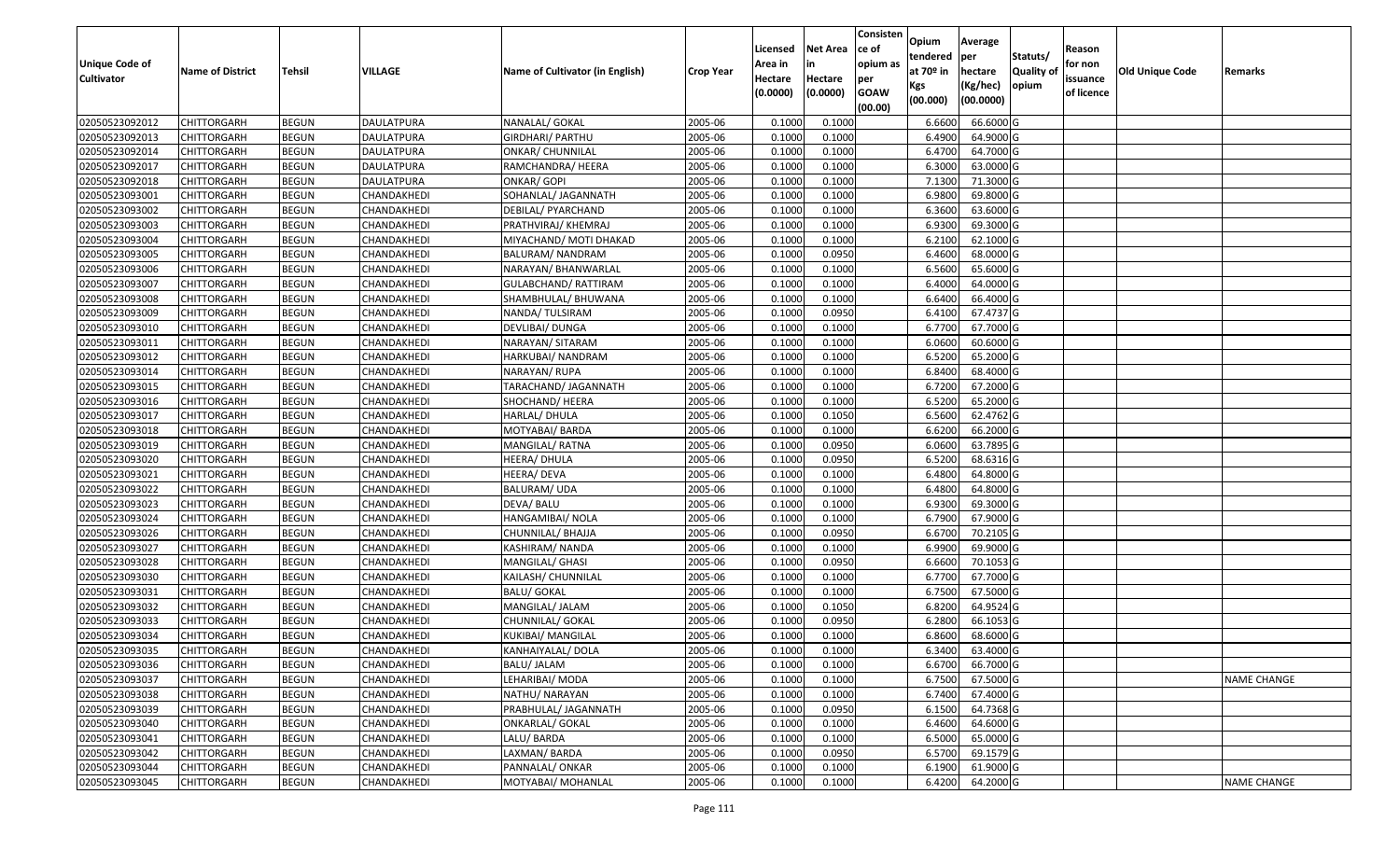| Unique Code of    | <b>Name of District</b> | <b>Tehsil</b> | VILLAGE        | Name of Cultivator (in English) | <b>Crop Year</b> | Licensed<br>Area in | <b>Net Area</b><br>in | Consisten<br>ce of<br>opium as | Opium<br>tendered<br>at $70°$ in | Average<br>per<br>hectare | Statuts/<br><b>Quality o</b> | Reason<br>for non      | <b>Old Unique Code</b> | Remarks            |
|-------------------|-------------------------|---------------|----------------|---------------------------------|------------------|---------------------|-----------------------|--------------------------------|----------------------------------|---------------------------|------------------------------|------------------------|------------------------|--------------------|
| <b>Cultivator</b> |                         |               |                |                                 |                  | Hectare<br>(0.0000) | Hectare<br>(0.0000)   | per<br><b>GOAW</b><br>(00.00)  | Kgs<br>(00.000)                  | (Kg/hec)<br>(00.0000)     | opium                        | issuance<br>of licence |                        |                    |
| 02050523093046    | <b>CHITTORGARH</b>      | <b>BEGUN</b>  | CHANDAKHEDI    | NARAYAN/ GULAB                  | 2005-06          | 0.1000              | 0.1000                |                                | 7.0300                           | 70.3000 G                 |                              |                        |                        |                    |
| 02050523093048    | CHITTORGARH             | <b>BEGUN</b>  | CHANDAKHEDI    | KASTURIBAI/ BALU                | 2005-06          | 0.1000              | 0.1000                |                                | 6.6000                           | 66.0000G                  |                              |                        |                        |                    |
| 02050523093050    | CHITTORGARH             | <b>BEGUN</b>  | CHANDAKHEDI    | SHANTILAL/ BALURAM              | 2005-06          | 0.1000              | 0.0950                |                                | 6.3000                           | 66.3158 G                 |                              |                        |                        |                    |
| 02050523093051    | <b>CHITTORGARH</b>      | <b>BEGUN</b>  | CHANDAKHEDI    | JAGANNATH/ NANDA                | 2005-06          | 0.1000              | 0.0950                |                                | 6.7300                           | 70.8421 G                 |                              |                        |                        |                    |
| 02050523093052    | CHITTORGARH             | <b>BEGUN</b>  | CHANDAKHEDI    | NANALAL/BARDA                   | 2005-06          | 0.1000              | 0.0950                |                                | 6.1600                           | 64.8421 G                 |                              |                        |                        |                    |
| 02050523093053    | <b>CHITTORGARH</b>      | <b>BEGUN</b>  | CHANDAKHEDI    | PRATHVIRAJ/ DHANNA              | 2005-06          | 0.1000              | 0.1000                |                                | 6.2300                           | 62.3000 G                 |                              |                        |                        |                    |
| 02050523093055    | CHITTORGARH             | <b>BEGUN</b>  | CHANDAKHEDI    | KESHARBAI/ HARLAL               | 2005-06          | 0.1000              | 0.1000                |                                | 6.5000                           | 65.0000G                  |                              |                        |                        |                    |
| 02050523093058    | <b>CHITTORGARH</b>      | <b>BEGUN</b>  | CHANDAKHEDI    | KASHIRAM/ MUNNALAL              | 2005-06          | 0.1000              | 0.1000                |                                | 6.3300                           | 63.3000 G                 |                              |                        |                        |                    |
| 02050523093059    | CHITTORGARH             | <b>BEGUN</b>  | CHANDAKHEDI    | SHANKERLAL/ BALU                | 2005-06          | 0.1000              | 0.1000                |                                | 6.6900                           | 66.9000 G                 |                              |                        |                        |                    |
| 02050523093060    | <b>CHITTORGARH</b>      | <b>BEGUN</b>  | CHANDAKHEDI    | LALURAM/ BALURAM                | 2005-06          | 0.1000              | 0.1000                |                                | 6.9000                           | 69.0000 G                 |                              |                        |                        |                    |
| 02050523093061    | CHITTORGARH             | <b>BEGUN</b>  | CHANDAKHEDI    | ONKARLAL/ HEERA                 | 2005-06          | 0.1000              | 0.1000                |                                | 7.0100                           | 70.1000G                  |                              |                        |                        |                    |
| 02050523093066    | <b>CHITTORGARH</b>      | <b>BEGUN</b>  | CHANDAKHEDI    | KANHAIYALAL/ BARDA              | 2005-06          | 0.1000              | 0.1000                |                                | 7.0100                           | 70.1000 G                 |                              |                        |                        |                    |
| 02050523093067    | <b>CHITTORGARH</b>      | <b>BEGUN</b>  | CHANDAKHEDI    | JAMNALAL/ PYARCHAND             | 2005-06          | 0.1000              | 0.0950                |                                | 6.4300                           | 67.6841 G                 |                              |                        |                        |                    |
| 02050523093069    | <b>CHITTORGARH</b>      | <b>BEGUN</b>  | CHANDAKHEDI    | SHANKERLAL/ NARAYAN             | 2005-06          | 0.1000              | 0.0950                |                                | 6.5700                           | 69.1579 G                 |                              |                        |                        |                    |
| 02050523093070    | <b>CHITTORGARH</b>      | <b>BEGUN</b>  | CHANDAKHEDI    | BALU/ GULAB                     | 2005-06          | 0.1000              | 0.1000                |                                | 6.1600                           | 61.6000G                  |                              |                        |                        |                    |
| 02050523093071    | CHITTORGARH             | <b>BEGUN</b>  | CHANDAKHEDI    | RADHESHYAM/ DEVLAL              | 2005-06          | 0.1000              | 0.0950                |                                | 6.5700                           | 69.1573 G                 |                              |                        |                        |                    |
| 02050523093072    | CHITTORGARH             | <b>BEGUN</b>  | CHANDAKHEDI    | JAIRAM/RATANLAL                 | 2005-06          | 0.1000              | 0.0950                |                                | 5.9900                           | 63.0526 G                 |                              |                        |                        |                    |
| 02050523093073    | CHITTORGARH             | <b>BEGUN</b>  | CHANDAKHEDI    | BHUWANA/ HEERA                  | 2005-06          | 0.1000              | 0.1000                |                                | 6.6300                           | 66.3000 G                 |                              |                        |                        |                    |
| 02050523093074    | CHITTORGARH             | <b>BEGUN</b>  | CHANDAKHEDI    | JEETMAL/TULSIRAM                | 2005-06          | 0.100               | 0.1000                |                                | 6.6600                           | 66.6000 G                 |                              |                        |                        |                    |
| 02050523093076    | CHITTORGARH             | <b>BEGUN</b>  | CHANDAKHEDI    | KERING/NARAYAN                  | 2005-06          | 0.1000              | 0.1000                |                                | 6.6500                           | 66.5000G                  |                              |                        |                        |                    |
| 02050523093077    | CHITTORGARH             | <b>BEGUN</b>  | CHANDAKHEDI    | PYARCHAND/ KHEMA                | 2005-06          | 0.1000              | 0.0950                |                                | 6.5600                           | 69.0523 G                 |                              |                        |                        |                    |
| 02050523093078    | CHITTORGARH             | <b>BEGUN</b>  | CHANDAKHEDI    | MOHANLAL/ ONKAR                 | 2005-06          | 0.100               | 0.1000                |                                | 6.8800                           | 68.8000 G                 |                              |                        |                        |                    |
| 02050523093079    | CHITTORGARH             | <b>BEGUN</b>  | CHANDAKHEDI    | LADU/HAZARI RAMESHWAR           | 2005-06          | 0.1000              | 0.1000                |                                | 6.8100                           | 68.1000 G                 |                              |                        |                        |                    |
| 02050523093084    | CHITTORGARH             | <b>BEGUN</b>  | CHANDAKHEDI    | GHEESA/ DHANNA                  | 2005-06          | 0.100               | 0.1000                |                                | 6.1600                           | 61.6000G                  |                              |                        |                        |                    |
| 02050523094002    | <b>CHITTORGARH</b>      | <b>BEGUN</b>  | <b>TURKADI</b> | ONKAR/LAKHMA                    | 2005-06          | 0.1000              | 0.1000                |                                | 7.4400                           | 74.4000 G                 |                              |                        |                        |                    |
| 02050523094003    | CHITTORGARH             | <b>BEGUN</b>  | <b>TURKADI</b> | MANGILAL/BALU                   | 2005-06          | 0.1000              | 0.0950                |                                | 6.9100                           | 72.7368 G                 |                              |                        |                        |                    |
| 02050523094004    | <b>CHITTORGARH</b>      | <b>BEGUN</b>  | <b>TURKADI</b> | DEVILAL/PYARCHAND               | 2005-06          | 0.1000              | 0.1000                |                                | 6.3900                           | 63.9000 G                 |                              |                        |                        |                    |
| 02050523094006    | CHITTORGARH             | <b>BEGUN</b>  | <b>TURKADI</b> | LADULAL/RUPA                    | 2005-06          | 0.1000              | 0.1050                |                                | 7.2700                           | 69.2381 G                 |                              |                        |                        |                    |
| 02050523094008    | <b>CHITTORGARH</b>      | <b>BEGUN</b>  | <b>TURKADI</b> | DAULATRAM/RUPA                  | 2005-06          | 0.1000              | 0.1000                |                                | 6.9000                           | 69.0000G                  |                              |                        |                        |                    |
| 02050523094009    | <b>CHITTORGARH</b>      | <b>BEGUN</b>  | <b>TURKADI</b> | UDA/DEVI                        | 2005-06          | 0.1000              | 0.1050                |                                | 7.1500                           | 68.0952 G                 |                              |                        |                        |                    |
| 02050523094010    | CHITTORGARH             | <b>BEGUN</b>  | <b>TURKADI</b> | DEVBAI/ BHANWARLAL              | 2005-06          | 0.1000              | 0.1000                |                                | 6.8400                           | 68.4000 G                 |                              |                        |                        |                    |
| 02050523094011    | CHITTORGARH             | <b>BEGUN</b>  | <b>TURKADI</b> | CHUNNILAL/AMARCHAND             | 2005-06          | 0.1000              | 0.1000                |                                | 7.8000                           | 78.0000G                  |                              |                        |                        |                    |
| 02050523094012    | CHITTORGARH             | <b>BEGUN</b>  | <b>TURKADI</b> | BHOLU/JAGGANATH                 | 2005-06          | 0.1000              | 0.1000                |                                | 6.5800                           | 65.8000 G                 |                              |                        |                        |                    |
| 02050523094013    | CHITTORGARH             | <b>BEGUN</b>  | TURKADI        | SHANKERLAL/VENA                 | 2005-06          | 0.1000              | 0.1000                |                                | 6.9700                           | 69.7000 G                 |                              |                        |                        |                    |
| 02050523094016    | CHITTORGARH             | <b>BEGUN</b>  | <b>TURKADI</b> | NANDUBAI/ HEERA                 | 2005-06          | 0.1000              | 0.0950                |                                | 6.6400                           | 69.8947 G                 |                              |                        |                        | <b>NAME CHANGE</b> |
| 02050523094019    | CHITTORGARH             | <b>BEGUN</b>  | <b>TURKADI</b> | GHEESA/MOTI                     | 2005-06          | 0.1000              | 0.1000                |                                | 6.7300                           | 67.3000G                  |                              |                        |                        |                    |
| 02050523094020    | <b>CHITTORGARH</b>      | <b>BEGUN</b>  | <b>TURKADI</b> | GHEESALAL/ONKAR                 | 2005-06          | 0.1000              | 0.1000                |                                |                                  | 7.4000 74.0000 G          |                              |                        |                        |                    |
| 02050523094021    | <b>CHITTORGARH</b>      | <b>BEGUN</b>  | TURKADI        | BALU/GANGARAM                   | 2005-06          | 0.1000              | 0.0950                |                                | 7.2000                           | 75.7895 G                 |                              |                        |                        |                    |
| 02050523094022    | <b>CHITTORGARH</b>      | <b>BEGUN</b>  | <b>TURKADI</b> | DUNGALAL/ KERING                | 2005-06          | 0.1000              | 0.1050                |                                | 6.9900                           | 66.5714 G                 |                              |                        |                        |                    |
| 02050523094023    | <b>CHITTORGARH</b>      | <b>BEGUN</b>  | <b>TURKADI</b> | CHHAGANLAL/KASHIRAM             | 2005-06          | 0.1000              | 0.0950                |                                | 6.5400                           | 68.8421 G                 |                              |                        |                        |                    |
| 02050523094024    | <b>CHITTORGARH</b>      | <b>BEGUN</b>  | <b>TURKADI</b> | HEERALAL/ NATHU                 | 2005-06          | 0.1000              | 0.1050                |                                | 7.4200                           | 70.6667 G                 |                              |                        |                        |                    |
| 02050523094025    | <b>CHITTORGARH</b>      | <b>BEGUN</b>  | <b>TURKADI</b> | VENA/KALU                       | 2005-06          | 0.1000              | 0.1050                |                                | 6.8700                           | 65.4286 G                 |                              |                        |                        |                    |
| 02050523094026    | <b>CHITTORGARH</b>      | <b>BEGUN</b>  | <b>TURKADI</b> | HEERANATH/GHEESANATH            | 2005-06          | 0.1000              | 0.1000                |                                | 6.9100                           | 69.1000 G                 |                              |                        |                        |                    |
| 02050523094028    | CHITTORGARH             | <b>BEGUN</b>  | <b>TURKADI</b> | PYARCHAND/GHEESA                | 2005-06          | 0.1000              | 0.0900                |                                | 6.3600                           | 70.6667 G                 |                              |                        |                        |                    |
| 02050523094029    | CHITTORGARH             | <b>BEGUN</b>  | <b>TURKADI</b> | RAMCHANDRA /NARAYAN             | 2005-06          | 0.1000              | 0.1000                |                                | 7.3700                           | 73.7000 G                 |                              |                        |                        |                    |
| 02050523094030    | <b>CHITTORGARH</b>      | <b>BEGUN</b>  | <b>TURKADI</b> | JEETMAL/JAISINGH                | 2005-06          | 0.1000              | 0.1050                |                                | 7.6300                           | 72.6667 G                 |                              |                        |                        |                    |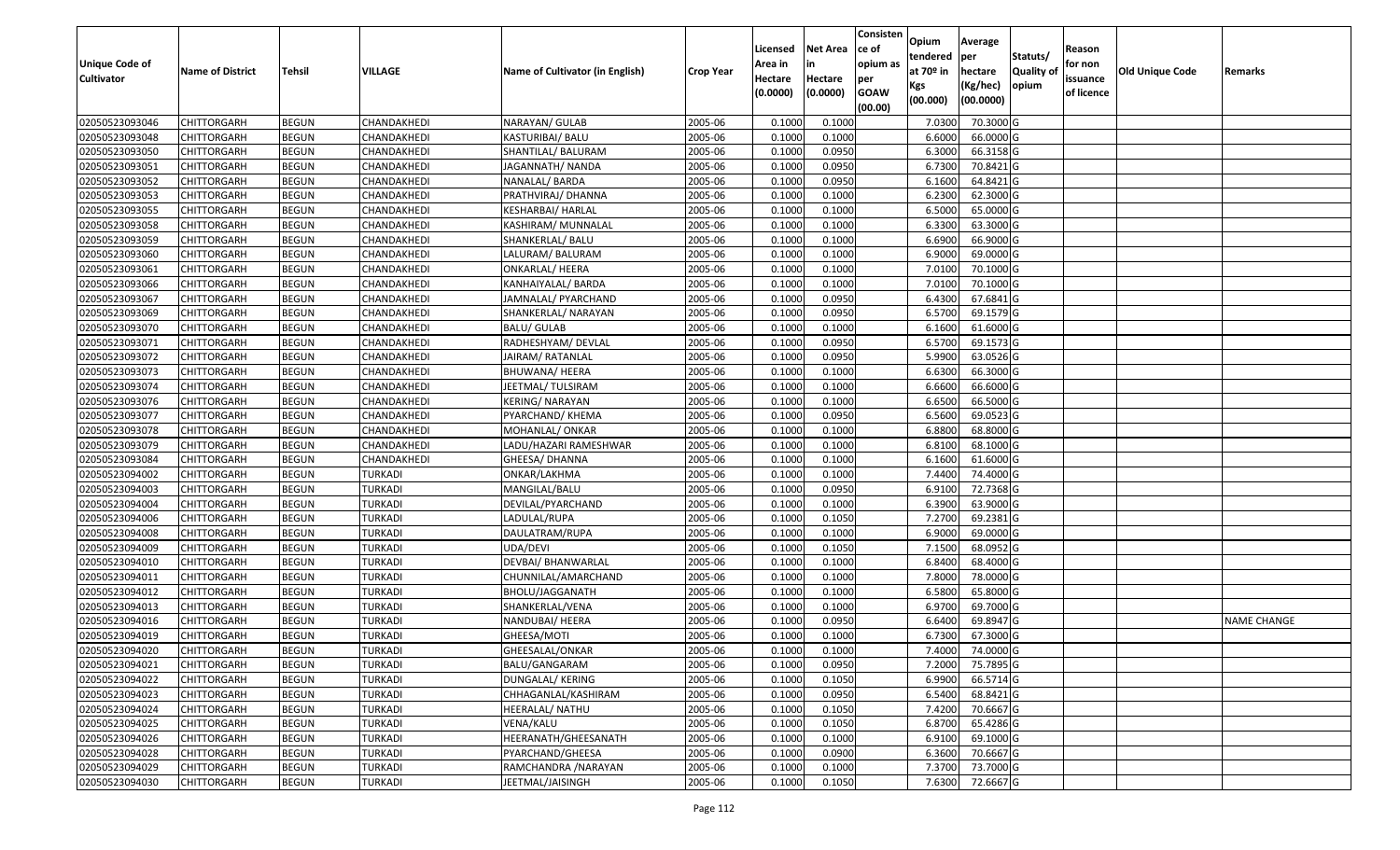| <b>Unique Code of</b> | <b>Name of District</b> | <b>Tehsil</b> | VILLAGE        | Name of Cultivator (in English) | <b>Crop Year</b> | Licensed<br>Area in | <b>Net Area</b><br>in | Consisten<br>ce of<br>opium as | Opium<br>tendered<br>at $70°$ in | Average<br>per<br>hectare | Statuts/<br><b>Quality o</b> | Reason<br>for non      | Old Unique Code | Remarks            |
|-----------------------|-------------------------|---------------|----------------|---------------------------------|------------------|---------------------|-----------------------|--------------------------------|----------------------------------|---------------------------|------------------------------|------------------------|-----------------|--------------------|
| <b>Cultivator</b>     |                         |               |                |                                 |                  | Hectare<br>(0.0000) | Hectare<br>(0.0000)   | per<br><b>GOAW</b><br>(00.00)  | Kgs<br>(00.000)                  | (Kg/hec)<br>(00.0000)     | opium                        | issuance<br>of licence |                 |                    |
| 02050523094031        | CHITTORGARH             | <b>BEGUN</b>  | <b>TURKADI</b> | KAJODIBAI/LAKHMA                | 2005-06          | 0.1000              | 0.1000                |                                | 7.1000                           | 71.0000 G                 |                              |                        |                 |                    |
| 02050523094033        | CHITTORGARH             | <b>BEGUN</b>  | <b>TURKADI</b> | JAMNADAS/LAXMAN DAS             | 2005-06          | 0.1000              | 0.0950                |                                | 6.3300                           | 66.6316 G                 |                              |                        |                 |                    |
| 02050523094034        | CHITTORGARH             | <b>BEGUN</b>  | <b>TURKADI</b> | DEVRAM/ NARAYAN                 | 2005-06          | 0.100               | 0.1000                |                                | 6.5800                           | 65.8000 G                 |                              |                        |                 |                    |
| 02050523094035        | <b>CHITTORGARH</b>      | <b>BEGUN</b>  | <b>TURKADI</b> | MANGILAL/ BHERU                 | 2005-06          | 0.1000              | 0.1050                |                                | 7.0900                           | 67.5238 G                 |                              |                        |                 |                    |
| 02050523094037        | CHITTORGARH             | <b>BEGUN</b>  | <b>TURKADI</b> | GHEESIBAI/NANDA                 | 2005-06          | 0.1000              | 0.1000                |                                | 7.2700                           | 72.7000G                  |                              |                        |                 |                    |
| 02050523094039        | CHITTORGARH             | <b>BEGUN</b>  | <b>TURKADI</b> | KELIBAI/ DEVILAL                | 2005-06          | 0.1000              | 0.0950                |                                | 6.5800                           | 69.2632 G                 |                              |                        | 02050523011036  | TRANSFER           |
| 02050523094042        | CHITTORGARH             | <b>BEGUN</b>  | TURKADI        | SHANTILAL/GHEESALAL             | 2005-06          | 0.1000              | 0.1000                |                                | 6.7400                           | 67.4000 G                 |                              |                        |                 |                    |
| 02050523094043        | CHITTORGARH             | <b>BEGUN</b>  | <b>TURKADI</b> | TULSIRAM/KELA                   | 2005-06          | 0.1000              | 0.1000                |                                | 7.0900                           | 70.9000G                  |                              |                        |                 |                    |
| 02050523094044        | CHITTORGARH             | <b>BEGUN</b>  | <b>TURKADI</b> | MOHANIBAI/ MODILAL              | 2005-06          | 0.1000              | 0.1000                |                                | 7.0100                           | 70.1000G                  |                              |                        |                 | TRANSFER/UMAR      |
| 02050523095002        | CHITTORGARH             | <b>BEGUN</b>  | AMARPURA       | KAMLIBAI/ SOHANLAL              | 2005-06          | 0.1000              | 0.0950                |                                | 6.9700                           | 73.3684 G                 |                              |                        |                 |                    |
| 02050523095003        | CHITTORGARH             | <b>BEGUN</b>  | AMARPURA       | <b>BALULAL/ KUKA</b>            | 2005-06          | 0.1000              | 0.1000                |                                | 7.4200                           | 74.2000 G                 |                              |                        |                 |                    |
| 02050523095004        | CHITTORGARH             | <b>BEGUN</b>  | AMARPURA       | DEVA/HEERA                      | 2005-06          | 0.1000              | 0.1000                |                                | 7.2600                           | 72.6000 G                 |                              |                        |                 |                    |
| 02050523095007        | <b>CHITTORGARH</b>      | <b>BEGUN</b>  | AMARPURA       | DEVILAL/ BALU                   | 2005-06          | 0.1000              | 0.0950                |                                | 7.1200                           | 74.9474 G                 |                              |                        |                 |                    |
| 02050523095009        | CHITTORGARH             | <b>BEGUN</b>  | AMARPURA       | HEERA/ KUKA                     | 2005-06          | 0.100               | 0.1000                |                                | 7.4100                           | 74.1000 G                 |                              |                        |                 |                    |
| 02050523095010        | CHITTORGARH             | <b>BEGUN</b>  | AMARPURA       | KAJODIBAI/ BHUWANA              | 2005-06          | 0.1000              | 0.1000                |                                | 7.4800                           | 74.8000 G                 |                              |                        |                 |                    |
| 02050523095011        | CHITTORGARH             | <b>BEGUN</b>  | AMARPURA       | BHANWARLAL/DEVI                 | 2005-06          | 0.1000              | 0.1000                |                                | 7.0800                           | 70.8000 G                 |                              |                        |                 |                    |
| 02050523095012        | CHITTORGARH             | <b>BEGUN</b>  | AMARPURA       | NANDUBAI/ GANGARAM              | 2005-06          | 0.100               | 0.1000                |                                | 7.1100                           | 71.1000 G                 |                              |                        |                 | <b>NAME CHANGE</b> |
| 02050523095013        | CHITTORGARH             | <b>BEGUN</b>  | AMARPURA       | MANGIBAI/ KASHIRAM              | 2005-06          | 0.100               | 0.1000                |                                | 6.1900                           | 61.9000 G                 |                              |                        |                 |                    |
| 02050523095014        | CHITTORGARH             | <b>BEGUN</b>  | AMARPURA       | BHERU/ HEERA                    | 2005-06          | 0.100               | 0.0950                |                                | 6.5300                           | 68.7368 G                 |                              |                        |                 |                    |
| 02050523095015        | CHITTORGARH             | <b>BEGUN</b>  | AMARPURA       | SHANKERLAL/ NARAYAN             | 2005-06          | 0.1000              | 0.1000                |                                | 6.4300                           | 64.3000 G                 |                              |                        |                 |                    |
| 02050523095017        | CHITTORGARH             | <b>BEGUN</b>  | AMARPURA       | SITARAM/ TULSIRAM               | 2005-06          | 0.100               | 0.0950                |                                | 6.7100                           | 70.6316 G                 |                              |                        |                 |                    |
| 02050523095018        | CHITTORGARH             | <b>BEGUN</b>  | AMARPURA       | HUKMICHAND/ RAMCHANDRA          | 2005-06          | 0.100               | 0.1000                |                                | 6.7400                           | 67.4000 G                 |                              |                        |                 |                    |
| 02050523095020        | CHITTORGARH             | <b>BEGUN</b>  | AMARPURA       | RUKMANIBAI/ KALU                | 2005-06          | 0.1000              | 0.0950                |                                | 6.7200                           | 70.7368 G                 |                              |                        |                 |                    |
| 02050523095021        | CHITTORGARH             | <b>BEGUN</b>  | AMARPURA       | RUPA/ BALU                      | 2005-06          | 0.1000              | 0.0900                |                                | 6.4500                           | 71.6667G                  |                              |                        |                 |                    |
| 02050523095022        | <b>CHITTORGARH</b>      | <b>BEGUN</b>  | AMARPURA       | <b>BHANWARIBAI/ KHEMA</b>       | 2005-06          | 0.1000              | 0.1000                |                                | 6.8200                           | 68.2000 G                 |                              |                        |                 |                    |
| 02050523095023        | CHITTORGARH             | <b>BEGUN</b>  | AMARPURA       | CHHAGANLAL/ BHOLA               | 2005-06          | 0.1000              | 0.1000                |                                | 6.1900                           | 61.9000G                  |                              |                        |                 |                    |
| 02050523095025        | CHITTORGARH             | <b>BEGUN</b>  | AMARPURA       | AMABALAL/ PYARA                 | 2005-06          | 0.1000              | 0.0900                |                                | 6.2000                           | 68.8889 G                 |                              |                        |                 |                    |
| 02050523095026        | CHITTORGARH             | <b>BEGUN</b>  | AMARPURA       | NANALAL/RUPA                    | 2005-06          | 0.1000              | 0.0950                |                                | 7.0500                           | 74.2105 G                 |                              |                        |                 |                    |
| 02050523095027        | CHITTORGARH             | <b>BEGUN</b>  | AMARPURA       | MANGILAL/ JODHA                 | 2005-06          | 0.1000              | 0.0950                |                                | 6.4200                           | 67.5789 G                 |                              |                        |                 |                    |
| 02050523095028        | CHITTORGARH             | <b>BEGUN</b>  | AMARPURA       | MANGILAL/ KUKA                  | 2005-06          | 0.1000              | 0.0950                |                                | 7.0300                           | 74.0000 G                 |                              |                        |                 |                    |
| 02050523095030        | CHITTORGARH             | <b>BEGUN</b>  | AMARPURA       | SHOBHALAL/ DEVILAL              | 2005-06          | 0.1000              | 0.0950                |                                | 6.5100                           | 68.5263 G                 |                              |                        |                 |                    |
| 02050523095032        | CHITTORGARH             | <b>BEGUN</b>  | AMARPURA       | SARJUBAI/ NARAYAN               | 2005-06          | 0.1000              | 0.1050                |                                | 7.0700                           | 67.3333 G                 |                              |                        |                 |                    |
| 02050523095033        | CHITTORGARH             | <b>BEGUN</b>  | AMARPURA       | LADUNATH/BHANWARNATH            | 2005-06          | 0.1000              | 0.0950                |                                | 5.8500                           | 61.5789 G                 |                              |                        |                 |                    |
| 02050523095034        | CHITTORGARH             | <b>BEGUN</b>  | AMARPURA       | NANDLAL/ PYARJI                 | 2005-06          | 0.1000              | 0.0900                |                                | 6.1800                           | 68.6667 G                 |                              |                        |                 |                    |
| 02050523095035        | CHITTORGARH             | <b>BEGUN</b>  | AMARPURA       | MEGHA/ BALU                     | 2005-06          | 0.1000              | 0.1000                |                                | 6.6900                           | 66.9000 G                 |                              |                        |                 |                    |
| 02050523095036        | CHITTORGARH             | <b>BEGUN</b>  | AMARPURA       | DAULATRAM/ PYARA                | 2005-06          | 0.1000              | 0.1000                |                                | 6.9100                           | 69.1000 G                 |                              |                        |                 |                    |
| 02050523095038        | <b>CHITTORGARH</b>      | <b>BEGUN</b>  | AMARPURA       | <b>BALULAL/ KALU</b>            | 2005-06          | 0.1000              | 0.1000                |                                |                                  | 7.2900 72.9000 G          |                              |                        |                 |                    |
| 02050523095040        | <b>CHITTORGARH</b>      | <b>BEGUN</b>  | AMARPURA       | MANGILAL/ BHERU                 | 2005-06          | 0.1000              | 0.1000                |                                | 6.1800                           | 61.8000 G                 |                              |                        |                 |                    |
| 02050523095041        | <b>CHITTORGARH</b>      | <b>BEGUN</b>  | AMARPURA       | MANGILAL/ KISHNA                | 2005-06          | 0.1000              | 0.0950                |                                | 6.3200                           | 66.5263 G                 |                              |                        |                 |                    |
| 02050523095042        | <b>CHITTORGARH</b>      | <b>BEGUN</b>  | AMARPURA       | FORULAL/ HEERA                  | 2005-06          | 0.1000              | 0.1000                |                                | 6.6600                           | 66.6000 G                 |                              |                        |                 |                    |
| 02050523095045        | CHITTORGARH             | <b>BEGUN</b>  | AMARPURA       | SHAMBHULAL/ KASHIRAM            | 2005-06          | 0.1000              | 0.1000                |                                | 6.6600                           | 66.6000 G                 |                              |                        |                 |                    |
| 02050523095046        | <b>CHITTORGARH</b>      | <b>BEGUN</b>  | AMARPURA       | PANNALAL/ UDA                   | 2005-06          | 0.1000              | 0.1000                |                                | 6.4000                           | 64.0000 G                 |                              |                        |                 |                    |
| 02050523095047        | <b>CHITTORGARH</b>      | <b>BEGUN</b>  | AMARPURA       | <b>BHERULAL/ CHHOGA</b>         | 2005-06          | 0.1000              | 0.1000                |                                | 6.3900                           | 63.9000 G                 |                              |                        |                 |                    |
| 02050523095048        | CHITTORGARH             | <b>BEGUN</b>  | AMARPURA       | SHAMBHULAL/ CHHOGA              | 2005-06          | 0.1000              | 0.0950                |                                | 6.5600                           | 69.0526 G                 |                              |                        |                 |                    |
| 02050523095049        | CHITTORGARH             | <b>BEGUN</b>  | AMARPURA       | SUGNABAI/ SHAMBHULAL            | 2005-06          | 0.1000              | 0.1000                |                                | 6.8000                           | 68.0000 G                 |                              |                        |                 | <b>NAME CHANGE</b> |
| 02050523095050        | <b>CHITTORGARH</b>      | <b>BEGUN</b>  | AMARPURA       | RAMESHWAR/ GANGARAM             | 2005-06          | 0.1000              | 0.0950                |                                | 6.2800                           | 66.1053 G                 |                              |                        |                 |                    |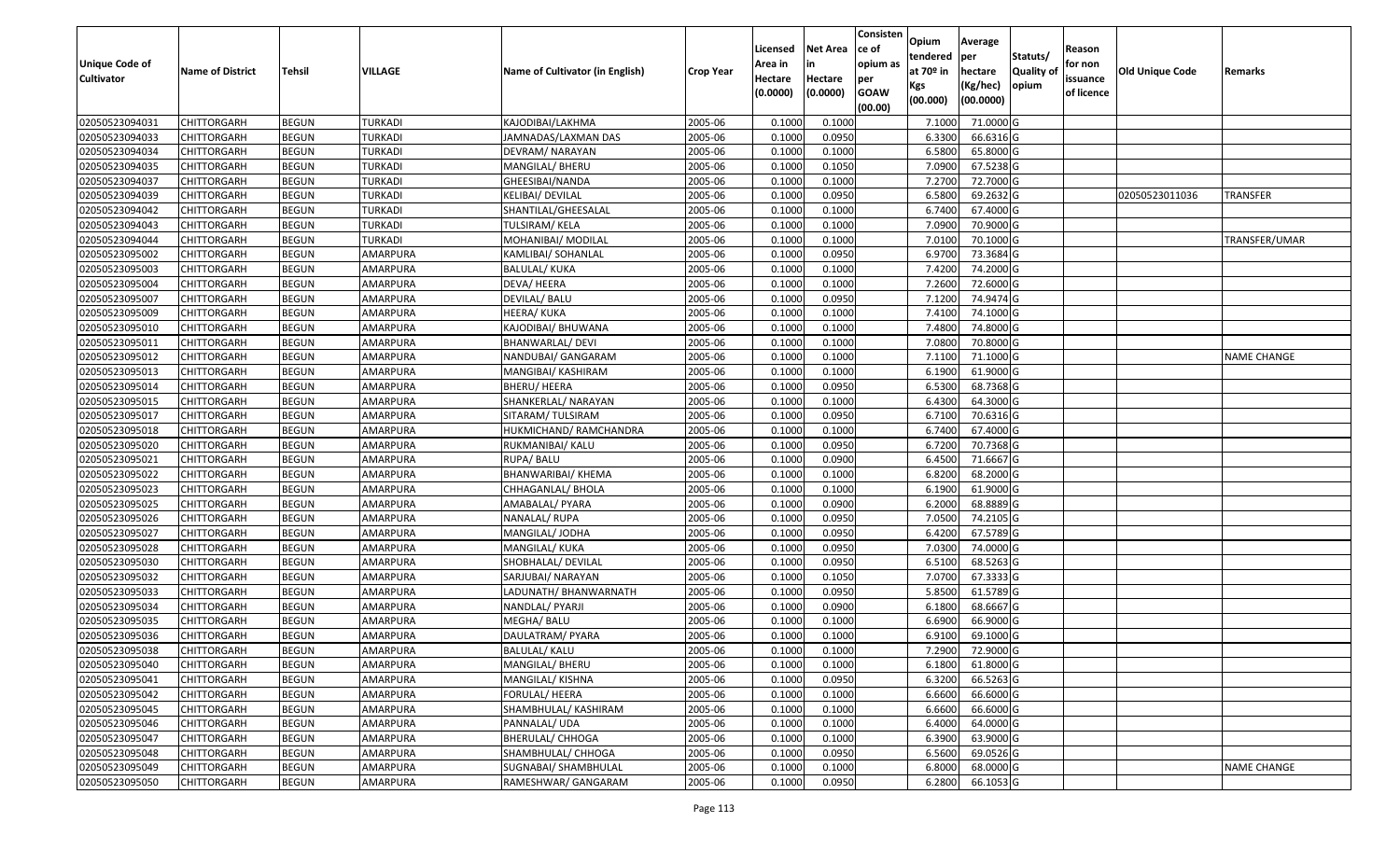| Unique Code of<br><b>Cultivator</b> | <b>Name of District</b> | <b>Tehsil</b> | VILLAGE   | Name of Cultivator (in English) | <b>Crop Year</b> | Licensed<br>Area in<br>Hectare | <b>Net Area</b><br>in<br>Hectare | Consisten<br>ce of<br>opium as<br>per | Opium<br>tendered<br>at $70°$ in<br>Kgs | Average<br>per<br>hectare<br>(Kg/hec) | Statuts/<br><b>Quality o</b><br>opium | Reason<br>for non<br>issuance | <b>Old Unique Code</b> | Remarks            |
|-------------------------------------|-------------------------|---------------|-----------|---------------------------------|------------------|--------------------------------|----------------------------------|---------------------------------------|-----------------------------------------|---------------------------------------|---------------------------------------|-------------------------------|------------------------|--------------------|
|                                     |                         |               |           |                                 |                  | (0.0000)                       | (0.0000)                         | <b>GOAW</b><br>(00.00)                | (00.000)                                | (00.0000)                             |                                       | of licence                    |                        |                    |
| 02050523095051                      | CHITTORGARH             | <b>BEGUN</b>  | AMARPURA  | JAGANNATH/ MANGILAL             | 2005-06          | 0.1000                         | 0.1000                           |                                       | 6.9700                                  | 69.7000 G                             |                                       |                               |                        |                    |
| 02050523095052                      | CHITTORGARH             | <b>BEGUN</b>  | AMARPURA  | PANNALAL/ BALU                  | 2005-06          | 0.1000                         | 0.0950                           |                                       | 7.0000                                  | 73.6842 G                             |                                       |                               |                        |                    |
| 02050523095053                      | CHITTORGARH             | <b>BEGUN</b>  | AMARPURA  | RUPLAL/ BALA                    | 2005-06          | 0.1000                         | 0.1000                           |                                       | 6.9500                                  | 69.5000G                              |                                       |                               |                        |                    |
| 02050523095054                      | <b>CHITTORGARH</b>      | <b>BEGUN</b>  | AMARPURA  | <b>GIRDHARI/ KUKA</b>           | 2005-06          | 0.1000                         | 0.1000                           |                                       | 7.2000                                  | 72.0000G                              |                                       |                               |                        |                    |
| 02050523095055                      | CHITTORGARH             | <b>BEGUN</b>  | AMARPURA  | DEVILAL/ MANGILAL               | 2005-06          | 0.1000                         | 0.1000                           |                                       | 6.6700                                  | 66.7000 G                             |                                       |                               |                        |                    |
| 02050523095056                      | CHITTORGARH             | <b>BEGUN</b>  | AMARPURA  | CHHAGANNATH/ BHANWARNATH        | 2005-06          | 0.1000                         | 0.1000                           |                                       | 6.0700                                  | 60.7000 G                             |                                       |                               |                        |                    |
| 02050523096001                      | CHITTORGARH             | <b>BEGUN</b>  | ANWALHEDA | BHARMAL/ DUNGA                  | 2005-06          | 0.1000                         | 0.1000                           |                                       | 5.9400                                  | 59.4000 G                             |                                       |                               |                        |                    |
| 02050523096002                      | CHITTORGARH             | <b>BEGUN</b>  | ANWALHEDA | NARAYAN/ BARDA                  | 2005-06          | 0.1000                         | 0.1000                           |                                       | 6.9100                                  | 69.1000G                              |                                       |                               |                        |                    |
| 02050523096003                      | CHITTORGARH             | <b>BEGUN</b>  | ANWALHEDA | GOPI/ RATNA                     | 2005-06          | 0.1000                         | 0.1050                           |                                       | 7.0800                                  | 67.4286 G                             |                                       |                               |                        |                    |
| 02050523096004                      | CHITTORGARH             | <b>BEGUN</b>  | ANWALHEDA | SITARAM/BALU                    | 2005-06          | 0.1000                         | 0.1000                           |                                       | 6.7000                                  | 67.0000 G                             |                                       |                               |                        |                    |
| 02050523096005                      | CHITTORGARH             | <b>BEGUN</b>  | ANWALHEDA | PYARCHAND/ BALU                 | 2005-06          | 0.1000                         | 0.1000                           |                                       | 6.6600                                  | 66.6000 G                             |                                       |                               |                        |                    |
| 02050523096006                      | CHITTORGARH             | <b>BEGUN</b>  | ANWALHEDA | <b>BARDICHAND/ BHEEMA</b>       | 2005-06          | 0.1000                         | 0.0950                           |                                       | 6.8900                                  | 72.5263 G                             |                                       |                               |                        |                    |
| 02050523096007                      | <b>CHITTORGARH</b>      | <b>BEGUN</b>  | ANWALHEDA | <b>BALIBAI/ KANA</b>            | 2005-06          | 0.1000                         | 0.1000                           |                                       | 6.7800                                  | 67.8000 G                             |                                       |                               |                        |                    |
| 02050523096008                      | <b>CHITTORGARH</b>      | <b>BEGUN</b>  | ANWALHEDA | CHUNNIBAI/ CHUNNILAL            | 2005-06          | 0.1000                         | 0.1050                           |                                       | 6.6600                                  | 63.4286 G                             |                                       |                               |                        |                    |
| 02050523096009                      | <b>CHITTORGARH</b>      | <b>BEGUN</b>  | ANWALHEDA | JAGANNATH/ KUKA                 | 2005-06          | 0.1000                         | 0.1000                           |                                       | 6.2400                                  | 62.4000 G                             |                                       |                               |                        | <b>NAME CHANGE</b> |
| 02050523096011                      | <b>CHITTORGARH</b>      | <b>BEGUN</b>  | ANWALHEDA | NARAYANIBAI/ CHUNNILAL          | 2005-06          | 0.1000                         | 0.1000                           |                                       | 7.1600                                  | 71.6000G                              |                                       |                               |                        |                    |
| 02050523096012                      | CHITTORGARH             | <b>BEGUN</b>  | ANWALHEDA | <b>BALU/ LAKHMA</b>             | 2005-06          | 0.1000                         | 0.1000                           |                                       | 6.8800                                  | 68.8000G                              |                                       |                               |                        |                    |
| 02050523096013                      | CHITTORGARH             | <b>BEGUN</b>  | ANWALHEDA | MANGILAL/ LALU                  | 2005-06          | 0.1000                         | 0.1000                           |                                       | 6.9400                                  | 69.4000 G                             |                                       |                               |                        |                    |
| 02050523096015                      | CHITTORGARH             | <b>BEGUN</b>  | ANWALHEDA | AMRITLAL/ CHATERBHUJ            | 2005-06          | 0.1000                         | 0.1050                           |                                       | 6.6300                                  | 63.1429 G                             |                                       |                               |                        |                    |
| 02050523096016                      | CHITTORGARH             | <b>BEGUN</b>  | ANWALHEDA | SOHANIBAI/ CHATERBHUJ           | 2005-06          | 0.1000                         | 0.0950                           |                                       | 5.9300                                  | $62.4211$ G                           |                                       |                               |                        |                    |
| 02050523096017                      | CHITTORGARH             | <b>BEGUN</b>  | ANWALHEDA | <b>ONKARLAL/ BALU</b>           | 2005-06          | 0.1000                         | 0.1050                           |                                       | 7.1100                                  | 67.7143 G                             |                                       |                               |                        |                    |
| 02050523096020                      | CHITTORGARH             | <b>BEGUN</b>  | ANWALHEDA | GHEESA/ BALU                    | 2005-06          | 0.1000                         | 0.1000                           |                                       | 6.6100                                  | 66.1000 G                             |                                       |                               |                        |                    |
| 02050523096022                      | CHITTORGARH             | <b>BEGUN</b>  | ANWALHEDA | BHEEMA/ BARDA                   | 2005-06          | 0.1000                         | 0.1000                           |                                       | 7.3200                                  | 73.2000 G                             |                                       |                               |                        |                    |
| 02050523096023                      | <b>CHITTORGARH</b>      | <b>BEGUN</b>  | ANWALHEDA | LALU/ HEMA                      | 2005-06          | 0.1000                         | 0.1000                           |                                       | 6.4800                                  | 64.8000 G                             |                                       |                               |                        |                    |
| 02050523096024                      | <b>CHITTORGARH</b>      | <b>BEGUN</b>  | ANWALHEDA | MOHANLAL/ BALU                  | 2005-06          | 0.1000                         | 0.1050                           |                                       | 7.1500                                  | 68.0952 G                             |                                       |                               |                        |                    |
| 02050523096025                      | CHITTORGARH             | <b>BEGUN</b>  | ANWALHEDA | PRABHU/ DUNGA                   | 2005-06          | 0.1000                         | 0.1000                           |                                       | 7.2000                                  | 72.0000G                              |                                       |                               |                        |                    |
| 02050523096026                      | CHITTORGARH             | <b>BEGUN</b>  | ANWALHEDA | CHETRAM/ MODA                   | 2005-06          | 0.1000                         | 0.1000                           |                                       | 7.2700                                  | 72.7000 G                             |                                       |                               |                        |                    |
| 02050523096027                      | CHITTORGARH             | <b>BEGUN</b>  | ANWALHEDA | HEERALAL/ KAJOD                 | 2005-06          | 0.1000                         | 0.1050                           |                                       | 7.2200                                  | 68.7619 G                             |                                       |                               |                        |                    |
| 02050523096028                      | CHITTORGARH             | <b>BEGUN</b>  | ANWALHEDA | PYARCHAND/ DUNGA                | 2005-06          | 0.1000                         | 0.1050                           |                                       | 6.7500                                  | 64.2857 G                             |                                       |                               |                        |                    |
| 02050523096029                      | CHITTORGARH             | <b>BEGUN</b>  | ANWALHEDA | SHANTILAL/ MANGILAL             | 2005-06          | 0.1000                         | 0.1000                           |                                       | 7.1800                                  | 71.8000 G                             |                                       |                               |                        |                    |
| 02050523096033                      | CHITTORGARH             | <b>BEGUN</b>  | ANWALHEDA | CHHHTER/ RUPA                   | 2005-06          | 0.1000                         | 0.1000                           |                                       | 6.1200                                  | 61.2000 G                             |                                       |                               |                        |                    |
| 02050523096034                      | CHITTORGARH             | <b>BEGUN</b>  | ANWALHEDA | BHAGWANLAL/ HEERA               | 2005-06          | 0.1000                         | 0.1050                           |                                       | 6.7600                                  | 64.3810 G                             |                                       |                               |                        |                    |
| 02050523096037                      | CHITTORGARH             | <b>BEGUN</b>  | ANWALHEDA | MODIRAM/ MOJIRAM                | 2005-06          | 0.1000                         | 0.1000                           |                                       | 6.3100                                  | 63.1000G                              |                                       |                               |                        |                    |
| 02050523096040                      | CHITTORGARH             | <b>BEGUN</b>  | ANWALHEDA | RAMIBAI/ MEGHA                  | 2005-06          | 0.1000                         | 0.1000                           |                                       | 6.7100                                  | 67.1000 G                             |                                       |                               |                        |                    |
| 02050523096041                      | CHITTORGARH             | <b>BEGUN</b>  | ANWALHEDA | KHEMA/BHARMAL                   | 2005-06          | 0.1000                         | 0.1000                           |                                       | 7.1000                                  | 71.0000G                              |                                       |                               |                        |                    |
| 02050523096042                      | CHITTORGARH             | <b>BEGUN</b>  | ANWALHEDA | RAMESHWAR/ BHANWARLAL           | 2005-06          | 0.1000                         | 0.1050                           |                                       | 7.5100                                  | 71.5238 G                             |                                       |                               |                        |                    |
| 02050523096043                      | <b>CHITTORGARH</b>      | <b>BEGUN</b>  | ANWALHEDA | KANA/DALU                       | 2005-06          | 0.1000                         | 0.1000                           |                                       |                                         | 7.3700 73.7000 G                      |                                       |                               |                        |                    |
| 02050523096044                      | <b>CHITTORGARH</b>      | <b>BEGUN</b>  | ANWALHEDA | BHURALAL/ DUNGA                 | 2005-06          | 0.1000                         | 0.1000                           |                                       | 6.7600                                  | 67.6000 G                             |                                       |                               |                        |                    |
| 02050523096046                      | <b>CHITTORGARH</b>      | <b>BEGUN</b>  | ANWALHEDA | <b>BALU/ MEGHA</b>              | 2005-06          | 0.1000                         | 0.1050                           |                                       | 6.4000                                  | 60.9524 G                             |                                       |                               |                        |                    |
| 02050523096047                      | <b>CHITTORGARH</b>      | <b>BEGUN</b>  | ANWALHEDA | BHANWARLAL/ RUPALAL             | 2005-06          | 0.1000                         | 0.1050                           |                                       | 6.6000                                  | 62.8571 G                             |                                       |                               |                        |                    |
| 02050523096048                      | <b>CHITTORGARH</b>      | <b>BEGUN</b>  | ANWALHEDA | KAILASHCHANDRA/ BHANWARLAL      | 2005-06          | 0.1000                         | 0.0950                           |                                       | 6.2800                                  | 66.1053 G                             |                                       |                               |                        |                    |
| 02050523096049                      | <b>CHITTORGARH</b>      | <b>BEGUN</b>  | ANWALHEDA | NARAYAN/RUPA                    | 2005-06          | 0.1000                         | 0.1000                           |                                       | 6.8000                                  | 68.0000 G                             |                                       |                               |                        |                    |
| 02050523096051                      | <b>CHITTORGARH</b>      | <b>BEGUN</b>  | ANWALHEDA | RAMCHANDRA/ RUPA                | 2005-06          | 0.1000                         | 0.1000                           |                                       | 7.1700                                  | 71.7000 G                             |                                       |                               |                        |                    |
| 02050523096052                      | <b>CHITTORGARH</b>      | <b>BEGUN</b>  | ANWALHEDA | PREMCHANDRA/ KAJOD              | 2005-06          | 0.1000                         | 0.0950                           |                                       | 6.8900                                  | 72.5263 G                             |                                       |                               |                        |                    |
| 02050523096053                      | <b>CHITTORGARH</b>      | <b>BEGUN</b>  | ANWALHEDA | <b>BADRILAL/ SURAJMAL</b>       | 2005-06          | 0.1000                         | 0.1000                           |                                       | 7.2700                                  | 72.7000 G                             |                                       |                               |                        |                    |
| 02050523096054                      | <b>CHITTORGARH</b>      | <b>BEGUN</b>  | ANWALHEDA | KASTURIBAI/ GHEESALAL           | 2005-06          | 0.1000                         | 0.1000                           |                                       | 7.0300                                  | 70.3000 G                             |                                       |                               |                        |                    |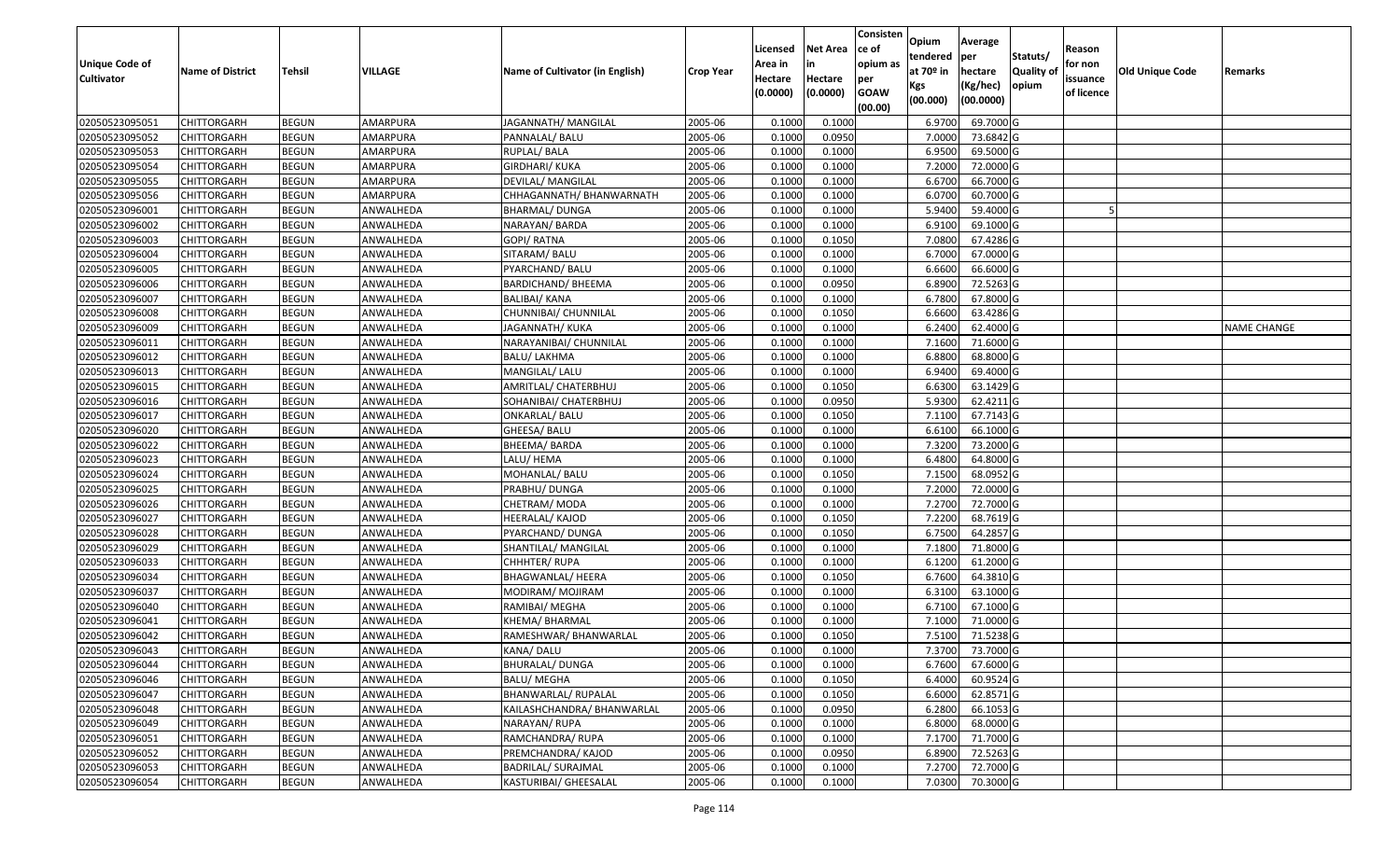| <b>Unique Code of</b><br><b>Cultivator</b> | <b>Name of District</b> | <b>Tehsil</b> | VILLAGE                | Name of Cultivator (in English) | <b>Crop Year</b> | Licensed<br>Area in<br>Hectare<br>(0.0000) | <b>Net Area</b><br>in<br>Hectare<br>(0.0000) | Consisten<br>ce of<br>opium as<br>per<br><b>GOAW</b><br>(00.00) | Opium<br>tendered<br>at $70°$ in<br>Kgs<br>(00.000) | Average<br>per<br>hectare<br>(Kg/hec)<br>(00.0000) | Statuts/<br>Quality of<br>opium | Reason<br>for non<br>issuance<br>of licence | <b>Old Unique Code</b> | Remarks            |
|--------------------------------------------|-------------------------|---------------|------------------------|---------------------------------|------------------|--------------------------------------------|----------------------------------------------|-----------------------------------------------------------------|-----------------------------------------------------|----------------------------------------------------|---------------------------------|---------------------------------------------|------------------------|--------------------|
| 02050523096055                             | <b>CHITTORGARH</b>      | <b>BEGUN</b>  | ANWALHEDA              | JAMNALAL/ BHURALAL              | 2005-06          | 0.1000                                     | 0.1000                                       |                                                                 | 7.4600                                              | 74.6000 G                                          |                                 |                                             |                        |                    |
| 02050523096056                             | CHITTORGARH             | <b>BEGUN</b>  | ANWALHEDA              | RAMSUKH/ CHUNNILAL              | 2005-06          | 0.1000                                     | 0.1000                                       |                                                                 | 6.9500                                              | 69.5000G                                           |                                 |                                             |                        |                    |
| 02050523096057                             | <b>CHITTORGARH</b>      | <b>BEGUN</b>  | ANWALHEDA              | GORIBAI/ PYARCHAND              | 2005-06          | 0.1000                                     | 0.1000                                       |                                                                 | 6.3300                                              | 63.3000 G                                          |                                 |                                             |                        | <b>NAME CHANGE</b> |
| 02050523096058                             | <b>CHITTORGARH</b>      | <b>BEGUN</b>  | ANWALHEDA              | MOHANLAL/ CHUNNILAL             | 2005-06          | 0.1000                                     | 0.0950                                       |                                                                 | 6.7100                                              | 70.6316 G                                          |                                 |                                             |                        |                    |
| 02050523096059                             | <b>CHITTORGARH</b>      | <b>BEGUN</b>  | ANWALHEDA              | SOHAN/ MEGHA                    | 2005-06          | 0.1000                                     | 0.1000                                       |                                                                 | 7.4000                                              | 74.0000 G                                          |                                 |                                             |                        |                    |
| 02050523096060                             | CHITTORGARH             | <b>BEGUN</b>  | ANWALHEDA              | JAMNALAL/ RATANLAL              | 2005-06          | 0.1000                                     | 0.0950                                       |                                                                 | 6.2300                                              | 65.5789 G                                          |                                 |                                             |                        |                    |
| 02050523096062                             | <b>CHITTORGARH</b>      | <b>BEGUN</b>  | ANWALHEDA              | BANSHILAL/ PANNALAL             | 2005-06          | 0.1000                                     | 0.0950                                       |                                                                 | 6.0200                                              | 63.3684 G                                          |                                 |                                             |                        |                    |
| 02050523096063                             | <b>CHITTORGARH</b>      | <b>BEGUN</b>  | ANWALHEDA              | NANIBAI/ BHURA                  | 2005-06          | 0.1000                                     | 0.1050                                       |                                                                 | 6.5900                                              | 62.7619 G                                          |                                 |                                             |                        |                    |
| 02050523096065                             | <b>CHITTORGARH</b>      | <b>BEGUN</b>  | ANWALHEDA              | DHANNA/ KALU                    | 2005-06          | 0.1000                                     | 0.1000                                       |                                                                 | 7.0700                                              | 70.7000 G                                          |                                 |                                             |                        |                    |
| 02050523096066                             | <b>CHITTORGARH</b>      | <b>BEGUN</b>  | ANWALHEDA              | GOPILAL/ GOKAL                  | 2005-06          | 0.1000                                     | 0.1000                                       |                                                                 | 5.9700                                              | 59.7000 G                                          |                                 |                                             |                        |                    |
| 02050523096067                             | <b>CHITTORGARH</b>      | <b>BEGUN</b>  | ANWALHEDA              | RAMLAL/ PARTHA                  | 2005-06          | 0.1000                                     | 0.0950                                       |                                                                 | 6.5600                                              | 69.0526 G                                          |                                 |                                             |                        |                    |
| 02050523096068                             | CHITTORGARH             | <b>BEGUN</b>  | ANWALHEDA              | JAGDISH/BHANWARLAL              | 2005-06          | 0.1000                                     | 0.1000                                       |                                                                 | 6.9800                                              | 69.8000 G                                          |                                 |                                             |                        |                    |
| 02050523096069                             | <b>CHITTORGARH</b>      | <b>BEGUN</b>  | ANWALHEDA              | DHANNA/ LAXMAN                  | 2005-06          | 0.1000                                     | 0.1000                                       |                                                                 | 6.8100                                              | 68.1000 G                                          |                                 |                                             |                        |                    |
| 02050523096070                             | CHITTORGARH             | <b>BEGUN</b>  | ANWALHEDA              | MODIBAI/ JAMNALAL               | 2005-06          | 0.1000                                     | 0.1000                                       |                                                                 | 6.6300                                              | 66.3000 G                                          |                                 |                                             |                        |                    |
| 02050523096071                             | CHITTORGARH             | <b>BEGUN</b>  | ANWALHEDA              | RAMSUKH/ LALU                   | 2005-06          | 0.1000                                     | 0.1000                                       |                                                                 | 6.7800                                              | 67.8000 G                                          |                                 |                                             |                        |                    |
| 02050523096072                             | CHITTORGARH             | <b>BEGUN</b>  | ANWALHEDA              | KANA/ BHAWANA                   | 2005-06          | 0.1000                                     | 0.0950                                       |                                                                 | 7.3900                                              | 77.7895 G                                          |                                 |                                             |                        |                    |
| 02050523096073                             | CHITTORGARH             | <b>BEGUN</b>  | ANWALHEDA              | BALURAM/ KHEMRAJ                | 2005-06          | 0.1000                                     | 0.1000                                       |                                                                 | 6.8800                                              | 68.8000 G                                          |                                 |                                             |                        |                    |
| 02050523096074                             | CHITTORGARH             | <b>BEGUN</b>  | ANWALHEDA              | GHEESALAL/ PRATAP               | 2005-06          | 0.1000                                     | 0.1000                                       |                                                                 | 6.9300                                              | 69.3000G                                           |                                 |                                             |                        |                    |
| 02050523096078                             | <b>CHITTORGARH</b>      | <b>BEGUN</b>  | ANWALHEDA              | GHISA/ KHEMA                    | 2005-06          | 0.1000                                     | 0.1000                                       |                                                                 | 6.2700                                              | 62.7000 G                                          |                                 |                                             |                        |                    |
| 02050523096079                             | CHITTORGARH             | <b>BEGUN</b>  | ANWALHEDA              | NANDLAL/ CHETRAM                | 2005-06          | 0.1000                                     | 0.0950                                       |                                                                 | 7.1400                                              | 75.1579 G                                          |                                 |                                             |                        |                    |
| 02050523096080                             | <b>CHITTORGARH</b>      | <b>BEGUN</b>  | ANWALHEDA              | ARJUN/MITHTHU                   | 2005-06          | 0.1000                                     | 0.1000                                       |                                                                 | 6.5800                                              | 65.8000 G                                          |                                 |                                             |                        |                    |
| 02050523096081                             | CHITTORGARH             | <b>BEGUN</b>  | ANWALHEDA              | NATHULAL/ KANHAIYALAL           | 2005-06          | 0.1000                                     | 0.0900                                       |                                                                 | 7.0600                                              | 78.4444 G                                          |                                 |                                             |                        |                    |
| 02050523096082                             | CHITTORGARH             | <b>BEGUN</b>  | ANWALHEDA              | ONKARLAL/ CHETRAM               | 2005-06          | 0.1000                                     | 0.1000                                       |                                                                 | 7.3600                                              | 73.6000G                                           |                                 |                                             |                        |                    |
| 02050523096084                             | CHITTORGARH             | <b>BEGUN</b>  | ANWALHEDA              | GOPILAL/ DUNGA                  | 2005-06          | 0.1000                                     | 0.0950                                       |                                                                 | 7.1300                                              | 75.0526 G                                          |                                 |                                             |                        |                    |
| 02050523096088                             | CHITTORGARH             | <b>BEGUN</b>  | ANWALHEDA              | DEVILAL/ HARIRAM                | 2005-06          | 0.1000                                     | 0.0950                                       |                                                                 | 6.8500                                              | 72.1053 G                                          |                                 |                                             |                        |                    |
| 02050523096089                             | <b>CHITTORGARH</b>      | <b>BEGUN</b>  | ANWALHEDA              | BALURAM/ MOHANLAL               | 2005-06          | 0.1000                                     | 0.1050                                       |                                                                 | 6.7000                                              | 63.8095 G                                          |                                 |                                             |                        |                    |
| 02050523096090                             | CHITTORGARH             | <b>BEGUN</b>  | ANWALHEDA              | SHYAMLAL/ KANA                  | 2005-06          | 0.1000                                     | 0.1000                                       |                                                                 | 7.0400                                              | 70.4000 G                                          |                                 |                                             |                        |                    |
| 02050523096091                             | <b>CHITTORGARH</b>      | <b>BEGUN</b>  | ANWALHEDA              | CHATERBHUJ/ JAIRAM              | 2005-06          | 0.1000                                     | 0.1000                                       |                                                                 | 7.1800                                              | 71.8000 G                                          |                                 |                                             |                        |                    |
| 02050523096092                             | <b>CHITTORGARH</b>      | <b>BEGUN</b>  | ANWALHEDA              | JAGANNATH/ RODA                 | 2005-06          | 0.1000                                     | 0.1000                                       |                                                                 | 7.1700                                              | 71.7000 G                                          |                                 |                                             |                        |                    |
| 02050523096093                             | <b>CHITTORGARH</b>      | <b>BEGUN</b>  | ANWALHEDA              | MANGILAL/ MEGHA                 | 2005-06          | 0.1000                                     | 0.1000                                       |                                                                 | 6.7000                                              | 67.0000 G                                          |                                 |                                             |                        |                    |
| 02050523096094                             | <b>CHITTORGARH</b>      | <b>BEGUN</b>  | ANWALHEDA              | ONKAR/ JAICHAND                 | 2005-06          | 0.1000                                     | 0.1000                                       |                                                                 | 6.5000                                              | 65.0000G                                           |                                 |                                             |                        |                    |
| 02050523096098                             | <b>CHITTORGARH</b>      | <b>BEGUN</b>  | ANWALHEDA              | DEVILAL/ TARACHAND              | 2005-06          | 0.1000                                     | 0.0950                                       |                                                                 | 6.2500                                              | 65.7895 G                                          |                                 |                                             |                        |                    |
| 02050523096102                             | <b>CHITTORGARH</b>      | <b>BEGUN</b>  | ANWALHEDA              | BHARMAL / BALU                  | 2005-06          | 0.1000                                     | 0.1050                                       |                                                                 | 7.3200                                              | 69.7143 G                                          |                                 |                                             |                        |                    |
| 02050523096103                             | CHITTORGARH             | <b>BEGUN</b>  | ANWALHEDA              | MANGILAL/ MOHANLAL              | 2005-06          | 0.1000                                     | 0.1050                                       |                                                                 | 6.6200                                              | 63.0476 G                                          |                                 |                                             |                        |                    |
| 02050523096104                             | CHITTORGARH             | <b>BEGUN</b>  | ANWALHEDA              | MANGIBAI/ BHAGIRATH             | 2005-06          | 0.1000                                     | 0.1000                                       |                                                                 | 6.7100                                              | 67.1000G                                           |                                 |                                             |                        | <b>NAME CHANGE</b> |
| 02050523097001                             | CHITTORGARH             | <b>BEGUN</b>  | ANOPPURA KHARDI        | MODIRAM/ BALU                   | 2005-06          | 0.1000                                     | 0.1000                                       |                                                                 | 6.5100                                              | 65.1000G                                           |                                 |                                             |                        |                    |
| 02050523097002                             | <b>CHITTORGARH</b>      | <b>BEGUN</b>  | <b>ANOPPURA KHARDI</b> | MANGIBAI/ MANGILAL              | 2005-06          | 0.1000                                     | 0.1000                                       |                                                                 | 6.5000                                              | 65.0000G                                           |                                 |                                             |                        |                    |
| 02050523097003                             | <b>CHITTORGARH</b>      | <b>BEGUN</b>  | ANOPPURA KHARDI        | NANALAL/ MANGILAL               | 2005-06          | 0.1000                                     | 0.0950                                       |                                                                 | 6.3800                                              | 67.1579 G                                          |                                 |                                             |                        |                    |
| 02050523097004                             | <b>CHITTORGARH</b>      | <b>BEGUN</b>  | ANOPPURA KHARDI        | MANGILAL/ KUKA                  | 2005-06          | 0.1000                                     | 0.1000                                       |                                                                 | 6.7300                                              | 67.3000 G                                          |                                 |                                             |                        |                    |
| 02050523097005                             | <b>CHITTORGARH</b>      | <b>BEGUN</b>  | ANOPPURA KHARDI        | <b>BARJIBAI/ JAGANNATH</b>      | 2005-06          | 0.1000                                     | 0.1000                                       |                                                                 | 6.8600                                              | 68.6000 G                                          |                                 |                                             |                        |                    |
| 02050523097007                             | <b>CHITTORGARH</b>      | <b>BEGUN</b>  | ANOPPURA KHARDI        | CHUNNILAL/ JAIRAM               | 2005-06          | 0.1000                                     | 0.0950                                       |                                                                 | 6.6000                                              | 69.4737 G                                          |                                 |                                             |                        |                    |
| 02050523097010                             | <b>CHITTORGARH</b>      | <b>BEGUN</b>  | ANOPPURA KHARDI        | MANGILAL/ GHEESU                | 2005-06          | 0.1000                                     | 0.0950                                       |                                                                 | 6.5300                                              | 68.7368 G                                          |                                 |                                             |                        |                    |
| 02050523097011                             | <b>CHITTORGARH</b>      | <b>BEGUN</b>  | ANOPPURA KHARDI        | DEVRAM/DALLA                    | 2005-06          | 0.1000                                     | 0.1000                                       |                                                                 | 6.6000                                              | 66.0000 G                                          |                                 |                                             |                        |                    |
| 02050523097012                             | <b>CHITTORGARH</b>      | <b>BEGUN</b>  | ANOPPURA KHARDI        | PYARIBAI/ CHHOGA                | 2005-06          | 0.1000                                     | 0.1000                                       |                                                                 | 6.5800                                              | 65.8000 G                                          |                                 |                                             |                        |                    |
| 02050523097013                             | <b>CHITTORGARH</b>      | <b>BEGUN</b>  | ANOPPURA KHARDI        | MADANDAS/ BALUDAS               | 2005-06          | 0.1000                                     | 0.0950                                       |                                                                 | 5.9500                                              | 62.6316 G                                          |                                 |                                             |                        |                    |
| 02050523097014                             | <b>CHITTORGARH</b>      | <b>BEGUN</b>  | <b>ANOPPURA KHARDI</b> | RAMLAL/ BHEEMA                  | 2005-06          | 0.1000                                     | 0.1000                                       |                                                                 | 6.4900                                              | 64.9000 G                                          |                                 |                                             |                        |                    |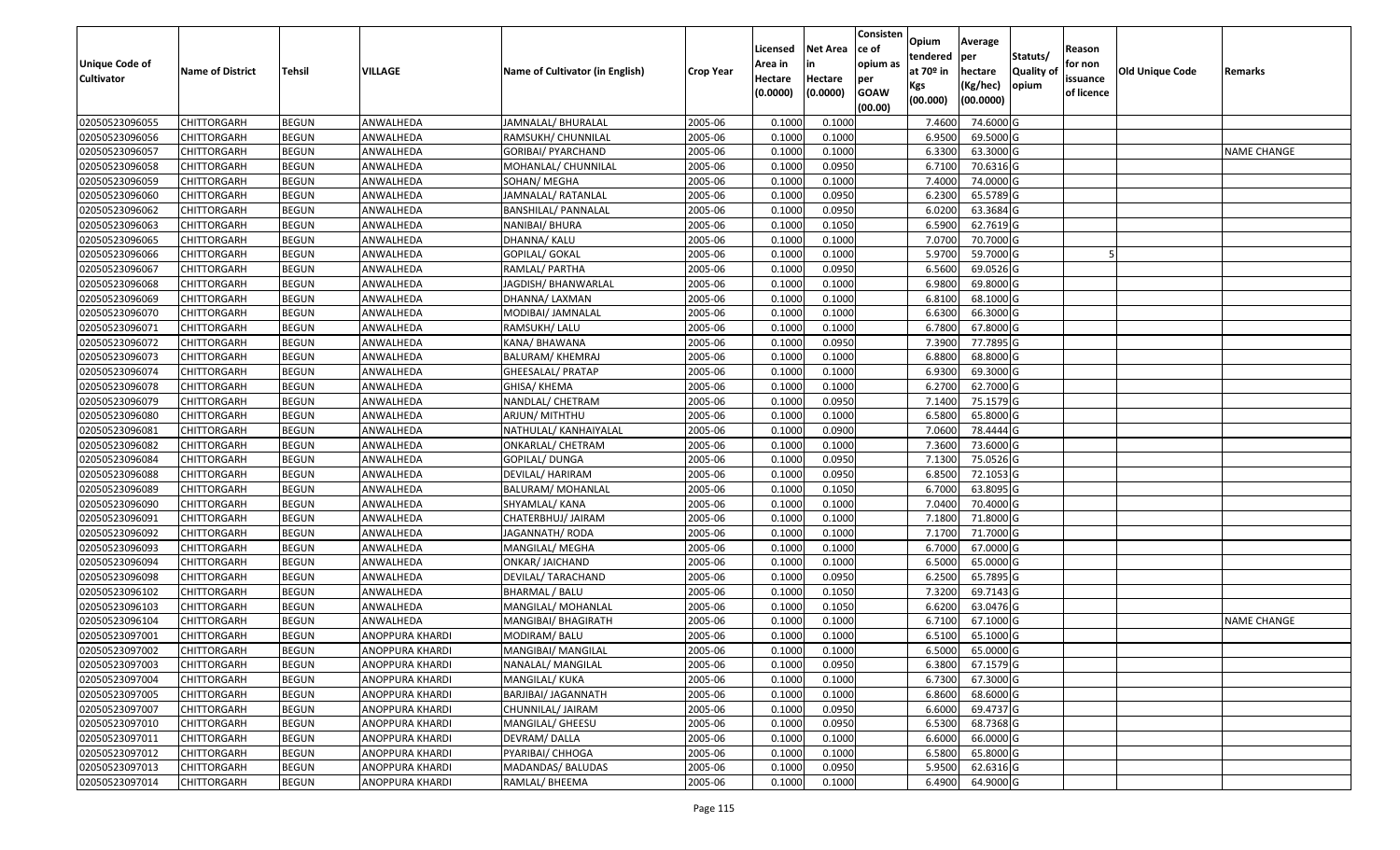| <b>Unique Code of</b><br><b>Cultivator</b> | <b>Name of District</b> | <b>Tehsil</b> | VILLAGE                  | Name of Cultivator (in English) | <b>Crop Year</b> | Licensed<br>Area in<br>Hectare<br>(0.0000) | <b>Net Area</b><br>in<br>Hectare<br>(0.0000) | Consisten<br>ce of<br>opium as<br>per<br><b>GOAW</b><br>(00.00) | Opium<br>tendered<br>at 70º in<br>Kgs<br>(00.000) | Average<br>per<br>hectare<br>(Kg/hec)<br>(00.0000) | Statuts/<br>Quality of<br>opium | Reason<br>for non<br>issuance<br>of licence | Old Unique Code | Remarks            |
|--------------------------------------------|-------------------------|---------------|--------------------------|---------------------------------|------------------|--------------------------------------------|----------------------------------------------|-----------------------------------------------------------------|---------------------------------------------------|----------------------------------------------------|---------------------------------|---------------------------------------------|-----------------|--------------------|
| 02050523097015                             | <b>CHITTORGARH</b>      | <b>BEGUN</b>  | ANOPPURA KHARDI          | MADHO/ SUKKHA                   | 2005-06          | 0.1000                                     | 0.1000                                       |                                                                 | 6.1400                                            | 61.4000 G                                          |                                 |                                             |                 |                    |
| 02050523097016                             | <b>CHITTORGARH</b>      | <b>BEGUN</b>  | ANOPPURA KHARDI          | RADHABAI/ DUNGA                 | 2005-06          | 0.1000                                     | 0.1000                                       |                                                                 | 6.4800                                            | 64.8000 G                                          |                                 |                                             |                 | <b>NAME CHANGE</b> |
| 02050523097017                             | <b>CHITTORGARH</b>      | <b>BEGUN</b>  | ANOPPURA KHARDI          | <b>BHERULAL/ BALU</b>           | 2005-06          | 0.1000                                     | 0.1000                                       |                                                                 | 5.7200                                            | 57.2000 G                                          |                                 |                                             |                 |                    |
| 02050523097018                             | <b>CHITTORGARH</b>      | <b>BEGUN</b>  | ANOPPURA KHARDI          | KANHAIYALAL/ AMARCHAND          | 2005-06          | 0.1000                                     | 0.0950                                       |                                                                 | 6.3000                                            | 66.3158 G                                          |                                 |                                             |                 |                    |
| 02050523097019                             | <b>CHITTORGARH</b>      | <b>BEGUN</b>  | ANOPPURA KHARDI          | NANA/ AMARCHAND                 | 2005-06          | 0.1000                                     | 0.1050                                       |                                                                 | 6.7000                                            | 63.8095 G                                          |                                 |                                             |                 |                    |
| 02050523097021                             | <b>CHITTORGARH</b>      | <b>BEGUN</b>  | ANOPPURA KHARDI          | UDA/ BHAGIRATH                  | 2005-06          | 0.1000                                     | 0.0950                                       |                                                                 | 6.7100                                            | 70.6316 G                                          |                                 |                                             |                 |                    |
| 02050523097022                             | CHITTORGARH             | <b>BEGUN</b>  | ANOPPURA KHARDI          | BHANWARLAL/ CHUNNILAL           | 2005-06          | 0.1000                                     | 0.1000                                       |                                                                 | 7.0300                                            | 70.3000 G                                          |                                 |                                             |                 |                    |
| 02050523097024                             | <b>CHITTORGARH</b>      | <b>BEGUN</b>  | ANOPPURA KHARDI          | PYARIBAI/ KERING                | 2005-06          | 0.1000                                     | 0.1000                                       |                                                                 | 6.6300                                            | 66.3000 G                                          |                                 |                                             |                 |                    |
| 02050523097025                             | <b>CHITTORGARH</b>      | <b>BEGUN</b>  | ANOPPURA KHARDI          | KUKA/ SUKKHA                    | 2005-06          | 0.1000                                     | 0.1000                                       |                                                                 | 6.5900                                            | 65.9000 G                                          |                                 |                                             |                 |                    |
| 02050523097026                             | <b>CHITTORGARH</b>      | <b>BEGUN</b>  | ANOPPURA KHARDI          | RODA/ PYARA                     | 2005-06          | 0.1000                                     | 0.1000                                       |                                                                 | 6.7700                                            | 67.7000 G                                          |                                 |                                             |                 |                    |
| 02050523097027                             | <b>CHITTORGARH</b>      | <b>BEGUN</b>  | ANOPPURA KHARDI          | HEERABAI/ HIRA                  | 2005-06          | 0.1000                                     | 0.1000                                       |                                                                 | 6.7500                                            | 67.5000 G                                          |                                 |                                             |                 |                    |
| 02050523097029                             | <b>CHITTORGARH</b>      | <b>BEGUN</b>  | ANOPPURA KHARDI          | BARJIBAI/ NARAYAN               | 2005-06          | 0.1000                                     | 0.1000                                       |                                                                 | 6.5300                                            | 65.3000 G                                          |                                 |                                             |                 |                    |
| 02050523097030                             | <b>CHITTORGARH</b>      | <b>BEGUN</b>  | ANOPPURA KHARDI          | DHULIBAI/ BHOLA                 | 2005-06          | 0.1000                                     | 0.1000                                       |                                                                 | 6.4400                                            | 64.4000 G                                          |                                 |                                             |                 |                    |
| 02050523098001                             | <b>CHITTORGARH</b>      | <b>BEGUN</b>  | GANESHPURA               | BANSHILAL/ PYARA                | 2005-06          | 0.1000                                     | 0.1000                                       |                                                                 | 6.1800                                            | 61.8000 G                                          |                                 |                                             |                 |                    |
| 02050523098002                             | <b>CHITTORGARH</b>      | <b>BEGUN</b>  | GANESHPURA               | SHANKERLAL/ PYARA               | 2005-06          | 0.1000                                     | 0.1000                                       |                                                                 | 6.6300                                            | 66.3000 G                                          |                                 |                                             |                 |                    |
| 02050523098004                             | <b>CHITTORGARH</b>      | <b>BEGUN</b>  | GANESHPURA               | KASHIRAM/KAJOD                  | 2005-06          | 0.1000                                     | 0.1000                                       |                                                                 | 6.9400                                            | 69.4000 G                                          |                                 |                                             |                 |                    |
| 02050523098005                             | <b>CHITTORGARH</b>      | <b>BEGUN</b>  | GANESHPURA               | SHSMBHULAL/ KAJOD               | 2005-06          | 0.1000                                     | 0.0950                                       |                                                                 | 6.6200                                            | 69.6842 G                                          |                                 |                                             |                 |                    |
| 02050523098006                             | <b>CHITTORGARH</b>      | <b>BEGUN</b>  | GANESHPURA               | MOHANLAL/ BHANWARLAL            | 2005-06          | 0.1000                                     | 0.1000                                       |                                                                 | 6.5100                                            | 65.1000 G                                          |                                 |                                             |                 |                    |
| 02050523098007                             | <b>CHITTORGARH</b>      | <b>BEGUN</b>  | GANESHPURA               | RAMCHANDRA/ SEWA                | 2005-06          | 0.1000                                     | 0.1000                                       |                                                                 | 6.5500                                            | 65.5000 G                                          |                                 |                                             |                 |                    |
| 02050523098009                             | <b>CHITTORGARH</b>      | <b>BEGUN</b>  | GANESHPURA               | SHAMBHULAL/ MANGILAL            | 2005-06          | 0.1000                                     | 0.1000                                       |                                                                 | 6.4900                                            | 64.9000 G                                          |                                 |                                             |                 |                    |
| 02050523098010                             | <b>CHITTORGARH</b>      | <b>BEGUN</b>  | GANESHPURA               | SOHANLAL/ BHANWARLAL            | 2005-06          | 0.1000                                     | 0.1000                                       |                                                                 | 6.2900                                            | 62.9000 G                                          |                                 |                                             |                 |                    |
| 02050523098011                             | <b>CHITTORGARH</b>      | <b>BEGUN</b>  | GANESHPURA               | DEVILAL/ PYARA                  | 2005-06          | 0.1000                                     | 0.1000                                       |                                                                 | 6.2200                                            | 62.2000 G                                          |                                 |                                             |                 |                    |
| 02050523098013                             | <b>CHITTORGARH</b>      | <b>BEGUN</b>  | GANESHPURA               | DUNGA/ NATHU                    | 2005-06          | 0.1000                                     | 0.1000                                       |                                                                 | 6.3400                                            | 63.4000 G                                          |                                 |                                             |                 |                    |
| 02050523098015                             | <b>CHITTORGARH</b>      | <b>BEGUN</b>  | GANESHPURA               | TULSIRAM/ MODA                  | 2005-06          | 0.1000                                     | 0.1000                                       |                                                                 | 6.3300                                            | 63.3000 G                                          |                                 |                                             |                 |                    |
| 02050523098016                             | <b>CHITTORGARH</b>      | <b>BEGUN</b>  | GANESHPURA               | SHANKERLAL/ BHANWARLAL          | 2005-06          | 0.1000                                     | 0.1000                                       |                                                                 | 6.3100                                            | 63.1000 G                                          |                                 |                                             |                 |                    |
| 02050523098017                             | <b>CHITTORGARH</b>      | <b>BEGUN</b>  | GANESHPURA               | AASHARAM/ JAILAL                | 2005-06          | 0.1000                                     | 0.1000                                       |                                                                 | 6.7500                                            | 67.5000 G                                          |                                 |                                             |                 |                    |
| 02050523098018                             | <b>CHITTORGARH</b>      | <b>BEGUN</b>  | GANESHPURA               | BHAGIRATH/ UDA                  | 2005-06          | 0.1000                                     | 0.1000                                       |                                                                 | 6.1500                                            | 61.5000 G                                          |                                 |                                             |                 |                    |
| 02050523098020                             | <b>CHITTORGARH</b>      | <b>BEGUN</b>  | GANESHPURA               | KAILASH A/S SALAGRAM            | 2005-06          | 0.1000                                     | 0.1050                                       |                                                                 | 7.2300                                            | 68.8571 G                                          |                                 |                                             |                 |                    |
| 02050523098023                             | <b>CHITTORGARH</b>      | <b>BEGUN</b>  | GANESHPURA               | <b>BADRILAL/ UDA</b>            | 2005-06          | 0.1000                                     | 0.0950                                       |                                                                 | 6.2500                                            | 65.7895 G                                          |                                 |                                             |                 |                    |
| 02050523098024                             | <b>CHITTORGARH</b>      | <b>BEGUN</b>  | GANESHPURA               | MADANLAL/ UDA                   | 2005-06          | 0.1000                                     | 0.0950                                       |                                                                 | 6.6000                                            | 69.4737 G                                          |                                 |                                             |                 |                    |
| 02050523098026                             | <b>CHITTORGARH</b>      | <b>BEGUN</b>  | GANESHPURA               | MANGILAL/ UDA                   | 2005-06          | 0.1000                                     | 0.0950                                       |                                                                 | 5.8500                                            | 61.5789 G                                          |                                 |                                             |                 |                    |
| 02050523099001                             | CHITTORGARH             | <b>BEGUN</b>  | <b>GOPALPURA (BEGUN)</b> | PYARIBAI/ HEERA                 | 2005-06          | 0.1000                                     | 0.1000                                       |                                                                 | 7.1100                                            | 71.1000 G                                          |                                 |                                             |                 |                    |
| 02050523099002                             | <b>CHITTORGARH</b>      | <b>BEGUN</b>  | <b>GOPALPURA (BEGUN)</b> | LAXMANPURI/ RATANPURI           | 2005-06          | 0.1000                                     | 0.1000                                       |                                                                 | 6.9600                                            | 69.6000 G                                          |                                 |                                             |                 |                    |
| 02050523099003                             | <b>CHITTORGARH</b>      | <b>BEGUN</b>  | <b>GOPALPURA (BEGUN)</b> | MANGILAL/RAMA                   | 2005-06          | 0.1000                                     | 0.1000                                       |                                                                 | 6.7600                                            | 67.6000 G                                          |                                 |                                             |                 |                    |
| 02050523099004                             | CHITTORGARH             | <b>BEGUN</b>  | <b>GOPALPURA (BEGUN)</b> | BALU/ UDA DHAKAD                | 2005-06          | 0.1000                                     | 0.0950                                       |                                                                 | 7.2800                                            | 76.6316 G                                          |                                 |                                             |                 |                    |
| 02050523099005                             | <b>CHITTORGARH</b>      | <b>BEGUN</b>  | GOPALPURA (BEGUN)        | BHANWARLAL/ NARAYAN             | 2005-06          | 0.1000                                     | 0.1000                                       |                                                                 | 7.3200                                            | 73.2000 G                                          |                                 |                                             |                 |                    |
| 02050523099006                             | <b>CHITTORGARH</b>      | <b>BEGUN</b>  | <b>GOPALPURA (BEGUN)</b> | HARLAL/ PARTHU                  | 2005-06          | 0.1000                                     | 0.1050                                       |                                                                 |                                                   | 7.1100 67.7143 G                                   |                                 |                                             |                 |                    |
| 02050523099007                             | <b>CHITTORGARH</b>      | <b>BEGUN</b>  | GOPALPURA (BEGUN)        | GOPI/ RAMA                      | 2005-06          | 0.1000                                     | 0.1000                                       |                                                                 | 7.4800                                            | 74.8000 G                                          |                                 |                                             |                 |                    |
| 02050523099008                             | <b>CHITTORGARH</b>      | <b>BEGUN</b>  | <b>GOPALPURA (BEGUN)</b> | <b>BALURAM/ GOPI</b>            | 2005-06          | 0.1000                                     | 0.0950                                       |                                                                 | 6.9400                                            | 73.0526 G                                          |                                 |                                             |                 |                    |
| 02050523099009                             | <b>CHITTORGARH</b>      | <b>BEGUN</b>  | <b>GOPALPURA (BEGUN)</b> | HUKMICHAND/ JODHA               | 2005-06          | 0.1000                                     | 0.1050                                       |                                                                 | 7.7800                                            | 74.0952 G                                          |                                 |                                             |                 |                    |
| 02050523099010                             | <b>CHITTORGARH</b>      | <b>BEGUN</b>  | <b>GOPALPURA (BEGUN)</b> | MOTILAL/ PARTHU                 | 2005-06          | 0.1000                                     | 0.1000                                       |                                                                 | 7.4600                                            | 74.6000 G                                          |                                 |                                             |                 |                    |
| 02050523099011                             | <b>CHITTORGARH</b>      | <b>BEGUN</b>  | GOPALPURA (BEGUN)        | HIRIBAI/ RATANLAL               | 2005-06          | 0.1000                                     | 0.1000                                       |                                                                 | 7.6600                                            | 76.6000 G                                          |                                 |                                             |                 |                    |
| 02050523099014                             | <b>CHITTORGARH</b>      | <b>BEGUN</b>  | <b>GOPALPURA (BEGUN)</b> | NANDLAL/ CHUNNILAL              | 2005-06          | 0.1000                                     | 0.1000                                       |                                                                 | 6.3300                                            | 63.3000 G                                          |                                 |                                             |                 |                    |
| 02050523099016                             | <b>CHITTORGARH</b>      | <b>BEGUN</b>  | <b>GOPALPURA (BEGUN)</b> | GHEESALAL/ TULSIRAM             | 2005-06          | 0.1000                                     | 0.1050                                       |                                                                 | 7.2500                                            | 69.0476 G                                          |                                 |                                             |                 |                    |
| 02050523099017                             | <b>CHITTORGARH</b>      | <b>BEGUN</b>  | <b>GOPALPURA (BEGUN)</b> | MADHO/ VENA                     | 2005-06          | 0.1000                                     | 0.1000                                       |                                                                 | 7.5300                                            | 75.3000 G                                          |                                 |                                             |                 |                    |
| 02050523099018                             | <b>CHITTORGARH</b>      | <b>BEGUN</b>  | <b>GOPALPURA (BEGUN)</b> | KHANA/ PEMA                     | 2005-06          | 0.1000                                     | 0.0950                                       |                                                                 | 7.2900                                            | 76.7368 G                                          |                                 |                                             |                 |                    |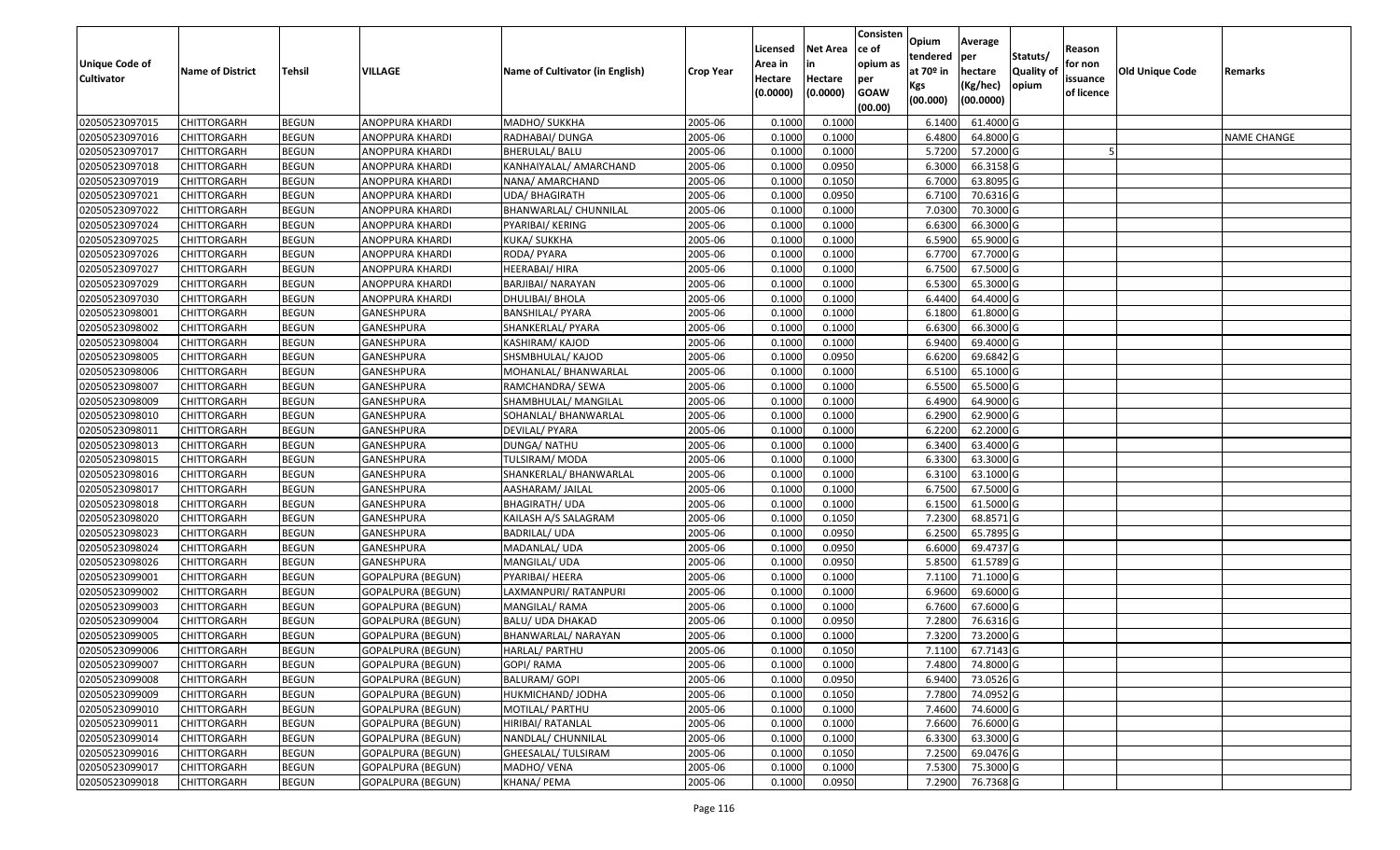| <b>Unique Code of</b> | <b>Name of District</b> | Tehsil       | VILLAGE                  | Name of Cultivator (in English) | <b>Crop Year</b> | Licensed<br>Area in | <b>Net Area</b><br>in | Consisten<br>ce of<br>opium as | Opium<br>tendered<br>at $70°$ in | Average<br>per<br>hectare | Statuts/<br>Quality o | Reason<br>for non      | <b>Old Unique Code</b> | Remarks         |
|-----------------------|-------------------------|--------------|--------------------------|---------------------------------|------------------|---------------------|-----------------------|--------------------------------|----------------------------------|---------------------------|-----------------------|------------------------|------------------------|-----------------|
| <b>Cultivator</b>     |                         |              |                          |                                 |                  | Hectare<br>(0.0000) | Hectare<br>(0.0000)   | per<br><b>GOAW</b><br>(00.00)  | Kgs<br>(00.000)                  | (Kg/hec)<br>(00.0000)     | opium                 | issuance<br>of licence |                        |                 |
| 02050523099019        | CHITTORGARH             | <b>BEGUN</b> | <b>GOPALPURA (BEGUN)</b> | KHUSHAL/ GIRDHARI               | 2005-06          | 0.1000              | 0.1000                |                                | 7.5700                           | 75.7000 G                 |                       |                        |                        |                 |
| 02050523099020        | CHITTORGARH             | <b>BEGUN</b> | <b>GOPALPURA (BEGUN)</b> | <b>BALIRAM/ RAMA</b>            | 2005-06          | 0.1000              | 0.1000                |                                | 7.4500                           | 74.5000G                  |                       |                        |                        |                 |
| 02050523099021        | CHITTORGARH             | <b>BEGUN</b> | GOPALPURA (BEGUN)        | BHURIBAI/ MEGHA                 | 2005-06          | 0.1000              | 0.1000                |                                | 6.4400                           | 64.4000 G                 |                       |                        |                        |                 |
| 02050523099022        | <b>CHITTORGARH</b>      | <b>BEGUN</b> | <b>GOPALPURA (BEGUN)</b> | DEVI/ KISHNA                    | 2005-06          | 0.1000              | 0.1000                |                                | 7.6600                           | 76.6000G                  |                       |                        |                        |                 |
| 02050523099023        | CHITTORGARH             | <b>BEGUN</b> | <b>GOPALPURA (BEGUN)</b> | ONKAR/ MODA                     | 2005-06          | 0.1000              | 0.1050                |                                | 6.8900                           | 65.6190 G                 |                       |                        |                        |                 |
| 02050523099025        | CHITTORGARH             | <b>BEGUN</b> | <b>GOPALPURA (BEGUN)</b> | <b>BHAGWANPURI/ KANWARPURI</b>  | 2005-06          | 0.1000              | 0.0950                |                                | 6.4200                           | 67.5789 G                 |                       |                        |                        |                 |
| 02050523099026        | CHITTORGARH             | <b>BEGUN</b> | GOPALPURA (BEGUN)        | KAJOD/ RUPA                     | 2005-06          | 0.1000              | 0.1000                |                                | 7.0400                           | 70.4000 G                 |                       |                        |                        |                 |
| 02050523099028        | <b>CHITTORGARH</b>      | <b>BEGUN</b> | GOPALPURA (BEGUN)        | RUPA/ CHATERBHUJ                | 2005-06          | 0.1000              | 0.1000                |                                | 7.7000                           | 77.0000G                  |                       |                        |                        |                 |
| 02050523099030        | CHITTORGARH             | <b>BEGUN</b> | <b>GOPALPURA (BEGUN)</b> | DEVILAL/ NOLA                   | 2005-06          | 0.1000              | 0.1000                |                                | 6.5000                           | 65.0000G                  |                       |                        |                        |                 |
| 02050523099031        | CHITTORGARH             | <b>BEGUN</b> | <b>GOPALPURA (BEGUN)</b> | <b>BARDIBAI/ LAKHMA</b>         | 2005-06          | 0.1000              | 0.1000                |                                | 6.6600                           | 66.6000 G                 |                       |                        |                        |                 |
| 02050523099033        | CHITTORGARH             | <b>BEGUN</b> | <b>GOPALPURA (BEGUN)</b> | JEETMAL/ KHEMRAJ                | 2005-06          | 0.1000              | 0.1000                |                                | 6.5900                           | 65.9000G                  |                       |                        |                        |                 |
| 02050523099034        | CHITTORGARH             | <b>BEGUN</b> | GOPALPURA (BEGUN)        | TARACHAND/ NANDA                | 2005-06          | 0.1000              | 0.1050                |                                | 7.0900                           | 67.5238 G                 |                       |                        |                        |                 |
| 02050523099035        | <b>CHITTORGARH</b>      | <b>BEGUN</b> | <b>GOPALPURA (BEGUN)</b> | <b>GOKUL/ PARTHU</b>            | 2005-06          | 0.1000              | 0.1000                |                                | 7.7000                           | 77.0000 G                 |                       |                        |                        |                 |
| 02050523099036        | <b>CHITTORGARH</b>      | <b>BEGUN</b> | <b>GOPALPURA (BEGUN)</b> | BARJIBAI/NANDLAL                | 2005-06          | 0.1000              | 0.1000                |                                | 7.1200                           | 71.2000 G                 |                       |                        |                        |                 |
| 02050523099037        | CHITTORGARH             | <b>BEGUN</b> | <b>GOPALPURA (BEGUN)</b> | JAIRAM/NANDA                    | 2005-06          | 0.1000              | 0.1050                |                                | 6.8600                           | 65.3333 G                 |                       |                        |                        |                 |
| 02050523099038        | CHITTORGARH             | <b>BEGUN</b> | GOPALPURA (BEGUN)        | KASTUBAI/ SUKHPURI              | 2005-06          | 0.1000              | 0.1000                |                                | 7.0500                           | 70.5000G                  |                       |                        |                        |                 |
| 02050523099039        | <b>CHITTORGARH</b>      | <b>BEGUN</b> | <b>GOPALPURA (BEGUN)</b> | HAZARILAL/ BHANWARLAL           | 2005-06          | 0.1000              | 0.1000                |                                | 7.4200                           | 74.2000 G                 |                       |                        |                        |                 |
| 02050523099040        | CHITTORGARH             | <b>BEGUN</b> | <b>GOPALPURA (BEGUN)</b> | NARAYAN/ PYARA                  | 2005-06          | 0.1000              | 0.1000                |                                | 6.7400                           | 67.4000 G                 |                       |                        |                        |                 |
| 02050523099041        | CHITTORGARH             | <b>BEGUN</b> | <b>GOPALPURA (BEGUN)</b> | NANALAL/ KAJOD                  | 2005-06          | 0.1000              | 0.1000                |                                | 7.4200                           | 74.2000 G                 |                       |                        |                        |                 |
| 02050523099042        | CHITTORGARH             | <b>BEGUN</b> | <b>GOPALPURA (BEGUN)</b> | ONKAR/ HUKMA                    | 2005-06          | 0.1000              | 0.1000                |                                | 7.7000                           | 77.0000G                  |                       |                        |                        |                 |
| 02050523099043        | CHITTORGARH             | <b>BEGUN</b> | <b>GOPALPURA (BEGUN)</b> | HIRIBAI/ SHIVNARAYAN            | 2005-06          | 0.1000              | 0.1000                |                                | 6.5000                           | 65.0000G                  |                       |                        |                        |                 |
| 02050523099044        | CHITTORGARH             | <b>BEGUN</b> | <b>GOPALPURA (BEGUN)</b> | KAJODPURI/ KANWARPURI           | 2005-06          | 0.1000              | 0.1000                |                                | 6.8300                           | 68.3000 G                 |                       |                        |                        |                 |
| 02050523099045        | CHITTORGARH             | <b>BEGUN</b> | <b>GOPALPURA (BEGUN)</b> | HEMA/BARDA                      | 2005-06          | 0.1000              | 0.1000                |                                | 7.4300                           | 74.3000G                  |                       |                        |                        |                 |
| 02050523099046        | CHITTORGARH             | <b>BEGUN</b> | <b>GOPALPURA (BEGUN)</b> | GHEESALAL/ CHUNNILAL            | 2005-06          | 0.1000              | 0.1000                |                                | 6.7600                           | 67.6000 G                 |                       |                        |                        |                 |
| 02050523099047        | CHITTORGARH             | <b>BEGUN</b> | <b>GOPALPURA (BEGUN)</b> | BARDICHAND/ BHANWARLAL          | 2005-06          | 0.1000              | 0.1000                |                                | 7.3200                           | 73.2000 G                 |                       |                        |                        |                 |
| 02050523099048        | CHITTORGARH             | <b>BEGUN</b> | <b>GOPALPURA (BEGUN)</b> | HARLAL/ UDA                     | 2005-06          | 0.1000              | 0.1000                |                                | 7.5200                           | 75.2000 G                 |                       |                        |                        |                 |
| 02050523099049        | CHITTORGARH             | <b>BEGUN</b> | <b>GOPALPURA (BEGUN)</b> | DEVILAL/ LAXMICHAND             | 2005-06          | 0.1000              | 0.1000                |                                | 7.5600                           | 75.6000G                  |                       |                        |                        |                 |
| 02050523099050        | CHITTORGARH             | <b>BEGUN</b> | GOPALPURA (BEGUN)        | LALU/ VENA                      | 2005-06          | 0.1000              | 0.0950                |                                | 7.0400                           | 74.1053 G                 |                       |                        |                        |                 |
| 02050523099051        | CHITTORGARH             | <b>BEGUN</b> | <b>GOPALPURA (BEGUN)</b> | KISHANLAL/ ONKAR                | 2005-06          | 0.1000              | 0.1000                |                                | 7.3300                           | 73.3000 G                 |                       |                        |                        |                 |
| 02050523099052        | CHITTORGARH             | <b>BEGUN</b> | <b>GOPALPURA (BEGUN)</b> | ONKAR/ PYARA                    | 2005-06          | 0.1000              | 0.1000                |                                | 7.7100                           | 77.1000G                  |                       |                        |                        |                 |
| 02050523099053        | CHITTORGARH             | <b>BEGUN</b> | <b>GOPALPURA (BEGUN)</b> | CHAGGANLAL/ PYARA               | 2005-06          | 0.1000              | 0.1000                |                                | 7.3800                           | 73.8000 G                 |                       |                        |                        |                 |
| 02050523099054        | CHITTORGARH             | <b>BEGUN</b> | GOPALPURA (BEGUN)        | KHEMRAJ/ UDA                    | 2005-06          | 0.1000              | 0.1000                |                                | 7.6700                           | 76.7000 G                 |                       |                        |                        |                 |
| 02050523099055        | CHITTORGARH             | <b>BEGUN</b> | <b>GOPALPURA (BEGUN)</b> | MOHAN/ GOPI                     | 2005-06          | 0.1000              | 0.1000                |                                | 6.8600                           | 68.6000 G                 |                       |                        |                        |                 |
| 02050523099056        | CHITTORGARH             | <b>BEGUN</b> | <b>GOPALPURA (BEGUN)</b> | MADHOLAL/ BARDA                 | 2005-06          | 0.1000              | 0.1000                |                                | 6.9900                           | 69.9000 G                 |                       |                        |                        |                 |
| 02050523099057        | CHITTORGARH             | <b>BEGUN</b> | <b>GOPALPURA (BEGUN)</b> | BHOJRAJ/ AMARCHAND              | 2005-06          | 0.1000              | 0.1000                |                                | 6.7900                           | 67.9000 G                 |                       |                        | 02050523108001         | TRANSFER        |
| 02050523099058        | CHITTORGARH             | <b>BEGUN</b> | GOPALPURA (BEGUN)        | HIRA/ MISHRI                    | 2005-06          | 0.1000              | 0.1000                |                                | 6.4500                           | 64.5000 G                 |                       |                        | 02050523108002         | TRANSFER        |
| 02050523099059        | <b>CHITTORGARH</b>      | <b>BEGUN</b> | GOPALPURA (BEGUN)        | AMARCHAND/ SANWATA              | 2005-06          | 0.1000              | 0.1000                |                                | 6.5000                           | 65.0000G                  |                       |                        | 02050523108003         | <b>TRANSFER</b> |
| 02050523100001        | <b>CHITTORGARH</b>      | <b>BEGUN</b> | <b>GULANA</b>            | CHATERBHUJ/ DALLA               | 2005-06          | 0.1000              | 0.1000                |                                | 6.7200                           | 67.2000 G                 |                       |                        |                        |                 |
| 02050523100003        | <b>CHITTORGARH</b>      | <b>BEGUN</b> | <b>GULANA</b>            | JAGDISH/ JAGANNATH              | 2005-06          | 0.1000              | 0.1000                |                                | 7.3800                           | 73.8000 G                 |                       |                        |                        |                 |
| 02050523100004        | <b>CHITTORGARH</b>      | <b>BEGUN</b> | <b>GULANA</b>            | CHHAGANLAL/ HARIRAM             | 2005-06          | 0.1000              | 0.1000                |                                | 6.5700                           | 65.7000 G                 |                       |                        |                        |                 |
| 02050523100007        | <b>CHITTORGARH</b>      | <b>BEGUN</b> | <b>GULANA</b>            | TAMMUBAI/ RATAN                 | 2005-06          | 0.1000              | 0.0950                |                                | 5.2700                           | 55.4737 G                 |                       |                        |                        |                 |
| 02050523100008        | <b>CHITTORGARH</b>      | <b>BEGUN</b> | <b>GULANA</b>            | <b>BHERU/ KUKA</b>              | 2005-06          | 0.1000              | 0.1000                |                                | 6.3200                           | 63.2000 G                 |                       |                        |                        |                 |
| 02050523100009        | <b>CHITTORGARH</b>      | <b>BEGUN</b> | <b>GULANA</b>            | RADHESHYAM/ BALU                | 2005-06          | 0.1000              | 0.1000                |                                | 6.6000                           | 66.0000 G                 |                       |                        |                        |                 |
| 02050523100010        | <b>CHITTORGARH</b>      | <b>BEGUN</b> | <b>GULANA</b>            | ACCHANBAI/ PRATHVIRAJ           | 2005-06          | 0.1000              | 0.1000                |                                | 6.4200                           | 64.2000 G                 |                       |                        |                        |                 |
| 02050523100011        | CHITTORGARH             | <b>BEGUN</b> | <b>GULANA</b>            | GATTUBAI/ KISHANLAL             | 2005-06          | 0.1000              | 0.1000                |                                | 5.8500                           | 58.5000 G                 |                       |                        |                        |                 |
| 02050523100012        | <b>CHITTORGARH</b>      | <b>BEGUN</b> | <b>GULANA</b>            | HANSRAJ/ KISHNA                 | 2005-06          | 0.1000              | 0.1000                |                                | 5.6100                           | 56.1000 G                 |                       |                        |                        |                 |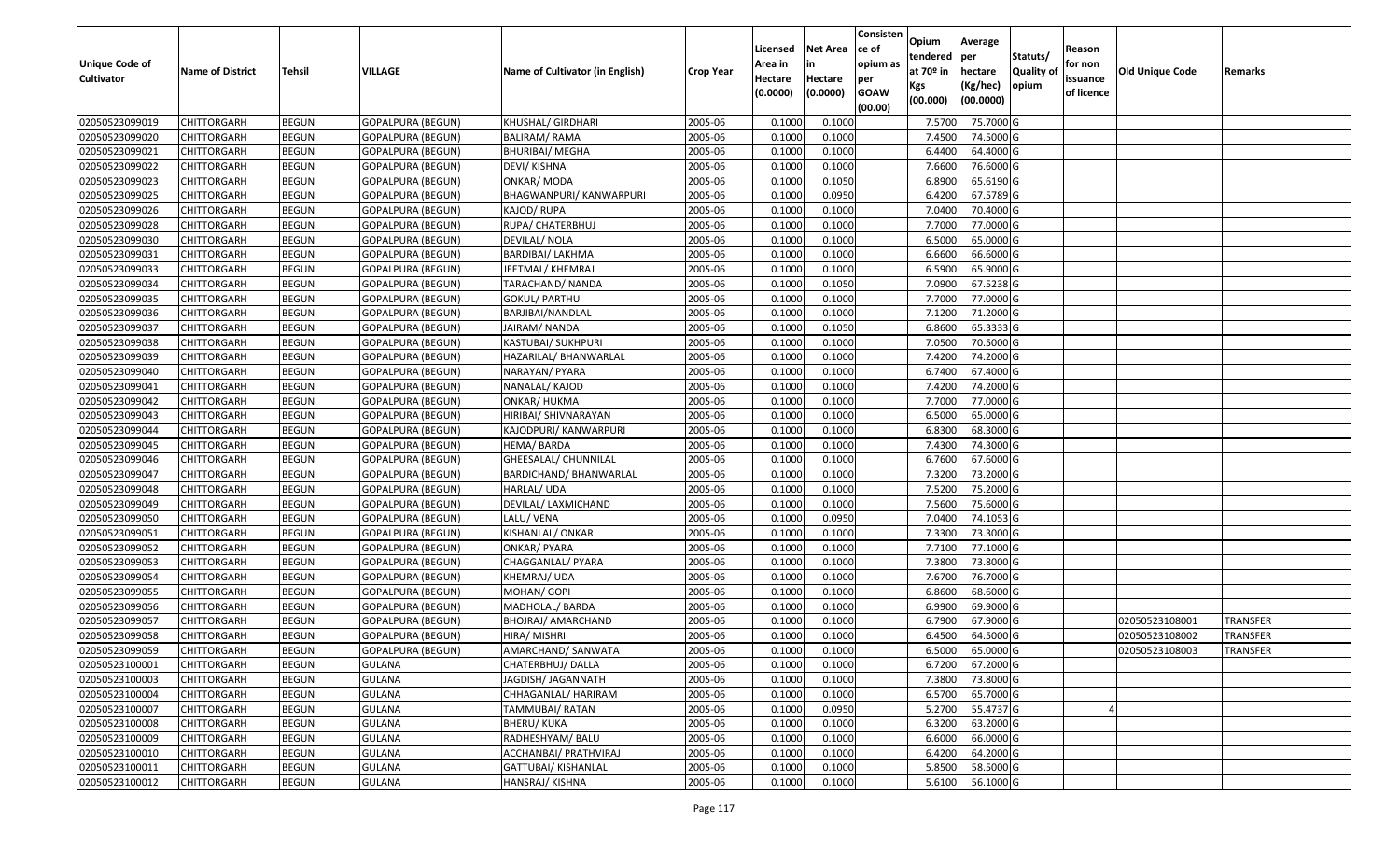| Unique Code of    |                         |               |                   |                                 |                  | Licensed<br>Area in | <b>Net Area</b><br>in | Consisten<br>ce of<br>opium as | Opium<br>tendered<br>at $70°$ in | Average<br>per                   | Statuts/                  | Reason<br>for non      |                 |                    |
|-------------------|-------------------------|---------------|-------------------|---------------------------------|------------------|---------------------|-----------------------|--------------------------------|----------------------------------|----------------------------------|---------------------------|------------------------|-----------------|--------------------|
| <b>Cultivator</b> | <b>Name of District</b> | <b>Tehsil</b> | VILLAGE           | Name of Cultivator (in English) | <b>Crop Year</b> | Hectare<br>(0.0000) | Hectare<br>(0.0000)   | per<br><b>GOAW</b><br>(00.00)  | Kgs<br>(00.000)                  | hectare<br>(Kg/hec)<br>(00.0000) | <b>Quality o</b><br>opium | issuance<br>of licence | Old Unique Code | Remarks            |
| 02050523100013    | CHITTORGARH             | <b>BEGUN</b>  | <b>GULANA</b>     | UDA/ MODA                       | 2005-06          | 0.1000              | 0.1000                |                                | 6.7200                           | 67.2000 G                        |                           |                        |                 |                    |
| 02050523100014    | CHITTORGARH             | <b>BEGUN</b>  | <b>GULANA</b>     | ANOPBAI/ TULSIRAM               | 2005-06          | 0.1000              | 0.1000                |                                | 5.8800                           | 58.8000 G                        |                           |                        |                 |                    |
| 02050523100015    | CHITTORGARH             | <b>BEGUN</b>  | <b>GULANA</b>     | BARDICHAND/ TOLIRAM             | 2005-06          | 0.1000              | 0.1000                |                                | 5.4900                           | 54.9000 G                        |                           |                        |                 |                    |
| 02050523100016    | CHITTORGARH             | <b>BEGUN</b>  | <b>GULANA</b>     | JEETA/RAMA                      | 2005-06          | 0.1000              | 0.0950                |                                | 6.2700                           | 66.0000G                         |                           |                        |                 |                    |
| 02050523100017    | CHITTORGARH             | <b>BEGUN</b>  | <b>GULANA</b>     | KANHAIYALAL/ SHOLA              | 2005-06          | 0.1000              | 0.1000                |                                | 6.1000                           | 61.0000G                         |                           |                        |                 |                    |
| 02050523101002    | CHITTORGARH             | <b>BEGUN</b>  | KALABAD           | ONKAR/ GOKAL                    | 2005-06          | 0.1000              | 0.1000                |                                | 6.7900                           | 67.9000 G                        |                           |                        |                 |                    |
| 02050523101003    | CHITTORGARH             | <b>BEGUN</b>  | KALABAD           | TULSIRAM/ KERING                | 2005-06          | 0.1000              | 0.1000                |                                | 6.7400                           | 67.4000 G                        |                           |                        |                 |                    |
| 02050523101004    | <b>CHITTORGARH</b>      | <b>BEGUN</b>  | KALABAD           | DEVILAL/ SITARAM                | 2005-06          | 0.1000              | 0.1000                |                                | 6.5200                           | 65.2000G                         |                           |                        |                 |                    |
| 02050523101005    | CHITTORGARH             | <b>BEGUN</b>  | KALABAD           | DEVILAL/ HEERA                  | 2005-06          | 0.1000              | 0.1000                |                                | 7.0700                           | 70.7000G                         |                           |                        |                 |                    |
| 02050523101008    | CHITTORGARH             | <b>BEGUN</b>  | KALABAD           | UDA/ NATHU                      | 2005-06          | 0.1000              | 0.1000                |                                | 6.8300                           | 68.3000 G                        |                           |                        |                 |                    |
| 02050523101009    | CHITTORGARH             | <b>BEGUN</b>  | KALABAD           | GHEESA/ KANA                    | 2005-06          | 0.1000              | 0.1000                |                                | 6.6300                           | 66.3000 G                        |                           |                        |                 |                    |
| 02050523101010    | <b>CHITTORGARH</b>      | <b>BEGUN</b>  | KALABAD           | HANGAMIBAI/ BALU                | 2005-06          | 0.1000              | 0.1050                |                                | 5.8000                           | 55.2381 G                        |                           |                        |                 |                    |
| 02050523101011    | <b>CHITTORGARH</b>      | <b>BEGUN</b>  | KALABAD           | GOPI/ RAMA                      | 2005-06          | 0.1000              | 0.1050                |                                | 7.3300                           | 69.8095 G                        |                           |                        |                 |                    |
| 02050523101012    | <b>CHITTORGARH</b>      | <b>BEGUN</b>  | KALABAD           | BHAWANILAL/ NANALAL             | 2005-06          | 0.1000              | 0.1000                |                                | 6.5100                           | 65.1000G                         |                           |                        |                 |                    |
| 02050523114001    | CHITTORGARH             | <b>BEGUN</b>  | <b>GOVINDPURA</b> | RATIRAM/BHAGIRATH               | 2005-06          | 0.1000              | 0.1000                |                                | 6.1700                           | 61.7000G                         |                           |                        |                 |                    |
| 02050523114002    | CHITTORGARH             | <b>BEGUN</b>  | <b>GOVINDPURA</b> | ONKAR/BALU                      | 2005-06          | 0.1000              | 0.0950                |                                | 6.2900                           | 66.2105 G                        |                           |                        |                 |                    |
| 02050523114003    | CHITTORGARH             | <b>BEGUN</b>  | <b>GOVINDPURA</b> | PREMCHAND/SITARAM               | 2005-06          | 0.1000              | 0.1000                |                                | 7.4100                           | 74.1000 G                        |                           |                        |                 |                    |
| 02050523114004    | CHITTORGARH             | <b>BEGUN</b>  | <b>GOVINDPURA</b> | MANGILAL/BHOJA JI               | 2005-06          | 0.1000              | 0.1000                |                                | 6.1500                           | 61.5000G                         |                           |                        |                 |                    |
| 02050523114005    | CHITTORGARH             | <b>BEGUN</b>  | <b>GOVINDPURA</b> | MANGILAL/CHAGNA                 | 2005-06          | 0.1000              | 0.0950                |                                | 6.5000                           | 68.4211G                         |                           |                        |                 |                    |
| 02050523114006    | CHITTORGARH             | <b>BEGUN</b>  | <b>GOVINDPURA</b> | SHOCHAND/MOTI                   | 2005-06          | 0.1000              | 0.1000                |                                | 6.0000                           | 60.0000G                         |                           |                        |                 |                    |
| 02050523114007    | CHITTORGARH             | <b>BEGUN</b>  | <b>GOVINDPURA</b> | <b>BHURA/DHOLA</b>              | 2005-06          | 0.1000              | 0.1000                |                                | 6.2400                           | 62.4000G                         |                           |                        |                 |                    |
| 02050523114008    | CHITTORGARH             | <b>BEGUN</b>  | <b>GOVINDPURA</b> | SAJNIBAI/SALAGRAM               | 2005-06          | 0.1000              | 0.0950                |                                | 6.990                            | 73.5789 G                        |                           |                        |                 |                    |
| 02050523114012    | CHITTORGARH             | <b>BEGUN</b>  | <b>GOVINDPURA</b> | GHISALAL/DEVILAL                | 2005-06          | 0.1000              | 0.1000                |                                | 6.8500                           | 68.5000 G                        |                           |                        |                 |                    |
| 02050523114013    | CHITTORGARH             | <b>BEGUN</b>  | <b>GOVINDPURA</b> | DEVA/KAJOD                      | 2005-06          | 0.1000              | 0.1000                |                                | 6.2700                           | 62.7000 G                        |                           |                        |                 |                    |
| 02050523114014    | <b>CHITTORGARH</b>      | <b>BEGUN</b>  | <b>GOVINDPURA</b> | UDA/DEVA                        | 2005-06          | 0.1000              | 0.0950                |                                | 6.2200                           | 65.4737 G                        |                           |                        |                 |                    |
| 02050523114015    | CHITTORGARH             | <b>BEGUN</b>  | <b>GOVINDPURA</b> | MADHO/BHARMAL                   | 2005-06          | 0.1000              | 0.1000                |                                | 6.5300                           | 65.3000G                         |                           |                        |                 |                    |
| 02050523114016    | CHITTORGARH             | <b>BEGUN</b>  | <b>GOVINDPURA</b> | AMRIBAI/PREMA                   | 2005-06          | 0.1000              | 0.0950                |                                | 6.0900                           | 64.1053 G                        |                           |                        |                 | <b>NAME CHANGE</b> |
| 02050523114018    | CHITTORGARH             | <b>BEGUN</b>  | <b>GOVINDPURA</b> | NANDUBAI/ONKAR                  | 2005-06          | 0.1000              | 0.1000                |                                | 6.3000                           | 63.0000G                         |                           |                        |                 |                    |
| 02050523114019    | CHITTORGARH             | <b>BEGUN</b>  | <b>GOVINDPURA</b> | BHURIBAI/BALU                   | 2005-06          | 0.1000              | 0.1000                |                                | 5.5800                           | 55.8000 G                        |                           |                        |                 |                    |
| 02050523114020    | CHITTORGARH             | <b>BEGUN</b>  | <b>GOVINDPURA</b> | KHANAIYALAL/BHAWARLAL           | 2005-06          | 0.1000              | 0.1050                |                                | 6.0900                           | 58.0000G                         |                           |                        |                 |                    |
| 02050523114021    | CHITTORGARH             | <b>BEGUN</b>  | <b>GOVINDPURA</b> | PRATAPIBAI/KISHNA               | 2005-06          | 0.1000              | 0.1000                |                                | 6.1400                           | 61.4000 G                        |                           |                        |                 |                    |
| 02050523114022    | CHITTORGARH             | <b>BEGUN</b>  | <b>GOVINDPURA</b> | GISHA/DHOLA                     | 2005-06          | 0.1000              | 0.0950                |                                | 6.3500                           | 66.8421G                         |                           |                        |                 |                    |
| 02050523114023    | CHITTORGARH             | <b>BEGUN</b>  | <b>GOVINDPURA</b> | SHANTIBAI/UDA                   | 2005-06          | 0.1000              | 0.0950                |                                | 6.0900                           | 64.1053 G                        |                           |                        |                 |                    |
| 02050523114024    | CHITTORGARH             | <b>BEGUN</b>  | <b>GOVINDPURA</b> | LALU/KALU SUTAR                 | 2005-06          | 0.1000              | 0.1000                |                                | 6.2000                           | 62.0000 G                        |                           |                        |                 |                    |
| 02050523114026    | CHITTORGARH             | <b>BEGUN</b>  | <b>GOVINDPURA</b> | NOLIBAI/NANDA                   | 2005-06          | 0.1000              | 0.1000                |                                | 6.4800                           | 64.8000 G                        |                           |                        |                 |                    |
| 02050523114029    | CHITTORGARH             | <b>BEGUN</b>  | <b>GOVINDPURA</b> | SUNDERBAI/BHANWARLAL            | 2005-06          | 0.1000              | 0.1000                |                                | 6.3800                           | 63.8000 G                        |                           |                        |                 |                    |
| 02050523114030    | <b>CHITTORGARH</b>      | <b>BEGUN</b>  | <b>GOVINDPURA</b> | NATHU/KISHNA                    | 2005-06          | 0.1000              | 0.1050                |                                | 6.4000                           | 60.9524 G                        |                           |                        |                 |                    |
| 02050523114031    | <b>CHITTORGARH</b>      | <b>BEGUN</b>  | GOVINDPURA        | MODA/KAJOD                      | 2005-06          | 0.1000              | 0.1050                |                                | 6.0500                           | 57.6190 G                        |                           |                        |                 |                    |
| 02050523114032    | <b>CHITTORGARH</b>      | <b>BEGUN</b>  | <b>GOVINDPURA</b> | PARTHU/KALU                     | 2005-06          | 0.1000              | 0.1000                |                                | 6.1800                           | 61.8000 G                        |                           |                        |                 |                    |
| 02050523114033    | <b>CHITTORGARH</b>      | <b>BEGUN</b>  | <b>GOVINDPURA</b> | DHULIBAI/DALU                   | 2005-06          | 0.1000              | 0.1000                |                                | 5.8200                           | 58.2000 G                        |                           |                        |                 |                    |
| 02050523114034    | <b>CHITTORGARH</b>      | <b>BEGUN</b>  | <b>GOVINDPURA</b> | KALU/BHURA                      | 2005-06          | 0.1000              | 0.1000                |                                | 6.7000                           | 67.0000 G                        |                           |                        |                 |                    |
| 02050523114036    | <b>CHITTORGARH</b>      | <b>BEGUN</b>  | <b>GOVINDPURA</b> | LALU/KALU SUTAR                 | 2005-06          | 0.1000              | 0.1000                |                                | 6.5800                           | 65.8000 G                        |                           |                        |                 |                    |
| 02050523114037    | <b>CHITTORGARH</b>      | <b>BEGUN</b>  | <b>GOVINDPURA</b> | AMERCHAND/CHUNNILAL             | 2005-06          | 0.1000              | 0.1000                |                                | 6.5700                           | 65.7000 G                        |                           |                        |                 |                    |
| 02050523114038    | <b>CHITTORGARH</b>      | <b>BEGUN</b>  | <b>GOVINDPURA</b> | DEUBAI/KANHAIYALAL              | 2005-06          | 0.1000              | 0.0950                |                                | 5.8300                           | 61.3684 G                        |                           |                        |                 |                    |
| 02050523114041    | <b>CHITTORGARH</b>      | <b>BEGUN</b>  | <b>GOVINDPURA</b> | GHISIBAI/BANSHILAL              | 2005-06          | 0.1000              | 0.0950                |                                | 5.6000                           | 58.9474 G                        |                           |                        |                 | NAME CHANGE        |
| 02050523114042    | <b>CHITTORGARH</b>      | <b>BEGUN</b>  | <b>GOVINDPURA</b> | MANGILAL/BHAGIRATH              | 2005-06          | 0.1000              | 0.1000                |                                | 6.2200                           | 62.2000 G                        |                           |                        |                 |                    |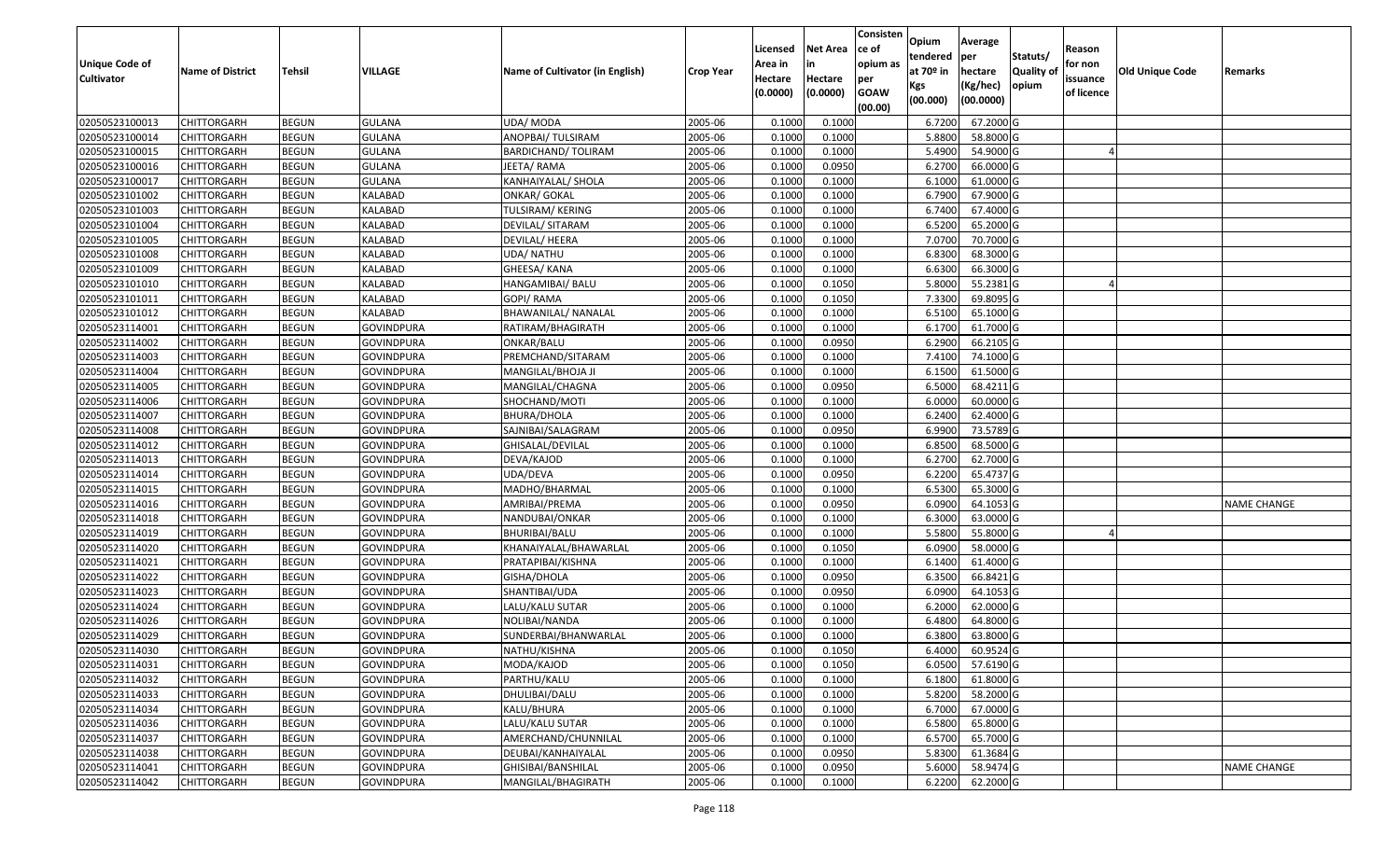| <b>Unique Code of</b> |                         |               |                   |                                 |                  | Licensed<br>Area in | <b>Net Area</b><br>in | Consisten<br>ce of<br>opium as | Opium<br>tendered<br>at $70°$ in | Average<br>per                   | Statuts/                  | Reason<br>for non      |                 |         |
|-----------------------|-------------------------|---------------|-------------------|---------------------------------|------------------|---------------------|-----------------------|--------------------------------|----------------------------------|----------------------------------|---------------------------|------------------------|-----------------|---------|
| <b>Cultivator</b>     | <b>Name of District</b> | <b>Tehsil</b> | <b>VILLAGE</b>    | Name of Cultivator (in English) | <b>Crop Year</b> | Hectare<br>(0.0000) | Hectare<br>(0.0000)   | per<br><b>GOAW</b><br>(00.00)  | Kgs<br>(00.000)                  | hectare<br>(Kg/hec)<br>(00.0000) | <b>Quality o</b><br>opium | issuance<br>of licence | Old Unique Code | Remarks |
| 02050523114043        | CHITTORGARH             | <b>BEGUN</b>  | <b>GOVINDPURA</b> | HEERA/KUKA                      | 2005-06          | 0.1000              | 0.0950                |                                | 5.9100                           | 62.2105 G                        |                           |                        |                 |         |
| 02050523114044        | CHITTORGARH             | <b>BEGUN</b>  | <b>GOVINDPURA</b> | GATTUBAI/GOPI                   | 2005-06          | 0.1000              | 0.1000                |                                | 5.0200                           | 50.2000 G                        |                           |                        |                 |         |
| 02050523114045        | CHITTORGARH             | <b>BEGUN</b>  | <b>GOVINDPURA</b> | GOKAL/SOCHAND                   | 2005-06          | 0.1000              | 0.1000                |                                | 5.2600                           | 52.6000G                         |                           |                        |                 |         |
| 02050523114046        | <b>CHITTORGARH</b>      | <b>BEGUN</b>  | <b>GOVINDPURA</b> | GORU/BHUWANA                    | 2005-06          | 0.1000              | 0.1000                |                                | 5.8600                           | 58.6000 G                        |                           |                        |                 |         |
| 02050523114047        | CHITTORGARH             | <b>BEGUN</b>  | <b>GOVINDPURA</b> | JAGDISH/KAJOD                   | 2005-06          | 0.1000              | 0.0950                |                                | 6.3300                           | 66.6316 G                        |                           |                        |                 |         |
| 02050523114049        | CHITTORGARH             | <b>BEGUN</b>  | <b>GOVINDPURA</b> | NARAYAN/MOTI                    | 2005-06          | 0.1000              | 0.1000                |                                | 5.7300                           | 57.3000G                         |                           |                        |                 |         |
| 02050523114050        | CHITTORGARH             | <b>BEGUN</b>  | <b>GOVINDPURA</b> | HEERALAL/HANSRAJ                | 2005-06          | 0.1000              | 0.1050                |                                | 6.9800                           | 66.4762 G                        |                           |                        |                 |         |
| 02050523114052        | CHITTORGARH             | <b>BEGUN</b>  | <b>GOVINDPURA</b> | MANGIBAI/LALU                   | 2005-06          | 0.1000              | 0.1000                |                                | 6.0400                           | 60.4000 G                        |                           |                        |                 |         |
| 02050523114053        | CHITTORGARH             | <b>BEGUN</b>  | <b>GOVINDPURA</b> | NARAYANIBAI/RAMA                | 2005-06          | 0.1000              | 0.1000                |                                | 6.4300                           | 64.3000 G                        |                           |                        |                 |         |
| 02050523114055        | CHITTORGARH             | <b>BEGUN</b>  | GOVINDPURA        | MADHO/MOTI                      | 2005-06          | 0.1000              | 0.1000                |                                | 5.9400                           | 59.4000 G                        |                           |                        |                 |         |
| 02050523114056        | CHITTORGARH             | <b>BEGUN</b>  | <b>GOVINDPURA</b> | PARVATI/UDA                     | 2005-06          | 0.1000              | 0.0950                |                                | 5.8100                           | 61.1579 G                        |                           |                        |                 |         |
| 02050523114058        | <b>CHITTORGARH</b>      | <b>BEGUN</b>  | <b>GOVINDPURA</b> | NARAYAN/CHAMNA                  | 2005-06          | 0.1000              | 0.1000                |                                | 6.6200                           | 66.2000 G                        |                           |                        |                 |         |
| 02050523115001        | <b>CHITTORGARH</b>      | <b>BEGUN</b>  | SHODARSHANPURA    | DEVILAL/KALU                    | 2005-06          | 0.1000              | 0.1000                |                                | 6.4900                           | 64.9000 G                        |                           |                        |                 |         |
| 02050523115002        | <b>CHITTORGARH</b>      | <b>BEGUN</b>  | SHODARSHANPURA    | BARDICHAND/BHURA                | 2005-06          | 0.1000              | 0.0950                |                                | 5.7100                           | 60.1053 G                        |                           |                        |                 |         |
| 02050523115004        | CHITTORGARH             | <b>BEGUN</b>  | SHODARSHANPURA    | KASIRAM/BALU                    | 2005-06          | 0.1000              | 0.1000                |                                | 5.8300                           | 58.3000G                         |                           |                        |                 |         |
| 02050523115005        | CHITTORGARH             | <b>BEGUN</b>  | SHODARSHANPURA    | KHEMRAJ/CHUNILAL                | 2005-06          | 0.1000              | 0.0950                |                                | 6.6200                           | 69.6842 G                        |                           |                        |                 |         |
| 02050523115007        | CHITTORGARH             | <b>BEGUN</b>  | SHODARSHANPURA    | SUGANCHAND/KAJOD                | 2005-06          | 0.1000              | 0.1050                |                                | 6.1300                           | 58.3810 G                        |                           |                        |                 |         |
| 02050523115008        | CHITTORGARH             | <b>BEGUN</b>  | SHODARSHANPURA    | GHEESA/MODA                     | 2005-06          | 0.1000              | 0.1000                |                                | 7.1200                           | 71.2000 G                        |                           |                        |                 |         |
| 02050523115009        | CHITTORGARH             | <b>BEGUN</b>  | SHODARSHANPURA    | BHURA/UDHA                      | 2005-06          | 0.1000              | 0.1000                |                                | 6.5000                           | 65.0000G                         |                           |                        |                 |         |
| 02050523115011        | CHITTORGARH             | <b>BEGUN</b>  | SHODARSHANPURA    | PYARCHAND/CHAMPA                | 2005-06          | 0.1000              | 0.1000                |                                | 5.9000                           | 59.0000G                         |                           |                        |                 |         |
| 02050523115012        | CHITTORGARH             | <b>BEGUN</b>  | SHODARSHANPURA    | NANDLAL/GHOKUL                  | 2005-06          | 0.1000              | 0.1000                |                                | 6.1000                           | 61.0000 G                        |                           |                        |                 |         |
| 02050523115013        | CHITTORGARH             | <b>BEGUN</b>  | SHODARSHANPURA    | HEERA/HERLAL                    | 2005-06          | 0.1000              | 0.1000                |                                | 7.2700                           | 72.7000 G                        |                           |                        |                 |         |
| 02050523115014        | CHITTORGARH             | <b>BEGUN</b>  | SHODARSHANPURA    | SHAMBHULAL/BHARDHA              | 2005-06          | 0.1000              | 0.1050                |                                | 7.1900                           | 68.4762 G                        |                           |                        |                 |         |
| 02050523115015        | CHITTORGARH             | <b>BEGUN</b>  | SHODARSHANPURA    | KANA/MODA                       | 2005-06          | 0.1000              | 0.1000                |                                | 6.3700                           | 63.7000 G                        |                           |                        |                 |         |
| 02050523115016        | <b>CHITTORGARH</b>      | <b>BEGUN</b>  | SHODARSHANPURA    | HEERA/JODHA                     | 2005-06          | 0.1000              | 0.1000                |                                | 6.3400                           | 63.4000 G                        |                           |                        |                 |         |
| 02050523115017        | CHITTORGARH             | <b>BEGUN</b>  | SHODARSHANPURA    | KAJODIBAI/HEERA                 | 2005-06          | 0.1000              | 0.0950                |                                | 6.3500                           | 66.8421G                         |                           |                        |                 |         |
| 02050523115018        | CHITTORGARH             | <b>BEGUN</b>  | SHODARSHANPURA    | MOTILAL/KESRIMAL                | 2005-06          | 0.1000              | 0.1000                |                                | 6.4600                           | 64.6000 G                        |                           |                        |                 |         |
| 02050523115021        | CHITTORGARH             | <b>BEGUN</b>  | SHODARSHANPURA    | JODHRAJ/BALULAL                 | 2005-06          | 0.1000              | 0.1000                |                                | 6.5200                           | 65.2000 G                        |                           |                        |                 |         |
| 02050523115025        | CHITTORGARH             | <b>BEGUN</b>  | SHODARSHANPURA    | GULABIBAI/DEVA                  | 2005-06          | 0.1000              | 0.1000                |                                | 6.5000                           | 65.0000 G                        |                           |                        |                 |         |
| 02050523115026        | CHITTORGARH             | <b>BEGUN</b>  | SHODARSHANPURA    | MODIRAM/MAGNIRAM                | 2005-06          | 0.1000              | 0.1050                |                                | 6.2700                           | 59.7143 G                        |                           |                        |                 |         |
| 02050523115027        | CHITTORGARH             | <b>BEGUN</b>  | SHODARSHANPURA    | NARAYAN/GHOKUL                  | 2005-06          | 0.1000              | 0.1000                |                                | 6.1700                           | 61.7000G                         |                           |                        |                 |         |
| 02050523115028        | CHITTORGARH             | <b>BEGUN</b>  | SHODARSHANPURA    | SEVA/KAJOD                      | 2005-06          | 0.1000              | 0.0950                |                                | 5.9900                           | 63.0526 G                        |                           |                        |                 |         |
| 02050523115030        | CHITTORGARH             | <b>BEGUN</b>  | SHODARSHANPURA    | MANGILAL/NANA                   | 2005-06          | 0.1000              | 0.1000                |                                | 6.0100                           | 60.1000G                         |                           |                        |                 |         |
| 02050523116001        | <b>CHITTORGARH</b>      | <b>BEGUN</b>  | <b>BADANPURA</b>  | KUKA/CHAMPA                     | 2005-06          | 0.1000              | 0.1050                |                                | 6.7000                           | 63.8095 G                        |                           |                        |                 |         |
| 02050523116002        | CHITTORGARH             | <b>BEGUN</b>  | BADANPURA         | GHEESALAL/VENA                  | 2005-06          | 0.1000              | 0.1000                |                                | 5.8700                           | 58.7000 G                        |                           |                        |                 |         |
| 02050523116003        | CHITTORGARH             | <b>BEGUN</b>  | BADANPURA         | MOTI/RUPA                       | 2005-06          | 0.1000              | 0.1050                |                                | 6.1500                           | 58.5714 G                        |                           |                        |                 |         |
| 02050523116004        | <b>CHITTORGARH</b>      | <b>BEGUN</b>  | BADANPURA         | MODIRAM/KALU                    | 2005-06          | 0.1000              | 0.1000                |                                | 6.3200                           | 63.2000G                         |                           |                        |                 |         |
| 02050523116005        | <b>CHITTORGARH</b>      | <b>BEGUN</b>  | BADANPURA         | HEERA/SEVA                      | 2005-06          | 0.1000              | 0.1000                |                                | 6.7400                           | 67.4000 G                        |                           |                        |                 |         |
| 02050523116007        | <b>CHITTORGARH</b>      | <b>BEGUN</b>  | BADANPURA         | UDA/KALU                        | 2005-06          | 0.1000              | 0.1000                |                                | 6.1900                           | 61.9000 G                        |                           |                        |                 |         |
| 02050523116008        | <b>CHITTORGARH</b>      | <b>BEGUN</b>  | BADANPURA         | BHUWANA/GHEESA                  | 2005-06          | 0.1000              | 0.1050                |                                | 6.2500                           | 59.5238 G                        |                           |                        |                 |         |
| 02050523116010        | CHITTORGARH             | <b>BEGUN</b>  | BADANPURA         | SUKHIBAI/GODA                   | 2005-06          | 0.1000              | 0.1000                |                                | 4.6600                           | 46.6000 G                        |                           |                        |                 |         |
| 02050523116011        | <b>CHITTORGARH</b>      | <b>BEGUN</b>  | BADANPURA         | MEGHA/NARAYAN                   | 2005-06          | 0.1000              | 0.1000                |                                | 5.9400                           | 59.4000 G                        |                           |                        |                 |         |
| 02050523116012        | <b>CHITTORGARH</b>      | <b>BEGUN</b>  | BADANPURA         | BHANWARLAL/KANHAIYALAL          | 2005-06          | 0.1000              | 0.1000                |                                | 6.2100                           | 62.1000 G                        |                           |                        |                 |         |
| 02050523116014        | CHITTORGARH             | <b>BEGUN</b>  | BADANPURA         | BHAWANIRAM/BAJERAM              | 2005-06          | 0.1000              | 0.1000                |                                | 6.3100                           | 63.1000 G                        |                           |                        |                 |         |
| 02050523116017        | <b>CHITTORGARH</b>      | <b>BEGUN</b>  | BADANPURA         | NANALAL/DEVILAL                 | 2005-06          | 0.1000              | 0.1000                |                                | 7.1400                           | 71.4000 G                        |                           |                        |                 |         |
| 02050523116019        | <b>CHITTORGARH</b>      | <b>BEGUN</b>  | BADANPURA         | HEERADAS/ROOPPDAS               | 2005-06          | 0.1000              | 0.1050                |                                | 6.0500                           | 57.6190 G                        |                           |                        |                 |         |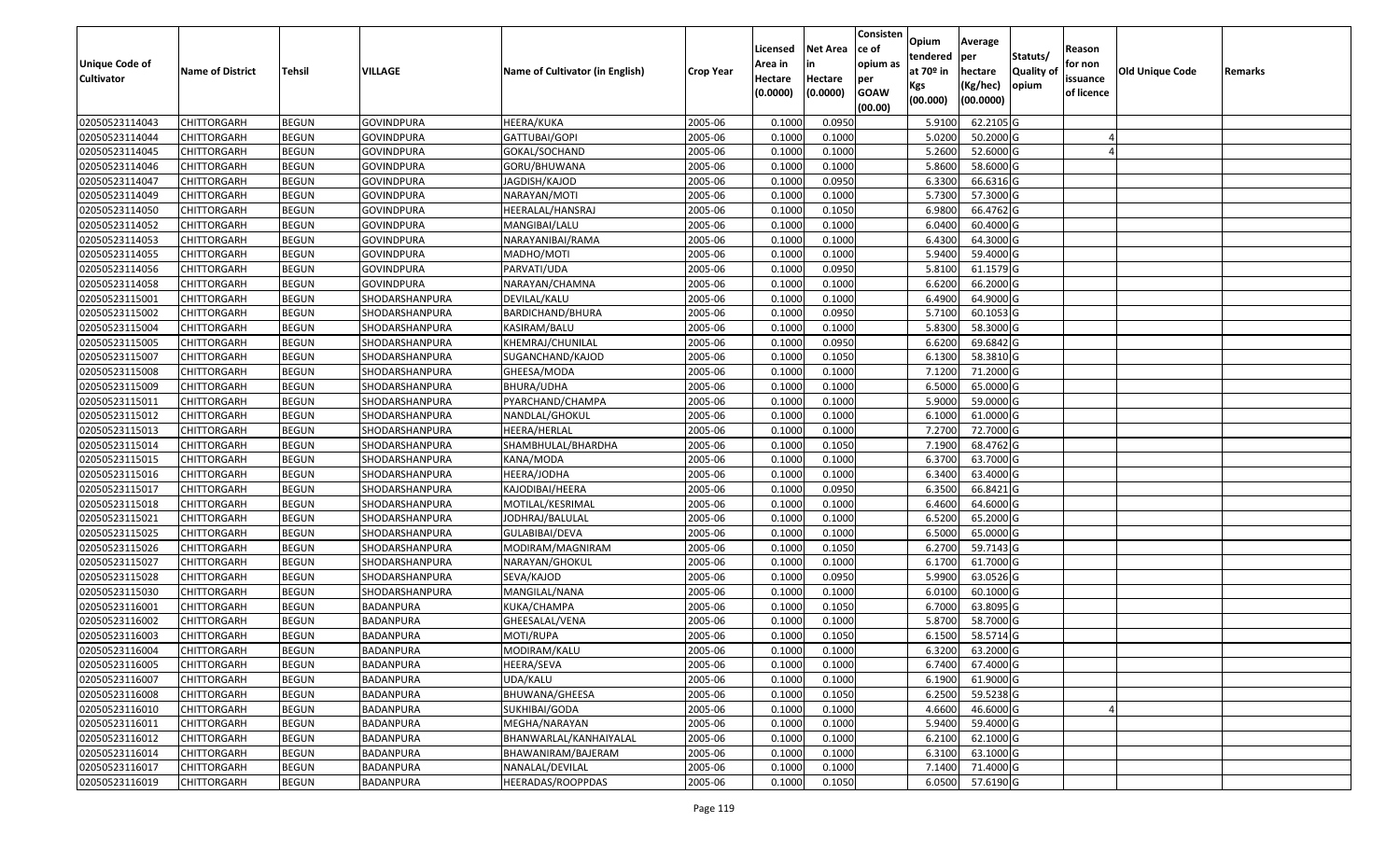| <b>Unique Code of</b><br><b>Cultivator</b> | <b>Name of District</b> | <b>Tehsil</b> | <b>VILLAGE</b>   | Name of Cultivator (in English) | <b>Crop Year</b> | Licensed<br>Area in<br>Hectare | <b>Net Area</b><br>in<br>Hectare | Consisten<br>ce of<br>opium as<br>per | Opium<br>tendered<br>at $70°$ in | Average<br>per<br>hectare | Statuts/<br><b>Quality o</b> | Reason<br>for non<br>issuance | Old Unique Code | Remarks                                              |
|--------------------------------------------|-------------------------|---------------|------------------|---------------------------------|------------------|--------------------------------|----------------------------------|---------------------------------------|----------------------------------|---------------------------|------------------------------|-------------------------------|-----------------|------------------------------------------------------|
|                                            |                         |               |                  |                                 |                  | (0.0000)                       | (0.0000)                         | <b>GOAW</b><br>(00.00)                | Kgs<br>(00.000)                  | (Kg/hec)<br>(00.0000)     | opium                        | of licence                    |                 |                                                      |
| 02050523116021                             | CHITTORGARH             | <b>BEGUN</b>  | BADANPURA        | DALU/BHANWARLAL                 | 2005-06          | 0.1000                         | 0.1050                           |                                       | 6.1000                           | 58.0952G                  |                              |                               |                 |                                                      |
| 02050523116023                             | CHITTORGARH             | <b>BEGUN</b>  | BADANPURA        | DEVILAL/LAXMICHANDRA            | 2005-06          | 0.1000                         | 0.1050                           |                                       | 5.8500                           | 55.7143 G                 |                              |                               |                 |                                                      |
| 02050523117001                             | CHITTORGARH             | <b>BEGUN</b>  | <b>DEDIYA</b>    | GHEESULAL/KANA                  | 2005-06          | 0.1000                         | 0.1000                           |                                       | 6.7100                           | 67.1000G                  |                              |                               |                 |                                                      |
| 02050523117002                             | <b>CHITTORGARH</b>      | <b>BEGUN</b>  | <b>DEDIYA</b>    | NANDA/DEBI DAROGA               | 2005-06          | 0.1000                         | 0.1000                           |                                       | 6.7100                           | 67.1000G                  |                              |                               |                 |                                                      |
| 02050523117003                             | CHITTORGARH             | <b>BEGUN</b>  | <b>DEDIYA</b>    | SHANKAR/BALU                    | 2005-06          | 0.1000                         | 0.1000                           |                                       | 6.1200                           | 61.2000 G                 |                              |                               |                 |                                                      |
| 02050523117004                             | CHITTORGARH             | <b>BEGUN</b>  | <b>DEDIYA</b>    | KASTURIBAI/NANDA                | 2005-06          | 0.1000                         | 0.1000                           |                                       | 6.5100                           | 65.1000G                  |                              |                               |                 |                                                      |
| 02050523117005                             | CHITTORGARH             | <b>BEGUN</b>  | <b>DEDIYA</b>    | RAMLAL/DEBILAL                  | 2005-06          | 0.1000                         | 0.1000                           |                                       | 6.6300                           | 66.3000 G                 |                              |                               |                 |                                                      |
| 02050523117006                             | CHITTORGARH             | <b>BEGUN</b>  | <b>DEDIYA</b>    | UDA/DEVI                        | 2005-06          | 0.1000                         | 0.1050                           |                                       | 7.1000                           | 67.6190 G                 |                              |                               |                 |                                                      |
| 02050523117007                             | CHITTORGARH             | <b>BEGUN</b>  | <b>DEDIYA</b>    | ONKAR/CHITAR                    | 2005-06          | 0.1000                         | 0.1050                           |                                       | 7.3700                           | 70.1905 G                 |                              |                               |                 |                                                      |
| 02050523117008                             | <b>CHITTORGARH</b>      | <b>BEGUN</b>  | <b>DEDIYA</b>    | GANGARAM/KISHNA                 | 2005-06          | 0.1000                         | 0.1000                           |                                       | 7.0000                           | 70.0000 G                 |                              |                               |                 |                                                      |
| 02050523117009                             | CHITTORGARH             | <b>BEGUN</b>  | <b>DEDIYA</b>    | POKHAR/KISHNA                   | 2005-06          | 0.1000                         | 0.1000                           |                                       | 6.9200                           | 69.2000 G                 |                              |                               |                 |                                                      |
| 02050523117010                             | <b>CHITTORGARH</b>      | <b>BEGUN</b>  | <b>DEDIYA</b>    | MANGU/NARAYAN                   | 2005-06          | 0.1000                         | 0.1000                           |                                       | 6.8200                           | 68.2000 G                 |                              |                               |                 |                                                      |
| 02050523117011                             | <b>CHITTORGARH</b>      | <b>BEGUN</b>  | <b>DEDIYA</b>    | CHUNNILAL/PRABHULAL             | 2005-06          | 0.1000                         | 0.1000                           |                                       | 6.0000                           | 60.0000G                  |                              |                               |                 |                                                      |
| 02050523117012                             | <b>CHITTORGARH</b>      | <b>BEGUN</b>  | <b>DEDIYA</b>    | GISALAL/DEVILAL                 | 2005-06          | 0.1000                         | 0.1000                           |                                       | 8.0100                           | 80.1000 G                 |                              |                               |                 |                                                      |
| 02050523117013                             | <b>CHITTORGARH</b>      | <b>BEGUN</b>  | <b>DEDIYA</b>    | SHANKARLAL/PYARA                | 2005-06          | 0.1000                         | 0.1000                           |                                       | 5.9900                           | 59.9000 G                 |                              |                               |                 |                                                      |
| 02050523117014                             | CHITTORGARH             | <b>BEGUN</b>  | <b>DEDIYA</b>    | JODHA/NARAYAN                   | 2005-06          | 0.1000                         | 0.1000                           |                                       | 7.1600                           | 71.6000 G                 |                              |                               |                 |                                                      |
| 02050523117015                             | CHITTORGARH             | <b>BEGUN</b>  | <b>DEDIYA</b>    | DALIBAI/MANGILAL                | 2005-06          | 0.1000                         | 0.1050                           |                                       | 6.1500                           | 58.5714 G                 |                              |                               |                 |                                                      |
| 02050523117016                             | CHITTORGARH             | <b>BEGUN</b>  | <b>DEDIYA</b>    | BHERULAL/DEVILAL                | 2005-06          | 0.1000                         | 0.1050                           |                                       | 6.4200                           | 61.1429 G                 |                              |                               |                 |                                                      |
| 02050523117017                             | CHITTORGARH             | <b>BEGUN</b>  | <b>DEDIYA</b>    | BHUWANA/NANDA                   | 2005-06          | 0.1000                         | 0.1000                           |                                       | 5.9400                           | 59.4000G                  |                              |                               |                 |                                                      |
| 02050523117018                             | CHITTORGARH             | <b>BEGUN</b>  | <b>DEDIYA</b>    | SHYAMLAL/BALU                   | 2005-06          | 0.1000                         | 0.1000                           |                                       | 6.0400                           | 60.4000 G                 |                              |                               |                 |                                                      |
| 02050523117019                             | CHITTORGARH             | <b>BEGUN</b>  | <b>DEDIYA</b>    | KASTURIBAI/DEVI                 | 2005-06          | 0.1000                         | 0.1000                           |                                       | 5.9300                           | 59.3000 G                 |                              |                               |                 |                                                      |
| 02050523117022                             | CHITTORGARH             | <b>BEGUN</b>  | <b>DEDIYA</b>    | RATANLAL/MANGU                  | 2005-06          | 0.1000                         | 0.1000                           |                                       | 5.9300                           | 59.3000G                  |                              |                               |                 |                                                      |
| 02050523117023                             | CHITTORGARH             | <b>BEGUN</b>  | <b>DEDIYA</b>    | BHOJA/NARAYAN                   | 2005-06          | 0.1000                         | 0.1000                           |                                       | 6.5000                           | 65.0000G                  |                              |                               |                 |                                                      |
| 02050523118001                             | <b>CHITTORGARH</b>      | <b>BEGUN</b>  | <b>CHEKLI</b>    | RAMESHWAR/KANA JI               | 2005-06          | 0.1000                         | 0.1000                           |                                       | 6.7400                           | 67.4000 G                 |                              |                               |                 |                                                      |
| 02050523118002                             | <b>CHITTORGARH</b>      | <b>BEGUN</b>  | <b>CHEKLI</b>    | <b>BADRILAL/RUPA</b>            | 2005-06          | 0.100                          | 0.1000                           |                                       | 6.9900                           | 69.9000 G                 |                              |                               |                 |                                                      |
| 02050523118004                             | CHITTORGARH             | <b>BEGUN</b>  | <b>CHEKLI</b>    | BHANWARLAL/DEBILAL              | 2005-06          | 0.1000                         | 0.1000                           |                                       | 6.5800                           | 65.8000 G                 |                              |                               |                 |                                                      |
| 02050523118005                             | CHITTORGARH             | <b>BEGUN</b>  | <b>CHEKLI</b>    | SHAMBHULAL/RUPA                 | 2005-06          | 0.1000                         | 0.1000                           |                                       | 5.7500                           | 57.5000G                  |                              |                               |                 |                                                      |
| 02050523118006                             | CHITTORGARH             | <b>BEGUN</b>  | <b>CHEKLI</b>    | BHANSHILAL/ASHARAM              | 2005-06          | 0.1000                         | 0.1000                           |                                       | 6.0200                           | 60.2000 G                 |                              |                               |                 |                                                      |
| 02050523118008                             | CHITTORGARH             | <b>BEGUN</b>  | <b>CHEKLI</b>    | MOTYABAI/GHEESULAL              | 2005-06          | 0.1000                         | 0.1000                           |                                       | 6.0500                           | 60.5000 G                 |                              |                               |                 | <b>TRANSFAR / MANPURA</b><br>TE.JAWAD DIST.NEEMCH II |
| 02050523118009                             | <b>CHITTORGARH</b>      | <b>BEGUN</b>  | <b>CHEKLI</b>    | KANA/GHASI                      | 2005-06          | 0.1000                         | 0.1000                           |                                       | 6.1100                           | 61.1000 G                 |                              |                               |                 |                                                      |
| 02050523118010                             | <b>CHITTORGARH</b>      | <b>BEGUN</b>  | <b>CHEKLI</b>    | KALURAM/RUPA                    | 2005-06          | 0.1000                         | 0.1050                           |                                       | 7.0800                           | 67.4286 G                 |                              |                               |                 |                                                      |
| 02050523118013                             | <b>CHITTORGARH</b>      | <b>BEGUN</b>  | <b>CHEKLI</b>    | MODIRAM/DEVILAL                 | 2005-06          | 0.1000                         | 0.1000                           |                                       | 6.5800                           | 65.8000 G                 |                              |                               |                 |                                                      |
| 02050523119001                             | CHITTORGARH             | <b>BEGUN</b>  | DHAMANCHA        | JAGANNATH/KALU                  | 2005-06          | 0.1000                         | 0.1000                           |                                       | 5.8200                           | 58.2000 G                 |                              |                               |                 |                                                      |
| 02050523119002                             | CHITTORGARH             | <b>BEGUN</b>  | DHAMANCHA        | DEUBAI/KANHAIYALAL              | 2005-06          | 0.1000                         | 0.1000                           |                                       | 6.6800                           | 66.8000 G                 |                              |                               |                 |                                                      |
| 02050523119003                             | <b>CHITTORGARH</b>      | <b>BEGUN</b>  | <b>DHAMANCHA</b> | PYARA/RODA                      | 2005-06          | 0.1000                         | 0.1000                           |                                       | 6.7300                           | 67.3000 G                 |                              |                               |                 |                                                      |
| 02050523119004                             | <b>CHITTORGARH</b>      | <b>BEGUN</b>  | DHAMANCHA        | ONKAR/RUPA                      | 2005-06          | 0.1000                         | 0.1000                           |                                       | 5.8600                           | 58.6000 G                 |                              | 5                             |                 |                                                      |
| 02050523119005                             | <b>CHITTORGARH</b>      | <b>BEGUN</b>  | DHAMANCHA        | KANA/NANA                       | 2005-06          | 0.1000                         | 0.1000                           |                                       | 6.1000                           | 61.0000 G                 |                              |                               |                 |                                                      |
| 02050523119006                             | <b>CHITTORGARH</b>      | <b>BEGUN</b>  | DHAMANCHA        | MITTHUSINGH/RAMSINGH            | 2005-06          | 0.1000                         | 0.0950                           |                                       | 5.1300                           | 54.0000 G                 |                              |                               |                 |                                                      |
| 02050523119007                             | CHITTORGARH             | <b>BEGUN</b>  | DHAMANCHA        | SUNDERBAI/BALUDAS               | 2005-06          | 0.1000                         | 0.1000                           |                                       | 4.8000                           | 48.0000 G                 |                              |                               |                 |                                                      |
| 02050523119009                             | <b>CHITTORGARH</b>      | <b>BEGUN</b>  | <b>DHAMANCHA</b> | JETIBAI/LALU                    | 2005-06          | 0.1000                         | 0.1000                           |                                       | 8.5200                           | 85.2000 G                 |                              |                               |                 |                                                      |
| 02050523119010                             | <b>CHITTORGARH</b>      | <b>BEGUN</b>  | DHAMANCHA        | BARJIBAI/JEETA                  | 2005-06          | 0.1000                         | 0.1000                           |                                       | 6.2200                           | 62.2000 G                 |                              |                               |                 |                                                      |
| 02050523119011                             | <b>CHITTORGARH</b>      | <b>BEGUN</b>  | DHAMANCHA        | SUNDARBAI/MIYACHAND             | 2005-06          | 0.1000                         | 0.1000                           |                                       | 6.5200                           | 65.2000 G                 |                              |                               |                 |                                                      |
| 02050523119012                             | <b>CHITTORGARH</b>      | <b>BEGUN</b>  | DHAMANCHA        | DEVA/HUKMA KUMAWAT              | 2005-06          | 0.1000                         | 0.1000                           |                                       | 5.1600                           | 51.6000 G                 |                              |                               |                 |                                                      |
| 02050523119013                             | <b>CHITTORGARH</b>      | <b>BEGUN</b>  | <b>DHAMANCHA</b> | CHATURBHUJ/BHURA                | 2005-06          | 0.1000                         | 0.1000                           |                                       | 6.8000                           | 68.0000 G                 |                              |                               |                 |                                                      |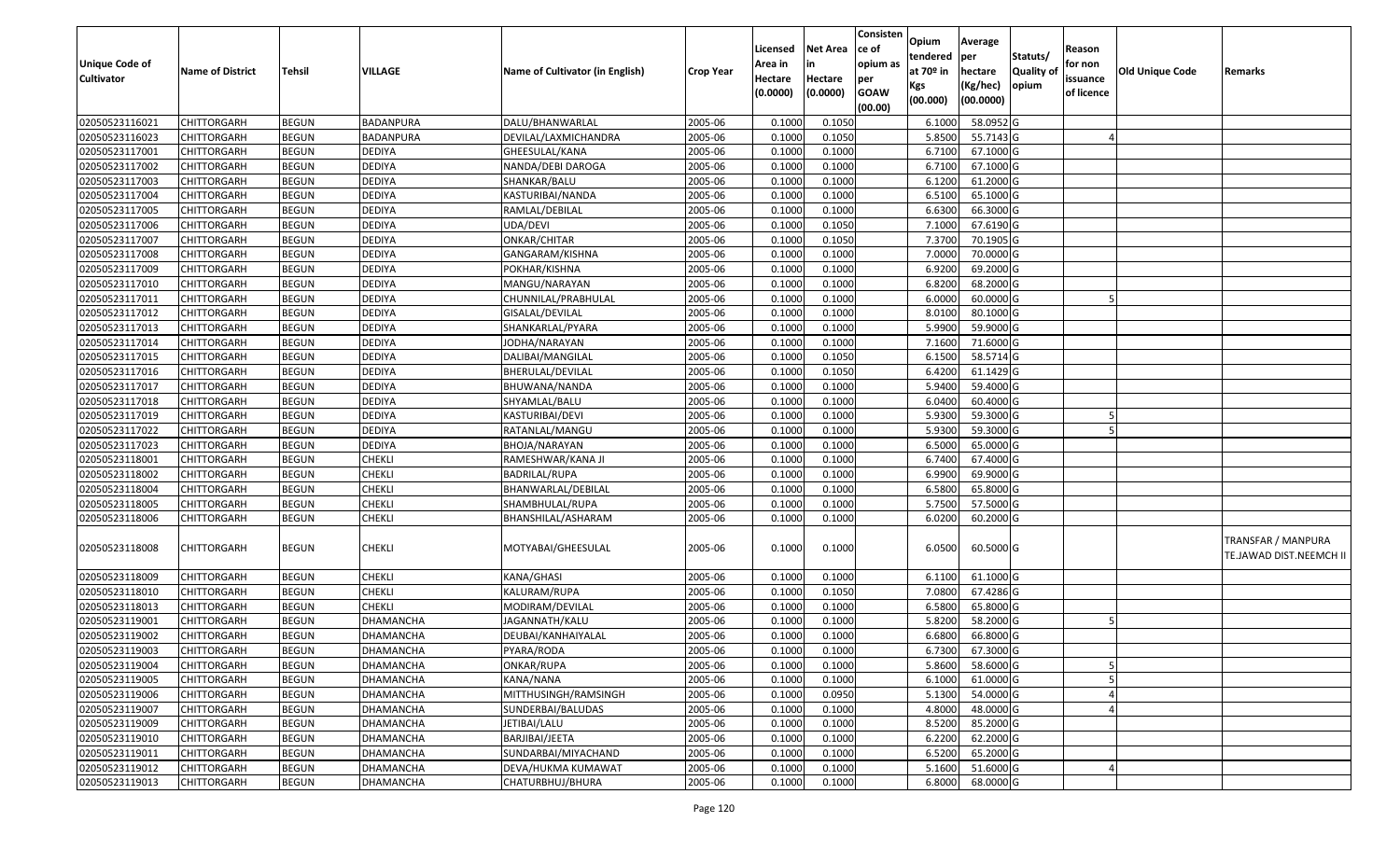| Unique Code of    | <b>Name of District</b> | <b>Tehsil</b> | <b>VILLAGE</b>    | Name of Cultivator (in English) | <b>Crop Year</b> | Licensed<br>Area in | <b>Net Area</b><br>in | Consisten<br>ce of<br>opium as | Opium<br>tendered<br>at $70°$ in | Average<br>per<br>hectare | Statuts/<br><b>Quality o</b> | Reason<br>for non      | <b>Old Unique Code</b> | Remarks         |
|-------------------|-------------------------|---------------|-------------------|---------------------------------|------------------|---------------------|-----------------------|--------------------------------|----------------------------------|---------------------------|------------------------------|------------------------|------------------------|-----------------|
| <b>Cultivator</b> |                         |               |                   |                                 |                  | Hectare<br>(0.0000) | Hectare<br>(0.0000)   | per<br><b>GOAW</b><br>(00.00)  | Kgs<br>(00.000)                  | (Kg/hec)<br>(00.0000)     | opium                        | issuance<br>of licence |                        |                 |
| 02050523119014    | CHITTORGARH             | <b>BEGUN</b>  | DHAMANCHA         | BARJIBAI/GOKAL                  | 2005-06          | 0.1000              | 0.1050                |                                | 6.6600                           | 63.4286 G                 |                              |                        |                        |                 |
| 02050523119015    | CHITTORGARH             | <b>BEGUN</b>  | DHAMANCHA         | MANGILAL/NANA                   | 2005-06          | 0.1000              | 0.1000                |                                | 6.1300                           | 61.3000 G                 |                              |                        |                        |                 |
| 02050523119017    | CHITTORGARH             | <b>BEGUN</b>  | DHAMANCHA         | SHAMBHULAL/DALU                 | 2005-06          | 0.1000              | 0.1000                |                                | 6.7100                           | 67.1000 G                 |                              |                        |                        |                 |
| 02050523119018    | <b>CHITTORGARH</b>      | <b>BEGUN</b>  | <b>DHAMANCHA</b>  | SUKHLAL/KELA                    | 2005-06          | 0.1000              | 0.1000                |                                | 6.6500                           | 66.5000G                  |                              |                        |                        |                 |
| 02050523119019    | CHITTORGARH             | <b>BEGUN</b>  | DHAMANCHA         | RUKMANIBAI/UDA                  | 2005-06          | 0.1000              | 0.1000                |                                | 5.7300                           | 57.3000G                  |                              |                        |                        |                 |
| 02050523119020    | CHITTORGARH             | <b>BEGUN</b>  | <b>DHAMANCHA</b>  | NAGJIRAM/DEEPA                  | 2005-06          | 0.1000              | 0.1000                |                                | 5.8800                           | 58.8000 G                 |                              |                        |                        |                 |
| 02050523119022    | CHITTORGARH             | <b>BEGUN</b>  | DHAMANCHA         | PYARIBAI/JEETA                  | 2005-06          | 0.1000              | 0.1050                |                                | 6.3300                           | 60.2857 G                 |                              |                        |                        |                 |
| 02050523119023    | <b>CHITTORGARH</b>      | <b>BEGUN</b>  | DHAMANCHA         | KAMLIBAI/JANGANNATH             | 2005-06          | 0.1000              | 0.1050                |                                | 6.2400                           | 59.4286 G                 |                              |                        |                        |                 |
| 02050523119024    | CHITTORGARH             | <b>BEGUN</b>  | DHAMANCHA         | PYARA/HEERA                     | 2005-06          | 0.1000              | 0.1000                |                                | 6.2100                           | 62.1000G                  |                              |                        |                        |                 |
| 02050523119025    | CHITTORGARH             | <b>BEGUN</b>  | DHAMANCHA         | RAMCHANDRA/SHOLAL               | 2005-06          | 0.1000              | 0.1000                |                                | 6.7200                           | 67.2000 G                 |                              |                        |                        |                 |
| 02050523119026    | CHITTORGARH             | <b>BEGUN</b>  | DHAMANCHA         | MOHAN/MODA                      | 2005-06          | 0.1000              | 0.1000                |                                | 6.2300                           | 62.3000G                  |                              |                        |                        |                 |
| 02050523119027    | CHITTORGARH             | <b>BEGUN</b>  | DHAMANCHA         | NANDUBAI/MODA                   | 2005-06          | 0.1000              | 0.1050                |                                | 5.4400                           | 51.8095 G                 |                              |                        |                        |                 |
| 02050523119028    | <b>CHITTORGARH</b>      | <b>BEGUN</b>  | DHAMANCHA         | GHEESALAL/NANA                  | 2005-06          | 0.1000              | 0.1000                |                                | 6.0000                           | 60.0000G                  |                              |                        |                        |                 |
| 02050523119029    | CHITTORGARH             | <b>BEGUN</b>  | DHAMANCHA         | BHAGWANBAI/BHANWARLAL           | 2005-06          | 0.100               | 0.1000                |                                | 6.7200                           | 67.2000 G                 |                              |                        |                        |                 |
| 02050523119030    | <b>CHITTORGARH</b>      | <b>BEGUN</b>  | DHAMANCHA         | JEETA/SHOLA                     | 2005-06          | 0.1000              | 0.1000                |                                | 5.8400                           | 58.4000G                  |                              |                        |                        |                 |
| 02050523119031    | CHITTORGARH             | <b>BEGUN</b>  | DHAMANCHA         | PRABHU/AMICHAND                 | 2005-06          | 0.1000              | 0.1000                |                                | 6.5700                           | 65.7000 G                 |                              |                        |                        |                 |
| 02050523119032    | CHITTORGARH             | <b>BEGUN</b>  | DHAMANCHA         | GOKUL/BHAWANA                   | 2005-06          | 0.1000              | 0.0950                |                                | 6.0800                           | 64.0000G                  |                              |                        |                        |                 |
| 02050523119033    | CHITTORGARH             | <b>BEGUN</b>  | DHAMANCHA         | DEBILAL/LAKHMA                  | 2005-06          | 0.1000              | 0.1000                |                                | 5.8800                           | 58.8000 G                 |                              |                        |                        |                 |
| 02050523119034    | CHITTORGARH             | <b>BEGUN</b>  | DHAMANCHA         | DEBILAL/PIYARA                  | 2005-06          | 0.100               | 0.1050                |                                | 6.9700                           | 66.3810 G                 |                              |                        |                        |                 |
| 02050523119036    | CHITTORGARH             | <b>BEGUN</b>  | DHAMANCHA         | UDA/NARAYAN                     | 2005-06          | 0.1000              | 0.0000                |                                | 0.0000                           | 0.0000                    |                              |                        |                        |                 |
| 02050523119037    | CHITTORGARH             | <b>BEGUN</b>  | DHAMANCHA         | PRATHVIRAJ/MODA                 | 2005-06          | 0.100               | 0.1000                |                                | 5.8500                           | 58.5000G                  |                              |                        |                        |                 |
| 02050523119038    | CHITTORGARH             | <b>BEGUN</b>  | DHAMANCHA         | SHANKAR/BALU                    | 2005-06          | 0.100               | 0.1050                |                                | 6.6600                           | 63.4286 G                 |                              |                        |                        |                 |
| 02050523119039    | CHITTORGARH             | <b>BEGUN</b>  | DHAMANCHA         | MODA/KESHURAM                   | 2005-06          | 0.1000              | 0.1050                |                                | 6.0700                           | 57.8095 G                 |                              |                        |                        |                 |
| 02050523119040    | CHITTORGARH             | <b>BEGUN</b>  | DHAMANCHA         | DOLA/BARDA                      | 2005-06          | 0.100               | 0.0000                |                                | 0.0000                           | 0.0000F                   |                              |                        |                        |                 |
| 02050523119041    | <b>CHITTORGARH</b>      | <b>BEGUN</b>  | DHAMANCHA         | BHAGIRATH/GANGARAM              | 2005-06          | 0.1000              | 0.1000                |                                | 6.2600                           | 62.6000G                  |                              |                        |                        |                 |
| 02050523119043    | CHITTORGARH             | <b>BEGUN</b>  | DHAMANCHA         | KAJOD/NANA                      | 2005-06          | 0.1000              | 0.1000                |                                | 6.1000                           | 61.0000G                  |                              |                        |                        |                 |
| 02050523119044    | CHITTORGARH             | <b>BEGUN</b>  | DHAMANCHA         | HEERALAL/GOMA                   | 2005-06          | 0.1000              | 0.1000                |                                | 6.8500                           | 68.5000 G                 |                              |                        |                        |                 |
| 02050523119045    | CHITTORGARH             | <b>BEGUN</b>  | DHAMANCHA         | KUKA/RUPA                       | 2005-06          | 0.1000              | 0.1000                |                                | 5.9700                           | 59.7000G                  |                              |                        |                        |                 |
| 02050523119046    | CHITTORGARH             | <b>BEGUN</b>  | <b>DHAMANCHA</b>  | KAJOD/MODA                      | 2005-06          | 0.1000              | 0.1000                |                                | 5.7700                           | 57.7000 G                 |                              |                        |                        |                 |
| 02050523119047    | CHITTORGARH             | <b>BEGUN</b>  | DHAMANCHA         | MANGILAL/UDA                    | 2005-06          | 0.1000              | 0.1050                |                                | 6.7300                           | 64.0952 G                 |                              |                        |                        |                 |
| 02050523119048    | CHITTORGARH             | <b>BEGUN</b>  | DHAMANCHA         | JAGANNATH/PEMA                  | 2005-06          | 0.1000              | 0.1000                |                                | 6.6500                           | 66.5000 G                 |                              |                        |                        |                 |
| 02050523119049    | CHITTORGARH             | <b>BEGUN</b>  | DHAMANCHA         | BALU/CHUNA                      | 2005-06          | 0.1000              | 0.1000                |                                | 6.5300                           | 65.3000G                  |                              |                        |                        |                 |
| 02050523119051    | CHITTORGARH             | <b>BEGUN</b>  | DHAMANCHA         | RUPLAL/NARAYAN                  | 2005-06          | 0.100               | 0.1000                |                                | 6.2200                           | 62.2000G                  |                              |                        |                        |                 |
| 02050523119052    | CHITTORGARH             | <b>BEGUN</b>  | DHAMANCHA         | SHOLA/KHEMA                     | 2005-06          | 0.1000              | 0.1050                |                                | 5.4500                           | 51.9048 G                 |                              |                        |                        |                 |
| 02050523119053    | CHITTORGARH             | <b>BEGUN</b>  | DHAMANCHA         | KUKA/PEMA                       | 2005-06          | 0.1000              | 0.1000                |                                | 5.7800                           | 57.8000G                  |                              |                        |                        |                 |
| 02050523119054    | CHITTORGARH             | <b>BEGUN</b>  | DHAMANCHA         | MOTYABAI/SITARAM                | 2005-06          | 0.1000              | 0.1000                |                                | 6.0400                           | 60.4000 G                 |                              |                        |                        |                 |
| 02050523119055    | <b>CHITTORGARH</b>      | <b>BEGUN</b>  | <b>DHAMANCHA</b>  | RAMLAL/BHUWANA                  | 2005-06          | 0.1000              | 0.1050                |                                |                                  | 5.9500 56.6667 G          |                              |                        |                        |                 |
| 02050523119056    | <b>CHITTORGARH</b>      | <b>BEGUN</b>  | DHAMANCHA         | RAMCHANDRA/BALU                 | 2005-06          | 0.1000              | 0.1050                |                                | 6.1500                           | 58.5714 G                 |                              | 5                      |                        |                 |
| 02050523119058    | <b>CHITTORGARH</b>      | <b>BEGUN</b>  | DHAMANCHA         | LALU/DEVILAL                    | 2005-06          | 0.1000              | 0.1000                |                                | 5.7600                           | 57.6000 G                 |                              |                        |                        |                 |
| 02050523119059    | <b>CHITTORGARH</b>      | <b>BEGUN</b>  | <b>DHAMANCHA</b>  | PRAKASHCHANDRA/BHURA            | 2005-06          | 0.1000              | 0.1000                |                                | 6.1400                           | 61.4000 G                 |                              |                        |                        |                 |
| 02050523119060    | <b>CHITTORGARH</b>      | <b>BEGUN</b>  | <b>DHAMANCHA</b>  | ONKAR/RADHU                     | 2005-06          | 0.1000              | 0.0950                |                                | 5.7900                           | 60.9474 G                 |                              |                        | 01020105003011         | <b>TRANSFER</b> |
| 02050523120001    | <b>CHITTORGARH</b>      | <b>BEGUN</b>  | <b>DHAWLAKUDI</b> | DULICHAND/BHANWARLAL            | 2005-06          | 0.1000              | 0.1000                |                                | 7.0700                           | 70.7000 G                 |                              |                        |                        |                 |
| 02050523120004    | <b>CHITTORGARH</b>      | <b>BEGUN</b>  | DHAWLAKUDI        | SHANKARLAL/NARAYAN              | 2005-06          | 0.1000              | 0.1000                |                                | 6.2200                           | 62.2000 G                 |                              |                        |                        |                 |
| 02050523120005    | CHITTORGARH             | <b>BEGUN</b>  | DHAWLAKUDI        | <b>VENA/DEVI</b>                | 2005-06          | 0.1000              | 0.1000                |                                | 5.9900                           | 59.9000 G                 |                              |                        |                        |                 |
| 02050523120006    | <b>CHITTORGARH</b>      | <b>BEGUN</b>  | DHAWLAKUDI        | PRABHU/CHITTAR                  | 2005-06          | 0.1000              | 0.1000                |                                | 6.1300                           | 61.3000 G                 |                              |                        |                        |                 |
| 02050523120007    | <b>CHITTORGARH</b>      | <b>BEGUN</b>  | DHAWLAKUDI        | MANGILAL/GHEESA                 | 2005-06          | 0.1000              | 0.1000                |                                | 5.8800                           | 58.8000 G                 |                              |                        |                        |                 |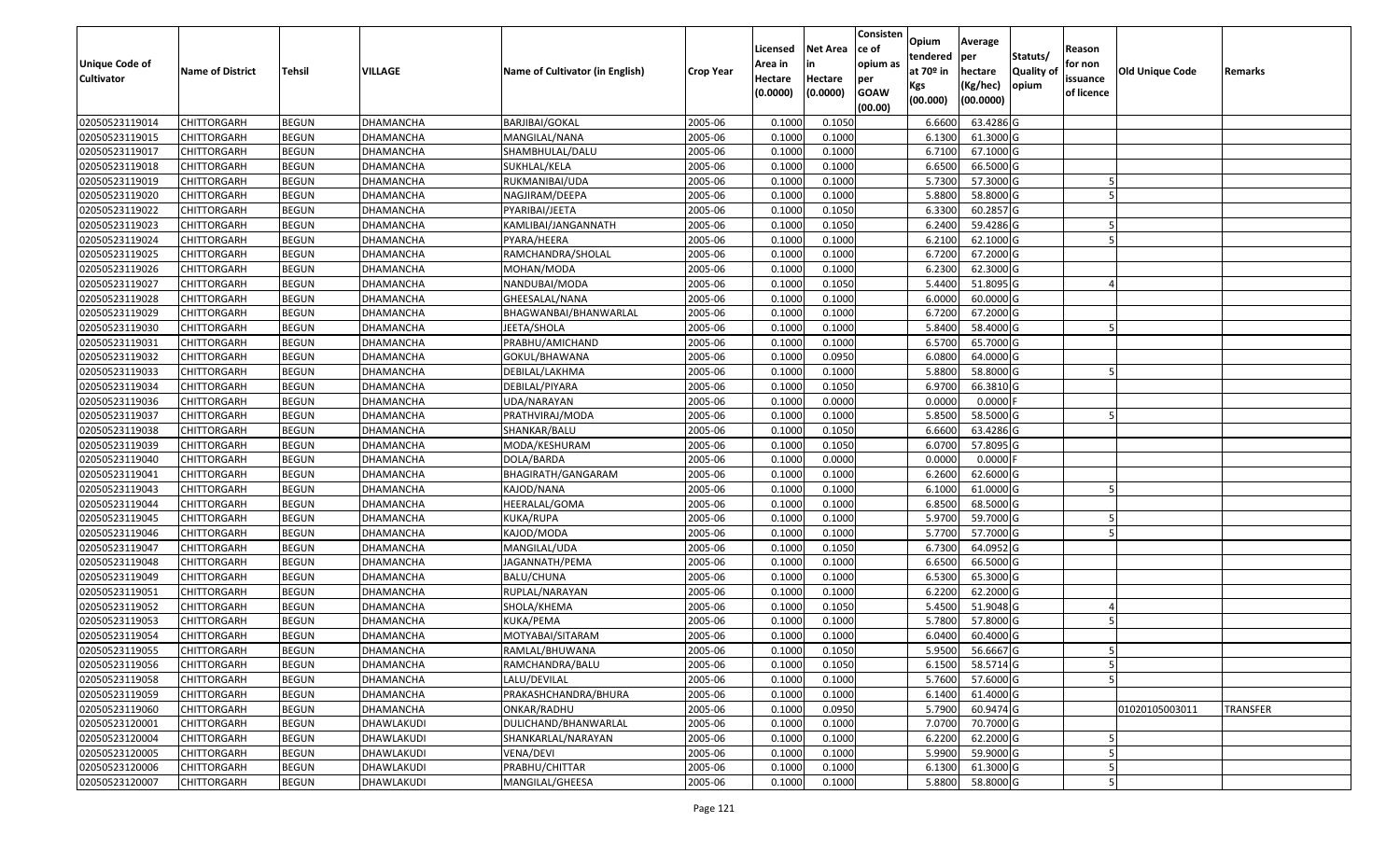| Unique Code of<br><b>Cultivator</b> | <b>Name of District</b> | Tehsil       | VILLAGE        | Name of Cultivator (in English) | <b>Crop Year</b> | Licensed<br>Area in<br>Hectare<br>(0.0000) | Net Area<br>in<br>Hectare<br>(0.0000) | Consisten<br>ce of<br>opium as<br>per<br><b>GOAW</b><br>(00.00) | Opium<br>tendered<br>at 70º in<br>Kgs<br>(00.000) | Average<br>per<br>hectare<br>(Kg/hec)<br>(00.0000) | Statuts/<br><b>Quality of</b><br>opium | Reason<br>for non<br>issuance<br>of licence | <b>Old Unique Code</b> | Remarks                                    |
|-------------------------------------|-------------------------|--------------|----------------|---------------------------------|------------------|--------------------------------------------|---------------------------------------|-----------------------------------------------------------------|---------------------------------------------------|----------------------------------------------------|----------------------------------------|---------------------------------------------|------------------------|--------------------------------------------|
| 02050523120008                      | <b>CHITTORGARH</b>      | <b>BEGUN</b> | DHAWLAKUDI     | PIYARA/NANDA                    | 2005-06          | 0.1000                                     | 0.1000                                |                                                                 | 5.8600                                            | 58.6000 G                                          |                                        |                                             |                        |                                            |
| 02050523120011                      | CHITTORGARH             | <b>BEGUN</b> | DHAWLAKUDI     | CHOTULAL/PANNA                  | 2005-06          | 0.1000                                     | 0.1000                                |                                                                 | 6.6200                                            | 66.2000 G                                          |                                        |                                             |                        |                                            |
| 02050523120012                      | CHITTORGARH             | <b>BEGUN</b> | DHAWLAKUDI     | BHAWANI/NARAYAN                 | 2005-06          | 0.1000                                     | 0.1000                                |                                                                 | 6.5700                                            | 65.7000 G                                          |                                        |                                             |                        |                                            |
| 02050523120013                      | <b>CHITTORGARH</b>      | <b>BEGUN</b> | DHAWLAKUDI     | SHAMBHU/GHEESA                  | 2005-06          | 0.1000                                     | 0.1000                                |                                                                 | 6.1400                                            | 61.4000 G                                          |                                        |                                             |                        |                                            |
| 02050523120014                      | CHITTORGARH             | <b>BEGUN</b> | DHAWLAKUDI     | SHANKARLAL/BHANWARLAL           | 2005-06          | 0.1000                                     | 0.1000                                |                                                                 | 6.1300                                            | 61.3000 G                                          |                                        |                                             |                        |                                            |
| 02050523120015                      | CHITTORGARH             | <b>BEGUN</b> | DHAWLAKUDI     | KALAYAN/BHOJA                   | 2005-06          | 0.1000                                     | 0.1000                                |                                                                 | 5.8600                                            | 58.6000 G                                          |                                        |                                             |                        |                                            |
| 02050523120017                      | CHITTORGARH             | <b>BEGUN</b> | DHAWLAKUDI     | NANALAL/GHEESA                  | 2005-06          | 0.1000                                     | 0.1000                                |                                                                 | 6.2800                                            | 62.8000 G                                          |                                        |                                             |                        |                                            |
| 02050523120018                      | <b>CHITTORGARH</b>      | <b>BEGUN</b> | DHAWLAKUDI     | LEELABAI/HEERANATH              | 2005-06          | 0.1000                                     | 0.0950                                |                                                                 | 6.9300                                            | 72.9474 G                                          |                                        |                                             |                        |                                            |
| 02050523120019                      | CHITTORGARH             | <b>BEGUN</b> | DHAWLAKUDI     | CHITTAR/RAMNATH (RAMA)          | 2005-06          | 0.1000                                     | 0.1000                                |                                                                 | 5.8900                                            | 58.9000 G                                          |                                        |                                             |                        |                                            |
| 02050523120020                      | CHITTORGARH             | <b>BEGUN</b> | DHAWLAKUDI     | NATHU/MODA                      | 2005-06          | 0.1000                                     | 0.0950                                |                                                                 | 5.9300                                            | 62.4211 G                                          |                                        |                                             |                        |                                            |
| 02050523120022                      | CHITTORGARH             | <b>BEGUN</b> | DHAWLAKUDI     | HEERA/GHEESA                    | 2005-06          | 0.1000                                     | 0.1000                                |                                                                 | 6.0700                                            | 60.7000 G                                          |                                        |                                             |                        |                                            |
| 02050523121001                      | <b>CHITTORGARH</b>      | <b>BEGUN</b> | KULATIYA       | DHANNA/SEVA                     | 2005-06          | 0.1000                                     | 0.1050                                |                                                                 | 6.1700                                            | 58.7619 G                                          |                                        |                                             |                        |                                            |
| 02050523121002                      | <b>CHITTORGARH</b>      | <b>BEGUN</b> | KULATIYA       | ALOLBAI/ONKAR                   | 2005-06          | 0.1000                                     | 0.1000                                |                                                                 | 5.8900                                            | 58.9000 G                                          |                                        |                                             |                        |                                            |
| 02050523121003                      | <b>CHITTORGARH</b>      | <b>BEGUN</b> | KULATIYA       | DEBISINGH/MADHUSINGH            | 2005-06          | 0.1000                                     | 0.1000                                |                                                                 | 5.9300                                            | 59.3000 G                                          |                                        |                                             |                        |                                            |
| 02050523121004                      | CHITTORGARH             | <b>BEGUN</b> | KULATIYA       | KANA/GHEESA                     | 2005-06          | 0.1000                                     | 0.1000                                |                                                                 | 5.8300                                            | 58.3000 G                                          |                                        |                                             |                        |                                            |
| 02050523121006                      | <b>CHITTORGARH</b>      | <b>BEGUN</b> | KULATIYA       | KUKA/TULSHIRAM                  | 2005-06          | 0.1000                                     | 0.1000                                |                                                                 | 5.7100                                            | 57.1000 G                                          |                                        |                                             |                        |                                            |
| 02050523121008                      | CHITTORGARH             | <b>BEGUN</b> | KULATIYA       | GHEESA/MEGA                     | 2005-06          | 0.1000                                     | 0.1000                                |                                                                 | 6.4400                                            | 64.4000 G                                          |                                        |                                             |                        |                                            |
| 02050523121009                      | CHITTORGARH             | <b>BEGUN</b> | KULATIYA       | FHUMABAI/NANURAM                | 2005-06          | 0.1000                                     | 0.1050                                |                                                                 | 5.9400                                            | 56.5714 G                                          |                                        |                                             |                        |                                            |
| 02050523121010                      | CHITTORGARH             | <b>BEGUN</b> | KULATIYA       | LADULAL/PRATHA                  | 2005-06          | 0.1000                                     | 0.0950                                |                                                                 | 5.6100                                            | 59.0526 G                                          |                                        |                                             |                        |                                            |
| 02050523121011                      | CHITTORGARH             | <b>BEGUN</b> | KULATIYA       | SHAMBULAL/MANGILAL              | 2005-06          | 0.1000                                     | 0.1050                                |                                                                 | 6.0400                                            | 57.5238 G                                          |                                        |                                             |                        |                                            |
| 02050523121012                      | CHITTORGARH             | <b>BEGUN</b> | KULATIYA       | NANDA/KANA                      | 2005-06          | 0.1000                                     | 0.0950                                |                                                                 | 5.7300                                            | 60.3158 G                                          |                                        |                                             |                        |                                            |
| 02050523121013                      | CHITTORGARH             | <b>BEGUN</b> | KULATIYA       | KANHAIYALAL/GOKUL               | 2005-06          | 0.1000                                     | 0.1000                                |                                                                 | 6.2200                                            | 62.2000 G                                          |                                        |                                             |                        |                                            |
| 02050523121014                      | CHITTORGARH             | <b>BEGUN</b> | KULATIYA       | RAMSINGH/ROOPSINGH              | 2005-06          | 0.1000                                     | 0.1000                                |                                                                 | 6.1700                                            | 61.7000 G                                          |                                        |                                             |                        |                                            |
| 02050523121015                      | CHITTORGARH             | <b>BEGUN</b> | KULATIYA       | IORAWARSINGH/BHURSINGH          | 2005-06          | 0.1000                                     | 0.1000                                |                                                                 | 5.8700                                            | 58.7000 G                                          |                                        |                                             | 5020505230122013       | <b>TRANSFER</b>                            |
| 02050523122001                      | CHITTORGARH             | <b>BEGUN</b> | <b>JANDOLA</b> | HARISINGH/SHOSINGH              | 2005-06          | 0.1000                                     | 0.1000                                |                                                                 | 6.6200                                            | 66.2000 G                                          |                                        |                                             |                        |                                            |
| 02050523122002                      | CHITTORGARH             | <b>BEGUN</b> | <b>JANDOLA</b> | BARDA/BHAGIRATH                 | 2005-06          | 0.1000                                     | 0.1000                                |                                                                 | 6.9000                                            | 69.0000 G                                          |                                        |                                             |                        |                                            |
| 02050523122003                      | CHITTORGARH             | <b>BEGUN</b> | <b>JANDOLA</b> | MANGILAL/PRABHULAL              | 2005-06          | 0.1000                                     | 0.1000                                |                                                                 | 6.8000                                            | 68.0000 G                                          |                                        |                                             |                        |                                            |
| 02050523122004                      | CHITTORGARH             | <b>BEGUN</b> | JANDOLA        | DALU/NARAYAN                    | 2005-06          | 0.1000                                     | 0.1000                                |                                                                 | 6.4100                                            | 64.1000 G                                          |                                        |                                             |                        |                                            |
| 02050523122007                      | CHITTORGARH             | <b>BEGUN</b> | <b>JANDOLA</b> | KESHRIMAL/NANKU                 | 2005-06          | 0.1000                                     | 0.1000                                |                                                                 | 6.5800                                            | 65.8000 G                                          |                                        |                                             |                        |                                            |
| 02050523122008                      | CHITTORGARH             | <b>BEGUN</b> | <b>JANDOLA</b> | SHANTIBAI/BARDA                 | 2005-06          | 0.1000                                     | 0.1000                                |                                                                 | 6.8900                                            | 68.9000 G                                          |                                        |                                             |                        |                                            |
| 02050523122010                      | CHITTORGARH             | <b>BEGUN</b> | <b>JANDOLA</b> | KISHORSINGH/KUMANSINGH          | 2005-06          | 0.1000                                     | 0.1000                                |                                                                 | 6.0000                                            | 60.0000 G                                          |                                        |                                             |                        |                                            |
| 02050523122011                      | CHITTORGARH             | <b>BEGUN</b> | <b>JANDOLA</b> | MOTISINGH/MOHANSINGH            | 2005-06          | 0.1000                                     | 0.1050                                |                                                                 | 6.4200                                            | 61.1429 G                                          |                                        |                                             |                        |                                            |
| 02050523122012                      | CHITTORGARH             | <b>BEGUN</b> | <b>JANDOLA</b> | BAHADURSINGH/DEBISINGH          | 2005-06          | 0.1000                                     | 0.1000                                |                                                                 | 6.3500                                            | 63.5000 G                                          |                                        |                                             |                        |                                            |
| 02050523122014                      | <b>CHITTORGARH</b>      | <b>BEGUN</b> | JANDOLA        | MANSINGH/KANSINGH               | 2005-06          | 0.1000                                     | 0.1000                                |                                                                 | 6.1200                                            | 61.2000 G                                          |                                        |                                             |                        |                                            |
| 02050523122015                      | CHITTORGARH             | <b>BEGUN</b> | <b>JANDOLA</b> | GOVERDHANSINGH/KISHORSINGH      | 2005-06          | 0.1000                                     | 0.1000                                |                                                                 | 6.3800                                            | 63.8000 G                                          |                                        |                                             |                        |                                            |
| 02050523122017                      | CHITTORGARH             | <b>BEGUN</b> | JANDOLA        | PANNALAL/GHASHI                 | 2005-06          | 0.1000                                     | 0.0000                                |                                                                 | 0.0000                                            | $0.0000$ N                                         |                                        |                                             |                        |                                            |
| 02050523122018                      | <b>CHITTORGARH</b>      | <b>BEGUN</b> | <b>JANDOLA</b> | BALURAM/KASHIRAM                | 2005-06          | 0.1000                                     | 0.1050                                |                                                                 | 7.2200                                            | 68.7619 G                                          |                                        |                                             |                        | TRANSFER / KANKRIYA<br>TALAI NEEMUCH II DN |
| 02050523122019                      | CHITTORGARH             | <b>BEGUN</b> | JANDOLA        | RAMESHWAR/KASHIRAM              | 2005-06          | 0.1000                                     | 0.1050                                |                                                                 | 6.7100                                            | 63.9048 G                                          |                                        |                                             |                        | TRANSFER / KANKRIYA<br>TALAI NEEMUCH II DN |
| 02050523123001                      | <b>CHITTORGARH</b>      | <b>BEGUN</b> | SAMRO KA LEVA  | CHAGANLAL/JAYRAM                | 2005-06          | 0.1000                                     | 0.1000                                |                                                                 | 6.8500                                            | 68.5000 G                                          |                                        |                                             |                        |                                            |
| 02050523123002                      | <b>CHITTORGARH</b>      | <b>BEGUN</b> | SAMRO KA LEVA  | GOPILAL/LALU                    | 2005-06          | 0.1000                                     | 0.1000                                |                                                                 | 6.5000                                            | 65.0000G                                           |                                        |                                             |                        |                                            |
| 02050523123003                      | <b>CHITTORGARH</b>      | <b>BEGUN</b> | SAMRO KA LEVA  | BHOJRAJ/HUKAMCHAND              | 2005-06          | 0.1000                                     | 0.1000                                |                                                                 | 5.8400                                            | 58.4000 G                                          |                                        |                                             |                        |                                            |
| 02050523123004                      | <b>CHITTORGARH</b>      | <b>BEGUN</b> | SAMRO KA LEVA  | SITARAM/KALU                    | 2005-06          | 0.1000                                     | 0.0950                                |                                                                 | 5.6100                                            | 59.0526 G                                          |                                        |                                             |                        |                                            |
| 02050523123006                      | <b>CHITTORGARH</b>      | <b>BEGUN</b> | SAMRO KA LEVA  | PIYARA/ROOPA                    | 2005-06          | 0.1000                                     | 0.1000                                |                                                                 | 6.3600                                            | 63.6000 G                                          |                                        |                                             |                        |                                            |
| 02050523123007                      | <b>CHITTORGARH</b>      | <b>BEGUN</b> | SAMRO KA LEVA  | NATHU/HAJARI                    | 2005-06          | 0.1000                                     | 0.1000                                |                                                                 | 6.6200                                            | 66.2000 G                                          |                                        |                                             |                        |                                            |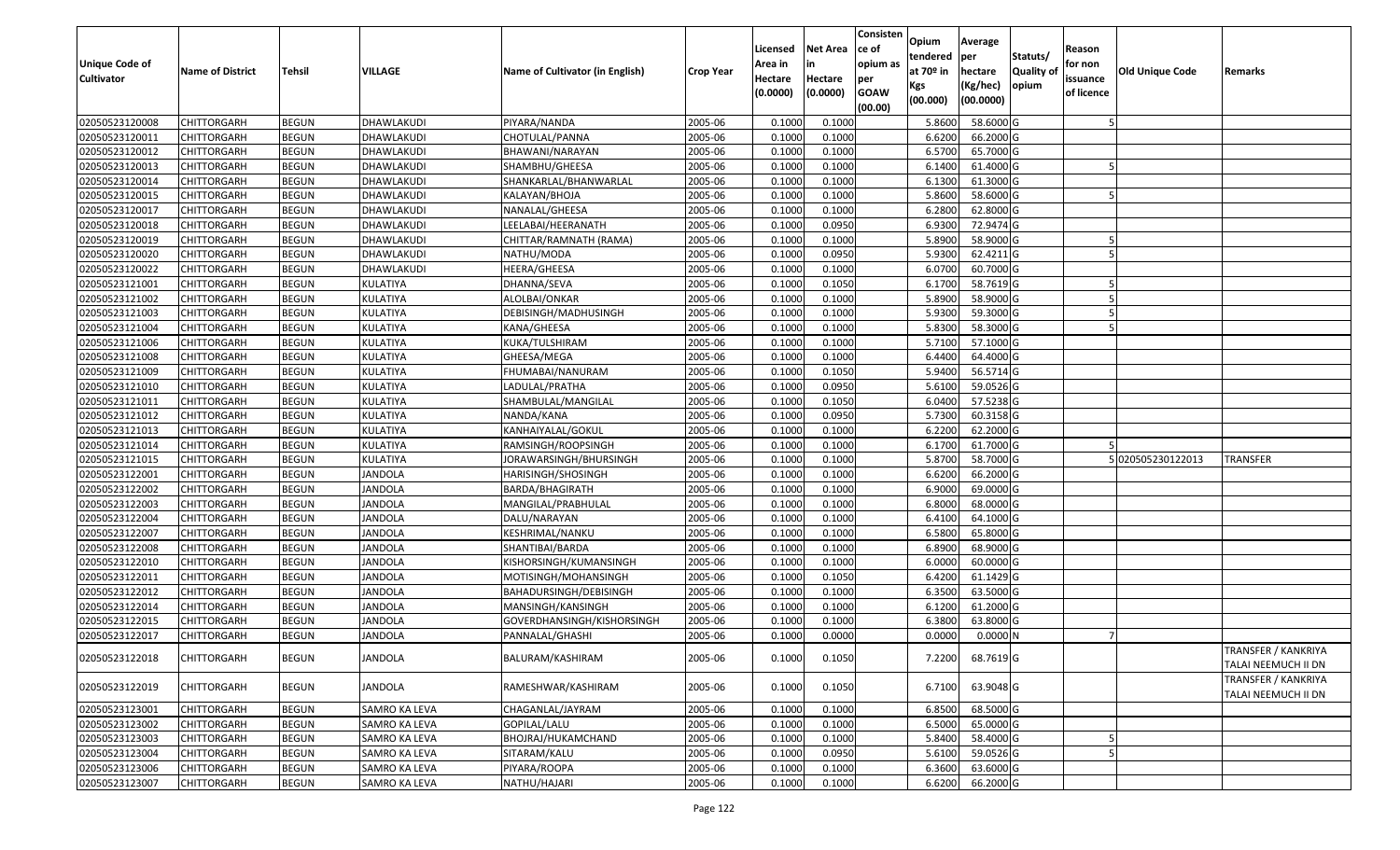| <b>Unique Code of</b> | <b>Name of District</b> | Tehsil       | <b>VILLAGE</b>       | Name of Cultivator (in English) | <b>Crop Year</b> | Licensed<br>Area in | <b>Net Area</b><br>in | Consisten<br>ce of<br>opium as | Opium<br>tendered<br>at $70°$ in | Average<br>per<br>hectare | Statuts/<br><b>Quality o</b> | Reason<br>for non      | Old Unique Code | Remarks |
|-----------------------|-------------------------|--------------|----------------------|---------------------------------|------------------|---------------------|-----------------------|--------------------------------|----------------------------------|---------------------------|------------------------------|------------------------|-----------------|---------|
| <b>Cultivator</b>     |                         |              |                      |                                 |                  | Hectare<br>(0.0000) | Hectare<br>(0.0000)   | per<br><b>GOAW</b><br>(00.00)  | Kgs<br>(00.000)                  | (Kg/hec)<br>(00.0000)     | opium                        | issuance<br>of licence |                 |         |
| 02050523123008        | CHITTORGARH             | <b>BEGUN</b> | <b>SAMRO KA LEVA</b> | MOHANIBAI/NANDA                 | 2005-06          | 0.1000              | 0.1000                |                                | 6.4800                           | 64.8000 G                 |                              |                        |                 |         |
| 02050523123009        | CHITTORGARH             | <b>BEGUN</b> | SAMRO KA LEVA        | GHISALAL/KALU                   | 2005-06          | 0.1000              | 0.1050                |                                | 6.3500                           | 60.4762 G                 |                              |                        |                 |         |
| 02050523123010        | CHITTORGARH             | <b>BEGUN</b> | SAMRO KA LEVA        | HUKMA/NARAYAN                   | 2005-06          | 0.1000              | 0.1050                |                                | 6.0700                           | 57.8095 G                 |                              |                        |                 |         |
| 02050523123011        | <b>CHITTORGARH</b>      | <b>BEGUN</b> | <b>SAMRO KA LEVA</b> | RUKMABAI/KAJOD                  | 2005-06          | 0.1000              | 0.1000                |                                | 5.9400                           | 59.4000G                  |                              |                        |                 |         |
| 02050523123012        | CHITTORGARH             | <b>BEGUN</b> | SAMRO KA LEVA        | BALU/NAVLA                      | 2005-06          | 0.1000              | 0.1000                |                                | 6.0000                           | 60.0000G                  |                              |                        |                 |         |
| 02050523123014        | CHITTORGARH             | <b>BEGUN</b> | SAMRO KA LEVA        | SHOLA/SURJA BHIL                | 2005-06          | 0.1000              | 0.1000                |                                | 6.3500                           | 63.5000 G                 |                              |                        |                 |         |
| 02050523123015        | CHITTORGARH             | <b>BEGUN</b> | SAMRO KA LEVA        | LALIBAI/HAJARINATH              | 2005-06          | 0.1000              | 0.1050                |                                | 7.1000                           | 67.6190 G                 |                              |                        |                 |         |
| 02050523123017        | CHITTORGARH             | <b>BEGUN</b> | SAMRO KA LEVA        | BHOJRAJ/NANDA                   | 2005-06          | 0.1000              | 0.1050                |                                | 5.9300                           | 56.4762 G                 |                              |                        |                 |         |
| 02050523123018        | CHITTORGARH             | <b>BEGUN</b> | SAMRO KA LEVA        | KAJOD/MEGHA                     | 2005-06          | 0.1000              | 0.1000                |                                | 6.3700                           | 63.7000 G                 |                              |                        |                 |         |
| 02050523123019        | CHITTORGARH             | <b>BEGUN</b> | SAMRO KA LEVA        | DEVILAL/ROOPA                   | 2005-06          | 0.1000              | 0.1000                |                                | 6.2900                           | 62.9000 G                 |                              |                        |                 |         |
| 02050523123020        | CHITTORGARH             | <b>BEGUN</b> | SAMRO KA LEVA        | HEERALAL/DEVA                   | 2005-06          | 0.1000              | 0.1000                |                                | 6.3900                           | 63.9000 G                 |                              |                        |                 |         |
| 02050523124001        | <b>CHITTORGARH</b>      | <b>BEGUN</b> | <b>HANOTIYA</b>      | MADHO/NATHU                     | 2005-06          | 0.1000              | 0.0950                |                                | 6.4600                           | 68.0000 G                 |                              |                        |                 |         |
| 02050523124002        | <b>CHITTORGARH</b>      | <b>BEGUN</b> | <b>HANOTIYA</b>      | BHANWARLAL/LALU                 | 2005-06          | 0.1000              | 0.1050                |                                | 7.3800                           | 70.2857 G                 |                              |                        |                 |         |
| 02050523124003        | CHITTORGARH             | <b>BEGUN</b> | <b>HANOTIYA</b>      | UDAYRAM/SHOCHAND                | 2005-06          | 0.1000              | 0.1000                |                                | 6.1400                           | 61.4000 G                 |                              |                        |                 |         |
| 02050523124004        | CHITTORGARH             | <b>BEGUN</b> | <b>HANOTIYA</b>      | KAILASH/MEGHA                   | 2005-06          | 0.1000              | 0.1000                |                                | 6.4000                           | 64.0000G                  |                              |                        |                 |         |
| 02050523124005        | <b>CHITTORGARH</b>      | <b>BEGUN</b> | <b>HANOTIYA</b>      | MAGDUBAI/ROOPA                  | 2005-06          | 0.1000              | 0.1000                |                                | 6.5700                           | 65.7000 G                 |                              |                        |                 |         |
| 02050523124006        | CHITTORGARH             | <b>BEGUN</b> | <b>HANOTIYA</b>      | BALU/NARAYAN                    | 2005-06          | 0.1000              | 0.1000                |                                | 6.7800                           | 67.8000 G                 |                              |                        |                 |         |
| 02050523124007        | CHITTORGARH             | <b>BEGUN</b> | <b>HANOTIYA</b>      | BHUWANA/DEVRAM                  | 2005-06          | 0.100               | 0.1000                |                                | 7.2700                           | 72.7000G                  |                              |                        |                 |         |
| 02050523124008        | CHITTORGARH             | <b>BEGUN</b> | <b>HANOTIYA</b>      | BHERU/LAKHMA                    | 2005-06          | 0.100               | 0.1000                |                                | 6.4700                           | 64.7000 G                 |                              |                        |                 |         |
| 02050523124009        | CHITTORGARH             | <b>BEGUN</b> | <b>HANOTIYA</b>      | HARIRAM/NAVLA                   | 2005-06          | 0.1000              | 0.1000                |                                | 6.9100                           | 69.1000G                  |                              |                        |                 |         |
| 02050523124010        | CHITTORGARH             | <b>BEGUN</b> | <b>HANOTIYA</b>      | UDIBAI/RATANLAI                 | 2005-06          | 0.100               | 0.1050                |                                | 7.2000                           | 68.5714 G                 |                              |                        |                 |         |
| 02050523124011        | CHITTORGARH             | <b>BEGUN</b> | <b>HANOTIYA</b>      | RADHEYSHYAM/RAMLAL              | 2005-06          | 0.100               | 0.1000                |                                | 6.5300                           | 65.3000G                  |                              |                        |                 |         |
| 02050523124012        | CHITTORGARH             | <b>BEGUN</b> | <b>HANOTIYA</b>      | NANDUBAI/ONKAR                  | 2005-06          | 0.1000              | 0.1000                |                                | 6.7700                           | 67.7000 G                 |                              |                        |                 |         |
| 02050523124013        | <b>CHITTORGARH</b>      | <b>BEGUN</b> | <b>HANOTIYA</b>      | KUKLIBAI/BALU                   | 2005-06          | 0.100               | 0.1000                |                                | 7.0100                           | 70.1000 G                 |                              |                        |                 |         |
| 02050523124014        | <b>CHITTORGARH</b>      | <b>BEGUN</b> | <b>HANOTIYA</b>      | KAJOD/NATHU                     | 2005-06          | 0.100               | 0.1000                |                                | 7.4100                           | 74.1000G                  |                              |                        |                 |         |
| 02050523124015        | CHITTORGARH             | <b>BEGUN</b> | <b>HANOTIYA</b>      | DEVA/KHEMA                      | 2005-06          | 0.1000              | 0.1000                |                                | 6.3300                           | 63.3000 G                 |                              |                        |                 |         |
| 02050523124016        | CHITTORGARH             | <b>BEGUN</b> | <b>HANOTIYA</b>      | SITARAM/AMARCHAND               | 2005-06          | 0.1000              | 0.0950                |                                | 5.7200                           | 60.2105 G                 |                              |                        |                 |         |
| 02050523124017        | CHITTORGARH             | <b>BEGUN</b> | <b>HANOTIYA</b>      | GHEESA/MOTILAL                  | 2005-06          | 0.1000              | 0.0950                |                                | 6.2700                           | 66.0000G                  |                              |                        |                 |         |
| 02050523124018        | CHITTORGARH             | <b>BEGUN</b> | <b>HANOTIYA</b>      | CHUNNILAL/ROOPA                 | 2005-06          | 0.1000              | 0.1000                |                                | 7.8600                           | 78.6000 G                 |                              |                        |                 |         |
| 02050523124019        | CHITTORGARH             | <b>BEGUN</b> | <b>HANOTIYA</b>      | LAKHMICHAND/TARACHAND           | 2005-06          | 0.1000              | 0.0950                |                                | 6.4500                           | $67.8947$ G               |                              |                        |                 |         |
| 02050523124020        | CHITTORGARH             | <b>BEGUN</b> | <b>HANOTIYA</b>      | PIYARCHAND/LAKHMA               | 2005-06          | 0.1000              | 0.1000                |                                | 5.9100                           | 59.1000G                  |                              |                        |                 |         |
| 02050523124021        | CHITTORGARH             | <b>BEGUN</b> | <b>HANOTIYA</b>      | SHOBHALAL/KASHIRAM              | 2005-06          | 0.1000              | 0.1000                |                                | 6.5800                           | 65.8000 G                 |                              |                        |                 |         |
| 02050523124022        | CHITTORGARH             | <b>BEGUN</b> | <b>HANOTIYA</b>      | ROOPA/CHAMPA                    | 2005-06          | 0.1000              | 0.0950                |                                | 6.5100                           | 68.5263 G                 |                              |                        |                 |         |
| 02050523124023        | CHITTORGARH             | <b>BEGUN</b> | <b>HANOTIYA</b>      | TODU/NARAYAN                    | 2005-06          | 0.1000              | 0.0950                |                                | 6.3900                           | 67.2632 G                 |                              |                        |                 |         |
| 02050523124024        | CHITTORGARH             | <b>BEGUN</b> | <b>HANOTIYA</b>      | PRATHVIRAJ/KUKA                 | 2005-06          | 0.1000              | 0.1000                |                                | 6.4100                           | 64.1000 G                 |                              |                        |                 |         |
| 02050523124025        | CHITTORGARH             | <b>BEGUN</b> | <b>HANOTIYA</b>      | JDAYRAM/PIYARCHAND              | 2005-06          | 0.1000              | 0.0950                |                                | 6.4400                           | 67.7895 G                 |                              |                        |                 |         |
| 02050523124026        | <b>CHITTORGARH</b>      | <b>BEGUN</b> | <b>HANOTIYA</b>      | NANDLAL/DOLA                    | 2005-06          | 0.1000              | 0.0950                |                                |                                  | 6.7400 70.9474 G          |                              |                        |                 |         |
| 02050523124027        | <b>CHITTORGARH</b>      | <b>BEGUN</b> | <b>HANOTIYA</b>      | RAMCHANDRA/LALU                 | 2005-06          | 0.1000              | 0.1000                |                                | 6.6100                           | 66.1000 G                 |                              |                        |                 |         |
| 02050523124028        | <b>CHITTORGARH</b>      | <b>BEGUN</b> | <b>HANOTIYA</b>      | AMARCHAND/NARAYAN               | 2005-06          | 0.1000              | 0.1000                |                                | 6.4600                           | 64.6000 G                 |                              |                        |                 |         |
| 02050523124030        | <b>CHITTORGARH</b>      | <b>BEGUN</b> | <b>HANOTIYA</b>      | LALURAM/KUKA                    | 2005-06          | 0.1000              | 0.0950                |                                | 6.6200                           | 69.6842 G                 |                              |                        |                 |         |
| 02050523124031        | <b>CHITTORGARH</b>      | <b>BEGUN</b> | <b>HANOTIYA</b>      | DUNGA/MOJIRAM                   | 2005-06          | 0.1000              | 0.1000                |                                | 6.6700                           | 66.7000 G                 |                              |                        |                 |         |
| 02050523124032        | <b>CHITTORGARH</b>      | <b>BEGUN</b> | <b>HANOTIYA</b>      | RADHEYSHYAM/PIYARDAS            | 2005-06          | 0.1000              | 0.0950                |                                | 6.3300                           | 66.6316 G                 |                              |                        |                 |         |
| 02050523124033        | <b>CHITTORGARH</b>      | <b>BEGUN</b> | <b>HANOTIYA</b>      | GHEESALAL/BHANWARLAL            | 2005-06          | 0.1000              | 0.1000                |                                | 6.5100                           | 65.1000 G                 |                              |                        |                 |         |
| 02050523124035        | CHITTORGARH             | <b>BEGUN</b> | <b>HANOTIYA</b>      | NANDA/AMARCHAND                 | 2005-06          | 0.1000              | 0.1050                |                                | 6.6400                           | 63.2381 G                 |                              |                        |                 |         |
| 02050523125001        | <b>CHITTORGARH</b>      | <b>BEGUN</b> | KANTHARIYA           | KAILASHCHAND/KUKA               | 2005-06          | 0.1000              | 0.1000                |                                | 6.9500                           | 69.5000 G                 |                              |                        |                 |         |
| 02050523125002        | <b>CHITTORGARH</b>      | <b>BEGUN</b> | KANTHARIYA           | KAILASHCHAND/NARAYAN            | 2005-06          | 0.1000              | 0.1000                |                                | 5.7600                           | 57.6000 G                 |                              |                        |                 |         |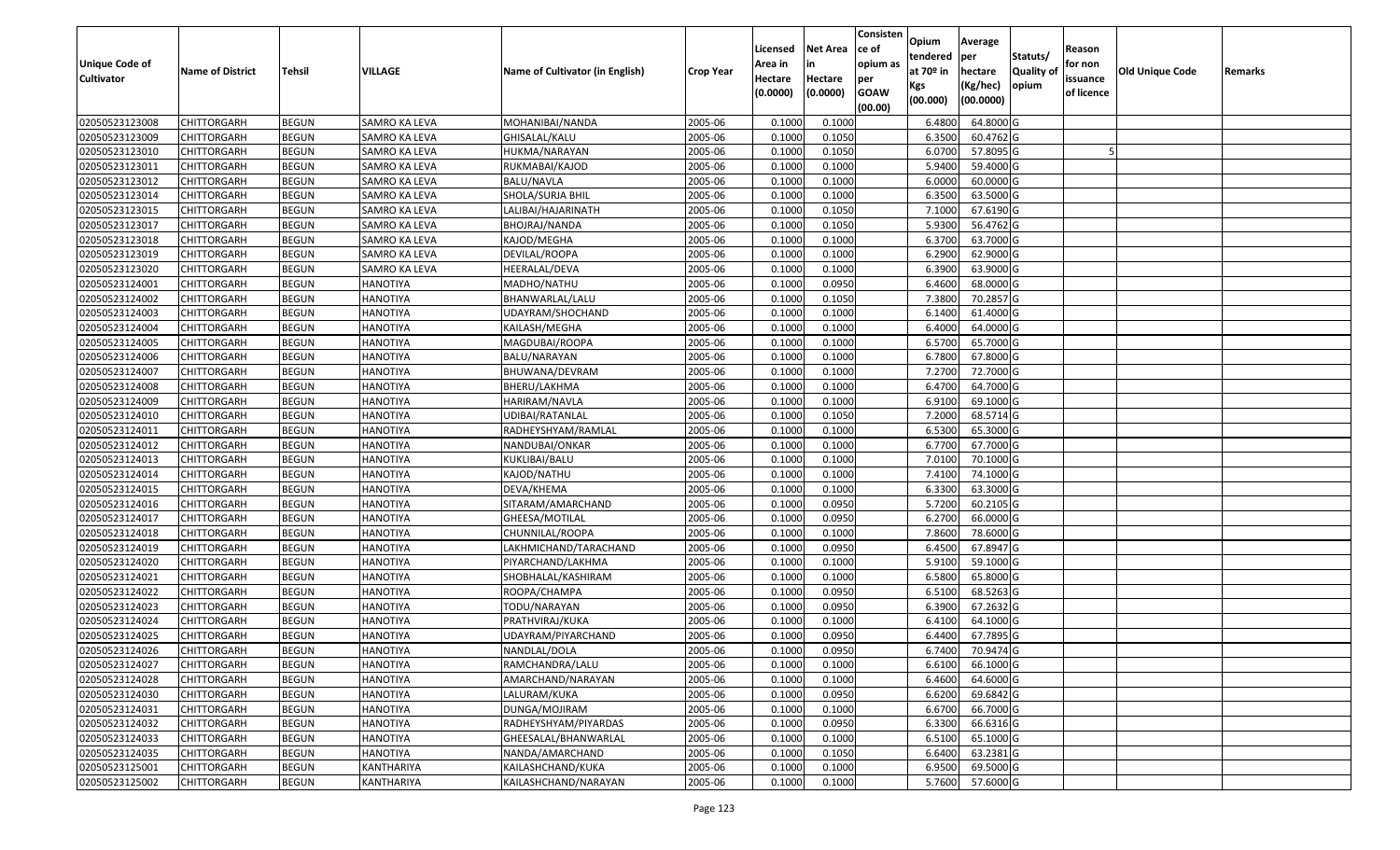| <b>Unique Code of</b> | <b>Name of District</b> | Tehsil       | VILLAGE           | Name of Cultivator (in English) | <b>Crop Year</b> | Licensed<br>Area in | <b>Net Area</b><br>in | Consisten<br>ce of<br>opium as | Opium<br>tendered<br>at $70°$ in | Average<br>per<br>hectare | Statuts/<br><b>Quality o</b> | Reason<br>for non      | Old Unique Code | Remarks |
|-----------------------|-------------------------|--------------|-------------------|---------------------------------|------------------|---------------------|-----------------------|--------------------------------|----------------------------------|---------------------------|------------------------------|------------------------|-----------------|---------|
| <b>Cultivator</b>     |                         |              |                   |                                 |                  | Hectare<br>(0.0000) | Hectare<br>(0.0000)   | per<br><b>GOAW</b><br>(00.00)  | Kgs<br>(00.000)                  | (Kg/hec)<br>(00.0000)     | opium                        | issuance<br>of licence |                 |         |
| 02050523125003        | CHITTORGARH             | <b>BEGUN</b> | KANTHARIYA        | MEGRAJ/BHURA                    | 2005-06          | 0.1000              | 0.1000                |                                | 6.2000                           | 62.0000G                  |                              |                        |                 |         |
| 02050523125004        | CHITTORGARH             | <b>BEGUN</b> | KANTHARIYA        | GOPI/MODA                       | 2005-06          | 0.1000              | 0.1050                |                                | 7.0200                           | 66.8571 G                 |                              |                        |                 |         |
| 02050523125005        | CHITTORGARH             | <b>BEGUN</b> | KANTHARIYA        | SHAMBHU/BHURA DHAKAD            | 2005-06          | 0.1000              | 0.0950                |                                | 6.2200                           | 65.4737 G                 |                              |                        |                 |         |
| 02050523125006        | <b>CHITTORGARH</b>      | <b>BEGUN</b> | KANTHARIYA        | KUKA/RAMA DHAKAD                | 2005-06          | 0.1000              | 0.0950                |                                | 6.4800                           | 68.2105 G                 |                              |                        |                 |         |
| 02050523125007        | CHITTORGARH             | <b>BEGUN</b> | KANTHARIYA        | HAJARILAL/NARAYAN REGAR         | 2005-06          | 0.1000              | 0.1000                |                                | 5.8900                           | 58.9000 G                 |                              |                        |                 |         |
| 02050523125008        | CHITTORGARH             | <b>BEGUN</b> | KANTHARIYA        | RAMLAL/NANDA                    | 2005-06          | 0.1000              | 0.1050                |                                | 7.3100                           | 69.6190 G                 |                              |                        |                 |         |
| 02050523125009        | CHITTORGARH             | <b>BEGUN</b> | KANTHARIYA        | BHERULAL/NANDA                  | 2005-06          | 0.1000              | 0.1050                |                                | 5.8800                           | 56.0000G                  |                              |                        |                 |         |
| 02050523125010        | <b>CHITTORGARH</b>      | <b>BEGUN</b> | <b>KANTHARIYA</b> | BHANWARLAL/DEVA                 | 2005-06          | 0.1000              | 0.1050                |                                | 7.0000                           | 66.6667 G                 |                              |                        |                 |         |
| 02050523125011        | CHITTORGARH             | <b>BEGUN</b> | KANTHARIYA        | NANIBAI/ROOPLAL                 | 2005-06          | 0.1000              | 0.1000                |                                | 6.4600                           | 64.6000 G                 |                              |                        |                 |         |
| 02050523125012        | CHITTORGARH             | <b>BEGUN</b> | KANTHARIYA        | BHAWANILAL/DEVILAL              | 2005-06          | 0.1000              | 0.1000                |                                | 6.7000                           | 67.0000 G                 |                              |                        |                 |         |
| 02050523125013        | CHITTORGARH             | <b>BEGUN</b> | KANTHARIYA        | RAMESHWARLAL/NARAYAN            | 2005-06          | 0.1000              | 0.0950                |                                | 6.0700                           | 63.8947 G                 |                              |                        |                 |         |
| 02050523125014        | <b>CHITTORGARH</b>      | <b>BEGUN</b> | KANTHARIYA        | PANNALAL/NANDA                  | 2005-06          | 0.1000              | 0.0900                |                                | 5.9100                           | 65.6667 G                 |                              |                        |                 |         |
| 02050523125015        | <b>CHITTORGARH</b>      | <b>BEGUN</b> | KANTHARIYA        | CHAMPALAL/MANGILAL              | 2005-06          | 0.1000              | 0.1000                |                                | 7.1100                           | 71.1000 G                 |                              |                        |                 |         |
| 02050523125017        | CHITTORGARH             | <b>BEGUN</b> | KANTHARIYA        | BAJERAM/PEMA                    | 2005-06          | 0.1000              | 0.1000                |                                | 6.8300                           | 68.3000G                  |                              |                        |                 |         |
| 02050523125018        | CHITTORGARH             | <b>BEGUN</b> | KANTHARIYA        | SHANKARLAL/MIYACHAND            | 2005-06          | 0.1000              | 0.1000                |                                | 6.4100                           | 64.1000 G                 |                              |                        |                 |         |
| 02050523125019        | CHITTORGARH             | <b>BEGUN</b> | KANTHARIYA        | DEVA/PEMA                       | 2005-06          | 0.1000              | 0.1000                |                                | 7.1700                           | 71.7000G                  |                              |                        |                 |         |
| 02050523125020        | CHITTORGARH             | <b>BEGUN</b> | KANTHARIYA        | BHAWANILAL/TARACHAND            | 2005-06          | 0.1000              | 0.1000                |                                | 6.8700                           | 68.7000 G                 |                              |                        |                 |         |
| 02050523125021        | CHITTORGARH             | <b>BEGUN</b> | KANTHARIYA        | SHANKER/DEVILAL                 | 2005-06          | 0.1000              | 0.1050                |                                | 7.3900                           | 70.3810 G                 |                              |                        |                 |         |
| 02050523125022        | CHITTORGARH             | <b>BEGUN</b> | KANTHARIYA        | MANGILAL/SHORAM                 | 2005-06          | 0.1000              | 0.1000                |                                | 6.2500                           | 62.5000G                  |                              |                        |                 |         |
| 02050523125023        | CHITTORGARH             | <b>BEGUN</b> | KANTHARIYA        | NARAYAN/UDA                     | 2005-06          | 0.1000              | 0.1000                |                                | 5.8000                           | 58.0000G                  |                              |                        |                 |         |
| 02050523125026        | CHITTORGARH             | <b>BEGUN</b> | KANTHARIYA        | LAKHMA/GOPI                     | 2005-06          | 0.1000              | 0.0950                |                                | 6.9500                           | 73.1579 G                 |                              |                        |                 |         |
| 02050523125027        | CHITTORGARH             | <b>BEGUN</b> | KANTHARIYA        | DEVILAL/JAGANNATH               | 2005-06          | 0.1000              | 0.1000                |                                | 6.850                            | 68.5000 G                 |                              |                        |                 |         |
| 02050523125028        | CHITTORGARH             | <b>BEGUN</b> | KANTHARIYA        | KHEMRAJ/MANGILAL                | 2005-06          | 0.1000              | 0.1000                |                                | 6.9000                           | 69.0000G                  |                              |                        |                 |         |
| 02050523125030        | CHITTORGARH             | <b>BEGUN</b> | KANTHARIYA        | MADHOLAL/PEMA                   | 2005-06          | 0.1000              | 0.1050                |                                | 6.8400                           | 65.1429 G                 |                              |                        |                 |         |
| 02050523125031        | CHITTORGARH             | <b>BEGUN</b> | KANTHARIYA        | GHISA/PEMA                      | 2005-06          | 0.1000              | 0.1000                |                                | 6.8700                           | 68.7000 G                 |                              |                        |                 |         |
| 02050523125032        | CHITTORGARH             | <b>BEGUN</b> | KANTHARIYA        | PIYARCHAND/TODU                 | 2005-06          | 0.1000              | 0.1000                |                                | 7.7800                           | 77.8000 G                 |                              |                        |                 |         |
| 02050523125033        | CHITTORGARH             | <b>BEGUN</b> | KANTHARIYA        | SHAMBHULAL/DEVILAL              | 2005-06          | 0.1000              | 0.0950                |                                | 6.1900                           | 65.1579 G                 |                              |                        |                 |         |
| 02050523125036        | CHITTORGARH             | <b>BEGUN</b> | KANTHARIYA        | MODIRAM/PIYARA                  | 2005-06          | 0.1000              | 0.1050                |                                | 6.8300                           | 65.0476 G                 |                              |                        |                 |         |
| 02050523125039        | CHITTORGARH             | <b>BEGUN</b> | KANTHARIYA        | LOBHCHAND/BHURA                 | 2005-06          | 0.1000              | 0.0900                |                                | 6.5200                           | 72.4444 G                 |                              |                        |                 |         |
| 02050523125041        | CHITTORGARH             | <b>BEGUN</b> | KANTHARIYA        | SARJUBAI/NANDA                  | 2005-06          | 0.1000              | 0.1000                |                                | 5.8400                           | 58.4000 G                 |                              |                        |                 |         |
| 02050523125042        | CHITTORGARH             | <b>BEGUN</b> | KANTHARIYA        | MOHAN/BHEEMA                    | 2005-06          | 0.1000              | 0.1000                |                                | 5.6500                           | 56.5000G                  |                              |                        |                 |         |
| 02050523125043        | CHITTORGARH             | <b>BEGUN</b> | KANTHARIYA        | HEERA/PIYARA                    | 2005-06          | 0.1000              | 0.1050                |                                | 7.0600                           | 67.2381G                  |                              |                        |                 |         |
| 02050523125044        | CHITTORGARH             | <b>BEGUN</b> | KANTHARIYA        | JAGDISH/SHANKAR                 | 2005-06          | 0.1000              | 0.1000                |                                | 5.8000                           | 58.0000G                  |                              |                        |                 |         |
| 02050523125045        | CHITTORGARH             | <b>BEGUN</b> | KANTHARIYA        | SHOBHALAL/NARAYAN               | 2005-06          | 0.1000              | 0.1000                |                                | 7.6200                           | 76.2000 G                 |                              |                        |                 |         |
| 02050523125047        | CHITTORGARH             | <b>BEGUN</b> | KANTHARIYA        | DEVILAL/RAMA                    | 2005-06          | 0.1000              | 0.0950                |                                | 5.6900                           | 59.8947 G                 |                              |                        |                 |         |
| 02050523125048        | CHITTORGARH             | <b>BEGUN</b> | KANTHARIYA        | CHAMPALAL/TARACHAND             | 2005-06          | 0.1000              | 0.1050                |                                | 6.8900                           | 65.6190 G                 |                              |                        |                 |         |
| 02050523125049        | <b>CHITTORGARH</b>      | <b>BEGUN</b> | KANTHARIYA        | HAJARI/TARACHAND                | 2005-06          | 0.1000              | 0.1050                |                                |                                  | 7.8700 74.9524 G          |                              |                        |                 |         |
| 02050523125050        | <b>CHITTORGARH</b>      | <b>BEGUN</b> | KANTHARIYA        | NARAYAN/JAYRAM                  | 2005-06          | 0.1000              | 0.1000                |                                | 6.4400                           | 64.4000 G                 |                              |                        |                 |         |
| 02050523125051        | <b>CHITTORGARH</b>      | <b>BEGUN</b> | KANTHARIYA        | CHITTAR/KUKA                    | 2005-06          | 0.1000              | 0.1000                |                                | 5.8900                           | 58.9000 G                 |                              |                        |                 |         |
| 02050523125053        | <b>CHITTORGARH</b>      | <b>BEGUN</b> | KANTHARIYA        | MOTI/DUNGA                      | 2005-06          | 0.1000              | 0.1050                |                                | 6.5200                           | 62.0952 G                 |                              |                        |                 |         |
| 02050523125054        | <b>CHITTORGARH</b>      | <b>BEGUN</b> | KANTHARIYA        | GOTULAL/KUKA                    | 2005-06          | 0.1000              | 0.1000                |                                | 5.7400                           | 57.4000 G                 |                              |                        |                 |         |
| 02050523125055        | <b>CHITTORGARH</b>      | <b>BEGUN</b> | KANTHARIYA        | DHAPUBAI/JODHA                  | 2005-06          | 0.1000              | 0.1000                |                                | 6.8200                           | 68.2000 G                 |                              |                        |                 |         |
| 02050523126001        | <b>CHITTORGARH</b>      | <b>BEGUN</b> | GALYABAVDI        | HEMA/MEGHA                      | 2005-06          | 0.1000              | 0.1000                |                                | 8.2700                           | 82.7000 G                 |                              |                        |                 |         |
| 02050523126002        | <b>CHITTORGARH</b>      | <b>BEGUN</b> | GALYABAVDI        | BHERULAL/PIYARA                 | 2005-06          | 0.1000              | 0.1050                |                                | 7.0900                           | 67.5238 G                 |                              |                        |                 |         |
| 02050523126003        | <b>CHITTORGARH</b>      | <b>BEGUN</b> | GALYABAVDI        | BHURA/MEGHA                     | 2005-06          | 0.1000              | 0.1000                |                                | 5.8300                           | 58.3000 G                 |                              |                        |                 |         |
| 02050523126004        | <b>CHITTORGARH</b>      | <b>BEGUN</b> | GALYABAVDI        | NARAYAN/GHEESA                  | 2005-06          | 0.1000              | 0.1000                |                                | 6.4900                           | 64.9000 G                 |                              |                        |                 |         |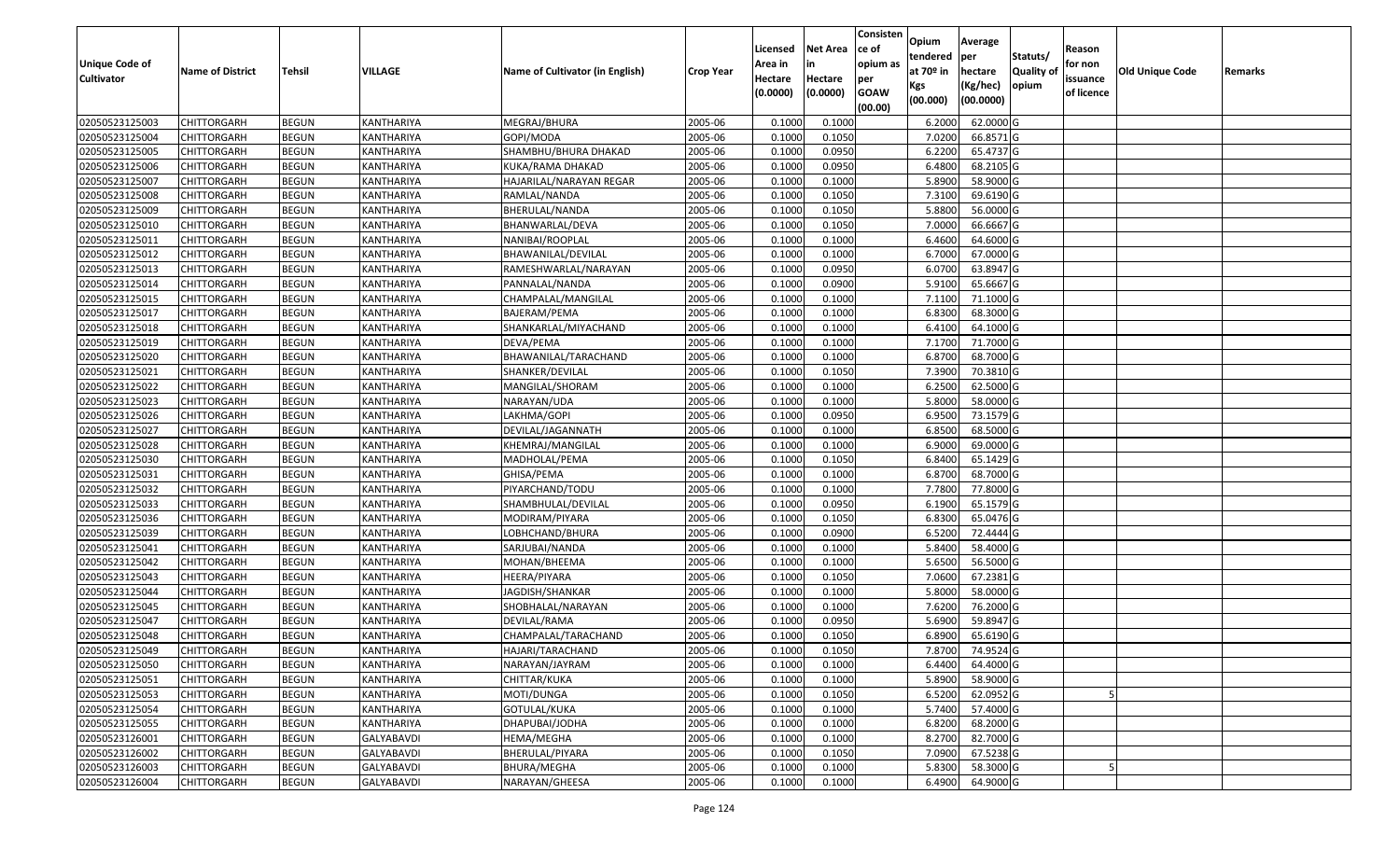| <b>Unique Code of</b> | <b>Name of District</b> | <b>Tehsil</b> | VILLAGE           | Name of Cultivator (in English) | <b>Crop Year</b> | Licensed<br>Area in | <b>Net Area</b><br>in | Consisten<br>ce of<br>opium as | Opium<br>tendered<br>at $70°$ in | Average<br>per<br>hectare | Statuts/<br><b>Quality o</b> | Reason<br>for non      | Old Unique Code | Remarks |
|-----------------------|-------------------------|---------------|-------------------|---------------------------------|------------------|---------------------|-----------------------|--------------------------------|----------------------------------|---------------------------|------------------------------|------------------------|-----------------|---------|
| <b>Cultivator</b>     |                         |               |                   |                                 |                  | Hectare<br>(0.0000) | Hectare<br>(0.0000)   | per<br><b>GOAW</b><br>(00.00)  | Kgs<br>(00.000)                  | (Kg/hec)<br>(00.0000)     | opium                        | issuance<br>of licence |                 |         |
| 02050523126005        | CHITTORGARH             | <b>BEGUN</b>  | <b>GALYABAVDI</b> | KAJOD/NAVLA                     | 2005-06          | 0.1000              | 0.1000                |                                | 6.8100                           | 68.1000 G                 |                              |                        |                 |         |
| 02050523126006        | CHITTORGARH             | <b>BEGUN</b>  | GALYABAVDI        | KALAYANSINGH/SWAROOPSINGH       | 2005-06          | 0.1000              | 0.1000                |                                | 6.0900                           | 60.9000 G                 |                              |                        |                 |         |
| 02050523126007        | CHITTORGARH             | <b>BEGUN</b>  | GALYABAVDI        | KANHAIYALAL/DEVILAL             | 2005-06          | 0.1000              | 0.1050                |                                | 5.8500                           | 55.7143 G                 |                              |                        |                 |         |
| 02050523126009        | <b>CHITTORGARH</b>      | <b>BEGUN</b>  | <b>GALYABAVDI</b> | <b>BHURA/DEVI</b>               | 2005-06          | 0.1000              | 0.1050                |                                | 5.9400                           | 56.5714 G                 |                              |                        |                 |         |
| 02050523126010        | CHITTORGARH             | <b>BEGUN</b>  | <b>GALYABAVDI</b> | RAMA/MEGHA                      | 2005-06          | 0.1000              | 0.1000                |                                | 5.4300                           | 54.3000 G                 |                              |                        |                 |         |
| 02050523126011        | CHITTORGARH             | <b>BEGUN</b>  | <b>GALYABAVDI</b> | VENA/NAVLA                      | 2005-06          | 0.1000              | 0.0950                |                                | 6.3800                           | 67.1579 G                 |                              |                        |                 |         |
| 02050523126012        | CHITTORGARH             | <b>BEGUN</b>  | GALYABAVDI        | SHANKARLAL/MOHANLAL             | 2005-06          | 0.1000              | 0.1000                |                                | 6.7700                           | 67.7000 G                 |                              |                        |                 |         |
| 02050523126013        | <b>CHITTORGARH</b>      | <b>BEGUN</b>  | <b>GALYABAVDI</b> | BHANWARLAL/HAJARI               | 2005-06          | 0.1000              | 0.1000                |                                | 6.8700                           | 68.7000 G                 |                              |                        |                 |         |
| 02050523126015        | CHITTORGARH             | <b>BEGUN</b>  | <b>GALYABAVDI</b> | NANALAL/HAJARI                  | 2005-06          | 0.1000              | 0.0950                |                                | 6.0000                           | 63.1579 G                 |                              |                        |                 |         |
| 02050523127001        | CHITTORGARH             | <b>BEGUN</b>  | RAMPURIYA - A     | KASHIRAM/KALU                   | 2005-06          | 0.1000              | 0.1050                |                                | 6.1400                           | 58.4762 G                 |                              |                        |                 |         |
| 02050523127002        | CHITTORGARH             | <b>BEGUN</b>  | RAMPURIYA - A     | JHAMKUBAI/KASHIRAM              | 2005-06          | 0.1000              | 0.0950                |                                | 6.0800                           | 64.0000G                  |                              |                        |                 |         |
| 02050523127003        | <b>CHITTORGARH</b>      | <b>BEGUN</b>  | RAMPURIYA - A     | JAGANNATH/MOHAN                 | 2005-06          | 0.1000              | 0.1050                |                                | 6.9700                           | 66.3810 G                 |                              |                        |                 |         |
| 02050523127004        | <b>CHITTORGARH</b>      | <b>BEGUN</b>  | RAMPURIYA - A     | UDA/BOTHLAL                     | 2005-06          | 0.1000              | 0.1000                |                                | 6.8500                           | 68.5000 G                 |                              |                        |                 |         |
| 02050523127005        | <b>CHITTORGARH</b>      | <b>BEGUN</b>  | RAMPURIYA - A     | SHANKARLAL/ROOPA                | 2005-06          | 0.1000              | 0.1000                |                                | 6.9200                           | 69.2000G                  |                              |                        |                 |         |
| 02050523127006        | <b>CHITTORGARH</b>      | <b>BEGUN</b>  | RAMPURIYA - A     | DEVILAL/DEVA                    | 2005-06          | 0.1000              | 0.1000                |                                | 6.1700                           | 61.7000G                  |                              |                        |                 |         |
| 02050523127007        | <b>CHITTORGARH</b>      | <b>BEGUN</b>  | RAMPURIYA - A     | <b>BALU/DHOLA</b>               | 2005-06          | 0.1000              | 0.0950                |                                | 6.4400                           | 67.7895 G                 |                              |                        |                 |         |
| 02050523127008        | CHITTORGARH             | <b>BEGUN</b>  | RAMPURIYA - A     | KAMLABAI/KUKA                   | 2005-06          | 0.1000              | 0.0950                |                                | 5.5300                           | 58.2105 G                 |                              |                        |                 |         |
| 02050523127009        | CHITTORGARH             | <b>BEGUN</b>  | RAMPURIYA - A     | HARLAL/NARAYAN                  | 2005-06          | 0.1000              | 0.1050                |                                | 6.9500                           | 66.1905 G                 |                              |                        |                 |         |
| 02050523127010        | CHITTORGARH             | <b>BEGUN</b>  | RAMPURIYA - A     | BARDIBAI/NATHU                  | 2005-06          | 0.1000              | 0.1050                |                                | 7.2000                           | 68.5714 G                 |                              |                        |                 |         |
| 02050523127012        | CHITTORGARH             | <b>BEGUN</b>  | RAMPURIYA - A     | SITARAM/BHUWANA                 | 2005-06          | 0.1000              | 0.1000                |                                | 7.0900                           | 70.9000 G                 |                              |                        |                 |         |
| 02050523127013        | CHITTORGARH             | <b>BEGUN</b>  | RAMPURIYA - A     | SHAMBHULAL/ BHERULAL            | 2005-06          | 0.1000              | 0.1000                |                                | 6.6900                           | 66.9000 G                 |                              |                        |                 |         |
| 02050523127016        | CHITTORGARH             | <b>BEGUN</b>  | RAMPURIYA - A     | ASHOK/GOMA                      | 2005-06          | 0.1000              | 0.1000                |                                | 6.7800                           | 67.8000 G                 |                              |                        |                 |         |
| 02050523127018        | CHITTORGARH             | <b>BEGUN</b>  | RAMPURIYA - A     | NARAYAN/MODA                    | 2005-06          | 0.1000              | 0.1000                |                                | 6.2500                           | 62.5000G                  |                              |                        |                 |         |
| 02050523127019        | <b>CHITTORGARH</b>      | <b>BEGUN</b>  | RAMPURIYA - A     | NATHULAL/DEVA                   | 2005-06          | 0.1000              | 0.1000                |                                | 5.7300                           | 57.3000 G                 |                              |                        |                 |         |
| 02050523127020        | <b>CHITTORGARH</b>      | <b>BEGUN</b>  | RAMPURIYA - A     | POKHAR/BHIMACHAND               | 2005-06          | 0.1000              | 0.1050                |                                | 5.3500                           | 50.9524 G                 |                              |                        |                 |         |
| 02050523127024        | CHITTORGARH             | <b>BEGUN</b>  | RAMPURIYA - A     | SHANKARLAL/EKLINGH              | 2005-06          | 0.1000              | 0.0950                |                                | 6.7300                           | 70.8421G                  |                              |                        |                 |         |
| 02050523127025        | CHITTORGARH             | <b>BEGUN</b>  | RAMPURIYA - A     | NATHU/RUPA                      | 2005-06          | 0.1000              | 0.1050                |                                | 6.8900                           | 65.6190 G                 |                              |                        |                 |         |
| 02050523127027        | CHITTORGARH             | <b>BEGUN</b>  | RAMPURIYA - A     | MOHAN/CHANDA                    | 2005-06          | 0.1000              | 0.0950                |                                | 5.7300                           | 60.3158 G                 |                              |                        |                 |         |
| 02050523127028        | CHITTORGARH             | <b>BEGUN</b>  | RAMPURIYA - A     | BHAGIRATH/LAXMAN                | 2005-06          | 0.1000              | 0.0950                |                                | 5.9400                           | 62.5260 G                 |                              |                        |                 |         |
| 02050523127029        | CHITTORGARH             | <b>BEGUN</b>  | RAMPURIYA - A     | LADULAL/DUDHA                   | 2005-06          | 0.1000              | 0.1000                |                                | 6.3500                           | 63.5000 G                 |                              |                        |                 |         |
| 02050523127030        | CHITTORGARH             | <b>BEGUN</b>  | RAMPURIYA - A     | BHOLIRAM/SALAGRAM               | 2005-06          | 0.1000              | 0.1000                |                                | 6.4000                           | 64.0000G                  |                              |                        |                 |         |
| 02050523127031        | CHITTORGARH             | <b>BEGUN</b>  | RAMPURIYA - A     | BARDIBAI/RAMCHANDRA             | 2005-06          | 0.1000              | 0.1050                |                                | 6.0600                           | 57.7143 G                 |                              |                        |                 |         |
| 02050523127032        | CHITTORGARH             | <b>BEGUN</b>  | RAMPURIYA - A     | RADHEYSHYAM/BALU                | 2005-06          | 0.1000              | 0.0950                |                                | 6.6800                           | 70.3158 G                 |                              |                        |                 |         |
| 02050523127033        | CHITTORGARH             | <b>BEGUN</b>  | RAMPURIYA - A     | MANGILAL/NANA                   | 2005-06          | 0.1000              | 0.1000                |                                | 6.7500                           | 67.5000 G                 |                              |                        |                 |         |
| 02050523127034        | CHITTORGARH             | <b>BEGUN</b>  | RAMPURIYA - A     | MOTI/PRATAP                     | 2005-06          | 0.1000              | 0.1000                |                                | 6.4500                           | 64.5000 G                 |                              |                        |                 |         |
| 02050523127035        | CHITTORGARH             | <b>BEGUN</b>  | RAMPURIYA - A     | JAGGANATH/NARAYAN               | 2005-06          | 0.1000              | 0.1050                |                                | 7.0000                           | 66.6667G                  |                              |                        |                 |         |
| 02050523127036        | <b>CHITTORGARH</b>      | <b>BEGUN</b>  | RAMPURIYA - A     | BALU/NARAYAN                    | 2005-06          | 0.1000              | 0.0950                |                                |                                  | 6.3700 67.0526 G          |                              |                        |                 |         |
| 02050523127037        | <b>CHITTORGARH</b>      | <b>BEGUN</b>  | RAMPURIYA - A     | HEERA/DEVILAL                   | 2005-06          | 0.1000              | 0.1050                |                                | 5.2700                           | 50.1905 G                 |                              |                        |                 |         |
| 02050523127038        | <b>CHITTORGARH</b>      | <b>BEGUN</b>  | RAMPURIYA - A     | MEGRAJ/BHAGIRATH                | 2005-06          | 0.1000              | 0.1000                |                                | 7.9000                           | 79.0000 G                 |                              |                        |                 |         |
| 02050523127039        | <b>CHITTORGARH</b>      | <b>BEGUN</b>  | RAMPURIYA - A     | NATHU/PANNA                     | 2005-06          | 0.1000              | 0.1050                |                                | 5.4700                           | 52.0952 G                 |                              |                        |                 |         |
| 02050523127040        | CHITTORGARH             | <b>BEGUN</b>  | RAMPURIYA - A     | MADAN/KUKA                      | 2005-06          | 0.1000              | 0.1000                |                                | 6.0600                           | 60.6000 G                 |                              |                        |                 |         |
| 02050523127041        | <b>CHITTORGARH</b>      | <b>BEGUN</b>  | RAMPURIYA - A     | KALULAL/BHOLA                   | 2005-06          | 0.1000              | 0.1000                |                                | 6.8300                           | 68.3000 G                 |                              |                        |                 |         |
| 02050523127042        | <b>CHITTORGARH</b>      | <b>BEGUN</b>  | RAMPURIYA - A     | BHERU/UDA                       | 2005-06          | 0.1000              | 0.1000                |                                | 6.3600                           | 63.6000 G                 |                              |                        |                 |         |
| 02050523127044        | CHITTORGARH             | <b>BEGUN</b>  | RAMPURIYA - A     | NANDRAM/DEVRAM                  | 2005-06          | 0.1000              | 0.0950                |                                | 5.8200                           | 61.2632 G                 |                              |                        |                 |         |
| 02050523127045        | <b>CHITTORGARH</b>      | <b>BEGUN</b>  | RAMPURIYA - A     | DULICHAND/UDA                   | 2005-06          | 0.1000              | 0.1000                |                                | 6.4400                           | 64.4000 G                 |                              |                        |                 |         |
| 02050523127046        | <b>CHITTORGARH</b>      | <b>BEGUN</b>  | RAMPURIYA - A     | ONKAR/SEVA                      | 2005-06          | 0.1000              | 0.1050                |                                | 7.3100                           | 69.6190 G                 |                              |                        |                 |         |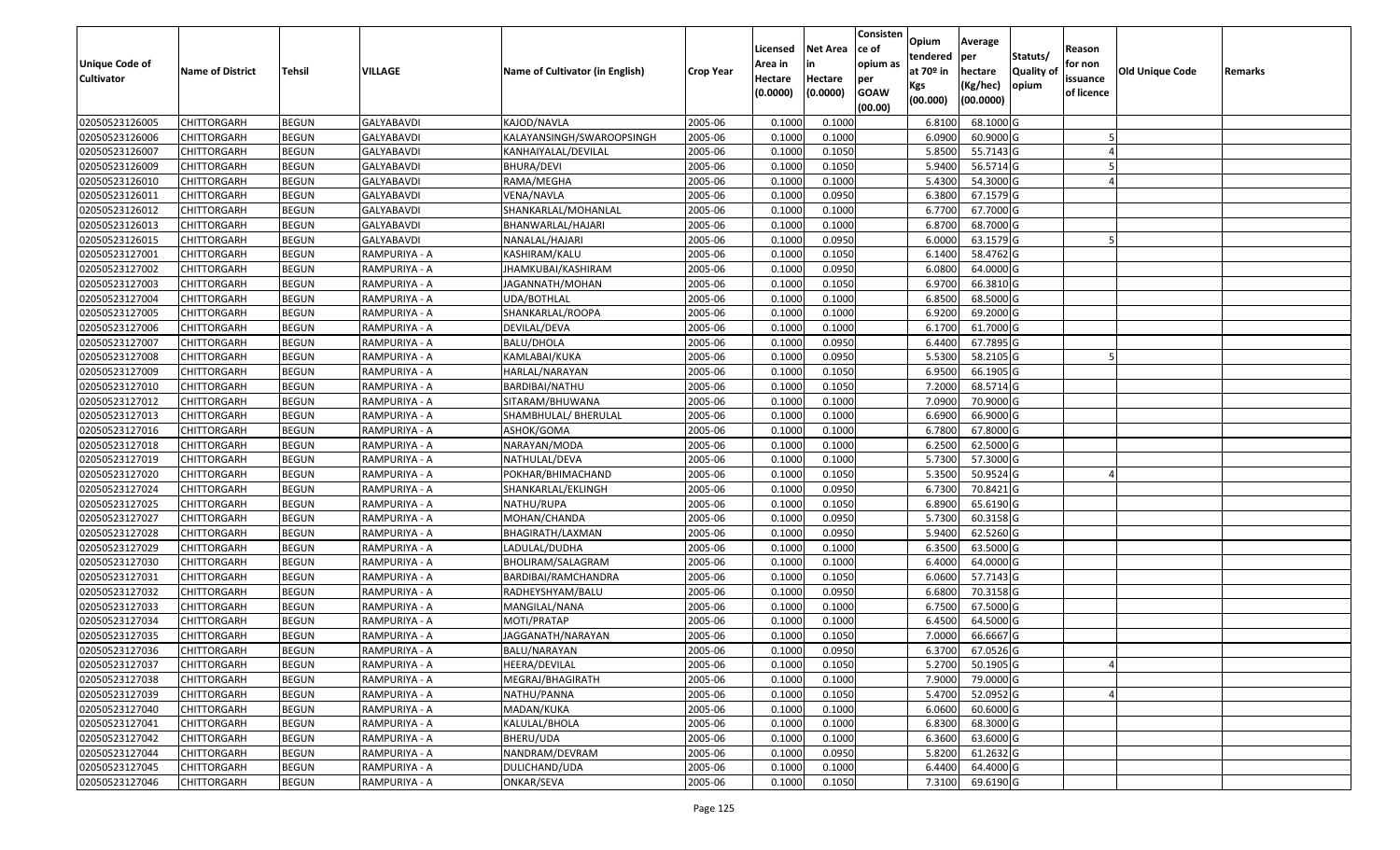| <b>Unique Code of</b><br><b>Cultivator</b> | <b>Name of District</b> | Tehsil       | VILLAGE       | Name of Cultivator (in English) | <b>Crop Year</b> | Licensed<br>Area in<br>Hectare | <b>Net Area</b><br>in<br>Hectare | Consisten<br>ce of<br>opium as | Opium<br>tendered<br>at $70°$ in | Average<br>per<br>hectare | Statuts/<br><b>Quality o</b> | Reason<br>for non<br>issuance | <b>Old Unique Code</b> | Remarks |
|--------------------------------------------|-------------------------|--------------|---------------|---------------------------------|------------------|--------------------------------|----------------------------------|--------------------------------|----------------------------------|---------------------------|------------------------------|-------------------------------|------------------------|---------|
|                                            |                         |              |               |                                 |                  | (0.0000)                       | (0.0000)                         | per<br><b>GOAW</b><br>(00.00)  | Kgs<br>(00.000)                  | (Kg/hec)<br>(00.0000)     | opium                        | of licence                    |                        |         |
| 02050523127048                             | CHITTORGARH             | <b>BEGUN</b> | RAMPURIYA - A | KUKA/GHOPAL                     | 2005-06          | 0.1000                         | 0.1000                           |                                | 6.5900                           | 65.9000 G                 |                              |                               |                        |         |
| 02050523127052                             | CHITTORGARH             | <b>BEGUN</b> | RAMPURIYA - A | KAJOD/GOKUL                     | 2005-06          | 0.1000                         | 0.0950                           |                                | 6.5600                           | 69.0526 G                 |                              |                               |                        |         |
| 02050523127054                             | CHITTORGARH             | <b>BEGUN</b> | RAMPURIYA - A | KEMRAJ/LAXMICHAND               | 2005-06          | 0.1000                         | 0.1050                           |                                | 6.5800                           | 62.6667 G                 |                              |                               |                        |         |
| 02050523127055                             | <b>CHITTORGARH</b>      | <b>BEGUN</b> | RAMPURIYA - A | PANNALAL/CHAMNA                 | 2005-06          | 0.1000                         | 0.1050                           |                                | 6.5500                           | 62.3810 G                 |                              |                               |                        |         |
| 02050523127056                             | CHITTORGARH             | <b>BEGUN</b> | RAMPURIYA - A | VENA/KUKA                       | 2005-06          | 0.1000                         | 0.1000                           |                                | 5.6000                           | 56.0000 G                 |                              |                               |                        |         |
| 02050523127057                             | CHITTORGARH             | <b>BEGUN</b> | RAMPURIYA - A | KANAHIYALAL/MODA                | 2005-06          | 0.1000                         | 0.0950                           |                                | 6.4700                           | 68.1053 G                 |                              |                               |                        |         |
| 02050523127059                             | CHITTORGARH             | <b>BEGUN</b> | RAMPURIYA - A | SHAMBHULAL/NANDA                | 2005-06          | 0.1000                         | 0.0950                           |                                | 4.7900                           | $50.4211$ G               |                              |                               |                        |         |
| 02050523127060                             | <b>CHITTORGARH</b>      | <b>BEGUN</b> | RAMPURIYA - A | HOKMA/KAJOD                     | 2005-06          | 0.1000                         | 0.1050                           |                                | 6.7300                           | 64.0952 G                 |                              |                               |                        |         |
| 02050523127061                             | <b>CHITTORGARH</b>      | <b>BEGUN</b> | RAMPURIYA - A | NANDLAL/JODHRAJ                 | 2005-06          | 0.1000                         | 0.1000                           |                                | 6.6400                           | 66.4000 G                 |                              |                               |                        |         |
| 02050523127062                             | CHITTORGARH             | <b>BEGUN</b> | RAMPURIYA - A | KANHAIYALAL/NANDA               | 2005-06          | 0.1000                         | 0.1050                           |                                | 6.3900                           | 60.8571 G                 |                              |                               |                        |         |
| 02050523127063                             | CHITTORGARH             | <b>BEGUN</b> | RAMPURIYA - A | KHANA/ NARAYAN                  | 2005-06          | 0.1000                         | 0.1050                           |                                | 7.0400                           | 67.0476 G                 |                              |                               |                        |         |
| 02050523127065                             | <b>CHITTORGARH</b>      | <b>BEGUN</b> | RAMPURIYA - A | BARDA/DEVA                      | 2005-06          | 0.1000                         | 0.0900                           |                                | 5.2400                           | 58.2222 G                 |                              |                               |                        |         |
| 02050523127068                             | <b>CHITTORGARH</b>      | <b>BEGUN</b> | RAMPURIYA - A | ONKAR/LAXMAN                    | 2005-06          | 0.1000                         | 0.1000                           |                                | 6.0600                           | 60.6000 G                 |                              |                               |                        |         |
| 02050523127069                             | CHITTORGARH             | <b>BEGUN</b> | RAMPURIYA - A | DEVI/UDA                        | 2005-06          | 0.1000                         | 0.1000                           |                                | 5.1100                           | 51.1000G                  |                              |                               |                        |         |
| 02050523127074                             | CHITTORGARH             | <b>BEGUN</b> | RAMPURIYA - A | KAILASH/BHOLA                   | 2005-06          | 0.1000                         | 0.1050                           |                                | 6.2600                           | 59.6190 G                 |                              |                               |                        |         |
| 02050523127075                             | CHITTORGARH             | <b>BEGUN</b> | RAMPURIYA - A | BHAGDIRAM/MANGILAL              | 2005-06          | 0.1000                         | 0.1000                           |                                | 6.3200                           | 63.2000 G                 |                              |                               |                        |         |
| 02050523127077                             | CHITTORGARH             | <b>BEGUN</b> | RAMPURIYA - A | BOTHLAL/DEVA                    | 2005-06          | 0.1000                         | 0.1000                           |                                | 6.9000                           | 69.0000G                  |                              |                               |                        |         |
| 02050523127078                             | CHITTORGARH             | <b>BEGUN</b> | RAMPURIYA - A | MOHANLAL/CHAMPHA                | 2005-06          | 0.1000                         | 0.1000                           |                                | 6.9100                           | 69.1000 G                 |                              |                               |                        |         |
| 02050523127079                             | CHITTORGARH             | <b>BEGUN</b> | RAMPURIYA - A | NANDA/BHIMACHAND                | 2005-06          | 0.1000                         | 0.0950                           |                                | 6.1600                           | 64.8421 G                 |                              |                               |                        |         |
| 02050523127080                             | CHITTORGARH             | <b>BEGUN</b> | RAMPURIYA - A | LALURAM/KESRIMAL/BHANWARLAL     | 2005-06          | 0.1000                         | 0.1050                           |                                | 7.1300                           | 67.9048 G                 |                              |                               |                        |         |
| 02050523127082                             | CHITTORGARH             | <b>BEGUN</b> | RAMPURIYA - A | MANGILAL/LALU                   | 2005-06          | 0.1000                         | 0.1000                           |                                | 6.4000                           | 64.0000 G                 |                              |                               |                        |         |
| 02050523127083                             | CHITTORGARH             | <b>BEGUN</b> | RAMPURIYA - A | MATURA/PRATHAP                  | 2005-06          | 0.1000                         | 0.1050                           |                                | 5.0700                           | 48.2857 G                 |                              |                               |                        |         |
| 02050523127086                             | CHITTORGARH             | <b>BEGUN</b> | RAMPURIYA - A | BHOLIRAM/PIYARA                 | 2005-06          | 0.1000                         | 0.1000                           |                                | 6.4900                           | 64.9000 G                 |                              |                               |                        |         |
| 02050523127087                             | <b>CHITTORGARH</b>      | <b>BEGUN</b> | RAMPURIYA - A | BARDICHAND/BALU                 | 2005-06          | 0.1000                         | 0.1050                           |                                | 5.7400                           | 54.6667 G                 |                              |                               |                        |         |
| 02050523127089                             | CHITTORGARH             | <b>BEGUN</b> | RAMPURIYA - A | BALULAL/BHOLA                   | 2005-06          | 0.1000                         | 0.1000                           |                                | 7.0700                           | 70.7000G                  |                              |                               |                        |         |
| 02050523127090                             | CHITTORGARH             | <b>BEGUN</b> | RAMPURIYA - A | ISHWAR/GHEESA                   | 2005-06          | 0.1000                         | 0.1000                           |                                | 6.7700                           | 67.7000 G                 |                              |                               |                        |         |
| 02050523127095                             | CHITTORGARH             | <b>BEGUN</b> | RAMPURIYA - B | MANGILAL/RAMA                   | 2005-06          | 0.1000                         | 0.1000                           |                                | 6.5000                           | 65.0000 G                 |                              |                               |                        |         |
| 02050523127096                             | <b>CHITTORGARH</b>      | <b>BEGUN</b> | RAMPURIYA - B | BHANWARLAL/DEVILAL              | 2005-06          | 0.1000                         | 0.1000                           |                                | 6.9800                           | 69.8000 G                 |                              |                               |                        |         |
| 02050523127097                             | CHITTORGARH             | <b>BEGUN</b> | RAMPURIYA - B | DEVILAL/DHANNA                  | 2005-06          | 0.1000                         | 0.1000                           |                                | 6.1400                           | 61.4000 G                 |                              |                               |                        |         |
| 02050523127098                             | CHITTORGARH             | <b>BEGUN</b> | RAMPURIYA - B | ONKAR/GOPAL                     | 2005-06          | 0.1000                         | 0.1050                           |                                | 6.4600                           | 61.5238 G                 |                              |                               |                        |         |
| 02050523127099                             | CHITTORGARH             | <b>BEGUN</b> | RAMPURIYA - B | MODA/NATHU                      | 2005-06          | 0.1000                         | 0.0950                           |                                | 5.9800                           | 62.9474 G                 |                              |                               |                        |         |
| 02050523127101                             | <b>CHITTORGARH</b>      | <b>BEGUN</b> | RAMPURIYA - B | NATHU/KUKA                      | 2005-06          | 0.1000                         | 0.1050                           |                                | 6.8300                           | 65.0476 G                 |                              |                               |                        |         |
| 02050523127102                             | <b>CHITTORGARH</b>      | <b>BEGUN</b> | RAMPURIYA - B | MODA/HARLAL                     | 2005-06          | 0.1000                         | 0.1000                           |                                | 6.7000                           | 67.0000 G                 |                              |                               |                        |         |
| 02050523127103                             | CHITTORGARH             | <b>BEGUN</b> | RAMPURIYA - B | PANNALAL/LAKMICHAND             | 2005-06          | 0.1000                         | 0.1000                           |                                | 6.3000                           | 63.0000 G                 |                              |                               |                        |         |
| 02050523127104                             | CHITTORGARH             | <b>BEGUN</b> | RAMPURIYA - B | BHOLIBAI/ASHARAM                | 2005-06          | 0.1000                         | 0.1000                           |                                | 7.1200                           | 71.2000 G                 |                              |                               |                        |         |
| 02050523127105                             | <b>CHITTORGARH</b>      | <b>BEGUN</b> | RAMPURIYA - B | NARAYANIBAI/MOHAN               | 2005-06          | 0.1000                         | 0.1000                           |                                | 6.4000                           | 64.0000 G                 |                              |                               |                        |         |
| 02050523127106                             | <b>CHITTORGARH</b>      | <b>BEGUN</b> | RAMPURIYA - B | PRTAP/PEMA                      | 2005-06          | 0.1000                         | 0.0000                           |                                | 0.0000                           | $0.0000$ F                |                              |                               |                        |         |
| 02050523127107                             | <b>CHITTORGARH</b>      | <b>BEGUN</b> | RAMPURIYA - B | GANGARAM/LAKHMICHAND            | 2005-06          | 0.1000                         | 0.1000                           |                                | 6.4900                           | 64.9000 G                 |                              |                               |                        |         |
| 02050523127110                             | <b>CHITTORGARH</b>      | <b>BEGUN</b> | RAMPURIYA - B | BALUNATH/MODANATH               | 2005-06          | 0.1000                         | 0.1050                           |                                | 6.3500                           | 60.4762 G                 |                              |                               |                        |         |
| 02050523127111                             | CHITTORGARH             | <b>BEGUN</b> | RAMPURIYA - B | UDIBAI/HEERA                    | 2005-06          | 0.1000                         | 0.1050                           |                                | 6.5300                           | 62.1905 G                 |                              |                               |                        |         |
| 02050523127112                             | <b>CHITTORGARH</b>      | <b>BEGUN</b> | RAMPURIYA - B | KAJODLAL/PIYARA                 | 2005-06          | 0.1000                         | 0.1000                           |                                | 6.7900                           | 67.9000 G                 |                              |                               |                        |         |
| 02050523127113                             | <b>CHITTORGARH</b>      | <b>BEGUN</b> | RAMPURIYA - B | MOHAN/NATHU                     | 2005-06          | 0.1000                         | 0.1000                           |                                | 2.3100                           | 23.1000                   |                              |                               |                        |         |
| 02050523127114                             | <b>CHITTORGARH</b>      | <b>BEGUN</b> | RAMPURIYA - B | <b>BHUDHARA/S PIYARA</b>        | 2005-06          | 0.1000                         | 0.1000                           |                                | 5.8900                           | 58.9000 G                 |                              |                               |                        |         |
| 02050523127115                             | <b>CHITTORGARH</b>      | <b>BEGUN</b> | RAMPURIYA - B | LAKHMA/SEVA                     | 2005-06          | 0.1000                         | 0.1000                           |                                | 6.2800                           | 62.8000 G                 |                              |                               |                        |         |
| 02050523127116                             | <b>CHITTORGARH</b>      | <b>BEGUN</b> | RAMPURIYA - B | KUKA/UDA                        | 2005-06          | 0.1000                         | 0.0950                           |                                | 5.3500                           | 56.3158 G                 |                              |                               |                        |         |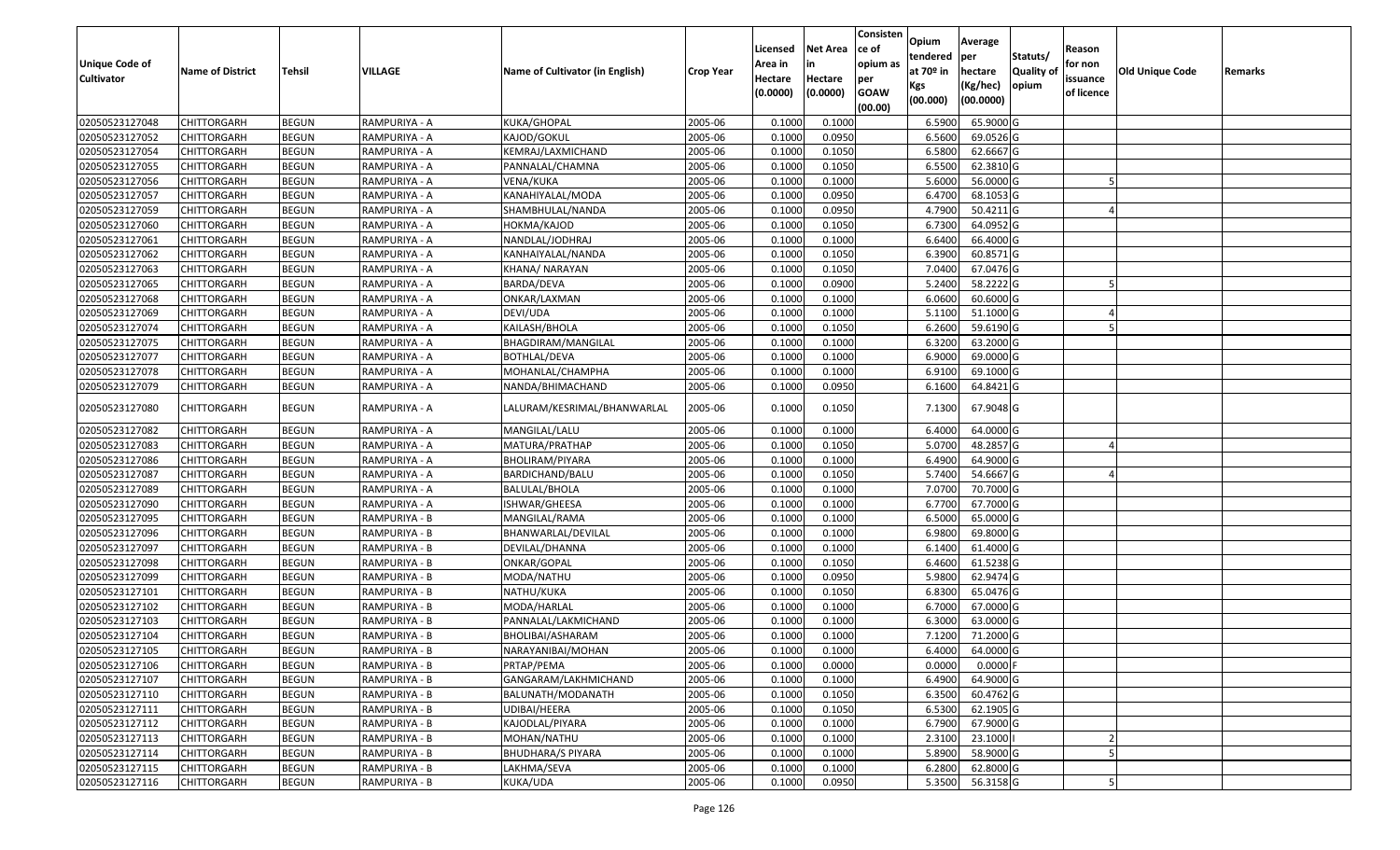| Unique Code of    | <b>Name of District</b> | Tehsil       | VILLAGE          | Name of Cultivator (in English) | <b>Crop Year</b> | Licensed<br>Area in | <b>Net Area</b><br>in | Consisten<br>ce of<br>opium as | Opium<br>tendered<br>at $70°$ in | Average<br>per<br>hectare | Statuts/<br><b>Quality o</b> | Reason<br>for non      | Old Unique Code | Remarks |
|-------------------|-------------------------|--------------|------------------|---------------------------------|------------------|---------------------|-----------------------|--------------------------------|----------------------------------|---------------------------|------------------------------|------------------------|-----------------|---------|
| <b>Cultivator</b> |                         |              |                  |                                 |                  | Hectare<br>(0.0000) | Hectare<br>(0.0000)   | per<br><b>GOAW</b><br>(00.00)  | Kgs<br>(00.000)                  | (Kg/hec)<br>(00.0000)     | opium                        | issuance<br>of licence |                 |         |
| 02050523127117    | CHITTORGARH             | <b>BEGUN</b> | RAMPURIYA - B    | KESHRIMAL/BHANWARLAL            | 2005-06          | 0.1000              | 0.1000                |                                | 7.6500                           | 76.5000G                  |                              |                        |                 |         |
| 02050523127118    | CHITTORGARH             | <b>BEGUN</b> | RAMPURIYA - B    | UDAYLAL/DEVILAL                 | 2005-06          | 0.1000              | 0.1050                |                                | 7.2900                           | 69.4286 G                 |                              |                        |                 |         |
| 02050523127119    | CHITTORGARH             | <b>BEGUN</b> | RAMPURIYA - B    | BHUWANA/RAMA                    | 2005-06          | 0.1000              | 0.1000                |                                | 6.6500                           | 66.5000G                  |                              |                        |                 |         |
| 02050523127120    | <b>CHITTORGARH</b>      | <b>BEGUN</b> | RAMPURIYA - B    | BOTHLAL/BHUWANA                 | 2005-06          | 0.1000              | 0.1050                |                                | 7.2000                           | 68.5714 G                 |                              |                        |                 |         |
| 02050523127121    | CHITTORGARH             | <b>BEGUN</b> | RAMPURIYA - B    | MODA/MOTI                       | 2005-06          | 0.1000              | 0.1000                |                                | 6.9600                           | 69.6000 G                 |                              |                        |                 |         |
| 02050523127122    | <b>CHITTORGARH</b>      | <b>BEGUN</b> | RAMPURIYA - B    | BOTHLAL/PIAYRA                  | 2005-06          | 0.1000              | 0.1050                |                                | 6.7900                           | 64.6667 G                 |                              |                        |                 |         |
| 02050523127123    | CHITTORGARH             | <b>BEGUN</b> | RAMPURIYA - B    | MANGILAL/BHOLA                  | 2005-06          | 0.1000              | 0.0900                |                                | 5.7600                           | 64.0000G                  |                              |                        |                 |         |
| 02050523127125    | <b>CHITTORGARH</b>      | <b>BEGUN</b> | RAMPURIYA - B    | BANSHILAL/DUDHA                 | 2005-06          | 0.1000              | 0.1000                |                                | 7.0500                           | 70.5000 G                 |                              |                        |                 |         |
| 02050523127126    | CHITTORGARH             | <b>BEGUN</b> | RAMPURIYA - B    | KASIRAM/BHANWARLAL              | 2005-06          | 0.1000              | 0.1000                |                                | 6.4700                           | 64.7000 G                 |                              |                        |                 |         |
| 02050523127127    | CHITTORGARH             | <b>BEGUN</b> | RAMPURIYA - B    | NANDLAL/PRABHU                  | 2005-06          | 0.1000              | 0.1000                |                                | 6.6800                           | 66.8000 G                 |                              |                        |                 |         |
| 02050523127128    | CHITTORGARH             | <b>BEGUN</b> | RAMPURIYA - B    | BHURALAL/NANDA                  | 2005-06          | 0.1000              | 0.1000                |                                | 6.6900                           | 66.9000 G                 |                              |                        |                 |         |
| 02050523127129    | <b>CHITTORGARH</b>      | <b>BEGUN</b> | RAMPURIYA - B    | JAYCHAND/NATHU                  | 2005-06          | 0.1000              | 0.1050                |                                | 6.0800                           | 57.9048 G                 |                              |                        |                 |         |
| 02050523127130    | <b>CHITTORGARH</b>      | <b>BEGUN</b> | RAMPURIYA - B    | SHANKARLAL/MANGILAL             | 2005-06          | 0.1000              | 0.1000                |                                | 6.8400                           | 68.4000 G                 |                              |                        |                 |         |
| 02050523127131    | <b>CHITTORGARH</b>      | <b>BEGUN</b> | RAMPURIYA - B    | HARIKISAN/BHANWARLAL            | 2005-06          | 0.1000              | 0.1000                |                                | 6.5000                           | 65.0000G                  |                              |                        |                 |         |
| 02050523127132    | CHITTORGARH             | <b>BEGUN</b> | RAMPURIYA - B    | SHIVLAL/NARAYAN                 | 2005-06          | 0.1000              | 0.1000                |                                | 6.7500                           | 67.5000 G                 |                              |                        |                 |         |
| 02050523127133    | <b>CHITTORGARH</b>      | <b>BEGUN</b> | RAMPURIYA - B    | BABRULAL/GHEESA                 | 2005-06          | 0.1000              | 0.1000                |                                | 6.7600                           | 67.6000 G                 |                              |                        |                 |         |
| 02050523127135    | CHITTORGARH             | <b>BEGUN</b> | RAMPURIYA - B    | PANNALAL/BHAGIRATH              | 2005-06          | 0.1000              | 0.1000                |                                | 7.1100                           | 71.1000 G                 |                              |                        |                 |         |
| 02050523127137    | CHITTORGARH             | <b>BEGUN</b> | RAMPURIYA - B    | MANGILAL/RAMCHANDRA             | 2005-06          | 0.1000              | 0.1050                |                                | 6.7700                           | 64.4762 G                 |                              |                        |                 |         |
| 02050523127138    | CHITTORGARH             | <b>BEGUN</b> | RAMPURIYA - B    | MANGILAL/KELA                   | 2005-06          | 0.1000              | 0.1000                |                                | 5.7200                           | 57.2000 G                 |                              |                        |                 |         |
| 02050523127139    | CHITTORGARH             | <b>BEGUN</b> | RAMPURIYA - B    | NARAYAN/DEVA                    | 2005-06          | 0.1000              | 0.0950                |                                | 6.2300                           | 65.5789 G                 |                              |                        |                 |         |
| 02050523127140    | CHITTORGARH             | <b>BEGUN</b> | RAMPURIYA - B    | KANAHIYALAL/BALU                | 2005-06          | 0.1000              | 0.1000                |                                | 6.7200                           | 67.2000 G                 |                              |                        |                 |         |
| 02050523127141    | CHITTORGARH             | <b>BEGUN</b> | RAMPURIYA - B    | GHEESA/RAMA                     | 2005-06          | 0.1000              | 0.1000                |                                | 6.6900                           | 66.9000 G                 |                              |                        |                 |         |
| 02050523127142    | CHITTORGARH             | <b>BEGUN</b> | RAMPURIYA - B    | SHAMBHULAL/SOCHAND              | 2005-06          | 0.1000              | 0.1000                |                                | 7.0900                           | 70.9000 G                 |                              |                        |                 |         |
| 02050523127144    | CHITTORGARH             | <b>BEGUN</b> | RAMPURIYA - B    | CHATURBHUJ/KHELA                | 2005-06          | 0.1000              | 0.1000                |                                | 6.3200                           | 63.2000 G                 |                              |                        |                 |         |
| 02050523127145    | <b>CHITTORGARH</b>      | <b>BEGUN</b> | RAMPURIYA - B    | BHANWARLAL/NARAYAN              | 2005-06          | 0.1000              | 0.1050                |                                | 6.1800                           | 58.8571 G                 |                              |                        |                 |         |
| 02050523127146    | CHITTORGARH             | <b>BEGUN</b> | RAMPURIYA - B    | SAMBHU/BALU                     | 2005-06          | 0.1000              | 0.1050                |                                | 6.7100                           | 63.9048 G                 |                              |                        |                 |         |
| 02050523127147    | CHITTORGARH             | <b>BEGUN</b> | RAMPURIYA - B    | SHANKARLAL/HEERA                | 2005-06          | 0.1000              | 0.1000                |                                | 5.4100                           | 54.1000G                  |                              |                        |                 |         |
| 02050523127149    | CHITTORGARH             | <b>BEGUN</b> | RAMPURIYA - B    | PREMCHAND/NANDA                 | 2005-06          | 0.1000              | 0.1050                |                                | 7.4200                           | 70.6667 G                 |                              |                        |                 |         |
| 02050523127150    | CHITTORGARH             | <b>BEGUN</b> | RAMPURIYA - B    | JADISHCHANDRA/KANA              | 2005-06          | 0.1000              | 0.1000                |                                | 6.4400                           | 64.4000 G                 |                              |                        |                 |         |
| 02050523127151    | CHITTORGARH             | <b>BEGUN</b> | RAMPURIYA - B    | BHANWARLAL/GHULLA               | 2005-06          | 0.1000              | 0.1000                |                                | 5.9300                           | 59.3000G                  |                              |                        |                 |         |
| 02050523127152    | CHITTORGARH             | <b>BEGUN</b> | RAMPURIYA - B    | MANGHILAL/CHANDA                | 2005-06          | 0.1000              | 0.1000                |                                | 6.2800                           | 62.8000 G                 |                              |                        |                 |         |
| 02050523127154    | CHITTORGARH             | <b>BEGUN</b> | RAMPURIYA - B    | KESURAM/DHUDHA                  | 2005-06          | 0.1000              | 0.1000                |                                | 6.5500                           | 65.5000G                  |                              |                        |                 |         |
| 02050523127156    | CHITTORGARH             | <b>BEGUN</b> | RAMPURIYA - B    | PARMANAND/MODANATH              | 2005-06          | 0.1000              | 0.0850                |                                | 5.8500                           | 68.8235 G                 |                              |                        |                 |         |
| 02050523127157    | CHITTORGARH             | <b>BEGUN</b> | RAMPURIYA - B    | BHAGWANLAL/DULICHAND            | 2005-06          | 0.1000              | 0.1000                |                                | 6.3900                           | 63.9000 G                 |                              |                        |                 |         |
| 02050523127161    | CHITTORGARH             | <b>BEGUN</b> | RAMPURIYA - B    | SHANKARLAL/MOHAN                | 2005-06          | 0.1000              | 0.1000                |                                | 6.8200                           | 68.2000 G                 |                              |                        |                 |         |
| 02050523127163    | CHITTORGARH             | <b>BEGUN</b> | RAMPURIYA - B    | NANDLAL/PIYARA                  | 2005-06          | 0.1000              | 0.1000                |                                | 6.5400                           | 65.4000 G                 |                              |                        |                 |         |
| 02050523127164    | <b>CHITTORGARH</b>      | <b>BEGUN</b> | RAMPURIYA - B    | UDAYLAL/NANDA                   | 2005-06          | 0.1000              | 0.1000                |                                | 5.8300                           | 58.3000 G                 |                              |                        |                 |         |
| 02050523127165    | <b>CHITTORGARH</b>      | <b>BEGUN</b> | RAMPURIYA - B    | BHUDHAR/NATHULAL                | 2005-06          | 0.1000              | 0.0950                |                                | 6.1500                           | 64.7368 G                 |                              |                        |                 |         |
| 02050523127166    | <b>CHITTORGARH</b>      | <b>BEGUN</b> | RAMPURIYA - B    | SHAMBHULAL/BHUWANA              | 2005-06          | 0.1000              | 0.1050                |                                | 6.8500                           | 65.2381 G                 |                              |                        |                 |         |
| 02050523127169    | <b>CHITTORGARH</b>      | <b>BEGUN</b> | RAMPURIYA - B    | SHANTILAL/RAMLAL                | 2005-06          | 0.1000              | 0.1050                |                                | 7.2200                           | 68.7619 G                 |                              |                        |                 |         |
| 02050523127175    | CHITTORGARH             | <b>BEGUN</b> | RAMPURIYA - B    | SUNDARNATH/MODANATH             | 2005-06          | 0.1000              | 0.1050                |                                | 6.6700                           | 63.5238 G                 |                              |                        |                 |         |
| 02050523127177    | <b>CHITTORGARH</b>      | <b>BEGUN</b> | RAMPURIYA - B    | BHERU/DEVA                      | 2005-06          | 0.1000              | 0.1000                |                                | 6.9800                           | 69.8000 G                 |                              |                        |                 |         |
| 02050523128001    | <b>CHITTORGARH</b>      | <b>BEGUN</b> | NAYA GAON CHECHI | HARLAL/AMARCHAND                | 2005-06          | 0.1000              | 0.1000                |                                | 6.0300                           | 60.3000 G                 |                              |                        |                 |         |
| 02050523128002    | <b>CHITTORGARH</b>      | <b>BEGUN</b> | NAYA GAON CHECHI | RADHESHYAM/JAGANNATH            | 2005-06          | 0.1000              | 0.1000                |                                | 6.7200                           | 67.2000 G                 |                              |                        |                 |         |
| 02050523128003    | CHITTORGARH             | <b>BEGUN</b> | NAYA GAON CHECHI | LAKHMA/KALU                     | 2005-06          | 0.1000              | 0.1000                |                                | 6.3900                           | 63.9000 G                 |                              |                        |                 |         |
| 02050523128004    | <b>CHITTORGARH</b>      | <b>BEGUN</b> | NAYA GAON CHECHI | PRABHULAL/DEVA                  | 2005-06          | 0.1000              | 0.1000                |                                | 6.7000                           | 67.0000 G                 |                              |                        |                 |         |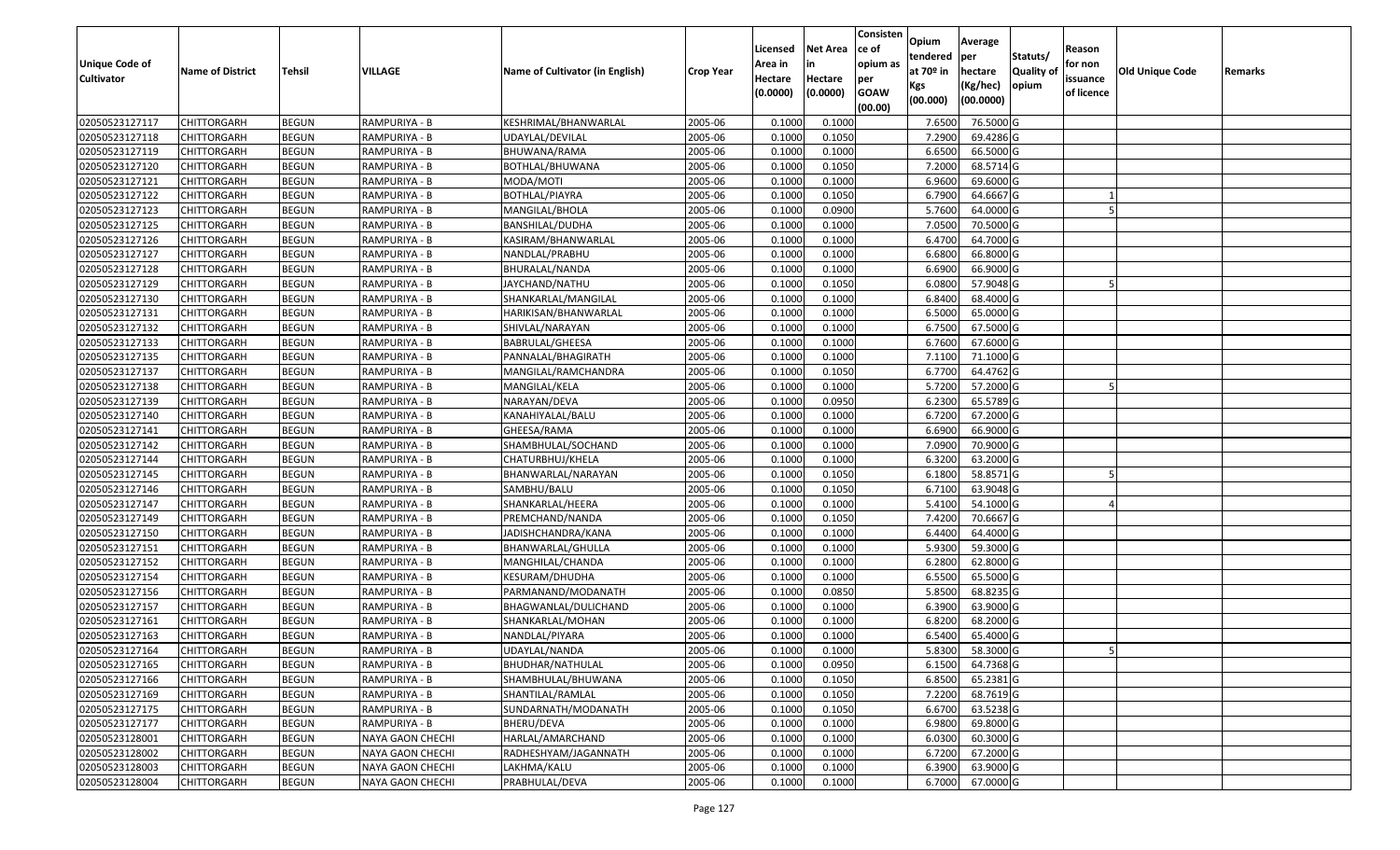| <b>Unique Code of</b><br><b>Cultivator</b> | <b>Name of District</b> | <b>Tehsil</b> | VILLAGE                 | Name of Cultivator (in English) | <b>Crop Year</b> | Licensed<br>Area in<br>Hectare<br>(0.0000) | <b>Net Area</b><br>in<br>Hectare<br>(0.0000) | Consisten<br>ce of<br>opium as<br>per<br><b>GOAW</b><br>(00.00) | Opium<br>tendered<br>at $70°$ in<br>Kgs<br>(00.000) | Average<br>per<br>hectare<br>(Kg/hec)<br>(00.0000) | Statuts/<br>Quality of<br>opium | Reason<br>for non<br>issuance<br>of licence | <b>Old Unique Code</b> | Remarks            |
|--------------------------------------------|-------------------------|---------------|-------------------------|---------------------------------|------------------|--------------------------------------------|----------------------------------------------|-----------------------------------------------------------------|-----------------------------------------------------|----------------------------------------------------|---------------------------------|---------------------------------------------|------------------------|--------------------|
| 02050523128005                             | <b>CHITTORGARH</b>      | <b>BEGUN</b>  | NAYA GAON CHECHI        | DEVILAL/MADHO                   | 2005-06          | 0.1000                                     | 0.1000                                       |                                                                 | 6.9800                                              | 69.8000 G                                          |                                 |                                             |                        |                    |
| 02050523128006                             | CHITTORGARH             | <b>BEGUN</b>  | NAYA GAON CHECHI        | ASHARAM/NARAYAN                 | 2005-06          | 0.1000                                     | 0.1000                                       |                                                                 | 6.2000                                              | 62.0000G                                           |                                 |                                             |                        |                    |
| 02050523128007                             | CHITTORGARH             | <b>BEGUN</b>  | NAYA GAON CHECHI        | NARAYAN/BHUWANA                 | 2005-06          | 0.1000                                     | 0.1000                                       |                                                                 | 5.8800                                              | 58.8000 G                                          |                                 |                                             |                        |                    |
| 02050523128008                             | <b>CHITTORGARH</b>      | <b>BEGUN</b>  | NAYA GAON CHECHI        | MANGILAL/KHEMA                  | 2005-06          | 0.1000                                     | 0.1000                                       |                                                                 | 6.9100                                              | 69.1000G                                           |                                 |                                             |                        |                    |
| 02050523128009                             | <b>CHITTORGARH</b>      | <b>BEGUN</b>  | <b>NAYA GAON CHECHI</b> | KAJODIBAI/BALU                  | 2005-06          | 0.1000                                     | 0.1000                                       |                                                                 | 7.0000                                              | 70.0000G                                           |                                 |                                             |                        |                    |
| 02050523128010                             | CHITTORGARH             | <b>BEGUN</b>  | NAYA GAON CHECHI        | SEUBAI/DEVA                     | 2005-06          | 0.1000                                     | 0.1000                                       |                                                                 | 6.6600                                              | 66.6000 G                                          |                                 |                                             |                        |                    |
| 02050523128011                             | CHITTORGARH             | <b>BEGUN</b>  | NAYA GAON CHECHI        | RAMLAL/LAXMAN                   | 2005-06          | 0.1000                                     | 0.1000                                       |                                                                 | 6.7400                                              | 67.4000 G                                          |                                 |                                             |                        |                    |
| 02050523128012                             | CHITTORGARH             | <b>BEGUN</b>  | NAYA GAON CHECHI        | MANGILAL/NANDA                  | 2005-06          | 0.1000                                     | 0.1050                                       |                                                                 | 7.2100                                              | 68.6667 G                                          |                                 |                                             |                        |                    |
| 02050523128013                             | CHITTORGARH             | <b>BEGUN</b>  | NAYA GAON CHECHI        | UDAYRAM/KALU                    | 2005-06          | 0.1000                                     | 0.0950                                       |                                                                 | 6.1700                                              | 64.9474 G                                          |                                 |                                             |                        |                    |
| 02050523128014                             | CHITTORGARH             | <b>BEGUN</b>  | NAYA GAON CHECHI        | GHEESALAL/BHURA                 | 2005-06          | 0.1000                                     | 0.1050                                       |                                                                 | 7.1800                                              | 68.3810 G                                          |                                 |                                             |                        |                    |
| 02050523128015                             | CHITTORGARH             | <b>BEGUN</b>  | NAYA GAON CHECHI        | CHOGALAL/ONKAR                  | 2005-06          | 0.1000                                     | 0.1000                                       |                                                                 | 7.0700                                              | 70.7000G                                           |                                 |                                             |                        |                    |
| 02050523128016                             | CHITTORGARH             | <b>BEGUN</b>  | NAYA GAON CHECHI        | JHAMKUBAI/RUPA                  | 2005-06          | 0.1000                                     | 0.1050                                       |                                                                 | 6.2100                                              | 59.1429 G                                          |                                 |                                             |                        |                    |
| 02050523128017                             | CHITTORGARH             | <b>BEGUN</b>  | <b>NAYA GAON CHECHI</b> | KUKALAL/DEVA                    | 2005-06          | 0.1000                                     | 0.1000                                       |                                                                 | 6.5400                                              | 65.4000 G                                          |                                 |                                             |                        |                    |
| 02050523128019                             | CHITTORGARH             | <b>BEGUN</b>  | NAYA GAON CHECHI        | KASTURBAI/MANOHARLAL            | 2005-06          | 0.1000                                     | 0.1050                                       |                                                                 | 6.6800                                              | 63.6190 G                                          |                                 |                                             |                        | <b>NAME CHANGE</b> |
| 02050523128020                             | CHITTORGARH             | <b>BEGUN</b>  | NAYA GAON CHECHI        | RUPLAL/LALU                     | 2005-06          | 0.1000                                     | 0.1000                                       |                                                                 | 5.7300                                              | 57.3000 G                                          |                                 |                                             |                        |                    |
| 02050523128021                             | CHITTORGARH             | <b>BEGUN</b>  | NAYA GAON CHECHI        | DEVILAL/PIYARA                  | 2005-06          | 0.1000                                     | 0.1000                                       |                                                                 | 7.1200                                              | 71.2000 G                                          |                                 |                                             |                        |                    |
| 02050523128022                             | CHITTORGARH             | <b>BEGUN</b>  | NAYA GAON CHECHI        | CHAGANLAL/NARAYAN               | 2005-06          | 0.1000                                     | 0.1000                                       |                                                                 | 6.5800                                              | 65.8000 G                                          |                                 |                                             |                        |                    |
| 02050523128023                             | CHITTORGARH             | <b>BEGUN</b>  | NAYA GAON CHECHI        | CHITTARLAL/LALU                 | 2005-06          | 0.1000                                     | 0.1000                                       |                                                                 | 5.9300                                              | 59.3000G                                           |                                 |                                             |                        |                    |
| 02050523128024                             | <b>CHITTORGARH</b>      | <b>BEGUN</b>  | NAYA GAON CHECHI        | NANALAL/NARAYAN                 | 2005-06          | 0.1000                                     | 0.1000                                       |                                                                 | 6.5400                                              | 65.4000 G                                          |                                 |                                             |                        |                    |
| 02050523128025                             | CHITTORGARH             | <b>BEGUN</b>  | NAYA GAON CHECHI        | HEERALAL/DUNGA                  | 2005-06          | 0.1000                                     | 0.1050                                       |                                                                 | 6.2100                                              | 59.1429 G                                          |                                 |                                             |                        |                    |
| 02050523128026                             | <b>CHITTORGARH</b>      | <b>BEGUN</b>  | <b>NAYA GAON CHECHI</b> | UDAYLAL/NARAYAN                 | 2005-06          | 0.1000                                     | 0.1000                                       |                                                                 | 6.8800                                              | 68.8000 G                                          |                                 |                                             |                        |                    |
| 02050523128027                             | CHITTORGARH             | <b>BEGUN</b>  | NAYA GAON CHECHI        | KANHAIYALAL/MANGILAL            | 2005-06          | 0.1000                                     | 0.1000                                       |                                                                 | 6.7400                                              | 67.4000 G                                          |                                 |                                             |                        |                    |
| 02050523128029                             | CHITTORGARH             | <b>BEGUN</b>  | NAYA GAON CHECHI        | JAMNALAL/LAXMAN                 | 2005-06          | 0.1000                                     | 0.1000                                       |                                                                 | 6.4900                                              | 64.9000 G                                          |                                 |                                             |                        |                    |
| 02050523128030                             | CHITTORGARH             | <b>BEGUN</b>  | NAYA GAON CHECHI        | LALU/SUKHA                      | 2005-06          | 0.1000                                     | 0.1000                                       |                                                                 | 6.0100                                              | 60.1000 G                                          |                                 |                                             |                        |                    |
| 02050523128031                             | CHITTORGARH             | <b>BEGUN</b>  | NAYA GAON CHECHI        | NARAYAN/SUKHA                   | 2005-06          | 0.1000                                     | 0.1000                                       |                                                                 | 6.9000                                              | 69.0000G                                           |                                 |                                             |                        |                    |
| 02050523128032                             | <b>CHITTORGARH</b>      | <b>BEGUN</b>  | NAYA GAON CHECHI        | SHAMBHULAL/HARLAL               | 2005-06          | 0.1000                                     | 0.1000                                       |                                                                 | 6.4100                                              | 64.1000 G                                          |                                 |                                             |                        |                    |
| 02050523128033                             | CHITTORGARH             | <b>BEGUN</b>  | NAYA GAON CHECHI        | NANALAL/DEVA                    | 2005-06          | 0.1000                                     | 0.1000                                       |                                                                 | 6.6300                                              | 66.3000 G                                          |                                 |                                             |                        |                    |
| 02050523128034                             | CHITTORGARH             | <b>BEGUN</b>  | NAYA GAON CHECHI        | ONKARLAL/PEMA                   | 2005-06          | 0.1000                                     | 0.1000                                       |                                                                 | 6.5100                                              | 65.1000G                                           |                                 |                                             |                        |                    |
| 02050523128035                             | <b>CHITTORGARH</b>      | <b>BEGUN</b>  | NAYA GAON CHECHI        | BADRILAL/KHEMA                  | 2005-06          | 0.1000                                     | 0.1000                                       |                                                                 | 6.4800                                              | 64.8000 G                                          |                                 |                                             |                        |                    |
| 02050523128037                             | <b>CHITTORGARH</b>      | <b>BEGUN</b>  | NAYA GAON CHECHI        | BANSHILAL/MIYACHAND             | 2005-06          | 0.1000                                     | 0.1000                                       |                                                                 | 6.0700                                              | 60.7000 G                                          |                                 |                                             | 02050523091022         | <b>TRANSFER</b>    |
| 02050523129001                             | <b>CHITTORGARH</b>      | <b>BEGUN</b>  | CHECHI - A              | KANHAIYALAL/PRITHVIRAJ          | 2005-06          | 0.1000                                     | 0.0950                                       |                                                                 | 7.3100                                              | 76.9474 G                                          |                                 |                                             |                        |                    |
| 02050523129003                             | CHITTORGARH             | <b>BEGUN</b>  | CHECHI - A              | NANDLAL/MANAK                   | 2005-06          | 0.1000                                     | 0.1000                                       |                                                                 | 6.8000                                              | 68.0000G                                           |                                 |                                             |                        |                    |
| 02050523129004                             | <b>CHITTORGARH</b>      | <b>BEGUN</b>  | CHECHI - A              | RAMCHANDRA/BALU                 | 2005-06          | 0.1000                                     | 0.1000                                       |                                                                 | 6.3400                                              | 63.4000 G                                          |                                 |                                             |                        |                    |
| 02050523129005                             | CHITTORGARH             | <b>BEGUN</b>  | CHECHI - A              | BHAWANILAL/BHOLA                | 2005-06          | 0.1000                                     | 0.1000                                       |                                                                 | 7.4900                                              | 74.9000G                                           |                                 |                                             |                        |                    |
| 02050523129006                             | CHITTORGARH             | <b>BEGUN</b>  | CHECHI - A              | BARDA/KUKA                      | 2005-06          | 0.1000                                     | 0.0950                                       |                                                                 | 7.2500                                              | 76.3158 G                                          |                                 |                                             |                        |                    |
| 02050523129009                             | <b>CHITTORGARH</b>      | <b>BEGUN</b>  | CHECHI - A              | KAMLESH/BHANWAR LAL             | 2005-06          | 0.1000                                     | 0.1000                                       |                                                                 | 6.3500                                              | 63.5000G                                           |                                 |                                             |                        |                    |
| 02050523129011                             | <b>CHITTORGARH</b>      | <b>BEGUN</b>  | CHECHI - A              | MOHANLAL/MANGILAL               | 2005-06          | 0.1000                                     | 0.0950                                       |                                                                 | 5.7700                                              | 60.7368 G                                          |                                 |                                             |                        |                    |
| 02050523129012                             | <b>CHITTORGARH</b>      | <b>BEGUN</b>  | CHECHI - A              | MOTILAL/HEMA                    | 2005-06          | 0.1000                                     | 0.1000                                       |                                                                 | 6.5400                                              | 65.4000 G                                          |                                 |                                             |                        |                    |
| 02050523129013                             | <b>CHITTORGARH</b>      | <b>BEGUN</b>  | CHECHI - A              | NANDA/GHISA                     | 2005-06          | 0.1000                                     | 0.0950                                       |                                                                 | 6.2900                                              | 66.2105 G                                          |                                 |                                             |                        |                    |
| 02050523129014                             | <b>CHITTORGARH</b>      | <b>BEGUN</b>  | CHECHI - A              | DEVA/TULSIRAM                   | 2005-06          | 0.1000                                     | 0.0900                                       |                                                                 | 5.7000                                              | 63.3333 G                                          |                                 |                                             |                        |                    |
| 02050523129015                             | <b>CHITTORGARH</b>      | <b>BEGUN</b>  | CHECHI - A              | KAJOD/RUPA                      | 2005-06          | 0.1000                                     | 0.1000                                       |                                                                 | 6.9000                                              | 69.0000 G                                          |                                 |                                             |                        |                    |
| 02050523129016                             | <b>CHITTORGARH</b>      | <b>BEGUN</b>  | CHECHI - A              | HUKMICHAND/KUKA                 | 2005-06          | 0.1000                                     | 0.0950                                       |                                                                 | 6.8000                                              | 71.5789 G                                          |                                 |                                             |                        |                    |
| 02050523129017                             | <b>CHITTORGARH</b>      | <b>BEGUN</b>  | CHECHI - A              | VAGDIRAM/MODA                   | 2005-06          | 0.1000                                     | 0.1000                                       |                                                                 | 7.0100                                              | 70.1000 G                                          |                                 |                                             |                        |                    |
| 02050523129019                             | <b>CHITTORGARH</b>      | <b>BEGUN</b>  | CHECHI - A              | KAJODIBAI/SURAJMAL              | 2005-06          | 0.1000                                     | 0.1000                                       |                                                                 | 6.5000                                              | 65.0000 G                                          |                                 |                                             |                        |                    |
| 02050523129022                             | <b>CHITTORGARH</b>      | <b>BEGUN</b>  | CHECHI - A              | NAUJIBAI/CHHUNILAL              | 2005-06          | 0.1000                                     | 0.1000                                       |                                                                 | 6.2600                                              | 62.6000 G                                          |                                 |                                             |                        |                    |
| 02050523129023                             | <b>CHITTORGARH</b>      | <b>BEGUN</b>  | CHECHI - A              | SOHANLAL/RODA                   | 2005-06          | 0.1000                                     | 0.1000                                       |                                                                 | 6.4800                                              | 64.8000 G                                          |                                 |                                             |                        |                    |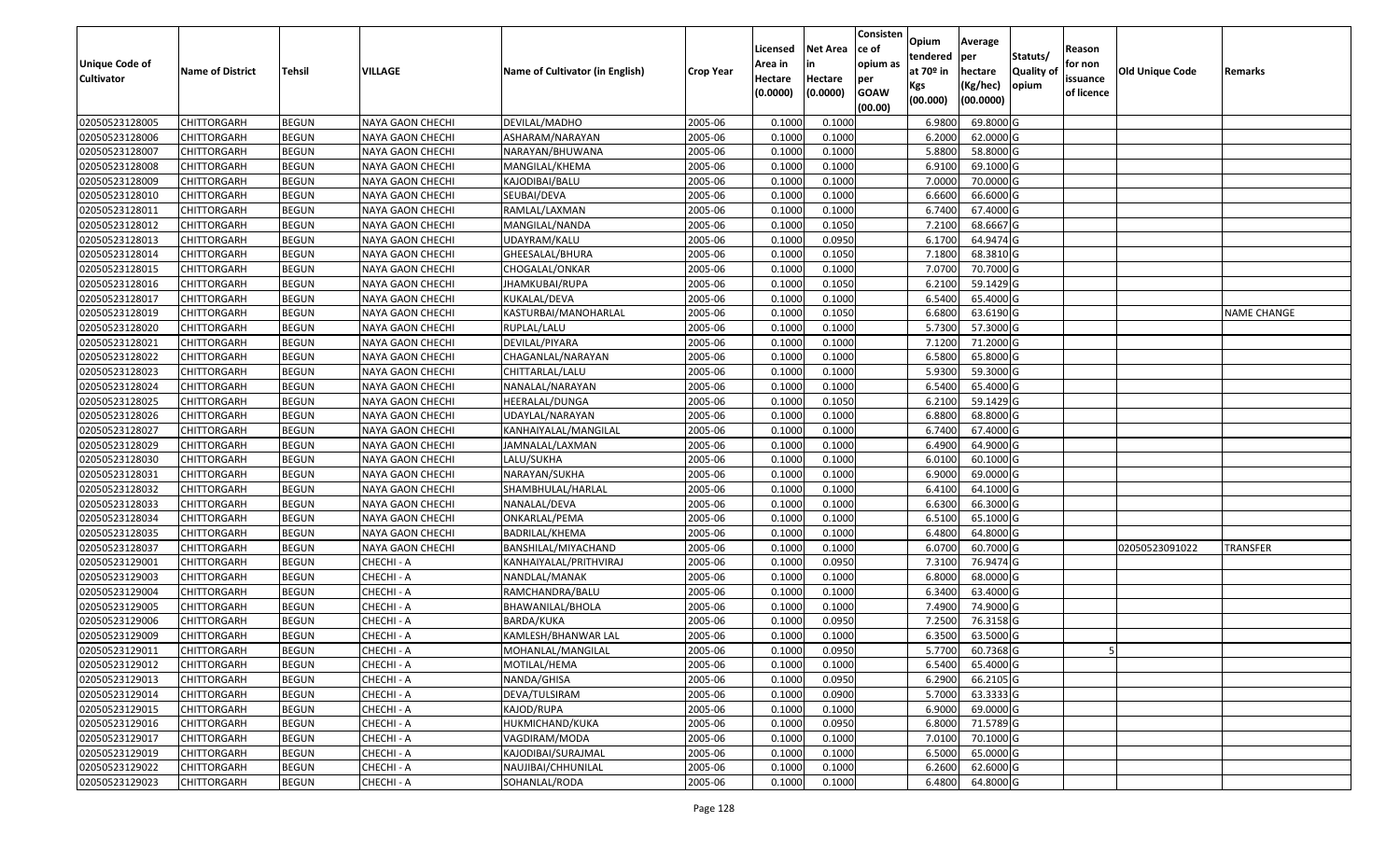| Unique Code of    | <b>Name of District</b> | <b>Tehsil</b> | VILLAGE    | Name of Cultivator (in English) | <b>Crop Year</b> | Licensed<br>Area in | <b>Net Area</b><br>in | Consisten<br>ce of<br>opium as | Opium<br>tendered<br>at $70°$ in | Average<br>per<br>hectare | Statuts/<br><b>Quality o</b> | Reason<br>for non      | <b>Old Unique Code</b> | Remarks |
|-------------------|-------------------------|---------------|------------|---------------------------------|------------------|---------------------|-----------------------|--------------------------------|----------------------------------|---------------------------|------------------------------|------------------------|------------------------|---------|
| <b>Cultivator</b> |                         |               |            |                                 |                  | Hectare<br>(0.0000) | Hectare<br>(0.0000)   | per<br><b>GOAW</b><br>(00.00)  | Kgs<br>(00.000)                  | (Kg/hec)<br>(00.0000)     | opium                        | issuance<br>of licence |                        |         |
| 02050523129024    | CHITTORGARH             | <b>BEGUN</b>  | CHECHI - A | LALURAM/KUKA                    | 2005-06          | 0.1000              | 0.1000                |                                | 6.4500                           | 64.5000 G                 |                              |                        |                        |         |
| 02050523129025    | CHITTORGARH             | <b>BEGUN</b>  | CHECHI - A | MUNEERAHAMAD/PEER MOH           | 2005-06          | 0.1000              | 0.0950                |                                | 6.3300                           | 66.6316 G                 |                              |                        |                        |         |
| 02050523129026    | CHITTORGARH             | <b>BEGUN</b>  | CHECHI - A | RAMSUKH/LALU                    | 2005-06          | 0.1000              | 0.1050                |                                | 7.5900                           | 72.2857 G                 |                              |                        |                        |         |
| 02050523129027    | <b>CHITTORGARH</b>      | <b>BEGUN</b>  | CHECHI - A | PIYARCHAND/BHOLA                | 2005-06          | 0.1000              | 0.1000                |                                | 6.4400                           | 64.4000 G                 |                              |                        |                        |         |
| 02050523129028    | CHITTORGARH             | <b>BEGUN</b>  | CHECHI - A | BALU/HEMA                       | 2005-06          | 0.1000              | 0.1000                |                                | 6.8200                           | 68.2000 G                 |                              |                        |                        |         |
| 02050523129029    | CHITTORGARH             | <b>BEGUN</b>  | CHECHI - A | NANIBAI/HAJARI                  | 2005-06          | 0.1000              | 0.1000                |                                | 5.0600                           | 50.6000G                  |                              |                        |                        |         |
| 02050523129030    | CHITTORGARH             | <b>BEGUN</b>  | CHECHI - A | PRATAP/SHOLA REGAR              | 2005-06          | 0.1000              | 0.1000                |                                | 6.4400                           | 64.4000 G                 |                              |                        |                        |         |
| 02050523129031    | CHITTORGARH             | <b>BEGUN</b>  | CHECHI - A | LAXMAN/KERING                   | 2005-06          | 0.1000              | 0.1000                |                                | 6.6900                           | 66.9000G                  |                              |                        |                        |         |
| 02050523129032    | CHITTORGARH             | <b>BEGUN</b>  | CHECHI - A | GULABBAI/TULSIRAM               | 2005-06          | 0.1000              | 0.1000                |                                | 6.5800                           | 65.8000 G                 |                              |                        |                        |         |
| 02050523129033    | <b>CHITTORGARH</b>      | <b>BEGUN</b>  | CHECHI - A | GOKAL/LALU                      | 2005-06          | 0.1000              | 0.1000                |                                | 6.2600                           | 62.6000 G                 |                              |                        |                        |         |
| 02050523129034    | CHITTORGARH             | <b>BEGUN</b>  | CHECHI - A | KELIBAI/JAICHAND                | 2005-06          | 0.1000              | 0.1000                |                                | 6.3000                           | 63.0000G                  |                              |                        |                        |         |
| 02050523129035    | CHITTORGARH             | <b>BEGUN</b>  | CHECHI - A | GOPI/KALU                       | 2005-06          | 0.1000              | 0.1000                |                                | 6.9800                           | 69.8000 G                 |                              |                        |                        |         |
| 02050523129039    | <b>CHITTORGARH</b>      | <b>BEGUN</b>  | CHECHI - A | CHHUNIBAI/HEERA                 | 2005-06          | 0.1000              | 0.1000                |                                | 6.5800                           | 65.8000 G                 |                              |                        |                        |         |
| 02050523129042    | CHITTORGARH             | <b>BEGUN</b>  | CHECHI - A | GANGARAM/PEMA                   | 2005-06          | 0.1000              | 0.1000                |                                | 6.2500                           | 62.5000 G                 |                              |                        |                        |         |
| 02050523129043    | CHITTORGARH             | <b>BEGUN</b>  | CHECHI - A | NANALAL/PRITHVIRAJ              | 2005-06          | 0.1000              | 0.1000                |                                | 7.3200                           | 73.2000G                  |                              |                        |                        |         |
| 02050523129045    | CHITTORGARH             | <b>BEGUN</b>  | CHECHI - A | AMARCHAND/SEVA                  | 2005-06          | 0.1000              | 0.0950                |                                | 5.6500                           | 59.4737 G                 |                              |                        |                        |         |
| 02050523129046    | CHITTORGARH             | <b>BEGUN</b>  | CHECHI - A | GOPILAL/RODU                    | 2005-06          | 0.1000              | 0.1000                |                                | 6.3800                           | 63.8000 G                 |                              |                        |                        |         |
| 02050523129047    | CHITTORGARH             | <b>BEGUN</b>  | CHECHI - A | HARIRAM/VENA                    | 2005-06          | 0.1000              | 0.1000                |                                | 6.5500                           | 65.5000G                  |                              |                        |                        |         |
| 02050523129049    | CHITTORGARH             | <b>BEGUN</b>  | CHECHI - A | NANDLAL/RUPA                    | 2005-06          | 0.1000              | 0.1050                |                                | 6.5600                           | 62.4762 G                 |                              |                        |                        |         |
| 02050523129050    | CHITTORGARH             | <b>BEGUN</b>  | CHECHI - A | KERING/LAKHMA                   | 2005-06          | 0.1000              | 0.0950                |                                | 6.1900                           | 65.1579 G                 |                              |                        |                        |         |
| 02050523129053    | CHITTORGARH             | <b>BEGUN</b>  | CHECHI - A | RUPIBAI/NANDA                   | 2005-06          | 0.1000              | 0.1000                |                                | 6.4000                           | 64.0000G                  |                              |                        |                        |         |
| 02050523129054    | CHITTORGARH             | <b>BEGUN</b>  | CHECHI - A | GEETABAI/DEVILAL                | 2005-06          | 0.1000              | 0.1000                |                                | 6.7800                           | 67.8000 G                 |                              |                        |                        |         |
| 02050523129056    | CHITTORGARH             | <b>BEGUN</b>  | CHECHI - A | BHANWARLAL/UDA                  | 2005-06          | 0.1000              | 0.1000                |                                | 6.5000                           | 65.0000G                  |                              |                        |                        |         |
| 02050523129057    | CHITTORGARH             | <b>BEGUN</b>  | CHECHI - A | RODURAM/BALU                    | 2005-06          | 0.1000              | 0.0950                |                                | 5.8400                           | 61.4737 G                 |                              |                        |                        |         |
| 02050523129058    | <b>CHITTORGARH</b>      | <b>BEGUN</b>  | CHECHI - A | RAJMAL/MOTILAL                  | 2005-06          | 0.1000              | 0.1050                |                                | 6.1500                           | 58.5714 G                 |                              |                        |                        |         |
| 02050523129059    | CHITTORGARH             | <b>BEGUN</b>  | CHECHI - A | JAGDISH/LAXMAN                  | 2005-06          | 0.1000              | 0.1000                |                                | 7.1900                           | 71.9000G                  |                              |                        |                        |         |
| 02050523129060    | CHITTORGARH             | <b>BEGUN</b>  | CHECHI - A | NARAYAN/MOTI                    | 2005-06          | 0.1000              | 0.1000                |                                | 5.9400                           | 59.4000 G                 |                              |                        |                        |         |
| 02050523129061    | CHITTORGARH             | <b>BEGUN</b>  | CHECHI - A | MOHAN/SHOLA                     | 2005-06          | 0.1000              | 0.1000                |                                | 7.0700                           | 70.7000G                  |                              |                        |                        |         |
| 02050523129062    | CHITTORGARH             | <b>BEGUN</b>  | CHECHI - A | SHANKARLAL/KAJOD                | 2005-06          | 0.1000              | 0.1000                |                                | 5.8900                           | 58.9000 G                 |                              |                        |                        |         |
| 02050523129063    | CHITTORGARH             | <b>BEGUN</b>  | CHECHI - B | BHANWARLAL/PEMA                 | 2005-06          | 0.1000              | 0.1000                |                                | 7.2200                           | 72.2000 G                 |                              |                        |                        |         |
| 02050523129064    | CHITTORGARH             | <b>BEGUN</b>  | CHECHI - B | BHAWANILAL/HEERA                | 2005-06          | 0.1000              | 0.0950                |                                | 6.1700                           | 64.9474 G                 |                              |                        |                        |         |
| 02050523129065    | CHITTORGARH             | <b>BEGUN</b>  | CHECHI - B | DEVILAL/HARCHAND                | 2005-06          | 0.1000              | 0.1000                |                                | 6.1900                           | 61.9000G                  |                              |                        |                        |         |
| 02050523129066    | CHITTORGARH             | <b>BEGUN</b>  | CHECHI - B | BOTHU/PRATAP                    | 2005-06          | 0.1000              | 0.1000                |                                | 6.2400                           | 62.4000 G                 |                              |                        |                        |         |
| 02050523129067    | CHITTORGARH             | <b>BEGUN</b>  | CHECHI - B | NATHULAL/HUKMA                  | 2005-06          | 0.1000              | 0.1000                |                                | 6.6100                           | 66.1000G                  |                              |                        |                        |         |
| 02050523129068    | CHITTORGARH             | <b>BEGUN</b>  | CHECHI - B | LAXMAN/BHURA                    | 2005-06          | 0.1000              | 0.1000                |                                | 6.3800                           | 63.8000 G                 |                              |                        |                        |         |
| 02050523129069    | CHITTORGARH             | <b>BEGUN</b>  | CHECHI - B | MANGILAL/RUPA                   | 2005-06          | 0.1000              | 0.1000                |                                | 6.6000                           | 66.0000 G                 |                              |                        |                        |         |
| 02050523129070    | <b>CHITTORGARH</b>      | <b>BEGUN</b>  | CHECHI - B | DHAPUBAI/SHOLA                  | 2005-06          | 0.1000              | 0.1000                |                                | 6.3700                           | 63.7000G                  |                              |                        |                        |         |
| 02050523129071    | <b>CHITTORGARH</b>      | <b>BEGUN</b>  | CHECHI - B | NAULA/MIYACHAND                 | 2005-06          | 0.1000              | 0.1000                |                                | 7.3000                           | 73.0000 G                 |                              |                        |                        |         |
| 02050523129073    | <b>CHITTORGARH</b>      | <b>BEGUN</b>  | CHECHI - B | BHANWARLAL/BHUWANA              | 2005-06          | 0.1000              | 0.1000                |                                | 6.2600                           | 62.6000 G                 |                              |                        |                        |         |
| 02050523129076    | <b>CHITTORGARH</b>      | <b>BEGUN</b>  | CHECHI - B | JAYCHAND/GOKAL                  | 2005-06          | 0.1000              | 0.1000                |                                | 6.2700                           | 62.7000 G                 |                              |                        |                        |         |
| 02050523129078    | <b>CHITTORGARH</b>      | <b>BEGUN</b>  | CHECHI - B | GHISA/PRATAP                    | 2005-06          | 0.1000              | 0.1000                |                                | 6.9400                           | 69.4000 G                 |                              |                        |                        |         |
| 02050523129079    | <b>CHITTORGARH</b>      | <b>BEGUN</b>  | CHECHI - B | KASHIRAM/BHUVANA                | 2005-06          | 0.1000              | 0.0900                |                                | 6.3100                           | 70.1111 G                 |                              |                        |                        |         |
| 02050523129080    | <b>CHITTORGARH</b>      | <b>BEGUN</b>  | CHECHI - B | SHRANGARIBAI/DEVILAL            | 2005-06          | 0.1000              | 0.1050                |                                | 6.3400                           | 60.3810 G                 |                              |                        |                        |         |
| 02050523129081    | <b>CHITTORGARH</b>      | <b>BEGUN</b>  | CHECHI - B | HAJARILAL/BHURA                 | 2005-06          | 0.1000              | 0.1000                |                                | 6.7900                           | 67.9000 G                 |                              |                        |                        |         |
| 02050523129082    | <b>CHITTORGARH</b>      | <b>BEGUN</b>  | CHECHI - B | MEGHRAJ/RUP JI                  | 2005-06          | 0.1000              | 0.1000                |                                | 5.8900                           | 58.9000 G                 |                              |                        |                        |         |
| 02050523129083    | <b>CHITTORGARH</b>      | <b>BEGUN</b>  | CHECHI - B | BALIBAI/RUPA                    | 2005-06          | 0.1000              | 0.1000                |                                | 5.9200                           | 59.2000 G                 |                              |                        |                        |         |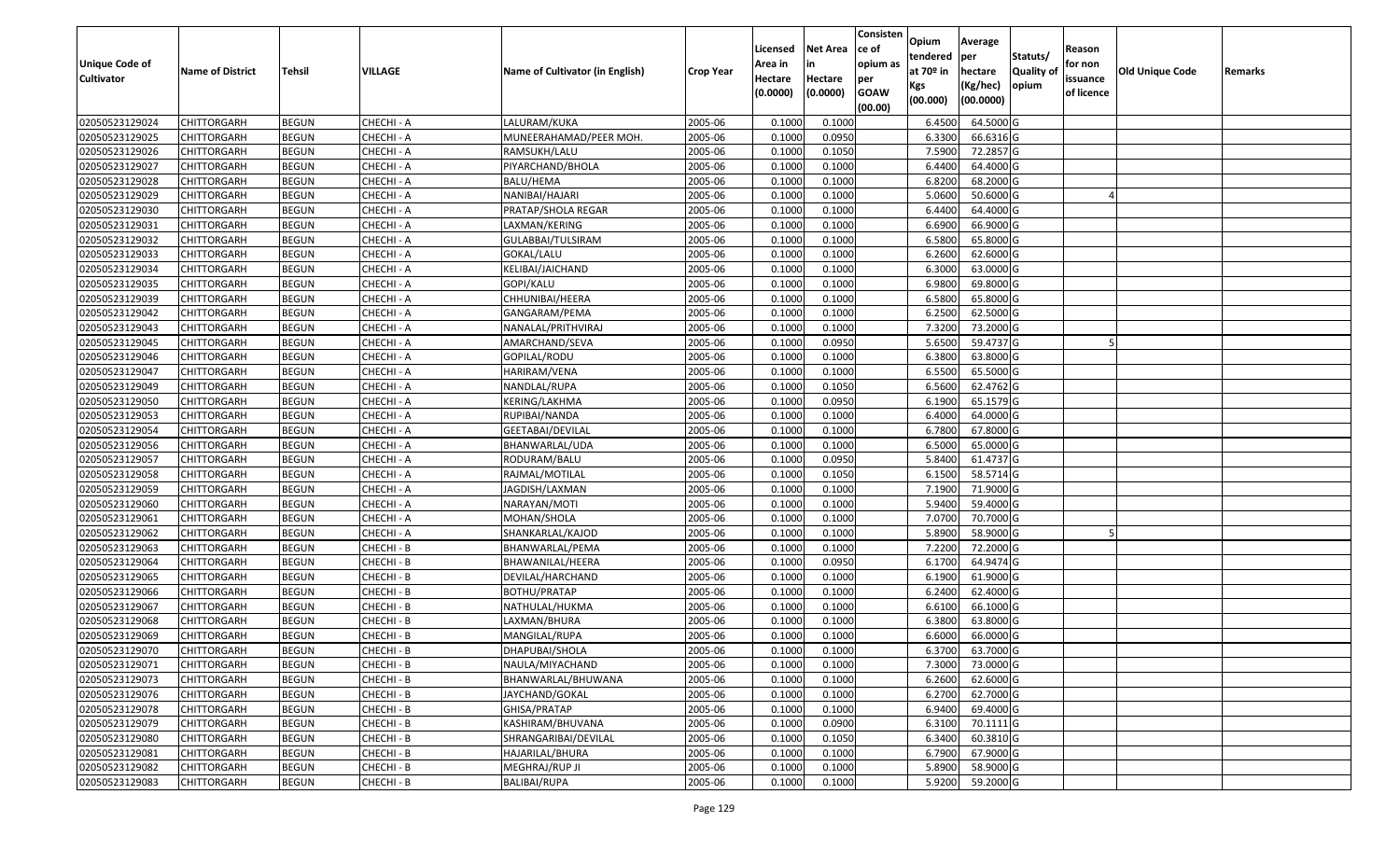| Unique Code of    |                         |              |               |                                 |                  | Licensed<br>Area in | <b>Net Area</b><br>in | Consisten<br>ce of<br>opium as | Opium<br>tendered              | Average<br>per                   | Statuts/                  | Reason<br>for non      |                 |         |
|-------------------|-------------------------|--------------|---------------|---------------------------------|------------------|---------------------|-----------------------|--------------------------------|--------------------------------|----------------------------------|---------------------------|------------------------|-----------------|---------|
| <b>Cultivator</b> | <b>Name of District</b> | Tehsil       | VILLAGE       | Name of Cultivator (in English) | <b>Crop Year</b> | Hectare<br>(0.0000) | Hectare<br>(0.0000)   | per<br><b>GOAW</b><br>(00.00)  | at $70°$ in<br>Kgs<br>(00.000) | hectare<br>(Kg/hec)<br>(00.0000) | <b>Quality o</b><br>opium | issuance<br>of licence | Old Unique Code | Remarks |
| 02050523129085    | CHITTORGARH             | <b>BEGUN</b> | CHECHI - B    | DEVILAL/LAKHMA                  | 2005-06          | 0.1000              | 0.1000                |                                | 6.5900                         | 65.9000 G                        |                           |                        |                 |         |
| 02050523129087    | CHITTORGARH             | <b>BEGUN</b> | CHECHI - B    | KHEMRAJ/LAKHMA                  | 2005-06          | 0.1000              | 0.1000                |                                | 6.9000                         | 69.0000G                         |                           |                        |                 |         |
| 02050523129088    | CHITTORGARH             | <b>BEGUN</b> | CHECHI - B    | NATHIBAI/BAGDIRAM               | 2005-06          | 0.1000              | 0.0900                |                                | 5.3400                         | 59.3333 G                        |                           |                        |                 |         |
| 02050523129089    | <b>CHITTORGARH</b>      | <b>BEGUN</b> | CHECHI - B    | NANDLAL/HEERA                   | 2005-06          | 0.1000              | 0.1000                |                                | 7.0500                         | 70.5000G                         |                           |                        |                 |         |
| 02050523129091    | CHITTORGARH             | <b>BEGUN</b> | CHECHI - B    | ANCHIBAI/UDA                    | 2005-06          | 0.1000              | 0.1050                |                                | 6.7200                         | 64.0000G                         |                           |                        |                 |         |
| 02050523129092    | CHITTORGARH             | <b>BEGUN</b> | CHECHI - B    | PREMBAI/RAMSUKH                 | 2005-06          | 0.1000              | 0.0950                |                                | 6.4800                         | 68.2105 G                        |                           |                        |                 |         |
| 02050523129093    | CHITTORGARH             | <b>BEGUN</b> | CHECHI - B    | BALU/MOTI                       | 2005-06          | 0.1000              | 0.1000                |                                | 6.7500                         | 67.5000G                         |                           |                        |                 |         |
| 02050523129096    | <b>CHITTORGARH</b>      | <b>BEGUN</b> | CHECHI - B    | DALICHAND/PRITHVIRAJ            | 2005-06          | 0.1000              | 0.1000                |                                | 6.3900                         | 63.9000G                         |                           |                        |                 |         |
| 02050523129097    | CHITTORGARH             | <b>BEGUN</b> | CHECHI - B    | TULSIBAI/BHANWARLAL             | 2005-06          | 0.1000              | 0.1000                |                                | 7.0100                         | 70.1000G                         |                           |                        |                 |         |
| 02050523129099    | CHITTORGARH             | <b>BEGUN</b> | CHECHI - B    | BHAVANA/TODU                    | 2005-06          | 0.1000              | 0.1000                |                                | 6.3700                         | 63.7000 G                        |                           |                        |                 |         |
| 02050523129100    | CHITTORGARH             | <b>BEGUN</b> | CHECHI - B    | MANGILAL/DEVILAL                | 2005-06          | 0.1000              | 0.1000                |                                | 6.6400                         | 66.4000 G                        |                           |                        |                 |         |
| 02050523129101    | <b>CHITTORGARH</b>      | <b>BEGUN</b> | CHECHI - B    | BHUWANA/RUPA                    | 2005-06          | 0.1000              | 0.1000                |                                | 6.4800                         | 64.8000 G                        |                           |                        |                 |         |
| 02050523129102    | <b>CHITTORGARH</b>      | <b>BEGUN</b> | CHECHI - B    | SHIVLAL/CHAMPA                  | 2005-06          | 0.1000              | 0.1000                |                                | 6.4800                         | 64.8000 G                        |                           |                        |                 |         |
| 02050523129103    | <b>CHITTORGARH</b>      | <b>BEGUN</b> | CHECHI - A    | GHISALAL/AMARCHAND              | 2005-06          | 0.1000              | 0.0950                |                                | 6.4800                         | 68.2105 G                        |                           |                        |                 |         |
| 02050523129104    | <b>CHITTORGARH</b>      | <b>BEGUN</b> | CHECHI - B    | MODILAL/MEGHA                   | 2005-06          | 0.1000              | 0.1000                |                                | 7.2800                         | 72.8000G                         |                           |                        |                 |         |
| 02050523130001    | CHITTORGARH             | <b>BEGUN</b> | KHARDI        | PIYARA/KASHIRAM                 | 2005-06          | 0.1000              | 0.1000                |                                | 6.2500                         | 62.5000 G                        |                           |                        |                 |         |
| 02050523130003    | CHITTORGARH             | <b>BEGUN</b> | <b>KHARDI</b> | PIYARCHAND/VENA                 | 2005-06          | 0.1000              | 0.1000                |                                | 6.8000                         | 68.0000G                         |                           |                        |                 |         |
| 02050523130004    | CHITTORGARH             | <b>BEGUN</b> | KHARDI        | BHUWANA/HARIRAM                 | 2005-06          | 0.1000              | 0.1000                |                                | 8.2900                         | 82.9000G                         |                           |                        |                 |         |
| 02050523130005    | CHITTORGARH             | <b>BEGUN</b> | KHARDI        | ROOPA/MOTI                      | 2005-06          | 0.1000              | 0.0950                |                                | 6.7900                         | 71.4737 G                        |                           |                        |                 |         |
| 02050523130006    | CHITTORGARH             | <b>BEGUN</b> | KHARDI        | SHAMBHULAL/GIRDHARI             | 2005-06          | 0.1000              | 0.1050                |                                | 6.6400                         | 63.2381G                         |                           |                        |                 |         |
| 02050523130007    | CHITTORGARH             | <b>BEGUN</b> | KHARDI        | NANDA/ROOPA                     | 2005-06          | 0.1000              | 0.1000                |                                | 7.2800                         | 72.8000 G                        |                           |                        |                 |         |
| 02050523130009    | CHITTORGARH             | <b>BEGUN</b> | KHARDI        | HEERALAL/TARACHAND              | 2005-06          | 0.1000              | 0.1050                |                                | 7.3600                         | 70.0952 G                        |                           |                        |                 |         |
| 02050523130010    | CHITTORGARH             | <b>BEGUN</b> | KHARDI        | DEVILAL/MADHO                   | 2005-06          | 0.1000              | 0.1000                |                                | 6.7300                         | 67.3000 G                        |                           |                        |                 |         |
| 02050523130011    | <b>CHITTORGARH</b>      | <b>BEGUN</b> | <b>KHARDI</b> | GOPILAL/BHANWARLAL              | 2005-06          | 0.1000              | 0.1000                |                                | 7.2900                         | 72.9000G                         |                           |                        |                 |         |
| 02050523130012    | <b>CHITTORGARH</b>      | <b>BEGUN</b> | <b>KHARDI</b> | KISHORE/ROOPA                   | 2005-06          | 0.1000              | 0.1000                |                                | 6.5200                         | 65.2000 G                        |                           |                        |                 |         |
| 02050523130013    | CHITTORGARH             | <b>BEGUN</b> | <b>KHARDI</b> | ONKARLAL/BHERU                  | 2005-06          | 0.1000              | 0.1050                |                                | 7.2700                         | 69.2381G                         |                           |                        |                 |         |
| 02050523130014    | CHITTORGARH             | <b>BEGUN</b> | <b>KHARDI</b> | GHEESALAL/LAXMAN                | 2005-06          | 0.1000              | 0.1000                |                                | 7.1600                         | 71.6000 G                        |                           |                        |                 |         |
| 02050523130015    | CHITTORGARH             | <b>BEGUN</b> | <b>KHARDI</b> | MANGILAL/DEVA                   | 2005-06          | 0.1000              | 0.1000                |                                | 7.0300                         | 70.3000G                         |                           |                        |                 |         |
| 02050523130016    | CHITTORGARH             | <b>BEGUN</b> | KHARDI        | KUKA/HEERA                      | 2005-06          | 0.1000              | 0.1000                |                                | 6.6300                         | 66.3000 G                        |                           |                        |                 |         |
| 02050523130017    | CHITTORGARH             | <b>BEGUN</b> | <b>KHARDI</b> | LAKHMICHAND/SEVA                | 2005-06          | 0.1000              | 0.1000                |                                | 6.6400                         | 66.4000 G                        |                           |                        |                 |         |
| 02050523130018    | CHITTORGARH             | <b>BEGUN</b> | KHARDI        | DALU/BALU                       | 2005-06          | 0.1000              | 0.1050                |                                | 7.7500                         | 73.8095 G                        |                           |                        |                 |         |
| 02050523130019    | CHITTORGARH             | <b>BEGUN</b> | <b>KHARDI</b> | BHURIBAI/GHEESA                 | 2005-06          | 0.1000              | 0.1050                |                                | 7.5600                         | 72.0000G                         |                           |                        |                 |         |
| 02050523130020    | CHITTORGARH             | <b>BEGUN</b> | KHARDI        | PIYARA/PANNA                    | 2005-06          | 0.1000              | 0.1000                |                                | 6.5600                         | 65.6000G                         |                           |                        |                 |         |
| 02050523130022    | CHITTORGARH             | <b>BEGUN</b> | <b>KHARDI</b> | GHEESA/SEVA                     | 2005-06          | 0.1000              | 0.1000                |                                | 7.2100                         | 72.1000 G                        |                           |                        |                 |         |
| 02050523130023    | CHITTORGARH             | <b>BEGUN</b> | <b>KHARDI</b> | BHANWARLAL/BHARMAL              | 2005-06          | 0.1000              | 0.1000                |                                | 6.5400                         | 65.4000 G                        |                           |                        |                 |         |
| 02050523130024    | CHITTORGARH             | <b>BEGUN</b> | <b>KHARDI</b> | NATHU/AMARCHAND                 | 2005-06          | 0.1000              | 0.1000                |                                | 7.3400                         | 73.4000 G                        |                           |                        |                 |         |
| 02050523130025    | <b>CHITTORGARH</b>      | <b>BEGUN</b> | <b>KHARDI</b> | TULSHIBAI S/O SARJUBAI          | 2005-06          | 0.1000              | 0.1050                |                                |                                | 7.7200 73.5238 G                 |                           |                        |                 |         |
| 02050523130026    | <b>CHITTORGARH</b>      | <b>BEGUN</b> | <b>KHARDI</b> | KANHAIYALAL/HUKMA               | 2005-06          | 0.1000              | 0.1000                |                                | 7.7700                         | 77.7000 G                        |                           |                        |                 |         |
| 02050523130027    | <b>CHITTORGARH</b>      | <b>BEGUN</b> | <b>KHARDI</b> | GOPILAL/ONKAR                   | 2005-06          | 0.1000              | 0.1000                |                                | 7.6000                         | 76.0000 G                        |                           |                        |                 |         |
| 02050523130028    | <b>CHITTORGARH</b>      | <b>BEGUN</b> | <b>KHARDI</b> | JAYRAM/NARAYAN                  | 2005-06          | 0.1000              | 0.1000                |                                | 6.6500                         | 66.5000 G                        |                           |                        |                 |         |
| 02050523130029    | <b>CHITTORGARH</b>      | <b>BEGUN</b> | <b>KHARDI</b> | MANGILAL/LALU                   | 2005-06          | 0.1000              | 0.1000                |                                | 7.3900                         | 73.9000 G                        |                           |                        |                 |         |
| 02050523130030    | <b>CHITTORGARH</b>      | <b>BEGUN</b> | <b>KHARDI</b> | NATHU/LALU                      | 2005-06          | 0.1000              | 0.1000                |                                | 7.4200                         | 74.2000 G                        |                           |                        |                 |         |
| 02050523130031    | <b>CHITTORGARH</b>      | <b>BEGUN</b> | KHARDI        | PANNALAL/HEERALAL               | 2005-06          | 0.1000              | 0.1000                |                                | 7.4100                         | 74.1000 G                        |                           |                        |                 |         |
| 02050523130032    | <b>CHITTORGARH</b>      | <b>BEGUN</b> | KHARDI        | TULSHIRAM/BHURA                 | 2005-06          | 0.1000              | 0.1050                |                                | 7.9700                         | 75.9048 G                        |                           |                        |                 |         |
| 02050523130033    | <b>CHITTORGARH</b>      | <b>BEGUN</b> | <b>KHARDI</b> | BHAWANIRAM/BHURA                | 2005-06          | 0.1000              | 0.1050                |                                | 6.6900                         | 63.7143 G                        |                           |                        |                 |         |
| 02050523130035    | <b>CHITTORGARH</b>      | <b>BEGUN</b> | <b>KHARDI</b> | PIYARCHAND/NARAYAN              | 2005-06          | 0.1000              | 0.1000                |                                | 7.2700                         | 72.7000 G                        |                           |                        |                 |         |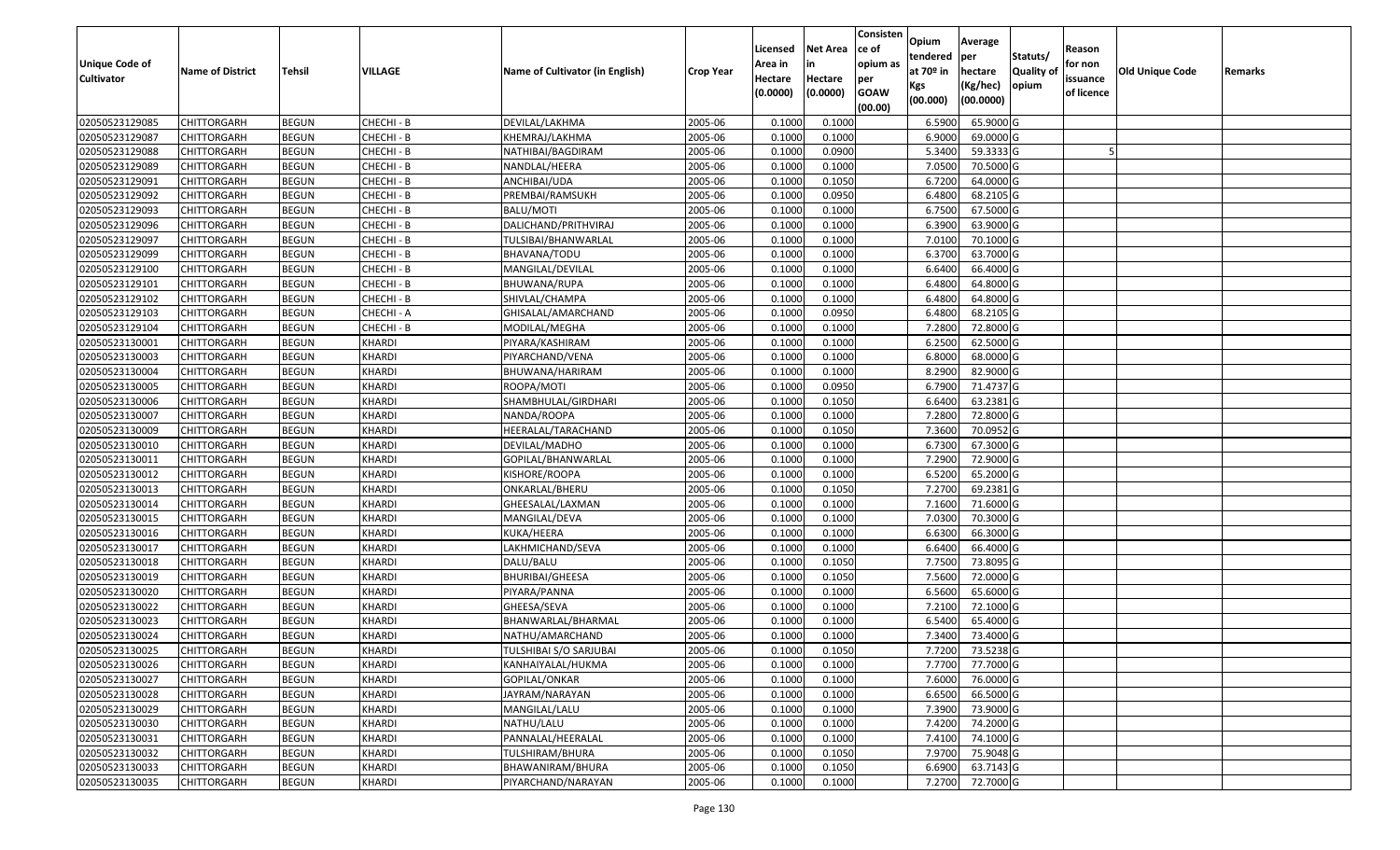| <b>Unique Code of</b> | <b>Name of District</b> | <b>Tehsil</b>         | VILLAGE       | Name of Cultivator (in English) | <b>Crop Year</b> | Licensed<br>Area in | <b>Net Area</b><br>in | Consisten<br>ce of<br>opium as | Opium<br>tendered<br>at $70°$ in | Average<br>per<br>hectare | Statuts/<br><b>Quality o</b> | Reason<br>for non      | Old Unique Code | Remarks |
|-----------------------|-------------------------|-----------------------|---------------|---------------------------------|------------------|---------------------|-----------------------|--------------------------------|----------------------------------|---------------------------|------------------------------|------------------------|-----------------|---------|
| <b>Cultivator</b>     |                         |                       |               |                                 |                  | Hectare<br>(0.0000) | Hectare<br>(0.0000)   | per<br><b>GOAW</b><br>(00.00)  | Kgs<br>(00.000)                  | (Kg/hec)<br>(00.0000)     | opium                        | issuance<br>of licence |                 |         |
| 02050523130036        | CHITTORGARH             | <b>BEGUN</b>          | <b>KHARDI</b> | RAMESHWAR/BHURA                 | 2005-06          | 0.1000              | 0.1000                |                                | 6.3700                           | 63.7000 G                 |                              |                        |                 |         |
| 02050523130037        | CHITTORGARH             | <b>BEGUN</b>          | <b>KHARDI</b> | SOHANLAL/DEVA                   | 2005-06          | 0.1000              | 0.1000                |                                | 7.7900                           | 77.9000 G                 |                              |                        |                 |         |
| 02050523130038        | CHITTORGARH             | <b>BEGUN</b>          | <b>KHARDI</b> | MOHANLAL/BHANWARLAL             | 2005-06          | 0.1000              | 0.1000                |                                | 6.5000                           | 65.0000G                  |                              |                        |                 |         |
| 02050523130039        | <b>CHITTORGARH</b>      | <b>BEGUN</b>          | KHARDI        | ONKARLAL/NARAYAN                | 2005-06          | 0.1000              | 0.1000                |                                | 7.2400                           | 72.4000G                  |                              |                        |                 |         |
| 02050523130040        | CHITTORGARH             | <b>BEGUN</b>          | KHARDI        | GHEESALAL/BARDA                 | 2005-06          | 0.1000              | 0.1000                |                                | 7.9200                           | 79.2000 G                 |                              |                        |                 |         |
| 02050523130041        | CHITTORGARH             | <b>BEGUN</b>          | KHARDI        | KUKA/BHIMA                      | 2005-06          | 0.1000              | 0.1000                |                                | 7.7000                           | 77.0000G                  |                              |                        |                 |         |
| 02050523130042        | CHITTORGARH             | <b>BEGUN</b>          | <b>KHARDI</b> | HAJARI/MOTI                     | 2005-06          | 0.1000              | 0.1000                |                                | 6.5900                           | 65.9000G                  |                              |                        |                 |         |
| 02050523130043        | CHITTORGARH             | <b>BEGUN</b>          | <b>KHARDI</b> | BALUDAS/HEERALAL                | 2005-06          | 0.1000              | 0.1000                |                                | 6.1500                           | 61.5000 G                 |                              |                        |                 |         |
| 02050523130044        | CHITTORGARH             | <b>BEGUN</b>          | <b>KHARDI</b> | MOHANLAL/LAXMAN                 | 2005-06          | 0.1000              | 0.1050                |                                | 6.8300                           | 65.0476 G                 |                              |                        |                 |         |
| 02050523130045        | <b>CHITTORGARH</b>      | <b>BEGUN</b>          | <b>KHARDI</b> | RAMLAL/BHANWARLAL               | 2005-06          | 0.1000              | 0.1000                |                                | 6.3500                           | 63.5000 G                 |                              |                        |                 |         |
| 02050523130047        | CHITTORGARH             | <b>BEGUN</b>          | KHARDI        | RAMLAL/BHURA                    | 2005-06          | 0.1000              | 0.1000                |                                | 7.5600                           | 75.6000G                  |                              |                        |                 |         |
| 02050523130048        | CHITTORGARH             | <b>BEGUN</b>          | <b>KHARDI</b> | DUNGA/SHIVA                     | 2005-06          | 0.1000              | 0.1050                |                                | 6.8000                           | 64.7619 G                 |                              |                        |                 |         |
| 02050523130049        | <b>CHITTORGARH</b>      | <b>BEGUN</b>          | KHARDI        | HAJARI/TARACHAND                | 2005-06          | 0.1000              | 0.1050                |                                | 6.4600                           | 61.5238 G                 |                              |                        |                 |         |
| 02050523130050        | CHITTORGARH             | <b>BEGUN</b>          | KHARDI        | PARMANAND/DUNGA                 | 2005-06          | 0.1000              | 0.1000                |                                | 6.3700                           | 63.7000 G                 |                              |                        |                 |         |
| 02050523130051        | <b>CHITTORGARH</b>      | <b>BEGUN</b>          | KHARDI        | BOTHLAL/NANDRAM                 | 2005-06          | 0.1000              | 0.0950                |                                | 6.6100                           | 69.5789 G                 |                              |                        |                 |         |
| 02050523130052        | CHITTORGARH             | <b>BEGUN</b>          | KHARDI        | TULSIRAM/HEERA                  | 2005-06          | 0.1000              | 0.1000                |                                | 7.4300                           | 74.3000 G                 |                              |                        |                 |         |
| 02050523130053        | CHITTORGARH             | <b>BEGUN</b>          | <b>KHARDI</b> | SUSHEELABAI/DEVILAL             | 2005-06          | 0.1000              | 0.1000                |                                | 7.3400                           | 73.4000G                  |                              |                        |                 |         |
| 02050523130055        | CHITTORGARH             | <b>BEGUN</b>          | <b>KHARDI</b> | MOHANLAL/DUNGA                  | 2005-06          | 0.100               | 0.1000                |                                | 6.3700                           | 63.7000 G                 |                              |                        |                 |         |
| 02050523130056        | CHITTORGARH             | <b>BEGUN</b>          | KHARDI        | HAJARILAL/BHURA                 | 2005-06          | 0.100               | 0.0950                |                                | 7.2900                           | 76.7368 G                 |                              |                        |                 |         |
| 02050523130059        | CHITTORGARH             | <b>BEGUN</b>          | KHARDI        | MODA/BALU                       | 2005-06          | 0.1000              | 0.1050                |                                | 7.8900                           | 75.1429 G                 |                              |                        |                 |         |
| 02050523130062        | CHITTORGARH             | <b>BEGUN</b>          | KHARDI        | NANDA/JODHA                     | 2005-06          | 0.100               | 0.1000                |                                | 6.6200                           | 66.2000 G                 |                              |                        |                 |         |
| 02050523130066        | CHITTORGARH             | <b>BEGUN</b>          | KHARDI        | LADUDAS/ROOPDAS                 | 2005-06          | 0.100               | 0.0950                |                                | 6.0600                           | 63.7895 G                 |                              |                        |                 |         |
| 02050523130067        | CHITTORGARH             | <b>BEGUN</b>          | KHARDI        | NANALAL/BHURA                   | 2005-06          | 0.1000              | 0.1000                |                                | 7.5300                           | 75.3000G                  |                              |                        |                 |         |
| 02050523130068        | <b>CHITTORGARH</b>      | <b>BEGUN</b>          | <b>KHARDI</b> | DEVILAL/EKLINGH                 | 2005-06          | 0.100               | 0.1000                |                                | 6.4200                           | 64.2000 G                 |                              |                        |                 |         |
| 02050523130069        | <b>CHITTORGARH</b>      | <b>BEGUN</b>          | <b>KHARDI</b> | BHANWARLAL/GHEESA               | 2005-06          | 0.100               | 0.0950                |                                | 6.2700                           | 66.0000G                  |                              |                        |                 |         |
| 02050523130070        | CHITTORGARH             | <b>BEGUN</b>          | <b>KHARDI</b> | KAJOD/GHEESA                    | 2005-06          | 0.1000              | 0.1000                |                                | 6.3700                           | 63.7000 G                 |                              |                        |                 |         |
| 02050523130071        | CHITTORGARH             | <b>BEGUN</b>          | KHARDI        | BALU/JODA                       | 2005-06          | 0.1000              | 0.1000                |                                | 6.6700                           | 66.7000 G                 |                              |                        |                 |         |
| 02050524001001        | CHITTORGARH             | RAWATBHATA            | KHEMAKHEDA    | BHERULAL/DEVA                   | 2005-06          | 0.1000              | 0.1000                |                                | 6.5500                           | 65.5000G                  |                              |                        |                 |         |
| 02050524001002        | <b>CHITTORGARH</b>      | RAWATBHATA            | KHEMAKHEDA    | DOLA/DEVA                       | 2005-06          | 0.1000              | 0.1000                |                                | 6.3500                           | 63.5000 G                 |                              |                        |                 |         |
| 02050524001003        | <b>CHITTORGARH</b>      | RAWATBHATA            | KHEMAKHEDA    | GORILAL/HEMA                    | 2005-06          | 0.1000              | 0.1000                |                                | 6.1900                           | 61.9000G                  |                              |                        |                 |         |
| 02050524001005        | CHITTORGARH             | RAWATBHATA            | KHEMAKHEDA    | GOKAL/BARDA                     | 2005-06          | 0.100               | 0.1000                |                                | 6.1300                           | 61.3000G                  |                              |                        |                 |         |
| 02050524001007        | CHITTORGARH             | RAWATBHATA            | KHEMAKHEDA    | BHIMA/BHOLA                     | 2005-06          | 0.1000              | 0.0950                |                                | 5.7300                           | 60.3158 G                 |                              |                        |                 |         |
| 02050524001009        | CHITTORGARH             | RAWATBHATA            | KHEMAKHEDA    | BHANWARLAL/PIYARA               | 2005-06          | 0.1000              | 0.1000                |                                | 6.1500                           | 61.5000 G                 |                              |                        |                 |         |
| 02050524001010        | <b>CHITTORGARH</b>      | RAWATBHATA            | KHEMAKHEDA    | MANIRAM/SITARAM                 | 2005-06          | 0.1000              | 0.1000                |                                | 6.3800                           | 63.8000 G                 |                              |                        |                 |         |
| 02050524001012        | CHITTORGARH             | RAWATBHATA            | KHEMAKHEDA    | PIYARIBAI/PIYARA                | 2005-06          | 0.1000              | 0.1000                |                                | 7.1900                           | 71.9000 G                 |                              |                        |                 |         |
| 02050524001015        | CHITTORGARH             | RAWATBHATA            | KHEMAKHEDA    | KAWANARLAL/AMARCHAND            | 2005-06          | 0.1000              | 0.1000                |                                | 6.3400                           | 63.4000 G                 |                              |                        |                 |         |
| 02050524001017        | <b>CHITTORGARH</b>      | RAWATBHATA KHEMAKHEDA |               | KELA/DEVJI                      | 2005-06          | 0.1000              | 0.1000                |                                | 6.9000                           | $69.0000$ G               |                              |                        |                 |         |
| 02050524001018        | <b>CHITTORGARH</b>      | RAWATBHATA            | KHEMAKHEDA    | MADHO/MODA                      | 2005-06          | 0.1000              | 0.0950                |                                | 6.7200                           | 70.7368 G                 |                              |                        |                 |         |
| 02050524001019        | <b>CHITTORGARH</b>      | RAWATBHATA            | KHEMAKHEDA    | NATHU/DEVA                      | 2005-06          | 0.1000              | 0.1000                |                                | 6.3900                           | 63.9000 G                 |                              |                        |                 |         |
| 02050524001020        | <b>CHITTORGARH</b>      | RAWATBHATA            | KHEMAKHEDA    | UDA/DEVA                        | 2005-06          | 0.1000              | 0.1000                |                                | 6.7200                           | 67.2000 G                 |                              |                        |                 |         |
| 02050524001021        | CHITTORGARH             | RAWATBHATA            | KHEMAKHEDA    | SHANKARLAL/BHANWARLAL           | 2005-06          | 0.1000              | 0.1000                |                                | 6.9000                           | 69.0000 G                 |                              |                        |                 |         |
| 02050524001022        | <b>CHITTORGARH</b>      | RAWATBHATA            | KHEMAKHEDA    | KHANA/DEVA                      | 2005-06          | 0.1000              | 0.0950                |                                | 6.1100                           | 64.3158 G                 |                              |                        |                 |         |
| 02050524001023        | <b>CHITTORGARH</b>      | <b>RAWATBHATA</b>     | KHEMAKHEDA    | BHANWARLAL/CHAMNA               | 2005-06          | 0.1000              | 0.1000                |                                | 6.9100                           | 69.1000 G                 |                              |                        |                 |         |
| 02050524001024        | <b>CHITTORGARH</b>      | RAWATBHATA            | KHEMAKHEDA    | KHANA/BHURA                     | 2005-06          | 0.1000              | 0.0950                |                                | 6.1800                           | 65.0526 G                 |                              |                        |                 |         |
| 02050524001025        | CHITTORGARH             | RAWATBHATA            | KHEMAKHEDA    | KAHAIYALAL/BHEEMA               | 2005-06          | 0.1000              | 0.0950                |                                | 6.9400                           | 73.0526 G                 |                              |                        |                 |         |
| 02050524001026        | <b>CHITTORGARH</b>      | RAWATBHATA            | KHEMAKHEDA    | KISHORA/BHOLA                   | 2005-06          | 0.1000              | 0.1000                |                                | 6.5900                           | 65.9000 G                 |                              |                        |                 |         |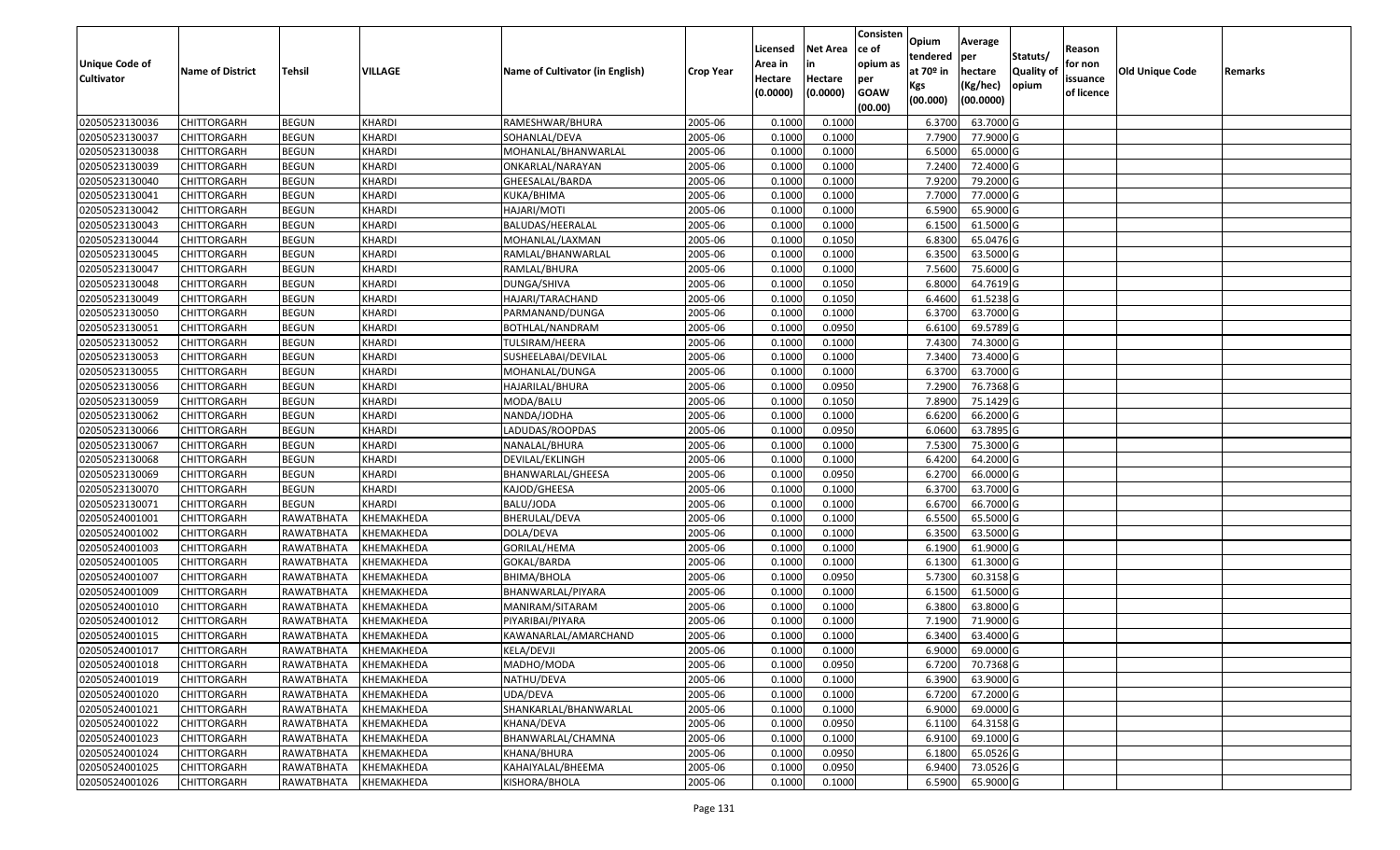| <b>Unique Code of</b> |                         |                   |                |                                 |                  | Licensed<br>Area in | <b>Net Area</b><br>in | Consisten<br>ce of<br>opium as | Opium<br>tendered              | Average<br>per                   | Statuts/                  | Reason<br>for non      |                 |         |
|-----------------------|-------------------------|-------------------|----------------|---------------------------------|------------------|---------------------|-----------------------|--------------------------------|--------------------------------|----------------------------------|---------------------------|------------------------|-----------------|---------|
| <b>Cultivator</b>     | <b>Name of District</b> | <b>Tehsil</b>     | <b>VILLAGE</b> | Name of Cultivator (in English) | <b>Crop Year</b> | Hectare<br>(0.0000) | Hectare<br>(0.0000)   | per<br><b>GOAW</b><br>(00.00)  | at $70°$ in<br>Kgs<br>(00.000) | hectare<br>(Kg/hec)<br>(00.0000) | <b>Quality o</b><br>opium | issuance<br>of licence | Old Unique Code | Remarks |
| 02050524001027        | CHITTORGARH             | RAWATBHATA        | KHEMAKHEDA     | MOHAN/BHOLA                     | 2005-06          | 0.1000              | 0.0950                |                                | 6.7500                         | 71.0526 G                        |                           |                        |                 |         |
| 02050524001028        | CHITTORGARH             | RAWATBHATA        | KHEMAKHEDA     | RAJU/LAXMAN                     | 2005-06          | 0.1000              | 0.1000                |                                | 6.1400                         | 61.4000 G                        |                           |                        |                 |         |
| 02050524001029        | CHITTORGARH             | RAWATBHATA        | KHEMAKHEDA     | TARACHAND/BHOLA                 | 2005-06          | 0.1000              | 0.1000                |                                | 7.0000                         | 70.0000 G                        |                           |                        |                 |         |
| 02050524001032        | <b>CHITTORGARH</b>      | RAWATBHATA        | KHEMAKHEDA     | PIYARIBAI/MODA DHAKAD           | 2005-06          | 0.1000              | 0.1000                |                                | 6.6400                         | 66.4000 G                        |                           |                        |                 |         |
| 02050524002001        | CHITTORGARH             | RAWATBHATA        | <b>BORAV</b>   | MAHAVEERKUMAR/NATHU             | 2005-06          | 0.1000              | 0.0950                |                                | 8.4400                         | 88.8421 G                        |                           |                        |                 |         |
| 02050524002002        | CHITTORGARH             | RAWATBHATA        | <b>BORAV</b>   | RANGLAL/BHERULAL                | 2005-06          | 0.1000              | 0.1000                |                                | 5.5500                         | 55.5000 G                        |                           |                        |                 |         |
| 02050524002003        | CHITTORGARH             | RAWATBHATA        | <b>BORAV</b>   | DUNGA/RUPA                      | 2005-06          | 0.1000              | 0.1000                |                                | 5.5100                         | 55.1000G                         |                           |                        |                 |         |
| 02050524002005        | CHITTORGARH             | RAWATBHATA        | <b>BORAV</b>   | GHEESALAL/KALU                  | 2005-06          | 0.1000              | 0.1000                |                                | 6.3500                         | 63.5000 G                        |                           |                        |                 |         |
| 02050524002006        | CHITTORGARH             | RAWATBHATA        | <b>BORAV</b>   | BALU/DEVA                       | 2005-06          | 0.1000              | 0.1000                |                                | 6.0900                         | 60.9000 G                        |                           |                        |                 |         |
| 02050524002007        | CHITTORGARH             | RAWATBHATA        | <b>BORAV</b>   | JETI/BHEEMA                     | 2005-06          | 0.1000              | 0.0950                |                                | 6.2500                         | 65.7895 G                        |                           |                        |                 |         |
| 02050524002008        | CHITTORGARH             | RAWATBHATA        | <b>BORAV</b>   | UDAYLAL/CHUNNILAL               | 2005-06          | 0.1000              | 0.1000                |                                | 5.7200                         | 57.2000 G                        |                           |                        |                 |         |
| 02050524002009        | CHITTORGARH             | RAWATBHATA        | <b>BORAV</b>   | HARIRAM/GHEESA                  | 2005-06          | 0.100               | 0.1000                |                                | 5.3800                         | 53.8000 G                        |                           |                        |                 |         |
| 02050524002010        | <b>CHITTORGARH</b>      | RAWATBHATA        | <b>BORAV</b>   | SHAMBHU/SHANKAR TELI            | 2005-06          | 0.1000              | 0.1000                |                                | 7.0400                         | 70.4000 G                        |                           |                        |                 |         |
| 02050524002011        | CHITTORGARH             | RAWATBHATA        | <b>BORAV</b>   | BHANWARLAL/HEERALAL             | 2005-06          | 0.100               | 0.1000                |                                | 7.4000                         | 74.0000G                         |                           |                        |                 |         |
| 02050524002012        | CHITTORGARH             | RAWATBHATA        | <b>BORAV</b>   | SOHAN/NANDA                     | 2005-06          | 0.1000              | 0.1000                |                                | 5.3800                         | 53.8000 G                        |                           |                        |                 |         |
| 02050524002013        | CHITTORGARH             | RAWATBHATA        | <b>BORAV</b>   | MANGILAL/PANNA TELI             | 2005-06          | 0.1000              | 0.1000                |                                | 5.4700                         | 54.7000 G                        |                           |                        |                 |         |
| 02050524002014        | CHITTORGARH             | RAWATBHATA        | <b>BORAV</b>   | MOHANBAI/BHAGIRATH              | 2005-06          | 0.100               | 0.0950                |                                | 5.3400                         | 56.2105 G                        |                           |                        |                 |         |
| 02050524002015        | CHITTORGARH             | RAWATBHATA        | <b>BORAV</b>   | JAGDISH/CHAGNA                  | 2005-06          | 0.100               | 0.1000                |                                | 6.3100                         | 63.1000G                         |                           |                        |                 |         |
| 02050524002016        | CHITTORGARH             | RAWATBHATA        | <b>BORAV</b>   | PANNA/BARDICHAND                | 2005-06          | 0.100               | 0.0950                |                                | 6.5100                         | 68.5263 G                        |                           |                        |                 |         |
| 02050524002017        | CHITTORGARH             | RAWATBHATA        | <b>BORAV</b>   | CHUNNIBAI/PIYARA                | 2005-06          | 0.1000              | 0.1000                |                                | 5.7000                         | 57.0000 G                        |                           |                        |                 |         |
| 02050524002018        | CHITTORGARH             | RAWATBHATA        | <b>BORAV</b>   | NANDA/NATHU                     | 2005-06          | 0.100               | 0.1000                |                                | 5.3500                         | 53.5000 G                        |                           |                        |                 |         |
| 02050524002020        | CHITTORGARH             | RAWATBHATA        | <b>BORAV</b>   | VAKTA/GANGARAM                  | 2005-06          | 0.100               | 0.1000                |                                | 7.0500                         | 70.5000 G                        |                           |                        |                 |         |
| 02050524002024        | CHITTORGARH             | RAWATBHATA        | <b>BORAV</b>   | NATHULAL/ONKAR                  | 2005-06          | 0.1000              | 0.1000                |                                | 6.4200                         | 64.2000 G                        |                           |                        |                 |         |
| 02050524002025        | CHITTORGARH             | RAWATBHATA        | <b>BORAV</b>   | LADULAL/MODA                    | 2005-06          | 0.100               | 0.1000                |                                | 5.8500                         | 58.5000 G                        |                           |                        |                 |         |
| 02050524002026        | <b>CHITTORGARH</b>      | RAWATBHATA        | <b>BORAV</b>   | GHEESALAL/BHUWANA               | 2005-06          | 0.100               | 0.1000                |                                | 5.8700                         | 58.7000 G                        |                           |                        |                 |         |
| 02050524002027        | CHITTORGARH             | RAWATBHATA        | <b>BORAV</b>   | BHEEMA/DAYACHAND                | 2005-06          | 0.1000              | 0.1000                |                                | 6.5000                         | 65.0000G                         |                           |                        |                 |         |
| 02050524002028        | CHITTORGARH             | RAWATBHATA        | <b>BORAV</b>   | KANGIR/BHERUGIR                 | 2005-06          | 0.1000              | 0.1000                |                                | 5.4900                         | 54.9000 G                        |                           |                        |                 |         |
| 02050524002034        | CHITTORGARH             | RAWATBHATA        | <b>BORAV</b>   | RUKMABAI/BHURALAL               | 2005-06          | 0.1000              | 0.1000                |                                | 5.8900                         | 58.9000 G                        |                           |                        |                 |         |
| 02050524002035        | CHITTORGARH             | RAWATBHATA        | <b>BORAV</b>   | GYANCHAND/NATHULAL              | 2005-06          | 0.1000              | 0.0950                |                                | 6.1000                         | 64.2105 G                        |                           |                        |                 |         |
| 02050524002037        | CHITTORGARH             | RAWATBHATA        | <b>BORAV</b>   | HEERALAL/GIRDHARI               | 2005-06          | 0.1000              | 0.1000                |                                | 5.5700                         | 55.7000G                         |                           |                        |                 |         |
| 02050524002038        | CHITTORGARH             | RAWATBHATA        | <b>BORAV</b>   | BHAWANISHANKAR/BHEEMA TELI      | 2005-06          | 0.100               | 0.1000                |                                | 5.6800                         | 56.8000 G                        |                           |                        |                 |         |
| 02050524002039        | CHITTORGARH             | RAWATBHATA        | <b>BORAV</b>   | MOHAN/TEEKAM TELI               | 2005-06          | 0.1000              | 0.1000                |                                | 5.7700                         | 57.7000 G                        |                           |                        |                 |         |
| 02050524002041        | CHITTORGARH             | RAWATBHATA        | <b>BORAV</b>   | MANGILAL/GHASHI                 | 2005-06          | 0.100               | 0.1000                |                                | 6.4900                         | 64.9000 G                        |                           |                        |                 |         |
| 02050524002043        | CHITTORGARH             | <b>RAWATBHATA</b> | <b>BORAV</b>   | KHANA/KALU                      | 2005-06          | 0.1000              | 0.1000                |                                | 5.7000                         | 57.0000G                         |                           |                        |                 |         |
| 02050524002044        | CHITTORGARH             | RAWATBHATA        | <b>BORAV</b>   | RAMLAL/DEVI DHAKAD              | 2005-06          | 0.1000              | 0.1000                |                                | 6.3000                         | 63.0000 G                        |                           |                        |                 |         |
| 02050524002045        | CHITTORGARH             | RAWATBHATA        | <b>BORAV</b>   | SHANTILAL/PARTHA                | 2005-06          | 0.1000              | 0.1000                |                                | 6.6900                         | 66.9000 G                        |                           |                        |                 |         |
| 02050524002046        | <b>CHITTORGARH</b>      | RAWATBHATA        | <b>BORAV</b>   | BHANWARLAL/BALDEV               | 2005-06          | 0.1000              | 0.1000                |                                | 6.5000                         | 65.0000G                         |                           |                        |                 |         |
| 02050524002047        | <b>CHITTORGARH</b>      | RAWATBHATA        | <b>BORAV</b>   | RAMCHANDRA/GOKUL                | 2005-06          | 0.1000              | 0.0950                |                                | 5.5200                         | 58.1053 G                        |                           |                        |                 |         |
| 02050524002050        | <b>CHITTORGARH</b>      | RAWATBHATA        | <b>BORAV</b>   | SHUKHLAL/DEVILAL                | 2005-06          | 0.1000              | 0.1000                |                                | 5.6800                         | 56.8000 G                        |                           |                        |                 |         |
| 02050524002051        | <b>CHITTORGARH</b>      | RAWATBHATA        | <b>BORAV</b>   | PRABHULAL/BHEEMA                | 2005-06          | 0.1000              | 0.1000                |                                | 5.7100                         | 57.1000 G                        |                           |                        |                 |         |
| 02050524002055        | CHITTORGARH             | RAWATBHATA        | <b>BORAV</b>   | PRABHULAL/NATHULAL              | 2005-06          | 0.1000              | 0.0950                |                                | 6.0400                         | 63.5789 G                        |                           |                        |                 |         |
| 02050524002056        | <b>CHITTORGARH</b>      | RAWATBHATA        | <b>BORAV</b>   | GANGABAI/RATANLAL               | 2005-06          | 0.1000              | 0.1000                |                                | 5.7000                         | 57.0000 G                        |                           |                        |                 |         |
| 02050524002057        | <b>CHITTORGARH</b>      | RAWATBHATA        | <b>BORAV</b>   | RATANLAL/KASHIRAM               | 2005-06          | 0.1000              | 0.1000                |                                | 7.1800                         | 71.8000 G                        |                           |                        |                 |         |
| 02050524002060        | CHITTORGARH             | RAWATBHATA        | <b>BORAV</b>   | BHURALAL/SEVA MALI              | 2005-06          | 0.1000              | 0.1000                |                                | 4.7000                         | 47.0000 G                        |                           |                        |                 |         |
| 02050524002061        | CHITTORGARH             | RAWATBHATA        | <b>BORAV</b>   | PRABHULAL/DHANNA TELI           | 2005-06          | 0.1000              | 0.1000                |                                | 6.3900                         | 63.9000 G                        |                           |                        |                 |         |
| 02050524002062        | <b>CHITTORGARH</b>      | RAWATBHATA        | <b>BORAV</b>   | LADU/GODA                       | 2005-06          | 0.1000              | 0.1000                |                                | 4.7500                         | 47.5000 G                        |                           |                        |                 |         |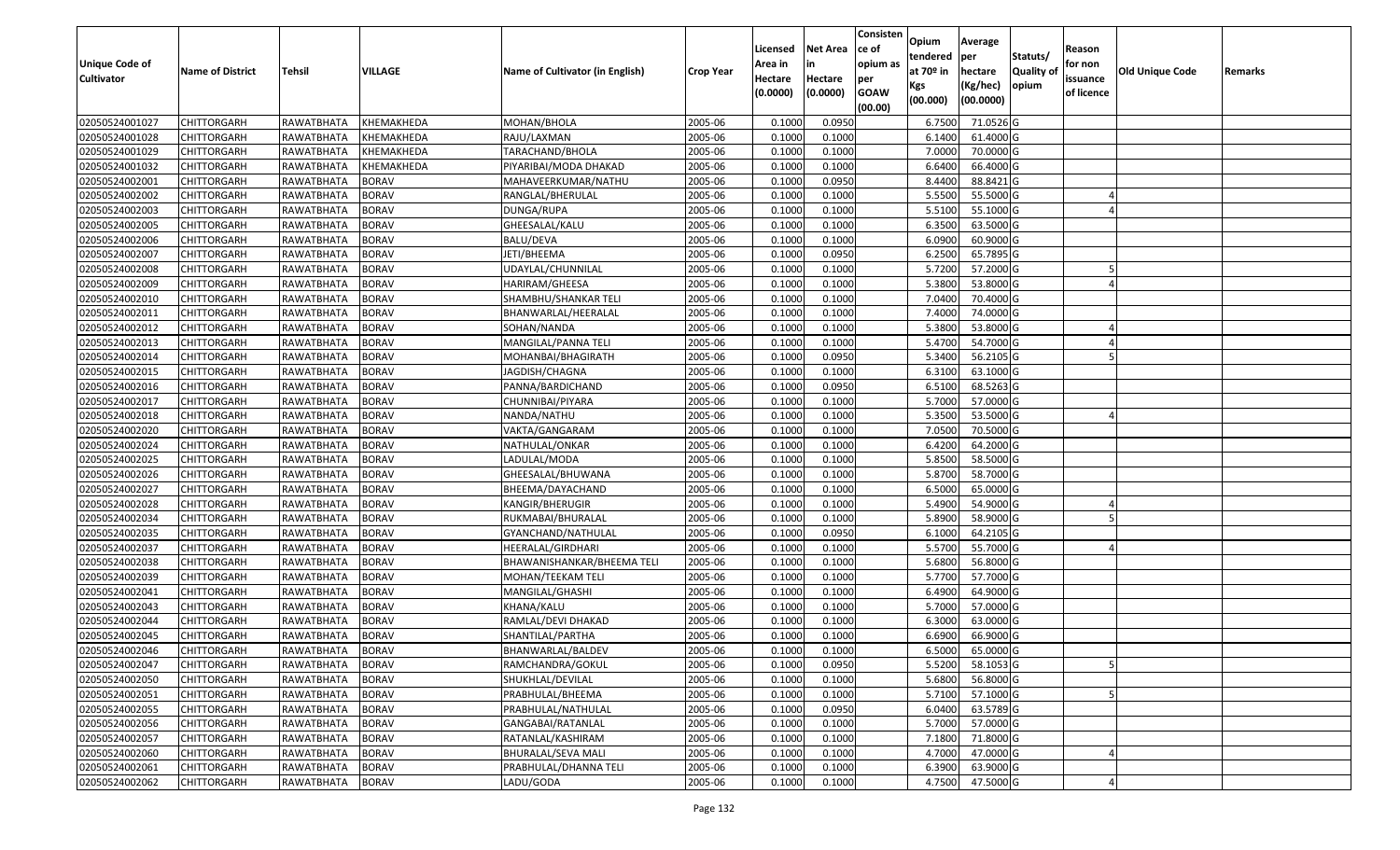|                       |                         |                   |                             |                                 |                  | Licensed | <b>Net Area</b> | Consisten<br>ce of | Opium<br>tendered | Average<br>per | Statuts/         | Reason     |                 |         |
|-----------------------|-------------------------|-------------------|-----------------------------|---------------------------------|------------------|----------|-----------------|--------------------|-------------------|----------------|------------------|------------|-----------------|---------|
| <b>Unique Code of</b> | <b>Name of District</b> | <b>Tehsil</b>     | VILLAGE                     | Name of Cultivator (in English) | <b>Crop Year</b> | Area in  | in              | opium as           | at $70°$ in       | hectare        | <b>Quality o</b> | for non    | Old Unique Code | Remarks |
| <b>Cultivator</b>     |                         |                   |                             |                                 |                  | Hectare  | Hectare         | per                | Kgs               | (Kg/hec)       | opium            | issuance   |                 |         |
|                       |                         |                   |                             |                                 |                  | (0.0000) | (0.0000)        | <b>GOAW</b>        | (00.000)          | (00.0000)      |                  | of licence |                 |         |
| 02050524002063        | CHITTORGARH             | RAWATBHATA        | <b>BORAV</b>                | BHANWARLAL/GOPI                 | 2005-06          | 0.1000   | 0.0950          | (00.00)            | 6.1300            | 64.5263 G      |                  |            |                 |         |
| 02050524002064        | CHITTORGARH             | RAWATBHATA        | <b>BORAV</b>                | MOHANDAS/DEVIDAS                | 2005-06          | 0.1000   | 0.1000          |                    | 5.6900            | 56.9000 G      |                  |            |                 |         |
| 02050524002065        | CHITTORGARH             | RAWATBHATA        | <b>BORAV</b>                | MANGILAL/CHATRA                 | 2005-06          | 0.1000   | 0.1000          |                    | 6.5800            | 65.8000 G      |                  |            |                 |         |
| 02050524002067        | <b>CHITTORGARH</b>      | <b>RAWATBHATA</b> | <b>BORAV</b>                | KAILASHCHAND/NATHULAL           | 2005-06          | 0.1000   | 0.0950          |                    | 5.7700            | 60.7368 G      |                  |            |                 |         |
| 02050524002068        | CHITTORGARH             | RAWATBHATA        | <b>BORAV</b>                | RAJMAL/BHOLU                    | 2005-06          | 0.1000   | 0.1000          |                    | 6.8400            | 68.4000 G      |                  |            |                 |         |
| 02050524002071        | <b>CHITTORGARH</b>      | RAWATBHATA        | <b>BORAV</b>                | MOTYABAI/GHEESA                 | 2005-06          | 0.1000   | 0.1000          |                    | 6.8400            | 68.4000G       |                  |            |                 |         |
| 02050524002072        | CHITTORGARH             | RAWATBHATA        | <b>BORAV</b>                | CHANDMAL/NATHULAL               | 2005-06          | 0.1000   | 0.0950          |                    | 7.4000            | 77.8947 G      |                  |            |                 |         |
| 02050524002074        | CHITTORGARH             | RAWATBHATA        | <b>BORAV</b>                | MOHANLAL/KANADAS                | 2005-06          | 0.1000   | 0.1000          |                    | 5.6100            | 56.1000G       |                  |            |                 |         |
| 02050524003001        | CHITTORGARH             | RAWATBHATA        | MEGNIWAS KALAN              | MOHANLAL/BHOLA                  | 2005-06          | 0.1000   | 0.0950          |                    | 7.1600            | 75.3684 G      |                  |            |                 |         |
| 02050524003002        | CHITTORGARH             | RAWATBHATA        | MEGNIWAS KALAN              | JAYLAL/BHURA                    | 2005-06          | 0.1000   | 0.0950          |                    | 6.4200            | 67.5790 G      |                  |            |                 |         |
| 02050524003003        | CHITTORGARH             | RAWATBHATA        | MEGNIWAS KALAN              | BALU/RUPA                       | 2005-06          | 0.1000   | 0.0900          |                    | 5.1200            | 56.8889 G      |                  |            |                 |         |
| 02050524003004        | CHITTORGARH             | RAWATBHATA        | MEGNIWAS KALAN              | DEVILAL/MOTI                    | 2005-06          | 0.1000   | 0.1000          |                    | 5.3100            | 53.1000 G      |                  |            |                 |         |
| 02050524003005        | <b>CHITTORGARH</b>      | RAWATBHATA        | MEGNIWAS KALAN              | PRAKASH/NANDA                   | 2005-06          | 0.1000   | 0.0950          |                    | 6.1200            | 64.4211 G      |                  |            |                 |         |
| 02050524003006        | <b>CHITTORGARH</b>      | RAWATBHATA        | <b>MEGNIWAS KALAN</b>       | PYARIBAI/SEVA                   | 2005-06          | 0.1000   | 0.0950          |                    | 6.8900            | 72.5263 G      |                  |            |                 |         |
| 02050524003007        | CHITTORGARH             | RAWATBHATA        | <b>MEGNIWAS KALAN</b>       | AMARCHAND/PANNA                 | 2005-06          | 0.1000   | 0.0900          |                    | 5.9400            | 66.0000G       |                  |            |                 |         |
| 02050524003009        | CHITTORGARH             | RAWATBHATA        | MEGNIWAS KALAN              | BANSHILAL/BIRDICHAND            | 2005-06          | 0.1000   | 0.1000          |                    | 6.1300            | 61.3000G       |                  |            |                 |         |
| 02050524003010        | <b>CHITTORGARH</b>      | RAWATBHATA        | MEGNIWAS KALAN              | BHANWARLAL/HAJARI               | 2005-06          | 0.1000   | 0.0950          |                    | 6.5800            | 69.2632 G      |                  |            |                 |         |
| 02050524003011        | CHITTORGARH             | RAWATBHATA        | <b>MEGNIWAS KALAN</b>       | PYARA/RUPA                      | 2005-06          | 0.1000   | 0.0950          |                    | 6.1100            | 64.3158 G      |                  |            |                 |         |
| 02050524003013        | CHITTORGARH             | RAWATBHATA        | MEGNIWAS KALAN              | SHANKAR/PANNA                   | 2005-06          | 0.100    | 0.1000          |                    | 7.4100            | 74.1000G       |                  |            |                 |         |
| 02050524003017        | CHITTORGARH             | RAWATBHATA        | MEGNIWAS KALAN              | MAYARAM/KHEMA                   | 2005-06          | 0.1000   | 0.0950          |                    | 6.8300            | 71.8947 G      |                  |            |                 |         |
| 02050524003018        | CHITTORGARH             | RAWATBHATA        | MEGNIWAS KALAN              | KELA/NANDA                      | 2005-06          | 0.100    | 0.0950          |                    | 6.9100            | 72.7368 G      |                  |            |                 |         |
| 02050524003021        | <b>CHITTORGARH</b>      | RAWATBHATA        | MEGNIWAS KALAN              | DEVILAL/DHULA                   | 2005-06          | 0.100    | 0.1050          |                    | 7.5800            | 72.1905 G      |                  |            |                 |         |
| 02050524003023        | CHITTORGARH             | RAWATBHATA        | MEGNIWAS KALAN              | RAMLAL/NAULA                    | 2005-06          | 0.1000   | 0.0950          |                    | 6.7800            | 71.3684 G      |                  |            |                 |         |
| 02050524003024        | CHITTORGARH             | RAWATBHATA        | MEGNIWAS KALAN              | BHERULAL/NANDA                  | 2005-06          | 0.100    | 0.0950          |                    | 5.8100            | 61.1579 G      |                  |            |                 |         |
| 02050524003026        | <b>CHITTORGARH</b>      | RAWATBHATA        | MEGNIWAS KALAN              | SHAMBHULAL/ONKAR                | 2005-06          | 0.1000   | 0.1000          |                    | 6.8900            | 68.9000 G      |                  |            |                 |         |
| 02050524003028        | CHITTORGARH             | RAWATBHATA        | MEGNIWAS KALAN              | RATIRAM/BHOLA                   | 2005-06          | 0.1000   | 0.0950          |                    | 7.3100            | 76.9474 G      |                  |            |                 |         |
| 02050524003029        | CHITTORGARH             | RAWATBHATA        | MEGNIWAS KALAN              | SHAMBHULAL/KELA                 | 2005-06          | 0.1000   | 0.0950          |                    | 6.6300            | 69.7895 G      |                  |            |                 |         |
| 02050524003030        | CHITTORGARH             | RAWATBHATA        | MEGNIWAS KALAN              | RAMCHANDRA/BHOLIRAM             | 2005-06          | 0.1000   | 0.1000          |                    | 6.8400            | 68.4000 G      |                  |            |                 |         |
| 02050524003031        | CHITTORGARH             | RAWATBHATA        | MEGNIWAS KALAN              | BALULAL/MANGILAL                | 2005-06          | 0.1000   | 0.1000          |                    | 7.0500            | 70.5000 G      |                  |            |                 |         |
| 02050524003032        | CHITTORGARH             | RAWATBHATA        | MEGNIWAS KALAN              | CHAMNA/HAJARI                   | 2005-06          | 0.1000   | 0.1000          |                    | 6.3300            | 63.3000 G      |                  |            |                 |         |
| 02050524003033        | CHITTORGARH             | RAWATBHATA        | MEGNIWAS KALAN              | RAMCHANDRA/NARAYAN              | 2005-06          | 0.1000   | 0.1000          |                    | 6.9500            | 69.5000G       |                  |            |                 |         |
| 02050524003034        | CHITTORGARH             | RAWATBHATA        | MEGNIWAS KALAN              | GOPILAL/BIHARILAL               | 2005-06          | 0.1000   | 0.1000          |                    | 5.8000            | 58.0000G       |                  |            |                 |         |
| 02050524003035        | CHITTORGARH             | RAWATBHATA        | <b>MEGNIWAS KALAN</b>       | MOHANLAL/HAJARI                 | 2005-06          | 0.1000   | 0.0950          |                    | 6.3500            | 66.8421 G      |                  |            |                 |         |
| 02050524003036        | <b>CHITTORGARH</b>      | RAWATBHATA        | MEGNIWAS KALAN              | CHUNNILAL/NARAYAN               | 2005-06          | 0.1000   | 0.1000          |                    | 5.6200            | 56.2000 G      |                  |            |                 |         |
| 02050524003037        | CHITTORGARH             | RAWATBHATA        | MEGNIWAS KALAN              | PIAYARA/BALU                    | 2005-06          | 0.1000   | 0.1000          |                    | 6.2500            | 62.5000 G      |                  |            |                 |         |
| 02050524004001        | CHITTORGARH             | RAWATBHATA        | SHAMBHUNATH KA KHEDA        | RAJIBAI/HEERA                   | 2005-06          | 0.1000   | 0.0950          |                    | 5.5300            | 58.2105 G      |                  |            |                 |         |
| 02050524004002        | CHITTORGARH             | RAWATBHATA        | SHAMBHUNATH KA KHEDA        | BHARATSINGH/MADHOSINGH          | 2005-06          | 0.1000   | 0.0950          |                    | 5.9800            | 62.9474 G      |                  |            |                 |         |
| 02050524004003        | <b>CHITTORGARH</b>      | RAWATBHATA        | SHAMBHUNATH KA KHEDA        | LALU/NANDA                      | 2005-06          | 0.1000   | 0.1000          |                    | 5.8400            | 58.4000 G      |                  |            |                 |         |
| 02050524004004        | <b>CHITTORGARH</b>      | RAWATBHATA        | <b>SHAMBHUNATH KA KHEDA</b> | ONKAR/DALLA                     | 2005-06          | 0.1000   | 0.0950          |                    | 5.8000            | 61.0526 G      |                  |            |                 |         |
| 02050524004005        | <b>CHITTORGARH</b>      | RAWATBHATA        | SHAMBHUNATH KA KHEDA        | HUKMA/LAXMAN                    | 2005-06          | 0.1000   | 0.1050          |                    | 6.9600            | 66.2850 G      |                  |            |                 |         |
| 02050524004007        | <b>CHITTORGARH</b>      | RAWATBHATA        | SHAMBHUNATH KA KHEDA        | SHANKAR/HUKMA                   | 2005-06          | 0.1000   | 0.0950          |                    | 6.2200            | 65.4737 G      |                  |            |                 |         |
| 02050524004008        | <b>CHITTORGARH</b>      | RAWATBHATA        | SHAMBHUNATH KA KHEDA        | PIAYARA/BHARMAL                 | 2005-06          | 0.1000   | 0.1000          |                    | 5.8500            | 58.5000 G      |                  |            |                 |         |
| 02050524004010        | <b>CHITTORGARH</b>      | RAWATBHATA        | <b>SHAMBHUNATH KA KHEDA</b> | LAXMAN/DEVA                     | 2005-06          | 0.1000   | 0.1000          |                    | 5.9200            | 59.2000 G      |                  |            |                 |         |
| 02050524004011        | CHITTORGARH             | RAWATBHATA        | <b>SHAMBHUNATH KA KHEDA</b> | KAJOD/JODHA                     | 2005-06          | 0.1000   | 0.1000          |                    | 5.9500            | 59.5000 G      |                  |            |                 |         |
| 02050524004012        | <b>CHITTORGARH</b>      | RAWATBHATA        | <b>SHAMBHUNATH KA KHEDA</b> | NAULA/DEVA                      | 2005-06          | 0.1000   | 0.0850          |                    | 4.7600            | 56.0000 G      |                  |            |                 |         |
| 02050524004014        | <b>CHITTORGARH</b>      | RAWATBHATA        | <b>SHAMBHUNATH KA KHEDA</b> | <b>BARDICHAND/DEVA</b>          | 2005-06          | 0.1000   | 0.1000          |                    | 5.8000            | 58.0000 G      |                  |            |                 |         |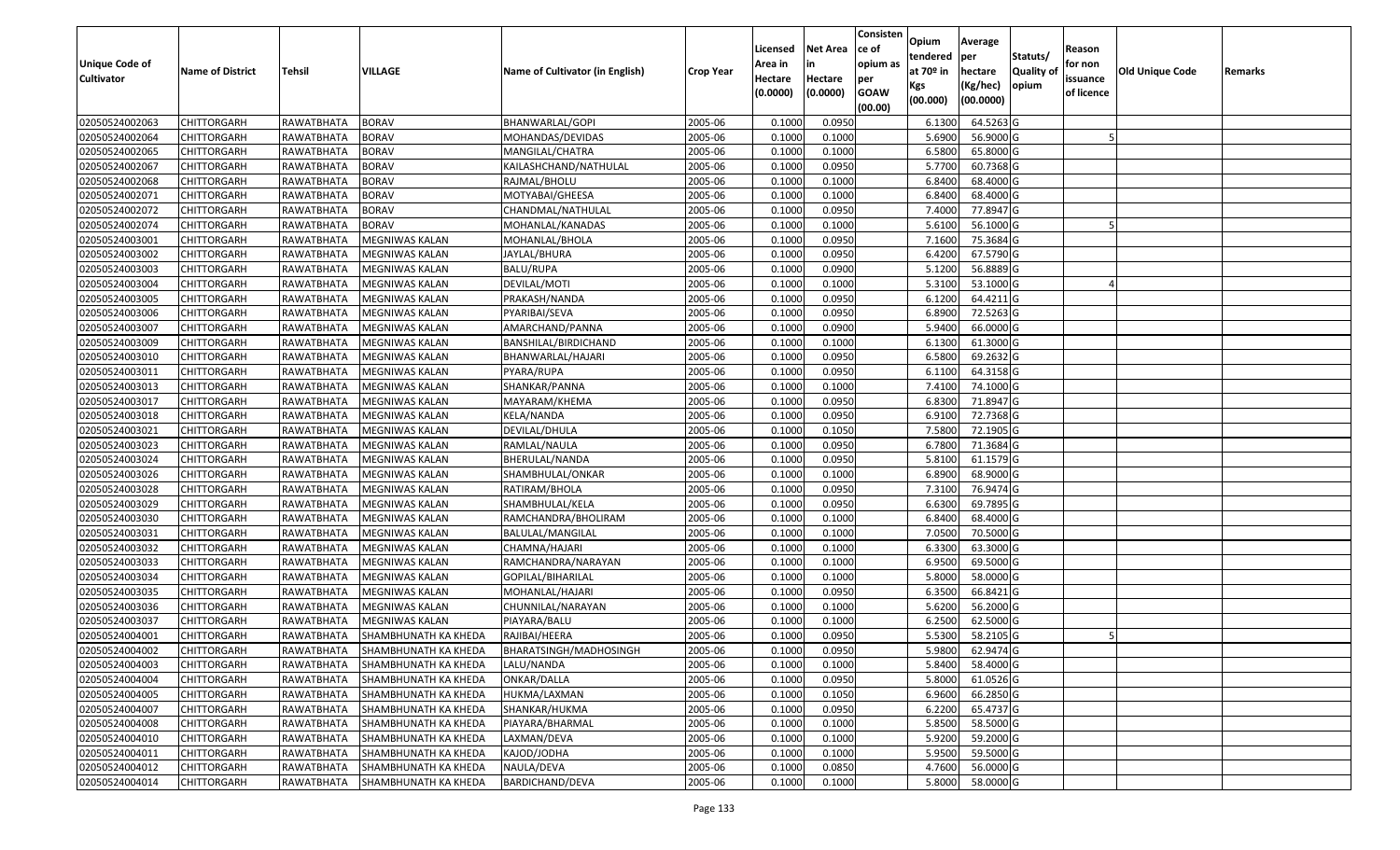| <b>Unique Code of</b><br><b>Cultivator</b> | <b>Name of District</b> | Tehsil              | VILLAGE              | Name of Cultivator (in English) | <b>Crop Year</b> | Licensed<br>Area in<br>Hectare<br>(0.0000) | <b>Net Area</b><br>in<br>Hectare<br>(0.0000) | Consisten<br>lce of<br>opium as<br>per<br><b>GOAW</b><br>(00.00) | Opium<br>tendered<br>at 70º in<br>Kgs<br>(00.000) | Average<br>per<br>hectare<br>(Kg/hec)<br>(00.0000) | Statuts/<br><b>Quality o</b><br>opium | Reason<br>for non<br>issuance<br>of licence | Old Unique Code | Remarks            |
|--------------------------------------------|-------------------------|---------------------|----------------------|---------------------------------|------------------|--------------------------------------------|----------------------------------------------|------------------------------------------------------------------|---------------------------------------------------|----------------------------------------------------|---------------------------------------|---------------------------------------------|-----------------|--------------------|
| 02050524004015                             | <b>CHITTORGARH</b>      | RAWATBHATA          | SHAMBHUNATH KA KHEDA | NANDLAL/GUKUAL                  | 2005-06          | 0.1000                                     | 0.1000                                       |                                                                  | 6.0500                                            | 60.5000 G                                          |                                       |                                             |                 |                    |
| 02050524004016                             | <b>CHITTORGARH</b>      | RAWATBHATA          | SHAMBHUNATH KA KHEDA | MANGILAL/NARAYAN                | 2005-06          | 0.1000                                     | 0.1000                                       |                                                                  | 5.7400                                            | 57.4000 G                                          |                                       |                                             |                 |                    |
| 02050524004017                             | <b>CHITTORGARH</b>      | RAWATBHATA          | SHAMBHUNATH KA KHEDA | MANGILAL/KASHIRAM               | 2005-06          | 0.1000                                     | 0.1000                                       |                                                                  | 6.0700                                            | 60.7000 G                                          |                                       |                                             |                 |                    |
| 02050524004018                             | <b>CHITTORGARH</b>      | RAWATBHATA          | SHAMBHUNATH KA KHEDA | NANDLAL/DERAM                   | 2005-06          | 0.1000                                     | 0.1000                                       |                                                                  | 6.3100                                            | 63.1000 G                                          |                                       |                                             |                 |                    |
| 02050524004020                             | <b>CHITTORGARH</b>      | RAWATBHATA          | SHAMBHUNATH KA KHEDA | JHAMKUBAI/KANA                  | 2005-06          | 0.1000                                     | 0.0950                                       |                                                                  | 5.8600                                            | 61.6842 G                                          |                                       |                                             |                 |                    |
| 02050524004021                             | <b>CHITTORGARH</b>      | RAWATBHATA          | SHAMBHUNATH KA KHEDA | TULSHIRAM/DEVA                  | 2005-06          | 0.1000                                     | 0.0850                                       |                                                                  | 5.5300                                            | 65.0588 G                                          |                                       |                                             |                 |                    |
| 02050524004022                             | CHITTORGARH             | RAWATBHATA          | SHAMBHUNATH KA KHEDA | TULSHIRAM/KISHNA                | 2005-06          | 0.1000                                     | 0.1000                                       |                                                                  | 6.3700                                            | 63.7000 G                                          |                                       |                                             |                 |                    |
| 02050524004024                             | <b>CHITTORGARH</b>      | RAWATBHATA          | SHAMBHUNATH KA KHEDA | KANHAIYALAL/JODHA               | 2005-06          | 0.1000                                     | 0.1000                                       |                                                                  | 6.0700                                            | 60.7000 G                                          |                                       |                                             |                 |                    |
| 02050524004025                             | <b>CHITTORGARH</b>      | RAWATBHATA          | SHAMBHUNATH KA KHEDA | SHANKARLAL/SHOLAL               | 2005-06          | 0.1000                                     | 0.0950                                       |                                                                  | 5.4500                                            | 57.3684 G                                          |                                       |                                             |                 |                    |
| 02050524004027                             | <b>CHITTORGARH</b>      | RAWATBHATA          | SHAMBHUNATH KA KHEDA | MOHANLAL/AMARCHAND              | 2005-06          | 0.1000                                     | 0.1000                                       |                                                                  | 5.7500                                            | 57.5000 G                                          |                                       |                                             |                 |                    |
| 02050524004029                             | <b>CHITTORGARH</b>      | RAWATBHATA          | SHAMBHUNATH KA KHEDA | MOTICHAND/BHANWARLAL            | 2005-06          | 0.1000                                     | 0.0950                                       |                                                                  | 6.0400                                            | 63.5789 G                                          |                                       |                                             |                 |                    |
| 02050524004030                             | <b>CHITTORGARH</b>      | RAWATBHATA          | SHAMBHUNATH KA KHEDA | BHUWANA/RAMA                    | 2005-06          | 0.1000                                     | 0.1000                                       |                                                                  | 6.1000                                            | 61.0000 G                                          |                                       |                                             |                 |                    |
| 02050524004033                             | <b>CHITTORGARH</b>      | RAWATBHATA          | SHAMBHUNATH KA KHEDA | BHURSINGH/LALSINGH              | 2005-06          | 0.1000                                     | 0.0950                                       |                                                                  | 6.1700                                            | 64.9474 G                                          |                                       |                                             |                 |                    |
| 02050524005001                             | <b>CHITTORGARH</b>      | RAWATBHATA          | <b>SUKHPURA</b>      | PANNA/MODA                      | 2005-06          | 0.1000                                     | 0.1000                                       |                                                                  | 6.1600                                            | 61.6000 G                                          |                                       |                                             |                 |                    |
| 02050524005002                             | CHITTORGARH             | RAWATBHATA          | <b>SUKHPURA</b>      | KANHA/BALU                      | 2005-06          | 0.1000                                     | 0.1000                                       |                                                                  | 6.1300                                            | 61.3000 G                                          |                                       |                                             |                 |                    |
| 02050524005003                             | <b>CHITTORGARH</b>      | RAWATBHATA          | <b>SUKHPURA</b>      | JADAVBAI/BARDICHAND             | 2005-06          | 0.1000                                     | 0.0900                                       |                                                                  | 6.1600                                            | 68.4444 G                                          |                                       |                                             |                 |                    |
| 02050524005004                             | <b>CHITTORGARH</b>      | RAWATBHATA          | <b>SUKHPURA</b>      | NARAYAN/LALA                    | 2005-06          | 0.1000                                     | 0.0900                                       |                                                                  | 6.3000                                            | 70.0000 G                                          |                                       |                                             |                 |                    |
| 02050524005006                             | <b>CHITTORGARH</b>      | RAWATBHATA          | <b>SUKHPURA</b>      | JAGANNATH/PIAYRCHAND            | 2005-06          | 0.1000                                     | 0.1000                                       |                                                                  | 6.3300                                            | 63.3000 G                                          |                                       |                                             |                 |                    |
| 02050524005007                             | <b>CHITTORGARH</b>      | RAWATBHATA          | <b>SUKHPURA</b>      | NARAYAN/DALLA                   | 2005-06          | 0.1000                                     | 0.0900                                       |                                                                  | 6.0700                                            | 67.4444 G                                          |                                       |                                             |                 |                    |
| 02050524005008                             | <b>CHITTORGARH</b>      | RAWATBHATA          | SUKHPURA             | FOOLIBAI/DHANNA                 | 2005-06          | 0.1000                                     | 0.1000                                       |                                                                  | 6.4400                                            | 64.4000 G                                          |                                       |                                             |                 | <b>NAME CHANGE</b> |
| 02050524005009                             | <b>CHITTORGARH</b>      | RAWATBHATA          | <b>SUKHPURA</b>      | TEJRAM/MOJIRAM                  | 2005-06          | 0.1000                                     | 0.1000                                       |                                                                  | 6.7800                                            | 67.8000 G                                          |                                       |                                             |                 |                    |
| 02050524005010                             | <b>CHITTORGARH</b>      | RAWATBHATA          | <b>SUKHPURA</b>      | KUKA/CHAMNA                     | 2005-06          | 0.1000                                     | 0.0950                                       |                                                                  | 7.1500                                            | 75.2630 G                                          |                                       |                                             |                 |                    |
| 02050524005011                             | <b>CHITTORGARH</b>      | RAWATBHATA          | <b>SUKHPURA</b>      | MOTYBAI/GHEESA                  | 2005-06          | 0.1000                                     | 0.0950                                       |                                                                  | 6.4800                                            | 68.2105 G                                          |                                       |                                             |                 |                    |
| 02050524005012                             | <b>CHITTORGARH</b>      | RAWATBHATA          | <b>SUKHPURA</b>      | KANHA/LALA                      | 2005-06          | 0.1000                                     | 0.1000                                       |                                                                  | 6.3500                                            | 63.5000 G                                          |                                       |                                             |                 |                    |
| 02050524005013                             | <b>CHITTORGARH</b>      | RAWATBHATA          | <b>SUKHPURA</b>      | GHEESALAL/GOKAL                 | 2005-06          | 0.1000                                     | 0.0950                                       |                                                                  | 6.4000                                            | 67.3684 G                                          |                                       |                                             |                 |                    |
| 02050524005014                             | <b>CHITTORGARH</b>      | RAWATBHATA          | <b>SUKHPURA</b>      | DEVI/NARAYAN                    | 2005-06          | 0.1000                                     | 0.0950                                       |                                                                  | 5.9900                                            | 63.0526 G                                          |                                       |                                             |                 |                    |
| 02050524005015                             | <b>CHITTORGARH</b>      | RAWATBHATA          | <b>SUKHPURA</b>      | BHUWANA/CHAMNA                  | 2005-06          | 0.1000                                     | 0.1000                                       |                                                                  | 6.2100                                            | 62.1000 G                                          |                                       |                                             |                 |                    |
| 02050524005016                             | <b>CHITTORGARH</b>      | RAWATBHATA          | <b>SUKHPURA</b>      | NARAYAN/MODA                    | 2005-06          | 0.1000                                     | 0.1000                                       |                                                                  | 6.6000                                            | 66.0000 G                                          |                                       |                                             |                 |                    |
| 02050524005017                             | <b>CHITTORGARH</b>      | RAWATBHATA          | <b>SUKHPURA</b>      | DALU/SHOCHAND                   | 2005-06          | 0.1000                                     | 0.0950                                       |                                                                  | 6.9300                                            | 72.9474 G                                          |                                       |                                             |                 |                    |
| 02050524005018                             | <b>CHITTORGARH</b>      | RAWATBHATA          | <b>SUKHPURA</b>      | BHANWARLAL/GOPI                 | 2005-06          | 0.1000                                     | 0.0900                                       |                                                                  | 6.6400                                            | 73.7778 G                                          |                                       |                                             |                 |                    |
| 02050524005019                             | <b>CHITTORGARH</b>      | RAWATBHATA          | <b>SUKHPURA</b>      | PIAYRCHAND/LALU                 | 2005-06          | 0.1000                                     | 0.1000                                       |                                                                  | 6.8900                                            | 68.9000 G                                          |                                       |                                             |                 |                    |
| 02050524005020                             | <b>CHITTORGARH</b>      | RAWATBHATA          | <b>SUKHPURA</b>      | GANGABAI/RUPA                   | 2005-06          | 0.1000                                     | 0.0900                                       |                                                                  | 6.6300                                            | 73.6667 G                                          |                                       |                                             |                 |                    |
| 02050524005021                             | <b>CHITTORGARH</b>      | RAWATBHATA          | <b>SUKHPURA</b>      | TEJRAM/GIRDHARI                 | 2005-06          | 0.1000                                     | 0.1000                                       |                                                                  | 6.4000                                            | 64.0000 G                                          |                                       |                                             |                 |                    |
| 02050524005022                             | <b>CHITTORGARH</b>      | RAWATBHATA          | <b>SUKHPURA</b>      | KASHIRAM/CHAMNA                 | 2005-06          | 0.1000                                     | 0.0950                                       |                                                                  | 5.5300                                            | 58.2105 G                                          |                                       |                                             |                 |                    |
| 02050524005023                             | CHITTORGARH             | RAWATBHATA          | <b>SUKHPURA</b>      | KANHA/LALU                      | 2005-06          | 0.1000                                     | 0.0950                                       |                                                                  | 6.3900                                            | 67.2632 G                                          |                                       |                                             |                 |                    |
| 02050524005024                             | <b>CHITTORGARH</b>      | RAWATBHATA          | <b>SUKHPURA</b>      | NARAYAN/TARACHAND               | 2005-06          | 0.1000                                     | 0.1050                                       |                                                                  | 6.7000                                            | 63.8095 G                                          |                                       |                                             |                 |                    |
| 02050524005025                             | <b>CHITTORGARH</b>      | RAWATBHATA SUKHPURA |                      | TEJRAM/NANJI                    | 2005-06          | 0.1000                                     | 0.0950                                       |                                                                  | 6.5800                                            | 69.2630 G                                          |                                       |                                             |                 |                    |
| 02050524005026                             | <b>CHITTORGARH</b>      | RAWATBHATA          | <b>SUKHPURA</b>      | MANGILAL/TARACHAND              | 2005-06          | 0.1000                                     | 0.1000                                       |                                                                  | 6.3800                                            | 63.8000 G                                          |                                       |                                             |                 |                    |
| 02050524005028                             | CHITTORGARH             | RAWATBHATA          | <b>SUKHPURA</b>      | PINAKIN/MOHANLAL                | 2005-06          | 0.1000                                     | 0.0900                                       |                                                                  | 6.1400                                            | 68.2222 G                                          |                                       |                                             |                 |                    |
| 02050524005029                             | <b>CHITTORGARH</b>      | RAWATBHATA          | <b>SUKHPURA</b>      | KASHIRAM/TARACHAND              | 2005-06          | 0.1000                                     | 0.1000                                       |                                                                  | 6.3700                                            | 63.7000 G                                          |                                       |                                             |                 |                    |
| 02050524005030                             | <b>CHITTORGARH</b>      | RAWATBHATA          | <b>SUKHPURA</b>      | MANGILAL/PYARA                  | 2005-06          | 0.1000                                     | 0.1000                                       |                                                                  | 6.3000                                            | 63.0000 G                                          |                                       |                                             |                 |                    |
| 02050524005031                             | <b>CHITTORGARH</b>      | RAWATBHATA          | <b>SUKHPURA</b>      | KAJOD/PEMA                      | 2005-06          | 0.1000                                     | 0.1000                                       |                                                                  | 6.2200                                            | 62.2000 G                                          |                                       |                                             |                 |                    |
| 02050524005032                             | <b>CHITTORGARH</b>      | RAWATBHATA          | <b>SUKHPURA</b>      | MOTI/JALAM                      | 2005-06          | 0.1000                                     | 0.1000                                       |                                                                  | 6.9900                                            | 69.9000 G                                          |                                       |                                             |                 |                    |
| 02050524005033                             | <b>CHITTORGARH</b>      | RAWATBHATA          | <b>SUKHPURA</b>      | PIYARA/KISHNA                   | 2005-06          | 0.1000                                     | 0.1000                                       |                                                                  | 6.7900                                            | 67.9000 G                                          |                                       |                                             |                 |                    |
| 02050524005034                             | <b>CHITTORGARH</b>      | RAWATBHATA          | SUKHPURA             | MEGHA/NATHU                     | 2005-06          | 0.1000                                     | 0.0950                                       |                                                                  | 6.1900                                            | 65.1579 G                                          |                                       |                                             |                 |                    |
| 02050524005035                             | <b>CHITTORGARH</b>      | RAWATBHATA          | <b>SUKHPURA</b>      | JAYRAM/TULCHA                   | 2005-06          | 0.1000                                     | 0.0900                                       |                                                                  | 5.8900                                            | 65.4444 G                                          |                                       |                                             |                 |                    |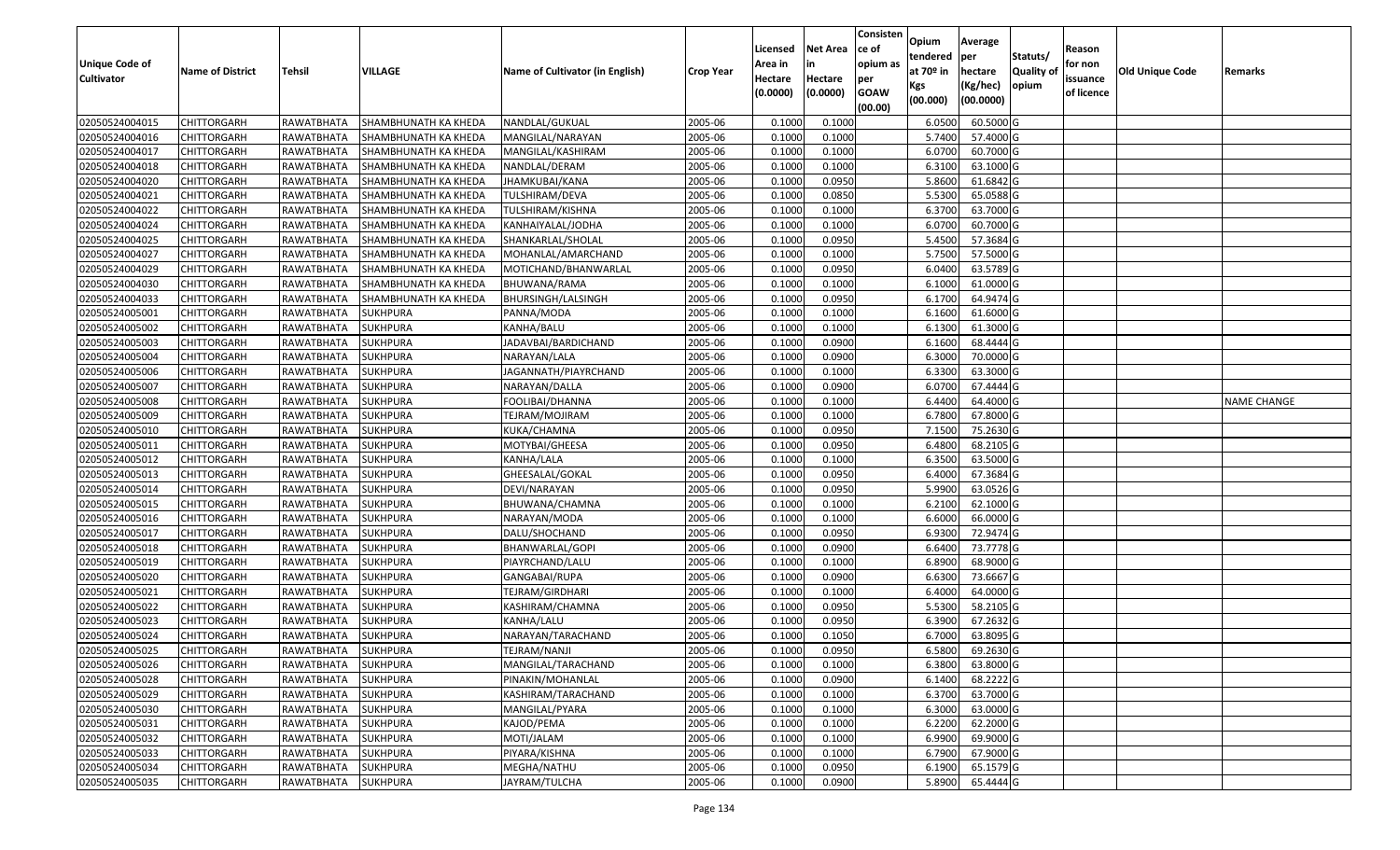| <b>Unique Code of</b><br><b>Cultivator</b> | <b>Name of District</b> | <b>Tehsil</b>     | <b>VILLAGE</b>          | Name of Cultivator (in English) | <b>Crop Year</b> | Licensed<br>Area in<br>Hectare<br>(0.0000) | <b>Net Area</b><br>in<br>Hectare<br>(0.0000) | Consisten<br>ce of<br>opium as<br>per<br><b>GOAW</b><br>(00.00) | Opium<br>tendered<br>at $70°$ in<br>Kgs<br>(00.000) | Average<br>per<br>hectare<br>(Kg/hec)<br>(00.0000) | Statuts/<br>Quality of<br>opium | Reason<br>for non<br>issuance<br>of licence | <b>Old Unique Code</b> | Remarks            |
|--------------------------------------------|-------------------------|-------------------|-------------------------|---------------------------------|------------------|--------------------------------------------|----------------------------------------------|-----------------------------------------------------------------|-----------------------------------------------------|----------------------------------------------------|---------------------------------|---------------------------------------------|------------------------|--------------------|
| 02050524005036                             | <b>CHITTORGARH</b>      | RAWATBHATA        | <b>SUKHPURA</b>         | LAXMICHAND/TULCHA               | 2005-06          | 0.1000                                     | 0.1000                                       |                                                                 | 7.3500                                              | 73.5000 G                                          |                                 |                                             |                        |                    |
| 02050524005037                             | CHITTORGARH             | RAWATBHATA        | <b>SUKHPURA</b>         | RAMESHWAR/DEVILAL               | 2005-06          | 0.1000                                     | 0.0950                                       |                                                                 | 6.7800                                              | 71.3684 G                                          |                                 |                                             |                        |                    |
| 02050524005038                             | <b>CHITTORGARH</b>      | RAWATBHATA        | <b>SUKHPURA</b>         | SITARAM/TARACHAND               | 2005-06          | 0.1000                                     | 0.1000                                       |                                                                 | 6.0700                                              | 60.7000 G                                          |                                 |                                             |                        |                    |
| 02050524005039                             | <b>CHITTORGARH</b>      | RAWATBHATA        | <b>SUKHPURA</b>         | PEMA/GOPI                       | 2005-06          | 0.1000                                     | 0.1000                                       |                                                                 | 5.8700                                              | 58.7000 G                                          |                                 |                                             |                        |                    |
| 02050524005040                             | <b>CHITTORGARH</b>      | RAWATBHATA        | <b>SUKHPURA</b>         | SHAMBHULAL/CHAMPA               | 2005-06          | 0.1000                                     | 0.0950                                       |                                                                 | 5.7100                                              | 60.1053 G                                          |                                 |                                             |                        |                    |
| 02050524005041                             | <b>CHITTORGARH</b>      | <b>RAWATBHATA</b> | <b>SUKHPURA</b>         | RUPLAL/MIYACHAND                | 2005-06          | 0.1000                                     | 0.0950                                       |                                                                 | 6.1600                                              | 64.8421 G                                          |                                 |                                             |                        | <b>NAME CHANGE</b> |
| 02050524005043                             | CHITTORGARH             | RAWATBHATA        | <b>SUKHPURA</b>         | DEVILAL/BARDICHAND              | 2005-06          | 0.1000                                     | 0.0950                                       |                                                                 | 6.2900                                              | 66.2105 G                                          |                                 |                                             |                        |                    |
| 02050524005044                             | <b>CHITTORGARH</b>      | RAWATBHATA        | <b>SUKHPURA</b>         | JEETMAL/JAYCHAND                | 2005-06          | 0.1000                                     | 0.1000                                       |                                                                 | 6.5500                                              | 65.5000G                                           |                                 |                                             |                        |                    |
| 02050524005045                             | <b>CHITTORGARH</b>      | RAWATBHATA        | <b>SUKHPURA</b>         | HEERALAL/KASHIRAM               | 2005-06          | 0.1000                                     | 0.1000                                       |                                                                 | 7.1600                                              | 71.6000 G                                          |                                 |                                             |                        |                    |
| 02050524005047                             | CHITTORGARH             | RAWATBHATA        | <b>SUKHPURA</b>         | PIYARCHAND/TARACHAND            | 2005-06          | 0.1000                                     | 0.0950                                       |                                                                 | 6.0400                                              | 63.5789 G                                          |                                 |                                             |                        |                    |
| 02050524005048                             | <b>CHITTORGARH</b>      | RAWATBHATA        | <b>SUKHPURA</b>         | KISHNA/LALU                     | 2005-06          | 0.1000                                     | 0.1000                                       |                                                                 | 7.1900                                              | 71.9000 G                                          |                                 |                                             |                        |                    |
| 02050524005049                             | <b>CHITTORGARH</b>      | RAWATBHATA        | <b>SUKHPURA</b>         | KUKA/TULSIRAM                   | 2005-06          | 0.1000                                     | 0.1000                                       |                                                                 | 6.3300                                              | 63.3000 G                                          |                                 |                                             |                        |                    |
| 02050524005050                             | <b>CHITTORGARH</b>      | RAWATBHATA        | <b>SUKHPURA</b>         | HARIRAM/KASHIRAM                | 2005-06          | 0.1000                                     | 0.1000                                       |                                                                 | 7.0500                                              | 70.5000 G                                          |                                 |                                             |                        |                    |
| 02050524005051                             | <b>CHITTORGARH</b>      | RAWATBHATA        | <b>SUKHPURA</b>         | LAXMAN/LALU                     | 2005-06          | 0.1000                                     | 0.0950                                       |                                                                 | 6.4000                                              | 67.3684 G                                          |                                 |                                             |                        |                    |
| 02050524005052                             | <b>CHITTORGARH</b>      | RAWATBHATA        | <b>SUKHPURA</b>         | MANGILAL/NATHU                  | 2005-06          | 0.1000                                     | 0.0900                                       |                                                                 | 6.6500                                              | 73.8889 G                                          |                                 |                                             |                        |                    |
| 02050524005053                             | <b>CHITTORGARH</b>      | RAWATBHATA        | <b>SUKHPURA</b>         | LALCHAND/NARAYAN                | 2005-06          | 0.1000                                     | 0.0950                                       |                                                                 | 6.1200                                              | 64.4211 G                                          |                                 |                                             |                        |                    |
| 02050524005054                             | <b>CHITTORGARH</b>      | RAWATBHATA        | <b>SUKHPURA</b>         | MANGIBAI/BALU                   | 2005-06          | 0.1000                                     | 0.0900                                       |                                                                 | 5.8800                                              | 65.3333 G                                          |                                 |                                             |                        |                    |
| 02050524005055                             | <b>CHITTORGARH</b>      | RAWATBHATA        | <b>SUKHPURA</b>         | KESHAVRAM/DEVI                  | 2005-06          | 0.1000                                     | 0.0950                                       |                                                                 | 6.3200                                              | 66.5263 G                                          |                                 |                                             |                        |                    |
| 02050524005056                             | CHITTORGARH             | RAWATBHATA        | <b>SUKHPURA</b>         | BABULAL/CHUNNILAL               | 2005-06          | 0.1000                                     | 0.0950                                       |                                                                 | 6.0000                                              | 63.1579 G                                          |                                 |                                             |                        |                    |
| 02050524005057                             | <b>CHITTORGARH</b>      | RAWATBHATA        | <b>SUKHPURA</b>         | BHAGIRATH/HARISHCHANDRA         | 2005-06          | 0.1000                                     | 0.1000                                       |                                                                 | 6.5200                                              | 65.2000 G                                          |                                 |                                             |                        |                    |
| 02050524006001                             | <b>CHITTORGARH</b>      | RAWATBHATA        | <b>GOPALPURA BORAV</b>  | SANKERPURI/SEVAPURL             | 2005-06          | 0.1000                                     | 0.1000                                       |                                                                 | 5.8800                                              | 58.8000 G                                          |                                 |                                             |                        |                    |
| 02050524006002                             | CHITTORGARH             | RAWATBHATA        | <b>GOPALPURA BORAV</b>  | NARAYAN/BUVANA                  | 2005-06          | 0.100                                      | 0.1000                                       |                                                                 | 5.7000                                              | 57.0000 G                                          |                                 |                                             |                        |                    |
| 02050524006004                             | CHITTORGARH             | RAWATBHATA        | <b>GOPALPURA BORAV</b>  | KAJOD/DHNAA                     | 2005-06          | 0.1000                                     | 0.1000                                       |                                                                 | 6.1700                                              | 61.7000 G                                          |                                 |                                             |                        |                    |
| 02050524006005                             | <b>CHITTORGARH</b>      | RAWATBHATA        | <b>GOPALPURA BORAV</b>  | JETIBAI/NATHU                   | 2005-06          | 0.1000                                     | 0.0950                                       |                                                                 | 5.5100                                              | 58.0000 G                                          |                                 |                                             |                        |                    |
| 02050524006006                             | <b>CHITTORGARH</b>      | RAWATBHATA        | <b>GOPALPURA BORAV</b>  | DEBILAL/GHOPI                   | 2005-06          | 0.1000                                     | 0.0950                                       |                                                                 | 6.9900                                              | 73.5789 G                                          |                                 |                                             |                        |                    |
| 02050524006007                             | <b>CHITTORGARH</b>      | RAWATBHATA        | <b>GOPALPURA BORAV</b>  | MANGILAL/GHOKUL                 | 2005-06          | 0.1000                                     | 0.1000                                       |                                                                 | 5.9000                                              | 59.0000 G                                          |                                 |                                             |                        |                    |
| 02050524006008                             | CHITTORGARH             | RAWATBHATA        | <b>GOPALPURA BORAV</b>  | KELASHPURI/HEERAPURI            | 2005-06          | 0.1000                                     | 0.0950                                       |                                                                 | 6.4100                                              | 67.4737 G                                          |                                 |                                             |                        |                    |
| 02050524006009                             | <b>CHITTORGARH</b>      | RAWATBHATA        | <b>GOPALPURA BORAV</b>  | DEBILAL/RATANPURI               | 2005-06          | 0.1000                                     | 0.1000                                       |                                                                 | 4.8800                                              | 48.8000 G                                          |                                 |                                             |                        |                    |
| 02050524006013                             | <b>CHITTORGARH</b>      | RAWATBHATA        | <b>GOPALPURA BORAV</b>  | KANHAIYALAL/CHOGA               | 2005-06          | 0.1000                                     | 0.0950                                       |                                                                 | 6.7600                                              | 71.1579 G                                          |                                 |                                             |                        |                    |
| 02050524006015                             | <b>CHITTORGARH</b>      | RAWATBHATA        | GOPALPURA BORAV         | BALLUBAI/BARDANATH              | 2005-06          | 0.1000                                     | 0.0950                                       |                                                                 | 5.7100                                              | 60.1053 G                                          |                                 |                                             |                        |                    |
| 02050524007001                             | CHITTORGARH             | RAWATBHATA        | <b>GANESHPURA BORAV</b> | NATHU/BHANWARLAL                | 2005-06          | 0.100                                      | 0.0950                                       |                                                                 | 6.3000                                              | 66.3158 G                                          |                                 |                                             |                        |                    |
| 02050524007002                             | CHITTORGARH             | RAWATBHATA        | <b>GANESHPURA BORAV</b> | UDAYRAM/AMARCHAND               | 2005-06          | 0.100                                      | 0.0950                                       |                                                                 | 6.0900                                              | 64.1053 G                                          |                                 |                                             |                        |                    |
| 02050524007003                             | <b>CHITTORGARH</b>      | RAWATBHATA        | <b>GANESHPURA BORAV</b> | UDEYLAL/DHANNA                  | 2005-06          | 0.1000                                     | 0.0950                                       |                                                                 | 6.0000                                              | 63.1579 G                                          |                                 |                                             |                        |                    |
| 02050524007004                             | <b>CHITTORGARH</b>      | RAWATBHATA        | <b>GANESHPURA BORAV</b> | PREMCHAND/TARACHAND             | 2005-06          | 0.1000                                     | 0.0950                                       |                                                                 | 5.9700                                              | 62.8421 G                                          |                                 |                                             |                        |                    |
| 02050524007005                             | <b>CHITTORGARH</b>      | RAWATBHATA        | <b>GANESHPURA BORAV</b> | KELA/BARDICHAND                 | 2005-06          | 0.1000                                     | 0.1000                                       |                                                                 | 6.2500                                              | 62.5000 G                                          |                                 |                                             |                        |                    |
| 02050524007007                             | <b>CHITTORGARH</b>      | RAWATBHATA        | <b>GANESHPURA BORAV</b> | DALU/LALU                       | 2005-06          | 0.1000                                     | 0.1000                                       |                                                                 | 5.3200                                              | 53.2000 G                                          |                                 |                                             |                        |                    |
| 02050524007008                             | <b>CHITTORGARH</b>      | RAWATBHATA        | <b>GANESHPURA BORAV</b> | PIAYRA/MAYACHAND                | 2005-06          | 0.1000                                     | 0.0950                                       |                                                                 | 5.9000                                              | 62.1053 G                                          |                                 |                                             |                        |                    |
| 02050524007009                             | <b>CHITTORGARH</b>      | RAWATBHATA        | <b>GANESHPURA BORAV</b> | BHERU/NANDA                     | 2005-06          | 0.1000                                     | 0.0950                                       |                                                                 | 6.0600                                              | 63.7895 G                                          |                                 |                                             |                        |                    |
| 02050524007010                             | <b>CHITTORGARH</b>      | RAWATBHATA        | <b>GANESHPURA BORAV</b> | KANHAIYALAL/GHEESU              | 2005-06          | 0.1000                                     | 0.1000                                       |                                                                 | 5.8900                                              | 58.9000 G                                          |                                 |                                             |                        |                    |
| 02050524007011                             | <b>CHITTORGARH</b>      | RAWATBHATA        | <b>GANESHPURA BORAV</b> | NOJIBAI/BALU                    | 2005-06          | 0.1000                                     | 0.1000                                       |                                                                 | 6.0000                                              | 60.0000 G                                          |                                 |                                             | 02050524006017         | <b>TRANSFER</b>    |
| 02050524007012                             | CHITTORGARH             | RAWATBHATA        | <b>GANESHPURA BORAV</b> | KUKA/KALU                       | 2005-06          | 0.1000                                     | 0.1000                                       |                                                                 | 5.9300                                              | 59.3000 G                                          |                                 |                                             |                        |                    |
| 02050524007013                             | <b>CHITTORGARH</b>      | RAWATBHATA        | <b>GANESHPURA BORAV</b> | BHEEMRAJ/KALU                   | 2005-06          | 0.1000                                     | 0.1000                                       |                                                                 | 6.0000                                              | 60.0000 G                                          |                                 |                                             |                        |                    |
| 02050524007014                             | <b>CHITTORGARH</b>      | RAWATBHATA        | <b>GANESHPURA BORAV</b> | PRABHULAL/KANA                  | 2005-06          | 0.1000                                     | 0.1000                                       |                                                                 | 5.9200                                              | 59.2000 G                                          |                                 |                                             |                        |                    |
| 02050524007015                             | <b>CHITTORGARH</b>      | RAWATBHATA        | <b>GANESHPURA BORAV</b> | UDAYRAM/BARDICHAND              | 2005-06          | 0.1000                                     | 0.1000                                       |                                                                 | 6.3300                                              | 63.3000 G                                          |                                 |                                             |                        |                    |
| 02050524007016                             | CHITTORGARH             | RAWATBHATA        | <b>GANESHPURA BORAV</b> | RAMESHWAR/BALU                  | 2005-06          | 0.1000                                     | 0.1000                                       |                                                                 | 6.1100                                              | 61.1000 G                                          |                                 |                                             |                        |                    |
| 02050524007017                             | <b>CHITTORGARH</b>      | RAWATBHATA        | <b>GANESHPURA BORAV</b> | MOHANLAL/BHANWARLAL             | 2005-06          | 0.1000                                     | 0.1000                                       |                                                                 | 6.4100                                              | 64.1000 G                                          |                                 |                                             |                        |                    |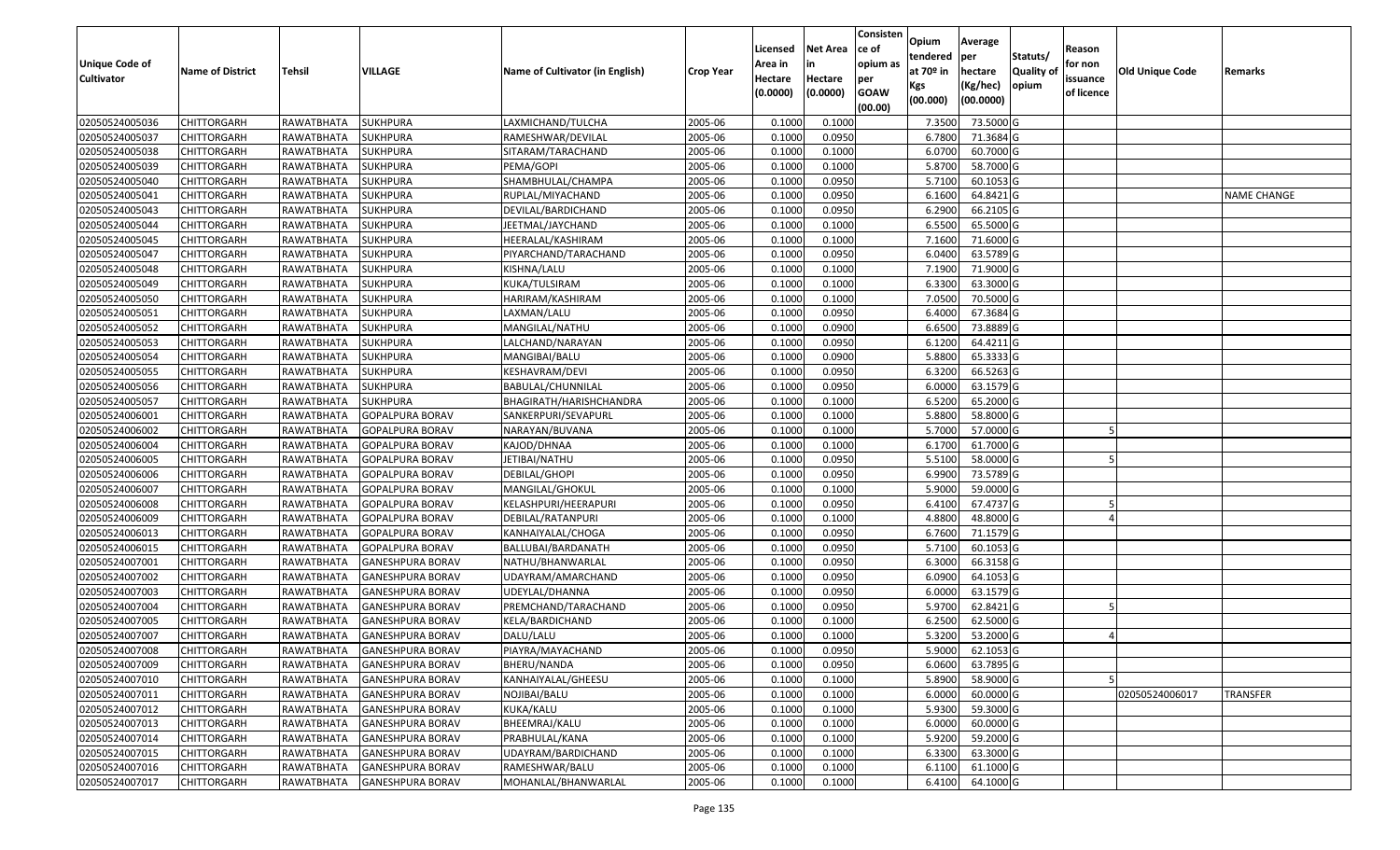| <b>Unique Code of</b><br><b>Cultivator</b> | <b>Name of District</b> | <b>Tehsil</b>          | VILLAGE                 | Name of Cultivator (in English) | <b>Crop Year</b> | Licensed<br>Area in<br>Hectare<br>(0.0000) | <b>Net Area</b><br>Hectare<br>(0.0000) | Consisten<br>ce of<br>opium as<br>per<br><b>GOAW</b><br>(00.00) | Opium<br>tendered<br>at $70°$ in<br>Kgs<br>(00.000) | Average<br>per<br>hectare<br>(Kg/hec)<br>(00.0000) | Statuts/<br>Quality of<br>opium | Reason<br>for non<br>issuance<br>of licence | <b>Old Unique Code</b> | Remarks            |
|--------------------------------------------|-------------------------|------------------------|-------------------------|---------------------------------|------------------|--------------------------------------------|----------------------------------------|-----------------------------------------------------------------|-----------------------------------------------------|----------------------------------------------------|---------------------------------|---------------------------------------------|------------------------|--------------------|
| 02050524007018                             | <b>CHITTORGARH</b>      | RAWATBHATA             | <b>GANESHPURA BORAV</b> | KAILASH/LALU                    | 2005-06          | 0.100                                      | 0.1000                                 |                                                                 | 6.2300                                              | 62.3000 G                                          |                                 |                                             |                        | <b>NAME CHANGE</b> |
| 02050524007019                             | CHITTORGARH             | RAWATBHATA             | <b>GANESHPURA BORAV</b> | HARIRAM/CHAMPA                  | 2005-06          | 0.1000                                     | 0.1000                                 |                                                                 | 6.6000                                              | 66.0000 G                                          |                                 |                                             |                        |                    |
| 02050524007020                             | <b>CHITTORGARH</b>      | RAWATBHATA             | GANESHPURA BORAV        | NARAYAN/DEVA                    | 2005-06          | 0.1000                                     | 0.1000                                 |                                                                 | 5.2000                                              | 52.0000 G                                          |                                 |                                             |                        |                    |
| 02050524008001                             | <b>CHITTORGARH</b>      | RAWATBHATA             | PIPLDA BORAV            | <b>BALU/ONKAR</b>               | 2005-06          | 0.1000                                     | 0.1000                                 |                                                                 | 6.5500                                              | 65.5000 G                                          |                                 |                                             |                        |                    |
| 02050524008003                             | <b>CHITTORGARH</b>      | RAWATBHATA             | PIPLDA BORAV            | NANURAM/RUPA                    | 2005-06          | 0.1000                                     | 0.0950                                 |                                                                 | 6.7600                                              | 71.1579 G                                          |                                 |                                             |                        |                    |
| 02050524008004                             | CHITTORGARH             | RAWATBHATA             | PIPLDA BORAV            | LALU/NANDA                      | 2005-06          | 0.1000                                     | 0.1000                                 |                                                                 | 6.3500                                              | 63.5000 G                                          |                                 |                                             |                        |                    |
| 02050524008005                             | CHITTORGARH             | RAWATBHATA             | PIPLDA BORAV            | ASHARAM/BHAGCHAND               | 2005-06          | 0.100                                      | 0.0950                                 |                                                                 | 6.1400                                              | 64.6316 G                                          |                                 |                                             |                        | <b>NAME CHANGE</b> |
| 02050524008009                             | <b>CHITTORGARH</b>      | RAWATBHATA             | PIPLDA BORAV            | LALU/AMARCHAND                  | 2005-06          | 0.1000                                     | 0.1000                                 |                                                                 | 6.7800                                              | 67.8000 G                                          |                                 |                                             |                        |                    |
| 02050524008011                             | CHITTORGARH             | RAWATBHATA             | PIPLDA BORAV            | MOJIRAM/DOULA                   | 2005-06          | 0.100                                      | 0.1000                                 |                                                                 | 6.6900                                              | 66.9000 G                                          |                                 |                                             |                        |                    |
| 02050524008012                             | CHITTORGARH             | RAWATBHATA             | PIPLDA BORAV            | JODHA/NANDA                     | 2005-06          | 0.1000                                     | 0.1000                                 |                                                                 | 6.5600                                              | 65.6000 G                                          |                                 |                                             |                        |                    |
| 02050524008013                             | <b>CHITTORGARH</b>      | RAWATBHATA             | PIPLDA BORAV            | BHANWARLAL/BHIMA                | 2005-06          | 0.1000                                     | 0.1000                                 |                                                                 | 6.1700                                              | 61.7000 G                                          |                                 |                                             |                        |                    |
| 02050524008015                             | <b>CHITTORGARH</b>      | RAWATBHATA             | PIPLDA BORAV            | NANDA/PITHA                     | 2005-06          | 0.1000                                     | 0.1000                                 |                                                                 | 6.6700                                              | 66.7000 G                                          |                                 |                                             |                        |                    |
| 02050524008016                             | <b>CHITTORGARH</b>      | RAWATBHATA             | PIPLDA BORAV            | MIYACHAND/DEEPA                 | 2005-06          | 0.1000                                     | 0.0900                                 |                                                                 | 6.3300                                              | 70.3333 G                                          |                                 |                                             |                        |                    |
| 02050524008017                             | <b>CHITTORGARH</b>      | RAWATBHATA             | PIPLDA BORAV            | MOHAN/GOPI                      | 2005-06          | 0.1000                                     | 0.1000                                 |                                                                 | 6.4900                                              | 64.9000 G                                          |                                 |                                             |                        |                    |
| 02050524009001                             | <b>CHITTORGARH</b>      | RAWATBHATA             | <b>JAWDA NIMDI</b>      | BANSHILAL/RODA                  | 2005-06          | 0.1000                                     | 0.0950                                 |                                                                 | 5.5400                                              | 58.3158 G                                          |                                 |                                             |                        |                    |
| 02050524009003                             | <b>CHITTORGARH</b>      | RAWATBHATA             | <b>JAWDA NIMDI</b>      | KANA/SUKHLAL                    | 2005-06          | 0.1000                                     | 0.0950                                 |                                                                 | 5.4300                                              | 57.1570 G                                          |                                 |                                             |                        |                    |
| 02050524009006                             | <b>CHITTORGARH</b>      | RAWATBHATA             | <b>JAWDA NIMDI</b>      | SOHANIBAI/BHANWARLAL            | 2005-06          | 0.1000                                     | 0.0950                                 |                                                                 | 6.6600                                              | 70.1053 G                                          |                                 |                                             |                        |                    |
| 02050524009008                             | <b>CHITTORGARH</b>      | RAWATBHATA             | <b>JAWDA NIMDI</b>      | GOPILAL/KHEMA                   | 2005-06          | 0.1000                                     | 0.0900                                 |                                                                 | 4.9000                                              | 54.4444 G                                          |                                 |                                             |                        |                    |
| 02050524009009                             | CHITTORGARH             | RAWATBHATA             | JAWDA NIMDI             | NANDUBAI/MOOLCHAND              | 2005-06          | 0.1000                                     | 0.1000                                 |                                                                 | 4.8600                                              | 48.6000 G                                          |                                 |                                             |                        | <b>NAME CHANGE</b> |
| 02050524009015                             | <b>CHITTORGARH</b>      | RAWATBHATA             | JAWDA NIMDI             | PRARHVIRAJ/RODA                 | 2005-06          | 0.1000                                     | 0.1000                                 |                                                                 | 5.6100                                              | 56.1000 G                                          |                                 |                                             |                        |                    |
| 02050524009018                             | <b>CHITTORGARH</b>      | RAWATBHATA             | <b>JAWDA NIMDI</b>      | PRABHU/PRATHVIRAJ               | 2005-06          | 0.1000                                     | 0.1000                                 |                                                                 | 5.7500                                              | 57.5000 G                                          |                                 |                                             |                        |                    |
| 02050524009019                             | <b>CHITTORGARH</b>      | RAWATBHATA             | JAWDA NIMDI             | HAJARI/BARDA                    | 2005-06          | 0.100                                      | 0.1000                                 |                                                                 | 5.7400                                              | 57.4000 G                                          |                                 |                                             |                        |                    |
| 02050524009025                             | CHITTORGARH             | RAWATBHATA             | JAWDA NIMDI             | KANHAIYALAL/MOOLCHAND           | 2005-06          | 0.1000                                     | 0.0950                                 |                                                                 | 6.3900                                              | 67.2632 G                                          |                                 |                                             |                        |                    |
| 02050524009027                             | <b>CHITTORGARH</b>      | RAWATBHATA             | JAWDA NIMDI             | PRABHULAL/MANGILAL              | 2005-06          | 0.1000                                     | 0.0950                                 |                                                                 | 5.7500                                              | 60.5263 G                                          |                                 |                                             |                        |                    |
| 02050524009029                             | <b>CHITTORGARH</b>      | RAWATBHATA             | <b>JAWDA NIMDI</b>      | KAJODILAL/KHEMRAJ               | 2005-06          | 0.1000                                     | 0.1000                                 |                                                                 | 5.5900                                              | 55.9000 G                                          |                                 |                                             |                        |                    |
| 02050524009032                             | <b>CHITTORGARH</b>      | RAWATBHATA             | <b>JAWDA NIMDI</b>      | PREMRAJ/DEVA                    | 2005-06          | 0.1000                                     | 0.0950                                 |                                                                 | 6.5300                                              | 68.7368 G                                          |                                 |                                             |                        |                    |
| 02050524009033                             | CHITTORGARH             | RAWATBHATA             | <b>JAWDA NIMDI</b>      | MANGILAL/DEVA                   | 2005-06          | 0.1000                                     | 0.0950                                 |                                                                 | 5.9500                                              | 62.6316 G                                          |                                 |                                             |                        |                    |
| 02050524009035                             | <b>CHITTORGARH</b>      | RAWATBHATA             | JAWDA NIMDI             | SITARAM/KASHIRAM                | 2005-06          | 0.1000                                     | 0.1000                                 |                                                                 | 4.7900                                              | 47.9000 G                                          |                                 |                                             |                        |                    |
| 02050524009036                             | <b>CHITTORGARH</b>      | RAWATBHATA             | JAWDA NIMDI             | MATHURALAL/CHATURBHUJ           | 2005-06          | 0.1000                                     | 0.0950                                 |                                                                 | 6.1900                                              | 65.1579 G                                          |                                 |                                             |                        |                    |
| 02050524009037                             | <b>CHITTORGARH</b>      | RAWATBHATA             | JAWDA NIMDI             | DEBBAI/RODU D/O SARJIBAI        | 2005-06          | 0.1000                                     | 0.1000                                 |                                                                 | 6.9100                                              | 69.1000 G                                          |                                 |                                             |                        |                    |
| 02050524009039                             | CHITTORGARH             | RAWATBHATA             | JAWDA NIMDI             | SUNDERBAI/BHERU                 | 2005-06          | 0.100                                      | 0.1000                                 |                                                                 | 5.7500                                              | 57.5000 G                                          |                                 |                                             |                        |                    |
| 02050524009044                             | CHITTORGARH             | RAWATBHATA             | JAWDA NIMDI             | NANA/GHEESA                     | 2005-06          | 0.100                                      | 0.1000                                 |                                                                 | 5.5900                                              | 55.9000 G                                          |                                 |                                             |                        |                    |
| 02050524009047                             | <b>CHITTORGARH</b>      | RAWATBHATA             | <b>JAWDA NIMDI</b>      | KANHA/KISHORE MALI              | 2005-06          | 0.1000                                     | 0.0950                                 |                                                                 | 4.7800                                              | 50.3158 G                                          |                                 |                                             |                        |                    |
| 02050524009050                             | CHITTORGARH             | RAWATBHATA             | JAWDA NIMDI             | KUKA/BHAGWAN                    | 2005-06          | 0.100                                      | 0.1000                                 |                                                                 | 5.4800                                              | 54.8000 G                                          |                                 |                                             |                        |                    |
| 02050524009052                             | CHITTORGARH             | RAWATBHATA             | JAWDA NIMDI             | TIRLOKSINGH/BUDHSINGH           | 2005-06          | 0.1000                                     | 0.1000                                 |                                                                 | 4.8700                                              | 48.7000 G                                          |                                 |                                             |                        |                    |
| 02050524009053                             | <b>CHITTORGARH</b>      | RAWATBHATA             | <b>JAWDA NIMDI</b>      | NEMICHAND/SHOLA                 | 2005-06          | 0.1000                                     | 0.0950                                 |                                                                 | 5.6900                                              | 59.8947 G                                          |                                 |                                             |                        |                    |
| 02050524009055                             | <b>CHITTORGARH</b>      | RAWATBHATA JAWDA NIMDI |                         | NATHU/ONKARLAL                  | 2005-06          | 0.1000                                     | 0.0950                                 |                                                                 | 5.3500                                              | 56.3158 G                                          |                                 |                                             |                        |                    |
| 02050524009056                             | <b>CHITTORGARH</b>      | RAWATBHATA             | JAWDA NIMDI             | LAXMAN/KARMA KHATIK             | 2005-06          | 0.1000                                     | 0.1000                                 |                                                                 | 5.6400                                              | 56.4000 G                                          |                                 |                                             |                        |                    |
| 02050524009061                             | <b>CHITTORGARH</b>      | RAWATBHATA             | JAWDA NIMDI             | TODU/LUNA                       | 2005-06          | 0.1000                                     | 0.0950                                 |                                                                 | 5.0800                                              | 53.4737 G                                          |                                 |                                             |                        |                    |
| 02050524009063                             | <b>CHITTORGARH</b>      | RAWATBHATA             | <b>JAWDA NIMDI</b>      | NANDUBAI/CHENRAM                | 2005-06          | 0.1000                                     | 0.1000                                 |                                                                 | 5.7700                                              | 57.7000 G                                          |                                 |                                             |                        |                    |
| 02050524009064                             | CHITTORGARH             | RAWATBHATA             | JAWDA NIMDI             | ABADULGANI/ABADUL KADAR         | 2005-06          | 0.1000                                     | 0.1000                                 |                                                                 | 5.6700                                              | 56.7000 G                                          |                                 |                                             |                        |                    |
| 02050524010001                             | <b>CHITTORGARH</b>      | RAWATBHATA             | DAULATPURA NIMDI        | MOHANDAS/RAMDAS                 | 2005-06          | 0.1000                                     | 0.0950                                 |                                                                 | 6.2800                                              | 66.1053 G                                          |                                 |                                             |                        |                    |
| 02050524010002                             | <b>CHITTORGARH</b>      | RAWATBHATA             | DAULATPURA NIMDI        | MANGILAL/BHUWANA                | 2005-06          | 0.1000                                     | 0.0950                                 |                                                                 | 6.3800                                              | 67.1579 G                                          |                                 |                                             |                        |                    |
| 02050524010003                             | <b>CHITTORGARH</b>      | RAWATBHATA             | DAULATPURA NIMDI        | MOOLCHAND/BOTHLAL               | 2005-06          | 0.1000                                     | 0.0950                                 |                                                                 | 6.3500                                              | 66.8421 G                                          |                                 |                                             |                        |                    |
| 02050524010004                             | CHITTORGARH             | RAWATBHATA             | DAULATPURA NIMDI        | SOHANLAL/HUKMA                  | 2005-06          | 0.1000                                     | 0.0950                                 |                                                                 | 5.5100                                              | 58.0000 G                                          |                                 |                                             |                        |                    |
| 02050524010005                             | <b>CHITTORGARH</b>      | RAWATBHATA             | <b>DAULATPURA NIMDI</b> | SAVTRIBAI/SHANKARLAL            | 2005-06          | 0.1000                                     | 0.0950                                 |                                                                 | 6.2800                                              | 66.1053 G                                          |                                 |                                             |                        |                    |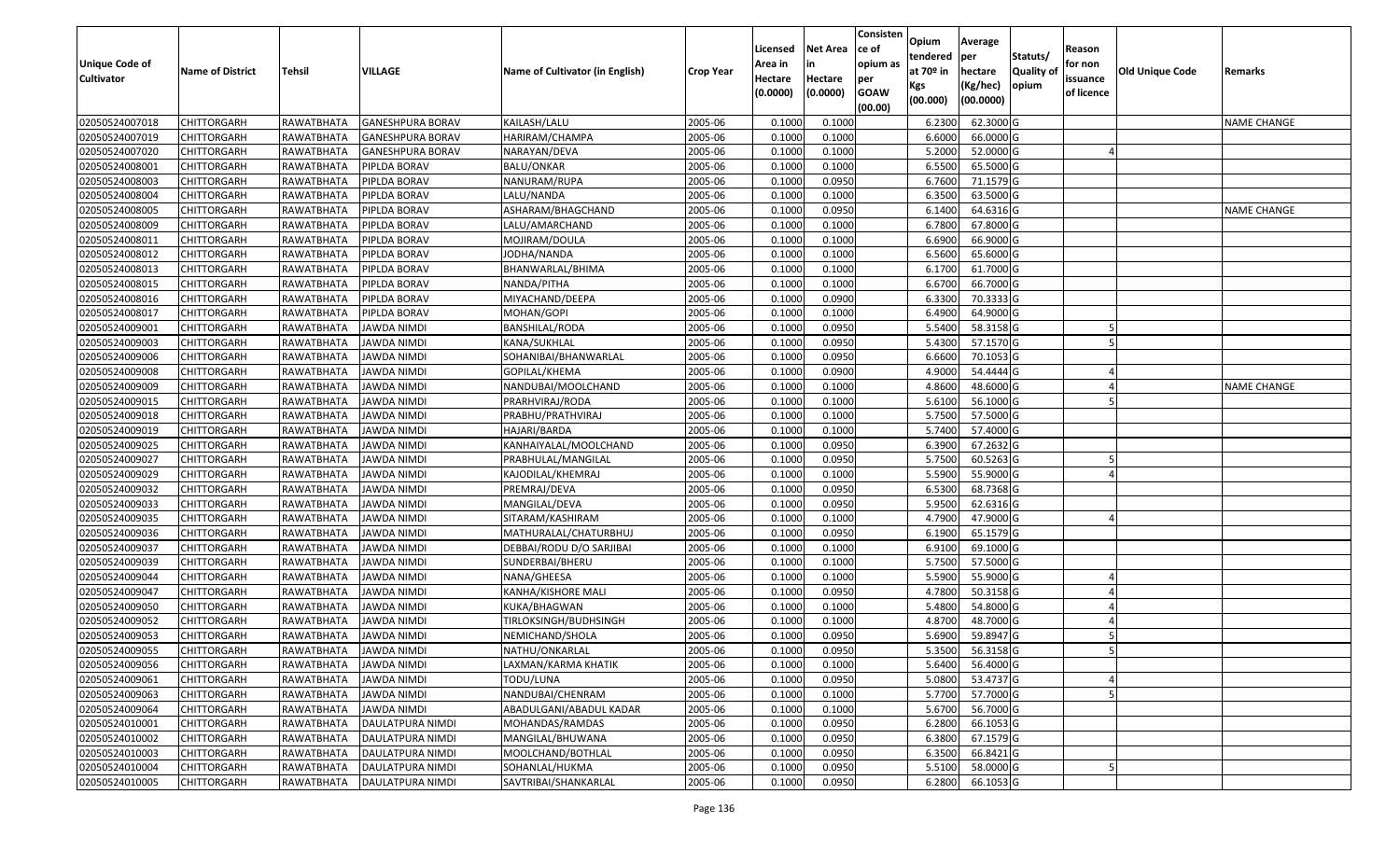| <b>Unique Code of</b><br><b>Cultivator</b> | <b>Name of District</b> | Tehsil     | VILLAGE                   | Name of Cultivator (in English) | <b>Crop Year</b> | Licensed<br>Area in<br>Hectare<br>(0.0000) | <b>Net Area</b><br>in<br>Hectare<br>(0.0000) | Consisten<br>ce of<br>opium as<br>per<br><b>GOAW</b><br>(00.00) | Opium<br>tendered<br>at $70°$ in<br>Kgs<br>(00.000) | Average<br>per<br>hectare<br>(Kg/hec)<br>(00.0000) | Statuts/<br>Quality of<br>opium | Reason<br>for non<br>issuance<br>of licence | Old Unique Code | Remarks |
|--------------------------------------------|-------------------------|------------|---------------------------|---------------------------------|------------------|--------------------------------------------|----------------------------------------------|-----------------------------------------------------------------|-----------------------------------------------------|----------------------------------------------------|---------------------------------|---------------------------------------------|-----------------|---------|
| 02050524010006                             | <b>CHITTORGARH</b>      | RAWATBHATA | DAULATPURA NIMDI          | UDAYLAL/BHURA                   | 2005-06          | 0.1000                                     | 0.1000                                       |                                                                 | 5.8400                                              | 58.4000 G                                          |                                 |                                             |                 |         |
| 02050524010007                             | CHITTORGARH             | RAWATBHATA | DAULATPURA NIMDI          | VENIRAM/BHUWANA                 | 2005-06          | 0.1000                                     | 0.0950                                       |                                                                 | 6.4700                                              | 68.1053 G                                          |                                 |                                             |                 |         |
| 02050524010008                             | <b>CHITTORGARH</b>      | RAWATBHATA | DAULATPURA NIMDI          | CHAGNIBAI/MOHANLAL              | 2005-06          | 0.1000                                     | 0.1000                                       |                                                                 | 5.4500                                              | 54.5000 G                                          |                                 |                                             |                 |         |
| 02050524010009                             | <b>CHITTORGARH</b>      | RAWATBHATA | DAULATPURA NIMDI          | BHANWARLAL/NARAYAN              | 2005-06          | 0.1000                                     | 0.0950                                       |                                                                 | 5.4000                                              | 56.8421 G                                          |                                 |                                             |                 |         |
| 02050524010010                             | <b>CHITTORGARH</b>      | RAWATBHATA | DAULATPURA NIMDI          | BANSHILAL/BHEEMA                | 2005-06          | 0.1000                                     | 0.0950                                       |                                                                 | 6.1400                                              | 64.6316 G                                          |                                 |                                             |                 |         |
| 02050524010011                             | <b>CHITTORGARH</b>      | RAWATBHATA | DAULATPURA NIMDI          | SHRILAL/HEERA                   | 2005-06          | 0.1000                                     | 0.0950                                       |                                                                 | 6.2200                                              | 65.4737 G                                          |                                 |                                             |                 |         |
| 02050524010012                             | CHITTORGARH             | RAWATBHATA | DAULATPURA NIMDI          | RAMLAL/DHANNA SHARMA            | 2005-06          | 0.1000                                     | 0.1000                                       |                                                                 | 6.4100                                              | 64.1000 G                                          |                                 |                                             |                 |         |
| 02050524010013                             | <b>CHITTORGARH</b>      | RAWATBHATA | DAULATPURA NIMDI          | MOHANSINGH/BHERUSINGH           | 2005-06          | 0.1000                                     | 0.0950                                       |                                                                 | 5.7700                                              | 60.7368 G                                          |                                 |                                             |                 |         |
| 02050524010014                             | <b>CHITTORGARH</b>      | RAWATBHATA | DAULATPURA NIMDI          | OMPRAKASH/DHANNALAL             | 2005-06          | 0.1000                                     | 0.0950                                       |                                                                 | 5.4600                                              | 57.4737 G                                          |                                 |                                             |                 |         |
| 02050524010015                             | <b>CHITTORGARH</b>      | RAWATBHATA | DAULATPURA NIMDI          | SATYANARAYAN/SHANKARLAL         | 2005-06          | 0.1000                                     | 0.0950                                       |                                                                 | 5.7800                                              | 60.8421 G                                          |                                 |                                             |                 |         |
| 02050524010016                             | <b>CHITTORGARH</b>      | RAWATBHATA | DAULATPURA NIMDI          | ISHWARLAL/MANGILAL              | 2005-06          | 0.1000                                     | 0.1000                                       |                                                                 | 6.7000                                              | 67.0000 G                                          |                                 |                                             |                 |         |
| 02050524010017                             | <b>CHITTORGARH</b>      | RAWATBHATA | DAULATPURA NIMDI          | JAYRAM/HUKMA                    | 2005-06          | 0.1000                                     | 0.1000                                       |                                                                 | 5.9100                                              | 59.1000 G                                          |                                 |                                             |                 |         |
| 02050524010018                             | <b>CHITTORGARH</b>      | RAWATBHATA | DAULATPURA NIMDI          | BHAGUCHAND/TARACHAND            | 2005-06          | 0.1000                                     | 0.0950                                       |                                                                 | 5.6500                                              | 59.4737 G                                          |                                 |                                             |                 |         |
| 02050524010019                             | <b>CHITTORGARH</b>      | RAWATBHATA | DAULATPURA NIMDI          | BALULAL/DHANNALAL               | 2005-06          | 0.1000                                     | 0.0950                                       |                                                                 | 5.5500                                              | 58.4211 G                                          |                                 |                                             |                 |         |
| 02050524010020                             | <b>CHITTORGARH</b>      | RAWATBHATA | DAULATPURA NIMDI          | BHAGWANLAL/GOPILAL              | 2005-06          | 0.1000                                     | 0.0950                                       |                                                                 | 5.5200                                              | 58.1053 G                                          |                                 |                                             |                 |         |
| 02050524010021                             | <b>CHITTORGARH</b>      | RAWATBHATA | DAULATPURA NIMDI          | JAGDISH/GOPILAL                 | 2005-06          | 0.1000                                     | 0.0950                                       |                                                                 | 5.6800                                              | 59.7895 G                                          |                                 |                                             |                 |         |
| 02050524010023                             | <b>CHITTORGARH</b>      | RAWATBHATA | DAULATPURA NIMDI          | NATHUSINGH/ONKARSINGH           | 2005-06          | 0.1000                                     | 0.1000                                       |                                                                 | 5.5900                                              | 55.9000 G                                          |                                 |                                             |                 |         |
| 02050524010024                             | <b>CHITTORGARH</b>      | RAWATBHATA | DAULATPURA NIMDI          | NANDLAL/HEERA                   | 2005-06          | 0.1000                                     | 0.0950                                       |                                                                 | 5.8900                                              | 62.0000 G                                          |                                 |                                             |                 |         |
| 02050524010026                             | <b>CHITTORGARH</b>      | RAWATBHATA | DAULATPURA NIMDI          | BHERUSINGH/SAJJANSINGH          | 2005-06          | 0.1000                                     | 0.0950                                       |                                                                 | 5.6800                                              | 59.7895 G                                          |                                 |                                             |                 |         |
| 02050524010028                             | <b>CHITTORGARH</b>      | RAWATBHATA | DAULATPURA NIMDI          | KISHNLAL/CHUNNILAL              | 2005-06          | 0.1000                                     | 0.0950                                       |                                                                 | 5.6200                                              | 59.1579 G                                          |                                 |                                             |                 |         |
| 02050524010029                             | <b>CHITTORGARH</b>      | RAWATBHATA | DAULATPURA NIMDI          | DEVILAL/NANRAM                  | 2005-06          | 0.1000                                     | 0.1000                                       |                                                                 | 3.0100                                              | 30.1000                                            |                                 |                                             |                 |         |
| 02050524010031                             | <b>CHITTORGARH</b>      | RAWATBHATA | DAULATPURA NIMDI          | CHAGANLAL/HEERALAL              | 2005-06          | 0.1000                                     | 0.0950                                       |                                                                 | 5.5000                                              | 57.8947 G                                          |                                 |                                             |                 |         |
| 02050524010032                             | <b>CHITTORGARH</b>      | RAWATBHATA | DAULATPURA NIMDI          | DEVILAL/DHANNALAL               | 2005-06          | 0.1000                                     | 0.0950                                       |                                                                 | 6.3700                                              | 67.0526 G                                          |                                 |                                             |                 |         |
| 02050524010033                             | <b>CHITTORGARH</b>      | RAWATBHATA | DAULATPURA NIMDI          | JAGDISHCHAND/DHANNALAL          | 2005-06          | 0.1000                                     | 0.1000                                       |                                                                 | 6.4200                                              | 64.2000 G                                          |                                 |                                             |                 |         |
| 02050524010034                             | <b>CHITTORGARH</b>      | RAWATBHATA | DAULATPURA NIMDI          | RAMLAL/HUKMA                    | 2005-06          | 0.1000                                     | 0.0950                                       |                                                                 | 5.8100                                              | 61.1579 G                                          |                                 |                                             |                 |         |
| 02050524010035                             | <b>CHITTORGARH</b>      | RAWATBHATA | DAULATPURA NIMDI          | SANTOSHKUMAR/GORILAL            | 2005-06          | 0.1000                                     | 0.0950                                       |                                                                 | 5.5300                                              | 58.2105 G                                          |                                 |                                             |                 |         |
| 02050524010036                             | <b>CHITTORGARH</b>      | RAWATBHATA | DAULATPURA NIMDI          | VINODKUMAR/GEHRILAL             | 2005-06          | 0.1000                                     | 0.1000                                       |                                                                 | 5.5800                                              | 55.8000 G                                          |                                 |                                             |                 |         |
| 02050524011001                             | <b>CHITTORGARH</b>      | RAWATBHATA | HADO KI MORVAN            | PRATHVISINGH/HARISINGH          | 2005-06          | 0.1000                                     | 0.1000                                       |                                                                 | 6.1400                                              | 61.4000 G                                          |                                 |                                             |                 |         |
| 02050524011002                             | <b>CHITTORGARH</b>      | RAWATBHATA | <b>HADO KI MORVAN</b>     | DEVILAL/TARACHAND               | 2005-06          | 0.1000                                     | 0.0950                                       |                                                                 | 6.1400                                              | 64.6316 G                                          |                                 |                                             |                 |         |
| 02050524011003                             | <b>CHITTORGARH</b>      | RAWATBHATA | <b>HADO KI MORVAN</b>     | BADANSINGH/HARISINGH            | 2005-06          | 0.1000                                     | 0.1000                                       |                                                                 | 6.1200                                              | 61.2000 G                                          |                                 |                                             |                 |         |
| 02050524011004                             | <b>CHITTORGARH</b>      | RAWATBHATA | HADO KI MORVAN            | BHAGWATSINGH/KESHAR             | 2005-06          | 0.1000                                     | 0.1000                                       |                                                                 | 6.3000                                              | 63.0000 G                                          |                                 |                                             |                 |         |
| 02050524011005                             | CHITTORGARH             | RAWATBHATA | HADO KI MORVAN            | DHANKUNWAR/BHANWARSINGH         | 2005-06          | 0.1000                                     | 0.0950                                       |                                                                 | 6.0000                                              | 63.1579 G                                          |                                 |                                             |                 |         |
| 02050524011007                             | <b>CHITTORGARH</b>      | RAWATBHATA | HADO KI MORVAN            | DEVILAL/BHUWANA                 | 2005-06          | 0.1000                                     | 0.1000                                       |                                                                 | 6.4900                                              | 64.9000 G                                          |                                 |                                             |                 |         |
| 02050524011008                             | <b>CHITTORGARH</b>      | RAWATBHATA | HADO KI MORVAN            | KISHANLAL/UDA                   | 2005-06          | 0.1000                                     | 0.0950                                       |                                                                 | 6.4700                                              | 68.1053 G                                          |                                 |                                             |                 |         |
| 02050524011009                             | CHITTORGARH             | RAWATBHATA | HADO KI MORVAN            | KISHORSINGH/ROOPSINGH           | 2005-06          | 0.1000                                     | 0.1000                                       |                                                                 | 6.2400                                              | 62.4000 G                                          |                                 |                                             |                 |         |
| 02050524011010                             | <b>CHITTORGARH</b>      | RAWATBHATA | <b>HADO KI MORVAN</b>     | DEVA/BHOLA                      | 2005-06          | 0.1000                                     | 0.1000                                       |                                                                 | 6.4000                                              | 64.0000 G                                          |                                 |                                             |                 |         |
| 02050524011011                             | <b>CHITTORGARH</b>      |            | RAWATBHATA HADO KI MORVAN | SHAMBHUSINGH/TEJSINGH           | 2005-06          | 0.1000                                     | 0.0950                                       |                                                                 |                                                     | 6.7000 70.5263 G                                   |                                 |                                             |                 |         |
| 02050524011012                             | <b>CHITTORGARH</b>      | RAWATBHATA | <b>HADO KI MORVAN</b>     | KHUMANSINGH/SHIVSINGH           | 2005-06          | 0.1000                                     | 0.1000                                       |                                                                 | 6.4800                                              | 64.8000 G                                          |                                 |                                             |                 |         |
| 02050524011013                             | <b>CHITTORGARH</b>      | RAWATBHATA | HADO KI MORVAN            | RATANLAL/RAMLAL                 | 2005-06          | 0.1000                                     | 0.0950                                       |                                                                 | 6.6100                                              | 69.5789 G                                          |                                 |                                             |                 |         |
| 02050524011014                             | <b>CHITTORGARH</b>      | RAWATBHATA | HADO KI MORVAN            | NARU/KISHNA                     | 2005-06          | 0.1000                                     | 0.1000                                       |                                                                 | 6.3400                                              | 63.4000 G                                          |                                 |                                             |                 |         |
| 02050524011015                             | <b>CHITTORGARH</b>      | RAWATBHATA | <b>HADO KI MORVAN</b>     | HEERA/BHANWARLAL                | 2005-06          | 0.1000                                     | 0.0950                                       |                                                                 | 6.0000                                              | 63.1579 G                                          |                                 |                                             |                 |         |
| 02050524011016                             | <b>CHITTORGARH</b>      | RAWATBHATA | <b>HADO KI MORVAN</b>     | <b>GORIBAI/NAGJI</b>            | 2005-06          | 0.1000                                     | 0.0950                                       |                                                                 | 6.4500                                              | 67.8947 G                                          |                                 |                                             |                 |         |
| 02050524011019                             | <b>CHITTORGARH</b>      | RAWATBHATA | <b>HADO KI MORVAN</b>     | SARJUBAI/VENA                   | 2005-06          | 0.1000                                     | 0.0950                                       |                                                                 | 6.2400                                              | 65.6842 G                                          |                                 |                                             |                 |         |
| 02050524011020                             | <b>CHITTORGARH</b>      | RAWATBHATA | <b>HADO KI MORVAN</b>     | KUKA/BHOLA                      | 2005-06          | 0.1000                                     | 0.1000                                       |                                                                 | 6.9700                                              | 69.7000 G                                          |                                 |                                             |                 |         |
| 02050524011022                             | <b>CHITTORGARH</b>      | RAWATBHATA | HADO KI MORVAN            | SHAMBHULAL/NARAYAN              | 2005-06          | 0.1000                                     | 0.1000                                       |                                                                 | 6.4400                                              | 64.4000 G                                          |                                 |                                             |                 |         |
| 02050524011024                             | <b>CHITTORGARH</b>      | RAWATBHATA | HADO KI MORVAN            | KALU/TULSHIRAM                  | 2005-06          | 0.1000                                     | 0.1000                                       |                                                                 | 5.9900                                              | 59.9000 G                                          |                                 |                                             |                 |         |
|                                            |                         |            |                           |                                 |                  |                                            |                                              |                                                                 |                                                     |                                                    |                                 |                                             |                 |         |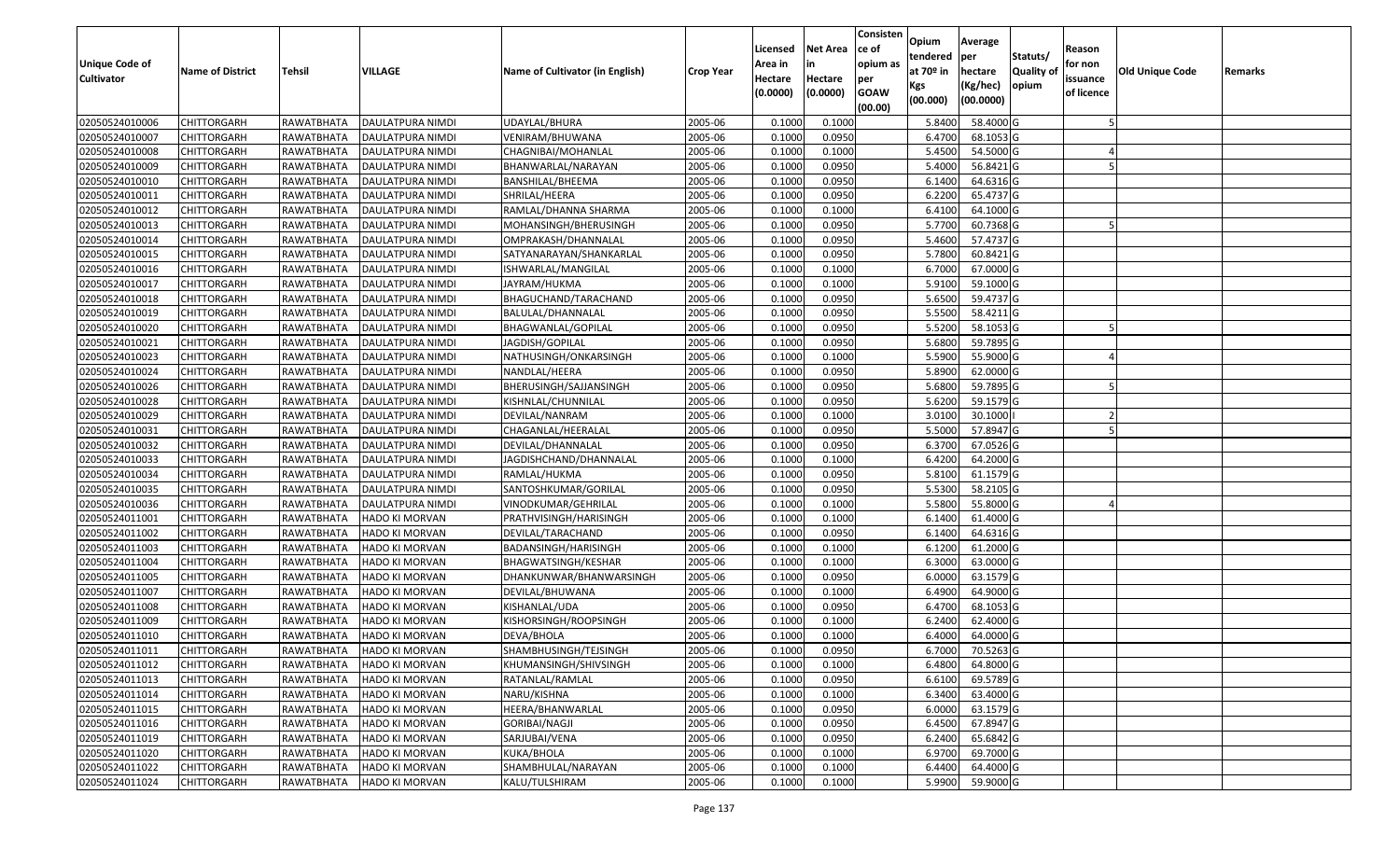| Unique Code of    | <b>Name of District</b> | <b>Tehsil</b>       | VILLAGE               | Name of Cultivator (in English) | <b>Crop Year</b> | Licensed<br>Area in | <b>Net Area</b><br>in | Consisten<br>ce of<br>opium as | Opium<br>tendered<br>at $70°$ in | Average<br>per<br>hectare | Statuts/<br><b>Quality o</b> | Reason<br>for non      | Old Unique Code | Remarks |
|-------------------|-------------------------|---------------------|-----------------------|---------------------------------|------------------|---------------------|-----------------------|--------------------------------|----------------------------------|---------------------------|------------------------------|------------------------|-----------------|---------|
| <b>Cultivator</b> |                         |                     |                       |                                 |                  | Hectare<br>(0.0000) | Hectare<br>(0.0000)   | per<br><b>GOAW</b><br>(00.00)  | Kgs<br>(00.000)                  | (Kg/hec)<br>(00.0000)     | opium                        | issuance<br>of licence |                 |         |
| 02050524011025    | CHITTORGARH             | RAWATBHATA          | HADO KI MORVAN        | NANDANATH/NARAYANNATH           | 2005-06          | 0.1000              | 0.1000                |                                | 5.5600                           | 55.6000G                  |                              |                        |                 |         |
| 02050524011026    | CHITTORGARH             | RAWATBHATA          | <b>HADO KI MORVAN</b> | LALSINGH/FATEHSINGH             | 2005-06          | 0.1000              | 0.0950                |                                | 5.2700                           | 55.4737 G                 |                              |                        |                 |         |
| 02050524011028    | CHITTORGARH             | RAWATBHATA          | HADO KI MORVAN        | SHANKARSINGH/MOHANSINGH         | 2005-06          | 0.1000              | 0.1000                |                                | 6.5000                           | 65.0000G                  |                              |                        |                 |         |
| 02050524011030    | <b>CHITTORGARH</b>      | <b>RAWATBHATA</b>   | <b>HADO KI MORVAN</b> | LALIBAI/MODIRAM                 | 2005-06          | 0.1000              | 0.1000                |                                | 5.7400                           | 57.4000 G                 |                              |                        |                 |         |
| 02050524011031    | CHITTORGARH             | RAWATBHATA          | HADO KI MORVAN        | DALPATSINGH/SHIVSINGH           | 2005-06          | 0.1000              | 0.1000                |                                | 6.5500                           | 65.5000G                  |                              |                        |                 |         |
| 02050524011032    | CHITTORGARH             | RAWATBHATA          | HADO KI MORVAN        | KISHANSINGH/TEJSINGH            | 2005-06          | 0.1000              | 0.0950                |                                | 6.5400                           | 68.8421G                  |                              |                        |                 |         |
| 02050524011033    | CHITTORGARH             | RAWATBHATA          | <b>HADO KI MORVAN</b> | NANURAM/NARAYAN                 | 2005-06          | 0.1000              | 0.1000                |                                | 6.2900                           | 62.9000 G                 |                              |                        |                 |         |
| 02050524011034    | CHITTORGARH             | RAWATBHATA          | HADO KI MORVAN        | NANDSINGH/BHANWARSINGH          | 2005-06          | 0.1000              | 0.1000                |                                | 6.3700                           | 63.7000G                  |                              |                        |                 |         |
| 02050524011035    | CHITTORGARH             | RAWATBHATA          | HADO KI MORVAN        | LALSINGH/TEJSINGH               | 2005-06          | 0.1000              | 0.0950                |                                | 6.3300                           | 66.6316 G                 |                              |                        |                 |         |
| 02050524011036    | CHITTORGARH             | RAWATBHATA          | HADO KI MORVAN        | SHAMBHULAL/TARACHAND            | 2005-06          | 0.1000              | 0.0950                |                                | 6.2100                           | 65.3684 G                 |                              |                        |                 |         |
| 02050524011037    | CHITTORGARH             | RAWATBHATA          | HADO KI MORVAN        | BHERUSINGH/ROOPSINGH            | 2005-06          | 0.1000              | 0.1000                |                                | 5.9500                           | 59.5000 G                 |                              |                        |                 |         |
| 02050524011038    | <b>CHITTORGARH</b>      | RAWATBHATA          | HADO KI MORVAN        | GORDHANSINGH/SHIVSINGH          | 2005-06          | 0.1000              | 0.1000                |                                | 5.9900                           | 59.9000 G                 |                              |                        |                 |         |
| 02050524011040    | <b>CHITTORGARH</b>      | RAWATBHATA          | <b>HADO KI MORVAN</b> | PIYARANATH/NARAYANNATH          | 2005-06          | 0.1000              | 0.1000                |                                | 6.7100                           | 67.1000G                  |                              |                        |                 |         |
| 02050524011041    | CHITTORGARH             | RAWATBHATA          | HADO KI MORVAN        | HARDEV/NARAYAN                  | 2005-06          | 0.1000              | 0.1000                |                                | 4.8700                           | 48.7000 G                 |                              |                        |                 |         |
| 02050524011042    | CHITTORGARH             | RAWATBHATA          | HADO KI MORVAN        | MITTHUKUNWAR/BALUSINGH          | 2005-06          | 0.1000              | 0.1000                |                                | 6.1800                           | 61.8000G                  |                              |                        |                 |         |
| 02050524011043    | CHITTORGARH             | RAWATBHATA          | HADO KI MORVAN        | BAHADURSINGH/BADANSINGH         | 2005-06          | 0.1000              | 0.0950                |                                | 5.9800                           | 62.9470 G                 |                              |                        |                 |         |
| 02050524012001    | CHITTORGARH             | RAWATBHATA          | <b>TANKARDA</b>       | KERING/AMARCHAND                | 2005-06          | 0.1000              | 0.1000                |                                | 7.3500                           | 73.5000G                  |                              |                        |                 |         |
| 02050524012002    | CHITTORGARH             | RAWATBHATA          | <b>TANKARDA</b>       | MANIRAM/PEMA                    | 2005-06          | 0.1000              | 0.0900                |                                | 5.9700                           | 66.3333 G                 |                              |                        |                 |         |
| 02050524012003    | CHITTORGARH             | RAWATBHATA          | <b>TANKARDA</b>       | LALU/PEMA                       | 2005-06          | 0.1000              | 0.1000                |                                | 6.8900                           | 68.9000 G                 |                              |                        |                 |         |
| 02050524012004    | CHITTORGARH             | RAWATBHATA          | <b>TANKARDA</b>       | KANHAIYALAL/NANDA(CHOTA)        | 2005-06          | 0.1000              | 0.1000                |                                | 7.2900                           | 72.9000G                  |                              |                        |                 |         |
| 02050524012005    | CHITTORGARH             | RAWATBHATA          | <b>TANKARDA</b>       | BHANWARLAL/GHISA                | 2005-06          | 0.1000              | 0.1000                |                                | 7.3000                           | 73.0000G                  |                              |                        |                 |         |
| 02050524012006    | CHITTORGARH             | RAWATBHATA          | <b>TANKARDA</b>       | HEERA/DHALLA                    | 2005-06          | 0.1000              | 0.0900                |                                | 5.0800                           | 56.4444 G                 |                              |                        |                 |         |
| 02050524012008    | CHITTORGARH             | RAWATBHATA          | <b>TANKARDA</b>       | DEVILLAL/RAMA                   | 2005-06          | 0.1000              | 0.0900                |                                | 5.4800                           | 60.8889 G                 |                              |                        |                 |         |
| 02050524012010    | CHITTORGARH             | RAWATBHATA          | <b>TANKARDA</b>       | LOBHCHAND/RATANLAL              | 2005-06          | 0.1000              | 0.0900                |                                | 6.1500                           | 68.3333 G                 |                              |                        |                 |         |
| 02050524012011    | <b>CHITTORGARH</b>      | RAWATBHATA          | <b>TANKARDA</b>       | SITARAM/BARDICHAND              | 2005-06          | 0.1000              | 0.1000                |                                | 6.9100                           | 69.1000G                  |                              |                        |                 |         |
| 02050524012012    | CHITTORGARH             | RAWATBHATA          | <b>TANKARDA</b>       | SHANKAR/GHISA                   | 2005-06          | 0.1000              | 0.1000                |                                | 6.4100                           | 64.1000 G                 |                              |                        |                 |         |
| 02050524012014    | CHITTORGARH             | RAWATBHATA          | <b>TANKARDA</b>       | DEVILAL/BARDA                   | 2005-06          | 0.1000              | 0.0800                |                                | 5.0500                           | 63.1250 G                 |                              |                        |                 |         |
| 02050524012015    | CHITTORGARH             | RAWATBHATA          | <b>TANKARDA</b>       | HEERA/KHEMA                     | 2005-06          | 0.1000              | 0.1000                |                                | 5.7800                           | 57.8000 G                 |                              |                        |                 |         |
| 02050524012016    | CHITTORGARH             | RAWATBHATA          | <b>TANKARDA</b>       | KANHAIYALAL/NANDA               | 2005-06          | 0.1000              | 0.1000                |                                | 5.5900                           | 55.9000 G                 |                              |                        |                 |         |
| 02050524012017    | CHITTORGARH             | RAWATBHATA          | <b>TANKARDA</b>       | BHERU/KANA JATIYA               | 2005-06          | 0.1000              | 0.0900                |                                | 6.0600                           | $\overline{67.3333}$ G    |                              |                        |                 |         |
| 02050524012019    | CHITTORGARH             | RAWATBHATA          | <b>TANKARDA</b>       | MAYARAM/PEMA                    | 2005-06          | 0.1000              | 0.0950                |                                | 5.8500                           | 61.5789 G                 |                              |                        |                 |         |
| 02050524012022    | CHITTORGARH             | RAWATBHATA          | <b>TANKARDA</b>       | DUNGA/CHUNNA                    | 2005-06          | 0.1000              | 0.0900                |                                | 6.5500                           | 72.7778 G                 |                              |                        |                 |         |
| 02050524012023    | CHITTORGARH             | RAWATBHATA          | <b>TANKARDA</b>       | KANA/BHANWARLAL PARJAPAT        | 2005-06          | 0.1000              | 0.1000                |                                | 5.8600                           | 58.6000 G                 |                              |                        |                 |         |
| 02050524012025    | CHITTORGARH             | RAWATBHATA          | TANKARDA              | ONKAR/RAMCHANDRA                | 2005-06          | 0.1000              | 0.1000                |                                | 6.7200                           | 67.2000 G                 |                              |                        |                 |         |
| 02050524012026    | CHITTORGARH             | RAWATBHATA          | <b>TANKARDA</b>       | BHURA/DHOLA                     | 2005-06          | 0.1000              | 0.0950                |                                | 6.2400                           | 65.6842 G                 |                              |                        |                 |         |
| 02050524012027    | CHITTORGARH             | RAWATBHATA          | <b>TANKARDA</b>       | RAMNARAYAN/BHURA                | 2005-06          | 0.1000              | 0.1000                |                                | 6.5500                           | 65.5000G                  |                              |                        |                 |         |
| 02050524012028    | CHITTORGARH             | RAWATBHATA TANKARDA |                       | DEVILAL/AMARA                   | 2005-06          | 0.1000              | 0.0900                |                                | 5.7300                           | 63.6667 G                 |                              |                        |                 |         |
| 02050524012029    | <b>CHITTORGARH</b>      | RAWATBHATA          | <b>TANKARDA</b>       | DEVILAL/MANAKCHAND              | 2005-06          | 0.1000              | 0.0950                |                                | 6.8300                           | 71.8947 G                 |                              |                        |                 |         |
| 02050524012030    | <b>CHITTORGARH</b>      | RAWATBHATA          | <b>TANKARDA</b>       | NARAYAN/KISHNA                  | 2005-06          | 0.1000              | 0.0950                |                                | 6.5400                           | 68.8421 G                 |                              |                        |                 |         |
| 02050524012031    | <b>CHITTORGARH</b>      | RAWATBHATA          | <b>TANKARDA</b>       | CHOGA/MANIRAM                   | 2005-06          | 0.1000              | 0.1000                |                                | 6.8200                           | 68.2000 G                 |                              |                        |                 |         |
| 02050524012032    | CHITTORGARH             | RAWATBHATA          | <b>TANKARDA</b>       | NARAYAN/KHEMA                   | 2005-06          | 0.1000              | 0.0900                |                                | 6.5900                           | 73.2222G                  |                              |                        |                 |         |
| 02050524012033    | <b>CHITTORGARH</b>      | RAWATBHATA          | <b>TANKARDA</b>       | NARAYAN/SHOCHAND                | 2005-06          | 0.1000              | 0.0900                |                                | 5.9300                           | 65.8889 G                 |                              |                        |                 |         |
| 02050524012034    | <b>CHITTORGARH</b>      | RAWATBHATA          | TANKARDA              | KAMLIBAI/NARAYAN                | 2005-06          | 0.1000              | 0.1000                |                                | 7.5000                           | 75.0000 G                 |                              |                        |                 |         |
| 02050524012035    | <b>CHITTORGARH</b>      | RAWATBHATA          | TANKARDA              | JANKILAL/BHURA                  | 2005-06          | 0.1000              | 0.0950                |                                | 6.3500                           | 66.8421G                  |                              |                        |                 |         |
| 02050524012036    | CHITTORGARH             | <b>RAWATBHATA</b>   | <b>TANKARDA</b>       | GHISA/BHIMA                     | 2005-06          | 0.1000              | 0.1000                |                                | 7.8800                           | 78.8000 G                 |                              |                        |                 |         |
| 02050524012037    | <b>CHITTORGARH</b>      | RAWATBHATA          | <b>TANKARDA</b>       | RAMIBAI/GANGARAM                | 2005-06          | 0.1000              | 0.1000                |                                | 4.5000                           | 45.0000 G                 |                              |                        |                 |         |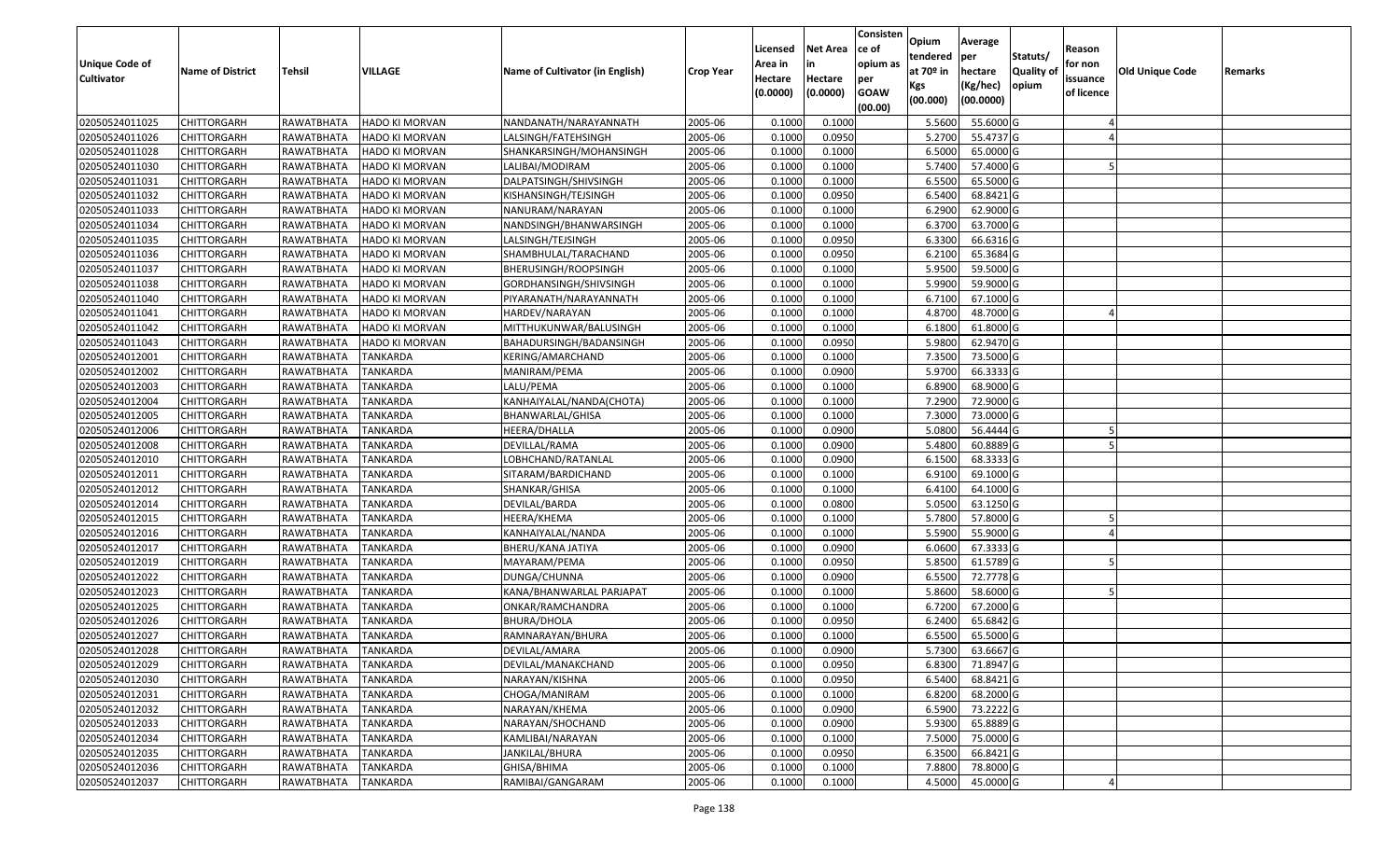| Unique Code of    | <b>Name of District</b> | <b>Tehsil</b>     | VILLAGE          | Name of Cultivator (in English) | <b>Crop Year</b> | Licensed<br>Area in | <b>Net Area</b><br>in | Consisten<br>ce of<br>opium as | Opium<br>tendered<br>at $70°$ in | Average<br>per<br>hectare | Statuts/<br><b>Quality o</b> | Reason<br>for non      | <b>Old Unique Code</b> | Remarks |
|-------------------|-------------------------|-------------------|------------------|---------------------------------|------------------|---------------------|-----------------------|--------------------------------|----------------------------------|---------------------------|------------------------------|------------------------|------------------------|---------|
| <b>Cultivator</b> |                         |                   |                  |                                 |                  | Hectare<br>(0.0000) | Hectare<br>(0.0000)   | per<br><b>GOAW</b><br>(00.00)  | Kgs<br>(00.000)                  | (Kg/hec)<br>(00.0000)     | opium                        | issuance<br>of licence |                        |         |
| 02050524012038    | CHITTORGARH             | RAWATBHATA        | <b>TANKARDA</b>  | SOHANIBAI/JAGANNATH             | 2005-06          | 0.1000              | 0.1000                |                                | 6.7000                           | 67.0000G                  |                              |                        |                        |         |
| 02050524012040    | CHITTORGARH             | RAWATBHATA        | <b>TANKARDA</b>  | NATHU/DEVA                      | 2005-06          | 0.1000              | 0.1000                |                                | 5.8100                           | 58.1000 G                 |                              |                        |                        |         |
| 02050524012041    | CHITTORGARH             | RAWATBHATA        | <b>TANKARDA</b>  | BHANWARLAL/DEVA                 | 2005-06          | 0.1000              | 0.0950                |                                | 6.5800                           | 69.2632 G                 |                              |                        |                        |         |
| 02050524012043    | <b>CHITTORGARH</b>      | <b>RAWATBHATA</b> | <b>TANKARDA</b>  | BHIMRAJ/GOPI                    | 2005-06          | 0.1000              | 0.1000                |                                | 7.1400                           | 71.4000 G                 |                              |                        |                        |         |
| 02050524012044    | CHITTORGARH             | RAWATBHATA        | <b>TANKARDA</b>  | TARACHAND/HARIRAM               | 2005-06          | 0.1000              | 0.1000                |                                | 5.9100                           | 59.1000G                  |                              |                        |                        |         |
| 02050524012046    | <b>CHITTORGARH</b>      | RAWATBHATA        | <b>TANKARDA</b>  | TULSHIRAM/TARACHAND             | 2005-06          | 0.1000              | 0.0850                |                                | 4.9900                           | 58.7050 G                 |                              |                        |                        |         |
| 02050524012047    | CHITTORGARH             | RAWATBHATA        | TANKARDA         | GHISIBAI/BALU                   | 2005-06          | 0.1000              | 0.0900                |                                | 6.0000                           | 66.6667 G                 |                              |                        |                        |         |
| 02050524012048    | CHITTORGARH             | RAWATBHATA        | <b>TANKARDA</b>  | KANIBAI/KANA                    | 2005-06          | 0.1000              | 0.1050                |                                | 6.2800                           | 59.8090G                  |                              |                        |                        |         |
| 02050524012049    | CHITTORGARH             | RAWATBHATA        | TANKARDA         | PARASMAL/HEERALAL               | 2005-06          | 0.1000              | 0.1000                |                                | 6.0300                           | 60.3000 G                 |                              |                        |                        |         |
| 02050524012052    | CHITTORGARH             | RAWATBHATA        | TANKARDA         | PYARCHAND/JAYLAL                | 2005-06          | 0.1000              | 0.0950                |                                | 6.5200                           | 68.6316 G                 |                              |                        |                        |         |
| 02050524012053    | CHITTORGARH             | RAWATBHATA        | <b>TANKARDA</b>  | KAJOD/JAYLAL                    | 2005-06          | 0.1000              | 0.0950                |                                | 7.1000                           | 74.7368 G                 |                              |                        |                        |         |
| 02050524012054    | CHITTORGARH             | RAWATBHATA        | <b>TANKARDA</b>  | LALURAM/KHEMA                   | 2005-06          | 0.1000              | 0.0950                |                                | 6.4400                           | 67.7895 G                 |                              |                        |                        |         |
| 02050524012055    | <b>CHITTORGARH</b>      | RAWATBHATA        | <b>TANKARDA</b>  | LAXMAN/DHOLA                    | 2005-06          | 0.1000              | 0.0900                |                                | 6.5000                           | 72.2222 G                 |                              |                        |                        |         |
| 02050524012057    | <b>CHITTORGARH</b>      | RAWATBHATA        | <b>TANKARDA</b>  | BHANWARLAL/BHIMA                | 2005-06          | 0.1000              | 0.1000                |                                | 5.4800                           | 54.8000 G                 |                              |                        |                        |         |
| 02050524012058    | CHITTORGARH             | RAWATBHATA        | TANKARDA         | MODULAL/UDA                     | 2005-06          | 0.1000              | 0.0900                |                                | 5.1500                           | 57.2222 G                 |                              |                        |                        |         |
| 02050524012059    | CHITTORGARH             | RAWATBHATA        | <b>TANKARDA</b>  | KANHAIYALAL/MOTICHAND           | 2005-06          | 0.1000              | 0.0950                |                                | 5.6300                           | 59.2632 G                 |                              |                        |                        |         |
| 02050524012060    | CHITTORGARH             | RAWATBHATA        | <b>TANKARDA</b>  | MODULAL/MIYACHAND               | 2005-06          | 0.1000              | 0.0900                |                                | 5.3100                           | 59.0000G                  |                              |                        |                        |         |
| 02050524012061    | CHITTORGARH             | RAWATBHATA        | <b>TANKARDA</b>  | DEVILAL/BARDA                   | 2005-06          | 0.1000              | 0.0900                |                                | 5.9900                           | 66.5556 G                 |                              |                        |                        |         |
| 02050524012062    | CHITTORGARH             | RAWATBHATA        | <b>TANKARDA</b>  | KANHAIYALAL/SHANKAR             | 2005-06          | 0.1000              | 0.1000                |                                | 6.7500                           | 67.5000G                  |                              |                        |                        |         |
| 02050524012063    | CHITTORGARH             | RAWATBHATA        | <b>TANKARDA</b>  | BARDICHAND/DEVA                 | 2005-06          | 0.1000              | 0.0950                |                                | 5.8900                           | 62.0000G                  |                              |                        |                        |         |
| 02050524012064    | CHITTORGARH             | RAWATBHATA        | <b>TANKARDA</b>  | <b>BHURA/BIRAMA</b>             | 2005-06          | 0.1000              | 0.0950                |                                | 6.8100                           | 71.6842 G                 |                              |                        |                        |         |
| 02050524012068    | CHITTORGARH             | RAWATBHATA        | <b>TANKARDA</b>  | MOJIRAM/TARACHAND               | 2005-06          | 0.1000              | 0.0900                |                                | 6.5200                           | 72.4444 G                 |                              |                        |                        |         |
| 02050524012070    | CHITTORGARH             | RAWATBHATA        | <b>TANKARDA</b>  | BHAWANILAL/RAMA                 | 2005-06          | 0.1000              | 0.0800                |                                | 5.2700                           | 65.8750 G                 |                              |                        |                        |         |
| 02050524012072    | CHITTORGARH             | RAWATBHATA        | <b>TANKARDA</b>  | TULSHIRAM/DEVILAL               | 2005-06          | 0.1000              | 0.1000                |                                | 6.4400                           | 64.4000 G                 |                              |                        |                        |         |
| 02050524012073    | <b>CHITTORGARH</b>      | RAWATBHATA        | <b>TANKARDA</b>  | MANIRAM/TARACHAND               | 2005-06          | 0.1000              | 0.0950                |                                | 6.6200                           | 69.6842 G                 |                              |                        |                        |         |
| 02050524012074    | CHITTORGARH             | RAWATBHATA        | <b>TANKARDA</b>  | SHANKARLAL/NARAYAN              | 2005-06          | 0.1000              | 0.1000                |                                | 7.1800                           | 71.8000 G                 |                              |                        |                        |         |
| 02050524012075    | CHITTORGARH             | RAWATBHATA        | <b>TANKARDA</b>  | NANALAL/BARDICHAND              | 2005-06          | 0.1000              | 0.0900                |                                | 5.9200                           | 65.7778 G                 |                              |                        |                        |         |
| 02050524012076    | CHITTORGARH             | RAWATBHATA        | <b>TANKARDA</b>  | MADANLAL/RATNA                  | 2005-06          | 0.1000              | 0.0950                |                                | 5.5800                           | 58.7368 G                 |                              |                        |                        |         |
| 02050524012078    | CHITTORGARH             | RAWATBHATA        | <b>TANKARDA</b>  | KANHAIYALAL/MATHURALAL          | 2005-06          | 0.1000              | 0.0900                |                                | 6.4300                           | 71.4444 G                 |                              |                        |                        |         |
| 02050524012079    | <b>CHITTORGARH</b>      | RAWATBHATA        | <b>TANKARDA</b>  | GHISALAL/AASARAM                | 2005-06          | 0.1000              | 0.0900                |                                | 5.9400                           | 66.0000G                  |                              |                        |                        |         |
| 02050524012080    | CHITTORGARH             | RAWATBHATA        | <b>TANKARDA</b>  | PRABHU/SHOLA                    | 2005-06          | 0.1000              | 0.0900                |                                | 6.1400                           | 68.2222 G                 |                              |                        |                        |         |
| 02050524013001    | CHITTORGARH             | RAWATBHATA        | HAMERGANJ        | RATANLAL/KEDAR SHARMA           | 2005-06          | 0.1000              | 0.0950                |                                | 5.9900                           | 63.0526 G                 |                              |                        |                        |         |
| 02050524013002    | CHITTORGARH             | RAWATBHATA        | HAMERGANJ        | CHATRA/GANESH                   | 2005-06          | 0.1000              | 0.0900                |                                | 6.2200                           | 69.1111G                  |                              |                        |                        |         |
| 02050524013003    | <b>CHITTORGARH</b>      | RAWATBHATA        | HAMERGANJ        | HARLAL/NANURAM                  | 2005-06          | 0.1000              | 0.0950                |                                | 5.7500                           | 60.5263 G                 |                              |                        |                        |         |
| 02050524013004    | CHITTORGARH             | RAWATBHATA        | HAMERGANJ        | СНОКНА/МОDА                     | 2005-06          | 0.1000              | 0.1000                |                                | 6.6100                           | 66.1000 G                 |                              |                        |                        |         |
| 02050524013006    | CHITTORGARH             | RAWATBHATA        | HAMERGANJ        | NANI/LAXMAN                     | 2005-06          | 0.1000              | 0.0950                |                                | 6.5200                           | 68.6316 G                 |                              |                        |                        |         |
| 02050524013007    | CHITTORGARH             | RAWATBHATA        | <b>HAMERGANJ</b> | BHERU/HEERA                     | 2005-06          | 0.1000              | 0.1000                |                                | 6.2700                           | 62.7000G                  |                              |                        |                        |         |
| 02050524013008    | CHITTORGARH             | RAWATBHATA        | HAMERGANJ        | HEMA/NANURAM                    | 2005-06          | 0.1000              | 0.1000                |                                | 6.4100                           | 64.1000 G                 |                              |                        |                        |         |
| 02050524013009    | <b>CHITTORGARH</b>      | RAWATBHATA        | HAMERGANJ        | MADHOLAL/CHUNNILAL              | 2005-06          | 0.1000              | 0.0950                |                                | 5.8600                           | 61.6842 G                 |                              |                        |                        |         |
| 02050524013010    | <b>CHITTORGARH</b>      | RAWATBHATA        | HAMERGANJ        | TARACHAND/BHANWARLAL            | 2005-06          | 0.1000              | 0.1000                |                                | 6.6500                           | 66.5000 G                 |                              |                        |                        |         |
| 02050524013011    | CHITTORGARH             | RAWATBHATA        | HAMERGANJ        | PREMCHND/HEMRAJ                 | 2005-06          | 0.1000              | 0.0950                |                                | 6.5200                           | 68.6316 G                 |                              |                        |                        |         |
| 02050524013012    | <b>CHITTORGARH</b>      | RAWATBHATA        | HAMERGANJ        | PANNIBAI/ONKAR                  | 2005-06          | 0.1000              | 0.0950                |                                | 6.3900                           | $67.2632$ G               |                              |                        |                        |         |
| 02050524013013    | <b>CHITTORGARH</b>      | RAWATBHATA        | HAMERGANJ        | DHANNA/GANESH                   | 2005-06          | 0.1000              | 0.1000                |                                | 6.3400                           | 63.4000 G                 |                              |                        |                        |         |
| 02050524013014    | CHITTORGARH             | RAWATBHATA        | HAMERGANJ        | RATANLAL/MOTILAL                | 2005-06          | 0.1000              | 0.0950                |                                | 6.0300                           | 63.4737 G                 |                              |                        |                        |         |
| 02050524013015    | <b>CHITTORGARH</b>      | RAWATBHATA        | HAMERGANJ        | PRATHVIRAJ/BHURA                | 2005-06          | 0.1000              | 0.1000                |                                | 6.0500                           | 60.5000 G                 |                              |                        |                        |         |
| 02050524013016    | <b>CHITTORGARH</b>      | RAWATBHATA        | HAMERGANJ        | DOLIBAI/HEERA                   | 2005-06          | 0.1000              | 0.0950                |                                | 5.0400                           | 53.0526 G                 |                              |                        |                        |         |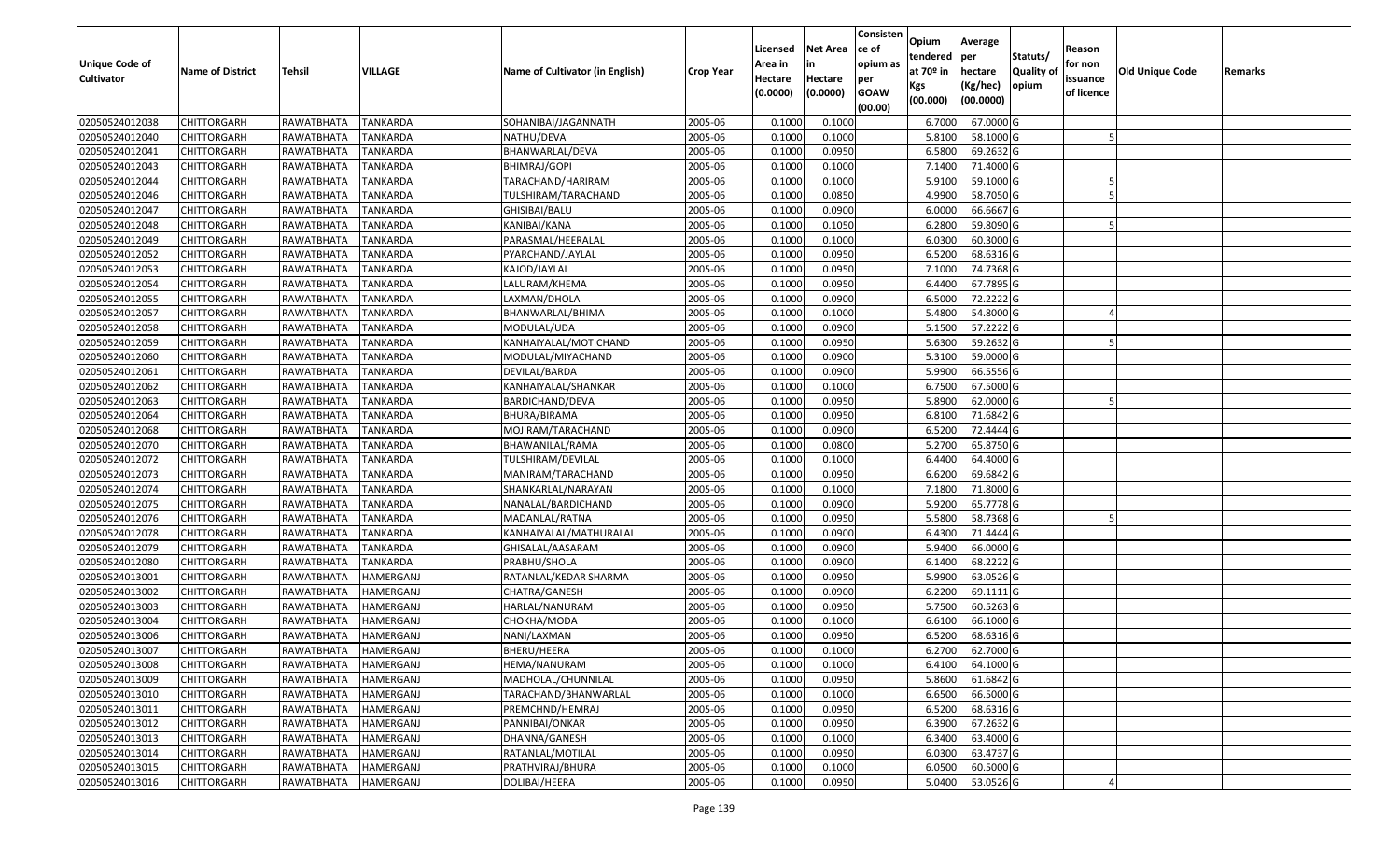| <b>Unique Code of</b><br><b>Cultivator</b> | <b>Name of District</b> | Tehsil     | VILLAGE                       | Name of Cultivator (in English) | <b>Crop Year</b> | Licensed<br>Area in<br>Hectare<br>(0.0000) | <b>Net Area</b><br>in<br>Hectare<br>(0.0000) | Consisten<br>lce of<br>opium as<br>per<br><b>GOAW</b><br>(00.00) | Opium<br>tendered<br>at $70°$ in<br>Kgs<br>(00.000) | Average<br>per<br>hectare<br>(Kg/hec)<br>(00.0000) | Statuts/<br><b>Quality o</b><br>opium | Reason<br>for non<br>issuance<br>of licence | Old Unique Code | Remarks            |
|--------------------------------------------|-------------------------|------------|-------------------------------|---------------------------------|------------------|--------------------------------------------|----------------------------------------------|------------------------------------------------------------------|-----------------------------------------------------|----------------------------------------------------|---------------------------------------|---------------------------------------------|-----------------|--------------------|
| 02050524013017                             | <b>CHITTORGARH</b>      | RAWATBHATA | <b>HAMERGANJ</b>              | BHERU/GANESH                    | 2005-06          | 0.1000                                     | 0.0950                                       |                                                                  | 6.3000                                              | 66.3158 G                                          |                                       |                                             |                 |                    |
| 02050524013019                             | <b>CHITTORGARH</b>      | RAWATBHATA | HAMERGANJ                     | TULSHIRAM/MOTI                  | 2005-06          | 0.1000                                     | 0.1000                                       |                                                                  | 6.1600                                              | 61.6000 G                                          |                                       |                                             |                 |                    |
| 02050524013020                             | <b>CHITTORGARH</b>      | RAWATBHATA | HAMERGANJ                     | GOVARDHAN/BHANWARLAL            | 2005-06          | 0.1000                                     | 0.0950                                       |                                                                  | 5.8700                                              | 61.7895 G                                          |                                       |                                             |                 |                    |
| 02050524013021                             | <b>CHITTORGARH</b>      | RAWATBHATA | <b>HAMERGANJ</b>              | DEVILAL/KUKA                    | 2005-06          | 0.1000                                     | 0.0900                                       |                                                                  | 5.9800                                              | 66.4444 G                                          |                                       |                                             |                 |                    |
| 02050524013022                             | <b>CHITTORGARH</b>      | RAWATBHATA | HAMERGANJ                     | DEVILAL/LAXMAN                  | 2005-06          | 0.1000                                     | 0.0950                                       |                                                                  | 6.4100                                              | 67.4737 G                                          |                                       |                                             |                 |                    |
| 02050524013023                             | <b>CHITTORGARH</b>      | RAWATBHATA | HAMERGANJ                     | UDAILAL/GOPI                    | 2005-06          | 0.1000                                     | 0.0950                                       |                                                                  | 6.0900                                              | 64.1053 G                                          |                                       |                                             |                 |                    |
| 02050524013024                             | CHITTORGARH             | RAWATBHATA | HAMERGANJ                     | CHAMPABAI/NANDA                 | 2005-06          | 0.1000                                     | 0.1000                                       |                                                                  | 5.6600                                              | 56.6000 G                                          |                                       |                                             |                 |                    |
| 02050524013025                             | <b>CHITTORGARH</b>      | RAWATBHATA | HAMERGANJ                     | DHAPUBAI/NANDA GUJAR            | 2005-06          | 0.1000                                     | 0.0950                                       |                                                                  | 5.6000                                              | 58.9474 G                                          |                                       |                                             |                 |                    |
| 02050524014001                             | <b>CHITTORGARH</b>      | RAWATBHATA | <b>NIMBODA</b>                | TALLUBAI/BALU                   | 2005-06          | 0.1000                                     | 0.1000                                       |                                                                  | 5.5900                                              | 55.9000 G                                          |                                       |                                             |                 |                    |
| 02050524014003                             | <b>CHITTORGARH</b>      | RAWATBHATA | <b>NIMBODA</b>                | <b>GANGABAI/NANA JI</b>         | 2005-06          | 0.1000                                     | 0.1000                                       |                                                                  | 5.2000                                              | 52.0000 G                                          |                                       |                                             |                 |                    |
| 02050524014004                             | <b>CHITTORGARH</b>      | RAWATBHATA | <b>NIMBODA</b>                | GORILAL/AMARCHAND               | 2005-06          | 0.1000                                     | 0.0950                                       |                                                                  | 6.2700                                              | 66.0000 G                                          |                                       |                                             |                 |                    |
| 02050524014005                             | <b>CHITTORGARH</b>      | RAWATBHATA | <b>NIMBODA</b>                | KASHIRAM/GANGARAM               | 2005-06          | 0.1000                                     | 0.1000                                       |                                                                  | 5.9400                                              | 59.4000 G                                          |                                       |                                             |                 |                    |
| 02050524014008                             | <b>CHITTORGARH</b>      | RAWATBHATA | NIMBODA                       | BHOLA/CHATURBHUJ                | 2005-06          | 0.1000                                     | 0.0950                                       |                                                                  | 6.4100                                              | 67.4737 G                                          |                                       |                                             |                 |                    |
| 02050524014009                             | <b>CHITTORGARH</b>      | RAWATBHATA | <b>NIMBODA</b>                | NANALAL/BHARMAL                 | 2005-06          | 0.1000                                     | 0.0950                                       |                                                                  | 5.8900                                              | 62.0000 G                                          |                                       |                                             |                 |                    |
| 02050524014011                             | CHITTORGARH             | RAWATBHATA | NIMBODA                       | DEVILAL/BHERULAL                | 2005-06          | 0.1000                                     | 0.0900                                       |                                                                  | 5.8000                                              | 64.4444 G                                          |                                       |                                             |                 |                    |
| 02050524014012                             | <b>CHITTORGARH</b>      | RAWATBHATA | <b>NIMBODA</b>                | NAGJIRAM/JAYRAM                 | 2005-06          | 0.1000                                     | 0.1000                                       |                                                                  | 5.0600                                              | 50.6000 G                                          |                                       |                                             |                 |                    |
| 02050524014013                             | <b>CHITTORGARH</b>      | RAWATBHATA | <b>NIMBODA</b>                | BHANWARLAL/NARAYAN              | 2005-06          | 0.1000                                     | 0.1000                                       |                                                                  | 5.9000                                              | 59.0000 G                                          |                                       |                                             |                 |                    |
| 02050524014015                             | <b>CHITTORGARH</b>      | RAWATBHATA | NIMBODA                       | MANGILAL/GORILAL                | 2005-06          | 0.1000                                     | 0.0950                                       |                                                                  | 6.1900                                              | 65.1579 G                                          |                                       |                                             |                 |                    |
| 02050524014018                             | <b>CHITTORGARH</b>      | RAWATBHATA | <b>NIMBODA</b>                | CHUNNILAL/BHURA                 | 2005-06          | 0.1000                                     | 0.0950                                       |                                                                  | 5.3300                                              | 56.1053 G                                          |                                       |                                             |                 |                    |
| 02050524014021                             | <b>CHITTORGARH</b>      | RAWATBHATA | <b>NIMBODA</b>                | SOHANIBAI/CHAGANLAL             | 2005-06          | 0.1000                                     | 0.0950                                       |                                                                  | 5.9600                                              | 62.7368 G                                          |                                       |                                             |                 | <b>NAME CHANGE</b> |
| 02050524014022                             | <b>CHITTORGARH</b>      | RAWATBHATA | <b>NIMBODA</b>                | UDAYLAL/GORILAL                 | 2005-06          | 0.1000                                     | 0.0950                                       |                                                                  | 6.3400                                              | 66.7368 G                                          |                                       |                                             |                 |                    |
| 02050524014023                             | <b>CHITTORGARH</b>      | RAWATBHATA | <b>NIMBODA</b>                | DHAPUBAI/SEVA                   | 2005-06          | 0.1000                                     | 0.1000                                       |                                                                  | 5.0500                                              | 50.5000 G                                          |                                       |                                             |                 |                    |
| 02050524014025                             | <b>CHITTORGARH</b>      | RAWATBHATA | NIMBODA                       | RAMLAL/BHURA                    | 2005-06          | 0.1000                                     | 0.0950                                       |                                                                  | 5.8900                                              | 62.0000 G                                          |                                       |                                             |                 |                    |
| 02050524014026                             | <b>CHITTORGARH</b>      | RAWATBHATA | NIMBODA                       | JHODA/BHURA                     | 2005-06          | 0.1000                                     | 0.1000                                       |                                                                  | 6.1900                                              | 61.9000 G                                          |                                       |                                             |                 |                    |
| 02050524015001                             | <b>CHITTORGARH</b>      | RAWATBHATA | TOLO KA LUHARIYA              | CHAMPALAL/BALU                  | 2005-06          | 0.1000                                     | 0.0950                                       |                                                                  | 6.4100                                              | 67.4737 G                                          |                                       |                                             |                 |                    |
| 02050524015002                             | <b>CHITTORGARH</b>      | RAWATBHATA | TOLO KA LUHARIYA              | MANGIBAI/BHANWARLAL             | 2005-06          | 0.1000                                     | 0.0950                                       |                                                                  | 6.5600                                              | 69.0526 G                                          |                                       |                                             |                 |                    |
| 02050524015003                             | <b>CHITTORGARH</b>      | RAWATBHATA | TOLO KA LUHARIYA              | MEDHSINGH/MODASINGH             | 2005-06          | 0.1000                                     | 0.1000                                       |                                                                  | 6.4200                                              | 64.2000 G                                          |                                       |                                             |                 |                    |
| 02050524015004                             | <b>CHITTORGARH</b>      | RAWATBHATA | TOLO KA LUHARIYA              | TODU/DALLA                      | 2005-06          | 0.1000                                     | 0.0950                                       |                                                                  | 6.2600                                              | 65.8947 G                                          |                                       |                                             |                 |                    |
| 02050524015005                             | <b>CHITTORGARH</b>      | RAWATBHATA | TOLO KA LUHARIYA              | HEERALAL/MODIRAM                | 2005-06          | 0.1000                                     | 0.1000                                       |                                                                  | 6.4200                                              | 64.2000 G                                          |                                       |                                             |                 |                    |
| 02050524015006                             | <b>CHITTORGARH</b>      | RAWATBHATA | TOLO KA LUHARIYA              | JUJHARSINGH/ARJUNSINGH          | 2005-06          | 0.1000                                     | 0.1000                                       |                                                                  | 6.3500                                              | 63.5000 G                                          |                                       |                                             |                 |                    |
| 02050524015007                             | <b>CHITTORGARH</b>      | RAWATBHATA | TOLO KA LUHARIYA              | SITARAM/MOTI                    | 2005-06          | 0.1000                                     | 0.0950                                       |                                                                  | 6.4300                                              | 67.6842 G                                          |                                       |                                             |                 |                    |
| 02050524015008                             | <b>CHITTORGARH</b>      | RAWATBHATA | TOLO KA LUHARIYA              | MADHO/BHERU                     | 2005-06          | 0.1000                                     | 0.0950                                       |                                                                  | 6.2500                                              | 65.7895 G                                          |                                       |                                             |                 |                    |
| 02050524015009                             | <b>CHITTORGARH</b>      | RAWATBHATA | TOLO KA LUHARIYA              | SHANKARLAL/SHIVLAL              | 2005-06          | 0.1000                                     | 0.0950                                       |                                                                  | 6.5000                                              | 68.4211 G                                          |                                       |                                             |                 |                    |
| 02050524015010                             | <b>CHITTORGARH</b>      | RAWATBHATA | TOLO KA LUHARIYA              | MODANATH/DUDHANATH              | 2005-06          | 0.1000                                     | 0.0950                                       |                                                                  | 6.4700                                              | 68.1053 G                                          |                                       |                                             |                 |                    |
| 02050524015013                             | CHITTORGARH             | RAWATBHATA | TOLO KA LUHARIYA              | JAMNALAL/NANA                   | 2005-06          | 0.1000                                     | 0.0950                                       |                                                                  | 6.2600                                              | 65.8947 G                                          |                                       |                                             |                 |                    |
| 02050524015014                             | <b>CHITTORGARH</b>      | RAWATBHATA | TOLO KA LUHARIYA              | MANGILAL/BHURA                  | 2005-06          | 0.1000                                     | 0.0950                                       |                                                                  | 5.9700                                              | 62.8421 G                                          |                                       |                                             |                 |                    |
| 02050524015015                             | <b>CHITTORGARH</b>      |            | RAWATBHATA   TOLO KA LUHARIYA | DEVILAL/CHOGA                   | 2005-06          | 0.1000                                     | 0.1000                                       |                                                                  |                                                     | 5.7400 57.4000 G                                   |                                       |                                             |                 |                    |
| 02050524015016                             | <b>CHITTORGARH</b>      | RAWATBHATA | TOLO KA LUHARIYA              | BHAGWATIBAI/BHANWARLAL          | 2005-06          | 0.1000                                     | 0.0950                                       |                                                                  | 6.2800                                              | 66.1053 G                                          |                                       |                                             |                 |                    |
| 02050524015017                             | <b>CHITTORGARH</b>      | RAWATBHATA | TOLO KA LUHARIYA              | BHURALAL/KALU                   | 2005-06          | 0.1000                                     | 0.0950                                       |                                                                  | 6.5900                                              | 69.3680 G                                          |                                       |                                             |                 |                    |
| 02050524015018                             | <b>CHITTORGARH</b>      | RAWATBHATA | <b>TOLO KA LUHARIYA</b>       | BANSHILAL/UDA                   | 2005-06          | 0.1000                                     | 0.1000                                       |                                                                  | 6.3000                                              | 63.0000G                                           |                                       |                                             |                 |                    |
| 02050524015019                             | <b>CHITTORGARH</b>      | RAWATBHATA | TOLO KA LUHARIYA              | MOHANSINGH/KALYANSINGH          | 2005-06          | 0.1000                                     | 0.1000                                       |                                                                  | 5.6900                                              | 56.9000 G                                          |                                       |                                             |                 |                    |
| 02050524015020                             | <b>CHITTORGARH</b>      | RAWATBHATA | <b>TOLO KA LUHARIYA</b>       | <b>BAGDIRAM/NAGJI</b>           | 2005-06          | 0.1000                                     | 0.1000                                       |                                                                  | 6.6600                                              | 66.6000 G                                          |                                       |                                             |                 |                    |
| 02050524015021                             | <b>CHITTORGARH</b>      | RAWATBHATA | TOLO KA LUHARIYA              | MODIRAM/SHOJI                   | 2005-06          | 0.1000                                     | 0.0950                                       |                                                                  | 5.2900                                              | 55.6842 G                                          |                                       |                                             |                 |                    |
| 02050524015022                             | <b>CHITTORGARH</b>      | RAWATBHATA | <b>TOLO KA LUHARIYA</b>       | BHAWANIRAM/GANGARAM             | 2005-06          | 0.1000                                     | 0.1000                                       |                                                                  | 6.0900                                              | 60.9000 G                                          |                                       |                                             |                 |                    |
| 02050524015023                             | <b>CHITTORGARH</b>      | RAWATBHATA | TOLO KA LUHARIYA              | KALULAL/DUDHA                   | 2005-06          | 0.1000                                     | 0.1000                                       |                                                                  | 6.4900                                              | 64.9000 G                                          |                                       |                                             |                 |                    |
| 02050524015025                             | <b>CHITTORGARH</b>      | RAWATBHATA | <b>TOLO KA LUHARIYA</b>       | MANGIBAI/NANDA                  | 2005-06          | 0.1000                                     | 0.0950                                       |                                                                  | 6.0200                                              | 63.3684 G                                          |                                       |                                             |                 |                    |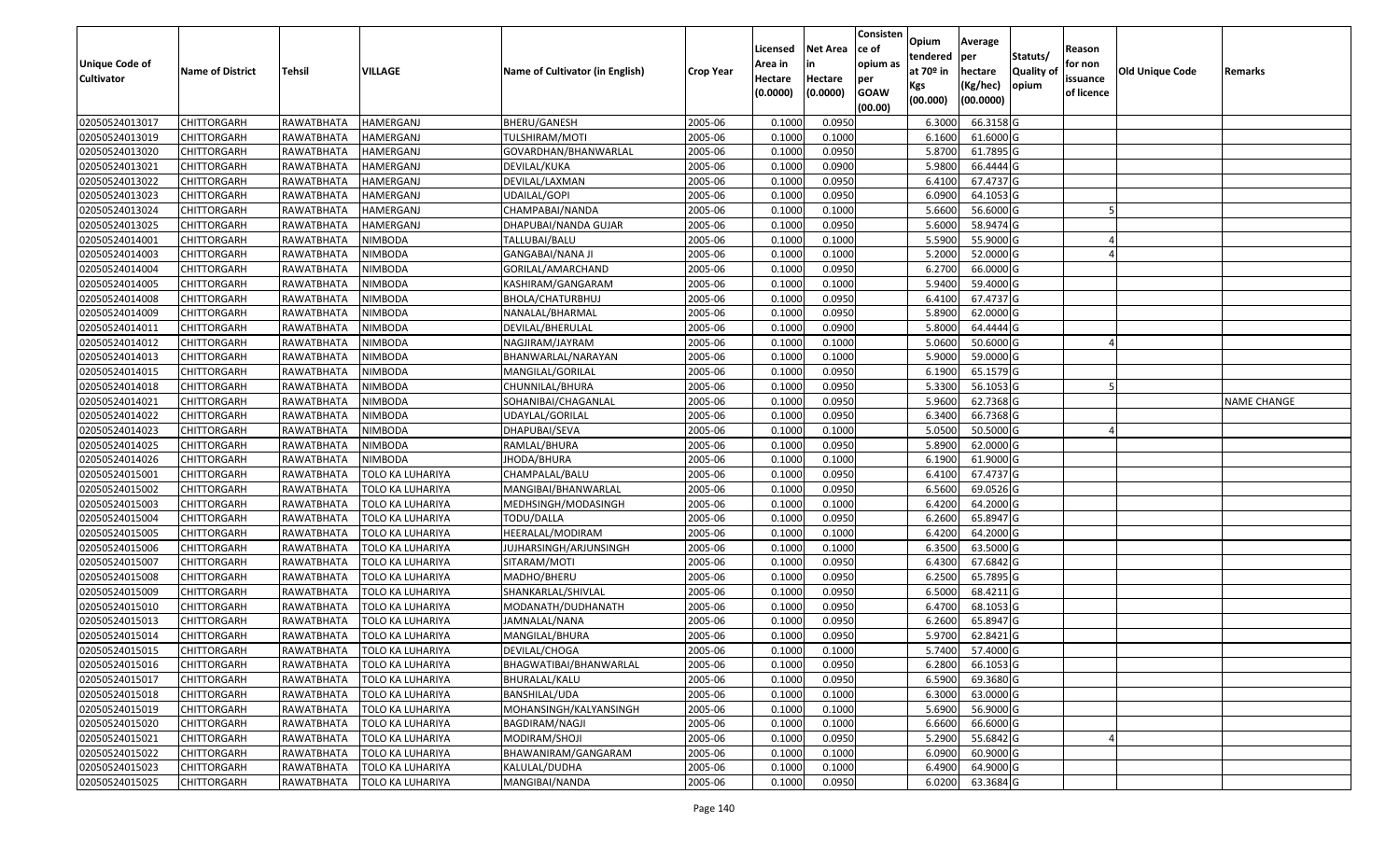| <b>Unique Code of</b> | <b>Name of District</b> | Tehsil            | VILLAGE                 | Name of Cultivator (in English) | <b>Crop Year</b> | Licensed<br>Area in | <b>Net Area</b><br>in | Consisten<br>ce of<br>opium as | Opium<br>tendered<br>at $70°$ in | Average<br>per<br>hectare | Statuts/<br><b>Quality o</b> | Reason<br>for non      | Old Unique Code | Remarks |
|-----------------------|-------------------------|-------------------|-------------------------|---------------------------------|------------------|---------------------|-----------------------|--------------------------------|----------------------------------|---------------------------|------------------------------|------------------------|-----------------|---------|
| <b>Cultivator</b>     |                         |                   |                         |                                 |                  | Hectare<br>(0.0000) | Hectare<br>(0.0000)   | per<br><b>GOAW</b><br>(00.00)  | Kgs<br>(00.000)                  | (Kg/hec)<br>(00.0000)     | opium                        | issuance<br>of licence |                 |         |
| 02050524015027        | CHITTORGARH             | RAWATBHATA        | <b>TOLO KA LUHARIYA</b> | SHANKARLAL/RAMCHAND             | 2005-06          | 0.1000              | 0.1000                |                                | 6.3800                           | 63.8000 G                 |                              |                        |                 |         |
| 02050524015029        | CHITTORGARH             | RAWATBHATA        | <b>TOLO KA LUHARIYA</b> | LALSINGH/SHAMBHUSINGH           | 2005-06          | 0.1000              | 0.0950                |                                | 5.2800                           | 55.5789 G                 |                              |                        |                 |         |
| 02050524015030        | CHITTORGARH             | RAWATBHATA        | TOLO KA LUHARIYA        | BHANWARNATH/MODANATH            | 2005-06          | 0.1000              | 0.0950                |                                | 6.0900                           | 64.1053 G                 |                              |                        |                 |         |
| 02050524015032        | <b>CHITTORGARH</b>      | <b>RAWATBHATA</b> | <b>TOLO KA LUHARIYA</b> | LABHCHAND/BHURALAL              | 2005-06          | 0.1000              | 0.0950                |                                | 6.5100                           | 68.5263 G                 |                              |                        |                 |         |
| 02050524015035        | CHITTORGARH             | RAWATBHATA        | TOLO KA LUHARIYA        | KALURAM/BHAGWAN                 | 2005-06          | 0.1000              | 0.0900                |                                | 8.2500                           | 91.6667 G                 |                              |                        |                 |         |
| 02050524015036        | CHITTORGARH             | RAWATBHATA        | TOLO KA LUHARIYA        | SHIVSINGH/KALAYNSINGH           | 2005-06          | 0.1000              | 0.1000                |                                | 5.6000                           | 56.0000 G                 |                              |                        |                 |         |
| 02050524015037        | CHITTORGARH             | RAWATBHATA        | TOLO KA LUHARIYA        | NARAYANSINGH/JUJHARSINGH        | 2005-06          | 0.1000              | 0.1000                |                                | 6.3500                           | 63.5000G                  |                              |                        |                 |         |
| 02050524015039        | <b>CHITTORGARH</b>      | RAWATBHATA        | <b>TOLO KA LUHARIYA</b> | SOHANIBAI/LALURAM               | 2005-06          | 0.1000              | 0.1000                |                                | 5.6900                           | 56.9000G                  |                              |                        |                 |         |
| 02050524015041        | CHITTORGARH             | RAWATBHATA        | TOLO KA LUHARIYA        | AMBALAL/MADHO                   | 2005-06          | 0.1000              | 0.0950                |                                | 6.3400                           | 66.7368 G                 |                              |                        |                 |         |
| 02050524015042        | CHITTORGARH             | RAWATBHATA        | TOLO KA LUHARIYA        | KALUSINGH/ISHWARSINGH           | 2005-06          | 0.1000              | 0.0950                |                                | 5.9900                           | 63.0526 G                 |                              |                        |                 |         |
| 02050524015043        | CHITTORGARH             | RAWATBHATA        | TOLO KA LUHARIYA        | BAGDIRAM/NANDRAM                | 2005-06          | 0.1000              | 0.0950                |                                | 6.1400                           | 64.6316 G                 |                              |                        |                 |         |
| 02050524015044        | <b>CHITTORGARH</b>      | RAWATBHATA        | TOLO KA LUHARIYA        | SHANKARLAL/MODIRAM              | 2005-06          | 0.1000              | 0.0950                |                                | 5.8800                           | 61.8947 G                 |                              |                        |                 |         |
| 02050524015045        | <b>CHITTORGARH</b>      | RAWATBHATA        | <b>TOLO KA LUHARIYA</b> | PANNALAL/MODA                   | 2005-06          | 0.1000              | 0.0950                |                                | 5.7200                           | 60.2105 G                 |                              |                        |                 |         |
| 02050524015046        | CHITTORGARH             | RAWATBHATA        | <b>TOLO KA LUHARIYA</b> | BHAGWANLAL/TEJA                 | 2005-06          | 0.1000              | 0.0950                |                                | 6.9500                           | 73.1570 G                 |                              |                        |                 |         |
| 02050524015051        | CHITTORGARH             | RAWATBHATA        | TOLO KA LUHARIYA        | HEMRAJ/MADHO                    | 2005-06          | 0.1000              | 0.0950                |                                | 6.3800                           | 67.1579 G                 |                              |                        |                 |         |
| 02050524015053        | <b>CHITTORGARH</b>      | RAWATBHATA        | <b>TOLO KA LUHARIYA</b> | DALELSINGH/VIJAYSINGH           | 2005-06          | 0.1000              | 0.1000                |                                | 6.1400                           | 61.4000 G                 |                              |                        |                 |         |
| 02050524015054        | CHITTORGARH             | RAWATBHATA        | <b>TOLO KA LUHARIYA</b> | <b>BAJERAM/NOULA JI</b>         | 2005-06          | 0.1000              | 0.0950                |                                | 6.2500                           | 65.7895 G                 |                              |                        |                 |         |
| 02050524015056        | CHITTORGARH             | RAWATBHATA        | <b>TOLO KA LUHARIYA</b> | POKHARNATH/GULABNATH            | 2005-06          | 0.1000              | 0.1000                |                                | 6.6200                           | 66.2000 G                 |                              |                        |                 |         |
| 02050524015057        | CHITTORGARH             | RAWATBHATA        | <b>TOLO KA LUHARIYA</b> | SHAMBHUNATH/KANANATH            | 2005-06          | 0.1000              | 0.0950                |                                | 6.4800                           | 68.2105 G                 |                              |                        |                 |         |
| 02050524015058        | CHITTORGARH             | RAWATBHATA        | <b>TOLO KA LUHARIYA</b> | BHARTSINGH/ONKARSINGH           | 2005-06          | 0.1000              | 0.0950                |                                | 5.7500                           | 60.5263 G                 |                              |                        |                 |         |
| 02050524015059        | CHITTORGARH             | RAWATBHATA        | <b>TOLO KA LUHARIYA</b> | JODHSINGH/MEDHSINGH             | 2005-06          | 0.1000              | 0.1000                |                                | 6.4400                           | 64.4000 G                 |                              |                        |                 |         |
| 02050524015060        | CHITTORGARH             | RAWATBHATA        | <b>TOLO KA LUHARIYA</b> | PREMSUKH/MODIRAM                | 2005-06          | 0.1000              | 0.1000                |                                | 6.4300                           | 64.3000 G                 |                              |                        |                 |         |
| 02050524015062        | CHITTORGARH             | RAWATBHATA        | TOLO KA LUHARIYA        | RAMESHWAR/HEERALAL              | 2005-06          | 0.1000              | 0.1000                |                                | 6.4000                           | 64.0000G                  |                              |                        |                 |         |
| 02050524015063        | CHITTORGARH             | RAWATBHATA        | TOLO KA LUHARIYA        | NANA/UDA                        | 2005-06          | 0.1000              | 0.1000                |                                | 6.9000                           | 69.0000 G                 |                              |                        |                 |         |
| 02050524015064        | CHITTORGARH             | RAWATBHATA        | <b>TOLO KA LUHARIYA</b> | MADHU/NAGJIRAM                  | 2005-06          | 0.1000              | 0.1000                |                                | 7.1800                           | 71.8000 G                 |                              |                        |                 |         |
| 02050524015065        | CHITTORGARH             | RAWATBHATA        | <b>TOLO KA LUHARIYA</b> | KESHRIMAL/ONKAR                 | 2005-06          | 0.1000              | 0.1000                |                                | 6.5000                           | 65.0000 G                 |                              |                        |                 |         |
| 02050524015067        | CHITTORGARH             | RAWATBHATA        | <b>TOLO KA LUHARIYA</b> | MOTILAL/ONKARLAL                | 2005-06          | 0.1000              | 0.1000                |                                | 6.5100                           | 65.1000G                  |                              |                        |                 |         |
| 02050524015068        | CHITTORGARH             | RAWATBHATA        | TOLO KA LUHARIYA        | DALLA/BHURALAL                  | 2005-06          | 0.1000              | 0.1000                |                                | 5.7500                           | 57.5000 G                 |                              |                        |                 |         |
| 02050524015069        | CHITTORGARH             | RAWATBHATA        | <b>TOLO KA LUHARIYA</b> | MOOLCHAND/MOTI                  | 2005-06          | 0.1000              | 0.0950                |                                | 6.9900                           | 73.5789 G                 |                              |                        |                 |         |
| 02050524015070        | CHITTORGARH             | RAWATBHATA        | <b>TOLO KA LUHARIYA</b> | MADANLAL/BHANWARLAL             | 2005-06          | 0.1000              | 0.1000                |                                | 6.4700                           | 64.7000 G                 |                              |                        |                 |         |
| 02050524015071        | CHITTORGARH             | RAWATBHATA        | TOLO KA LUHARIYA        | BADRILAL/PEMA                   | 2005-06          | 0.1000              | 0.1000                |                                | 6.1300                           | 61.3000G                  |                              |                        |                 |         |
| 02050524015072        | CHITTORGARH             | RAWATBHATA        | TOLO KA LUHARIYA        | GANGARAM/BALU                   | 2005-06          | 0.100               | 0.1000                |                                | 6.4500                           | 64.5000 G                 |                              |                        |                 |         |
| 02050524015074        | CHITTORGARH             | RAWATBHATA        | <b>TOLO KA LUHARIYA</b> | MOHANLAL/BHANWARLAL             | 2005-06          | 0.100               | 0.0950                |                                | 6.3900                           | 67.2632 G                 |                              |                        |                 |         |
| 02050524015076        | CHITTORGARH             | RAWATBHATA        | TOLO KA LUHARIYA        | CHOTHURAM/UDA                   | 2005-06          | 0.1000              | 0.0950                |                                | 6.4500                           | 67.8947 G                 |                              |                        |                 |         |
| 02050524015077        | CHITTORGARH             | RAWATBHATA        | TOLO KA LUHARIYA        | RAMLAL/NANDA                    | 2005-06          | 0.1000              | 0.1000                |                                | 5.5800                           | 55.8000 G                 |                              |                        |                 |         |
| 02050524015078        | CHITTORGARH             | RAWATBHATA        | TOLO KA LUHARIYA        | MADHOLAL/SHOJI                  | 2005-06          | 0.1000              | 0.1000                |                                | 6.3700                           | 63.7000G                  |                              |                        |                 |         |
| 02050524015079        | CHITTORGARH             | RAWATBHATA        | <b>TOLO KA LUHARIYA</b> | BHAGWAN/MODA MEGWAL             | 2005-06          | 0.1000              | 0.1000                |                                | 6.6900                           | 66.9000 G                 |                              |                        |                 |         |
| 02050524015080        | CHITTORGARH             | RAWATBHATA        | TOLO KA LUHARIYA        | LALUNATH/MODANATH               | 2005-06          | 0.1000              | 0.0950                |                                | 5.9900                           | 63.0526 G                 |                              |                        |                 |         |
| 02050524015082        | <b>CHITTORGARH</b>      | RAWATBHATA        | TOLO KA LUHARIYA        | BHAGWAN/MEGHA                   | 2005-06          | 0.1000              | 0.1000                |                                | 5.7200                           | 57.2000 G                 |                              |                        |                 |         |
| 02050524015083        | <b>CHITTORGARH</b>      | RAWATBHATA        | TOLO KA LUHARIYA        | DERAM/LAXMAN                    | 2005-06          | 0.1000              | 0.1000                |                                | 6.3400                           | 63.4000 G                 |                              |                        |                 |         |
| 02050524015084        | CHITTORGARH             | RAWATBHATA        | <b>TOLO KA LUHARIYA</b> | RAMSUKH/NANA                    | 2005-06          | 0.1000              | 0.0950                |                                | 5.5500                           | 58.4211 G                 |                              |                        |                 |         |
| 02050524015085        | <b>CHITTORGARH</b>      | RAWATBHATA        | <b>TOLO KA LUHARIYA</b> | GENDKUNWAR/GORHDHANSINGH        | 2005-06          | 0.1000              | 0.1000                |                                | 6.5400                           | 65.4000 G                 |                              |                        |                 |         |
| 02050524015088        | <b>CHITTORGARH</b>      | RAWATBHATA        | <b>TOLO KA LUHARIYA</b> | PANNALAL/DHANNA                 | 2005-06          | 0.1000              | 0.1000                |                                | 6.1200                           | 61.2000 G                 |                              |                        |                 |         |
| 02050524015089        | CHITTORGARH             | RAWATBHATA        | <b>TOLO KA LUHARIYA</b> | NANDLAL/NARAYAN                 | 2005-06          | 0.1000              | 0.1000                |                                | 5.7300                           | 57.3000 G                 |                              |                        |                 |         |
| 02050524015090        | CHITTORGARH             | RAWATBHATA        | <b>TOLO KA LUHARIYA</b> | NANALAL/KALU                    | 2005-06          | 0.1000              | 0.0950                |                                | 5.5500                           | 58.4211 G                 |                              |                        |                 |         |
| 02050524016001        | <b>CHITTORGARH</b>      | RAWATBHATA        | <b>GUJRO KI MORVAN</b>  | DEVILAL/UDA                     | 2005-06          | 0.1000              | 0.1000                |                                | 6.5400                           | 65.4000 G                 |                              |                        |                 |         |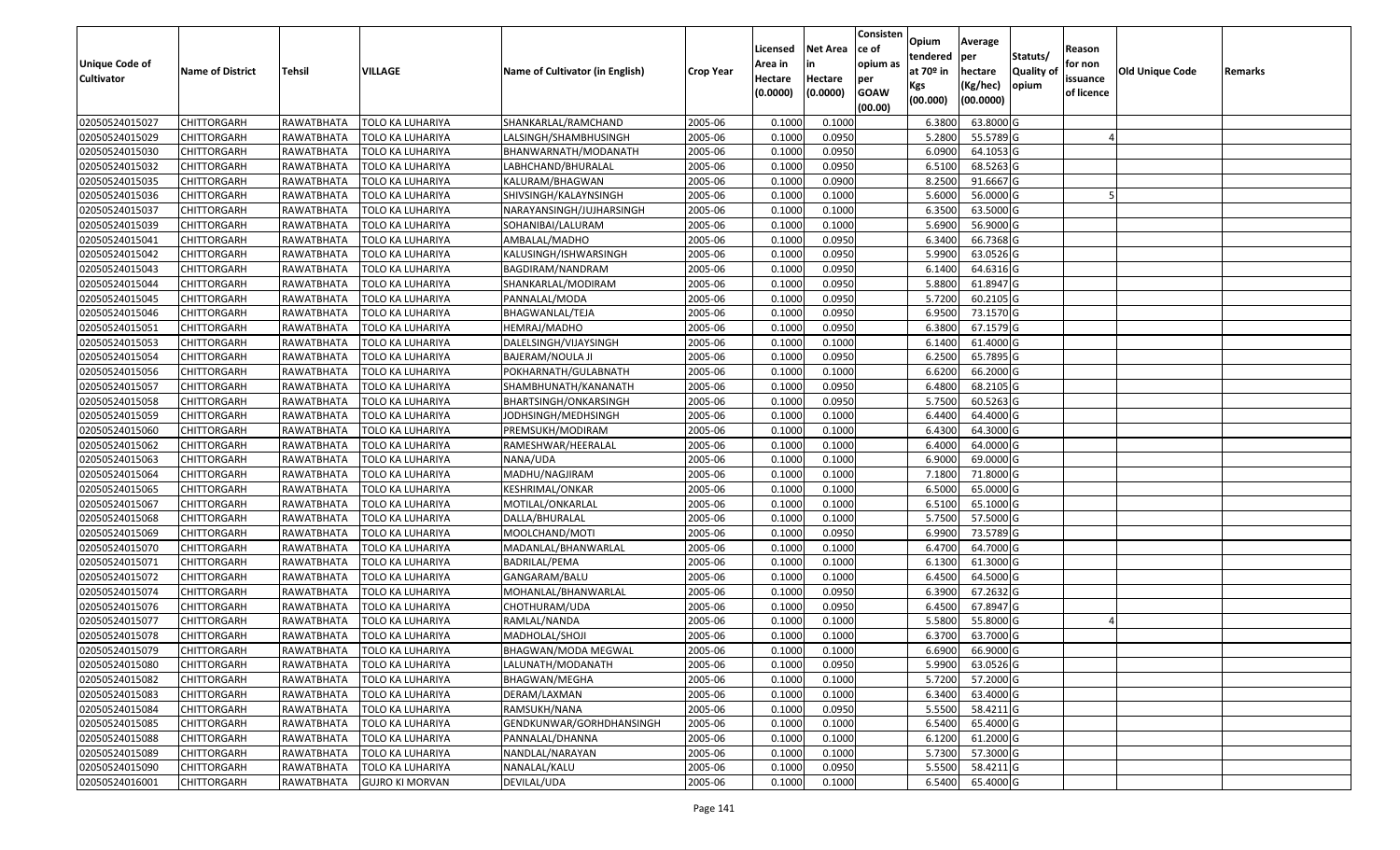| <b>Unique Code of</b> | <b>Name of District</b> | <b>Tehsil</b>     | VILLAGE                | Name of Cultivator (in English) |                  | Licensed<br>Area in | <b>Net Area</b><br>in | Consisten<br>ce of<br>opium as | Opium<br>tendered<br>at $70°$ in | Average<br>per<br>hectare | Statuts/<br><b>Quality o</b> | Reason<br>for non      | Old Unique Code |         |
|-----------------------|-------------------------|-------------------|------------------------|---------------------------------|------------------|---------------------|-----------------------|--------------------------------|----------------------------------|---------------------------|------------------------------|------------------------|-----------------|---------|
| <b>Cultivator</b>     |                         |                   |                        |                                 | <b>Crop Year</b> | Hectare<br>(0.0000) | Hectare<br>(0.0000)   | per<br><b>GOAW</b><br>(00.00)  | Kgs<br>(00.000)                  | (Kg/hec)<br>(00.0000)     | opium                        | issuance<br>of licence |                 | Remarks |
| 02050524016002        | CHITTORGARH             | RAWATBHATA        | <b>GUJRO KI MORVAN</b> | MANGILAL/BHURA                  | 2005-06          | 0.1000              | 0.0950                |                                | 5.2900                           | 55.6842 G                 |                              |                        |                 |         |
| 02050524016005        | CHITTORGARH             | RAWATBHATA        | <b>GUJRO KI MORVAN</b> | BARJI/PRATHVIRAJ                | 2005-06          | 0.1000              | 0.1000                |                                | 5.6100                           | 56.1000G                  |                              |                        |                 |         |
| 02050524016006        | CHITTORGARH             | RAWATBHATA        | <b>GUJRO KI MORVAN</b> | HARDEV/PEMA                     | 2005-06          | 0.100               | 0.1000                |                                | 5.5400                           | 55.4000 G                 |                              |                        |                 |         |
| 02050524016007        | <b>CHITTORGARH</b>      | <b>RAWATBHATA</b> | <b>GUJRO KI MORVAN</b> | JETUBAI/BHURA                   | 2005-06          | 0.1000              | 0.1000                |                                | 5.8000                           | 58.0000G                  |                              |                        |                 |         |
| 02050524016008        | CHITTORGARH             | RAWATBHATA        | <b>GUJRO KI MORVAN</b> | NANDA/CHATRA                    | 2005-06          | 0.1000              | 0.0900                |                                | 5.0800                           | 56.4444 G                 |                              |                        |                 |         |
| 02050524016011        | CHITTORGARH             | RAWATBHATA        | <b>GUJRO KI MORVAN</b> | KASHIBAI/KAJOD                  | 2005-06          | 0.1000              | 0.0950                |                                | 5.7000                           | 60.0000G                  |                              |                        |                 |         |
| 02050524016012        | CHITTORGARH             | RAWATBHATA        | <b>GUJRO KI MORVAN</b> | BHOLIBAI/HAJARI                 | 2005-06          | 0.1000              | 0.1000                |                                | 5.5800                           | 55.8000 G                 |                              |                        |                 |         |
| 02050524016013        | <b>CHITTORGARH</b>      | RAWATBHATA        | <b>GUJRO KI MORVAN</b> | HAJARI/HARIRAM                  | 2005-06          | 0.1000              | 0.1000                |                                | 5.5100                           | 55.1000G                  |                              |                        |                 |         |
| 02050524016014        | CHITTORGARH             | RAWATBHATA        | <b>GUJRO KI MORVAN</b> | GOPILAL/GANGARAM                | 2005-06          | 0.1000              | 0.0950                |                                | 5.7400                           | $60.4211$ G               |                              |                        |                 |         |
| 02050524016018        | CHITTORGARH             | RAWATBHATA        | <b>GUJRO KI MORVAN</b> | BHANWARSINGH/KESHARSINGH        | 2005-06          | 0.1000              | 0.0950                |                                | 6.4500                           | 67.8940 G                 |                              |                        |                 |         |
| 02050524016023        | CHITTORGARH             | RAWATBHATA        | <b>GUJRO KI MORVAN</b> | NANIBAI/UDA                     | 2005-06          | 0.1000              | 0.0900                |                                | 5.6200                           | 62.4444 G                 |                              |                        |                 |         |
| 02050524016024        | CHITTORGARH             | RAWATBHATA        | <b>GUJRO KI MORVAN</b> | MANGU/MANGILAL                  | 2005-06          | 0.1000              | 0.1000                |                                | 5.7500                           | 57.5000 G                 |                              |                        |                 |         |
| 02050524016025        | <b>CHITTORGARH</b>      | RAWATBHATA        | <b>GUJRO KI MORVAN</b> | LAXMAN/UDA                      | 2005-06          | 0.1000              | 0.0900                |                                | 5.8200                           | 64.6667 G                 |                              |                        |                 |         |
| 02050524016026        | <b>CHITTORGARH</b>      | RAWATBHATA        | <b>GUJRO KI MORVAN</b> | BHERU/KISHNA                    | 2005-06          | 0.100               | 0.1000                |                                | 5.7500                           | 57.5000G                  |                              |                        |                 |         |
| 02050524016028        | CHITTORGARH             | RAWATBHATA        | <b>GUJRO KI MORVAN</b> | DEVILAL/UDA                     | 2005-06          | 0.1000              | 0.0950                |                                | 6.4700                           | 68.1053 G                 |                              |                        |                 |         |
| 02050524016029        | CHITTORGARH             | RAWATBHATA        | <b>GUJRO KI MORVAN</b> | TULSHIRAM/CHUNNILAL             | 2005-06          | 0.1000              | 0.1000                |                                | 5.8300                           | 58.3000 G                 |                              |                        |                 |         |
| 02050524016030        | CHITTORGARH             | RAWATBHATA        | <b>GUJRO KI MORVAN</b> | NAGJIRAM/HARIRAM                | 2005-06          | 0.100               | 0.1000                |                                | 5.7900                           | 57.9000 G                 |                              |                        |                 |         |
| 02050524016031        | CHITTORGARH             | RAWATBHATA        | <b>GUJRO KI MORVAN</b> | DAMERJI/MODA                    | 2005-06          | 0.100               | 0.1000                |                                | 5.7600                           | 57.6000 G                 |                              |                        |                 |         |
| 02050524016034        | CHITTORGARH             | RAWATBHATA        | <b>GUJRO KI MORVAN</b> | KESHURAMA/S NANALAL             | 2005-06          | 0.100               | 0.1000                |                                | 5.5900                           | 55.9000 G                 |                              |                        |                 |         |
| 02050524016035        | CHITTORGARH             | RAWATBHATA        | <b>GUJRO KI MORVAN</b> | DEVILAL/NANDA                   | 2005-06          | 0.1000              | 0.0950                |                                | 5.2700                           | 55.4737 G                 |                              |                        |                 |         |
| 02050524016036        | CHITTORGARH             | RAWATBHATA        | <b>GUJRO KI MORVAN</b> | PRATAPSINGH/BHANWARLAL          | 2005-06          | 0.100               | 0.0950                |                                | 5.5000                           | 57.8947 G                 |                              |                        |                 |         |
| 02050524016038        | CHITTORGARH             | RAWATBHATA        | <b>GUJRO KI MORVAN</b> | MOHANLAL/BARDA                  | 2005-06          | 0.100               | 0.0950                |                                | 5.4100                           | 56.9474 G                 |                              |                        |                 |         |
| 02050524016040        | CHITTORGARH             | RAWATBHATA        | <b>GUJRO KI MORVAN</b> | BHOJARAM/BHAGWAN                | 2005-06          | 0.1000              | 0.0950                |                                | 5.7700                           | 60.7360 G                 |                              |                        |                 |         |
| 02050524016041        | CHITTORGARH             | RAWATBHATA        | <b>GUJRO KI MORVAN</b> | MOTILAL/KELA                    | 2005-06          | 0.100               | 0.1000                |                                | 5.4400                           | 54.4000 G                 |                              |                        |                 |         |
| 02050524016043        | <b>CHITTORGARH</b>      | <b>RAWATBHATA</b> | <b>GUJRO KI MORVAN</b> | JEETU/NANA                      | 2005-06          | 0.100               | 0.0950                |                                | 5.6800                           | 59.7890 G                 |                              |                        |                 |         |
| 02050524016044        | CHITTORGARH             | RAWATBHATA        | <b>GUJRO KI MORVAN</b> | LALU/GANGARAM                   | 2005-06          | 0.1000              | 0.1050                |                                | 6.0600                           | 57.7143 G                 |                              |                        |                 |         |
| 02050524017002        | CHITTORGARH             | RAWATBHATA        | <b>BADODIYA</b>        | JAGGANNATH/DEVILAL              | 2005-06          | 0.100               | 0.0900                |                                | 6.8800                           | 76.4444 G                 |                              |                        |                 |         |
| 02050524017003        | CHITTORGARH             | RAWATBHATA        | <b>BADODIYA</b>        | BHOLIBAI/BHERU                  | 2005-06          | 0.1000              | 0.1000                |                                | 6.0600                           | 60.6000 G                 |                              |                        |                 |         |
| 02050524017004        | CHITTORGARH             | RAWATBHATA        | <b>BADODIYA</b>        | BHURA/PYARA                     | 2005-06          | 0.1000              | 0.0950                |                                | 5.6800                           | 59.7895 G                 |                              |                        |                 |         |
| 02050524017008        | CHITTORGARH             | RAWATBHATA        | <b>BADODIYA</b>        | KESARILAL/RUPA                  | 2005-06          | 0.1000              | 0.0950                |                                | 6.3300                           | 66.6316 G                 |                              |                        |                 |         |
| 02050524017009        | CHITTORGARH             | RAWATBHATA        | <b>BADODIYA</b>        | KANHAIYALAL/CHUNNILAL           | 2005-06          | 0.100               | 0.1000                |                                | 6.3400                           | 63.4000 G                 |                              |                        |                 |         |
| 02050524017010        | CHITTORGARH             | RAWATBHATA        | BADODIYA               | BENI CHAND/SHOLA                | 2005-06          | 0.100               | 0.1050                |                                | 6.1100                           | 58.1900 G                 |                              |                        |                 |         |
| 02050524017012        | CHITTORGARH             | RAWATBHATA        | <b>BADODIYA</b>        | NANALAL/MODA                    | 2005-06          | 0.100               | 0.1000                |                                | 6.0200                           | 60.2000 G                 |                              |                        |                 |         |
| 02050524017014        | <b>CHITTORGARH</b>      | RAWATBHATA        | BADODIYA               | LAXMAN/SITARAM                  | 2005-06          | 0.1000              | 0.0950                |                                | 5.7400                           | 60.4211 G                 |                              |                        |                 |         |
| 02050524017016        | CHITTORGARH             | RAWATBHATA        | <b>BADODIYA</b>        | BHANWARLAL/BHOLA                | 2005-06          | 0.1000              | 0.1000                |                                | 6.4500                           | 64.5000 G                 |                              |                        |                 |         |
| 02050524017020        | CHITTORGARH             | RAWATBHATA        | <b>BADODIYA</b>        | ONKARLAL/NANALAL                | 2005-06          | 0.1000              | 0.0950                |                                | 5.9100                           | 62.2105 G                 |                              |                        |                 |         |
| 02050524017022        | CHITTORGARH             | RAWATBHATA        | <b>BADODIYA</b>        | GEDAMAL/NANALAL                 | 2005-06          | 0.1000              | 0.0950                |                                | 5.9400                           | 62.5263 G                 |                              |                        |                 |         |
| 02050524017024        | <b>CHITTORGARH</b>      | RAWATBHATA        | BADODIYA               | DEVILAL/HIRALAL                 | 2005-06          | 0.1000              | 0.0950                |                                | 5.3800                           | 56.6316 G                 |                              |                        |                 |         |
| 02050524017025        | <b>CHITTORGARH</b>      | RAWATBHATA        | BADODIYA               | PRABHULAL/AMARCHAND             | 2005-06          | 0.1000              | 0.0950                |                                | 6.3500                           | 66.8421 G                 |                              |                        |                 |         |
| 02050524017026        | <b>CHITTORGARH</b>      | RAWATBHATA        | <b>BADODIYA</b>        | MANGILAL/MIYACHAND              | 2005-06          | 0.1000              | 0.1000                |                                | 6.0300                           | 60.3000 G                 |                              |                        |                 |         |
| 02050524017028        | CHITTORGARH             | RAWATBHATA        | <b>BADODIYA</b>        | BHOTHLAL/CHUNNILAL              | 2005-06          | 0.1000              | 0.0950                |                                | 2.9100                           | 30.6316 G                 |                              |                        |                 |         |
| 02050524017038        | <b>CHITTORGARH</b>      | RAWATBHATA        | <b>BADODIYA</b>        | NARAYAN/CHAMPA                  | 2005-06          | 0.1000              | 0.1000                |                                | 5.9600                           | 59.6000 G                 |                              |                        |                 |         |
| 02050524017041        | <b>CHITTORGARH</b>      | RAWATBHATA        | <b>BADODIYA</b>        | GHISA/KAJOD                     | 2005-06          | 0.1000              | 0.1050                |                                | 6.7000                           | 63.8095 G                 |                              |                        |                 |         |
| 02050524017042        | <b>CHITTORGARH</b>      | RAWATBHATA        | <b>BADODIYA</b>        | BHOLIBAI/MADHO                  | 2005-06          | 0.1000              | 0.1050                |                                | 6.3500                           | 60.4762 G                 |                              |                        |                 |         |
| 02050524017043        | <b>CHITTORGARH</b>      | RAWATBHATA        | <b>BADODIYA</b>        | BARJIBAI/GOPI BALAI             | 2005-06          | 0.1000              | 0.1000                |                                | 5.6600                           | 56.6000G                  |                              |                        |                 |         |
| 02050524018002        | <b>CHITTORGARH</b>      | RAWATBHATA        | DEVPURA NIMDI          | NATHULAL/KALU                   | 2005-06          | 0.1000              | 0.0950                |                                | 4.8500                           | 51.0526 G                 |                              |                        |                 |         |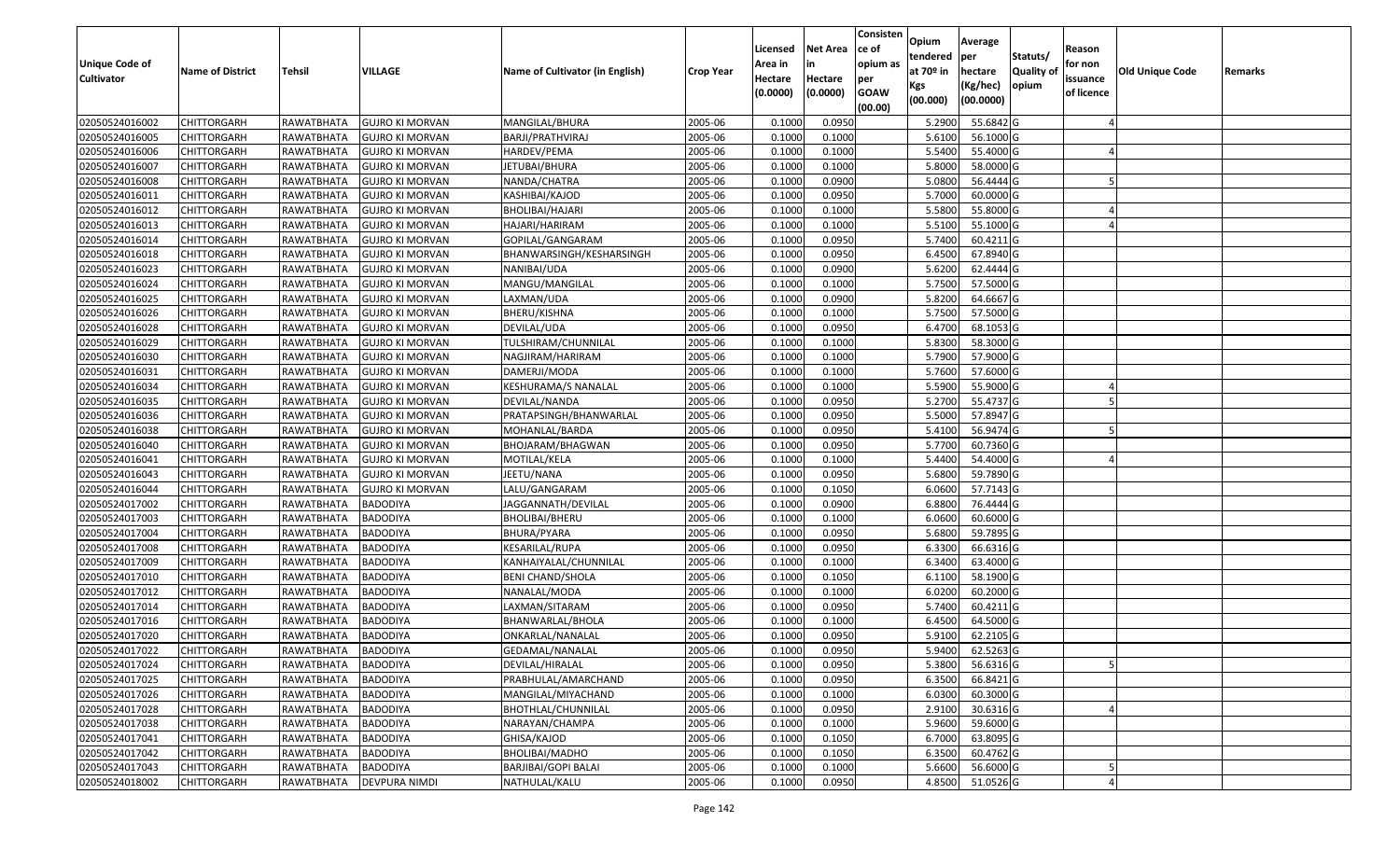| <b>Unique Code of</b><br><b>Cultivator</b> | <b>Name of District</b> | Tehsil            | VILLAGE              | Name of Cultivator (in English) | <b>Crop Year</b> | Licensed<br>Area in<br>Hectare<br>(0.0000) | <b>Net Area</b><br>in<br>Hectare<br>(0.0000) | Consisten<br>ce of<br>opium as<br>per<br><b>GOAW</b> | Opium<br>tendered<br>at 70º in<br>Kgs | Average<br>per<br>hectare<br>(Kg/hec) | Statuts/<br><b>Quality o</b><br>opium | Reason<br>for non<br>issuance<br>of licence | Old Unique Code | Remarks               |
|--------------------------------------------|-------------------------|-------------------|----------------------|---------------------------------|------------------|--------------------------------------------|----------------------------------------------|------------------------------------------------------|---------------------------------------|---------------------------------------|---------------------------------------|---------------------------------------------|-----------------|-----------------------|
|                                            |                         |                   |                      |                                 |                  |                                            |                                              | (00.00)                                              | (00.000)                              | (00.0000)                             |                                       |                                             |                 |                       |
| 02050524018004                             | <b>CHITTORGARH</b>      | RAWATBHATA        | <b>DEVPURA NIMDI</b> | MOTYABAI/PYARCHAND              | 2005-06          | 0.1000                                     | 0.1000                                       |                                                      | 5.6200                                | 56.2000 G                             |                                       |                                             |                 |                       |
| 02050524018005                             | <b>CHITTORGARH</b>      | RAWATBHATA        | DEVPURA NIMDI        | BOTHLAL/GANGARAM                | 2005-06          | 0.1000                                     | 0.1000                                       |                                                      | 5.8100                                | 58.1000 G                             |                                       |                                             |                 |                       |
| 02050524018006                             | <b>CHITTORGARH</b>      | RAWATBHATA        | DEVPURA NIMDI        | MOHANLAL/HARLAL                 | 2005-06          | 0.1000                                     | 0.0950                                       |                                                      | 5.4400                                | 57.2632 G                             |                                       |                                             |                 |                       |
| 02050524018007                             | <b>CHITTORGARH</b>      | RAWATBHATA        | <b>DEVPURA NIMDI</b> | MANGILAL/SUKHLAL                | 2005-06          | 0.1000                                     | 0.1000                                       |                                                      | 6.0600                                | 60.6000 G                             |                                       |                                             |                 |                       |
| 02050524018008                             | <b>CHITTORGARH</b>      | RAWATBHATA        | DEVPURA NIMDI        | RATANLAL/NANDA                  | 2005-06          | 0.1000                                     | 0.0900                                       |                                                      | 1.9400                                | 21.5556 G                             |                                       |                                             |                 |                       |
| 02050524018009                             | <b>CHITTORGARH</b>      | RAWATBHATA        | DEVPURA NIMDI        | MADANLAL/NARAYAN                | 2005-06          | 0.1000                                     | 0.0950                                       |                                                      | 5.6500                                | 59.4737 G                             |                                       |                                             |                 |                       |
| 02050524018011                             | CHITTORGARH             | RAWATBHATA        | DEVPURA NIMDI        | BHANWARLAL/KISHNA               | 2005-06          | 0.1000                                     | 0.1000                                       |                                                      | 3.6800                                | 36.8000 G                             |                                       |                                             |                 |                       |
| 02050524018013                             | <b>CHITTORGARH</b>      | RAWATBHATA        | <b>DEVPURA NIMDI</b> | JAGANNATH/KISHNA                | 2005-06          | 0.1000                                     | 0.0000                                       |                                                      | 0.0000                                | 0.0000                                |                                       |                                             |                 |                       |
| 02050524018014                             | <b>CHITTORGARH</b>      | RAWATBHATA        | DEVPURA NIMDI        | BANSHILAL/BHAGIRATH             | 2005-06          | 0.1000                                     | 0.1000                                       |                                                      | 6.3500                                | 63.5000 G                             |                                       |                                             |                 |                       |
| 02050524018016                             | <b>CHITTORGARH</b>      | RAWATBHATA        | DEVPURA NIMDI        | GEETABAI/VASHUDEV               | 2005-06          | 0.1000                                     | 0.1000                                       |                                                      | 4.8600                                | 48.6000 G                             |                                       |                                             |                 |                       |
| 02050524018019                             | <b>CHITTORGARH</b>      | RAWATBHATA        | DEVPURA NIMDI        | NANDLAL/RAMESHWAR               | 2005-06          | 0.1000                                     | 0.0950                                       |                                                      | 5.5000                                | 57.8947 G                             |                                       |                                             |                 |                       |
| 02050524018020                             | <b>CHITTORGARH</b>      | RAWATBHATA        | DEVPURA NIMDI        | MANGILAL/DALU                   | 2005-06          | 0.1000                                     | 0.0950                                       |                                                      | 5.5400                                | 58.3158 G                             |                                       |                                             |                 |                       |
| 02050524018021                             | <b>CHITTORGARH</b>      | RAWATBHATA        | DEVPURA NIMDI        | GEETABAI/MANGILAL               | 2005-06          | 0.1000                                     | 0.1000                                       |                                                      | 5.4200                                | 54.2000 G                             |                                       |                                             |                 |                       |
| 02050524018022                             | <b>CHITTORGARH</b>      | RAWATBHATA        | DEVPURA NIMDI        | PURSHOTAM/HEERALAL              | 2005-06          | 0.1000                                     | 0.1000                                       |                                                      | 5.8900                                | 58.9000 G                             |                                       |                                             |                 |                       |
| 02050524018023                             | CHITTORGARH             | RAWATBHATA        | <b>DEVPURA NIMDI</b> | BOTHLAL/NANDA                   | 2005-06          | 0.1000                                     | 0.0900                                       |                                                      | 5.3600                                | 59.5556 G                             |                                       |                                             |                 |                       |
| 02050524018024                             | <b>CHITTORGARH</b>      | RAWATBHATA        | DEVPURA NIMDI        | DALU/PRATHVIRAJ                 | 2005-06          | 0.1000                                     | 0.0950                                       |                                                      | 5.4400                                | 57.2632 G                             |                                       |                                             |                 |                       |
| 02050524018025                             | <b>CHITTORGARH</b>      | RAWATBHATA        | <b>DEVPURA NIMDI</b> | NANALAL/SUKHLAL                 | 2005-06          | 0.1000                                     | 0.1000                                       |                                                      | 5.1000                                | 51.0000 G                             |                                       |                                             |                 |                       |
| 02050524018026                             | <b>CHITTORGARH</b>      | RAWATBHATA        | DEVPURA NIMDI        | TULSHIRAM/BHOLIRAM              | 2005-06          | 0.1000                                     | 0.0000                                       |                                                      | 0.0000                                | 0.0000                                |                                       |                                             |                 |                       |
| 02050524018027                             | <b>CHITTORGARH</b>      | RAWATBHATA        | DEVPURA NIMDI        | JEETMAL/KASHIRAM                | 2005-06          | 0.1000                                     | 0.1000                                       |                                                      | 5.8500                                | 58.5000 G                             |                                       |                                             |                 |                       |
| 02050524018028                             | <b>CHITTORGARH</b>      | RAWATBHATA        | DEVPURA NIMDI        | RADHEYSHYAM/NARAYAN             | 2005-06          | 0.1000                                     | 0.1000                                       |                                                      | 6.2300                                | 62.3000 G                             |                                       |                                             |                 |                       |
| 02050524018029                             | <b>CHITTORGARH</b>      | RAWATBHATA        | DEVPURA NIMDI        | MADANLAL/BHOLIRAM               | 2005-06          | 0.1000                                     | 0.0950                                       |                                                      | 5.7500                                | 60.5260 G                             |                                       |                                             |                 |                       |
| 02050524018031                             | <b>CHITTORGARH</b>      | RAWATBHATA        | DEVPURA NIMDI        | CHITTARMAL/HARCHAND             | 2005-06          | 0.1000                                     | 0.0950                                       |                                                      | 5.7900                                | 60.9474 G                             |                                       |                                             |                 |                       |
| 02050524018032                             | <b>CHITTORGARH</b>      | RAWATBHATA        | DEVPURA NIMDI        | DEVILAL/JEETMAL                 | 2005-06          | 0.1000                                     | 0.1050                                       |                                                      | 5.1300                                | 48.8571 G                             |                                       |                                             |                 |                       |
| 02050524018037                             | <b>CHITTORGARH</b>      | RAWATBHATA        | DEVPURA NIMDI        | KISHNA/LALA GUJAR               | 2005-06          | 0.1000                                     | 0.1000                                       |                                                      | 5.5600                                | 55.6000 G                             |                                       |                                             |                 |                       |
| 02050524018040                             | <b>CHITTORGARH</b>      | RAWATBHATA        | <b>DEVPURA NIMDI</b> | RAMA/PANNA                      | 2005-06          | 0.1000                                     | 0.0950                                       |                                                      | 4.2600                                | 44.8421 G                             |                                       |                                             |                 |                       |
| 02050524018041                             | <b>CHITTORGARH</b>      | RAWATBHATA        | <b>DEVPURA NIMDI</b> | MANGILAL/SURAJML                | 2005-06          | 0.1000                                     | 0.1000                                       |                                                      | 5.3100                                | 53.1000 G                             |                                       |                                             |                 |                       |
| 02050524018043                             | <b>CHITTORGARH</b>      | RAWATBHATA        | DEVPURA NIMDI        | GOKAL/NANDA                     | 2005-06          | 0.1000                                     | 0.1000                                       |                                                      | 5.8800                                | 58.8000 G                             |                                       |                                             |                 |                       |
| 02050524018045                             | <b>CHITTORGARH</b>      | RAWATBHATA        | DEVPURA NIMDI        | GENDMAL/GOPI                    | 2005-06          | 0.1000                                     | 0.1000                                       |                                                      | 5.0300                                | 50.3000 G                             |                                       |                                             |                 |                       |
| 02050524018049                             | <b>CHITTORGARH</b>      | RAWATBHATA        | <b>DEVPURA NIMDI</b> | HEMRAJ/RUPA                     | 2005-06          | 0.1000                                     | 0.1000                                       |                                                      | 5.4100                                | 54.1000 G                             |                                       |                                             |                 |                       |
| 02050524018050                             | <b>CHITTORGARH</b>      | RAWATBHATA        | <b>DEVPURA NIMDI</b> | RAMESHWAR/GOPI                  | 2005-06          | 0.1000                                     | 0.1050                                       |                                                      | 5.4600                                | 52.0000 G                             |                                       |                                             |                 |                       |
| 02050524018051                             | <b>CHITTORGARH</b>      | RAWATBHATA        | DEVPURA NIMDI        | LELABAI/KELA                    | 2005-06          | 0.1000                                     | 0.0950                                       |                                                      | 5.8500                                | 61.5789 G                             |                                       |                                             |                 |                       |
| 02050524018052                             | CHITTORGARH             | RAWATBHATA        | DEVPURA NIMDI        | DALICHNAND/GORILAL              | 2005-06          | 0.1000                                     | 0.0950                                       |                                                      | 5.4600                                | 57.4737 G                             |                                       |                                             |                 |                       |
| 02050524018053                             | <b>CHITTORGARH</b>      | RAWATBHATA        | DEVPURA NIMDI        | PYARCHNAD/BHOLIRAM              | 2005-06          | 0.1000                                     | 0.0950                                       |                                                      | 4.8300                                | 50.8421 G                             |                                       |                                             |                 |                       |
| 02050524019001                             | <b>CHITTORGARH</b>      | RAWATBHATA        | LAXMIPURA            | HEMA/NARAYAN                    | 2005-06          | 0.1000                                     | 0.1000                                       |                                                      | 5.5800                                | 55.8000 G                             |                                       |                                             |                 |                       |
| 02050524019003                             | CHITTORGARH             | RAWATBHATA        | LAXMIPURA            | PRABHULAL/JAGANNATH             | 2005-06          | 0.1000                                     | 0.0950                                       |                                                      | 5.6400                                | 59.3684 G                             |                                       |                                             |                 |                       |
| 02050524019005                             | <b>CHITTORGARH</b>      | RAWATBHATA        | LAXMIPURA            | MANGU/JIWA                      | 2005-06          | 0.1000                                     | 0.0950                                       |                                                      | 5.2700                                | 55.4737 G                             |                                       |                                             |                 |                       |
| 02050524019007                             | <b>CHITTORGARH</b>      | RAWATBHATA        | LAXMIPURA            | BHERU/MAYARAM                   | 2005-06          | 0.1000                                     | 0.1000                                       |                                                      | 5.8200                                | 58.2000 G                             |                                       |                                             |                 |                       |
| 02050524019009                             | <b>CHITTORGARH</b>      | RAWATBHATA        | LAXMIPURA            | JAMKUBAI/TARACHAND              | 2005-06          | 0.1000                                     | 0.0950                                       |                                                      | 5.2600                                | 55.3684 G                             |                                       |                                             |                 |                       |
| 02050524019011                             | <b>CHITTORGARH</b>      | RAWATBHATA        | LAXMIPURA            | KISHNIBAI/DEVA                  | 2005-06          | 0.1000                                     | 0.1000                                       |                                                      | 6.1500                                | 61.5000 G                             |                                       |                                             |                 |                       |
| 02050524019014                             | <b>CHITTORGARH</b>      | RAWATBHATA        | LAXMIPURA            | NANALAL/UDA                     | 2005-06          | 0.1000                                     | 0.1000                                       |                                                      | 5.5600                                | 55.6000 G                             |                                       |                                             |                 |                       |
| 02050524019018                             | <b>CHITTORGARH</b>      | <b>RAWATBHATA</b> | LAXMIPURA            | GORILAL/GHASILAL                | 2005-06          | 0.1000                                     | 0.0950                                       |                                                      | 5.0600                                | 53.2632 G                             |                                       |                                             |                 |                       |
| 02050524019020                             | <b>CHITTORGARH</b>      | RAWATBHATA        | LAXMIPURA            | MEGRAJ/MANGILAL                 | 2005-06          | 0.1000                                     | 0.1000                                       |                                                      | 5.6800                                | 56.8000 G                             |                                       |                                             |                 |                       |
| 02050524019021                             | <b>CHITTORGARH</b>      | RAWATBHATA        | LAXMIPURA            | ONKAR/SUKHALAL                  | 2005-06          | 0.1000                                     | 0.0950                                       |                                                      | 5.4000                                | 56.8421 G                             |                                       |                                             |                 | TRANSFER/JAWADA NIMDI |
| 02050524019022                             | <b>CHITTORGARH</b>      | RAWATBHATA        | LAXMIPURA            | NANDA/CHATURBHUJ                | 2005-06          | 0.1000                                     | 0.1000                                       |                                                      | 6.2000                                | 62.0000G                              |                                       |                                             |                 |                       |
| 02050524019023                             | <b>CHITTORGARH</b>      | RAWATBHATA        | LAXMIPURA            | ISHWARLAL/BALURAM               | 2005-06          | 0.1000                                     | 0.1000                                       |                                                      | 5.8900                                | 58.9000G                              |                                       |                                             |                 |                       |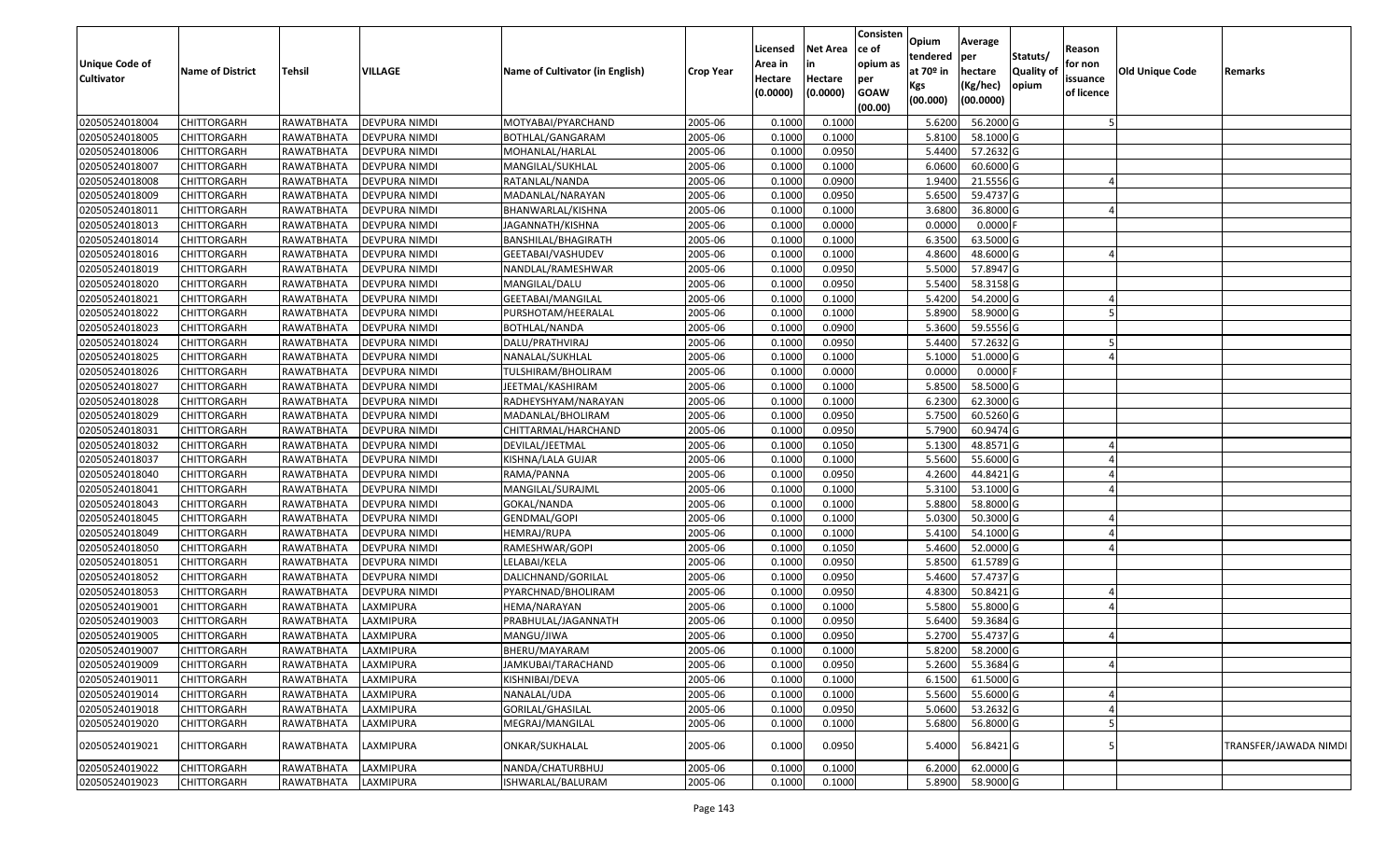| <b>Unique Code of</b><br><b>Cultivator</b> | <b>Name of District</b> | <b>Tehsil</b>     | VILLAGE    | Name of Cultivator (in English) | <b>Crop Year</b> | Licensed<br>Area in<br>Hectare<br>(0.0000) | <b>Net Area</b><br>in<br>Hectare<br>(0.0000) | Consisten<br>ce of<br>opium as<br>per<br><b>GOAW</b><br>(00.00) | Opium<br>tendered<br>at 70º in<br>Kgs<br>(00.000) | Average<br>per<br>hectare<br>(Kg/hec)<br>(00.0000) | Statuts/<br><b>Quality of</b><br>opium | Reason<br>for non<br>issuance<br>of licence | Old Unique Code | Remarks         |
|--------------------------------------------|-------------------------|-------------------|------------|---------------------------------|------------------|--------------------------------------------|----------------------------------------------|-----------------------------------------------------------------|---------------------------------------------------|----------------------------------------------------|----------------------------------------|---------------------------------------------|-----------------|-----------------|
| 02050524019024                             | <b>CHITTORGARH</b>      | RAWATBHATA        | LAXMIPURA  | KISHNA/MOTI                     | 2005-06          | 0.1000                                     | 0.0950                                       |                                                                 | 5.6800                                            | 59.7895 G                                          |                                        |                                             |                 |                 |
| 02050524019025                             | <b>CHITTORGARH</b>      | RAWATBHATA        | LAXMIPURA  | BOTHLAL/SHOLA                   | 2005-06          | 0.1000                                     | 0.1000                                       |                                                                 | 6.3000                                            | 63.0000 G                                          |                                        |                                             |                 |                 |
| 02050524019026                             | <b>CHITTORGARH</b>      | RAWATBHATA        | LAXMIPURA  | MANGILAL/MOTI                   | 2005-06          | 0.1000                                     | 0.1000                                       |                                                                 | 4.9300                                            | 49.3000 G                                          |                                        |                                             |                 |                 |
| 02050524019027                             | <b>CHITTORGARH</b>      | RAWATBHATA        | LAXMIPURA  | NAULA/HUKMA                     | 2005-06          | 0.1000                                     | 0.1050                                       |                                                                 | 5.0100                                            | 47.7143 G                                          |                                        |                                             |                 |                 |
| 02050524019029                             | <b>CHITTORGARH</b>      | RAWATBHATA        | LAXMIPURA  | KISHANLAL/MALIYA                | 2005-06          | 0.1000                                     | 0.0850                                       |                                                                 | 5.0800                                            | 59.7647 G                                          |                                        |                                             |                 |                 |
| 02050524019031                             | <b>CHITTORGARH</b>      | RAWATBHATA        | LAXMIPURA  | CHOTU/NARAYAN                   | 2005-06          | 0.1000                                     | 0.1000                                       |                                                                 | 5.9600                                            | 59.6000 G                                          |                                        |                                             |                 |                 |
| 02050524019032                             | <b>CHITTORGARH</b>      | RAWATBHATA        | LAXMIPURA  | KALIYANIBAI/MANGILAL            | 2005-06          | 0.1000                                     | 0.1000                                       |                                                                 | 4.4300                                            | 44.3000 G                                          |                                        |                                             |                 |                 |
| 02050524019035                             | <b>CHITTORGARH</b>      | RAWATBHATA        | LAXMIPURA  | FULCHAND/JAYCHAND               | 2005-06          | 0.1000                                     | 0.0950                                       |                                                                 | 4.8700                                            | 51.2632 G                                          |                                        |                                             |                 |                 |
| 02050524019040                             | <b>CHITTORGARH</b>      | RAWATBHATA        | LAXMIPURA  | HEERALAL/PANNALAL               | 2005-06          | 0.1000                                     | 0.0950                                       |                                                                 | 5.2900                                            | 55.6842 G                                          |                                        |                                             |                 |                 |
| 02050524019042                             | <b>CHITTORGARH</b>      | RAWATBHATA        | LAXMIPURA  | JHAMKUBAI/MOJIRAM               | 2005-06          | 0.1000                                     | 0.0950                                       |                                                                 | 6.0100                                            | 63.2632 G                                          |                                        |                                             |                 | NAME CHANGE     |
| 02050524019043                             | <b>CHITTORGARH</b>      | RAWATBHATA        | LAXMIPURA  | GULABSINGH/NATHUSINGH           | 2005-06          | 0.1000                                     | 0.1000                                       |                                                                 | 4.7300                                            | 47.3000 G                                          |                                        |                                             |                 |                 |
| 02050524019044                             | <b>CHITTORGARH</b>      | RAWATBHATA        | LAXMIPURA  | KELA/NARAYAN                    | 2005-06          | 0.1000                                     | 0.0950                                       |                                                                 | 2.5000                                            | 26.3158 G                                          |                                        |                                             | 402050524034001 | <b>TRANSFER</b> |
| 02050524019045                             | <b>CHITTORGARH</b>      | RAWATBHATA        | LAXMIPURA  | RAMCHANDRA/HARLAL               | 2005-06          | 0.1000                                     | 0.0900                                       |                                                                 | 2.2900                                            | 25.4444 G                                          |                                        |                                             | 402050524034005 | <b>TRANSFER</b> |
| 02050524019046                             | <b>CHITTORGARH</b>      | RAWATBHATA        | LAXMIPURA  | NANDLAL/BHERU DHAROGA           | 2005-06          | 0.1000                                     | 0.0950                                       |                                                                 | 5.7000                                            | 60.0000 G                                          |                                        |                                             | 02050524034007  | <b>TRANSFER</b> |
| 02050524019047                             | <b>CHITTORGARH</b>      | RAWATBHATA        | LAXMIPURA  | LALITKANWAR/NARAYAN SINGH       | 2005-06          | 0.1000                                     | 0.0950                                       |                                                                 | 2.8400                                            | 29.8947 G                                          |                                        |                                             | 402050524034009 | TRANSFER        |
| 02050524019048                             | <b>CHITTORGARH</b>      | RAWATBHATA        | LAXMIPURA  | DEVA/BALU DHAROGA               | 2005-06          | 0.1000                                     | 0.1000                                       |                                                                 | 3.0400                                            | 30.4000 G                                          |                                        |                                             | 402050524034012 | <b>TRANSFER</b> |
| 02050524020002                             | <b>CHITTORGARH</b>      | RAWATBHATA        | KHATIKHEDA | RODU/BHERU                      | 2005-06          | 0.1000                                     | 0.1000                                       |                                                                 | 5.8500                                            | 58.5000 G                                          |                                        |                                             |                 |                 |
| 02050524020003                             | <b>CHITTORGARH</b>      | RAWATBHATA        | KHATIKHEDA | GHISILAL/NARAYAN                | 2005-06          | 0.1000                                     | 0.1000                                       |                                                                 | 6.2700                                            | 62.7000 G                                          |                                        |                                             |                 |                 |
| 02050524020006                             | <b>CHITTORGARH</b>      | RAWATBHATA        | KHATIKHEDA | KISHANLAL/DHANNA                | 2005-06          | 0.1000                                     | 0.0950                                       |                                                                 | 5.7900                                            | 60.9474 G                                          |                                        |                                             |                 |                 |
| 02050524020007                             | <b>CHITTORGARH</b>      | RAWATBHATA        | KHATIKHEDA | LAXMAN/NANDA                    | 2005-06          | 0.1000                                     | 0.0950                                       |                                                                 | 6.9900                                            | 73.5789 G                                          |                                        |                                             |                 |                 |
| 02050524020009                             | <b>CHITTORGARH</b>      | RAWATBHATA        | KHATIKHEDA | KANKUBAI/LAXMINARAYAN           | 2005-06          | 0.1000                                     | 0.1000                                       |                                                                 | 5.8800                                            | 58.8000 G                                          |                                        |                                             |                 |                 |
| 02050524020010                             | <b>CHITTORGARH</b>      | RAWATBHATA        | KHATIKHEDA | MANGILAL/MOTILAL                | 2005-06          | 0.1000                                     | 0.0950                                       |                                                                 | 6.7800                                            | 71.3684 G                                          |                                        |                                             |                 |                 |
| 02050524020012                             | <b>CHITTORGARH</b>      | RAWATBHATA        | KHATIKHEDA | DEVA/JANGANNATH                 | 2005-06          | 0.1000                                     | 0.1000                                       |                                                                 | 6.0100                                            | 60.1000 G                                          |                                        |                                             |                 |                 |
| 02050524020013                             | <b>CHITTORGARH</b>      | RAWATBHATA        | KHATIKHEDA | BALU/NARAYAN                    | 2005-06          | 0.1000                                     | 0.1000                                       |                                                                 | 6.8800                                            | 68.8000 G                                          |                                        |                                             |                 |                 |
| 02050524020014                             | <b>CHITTORGARH</b>      | RAWATBHATA        | KHATIKHEDA | HEERALAL/KISHNA                 | 2005-06          | 0.1000                                     | 0.1000                                       |                                                                 | 6.7900                                            | 67.9000 G                                          |                                        |                                             |                 |                 |
| 02050524020016                             | <b>CHITTORGARH</b>      | RAWATBHATA        | KHATIKHEDA | LALCHAND/MOTI                   | 2005-06          | 0.1000                                     | 0.1000                                       |                                                                 | 6.7000                                            | 67.0000 G                                          |                                        |                                             |                 |                 |
| 02050524020017                             | <b>CHITTORGARH</b>      | RAWATBHATA        | KHATIKHEDA | CHATURBHUJ/MODA                 | 2005-06          | 0.1000                                     | 0.0950                                       |                                                                 | 5.9500                                            | 62.6316 G                                          |                                        |                                             |                 |                 |
| 02050524020021                             | <b>CHITTORGARH</b>      | RAWATBHATA        | KHATIKHEDA | RAMNARAYAN/JAGANNATH            | 2005-06          | 0.1000                                     | 0.0950                                       |                                                                 | 5.7400                                            | 60.4211 G                                          |                                        |                                             |                 |                 |
| 02050524020024                             | <b>CHITTORGARH</b>      | RAWATBHATA        | KHATIKHEDA | LALCHAND/JEETMAL                | 2005-06          | 0.1000                                     | 0.1000                                       |                                                                 | 6.3500                                            | 63.5000 G                                          |                                        |                                             |                 |                 |
| 02050524020025                             | <b>CHITTORGARH</b>      | <b>RAWATBHATA</b> | KHATIKHEDA | RAGUNATH/PRATHVIRAJ             | 2005-06          | 0.1000                                     | 0.0900                                       |                                                                 | 5.8600                                            | 65.1111G                                           |                                        |                                             |                 |                 |
| 02050524020029                             | <b>CHITTORGARH</b>      | RAWATBHATA        | KHATIKHEDA | DEVILAL/JEETMAL                 | 2005-06          | 0.1000                                     | 0.0950                                       |                                                                 | 5.7600                                            | 60.6316 G                                          |                                        |                                             |                 |                 |
| 02050524020030                             | <b>CHITTORGARH</b>      | RAWATBHATA        | KHATIKHEDA | MOHANLAL/CHAMPA                 | 2005-06          | 0.1000                                     | 0.1000                                       |                                                                 | 6.1300                                            | 61.3000 G                                          |                                        |                                             |                 |                 |
| 02050524020031                             | <b>CHITTORGARH</b>      | RAWATBHATA        | KHATIKHEDA | RADHEYSHYAM/KISHNA              | 2005-06          | 0.1000                                     | 0.0950                                       |                                                                 | 5.5600                                            | 58.5263 G                                          |                                        |                                             |                 |                 |
| 02050524020033                             | <b>CHITTORGARH</b>      | RAWATBHATA        | KHATIKHEDA | BHUWANA/BRADA                   | 2005-06          | 0.1000                                     | 0.0950                                       |                                                                 | 6.0500                                            | 63.6842 G                                          |                                        |                                             |                 |                 |
| 02050524020034                             | <b>CHITTORGARH</b>      | RAWATBHATA        | KHATIKHEDA | CHATURBHUJ/MOHANLAL             | 2005-06          | 0.1000                                     | 0.1000                                       |                                                                 | 6.9600                                            | 69.6000 G                                          |                                        |                                             |                 |                 |
| 02050524020037                             | <b>CHITTORGARH</b>      | RAWATBHATA        | KHATIKHEDA | MODULAL/MANJI                   | 2005-06          | 0.1000                                     | 0.0900                                       |                                                                 | 5.6500                                            | 62.7778 G                                          |                                        |                                             |                 |                 |
| 02050524020039                             | CHITTORGARH             | RAWATBHATA        | KHATIKHEDA | CHATURBHUJ/MADHO                | 2005-06          | 0.1000                                     | 0.0900                                       |                                                                 | 5.3700                                            | 59.6667 G                                          |                                        |                                             |                 |                 |
| 02050524020043                             | <b>CHITTORGARH</b>      | RAWATBHATA        | KHATIKHEDA | <b>BARDILAL/RUPA</b>            | 2005-06          | 0.1000                                     | 0.0950                                       |                                                                 | 6.1800                                            | 65.0526 G                                          |                                        |                                             |                 |                 |
| 02050524020048                             | <b>CHITTORGARH</b>      | RAWATBHATA        | KHATIKHEDA | BHAWANIRAM/BIRAM                | 2005-06          | 0.1000                                     | 0.1000                                       |                                                                 | 6.3600                                            | 63.6000 G                                          |                                        |                                             |                 |                 |
| 02050524020049                             | <b>CHITTORGARH</b>      | RAWATBHATA        | KHATIKHEDA | MATHURA/NANDA                   | 2005-06          | 0.1000                                     | 0.0950                                       |                                                                 | 6.1300                                            | 64.5263 G                                          |                                        |                                             |                 |                 |
| 02050524020051                             | <b>CHITTORGARH</b>      | RAWATBHATA        | KHATIKHEDA | CHATURBHUJ/NARAYAN              | 2005-06          | 0.1000                                     | 0.0950                                       |                                                                 | 6.4600                                            | 68.0000 G                                          |                                        |                                             |                 |                 |
| 02050524020052                             | <b>CHITTORGARH</b>      | RAWATBHATA        | KHATIKHEDA | MADANLAL/SHANKAR                | 2005-06          | 0.1000                                     | 0.1000                                       |                                                                 | 5.6700                                            | 56.7000 G                                          |                                        |                                             |                 |                 |
| 02050524020055                             | <b>CHITTORGARH</b>      | RAWATBHATA        | KHATIKHEDA | GANGABAI/MADANLAL               | 2005-06          | 0.1000                                     | 0.0950                                       |                                                                 | 6.2400                                            | 65.6842 G                                          |                                        |                                             |                 |                 |
| 02050524020065                             | <b>CHITTORGARH</b>      | RAWATBHATA        | KHATIKHEDA | BHANWARLAL/SHANKAR              | 2005-06          | 0.1000                                     | 0.1000                                       |                                                                 | 2.5500                                            | 25.5000 G                                          |                                        |                                             | 402050524041003 | <b>TRANSFER</b> |
| 02050524020066                             | <b>CHITTORGARH</b>      | RAWATBHATA        | KHATIKHEDA | DHANNA/MODURAM                  | 2005-06          | 0.1000                                     | 0.0000                                       |                                                                 | 0.0000                                            | $0.0000$ F                                         |                                        |                                             | 802050524041009 | TRANSFER        |
| 02050524021001                             | <b>CHITTORGARH</b>      | RAWATBHATA        | LAXMIKHEDA | DALICHAND/HEERA                 | 2005-06          | 0.1000                                     | 0.1000                                       |                                                                 | 6.3100                                            | 63.1000 G                                          |                                        |                                             |                 |                 |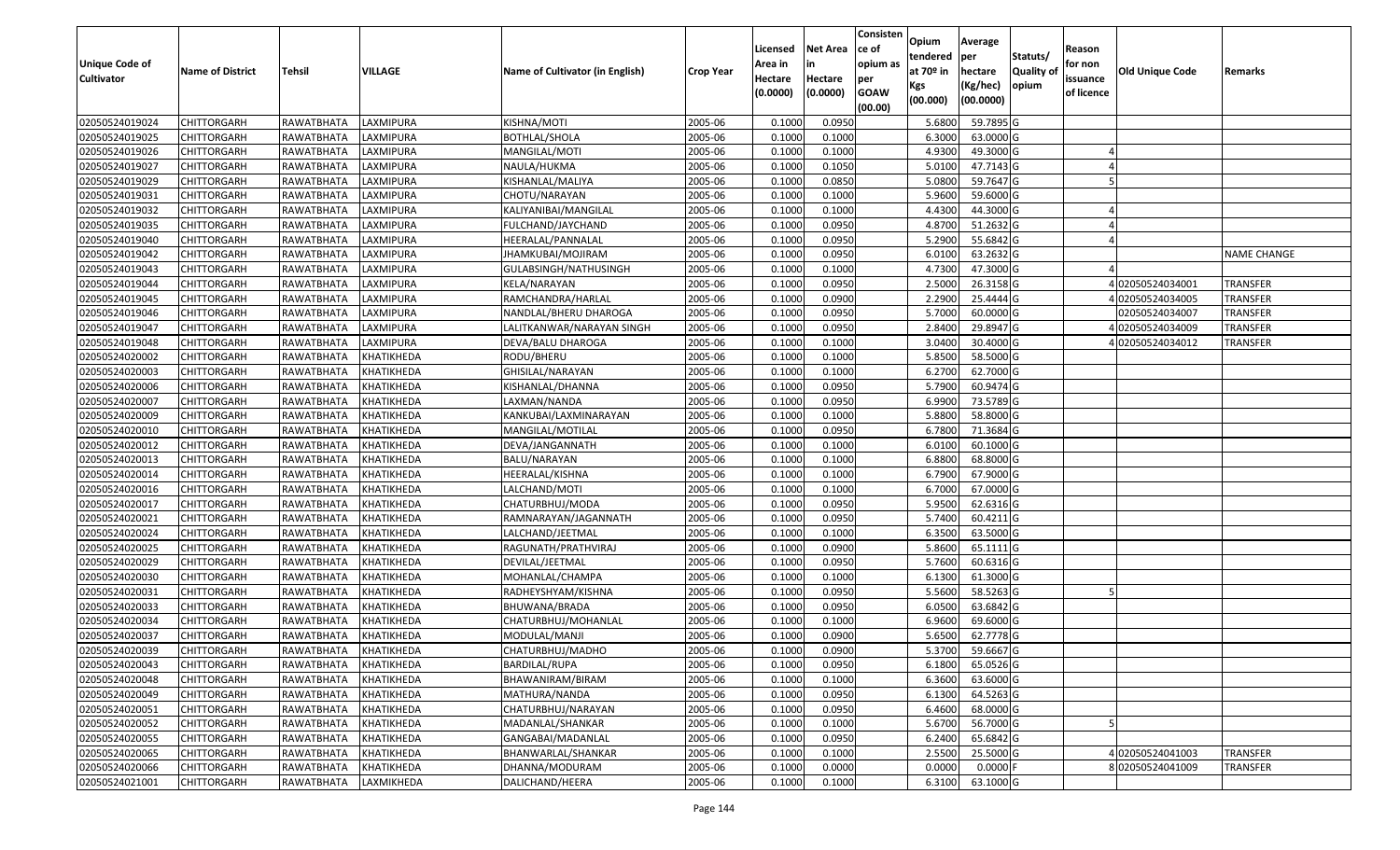| <b>Unique Code of</b><br><b>Cultivator</b> | <b>Name of District</b> | Tehsil            | VILLAGE          | Name of Cultivator (in English) | <b>Crop Year</b> | Licensed<br>Area in<br>Hectare<br>(0.0000) | <b>Net Area</b><br>in<br>Hectare<br>(0.0000) | Consisten<br>ce of<br>opium as<br>per<br><b>GOAW</b><br>(00.00) | Opium<br>tendered<br>at 70º in<br>Kgs<br>(00.000) | Average<br>per<br>hectare<br>(Kg/hec)<br>(00.0000) | Statuts/<br>Quality of<br>opium | Reason<br>for non<br>issuance<br>of licence | <b>Old Unique Code</b> | Remarks                            |
|--------------------------------------------|-------------------------|-------------------|------------------|---------------------------------|------------------|--------------------------------------------|----------------------------------------------|-----------------------------------------------------------------|---------------------------------------------------|----------------------------------------------------|---------------------------------|---------------------------------------------|------------------------|------------------------------------|
| 02050524021002                             | <b>CHITTORGARH</b>      | RAWATBHATA        | LAXMIKHEDA       | BALU/TARACHAND                  | 2005-06          | 0.1000                                     | 0.1000                                       |                                                                 | 6.0900                                            | 60.9000 G                                          |                                 |                                             |                        |                                    |
| 02050524021004                             | <b>CHITTORGARH</b>      | RAWATBHATA        | LAXMIKHEDA       | CHATURBHUJ/NARAYAN              | 2005-06          | 0.1000                                     | 0.0900                                       |                                                                 | 5.8000                                            | 64.4444 G                                          |                                 |                                             |                        |                                    |
| 02050524021005                             | <b>CHITTORGARH</b>      | RAWATBHATA        | LAXMIKHEDA       | GHISALAL/BAJJA                  | 2005-06          | 0.1000                                     | 0.1000                                       |                                                                 | 6.3500                                            | 63.5000 G                                          |                                 |                                             |                        |                                    |
| 02050524021006                             | <b>CHITTORGARH</b>      | RAWATBHATA        | LAXMIKHEDA       | CHAGANLAL/MODA                  | 2005-06          | 0.1000                                     | 0.1000                                       |                                                                 | 5.8400                                            | 58.4000 G                                          |                                 |                                             |                        |                                    |
| 02050524021007                             | <b>CHITTORGARH</b>      | RAWATBHATA        | LAXMIKHEDA       | KUKA/AMARCHAND                  | 2005-06          | 0.1000                                     | 0.1000                                       |                                                                 | 5.8300                                            | 58.3000 G                                          |                                 |                                             |                        |                                    |
| 02050524021008                             | <b>CHITTORGARH</b>      | RAWATBHATA        | LAXMIKHEDA       | TARACHAND/KAJOD                 | 2005-06          | 0.1000                                     | 0.0950                                       |                                                                 | 6.2200                                            | 65.4737 G                                          |                                 |                                             |                        |                                    |
| 02050524021009                             | <b>CHITTORGARH</b>      | RAWATBHATA        | LAXMIKHEDA       | BARJIBAI/RUPA                   | 2005-06          | 0.1000                                     | 0.1000                                       |                                                                 | 6.2000                                            | 62.0000 G                                          |                                 |                                             |                        |                                    |
| 02050524021010                             | <b>CHITTORGARH</b>      | RAWATBHATA        | LAXMIKHEDA       | DHAPUBAI/HOKMA                  | 2005-06          | 0.1000                                     | 0.1000                                       |                                                                 | 5.9300                                            | 59.3000 G                                          |                                 |                                             |                        |                                    |
| 02050524021011                             | <b>CHITTORGARH</b>      | RAWATBHATA        | LAXMIKHEDA       | KUKA/MEGA                       | 2005-06          | 0.1000                                     | 0.1000                                       |                                                                 | 6.6800                                            | 66.8000 G                                          |                                 |                                             |                        |                                    |
| 02050524021012                             | <b>CHITTORGARH</b>      | RAWATBHATA        | LAXMIKHEDA       | NATHUDAS/MADHODAS               | 2005-06          | 0.1000                                     | 0.0950                                       |                                                                 | 5.9900                                            | 63.0526 G                                          |                                 |                                             |                        |                                    |
| 02050524021014                             | <b>CHITTORGARH</b>      | RAWATBHATA        | LAXMIKHEDA       | NANDLAL/KISHNA                  | 2005-06          | 0.1000                                     | 0.1000                                       |                                                                 | 6.4000                                            | 64.0000 G                                          |                                 |                                             |                        |                                    |
| 02050524022001                             | <b>CHITTORGARH</b>      | RAWATBHATA        | PRATAPPURA BORAV | HEERALAL/DHOLA                  | 2005-06          | 0.1000                                     | 0.1000                                       |                                                                 | 5.9500                                            | 59.5000 G                                          |                                 |                                             |                        |                                    |
| 02050524022002                             | <b>CHITTORGARH</b>      | RAWATBHATA        | PRATAPPURA BORAV | DEVILAL/AMARCHAND               | 2005-06          | 0.1000                                     | 0.0950                                       |                                                                 | 6.0500                                            | 63.6842 G                                          |                                 |                                             |                        |                                    |
| 02050524022003                             | <b>CHITTORGARH</b>      | RAWATBHATA        | PRATAPPURA BORAV | PREMCHAND/KALU                  | 2005-06          | 0.1000                                     | 0.1000                                       |                                                                 | 6.4600                                            | 64.6000 G                                          |                                 |                                             |                        |                                    |
| 02050524022004                             | <b>CHITTORGARH</b>      | RAWATBHATA        | PRATAPPURA BORAV | MOHAN/KUKA                      | 2005-06          | 0.1000                                     | 0.1000                                       |                                                                 | 6.7400                                            | 67.4000 G                                          |                                 |                                             |                        |                                    |
| 02050524022005                             | <b>CHITTORGARH</b>      | RAWATBHATA        | PRATAPPURA BORAV | GHISALAL/NARAYAN                | 2005-06          | 0.1000                                     | 0.1000                                       |                                                                 | 6.3300                                            | 63.3000 G                                          |                                 |                                             |                        |                                    |
| 02050524022006                             | <b>CHITTORGARH</b>      | RAWATBHATA        | PRATAPPURA BORAV | SHANKARLAL/BHANWARLAL           | 2005-06          | 0.1000                                     | 0.1000                                       |                                                                 | 6.3900                                            | 63.9000 G                                          |                                 |                                             |                        |                                    |
| 02050524022009                             | <b>CHITTORGARH</b>      | RAWATBHATA        | PRATAPPURA BORAV | HAGAMIBAI/MADHO                 | 2005-06          | 0.1000                                     | 0.1000                                       |                                                                 | 6.0800                                            | 60.8000 G                                          |                                 |                                             |                        |                                    |
| 02050524022010                             | <b>CHITTORGARH</b>      | RAWATBHATA        | PRATAPPURA BORAV | BOTHLAL/BHANWARLAL              | 2005-06          | 0.1000                                     | 0.0950                                       |                                                                 | 6.0200                                            | 63.3684 G                                          |                                 |                                             |                        |                                    |
| 02050524022012                             | <b>CHITTORGARH</b>      | RAWATBHATA        | PRATAPPURA BORAV | MODA/KALU                       | 2005-06          | 0.1000                                     | 0.0950                                       |                                                                 | 6.3200                                            | 66.5263 G                                          |                                 |                                             |                        |                                    |
| 02050524022014                             | <b>CHITTORGARH</b>      | RAWATBHATA        | PRATAPPURA BORAV | RATIRAM/KASHIRAM                | 2005-06          | 0.1000                                     | 0.1000                                       |                                                                 | 6.0700                                            | 60.7000 G                                          |                                 |                                             |                        |                                    |
| 02050524022017                             | <b>CHITTORGARH</b>      | RAWATBHATA        | PRATAPPURA BORAV | KAJOD/BARDICHAND                | 2005-06          | 0.1000                                     | 0.1000                                       |                                                                 | 6.4600                                            | 64.6000 G                                          |                                 |                                             |                        |                                    |
| 02050524022018                             | <b>CHITTORGARH</b>      | RAWATBHATA        | PRATAPPURA BORAV | BARDICHAND/KISHNA               | 2005-06          | 0.1000                                     | 0.0950                                       |                                                                 | 6.7100                                            | 70.6316 G                                          |                                 |                                             |                        |                                    |
| 02050524022020                             | <b>CHITTORGARH</b>      | RAWATBHATA        | PRATAPPURA BORAV | DHULICHAND/JAYKISHAN            | 2005-06          | 0.1000                                     | 0.1000                                       |                                                                 | 6.2400                                            | 62.4000 G                                          |                                 |                                             |                        |                                    |
| 02050524022021                             | <b>CHITTORGARH</b>      | RAWATBHATA        | PRATAPPURA BORAV | CHUNNILAL/PYARA                 | 2005-06          | 0.1000                                     | 0.0950                                       |                                                                 | 6.0600                                            | 63.7895 G                                          |                                 |                                             |                        |                                    |
| 02050524022022                             | <b>CHITTORGARH</b>      | RAWATBHATA        | PRATAPPURA BORAV | GULABCHAND/HEERA MEENA          | 2005-06          | 0.1000                                     | 0.1000                                       |                                                                 | 6.5100                                            | 65.1000 G                                          |                                 |                                             |                        |                                    |
| 02050524022023                             | <b>CHITTORGARH</b>      | RAWATBHATA        | PRATAPPURA BORAV | RAMESHWAR/CHUNNILAL             | 2005-06          | 0.1000                                     | 0.0950                                       |                                                                 | 6.3500                                            | 66.8421 G                                          |                                 |                                             |                        |                                    |
| 02050524022027                             | <b>CHITTORGARH</b>      | RAWATBHATA        | PRATAPPURA BORAV | NARAYANBAI/KAJODLAL             | 2005-06          | 0.1000                                     | 0.1000                                       |                                                                 | 6.7100                                            | 67.1000 G                                          |                                 |                                             |                        |                                    |
| 02050524022028                             | <b>CHITTORGARH</b>      | RAWATBHATA        | PRATAPPURA BORAV | NANDA/HEMA                      | 2005-06          | 0.1000                                     | 0.0950                                       |                                                                 | 6.6200                                            | 69.6842 G                                          |                                 |                                             |                        |                                    |
| 02050524023003                             | <b>CHITTORGARH</b>      | RAWATBHATA        | SEMLIYA          | GISA/KAJOD                      | 2005-06          | 0.1000                                     | 0.0950                                       |                                                                 | 5.4500                                            | 57.3684 G                                          |                                 |                                             |                        |                                    |
| 02050524023004                             | CHITTORGARH             | RAWATBHATA        | SEMLIYA          | KESHO/VENA                      | 2005-06          | 0.1000                                     | 0.1000                                       |                                                                 | 6.8700                                            | 68.7000 G                                          |                                 |                                             |                        | TRANSFER / JAWADA<br><b>NIMBRI</b> |
| 02050524023008                             | <b>CHITTORGARH</b>      | <b>RAWATBHATA</b> | SEMLIYA          | MANGILAL/JAGRUP                 | 2005-06          | 0.1000                                     | 0.1000                                       |                                                                 | 5.9200                                            | 59.2000 G                                          |                                 |                                             |                        | TRANSFER / JAWADA<br><b>NIMBRI</b> |
| 02050524023009                             | CHITTORGARH             | RAWATBHATA        | SEMLIYA          | GOPILAL/SHORAM                  | 2005-06          | 0.1000                                     | 0.1000                                       |                                                                 | 4.9200                                            | 49.2000 G                                          |                                 |                                             |                        |                                    |
| 02050524023010                             | <b>CHITTORGARH</b>      | RAWATBHATA        | SEMLIYA          | SEVA/MODA                       | 2005-06          | 0.1000                                     | 0.1000                                       |                                                                 | 5.6000                                            | 56.0000 G                                          |                                 |                                             |                        |                                    |
| 02050524023012                             | <b>CHITTORGARH</b>      | RAWATBHATA        | <b>SEMLIYA</b>   | BANSILAL/CHATRA                 | 2005-06          | 0.1000                                     | 0.1000                                       |                                                                 | 5.2000                                            | 52.0000G                                           |                                 |                                             |                        |                                    |
| 02050524023013                             | <b>CHITTORGARH</b>      | RAWATBHATA        | SEMLIYA          | PYARCHAND/KISHOR                | 2005-06          | 0.1000                                     | 0.0950                                       |                                                                 | 5.8900                                            | 62.0000 G                                          |                                 |                                             |                        | TRANSFER / JAWADA<br><b>NIMBRI</b> |
| 02050524023014                             | <b>CHITTORGARH</b>      | <b>RAWATBHATA</b> | SEMLIYA          | PYARCHNAD/RODA                  | 2005-06          | 0.1000                                     | 0.1000                                       |                                                                 | 5.8000                                            | 58.0000 G                                          |                                 |                                             |                        |                                    |
| 02050524023018                             | <b>CHITTORGARH</b>      | RAWATBHATA        | SEMLIYA          | CHUNNA/DHANNA                   | 2005-06          | 0.1000                                     | 0.1000                                       |                                                                 | 4.4000                                            | 44.0000 G                                          |                                 |                                             |                        |                                    |
| 02050524023020                             | <b>CHITTORGARH</b>      | RAWATBHATA        | SEMLIYA          | MODI/MANOHAR                    | 2005-06          | 0.1000                                     | 0.1000                                       |                                                                 | 6.5300                                            | 65.3000 G                                          |                                 |                                             |                        | TRANSFER / JAWADA<br><b>NIMBRI</b> |
| 02050524023021                             | <b>CHITTORGARH</b>      | RAWATBHATA        | SEMLIYA          | JAGNATHIBAI/MANGU SINGH         | 2005-06          | 0.1000                                     | 0.1000                                       |                                                                 | 4.6900                                            | 46.9000 G                                          |                                 |                                             |                        |                                    |
| 02050524023022                             | <b>CHITTORGARH</b>      | RAWATBHATA        | SEMLIYA          | KASHIRAM/PANNA                  | 2005-06          | 0.1000                                     | 0.1000                                       |                                                                 | 6.0000                                            | 60.0000 G                                          |                                 |                                             |                        | TRANSFER / JAWADA<br><b>NIMBRI</b> |